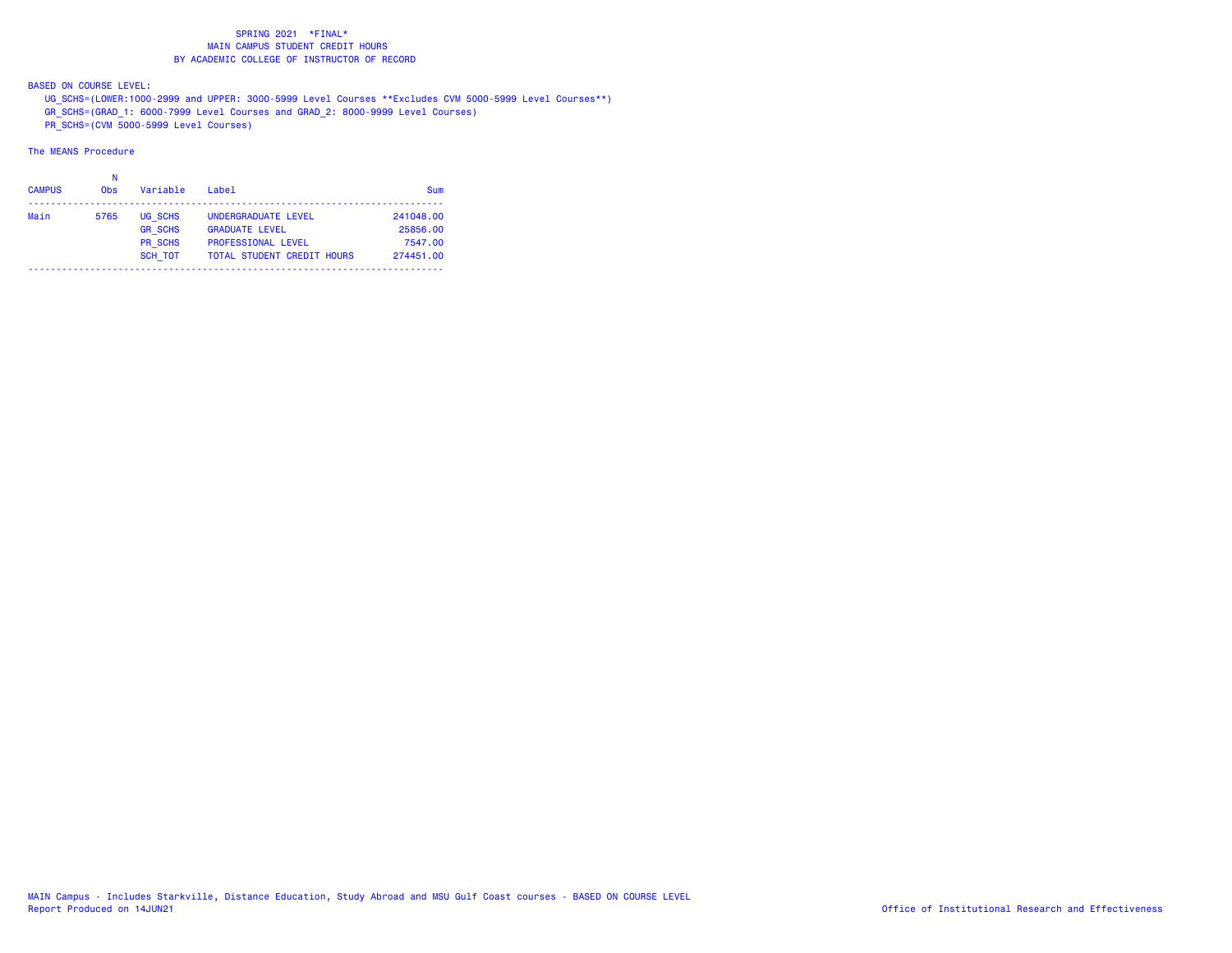BASED ON COURSE LEVEL:

UG\_SCHS=(LOWER:1000-2999 and UPPER: 3000-5999 Level Courses \*\*Excludes CVM 5000-5999 Level Courses\*\*)

GR\_SCHS=(GRAD\_1: 6000-7999 Level Courses and GRAD\_2: 8000-9999 Level Courses)

PR\_SCHS=(CVM 5000-5999 Level Courses)

| <b>COURSE CAMPUS</b>      | N<br><b>Obs</b> | Variable       | Label                              | <b>Sum</b> |
|---------------------------|-----------------|----------------|------------------------------------|------------|
| Starkville                | 5120            | UG SCHS        | UNDERGRADUATE LEVEL                | 221867.00  |
|                           |                 | <b>GR SCHS</b> | <b>GRADUATE LEVEL</b>              | 16929,00   |
|                           |                 | PR SCHS        | <b>PROFESSIONAL LEVEL</b>          | 7547.00    |
|                           |                 | SCH TOT        | TOTAL STUDENT CREDIT HOURS         | 246343.00  |
| <b>Distance Education</b> | 606             | UG SCHS        | UNDERGRADUATE LEVEL                | 18098.00   |
|                           |                 | <b>GR SCHS</b> | <b>GRADUATE LEVEL</b>              | 8918,00    |
|                           |                 | PR SCHS        | <b>PROFESSIONAL LEVEL</b>          | 0.00       |
|                           |                 | SCH TOT        | <b>TOTAL STUDENT CREDIT HOURS</b>  | 27016.00   |
| Gulf Coast                | 39              | UG SCHS        | UNDERGRADUATE LEVEL                | 1083.00    |
|                           |                 | <b>GR SCHS</b> | <b>GRADUATE LEVEL</b>              | 9.00       |
|                           |                 | PR SCHS        | <b>PROFESSIONAL LEVEL</b>          | 0.00       |
|                           |                 |                | SCH TOT TOTAL STUDENT CREDIT HOURS | 1092.00    |
|                           |                 |                |                                    |            |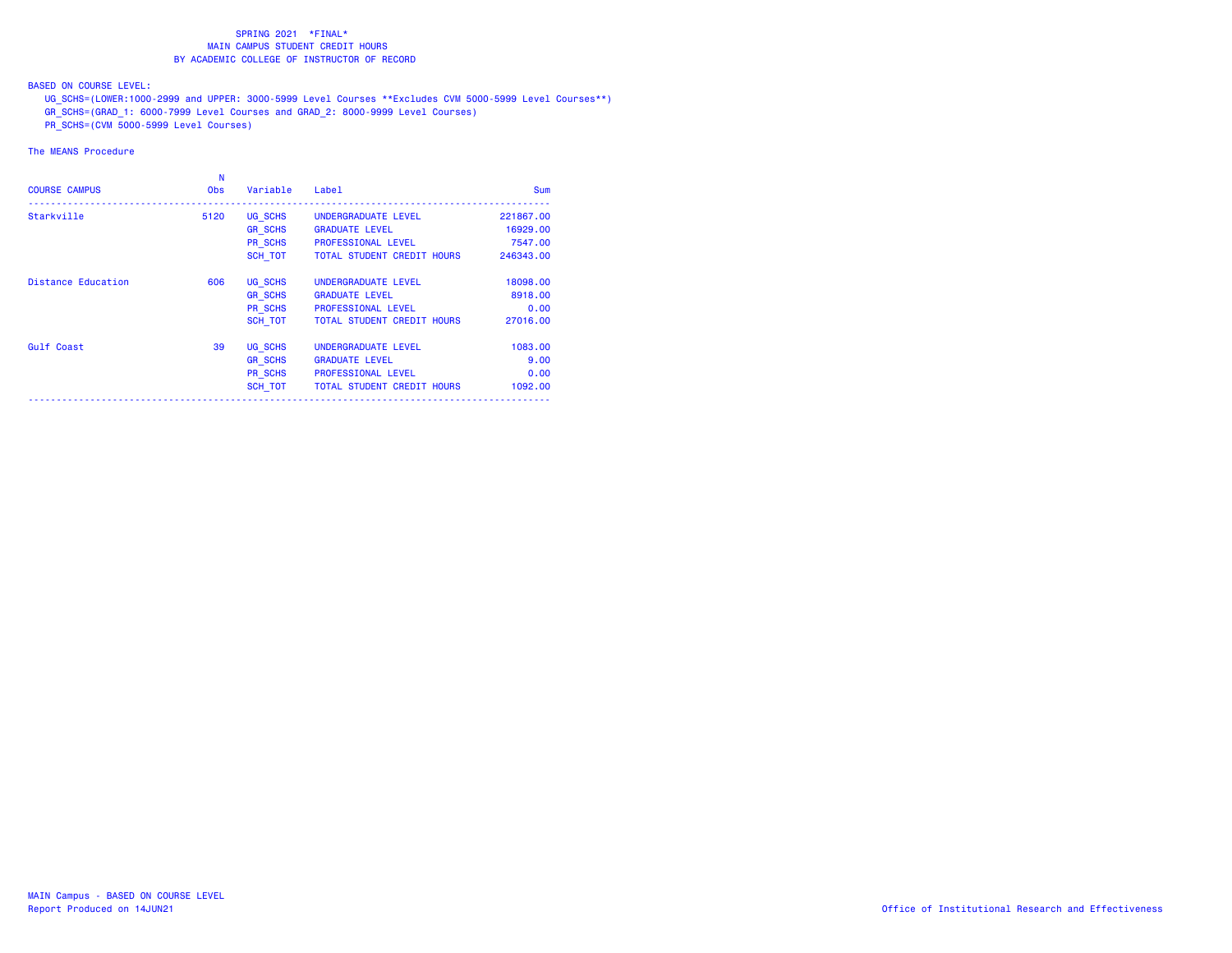BASED ON COURSE LEVEL:

UG\_SCHS=(LOWER:1000-2999 and UPPER: 3000-5999 Level Courses \*\*Excludes CVM 5000-5999 Level Courses\*\*)

GR\_SCHS=(GRAD\_1: 6000-7999 Level Courses and GRAD\_2: 8000-9999 Level Courses)

PR\_SCHS=(CVM 5000-5999 Level Courses)

|                             | N              |                |                            |           |
|-----------------------------|----------------|----------------|----------------------------|-----------|
| ACADEMIC COLLEGE            | <b>Obs</b>     | Variable       | Label                      | Sum       |
| Agriculture & Life Sciences | 870            | UG SCHS        | UNDERGRADUATE LEVEL        | 19582.79  |
|                             |                | <b>GR SCHS</b> | <b>GRADUATE LEVEL</b>      | 3390.62   |
|                             |                | PR_SCHS        | PROFESSIONAL LEVEL         | 145.50    |
|                             |                | SCH TOT        | TOTAL STUDENT CREDIT HOURS | 23118.91  |
| Architecture, Art & Design  | 200            | UG SCHS        | UNDERGRADUATE LEVEL        | 10778.02  |
|                             |                | <b>GR SCHS</b> | <b>GRADUATE LEVEL</b>      | 0.00      |
|                             |                | PR SCHS        | PROFESSIONAL LEVEL         | 0.00      |
|                             |                | SCH_TOT        | TOTAL STUDENT CREDIT HOURS | 10778.02  |
| Arts & Sciences             | 2377           | UG SCHS        | UNDERGRADUATE LEVEL        | 113407.82 |
|                             |                | <b>GR_SCHS</b> | <b>GRADUATE LEVEL</b>      | 6458.00   |
|                             |                | <b>PR SCHS</b> | PROFESSIONAL LEVEL         | 0.00      |
|                             |                | SCH_TOT        | TOTAL STUDENT CREDIT HOURS | 119865.82 |
| <b>Business</b>             | 283            | UG SCHS        | UNDERGRADUATE LEVEL        | 33559.38  |
|                             |                | <b>GR_SCHS</b> | <b>GRADUATE LEVEL</b>      | 3380.00   |
|                             |                | <b>PR SCHS</b> | PROFESSIONAL LEVEL         | 0.00      |
|                             |                | SCH_TOT        | TOTAL STUDENT CREDIT HOURS | 36939.38  |
| Education                   | 811            | UG SCHS        | UNDERGRADUATE LEVEL        | 29891.25  |
|                             |                | <b>GR SCHS</b> | <b>GRADUATE LEVEL</b>      | 6025.00   |
|                             |                | PR_SCHS        | PROFESSIONAL LEVEL         | 0.00      |
|                             |                | SCH TOT        | TOTAL STUDENT CREDIT HOURS | 35916.25  |
| Engineering                 | 836            | UG SCHS        | UNDERGRADUATE LEVEL        | 29318.50  |
|                             |                | <b>GR_SCHS</b> | <b>GRADUATE LEVEL</b>      | 5036.70   |
|                             |                | PR_SCHS        | PROFESSIONAL LEVEL         | 0.00      |
|                             |                | SCH_TOT        | TOTAL STUDENT CREDIT HOURS | 34355.20  |
| <b>Forest Resources</b>     | 199            | UG SCHS        | UNDERGRADUATE LEVEL        | 2897.00   |
|                             |                | <b>GR SCHS</b> | <b>GRADUATE LEVEL</b>      | 1225.00   |
|                             |                | PR SCHS        | PROFESSIONAL LEVEL         | 0.00      |
|                             |                | SCH_TOT        | TOTAL STUDENT CREDIT HOURS | 4122.00   |
| Veterinary Medicine         | 182            | UG SCHS        | UNDERGRADUATE LEVEL        | 1194.24   |
|                             |                | <b>GR SCHS</b> | <b>GRADUATE LEVEL</b>      | 340.68    |
|                             |                | <b>PR SCHS</b> | PROFESSIONAL LEVEL         | 7401.50   |
|                             |                | SCH TOT        | TOTAL STUDENT CREDIT HOURS | 8936.42   |
| Academic Affairs            | $\overline{7}$ | UG_SCHS        | UNDERGRADUATE LEVEL        | 419.00    |
|                             |                | <b>GR_SCHS</b> | <b>GRADUATE LEVEL</b>      | 0.00      |
|                             |                | PR_SCHS        | PROFESSIONAL LEVEL         | 0.00      |
|                             |                | SCH_TOT        | TOTAL STUDENT CREDIT HOURS | 419.00    |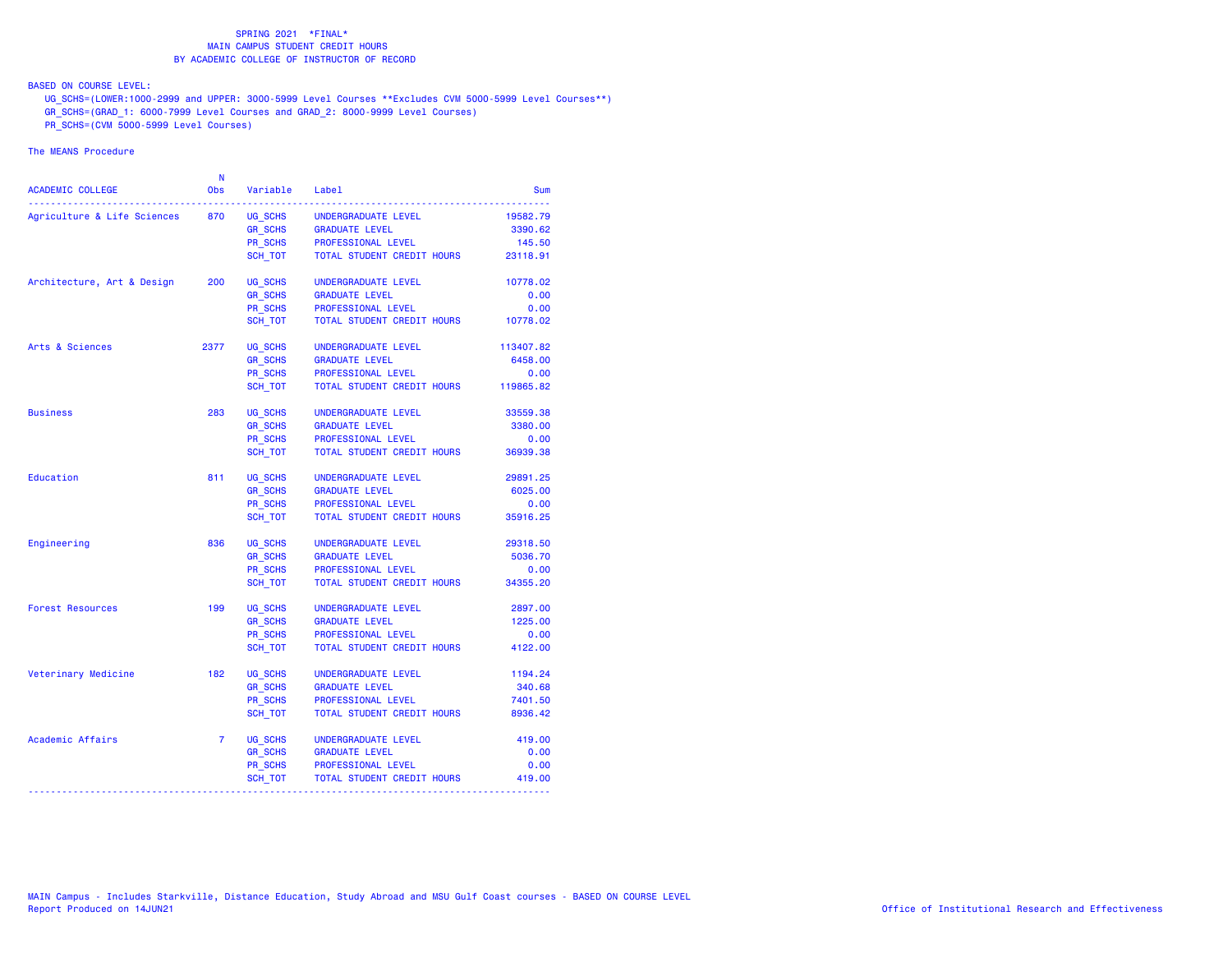BASED ON COURSE LEVEL:

UG\_SCHS=(LOWER:1000-2999 and UPPER: 3000-5999 Level Courses \*\*Excludes CVM 5000-5999 Level Courses\*\*)

- GR\_SCHS=(GRAD\_1: 6000-7999 Level Courses and GRAD\_2: 8000-9999 Level Courses)
- PR\_SCHS=(CVM 5000-5999 Level Courses)

|                                        |                           | -N   |                    |                                      |            |
|----------------------------------------|---------------------------|------|--------------------|--------------------------------------|------------|
| ACADEMIC COLLEGE                       | <b>COURSE CAMPUS</b>      | Obs  | Variable           | Label                                | <b>Sum</b> |
| Agriculture & Life Sciences Starkville |                           | 830  | UG_SCHS            | UNDERGRADUATE LEVEL                  | 18804.79   |
|                                        |                           |      | GR_SCHS            | <b>GRADUATE LEVEL</b>                | 2712.12    |
|                                        |                           |      |                    | PROFESSIONAL LEVEL                   | 145.50     |
|                                        |                           |      | PR_SCHS<br>SCH_TOT | TOTAL STUDENT CREDIT HOURS           | 21662.41   |
|                                        |                           |      |                    |                                      |            |
|                                        | <b>Distance Education</b> | 40   | UG SCHS            | UNDERGRADUATE LEVEL                  | 778.00     |
|                                        |                           |      | <b>GR SCHS</b>     | <b>GRADUATE LEVEL</b>                | 678.50     |
|                                        |                           |      | PR SCHS            | PROFESSIONAL LEVEL                   | 0.00       |
|                                        |                           |      | SCH TOT            | TOTAL STUDENT CREDIT HOURS           | 1456.50    |
| Architecture, Art & Design Starkville  |                           | 195  | UG_SCHS            | UNDERGRADUATE LEVEL                  | 10379.02   |
|                                        |                           |      | <b>GR SCHS</b>     | <b>GRADUATE LEVEL</b>                | 0.00       |
|                                        |                           |      | PR SCHS            | PROFESSIONAL LEVEL                   | 0.00       |
|                                        |                           |      | SCH_TOT            | TOTAL STUDENT CREDIT HOURS           | 10379.02   |
|                                        |                           |      |                    |                                      |            |
|                                        | <b>Distance Education</b> | 5    | UG SCHS            | UNDERGRADUATE LEVEL                  | 399.00     |
|                                        |                           |      | <b>GR_SCHS</b>     | <b>GRADUATE LEVEL</b>                | 0.00       |
|                                        |                           |      | <b>PR SCHS</b>     | PROFESSIONAL LEVEL                   | 0.00       |
|                                        |                           |      | SCH_TOT            | TOTAL STUDENT CREDIT HOURS           | 399.00     |
|                                        |                           |      |                    |                                      |            |
| Arts & Sciences                        | Starkville                | 2188 | UG SCHS            | UNDERGRADUATE LEVEL                  | 104599.32  |
|                                        |                           |      | <b>GR_SCHS</b>     | <b>GRADUATE LEVEL</b>                | 5165.00    |
|                                        |                           |      | PR SCHS            | PROFESSIONAL LEVEL                   | 0.00       |
|                                        |                           |      | SCH TOT            | TOTAL STUDENT CREDIT HOURS 109764.32 |            |
|                                        | Distance Education        | 186  | UG SCHS            | UNDERGRADUATE LEVEL                  | 8711.50    |
|                                        |                           |      | <b>GR_SCHS</b>     | <b>GRADUATE LEVEL</b>                | 1293.00    |
|                                        |                           |      | PR SCHS            | PROFESSIONAL LEVEL                   | 0.00       |
|                                        |                           |      | SCH_TOT            | TOTAL STUDENT CREDIT HOURS           | 10004.50   |
|                                        |                           |      |                    |                                      |            |
|                                        | Gulf Coast                | 3    | UG SCHS            | UNDERGRADUATE LEVEL                  | 97.00      |
|                                        |                           |      | <b>GR_SCHS</b>     | <b>GRADUATE LEVEL</b>                | 0.00       |
|                                        |                           |      | PR SCHS            | PROFESSIONAL LEVEL                   | 0.00       |
|                                        |                           |      | SCH_TOT            | TOTAL STUDENT CREDIT HOURS           | 97.00      |
| <b>Business</b>                        | Starkville                | 228  | UG SCHS            | UNDERGRADUATE LEVEL                  | 29982.38   |
|                                        |                           |      | <b>GR SCHS</b>     | <b>GRADUATE LEVEL</b>                | 1352.00    |
|                                        |                           |      | PR_SCHS            | PROFESSIONAL LEVEL                   | 0.00       |
|                                        |                           |      | SCH TOT            | TOTAL STUDENT CREDIT HOURS           | 31334.38   |
|                                        |                           |      |                    |                                      |            |
|                                        | Distance Education        | 55   | UG_SCHS            | UNDERGRADUATE LEVEL                  | 3577.00    |
|                                        |                           |      | <b>GR_SCHS</b>     | <b>GRADUATE LEVEL</b>                | 2028.00    |
|                                        |                           |      | PR SCHS            | PROFESSIONAL LEVEL                   | 0.00       |
|                                        |                           |      | SCH_TOT            | TOTAL STUDENT CREDIT HOURS           | 5605.00    |
| Education                              | Starkville                | 639  | UG SCHS            | UNDERGRADUATE LEVEL                  | 25412.75   |
|                                        |                           |      | <b>GR_SCHS</b>     | <b>GRADUATE LEVEL</b>                | 2474.00    |
|                                        |                           |      | PR SCHS            | PROFESSIONAL LEVEL                   | 0.00       |
|                                        |                           |      | SCH_TOT            | TOTAL STUDENT CREDIT HOURS           | 27886.75   |
|                                        |                           |      |                    |                                      |            |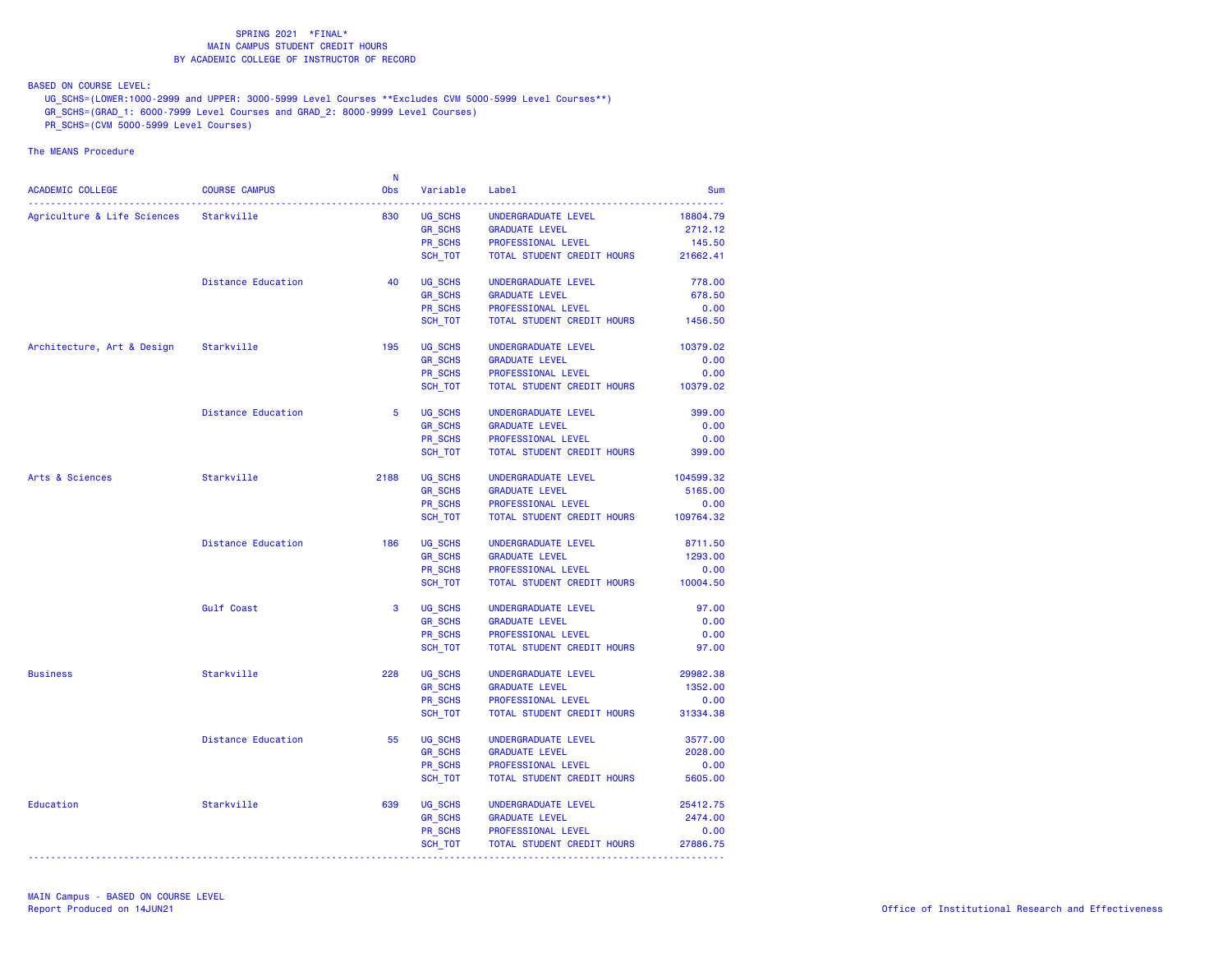BASED ON COURSE LEVEL:

UG\_SCHS=(LOWER:1000-2999 and UPPER: 3000-5999 Level Courses \*\*Excludes CVM 5000-5999 Level Courses\*\*)

- GR\_SCHS=(GRAD\_1: 6000-7999 Level Courses and GRAD\_2: 8000-9999 Level Courses)
- PR\_SCHS=(CVM 5000-5999 Level Courses)

|                         |                           | <b>N</b>        |                           |                            |              |
|-------------------------|---------------------------|-----------------|---------------------------|----------------------------|--------------|
| ACADEMIC COLLEGE        | <b>COURSE CAMPUS</b>      | Obs             | Variable                  | Label                      | <b>Sum</b>   |
| Education               | Distance Education        | 170             | UG SCHS                   | UNDERGRADUATE LEVEL        | 4427.50      |
|                         |                           |                 | <b>GR SCHS</b>            | <b>GRADUATE LEVEL</b>      | 3551.00      |
|                         |                           |                 | PR SCHS                   | PROFESSIONAL LEVEL         | 0.00         |
|                         |                           |                 | SCH TOT                   | TOTAL STUDENT CREDIT HOURS | 7978.50      |
|                         |                           |                 |                           |                            |              |
|                         | <b>Gulf Coast</b>         | $\overline{2}$  | UG SCHS                   | UNDERGRADUATE LEVEL        | 51.00        |
|                         |                           |                 | <b>GR_SCHS</b>            | <b>GRADUATE LEVEL</b>      | 0.00         |
|                         |                           |                 | PR SCHS                   | PROFESSIONAL LEVEL         | 0.00         |
|                         |                           |                 | SCH_TOT                   | TOTAL STUDENT CREDIT HOURS | 51.00        |
| Engineering             | Starkville                | 671             | UG_SCHS                   | UNDERGRADUATE LEVEL        | 28235.50     |
|                         |                           |                 | <b>GR SCHS</b>            | <b>GRADUATE LEVEL</b>      | 3782.20      |
|                         |                           |                 | PR_SCHS                   | PROFESSIONAL LEVEL         | 0.00         |
|                         |                           |                 | SCH_TOT                   | TOTAL STUDENT CREDIT HOURS | 32017.70     |
|                         |                           |                 |                           |                            |              |
|                         | Distance Education        | 131             | UG SCHS                   | UNDERGRADUATE LEVEL        | 148.00       |
|                         |                           |                 | <b>GR_SCHS</b>            | <b>GRADUATE LEVEL</b>      | 1245.50      |
|                         |                           |                 | PR SCHS                   | PROFESSIONAL LEVEL         | 0.00         |
|                         |                           |                 | SCH_TOT                   | TOTAL STUDENT CREDIT HOURS | 1393.50      |
|                         |                           | 34              |                           |                            |              |
|                         | Gulf Coast                |                 | UG SCHS                   | UNDERGRADUATE LEVEL        | 935.00       |
|                         |                           |                 | <b>GR SCHS</b><br>PR SCHS | <b>GRADUATE LEVEL</b>      | 9.00<br>0.00 |
|                         |                           |                 |                           | PROFESSIONAL LEVEL         | 944.00       |
|                         |                           |                 | SCH_TOT                   | TOTAL STUDENT CREDIT HOURS |              |
| <b>Forest Resources</b> | Starkville                | 182             | UG SCHS                   | UNDERGRADUATE LEVEL        | 2888.00      |
|                         |                           |                 | <b>GR_SCHS</b>            | <b>GRADUATE LEVEL</b>      | 1103.00      |
|                         |                           |                 | PR SCHS                   | PROFESSIONAL LEVEL         | 0.00         |
|                         |                           |                 | SCH_TOT                   | TOTAL STUDENT CREDIT HOURS | 3991.00      |
|                         | <b>Distance Education</b> | 17 <sub>1</sub> | UG SCHS                   | UNDERGRADUATE LEVEL        | 9.00         |
|                         |                           |                 | <b>GR_SCHS</b>            | <b>GRADUATE LEVEL</b>      | 122.00       |
|                         |                           |                 | PR SCHS                   | PROFESSIONAL LEVEL         | 0.00         |
|                         |                           |                 | SCH TOT                   | TOTAL STUDENT CREDIT HOURS | 131.00       |
|                         |                           |                 |                           |                            |              |
| Veterinary Medicine     | Starkville                | 182             | UG SCHS                   | UNDERGRADUATE LEVEL        | 1194.24      |
|                         |                           |                 | <b>GR SCHS</b>            | <b>GRADUATE LEVEL</b>      | 340.68       |
|                         |                           |                 | PR SCHS                   | PROFESSIONAL LEVEL         | 7401.50      |
|                         |                           |                 | SCH_TOT                   | TOTAL STUDENT CREDIT HOURS | 8936.42      |
| Academic Affairs        | Starkville                | 5               | UG SCHS                   | UNDERGRADUATE LEVEL        | 371.00       |
|                         |                           |                 | <b>GR SCHS</b>            | <b>GRADUATE LEVEL</b>      | 0.00         |
|                         |                           |                 | PR_SCHS                   | PROFESSIONAL LEVEL         | 0.00         |
|                         |                           |                 | SCH TOT                   | TOTAL STUDENT CREDIT HOURS | 371.00       |
|                         |                           |                 |                           |                            |              |
|                         | <b>Distance Education</b> | $\overline{2}$  | UG SCHS                   | UNDERGRADUATE LEVEL        | 48.00        |
|                         |                           |                 | <b>GR_SCHS</b>            | <b>GRADUATE LEVEL</b>      | 0.00         |
|                         |                           |                 | PR SCHS                   | PROFESSIONAL LEVEL         | 0.00         |
|                         |                           |                 | SCH_TOT                   | TOTAL STUDENT CREDIT HOURS | 48.00        |
|                         |                           |                 |                           |                            |              |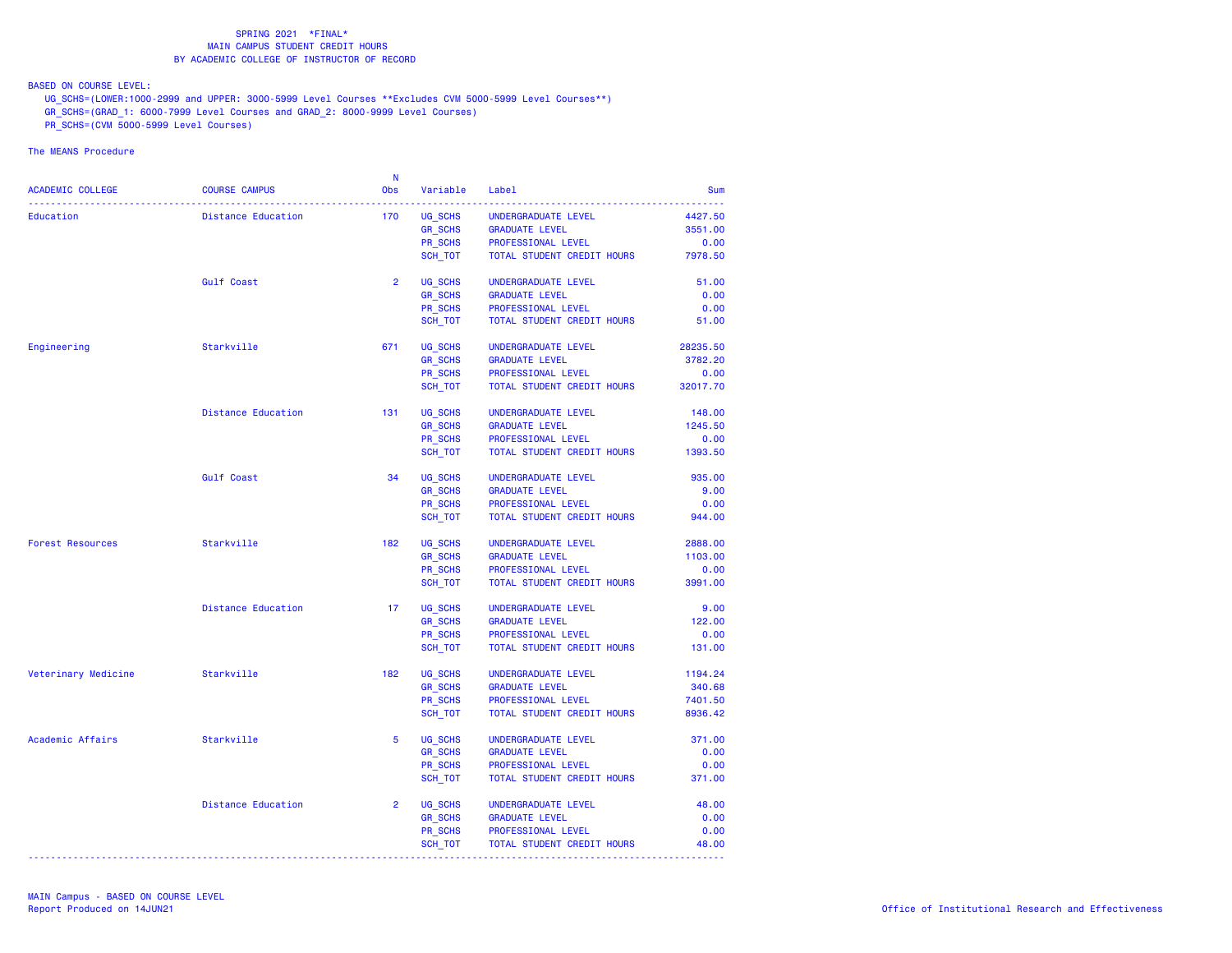## BASED ON COURSE LEVEL:

UG\_SCHS=(LOWER:1000-2999 and UPPER: 3000-5999 Level Courses \*\*Excludes CVM 5000-5999 Level Courses\*\*)

GR\_SCHS=(GRAD\_1: 6000-7999 Level Courses and GRAD\_2: 8000-9999 Level Courses)

PR\_SCHS=(CVM 5000-5999 Level Courses)

|                                                               | <b>UNDERGRADUATE</b> | <b>GRADUATE</b> | <b>PROFESSIONAL</b> |              |
|---------------------------------------------------------------|----------------------|-----------------|---------------------|--------------|
| ACADEMIC DEPARTMENT                                           | <b>LEVEL</b>         | <b>LEVEL</b>    | <b>LEVEL</b>        | <b>TOTAL</b> |
|                                                               |                      |                 |                     |              |
| Ag & Bio Engineering                                          | 870.00               | 133.00          | 0.00                | 1003.00      |
| Agricultural Economics                                        | 1600.00              | 244.00          | 0.00                | 1844.00      |
| Animal Dairy Science                                          | 2662.00              | 252.00          | 0.00                | 2914.00      |
| Biochemistry, Molecular Biology, Entomology & Plant Pathology | 2038.76              | 525.12          | 145.50              | 2709.38      |
| Food Science, Nutrition & Health Promotion                    | 2615.05              | 628,00          | 0.00                | 3243.05      |
| Human Sciences, School of                                     | 3989.00              | 775.50          | 0.00                | 4764.50      |
| Landscape Architecture                                        | 1602.98              | 105,00          | 0.00                | 1707.98      |
| Plant & Soil Sciences                                         | 2814.00              | 615.00          | 0.00                | 3429.00      |
| <b>Poultry Science</b>                                        | 1391.00              | 113.00          | 0.00                | 1504.00      |
|                                                               |                      |                 |                     |              |
|                                                               | 19582.79             | 3390.62         | 145.50              | 23118.91     |
|                                                               | :===========         |                 |                     |              |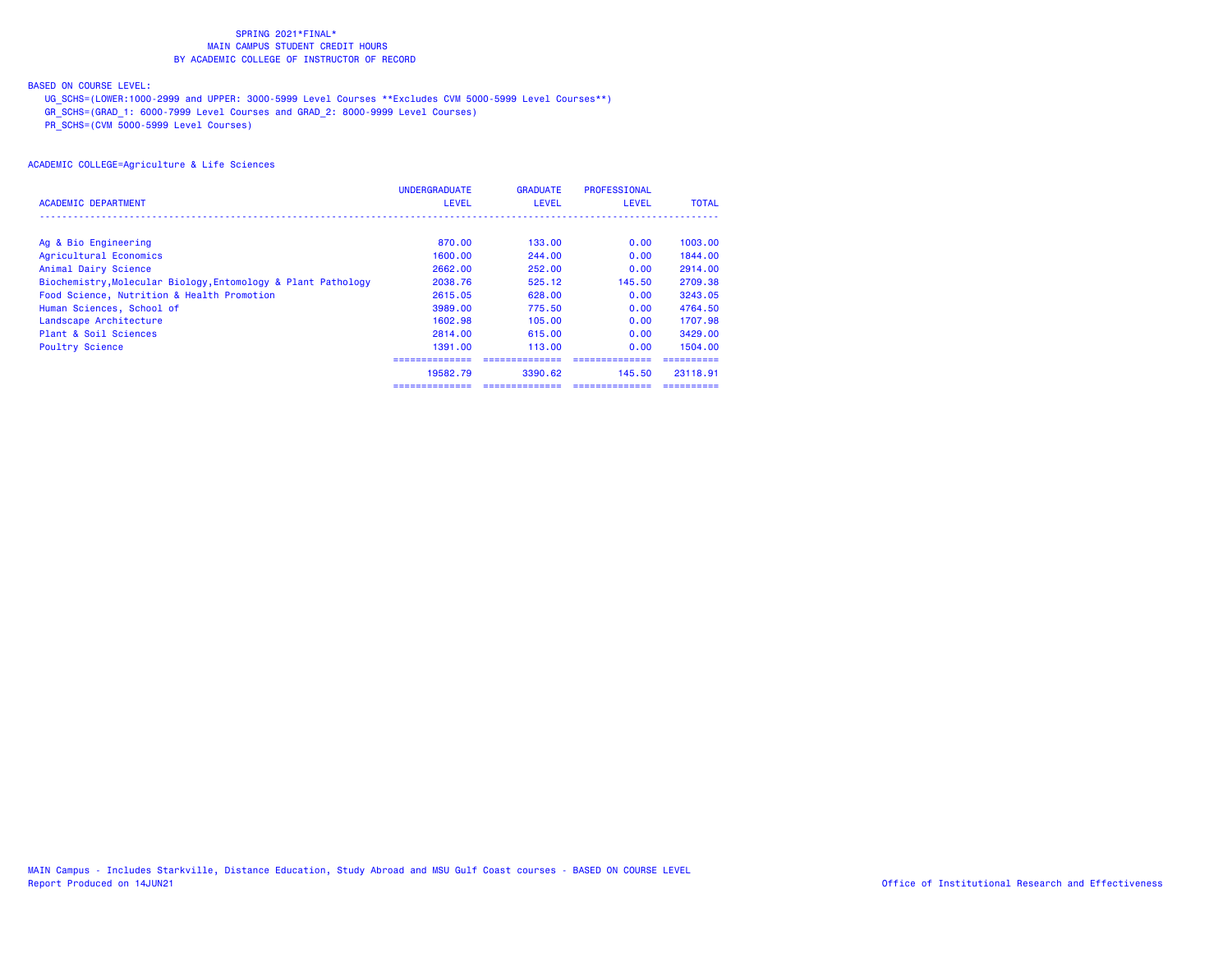## BASED ON COURSE LEVEL:

UG\_SCHS=(LOWER:1000-2999 and UPPER: 3000-5999 Level Courses \*\*Excludes CVM 5000-5999 Level Courses\*\*)

GR\_SCHS=(GRAD\_1: 6000-7999 Level Courses and GRAD\_2: 8000-9999 Level Courses)

PR\_SCHS=(CVM 5000-5999 Level Courses)

### ACADEMIC COLLEGE=Architecture, Art & Design

|                                      | <b>UNDERGRADUATE</b> | <b>GRADUATE</b> | PROFESSIONAL |              |
|--------------------------------------|----------------------|-----------------|--------------|--------------|
| <b>ACADEMIC DEPARTMENT</b>           | <b>LEVEL</b>         | <b>LEVEL</b>    | <b>LEVEL</b> | <b>TOTAL</b> |
|                                      |                      |                 |              |              |
| Architecture, School of              | 2865.32              | 0.00            | 0.00         | 2865.32      |
| Art AAD                              | 3934.00              | 0.00            | 0.00         | 3934.00      |
| <b>Building Construction Science</b> | 2484.70              | 0.00            | 0.00         | 2484.70      |
| Interior Design                      | 1494.00              | 0.00            | 0.00         | 1494.00      |
|                                      | ---------            |                 |              |              |
|                                      | 10778.02             | 0.00            | 0.00         | 10778.02     |
|                                      | ----------           |                 |              |              |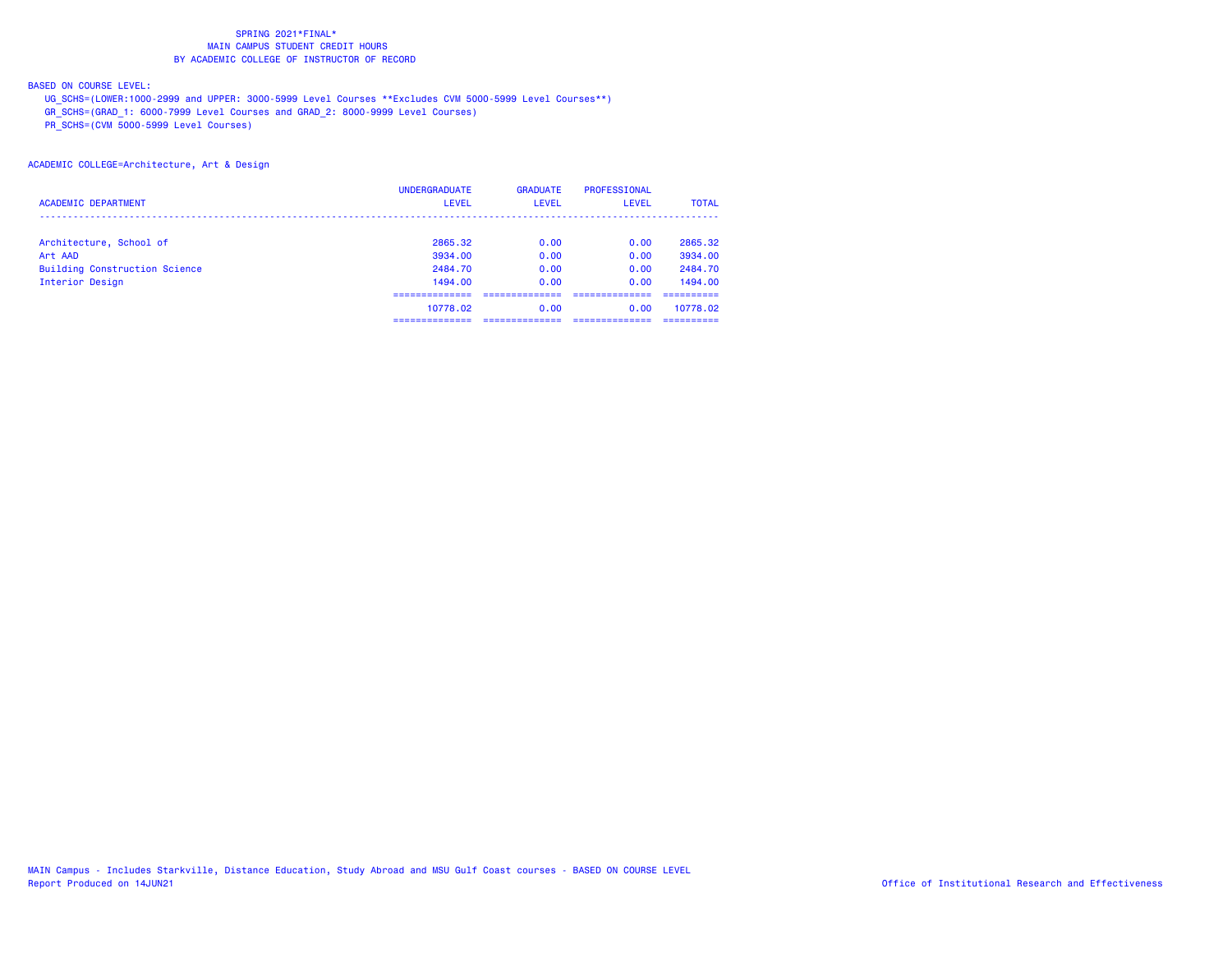## BASED ON COURSE LEVEL:

UG\_SCHS=(LOWER:1000-2999 and UPPER: 3000-5999 Level Courses \*\*Excludes CVM 5000-5999 Level Courses\*\*)

GR\_SCHS=(GRAD\_1: 6000-7999 Level Courses and GRAD\_2: 8000-9999 Level Courses)

PR\_SCHS=(CVM 5000-5999 Level Courses)

### ACADEMIC COLLEGE=Arts & Sciences

|                                            | <b>UNDERGRADUATE</b> | <b>GRADUATE</b> | PROFESSIONAL    |              |
|--------------------------------------------|----------------------|-----------------|-----------------|--------------|
| <b>ACADEMIC DEPARTMENT</b>                 | <b>LEVEL</b>         | <b>LEVEL</b>    | LEVEL           | <b>TOTAL</b> |
| Aerospace Studies                          | 210.00               | 0.00            | 0.00            | 210,00       |
| Anthropology & Middle Eastern Cultures     | 1322,00              | 194,00          | 0.00            | 1516.00      |
| <b>Biological Sciences</b>                 | 15203.00             | 691,00          | 0.00            | 15894.00     |
| Chemistry                                  | 7945.00              | 754.00          | 0.00            | 8699.00      |
| Classical & Modern Languages & Literatures | 5598.00              | 122.00          | 0.00            | 5720.00      |
| Communication                              | 9782.50              | 45.00           | 0.00            | 9827.50      |
| English                                    | 10121.75             | 258,00          | 0.00            | 10379.75     |
| Geosciences                                | 8285,00              | 1511.00         | 0.00            | 9796.00      |
| History                                    | 4754.00              | 508,00          | 0.00            | 5262.00      |
| Mathematics & Statistics                   | 16728.50             | 772.00          | 0.00            | 17500.50     |
| Military Science                           | 222.50               | 0.00            | 0.00            | 222.50       |
| Philosophy & Religion                      | 5580.00              | 3.00            | 0.00            | 5583.00      |
| <b>Physics &amp; Astronomy</b>             | 4549.00              | 386,00          | 0.00            | 4935.00      |
| Political Science & Public Administration  | 4239,00              | 469,00          | 0.00            | 4708.00      |
| Psychology                                 | 10072.32             | 505,00          | 0.00            | 10577.32     |
| Sociology                                  | 8795.25              | 240,00          | 0.00            | 9035.25      |
|                                            | ==============       | ==============  | ==============  |              |
|                                            | 113407.8             | 6458.00         | 0.00            | 119865.82    |
|                                            | ==============       | ==============  | --------------- | ==========   |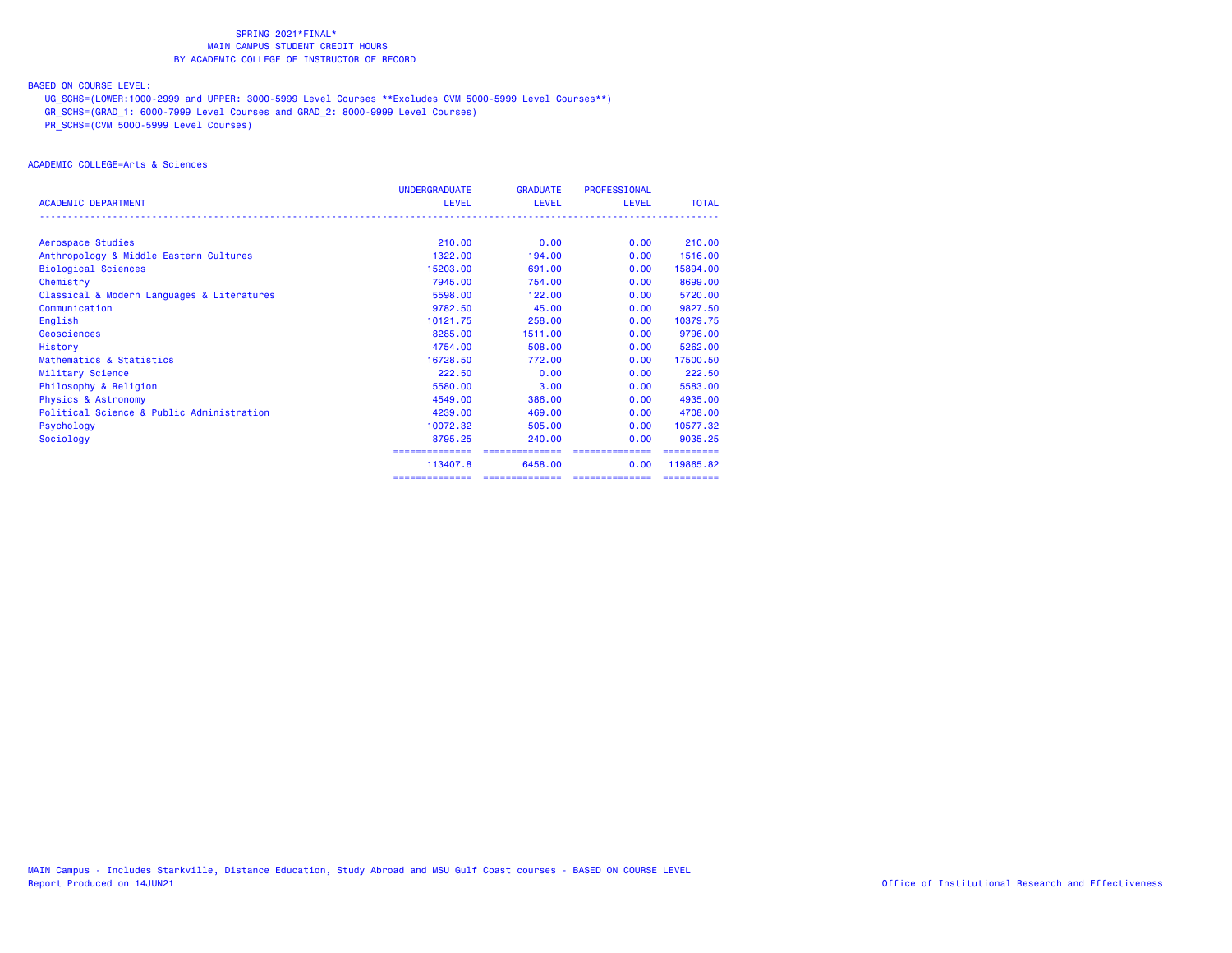## BASED ON COURSE LEVEL:

UG\_SCHS=(LOWER:1000-2999 and UPPER: 3000-5999 Level Courses \*\*Excludes CVM 5000-5999 Level Courses\*\*)

GR\_SCHS=(GRAD\_1: 6000-7999 Level Courses and GRAD\_2: 8000-9999 Level Courses)

PR\_SCHS=(CVM 5000-5999 Level Courses)

## ACADEMIC COLLEGE=Business

|                                                 | <b>UNDERGRADUATE</b> | <b>GRADUATE</b> | PROFESSIONAL |              |
|-------------------------------------------------|----------------------|-----------------|--------------|--------------|
| <b>ACADEMIC DEPARTMENT</b>                      | <b>LEVEL</b>         | <b>LEVEL</b>    | <b>LEVEL</b> | <b>TOTAL</b> |
|                                                 |                      |                 |              |              |
| Accountancy, School of                          | 4896.00              | 639.00          | 0.00         | 5535.00      |
| Finance & Economics                             | 8710.00              | 432.00          | 0.00         | 9142.00      |
| Management & Information Systems                | 10107.38             | 833.00          | 0.00         | 10940.38     |
| Marketing, Quantitative Analysis & Business Law | 9846,00              | 1476.00         | 0.00         | 11322.00     |
|                                                 |                      |                 |              |              |
|                                                 | 33559.38             | 3380.00         | 0.00         | 36939.38     |
|                                                 |                      |                 |              |              |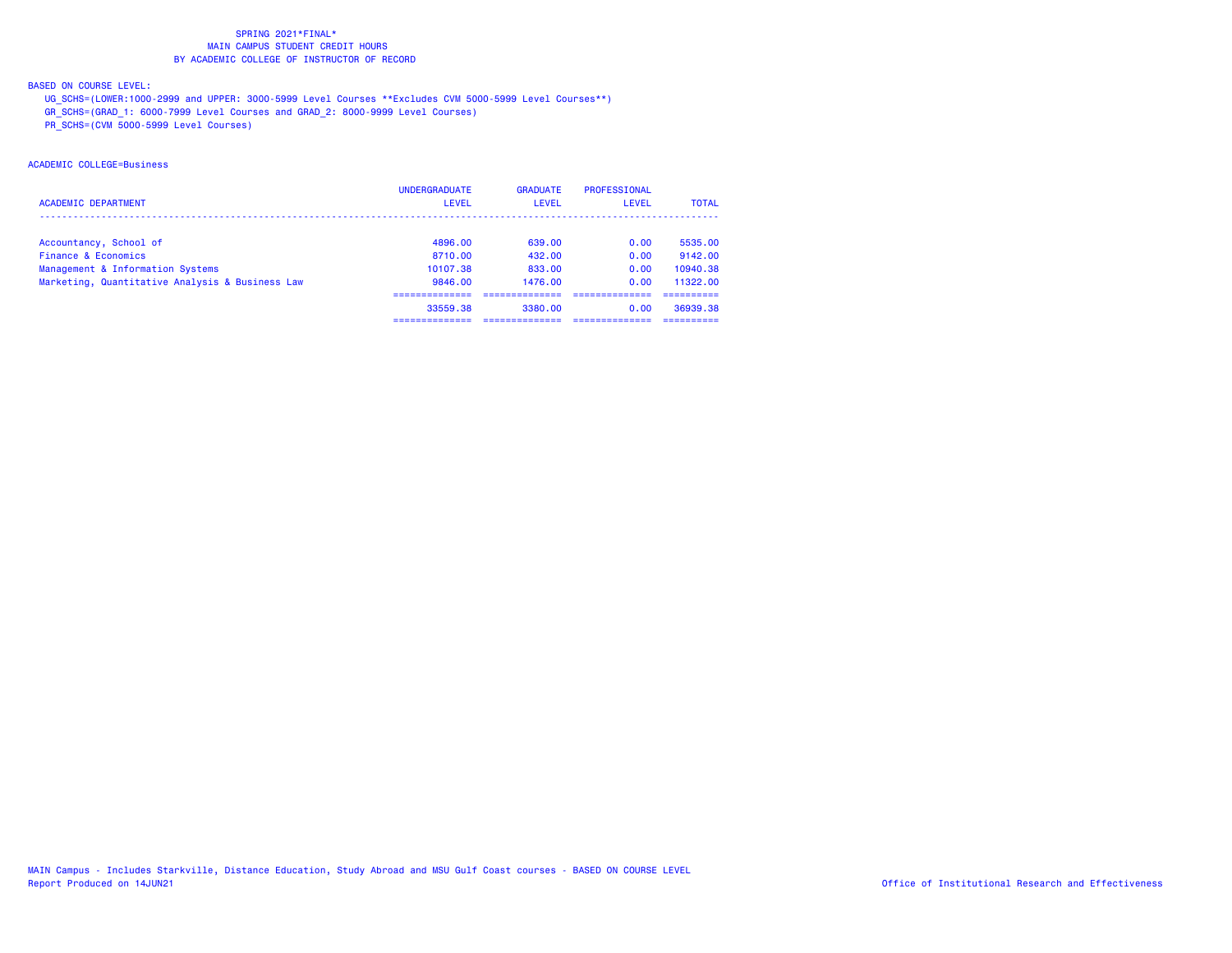## BASED ON COURSE LEVEL:

UG\_SCHS=(LOWER:1000-2999 and UPPER: 3000-5999 Level Courses \*\*Excludes CVM 5000-5999 Level Courses\*\*)

GR\_SCHS=(GRAD\_1: 6000-7999 Level Courses and GRAD\_2: 8000-9999 Level Courses)

PR\_SCHS=(CVM 5000-5999 Level Courses)

## ACADEMIC COLLEGE=Education

|                                                     | <b>UNDERGRADUATE</b> | <b>GRADUATE</b> | <b>PROFESSIONAL</b> |              |
|-----------------------------------------------------|----------------------|-----------------|---------------------|--------------|
| <b>ACADEMIC DEPARTMENT</b>                          | <b>LEVEL</b>         | LEVEL           | LEVEL               | <b>TOTAL</b> |
|                                                     |                      |                 |                     |              |
| Counseling, Educational Psychology, and Foundations | 3599.00              | 1308.00         | 0.00                | 4907.00      |
| Curriculum, Instruction & Special Education         | 8354.00              | 2074.00         | 0.00                | 10428.00     |
| Educational Leadership                              | 1089.75              | 1483.00         | 0.00                | 2572.75      |
| Instructional Systems and Workforce Development     | 3261.50              | 539.00          | 0.00                | 3800.50      |
| Kinesiology                                         | 9722.00              | 619.00          | 0.00                | 10341.00     |
| Music                                               | 3865.00              | 2.00            | 0.00                | 3867.00      |
|                                                     |                      |                 |                     |              |
|                                                     | 29891.25             | 6025.00         | 0.00                | 35916.25     |
|                                                     | ---------------      |                 |                     | ---------    |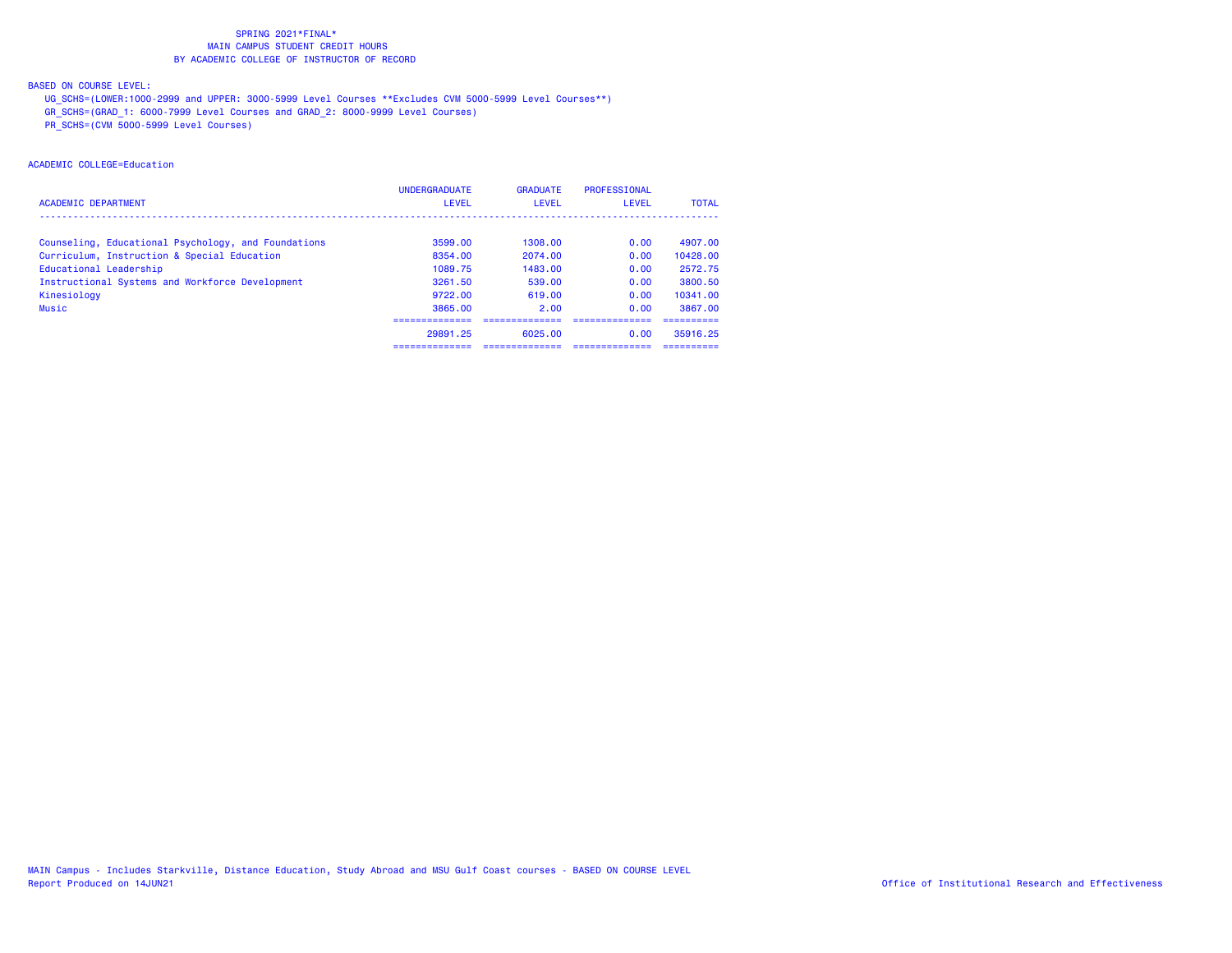## BASED ON COURSE LEVEL:

UG\_SCHS=(LOWER:1000-2999 and UPPER: 3000-5999 Level Courses \*\*Excludes CVM 5000-5999 Level Courses\*\*)

GR\_SCHS=(GRAD\_1: 6000-7999 Level Courses and GRAD\_2: 8000-9999 Level Courses)

PR\_SCHS=(CVM 5000-5999 Level Courses)

## ACADEMIC COLLEGE=Engineering

|                                   | <b>UNDERGRADUATE</b> | <b>GRADUATE</b> | PROFESSIONAL    |              |
|-----------------------------------|----------------------|-----------------|-----------------|--------------|
| ACADEMIC DEPARTMENT               | <b>LEVEL</b>         | LEVEL           | <b>LEVEL</b>    | <b>TOTAL</b> |
|                                   |                      |                 |                 |              |
| Aerospace Engineering             | 4667.66              | 439.20          | 0.00            | 5106.86      |
| Ag & Bio Engineering              | 573.00               | 58.00           | 0.00            | 631,00       |
| Chemical Engineering, School of   | 2622.00              | 193.00          | 0.00            | 2815.00      |
| Civil & Environmental Engineering | 2473.00              | 348.00          | 0.00            | 2821.00      |
| Computer Science & Engineering    | 5688.00              | 962.00          | 0.00            | 6650.00      |
| Electrical & Computer Engineering | 4202.50              | 1125.50         | 0.00            | 5328.00      |
| Industrial & Systems Engineering  | 4218.90              | 852,00          | 0.00            | 5070.90      |
| Mechanical Engineering            | 4873.44              | 1059.00         | 0.00            | 5932.44      |
|                                   |                      |                 |                 |              |
|                                   | 29318.50             | 5036.70         | 0.00            | 34355.20     |
|                                   | ==============       | ==============  | --------------- |              |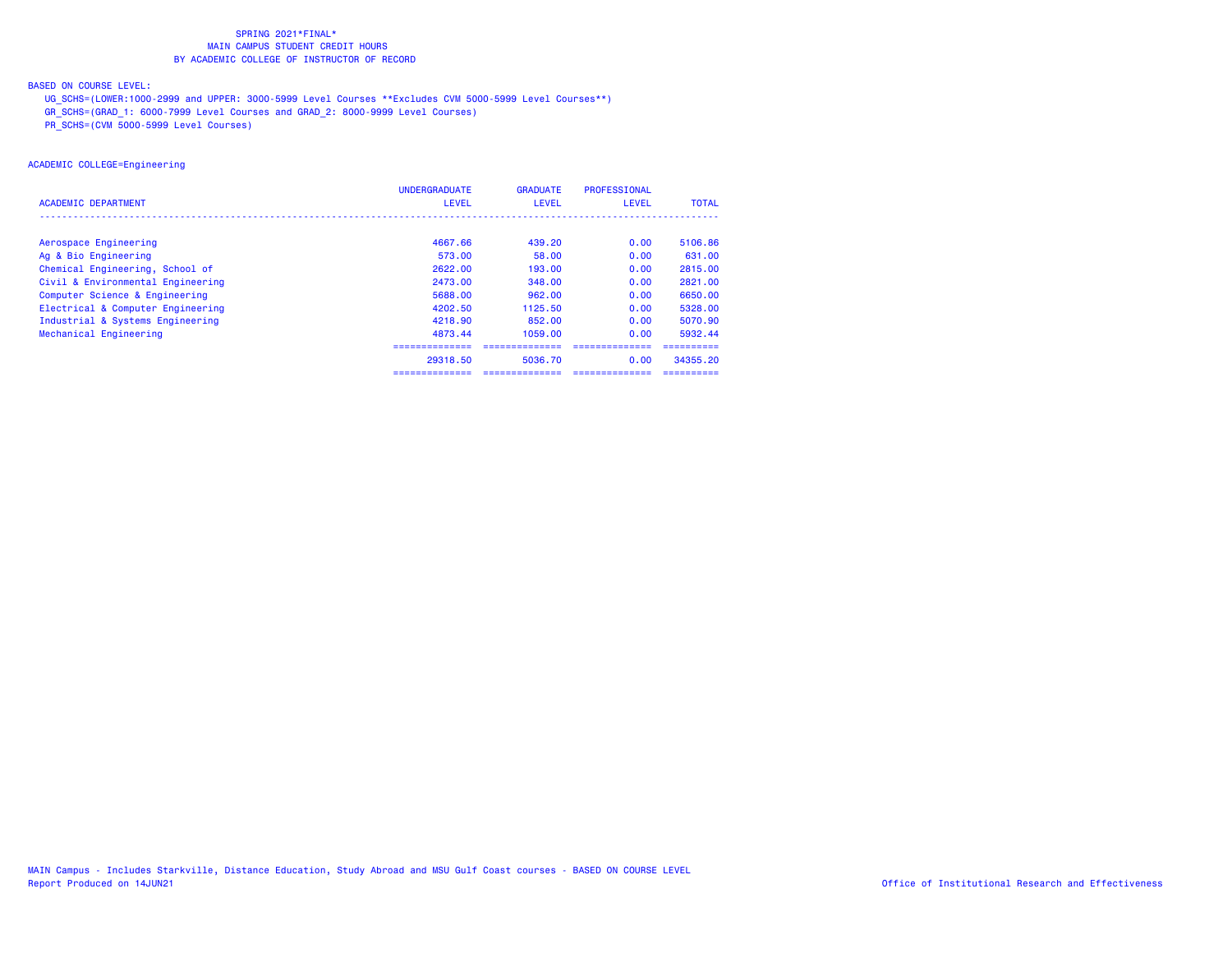## BASED ON COURSE LEVEL:

UG\_SCHS=(LOWER:1000-2999 and UPPER: 3000-5999 Level Courses \*\*Excludes CVM 5000-5999 Level Courses\*\*)

GR\_SCHS=(GRAD\_1: 6000-7999 Level Courses and GRAD\_2: 8000-9999 Level Courses)

PR\_SCHS=(CVM 5000-5999 Level Courses)

## ACADEMIC COLLEGE=Forest Resources

|                                   | <b>UNDERGRADUATE</b> | <b>GRADUATE</b> | PROFESSIONAL |              |
|-----------------------------------|----------------------|-----------------|--------------|--------------|
| <b>ACADEMIC DEPARTMENT</b>        | <b>LEVEL</b>         | <b>LEVEL</b>    | LEVEL        | <b>TOTAL</b> |
|                                   |                      |                 |              |              |
| Forestry                          | 1487.50              | 238.00          | 0.00         | 1725.50      |
| Sustainable Bioproducts           | 99.00                | 290.00          | 0.00         | 389.00       |
| Wildlife, Fisheries & Aquaculture | 1310.50              | 697.00          | 0.00         | 2007.50      |
|                                   |                      |                 |              |              |
|                                   | 2897.00              | 1225.00         | 0.00         | 4122.00      |
|                                   |                      |                 |              |              |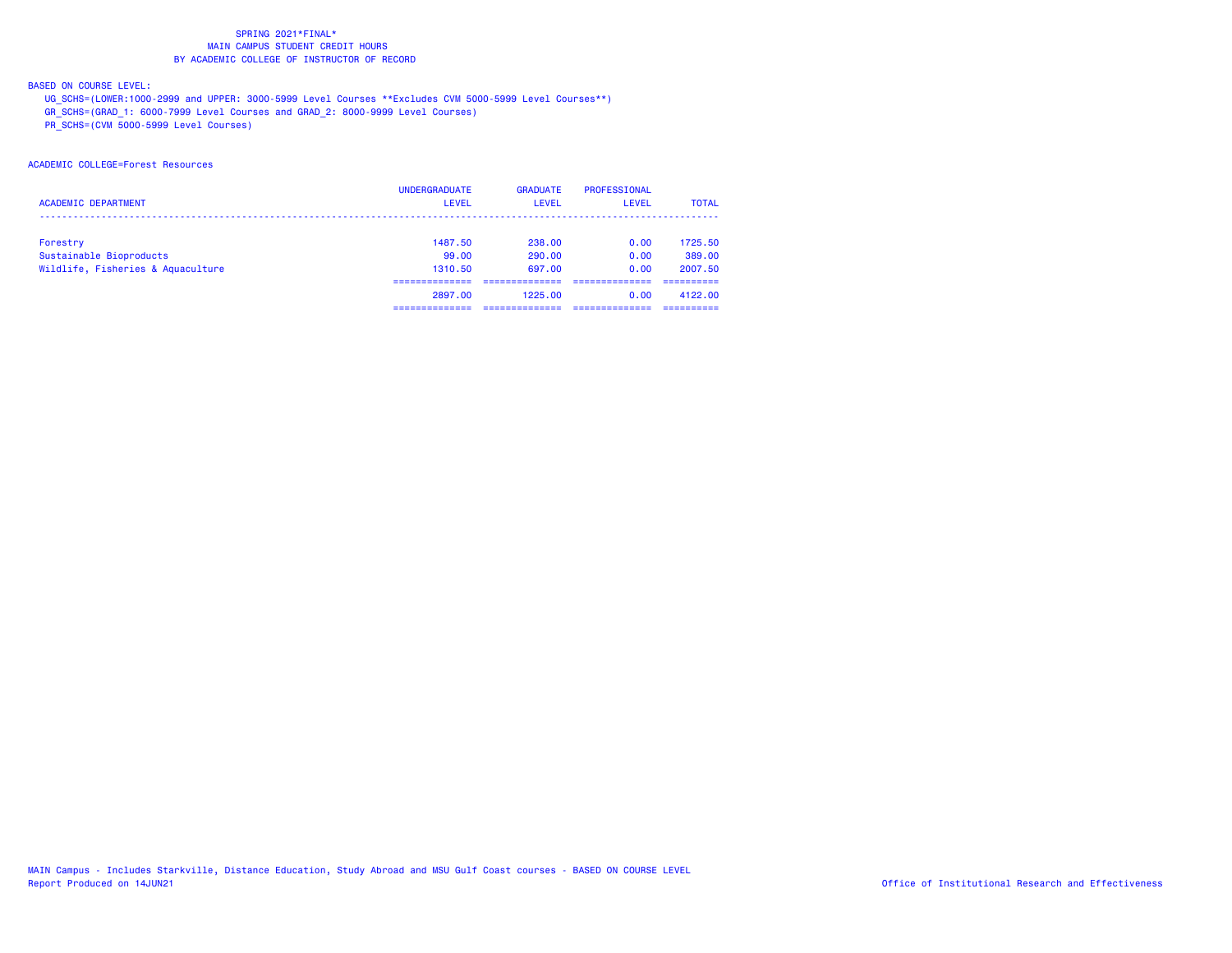BASED ON COURSE LEVEL:

UG\_SCHS=(LOWER:1000-2999 and UPPER: 3000-5999 Level Courses \*\*Excludes CVM 5000-5999 Level Courses\*\*)

GR\_SCHS=(GRAD\_1: 6000-7999 Level Courses and GRAD\_2: 8000-9999 Level Courses)

PR\_SCHS=(CVM 5000-5999 Level Courses)

#### ACADEMIC COLLEGE=Veterinary Medicine

| <b>ACADEMIC DEPARTMENT</b> | <b>UNDERGRADUATE</b><br><b>LEVEL</b> | <b>GRADUATE</b><br>LEVEL | PROFESSIONAL<br><b>LEVEL</b> | <b>TOTAL</b> |
|----------------------------|--------------------------------------|--------------------------|------------------------------|--------------|
| Veterinary Medicine        | 1194.24                              | 340.68                   | 7401.50                      | 8936.42      |
|                            | 1194.24                              | 340.68                   | 7401.50                      | 8936.42      |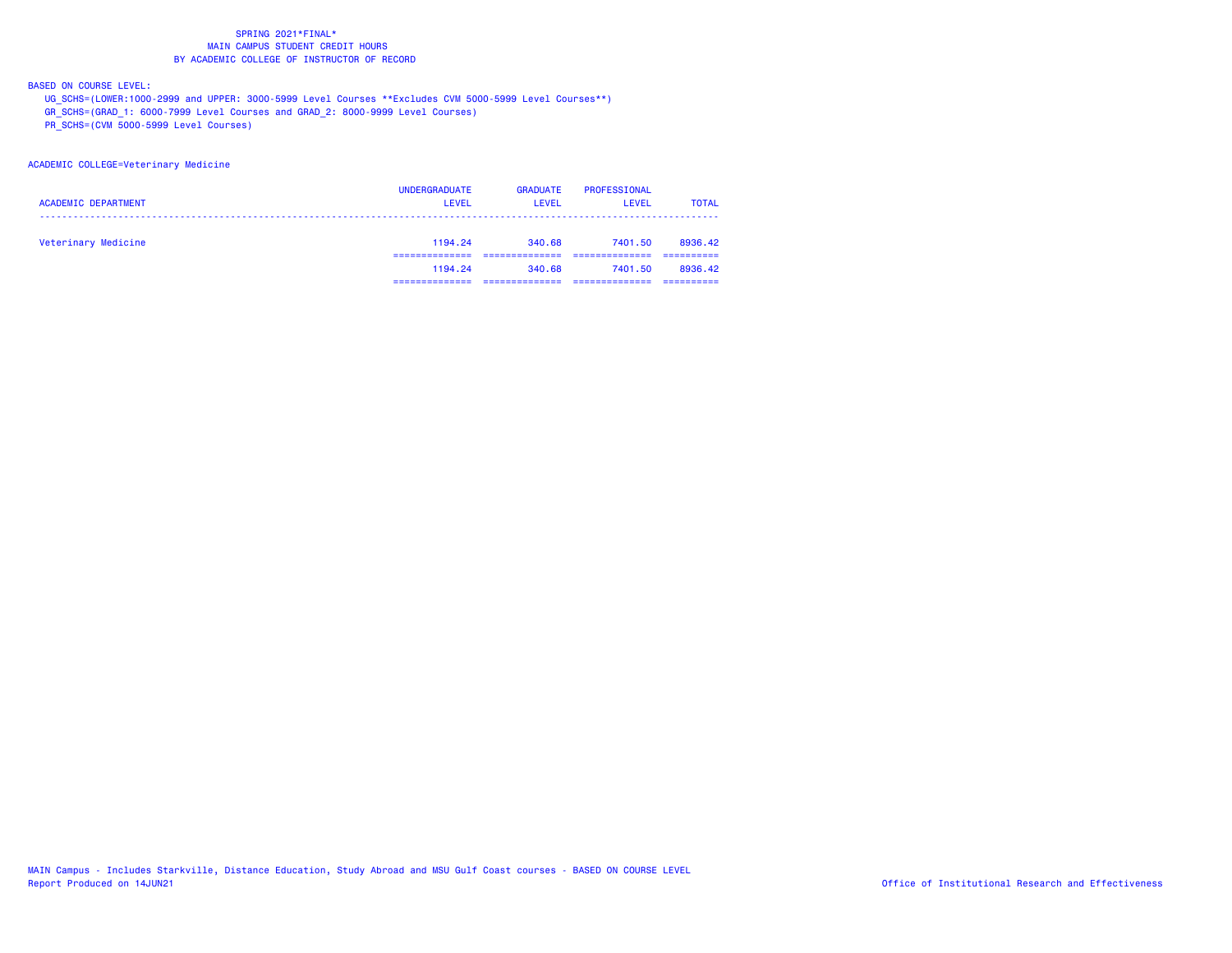BASED ON COURSE LEVEL:

UG\_SCHS=(LOWER:1000-2999 and UPPER: 3000-5999 Level Courses \*\*Excludes CVM 5000-5999 Level Courses\*\*)

GR\_SCHS=(GRAD\_1: 6000-7999 Level Courses and GRAD\_2: 8000-9999 Level Courses)

PR\_SCHS=(CVM 5000-5999 Level Courses)

### ACADEMIC COLLEGE=Academic Affairs

| <b>ACADEMIC DEPARTMENT</b> | <b>UNDERGRADUATE</b><br><b>LEVEL</b> | <b>GRADUATE</b><br><b>LEVEL</b> | PROFESSIONAL<br><b>LEVEL</b> | <b>TOTAL</b> |
|----------------------------|--------------------------------------|---------------------------------|------------------------------|--------------|
| Library                    | 419.00                               | 0.00                            | 0.00                         | 419.00       |
|                            | 419,00                               | 0.00                            | 0.00                         | 419,00       |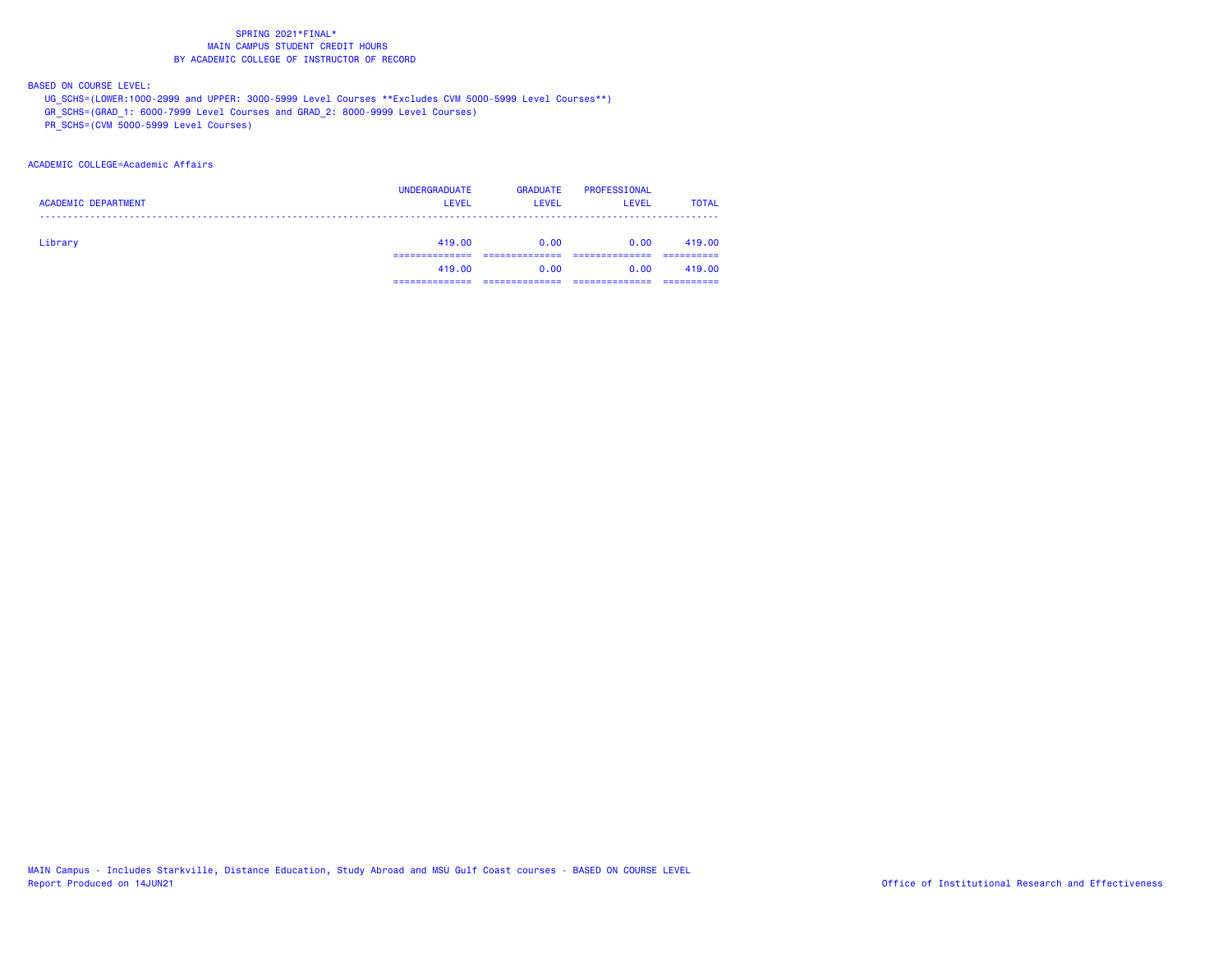| <b>ACADEMIC DEPARTMENT</b> | <b>Instructor Name</b> | Rank                          | <b>Tenure</b><br><b>Status</b> | <b>Course</b><br>$Cip$ # | <b>CRN</b>   | Course #              |                   | Crs            | Sec Type Title            | Inst<br>Per | UG<br><b>SCHS</b>               | <b>GR</b><br><b>SCHS</b>                                                                                                                                      | <b>PR</b><br><b>SCHS</b>     | Total<br><b>SCHS</b>                                                                                                              |
|----------------------------|------------------------|-------------------------------|--------------------------------|--------------------------|--------------|-----------------------|-------------------|----------------|---------------------------|-------------|---------------------------------|---------------------------------------------------------------------------------------------------------------------------------------------------------------|------------------------------|-----------------------------------------------------------------------------------------------------------------------------------|
| Ag & Bio Engineering       | Chen, Weitong          | Grad Teach Assist             | Not Applicable                 |                          | 140501 10028 | ABE 3813              | 01                | C              | Bio Prop Of Mat           | 0.25        | 69.75                           | 0.00                                                                                                                                                          | 0.00                         | 69.75                                                                                                                             |
|                            |                        |                               |                                |                          | 17257        | ABE 3813              | 02                | K              | Bio Prop Of Mat           | 1.00        | 0.00<br>.                       | 0.00                                                                                                                                                          | 0.00<br>2222                 | 0.00                                                                                                                              |
|                            |                        |                               |                                |                          |              |                       |                   |                |                           |             | 69.75                           | 0.00                                                                                                                                                          | 0.00                         | 69.75                                                                                                                             |
|                            | Chesser, Gary          | Assistant Professor Ten Track |                                | 140301                   | 16613        | <b>ABE 8000</b>       | 09                | D              | Research / Thesis         | 1.00        | 0.00                            | 7.00                                                                                                                                                          | 0.00                         | 7.00                                                                                                                              |
|                            |                        |                               |                                |                          | 16721        | ABE 9000              | 10                | D              | Research / Diss           | 1.00        | 0.00                            | 12.00                                                                                                                                                         | 0.00                         | 12.00                                                                                                                             |
|                            |                        |                               |                                |                          | 16723        | <b>ABE 7000</b>       | 01                | $\mathbf{I}$   | Directed Indiv Study      | 1.00        | 0.00                            | 3.00                                                                                                                                                          | 0.00                         | 3.00                                                                                                                              |
|                            |                        |                               |                                |                          | 17758        | ABE 4000              | 04                | <b>I</b>       | Directed Indiv Study      | 1.00        | 3.00                            | 0.00                                                                                                                                                          | 0.00                         | 3.00                                                                                                                              |
|                            |                        |                               |                                | 150699                   | 10012        | ABE 1083              | 01                | C              | Technology Design II 1.00 |             | 78.00                           | 0.00                                                                                                                                                          | 0.00                         | 78.00                                                                                                                             |
|                            |                        |                               |                                |                          | 10013        | ABE 1083              | 02                | К              | Technology Design II 1.00 |             | 0.00                            | 0.00                                                                                                                                                          | 0.00                         | 0.00                                                                                                                              |
|                            |                        |                               |                                |                          |              | 10014 ABE 1083        | 03                | K              | Technology Design II 1.00 |             | 0.00<br>.                       | 0.00<br>الداعات عامات                                                                                                                                         | 0.00<br>.                    | 0.00<br>.                                                                                                                         |
|                            |                        |                               |                                |                          |              |                       |                   |                |                           |             | 81.00                           | 22.00                                                                                                                                                         | 0.00                         | 103.00                                                                                                                            |
|                            | Linhoss, Anna          | Associate Professor Tenured   |                                | 140301                   | 16621        | ABE 9000              | 07                | D              | Research / Diss           | 1.00        | 0.00                            | 17.00                                                                                                                                                         | 0.00                         | 17.00                                                                                                                             |
|                            |                        |                               |                                | 140501                   | 10041        | ABE 4803              | 01                | C              | <b>Biosyst Simulation</b> | 0.50        | 36.00<br>.                      | 0.00<br>بالأباليات                                                                                                                                            | 0.00<br>.                    | 36.00<br>المستما                                                                                                                  |
|                            |                        |                               |                                |                          |              |                       |                   |                |                           |             | 36.00                           | 17.00                                                                                                                                                         | 0.00                         | 53.00                                                                                                                             |
|                            | Linhoss, John          | Assistant Professor Ten Track |                                |                          | 140301 17301 | <b>ABE 8000</b>       | 11                | D              | Research / Thesis         | 1.00        | 0.00                            | 4.00                                                                                                                                                          | 0.00                         | 4.00                                                                                                                              |
|                            |                        |                               |                                |                          | 17302        | <b>ABE 9000</b>       | 11                | D              | Research / Diss           | 1.00        | 0.00                            | 9.00                                                                                                                                                          | 0.00                         | 9.00                                                                                                                              |
|                            |                        |                               |                                |                          |              |                       |                   |                |                           |             | <u> - - - - - - - -</u><br>0.00 | $\frac{1}{2} \left( \frac{1}{2} \right) \left( \frac{1}{2} \right) \left( \frac{1}{2} \right) \left( \frac{1}{2} \right) \left( \frac{1}{2} \right)$<br>13.00 | .<br>0.00                    | 13.00                                                                                                                             |
|                            | Lowe, John             | Assistant Professor Ten Track |                                | 010000                   | 17336        | GA 4800               | 20                | - I            | Undergraduate Resear      | 0.50        | 2.00                            | 0.00                                                                                                                                                          | 0.00                         | 2.00                                                                                                                              |
|                            |                        |                               |                                |                          | 140301 17704 | <b>ABE 8000</b>       | 12 <sub>2</sub>   | D              | Research / Thesis         | 1.00        | 0.00                            | 3.00                                                                                                                                                          | 0.00                         | 3.00                                                                                                                              |
|                            |                        |                               |                                |                          | 17726        | ABE 4000              | 03                | $\mathbf{I}$   | Directed Indiv Study      | 1.00        | 3.00                            | 0.00                                                                                                                                                          | 0.00                         | 3.00                                                                                                                              |
|                            |                        |                               |                                |                          | 143801 10021 | ABE 2873              | 01                | C              | Land Surveying            | 1.00        | 60.00                           | 0.00                                                                                                                                                          | 0.00                         | 60.00                                                                                                                             |
|                            |                        |                               |                                |                          | 10022        | ABE 2873              | 02                | К              | Land Surveying            | 1.00        | 0.00                            | 0.00                                                                                                                                                          | 0.00                         | 0.00                                                                                                                              |
|                            |                        |                               |                                |                          | 10023        | ABE 2873              | 03                | $\mathbf k$    | <b>Land Surveying</b>     | 1.00        | 0.00                            | 0.00                                                                                                                                                          | 0.00                         | 0.00                                                                                                                              |
|                            |                        |                               |                                | 150699                   | 16373        | ABE 6163              | 01                | C              | Mach For Agro-Ecosys      | 1.00        | 0.00<br>.                       | 3.00<br>.                                                                                                                                                     | 0.00<br>$\sim$ $\sim$ $\sim$ | 3.00<br>$\frac{1}{2} \left( \frac{1}{2} \right) \left( \frac{1}{2} \right) \left( \frac{1}{2} \right)$                            |
|                            |                        |                               |                                |                          |              |                       |                   |                |                           |             | 65.00                           | 6.00                                                                                                                                                          | 0.00                         | 71.00                                                                                                                             |
|                            | Macha, Brittany        | Non-Employee                  | Not Applicable                 |                          | 140501 10031 | ABE 3813              | 06                | K              | Bio Prop Of Mat           | 0.50        | 0.00                            | 0.00                                                                                                                                                          | 0.00                         | 0.00                                                                                                                              |
|                            |                        |                               |                                |                          |              | 15427 ABE 3813        | 03                | K              | Bio Prop Of Mat           | 0.50        | 0.00                            | 0.00                                                                                                                                                          | 0.00                         | 0.00                                                                                                                              |
|                            |                        |                               |                                |                          |              |                       |                   |                |                           |             | <u> - - - - - - - -</u><br>0.00 | .<br>0.00                                                                                                                                                     | $  -$<br>0.00                | $\frac{1}{2} \left( \frac{1}{2} \right) \left( \frac{1}{2} \right) \left( \frac{1}{2} \right) \left( \frac{1}{2} \right)$<br>0.00 |
|                            | Paz, Joel              | Professor                     | <b>Tenured</b>                 | 140301                   | 10033        | ABE 4263              | CO <sub>1</sub> C |                | Soil & Water Mgt          | 0.50        | 33.00                           | 0.00                                                                                                                                                          | 0.00                         | 33.00                                                                                                                             |
|                            |                        |                               |                                |                          | 10034        | ABE 4263              | C02 K             |                | Soil & Water Mgt          | 0.50        | 0.00                            | 0.00                                                                                                                                                          | 0.00                         | 0.00                                                                                                                              |
|                            |                        |                               |                                |                          | 17267        | ABE 4800              | 01                | $\blacksquare$ | Undergraduate Resear      | 1.00        | 3.00                            | 0.00                                                                                                                                                          | 0.00                         | 3.00                                                                                                                              |
|                            |                        |                               |                                |                          |              |                       |                   |                |                           |             | .<br>36.00                      | 0.00                                                                                                                                                          | 0.00                         | 36.00                                                                                                                             |
|                            | Peterson, Luke         | Non-Faculty                   | Not Applicable                 |                          |              | 140301 17957 ABE 8000 | 14                | D              | Research / Thesis         | 1.00        | 0.00<br><u>.</u>                | 1.00                                                                                                                                                          | 0.00                         | 1.00                                                                                                                              |
|                            |                        |                               |                                |                          |              |                       |                   |                |                           |             | 0.00                            | 1.00                                                                                                                                                          | 0.00                         | 1.00                                                                                                                              |
|                            | Priddy, Lauren         | Assistant Professor Ten Track |                                |                          | 140301 16614 | <b>ABE 8000</b>       | 10 <sup>°</sup>   | D              | Research / Thesis         | 1.00        | 0.00                            | 2.00                                                                                                                                                          | 0.00                         | 2.00                                                                                                                              |
|                            |                        |                               |                                |                          | 16623        | ABE 9000              | 09                | D              | Research / Diss           | 1.00        | 0.00                            | 22.00                                                                                                                                                         | 0.00                         | 22.00                                                                                                                             |
|                            |                        |                               |                                |                          | 17839        | ABE 4800              | 02                | $\mathbf{I}$   | Undergraduate Resear      | 1.00        | 0.00                            | 0.00                                                                                                                                                          | 0.00                         | 0.00                                                                                                                              |
|                            |                        |                               |                                |                          | 17840        | ABE 4800              | 03                | п              | Undergraduate Resear      | 1.00        | 4.00                            | 0.00                                                                                                                                                          | 0.00                         | 4.00                                                                                                                              |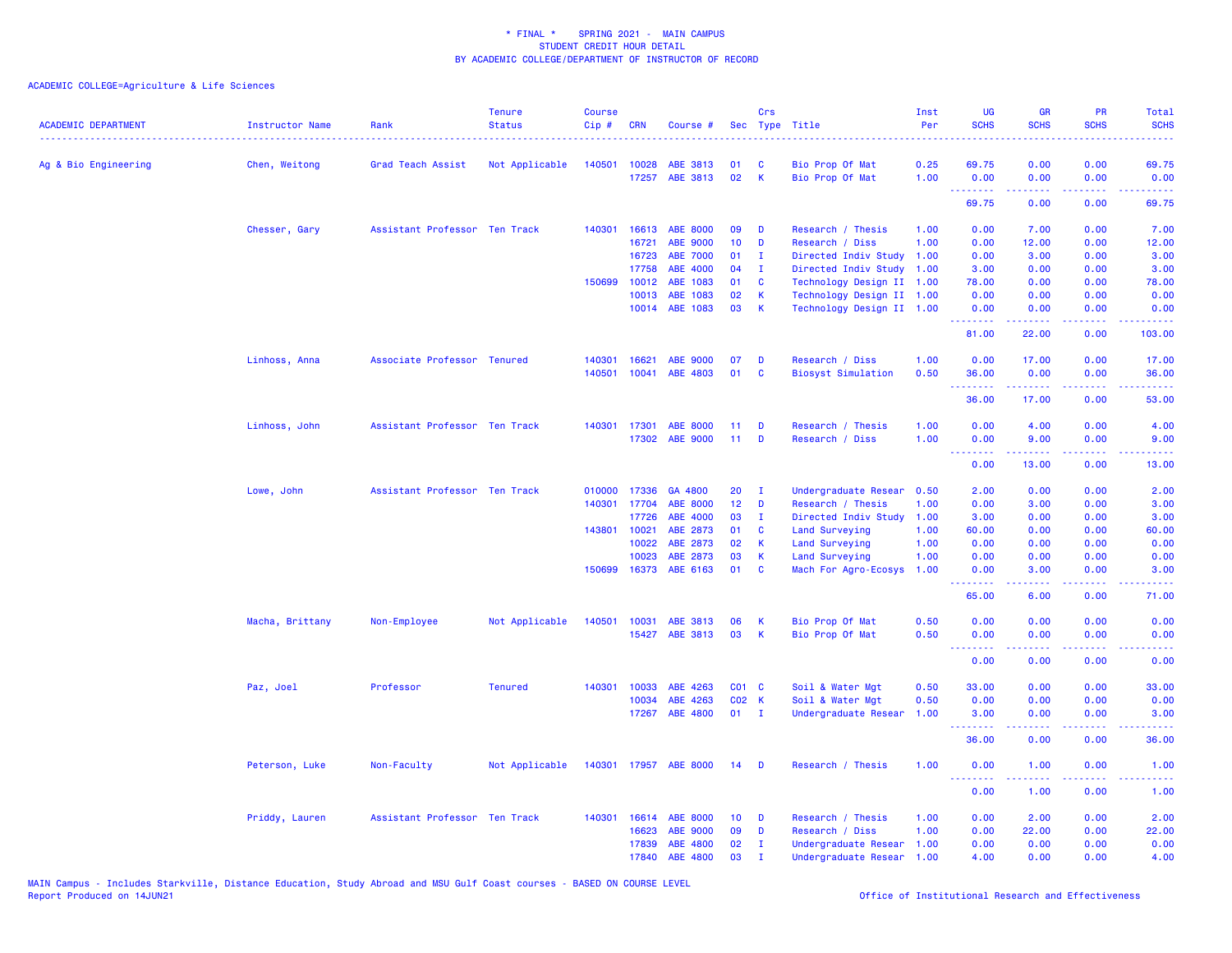| <b>ACADEMIC DEPARTMENT</b>                                  | Instructor Name    | Rank                              | <b>Tenure</b><br><b>Status</b> | <b>Course</b><br>Cip# | <b>CRN</b>            | Course #              |                 | Crs           | Sec Type Title                     | Inst<br>Per  | <b>UG</b><br><b>SCHS</b> | <b>GR</b><br><b>SCHS</b>                                                                                                                                     | <b>PR</b><br><b>SCHS</b>            | Total<br><b>SCHS</b>                                                                                                                                                                                                                                                                                                                                                                                                                                                                              |
|-------------------------------------------------------------|--------------------|-----------------------------------|--------------------------------|-----------------------|-----------------------|-----------------------|-----------------|---------------|------------------------------------|--------------|--------------------------|--------------------------------------------------------------------------------------------------------------------------------------------------------------|-------------------------------------|---------------------------------------------------------------------------------------------------------------------------------------------------------------------------------------------------------------------------------------------------------------------------------------------------------------------------------------------------------------------------------------------------------------------------------------------------------------------------------------------------|
|                                                             |                    |                                   |                                |                       |                       |                       |                 |               |                                    |              |                          |                                                                                                                                                              |                                     | $\frac{1}{2} \left( \frac{1}{2} \right) \left( \frac{1}{2} \right) \left( \frac{1}{2} \right) \left( \frac{1}{2} \right)$                                                                                                                                                                                                                                                                                                                                                                         |
| Ag & Bio Engineering                                        | Priddy, Lauren     | Assistant Professor Ten Track     |                                |                       | 140501 10028<br>10029 | ABE 3813<br>ABE 3813  | 01<br>04        | <b>C</b><br>K | Bio Prop Of Mat<br>Bio Prop Of Mat | 0.75<br>0.50 | 209.25<br>0.00           | 0.00<br>0.00                                                                                                                                                 | 0.00<br>0.00                        | 209.25<br>0.00                                                                                                                                                                                                                                                                                                                                                                                                                                                                                    |
|                                                             |                    |                                   |                                |                       | 10030                 | ABE 3813              | 05              | К             | Bio Prop Of Mat                    | 0.50         | 0.00                     | 0.00                                                                                                                                                         | 0.00                                | 0.00                                                                                                                                                                                                                                                                                                                                                                                                                                                                                              |
|                                                             |                    |                                   |                                |                       | 10031                 | ABE 3813              | 06              | К             | Bio Prop Of Mat                    | 0.50         | 0.00                     | 0.00                                                                                                                                                         | 0.00                                | 0.00                                                                                                                                                                                                                                                                                                                                                                                                                                                                                              |
|                                                             |                    |                                   |                                |                       | 15427                 | ABE 3813              | 03              | K             | Bio Prop Of Mat                    | 0.50         | 0.00<br>.                | 0.00                                                                                                                                                         | 0.00                                | 0.00                                                                                                                                                                                                                                                                                                                                                                                                                                                                                              |
|                                                             |                    |                                   |                                |                       |                       |                       |                 |               |                                    |              | 213.25                   | 24.00                                                                                                                                                        | 0.00                                | 237.25                                                                                                                                                                                                                                                                                                                                                                                                                                                                                            |
|                                                             | Simpson, Chartrisa | Associate Professor Tenured       |                                |                       | 010000 17346          | GA 4800               | 18              | $\mathbf I$   | Undergraduate Resear               | 1.00         | 3.00                     | 0.00                                                                                                                                                         | 0.00                                | 3.00                                                                                                                                                                                                                                                                                                                                                                                                                                                                                              |
|                                                             |                    |                                   |                                | 140301                | 16612                 | <b>ABE 8000</b>       | 08              | D             | Research / Thesis                  | 1.00         | 0.00                     | 21.00                                                                                                                                                        | 0.00                                | 21.00                                                                                                                                                                                                                                                                                                                                                                                                                                                                                             |
|                                                             |                    |                                   |                                |                       | 17372                 | ABE 3773              | 01              | <b>C</b>      | Cur Top BME                        | 1.00         | 57.00                    | 0.00                                                                                                                                                         | 0.00                                | 57.00                                                                                                                                                                                                                                                                                                                                                                                                                                                                                             |
|                                                             |                    |                                   |                                |                       | 17701                 | ABE 4000              | 01              | $\mathbf{I}$  | Directed Indiv Study               | 1.00         | 3.00                     | 0.00                                                                                                                                                         | 0.00                                | 3.00                                                                                                                                                                                                                                                                                                                                                                                                                                                                                              |
|                                                             |                    |                                   |                                |                       | 17702                 | ABE 4000              | 02              | $\mathbf I$   | Directed Indiv Study               | 1.00         | 3.00                     | 0.00                                                                                                                                                         | 0.00                                | 3.00                                                                                                                                                                                                                                                                                                                                                                                                                                                                                              |
|                                                             |                    |                                   |                                |                       | 240101 17138          | <b>HON 4093</b>       | <b>HO2 E</b>    |               | <b>Honors Thesis</b>               | 1.00         | 3.00<br>.                | 0.00                                                                                                                                                         | 0.00                                | 3.00                                                                                                                                                                                                                                                                                                                                                                                                                                                                                              |
|                                                             |                    |                                   |                                |                       |                       |                       |                 |               |                                    |              | 69.00                    | 21.00                                                                                                                                                        | 0.00                                | 90.00                                                                                                                                                                                                                                                                                                                                                                                                                                                                                             |
|                                                             | Tagert, Mary       | Extension Assoc Pro Non-Ten Track |                                | 140301                | 10033                 | ABE 4263              | C01 C           |               | Soil & Water Mgt                   | 0.50         | 33.00                    | 0.00                                                                                                                                                         | 0.00                                | 33.00                                                                                                                                                                                                                                                                                                                                                                                                                                                                                             |
|                                                             |                    |                                   |                                |                       | 10034                 | ABE 4263              | C02 K           |               | Soil & Water Mgt                   | 0.50         | 0.00                     | 0.00                                                                                                                                                         | 0.00                                | 0.00                                                                                                                                                                                                                                                                                                                                                                                                                                                                                              |
|                                                             |                    |                                   |                                |                       | 16607                 | ABE 8000              | 03              | <b>D</b>      | Research / Thesis                  | 1.00         | 0.00<br>.                | 6.00<br>$\frac{1}{2} \left( \frac{1}{2} \right) \left( \frac{1}{2} \right) \left( \frac{1}{2} \right) \left( \frac{1}{2} \right) \left( \frac{1}{2} \right)$ | 0.00<br>$\sim$ $\sim$ $\sim$ $\sim$ | 6.00<br>-----                                                                                                                                                                                                                                                                                                                                                                                                                                                                                     |
|                                                             |                    |                                   |                                |                       |                       |                       |                 |               |                                    |              | 33.00                    | 6.00                                                                                                                                                         | 0.00                                | 39.00                                                                                                                                                                                                                                                                                                                                                                                                                                                                                             |
|                                                             | Thomasson, John    | Professor                         | <b>Tenured</b>                 |                       |                       | 140301 17983 ABE 9000 | 12 <sub>2</sub> | - D           | Research / Diss                    | 1.00         | 0.00<br>.                | 14.00<br>وجودوه                                                                                                                                              | 0.00<br>$\sim$ $\sim$ $\sim$ $\sim$ | 14.00<br>.                                                                                                                                                                                                                                                                                                                                                                                                                                                                                        |
|                                                             |                    |                                   |                                |                       |                       |                       |                 |               |                                    |              | 0.00                     | 14.00                                                                                                                                                        | 0.00                                | 14.00                                                                                                                                                                                                                                                                                                                                                                                                                                                                                             |
|                                                             | Wooten, James      | Non-Faculty                       | Not Applicable                 |                       |                       | 150699 10032 ABE 4163 | 01              | <b>C</b>      | Agri Off-Road Mach M 1.00          |              | 33.00<br><u>.</u>        | 0.00                                                                                                                                                         | 0.00                                | 33.00                                                                                                                                                                                                                                                                                                                                                                                                                                                                                             |
|                                                             |                    |                                   |                                |                       |                       |                       |                 |               |                                    |              | 33.00                    | 0.00                                                                                                                                                         | 0.00                                | 33.00                                                                                                                                                                                                                                                                                                                                                                                                                                                                                             |
|                                                             | Yu, Fei            | Professor                         | <b>Tenured</b>                 | 140301                | 10043                 | ABE 4833              | 01              | B             | Practice of Engr Des 1.00          |              | 222.00                   | 0.00                                                                                                                                                         | 0.00                                | 222.00                                                                                                                                                                                                                                                                                                                                                                                                                                                                                            |
|                                                             |                    |                                   |                                |                       | 10055                 | ABE 8911              | 01              | <b>S</b>      | Agr/Bio Engr Seminar 1.00          |              | 0.00                     | 6.00                                                                                                                                                         | 0.00                                | 6.00                                                                                                                                                                                                                                                                                                                                                                                                                                                                                              |
|                                                             |                    |                                   |                                |                       | 10056                 | ABE 8921              | 01              | <b>S</b>      | Agr/Bio Engr Seminar 1.00          |              | 0.00                     | 3.00                                                                                                                                                         | 0.00                                | 3.00                                                                                                                                                                                                                                                                                                                                                                                                                                                                                              |
|                                                             |                    |                                   |                                |                       | 17869                 | ABE 4000              | 05              | - I           | Directed Indiv Study               | 1.00         | 3.00                     | 0.00                                                                                                                                                         | 0.00                                | 3.00                                                                                                                                                                                                                                                                                                                                                                                                                                                                                              |
|                                                             |                    |                                   |                                |                       | 17870                 | ABE 4000              | 06              | $\mathbf{I}$  | Directed Indiv Study 1.00          |              | 3.00                     | 0.00                                                                                                                                                         | 0.00                                | 3.00                                                                                                                                                                                                                                                                                                                                                                                                                                                                                              |
|                                                             |                    |                                   |                                |                       | 17871                 | ABE 4000              | 07              | $\mathbf{I}$  | Directed Indiv Study 1.00          |              | 3.00                     | 0.00                                                                                                                                                         | 0.00                                | 3.00                                                                                                                                                                                                                                                                                                                                                                                                                                                                                              |
|                                                             |                    |                                   |                                |                       | 17988                 | ABE 4000              | 08              | $\mathbf{I}$  | Directed Indiv Study 1.00          |              | 3.00<br>.                | 0.00<br>-----                                                                                                                                                | 0.00<br>د د د د                     | 3.00                                                                                                                                                                                                                                                                                                                                                                                                                                                                                              |
|                                                             |                    |                                   |                                |                       |                       |                       |                 |               |                                    |              | 234.00                   | 9.00                                                                                                                                                         | 0.00                                | 243.00                                                                                                                                                                                                                                                                                                                                                                                                                                                                                            |
| -----------------------------------<br>Ag & Bio Engineering |                    |                                   |                                |                       |                       |                       |                 |               |                                    |              | ========<br>870.00       | ========<br>133.00                                                                                                                                           | <b>CONSISTS</b><br>0.00             | $\begin{array}{cccccccccc} \multicolumn{3}{c}{} & \multicolumn{3}{c}{} & \multicolumn{3}{c}{} & \multicolumn{3}{c}{} & \multicolumn{3}{c}{} & \multicolumn{3}{c}{} & \multicolumn{3}{c}{} & \multicolumn{3}{c}{} & \multicolumn{3}{c}{} & \multicolumn{3}{c}{} & \multicolumn{3}{c}{} & \multicolumn{3}{c}{} & \multicolumn{3}{c}{} & \multicolumn{3}{c}{} & \multicolumn{3}{c}{} & \multicolumn{3}{c}{} & \multicolumn{3}{c}{} & \multicolumn{3}{c}{} & \multicolumn{3}{c}{} & \mult$<br>1003.00 |
| =====================================                       |                    |                                   |                                |                       |                       |                       |                 |               |                                    |              | ========                 | ======== =======                                                                                                                                             |                                     | ==========                                                                                                                                                                                                                                                                                                                                                                                                                                                                                        |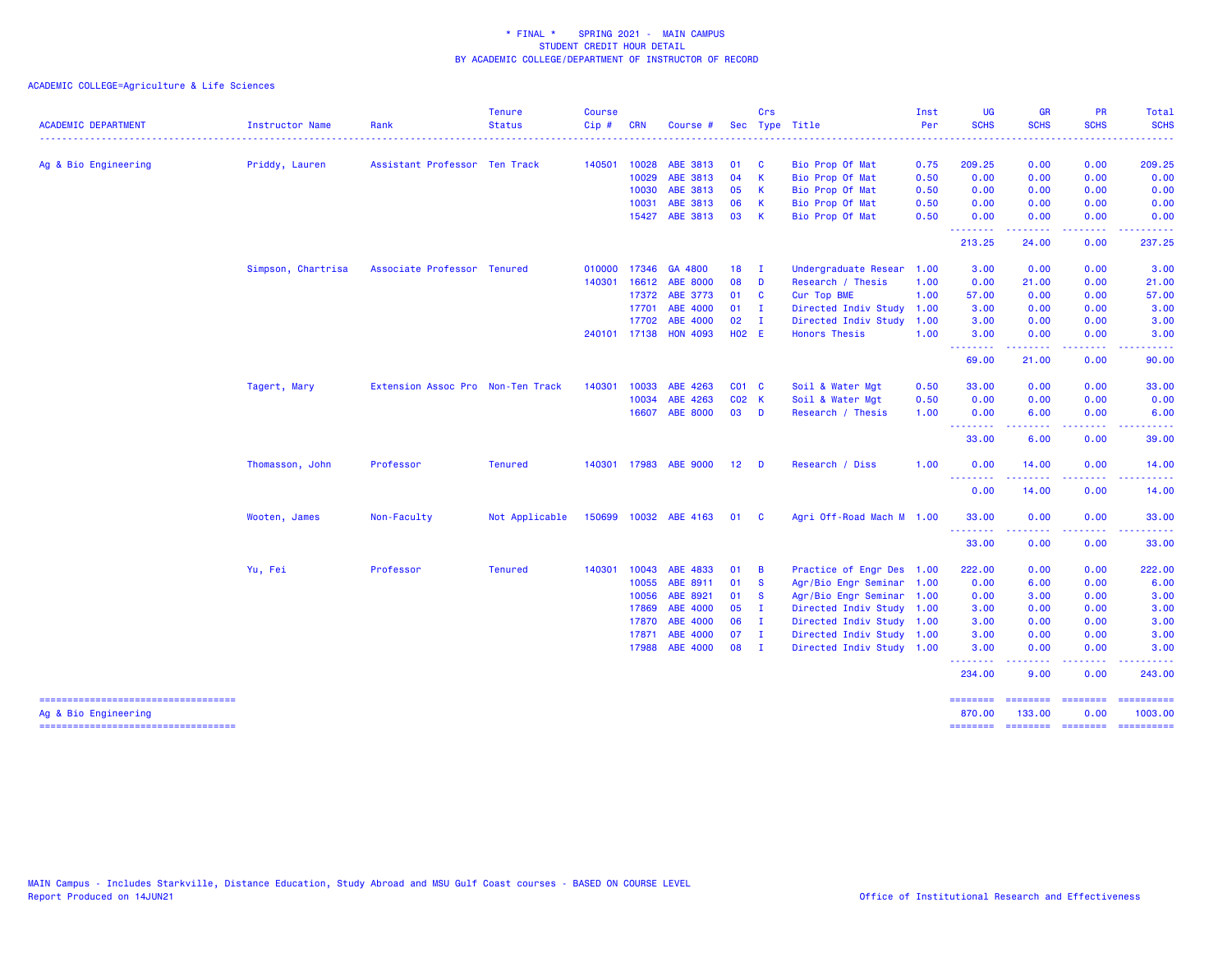| <b>ACADEMIC DEPARTMENT</b> | Instructor Name                                        | Rank                              | <b>Tenure</b><br><b>Status</b> | <b>Course</b><br>Cip# | CRN                   | Course #                                |                    | Crs                          | Sec Type Title                                         | Inst<br>Per  | UG<br><b>SCHS</b>                                                                                                                                                                                                                                                                                                                                                                                                                                                                              | <b>GR</b><br><b>SCHS</b>                                                                                                          | PR<br><b>SCHS</b>                                                                                      | Total<br><b>SCHS</b>                                                                                                                                          |
|----------------------------|--------------------------------------------------------|-----------------------------------|--------------------------------|-----------------------|-----------------------|-----------------------------------------|--------------------|------------------------------|--------------------------------------------------------|--------------|------------------------------------------------------------------------------------------------------------------------------------------------------------------------------------------------------------------------------------------------------------------------------------------------------------------------------------------------------------------------------------------------------------------------------------------------------------------------------------------------|-----------------------------------------------------------------------------------------------------------------------------------|--------------------------------------------------------------------------------------------------------|---------------------------------------------------------------------------------------------------------------------------------------------------------------|
| Agricultural Economics     | Barrett, Jason                                         | Extension Assist Pr Non-Ten Track |                                |                       |                       | 451002 14770 PS 1113                    | 502 C              |                              | American Government                                    | 1.00         | 39.00<br>.                                                                                                                                                                                                                                                                                                                                                                                                                                                                                     | 0.00<br>د د د د .                                                                                                                 | 0.00                                                                                                   | 39.00<br>وعاعاها                                                                                                                                              |
|                            |                                                        |                                   |                                |                       |                       |                                         |                    |                              |                                                        |              | 39.00                                                                                                                                                                                                                                                                                                                                                                                                                                                                                          | 0.00                                                                                                                              | 0.00                                                                                                   | 39.00                                                                                                                                                         |
|                            | Canales Medina, Domi Assistant Professor Ten Track     |                                   |                                | 450603                |                       | 010103 10176 AEC 6223<br>10167 AEC 4223 | 01<br>01           | C<br>$\mathbf{C}$            | Applied Quant Anal I 1.00<br>Applied Quant Anal i 1.00 |              | 0.00<br>84.00                                                                                                                                                                                                                                                                                                                                                                                                                                                                                  | 3.00<br>0.00                                                                                                                      | 0.00<br>0.00                                                                                           | 3.00<br>84.00                                                                                                                                                 |
|                            |                                                        |                                   |                                |                       |                       |                                         |                    |                              |                                                        |              | <u>.</u><br>84.00                                                                                                                                                                                                                                                                                                                                                                                                                                                                              | .<br>3.00                                                                                                                         | .<br>0.00                                                                                              | . 2222.<br>87.00                                                                                                                                              |
|                            | Coatney, Kalyn                                         | Associate Professor Tenured       |                                |                       |                       | 010103 10166 AEC 4133                   | 01                 | <b>C</b>                     | Food Markets & Price 1.00                              |              | 120.00                                                                                                                                                                                                                                                                                                                                                                                                                                                                                         | 0.00                                                                                                                              | 0.00                                                                                                   | 120.00                                                                                                                                                        |
|                            |                                                        |                                   |                                |                       |                       | 10184 AEC 8403                          | 01                 | <b>C</b>                     | <b>Game Theory</b>                                     | 1.00         | 0.00<br>.                                                                                                                                                                                                                                                                                                                                                                                                                                                                                      | 15.00<br>د د د د د                                                                                                                | 0.00<br>.                                                                                              | 15.00<br>$\begin{array}{cccccccccc} \bullet & \bullet & \bullet & \bullet & \bullet & \bullet & \bullet & \bullet \end{array}$                                |
|                            |                                                        |                                   |                                |                       |                       |                                         |                    |                              |                                                        |              | 120.00                                                                                                                                                                                                                                                                                                                                                                                                                                                                                         | 15.00                                                                                                                             | 0.00                                                                                                   | 135.00                                                                                                                                                        |
|                            | Coble, Keith                                           | Professor                         | <b>Tenured</b>                 |                       | 010103 10171          | AEC 4413                                | 01                 | C                            | Public Problems of A 0.49                              |              | 69.09                                                                                                                                                                                                                                                                                                                                                                                                                                                                                          | 0.00                                                                                                                              | 0.00                                                                                                   | 69.09                                                                                                                                                         |
|                            |                                                        |                                   |                                |                       | 10180                 | AEC 6413<br>10185 AEC 8621              | 01<br>01           | $\mathbf{C}$<br>$\mathbf{C}$ | Public Problem Of Aq 0.49<br>Research Seminar II       | 0.51         | 0.00<br>0.00                                                                                                                                                                                                                                                                                                                                                                                                                                                                                   | 1.47<br>2.04                                                                                                                      | 0.00<br>0.00                                                                                           | 1.47<br>2.04                                                                                                                                                  |
|                            |                                                        |                                   |                                |                       |                       |                                         |                    |                              |                                                        |              | <u>.</u><br>69.09                                                                                                                                                                                                                                                                                                                                                                                                                                                                              | $\frac{1}{2} \left( \frac{1}{2} \right) \left( \frac{1}{2} \right) \left( \frac{1}{2} \right) \left( \frac{1}{2} \right)$<br>3.51 | .<br>0.00                                                                                              | بالأبالات<br>72.60                                                                                                                                            |
|                            | Collart Dinarte, Alb Extension Assoc Pro Non-Ten Track |                                   |                                |                       |                       | 010103 16588 AEC 8000                   | 03                 | D                            | Research / Thesis                                      | 1.00         | 0.00                                                                                                                                                                                                                                                                                                                                                                                                                                                                                           | 9.00                                                                                                                              | 0.00                                                                                                   | 9.00                                                                                                                                                          |
|                            |                                                        |                                   |                                |                       |                       |                                         |                    |                              |                                                        |              | <u>.</u><br>0.00                                                                                                                                                                                                                                                                                                                                                                                                                                                                               | .<br>9.00                                                                                                                         | $\frac{1}{2} \left( \frac{1}{2} \right) \left( \frac{1}{2} \right) \left( \frac{1}{2} \right)$<br>0.00 | $- - - -$<br>9.00                                                                                                                                             |
|                            | Davis, George                                          | Assistant Professor Ten Track     |                                |                       |                       | 010103 14266 AEC 6223                   | 501 C              |                              | Applied Quant Anal I 1.00                              |              | 0.00                                                                                                                                                                                                                                                                                                                                                                                                                                                                                           | 39.00                                                                                                                             | 0.00                                                                                                   | 39.00                                                                                                                                                         |
|                            |                                                        |                                   |                                |                       |                       |                                         |                    |                              |                                                        |              | <u>.</u><br>0.00                                                                                                                                                                                                                                                                                                                                                                                                                                                                               | 39.00                                                                                                                             | بالمحامي<br>0.00                                                                                       | وعاعاها<br>39.00                                                                                                                                              |
|                            | Gregory, Evan                                          | Non-Faculty                       | Not Applicable                 |                       |                       | 010101 10163 AEC 3133                   | 01                 | - C                          | Introductory Agribus 1.00                              |              | 279.00                                                                                                                                                                                                                                                                                                                                                                                                                                                                                         | 0.00                                                                                                                              | 0.00                                                                                                   | 279.00                                                                                                                                                        |
|                            |                                                        |                                   |                                |                       |                       |                                         |                    |                              |                                                        |              | <u>.</u><br>279.00                                                                                                                                                                                                                                                                                                                                                                                                                                                                             | 0.00                                                                                                                              | 0.00                                                                                                   | <u>.</u><br>279.00                                                                                                                                            |
|                            | Harri, Ardian                                          | Professor                         | <b>Tenured</b>                 |                       | 010101 17371          | AEC 6530                                | 01                 | -E                           | Internship AEC-AGBM                                    | 0.51         | 0.00                                                                                                                                                                                                                                                                                                                                                                                                                                                                                           | 0.51                                                                                                                              | 0.00                                                                                                   | 0.51                                                                                                                                                          |
|                            |                                                        |                                   |                                |                       | 010103 10185<br>16586 | AEC 8621<br><b>AEC 8000</b>             | 01<br>01           | $\mathbf{C}$<br>D            | Research Seminar II<br>Research / Thesis               | 0.49<br>1.00 | 0.00<br>0.00                                                                                                                                                                                                                                                                                                                                                                                                                                                                                   | 1.96<br>9.00                                                                                                                      | 0.00<br>0.00                                                                                           | 1.96<br>9.00                                                                                                                                                  |
|                            |                                                        |                                   |                                |                       |                       |                                         |                    |                              |                                                        |              | $\begin{array}{cccccccccccccc} \multicolumn{2}{c}{} & \multicolumn{2}{c}{} & \multicolumn{2}{c}{} & \multicolumn{2}{c}{} & \multicolumn{2}{c}{} & \multicolumn{2}{c}{} & \multicolumn{2}{c}{} & \multicolumn{2}{c}{} & \multicolumn{2}{c}{} & \multicolumn{2}{c}{} & \multicolumn{2}{c}{} & \multicolumn{2}{c}{} & \multicolumn{2}{c}{} & \multicolumn{2}{c}{} & \multicolumn{2}{c}{} & \multicolumn{2}{c}{} & \multicolumn{2}{c}{} & \multicolumn{2}{c}{} & \multicolumn{2}{c}{} & \$<br>0.00 | .<br>11.47                                                                                                                        | .<br>0.00                                                                                              | .<br>11.47                                                                                                                                                    |
|                            | Interis, Matthew                                       | Associate Professor Tenured       |                                | 030103                | 10164                 | AEC 3233                                | 01                 | C                            | Intro to Env Econ &                                    | 1.00         | 240.00                                                                                                                                                                                                                                                                                                                                                                                                                                                                                         | 0.00                                                                                                                              | 0.00                                                                                                   | 240.00                                                                                                                                                        |
|                            |                                                        |                                   |                                |                       | 10165                 | AEC 3233<br>10168 AEC 4233              | H01 C<br>01        | $\mathbf{C}$                 | Honors Intro Env Eco<br>Environmental Econom 1.00      | 1.00         | 12.00<br>21.00                                                                                                                                                                                                                                                                                                                                                                                                                                                                                 | 0.00<br>0.00                                                                                                                      | 0.00<br>0.00                                                                                           | 12.00<br>21,00                                                                                                                                                |
|                            |                                                        |                                   |                                |                       |                       |                                         |                    |                              |                                                        |              | 273.00                                                                                                                                                                                                                                                                                                                                                                                                                                                                                         | د د د د د<br>0.00                                                                                                                 | .<br>0.00                                                                                              | .<br>273.00                                                                                                                                                   |
|                            |                                                        |                                   |                                |                       |                       |                                         |                    |                              |                                                        |              |                                                                                                                                                                                                                                                                                                                                                                                                                                                                                                |                                                                                                                                   |                                                                                                        |                                                                                                                                                               |
|                            | Janzen, Matthew                                        | Instructor                        | Non-Ten Track                  | 010101                | 17371                 | AEC 6530                                | 01                 | -E                           | Internship AEC-AGBM                                    | 0.49         | 0.00                                                                                                                                                                                                                                                                                                                                                                                                                                                                                           | 0.49                                                                                                                              | 0.00                                                                                                   | 0.49                                                                                                                                                          |
|                            |                                                        |                                   |                                | 010103                | 10160<br>10161        | AEC 2713<br>AEC 2713                    | 01<br><b>HO1 C</b> | C                            | Intro to Food & Reso<br>Honors Intro Food &            | 1.00<br>1.00 | 303.00<br>12.00                                                                                                                                                                                                                                                                                                                                                                                                                                                                                | 0.00<br>0.00                                                                                                                      | 0.00<br>0.00                                                                                           | 303.00<br>12.00                                                                                                                                               |
|                            |                                                        |                                   |                                |                       | 14265                 | AEC 6113                                | 501 C              |                              | Agribus Firm Mgt                                       | 1.00         | 0.00                                                                                                                                                                                                                                                                                                                                                                                                                                                                                           | 51.00                                                                                                                             | 0.00                                                                                                   | 51.00                                                                                                                                                         |
|                            |                                                        |                                   |                                | 450603                | 10162                 | AEC 3113                                | 01                 | <b>C</b>                     | Intro To Quant Econ                                    | 1.00         | 78.00<br><u>.</u>                                                                                                                                                                                                                                                                                                                                                                                                                                                                              | 0.00<br>المتمامين                                                                                                                 | 0.00<br>.                                                                                              | 78.00<br>$\frac{1}{2} \left( \frac{1}{2} \right) \left( \frac{1}{2} \right) \left( \frac{1}{2} \right) \left( \frac{1}{2} \right) \left( \frac{1}{2} \right)$ |
|                            |                                                        |                                   |                                |                       |                       |                                         |                    |                              |                                                        |              | 393.00                                                                                                                                                                                                                                                                                                                                                                                                                                                                                         | 51.49                                                                                                                             | 0.00                                                                                                   | 444.49                                                                                                                                                        |
|                            | Johnson, Jeffrey                                       | Extension Professor Non-Ten Track |                                | 010000<br>010103      |                       | 17336 GA 4800<br>10178 AEC 6343         | 20<br>01           | $\mathbf{I}$<br><b>C</b>     | Undergraduate Resear 0.50<br>Adv Farm Management       | 1.00         | 2.00<br>0.00                                                                                                                                                                                                                                                                                                                                                                                                                                                                                   | 0.00<br>6.00                                                                                                                      | 0.00<br>0.00                                                                                           | 2.00<br>6.00                                                                                                                                                  |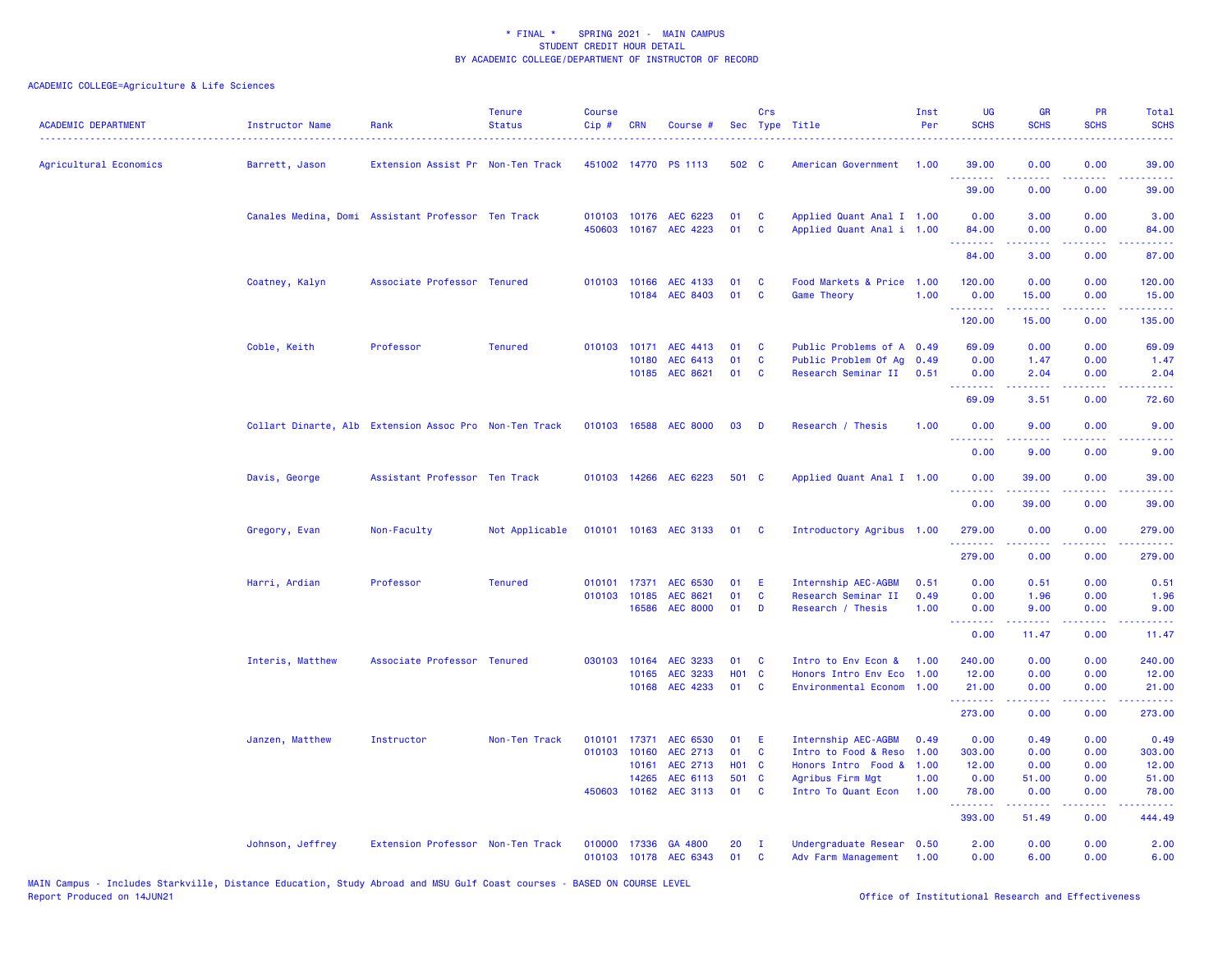| <b>ACADEMIC DEPARTMENT</b>                                   | Instructor Name  | Rank                                                   | <b>Tenure</b><br><b>Status</b> | <b>Course</b><br>Cip# | <b>CRN</b>   | Course #                   |             | Crs            | Sec Type Title            | Inst<br>Per  | <b>UG</b><br><b>SCHS</b>                                                                                    | <b>GR</b><br><b>SCHS</b>                                                                                                                                      | <b>PR</b><br><b>SCHS</b>                                                                                                          | Total<br><b>SCHS</b>                                                                                                               |
|--------------------------------------------------------------|------------------|--------------------------------------------------------|--------------------------------|-----------------------|--------------|----------------------------|-------------|----------------|---------------------------|--------------|-------------------------------------------------------------------------------------------------------------|---------------------------------------------------------------------------------------------------------------------------------------------------------------|-----------------------------------------------------------------------------------------------------------------------------------|------------------------------------------------------------------------------------------------------------------------------------|
| Agricultural Economics                                       | Johnson, Jeffrey | Extension Professor Non-Ten Track                      |                                | 010103 17599          |              | <b>AEC 7000</b>            | 02          | <b>I</b>       | Directed Indiv Study      | 1.00         | 0.00                                                                                                        | 3.00                                                                                                                                                          | 0.00                                                                                                                              | 3.00                                                                                                                               |
|                                                              |                  |                                                        |                                |                       | 17620        | <b>AEC 4000</b>            | 001 I       |                | Directed Indiv Study 1.00 |              | 3.00                                                                                                        | 0.00                                                                                                                                                          | 0.00                                                                                                                              | 3.00                                                                                                                               |
|                                                              |                  |                                                        |                                |                       | 010104 10169 | AEC 4343                   | 01          | <b>C</b>       | Adv Farm Management       | 1.00         | 75.00<br>.                                                                                                  | 0.00<br>$\frac{1}{2} \left( \frac{1}{2} \right) \left( \frac{1}{2} \right) \left( \frac{1}{2} \right) \left( \frac{1}{2} \right) \left( \frac{1}{2} \right)$  | 0.00<br>.                                                                                                                         | 75.00<br>.                                                                                                                         |
|                                                              |                  |                                                        |                                |                       |              |                            |             |                |                           |              | 80.00                                                                                                       | 9.00                                                                                                                                                          | 0.00                                                                                                                              | 89.00                                                                                                                              |
|                                                              | Kim, Ayoung      | Assistant Professor Ten Track                          |                                |                       | 010103 10173 | AEC 4623                   | 01          | C              | Gbl Mkg of Ag Prod        | 1.00         | 99.00                                                                                                       | 0.00                                                                                                                                                          | 0.00                                                                                                                              | 99.00                                                                                                                              |
|                                                              |                  |                                                        |                                |                       | 10182        | AEC 8123<br>14267 AEC 6623 | 01<br>501 C | C              | Analysis of Ag Marke      | 1.00<br>1.00 | 0.00                                                                                                        | 12.00                                                                                                                                                         | 0.00                                                                                                                              | 12.00                                                                                                                              |
|                                                              |                  |                                                        |                                |                       |              |                            |             |                | Gbl Mkg of Ag Prod        |              | 0.00<br>.                                                                                                   | 21.00<br>.                                                                                                                                                    | 0.00<br>$\frac{1}{2} \left( \frac{1}{2} \right) \left( \frac{1}{2} \right) \left( \frac{1}{2} \right) \left( \frac{1}{2} \right)$ | 21.00<br>.                                                                                                                         |
|                                                              |                  |                                                        |                                |                       |              |                            |             |                |                           |              | 99.00                                                                                                       | 33.00                                                                                                                                                         | 0.00                                                                                                                              | 132.00                                                                                                                             |
|                                                              | Li, Xiaofei      | Assistant Professor Ten Track                          |                                | 010103                | 10183        | AEC 8143                   | 01          | C              | Ag Prod Economics         | 1.00         | 0.00                                                                                                        | 18.00                                                                                                                                                         | 0.00                                                                                                                              | 18.00                                                                                                                              |
|                                                              |                  |                                                        |                                |                       | 16590        | <b>AEC 8000</b>            | 05          | D              | Research / Thesis         | 1.00         | 0.00                                                                                                        | 9.00                                                                                                                                                          | 0.00                                                                                                                              | 9.00                                                                                                                               |
|                                                              |                  |                                                        |                                |                       |              |                            |             |                |                           |              | <u> - - - - - - - -</u><br>0.00                                                                             | 27.00                                                                                                                                                         | 0.00                                                                                                                              | 27.00                                                                                                                              |
|                                                              | Little, Randall  | Professor                                              | <b>Tenured</b>                 |                       | 010103 17593 | <b>AEC 4000</b>            | 01          | $\mathbf{I}$   | Directed Indiv Study 1.00 |              | 2.00                                                                                                        | 0.00                                                                                                                                                          | 0.00                                                                                                                              | 2.00                                                                                                                               |
|                                                              |                  |                                                        |                                |                       | 17967        | <b>AEC 4000</b>            | 02          | $\mathbf{I}$   | Directed Indiv Study 1.00 |              | 3.00                                                                                                        | 0.00                                                                                                                                                          | 0.00                                                                                                                              | 3.00                                                                                                                               |
|                                                              |                  |                                                        |                                |                       | 18014        | <b>AEC 4000</b>            | 03          | $\mathbf{I}$   | Directed Indiv Study 1.00 |              | 3.00                                                                                                        | 0.00                                                                                                                                                          | 0.00                                                                                                                              | 3.00                                                                                                                               |
|                                                              |                  |                                                        |                                |                       |              | 18017 AEC 4000             | 04          | $\mathbf{I}$   | Directed Indiv Study 1.00 |              | 2.00                                                                                                        | 0.00                                                                                                                                                          | 0.00                                                                                                                              | 2.00                                                                                                                               |
|                                                              |                  |                                                        |                                |                       |              |                            |             |                |                           |              | .<br>10.00                                                                                                  | $\frac{1}{2} \left( \frac{1}{2} \right) \left( \frac{1}{2} \right) \left( \frac{1}{2} \right) \left( \frac{1}{2} \right) \left( \frac{1}{2} \right)$<br>0.00  | .<br>0.00                                                                                                                         | المالما لمالية ال<br>10.00                                                                                                         |
|                                                              | Maples, Joshua   | Assistant Professor Ten Track                          |                                | 010103                | 10171        | AEC 4413                   | 01          | C              | Public Problems of A      | 0.51         | 71.91                                                                                                       | 0.00                                                                                                                                                          | 0.00                                                                                                                              | 71.91                                                                                                                              |
|                                                              |                  |                                                        |                                |                       | 10180        | AEC 6413                   | 01          | C              | Public Problem Of Ag      | 0.51         | 0.00                                                                                                        | 1.53                                                                                                                                                          | 0.00                                                                                                                              | 1.53                                                                                                                               |
|                                                              |                  |                                                        |                                |                       | 16591        | <b>AEC 8000</b>            | 06          | D              | Research / Thesis         | 1.00         | 0.00                                                                                                        | 9.00                                                                                                                                                          | 0.00<br>$\sim$ $\sim$ $\sim$ $\sim$                                                                                               | 9.00                                                                                                                               |
|                                                              |                  |                                                        |                                |                       |              |                            |             |                |                           |              | .<br>71.91                                                                                                  | $\frac{1}{2} \left( \frac{1}{2} \right) \left( \frac{1}{2} \right) \left( \frac{1}{2} \right) \left( \frac{1}{2} \right) \left( \frac{1}{2} \right)$<br>10.53 | 0.00                                                                                                                              | $\frac{1}{2} \left( \frac{1}{2} \right) \left( \frac{1}{2} \right) \left( \frac{1}{2} \right) \left( \frac{1}{2} \right)$<br>82.44 |
|                                                              | Maples, McKenzie | Instructor                                             | Non-Ten Track                  | 010101                | 15123        | AEC 3133                   | 001 C       |                | Introductory Agribus      | 1.00         | 66.00                                                                                                       | 0.00                                                                                                                                                          | 0.00                                                                                                                              | 66.00                                                                                                                              |
|                                                              |                  |                                                        |                                |                       | 17666        | AEC 4530                   | 001 E       |                | Internship AEC-AGBM       | 1.00         | 2.00                                                                                                        | 0.00                                                                                                                                                          | 0.00                                                                                                                              | 2.00                                                                                                                               |
|                                                              |                  |                                                        |                                | 010103                | 10174        | AEC 4711                   | 01          | -L             | Agri-marketing Pract 1.00 |              | 14.00                                                                                                       | 0.00                                                                                                                                                          | 0.00                                                                                                                              | 14.00                                                                                                                              |
|                                                              |                  |                                                        |                                |                       |              |                            |             |                |                           |              | .<br>82.00                                                                                                  | .<br>0.00                                                                                                                                                     | $\frac{1}{2} \left( \frac{1}{2} \right) \left( \frac{1}{2} \right) \left( \frac{1}{2} \right) \left( \frac{1}{2} \right)$<br>0.00 | $\frac{1}{2} \left( \frac{1}{2} \right) \left( \frac{1}{2} \right) \left( \frac{1}{2} \right) \left( \frac{1}{2} \right)$<br>82.00 |
|                                                              | Petrolia, Daniel | Professor                                              | <b>Tenured</b>                 |                       |              | 010103 16587 AEC 8000      | 02          | D              | Research / Thesis         | 1.00         | 0.00                                                                                                        | 9.00                                                                                                                                                          | 0.00                                                                                                                              | 9.00                                                                                                                               |
|                                                              |                  |                                                        |                                |                       |              |                            |             |                |                           |              | 0.00                                                                                                        | 9.00                                                                                                                                                          | 0.00                                                                                                                              | 9.00                                                                                                                               |
|                                                              |                  | Quintana Ashwell, Ni Research Assist Pro Non-Ten Track |                                |                       |              | 010103 16292 AEC 7000      | 01          | $\blacksquare$ | Directed Indiv Study 1.00 |              | 0.00                                                                                                        | 2.00                                                                                                                                                          | 0.00                                                                                                                              | 2.00                                                                                                                               |
|                                                              |                  |                                                        |                                |                       |              |                            |             |                |                           |              | $\frac{1}{2} \left( \frac{1}{2} \right) \left( \frac{1}{2} \right) \left( \frac{1}{2} \right)$<br>.<br>0.00 | $- - - - -$<br>2.00                                                                                                                                           | $\frac{1}{2} \left( \frac{1}{2} \right) \left( \frac{1}{2} \right) \left( \frac{1}{2} \right) \left( \frac{1}{2} \right)$<br>0.00 | 2.00                                                                                                                               |
|                                                              | Yun, Seong Do    | Assistant Professor Ten Track                          |                                |                       | 010103 16589 | <b>AEC 8000</b>            | 04          | D              | Research / Thesis         | 1.00         | 0.00                                                                                                        | 21.00                                                                                                                                                         | 0.00                                                                                                                              | 21.00                                                                                                                              |
|                                                              |                  |                                                        |                                |                       |              |                            |             |                |                           |              | .                                                                                                           |                                                                                                                                                               |                                                                                                                                   |                                                                                                                                    |
|                                                              |                  |                                                        |                                |                       |              |                            |             |                |                           |              | 0.00                                                                                                        | 21.00                                                                                                                                                         | 0.00                                                                                                                              | 21.00                                                                                                                              |
| ----------------------------------<br>Agricultural Economics |                  |                                                        |                                |                       |              |                            |             |                |                           |              | ========<br>1600.00                                                                                         | <b>EDEDEDED</b><br>244.00                                                                                                                                     | ========<br>0.00                                                                                                                  | economics<br>1844.00                                                                                                               |
| ======================================                       |                  |                                                        |                                |                       |              |                            |             |                |                           |              | ========                                                                                                    | ========                                                                                                                                                      | ========                                                                                                                          | ==========                                                                                                                         |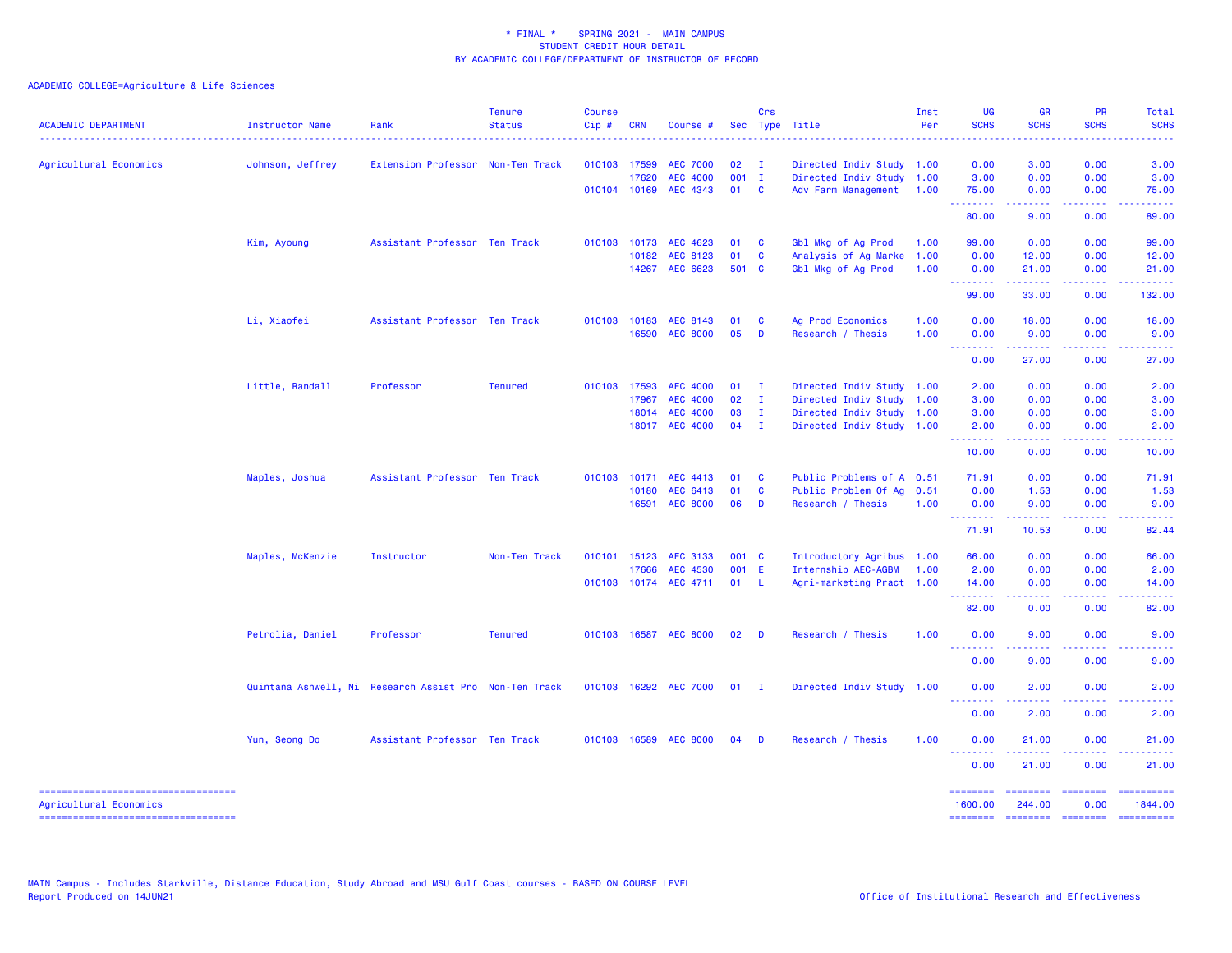| <b>ACADEMIC DEPARTMENT</b> | <b>Instructor Name</b>                             | Rank                        | <b>Tenure</b><br><b>Status</b> | Course<br>Cip#   | <b>CRN</b>     | Course #              |                 | Crs           | Sec Type Title                             | Inst<br>Per | UG<br><b>SCHS</b>                                         | <b>GR</b><br><b>SCHS</b> | PR<br><b>SCHS</b><br>المالمانية الم | Total<br><b>SCHS</b><br>.  |
|----------------------------|----------------------------------------------------|-----------------------------|--------------------------------|------------------|----------------|-----------------------|-----------------|---------------|--------------------------------------------|-------------|-----------------------------------------------------------|--------------------------|-------------------------------------|----------------------------|
| Animal Dairy Science       | Blanton, John                                      | Professor                   | <b>Tenured</b>                 | 010000           | 10095          | ADS 1013              | 01              | C             | Animal Agriculture & 0.50                  |             | 117.00                                                    | 0.00                     | 0.00                                | 117.00                     |
|                            |                                                    |                             |                                |                  | 13537          | PO 1013               | 01              | $\mathbf{C}$  | Animal Agriculture & 0.50                  |             | 28.50                                                     | 0.00                     | 0.00                                | 28.50                      |
|                            |                                                    |                             |                                |                  |                | 16582 PO 1013         | 02              | <b>C</b>      | Animal Agriculture & 0.50                  |             | 73.50                                                     | 0.00                     | 0.00                                | 73.50                      |
|                            |                                                    |                             |                                |                  |                |                       |                 |               |                                            |             | .<br>219.00                                               | . <b>.</b><br>0.00       | .<br>0.00                           | والموالي الموالي<br>219.00 |
|                            | Carroll, Erica                                     | Instructor                  | Non-Ten Track                  |                  | 010101 15149   | <b>ADS 4420</b>       | 001 E           |               | ADS Internship                             | 1.00        | 4.00                                                      | 0.00                     | 0.00                                | 4.00                       |
|                            |                                                    |                             |                                |                  | 17266          | ADS 4420              | 15 <sub>1</sub> | Æ             | ADS Internship                             | 1.00        | 21.00                                                     | 0.00                     | 0.00                                | 21.00                      |
|                            |                                                    |                             |                                | 010901           | 16295          | <b>ADS 2202</b>       | 501             | - L           | Companion Animal Eva                       | 1.00        | 54.00                                                     | 0.00                     | 0.00                                | 54.00                      |
|                            |                                                    |                             |                                |                  | 010904 16299   | ADS 3413              | 501 C           |               | Companion Animal Nut 1.00                  |             | 33.00<br><b><i><u><u><b>Little Little</b></u></u></i></b> | 0.00<br>22222            | 0.00<br>.                           | 33.00<br>.                 |
|                            |                                                    |                             |                                |                  |                |                       |                 |               |                                            |             | 112.00                                                    | 0.00                     | 0.00                                | 112.00                     |
|                            | Cavinder, Clay                                     | Professor                   | <b>Tenured</b>                 |                  | 010000 17321   | GA 4800               | 32              | $\mathbf{I}$  | Undergraduate Resear 1.00                  |             | 4.00                                                      | 0.00                     | 0.00                                | 4.00                       |
|                            |                                                    |                             |                                | 010101           | 15151          | ADS 4420              | 003             | - E           | ADS Internship                             | 1.00        | 3.00                                                      | 0.00                     | 0.00                                | 3.00                       |
|                            |                                                    |                             |                                |                  | 16436          | ADS 4420              | 13              | E             | ADS Internship                             | 1.00        | 18.00                                                     | 0.00                     | 0.00                                | 18.00                      |
|                            |                                                    |                             |                                | 010301           | 17850          | <b>ADS 3003</b>       | 01              | -L.           | Horse Sales and Mark 1.00                  |             | 15.00                                                     | 0.00                     | 0.00                                | 15.00                      |
|                            |                                                    |                             |                                | 010507           | 10102          | ADS 1132              | 01              | C             | Intro to Horsemanshi                       | 1.00        | 40.00                                                     | 0.00                     | 0.00                                | 40.00                      |
|                            |                                                    |                             |                                |                  | 10103          | ADS 1132              | 02              | К             | Intro to Horsemanshi                       | 1.00        | 0.00                                                      | 0.00                     | 0.00                                | 0.00                       |
|                            |                                                    |                             |                                |                  | 10104          | ADS 1132              | 03              | K             | Intro to Horsemanshi                       | 1.00        | 0.00                                                      | 0.00                     | 0.00                                | 0.00                       |
|                            |                                                    |                             |                                |                  | 10105          | ADS 2102              | 01              | -L            | Equine Conf/Perf Ev                        | 1.00        | 72.00                                                     | 0.00                     | 0.00                                | 72.00                      |
|                            |                                                    |                             |                                | 010901<br>010904 | 16012<br>10157 | ADS 9000<br>ADS 8111  | 13<br>01        | D<br><b>S</b> | Research/Diss<br>Animal and Dairy Sci 1.00 | 1.00        | 0.00<br>0.00                                              | 1.00<br>12.00            | 0.00<br>0.00                        | 1.00<br>12.00              |
|                            |                                                    |                             |                                | 010999           | 10140          | ADS 4520              | 02              | Ε             | Livestock Extension                        | 1.00        | 2.00                                                      | 0.00                     | 0.00                                | 2.00                       |
|                            |                                                    |                             |                                |                  |                | 260707 13536 PHY 8841 | 01              | <b>S</b>      | Animal Phys Seminar                        | 1.00        | 0.00                                                      | 1.00                     | 0.00                                | 1.00                       |
|                            |                                                    |                             |                                |                  |                |                       |                 |               |                                            |             | .<br>154.00                                               | 22222<br>14.00           | $\sim$ $\sim$ $\sim$ $\sim$<br>0.00 | . <b>.</b> .<br>168.00     |
|                            | Clem, Matthew                                      | Non-Faculty                 | Not Applicable                 |                  |                | 521003 15863 LSK 1101 | 03              | <b>C</b>      | Freshman Success Str 1.00                  |             | 9.00                                                      | 0.00                     | 0.00                                | 9.00                       |
|                            |                                                    |                             |                                |                  |                |                       |                 |               |                                            |             | <u> - - - - - - - -</u><br>9.00                           | .<br>0.00                | .<br>0.00                           | 9.00                       |
|                            | Devost-Burnett, Derr Assistant Professor Ten Track |                             |                                | 010000           | 17327          | GA 4800               | 29              | $\mathbf{I}$  | Undergraduate Resear                       | 0.50        | 1.00                                                      | 0.00                     | 0.00                                | 1.00                       |
|                            |                                                    |                             |                                | 010101           | 16435          | ADS 4420              | 12              | Ε             | ADS Internship                             | 1.00        | 9.00                                                      | 0.00                     | 0.00                                | 9.00                       |
|                            |                                                    |                             |                                |                  | 010401 10109   | ADS 3314              | 03              | К             | Intro to Meat Scienc 1.00                  |             | 0.00                                                      | 0.00                     | 0.00                                | 0.00                       |
|                            |                                                    |                             |                                |                  | 10110          | ADS 3314              | 04              | К             | Intro to Meat Scienc                       | 1.00        | 0.00                                                      | 0.00                     | 0.00                                | 0.00                       |
|                            |                                                    |                             |                                |                  | 12223          | <b>FNH 3314</b>       | 03              | K             | Intro to Meat Scienc                       | 1.00        | 0.00                                                      | 0.00                     | 0.00                                | 0.00                       |
|                            |                                                    |                             |                                |                  | 010901 15166   | ADS 3214              | 001 B           |               | Growth & Development                       | 1.00        | 64.00                                                     | 0.00                     | 0.00                                | 64.00                      |
|                            |                                                    |                             |                                |                  | 15999          | <b>ADS 8000</b>       | 15              | D             | Research/Thesis                            | 1.00        | 0.00                                                      | 4.00                     | 0.00                                | 4.00                       |
|                            |                                                    |                             |                                |                  | 16014          | <b>ADS 9000</b>       | 15              | D             | Research/Diss                              | 1.00        | 0.00                                                      | 5.00                     | 0.00                                | 5.00                       |
|                            |                                                    |                             |                                |                  | 17432          | <b>ADS 7000</b>       | 01              | - 1           | Directed Indiv Study 1.00                  |             | 0.00                                                      | 3.00                     | 0.00                                | 3.00                       |
|                            |                                                    |                             |                                |                  | 17433          | <b>ADS 7000</b>       | 02              | $\mathbf{I}$  | Directed Indiv Study 1.00                  |             | 0.00<br>.                                                 | 3.00<br>-----            | 0.00<br>والمحامر                    | 3.00                       |
|                            |                                                    |                             |                                |                  |                |                       |                 |               |                                            |             | 74.00                                                     | 15.00                    | 0.00                                | 89.00                      |
|                            | Dinh, Thu                                          | Associate Professor Tenured |                                | 010000           | 17323          | GA 4800               | 05              | $\mathbf{I}$  | Undergraduate Resear 1.00                  |             | 2.00                                                      | 0.00                     | 0.00                                | 2.00                       |
|                            |                                                    |                             |                                |                  | 010401 10108   | ADS 3314              | 01              | C             | Intro to Meat Scienc                       | 1.00        | 196.00                                                    | 0.00                     | 0.00                                | 196.00                     |
|                            |                                                    |                             |                                |                  | 12222          | <b>FNH 3314</b>       | 01              | C             | Intro to Meat Scienc                       | 1.00        | 4.00                                                      | 0.00                     | 0.00                                | 4.00                       |
|                            |                                                    |                             |                                | 010901           | 15147          | ADS 3142              | 001 L           |               | Meats Judging I                            | 1.00        | 36.00                                                     | 0.00                     | 0.00                                | 36.00                      |
|                            |                                                    |                             |                                |                  | 16013          | ADS 9000              | 14              | D             | Research/Diss                              | 1.00        | 0.00                                                      | 6.00                     | 0.00                                | 6.00                       |
|                            |                                                    |                             |                                |                  | 17165          | <b>ADS 8000</b>       | 02              | D             | Research/Thesis                            | 1.00        | 0.00                                                      | 1.00                     | 0.00                                | 1.00                       |
|                            |                                                    |                             |                                | 190501           | 15148          | <b>FNH 3142</b>       | 001             | - L           | Meats Judging I                            | 1.00        | 2.00                                                      | 0.00                     | 0.00                                | 2.00                       |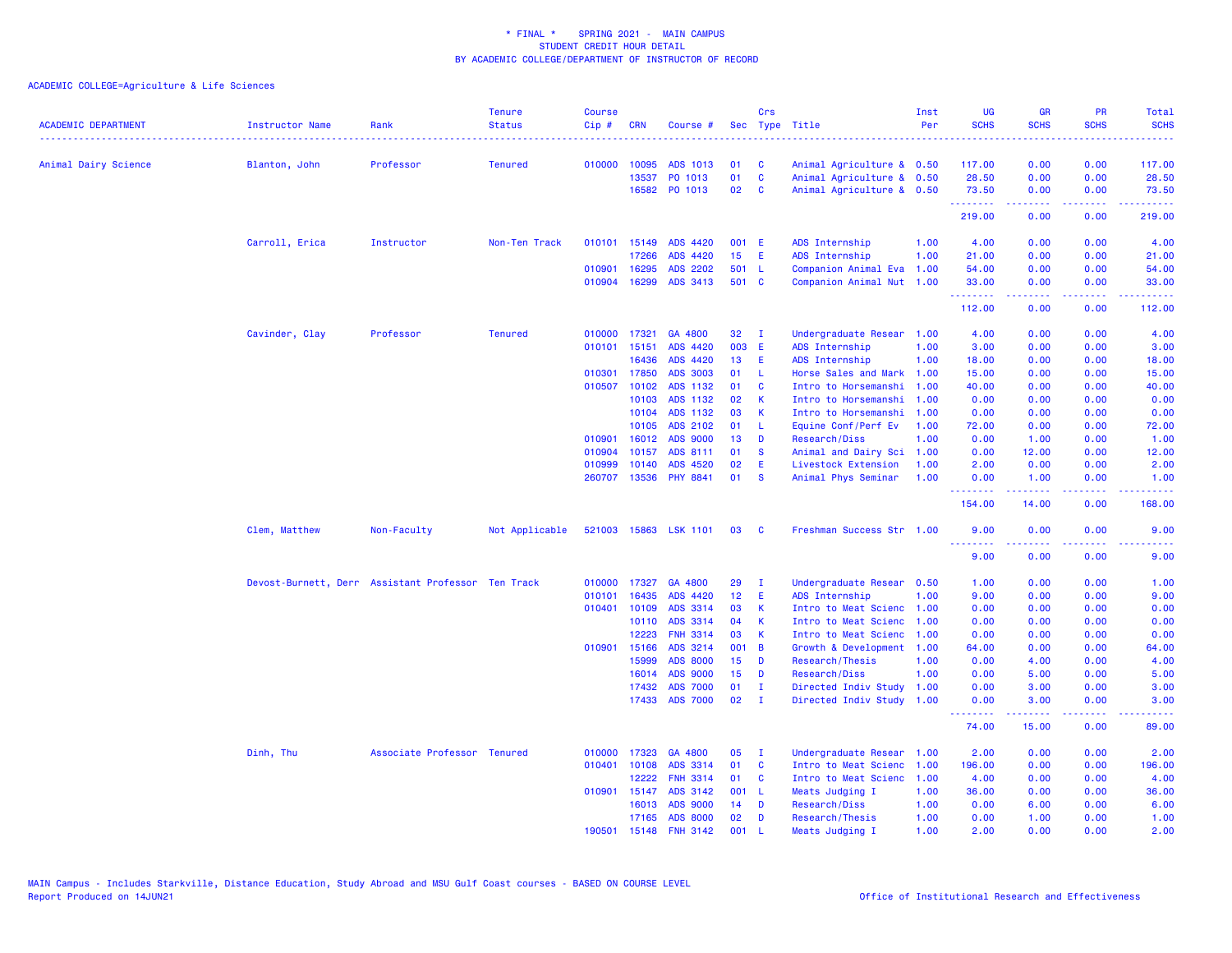| <b>ACADEMIC DEPARTMENT</b> | Instructor Name | Rank                                                   | <b>Tenure</b><br><b>Status</b> | <b>Course</b><br>Cip# | <b>CRN</b>   | Course #              |            | Crs          | Sec Type Title            | Inst<br>Per | UG<br><b>SCHS</b>               | <b>GR</b><br><b>SCHS</b> | PR<br><b>SCHS</b>            | Total<br><b>SCHS</b>                 |
|----------------------------|-----------------|--------------------------------------------------------|--------------------------------|-----------------------|--------------|-----------------------|------------|--------------|---------------------------|-------------|---------------------------------|--------------------------|------------------------------|--------------------------------------|
|                            |                 |                                                        |                                |                       |              |                       |            |              |                           |             |                                 |                          |                              |                                      |
|                            |                 |                                                        |                                |                       |              |                       |            |              |                           |             | 240.00                          | 7.00                     | 0.00                         | 247.00                               |
| Animal Dairy Science       | Graves, Jessica | Instructor                                             | Non-Ten Track                  |                       |              | 010000 17327 GA 4800  | 29         | $\mathbf{I}$ | Undergraduate Resear 0.50 |             | 1.00                            | 0.00                     | 0.00                         | 1.00                                 |
|                            |                 |                                                        |                                |                       |              |                       |            |              |                           |             | 1.00                            | 0.00                     | 0.00                         | 1.00                                 |
|                            | Harvey, Kelsey  | Instructor                                             | <b>Ten Track</b>               |                       |              | 010302 16313 ADS 8533 | 01         | C            | Beef Production Syst 1.00 |             | 0.00                            | 18.00                    | 0.00<br>$\sim$ $\sim$ $\sim$ | 18.00                                |
|                            |                 |                                                        |                                |                       |              |                       |            |              |                           |             | 0.00                            | 18.00                    | 0.00                         | 18.00                                |
|                            | Karisch, Brandi | Extension Assoc Pro Non-Ten Track                      |                                | 010000                | 17329        | GA 4800               | 24         | $\mathbf{I}$ | Undergraduate Resear      | 0.50        | 1.00                            | 0.00                     | 0.00                         | 1.00                                 |
|                            |                 |                                                        |                                | 010101                | 15163        | ADS 4420              | 015 E      |              | ADS Internship            | 1.00        | 5.00                            | 0.00                     | 0.00                         | 5.00                                 |
|                            |                 |                                                        |                                |                       | 16410        | ADS 4420              | 04         | Ε            | ADS Internship            | 1.00        | 8.00                            | 0.00                     | 0.00                         | 8.00                                 |
|                            |                 |                                                        |                                |                       | 010901 10117 | ADS 4221              | 01         | <b>S</b>     | Capstone in Animal &      | 1.00        | 33.00                           | 0.00                     | 0.00                         | 33.00                                |
|                            |                 |                                                        |                                |                       | 10118        | ADS 4232              | 01         | -L           | Adv Livestk Eval          | 1.00        | 8.00                            | 0.00                     | 0.00                         | 8.00                                 |
|                            |                 |                                                        |                                |                       | 15990        | <b>ADS 8000</b>       | 06         | D            | Research/Thesis           | 1.00        | 0.00                            | 10.00                    | 0.00                         | 10.00                                |
|                            |                 |                                                        |                                |                       | 16005        | <b>ADS 9000</b>       | 06         | D            | Research/Diss             | 1.00        | 0.00                            | 6.00                     | 0.00                         | 6.00                                 |
|                            |                 |                                                        |                                |                       | 17154        | <b>ADS 8000</b>       | 01         | D            | Research/Thesis           | 1.00        | 0.00                            | 1.00                     | 0.00                         | 1.00                                 |
|                            |                 |                                                        |                                |                       | 17208        | ADS 4212              | 02         | L            | Livestock Eval            | 1.00        | 52.00                           | 0.00                     | 0.00                         | 52.00                                |
|                            |                 |                                                        |                                | 010999                | 10127        | ADS 4440              | 04         | Ε            | Research Exp Pract        | 1.00        | 1.00                            | 0.00                     | 0.00                         | 1.00                                 |
|                            |                 |                                                        |                                |                       |              | 10139 ADS 4520        | 01         | Ε            | Livestock Extension       | 1.00        | 3.00<br><u>.</u>                | 0.00<br>22222            | 0.00<br>.                    | 3.00<br>.                            |
|                            |                 |                                                        |                                |                       |              |                       |            |              |                           |             | 111.00                          | 17.00                    | 0.00                         | 128.00                               |
|                            | Larson, Jamie   | Associate Professor Tenured                            |                                | 010000                | 17332        | GA 4800               | 13         | $\mathbf{I}$ | Undergraduate Resear      | 1.00        | 2.00                            | 0.00                     | 0.00                         | 2.00                                 |
|                            |                 |                                                        |                                | 010901                | 10097        | ADS 1113              | 03         | C            | Animal Science            | 1.00        | 330.00                          | 0.00                     | 0.00                         | 330.00                               |
|                            |                 |                                                        |                                | 240101                | 17135        | <b>HON 4093</b>       | <b>HO4</b> | E            | <b>Honors Thesis</b>      | 1.00        | 3.00                            | 0.00                     | 0.00                         | 3.00                                 |
|                            |                 |                                                        |                                | 260707                | 10143        | ADS 4611              | 01         | <b>L</b>     | Prac In Phy & Repro       | 1.00        | 24.00                           | 0.00                     | 0.00                         | 24.00                                |
|                            |                 |                                                        |                                |                       | 10144        | ADS 4611              | 02         | -L           | Prac In Phy & Repro       | 1.00        | 21.00                           | 0.00                     | 0.00                         | 21.00                                |
|                            |                 |                                                        |                                |                       |              | 10145 ADS 4613        | 01         | C            | Physiology Of Repro       | 1.00        | 132.00<br>.                     | 0.00<br>. <b>.</b>       | 0.00<br>.                    | 132.00<br>لأعاط عاطات                |
|                            |                 |                                                        |                                |                       |              |                       |            |              |                           |             | 512.00                          | 0.00                     | 0.00                         | 512.00                               |
|                            | Lemley, Caleb   | Associate Professor Tenured                            |                                | 010901                | 15987        | <b>ADS 8000</b>       | 03         | D            | Research/Thesis           | 1.00        | 0.00                            | 6.00                     | 0.00                         | 6.00                                 |
|                            |                 |                                                        |                                |                       | 16002        | <b>ADS 9000</b>       | 03         | D            | Research/Diss             | 1.00        | 0.00                            | 16.00                    | 0.00                         | 16.00                                |
|                            |                 |                                                        |                                | 010903 15849          |              | ADS 3014              | 03         | К            | Anatomy and Physiolo      | 1.00        | 0.00                            | 0.00                     | 0.00                         | 0.00                                 |
|                            |                 |                                                        |                                |                       | 15850        | ADS 3014              | 04         | $\mathsf{K}$ | Anatomy and Physiolo      | 1.00        | 0.00                            | 0.00                     | 0.00                         | 0.00                                 |
|                            |                 |                                                        |                                |                       | 15859        | ADS 3014              | 01         | C            | Anatomy and Physiolo      | 1.00        | 340.00                          | 0.00                     | 0.00                         | 340.00                               |
|                            |                 |                                                        |                                |                       | 15860        | ADS 3014              | 02         | К            | Anatomy and Physiolo      | 1.00        | 0.00                            | 0.00                     | 0.00                         | 0.00                                 |
|                            |                 |                                                        |                                | 260707                | 16307        | ADS 8243              | 501        | <b>C</b>     | Adv Physiol Of Repro      | 1.00        | 0.00                            | 15.00                    | 0.00                         | 15.00                                |
|                            |                 |                                                        |                                |                       | 16309        | ADS 8243              | 01         | <b>C</b>     | Adv Physiol Of Repro 1.00 |             | 0.00<br><u> - - - - - - - -</u> | 30.00<br>.               | 0.00<br>.                    | 30.00<br>.                           |
|                            |                 |                                                        |                                |                       |              |                       |            |              |                           |             | 340.00                          | 67.00                    | 0.00                         | 407.00                               |
|                            | Memili, Erdogan | Professor                                              | <b>Tenured</b>                 | 010000                | 17339        | GA 4800               | 06         | $\mathbf{I}$ | Undergraduate Resear      | 1.00        | 2.00                            | 0.00                     | 0.00                         | 2.00                                 |
|                            |                 |                                                        |                                | 010901                | 15989        | <b>ADS 8000</b>       | 05         | D            | Research/Thesis           | 1.00        | 0.00                            | 6.00                     | 0.00                         | 6.00                                 |
|                            |                 |                                                        |                                |                       | 17437        | <b>ADS 9000</b>       | 001        | D            | Research/Diss             | 1.00        | 0.00                            | 1.00                     | 0.00                         | 1.00                                 |
|                            |                 |                                                        |                                | 010999 10131          |              | ADS 4440              | 08         | Ε            | Research Exp Pract        | 1.00        | 7.00                            | 0.00                     | 0.00                         | 7.00                                 |
|                            |                 |                                                        |                                |                       |              |                       |            |              |                           |             | <b></b><br>9.00                 | بالأباب<br>7.00          | بالأباء<br>0.00              | $\sim$ $\sim$ $\sim$ $\sim$<br>16.00 |
|                            |                 | Nguekam Feugang, Jea Research Assoc Prof Non-Ten Track |                                | 010901                |              | 15995 ADS 8000        | 11         | D            | Research/Thesis           | 1.00        | 0.00                            | 2.00                     | 0.00                         | 2.00                                 |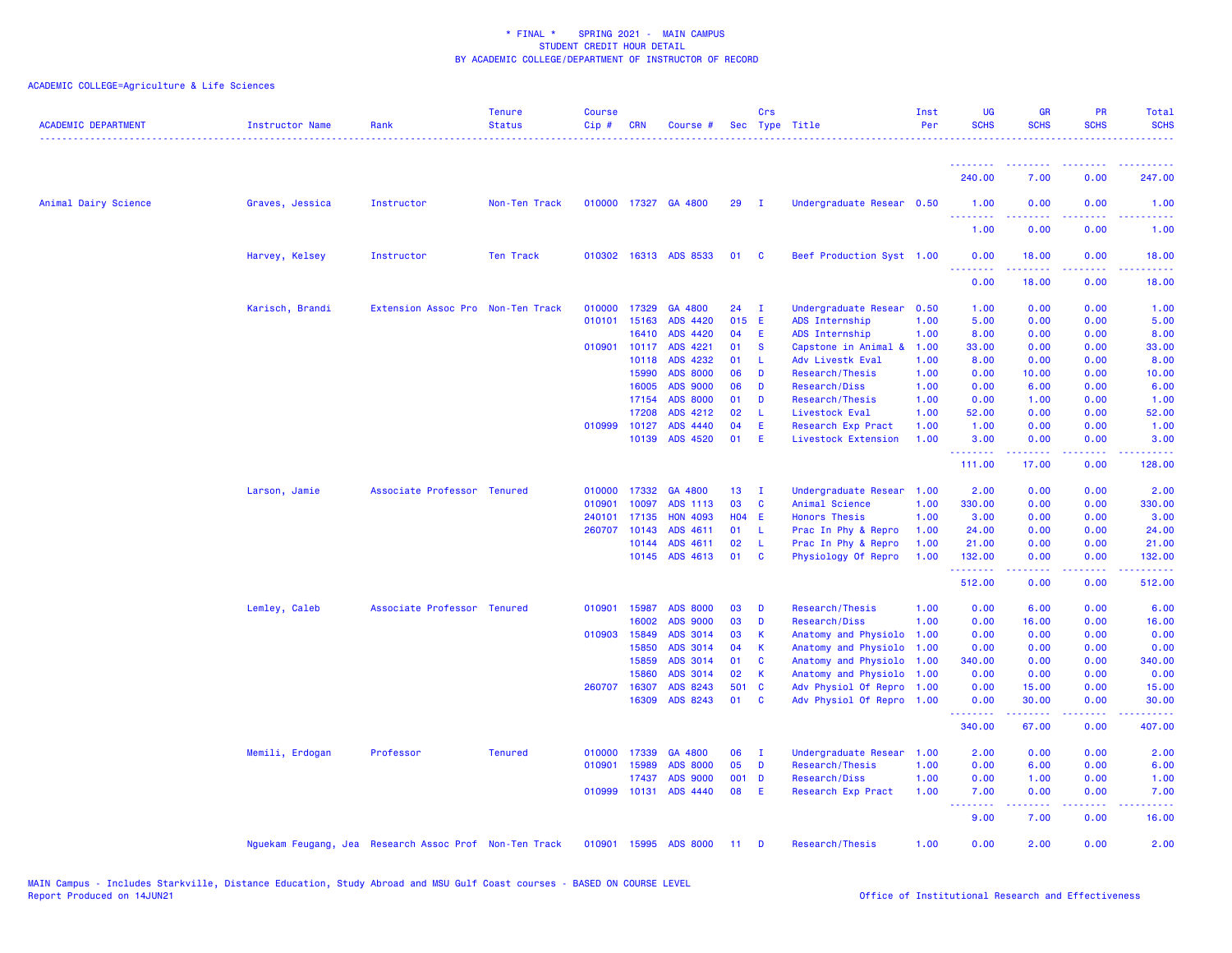| <b>ACADEMIC DEPARTMENT</b> | Instructor Name                   | Rank                              | <b>Tenure</b><br><b>Status</b> | <b>Course</b><br>$Cip \#$ | CRN          | Course #        |       | Crs         | Sec Type Title            | Inst<br>Per | UG<br><b>SCHS</b> | <b>GR</b><br><b>SCHS</b>                                                                                                                                     | <b>PR</b><br><b>SCHS</b> | Total<br><b>SCHS</b>                                                                                                              |
|----------------------------|-----------------------------------|-----------------------------------|--------------------------------|---------------------------|--------------|-----------------|-------|-------------|---------------------------|-------------|-------------------|--------------------------------------------------------------------------------------------------------------------------------------------------------------|--------------------------|-----------------------------------------------------------------------------------------------------------------------------------|
|                            |                                   |                                   |                                |                           |              |                 |       |             |                           |             | .                 |                                                                                                                                                              |                          |                                                                                                                                   |
|                            |                                   |                                   |                                |                           |              |                 |       |             |                           |             | 0.00              | 2.00                                                                                                                                                         | 0.00                     | 2.00                                                                                                                              |
| Animal Dairy Science       | Nicodemus, Molly                  | Associate Professor Tenured       |                                |                           | 010101 16434 | ADS 4420        | 11    | Æ           | ADS Internship            | 1.00        | 3.00              | 0.00                                                                                                                                                         | 0.00                     | 3.00                                                                                                                              |
|                            |                                   |                                   |                                |                           | 010302 16296 | ADS 4231        | CO1   | -L          | Prac. In Horse Care       | 1.00        | 7.00              | 0.00                                                                                                                                                         | 0.00                     | 7.00                                                                                                                              |
|                            |                                   |                                   |                                |                           | 16305        | ADS 4511        | 501 L |             | Companion Animal Lab      | 1.00        | 1.00              | 0.00                                                                                                                                                         | 0.00                     | 1.00                                                                                                                              |
|                            |                                   |                                   |                                |                           | 16306        | ADS 6511        | 501 L |             | Companion Animal Lab      | 1.00        | 0.00              | 1.00                                                                                                                                                         | 0.00                     | 1.00                                                                                                                              |
|                            |                                   |                                   |                                |                           | 16420        | ADS 4511        | 01    | L           | Companion Animal Lab      | 1.00        | 29.00             | 0.00                                                                                                                                                         | 0.00                     | 29.00                                                                                                                             |
|                            |                                   |                                   |                                |                           | 16421        | ADS 6511        | 01    | L           | Companion Animal Lab      | 1.00        | 0.00              | 1.00                                                                                                                                                         | 0.00                     | 1.00                                                                                                                              |
|                            |                                   |                                   |                                | 010507                    | 16314        | ADS 4233        | 01    | C           | Horse Management          | 1.00        | 33.00             | 0.00                                                                                                                                                         | 0.00                     | 33.00                                                                                                                             |
|                            |                                   |                                   |                                | 010901                    | 16001        | <b>ADS 9000</b> | 02    | D           | Research/Diss             | 1.00        | 0.00              | 1.00                                                                                                                                                         | 0.00                     | 1.00                                                                                                                              |
|                            |                                   |                                   |                                |                           | 16302        | ADS 4513        | 501 C |             | Companion Animal Man 1.00 |             | 6.00              | 0.00                                                                                                                                                         | 0.00                     | 6.00                                                                                                                              |
|                            |                                   |                                   |                                |                           | 16304        | ADS 6513        | 501 C |             | Companion Animal Man      | 1.00        | 0.00              | 3.00                                                                                                                                                         | 0.00                     | 3.00                                                                                                                              |
|                            |                                   |                                   |                                |                           | 16418        | ADS 4513        | 01    | C           | Companion Animal Man 1.00 |             | 72.00             | 0.00                                                                                                                                                         | 0.00                     | 72.00                                                                                                                             |
|                            |                                   |                                   |                                |                           | 16419        | ADS 6513        | 01    | C           | Companion Animal Man      | 1.00        | 0.00              | 6.00                                                                                                                                                         | 0.00                     | 6.00                                                                                                                              |
|                            |                                   |                                   |                                |                           | 17804        | <b>ADS 7000</b> | 03    | $\mathbf I$ | Directed Indiv Study 1.00 |             | 0.00              | 1.00                                                                                                                                                         | 0.00                     | 1.00                                                                                                                              |
|                            |                                   |                                   |                                |                           | 512313 15165 | ADS 3233        | 001 B |             | Equine Assisted Ther 1.00 |             | 33.00<br>.        | 0.00<br>.                                                                                                                                                    | 0.00<br>$\frac{1}{2}$    | 33.00<br>.                                                                                                                        |
|                            |                                   |                                   |                                |                           |              |                 |       |             |                           |             | 184.00            | 13.00                                                                                                                                                        | 0.00                     | 197.00                                                                                                                            |
|                            | Parish, Jane                      | Professor                         | <b>Tenured</b>                 |                           | 010901 15988 | <b>ADS 8000</b> | 04    | D           | Research/Thesis           | 1.00        | 0.00              | 1.00                                                                                                                                                         | 0.00                     | 1.00                                                                                                                              |
|                            |                                   |                                   |                                |                           |              |                 |       |             |                           |             | 0.00              | 1.00                                                                                                                                                         | 0.00                     | 1.00                                                                                                                              |
|                            | Rios de Alvarez, Ley Non-Employee |                                   | Not Applicable                 | 010999                    |              | 18112 ADS 4520  | 05    | E           | Livestock Extension       | 1.00        | 1.00              | 0.00                                                                                                                                                         | 0.00                     | 1.00                                                                                                                              |
|                            |                                   |                                   |                                |                           |              |                 |       |             |                           |             | .<br>1.00         | 0.00                                                                                                                                                         | 0.00                     | 1.00                                                                                                                              |
|                            | Rivera, J.                        | Extension Assoc Pro Non-Ten Track |                                | 010901                    | 16008        | <b>ADS 9000</b> | 09    | D           | Research/Diss             | 1.00        | 0.00              | 4.00                                                                                                                                                         | 0.00                     | 4.00                                                                                                                              |
|                            |                                   |                                   |                                |                           | 17022        | <b>ADS 7000</b> | 501 I |             | Directed Indiv Study      | 1.00        | 0.00<br>.         | 3.00<br>$\frac{1}{2} \left( \frac{1}{2} \right) \left( \frac{1}{2} \right) \left( \frac{1}{2} \right) \left( \frac{1}{2} \right) \left( \frac{1}{2} \right)$ | 0.00<br>.                | 3.00<br>$\frac{1}{2} \left( \frac{1}{2} \right) \left( \frac{1}{2} \right) \left( \frac{1}{2} \right) \left( \frac{1}{2} \right)$ |
|                            |                                   |                                   |                                |                           |              |                 |       |             |                           |             | 0.00              | 7.00                                                                                                                                                         | 0.00                     | 7.00                                                                                                                              |
|                            | Rude, Brian                       | Professor                         | <b>Tenured</b>                 | 010901                    | 10096        | ADS 1111        | 01    | C           | Orientation to ADS        | 1.00        | 27.00             | 0.00                                                                                                                                                         | 0.00                     | 27.00                                                                                                                             |
|                            |                                   |                                   |                                | 010904                    | 10115        | ADS 4213        | 01    | B           | <b>Feeds and Feeding</b>  | 1.00        | 60.00             | 0.00                                                                                                                                                         | 0.00                     | 60.00                                                                                                                             |
|                            |                                   |                                   |                                |                           | 10116        | ADS 4213        | 02    | B           | <b>Feeds and Feeding</b>  | 1.00        | 75.00             | 0.00                                                                                                                                                         | 0.00                     | 75.00                                                                                                                             |
|                            |                                   |                                   |                                |                           | 15858        | ADS 8463        | 01    | C           | Adv Animal Nutrition      | 1.00        | 0.00              | 21.00                                                                                                                                                        | 0.00                     | 21.00                                                                                                                             |
|                            |                                   |                                   |                                |                           | 17434        | ADS 4213        | 03    | B           | <b>Feeds and Feeding</b>  | 1.00        | 33.00<br>.        | 0.00                                                                                                                                                         | 0.00                     | 33.00                                                                                                                             |
|                            |                                   |                                   |                                |                           |              |                 |       |             |                           |             | 195.00            | 21.00                                                                                                                                                        | 0.00                     | 216.00                                                                                                                            |
|                            | Ryan, Peter                       | Professor                         | <b>Tenured</b>                 | 309999                    |              | 13319 NSE 4200  | 01    | <b>A</b>    | Natl Student Exchang 1.00 |             | 45.00             | 0.00                                                                                                                                                         | 0.00                     | 45.00                                                                                                                             |
|                            |                                   |                                   |                                |                           |              |                 |       |             |                           |             | 45.00             | 0.00                                                                                                                                                         | 0.00                     | 45.00                                                                                                                             |
|                            | Smith, Trent                      | Associate Professor               | <b>Tenured</b>                 |                           | 010302 10120 | ADS 4321        | 01    | L           | Beef Cattle Laborato      | 1.00        | 12.00             | 0.00                                                                                                                                                         | 0.00                     | 12.00                                                                                                                             |
|                            |                                   |                                   |                                |                           | 10150        | ADS 6321        | 01    | L           | Beef Cattle Laborato      | 1.00        | 0.00              | 1.00                                                                                                                                                         | 0.00                     | 1.00                                                                                                                              |
|                            |                                   |                                   |                                |                           | 010901 10098 | ADS 1121        | 01    | L           | Animal Science Labor      | 1.00        | 24.00             | 0.00                                                                                                                                                         | 0.00                     | 24.00                                                                                                                             |
|                            |                                   |                                   |                                |                           | 10099        | ADS 1121        | 02    | -L.         | Animal Science Labor      | 1.00        | 23.00             | 0.00                                                                                                                                                         | 0.00                     | 23.00                                                                                                                             |
|                            |                                   |                                   |                                |                           | 10100        | ADS 1121        | 03    | L           | Animal Science Labor      | 1.00        | 24.00             | 0.00                                                                                                                                                         | 0.00                     | 24.00                                                                                                                             |
|                            |                                   |                                   |                                |                           | 10101        | ADS 1121        | 04    | -L          | Animal Science Labor      | 1.00        | 23.00             | 0.00                                                                                                                                                         | 0.00                     | 23.00                                                                                                                             |
|                            |                                   |                                   |                                |                           | 10122        | ADS 4323        | 01    | C           | Beef Cattle Science       | 1.00        | 27.00             | 0.00                                                                                                                                                         | 0.00                     | 27.00                                                                                                                             |
|                            |                                   |                                   |                                |                           | 10152        | ADS 6323        | 01    | C           | Beef Cattle Science       | 1.00        | 0.00              | 3.00                                                                                                                                                         | 0.00                     | 3.00                                                                                                                              |
|                            |                                   |                                   |                                |                           | 10156        | ADS 8004        | 01    | B           | Meth Appl & Data Ana      | 1.00        | 0.00              | 48.00                                                                                                                                                        | 0.00                     | 48.00                                                                                                                             |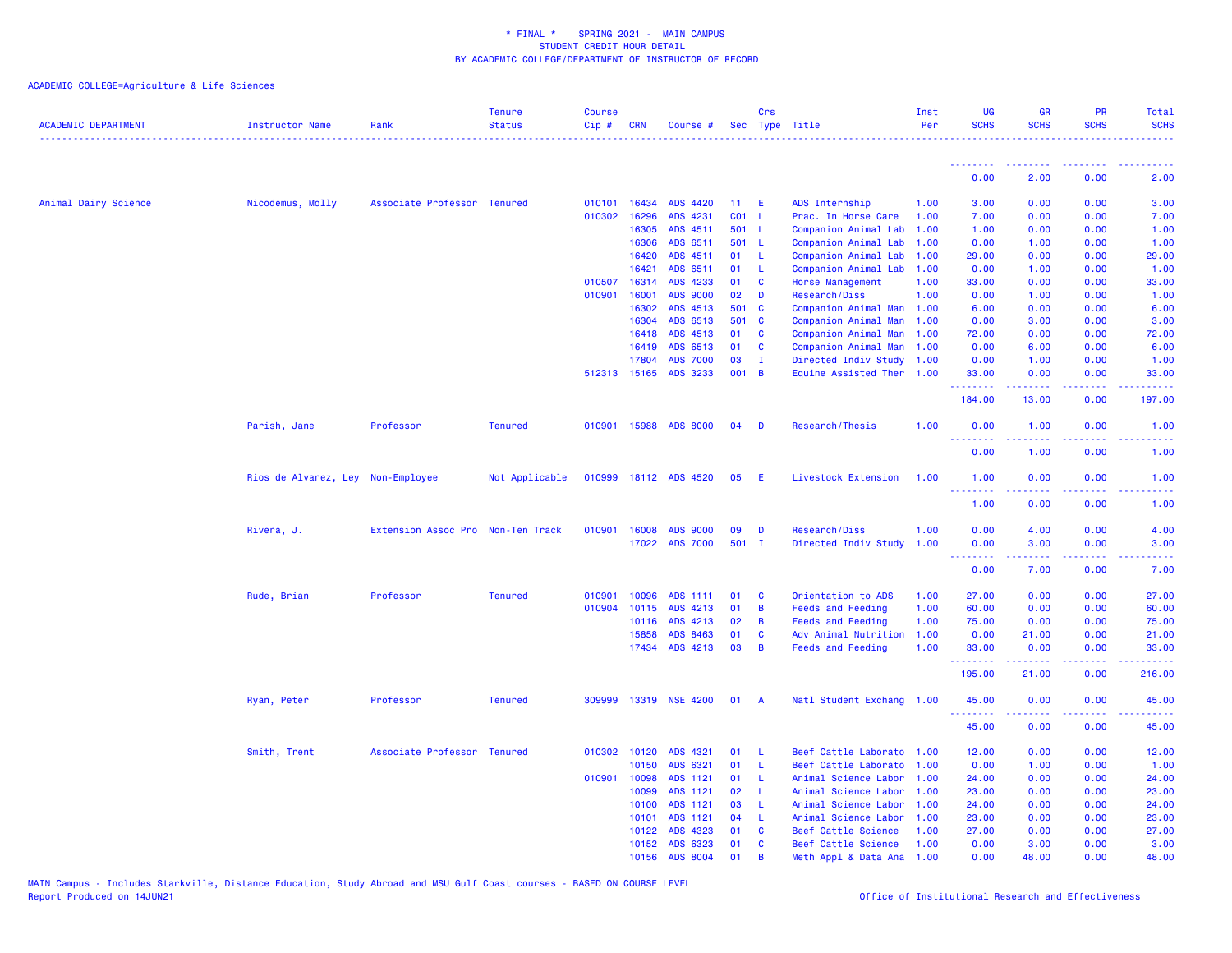| <b>ACADEMIC DEPARTMENT</b>                                     | <b>Instructor Name</b> | Rank                          | <b>Tenure</b><br><b>Status</b> | Course<br>Cip# | <b>CRN</b> | Course #        | Sec             | Crs            | Type Title                | Inst<br>Per | <b>UG</b><br><b>SCHS</b>        | <b>GR</b><br><b>SCHS</b> | <b>PR</b><br><b>SCHS</b> | Total<br><b>SCHS</b>  |
|----------------------------------------------------------------|------------------------|-------------------------------|--------------------------------|----------------|------------|-----------------|-----------------|----------------|---------------------------|-------------|---------------------------------|--------------------------|--------------------------|-----------------------|
|                                                                |                        |                               |                                |                |            |                 |                 |                |                           |             |                                 |                          |                          |                       |
| Animal Dairy Science                                           | Smith, Trent           | Associate Professor Tenured   |                                | 010901         | 15848      | ADS 1121        | 05              | - 1.           | Animal Science Labor      | 1.00        | 24.00                           | 0.00                     | 0.00                     | 24.00                 |
|                                                                |                        |                               |                                |                | 16007      | <b>ADS 9000</b> | 08              | - D            | Research/Diss             | 1.00        | 0.00                            | 5.00                     | 0.00                     | 5.00                  |
|                                                                |                        |                               |                                |                | 16308      | ADS 8004        | 501 B           |                | Meth Appl & Data Ana      | 1.00        | 0.00                            | 4.00                     | 0.00                     | 4.00                  |
|                                                                |                        |                               |                                | 010902         | 10112      | ADS 4124        | 01              | - B            | Animal Breeding           | 1.00        | 128.00                          | 0.00                     | 0.00                     | 128.00                |
|                                                                |                        |                               |                                |                |            | 10113 ADS 4124  | 02              | - B            | Animal Breeding           | 1.00        | 124,00                          | 0.00                     | 0.00                     | 124.00                |
|                                                                |                        |                               |                                | 010999         |            | 10133 ADS 4440  | 10 <sup>°</sup> | - E            | Research Exp Pract        | 1.00        | 3.00                            | 0.00                     | 0.00                     | 3.00                  |
|                                                                |                        |                               |                                |                |            |                 |                 |                |                           |             | 412.00                          | 61.00                    | .<br>0.00                | 473.00                |
|                                                                | Stone, Amanda          | Assistant Professor Ten Track |                                | 010000         |            | 17347 GA 4800   | 08              | - 1            | Undergraduate Resear      | 1.00        | 0.00                            | 0.00                     | 0.00                     | 0.00                  |
|                                                                |                        |                               |                                | 010101         | 15161      | ADS 4420        | 013 E           |                | ADS Internship            | 1.00        | 3.00                            | 0.00                     | 0.00                     | 3.00                  |
|                                                                |                        |                               |                                |                | 16437      | ADS 4420        | 14              | - E            | ADS Internship            | 1.00        | 15.00                           | 0.00                     | 0.00                     | 15.00                 |
|                                                                |                        |                               |                                |                | 17876      | <b>ADS 4000</b> | 01              | - 1            | Directed Indiv Study      | 1.00        | 4.00                            | 0.00                     | 0.00                     | 4.00                  |
|                                                                |                        |                               |                                |                | 17877      | <b>ADS 4000</b> | 02              | $\blacksquare$ | Directed Indiv Study 1.00 |             | 4.00                            | 0.00                     | 0.00                     | 4.00                  |
|                                                                |                        |                               |                                |                | 17878      | ADS 4000        | 03              | $\mathbf{I}$   | Directed Indiv Study      | 1.00        | 4.00                            | 0.00                     | 0.00                     | 4.00                  |
|                                                                |                        |                               |                                | 010901         | 15996      | <b>ADS 8000</b> | 12 <sub>1</sub> | <b>D</b>       | Research/Thesis           | 1.00        | 0.00                            | 2.00                     | 0.00                     | 2.00                  |
|                                                                |                        |                               |                                | 010999         | 10137      | <b>ADS 4440</b> | 15              | - E            | Research Exp Pract        | 1.00        | 14.00                           | 0.00                     | 0.00                     | 14.00                 |
|                                                                |                        |                               |                                |                |            |                 |                 |                |                           |             | <u>- - - - - - - -</u><br>44.00 | 2.00                     | . <b>.</b><br>0.00       | 46.00                 |
| =====================================                          |                        |                               |                                |                |            |                 |                 |                |                           |             | ========                        | ========                 | ========                 | ==========            |
| Animal Dairy Science<br>====================================== |                        |                               |                                |                |            |                 |                 |                |                           |             | 2662.00                         | 252,00                   | 0.00                     | 2914.00<br>========== |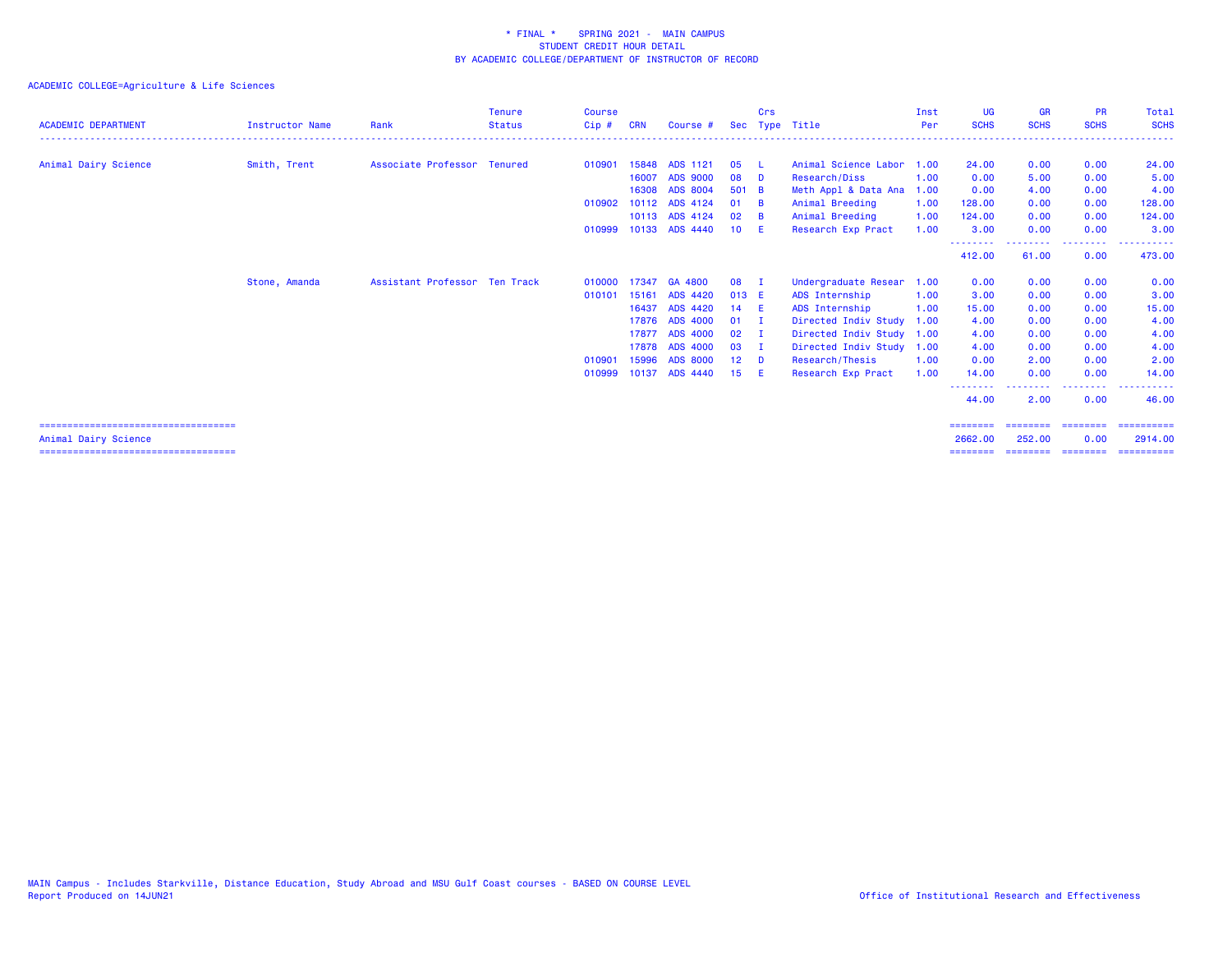| <b>ACADEMIC DEPARTMENT</b>                               | Instructor Name | Rank                              | <b>Tenure</b><br><b>Status</b> | <b>Course</b><br>Cip# | <b>CRN</b>            | Course #                           |          | Crs           | Sec Type Title                         | Inst<br>Per  | <b>UG</b><br><b>SCHS</b>                                                                               | <b>GR</b><br><b>SCHS</b>                                                                                                                                      | <b>PR</b><br><b>SCHS</b> | <b>Total</b><br><b>SCHS</b><br>.                                                                                                   |
|----------------------------------------------------------|-----------------|-----------------------------------|--------------------------------|-----------------------|-----------------------|------------------------------------|----------|---------------|----------------------------------------|--------------|--------------------------------------------------------------------------------------------------------|---------------------------------------------------------------------------------------------------------------------------------------------------------------|--------------------------|------------------------------------------------------------------------------------------------------------------------------------|
| Biochemistry, Molecular Biology, Ento Aarattuthodi, Suja |                 | Research Assist Pro Non-Ten Track |                                |                       | 030601 17095          | <b>WFA 9000</b>                    | 19       | D             | Research / Diss                        | 1.00         | 0.00                                                                                                   | 13.00                                                                                                                                                         | 0.00                     | 13.00                                                                                                                              |
|                                                          |                 |                                   |                                |                       | 17121                 | <b>WFA 8000</b>                    | 19       | D             | Research / Thesis                      | 1.00         | 0.00                                                                                                   | 10.00                                                                                                                                                         | 0.00                     | 10.00                                                                                                                              |
|                                                          |                 |                                   |                                |                       | 17600                 | <b>WFA 7000</b>                    | 03       | $\mathbf{I}$  | Directed Indiv Study                   | 1.00         | 0.00<br><b><i><u><u><b>Little Little</b></u></u></i></b>                                               | 3.00<br>.                                                                                                                                                     | 0.00<br>د د د د .        | 3.00<br>الدعاعات                                                                                                                   |
|                                                          |                 |                                   |                                |                       |                       |                                    |          |               |                                        |              | 0.00                                                                                                   | 26.00                                                                                                                                                         | 0.00                     | 26.00                                                                                                                              |
|                                                          | Ahn, Seungjoon  | Assistant Professor Ten Track     |                                |                       | 260202 17713          | <b>BCH 4990</b>                    | 03       | C             | Special Topic In BCH                   | 0.08         | 0.24                                                                                                   | 0.00                                                                                                                                                          | 0.00                     | 0.24                                                                                                                               |
|                                                          |                 |                                   |                                |                       | 17714                 | <b>BCH 6990</b>                    | 03       | C             | Special Topic In BCH                   | 0.08         | 0.00                                                                                                   | 1.68                                                                                                                                                          | 0.00                     | 1.68                                                                                                                               |
|                                                          |                 |                                   |                                |                       | 17722<br>17965        | <b>BCH 9000</b><br><b>BCH 8000</b> | 09<br>06 | D<br>D        | Research/Diss                          | 1.00<br>1.00 | 0.00<br>0.00                                                                                           | 6.00<br>4.00                                                                                                                                                  | 0.00<br>0.00             | 6.00<br>4.00                                                                                                                       |
|                                                          |                 |                                   |                                |                       | 260702 11917          | EPP 4543                           | 01       | C             | Research / Thesis<br>Tox & Insect Chem | 0.33         | 1.98                                                                                                   | 0.00                                                                                                                                                          | 0.00                     | 1.98                                                                                                                               |
|                                                          |                 |                                   |                                |                       | 11918                 | EPP 4543                           | 02       | K             | Tox & Insect Chem                      | 0.33         | 0.00                                                                                                   | 0.00                                                                                                                                                          | 0.00                     | 0.00                                                                                                                               |
|                                                          |                 |                                   |                                |                       | 11925                 | EPP 6543                           | 01       | C             | Tox & Insect Chem                      | 0.33         | 0.00                                                                                                   | 4.95                                                                                                                                                          | 0.00                     | 4.95                                                                                                                               |
|                                                          |                 |                                   |                                |                       | 11926                 | EPP 6543                           | 02       | K             | Tox & Insect Chem                      | 0.33         | 0.00                                                                                                   | 0.00                                                                                                                                                          | 0.00                     | 0.00                                                                                                                               |
|                                                          |                 |                                   |                                |                       |                       |                                    |          |               |                                        |              | .<br>2.22                                                                                              | $\frac{1}{2} \left( \frac{1}{2} \right) \left( \frac{1}{2} \right) \left( \frac{1}{2} \right) \left( \frac{1}{2} \right) \left( \frac{1}{2} \right)$<br>16.63 | .<br>0.00                | $\frac{1}{2} \left( \frac{1}{2} \right) \left( \frac{1}{2} \right) \left( \frac{1}{2} \right) \left( \frac{1}{2} \right)$<br>18.85 |
|                                                          | Allen, Thomas   | Extension Professor Non-Ten Track |                                |                       | 260702 17500          | <b>EPP 9000</b>                    | 01       | D             | Research / Diss                        | 1.00         | 0.00                                                                                                   | 2.00                                                                                                                                                          | 0.00                     | 2.00                                                                                                                               |
|                                                          |                 |                                   |                                |                       |                       |                                    |          |               |                                        |              | 0.00                                                                                                   | 2.00                                                                                                                                                          | 0.00                     | 2.00                                                                                                                               |
|                                                          | Baird, Richard  | Professor                         | <b>Tenured</b>                 |                       | 260202 18102          | <b>BCH 4000</b>                    | 09       | $\mathbf{I}$  | Directed Indiv Study 1.00              |              | 3.00                                                                                                   | 0.00                                                                                                                                                          | 0.00                     | 3.00                                                                                                                               |
|                                                          |                 |                                   |                                |                       | 260702 18107          | <b>EPP 7000</b>                    | 05       | $\mathbf{I}$  | Directed Indiv Study 1.00              |              | 0.00                                                                                                   | 2.00                                                                                                                                                          | 0.00                     | 2.00                                                                                                                               |
|                                                          |                 |                                   |                                |                       |                       |                                    |          |               |                                        |              | $\frac{1}{2} \left( \frac{1}{2} \right) \left( \frac{1}{2} \right) \left( \frac{1}{2} \right)$<br>3.00 | 2.00                                                                                                                                                          | 0.00                     | 5.00                                                                                                                               |
|                                                          |                 |                                   |                                |                       |                       |                                    |          |               |                                        |              |                                                                                                        |                                                                                                                                                               |                          |                                                                                                                                    |
|                                                          | Baker, Gerald   | Non-Employee                      | Not Applicable                 |                       | 260101 11930<br>11931 | <b>EPP 8144</b><br>EPP 8144        | 01<br>02 | <b>C</b><br>K | Transmission E M<br>Transmission E M   | 0.60<br>1.00 | 0.00<br>0.00                                                                                           | 16.80<br>0.00                                                                                                                                                 | 0.00<br>0.00             | 16.80<br>0.00                                                                                                                      |
|                                                          |                 |                                   |                                |                       |                       |                                    |          |               |                                        |              | <u>.</u>                                                                                               | .                                                                                                                                                             | .                        | .                                                                                                                                  |
|                                                          |                 |                                   |                                |                       |                       |                                    |          |               |                                        |              | 0.00                                                                                                   | 16.80                                                                                                                                                         | 0.00                     | 16.80                                                                                                                              |
|                                                          | Bohach, Gregory | Professor                         | <b>Tenured</b>                 |                       | 260202 17713          | <b>BCH 4990</b>                    | 03       | C             | Special Topic In BCH 0.22              |              | 0.66                                                                                                   | 0.00                                                                                                                                                          | 0.00                     | 0.66                                                                                                                               |
|                                                          |                 |                                   |                                |                       |                       | 17714 BCH 6990                     | 03       | C             | Special Topic In BCH 0.22              |              | 0.00                                                                                                   | 4.62                                                                                                                                                          | 0.00                     | 4.62                                                                                                                               |
|                                                          |                 |                                   |                                |                       |                       |                                    |          |               |                                        |              | <u>.</u><br>0.66                                                                                       | $\frac{1}{2} \left( \frac{1}{2} \right) \left( \frac{1}{2} \right) \left( \frac{1}{2} \right) \left( \frac{1}{2} \right) \left( \frac{1}{2} \right)$<br>4.62  | .<br>0.00                | $\frac{1}{2} \left( \frac{1}{2} \right) \left( \frac{1}{2} \right) \left( \frac{1}{2} \right) \left( \frac{1}{2} \right)$<br>5.28  |
|                                                          | Brown, Ashli    | Professor                         | <b>Tenured</b>                 |                       | 260202 10424          | <b>BCH 3901</b>                    | 01       | <b>S</b>      | Senior Seminar                         | 0.50         | 10.00                                                                                                  | 0.00                                                                                                                                                          | 0.00                     | 10.00                                                                                                                              |
|                                                          |                 |                                   |                                |                       | 10425                 | <b>BCH 3901</b>                    | 02       | <b>S</b>      | Senior Seminar                         | 0.50         | 9.50                                                                                                   | 0.00                                                                                                                                                          | 0.00                     | 9.50                                                                                                                               |
|                                                          |                 |                                   |                                |                       | 16358                 | <b>BCH 2990</b>                    | 01       | B             | Special Topic In BCH                   | 0.05         | 1.30                                                                                                   | 0.00                                                                                                                                                          | 0.00                     | 1.30                                                                                                                               |
|                                                          |                 |                                   |                                |                       | 17493                 | <b>BCH 7000</b>                    | 01       | T             | Directed Indiv Study                   | 1.00         | 0.00                                                                                                   | 1.00                                                                                                                                                          | 0.00                     | 1.00                                                                                                                               |
|                                                          |                 |                                   |                                |                       | 17770                 | <b>BCH 8000</b>                    | 03       | D             | Research / Thesis                      | 1.00         | 0.00                                                                                                   | 2.00                                                                                                                                                          | 0.00                     | 2.00                                                                                                                               |
|                                                          |                 |                                   |                                |                       | 18117                 | <b>BCH 7000</b>                    | 05       | $\mathbf{I}$  | Directed Indiv Study 1.00              |              | 0.00<br>.                                                                                              | 3.00<br>$\frac{1}{2} \left( \frac{1}{2} \right) \left( \frac{1}{2} \right) \left( \frac{1}{2} \right) \left( \frac{1}{2} \right) \left( \frac{1}{2} \right)$  | 0.00<br>.                | 3.00<br>.                                                                                                                          |
|                                                          |                 |                                   |                                |                       |                       |                                    |          |               |                                        |              | 20.80                                                                                                  | 6.00                                                                                                                                                          | 0.00                     | 26.80                                                                                                                              |
|                                                          | Brown, Richard  | Non-Employee                      | Not Applicable                 | 260702                | 17973                 | <b>EPP 4000</b>                    | 02       | $\mathbf{I}$  | Directed Indiv Study                   | 1.00         | 1.00                                                                                                   | 0.00                                                                                                                                                          | 0.00                     | 1.00                                                                                                                               |
|                                                          |                 |                                   |                                |                       | 17974                 | <b>EPP 7000</b>                    | 02       | $\mathbf{I}$  | Directed Indiv Study                   | 1.00         | 0.00                                                                                                   | 1.00                                                                                                                                                          | 0.00                     | 1.00                                                                                                                               |
|                                                          |                 |                                   |                                |                       |                       | 18061 EPP 7000                     | 04       | - I           | Directed Indiv Study 1.00              |              | 0.00<br>.                                                                                              | 1.00<br>.                                                                                                                                                     | 0.00<br>.                | 1.00<br>----                                                                                                                       |
|                                                          |                 |                                   |                                |                       |                       |                                    |          |               |                                        |              | 1.00                                                                                                   | 2.00                                                                                                                                                          | 0.00                     | 3.00                                                                                                                               |
|                                                          | Caprio, Michael | Professor                         | <b>Tenured</b>                 |                       | 260202 17724          | <b>BCH 7000</b>                    | 04       | $\mathbf I$   | Directed Indiv Study                   | 1.00         | 0.00                                                                                                   | 3.00                                                                                                                                                          | 0.00                     | 3.00                                                                                                                               |
|                                                          |                 |                                   |                                | 260305                | 11927                 | EPP 8111                           | 01       | <b>S</b>      | Seminar                                | 1.00         | 0.00                                                                                                   | 3.00                                                                                                                                                          | 0.00                     | 3.00                                                                                                                               |
|                                                          |                 |                                   |                                |                       | 11928                 | EPP 8121                           | 01       | <b>S</b>      | Seminar                                | 1.00         | 0.00                                                                                                   | 1.00                                                                                                                                                          | 0.00                     | 1.00                                                                                                                               |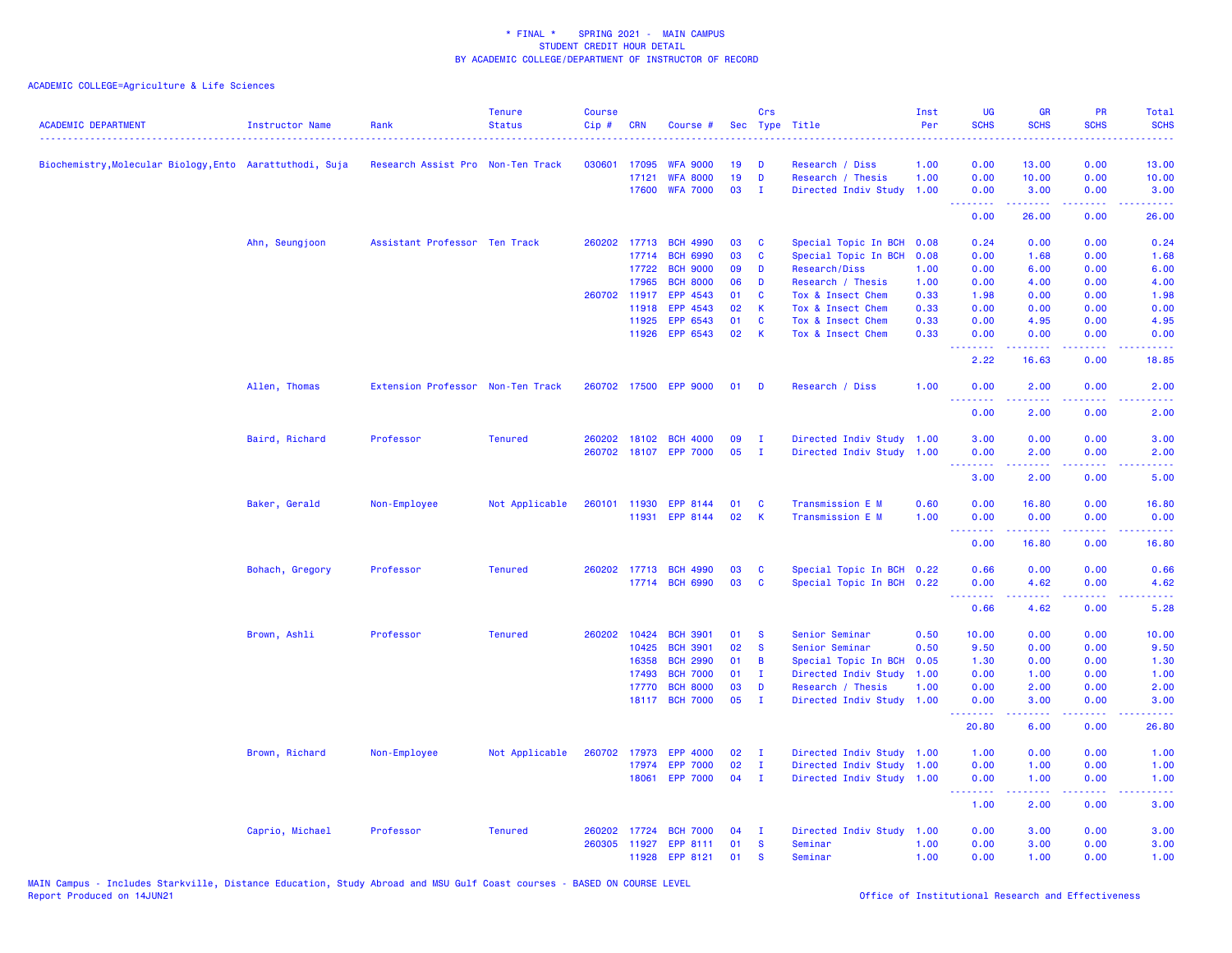| <b>ACADEMIC DEPARTMENT</b>                            | <b>Instructor Name</b> | Rank                              | <b>Tenure</b><br><b>Status</b> | <b>Course</b><br>Cip# | <b>CRN</b>              | Course #                                 |                | Crs                           | Sec Type Title                                                 | Inst<br>Per          | <b>UG</b><br><b>SCHS</b>            | <b>GR</b><br><b>SCHS</b> | <b>PR</b><br><b>SCHS</b>                                                                                                            | Total<br><b>SCHS</b>                                                                                                                      |
|-------------------------------------------------------|------------------------|-----------------------------------|--------------------------------|-----------------------|-------------------------|------------------------------------------|----------------|-------------------------------|----------------------------------------------------------------|----------------------|-------------------------------------|--------------------------|-------------------------------------------------------------------------------------------------------------------------------------|-------------------------------------------------------------------------------------------------------------------------------------------|
| Biochemistry, Molecular Biology, Ento Caprio, Michael |                        | Professor                         | <b>Tenured</b>                 |                       |                         | 260305 11929 EPP 8121                    | 02             | <b>S</b>                      | Seminar                                                        | 1.00                 | 0.00                                | 6.00                     | 0.00                                                                                                                                | 6.00                                                                                                                                      |
|                                                       |                        |                                   |                                |                       |                         |                                          |                |                               |                                                                |                      | <u>.</u><br>0.00                    | 13.00                    | والأمام<br>0.00                                                                                                                     | $\omega$ is $\omega$ in<br>13.00                                                                                                          |
|                                                       | Catchot, Angus         | Extension Professor Non-Ten Track |                                |                       |                         | 260702 17507 EPP 8000                    | 001 D          |                               | Research / Thesis                                              | 1.00                 | 0.00                                | 25.00                    | 0.00                                                                                                                                | 25.00                                                                                                                                     |
|                                                       |                        |                                   |                                |                       |                         |                                          |                |                               |                                                                |                      | .<br>0.00                           | بالمستمال<br>25.00       | $\sim$ $\sim$ $\sim$ $\sim$<br>0.00                                                                                                 | وعاويات<br>25.00                                                                                                                          |
|                                                       | Chastain, Daryl        | Research Assist Pro Non-Ten Track |                                | 010304<br>011101      | 16489<br>16531          | <b>PSS 8000</b><br><b>PSS 9000</b>       | 28<br>28       | D<br>D                        | Research / Thesis<br>Research / Diss                           | 1.00<br>1.00         | 0.00<br>0.00                        | 1.00<br>3.00             | 0.00<br>0.00                                                                                                                        | 1.00<br>3.00                                                                                                                              |
|                                                       |                        |                                   |                                |                       |                         |                                          |                |                               |                                                                |                      | <b>.</b> .<br>0.00                  | المتمالين<br>4.00        | .<br>0.00                                                                                                                           | -----<br>4.00                                                                                                                             |
|                                                       | Crow, Whitney          | Assistant Professor Ten Track     |                                |                       |                         | 260702 17613 EPP 2990                    | 04             | <b>C</b>                      | Special Topics In EP 1.00                                      |                      | 99.00<br><u> - - - - - - - -</u>    | 0.00<br>.                | 0.00<br>$\sim$ $\sim$ $\sim$ $\sim$                                                                                                 | 99.00<br>.                                                                                                                                |
|                                                       |                        |                                   |                                |                       |                         |                                          |                |                               |                                                                |                      | 99.00                               | 0.00                     | 0.00                                                                                                                                | 99.00                                                                                                                                     |
|                                                       | Dean, Jeffrey          | Professor                         | <b>Tenured</b>                 | 260202                | 16358<br>17511          | <b>BCH 2990</b><br><b>BCH 9000</b>       | 01<br>05       | B<br>D                        | Special Topic In BCH<br>Research/Diss                          | 0.05<br>1.00         | 1.30<br>0.00                        | 0.00<br>9.00             | 0.00<br>0.00<br>$\frac{1}{2} \left( \frac{1}{2} \right) \left( \frac{1}{2} \right) \left( \frac{1}{2} \right)$                      | 1.30<br>9.00<br>$\frac{1}{2} \left( \frac{1}{2} \right) \left( \frac{1}{2} \right) \left( \frac{1}{2} \right) \left( \frac{1}{2} \right)$ |
|                                                       |                        |                                   |                                |                       |                         |                                          |                |                               |                                                                |                      | .<br>1.30                           | 9.00                     | 0.00                                                                                                                                | 10.30                                                                                                                                     |
|                                                       | Edwards, Kristine      | Instructor                        | Non-Ten Track                  |                       |                         | 512401 11312 CVM 5163                    | 01             | B                             | Vet Parasitology                                               | 0.50                 | 0.00<br>.                           | 0.00                     | 145.50<br>$\frac{1}{2} \left( \frac{1}{2} \right) \left( \frac{1}{2} \right) \left( \frac{1}{2} \right) \left( \frac{1}{2} \right)$ | 145.50<br>.                                                                                                                               |
|                                                       |                        |                                   |                                |                       |                         |                                          |                |                               |                                                                |                      | 0.00                                | 0.00                     | 145.50                                                                                                                              | 145.50                                                                                                                                    |
|                                                       | Fountain, Jake         | Assistant Professor Ten Track     |                                |                       | 17714                   | 260202 17713 BCH 4990<br><b>BCH 6990</b> | 03<br>03       | <b>C</b><br><b>C</b>          | Special Topic In BCH 0.08<br>Special Topic In BCH              | 0.08                 | 0.24<br>0.00                        | 0.00<br>1.68             | 0.00<br>0.00                                                                                                                        | 0.24<br>1.68                                                                                                                              |
|                                                       |                        |                                   |                                |                       |                         |                                          |                |                               |                                                                |                      | $\sim$ $\sim$ $\sim$ $\sim$<br>0.24 | 1.68                     | 0.00                                                                                                                                | 1.92                                                                                                                                      |
|                                                       | Goddard, Jerome        | Extension Professor Non-Ten Track |                                |                       |                         | 260702 17502 EPP 9000<br>17508 EPP 8000  | 03<br>02       | D<br>D                        | Research / Diss<br>Research / Thesis                           | 1.00<br>1.00         | 0.00<br>0.00<br>.                   | 5.00<br>1.00<br>.        | 0.00<br>0.00<br>والمحامر                                                                                                            | 5.00<br>1.00                                                                                                                              |
|                                                       |                        |                                   |                                |                       |                         |                                          |                |                               |                                                                |                      | 0.00                                | 6.00                     | 0.00                                                                                                                                | 6.00                                                                                                                                      |
|                                                       | Harris, Jeffrey        | Extension Assoc Pro Non-Ten Track |                                | 010000<br>260702      | 18118<br>11917<br>11918 | GA 4800<br>EPP 4543<br>EPP 4543          | 37<br>01<br>02 | $\mathbf{I}$<br>C<br><b>K</b> | Undergraduate Resear<br>Tox & Insect Chem<br>Tox & Insect Chem | 1.00<br>0.33<br>0.33 | 3.00<br>1.98<br>0.00                | 0.00<br>0.00<br>0.00     | 0.00<br>0.00<br>0.00                                                                                                                | 3.00<br>1.98<br>0.00                                                                                                                      |
|                                                       |                        |                                   |                                |                       | 11925<br>11926          | EPP 6543<br>EPP 6543                     | 01<br>02       | <b>C</b><br>К                 | Tox & Insect Chem<br>Tox & Insect Chem                         | 0.33<br>0.33         | 0.00<br>0.00                        | 4.95<br>0.00             | 0.00<br>0.00                                                                                                                        | 4.95<br>0.00                                                                                                                              |
|                                                       |                        |                                   |                                |                       |                         | 17503 EPP 9000                           | 04             | D                             | Research / Diss                                                | 1.00                 | 0.00<br><u>.</u>                    | 1.00                     | 0.00<br>$- - - -$                                                                                                                   | 1.00<br>$\frac{1}{2} \left( \frac{1}{2} \right) \left( \frac{1}{2} \right) \left( \frac{1}{2} \right) \left( \frac{1}{2} \right)$         |
|                                                       |                        |                                   |                                |                       |                         |                                          |                |                               |                                                                |                      | 4.98                                | 5.95                     | 0.00                                                                                                                                | 10.93                                                                                                                                     |
|                                                       | Hill, Jovonn           | Research Assist Pro Non-Ten Track |                                | 010000<br>260702      | 11906                   | 17328 GA 4800<br>EPP 2213                | 31<br>01       | $\mathbf{I}$<br>$\mathbf{C}$  | Undergraduate Resear 1.00                                      |                      | 3.00                                | 0.00                     | 0.00                                                                                                                                | 3.00                                                                                                                                      |
|                                                       |                        |                                   |                                |                       | 11907                   | EPP 2213                                 | 02             | K                             | Intro To Insects<br>Intro To Insects                           | 1.00<br>1.00         | 174.00<br>0.00                      | 0.00<br>0.00             | 0.00<br>0.00                                                                                                                        | 174.00<br>0.00                                                                                                                            |
|                                                       |                        |                                   |                                |                       | 11908                   | EPP 2213                                 | 03             | K                             | Intro To Insects                                               | 1.00                 | 0.00                                | 0.00                     | 0.00                                                                                                                                | 0.00                                                                                                                                      |
|                                                       |                        |                                   |                                |                       | 11909                   | EPP 2213                                 | 04             | K                             | Intro To Insects                                               | 1.00                 | 0.00                                | 0.00                     | 0.00                                                                                                                                | 0.00                                                                                                                                      |
|                                                       |                        |                                   |                                |                       |                         | 11910 EPP 2213                           | 05             | -K                            | Intro To Insects                                               | 1.00                 | 0.00<br><u>.</u>                    | 0.00<br>.                | 0.00<br><u>.</u>                                                                                                                    | 0.00<br><u>.</u>                                                                                                                          |
|                                                       |                        |                                   |                                |                       |                         |                                          |                |                               |                                                                |                      | 177.00                              | 0.00                     | 0.00                                                                                                                                | 177.00                                                                                                                                    |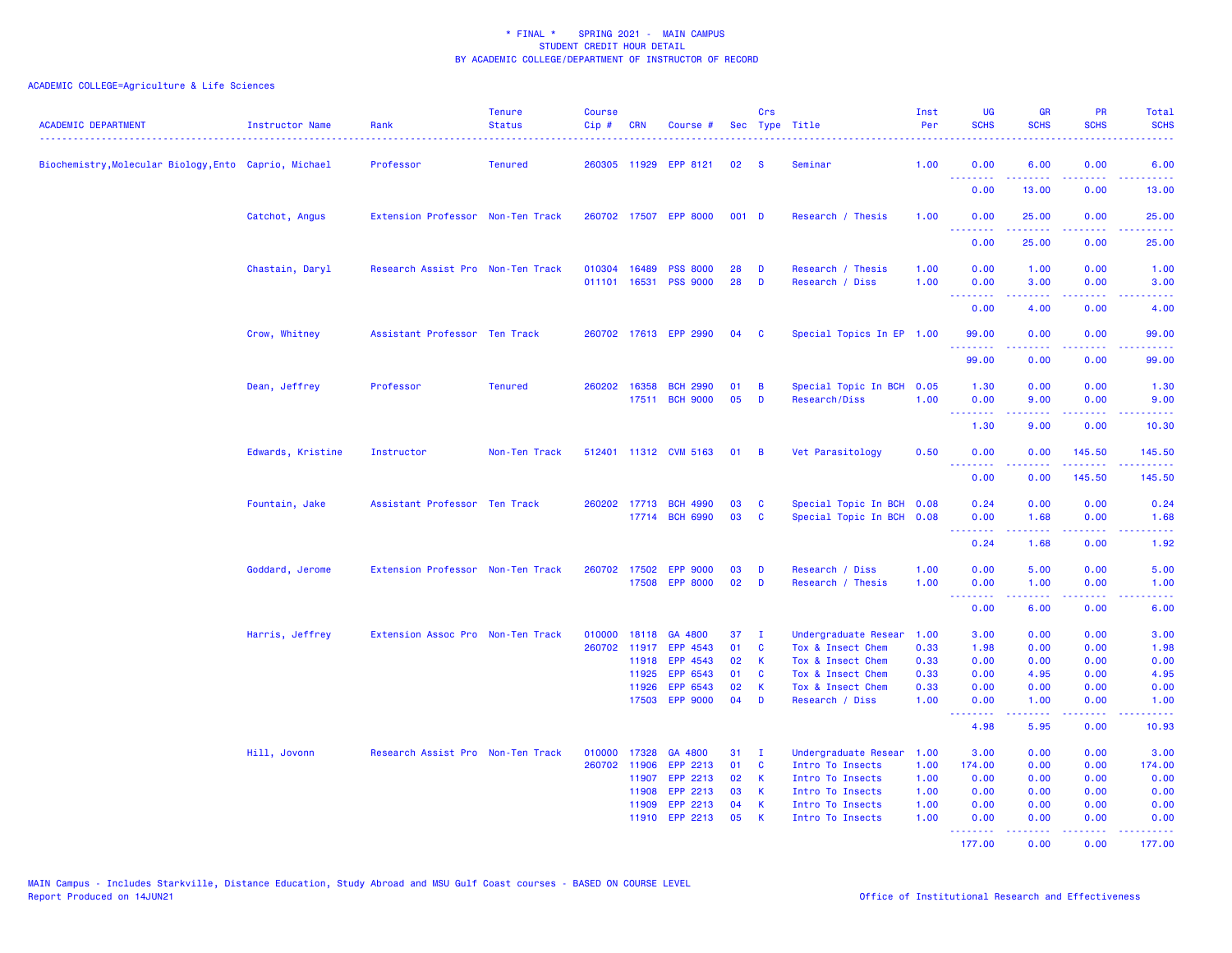| <b>ACADEMIC DEPARTMENT</b>                               | <b>Instructor Name</b> | Rank                          | <b>Tenure</b><br><b>Status</b> | <b>Course</b><br>Cip# | <b>CRN</b> | Course #              |              | Crs            | Sec Type Title              | Inst<br>Per | <b>UG</b><br><b>SCHS</b><br>. | <b>GR</b><br><b>SCHS</b> | PR<br><b>SCHS</b>              | <b>Total</b><br><b>SCHS</b><br>2222. |
|----------------------------------------------------------|------------------------|-------------------------------|--------------------------------|-----------------------|------------|-----------------------|--------------|----------------|-----------------------------|-------------|-------------------------------|--------------------------|--------------------------------|--------------------------------------|
| Biochemistry, Molecular Biology, Ento Hoffmann, Federico |                        | Associate Professor Tenured   |                                | 260202 16358          |            | <b>BCH 2990</b>       | 01           | B              | Special Topic In BCH 0.05   |             | 1.30                          | 0.00                     | 0.00                           | 1.30                                 |
|                                                          |                        |                               |                                |                       | 17158      | <b>BCH 4000</b>       | 02           | $\mathbf{I}$   | Directed Indiv Study        | 1.00        | 3.00                          | 0.00                     | 0.00                           | 3.00                                 |
|                                                          |                        |                               |                                | 261104 15802          |            | <b>CMB 8013</b>       | 01           | C              | Applied Computationa 0.50   |             | 0.00                          | 18.00                    | 0.00                           | 18.00                                |
|                                                          |                        |                               |                                |                       | 16382      | <b>CMB 9000</b>       | 03           | D              | Research/Dissertatio 1.00   |             | 0.00<br>.                     | 12.00                    | 0.00<br>$\omega$ is a $\omega$ | 12.00                                |
|                                                          |                        |                               |                                |                       |            |                       |              |                |                             |             | 4.30                          | 30.00                    | 0.00                           | 34.30                                |
|                                                          | King, Jonas            | Assistant Professor Ten Track |                                | 010000 17330          |            | GA 4800               | 23           | - I            | Undergraduate Resear 1.00   |             | 0.00                          | 0.00                     | 0.00                           | 0.00                                 |
|                                                          |                        |                               |                                | 260202 17272          |            | <b>BCH 9000</b>       | 04           | D              | Research/Diss               | 1.00        | 0.00                          | 22.00                    | 0.00                           | 22.00                                |
|                                                          |                        |                               |                                |                       | 17713      | <b>BCH 4990</b>       | 03           | <b>C</b>       | Special Topic In BCH        | 0.08        | 0.24                          | 0.00                     | 0.00                           | 0.24                                 |
|                                                          |                        |                               |                                |                       | 17714      | <b>BCH 6990</b>       | 03           | C              | Special Topic In BCH        | 0.08        | 0.00                          | 1.68                     | 0.00                           | 1.68                                 |
|                                                          |                        |                               |                                |                       | 17978      | <b>BCH 4000</b>       | 80           | $\mathbf{I}$   | Directed Indiv Study 1.00   |             | 2.00                          | 0.00                     | 0.00                           | 2.00                                 |
|                                                          |                        |                               |                                | 260702 18042          |            | EPP 4000              | 04           | п.             | Directed Indiv Study 1.00   |             | 1.00                          | 0.00                     | 0.00                           | 1.00                                 |
|                                                          |                        |                               |                                | 261104 17776          |            | <b>CMB 9000</b>       | 06           | D              | Research/Dissertatio 1.00   |             | 0.00<br>.                     | 3.00<br>.                | 0.00<br>.                      | 3.00<br>.                            |
|                                                          |                        |                               |                                |                       |            |                       |              |                |                             |             | 3.24                          | 26.68                    | 0.00                           | 29.92                                |
|                                                          | Krishnan, Natraj       | Associate Professor Tenured   |                                | 240101                | 17139      | <b>HON 4093</b>       | <b>HO7 E</b> |                | <b>Honors Thesis</b>        | 1.00        | 3.00                          | 0.00                     | 0.00                           | 3.00                                 |
|                                                          |                        |                               |                                | 260202                | 10434      | <b>BCH 4623</b>       | 01           | $\mathbf c$    | <b>Biochem Spec Tissues</b> | 1.00        | 246.00                        | 0.00                     | 0.00                           | 246.00                               |
|                                                          |                        |                               |                                |                       | 10435      | <b>BCH 4623</b>       | <b>HO1 C</b> |                | Honors Biochem Spec         | 1.00        | 6.00                          | 0.00                     | 0.00                           | 6.00                                 |
|                                                          |                        |                               |                                |                       | 17515      | <b>BCH 8000</b>       | 01           | D              | Research / Thesis           | 1.00        | 0.00                          | 4.00                     | 0.00                           | 4.00                                 |
|                                                          |                        |                               |                                |                       | 17713      | <b>BCH 4990</b>       | 03           | C              | Special Topic In BCH        | 0.15        | 0.45                          | 0.00                     | 0.00                           | 0.45                                 |
|                                                          |                        |                               |                                |                       | 17714      | <b>BCH 6990</b>       | 03           | <b>C</b>       | Special Topic In BCH        | 0.15        | 0.00                          | 3.15                     | 0.00                           | 3.15                                 |
|                                                          |                        |                               |                                | 260702 11917          |            | EPP 4543              | 01           | <b>C</b>       | Tox & Insect Chem           | 0.34        | 2.04                          | 0.00                     | 0.00                           | 2.04                                 |
|                                                          |                        |                               |                                |                       | 11918      | EPP 4543              | 02           | к              | Tox & Insect Chem           | 0.34        | 0.00                          | 0.00                     | 0.00                           | 0.00                                 |
|                                                          |                        |                               |                                |                       | 11925      | EPP 6543              | 01           | C              | Tox & Insect Chem           | 0.34        | 0.00                          | 5.10                     | 0.00                           | 5.10                                 |
|                                                          |                        |                               |                                |                       | 11926      | EPP 6543              | 02           | $\mathsf K$    | Tox & Insect Chem           | 0.34        | 0.00                          | 0.00                     | 0.00                           | 0.00                                 |
|                                                          |                        |                               |                                |                       | 17698      | <b>EPP 4000</b>       | 01           | $\mathbf{I}$   | Directed Indiv Study        | 1.00        | 2.00<br>.                     | 0.00<br>22222            | 0.00<br>بالأباب                | 2.00<br>.                            |
|                                                          |                        |                               |                                |                       |            |                       |              |                |                             |             | 259.49                        | 12.25                    | 0.00                           | 271.74                               |
|                                                          | Li, Jiaxu              | Associate Professor Tenured   |                                | 260202                | 10426      | <b>BCH 4013</b>       | 01           | <b>C</b>       | Principles of Bioche 1.00   |             | 420.00                        | 0.00                     | 0.00                           | 420.00                               |
|                                                          |                        |                               |                                |                       | 10427      | <b>BCH 4013</b>       | <b>HO1 C</b> |                | Honors - Prin. of Bi 1.00   |             | 60.00                         | 0.00                     | 0.00                           | 60.00                                |
|                                                          |                        |                               |                                |                       | 10441      | <b>BCH 6013</b>       | 01           | C              | Principles of Bioche 1.00   |             | 0.00                          | 12.00                    | 0.00                           | 12.00                                |
|                                                          |                        |                               |                                |                       | 17512      | <b>BCH 9000</b>       | 06           | D              | Research/Diss               | 1.00        | 0.00                          | 19.00                    | 0.00                           | 19.00                                |
|                                                          |                        |                               |                                |                       |            | 17577 BCH 7000        | 02           | $\mathbf{I}$   | Directed Indiv Study 1.00   |             | 0.00<br>.                     | 3.00<br>.                | 0.00<br>.                      | 3.00<br>.                            |
|                                                          |                        |                               |                                |                       |            |                       |              |                |                             |             | 480.00                        | 34.00                    | 0.00                           | 514.00                               |
|                                                          | Lu, Shien              | Professor                     | <b>Tenured</b>                 | 010000                | 17337      | GA 4800               | 17           | T              | Undergraduate Resear 1.00   |             | 2.00                          | 0.00                     | 0.00                           | 2.00                                 |
|                                                          |                        |                               |                                | 260202 17713          |            | <b>BCH 4990</b>       | 03           | C              | Special Topic In BCH        | 0.08        | 0.24                          | 0.00                     | 0.00                           | 0.24                                 |
|                                                          |                        |                               |                                |                       | 17714      | <b>BCH 6990</b>       | 03           | C              | Special Topic In BCH        | 0.08        | 0.00                          | 1.68                     | 0.00                           | 1.68                                 |
|                                                          |                        |                               |                                | 260305                | 11911      | EPP 4163              | 01           | B              | Plant Dis Mgmt              | 1.00        | 69.00                         | 0.00                     | 0.00                           | 69.00                                |
|                                                          |                        |                               |                                |                       | 11919      | EPP 6163              | 01           | $\overline{B}$ | Plant Dis Mgmt              | 1.00        | 0.00                          | 12.00                    | 0.00                           | 12.00                                |
|                                                          |                        |                               |                                |                       |            | 260702 17504 EPP 9000 | 05           | D              | Research / Diss             | 1.00        | 0.00                          | 9.00                     | 0.00                           | 9.00                                 |
|                                                          |                        |                               |                                |                       |            |                       |              |                |                             |             | .<br>71.24                    | .<br>22.68               | .<br>0.00                      | .<br>93.92                           |
|                                                          | Meyer, Florencia       | Associate Professor Tenured   |                                | 260202                | 10429      | <b>BCH 4603</b>       | 01           | C              | Gen Biochem I               | 1.00        | 138.00                        | 0.00                     | 0.00                           | 138.00                               |
|                                                          |                        |                               |                                |                       | 10430      | <b>BCH 4603</b>       | <b>HO1 C</b> |                | Honors Gen Biochem          | 1.00        | 6.00                          | 0.00                     | 0.00                           | 6.00                                 |
|                                                          |                        |                               |                                |                       | 10442      | <b>BCH 6603</b>       | 01           | <b>C</b>       | Gen Biochem I               | 1.00        | 0.00                          | 6.00                     | 0.00                           | 6.00                                 |
|                                                          |                        |                               |                                |                       | 16358      | <b>BCH 2990</b>       | 01           | B              | Special Topic In BCH        | 0.30        | 7.80                          | 0.00                     | 0.00                           | 7.80                                 |
|                                                          |                        |                               |                                |                       | 17752      | <b>BCH 9000</b>       | 10           | D              | Research/Diss               | 1.00        | 0.00                          | 9.00                     | 0.00                           | 9.00                                 |
|                                                          |                        |                               |                                |                       | 17769      | <b>BCH 4000</b>       | 05           |                | Directed Indiv Study        | 1.00        | 1.00                          | 0.00                     | 0.00                           | 1.00                                 |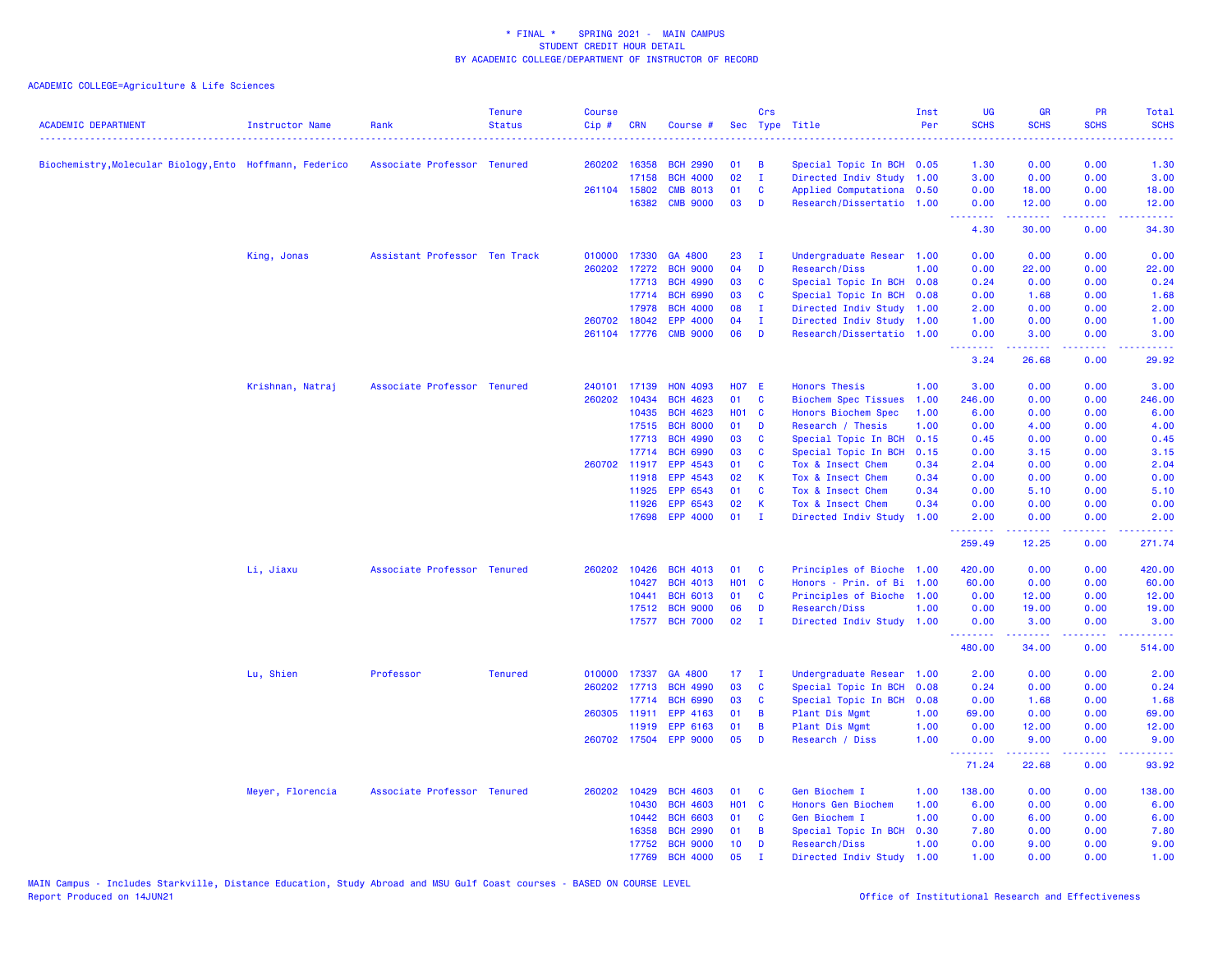| <b>ACADEMIC DEPARTMENT</b>                             | Instructor Name    | Rank                              | <b>Tenure</b><br><b>Status</b> | <b>Course</b><br>Cip# | <b>CRN</b>            | Course #                           |          | Crs                          | Sec Type Title                                         | Inst<br>Per  | <b>UG</b><br><b>SCHS</b>                                                                                                                                                                                                                                                                                                                                                                                                                                                                       | <b>GR</b><br><b>SCHS</b>                                                                                                                                      | <b>PR</b><br><b>SCHS</b> | Total<br><b>SCHS</b>       |
|--------------------------------------------------------|--------------------|-----------------------------------|--------------------------------|-----------------------|-----------------------|------------------------------------|----------|------------------------------|--------------------------------------------------------|--------------|------------------------------------------------------------------------------------------------------------------------------------------------------------------------------------------------------------------------------------------------------------------------------------------------------------------------------------------------------------------------------------------------------------------------------------------------------------------------------------------------|---------------------------------------------------------------------------------------------------------------------------------------------------------------|--------------------------|----------------------------|
| Biochemistry, Molecular Biology, Ento Meyer, Florencia |                    | Associate Professor Tenured       |                                |                       |                       | 400510 10423 BCH 2013              | 01       | <b>C</b>                     | Intro to Forensic Sc 1.00                              |              | 72.00                                                                                                                                                                                                                                                                                                                                                                                                                                                                                          | 0.00                                                                                                                                                          | 0.00                     | 72.00                      |
|                                                        |                    |                                   |                                |                       |                       |                                    |          |                              |                                                        |              | .<br>224.80                                                                                                                                                                                                                                                                                                                                                                                                                                                                                    | $\frac{1}{2} \left( \frac{1}{2} \right) \left( \frac{1}{2} \right) \left( \frac{1}{2} \right) \left( \frac{1}{2} \right) \left( \frac{1}{2} \right)$<br>15.00 | بالمحام<br>0.00          | والمتحدث للمنابذ<br>239.80 |
|                                                        | Musser, Fred       | Professor                         | <b>Tenured</b>                 |                       |                       | 260702 11915 EPP 4263              | 01       | B                            | Prin Insect Pest Mgt 1.00                              |              | 36.00                                                                                                                                                                                                                                                                                                                                                                                                                                                                                          | 0.00                                                                                                                                                          | 0.00                     | 36.00                      |
|                                                        |                    |                                   |                                |                       | 11923                 | EPP 6263                           | 01       | B                            | Prin Insect Pest Mgt 1.00                              |              | 0.00                                                                                                                                                                                                                                                                                                                                                                                                                                                                                           | 9.00                                                                                                                                                          | 0.00                     | 9.00                       |
|                                                        |                    |                                   |                                |                       | 17509                 | <b>EPP 8000</b>                    | 03       | D                            | Research / Thesis                                      | 1.00         | 0.00<br><b></b>                                                                                                                                                                                                                                                                                                                                                                                                                                                                                | 9.00<br>المستملة                                                                                                                                              | 0.00<br>بالأباء          | 9.00<br>المستما            |
|                                                        |                    |                                   |                                |                       |                       |                                    |          |                              |                                                        |              | 36.00                                                                                                                                                                                                                                                                                                                                                                                                                                                                                          | 18.00                                                                                                                                                         | 0.00                     | 54.00                      |
|                                                        | Peng, Zhaohua      | Professor                         | <b>Tenured</b>                 |                       | 260202 15955          | <b>BCH 8990</b>                    | 01       | C                            | Special Topic In BCH 1.00                              |              | 0.00                                                                                                                                                                                                                                                                                                                                                                                                                                                                                           | 8.00                                                                                                                                                          | 0.00                     | 8.00                       |
|                                                        |                    |                                   |                                |                       | 17793                 | <b>BCH 9000</b>                    | 11       | D                            | Research/Diss                                          | 1.00         | 0.00                                                                                                                                                                                                                                                                                                                                                                                                                                                                                           | 6.00                                                                                                                                                          | 0.00                     | 6.00                       |
|                                                        |                    |                                   |                                |                       |                       | 17930 BCH 4000                     | 07       | $\mathbf{I}$                 | Directed Indiv Study 1.00                              |              | 3.00<br><b>.</b>                                                                                                                                                                                                                                                                                                                                                                                                                                                                               | 0.00<br>$\frac{1}{2} \left( \frac{1}{2} \right) \left( \frac{1}{2} \right) \left( \frac{1}{2} \right) \left( \frac{1}{2} \right) \left( \frac{1}{2} \right)$  | 0.00<br>.                | 3.00<br>.                  |
|                                                        |                    |                                   |                                |                       |                       |                                    |          |                              |                                                        |              | 3.00                                                                                                                                                                                                                                                                                                                                                                                                                                                                                           | 14.00                                                                                                                                                         | 0.00                     | 17.00                      |
|                                                        | Popescu, Sorina    | Associate Professor Ten Track     |                                |                       | 260202 16358          | <b>BCH 2990</b>                    | 01       | B                            | Special Topic In BCH 0.05                              |              | 1.30                                                                                                                                                                                                                                                                                                                                                                                                                                                                                           | 0.00                                                                                                                                                          | 0.00                     | 1.30                       |
|                                                        |                    |                                   |                                |                       |                       | 17513 BCH 9000                     | 07       | D                            | Research/Diss                                          | 1.00         | 0.00                                                                                                                                                                                                                                                                                                                                                                                                                                                                                           | 23.00                                                                                                                                                         | 0.00                     | 23.00                      |
|                                                        |                    |                                   |                                |                       | 17706<br>17711        | <b>BCH 7000</b><br><b>BCH 4000</b> | 03<br>04 | $\mathbf{I}$<br>$\mathbf{I}$ | Directed Indiv Study<br>Directed Indiv Study 1.00      | 1.00         | 0.00<br>3.00                                                                                                                                                                                                                                                                                                                                                                                                                                                                                   | 3.00<br>0.00                                                                                                                                                  | 0.00<br>0.00             | 3.00<br>3.00               |
|                                                        |                    |                                   |                                |                       | 17713                 | <b>BCH 4990</b>                    | 03       | <b>C</b>                     | Special Topic In BCH 0.15                              |              | 0.45                                                                                                                                                                                                                                                                                                                                                                                                                                                                                           | 0.00                                                                                                                                                          | 0.00                     | 0.45                       |
|                                                        |                    |                                   |                                |                       | 17714                 | <b>BCH 6990</b>                    | 03       | C                            | Special Topic In BCH 0.15                              |              | 0.00                                                                                                                                                                                                                                                                                                                                                                                                                                                                                           | 3.15                                                                                                                                                          | 0.00                     | 3.15                       |
|                                                        |                    |                                   |                                |                       |                       | 17820 BCH 4000                     | 06       | $\mathbf{I}$                 | Directed Indiv Study 1.00                              |              | 2.00                                                                                                                                                                                                                                                                                                                                                                                                                                                                                           | 0.00                                                                                                                                                          | 0.00                     | 2.00                       |
|                                                        |                    |                                   |                                |                       |                       |                                    |          |                              |                                                        |              | .<br>6.75                                                                                                                                                                                                                                                                                                                                                                                                                                                                                      | .<br>29.15                                                                                                                                                    | .<br>0.00                | .<br>35.90                 |
|                                                        | Rai, Aswathy       | Clinical Assist Pro Non-Ten Track |                                | 260202                | 10446                 | <b>BCH 6804</b>                    | 01       | C                            | Molecular Biology Me 1.00                              |              | 0.00                                                                                                                                                                                                                                                                                                                                                                                                                                                                                           | 20.00                                                                                                                                                         | 0.00                     | 20.00                      |
|                                                        |                    |                                   |                                |                       | 10447                 | <b>BCH 6804</b>                    | 02       | K                            | Molecular Biology Me 1.00                              |              | 0.00                                                                                                                                                                                                                                                                                                                                                                                                                                                                                           | 0.00                                                                                                                                                          | 0.00                     | 0.00                       |
|                                                        |                    |                                   |                                |                       | 10448                 | <b>BCH 6804</b>                    | 03       | К                            | Molecular Biology Me 1.00                              |              | 0.00                                                                                                                                                                                                                                                                                                                                                                                                                                                                                           | 0.00                                                                                                                                                          | 0.00                     | 0.00                       |
|                                                        |                    |                                   |                                |                       | 10449                 | <b>BCH 6804</b>                    | 04       | К                            | Molecular Biology Me                                   | 1.00         | 0.00                                                                                                                                                                                                                                                                                                                                                                                                                                                                                           | 0.00                                                                                                                                                          | 0.00                     | 0.00                       |
|                                                        |                    |                                   |                                |                       | 16358                 | <b>BCH 2990</b>                    | 01       | B                            | Special Topic In BCH 0.05                              |              | 1.30                                                                                                                                                                                                                                                                                                                                                                                                                                                                                           | 0.00                                                                                                                                                          | 0.00                     | 1.30                       |
|                                                        |                    |                                   |                                |                       | 17658<br>260210 10436 | <b>BCH 4000</b><br><b>BCH 4804</b> | 03<br>01 | $\mathbf{I}$                 | Directed Indiv Study 1.00                              |              | 4.00<br>332.00                                                                                                                                                                                                                                                                                                                                                                                                                                                                                 | 0.00                                                                                                                                                          | 0.00<br>0.00             | 4.00                       |
|                                                        |                    |                                   |                                |                       | 10437                 | <b>BCH 4804</b>                    | 02       | C<br>К                       | Molecular Biology Me 1.00<br>Molecular Biology Me 1.00 |              | 0.00                                                                                                                                                                                                                                                                                                                                                                                                                                                                                           | 0.00<br>0.00                                                                                                                                                  | 0.00                     | 332.00<br>0.00             |
|                                                        |                    |                                   |                                |                       | 10438                 | <b>BCH 4804</b>                    | 03       | K                            | Molecular Biology Me 1.00                              |              | 0.00                                                                                                                                                                                                                                                                                                                                                                                                                                                                                           | 0.00                                                                                                                                                          | 0.00                     | 0.00                       |
|                                                        |                    |                                   |                                |                       | 10439                 | <b>BCH 4804</b>                    | 04       | К                            | Molecular Biology Me 1.00                              |              | 0.00                                                                                                                                                                                                                                                                                                                                                                                                                                                                                           | 0.00                                                                                                                                                          | 0.00                     | 0.00                       |
|                                                        |                    |                                   |                                |                       |                       |                                    |          |                              |                                                        |              | <b><i><u>Production</u></i></b><br>337.30                                                                                                                                                                                                                                                                                                                                                                                                                                                      | $\frac{1}{2} \left( \frac{1}{2} \right) \left( \frac{1}{2} \right) \left( \frac{1}{2} \right) \left( \frac{1}{2} \right) \left( \frac{1}{2} \right)$<br>20.00 | .<br>0.00                | 22222.<br>357.30           |
|                                                        | Riggins, John      | Associate Professor Tenured       |                                |                       |                       | 260702 17499 EPP 8000              | 01       | D                            | Research / Thesis                                      | 1.00         | 0.00                                                                                                                                                                                                                                                                                                                                                                                                                                                                                           | 3.00                                                                                                                                                          | 0.00                     | 3.00                       |
|                                                        |                    |                                   |                                |                       | 17505                 | <b>EPP 9000</b>                    | 06       | D                            | Research / Diss                                        | 1.00         | 0.00                                                                                                                                                                                                                                                                                                                                                                                                                                                                                           | 9.00                                                                                                                                                          | 0.00                     | 9.00                       |
|                                                        |                    |                                   |                                |                       |                       | 17510 EPP 8000                     | 04       | D                            | Research / Thesis                                      | 1.00         | 0.00<br>$\begin{array}{cccccccccccccc} \multicolumn{2}{c}{} & \multicolumn{2}{c}{} & \multicolumn{2}{c}{} & \multicolumn{2}{c}{} & \multicolumn{2}{c}{} & \multicolumn{2}{c}{} & \multicolumn{2}{c}{} & \multicolumn{2}{c}{} & \multicolumn{2}{c}{} & \multicolumn{2}{c}{} & \multicolumn{2}{c}{} & \multicolumn{2}{c}{} & \multicolumn{2}{c}{} & \multicolumn{2}{c}{} & \multicolumn{2}{c}{} & \multicolumn{2}{c}{} & \multicolumn{2}{c}{} & \multicolumn{2}{c}{} & \multicolumn{2}{c}{} & \$ | 1.00<br>.                                                                                                                                                     | 0.00<br>.                | 1.00<br>.                  |
|                                                        |                    |                                   |                                |                       |                       |                                    |          |                              |                                                        |              | 0.00                                                                                                                                                                                                                                                                                                                                                                                                                                                                                           | 13.00                                                                                                                                                         | 0.00                     | 13.00                      |
|                                                        | Sabanadzovic, Sead | Professor                         | <b>Tenured</b>                 |                       |                       | 260202 17713 BCH 4990              | 03       | C                            | Special Topic In BCH 0.08                              |              | 0.24                                                                                                                                                                                                                                                                                                                                                                                                                                                                                           | 0.00                                                                                                                                                          | 0.00                     | 0.24                       |
|                                                        |                    |                                   |                                |                       | 17714                 | <b>BCH 6990</b>                    | 03       | C                            | Special Topic In BCH                                   | 0.08         | 0.00                                                                                                                                                                                                                                                                                                                                                                                                                                                                                           | 1.68                                                                                                                                                          | 0.00                     | 1.68                       |
|                                                        |                    |                                   |                                | 260305                | 11913                 | EPP 4214                           | 01       | C                            | Diseases Of Crops                                      | 1.00         | 28.00                                                                                                                                                                                                                                                                                                                                                                                                                                                                                          | 0.00                                                                                                                                                          | 0.00                     | 28.00                      |
|                                                        |                    |                                   |                                |                       |                       | 11914 EPP 4214                     | 02<br>01 | К<br>C                       | Diseases Of Crops                                      | 1.00         | 0.00                                                                                                                                                                                                                                                                                                                                                                                                                                                                                           | 0.00                                                                                                                                                          | 0.00                     | 0.00                       |
|                                                        |                    |                                   |                                |                       | 11921                 | EPP 6214<br>11922 EPP 6214         | 02       | -K                           | Diseases Of Crops<br>Diseases Of Crops                 | 1.00<br>1.00 | 0.00<br>0.00                                                                                                                                                                                                                                                                                                                                                                                                                                                                                   | 20.00<br>0.00                                                                                                                                                 | 0.00<br>0.00             | 20.00<br>0.00              |
|                                                        |                    |                                   |                                |                       |                       |                                    |          |                              |                                                        |              | <b><i><u><u><b>A</b></u></u> A A A A A A A</i></b><br>28.24                                                                                                                                                                                                                                                                                                                                                                                                                                    | <u>.</u><br>21.68                                                                                                                                             | .<br>0.00                | . <u>.</u> .<br>49.92      |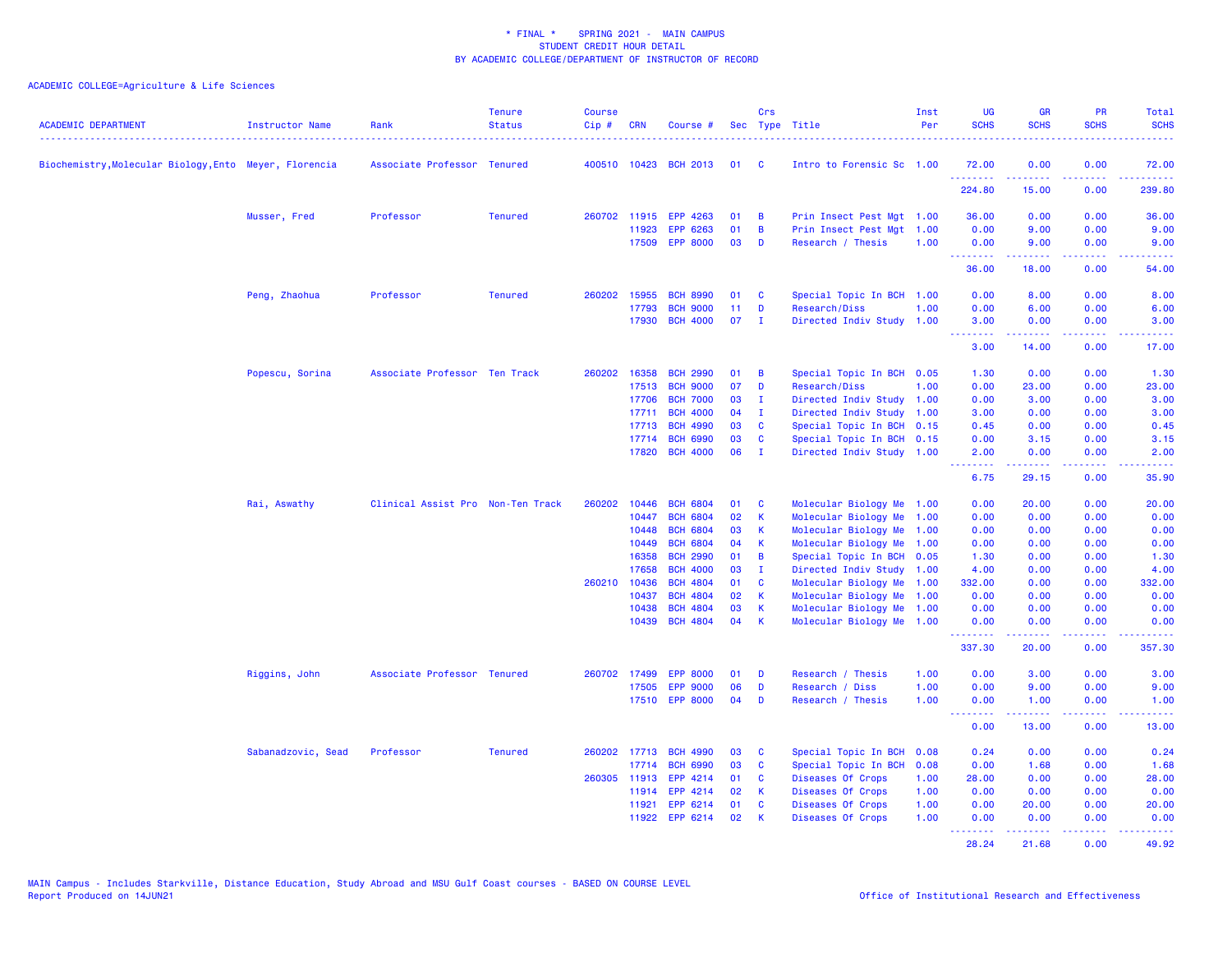| Biochemistry, Molecular Biology, Ento Shan, Xueyan<br>Research Assoc Prof Non-Ten Track<br>260202 10451<br><b>BCH 8633</b><br>01<br>0.00<br>33.00<br>0.00<br><b>C</b><br><b>Enzymes</b><br>1.00<br>04<br>17814 BCH 8000<br>0.00<br>4.00<br>$\mathbf{D}$<br>Research / Thesis<br>1.00<br>0.00<br>--------<br>0.00<br>37.00<br>0.00<br>Sparks, Darrell<br>Associate Professor Tenured<br>260202<br>10424<br><b>BCH 3901</b><br>01<br>Senior Seminar<br>0.50<br>10.00<br>0.00<br>0.00<br><b>S</b><br>10425<br><b>BCH 3901</b><br>02<br>Senior Seminar<br>9.50<br>0.00<br>$\mathbf{s}$<br>0.50<br>0.00<br><b>BCH 4613</b><br>10431<br>01 C<br>Gen Biochem II<br>225.00<br>0.00<br>0.00<br>1.00<br><b>BCH 4613</b><br>10433<br><b>HO1 C</b><br>Honors Gen Biochem I<br>15.00<br>0.00<br>1.00<br>0.00<br>10443<br><b>BCH 6613</b><br>01<br>Gen Biochem II<br>0.00<br>3.00<br>$\mathbf{C}$<br>1.00<br>0.00<br><b>BCH 2990</b><br>16358<br>01 B<br>1.30<br>Special Topic In BCH<br>0.00<br>0.00<br>0.05<br><b>BCH 4000</b><br>16730<br>01<br>Directed Indiv Study 1.00<br>3.00<br>0.00<br>0.00<br>$\blacksquare$<br>17908<br><b>BCH 8000</b><br>05<br>Research / Thesis<br>1.00<br>0.00<br>1.00<br>0.00<br>$\blacksquare$<br>--------<br>$\frac{1}{2} \left( \frac{1}{2} \right) \left( \frac{1}{2} \right) \left( \frac{1}{2} \right) \left( \frac{1}{2} \right) \left( \frac{1}{2} \right)$<br>. <b>.</b><br>263.80<br>4.00<br>0.00<br>Tomaso-Peterson, Mar Research Professor<br>Non-Ten Track<br>260702 17755 EPP 8000<br>05<br>Research / Thesis<br>1.00<br>0.00<br>12.00<br>0.00<br><b>D</b><br>.<br>.<br>.<br>0.00<br>12.00<br>0.00<br>Vance, Carrie<br>Research Assist Pro Non-Ten Track<br>260202<br>16358<br><b>BCH 2990</b><br>01<br>Special Topic In BCH 0.40<br>10.40<br>0.00<br>0.00<br><b>B</b><br>08<br>17514<br><b>BCH 9000</b><br><b>D</b><br>Research/Diss<br>0.00<br>9.00<br>0.00<br>1.00<br>260707<br><b>PHY 8000</b><br>09<br>0.00<br>4.00<br>0.00<br>17644<br><b>D</b><br>Research / Thesis<br>1.00<br>17654 PHY 9000<br>07<br>0.00<br>27.00<br><b>D</b><br>Research / Diss<br>1.00<br>0.00<br>.<br>.<br>.<br>10.40<br>40.00<br>0.00<br>Ward, Samuel<br>Assistant Professor Ten Track<br>260702 16628<br><b>EPP 8272</b><br>01<br>$\mathbf{C}$<br>Empir Res Theor/Prac 1.00<br>0.00<br>26.00<br>0.00<br><b>EPP 9000</b><br>07<br><b>D</b><br>Research / Diss<br>1.00<br>0.00<br>5.00<br>0.00<br>17506<br>17578 EPP 7000<br>$01$ I<br>Directed Indiv Study 1.00<br>0.00<br>1.00<br>0.00<br><u> - - - - - - - -</u><br>.<br>. <u>.</u> | Total<br><b>SCHS</b>                                                                                                                                                                                                                                                                                                                                                                                                                                                                   |
|-----------------------------------------------------------------------------------------------------------------------------------------------------------------------------------------------------------------------------------------------------------------------------------------------------------------------------------------------------------------------------------------------------------------------------------------------------------------------------------------------------------------------------------------------------------------------------------------------------------------------------------------------------------------------------------------------------------------------------------------------------------------------------------------------------------------------------------------------------------------------------------------------------------------------------------------------------------------------------------------------------------------------------------------------------------------------------------------------------------------------------------------------------------------------------------------------------------------------------------------------------------------------------------------------------------------------------------------------------------------------------------------------------------------------------------------------------------------------------------------------------------------------------------------------------------------------------------------------------------------------------------------------------------------------------------------------------------------------------------------------------------------------------------------------------------------------------------------------------------------------------------------------------------------------------------------------------------------------------------------------------------------------------------------------------------------------------------------------------------------------------------------------------------------------------------------------------------------------------------------------------------------------------------------------------------------------------------------------------------------------------------------------------------------------------------------------------------------------------------------------------------------------------------------------------|----------------------------------------------------------------------------------------------------------------------------------------------------------------------------------------------------------------------------------------------------------------------------------------------------------------------------------------------------------------------------------------------------------------------------------------------------------------------------------------|
|                                                                                                                                                                                                                                                                                                                                                                                                                                                                                                                                                                                                                                                                                                                                                                                                                                                                                                                                                                                                                                                                                                                                                                                                                                                                                                                                                                                                                                                                                                                                                                                                                                                                                                                                                                                                                                                                                                                                                                                                                                                                                                                                                                                                                                                                                                                                                                                                                                                                                                                                                     | 33.00                                                                                                                                                                                                                                                                                                                                                                                                                                                                                  |
|                                                                                                                                                                                                                                                                                                                                                                                                                                                                                                                                                                                                                                                                                                                                                                                                                                                                                                                                                                                                                                                                                                                                                                                                                                                                                                                                                                                                                                                                                                                                                                                                                                                                                                                                                                                                                                                                                                                                                                                                                                                                                                                                                                                                                                                                                                                                                                                                                                                                                                                                                     | 4.00                                                                                                                                                                                                                                                                                                                                                                                                                                                                                   |
|                                                                                                                                                                                                                                                                                                                                                                                                                                                                                                                                                                                                                                                                                                                                                                                                                                                                                                                                                                                                                                                                                                                                                                                                                                                                                                                                                                                                                                                                                                                                                                                                                                                                                                                                                                                                                                                                                                                                                                                                                                                                                                                                                                                                                                                                                                                                                                                                                                                                                                                                                     | 37.00                                                                                                                                                                                                                                                                                                                                                                                                                                                                                  |
|                                                                                                                                                                                                                                                                                                                                                                                                                                                                                                                                                                                                                                                                                                                                                                                                                                                                                                                                                                                                                                                                                                                                                                                                                                                                                                                                                                                                                                                                                                                                                                                                                                                                                                                                                                                                                                                                                                                                                                                                                                                                                                                                                                                                                                                                                                                                                                                                                                                                                                                                                     | 10.00                                                                                                                                                                                                                                                                                                                                                                                                                                                                                  |
|                                                                                                                                                                                                                                                                                                                                                                                                                                                                                                                                                                                                                                                                                                                                                                                                                                                                                                                                                                                                                                                                                                                                                                                                                                                                                                                                                                                                                                                                                                                                                                                                                                                                                                                                                                                                                                                                                                                                                                                                                                                                                                                                                                                                                                                                                                                                                                                                                                                                                                                                                     | 9.50                                                                                                                                                                                                                                                                                                                                                                                                                                                                                   |
|                                                                                                                                                                                                                                                                                                                                                                                                                                                                                                                                                                                                                                                                                                                                                                                                                                                                                                                                                                                                                                                                                                                                                                                                                                                                                                                                                                                                                                                                                                                                                                                                                                                                                                                                                                                                                                                                                                                                                                                                                                                                                                                                                                                                                                                                                                                                                                                                                                                                                                                                                     | 225.00                                                                                                                                                                                                                                                                                                                                                                                                                                                                                 |
|                                                                                                                                                                                                                                                                                                                                                                                                                                                                                                                                                                                                                                                                                                                                                                                                                                                                                                                                                                                                                                                                                                                                                                                                                                                                                                                                                                                                                                                                                                                                                                                                                                                                                                                                                                                                                                                                                                                                                                                                                                                                                                                                                                                                                                                                                                                                                                                                                                                                                                                                                     | 15.00                                                                                                                                                                                                                                                                                                                                                                                                                                                                                  |
|                                                                                                                                                                                                                                                                                                                                                                                                                                                                                                                                                                                                                                                                                                                                                                                                                                                                                                                                                                                                                                                                                                                                                                                                                                                                                                                                                                                                                                                                                                                                                                                                                                                                                                                                                                                                                                                                                                                                                                                                                                                                                                                                                                                                                                                                                                                                                                                                                                                                                                                                                     | 3.00                                                                                                                                                                                                                                                                                                                                                                                                                                                                                   |
|                                                                                                                                                                                                                                                                                                                                                                                                                                                                                                                                                                                                                                                                                                                                                                                                                                                                                                                                                                                                                                                                                                                                                                                                                                                                                                                                                                                                                                                                                                                                                                                                                                                                                                                                                                                                                                                                                                                                                                                                                                                                                                                                                                                                                                                                                                                                                                                                                                                                                                                                                     | 1.30                                                                                                                                                                                                                                                                                                                                                                                                                                                                                   |
|                                                                                                                                                                                                                                                                                                                                                                                                                                                                                                                                                                                                                                                                                                                                                                                                                                                                                                                                                                                                                                                                                                                                                                                                                                                                                                                                                                                                                                                                                                                                                                                                                                                                                                                                                                                                                                                                                                                                                                                                                                                                                                                                                                                                                                                                                                                                                                                                                                                                                                                                                     | 3.00                                                                                                                                                                                                                                                                                                                                                                                                                                                                                   |
|                                                                                                                                                                                                                                                                                                                                                                                                                                                                                                                                                                                                                                                                                                                                                                                                                                                                                                                                                                                                                                                                                                                                                                                                                                                                                                                                                                                                                                                                                                                                                                                                                                                                                                                                                                                                                                                                                                                                                                                                                                                                                                                                                                                                                                                                                                                                                                                                                                                                                                                                                     | 1.00                                                                                                                                                                                                                                                                                                                                                                                                                                                                                   |
|                                                                                                                                                                                                                                                                                                                                                                                                                                                                                                                                                                                                                                                                                                                                                                                                                                                                                                                                                                                                                                                                                                                                                                                                                                                                                                                                                                                                                                                                                                                                                                                                                                                                                                                                                                                                                                                                                                                                                                                                                                                                                                                                                                                                                                                                                                                                                                                                                                                                                                                                                     | 267.80                                                                                                                                                                                                                                                                                                                                                                                                                                                                                 |
|                                                                                                                                                                                                                                                                                                                                                                                                                                                                                                                                                                                                                                                                                                                                                                                                                                                                                                                                                                                                                                                                                                                                                                                                                                                                                                                                                                                                                                                                                                                                                                                                                                                                                                                                                                                                                                                                                                                                                                                                                                                                                                                                                                                                                                                                                                                                                                                                                                                                                                                                                     | 12.00                                                                                                                                                                                                                                                                                                                                                                                                                                                                                  |
|                                                                                                                                                                                                                                                                                                                                                                                                                                                                                                                                                                                                                                                                                                                                                                                                                                                                                                                                                                                                                                                                                                                                                                                                                                                                                                                                                                                                                                                                                                                                                                                                                                                                                                                                                                                                                                                                                                                                                                                                                                                                                                                                                                                                                                                                                                                                                                                                                                                                                                                                                     | 12.00                                                                                                                                                                                                                                                                                                                                                                                                                                                                                  |
|                                                                                                                                                                                                                                                                                                                                                                                                                                                                                                                                                                                                                                                                                                                                                                                                                                                                                                                                                                                                                                                                                                                                                                                                                                                                                                                                                                                                                                                                                                                                                                                                                                                                                                                                                                                                                                                                                                                                                                                                                                                                                                                                                                                                                                                                                                                                                                                                                                                                                                                                                     | 10.40                                                                                                                                                                                                                                                                                                                                                                                                                                                                                  |
|                                                                                                                                                                                                                                                                                                                                                                                                                                                                                                                                                                                                                                                                                                                                                                                                                                                                                                                                                                                                                                                                                                                                                                                                                                                                                                                                                                                                                                                                                                                                                                                                                                                                                                                                                                                                                                                                                                                                                                                                                                                                                                                                                                                                                                                                                                                                                                                                                                                                                                                                                     | 9.00                                                                                                                                                                                                                                                                                                                                                                                                                                                                                   |
|                                                                                                                                                                                                                                                                                                                                                                                                                                                                                                                                                                                                                                                                                                                                                                                                                                                                                                                                                                                                                                                                                                                                                                                                                                                                                                                                                                                                                                                                                                                                                                                                                                                                                                                                                                                                                                                                                                                                                                                                                                                                                                                                                                                                                                                                                                                                                                                                                                                                                                                                                     | 4.00                                                                                                                                                                                                                                                                                                                                                                                                                                                                                   |
|                                                                                                                                                                                                                                                                                                                                                                                                                                                                                                                                                                                                                                                                                                                                                                                                                                                                                                                                                                                                                                                                                                                                                                                                                                                                                                                                                                                                                                                                                                                                                                                                                                                                                                                                                                                                                                                                                                                                                                                                                                                                                                                                                                                                                                                                                                                                                                                                                                                                                                                                                     | 27.00                                                                                                                                                                                                                                                                                                                                                                                                                                                                                  |
|                                                                                                                                                                                                                                                                                                                                                                                                                                                                                                                                                                                                                                                                                                                                                                                                                                                                                                                                                                                                                                                                                                                                                                                                                                                                                                                                                                                                                                                                                                                                                                                                                                                                                                                                                                                                                                                                                                                                                                                                                                                                                                                                                                                                                                                                                                                                                                                                                                                                                                                                                     | 50.40                                                                                                                                                                                                                                                                                                                                                                                                                                                                                  |
|                                                                                                                                                                                                                                                                                                                                                                                                                                                                                                                                                                                                                                                                                                                                                                                                                                                                                                                                                                                                                                                                                                                                                                                                                                                                                                                                                                                                                                                                                                                                                                                                                                                                                                                                                                                                                                                                                                                                                                                                                                                                                                                                                                                                                                                                                                                                                                                                                                                                                                                                                     | 26.00                                                                                                                                                                                                                                                                                                                                                                                                                                                                                  |
|                                                                                                                                                                                                                                                                                                                                                                                                                                                                                                                                                                                                                                                                                                                                                                                                                                                                                                                                                                                                                                                                                                                                                                                                                                                                                                                                                                                                                                                                                                                                                                                                                                                                                                                                                                                                                                                                                                                                                                                                                                                                                                                                                                                                                                                                                                                                                                                                                                                                                                                                                     | 5.00                                                                                                                                                                                                                                                                                                                                                                                                                                                                                   |
|                                                                                                                                                                                                                                                                                                                                                                                                                                                                                                                                                                                                                                                                                                                                                                                                                                                                                                                                                                                                                                                                                                                                                                                                                                                                                                                                                                                                                                                                                                                                                                                                                                                                                                                                                                                                                                                                                                                                                                                                                                                                                                                                                                                                                                                                                                                                                                                                                                                                                                                                                     | 1.00                                                                                                                                                                                                                                                                                                                                                                                                                                                                                   |
| 0.00<br>32.00<br>0.00                                                                                                                                                                                                                                                                                                                                                                                                                                                                                                                                                                                                                                                                                                                                                                                                                                                                                                                                                                                                                                                                                                                                                                                                                                                                                                                                                                                                                                                                                                                                                                                                                                                                                                                                                                                                                                                                                                                                                                                                                                                                                                                                                                                                                                                                                                                                                                                                                                                                                                                               | 32.00                                                                                                                                                                                                                                                                                                                                                                                                                                                                                  |
| Wilkerson, Teresa<br>260702 17986 EPP 7000<br>Directed Indiv Study 1.00<br>0.00<br>3.00<br>0.00<br>Research Assist Pro Non-Ten Track<br>03<br>$\mathbf{I}$                                                                                                                                                                                                                                                                                                                                                                                                                                                                                                                                                                                                                                                                                                                                                                                                                                                                                                                                                                                                                                                                                                                                                                                                                                                                                                                                                                                                                                                                                                                                                                                                                                                                                                                                                                                                                                                                                                                                                                                                                                                                                                                                                                                                                                                                                                                                                                                          | 3.00                                                                                                                                                                                                                                                                                                                                                                                                                                                                                   |
| <u> - - - - - - - -</u><br>0.00<br>3.00<br>0.00                                                                                                                                                                                                                                                                                                                                                                                                                                                                                                                                                                                                                                                                                                                                                                                                                                                                                                                                                                                                                                                                                                                                                                                                                                                                                                                                                                                                                                                                                                                                                                                                                                                                                                                                                                                                                                                                                                                                                                                                                                                                                                                                                                                                                                                                                                                                                                                                                                                                                                     | 3.00                                                                                                                                                                                                                                                                                                                                                                                                                                                                                   |
| ---------<br>--------                                                                                                                                                                                                                                                                                                                                                                                                                                                                                                                                                                                                                                                                                                                                                                                                                                                                                                                                                                                                                                                                                                                                                                                                                                                                                                                                                                                                                                                                                                                                                                                                                                                                                                                                                                                                                                                                                                                                                                                                                                                                                                                                                                                                                                                                                                                                                                                                                                                                                                                               | $\begin{array}{cccccccccc} \multicolumn{2}{c}{} & \multicolumn{2}{c}{} & \multicolumn{2}{c}{} & \multicolumn{2}{c}{} & \multicolumn{2}{c}{} & \multicolumn{2}{c}{} & \multicolumn{2}{c}{} & \multicolumn{2}{c}{} & \multicolumn{2}{c}{} & \multicolumn{2}{c}{} & \multicolumn{2}{c}{} & \multicolumn{2}{c}{} & \multicolumn{2}{c}{} & \multicolumn{2}{c}{} & \multicolumn{2}{c}{} & \multicolumn{2}{c}{} & \multicolumn{2}{c}{} & \multicolumn{2}{c}{} & \multicolumn{2}{c}{} & \mult$ |
| Biochemistry, Molecular Biology, Ento<br>2038.76<br>525.12<br>145.50<br>-----------------------------------<br>-------- ------- -------- ---------                                                                                                                                                                                                                                                                                                                                                                                                                                                                                                                                                                                                                                                                                                                                                                                                                                                                                                                                                                                                                                                                                                                                                                                                                                                                                                                                                                                                                                                                                                                                                                                                                                                                                                                                                                                                                                                                                                                                                                                                                                                                                                                                                                                                                                                                                                                                                                                                  | 2709.38                                                                                                                                                                                                                                                                                                                                                                                                                                                                                |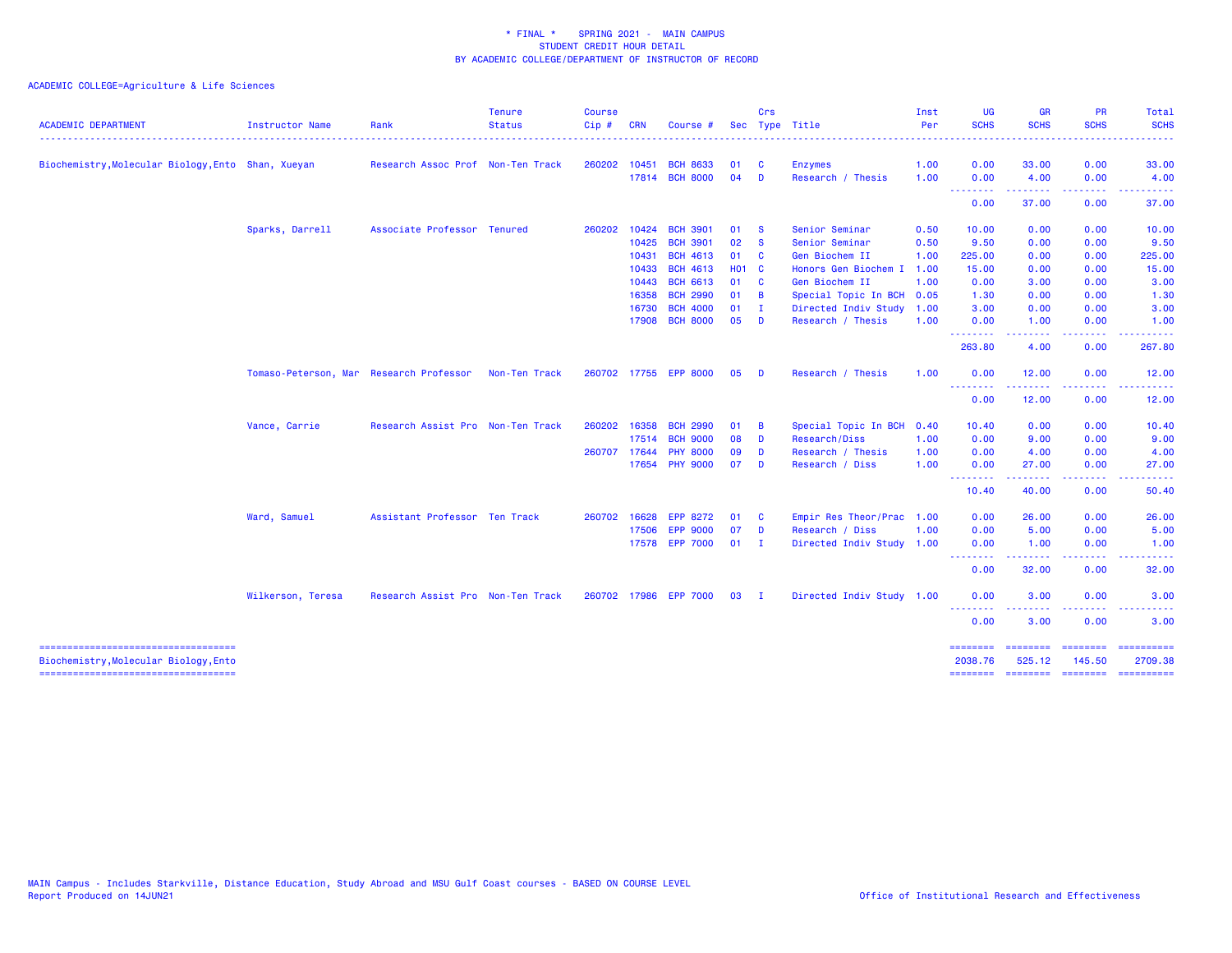| <b>ACADEMIC DEPARTMENT</b>                      | Instructor Name  | Rank                          | <b>Tenure</b><br><b>Status</b> | <b>Course</b><br>Cip# | <b>CRN</b> | Course #              |                 | Crs          | Sec Type Title            | Inst<br>Per<br>. | <b>UG</b><br><b>SCHS</b>  | <b>GR</b><br><b>SCHS</b>                                                                                                                                     | PR<br><b>SCHS</b>                                                                                      | Total<br><b>SCHS</b><br>.                                                                                                         |
|-------------------------------------------------|------------------|-------------------------------|--------------------------------|-----------------------|------------|-----------------------|-----------------|--------------|---------------------------|------------------|---------------------------|--------------------------------------------------------------------------------------------------------------------------------------------------------------|--------------------------------------------------------------------------------------------------------|-----------------------------------------------------------------------------------------------------------------------------------|
| Food Science, Nutrition & Health Pr Buys, David |                  | Associate Professor Tenured   |                                | 190599                | 16185      | <b>FNH 8000</b>       | 017 D           |              | Research/Thesis           | 1.00             | 0.00                      | 6.00                                                                                                                                                         | 0.00                                                                                                   | 6.00                                                                                                                              |
|                                                 |                  |                               |                                |                       | 16646      | <b>FNH 8000</b>       | 17 <sup>2</sup> | $\mathbf{D}$ | Research/Thesis           | 1.00             | 0.00<br>.                 | 1.00                                                                                                                                                         | 0.00<br>$\frac{1}{2} \left( \frac{1}{2} \right) \left( \frac{1}{2} \right) \left( \frac{1}{2} \right)$ | 1.00                                                                                                                              |
|                                                 |                  |                               |                                |                       |            |                       |                 |              |                           |                  | 0.00                      | 7.00                                                                                                                                                         | 0.00                                                                                                   | 7.00                                                                                                                              |
|                                                 | Byrd, Sylvia     | Professor                     | <b>Tenured</b>                 |                       |            | 190599 16170 FNH 8000 | 02              | <b>D</b>     | Research/Thesis           | 1.00             | 0.00<br><u>.</u>          | 3.00<br>$\frac{1}{2} \left( \frac{1}{2} \right) \left( \frac{1}{2} \right) \left( \frac{1}{2} \right) \left( \frac{1}{2} \right) \left( \frac{1}{2} \right)$ | 0.00<br>.                                                                                              | 3.00<br>.                                                                                                                         |
|                                                 |                  |                               |                                |                       |            |                       |                 |              |                           |                  | 0.00                      | 3.00                                                                                                                                                         | 0.00                                                                                                   | 3.00                                                                                                                              |
|                                                 | Chang, Kow-Ching | Professor                     | <b>Tenured</b>                 | 190599                |            | 16173 FNH 8000        | 05              | D            | Research/Thesis           | 1.00             | 0.00<br><u>.</u>          | 1.00<br>22222                                                                                                                                                | 0.00<br>د د د د                                                                                        | 1.00<br>$\frac{1}{2} \left( \frac{1}{2} \right) \left( \frac{1}{2} \right) \left( \frac{1}{2} \right) \left( \frac{1}{2} \right)$ |
|                                                 |                  |                               |                                |                       |            |                       |                 |              |                           |                  | 0.00                      | 1.00                                                                                                                                                         | 0.00                                                                                                   | 1.00                                                                                                                              |
|                                                 | Cheng, Wen-Hsing | Professor                     | <b>Tenured</b>                 | 010000                | 17322      | GA 4800               | 04              | $\mathbf{I}$ | Undergraduate Resear      | 1.00             | 3.00                      | 0.00                                                                                                                                                         | 0.00                                                                                                   | 3.00                                                                                                                              |
|                                                 |                  |                               |                                | 190504                | 12234      | <b>FNH 4293</b>       | $CO1$ C         |              | Micronutrients            | 1.00             | 117.00                    | 0.00                                                                                                                                                         | 0.00                                                                                                   | 117.00                                                                                                                            |
|                                                 |                  |                               |                                |                       | 12246      | <b>FNH 6293</b>       | $CO1$ C         |              | Micronutrients            | 1.00             | 0.00                      | 15.00                                                                                                                                                        | 0.00                                                                                                   | 15.00                                                                                                                             |
|                                                 |                  |                               |                                | 190599                | 16197      | <b>FNH 9000</b>       | 11              | D            | Research/Diss             | 1.00             | 0.00                      | 20.00                                                                                                                                                        | 0.00                                                                                                   | 20.00                                                                                                                             |
|                                                 |                  |                               |                                | 301901                | 12257      | <b>FNH 8293</b>       | 01              | C            | Molecular Nutrition       | 1.00             | 0.00                      | 6.00                                                                                                                                                         | 0.00                                                                                                   | 6.00                                                                                                                              |
|                                                 |                  |                               |                                |                       | 14951      | <b>FNH 8773</b>       | 001 C           |              | Human Microbiome and      | 1.00             | 0.00<br>---------         | 12.00<br>.                                                                                                                                                   | 0.00<br>22222                                                                                          | 12.00<br><u>.</u>                                                                                                                 |
|                                                 |                  |                               |                                |                       |            |                       |                 |              |                           |                  | 120.00                    | 53.00                                                                                                                                                        | 0.00                                                                                                   | 173.00                                                                                                                            |
|                                                 | Conrad, Amanda   | Instructor                    | Non-Ten Track                  | 190501                | 16601      | <b>FNH 4000</b>       | 04              | $\mathbf I$  | Directed Indiv Study      | 1.00             | 1.00                      | 0.00                                                                                                                                                         | 0.00                                                                                                   | 1.00                                                                                                                              |
|                                                 |                  |                               |                                |                       | 17895      | <b>FNH 4000</b>       | 10 <sub>1</sub> | $\mathbf{I}$ | Directed Indiv Study      | 1.00             | 3.00                      | 0.00                                                                                                                                                         | 0.00                                                                                                   | 3.00                                                                                                                              |
|                                                 |                  |                               |                                |                       | 18166      | <b>FNH 4000</b>       | 11              | $\mathbf{I}$ | Directed Indiv Study      | 1.00             | 1.00                      | 0.00                                                                                                                                                         | 0.00                                                                                                   | 1.00                                                                                                                              |
|                                                 |                  |                               |                                | 190504                | 12216      | <b>FNH 2293</b>       | 01              | C            | Indiv & Family Nutri 0.80 |                  | 607.20                    | 0.00                                                                                                                                                         | 0.00                                                                                                   | 607.20                                                                                                                            |
|                                                 |                  |                               |                                |                       | 12217      | <b>FNH 2293</b>       | 02              | <b>C</b>     | Indiv & Family Nutri 0.80 |                  | 93.60                     | 0.00                                                                                                                                                         | 0.00                                                                                                   | 93.60                                                                                                                             |
|                                                 |                  |                               |                                |                       | 12670      | <b>HS 2293</b>        | 01              | C            | Indiv & Family Nutri 0.80 |                  | 177.60                    | 0.00                                                                                                                                                         | 0.00                                                                                                   | 177.60                                                                                                                            |
|                                                 |                  |                               |                                |                       | 12671      | <b>HS 2293</b>        | 02              | C            | Indiv & Family Nutri 0.80 |                  | 26.40<br>المتمام والمتمار | 0.00<br>.                                                                                                                                                    | 0.00<br>د د د د                                                                                        | 26.40<br>.                                                                                                                        |
|                                                 |                  |                               |                                |                       |            |                       |                 |              |                           |                  | 909.80                    | 0.00                                                                                                                                                         | 0.00                                                                                                   | 909.80                                                                                                                            |
|                                                 | Cox, Melissa     | Non-Faculty                   | Not Applicable                 | 190504                |            | 14535 FNH 6393        | 501 C           |              | Prevention of Diseas 1.00 |                  | 0.00<br>--------          | 45.00                                                                                                                                                        | 0.00<br>.                                                                                              | 45.00<br>.                                                                                                                        |
|                                                 |                  |                               |                                |                       |            |                       |                 |              |                           |                  | 0.00                      | 45.00                                                                                                                                                        | 0.00                                                                                                   | 45.00                                                                                                                             |
|                                                 | Edens, Randi     | Lecturer                      | Non-Ten Track                  | 130301                | 12827      | <b>LSK 1033</b>       | 04              | C            | Fund of Achievement       | 0.99             | 74.25                     | 0.00                                                                                                                                                         | 0.00                                                                                                   | 74.25                                                                                                                             |
|                                                 |                  |                               |                                | 131315 12819          |            | <b>LSK 1023</b>       | 05              | $\mathbf{C}$ | Col Read/Study Skill 1.00 |                  | 66.00                     | 0.00                                                                                                                                                         | 0.00                                                                                                   | 66.00                                                                                                                             |
|                                                 |                  |                               |                                |                       | 12820      | <b>LSK 1023</b>       | 06              | C            | Col Read/Study Skill 1.00 |                  | 66.00<br>.                | 0.00<br>.                                                                                                                                                    | 0.00<br>.                                                                                              | 66.00<br>.                                                                                                                        |
|                                                 |                  |                               |                                |                       |            |                       |                 |              |                           |                  | 206.25                    | 0.00                                                                                                                                                         | 0.00                                                                                                   | 206.25                                                                                                                            |
|                                                 | Gardner, Antonio | Assistant Professor Ten Track |                                | 190501                | 14531      | <b>FNH 4783</b>       | 501 C           |              | Sch Comm Drug Use Pr 1.00 |                  | 63.00                     | 0.00                                                                                                                                                         | 0.00                                                                                                   | 63.00                                                                                                                             |
|                                                 |                  |                               |                                | 190599                | 17261      | <b>FNH 7000</b>       | 01              | $\mathbf{I}$ | Directed Indiv Study      | 1.00             | 0.00                      | 3.00                                                                                                                                                         | 0.00                                                                                                   | 3.00                                                                                                                              |
|                                                 |                  |                               |                                | 512207                | 12260      | <b>FNH 8613</b>       | $CO1$ $C$       |              | Dsgn Admin Hp Prog        | 1.00             | 0.00                      | 33.00                                                                                                                                                        | 0.00                                                                                                   | 33.00                                                                                                                             |
|                                                 |                  |                               |                                |                       |            | 14540 FNH 8613        | 501 C           |              | Dsgn Admin Hp Prog        | 1.00             | 0.00<br><b></b>           | 39.00<br>.                                                                                                                                                   | 0.00<br>.                                                                                              | 39.00<br>.                                                                                                                        |
|                                                 |                  |                               |                                |                       |            |                       |                 |              |                           |                  | 63.00                     | 75.00                                                                                                                                                        | 0.00                                                                                                   | 138.00                                                                                                                            |
|                                                 | Horay, Jason     | Lecturer                      | Non-Ten Track                  | 512207                |            | 14532 FNH 4793        | 501 C           |              | Hlth Prom in the Wor 1.00 |                  | 48.00<br><u>.</u>         | 0.00<br>.                                                                                                                                                    | 0.00<br>د د د د                                                                                        | 48.00<br>وعاديات                                                                                                                  |
|                                                 |                  |                               |                                |                       |            |                       |                 |              |                           |                  | 48.00                     | 0.00                                                                                                                                                         | 0.00                                                                                                   | 48.00                                                                                                                             |
|                                                 | Hunt, Barry      | Professor                     | <b>Tenured</b>                 |                       |            | 512207 14536 FNH 8193 | 501 C           |              | Problems in Health E 1.00 |                  | 0.00                      | 18.00                                                                                                                                                        | 0.00                                                                                                   | 18.00                                                                                                                             |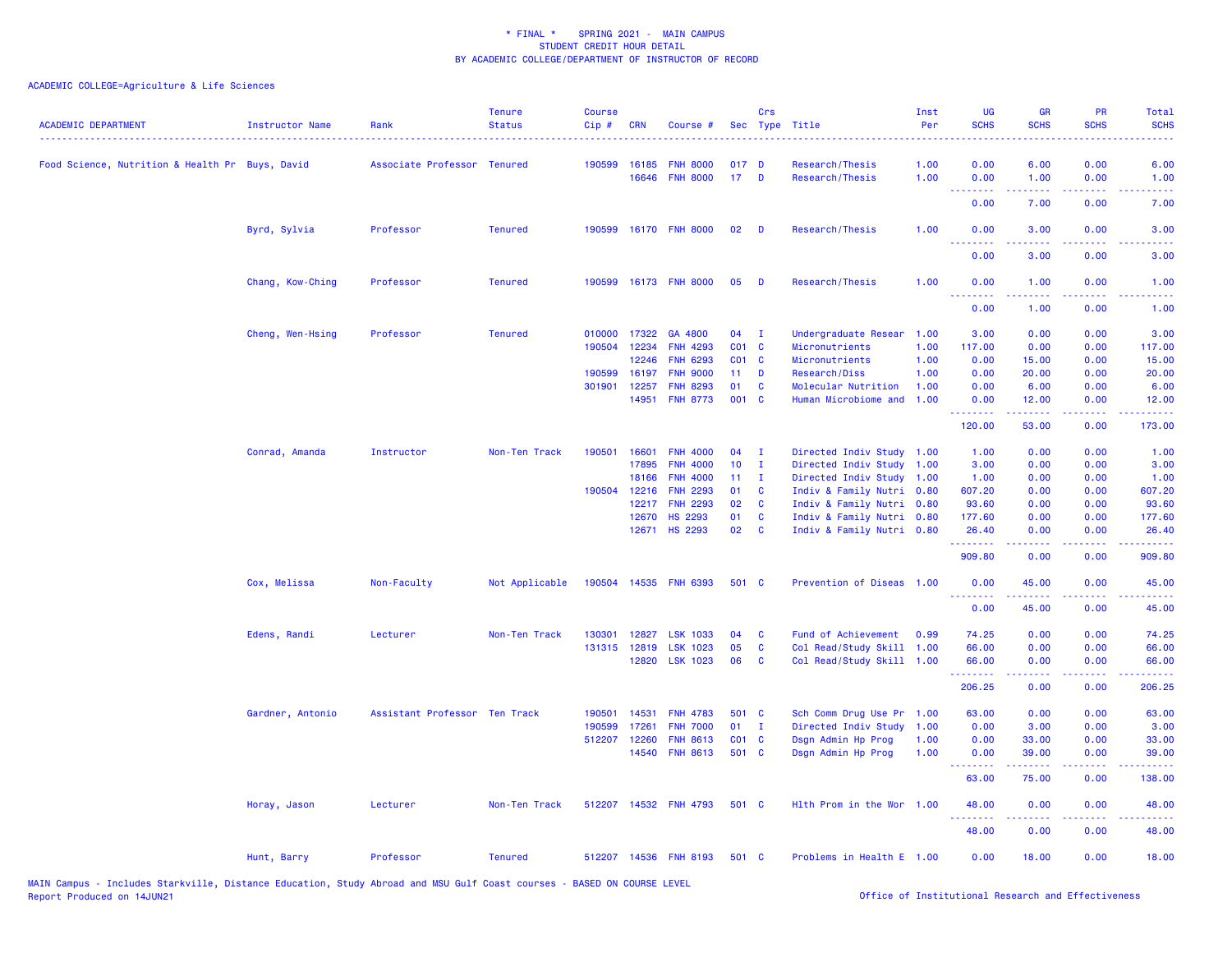| <b>ACADEMIC DEPARTMENT</b>                      | Instructor Name                         | Rank                          | <b>Tenure</b><br><b>Status</b> | <b>Course</b><br>Cip# | CRN          | Course #              |       | Crs            | Sec Type Title            | Inst<br>Per | <b>UG</b><br><b>SCHS</b>                                                                                                                                                                                                                                                                                                                                                                                                                                                                        | <b>GR</b><br><b>SCHS</b> | <b>PR</b><br><b>SCHS</b> | Total<br><b>SCHS</b><br>$\frac{1}{2} \left( \frac{1}{2} \right) \left( \frac{1}{2} \right) \left( \frac{1}{2} \right) \left( \frac{1}{2} \right)$              |
|-------------------------------------------------|-----------------------------------------|-------------------------------|--------------------------------|-----------------------|--------------|-----------------------|-------|----------------|---------------------------|-------------|-------------------------------------------------------------------------------------------------------------------------------------------------------------------------------------------------------------------------------------------------------------------------------------------------------------------------------------------------------------------------------------------------------------------------------------------------------------------------------------------------|--------------------------|--------------------------|----------------------------------------------------------------------------------------------------------------------------------------------------------------|
| Food Science, Nutrition & Health Pr Hunt, Barry |                                         | Professor                     | <b>Tenured</b>                 | 512207                | 14538        | <b>FNH 8553</b>       | 501 C |                | Behavioral Epidemiol 1.00 |             | 0.00                                                                                                                                                                                                                                                                                                                                                                                                                                                                                            | 63.00                    | 0.00                     | 63.00                                                                                                                                                          |
|                                                 |                                         |                               |                                |                       |              | 15176 FNH 8673        | 501 I |                | Appl Proj for CHES        | 1.00        | 0.00<br>$\sim$ $\sim$ $\sim$ $\sim$                                                                                                                                                                                                                                                                                                                                                                                                                                                             | 12.00<br>د د د د د       | 0.00<br>وعاويا           | 12.00                                                                                                                                                          |
|                                                 |                                         |                               |                                |                       |              |                       |       |                |                           |             | 0.00                                                                                                                                                                                                                                                                                                                                                                                                                                                                                            | 93.00                    | 0.00                     | 93.00                                                                                                                                                          |
|                                                 | Khan, Fauzia                            | Non-Employee                  | Not Applicable                 |                       |              | 190501 12227 FNH 4193 | 01 C  |                | Soc-Cult Aspect Food 1.00 |             | 27.00<br><u>.</u>                                                                                                                                                                                                                                                                                                                                                                                                                                                                               | 0.00<br>22222            | 0.00<br>.                | 27.00<br>.                                                                                                                                                     |
|                                                 |                                         |                               |                                |                       |              |                       |       |                |                           |             | 27.00                                                                                                                                                                                                                                                                                                                                                                                                                                                                                           | 0.00                     | 0.00                     | 27.00                                                                                                                                                          |
|                                                 | Leach, Vicki                            | Instructor                    | Non-Ten Track                  | 190505                |              | 12231 FNH 4284        | 01    | B              | Quantity Food Prod & 1.00 |             | 48.00                                                                                                                                                                                                                                                                                                                                                                                                                                                                                           | 0.00                     | 0.00                     | 48.00                                                                                                                                                          |
|                                                 |                                         |                               |                                |                       |              | 12232 FNH 4284        | 02    | $\overline{B}$ | Quantity Food Prod & 1.00 |             | 60.00<br><u>.</u>                                                                                                                                                                                                                                                                                                                                                                                                                                                                               | 0.00<br><u>.</u>         | 0.00<br>.                | 60.00<br><u>.</u>                                                                                                                                              |
|                                                 |                                         |                               |                                |                       |              |                       |       |                |                           |             | 108.00                                                                                                                                                                                                                                                                                                                                                                                                                                                                                          | 0.00                     | 0.00                     | 108.00                                                                                                                                                         |
|                                                 | Mathews, Rahel                          | Assistant Professor Ten Track |                                | 010000                | 17338        | GA 4800               | 14    | - I            | Undergraduate Resear 1.00 |             | 2.00                                                                                                                                                                                                                                                                                                                                                                                                                                                                                            | 0.00                     | 0.00                     | 2.00                                                                                                                                                           |
|                                                 |                                         |                               |                                |                       | 190504 12235 | <b>FNH 4353</b>       | 01    | <b>C</b>       | Nutrition/ Life Cycl 1.00 |             | 102.00                                                                                                                                                                                                                                                                                                                                                                                                                                                                                          | 0.00                     | 0.00                     | 102.00                                                                                                                                                         |
|                                                 |                                         |                               |                                |                       | 12247        | <b>FNH 6353</b>       | 01    | $\mathbf{C}$   | Nutrition / Life Cyc 1.00 |             | 0.00                                                                                                                                                                                                                                                                                                                                                                                                                                                                                            | 6.00                     | 0.00                     | 6.00                                                                                                                                                           |
|                                                 |                                         |                               |                                |                       | 513102 12225 | <b>FNH 3723</b>       | CO1 C |                | Community Nutrition 1.00  |             | 111.00<br><u>.</u>                                                                                                                                                                                                                                                                                                                                                                                                                                                                              | 0.00<br>.                | 0.00<br>بالمحامي         | 111.00<br>$\frac{1}{2} \left( \frac{1}{2} \right) \left( \frac{1}{2} \right) \left( \frac{1}{2} \right) \left( \frac{1}{2} \right) \left( \frac{1}{2} \right)$ |
|                                                 |                                         |                               |                                |                       |              |                       |       |                |                           |             | 215.00                                                                                                                                                                                                                                                                                                                                                                                                                                                                                          | 6.00                     | 0.00                     | 221.00                                                                                                                                                         |
|                                                 | Nannapaneni, Ramakri Research Professor |                               | Non-Ten Track                  | 190501                | 12237        | <b>FNH 4414</b>       | 01    | <b>C</b>       | Microbiology of Food 1.00 |             | 56.00                                                                                                                                                                                                                                                                                                                                                                                                                                                                                           | 0.00                     | 0.00                     | 56.00                                                                                                                                                          |
|                                                 |                                         |                               |                                |                       | 12238        | <b>FNH 4414</b>       | 02    | K              | Microbiology of Food      | 1.00        | 0.00                                                                                                                                                                                                                                                                                                                                                                                                                                                                                            | 0.00                     | 0.00                     | 0.00                                                                                                                                                           |
|                                                 |                                         |                               |                                |                       | 12248        | <b>FNH 6414</b>       | 01    | C              | Microbiology of Food      | 1.00        | 0.00                                                                                                                                                                                                                                                                                                                                                                                                                                                                                            | 4.00                     | 0.00                     | 4.00                                                                                                                                                           |
|                                                 |                                         |                               |                                |                       | 12249        | FNH 6414              | 02    | $\mathsf K$    | Microbiology in Food      | 1.00        | 0.00                                                                                                                                                                                                                                                                                                                                                                                                                                                                                            | 0.00                     | 0.00                     | 0.00                                                                                                                                                           |
|                                                 |                                         |                               |                                | 190599                | 16176        | <b>FNH 8000</b>       | 08    | D              | Research/Thesis           | 1.00        | 0.00                                                                                                                                                                                                                                                                                                                                                                                                                                                                                            | 2.00                     | 0.00                     | 2.00                                                                                                                                                           |
|                                                 |                                         |                               |                                |                       | 16194        | <b>FNH 9000</b>       | 08    | D              | Research/Diss             | 1.00        | 0.00                                                                                                                                                                                                                                                                                                                                                                                                                                                                                            | 8.00                     | 0.00                     | 8.00                                                                                                                                                           |
|                                                 |                                         |                               |                                |                       | 260502 10614 | <b>BIO 4414</b>       | 01    | C              | Micro Of Foods            | 1.00        | 40.00                                                                                                                                                                                                                                                                                                                                                                                                                                                                                           | 0.00                     | 0.00                     | 40.00                                                                                                                                                          |
|                                                 |                                         |                               |                                |                       |              | 10615 BIO 4414        | 02    | К              | Micro Of Foods            | 1.00        | 0.00<br>.                                                                                                                                                                                                                                                                                                                                                                                                                                                                                       | 0.00<br>.                | 0.00<br>د د د د          | 0.00<br>.                                                                                                                                                      |
|                                                 |                                         |                               |                                |                       |              |                       |       |                |                           |             | 96.00                                                                                                                                                                                                                                                                                                                                                                                                                                                                                           | 14.00                    | 0.00                     | 110.00                                                                                                                                                         |
|                                                 | Norwood, Arnita                         | Assistant Professor Ten Track |                                | 190501                | 14946        | <b>FNH 1103</b>       | 001 C |                | Intro Food Sci, Nutr 1.00 |             | 42.00                                                                                                                                                                                                                                                                                                                                                                                                                                                                                           | 0.00                     | 0.00                     | 42.00                                                                                                                                                          |
|                                                 |                                         |                               |                                | 190504                | 12242        | <b>FNH 6123</b>       | 01    | <b>C</b>       | Nutrition and Chroni 1.00 |             | 0.00                                                                                                                                                                                                                                                                                                                                                                                                                                                                                            | 9.00                     | 0.00                     | 9.00                                                                                                                                                           |
|                                                 |                                         |                               |                                |                       | 14526        | <b>FNH 2283</b>       | 501 C |                | Child Health & Nutri 1.00 |             | 72.00                                                                                                                                                                                                                                                                                                                                                                                                                                                                                           | 0.00                     | 0.00                     | 72.00                                                                                                                                                          |
|                                                 |                                         |                               |                                |                       | 14624        | <b>HS 2283</b>        | 501 C |                | Child Health & Nutri 1.00 |             | 30.00                                                                                                                                                                                                                                                                                                                                                                                                                                                                                           | 0.00                     | 0.00                     | 30.00                                                                                                                                                          |
|                                                 |                                         |                               |                                |                       |              | 513102 12226 FNH 4123 | 01 C  |                | Nutrition and Chroni 1.00 |             | 93.00<br>.                                                                                                                                                                                                                                                                                                                                                                                                                                                                                      | 0.00<br>د د د د د        | 0.00<br>.                | 93.00<br>.                                                                                                                                                     |
|                                                 |                                         |                               |                                |                       |              |                       |       |                |                           |             | 237.00                                                                                                                                                                                                                                                                                                                                                                                                                                                                                          | 9.00                     | 0.00                     | 246.00                                                                                                                                                         |
|                                                 | Pylate, Leah                            | Assistant Professor Ten Track |                                | 512207                | 12259        | <b>FNH 8553</b>       | 01    | <b>C</b>       | Behavioral Epidemiol 1.00 |             | 0.00                                                                                                                                                                                                                                                                                                                                                                                                                                                                                            | 21.00                    | 0.00                     | 21.00                                                                                                                                                          |
|                                                 |                                         |                               |                                |                       | 14539        | <b>FNH 8563</b>       | 501 C |                | Prin Epic & Hlth Sci 1.00 |             | 0.00                                                                                                                                                                                                                                                                                                                                                                                                                                                                                            | 36.00                    | 0.00                     | 36.00                                                                                                                                                          |
|                                                 |                                         |                               |                                |                       |              | 16415 FNH 3163        | 501 C |                | Basic Principle Heal 1.00 |             | 36.00                                                                                                                                                                                                                                                                                                                                                                                                                                                                                           | 0.00                     | 0.00                     | 36.00                                                                                                                                                          |
|                                                 |                                         |                               |                                |                       |              |                       |       |                |                           |             | $\begin{array}{cccccccccccccc} \multicolumn{2}{c}{} & \multicolumn{2}{c}{} & \multicolumn{2}{c}{} & \multicolumn{2}{c}{} & \multicolumn{2}{c}{} & \multicolumn{2}{c}{} & \multicolumn{2}{c}{} & \multicolumn{2}{c}{} & \multicolumn{2}{c}{} & \multicolumn{2}{c}{} & \multicolumn{2}{c}{} & \multicolumn{2}{c}{} & \multicolumn{2}{c}{} & \multicolumn{2}{c}{} & \multicolumn{2}{c}{} & \multicolumn{2}{c}{} & \multicolumn{2}{c}{} & \multicolumn{2}{c}{} & \multicolumn{2}{c}{} & \$<br>36.00 | الدامات مال<br>57.00     | د د د د<br>0.00          | .<br>93.00                                                                                                                                                     |
|                                                 | Schilling, Mark                         | Professor                     | <b>Tenured</b>                 |                       |              | 010904 10119 ADS 4243 | 01    | <b>C</b>       | Food Comp & Reaction 1.00 |             | 3.00                                                                                                                                                                                                                                                                                                                                                                                                                                                                                            | 0.00                     | 0.00                     | 3.00                                                                                                                                                           |
|                                                 |                                         |                               |                                | 011001                | 12229        | <b>FNH 4241</b>       | 01    | -L             | Applied Food Chemist 1.00 |             | 12.00                                                                                                                                                                                                                                                                                                                                                                                                                                                                                           | 0.00                     | 0.00                     | 12.00                                                                                                                                                          |
|                                                 |                                         |                               |                                |                       | 12230        | <b>FNH 4243</b>       | 01    | <b>C</b>       | Food Comp & Reaction 1.00 |             | 126.00                                                                                                                                                                                                                                                                                                                                                                                                                                                                                          | 0.00                     | 0.00                     | 126.00                                                                                                                                                         |
|                                                 |                                         |                               |                                |                       | 12244        | <b>FNH 6241</b>       | 01    | -L             | Applied Food Chem         | 1.00        | 0.00                                                                                                                                                                                                                                                                                                                                                                                                                                                                                            | 2.00                     | 0.00                     | 2.00                                                                                                                                                           |
|                                                 |                                         |                               |                                |                       | 12245        | <b>FNH 6243</b>       | 01    | C              | Food Comp & Reaction 1.00 |             | 0.00                                                                                                                                                                                                                                                                                                                                                                                                                                                                                            | 12.00                    | 0.00                     | 12.00                                                                                                                                                          |
|                                                 |                                         |                               |                                |                       | 15180        | <b>FNH 8163</b>       | 01    | <b>C</b>       | Flav & Food Accept        | 1.00        | 0.00                                                                                                                                                                                                                                                                                                                                                                                                                                                                                            | 21.00                    | 0.00                     | 21.00                                                                                                                                                          |
|                                                 |                                         |                               |                                | 120509                | 12228        | <b>FNH 4200</b>       | 01    | C              | Dual Enroll MUW Culi 1.00 |             | 47.00                                                                                                                                                                                                                                                                                                                                                                                                                                                                                           | 0.00                     | 0.00                     | 47.00                                                                                                                                                          |
|                                                 |                                         |                               |                                | 190501                | 12239        | <b>FNH 4480</b>       | 01    | F              | Food Science Interns 1.00 |             | 9.00                                                                                                                                                                                                                                                                                                                                                                                                                                                                                            | 0.00                     | 0.00                     | 9.00                                                                                                                                                           |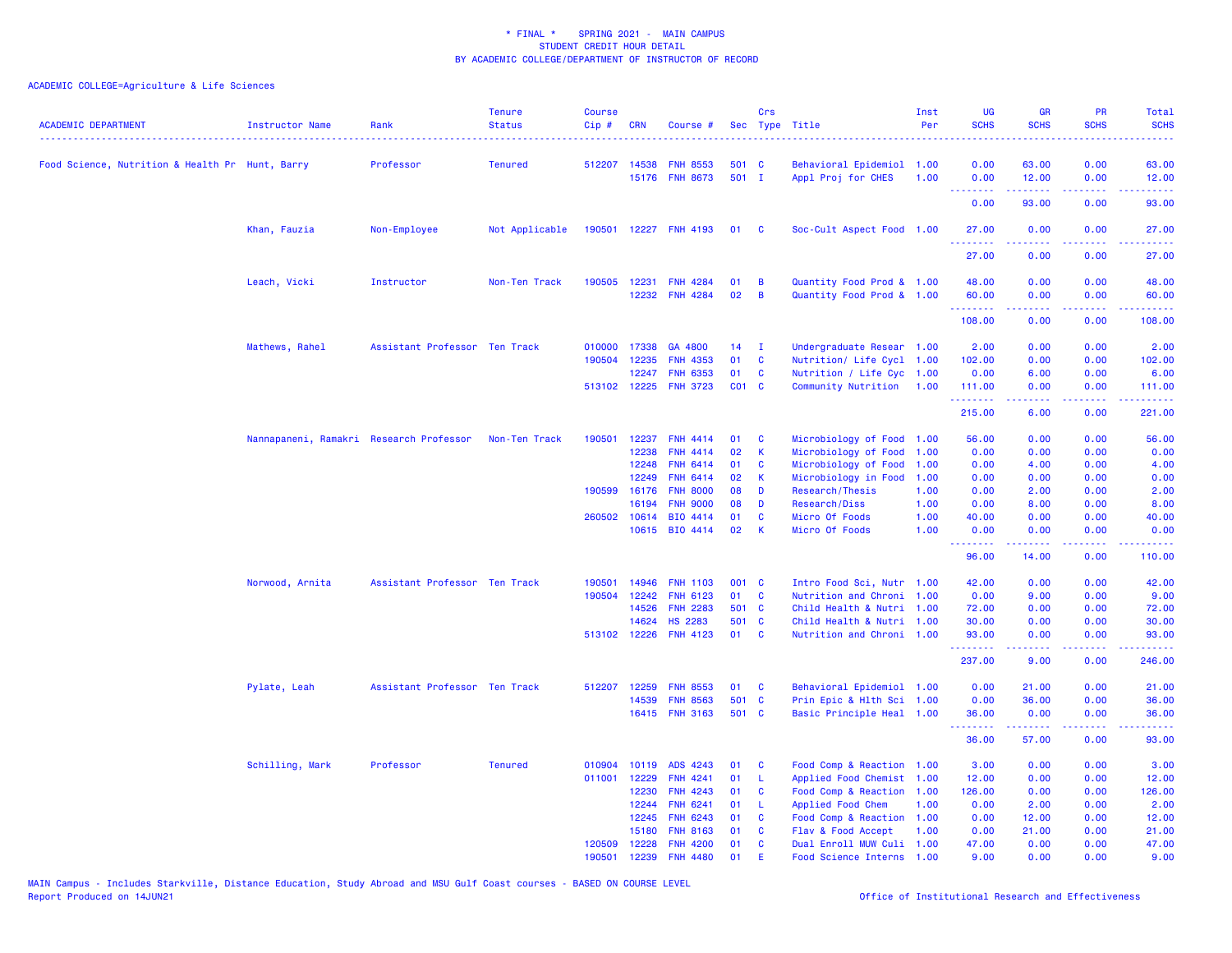ACADEMIC COLLEGE=Agriculture & Life Sciences

| <b>ACADEMIC DEPARTMENT</b>                                                | <b>Instructor Name</b> | Rank                                             | <b>Tenure</b><br><b>Status</b> | <b>Course</b><br>Cip# | <b>CRN</b>   | Course #              |       | Crs            | Sec Type Title                                    | Inst<br>Per | <b>UG</b><br><b>SCHS</b> | <b>GR</b><br><b>SCHS</b> | PR<br><b>SCHS</b>                   | Total<br><b>SCHS</b>                                                                                                 |
|---------------------------------------------------------------------------|------------------------|--------------------------------------------------|--------------------------------|-----------------------|--------------|-----------------------|-------|----------------|---------------------------------------------------|-------------|--------------------------|--------------------------|-------------------------------------|----------------------------------------------------------------------------------------------------------------------|
|                                                                           |                        | Professor                                        | <b>Tenured</b>                 | 190501                | 16375        | <b>FNH 4000</b>       | 01    | $\mathbf{I}$   |                                                   |             | 3.00                     | 0.00                     | 0.00                                | 3.00                                                                                                                 |
| Food Science, Nutrition & Health Pr Schilling, Mark                       |                        |                                                  |                                |                       | 16423        | <b>FNH 4000</b>       | 03    | $\mathbf{I}$   | Directed Indiv Study 1.00<br>Directed Indiv Study | 1.00        | 4.00                     | 0.00                     | 0.00                                | 4.00                                                                                                                 |
|                                                                           |                        |                                                  |                                |                       | 17890        | <b>FNH 4000</b>       | 06    | $\mathbf{I}$   | Directed Indiv Study                              | 1.00        | 3.00                     | 0.00                     | 0.00                                | 3.00                                                                                                                 |
|                                                                           |                        |                                                  |                                |                       | 17891        | <b>FNH 4000</b>       | 07    | $\mathbf{I}$   | Directed Indiv Study                              | 1.00        | 3.00                     | 0.00                     | 0.00                                | 3.00                                                                                                                 |
|                                                                           |                        |                                                  |                                |                       | 17893        | <b>FNH 4000</b>       | 08    | - 1            | Directed Indiv Study                              | 1.00        | 3.00                     | 0.00                     | 0.00                                | 3.00                                                                                                                 |
|                                                                           |                        |                                                  |                                | 190599                | 16174        | <b>FNH 8000</b>       | 06    | D              | Research/Thesis                                   | 1.00        | 0.00                     | 13.00                    | 0.00                                | 13.00                                                                                                                |
|                                                                           |                        |                                                  |                                |                       | 16191        | <b>FNH 9000</b>       | 06    | D              | Research/Diss                                     | 1.00        | 0.00                     | 13.00                    | 0.00                                | 13.00                                                                                                                |
|                                                                           |                        |                                                  |                                |                       |              | 17976 FNH 7000        | 04    | $\mathbf{I}$   | Directed Indiv Study                              | 1.00        | 0.00<br>.                | 3.00<br>$- - - - -$      | 0.00<br>.                           | 3.00<br>2.2222                                                                                                       |
|                                                                           |                        |                                                  |                                |                       |              |                       |       |                |                                                   |             | 213.00                   | 64.00                    | 0.00                                | 277.00                                                                                                               |
|                                                                           | Silva, Juan            | Professor                                        | <b>Tenured</b>                 |                       |              | 011002 15177 FNH 8572 | 01    | C              | Ad Food Technology                                | 1.00        | 0.00                     | 14.00                    | 0.00                                | 14.00                                                                                                                |
|                                                                           |                        |                                                  |                                | 190501                | 12253        | <b>FNH 8121</b>       | 01    | <b>S</b>       | Food Sc Ntr & Health                              | 0.50        | 0.00                     | 1.00                     | 0.00                                | 1.00                                                                                                                 |
|                                                                           |                        |                                                  |                                | 190599                | 16169        | <b>FNH 8000</b>       | 01    | D              | Research/Thesis                                   | 1.00        | 0.00                     | 7.00                     | 0.00                                | 7.00                                                                                                                 |
|                                                                           |                        |                                                  |                                | 512207                | 12252        | <b>FNH 8111</b>       | 01    | <b>S</b>       | Food Sc Nutr & Healt 0.50                         |             | 0.00<br>.                | 3.50                     | 0.00                                | 3.50                                                                                                                 |
|                                                                           |                        |                                                  |                                |                       |              |                       |       |                |                                                   |             | 0.00                     | 25.50                    | 0.00                                | 25.50                                                                                                                |
|                                                                           |                        | Tolar-Peterson, Tere Associate Professor Tenured |                                |                       | 010000 17349 | GA 4800               | 16    | $\mathbf{I}$   | Undergraduate Resear 1.00                         |             | 3.00                     | 0.00                     | 0.00                                | 3.00                                                                                                                 |
|                                                                           |                        |                                                  |                                | 190501                | 12253        | <b>FNH 8121</b>       | 01    | $\mathbf{s}$   | Food Sc Ntr & Health                              | 0.50        | 0.00                     | 1.00                     | 0.00                                | 1.00                                                                                                                 |
|                                                                           |                        |                                                  |                                | 190504                | 12255        | <b>FNH 8233</b>       | 01    | C              | Maternal-Inf-Chl-Nut                              | 1.00        | 0.00                     | 21.00                    | 0.00                                | 21.00                                                                                                                |
|                                                                           |                        |                                                  |                                | 190599                | 16177        | <b>FNH 8000</b>       | 09    | D              | Research/Thesis                                   | 1.00        | 0.00                     | 1.00                     | 0.00                                | 1.00                                                                                                                 |
|                                                                           |                        |                                                  |                                |                       | 16195        | <b>FNH 9000</b>       | 09    | D              | Research/Diss                                     | 1.00        | 0.00                     | 36.00                    | 0.00                                | 36.00                                                                                                                |
|                                                                           |                        |                                                  |                                |                       | 512207 12252 | <b>FNH 8111</b>       | 01    | <b>S</b>       | Food Sc Nutr & Healt 0.50                         |             | 0.00                     | 3.50                     | 0.00                                | 3.50                                                                                                                 |
|                                                                           |                        |                                                  |                                |                       | 513101 12256 | <b>FNH 8286</b>       | 01    | Ε              | Supervised Practice                               | 1.00        | 0.00                     | 90.00                    | 0.00                                | 90.00                                                                                                                |
|                                                                           |                        |                                                  |                                |                       |              | 513102 15181 FNH 3000 | 01    | Ε              | Nutrition Field Expe 1.00                         |             | 14.00<br>.               | 0.00<br>.                | 0.00<br>$\sim$ $\sim$ $\sim$ $\sim$ | 14.00<br>.                                                                                                           |
|                                                                           |                        |                                                  |                                |                       |              |                       |       |                |                                                   |             | 17.00                    | 152.50                   | 0.00                                | 169.50                                                                                                               |
|                                                                           | Weiskopf, Amy          | Lecturer                                         | Non-Ten Track                  |                       |              | 190504 14527 FNH 2293 | 501 C |                | Indiv & Family Nutri 1.00                         |             | 105.00                   | 0.00                     | 0.00                                | 105.00                                                                                                               |
|                                                                           |                        |                                                  |                                |                       |              | 14625 HS 2293         | 501 C |                | Indiv & Family Nutri 1.00                         |             | 45.00<br><u>.</u>        | 0.00<br>22222            | 0.00<br>.                           | 45.00<br>$\begin{array}{cccccccccc} \bullet & \bullet & \bullet & \bullet & \bullet & \bullet & \bullet \end{array}$ |
|                                                                           |                        |                                                  |                                |                       |              |                       |       |                |                                                   |             | 150.00                   | 0.00                     | 0.00                                | 150.00                                                                                                               |
|                                                                           | White, Kelly           | Lecturer                                         | Non-Ten Track                  | 190501                | 14534        | <b>FNH 6223</b>       | 501 C |                | Sports Nutrition                                  | 1.00        | 0.00                     | 9.00                     | 0.00                                | 9.00                                                                                                                 |
|                                                                           |                        |                                                  |                                |                       | 14537        | <b>FNH 8473</b>       | 501   | $\mathbf{C}$   | Advanced Sports Nutr                              | 1.00        | 0.00                     | 9.00                     | 0.00                                | 9.00                                                                                                                 |
|                                                                           |                        |                                                  |                                |                       |              | 190504 14530 FNH 4223 | 501 C |                | Sports Nutrition                                  | 1.00        | 63.00<br><u>.</u>        | 0.00<br>2.2.2.2.2        | 0.00<br>.                           | 63.00<br>.                                                                                                           |
|                                                                           |                        |                                                  |                                |                       |              |                       |       |                |                                                   |             | 63.00                    | 18.00                    | 0.00                                | 81.00                                                                                                                |
|                                                                           | White, Shecoya         | Assistant Professor Ten Track                    |                                | 011002                | 12241        | <b>FNH 4593</b>       | 01    | B              | New Food Product Dev                              | 1.00        | 21.00                    | 0.00                     | 0.00                                | 21.00                                                                                                                |
|                                                                           |                        |                                                  |                                | 190501                | 12220        | <b>FNH 3111</b>       | 01    | <b>S</b>       | <b>FNH Seminar</b>                                | 1.00        | 44.00                    | 0.00                     | 0.00                                | 44.00                                                                                                                |
|                                                                           |                        |                                                  |                                |                       | 17827        | <b>FNH 4000</b>       | 05    | $\mathbf I$    | Directed Indiv Study                              | 1.00        | 3.00                     | 0.00                     | 0.00                                | 3.00                                                                                                                 |
|                                                                           |                        |                                                  |                                |                       |              | 190599 16182 FNH 8000 | 14    | D              | Research/Thesis                                   | 1.00        | 0.00<br><u>.</u>         | 5.00<br>بالأباب          | 0.00<br>بالأباب                     | 5.00<br>المتمامين                                                                                                    |
|                                                                           |                        |                                                  |                                |                       |              |                       |       |                |                                                   |             | 68.00                    | 5.00                     | 0.00                                | 73.00                                                                                                                |
|                                                                           | Wilson, Julie          | Non-Faculty                                      | Not Applicable                 |                       |              | 011001 12213 FNH 2112 | 01    | $\overline{B}$ | Food Products Evalua 1.00                         |             | 38.00                    | 0.00                     | 0.00                                | 38.00                                                                                                                |
|                                                                           |                        |                                                  |                                |                       |              |                       |       |                |                                                   |             | .<br>38.00               | 0.00                     | $\sim$ $\sim$ $\sim$ $\sim$<br>0.00 | .<br>38.00                                                                                                           |
| ----------------------------------<br>Food Science, Nutrition & Health Pr |                        |                                                  |                                |                       |              |                       |       |                |                                                   |             | 2615.05                  | 628.00                   | 0.00                                | =======<br>3243.05                                                                                                   |
| -----------------------------------                                       |                        |                                                  |                                |                       |              |                       |       |                |                                                   |             | ========                 | $= 1.122222222$          | <b>CONSIGNS</b>                     | ==========                                                                                                           |

MAIN Campus - Includes Starkville, Distance Education, Study Abroad and MSU Gulf Coast courses - BASED ON COURSE LEVEL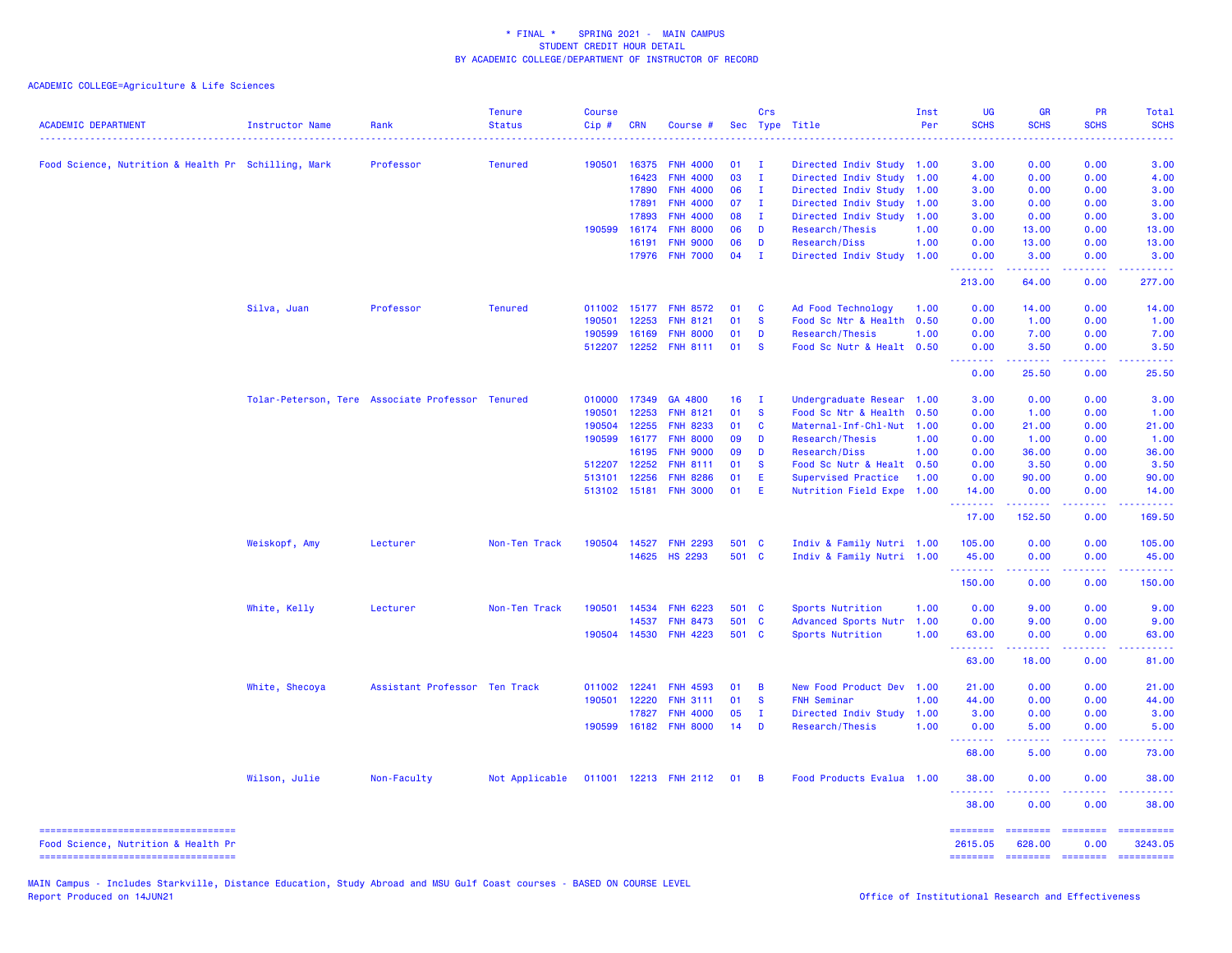| <b>ACADEMIC DEPARTMENT</b> | Instructor Name  | Rank                                            | <b>Tenure</b><br><b>Status</b> | <b>Course</b><br>Cip# | <b>CRN</b>     | Course #                             |          | Crs                          | Sec Type Title                               | Inst<br>Per  | <b>UG</b><br><b>SCHS</b> | <b>GR</b><br><b>SCHS</b>                                                                                                                                     | <b>PR</b><br><b>SCHS</b>            | Total<br><b>SCHS</b>                                                                                                               |
|----------------------------|------------------|-------------------------------------------------|--------------------------------|-----------------------|----------------|--------------------------------------|----------|------------------------------|----------------------------------------------|--------------|--------------------------|--------------------------------------------------------------------------------------------------------------------------------------------------------------|-------------------------------------|------------------------------------------------------------------------------------------------------------------------------------|
| Human Sciences, School of  |                  | Professor                                       | <b>Tenured</b>                 |                       | 190403 12012   | <b>FDM 4343</b>                      | 01       | B                            | Pattern Making and D 1.00                    |              | 21.00                    | 0.00                                                                                                                                                         | 0.00                                | $\frac{1}{2} \left( \frac{1}{2} \right) \left( \frac{1}{2} \right) \left( \frac{1}{2} \right) \left( \frac{1}{2} \right)$<br>21.00 |
|                            | Black, Catherine |                                                 |                                |                       | 15309          | <b>FDM 4343</b>                      | 02       | B                            | Pattern Making and D 1.00                    |              | 36.00                    | 0.00                                                                                                                                                         | 0.00                                | 36.00                                                                                                                              |
|                            |                  |                                                 |                                |                       | 190901 12026   | <b>FDM 4763</b>                      | 01       | E                            | <b>FDM Internship</b>                        | 1.00         | 3.00                     | 0.00                                                                                                                                                         | 0.00                                | 3.00                                                                                                                               |
|                            |                  |                                                 |                                |                       | 12038          | <b>FDM 8100</b>                      | 01       | E.                           | Creative Project                             | 1.00         | 0.00                     | 3.00                                                                                                                                                         | 0.00                                | 3.00                                                                                                                               |
|                            |                  |                                                 |                                |                       | 15077          | <b>FDM 4763</b>                      | 001 E    |                              | FDM Internship                               | 1.00         | 24.00                    | 0.00                                                                                                                                                         | 0.00                                | 24.00                                                                                                                              |
|                            |                  |                                                 |                                |                       |                | 15312 FDM 6783                       | 01       | B                            | Experimental Fashion 1.00                    |              | 0.00                     | 12.00                                                                                                                                                        | 0.00                                | 12.00                                                                                                                              |
|                            |                  |                                                 |                                |                       |                |                                      |          |                              |                                              |              | .<br>84.00               | .<br>15.00                                                                                                                                                   | .<br>0.00                           | .<br>99.00                                                                                                                         |
|                            | Boutwell, Angela | Non-Employee                                    | Not Applicable                 |                       |                | 190706 16271 HDFS 2813 501 B         |          |                              | Child Development                            | 1.00         | 57.00<br>.               | 0.00<br>-----                                                                                                                                                | 0.00<br>$\omega$ is a $\omega$      | 57.00<br>دعاعا عامات                                                                                                               |
|                            |                  |                                                 |                                |                       |                |                                      |          |                              |                                              |              | 57.00                    | 0.00                                                                                                                                                         | 0.00                                | 57.00                                                                                                                              |
|                            | Campbell, Taylor | Non-Faculty                                     | Not Applicable                 |                       |                | 010101 12309 GA 2001                 | 01       | $\mathbf{C}$                 | CALS Amb. Leadership 1.00                    |              | 40.00<br>.               | 0.00                                                                                                                                                         | 0.00<br>$  -$                       | 40.00                                                                                                                              |
|                            |                  |                                                 |                                |                       |                |                                      |          |                              |                                              |              | 40.00                    | 0.00                                                                                                                                                         | 0.00                                | 40.00                                                                                                                              |
|                            | Davis, Louise    | Extension Professor Non-Ten Track               |                                |                       | 190701 16399   | HDFS 9000 01                         |          | <b>D</b>                     | Research/Dissertatio 1.00                    |              | 0.00<br>.                | 9.00                                                                                                                                                         | 0.00                                | 9.00                                                                                                                               |
|                            |                  |                                                 |                                |                       |                |                                      |          |                              |                                              |              | 0.00                     | 9.00                                                                                                                                                         | 0.00                                | 9.00                                                                                                                               |
|                            | Deer, Taylor     | Non-Faculty                                     | Not Applicable                 |                       |                | 521003 15874 LSK 1101                | 14       | <b>C</b>                     | Freshman Success Str 1.00                    |              | 9.00                     | 0.00                                                                                                                                                         | 0.00                                | 9.00                                                                                                                               |
|                            |                  |                                                 |                                |                       |                |                                      |          |                              |                                              |              | 9.00                     | 0.00                                                                                                                                                         | 0.00                                | 9.00                                                                                                                               |
|                            | Denny, Marina    | Assistant Professor Ten Track                   |                                |                       | 010801 10219   | <b>AELC 8100</b>                     | 02       | - 1                          | Creative Component A 1.00                    |              | 0.00                     | 2.00                                                                                                                                                         | 0.00                                | 2.00                                                                                                                               |
|                            |                  |                                                 |                                |                       | 10223          | AELC 8413 01                         |          | C                            | Methods of Planned C 1.00                    |              | 0.00                     | 45.00                                                                                                                                                        | 0.00                                | 45.00                                                                                                                              |
|                            |                  |                                                 |                                |                       | 16396          | AELC 9000 03                         |          | D                            | Research/Dissertatio 1.00                    |              | 0.00<br>.                | 1.00<br>د د د د د                                                                                                                                            | 0.00<br>.                           | 1.00<br>المتمامين                                                                                                                  |
|                            |                  |                                                 |                                |                       |                |                                      |          |                              |                                              |              | 0.00                     | 48.00                                                                                                                                                        | 0.00                                | 48.00                                                                                                                              |
|                            | Downey, Laura    | Extension Assoc Pro Non-Ten Track               |                                | 010801                | 16398          | <b>AELC 9000</b>                     | 04       | D                            | Research/Dissertatio 1.00                    |              | 0.00                     | 5.00                                                                                                                                                         | 0.00                                | 5.00                                                                                                                               |
|                            |                  |                                                 |                                | 190701                | 16403          | HDFS 9000 05                         |          | D                            | Research/Dissertatio 1.00                    |              | 0.00<br>.                | 3.00<br>$\frac{1}{2} \left( \frac{1}{2} \right) \left( \frac{1}{2} \right) \left( \frac{1}{2} \right) \left( \frac{1}{2} \right) \left( \frac{1}{2} \right)$ | 0.00<br>$\sim$ $\sim$ $\sim$ $\sim$ | 3.00<br>$\frac{1}{2} \left( \frac{1}{2} \right) \left( \frac{1}{2} \right) \left( \frac{1}{2} \right) \left( \frac{1}{2} \right)$  |
|                            |                  |                                                 |                                |                       |                |                                      |          |                              |                                              |              | 0.00                     | 8.00                                                                                                                                                         | 0.00                                | 8.00                                                                                                                               |
|                            |                  | Elmore-Staton, Lori Associate Professor Tenured |                                |                       | 190701 12494   | HDFS 3123 01                         |          | C                            | Global Child Advocac                         | 0.50         | 31.50                    | 0.00                                                                                                                                                         | 0.00                                | 31.50                                                                                                                              |
|                            |                  |                                                 |                                |                       | 14610          | <b>HDFS 8123</b>                     | 501 C    |                              | <b>Effects of Poverty</b>                    | 1.00         | 0.00                     | 51.00                                                                                                                                                        | 0.00                                | 51.00                                                                                                                              |
|                            |                  |                                                 |                                |                       | 15308          | <b>HDFS 8853</b>                     | 01       | <b>C</b>                     | Current Issues in HD                         | 1.00         | 0.00                     | 33.00                                                                                                                                                        | 0.00                                | 33.00                                                                                                                              |
|                            |                  |                                                 |                                |                       | 17484          | <b>HDFS 8000</b>                     | 02       | D                            | Research/Thesis                              | 1.00         | 0.00<br><b></b>          | 9.00<br>.                                                                                                                                                    | 0.00<br>$\sim$ $\sim$ $\sim$ $\sim$ | 9.00<br>.                                                                                                                          |
|                            |                  |                                                 |                                |                       |                |                                      |          |                              |                                              |              | 31.50                    | 93.00                                                                                                                                                        | 0.00                                | 124.50                                                                                                                             |
|                            | Fason, Angel     | Instructor                                      | Non-Ten Track                  |                       | 131308 12518   | <b>HDFS 4886</b>                     | 01       | E                            | Teaching Intern FCS                          | 1.00         | 6.00                     | 0.00                                                                                                                                                         | 0.00                                | 6.00                                                                                                                               |
|                            |                  |                                                 |                                |                       | 12519          | <b>HDFS 4896</b>                     | 01       | E                            | Teaching Intern FCS                          | 1.00         | 6.00                     | 0.00                                                                                                                                                         | 0.00                                | 6.00                                                                                                                               |
|                            |                  |                                                 |                                |                       | 190101 15336   | <b>HDFS 4701</b><br><b>HDFS 4000</b> | 01<br>01 | <b>C</b>                     | Internship Placement                         | 1.00         | 17.00                    | 0.00                                                                                                                                                         | 0.00<br>0.00                        | 17.00                                                                                                                              |
|                            |                  |                                                 |                                |                       | 17041<br>17076 | <b>HDFS 4000</b>                     | 02       | $\mathbf{I}$<br>$\mathbf{I}$ | Directed Indiv Study                         | 1.00         | 2.00<br>2.00             | 0.00<br>0.00                                                                                                                                                 | 0.00                                | 2.00<br>2.00                                                                                                                       |
|                            |                  |                                                 |                                | 190701                | 12487          | <b>HDFS 1813</b>                     | 01       | C                            | Directed Indiv Study<br>Devel through Lifesp | 1.00<br>1.00 | 129.00                   | 0.00                                                                                                                                                         | 0.00                                | 129.00                                                                                                                             |
|                            |                  |                                                 |                                |                       | 12511          | <b>HDFS 4740</b>                     | 01       | Ε                            | PreK-K Teacher Cand                          | 1.00         | 84.00                    | 0.00                                                                                                                                                         | 0.00                                | 84.00                                                                                                                              |
|                            |                  |                                                 |                                |                       | 12512          | HDFS 4760 01                         |          | Ε                            | Child Development In 1.00                    |              | 48.00                    | 0.00                                                                                                                                                         | 0.00                                | 48.00                                                                                                                              |
|                            |                  |                                                 |                                |                       | 12513          | <b>HDFS 4770</b>                     | 01       | E                            | Child Life Internshi 1.00                    |              | 24.00                    | 0.00                                                                                                                                                         | 0.00                                | 24.00                                                                                                                              |
|                            |                  |                                                 |                                |                       |                | 12514 HDFS 4780 01                   |          | Ε                            | Youth Development In 1.00                    |              | 60.00                    | 0.00                                                                                                                                                         | 0.00                                | 60.00                                                                                                                              |
|                            |                  |                                                 |                                |                       |                | 12515 HDFS 4790 01                   |          | F                            | Family Science Inter 1.00                    |              | 24.00                    | 0.00                                                                                                                                                         | 0.00                                | 24.00                                                                                                                              |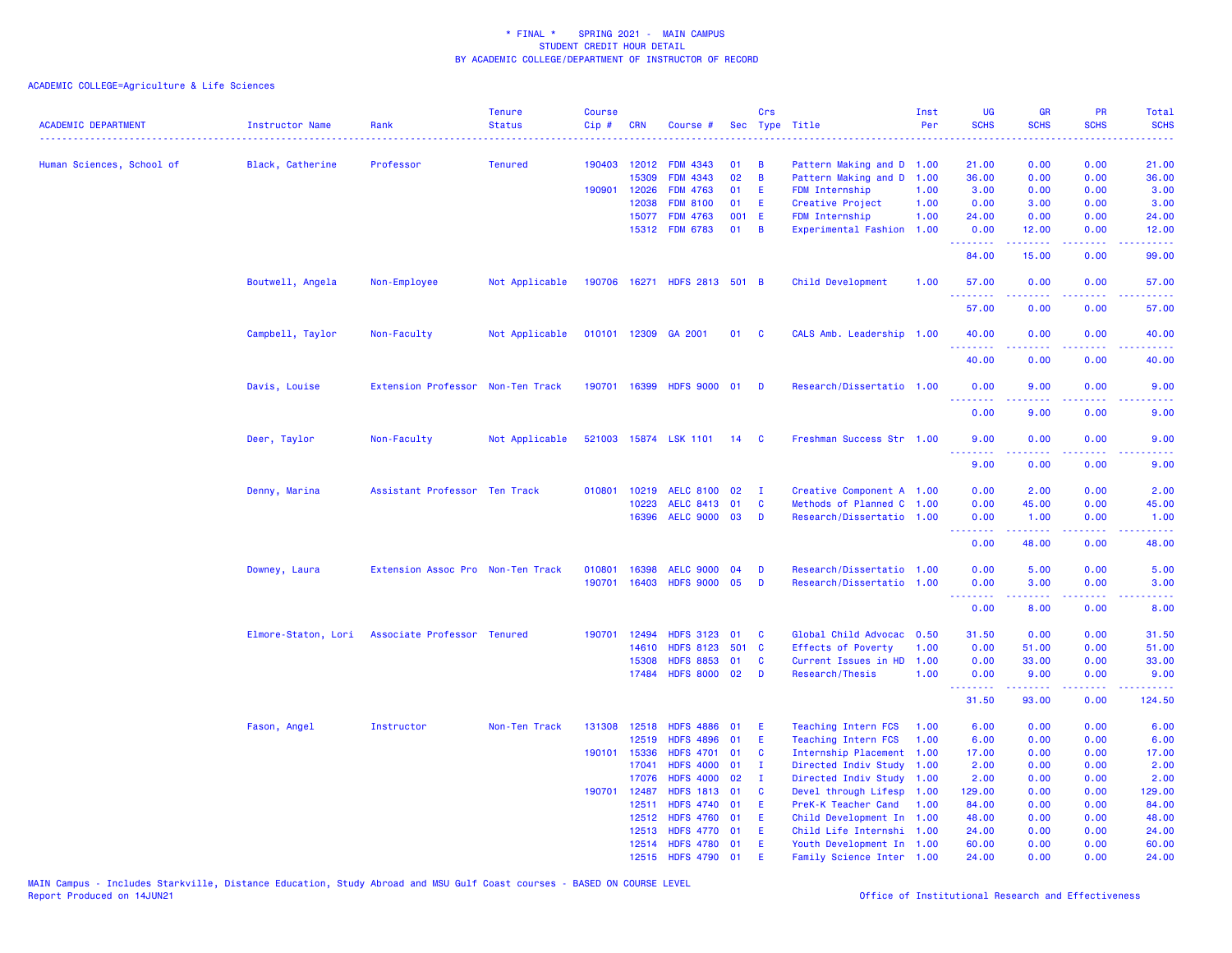| <b>ACADEMIC DEPARTMENT</b> | Instructor Name    | Rank<br>---------------------      | <b>Tenure</b><br><b>Status</b> | Course<br>Cip# | <b>CRN</b>   | Course #            |                   | Crs            | Sec Type Title            | Inst<br>Per | <b>UG</b><br><b>SCHS</b>                        | <b>GR</b><br><b>SCHS</b> | PR<br><b>SCHS</b> | Total<br><b>SCHS</b><br>والمستناط |
|----------------------------|--------------------|------------------------------------|--------------------------------|----------------|--------------|---------------------|-------------------|----------------|---------------------------|-------------|-------------------------------------------------|--------------------------|-------------------|-----------------------------------|
| Human Sciences, School of  | Fason, Angel       | Instructor                         | Non-Ten Track                  |                | 190704 15086 | <b>HDFS 4803</b>    | 001 C             |                | Parenting                 | 1.00        | 27.00                                           | 0.00                     | 0.00              | 27.00                             |
|                            |                    |                                    |                                | 190706         | 12489        | <b>HDFS 2123</b>    | 01                | <b>C</b>       | Persp Child Maltreat 1.00 |             | 81.00                                           | 0.00                     | 0.00              | 81.00                             |
|                            |                    |                                    |                                |                |              |                     |                   |                |                           |             | 510.00                                          | .<br>0.00                | والمحامر<br>0.00  | .<br>510.00                       |
|                            | Freeman, Charles   | Associate Professor Tenured        |                                | 010000         | 17325        | GA 4800             | 28                | $\mathbf{I}$   | Undergraduate Resear      | 1.00        | 3.00                                            | 0.00                     | 0.00              | 3.00                              |
|                            |                    |                                    |                                | 151303         | 15310        | <b>FDM 4733</b>     | 01                | B              | Computer-Aided Dsgn       | 1.00        | 36.00                                           | 0.00                     | 0.00              | 36.00                             |
|                            |                    |                                    |                                |                | 15311        | <b>FDM 4733</b>     | 02                | B              | Computer-Aided Dsgn       | 1.00        | 18.00                                           | 0.00                     | 0.00              | 18.00                             |
|                            |                    |                                    |                                |                | 17142        | <b>FDM 6733</b>     | 01                | B              | Computer-Aided Dsgn       | 1.00        | 0.00                                            | 9.00                     | 0.00              | 9.00                              |
|                            |                    |                                    |                                |                | 17399        | <b>FDM 6733</b>     | 02                | B              | Computer-Aided Dsgn       | 1.00        | 0.00                                            | 3.00                     | 0.00              | 3.00                              |
|                            |                    |                                    |                                | 190901         | 12039        | <b>FDM 8100</b>     | 02                | E              | Creative Project          | 1.00        | 0.00                                            | 3.00                     | 0.00              | 3.00                              |
|                            |                    |                                    |                                |                | 15079        | <b>FDM 6613</b>     | 001               | <b>C</b>       | Research in Fashion       | 1.00        | 0.00                                            | 18.00                    | 0.00              | 18.00                             |
|                            |                    |                                    |                                |                | 240102 17680 | <b>FDM 4800</b>     | 01                | $\mathbf{I}$   | Undergraduate Resear      | 1.00        | 3.00                                            | 0.00                     | 0.00              | 3.00                              |
|                            |                    |                                    |                                | 500407         | 17198        | <b>FDM 7000</b>     | 01                | $\mathbf{I}$   | Directed Indiv Study      | 1.00        | 0.00                                            | 3.00                     | 0.00              | 3.00                              |
|                            |                    |                                    |                                |                | 17376        | <b>FDM 8000</b>     | 01                | D              | Research/Thesis           | 1.00        | 0.00                                            | 3.00                     | 0.00              | 3.00                              |
|                            |                    |                                    |                                |                |              | 17703 FDM 8990      | 01                | C              | Special Topic In FDM 1.00 |             | 0.00<br>د د د د د                               | 15.00<br>-----           | 0.00<br>والماعات  | 15.00                             |
|                            |                    |                                    |                                |                |              |                     |                   |                |                           |             | 60.00                                           | 54.00                    | 0.00              | 114.00                            |
|                            | Green, Tina        | Non-Faculty                        | Not Applicable                 | 010801         |              | 10198 AELC 4203 01  |                   | B              | App Compute Tech AEL 1.00 |             | 90.00<br><u>.</u>                               | 0.00<br>.                | 0.00<br>.         | 90.00<br>.                        |
|                            |                    |                                    |                                |                |              |                     |                   |                |                           |             | 90.00                                           | 0.00                     | 0.00              | 90.00                             |
|                            | Hallberg, Cappe    | Non-Faculty                        | Not Applicable                 | 190101         | 12668        | <b>HS 1701</b>      | 01                | C              | Survey Of Human Sci       | 0.20        | 4.80                                            | 0.00                     | 0.00              | 4.80                              |
|                            |                    |                                    |                                |                |              | 16585 HDFS 4990     | 01                | C              | Special Topics in HD 0.90 |             | 54.00                                           | 0.00                     | 0.00              | 54.00                             |
|                            |                    |                                    |                                |                |              |                     |                   |                |                           |             | <u> - - - - - - - -</u>                         |                          | .                 | .                                 |
|                            |                    |                                    |                                |                |              |                     |                   |                |                           |             | 58.80                                           | 0.00                     | 0.00              | 58.80                             |
|                            | Hardman, Alisha    | Assistant Professor Ten Track      |                                | 190701         | 12494        | <b>HDFS 3123</b>    | 01                | C              | Global Child Advocac 0.50 |             | 31.50                                           | 0.00                     | 0.00              | 31.50                             |
|                            |                    |                                    |                                |                | 16404        | <b>HDFS 9000 06</b> |                   | D              | Research/Dissertatio      | 1.00        | 0.00<br>. <b>.</b>                              | 1.00<br>.                | 0.00<br>والماعات  | 1.00<br>المتمامين                 |
|                            |                    |                                    |                                |                |              |                     |                   |                |                           |             | 31.50                                           | 1.00                     | 0.00              | 32.50                             |
|                            | Hilaire, Patterson | Grad Research Assis Not Applicable |                                | 010801         |              | 10210 AELC 4613 01  |                   | $\overline{B}$ | Teaching Ag Mechanic 0.75 |             | 15.75                                           | 0.00                     | 0.00              | 15.75                             |
|                            |                    |                                    |                                |                |              |                     |                   |                |                           |             | <b><i><u><u> - - - - -</u></u></i></b><br>15.75 | .<br>0.00                | بالمحام<br>0.00   | المتمامين<br>15.75                |
|                            | Kobia, Caroline    | Assistant Professor Ten Track      |                                | 190901         | 12002        | <b>FDM 2553</b>     | 01                | C              | Intro to Merchandisi      | 1.00        | 189.00                                          | 0.00                     | 0.00              | 189.00                            |
|                            |                    |                                    |                                |                | 12006        | <b>FDM 3563</b>     | CO1 C             |                | Visual Merchandising      | 1.00        | 120.00                                          | 0.00                     | 0.00              | 120.00                            |
|                            |                    |                                    |                                |                | 12007        | <b>FDM 3563</b>     | CO <sub>2</sub> K |                | Visual Merchandising      | 1.00        | 0.00                                            | 0.00                     | 0.00              | 0.00                              |
|                            |                    |                                    |                                |                | 12008        | <b>FDM 3563</b>     | C03 K             |                | Visual Merchandising      | 1.00        | 0.00                                            | 0.00                     | 0.00              | 0.00                              |
|                            |                    |                                    |                                |                | 12040        | <b>FDM 8100</b>     | 03                | E              | Creative Project          | 1.00        | 0.00                                            | 3.00                     | 0.00              | 3.00                              |
|                            |                    |                                    |                                |                | 15075        | <b>FDM 2553</b>     | 001 C             |                | Intro to Merchandisi      | 1.00        | 24.00                                           | 0.00                     | 0.00              | 24.00                             |
|                            |                    |                                    |                                |                | 500407 17210 | <b>FDM 4000</b>     | 02                | - I            | Directed Indiv Study 1.00 |             | 3.00                                            | 0.00                     | 0.00              | 3.00                              |
|                            |                    |                                    |                                |                |              | 18134 FDM 4000      | 03                | $\mathbf{I}$   | Directed Indiv Study 1.00 |             | 3.00<br>.                                       | 0.00<br>22222            | 0.00<br>.         | 3.00<br>2.2222                    |
|                            |                    |                                    |                                |                |              |                     |                   |                |                           |             | 339.00                                          | 3.00                     | 0.00              | 342.00                            |
|                            | Lee, JuYoung       | Assistant Professor Ten Track      |                                | 010000         | 17333        | GA 4800             | 30                | $\mathbf{I}$   | Undergraduate Resear 1.00 |             | 0.00                                            | 0.00                     | 0.00              | 0.00                              |
|                            |                    |                                    |                                | 190101         | 12673        | <b>HS 4702</b>      | 01                | C              | Research and Applica 0.50 |             | 36.00                                           | 0.00                     | 0.00              | 36.00                             |
|                            |                    |                                    |                                | 190901         | 12004        | <b>FDM 3553</b>     | 01                | B              | Merchandise Retail P 1.00 |             | 117.00                                          | 0.00                     | 0.00              | 117.00                            |
|                            |                    |                                    |                                |                | 12023        | <b>FDM 4603</b>     | 01                | C              | Global Sourcing in t 1.00 |             | 105.00                                          | 0.00                     | 0.00              | 105.00                            |
|                            |                    |                                    |                                |                | 15076        | <b>FDM 3553</b>     | 001               | B              | Merchandise Retail P 1.00 |             | 18.00                                           | 0.00                     | 0.00              | 18.00                             |
|                            |                    |                                    |                                |                | 17888        | <b>FDM 6603</b>     | 01                | $\mathbf{c}$   | Global Sourcing in t 1.00 |             | 0.00                                            | 3.00                     | 0.00              | 3.00                              |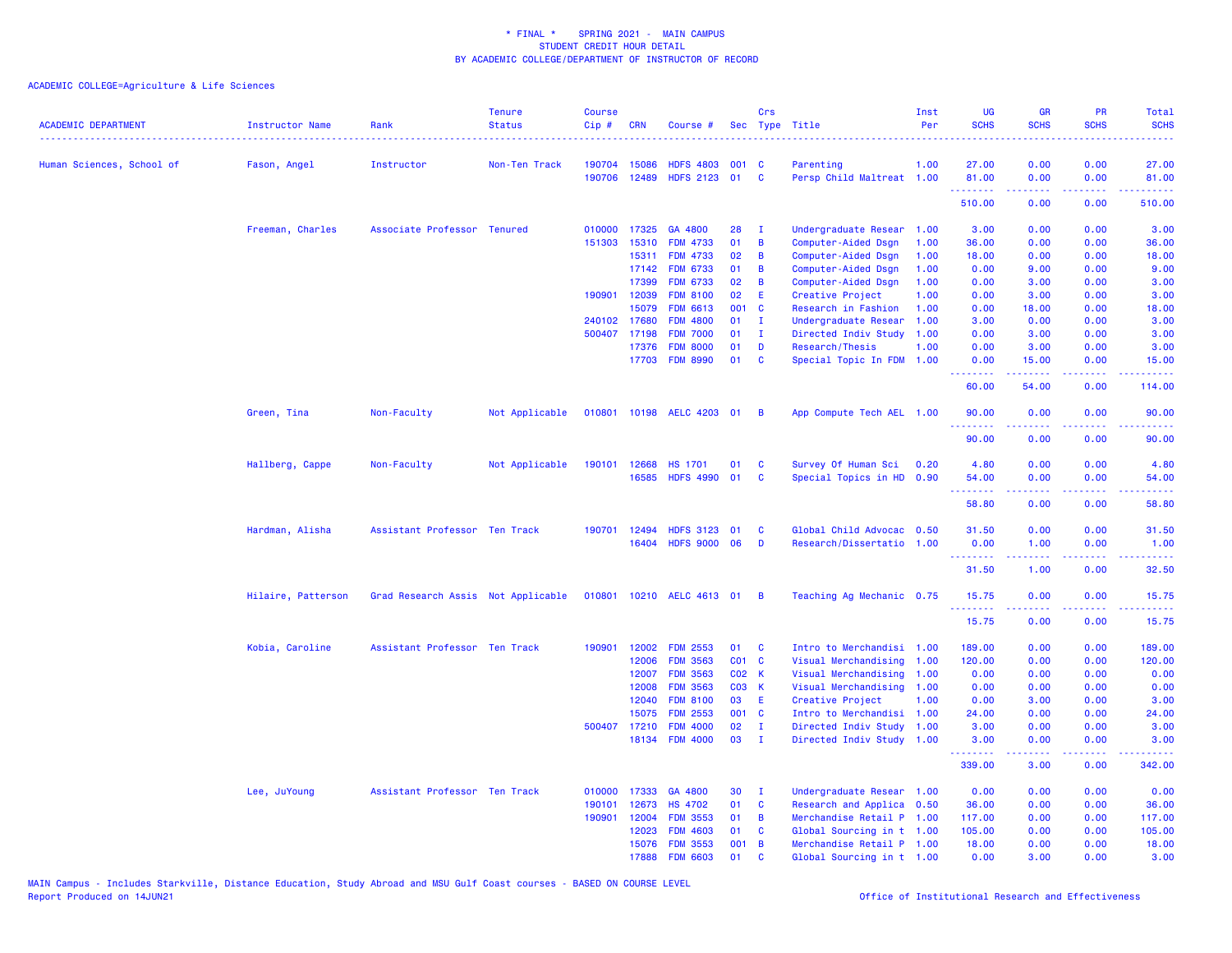| <b>ACADEMIC DEPARTMENT</b> | <b>Instructor Name</b> | Rank                               | <b>Tenure</b><br><b>Status</b> | <b>Course</b><br>Cip# | <b>CRN</b>     | Course #                           |          | Crs          | Sec Type Title                             | Inst<br>Per  | UG<br><b>SCHS</b>  | <b>GR</b><br><b>SCHS</b>                                                                                                                                     | PR<br><b>SCHS</b>                   | Total<br><b>SCHS</b> |
|----------------------------|------------------------|------------------------------------|--------------------------------|-----------------------|----------------|------------------------------------|----------|--------------|--------------------------------------------|--------------|--------------------|--------------------------------------------------------------------------------------------------------------------------------------------------------------|-------------------------------------|----------------------|
|                            |                        |                                    |                                |                       |                |                                    |          |              |                                            |              | <u>.</u><br>276.00 | 3.00                                                                                                                                                         | $\sim$ $\sim$ $\sim$ $\sim$<br>0.00 | 279.00               |
|                            |                        |                                    |                                |                       |                |                                    |          |              |                                            |              |                    |                                                                                                                                                              |                                     |                      |
| Human Sciences, School of  | McCubbins, Andrew      | Assistant Professor Ten Track      |                                |                       | 010801 10213   | AELC 4873 01                       |          | <b>C</b>     | Prof Seminar in Ag E 0.50                  |              | 6.00               | 0.00                                                                                                                                                         | 0.00                                | 6.00                 |
|                            |                        |                                    |                                |                       | 16445          | <b>AELC 9000</b>                   | 05       | D            | Research/Dissertatio 1.00                  |              | 0.00               | 1.00                                                                                                                                                         | 0.00                                | 1.00                 |
|                            |                        |                                    |                                |                       | 131301 10200   | AELC 4424 01                       |          | C            | Teach Meth in Ag & H 1.00                  |              | 40.00              | 0.00                                                                                                                                                         | 0.00                                | 40.00                |
|                            |                        |                                    |                                |                       | 10201          | <b>AELC 4424</b>                   | 02       | K            | Teach Meth in Ag & H 1.00                  |              | 0.00               | 0.00                                                                                                                                                         | 0.00                                | 0.00                 |
|                            |                        |                                    |                                |                       | 10202          | <b>AELC 4424</b>                   | 03       | K            | Teach Meth in Ag & H 1.00                  |              | 0.00               | 0.00                                                                                                                                                         | 0.00                                | 0.00                 |
|                            |                        |                                    |                                |                       | 10203          | <b>AELC 4424</b>                   | 04       | К            | Teach Meth in Ag & H 1.00                  |              | 0.00               | 0.00                                                                                                                                                         | 0.00                                | 0.00                 |
|                            |                        |                                    |                                |                       | 10204          | <b>AELC 4424</b>                   | 05       | K            | Teach Meth in Ag & H 1.00                  |              | 0.00               | 0.00                                                                                                                                                         | 0.00                                | 0.00                 |
|                            |                        |                                    |                                |                       | 10206          | <b>AELC 4424</b>                   | 07       | К            | Teach Meth in Ag & H 1.00                  |              | 0.00               | 0.00                                                                                                                                                         | 0.00                                | 0.00                 |
|                            |                        |                                    |                                |                       | 10211          | <b>AELC 4723</b>                   | 01       | B            | Pedagogy of Ag Ed                          | 1.00         | 21.00              | 0.00                                                                                                                                                         | 0.00                                | 21.00                |
|                            |                        |                                    |                                |                       | 10215          | <b>AELC 4896</b>                   | 01       | F            | Stu Teach Ag Ed                            | 1.00         | 18.00              | 0.00                                                                                                                                                         | 0.00                                | 18.00                |
|                            |                        |                                    |                                |                       | 10217          | <b>AELC 6723</b>                   | 01       | B            | Pedagogy of Ag Ed                          | 1.00         | 0.00               | 3.00                                                                                                                                                         | 0.00                                | 3.00                 |
|                            |                        |                                    |                                | 131308                | 12013          | <b>FDM 4424</b>                    | 01       | C            | Teach Methods in Ag                        | 1.00         | 76.00              | 0.00                                                                                                                                                         | 0.00                                | 76.00                |
|                            |                        |                                    |                                |                       | 12014          | FDM 4424                           | 02       | К            | Teach Methods in Ag                        | 1.00         | 0.00               | 0.00                                                                                                                                                         | 0.00                                | 0.00                 |
|                            |                        |                                    |                                |                       | 12015          | <b>FDM 4424</b>                    | 03       | K            | Teach Methods in Ag                        | 1.00         | 0.00               | 0.00                                                                                                                                                         | 0.00                                | 0.00                 |
|                            |                        |                                    |                                |                       | 12016          | <b>FDM 4424</b>                    | 04<br>05 | K<br>K       | Teach Methods in Ag                        | 1.00         | 0.00               | 0.00                                                                                                                                                         | 0.00                                | 0.00                 |
|                            |                        |                                    |                                |                       | 12017<br>12019 | <b>FDM 4424</b><br><b>FDM 4424</b> | 07       | K            | Teach Methods in Ag                        | 1.00<br>1.00 | 0.00<br>0.00       | 0.00<br>0.00                                                                                                                                                 | 0.00<br>0.00                        | 0.00<br>0.00         |
|                            |                        |                                    |                                |                       | 12501          | <b>HDFS 4424</b>                   | 01       | C            | Teach Methods in Ag<br>Teach Methods in Ag | 1.00         | 52.00              | 0.00                                                                                                                                                         | 0.00                                | 52.00                |
|                            |                        |                                    |                                |                       | 12502          | <b>HDFS 4424</b>                   | 02       | К            | Teach Methods in Aq                        | 1.00         | 0.00               | 0.00                                                                                                                                                         | 0.00                                | 0.00                 |
|                            |                        |                                    |                                |                       | 12503          | <b>HDFS 4424</b>                   | 03       | К            | Teach Methods in Ag                        | 1.00         | 0.00               | 0.00                                                                                                                                                         | 0.00                                | 0.00                 |
|                            |                        |                                    |                                |                       | 12504          | <b>HDFS 4424</b>                   | 04       | K            | Teach Methods in Ag                        | 1.00         | 0.00               | 0.00                                                                                                                                                         | 0.00                                | 0.00                 |
|                            |                        |                                    |                                |                       | 12507          | <b>HDFS 4424</b>                   | 07       | K            | Teach Methods in Ag                        | 1.00         | 0.00               | 0.00                                                                                                                                                         | 0.00                                | 0.00                 |
|                            |                        |                                    |                                |                       |                |                                    |          |              |                                            |              | .<br>213.00        | 2.2.2.2.2<br>4.00                                                                                                                                            | .<br>0.00                           | . <b>.</b><br>217.00 |
|                            | Morrison, Carley       | Assistant Professor Ten Track      |                                | 010000                | 10187          | AELC 2411 01                       |          | <b>C</b>     | Orientation to Ag Sc 1.00                  |              | 15.00              | 0.00                                                                                                                                                         | 0.00                                | 15.00                |
|                            |                        |                                    |                                |                       | 17340          | GA 4800                            | 02       | $\mathbf{I}$ | Undergraduate Resear 1.00                  |              | 2.00               | 0.00                                                                                                                                                         | 0.00                                | 2.00                 |
|                            |                        |                                    |                                |                       | 010801 10221   | AELC 8100 04                       |          | $\mathbf{I}$ | Creative Component A 1.00                  |              | 0.00               | 2.00                                                                                                                                                         | 0.00                                | 2.00                 |
|                            |                        |                                    |                                |                       | 15081          | <b>AELC 3333</b>                   | 001 C    |              | Present Ag and Life                        | 1.00         | 30.00              | 0.00                                                                                                                                                         | 0.00                                | 30.00                |
|                            |                        |                                    |                                |                       | 010802 10189   | <b>AELC 3203</b>                   | 01       | C            | Prof Writing ANR Hum                       | 1.00         | 57.00              | 0.00                                                                                                                                                         | 0.00                                | 57.00                |
|                            |                        |                                    |                                | 131301                | 10195          | <b>AELC 3500</b>                   | 01       | E            | Internship Ag Leader                       | 1.00         | 6.00               | 0.00                                                                                                                                                         | 0.00                                | 6.00                 |
|                            |                        |                                    |                                |                       | 10196          | <b>AELC 3500</b>                   | 02       | E            | Internship Ag Leader                       | 1.00         | 3.00               | 0.00                                                                                                                                                         | 0.00                                | 3.00                 |
|                            |                        |                                    |                                |                       | 16392          | <b>AELC 8000</b>                   | 02       | D            | Research/Thesis in A 1.00                  |              | 0.00               | 2.00                                                                                                                                                         | 0.00                                | 2.00                 |
|                            |                        |                                    |                                |                       | 16731          | <b>AELC 4000</b>                   | 01       | $\mathbf{I}$ | Directed Indiv Study 1.00                  |              | 3.00               | 0.00                                                                                                                                                         | 0.00                                | 3.00                 |
|                            |                        |                                    |                                |                       |                | 16732 AELC 4000 02                 |          | $\mathbf{I}$ | Directed Indiv Study 1.00                  |              | 3.00<br>. <u>.</u> | 0.00<br>$\frac{1}{2} \left( \frac{1}{2} \right) \left( \frac{1}{2} \right) \left( \frac{1}{2} \right) \left( \frac{1}{2} \right) \left( \frac{1}{2} \right)$ | 0.00<br>.                           | 3.00<br>.            |
|                            |                        |                                    |                                |                       |                |                                    |          |              |                                            |              | 119.00             | 4.00                                                                                                                                                         | 0.00                                | 123.00               |
|                            | Murphree, Mildred      | Grad Research Assis Not Applicable |                                |                       |                | 010801 10194 AELC 3333 01 C        |          |              | Present Ag and Life                        | 1.00         | 60.00<br>.         | 0.00<br>$\frac{1}{2} \left( \frac{1}{2} \right) \left( \frac{1}{2} \right) \left( \frac{1}{2} \right) \left( \frac{1}{2} \right) \left( \frac{1}{2} \right)$ | 0.00<br>.                           | 60.00<br>.           |
|                            |                        |                                    |                                |                       |                |                                    |          |              |                                            |              | 60.00              | 0.00                                                                                                                                                         | 0.00                                | 60.00                |
|                            | Newman, Michael        | Professor                          | <b>Tenured</b>                 |                       | 190101 12668   | <b>HS 1701</b>                     | 01       | <b>C</b>     | Survey Of Human Sci                        | 0.80         | 19.20<br>.         | 0.00<br>.                                                                                                                                                    | 0.00<br>$\sim$ $\sim$ $\sim$ $\sim$ | 19.20<br>وعاعاها     |
|                            |                        |                                    |                                |                       |                |                                    |          |              |                                            |              | 19.20              | 0.00                                                                                                                                                         | 0.00                                | 19.20                |
|                            | Owen, Sean             | Research Professor                 | Non-Ten Track                  |                       |                | 231302 11597 EDF 3413 05           |          | - C          | Writing For Thinking 1.00                  |              | 72.00<br>.         | 0.00<br>$\frac{1}{2} \left( \frac{1}{2} \right) \left( \frac{1}{2} \right) \left( \frac{1}{2} \right) \left( \frac{1}{2} \right) \left( \frac{1}{2} \right)$ | 0.00<br>.                           | 72.00<br>.           |
|                            |                        |                                    |                                |                       |                |                                    |          |              |                                            |              | 72.00              | 0.00                                                                                                                                                         | 0.00                                | 72.00                |
|                            | Panse, Chelsea         | Assistant Professor Ten Track      |                                |                       |                | 190701 12533 HDFS 8113 01          |          | <b>C</b>     | Trends Infant Child                        | 1.00         | 0.00               | 18.00                                                                                                                                                        | 0.00                                | 18.00                |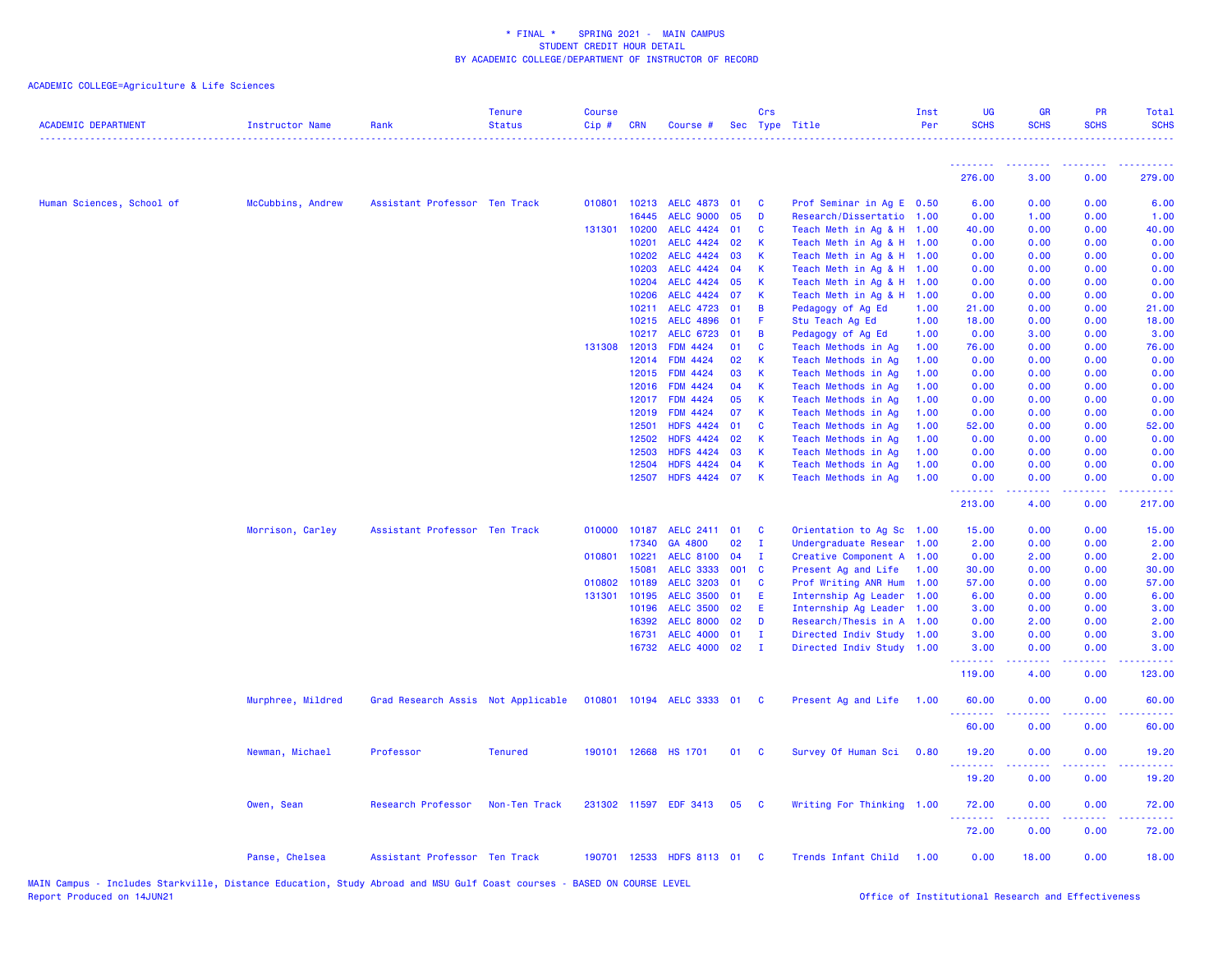| <b>ACADEMIC DEPARTMENT</b><br>------------------------------------- | Instructor Name | Rank                              | <b>Tenure</b><br><b>Status</b> | <b>Course</b><br>Cip# | <b>CRN</b>   | Course #              |       | Crs          | Sec Type Title            | Inst<br>Per | <b>UG</b><br><b>SCHS</b> | <b>GR</b><br><b>SCHS</b> | <b>PR</b><br><b>SCHS</b>                                                                                                          | Total<br><b>SCHS</b>                                                                                                              |
|---------------------------------------------------------------------|-----------------|-----------------------------------|--------------------------------|-----------------------|--------------|-----------------------|-------|--------------|---------------------------|-------------|--------------------------|--------------------------|-----------------------------------------------------------------------------------------------------------------------------------|-----------------------------------------------------------------------------------------------------------------------------------|
| Human Sciences, School of                                           | Panse, Chelsea  | Assistant Professor Ten Track     |                                | 190701                | 14609        | HDFS 8113 501 C       |       |              | Trends Infant Child       | 1.00        | 0.00                     | 51.00                    | 0.00                                                                                                                              | 51.00                                                                                                                             |
|                                                                     |                 |                                   |                                | 190706                | 12491        | HDFS 2813 01          |       | B            | Child Development         | 1.00        | 153.00                   | 0.00                     | 0.00                                                                                                                              | 153.00                                                                                                                            |
|                                                                     |                 |                                   |                                |                       |              |                       |       |              |                           |             | .<br>153.00              | .<br>69.00               | د د د د<br>0.00                                                                                                                   | المتمام ماما<br>222.00                                                                                                            |
|                                                                     | Parker, Julie   | Associate Professor Tenured       |                                | 190101                | 16585        | HDFS 4990 01          |       | C            | Special Topics in HD 0.10 |             | 6.00                     | 0.00                     | 0.00                                                                                                                              | 6.00                                                                                                                              |
|                                                                     |                 |                                   |                                | 190701                | 16402        | <b>HDFS 9000</b>      | 04    | D            | Research/Dissertatio      | 1.00        | 0.00                     | 3.00                     | 0.00                                                                                                                              | 3.00                                                                                                                              |
|                                                                     |                 |                                   |                                | 190706                | 12490        | <b>HDFS 2803</b>      | 01    | B            | Prenatal & Infant De      | 1.00        | 138.00                   | 0.00                     | 0.00                                                                                                                              | 138.00                                                                                                                            |
|                                                                     |                 |                                   |                                | 190708                | 12516        | <b>HDFS 4823</b>      | 01    | C            | Dev Child Serv Prog       | 1.00        | 135.00                   | 0.00                     | 0.00                                                                                                                              | 135.00                                                                                                                            |
|                                                                     |                 |                                   |                                | 190710                | 16583        | <b>HDFS 8543</b>      | 501   | F            | Practicum I               | 1.00        | 0.00                     | 6.00                     | 0.00                                                                                                                              | 6.00                                                                                                                              |
|                                                                     |                 |                                   |                                |                       | 16584        | HDFS 8553 501 F       |       |              | Practicum II              | 1.00        | 0.00                     | 9.00                     | 0.00                                                                                                                              | 9.00                                                                                                                              |
|                                                                     |                 |                                   |                                |                       |              |                       |       |              |                           |             | .<br>279.00              | $- - - - -$<br>18.00     | .<br>0.00                                                                                                                         | 297.00                                                                                                                            |
|                                                                     | Peterson, Donna | Extension Assoc Pro Non-Ten Track |                                | 010801                | 10222        | <b>AELC 8100</b>      | 05    | $\mathbf{I}$ | Creative Component A 1.00 |             | 0.00                     | 4.00                     | 0.00                                                                                                                              | 4.00                                                                                                                              |
|                                                                     |                 |                                   |                                |                       | 10224        | <b>AELC 8703</b>      | 01    | C            | Eval of Ag & Ext Ed       | 1.00        | 0.00                     | 33.00                    | 0.00                                                                                                                              | 33.00                                                                                                                             |
|                                                                     |                 |                                   |                                |                       | 190701 16573 | <b>HDFS 9000</b>      | 09    | D            | Research/Dissertatio 1.00 |             | 0.00                     | 1.00                     | 0.00                                                                                                                              | 1.00                                                                                                                              |
|                                                                     |                 |                                   |                                |                       |              |                       |       |              |                           |             | <b>.</b> .<br>0.00       | المتمالين<br>38.00       | .<br>0.00                                                                                                                         | المتمامين<br>38.00                                                                                                                |
|                                                                     |                 |                                   |                                |                       |              |                       |       |              |                           |             |                          |                          |                                                                                                                                   |                                                                                                                                   |
|                                                                     | Phillips, Tommy | Associate Professor Tenured       |                                | 190101                | 12492        | <b>HDFS 3000</b>      | 01    | Ε            | <b>Field Experience</b>   | 0.50        | 9.00                     | 0.00                     | 0.00                                                                                                                              | 9.00                                                                                                                              |
|                                                                     |                 |                                   |                                | 190701                | 12497        | <b>HDFS 3813</b>      | 01    | C            | Lifespan Theory           | 1.00        | 129.00                   | 0.00                     | 0.00                                                                                                                              | 129.00                                                                                                                            |
|                                                                     |                 |                                   |                                |                       | 12517        | <b>HDFS 4883</b>      | 01    | C            | Risk, Resilience & P 1.00 |             | 114.00                   | 0.00                     | 0.00                                                                                                                              | 114.00                                                                                                                            |
|                                                                     |                 |                                   |                                |                       | 12532        | <b>HDFS 6883</b>      | 01    | C            | Risk, Resilience & P 1.00 |             | 0.00                     | 3.00                     | 0.00                                                                                                                              | 3.00                                                                                                                              |
|                                                                     |                 |                                   |                                |                       | 17487        | <b>HDFS 8000</b>      | 05    | D            | Research/Thesis           | 1.00        | 0.00                     | 2.00                     | 0.00                                                                                                                              | 2.00                                                                                                                              |
|                                                                     |                 |                                   |                                |                       | 17598        | <b>HDFS 9000</b>      | 10    | D            | Research/Dissertatio 1.00 |             | 0.00<br>.                | 2.00<br>.                | 0.00<br>$\frac{1}{2} \left( \frac{1}{2} \right) \left( \frac{1}{2} \right) \left( \frac{1}{2} \right) \left( \frac{1}{2} \right)$ | 2.00<br>.                                                                                                                         |
|                                                                     |                 |                                   |                                |                       |              |                       |       |              |                           |             | 252.00                   | 7.00                     | 0.00                                                                                                                              | 259.00                                                                                                                            |
|                                                                     | Roberts, Lacey  | Instructor                        | Non-Ten Track                  | 010701                | 10209        | <b>AELC 4503</b>      | 01    | C            | International Ag Ed       | 1.00        | 51.00                    | 0.00                     | 0.00                                                                                                                              | 51.00                                                                                                                             |
|                                                                     |                 |                                   |                                |                       | 10216        | <b>AELC 6503</b>      | 01    | C            | International Ag Ed       | 1.00        | 0.00                     | 3.00                     | 0.00                                                                                                                              | 3.00                                                                                                                              |
|                                                                     |                 |                                   |                                | 010801                | 10197        | <b>AELC 3813</b>      | 01    | C            | Team Leadership AELC      | 1.00        | 60.00                    | 0.00                     | 0.00                                                                                                                              | 60.00                                                                                                                             |
|                                                                     |                 |                                   |                                |                       | 10212        | <b>AELC 4803</b>      | 01    | C            | Contemporary Issues       | 1.00        | 57.00                    | 0.00                     | 0.00                                                                                                                              | 57.00                                                                                                                             |
|                                                                     |                 |                                   |                                |                       | 15082        | <b>AELC 3803</b>      | 001 C |              | Fnd Ldsh Ag/Life Sci 1.00 |             | 24.00                    | 0.00                     | 0.00                                                                                                                              | 24.00                                                                                                                             |
|                                                                     |                 |                                   |                                |                       | 16428        | <b>AELC 4990</b>      | 02    | $\mathbf{C}$ | Special Topics in AE 1.00 |             | 15.00<br>2.2.2.2.2.2.2   | 0.00<br>.                | 0.00<br>$\frac{1}{2} \left( \frac{1}{2} \right) \left( \frac{1}{2} \right) \left( \frac{1}{2} \right)$                            | 15.00<br>.                                                                                                                        |
|                                                                     |                 |                                   |                                |                       |              |                       |       |              |                           |             | 207.00                   | 3.00                     | 0.00                                                                                                                              | 210.00                                                                                                                            |
|                                                                     | Robertson, Mary | Non-Faculty                       | Not Applicable                 |                       |              | 190501 12211 FNH 1103 | 01    | <b>C</b>     | Intro Food Sci, Nutr 1.00 |             | 138.00<br><u>.</u>       | 0.00                     | 0.00                                                                                                                              | 138.00                                                                                                                            |
|                                                                     |                 |                                   |                                |                       |              |                       |       |              |                           |             | 138.00                   | 0.00                     | 0.00                                                                                                                              | 138.00                                                                                                                            |
|                                                                     | Seal, Susan     | Non-Faculty                       | Not Applicable                 | 520201                |              | 15134 MGT 8113        | 531 C |              | Leadership Skills         | 1.00        | 0.00                     | 150.00                   | 0.00                                                                                                                              | 150.00                                                                                                                            |
|                                                                     |                 |                                   |                                |                       |              |                       |       |              |                           |             | .<br>0.00                | 150.00                   | 0.00                                                                                                                              | 150.00                                                                                                                            |
|                                                                     | Swann, Tamra    | Non-Faculty                       | Not Applicable                 |                       |              | 140101 14563 GE 8003  | 501 C |              | <b>MENG Capstone</b>      | 0.25        | 0.00                     | 1.50                     | 0.00                                                                                                                              | 1.50                                                                                                                              |
|                                                                     |                 |                                   |                                |                       |              |                       |       |              |                           |             | .<br>0.00                | .<br>1.50                | $\frac{1}{2} \left( \frac{1}{2} \right) \left( \frac{1}{2} \right) \left( \frac{1}{2} \right) \left( \frac{1}{2} \right)$<br>0.00 | $\frac{1}{2} \left( \frac{1}{2} \right) \left( \frac{1}{2} \right) \left( \frac{1}{2} \right) \left( \frac{1}{2} \right)$<br>1.50 |
|                                                                     | Swortzel, Kirk  | Professor                         | <b>Tenured</b>                 | 010801                | 10188        | <b>AELC 3013</b>      | 01    | Ε            | Field Experience in       | 1.00        | 24.00                    | 0.00                     | 0.00                                                                                                                              | 24.00                                                                                                                             |
|                                                                     |                 |                                   |                                |                       | 10199        | <b>AELC 4403</b>      | 01    | C            | Dev of Youth Program 1.00 |             | 87.00                    | 0.00                     | 0.00                                                                                                                              | 87.00                                                                                                                             |
|                                                                     |                 |                                   |                                |                       |              | 10210 AELC 4613 01    |       | B            | Teaching Ag Mechanic 0.25 |             | 5.25                     | 0.00                     | 0.00                                                                                                                              | 5.25                                                                                                                              |
|                                                                     |                 |                                   |                                |                       |              | 10213 AELC 4873 01    |       | $\mathbf{c}$ | Prof Seminar in Ag E 0.50 |             | 6.00                     | 0.00                     | 0.00                                                                                                                              | 6.00                                                                                                                              |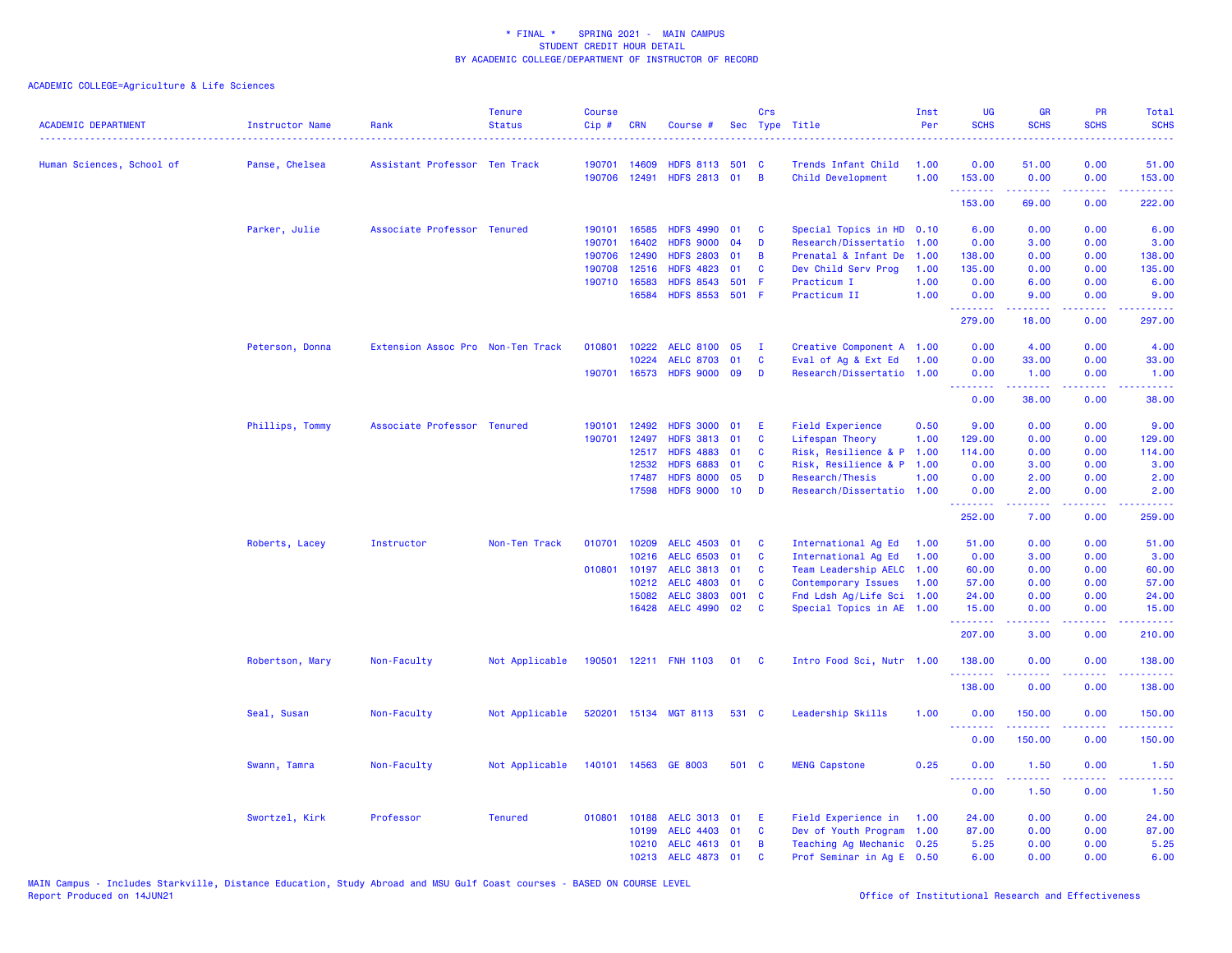ACADEMIC COLLEGE=Agriculture & Life Sciences

| <b>ACADEMIC DEPARTMENT</b>                                          | <b>Instructor Name</b>           | Rank                          | <b>Tenure</b><br><b>Status</b> | <b>Course</b><br>Cip# | <b>CRN</b>   | Course #                  |       | Crs            | Sec Type Title            | Inst<br>Per | UG<br><b>SCHS</b><br>.     | GR<br><b>SCHS</b>  | PR<br><b>SCHS</b>            | Total<br><b>SCHS</b><br><u>.</u> |
|---------------------------------------------------------------------|----------------------------------|-------------------------------|--------------------------------|-----------------------|--------------|---------------------------|-------|----------------|---------------------------|-------------|----------------------------|--------------------|------------------------------|----------------------------------|
| Human Sciences, School of                                           | Swortzel, Kirk                   | Professor                     | <b>Tenured</b>                 | 010801                | 10218        | <b>AELC 8100</b>          | 01    | $\mathbf{I}$   | Creative Component A 1.00 |             | 0.00                       | 8.00               | 0.00                         | 8.00                             |
|                                                                     |                                  |                               |                                |                       | 10225        | <b>AELC 8803</b>          | 01    | C              | App Res Meth to AEE       | 1.00        | 0.00                       | 45.00              | 0.00                         | 45.00                            |
|                                                                     |                                  |                               |                                |                       | 14268        | <b>AELC 8803</b>          | 501 C |                | App Res Meth to AEE       | 1.00        | 0.00                       | 42.00              | 0.00                         | 42.00                            |
|                                                                     |                                  |                               |                                |                       | 16269        | <b>AELC 6403</b>          | 01    | C              | Dev of Youth Program      | 1.00        | 0.00                       | 18.00              | 0.00                         | 18.00                            |
|                                                                     |                                  |                               |                                |                       | 16270        | <b>AELC 8990</b>          | 01    | <b>C</b>       | Special Topics in AE      | 1.00        | 0.00                       | 24.00              | 0.00                         | 24.00                            |
|                                                                     |                                  |                               |                                |                       | 16394        | <b>AELC 9000</b>          | 01    | D              | Research/Dissertatio      | 1.00        | 0.00                       | 41.00              | 0.00                         | 41.00                            |
|                                                                     |                                  |                               |                                |                       | 16581        | AELC 6613 01              |       | B              | Teaching Ag Mechanic 1.00 |             | 0.00                       | 6.00               | 0.00                         | 6.00                             |
|                                                                     |                                  |                               |                                | 131301                | 10214        | <b>AELC 4886</b>          | 01    | -F             | Stu Teach Ag Ed           | 1.00        | 18.00                      | 0.00               | 0.00                         | 18.00                            |
|                                                                     |                                  |                               |                                |                       | 15083        | <b>AELC 8593</b>          | 001 C |                | Hist Found of AEE         | 1.00        | 0.00                       | 18.00              | 0.00                         | 18.00                            |
|                                                                     |                                  |                               |                                |                       | 16391        | <b>AELC 8000</b>          | 01    | D              | Research/Thesis in A 1.00 |             | 0.00                       | 9.00               | 0.00                         | 9.00                             |
|                                                                     |                                  |                               |                                |                       |              | 17424 AELC 7000 01        |       | - I            | Directed Indiv Study 1.00 |             | 0.00                       | 1.00               | 0.00<br>$\sim$ $\sim$ $\sim$ | 1.00                             |
|                                                                     |                                  |                               |                                |                       |              |                           |       |                |                           |             | 140.25                     | 212.00             | 0.00                         | 352.25                           |
|                                                                     | Tenhet, Melissa                  | Instructor                    | Non-Ten Track                  |                       |              | 190706 12498 HDFS 3823 01 |       | $\overline{B}$ | Early Child Mthd/Mtr 1.00 |             | 96.00                      | 0.00               | 0.00                         | 96.00                            |
|                                                                     |                                  |                               |                                |                       |              |                           |       |                |                           |             | 96.00                      | 0.00               | 0.00                         | 96.00                            |
|                                                                     | Washington, Adrienne Non-Faculty |                               | Not Applicable                 |                       |              | 190101 12669 HS 1711      | 01    | <b>C</b>       | Profess Protocol          | 1.00        | 47.00                      | 0.00               | 0.00                         | 47.00                            |
|                                                                     |                                  |                               |                                |                       |              |                           |       |                |                           |             | 47.00                      | 0.00               | 0.00                         | 47.00                            |
|                                                                     | Wheeler, Brandan                 | Assistant Professor Ten Track |                                | 190402                | 12495        | <b>HDFS 3303</b>          | 01    | - C            | <b>Consumer Economics</b> | 1.00        | 81.00                      | 0.00               | 0.00                         | 81.00                            |
|                                                                     |                                  |                               |                                | 190403                | 12499        | <b>HDFS 4333</b>          | 01    | <b>C</b>       | Family Public Policy 1.00 |             | 93.00                      | 0.00               | 0.00                         | 93.00                            |
|                                                                     |                                  |                               |                                |                       | 12520        | <b>HDFS 6333</b>          | 01    | C              | Family Public Policy 1.00 |             | 0.00                       | 9.00               | 0.00                         | 9.00                             |
|                                                                     |                                  |                               |                                |                       | 190701 16405 | HDFS 9000 07              |       | D              | Research/Dissertatio 1.00 |             | 0.00<br>--------           | 2.00<br>.          | 0.00<br>.                    | 2.00<br>.                        |
|                                                                     |                                  |                               |                                |                       |              |                           |       |                |                           |             | 174.00                     | 11.00              | 0.00                         | 185.00                           |
|                                                                     | Wilmoth, Joe                     | Professor                     | <b>Tenured</b>                 |                       | 190101 12492 | HDFS 3000 01              |       | E              | <b>Field Experience</b>   | 0.50        | 9.00                       | 0.00               | 0.00                         | 9.00                             |
|                                                                     |                                  |                               |                                |                       | 12673        | <b>HS 4702</b>            | 01    | <b>C</b>       | Research and Applica      | 0.50        | 36.00                      | 0.00               | 0.00                         | 36.00                            |
|                                                                     |                                  |                               |                                | 190701                | 16401        | <b>HDFS 9000</b>          | 03    | D              | Research/Dissertatio      | 1.00        | 0.00                       | 15.00              | 0.00                         | 15.00                            |
|                                                                     |                                  |                               |                                |                       | 190702 12500 | <b>HDFS 4403</b>          | 01    | <b>C</b>       | Intro To Gerontology      | 1.00        | 57.00                      | 0.00               | 0.00                         | 57.00                            |
|                                                                     |                                  |                               |                                |                       | 12521        | HDFS 6403 01              |       | <b>C</b>       | Intro To Gerontology 1.00 |             | 0.00<br>.                  | 9.00<br>22222      | 0.00<br>وعاويا               | 9.00                             |
|                                                                     |                                  |                               |                                |                       |              |                           |       |                |                           |             | 102.00                     | 24.00              | 0.00                         | 126.00                           |
|                                                                     | Woodward, Rachel                 | Lecturer                      | Non-Ten Track                  | 190901                | 11998        | <b>FDM 2123</b>           | 01    | B              | Product Development       | 1.00        | 147.00                     | 0.00               | 0.00                         | 147.00                           |
|                                                                     |                                  |                               |                                |                       | 11999        | <b>FDM 2123</b>           | 02    | K              | Product Development       | 1.00        | 0.00                       | 0.00               | 0.00                         | 0.00                             |
|                                                                     |                                  |                               |                                |                       | 12000        | <b>FDM 2123</b>           | 03    | K              | Product Development       | 1.00        | 0.00                       | 0.00               | 0.00                         | 0.00                             |
|                                                                     |                                  |                               |                                |                       | 12003        | <b>FDM 2573</b>           | 01    | $\overline{B}$ | Fashion Portfolio De      | 1.00        | 60.00                      | 0.00               | 0.00                         | 60.00                            |
|                                                                     |                                  |                               |                                |                       | 12024        | <b>FDM 4693</b>           | 01    | $\mathbf{C}$   | Digital Merchandisin 1.00 |             | 87.00                      | 0.00               | 0.00                         | 87.00                            |
|                                                                     |                                  |                               |                                |                       |              | 15078 FDM 4693            | 001 C |                | Digital Merchandisin 1.00 |             | 21.00<br>.                 | 0.00<br>-----      | 0.00<br>.                    | 21.00                            |
|                                                                     |                                  |                               |                                |                       |              |                           |       |                |                           |             | 315.00                     | 0.00               | 0.00                         | 315.00                           |
| ======================================<br>Human Sciences, School of |                                  |                               |                                |                       |              |                           |       |                |                           |             | <b>SESSESSE</b><br>3989.00 | ========<br>775.50 | ========<br>0.00             | ==========<br>4764.50            |

=================================== ======== ======== ======== ==========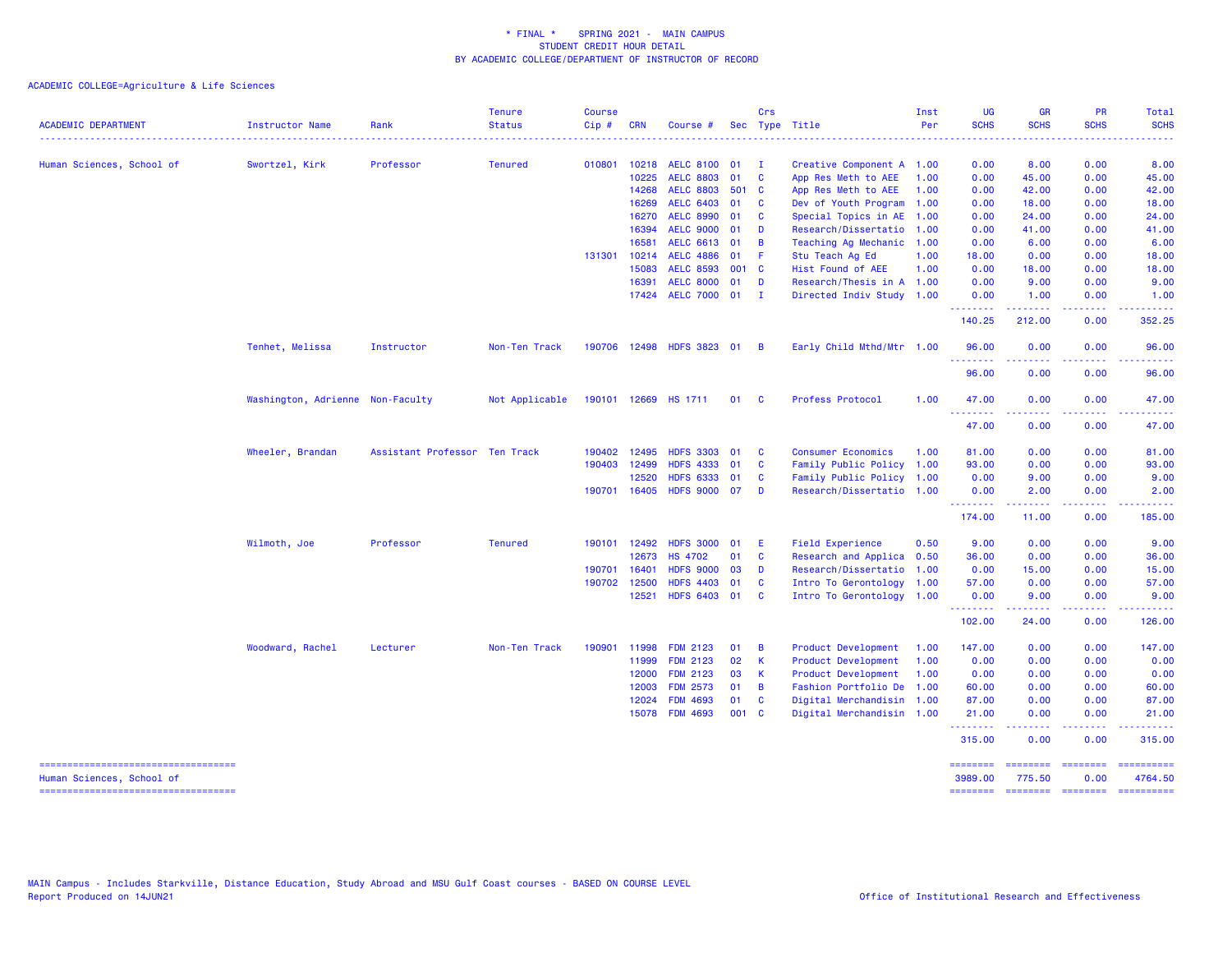| <b>ACADEMIC DEPARTMENT</b> | <b>Instructor Name</b> | Rank                        | <b>Tenure</b><br><b>Status</b> | <b>Course</b><br>Cip# | <b>CRN</b> | Course #              |                 | Crs            | Sec Type Title<br>.        | Inst<br>Per | <b>UG</b><br><b>SCHS</b> | <b>GR</b><br><b>SCHS</b>                                                                                                                                     | PR<br><b>SCHS</b>                                                                                      | Total<br><b>SCHS</b><br>$\frac{1}{2} \left( \frac{1}{2} \right) \left( \frac{1}{2} \right) \left( \frac{1}{2} \right) \left( \frac{1}{2} \right)$ |
|----------------------------|------------------------|-----------------------------|--------------------------------|-----------------------|------------|-----------------------|-----------------|----------------|----------------------------|-------------|--------------------------|--------------------------------------------------------------------------------------------------------------------------------------------------------------|--------------------------------------------------------------------------------------------------------|---------------------------------------------------------------------------------------------------------------------------------------------------|
| Landscape Architecture     | Artunc, Sadik          | Professor                   | <b>Tenured</b>                 | 040601                | 12785      | LA 2644               | 01              | B              | Construction II: Gra 0.50  |             | 28.00                    | 0.00                                                                                                                                                         | 0.00                                                                                                   | 28.00                                                                                                                                             |
|                            |                        |                             |                                |                       | 12786      | LA 2644               | 02              | B              | Construction II: Gra 0.50  |             | 26.00<br>.               | 0.00<br>$\frac{1}{2} \left( \frac{1}{2} \right) \left( \frac{1}{2} \right) \left( \frac{1}{2} \right) \left( \frac{1}{2} \right) \left( \frac{1}{2} \right)$ | 0.00<br>.                                                                                              | 26.00<br>.                                                                                                                                        |
|                            |                        |                             |                                |                       |            |                       |                 |                |                            |             | 54.00                    | 0.00                                                                                                                                                         | 0.00                                                                                                   | 54.00                                                                                                                                             |
|                            | Brzuszek, Robert       | Professor                   | <b>Tenured</b>                 | 040601                | 12790      | LA 3652               | 01              | - L            | <b>LA Case Studies</b>     | 1.00        | 24.00                    | 0.00                                                                                                                                                         | 0.00                                                                                                   | 24.00                                                                                                                                             |
|                            |                        |                             |                                |                       | 12791      | LA 3654               | 01              | $\mathbf Q$    | LA Design IV- Urban        | 1.00        | 56.00                    | 0.00                                                                                                                                                         | 0.00                                                                                                   | 56.00                                                                                                                                             |
|                            |                        |                             |                                |                       | 12797      | LA 4514               | 01              | Q              | Eco. Planting Design       | 1.00        | 4.00                     | 0.00                                                                                                                                                         | 0.00                                                                                                   | 4.00                                                                                                                                              |
|                            |                        |                             |                                |                       | 12803      | LA 6514               | 01              | Q              | Eco Planting Design        | 1.00        | 0.00                     | 24.00                                                                                                                                                        | 0.00                                                                                                   | 24.00                                                                                                                                             |
|                            |                        |                             |                                |                       | 17386      | LA 4000               | 01              | $\mathbf{I}$   | Directed Indiv Study       | 1.00        | 2.00                     | 0.00                                                                                                                                                         | 0.00                                                                                                   | 2.00                                                                                                                                              |
|                            |                        |                             |                                |                       |            | 17443 LA 8721         | 01              | <b>S</b>       | Seminar Land Manage        | 1.00        | 0.00<br><b>.</b> .       | 4.00<br>المستملة                                                                                                                                             | 0.00<br>.                                                                                              | 4.00<br>.                                                                                                                                         |
|                            |                        |                             |                                |                       |            |                       |                 |                |                            |             | 86.00                    | 28.00                                                                                                                                                        | 0.00                                                                                                   | 114.00                                                                                                                                            |
|                            | Fulford, Charles       | Associate Professor Tenured |                                | 040601                | 12787      | LA 2654               | 01              | Q              | Design II: Neighborho 0.50 |             | 28.00                    | 0.00                                                                                                                                                         | 0.00                                                                                                   | 28.00                                                                                                                                             |
|                            |                        |                             |                                |                       | 15923      | LA 2654               | 02              | $\mathbf Q$    | Design II:Neighborho 0.50  |             | 24.00                    | 0.00                                                                                                                                                         | 0.00                                                                                                   | 24.00                                                                                                                                             |
|                            |                        |                             |                                | 303301                | 12800      | LA 4843               | 01              | C              | Sustainable Communit 1.00  |             | 105.00                   | 0.00                                                                                                                                                         | 0.00                                                                                                   | 105.00                                                                                                                                            |
|                            |                        |                             |                                |                       | 12804      | LA 6843               | 01              | $\mathbf{C}$   | Sustainable Communit 1.00  |             | 0.00<br>.                | 3.00<br>.                                                                                                                                                    | 0.00<br>الأعامات                                                                                       | 3.00<br>.                                                                                                                                         |
|                            |                        |                             |                                |                       |            |                       |                 |                |                            |             | 157.00                   | 3.00                                                                                                                                                         | 0.00                                                                                                   | 160.00                                                                                                                                            |
|                            | Gallo, Warren          | Associate Professor Tenured |                                | 010000                | 17326      | GA 4800               | 03              | $\mathbf{I}$   | Undergraduate Resear       | 1.00        | 0.00                     | 0.00                                                                                                                                                         | 0.00                                                                                                   | 0.00                                                                                                                                              |
|                            |                        |                             |                                | 040601                | 12796      | LA 4443               | 01              | $\mathbf Q$    | Exterior Design/Buil       | 1.00        | 6.00                     | 0.00                                                                                                                                                         | 0.00                                                                                                   | 6.00                                                                                                                                              |
|                            |                        |                             |                                |                       | 12801      | LA 4854               | 01              | - L            | LA Capstone Studio         | 1.00        | 56.00                    | 0.00                                                                                                                                                         | 0.00                                                                                                   | 56.00                                                                                                                                             |
|                            |                        |                             |                                |                       | 12802      | LA 6443               | 01              | B              | Exterior Design/Buil       | 1.00        | 0.00                     | 12.00                                                                                                                                                        | 0.00                                                                                                   | 12.00                                                                                                                                             |
|                            |                        |                             |                                |                       | 17603      | <b>LA 8000</b>        | 01              | D              | Research / Thesis          | 1.00        | 0.00                     | 16.00                                                                                                                                                        | 0.00                                                                                                   | 16.00                                                                                                                                             |
|                            |                        |                             |                                |                       |            |                       |                 |                |                            |             | .<br>62.00               | 28.00                                                                                                                                                        | 0.00                                                                                                   | 90.00                                                                                                                                             |
|                            | Li, Chuo               | Associate Professor Tenured |                                | 010000                | 17732      | GA 4800               | 35              | - I            | Undergraduate Resear 1.00  |             | 3.00                     | 0.00                                                                                                                                                         | 0.00                                                                                                   | 3.00                                                                                                                                              |
|                            |                        |                             |                                | 040601                | 12789      | LA 3623               | 01              | C              | Urban Planning             | 1.00        | 54.00                    | 0.00                                                                                                                                                         | 0.00                                                                                                   | 54.00                                                                                                                                             |
|                            |                        |                             |                                |                       | 12806      | LA 8545               | 01              | $\mathbf Q$    | LA Studio IV-Case St 1.00  |             | 0.00                     | 10.00                                                                                                                                                        | 0.00                                                                                                   | 10.00                                                                                                                                             |
|                            |                        |                             |                                |                       | 12808      | LA 8751               | 01              | <b>S</b>       | LA Seminar IV- Cont. 1.00  |             | 0.00                     | 7.00                                                                                                                                                         | 0.00                                                                                                   | 7.00                                                                                                                                              |
|                            |                        |                             |                                |                       |            |                       |                 |                |                            |             | .<br>57.00               | $\frac{1}{2} \left( \frac{1}{2} \right) \left( \frac{1}{2} \right) \left( \frac{1}{2} \right) \left( \frac{1}{2} \right)$<br>17.00                           | د د د د<br>0.00                                                                                        | ن د د د<br>74.00                                                                                                                                  |
|                            | Murdock, Jeremy        | Non-Faculty                 | Not Applicable                 | 040601                |            | 12787 LA 2654         | 01              | Q              | Design II: Neighborho 0.50 |             | 28.00                    | 0.00                                                                                                                                                         | 0.00                                                                                                   | 28.00                                                                                                                                             |
|                            |                        |                             |                                |                       |            | 15923 LA 2654         | 02 <sub>o</sub> | $\mathbf Q$    | Design II: Neighborho 0.50 |             | 24.00                    | 0.00                                                                                                                                                         | 0.00                                                                                                   | 24.00                                                                                                                                             |
|                            |                        |                             |                                |                       |            |                       |                 |                |                            |             | .<br>52.00               | .<br>0.00                                                                                                                                                    | $\frac{1}{2} \left( \frac{1}{2} \right) \left( \frac{1}{2} \right) \left( \frac{1}{2} \right)$<br>0.00 | .<br>52.00                                                                                                                                        |
|                            | Pharis, Frances        | Non-Faculty                 | Not Applicable                 |                       |            | 040201 10276 ARC 1546 | 03              | $\overline{B}$ | Arch Design I-B            | 0.99        | 100.98                   | 0.00                                                                                                                                                         | 0.00                                                                                                   | 100.98                                                                                                                                            |
|                            |                        |                             |                                |                       |            |                       |                 |                |                            |             | 100.98                   | 0.00                                                                                                                                                         | 0.00                                                                                                   | 100.98                                                                                                                                            |
|                            | Powney, Simon          | Lecturer                    | Non-Ten Track                  | 040601                |            | 12780 LA 1223         | 01              | B              | Computers in Land Ar 1.00  |             | 48.00                    | 0.00                                                                                                                                                         | 0.00                                                                                                   | 48.00                                                                                                                                             |
|                            |                        |                             |                                |                       | 12781      | LA 1223               | 02              | B              | Computers in Land Ar 1.00  |             | 51.00                    | 0.00                                                                                                                                                         | 0.00                                                                                                   | 51.00                                                                                                                                             |
|                            |                        |                             |                                |                       | 12785      | LA 2644               | 01              | B              | Construction II: Gra 0.50  |             | 28.00                    | 0.00                                                                                                                                                         | 0.00                                                                                                   | 28.00                                                                                                                                             |
|                            |                        |                             |                                |                       |            | 12786 LA 2644         | 02              | B              | Construction II: Gra 0.50  |             | 26.00                    | 0.00                                                                                                                                                         | 0.00                                                                                                   | 26.00                                                                                                                                             |
|                            |                        |                             |                                |                       |            |                       |                 |                |                            |             | .<br>153.00              | 0.00                                                                                                                                                         | وبالأباد<br>0.00                                                                                       | 153.00                                                                                                                                            |
|                            | Rood, Cynthia          | Lecturer                    | Non-Ten Track                  | 040601                |            | 12784 LA 1803         | 01              | <b>C</b>       | Land Arch Appre            | 1.00        | 303.00                   | 0.00                                                                                                                                                         | 0.00                                                                                                   | 303.00                                                                                                                                            |
|                            |                        |                             |                                |                       | 14688      | LA 1803               | 501             | $\mathbf{C}$   | Land Arch Appre            | 1.00        | 114.00                   | 0.00                                                                                                                                                         | 0.00                                                                                                   | 114.00                                                                                                                                            |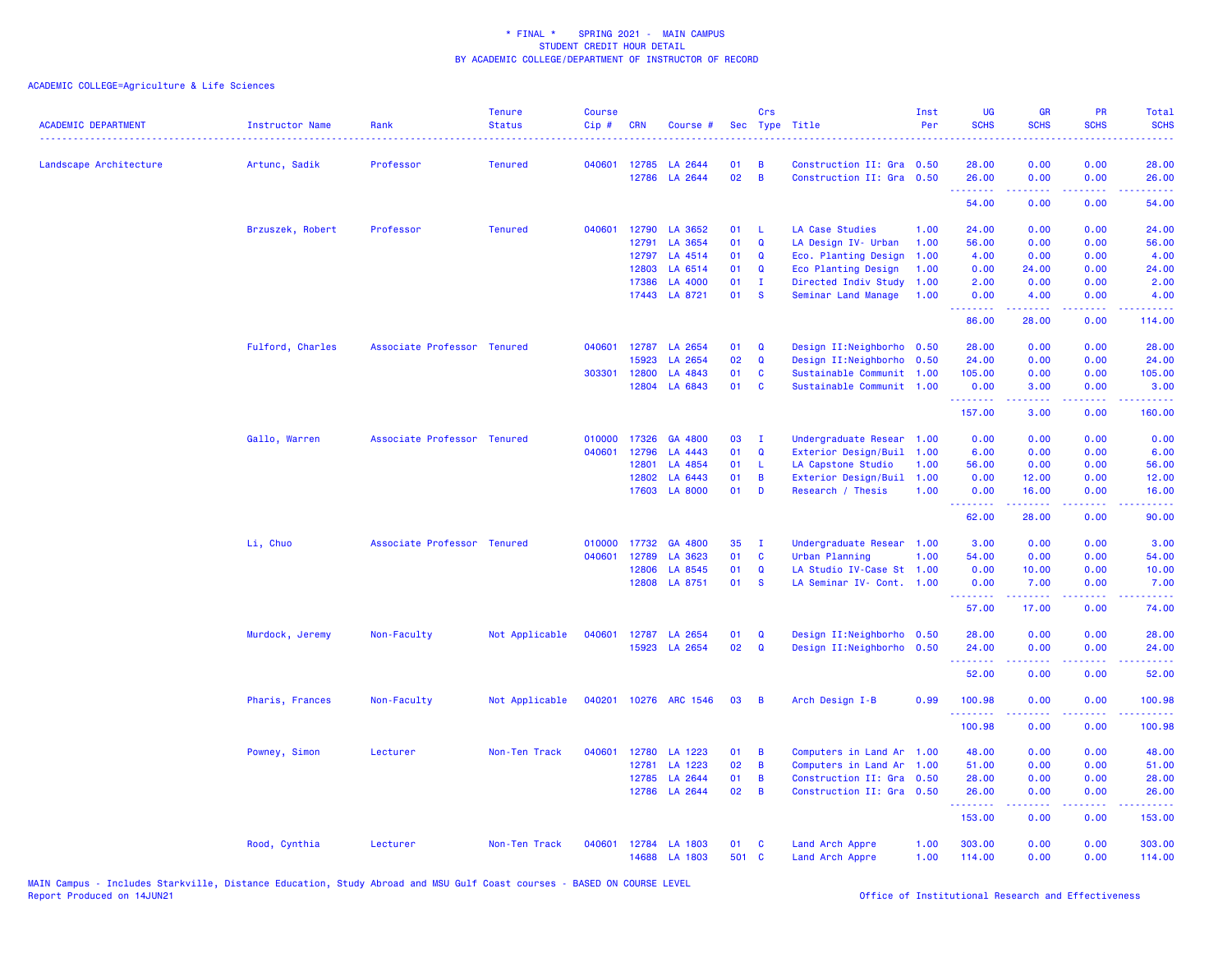| <b>ACADEMIC DEPARTMENT</b>                                      | <b>Instructor Name</b>         | Rank                        | <b>Tenure</b><br><b>Status</b> | <b>Course</b><br>Cip# | CRN   | Course #             |               | Crs            | Sec Type Title            | Inst<br>Per | <b>UG</b><br><b>SCHS</b> | <b>GR</b><br><b>SCHS</b>                                                                                                                                      | <b>PR</b><br><b>SCHS</b> | Total<br><b>SCHS</b><br>. <b>.</b> |
|-----------------------------------------------------------------|--------------------------------|-----------------------------|--------------------------------|-----------------------|-------|----------------------|---------------|----------------|---------------------------|-------------|--------------------------|---------------------------------------------------------------------------------------------------------------------------------------------------------------|--------------------------|------------------------------------|
| Landscape Architecture                                          | Rood, Cynthia                  | Lecturer                    | Non-Ten Track                  |                       |       | 040601 14903 LA 1803 | 001 C         |                | Land Arch Appre           | 1.00        | 120.00                   | 0.00                                                                                                                                                          | 0.00                     | 120.00                             |
|                                                                 |                                |                             |                                |                       |       |                      |               |                |                           |             | .<br>537.00              | 0.00                                                                                                                                                          | 0.00                     | 537.00                             |
|                                                                 | Schauwecker, Timothy Professor |                             | <b>Tenured</b>                 |                       |       | 010605 12793 LA 3721 | 01            | - C            | LC Field Trip I           | 0.50        | 5.50                     | 0.00                                                                                                                                                          | 0.00                     | 5.50                               |
|                                                                 |                                |                             |                                |                       |       | 12798 LA 4721        | 01            | $\mathbf{C}$   | LC Field Trip II          | 0.50        | 3.00                     | 0.00                                                                                                                                                          | 0.00                     | 3.00                               |
|                                                                 |                                |                             |                                |                       |       | 12799 LA 4724        | 01            | $\overline{B}$ | Landscape Contr II        | 1.00        | 64.00                    | 0.00                                                                                                                                                          | 0.00                     | 64.00                              |
|                                                                 |                                |                             |                                | 040601                | 12807 | LA 8741              | 01 C          |                | Proposal Writing Sem      | 1.00        | 0.00                     | 9.00                                                                                                                                                          | 0.00                     | 9.00                               |
|                                                                 |                                |                             |                                |                       |       | 17415 LA 4000        | $001$ I       |                | Directed Indiv Study 1.00 |             | 1.00                     | 0.00                                                                                                                                                          | 0.00                     | 1.00                               |
|                                                                 |                                |                             |                                |                       |       | 17956 LA 7000        | $02 \qquad I$ |                | Directed Indiv Study 1.00 |             | 0.00                     | 2.00                                                                                                                                                          | 0.00                     | 2.00                               |
|                                                                 |                                |                             |                                |                       |       |                      |               |                |                           |             | --------<br>73.50        | $\frac{1}{2} \left( \frac{1}{2} \right) \left( \frac{1}{2} \right) \left( \frac{1}{2} \right) \left( \frac{1}{2} \right) \left( \frac{1}{2} \right)$<br>11.00 | . <b>.</b> .<br>0.00     | 84.50                              |
|                                                                 | Seymour, Michael               | Professor                   | <b>Tenured</b>                 | 040601                |       | 12782 LA 1423        | 01            | <b>C</b>       | Hist of Land Arch         | 1.00        | 105.00                   | 0.00                                                                                                                                                          | 0.00                     | 105.00                             |
|                                                                 |                                |                             |                                |                       |       | 17803 LA 8000        | 02            | D              | Research / Thesis         | 1.00        | 0.00<br>.                | 3.00<br><u>.</u>                                                                                                                                              | 0.00<br>.                | 3.00                               |
|                                                                 |                                |                             |                                |                       |       |                      |               |                |                           |             | 105.00                   | 3.00                                                                                                                                                          | 0.00                     | 108.00                             |
|                                                                 | Summerlin, Peter               | Associate Professor Tenured |                                | 040601                |       | 12805 LA 8523        | 01            | Q              | LA Grad Design Studi 1.00 |             | 0.00                     | 15.00<br>.                                                                                                                                                    | 0.00<br>.                | 15.00                              |
|                                                                 |                                |                             |                                |                       |       |                      |               |                |                           |             | --------<br>0.00         | 15.00                                                                                                                                                         | 0.00                     | 15.00                              |
|                                                                 | Walker, Jason                  | Associate Professor Tenured |                                | 010000                |       | 17350 GA 4800        | $19$ I        |                | Undergraduate Resear      | 1.00        | 1.00                     | 0.00                                                                                                                                                          | 0.00                     | 1.00                               |
|                                                                 |                                |                             |                                |                       |       | 010605 12793 LA 3721 | 01            | - C            | LC Field Trip I           | 0.50        | 5.50                     | 0.00                                                                                                                                                          | 0.00                     | 5.50                               |
|                                                                 |                                |                             |                                |                       |       | 12798 LA 4721        | 01 C          |                | LC Field Trip II          | 0.50        | 3.00                     | 0.00                                                                                                                                                          | 0.00                     | 3.00                               |
|                                                                 |                                |                             |                                | 040601                |       | 12778 LA 1153        | 01 L          |                | Intro to Land Arch        | 1.00        | 45.00                    | 0.00                                                                                                                                                          | 0.00                     | 45.00                              |
|                                                                 |                                |                             |                                |                       |       | 12779 LA 1153        | 02            | - L            | Intro to Land Arch        | 1.00        | 27.00                    | 0.00                                                                                                                                                          | 0.00                     | 27.00                              |
|                                                                 |                                |                             |                                |                       |       | 12795 LA 4344        | 01            | $\overline{B}$ | Land Arch Constr IV       | 1.00        | 84.00<br>- - - - - - - - | 0.00                                                                                                                                                          | 0.00                     | 84.00                              |
|                                                                 |                                |                             |                                |                       |       |                      |               |                |                           |             | 165.50                   | .<br>0.00                                                                                                                                                     | . <b>.</b> .<br>0.00     | 165.50                             |
| =====================================<br>Landscape Architecture |                                |                             |                                |                       |       |                      |               |                |                           |             | ========<br>1602.98      | 105.00                                                                                                                                                        | <b>Concocco</b><br>0.00  | 1707.98                            |
| ======================================                          |                                |                             |                                |                       |       |                      |               |                |                           |             | ========                 |                                                                                                                                                               |                          | ========= ========= ==========     |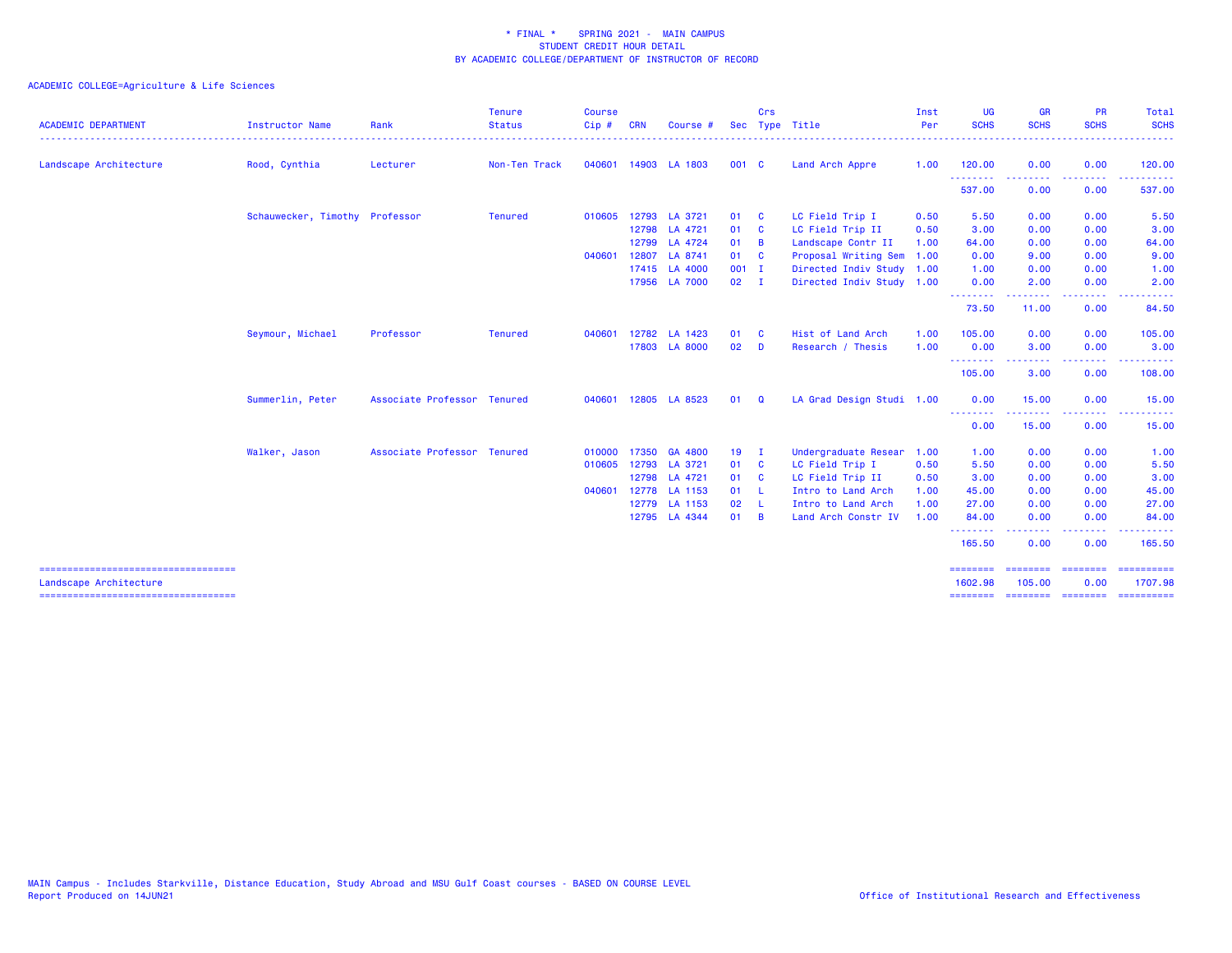| <b>ACADEMIC DEPARTMENT</b> | Instructor Name   | Rank                              | <b>Tenure</b><br><b>Status</b> | <b>Course</b><br>Cip# | <b>CRN</b>   | Course #                                 |                 | Crs          | Sec Type Title                       | Inst<br>Per  | <b>UG</b><br><b>SCHS</b> | <b>GR</b><br><b>SCHS</b>                                                                                                                                     | <b>PR</b><br><b>SCHS</b> | Total<br><b>SCHS</b> |
|----------------------------|-------------------|-----------------------------------|--------------------------------|-----------------------|--------------|------------------------------------------|-----------------|--------------|--------------------------------------|--------------|--------------------------|--------------------------------------------------------------------------------------------------------------------------------------------------------------|--------------------------|----------------------|
|                            |                   |                                   |                                |                       |              |                                          |                 |              |                                      |              |                          |                                                                                                                                                              |                          |                      |
| Plant & Soil Sciences      | Baldwin, Brian    | Professor                         | <b>Tenured</b>                 |                       | 010304 13674 | <b>PSS 4153</b>                          | 01              | C            | Sustainable Agroecol 1.00            |              | 36.00                    | 0.00                                                                                                                                                         | 0.00                     | 36.00                |
|                            |                   |                                   |                                |                       | 13675        | <b>PSS 4153</b>                          | 02              | $\mathbf{C}$ | Sustainab Agroecolog                 | 1.00         | 15.00                    | 0.00                                                                                                                                                         | 0.00                     | 15.00                |
|                            |                   |                                   |                                |                       | 13698        | <b>PSS 6153</b>                          | 01              | C            | Sustainable Agroecol                 | 1.00         | 0.00                     | 18.00                                                                                                                                                        | 0.00                     | 18.00                |
|                            |                   |                                   |                                |                       | 13699        | <b>PSS 6153</b>                          | 02              | $\mathbf{C}$ | Sustainab Agroecolog                 | 1.00         | 0.00                     | 12.00                                                                                                                                                        | 0.00                     | 12.00                |
|                            |                   |                                   |                                |                       | 16464        | <b>PSS 8000</b>                          | 03              | D            | Research / Thesis                    | 1.00         | 0.00                     | 3.00                                                                                                                                                         | 0.00                     | 3.00                 |
|                            |                   |                                   |                                |                       | 011104 15684 | <b>PSS 8513</b>                          | 01              | $\mathbf{C}$ | Adv Plant Breeding                   | 1.00         | 0.00                     | 15.00                                                                                                                                                        | 0.00                     | 15.00                |
|                            |                   |                                   |                                |                       |              |                                          |                 |              |                                      |              | .<br>51.00               | .<br>48.00                                                                                                                                                   | .<br>0.00                | .<br>99.00           |
|                            | Barickman, Thomas | Research Assoc Prof Non-Ten Track |                                |                       | 011101 16540 | <b>PSS 9000</b>                          | 37              | D            | Research / Diss                      | 1.00         | 0.00<br>- - -            | 4.00                                                                                                                                                         | 0.00                     | 4.00                 |
|                            |                   |                                   |                                |                       |              |                                          |                 |              |                                      |              | 0.00                     | 4.00                                                                                                                                                         | 0.00                     | 4.00                 |
|                            | Bi, Guihong       | Research Professor                | Non-Ten Track                  | 010000                | 17319        | GA 4800                                  | 12 <sub>1</sub> | $\mathbf I$  | Undergraduate Resear                 | 1.00         | 2.00                     | 0.00                                                                                                                                                         | 0.00                     | 2.00                 |
|                            |                   |                                   |                                | 010304                | 16476        | <b>PSS 8000</b>                          | 15              | D            | Research / Thesis                    | 1.00         | 0.00                     | 3.00                                                                                                                                                         | 0.00                     | 3.00                 |
|                            |                   |                                   |                                | 010605                | 13659        | <b>PSS 3473</b>                          | 01              | <b>C</b>     | Plant Matl II                        | 1.00         | 117.00                   | 0.00                                                                                                                                                         | 0.00                     | 117.00               |
|                            |                   |                                   |                                |                       | 13660        | <b>PSS 3473</b>                          | 02              | K            | Plant Matl II                        | 1.00         | 0.00                     | 0.00                                                                                                                                                         | 0.00                     | 0.00                 |
|                            |                   |                                   |                                |                       | 15590        | <b>PSS 3473</b>                          | 03              | K            | Plant Matl II                        | 1.00         | 0.00                     | 0.00                                                                                                                                                         | 0.00                     | 0.00                 |
|                            |                   |                                   |                                |                       | 011101 16518 | <b>PSS 9000</b>                          | 15              | D            | Research / Diss                      | 1.00         | 0.00                     | 18.00                                                                                                                                                        | 0.00                     | 18.00                |
|                            |                   |                                   |                                |                       |              |                                          |                 |              |                                      |              | <u>.</u><br>119.00       | المستملة<br>21.00                                                                                                                                            | .<br>0.00                | .<br>140.00          |
|                            | Bond, Jason       | Extension Professor Non-Ten Track |                                | 010304                | 16477        | <b>PSS 8000</b>                          | 16              | D            | Research / Thesis                    | 1.00         | 0.00                     | 8.00                                                                                                                                                         | 0.00                     | 8.00                 |
|                            |                   |                                   |                                |                       |              | 011101 16519 PSS 9000                    | 16              | D            | Research / Diss                      | 1.00         | 0.00<br><u>.</u>         | 26.00                                                                                                                                                        | 0.00                     | 26.00                |
|                            |                   |                                   |                                |                       |              |                                          |                 |              |                                      |              | 0.00                     | 34.00                                                                                                                                                        | 0.00                     | 34.00                |
|                            | Bradford, Timothy | Instructor                        | Non-Ten Track                  | 010000                | 10018        | ABE 2543                                 | 01              | <b>C</b>     | Precision Agricultur 1.00            |              | 36.00                    | 0.00                                                                                                                                                         | 0.00                     | 36.00                |
|                            |                   |                                   |                                |                       | 10019        | ABE 2543                                 | 02              | $\mathsf K$  | Precision Agricultur 1.00            |              | 0.00                     | 0.00                                                                                                                                                         | 0.00                     | 0.00                 |
|                            |                   |                                   |                                |                       | 10020        | ABE 2543                                 | 03              | K            | Precision Agricultur 1.00            |              | 0.00                     | 0.00                                                                                                                                                         | 0.00                     | 0.00                 |
|                            |                   |                                   |                                |                       | 10038        | ABE 4543                                 | 01              | C            | Precision Agricultur 1.00            |              | 21.00                    | 0.00                                                                                                                                                         | 0.00                     | 21.00                |
|                            |                   |                                   |                                |                       | 10039        | ABE 4543                                 | 02              | $\mathsf{K}$ | Precision Agricultur 1.00            |              | 0.00                     | 0.00                                                                                                                                                         | 0.00                     | 0.00                 |
|                            |                   |                                   |                                |                       | 10040        | ABE 4543                                 | 03              | K            | Precision Agricultur 1.00            |              | 0.00                     | 0.00                                                                                                                                                         | 0.00                     | 0.00                 |
|                            |                   |                                   |                                |                       | 10049        | ABE 6543                                 | 01              | C            | Precision Agricultur 1.00            |              | 0.00                     | 3.00                                                                                                                                                         | 0.00                     | 3.00                 |
|                            |                   |                                   |                                |                       | 10050        | ABE 6543                                 | 02              | $\mathsf{K}$ | Precision Agricultur 1.00            |              | 0.00                     | 0.00                                                                                                                                                         | 0.00                     | 0.00                 |
|                            |                   |                                   |                                |                       | 13644        | PSS 2543                                 | 01              | $\mathbf{C}$ | Precision Agricultur 1.00            |              | 63.00                    | 0.00                                                                                                                                                         | 0.00                     | 63.00                |
|                            |                   |                                   |                                |                       | 13645        | <b>PSS 2543</b>                          | 02              | K            | Precision Agricultur 1.00            |              | 0.00                     | 0.00                                                                                                                                                         | 0.00                     | 0.00                 |
|                            |                   |                                   |                                |                       | 13646        | PSS 2543                                 | 03              | $\mathsf{K}$ | Precision Agricultur 1.00            |              | 0.00                     | 0.00                                                                                                                                                         | 0.00                     | 0.00                 |
|                            |                   |                                   |                                |                       | 13680        | <b>PSS 4543</b>                          | 01              | $\mathbf{C}$ | Precision Agricultur 1.00            |              | 39.00                    | 0.00                                                                                                                                                         | 0.00                     | 39.00                |
|                            |                   |                                   |                                |                       | 13681        | PSS 4543                                 | 02              | K            | Precision Agricultur 1.00            |              | 0.00                     | 0.00                                                                                                                                                         | 0.00                     | 0.00                 |
|                            |                   |                                   |                                |                       | 13682        | PSS 4543                                 | 03              | $\mathbf{K}$ | Precision Agricultur 1.00            |              | 0.00                     | 0.00                                                                                                                                                         | 0.00                     | 0.00                 |
|                            |                   |                                   |                                |                       | 13704        | <b>PSS 6543</b>                          | 01              | $\mathbf{C}$ | Precision Agricultur 1.00            |              | 0.00                     | 15.00                                                                                                                                                        | 0.00                     | 15.00                |
|                            |                   |                                   |                                |                       | 13705        | <b>PSS 6543</b>                          | 02              | <b>K</b>     | Precision Agricultur 1.00            |              | 0.00                     | 0.00                                                                                                                                                         | 0.00                     | 0.00                 |
|                            |                   |                                   |                                |                       | 13706        | <b>PSS 6543</b>                          | 03              | K            | Precision Agricultur 1.00            |              | 0.00                     | 0.00                                                                                                                                                         | 0.00                     | 0.00                 |
|                            |                   |                                   |                                |                       |              |                                          |                 |              |                                      |              | <u>.</u><br>159.00       | 18.00                                                                                                                                                        | 0.00                     | 177.00               |
|                            | Broderick, Shaun  | Extension Assist Pr Non-Ten Track |                                |                       |              | 011101 16534 PSS 9000                    | 31              | - D          | Research / Diss                      | 1.00         | 0.00                     | 9.00                                                                                                                                                         | 0.00                     | 9.00                 |
|                            |                   |                                   |                                |                       |              |                                          |                 |              |                                      |              | .<br>0.00                | $\frac{1}{2} \left( \frac{1}{2} \right) \left( \frac{1}{2} \right) \left( \frac{1}{2} \right) \left( \frac{1}{2} \right) \left( \frac{1}{2} \right)$<br>9.00 | .<br>0.00                | 9.00                 |
|                            | Byrd, John        | Extension Professor Non-Ten Track |                                | 010304                | 16470        | <b>PSS 8000</b><br>011101 16512 PSS 9000 | 09<br>09        | D<br>D       | Research / Thesis<br>Research / Diss | 1.00<br>1.00 | 0.00<br>0.00             | 2.00<br>8.00                                                                                                                                                 | 0.00<br>0.00             | 2.00<br>8.00         |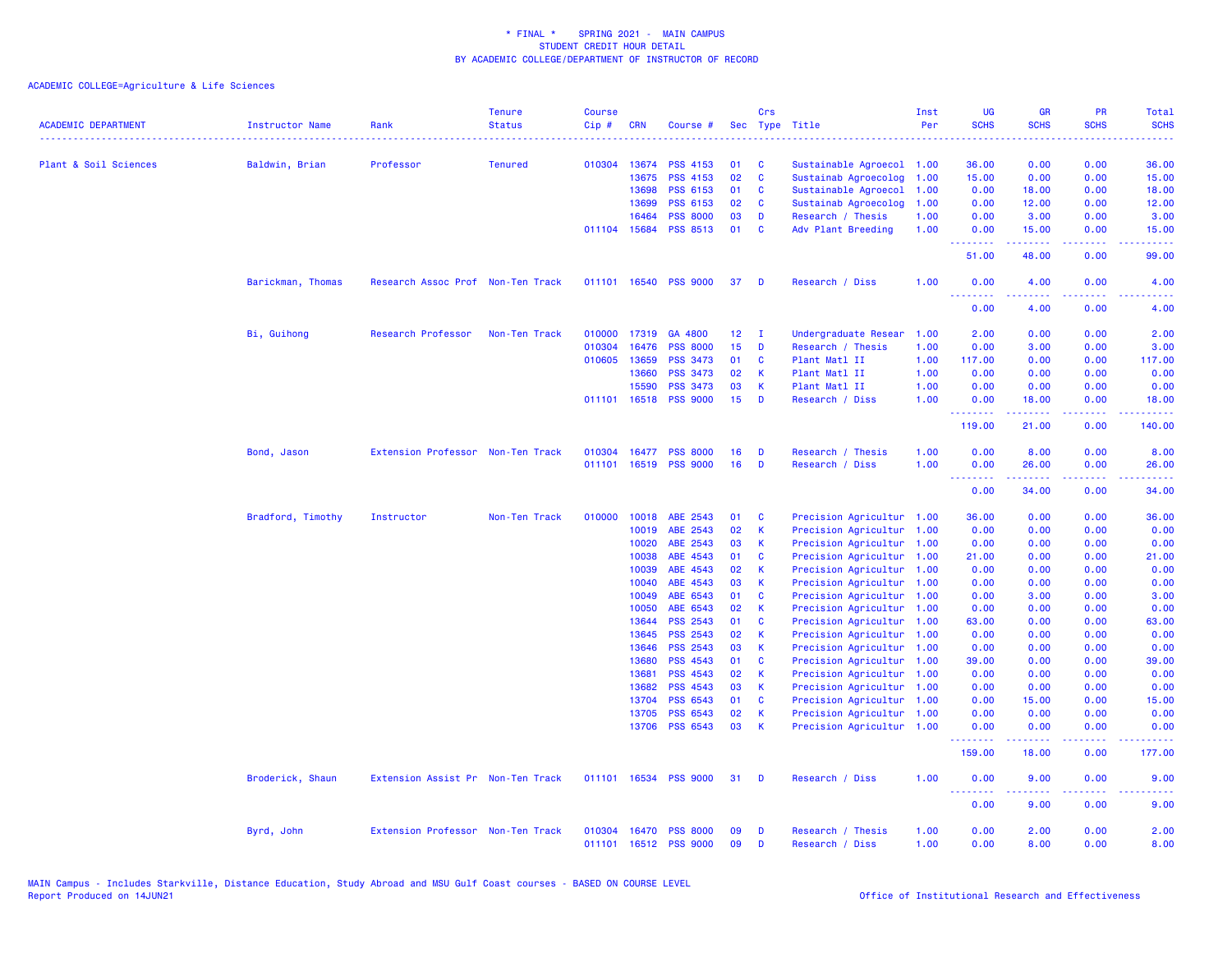| <b>ACADEMIC DEPARTMENT</b> | Instructor Name     | Rank                              | <b>Tenure</b><br><b>Status</b> | <b>Course</b><br>$Cip \#$ | <b>CRN</b>            | Course #                           |                    | Crs                     | Sec Type Title                        | Inst<br>Per  | <b>UG</b><br><b>SCHS</b> | <b>GR</b><br><b>SCHS</b> | <b>PR</b><br><b>SCHS</b> | <b>Total</b><br><b>SCHS</b> |
|----------------------------|---------------------|-----------------------------------|--------------------------------|---------------------------|-----------------------|------------------------------------|--------------------|-------------------------|---------------------------------------|--------------|--------------------------|--------------------------|--------------------------|-----------------------------|
|                            |                     |                                   |                                |                           |                       |                                    |                    |                         |                                       |              | <u> - - - - - - - -</u>  |                          |                          |                             |
|                            |                     |                                   |                                |                           |                       |                                    |                    |                         |                                       |              | 0.00                     | 10.00                    | 0.00                     | 10.00                       |
| Plant & Soil Sciences      | Coker, Christine    | Extension Assoc Pro Non-Ten Track |                                |                           |                       | 010304 16475 PSS 8000              | 14                 | $\blacksquare$          | Research / Thesis                     | 1.00         | 0.00<br><u>.</u>         | 4.00                     | 0.00                     | 4.00                        |
|                            |                     |                                   |                                |                           |                       |                                    |                    |                         |                                       |              | 0.00                     | 4.00                     | 0.00                     | 4.00                        |
|                            | Cox, Michael        | Professor                         | <b>Tenured</b>                 |                           | 010304 16465          | <b>PSS 8000</b>                    | 04                 | D                       | Research / Thesis                     | 1.00         | 0.00                     | 8.00                     | 0.00                     | 8.00                        |
|                            |                     |                                   |                                |                           | 010605 13650          | <b>PSS 3303</b>                    | 01                 | $\mathbf{C}$            | Soils                                 | 1.00         | 312.00                   | 0.00                     | 0.00                     | 312.00                      |
|                            |                     |                                   |                                |                           | 17438                 | <b>PSS 3303</b>                    | 02                 | C                       | Soils                                 | 1.00         | 120.00                   | 0.00                     | 0.00                     | 120.00                      |
|                            |                     |                                   |                                |                           | 011101 16506          | <b>PSS 9000</b>                    | 03                 | D                       | Research / Diss                       | 1.00         | 0.00                     | 9.00                     | 0.00                     | 9.00                        |
|                            |                     |                                   |                                | 011102                    | 13656                 | PSS 3423                           | 01<br>01           | Ε<br>$\mathbf{C}$       | Agronomy Internship                   | 1.00         | 6.00                     | 0.00<br>0.00             | 0.00                     | 6.00<br>78.00               |
|                            |                     |                                   |                                |                           | 011201 13676<br>13700 | <b>PSS 4313</b><br>PSS 6313        | 01                 | <b>C</b>                | Soil Fertility<br>Soil Fertility      | 1.00<br>1.00 | 78.00<br>0.00            | 24.00                    | 0.00<br>0.00             | 24.00                       |
|                            |                     |                                   |                                |                           |                       |                                    |                    |                         |                                       |              | .                        | $- - - - -$              | . <u>.</u>               |                             |
|                            |                     |                                   |                                |                           |                       |                                    |                    |                         |                                       |              | 516.00                   | 41.00                    | 0.00                     | 557.00                      |
|                            | Dhillon, Jagmandeep | Assistant Professor Ten Track     |                                |                           | 010304 13671          | <b>PSS 4123</b>                    | 01                 | <b>C</b>                | Grain Crops                           | 1.00         | 66.00                    | 0.00                     | 0.00                     | 66.00                       |
|                            |                     |                                   |                                |                           | 13672                 | <b>PSS 4123</b>                    | 02                 | K                       | <b>Grain Crops</b>                    | 1.00         | 0.00                     | 0.00                     | 0.00                     | 0.00                        |
|                            |                     |                                   |                                |                           | 13695                 | <b>PSS 6123</b>                    | 01                 | <b>C</b>                | Grain Crops                           | 1.00         | 0.00                     | 12.00                    | 0.00                     | 12.00                       |
|                            |                     |                                   |                                |                           | 13696                 | <b>PSS 6123</b>                    | 02                 | K                       | Grain Crops                           | 1.00         | 0.00                     | 0.00                     | 0.00                     | 0.00                        |
|                            |                     |                                   |                                |                           | 16500                 | <b>PSS 8000</b>                    | 39                 | D                       | Research / Thesis                     | 1.00         | 0.00<br><b></b>          | 2.00<br>.                | 0.00<br>.                | 2.00                        |
|                            |                     |                                   |                                |                           |                       |                                    |                    |                         |                                       |              | 66.00                    | 14.00                    | 0.00                     | 80.00                       |
|                            | Dodds, Darrin       | Professor                         | <b>Tenured</b>                 |                           | 010304 13686          | <b>PSS 4813</b>                    | 01                 | <b>C</b>                | Herbicide Technology 1.00             |              | 57.00                    | 0.00                     | 0.00                     | 57.00                       |
|                            |                     |                                   |                                |                           | 13687                 | <b>PSS 4813</b>                    | 02                 | K                       | Herbicide Technology                  | 1.00         | 0.00                     | 0.00                     | 0.00                     | 0.00                        |
|                            |                     |                                   |                                |                           | 13709                 | <b>PSS 6813</b>                    | 01                 | <b>C</b>                | Herbicide Technology                  | 1.00         | 0.00                     | 27.00                    | 0.00                     | 27.00                       |
|                            |                     |                                   |                                |                           | 13710<br>16479        | <b>PSS 6813</b><br><b>PSS 8000</b> | 02                 | $\mathsf{K}$<br>D       | Herbicide Technology                  | 1.00         | 0.00                     | 0.00                     | 0.00                     | 0.00                        |
|                            |                     |                                   |                                |                           | 011101 16521          | <b>PSS 9000</b>                    | 18<br>18           | D                       | Research / Thesis<br>Research / Diss  | 1.00<br>1.00 | 0.00<br>0.00             | 12.00<br>9.00            | 0.00<br>0.00             | 12.00<br>9.00               |
|                            |                     |                                   |                                |                           |                       |                                    |                    |                         |                                       |              | <u>.</u><br>57.00        | <b></b><br>48.00         | 22222<br>0.00            | 105.00                      |
|                            |                     |                                   |                                |                           |                       |                                    |                    |                         |                                       |              |                          |                          |                          |                             |
|                            | Dong, Hongxu        | Assistant Professor Ten Track     |                                |                           | 010000 17324          | GA 4800                            | 09                 | $\mathbf{I}$            | Undergraduate Resear 1.00             |              | 0.00                     | 0.00                     | 0.00                     | 0.00                        |
|                            |                     |                                   |                                |                           | 010304 16499          | <b>PSS 8000</b>                    | 38                 | D                       | Research / Thesis                     | 1.00         | 0.00<br>د د د د          | 3.00<br>$   -$           | 0.00                     | 3.00                        |
|                            |                     |                                   |                                |                           |                       |                                    |                    |                         |                                       |              | 0.00                     | 3.00                     | 0.00                     | 3.00                        |
|                            | Etheredge, Coleman  | Assistant Professor Ten Track     |                                |                           | 010304 17231          | <b>PSS 7000</b>                    | 01                 | $\mathbf{I}$            | Directed Indiv Study 1.00             |              | 0.00                     | 3.00                     | 0.00                     | 3.00                        |
|                            |                     |                                   |                                | 010605                    | 13651                 | <b>PSS 3313</b>                    | 01                 | C                       | Int Plant Des & Mint 1.00             |              | 60.00                    | 0.00                     | 0.00                     | 60.00                       |
|                            |                     |                                   |                                |                           | 13652                 | <b>PSS 3313</b>                    | 02                 | K                       | Int Plant Des & Mint 1.00             |              | 0.00                     | 0.00                     | 0.00                     | 0.00                        |
|                            |                     |                                   |                                |                           | 010608 13636          | <b>PSS 2343</b>                    | 01                 | <b>C</b>                | Floral Design                         | 1.00         | 375.00                   | 0.00                     | 0.00                     | 375.00                      |
|                            |                     |                                   |                                |                           | 13637                 | <b>PSS 2343</b>                    | 02                 | К                       | Floral Design                         | 1.00         | 0.00                     | 0.00                     | 0.00                     | 0.00                        |
|                            |                     |                                   |                                |                           | 13638                 | <b>PSS 2343</b>                    | 03                 | К                       | Floral Design                         | 1.00         | 0.00                     | 0.00                     | 0.00                     | 0.00                        |
|                            |                     |                                   |                                |                           | 13639                 | <b>PSS 2343</b>                    | 04                 | $\overline{\mathbf{K}}$ | Floral Design                         | 1.00         | 0.00                     | 0.00                     | 0.00                     | 0.00                        |
|                            |                     |                                   |                                |                           | 13640<br>13643        | <b>PSS 2343</b><br><b>PSS 2343</b> | 05<br><b>HO2 K</b> | K                       | Floral Design                         | 1.00<br>1.00 | 0.00<br>0.00             | 0.00<br>0.00             | 0.00<br>0.00             | 0.00<br>0.00                |
|                            |                     |                                   |                                |                           | 13653                 | <b>PSS 3343</b>                    | 01                 | $\mathbf{C}$            | Floral Design<br>Wedding Floral Desig | 1.00         | 30.00                    | 0.00                     | 0.00                     | 30.00                       |
|                            |                     |                                   |                                |                           | 13654                 | <b>PSS 3343</b>                    | 02                 | $\mathsf{K}$            | Wedding Floral Desig                  | 1.00         | 0.00                     | 0.00                     | 0.00                     | 0.00                        |
|                            |                     |                                   |                                |                           |                       |                                    |                    |                         |                                       |              | .<br>465.00              | -----<br>3.00            | المالمان المالي<br>0.00  | .                           |
|                            |                     |                                   |                                |                           |                       |                                    |                    |                         |                                       |              |                          |                          |                          | 468.00                      |
|                            | Ferguson, Jason     | Assistant Professor Ten Track     |                                |                           |                       | 010304 16490 PSS 8000              | 29                 | D                       | Research / Thesis                     | 1.00         | 0.00                     | 12.00                    | 0.00                     | 12.00                       |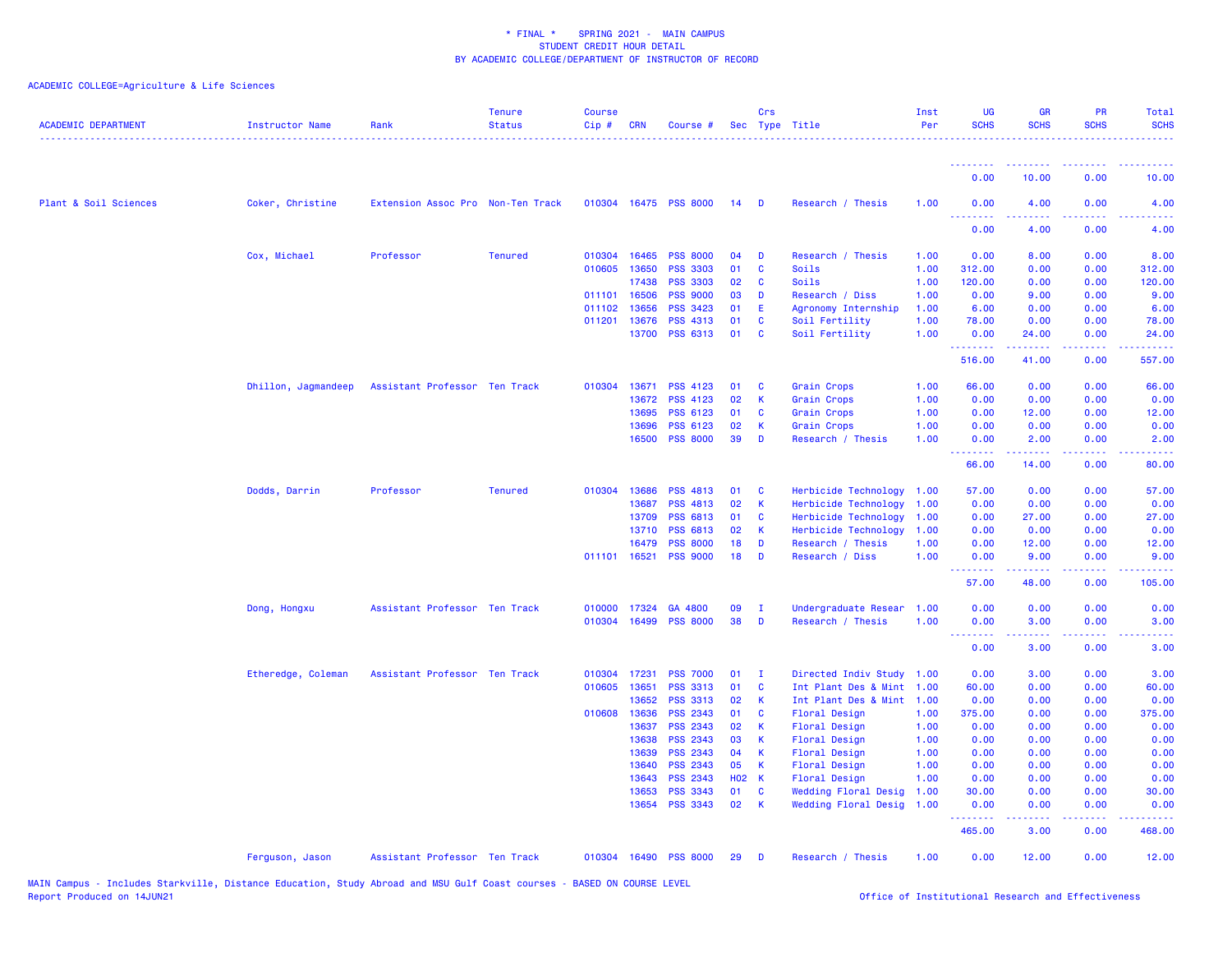| <b>ACADEMIC DEPARTMENT</b> | Instructor Name      | Rank                              | <b>Tenure</b><br><b>Status</b> | <b>Course</b><br>Cip# | <b>CRN</b>   | Course #              |       | Crs          | Sec Type Title            | Inst<br>Per | UG<br><b>SCHS</b>                                  | <b>GR</b><br><b>SCHS</b> | PR<br><b>SCHS</b>                                                                                                                 | Total<br><b>SCHS</b>                                                                                    |
|----------------------------|----------------------|-----------------------------------|--------------------------------|-----------------------|--------------|-----------------------|-------|--------------|---------------------------|-------------|----------------------------------------------------|--------------------------|-----------------------------------------------------------------------------------------------------------------------------------|---------------------------------------------------------------------------------------------------------|
| Plant & Soil Sciences      | Ferguson, Jason      | Assistant Professor Ten Track     |                                |                       | 011101 16532 | <b>PSS 9000</b>       | 29    | D            | Research / Diss           | 1.00        | 0.00                                               | 11.00                    | 0.00                                                                                                                              | 11.00                                                                                                   |
|                            |                      |                                   |                                |                       | 18088        | <b>PSS 4000</b>       | 09    | $\mathbf{I}$ | Directed Indiv Study      | 1.00        | 3.00                                               | 0.00                     | 0.00                                                                                                                              | 3.00                                                                                                    |
|                            |                      |                                   |                                | 011102 15110          |              | <b>PSS 3133</b>       | 001 C |              | Intro Weed Science        | 1.00        | 36.00                                              | 0.00                     | 0.00                                                                                                                              | 36.00                                                                                                   |
|                            |                      |                                   |                                |                       | 011105 13683 | <b>PSS 4633</b>       | 01    | C            | Weed Biology/Ecology      | 1.00        | 33.00                                              | 0.00                     | 0.00                                                                                                                              | 33.00                                                                                                   |
|                            |                      |                                   |                                |                       | 13684        | <b>PSS 4633</b>       | 02    | К            | Weed Biology/Ecology      | 1.00        | 0.00                                               | 0.00                     | 0.00                                                                                                                              | 0.00                                                                                                    |
|                            |                      |                                   |                                |                       | 13707        | <b>PSS 6633</b>       | 01    | C            | Weed Biology/Ecology      | 1.00        | 0.00                                               | 27.00                    | 0.00                                                                                                                              | 27.00                                                                                                   |
|                            |                      |                                   |                                |                       | 13708        | <b>PSS 6633</b>       | 02    | K            | Weed Biology/Ecology 1.00 |             | 0.00                                               | 0.00                     | 0.00                                                                                                                              | 0.00                                                                                                    |
|                            |                      |                                   |                                |                       |              | 240102 18111 PSS 4800 | 02    | $\mathbf{I}$ | Undergraduate Resear 1.00 |             | 3.00                                               | 0.00<br>22222            | 0.00<br>بالأباد                                                                                                                   | 3.00<br>.                                                                                               |
|                            |                      |                                   |                                |                       |              |                       |       |              |                           |             | 75.00                                              | 50.00                    | 0.00                                                                                                                              | 125.00                                                                                                  |
|                            | Fox, Amelia          | Clinical Assist Pro Non-Ten Track |                                | 011101                | 13677        | <b>PSS 4383</b>       | 01    | B            | Agriculture Remote S      | 1.00        | 42.00                                              | 0.00                     | 0.00                                                                                                                              | 42.00                                                                                                   |
|                            |                      |                                   |                                |                       | 13701        | <b>PSS 6383</b>       | 01    | B            | Agriculture Remote S      | 1.00        | 0.00                                               | 15.00                    | 0.00                                                                                                                              | 15.00                                                                                                   |
|                            |                      |                                   |                                |                       | 13714        | <b>PSS 8811</b>       | 01    | <b>S</b>     | Seminar                   | 1.00        | 0.00                                               | 7.00                     | 0.00                                                                                                                              | 7.00                                                                                                    |
|                            |                      |                                   |                                |                       | 13716        | <b>PSS 8821</b>       | 01    | <b>S</b>     | Seminar                   | 1.00        | 0.00                                               | 2.00                     | 0.00                                                                                                                              | 2.00                                                                                                    |
|                            |                      |                                   |                                |                       | 13717        | <b>PSS 8831</b>       | 01    | <b>S</b>     | Seminar                   | 1.00        | 0.00                                               | 4.00                     | 0.00                                                                                                                              | 4.00                                                                                                    |
|                            |                      |                                   |                                |                       | 17671        | <b>PSS 4000</b>       | 08    | $\mathbf{I}$ | Directed Indiv Study 1.00 |             | 1.00                                               | 0.00                     | 0.00                                                                                                                              | 1.00                                                                                                    |
|                            |                      |                                   |                                | 011102 13685          |              | <b>PSS 4733</b>       | 01    | B            | Ag. Flight Technolog 1.00 |             | 6.00                                               | 0.00                     | 0.00                                                                                                                              | 6.00                                                                                                    |
|                            |                      |                                   |                                |                       | 15677        | <b>PSS 6733</b>       | 01    | B            | Ag. Flight Technolog 1.00 |             | 0.00                                               | 18.00                    | 0.00                                                                                                                              | 18.00                                                                                                   |
|                            |                      |                                   |                                |                       | 15810        | <b>PSS 4990</b>       | 01    | C            | Special Topic In PSS      | 1.00        | 3.00                                               | 0.00                     | 0.00                                                                                                                              | 3.00                                                                                                    |
|                            |                      |                                   |                                |                       | 15811        | <b>PSS 6990</b>       | 01    | C            | Special Topic In PSS 1.00 |             | 0.00<br>.                                          | 21.00                    | 0.00<br>$\omega$ is a $\omega$                                                                                                    | 21.00<br>$\frac{1}{2} \left( \frac{1}{2} \right) \left( \frac{1}{2} \right) \left( \frac{1}{2} \right)$ |
|                            |                      |                                   |                                |                       |              |                       |       |              |                           |             | 52.00                                              | 67.00                    | 0.00                                                                                                                              | 119.00                                                                                                  |
|                            | Ganapathi Shanmugam, | Research Assist Pro Non-Ten Track |                                |                       |              | 010000 17331 GA 4800  | 26    | - I          | Undergraduate Resear 0.50 |             | 1.50<br><u>.</u>                                   | 0.00                     | 0.00                                                                                                                              | 1.50                                                                                                    |
|                            |                      |                                   |                                |                       |              |                       |       |              |                           |             | 1.50                                               | 0.00                     | 0.00                                                                                                                              | 1.50                                                                                                    |
|                            | Gholson, Drew        | Assistant Professor Ten Track     |                                |                       |              | 011101 16544 PSS 9000 | 41    | - D          | Research / Diss           | 1.00        | 0.00<br>. <b>.</b> .                               | 3.00<br>.                | 0.00<br>$\frac{1}{2} \left( \frac{1}{2} \right) \left( \frac{1}{2} \right) \left( \frac{1}{2} \right) \left( \frac{1}{2} \right)$ | 3.00<br>----                                                                                            |
|                            |                      |                                   |                                |                       |              |                       |       |              |                           |             | 0.00                                               | 3.00                     | 0.00                                                                                                                              | 3.00                                                                                                    |
|                            | Harkess, Richard     | Professor                         | <b>Tenured</b>                 | 010601                | 13658        | <b>PSS 3433</b>       | 01    | Ε            | Hort Internship           | 1.00        | 3.00                                               | 0.00                     | 0.00                                                                                                                              | 3.00                                                                                                    |
|                            |                      |                                   |                                | 010603                | 15679        | <b>PSS 4613</b>       | 01    | B            | Flo Crop Prog             | 1.00        | 30.00                                              | 0.00                     | 0.00                                                                                                                              | 30.00                                                                                                   |
|                            |                      |                                   |                                |                       | 15680        | PSS 6613              | 01    | B            | Flo Crop Prog             | 1.00        | 0.00                                               | 3.00                     | 0.00                                                                                                                              | 3.00                                                                                                    |
|                            |                      |                                   |                                | 010606 15681          |              | <b>PSS 4363</b>       | 01    | C            | Sustain Nursery Prod      | 1.00        | 45.00                                              | 0.00                     | 0.00                                                                                                                              | 45.00                                                                                                   |
|                            |                      |                                   |                                |                       | 15682        | <b>PSS 6363</b>       | 01    | C            | Sustain Nursey Prod       | 1.00        | 0.00                                               | 3.00                     | 0.00                                                                                                                              | 3.00                                                                                                    |
|                            |                      |                                   |                                |                       | 011101 16504 | <b>PSS 9000</b>       | 01    | D            | Research / Diss           | 1.00        | 0.00                                               | 8.00                     | 0.00                                                                                                                              | 8.00                                                                                                    |
|                            |                      |                                   |                                |                       | 011102 17276 | <b>PSS 4990</b>       | 02    | C            | Special Topic In PSS      | 1.00        | 21.00                                              | 0.00                     | 0.00                                                                                                                              | 21.00                                                                                                   |
|                            |                      |                                   |                                |                       | 17277        | <b>PSS 6990</b>       | 02    | C            | Special Topic In PSS      | 1.00        | 0.00                                               | 21.00                    | 0.00                                                                                                                              | 21.00                                                                                                   |
|                            |                      |                                   |                                |                       | 011103 13670 | <b>PSS 4113</b>       | 01    | C            | Agricultural Crop Ph 1.00 |             | 126.00                                             | 0.00                     | 0.00                                                                                                                              | 126.00                                                                                                  |
|                            |                      |                                   |                                |                       | 13694        | PSS 6113              | 01    | $\mathbf{C}$ | Agricultural Crop Ph 1.00 |             | 0.00                                               | 24.00                    | 0.00                                                                                                                              | 24.00                                                                                                   |
|                            |                      |                                   |                                |                       | 15683        | <b>PSS 6833</b>       | 01    | C            | Temperature Stress P 1.00 |             | 0.00<br>.                                          | 15.00                    | 0.00<br>.                                                                                                                         | 15.00<br>.                                                                                              |
|                            |                      |                                   |                                |                       |              |                       |       |              |                           |             | 225.00                                             | 74.00                    | 0.00                                                                                                                              | 299.00                                                                                                  |
|                            | Henry, William       | Professor                         | <b>Tenured</b>                 |                       | 011101 16509 | <b>PSS 9000</b>       | 06    | D            | Research / Diss           | 1.00        | 0.00                                               | 1.00                     | 0.00                                                                                                                              | 1.00                                                                                                    |
|                            |                      |                                   |                                |                       |              | 240102 12484 GRD 9011 | 01    | <b>S</b>     | Graduate Degree Comp      | 1.00        | 0.00                                               | 15.00                    | 0.00                                                                                                                              | 15.00                                                                                                   |
|                            |                      |                                   |                                |                       |              |                       |       |              |                           |             | <b><i><u><u> - - - - - - -</u></u></i></b><br>0.00 | .<br>16.00               | الأبالات<br>0.00                                                                                                                  | وعاعاها<br>16.00                                                                                        |
|                            | Irby, Jon            | Extension Assoc Pro Non-Ten Track |                                |                       |              | 010304 16469 PSS 8000 | 08    | D            | Research / Thesis         | 1.00        | 0.00                                               | 10.00                    | 0.00                                                                                                                              | 10.00                                                                                                   |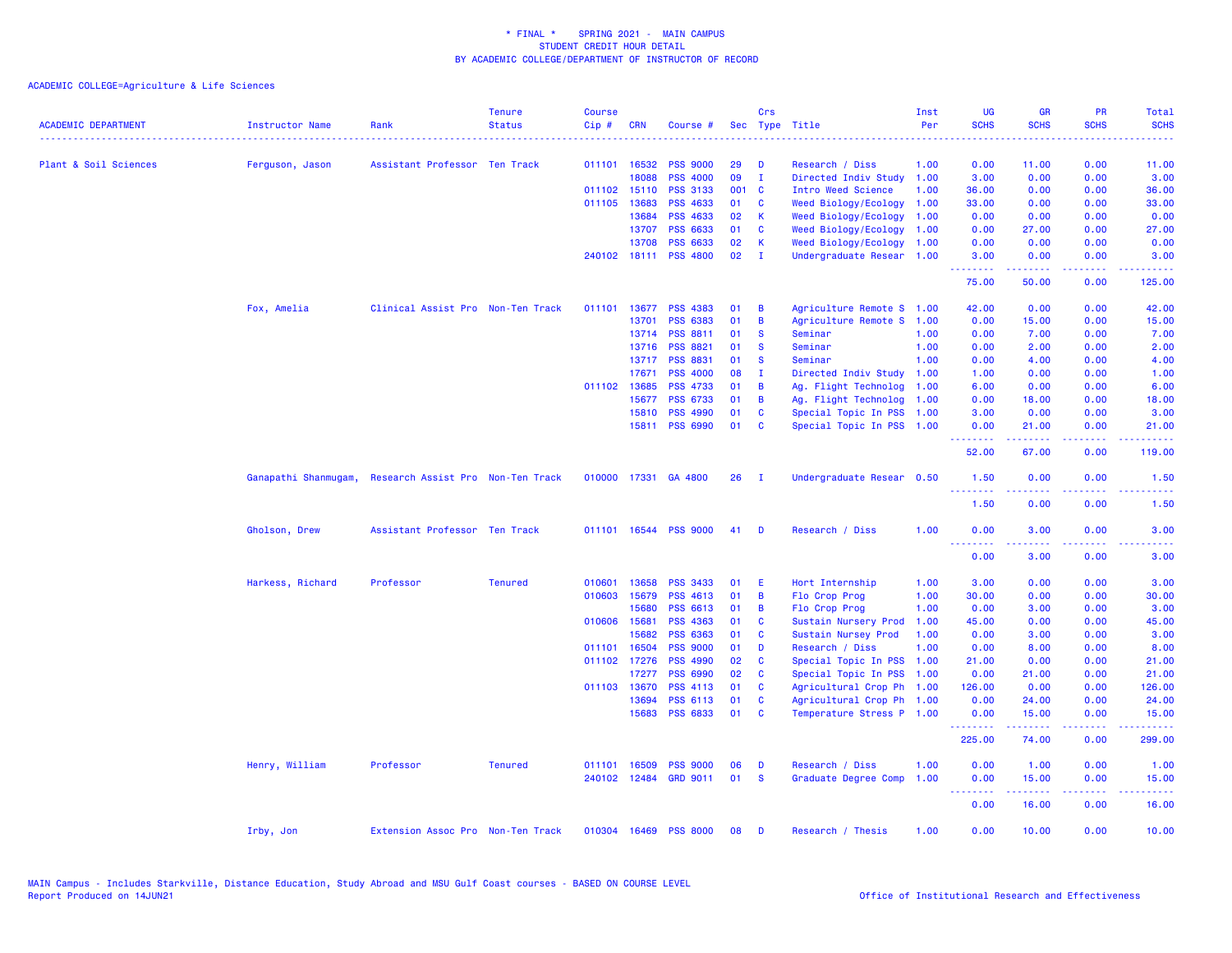| <b>ACADEMIC DEPARTMENT</b> | Instructor Name    | Rank                              | <b>Tenure</b><br><b>Status</b> | <b>Course</b><br>Cip# | <b>CRN</b>   | Course #              |                 | Crs            | Sec Type Title            | Inst<br>Per | <b>UG</b><br><b>SCHS</b>                 | <b>GR</b><br><b>SCHS</b>                                                                                                                                     | <b>PR</b><br><b>SCHS</b> | Total<br><b>SCHS</b>              |
|----------------------------|--------------------|-----------------------------------|--------------------------------|-----------------------|--------------|-----------------------|-----------------|----------------|---------------------------|-------------|------------------------------------------|--------------------------------------------------------------------------------------------------------------------------------------------------------------|--------------------------|-----------------------------------|
|                            |                    |                                   |                                |                       |              |                       |                 |                |                           |             | <u> - - - - - - - -</u>                  |                                                                                                                                                              |                          |                                   |
|                            |                    |                                   |                                |                       |              |                       |                 |                |                           |             | 0.00                                     | 10.00                                                                                                                                                        | 0.00                     | 10.00                             |
| Plant & Soil Sciences      | Jones, Keri        | Non-Faculty                       | Not Applicable                 |                       |              | 030101 11848 ENS 2103 | 01              | $\mathbf{C}$   | Intro Environ Sci         | 1.00        | 261.00<br><u>.</u>                       | 0.00                                                                                                                                                         | 0.00                     | 261.00<br>$\omega$ is $\omega$ in |
|                            |                    |                                   |                                |                       |              |                       |                 |                |                           |             | 261.00                                   | 0.00                                                                                                                                                         | 0.00                     | 261.00                            |
|                            | Kingery, William   | Professor                         | <b>Tenured</b>                 |                       | 010000 17331 | GA 4800               | 26              | $\mathbf{I}$   | Undergraduate Resear      | 0.50        | 1.50                                     | 0.00                                                                                                                                                         | 0.00                     | 1.50                              |
|                            |                    |                                   |                                | 010605                | 13647        | <b>PSS 3301</b>       | 01              | - L            | Soils Laboratory          | 1.00        | 41.00                                    | 0.00                                                                                                                                                         | 0.00                     | 41.00                             |
|                            |                    |                                   |                                |                       | 13648        | <b>PSS 3301</b>       | 02              | - L            | Soils Laboratory          | 1.00        | 43.00                                    | 0.00                                                                                                                                                         | 0.00                     | 43.00                             |
|                            |                    |                                   |                                |                       | 13649        | <b>PSS 3301</b>       | 03              | - L            | Soils Laboratory          | 1.00        | 43.00                                    | 0.00                                                                                                                                                         | 0.00                     | 43.00                             |
|                            |                    |                                   |                                |                       | 240101 17969 | <b>HON 4000</b>       | H05 I           |                | Directed Individual       | 1.00        | 3.00<br>.                                | 0.00                                                                                                                                                         | 0.00<br>بالمحام          | 3.00                              |
|                            |                    |                                   |                                |                       |              |                       |                 |                |                           |             | 131.50                                   | 0.00                                                                                                                                                         | 0.00                     | 131.50                            |
|                            | Knight, Patricia   | Research Professor                | Non-Ten Track                  |                       |              | 011101 16515 PSS 9000 | 12 <sub>1</sub> | $\blacksquare$ | Research / Diss           | 1.00        | 0.00<br>.                                | 4.00<br>.                                                                                                                                                    | 0.00<br>$  -$            | 4.00<br><u>.</u>                  |
|                            |                    |                                   |                                |                       |              |                       |                 |                |                           |             | 0.00                                     | 4.00                                                                                                                                                         | 0.00                     | 4.00                              |
|                            | Krutz, Larry       | Professor                         | <b>Tenured</b>                 | 011101                |              | 16524 PSS 9000        | 21              | <b>D</b>       | Research / Diss           | 1.00        | 0.00<br>ولالات                           | 1.00<br>.                                                                                                                                                    | 0.00                     | 1.00                              |
|                            |                    |                                   |                                |                       |              |                       |                 |                |                           |             | 0.00                                     | 1.00                                                                                                                                                         | 0.00                     | 1.00                              |
|                            | Lang, David        | Professor                         | <b>Tenured</b>                 | 010308                |              | 15678 PSS 8123        | 01              | <b>C</b>       | Crop Ecology              | 1.00        | 0.00<br>وعاعات                           | 12.00                                                                                                                                                        | 0.00                     | 12.00                             |
|                            |                    |                                   |                                |                       |              |                       |                 |                |                           |             | 0.00                                     | 12.00                                                                                                                                                        | 0.00                     | 12.00                             |
|                            | Larson, Erick      | Extension Professor Non-Ten Track |                                |                       |              | 010304 16474 PSS 8000 | 13              | $\blacksquare$ | Research / Thesis         | 1.00        | 0.00<br>$\sim$ $\sim$ $\sim$<br><u>.</u> | 1.00<br>$\frac{1}{2} \left( \frac{1}{2} \right) \left( \frac{1}{2} \right) \left( \frac{1}{2} \right) \left( \frac{1}{2} \right) \left( \frac{1}{2} \right)$ | 0.00<br>.                | 1.00                              |
|                            |                    |                                   |                                |                       |              |                       |                 |                |                           |             | 0.00                                     | 1.00                                                                                                                                                         | 0.00                     | 1.00                              |
|                            | Li, Tongyin        | Assistant Professor Ten Track     |                                | 010000                | 17334        | GA 4800               | 25              | $\mathbf{I}$   | Undergraduate Resear      | 1.00        | 0.00                                     | 0.00                                                                                                                                                         | 0.00                     | 0.00                              |
|                            |                    |                                   |                                |                       | 010304 15675 | <b>PSS 4143</b>       | 01              | $\overline{B}$ | Adv Fruit Sci             | 1.00        | 21.00                                    | 0.00                                                                                                                                                         | 0.00                     | 21.00                             |
|                            |                    |                                   |                                |                       | 16501        | <b>PSS 8000</b>       | 40              | <b>D</b>       | Research / Thesis         | 1.00        | 0.00                                     | 3.00                                                                                                                                                         | 0.00                     | 3.00                              |
|                            |                    |                                   |                                | 010606                | 13662        | <b>PSS 3923</b>       | 01              | <b>C</b>       | Plant Propagation         | 1.00        | 72.00                                    | 0.00                                                                                                                                                         | 0.00                     | 72.00                             |
|                            |                    |                                   |                                |                       | 13663        | <b>PSS 3923</b>       | 02              | $\mathbf{K}$   | Plant Propagation         | 1.00        | 0.00                                     | 0.00                                                                                                                                                         | 0.00                     | 0.00                              |
|                            |                    |                                   |                                |                       | 011103 15676 | <b>PSS 6143</b>       | 01              | $\overline{B}$ | Adv Fruit Sci             | 1.00        | 0.00<br><u>.</u>                         | 9.00<br>$\frac{1}{2} \left( \frac{1}{2} \right) \left( \frac{1}{2} \right) \left( \frac{1}{2} \right) \left( \frac{1}{2} \right) \left( \frac{1}{2} \right)$ | 0.00<br>.                | 9.00<br>.                         |
|                            |                    |                                   |                                |                       |              |                       |                 |                |                           |             | 93.00                                    | 12.00                                                                                                                                                        | 0.00                     | 105.00                            |
|                            | McCurdy, James     | Associate Professor Tenured       |                                | 010304                |              | 16483 PSS 8000        | 22              | <b>D</b>       | Research / Thesis         | 1.00        | 0.00<br>د د د د .                        | 7.00<br>.                                                                                                                                                    | 0.00                     | 7.00                              |
|                            |                    |                                   |                                |                       |              |                       |                 |                |                           |             | 0.00                                     | 7.00                                                                                                                                                         | 0.00                     | 7.00                              |
|                            | McDougald, Lynette | Instructor                        | Non-Ten Track                  | 010608                | 13641        | <b>PSS 2343</b>       | 06              | K              | Floral Design             | 1.00        | 0.00                                     | 0.00                                                                                                                                                         | 0.00                     | 0.00                              |
|                            |                    |                                   |                                |                       | 13642        | PSS 2343              | 07              | K              | Floral Design             | 1.00        | 0.00                                     | 0.00                                                                                                                                                         | 0.00                     | 0.00                              |
|                            |                    |                                   |                                |                       | 13655        | PSS 3413              | 01              | E.             | Floristry Internship      | 1.00        | 9.00                                     | 0.00                                                                                                                                                         | 0.00                     | 9.00                              |
|                            |                    |                                   |                                |                       | 13664        | <b>PSS 4023</b>       | 01              | $\mathbf{C}$   | <b>Floral Management</b>  | 1.00        | 42.00                                    | 0.00                                                                                                                                                         | 0.00                     | 42.00                             |
|                            |                    |                                   |                                |                       | 13665        | <b>PSS 4073</b>       | 01              | $\mathbf{C}$   | Sympathy Floral Desi 1.00 |             | 24.00                                    | 0.00                                                                                                                                                         | 0.00                     | 24.00                             |
|                            |                    |                                   |                                |                       | 13666        | <b>PSS 4073</b>       | 02              | K              | Sympathy Floral Desi 1.00 |             | 0.00                                     | 0.00                                                                                                                                                         | 0.00                     | 0.00                              |
|                            |                    |                                   |                                |                       | 13667        | <b>PSS 4093</b>       | 01              | $\mathbf{C}$   | Psthrvst Care Floral 1.00 |             | 30.00                                    | 0.00                                                                                                                                                         | 0.00                     | 30.00                             |
|                            |                    |                                   |                                |                       | 13668        | <b>PSS 4093</b>       | 02              | K              | Psthrvst Care Floral      | 1.00        | 0.00                                     | 0.00                                                                                                                                                         | 0.00                     | 0.00                              |
|                            |                    |                                   |                                |                       | 13688        | <b>PSS 6023</b>       | 01              | <b>C</b>       | <b>Floral Management</b>  | 1.00        | 0.00                                     | 3.00                                                                                                                                                         | 0.00                     | 3.00                              |
|                            |                    |                                   |                                |                       | 15111        | <b>PSS 2343</b>       | 001             | C              | <b>Floral Design</b>      | 1.00        | 18.00                                    | 0.00                                                                                                                                                         | 0.00                     | 18.00                             |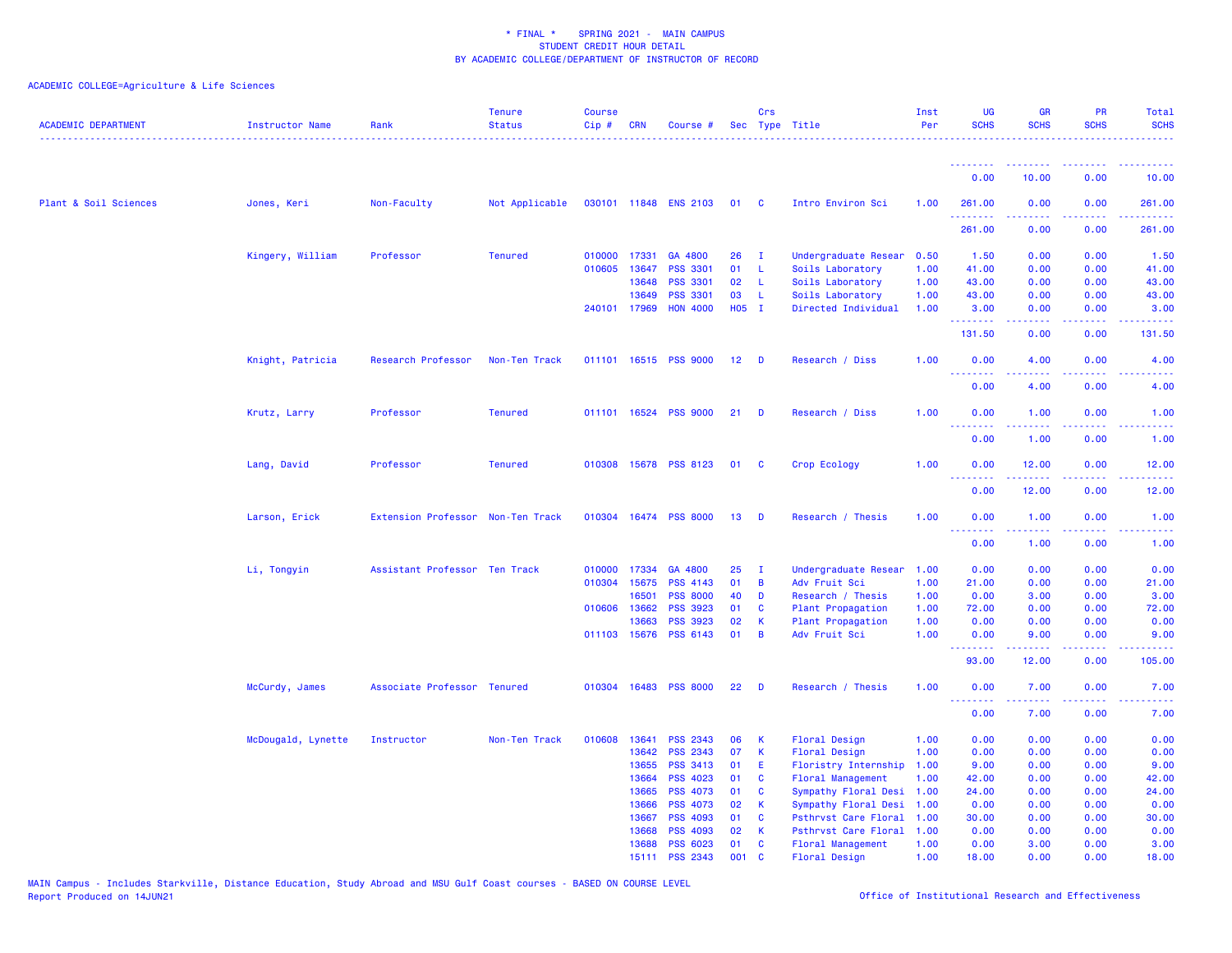| <b>ACADEMIC DEPARTMENT</b> | Instructor Name    | Rank                              | <b>Tenure</b><br><b>Status</b> | <b>Course</b><br>Cip# | <b>CRN</b>            | Course #                           |                 | Crs               | Sec Type Title                             | Inst<br>Per  | <b>UG</b><br><b>SCHS</b>        | <b>GR</b><br><b>SCHS</b> | <b>PR</b><br><b>SCHS</b>                                                                               | Total<br><b>SCHS</b>                                                                                                              |
|----------------------------|--------------------|-----------------------------------|--------------------------------|-----------------------|-----------------------|------------------------------------|-----------------|-------------------|--------------------------------------------|--------------|---------------------------------|--------------------------|--------------------------------------------------------------------------------------------------------|-----------------------------------------------------------------------------------------------------------------------------------|
| Plant & Soil Sciences      | McDougald, Lynette | Instructor                        | Non-Ten Track                  |                       |                       | 011101 13661 PSS 3511              | 01              | <b>S</b>          | Seminar                                    | 1.00         | 10.00                           | 0.00                     | 0.00                                                                                                   | 10.00                                                                                                                             |
|                            |                    |                                   |                                |                       |                       |                                    |                 |                   |                                            |              | .<br>133.00                     | 22222<br>3.00            | $\frac{1}{2} \left( \frac{1}{2} \right) \left( \frac{1}{2} \right) \left( \frac{1}{2} \right)$<br>0.00 | 136.00                                                                                                                            |
|                            | Morrison, Jesse    | Research Assist Pro Non-Ten Track |                                |                       |                       | 010304 16496 PSS 8000              | 35              | D                 | Research / Thesis                          | 1.00         | 0.00                            | 5.00                     | 0.00                                                                                                   | 5.00                                                                                                                              |
|                            |                    |                                   |                                |                       |                       |                                    |                 |                   |                                            |              | 0.00                            | 5.00                     | 0.00                                                                                                   | 5.00                                                                                                                              |
|                            | Pieralisi, Brian   | Assistant Professor Ten Track     |                                |                       |                       | 010304 16493 PSS 8000              | 32              | D                 | Research / Thesis                          | 1.00         | 0.00<br><u>.</u>                | 2.00<br>الدامات مال      | 0.00<br>.                                                                                              | 2.00<br>$\frac{1}{2} \left( \frac{1}{2} \right) \left( \frac{1}{2} \right) \left( \frac{1}{2} \right) \left( \frac{1}{2} \right)$ |
|                            |                    |                                   |                                |                       |                       |                                    |                 |                   |                                            |              | 0.00                            | 2.00                     | 0.00                                                                                                   | 2.00                                                                                                                              |
|                            | Reddy, Kambham     | Research Professor                | Non-Ten Track                  | 011101                |                       | 16513 PSS 9000                     | 10 <sub>1</sub> | D                 | Research / Diss                            | 1.00         | 0.00                            | 9.00                     | 0.00                                                                                                   | 9.00                                                                                                                              |
|                            |                    |                                   |                                | 260307                |                       | 13713 PSS 8163                     | 01              | C                 | Environment Plt Phys                       | 1.00         | 0.00<br><u> - - - - - - - -</u> | 24.00                    | 0.00                                                                                                   | 24.00                                                                                                                             |
|                            |                    |                                   |                                |                       |                       |                                    |                 |                   |                                            |              | 0.00                            | 33.00                    | 0.00                                                                                                   | 33.00                                                                                                                             |
|                            | Reynolds, Daniel   | Non-Faculty                       | Not Applicable                 |                       |                       | 010304 16466 PSS 8000              | 05              | D                 | Research / Thesis                          | 1.00         | 0.00<br><u>.</u>                | 13.00                    | 0.00                                                                                                   | 13.00                                                                                                                             |
|                            |                    |                                   |                                |                       |                       |                                    |                 |                   |                                            |              | 0.00                            | 13.00                    | 0.00                                                                                                   | 13.00                                                                                                                             |
|                            | Rushing, Jason     | Extension Assoc Pro Non-Ten Track |                                |                       |                       | 010304 16495 PSS 8000              | 34              | D                 | Research / Thesis                          | 1.00         | 0.00<br>.                       | 3.00                     | 0.00                                                                                                   | 3.00                                                                                                                              |
|                            |                    |                                   |                                |                       |                       |                                    |                 |                   |                                            |              | 0.00                            | 3.00                     | 0.00                                                                                                   | 3.00                                                                                                                              |
|                            | Stafne, Eric       | Extension Professor Non-Ten Track |                                |                       |                       | 010304 16480 PSS 8000              | 19              | D                 | Research / Thesis                          | 1.00         | 0.00<br><u>.</u>                | 9.00<br>.                | 0.00<br>$\frac{1}{2} \left( \frac{1}{2} \right) \left( \frac{1}{2} \right) \left( \frac{1}{2} \right)$ | 9.00                                                                                                                              |
|                            |                    |                                   |                                |                       |                       |                                    |                 |                   |                                            |              | 0.00                            | 9.00                     | 0.00                                                                                                   | 9.00                                                                                                                              |
|                            | Stewart, Barry     | Associate Professor Tenured       |                                |                       | 010607 13678<br>13679 | <b>PSS 4443</b><br><b>PSS 4443</b> | 01<br>02        | C<br>C            | Athletic Field Mgt<br>Athletic Field Mgt-A | 1.00<br>1.00 | 57.00<br>12.00                  | 0.00<br>0.00             | 0.00<br>0.00                                                                                           | 57.00<br>12.00                                                                                                                    |
|                            |                    |                                   |                                | 011101                | 16508                 | <b>PSS 9000</b>                    | 05              | D                 | Research / Diss                            | 1.00         | 0.00                            | 5.00                     | 0.00                                                                                                   | 5.00                                                                                                                              |
|                            |                    |                                   |                                |                       | 011103 13632          | PSS 1313                           | 01              | $\mathbf c$       |                                            | 1.00         | 177.00                          | 0.00                     | 0.00                                                                                                   | 177.00                                                                                                                            |
|                            |                    |                                   |                                |                       |                       |                                    |                 | $\mathsf{K}$      | Plant Science                              |              |                                 |                          |                                                                                                        |                                                                                                                                   |
|                            |                    |                                   |                                |                       | 13633                 | PSS 1313                           | 02              |                   | Plant Science                              | 1.00         | 0.00                            | 0.00                     | 0.00                                                                                                   | 0.00                                                                                                                              |
|                            |                    |                                   |                                |                       | 13634<br>13635        | <b>PSS 1313</b><br><b>PSS 1313</b> | 03<br>04        | K<br>$\mathsf{K}$ | <b>Plant Science</b><br>Plant Science      | 1.00<br>1.00 | 0.00<br>0.00                    | 0.00<br>0.00             | 0.00<br>0.00                                                                                           | 0.00<br>0.00                                                                                                                      |
|                            |                    |                                   |                                |                       |                       |                                    |                 |                   |                                            |              | .<br>246.00                     | .<br>5.00                | الأعامات<br>0.00                                                                                       | 251.00                                                                                                                            |
|                            | Tseng, Te Ming     | Assistant Professor Ten Track     |                                |                       | 010000 15983          | GA 4800                            | 21              | $\mathbf{I}$      | Undergraduate Resear                       | 1.00         | 0.00                            | 0.00                     | 0.00                                                                                                   | 0.00                                                                                                                              |
|                            |                    |                                   |                                |                       | 16316                 | GA 4800                            | 22              | $\mathbf{I}$      | Undergraduate Resear                       | 1.00         | 1.00                            | 0.00                     | 0.00                                                                                                   | 1.00                                                                                                                              |
|                            |                    |                                   |                                | 010304                | 16488                 | <b>PSS 8000</b>                    | 27              | D                 | Research / Thesis                          | 1.00         | 0.00                            | 6.00                     | 0.00                                                                                                   | 6.00                                                                                                                              |
|                            |                    |                                   |                                | 011101                | 16530                 | <b>PSS 9000</b>                    | 27              | D                 | Research / Diss                            | 1.00         | 0.00                            | 17.00                    | 0.00                                                                                                   | 17.00                                                                                                                             |
|                            |                    |                                   |                                |                       | 17583                 | <b>PSS 4000</b>                    | 01              | $\mathbf{I}$      | Directed Indiv Study                       | 1.00         | 2.00                            | 0.00                     | 0.00                                                                                                   | 2.00                                                                                                                              |
|                            |                    |                                   |                                |                       | 17584                 | <b>PSS 4000</b>                    | 02              | $\mathbf{I}$      | Directed Indiv Study                       | 1.00         | 2.00                            | 0.00                     | 0.00                                                                                                   | 2.00                                                                                                                              |
|                            |                    |                                   |                                |                       | 17585                 | <b>PSS 4000</b>                    | 03              | $\mathbf{I}$      | Directed Indiv Study                       | 1.00         | 2.00                            | 0.00                     | 0.00                                                                                                   | 2.00                                                                                                                              |
|                            |                    |                                   |                                |                       | 17586                 | <b>PSS 4000</b>                    | 04              | $\mathbf{I}$      | Directed Indiv Study 1.00                  |              | 2.00                            | 0.00                     | 0.00                                                                                                   | 2.00                                                                                                                              |
|                            |                    |                                   |                                |                       | 17587                 | <b>PSS 4000</b>                    | 05              | $\mathbf I$       | Directed Indiv Study 1.00                  |              | 2.00                            | 0.00                     | 0.00                                                                                                   | 2.00                                                                                                                              |
|                            |                    |                                   |                                |                       | 17588                 | <b>PSS 4000</b>                    | 06              | $\mathbf{I}$      | Directed Indiv Study 1.00                  |              | 2.00<br>.                       | 0.00<br>2.2.2.2.2        | 0.00<br>الداعات عاد                                                                                    | 2.00<br>.                                                                                                                         |
|                            |                    |                                   |                                |                       |                       |                                    |                 |                   |                                            |              | 13.00                           | 23.00                    | 0.00                                                                                                   | 36.00                                                                                                                             |
|                            | Wallace, Teddy     | Associate Professor Tenured       |                                |                       |                       | 010304 13673 PSS 4133              | 01              | <b>C</b>          | Fiber&Oilseed Crops                        | 1.00         | 90.00                           | 0.00                     | 0.00                                                                                                   | 90.00                                                                                                                             |
|                            |                    |                                   |                                |                       |                       | 13697 PSS 6133                     | 01              | $\mathbf{c}$      | Fiber&Oilseed Crops                        | 1.00         | 0.00                            | 3.00                     | 0.00                                                                                                   | 3.00                                                                                                                              |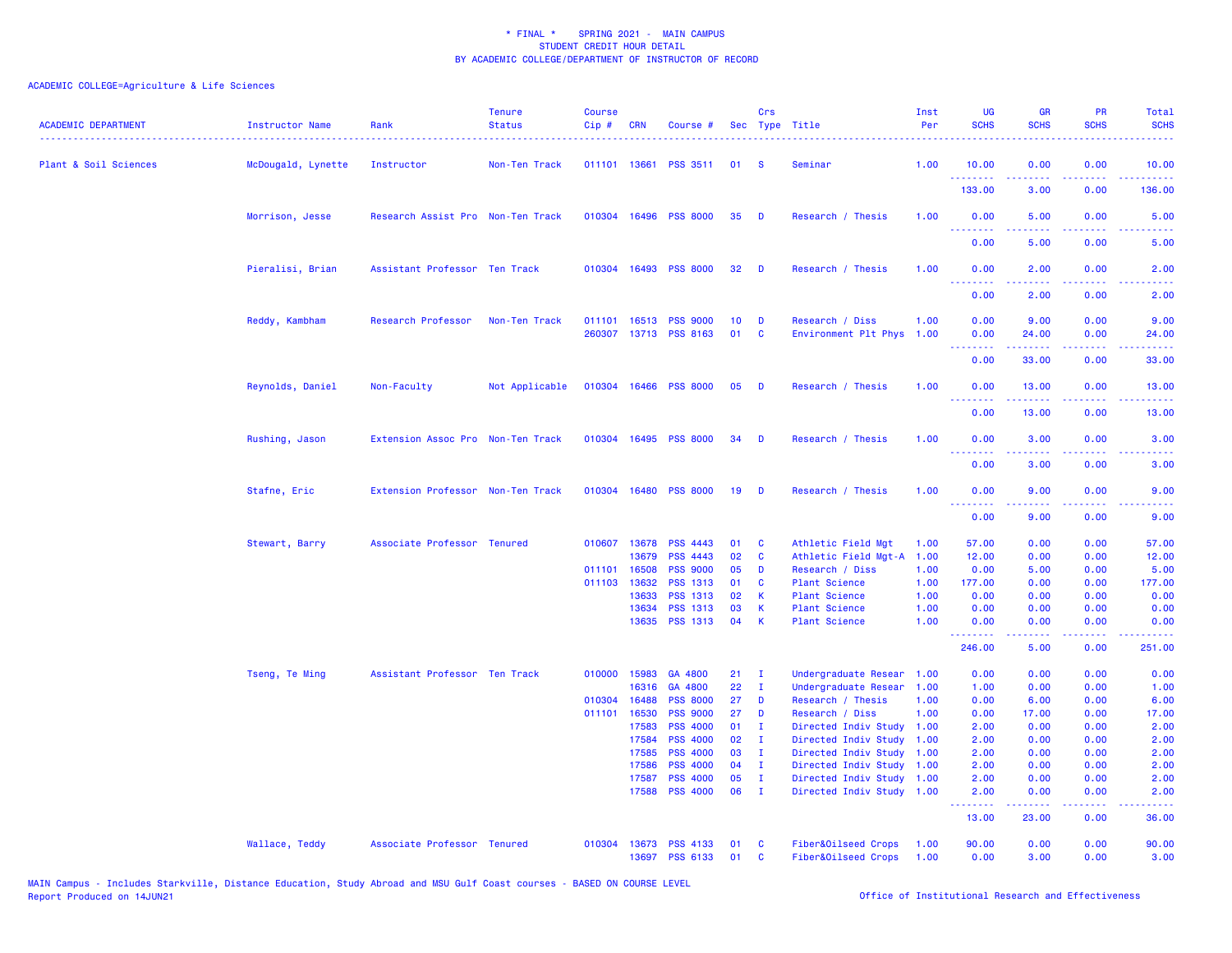| <b>ACADEMIC DEPARTMENT</b>                                     | Instructor Name    | Rank                          | <b>Tenure</b><br><b>Status</b>            | <b>Course</b><br>$Cip$ # | <b>CRN</b> | Course # Sec Type Title |      | Crs      |                 | Inst<br>Per | <b>UG</b><br><b>SCHS</b> | <b>GR</b><br><b>SCHS</b> | <b>PR</b><br><b>SCHS</b> | Total<br><b>SCHS</b>   |
|----------------------------------------------------------------|--------------------|-------------------------------|-------------------------------------------|--------------------------|------------|-------------------------|------|----------|-----------------|-------------|--------------------------|--------------------------|--------------------------|------------------------|
|                                                                |                    |                               |                                           |                          |            |                         |      |          |                 |             | ---------<br>90.00       | 3.00                     | 0.00                     | <br>93.00              |
| Plant & Soil Sciences                                          | White, Joshua      | Non-Faculty                   | Not Applicable 010304 13669 PSS 4103 01 B |                          |            |                         |      |          | Forage Pasture  | 1.00        | 60.00                    | 0.00                     | 0.00                     | 60.00                  |
|                                                                |                    |                               |                                           |                          |            |                         |      |          |                 |             | 60.00                    | 0.00                     | .<br>0.00                | . <u>.</u> .<br>60.00  |
|                                                                | Zurweller, Brendan | Assistant Professor Ten Track |                                           |                          |            | 011101 16529 PSS 9000   | - 26 | <b>D</b> | Research / Diss | 1.00        | 0.00<br>---------        | 2.00<br>.                | 0.00<br>.                | 2.00<br>.              |
|                                                                |                    |                               |                                           |                          |            |                         |      |          |                 |             | 0.00                     | 2.00                     | 0.00                     | 2.00                   |
| ====================================                           |                    |                               |                                           |                          |            |                         |      |          |                 |             |                          |                          |                          | =========              |
| Plant & Soil Sciences<br>===================================== |                    |                               |                                           |                          |            |                         |      |          |                 |             | 2814,00<br>========      | 615,00<br>========       | 0.00<br>========         | 3429,00<br>----------- |
|                                                                |                    |                               |                                           |                          |            |                         |      |          |                 |             |                          |                          |                          |                        |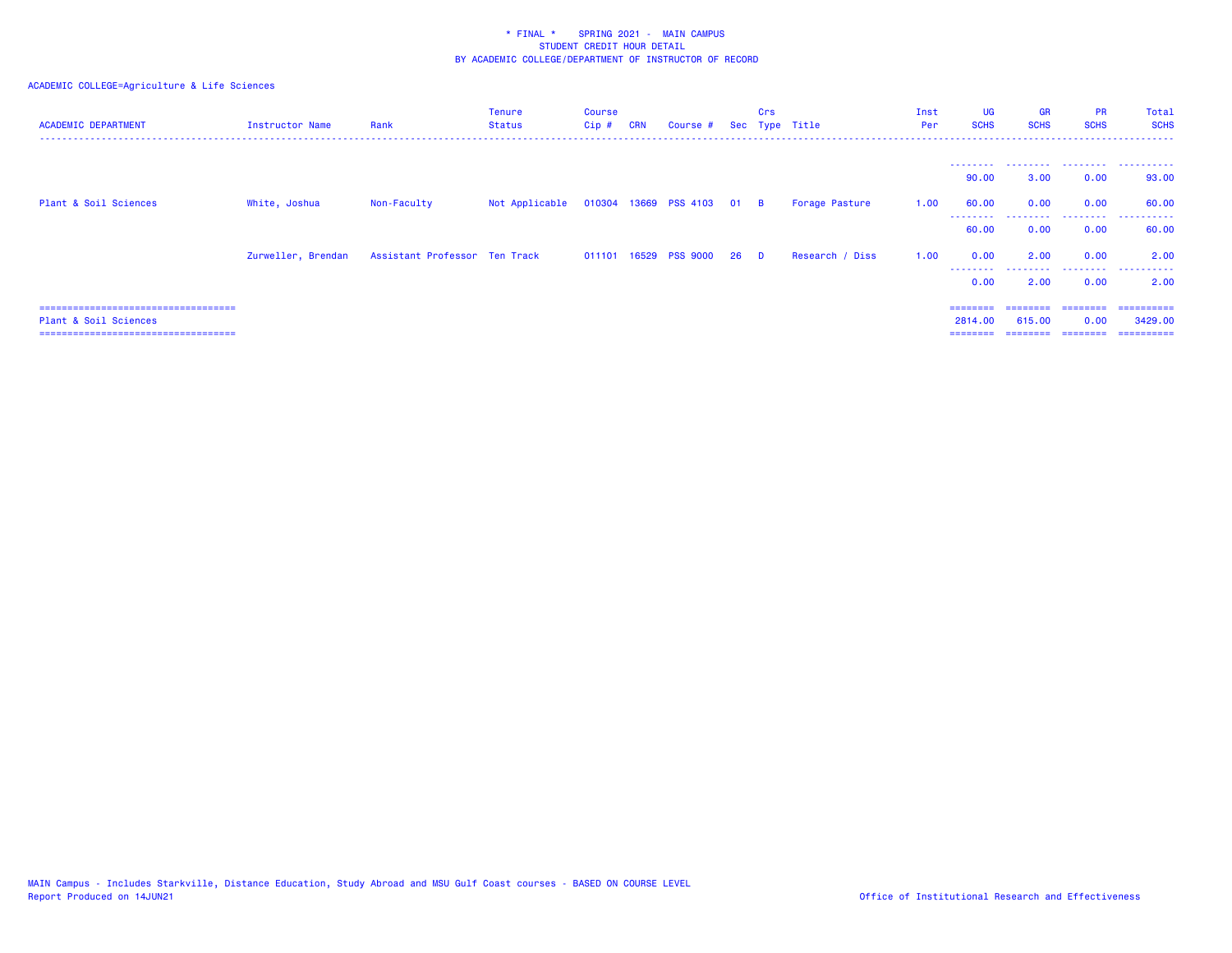| <b>ACADEMIC DEPARTMENT</b> | <b>Instructor Name</b><br><u>.</u>                 | Rank                              | <b>Tenure</b><br><b>Status</b> | <b>Course</b><br>Cip# | <b>CRN</b>   | Course #             |                 | Crs          | Sec Type Title            | Inst<br>Per | UG<br><b>SCHS</b>                                                                                                                                                                                                                                                                                                                                                                                                                                                                              | <b>GR</b><br><b>SCHS</b> | <b>PR</b><br><b>SCHS</b>                                                                               | Total<br><b>SCHS</b>                                                                                                              |
|----------------------------|----------------------------------------------------|-----------------------------------|--------------------------------|-----------------------|--------------|----------------------|-----------------|--------------|---------------------------|-------------|------------------------------------------------------------------------------------------------------------------------------------------------------------------------------------------------------------------------------------------------------------------------------------------------------------------------------------------------------------------------------------------------------------------------------------------------------------------------------------------------|--------------------------|--------------------------------------------------------------------------------------------------------|-----------------------------------------------------------------------------------------------------------------------------------|
| <b>Poultry Science</b>     | Acharya Adhikari, Pr Assistant Professor Ten Track |                                   |                                | 010907                | 16344        | PO 9000              | 09              | D            | Research / Diss           | 1.00        | 0.00                                                                                                                                                                                                                                                                                                                                                                                                                                                                                           | 2.00                     | 0.00                                                                                                   | 2.00                                                                                                                              |
|                            |                                                    |                                   |                                |                       | 16353        | <b>PO 8000</b>       | 09              | D            | Research / Thesis         | 1.00        | 0.00                                                                                                                                                                                                                                                                                                                                                                                                                                                                                           | 2.00                     | 0.00<br>$\omega \equiv \omega$ .                                                                       | 2.00                                                                                                                              |
|                            |                                                    |                                   |                                |                       |              |                      |                 |              |                           |             | 0.00                                                                                                                                                                                                                                                                                                                                                                                                                                                                                           | 4.00                     | 0.00                                                                                                   | 4.00                                                                                                                              |
|                            | Beck, Mary                                         | Professor                         | <b>Tenured</b>                 | 010907                | 13558        | PO 8011              | 01              | <b>S</b>     | Graduate Seminar in       | 1.00        | 0.00                                                                                                                                                                                                                                                                                                                                                                                                                                                                                           | 12.00                    | 0.00                                                                                                   | 12.00                                                                                                                             |
|                            |                                                    |                                   |                                |                       | 13559        | PO 8111              | 01              | <b>S</b>     | Adv Grad Poultry Sem      | 1.00        | 0.00                                                                                                                                                                                                                                                                                                                                                                                                                                                                                           | 5.00                     | 0.00                                                                                                   | 5.00                                                                                                                              |
|                            |                                                    |                                   |                                |                       |              |                      |                 |              |                           |             | .<br>0.00                                                                                                                                                                                                                                                                                                                                                                                                                                                                                      | المتمام مناسب<br>17.00   | .<br>0.00                                                                                              | .<br>17.00                                                                                                                        |
|                            | Kiess, Aaron                                       | Professor                         | <b>Tenured</b>                 | 010907                | 13551        | PO 4844              | 01              | C            | Avian Anatomy & Phys 1.00 |             | 60.00                                                                                                                                                                                                                                                                                                                                                                                                                                                                                          | 0.00                     | 0.00                                                                                                   | 60.00                                                                                                                             |
|                            |                                                    |                                   |                                |                       | 13552        | PO 4844              | 02              | К            | Avian Anatomy & Phys      | 1.00        | 0.00                                                                                                                                                                                                                                                                                                                                                                                                                                                                                           | 0.00                     | 0.00                                                                                                   | 0.00                                                                                                                              |
|                            |                                                    |                                   |                                |                       | 13556        | PO 6844              | 01              | C            | Avian Anatomy & Phys      | 1.00        | 0.00                                                                                                                                                                                                                                                                                                                                                                                                                                                                                           | 12.00                    | 0.00                                                                                                   | 12.00                                                                                                                             |
|                            |                                                    |                                   |                                |                       | 13557        | PO 6844              | 02              | K            | Avian Anatomy & Phys      | 1.00        | 0.00                                                                                                                                                                                                                                                                                                                                                                                                                                                                                           | 0.00                     | 0.00                                                                                                   | 0.00                                                                                                                              |
|                            |                                                    |                                   |                                |                       | 17934        | PO 4000              | 05              | $\mathbf{I}$ | Directed Indiv Study      | 1.00        | 4.00                                                                                                                                                                                                                                                                                                                                                                                                                                                                                           | 0.00                     | 0.00                                                                                                   | 4.00                                                                                                                              |
|                            |                                                    |                                   |                                |                       | 240101 17259 | <b>HON 4093</b>      | <b>H10 E</b>    |              | <b>Honors Thesis</b>      | 1.00        | 3.00                                                                                                                                                                                                                                                                                                                                                                                                                                                                                           | 0.00                     | 0.00                                                                                                   | 3.00                                                                                                                              |
|                            |                                                    |                                   |                                |                       |              |                      |                 |              |                           |             | .<br>67.00                                                                                                                                                                                                                                                                                                                                                                                                                                                                                     | .<br>12.00               | .<br>0.00                                                                                              | .<br>79.00                                                                                                                        |
|                            | Peebles, Edgar                                     | Professor                         | <b>Tenured</b>                 | 010907                | 16345        | PO 8000              | 01              | D            | Research / Thesis         | 1.00        | 0.00                                                                                                                                                                                                                                                                                                                                                                                                                                                                                           | 13.00                    | 0.00                                                                                                   | 13.00                                                                                                                             |
|                            |                                                    |                                   |                                |                       | 16624        | PO 4000              | 01              | $\mathbf{I}$ | Directed Indiv Study      | 1.00        | 2.00                                                                                                                                                                                                                                                                                                                                                                                                                                                                                           | 0.00                     | 0.00                                                                                                   | 2.00                                                                                                                              |
|                            |                                                    |                                   |                                | 260801                | 10571        | <b>BIO 3103</b>      | 01              | C            | Genetics I-SI             | 1.00        | 408.00                                                                                                                                                                                                                                                                                                                                                                                                                                                                                         | 0.00                     | 0.00                                                                                                   | 408.00                                                                                                                            |
|                            |                                                    |                                   |                                |                       | 10572        | <b>BIO 3103</b>      | 02              | К            | Genetics I                | 1.00        | 0.00                                                                                                                                                                                                                                                                                                                                                                                                                                                                                           | 0.00                     | 0.00                                                                                                   | 0.00                                                                                                                              |
|                            |                                                    |                                   |                                |                       | 10573        | <b>BIO 3103</b>      | 03              | К            | Genetics I                | 1.00        | 0.00                                                                                                                                                                                                                                                                                                                                                                                                                                                                                           | 0.00                     | 0.00                                                                                                   | 0.00                                                                                                                              |
|                            |                                                    |                                   |                                |                       | 12398        | <b>GNS 3103</b>      | 01              | <b>C</b>     | Genetics I SI             | 1.00        | 78.00                                                                                                                                                                                                                                                                                                                                                                                                                                                                                          | 0.00                     | 0.00                                                                                                   | 78.00                                                                                                                             |
|                            |                                                    |                                   |                                |                       | 12399        | <b>GNS 3103</b>      | 02              | К            | Genetics I                | 1.00        | 0.00                                                                                                                                                                                                                                                                                                                                                                                                                                                                                           | 0.00                     | 0.00                                                                                                   | 0.00                                                                                                                              |
|                            |                                                    |                                   |                                |                       | 12400        | <b>GNS 3103</b>      | 03              | K            | Genetics I                | 1.00        | 0.00                                                                                                                                                                                                                                                                                                                                                                                                                                                                                           | 0.00                     | 0.00                                                                                                   | 0.00                                                                                                                              |
|                            |                                                    |                                   |                                |                       | 13540        | PO 3103              | 01              | C            | Genetics I                | 1.00        | 174.00                                                                                                                                                                                                                                                                                                                                                                                                                                                                                         | 0.00                     | 0.00                                                                                                   | 174.00                                                                                                                            |
|                            |                                                    |                                   |                                |                       | 13541        | PO 3103              | 02              | $\mathsf K$  | Genetics I                | 1.00        | 0.00                                                                                                                                                                                                                                                                                                                                                                                                                                                                                           | 0.00                     | 0.00                                                                                                   | 0.00                                                                                                                              |
|                            |                                                    |                                   |                                |                       |              | 13542 PO 3103        | 03              | К            | Genetics I                | 1.00        | 0.00                                                                                                                                                                                                                                                                                                                                                                                                                                                                                           | 0.00                     | 0.00                                                                                                   | 0.00                                                                                                                              |
|                            |                                                    |                                   |                                |                       |              |                      |                 |              |                           |             | .                                                                                                                                                                                                                                                                                                                                                                                                                                                                                              | <u>.</u>                 | .                                                                                                      | <b></b>                                                                                                                           |
|                            |                                                    |                                   |                                |                       |              |                      |                 |              |                           |             | 662.00                                                                                                                                                                                                                                                                                                                                                                                                                                                                                         | 13.00                    | 0.00                                                                                                   | 675.00                                                                                                                            |
|                            | Ramachandran, Reshma Non-Faculty                   |                                   | Not Applicable                 | 010907                | 13548        | PO 4324              | 01              | C            | Avian Reproduction        | 1.00        | 52.00                                                                                                                                                                                                                                                                                                                                                                                                                                                                                          | 0.00                     | 0.00                                                                                                   | 52.00                                                                                                                             |
|                            |                                                    |                                   |                                |                       | 13553        | PO 6324              | 01              | C            | Avian Reproduction        | 1.00        | 0.00                                                                                                                                                                                                                                                                                                                                                                                                                                                                                           | 8.00                     | 0.00                                                                                                   | 8.00                                                                                                                              |
|                            |                                                    |                                   |                                |                       | 15382        | PO 4324              | 02              | K            | Avian Reproduction        | 1.00        | 0.00                                                                                                                                                                                                                                                                                                                                                                                                                                                                                           | 0.00                     | 0.00                                                                                                   | 0.00                                                                                                                              |
|                            |                                                    |                                   |                                |                       | 15389        | PO 4324              | 03              | К            | Avian Reproduction        | 1.00        | 0.00                                                                                                                                                                                                                                                                                                                                                                                                                                                                                           | 0.00                     | 0.00                                                                                                   | 0.00                                                                                                                              |
|                            |                                                    |                                   |                                |                       | 15403        | PO 6324              | 02              | K            | Avian Reproduction        | 1.00        | 0.00                                                                                                                                                                                                                                                                                                                                                                                                                                                                                           | 0.00                     | 0.00                                                                                                   | 0.00                                                                                                                              |
|                            |                                                    |                                   |                                |                       | 17881        | PO 4000              | 03              | $\mathbf{I}$ | Directed Indiv Study      | 1.00        | 3.00<br>$\begin{array}{cccccccccccccc} \multicolumn{2}{c}{} & \multicolumn{2}{c}{} & \multicolumn{2}{c}{} & \multicolumn{2}{c}{} & \multicolumn{2}{c}{} & \multicolumn{2}{c}{} & \multicolumn{2}{c}{} & \multicolumn{2}{c}{} & \multicolumn{2}{c}{} & \multicolumn{2}{c}{} & \multicolumn{2}{c}{} & \multicolumn{2}{c}{} & \multicolumn{2}{c}{} & \multicolumn{2}{c}{} & \multicolumn{2}{c}{} & \multicolumn{2}{c}{} & \multicolumn{2}{c}{} & \multicolumn{2}{c}{} & \multicolumn{2}{c}{} & \$ | 0.00                     | 0.00<br>$\omega \equiv \omega$ .                                                                       | 3.00                                                                                                                              |
|                            |                                                    |                                   |                                |                       |              |                      |                 |              |                           |             | 55.00                                                                                                                                                                                                                                                                                                                                                                                                                                                                                          | 8.00                     | 0.00                                                                                                   | 63.00                                                                                                                             |
|                            | Tabler, George                                     | Extension Professor Non-Ten Track |                                |                       |              | 010907 16346 PO 8000 | 02              | - D          | Research / Thesis         | 1.00        | 0.00                                                                                                                                                                                                                                                                                                                                                                                                                                                                                           | 2.00                     | 0.00                                                                                                   | 2.00                                                                                                                              |
|                            |                                                    |                                   |                                |                       |              |                      |                 |              |                           |             | .<br>0.00                                                                                                                                                                                                                                                                                                                                                                                                                                                                                      | -----<br>2.00            | .<br>0.00                                                                                              | $\frac{1}{2} \left( \frac{1}{2} \right) \left( \frac{1}{2} \right) \left( \frac{1}{2} \right) \left( \frac{1}{2} \right)$<br>2.00 |
|                            | Theradiyil Sukumaran Assistant Professor Ten Track |                                   |                                | 010000                | 17348        | GA 4800              | 15 <sub>1</sub> | $\mathbf I$  | Undergraduate Resear      | 1.00        | 3.00                                                                                                                                                                                                                                                                                                                                                                                                                                                                                           | 0.00                     | 0.00                                                                                                   | 3.00                                                                                                                              |
|                            |                                                    |                                   |                                | 010907                | 13546        | PO 4033              | 01              | B            | Diseases of Poultry       | 1.00        | 45.00                                                                                                                                                                                                                                                                                                                                                                                                                                                                                          | 0.00                     | 0.00                                                                                                   | 45.00                                                                                                                             |
|                            |                                                    |                                   |                                |                       | 16352        | PO 8000              | 08              | D            | Research / Thesis         | 1.00        | 0.00                                                                                                                                                                                                                                                                                                                                                                                                                                                                                           | 13.00                    | 0.00                                                                                                   | 13.00                                                                                                                             |
|                            |                                                    |                                   |                                |                       | 16889        | PO 4000              | 02              | T            | Directed Indiv Study      | 1.00        | 3.00<br>.                                                                                                                                                                                                                                                                                                                                                                                                                                                                                      | 0.00                     | 0.00<br>$\frac{1}{2} \left( \frac{1}{2} \right) \left( \frac{1}{2} \right) \left( \frac{1}{2} \right)$ | 3.00                                                                                                                              |
|                            |                                                    |                                   |                                |                       |              |                      |                 |              |                           |             | 51.00                                                                                                                                                                                                                                                                                                                                                                                                                                                                                          | 13.00                    | 0.00                                                                                                   | 64.00                                                                                                                             |
|                            | Wamsley, Kelley                                    | Associate Professor Tenured       |                                |                       |              | 010904 13549 P0 4423 | 01              | $\mathbf{C}$ | <b>Feed Manufacturing</b> | 1.00        | 42.00                                                                                                                                                                                                                                                                                                                                                                                                                                                                                          | 0.00                     | 0.00                                                                                                   | 42.00                                                                                                                             |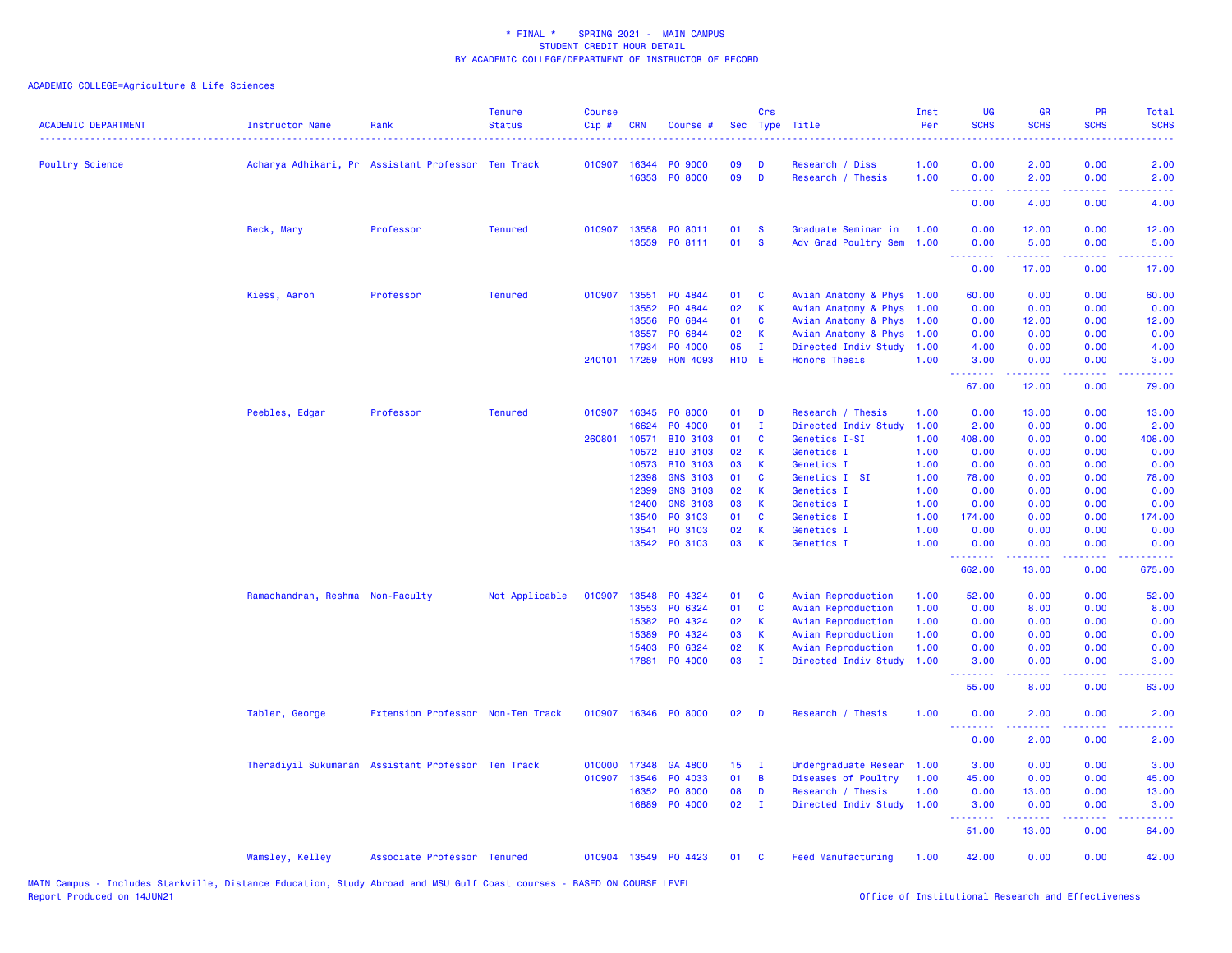| <b>ACADEMIC DEPARTMENT</b>                                    | Instructor Name | Rank                              | <b>Tenure</b><br><b>Status</b> | <b>Course</b><br>Cip# | <b>CRN</b> | Course #             |              | Crs<br>Sec Type Title |                           | Inst<br>Per | <b>UG</b><br><b>SCHS</b> | <b>GR</b><br><b>SCHS</b>                                                                                                                                     | <b>PR</b><br><b>SCHS</b> | Total<br><b>SCHS</b>  |
|---------------------------------------------------------------|-----------------|-----------------------------------|--------------------------------|-----------------------|------------|----------------------|--------------|-----------------------|---------------------------|-------------|--------------------------|--------------------------------------------------------------------------------------------------------------------------------------------------------------|--------------------------|-----------------------|
|                                                               |                 |                                   |                                |                       |            |                      |              |                       |                           |             |                          |                                                                                                                                                              |                          |                       |
| Poultry Science                                               | Wamsley, Kelley | Associate Professor Tenured       |                                | 010904 13554          |            | PO 6423              | 01           | <b>C</b>              | <b>Feed Manufacturing</b> | 1.00        | 0.00                     | 12.00                                                                                                                                                        | 0.00                     | 12.00                 |
|                                                               |                 |                                   |                                | 010907                | 13544      | PO 3423              | 01           | $\overline{B}$        | Poultry Evaluation I      | 0.50        | 13.50                    | 0.00                                                                                                                                                         | 0.00                     | 13.50                 |
|                                                               |                 |                                   |                                |                       | 16323      | PO 9000              | 06           | D                     | Research / Diss           | 1.00        | 0.00                     | 1.00                                                                                                                                                         | 0.00                     | 1.00                  |
|                                                               |                 |                                   |                                |                       | 16341      | PO 9000<br>PO 8000   | 006 D<br>06  | D                     | Research / Diss           | 1.00        | 0.00<br>0.00             | 5.00                                                                                                                                                         | 0.00                     | 5.00                  |
|                                                               |                 |                                   |                                |                       | 16350      |                      |              |                       | Research / Thesis         | 1.00        | <u>.</u>                 | 4.00                                                                                                                                                         | 0.00<br>----             | 4.00                  |
|                                                               |                 |                                   |                                |                       |            |                      |              |                       |                           |             | 55.50                    | 22.00                                                                                                                                                        | 0.00                     | 77.50                 |
|                                                               | Wells, Jessica  | Clinical Assist Pro Non-Ten Track |                                | 010000                | 10095      | ADS 1013             | 01           | <b>C</b>              | Animal Agriculture & 0.50 |             | 117.00                   | 0.00                                                                                                                                                         | 0.00                     | 117.00                |
|                                                               |                 |                                   |                                |                       | 13537      | PO 1013              | 01           | C                     | Animal Agriculture & 0.50 |             | 28.50                    | 0.00                                                                                                                                                         | 0.00                     | 28.50                 |
|                                                               |                 |                                   |                                |                       | 16582      | PO 1013              | 02           | C                     | Animal Agriculture &      | 0.50        | 73.50                    | 0.00                                                                                                                                                         | 0.00                     | 73.50                 |
|                                                               |                 |                                   |                                | 010907 13538          |            | PO 3011              | 01           | <b>S</b>              | Seminar                   | 1.00        | 6.00                     | 0.00                                                                                                                                                         | 0.00                     | 6.00                  |
|                                                               |                 |                                   |                                |                       | 13539      | PO 3021              | 01           | <b>S</b>              | Seminar                   | 1.00        | 6.00                     | 0.00                                                                                                                                                         | 0.00                     | 6.00                  |
|                                                               |                 |                                   |                                |                       | 13543      | PO 3313              | 02           | C                     | Com Poultry Prod          | 1.00        | 192.00                   | 0.00                                                                                                                                                         | 0.00                     | 192.00                |
|                                                               |                 |                                   |                                |                       | 13544      | PO 3423              | 01           | B                     | Poultry Evaluation I      | 0.50        | 13.50                    | 0.00                                                                                                                                                         | 0.00                     | 13.50                 |
|                                                               |                 |                                   |                                |                       | 13545      | PO 4031              | 01           | $\mathbf{s}$          | Seminar                   | 1.00        | 6.00                     | 0.00                                                                                                                                                         | 0.00                     | 6.00                  |
|                                                               |                 |                                   |                                |                       |            | 13547 PO 4041        | 01           | <b>S</b>              | Seminar                   | 1.00        | 11.00                    | 0.00                                                                                                                                                         | 0.00                     | 11.00                 |
|                                                               |                 |                                   |                                |                       | 14768      | PO 3313              | 501 C        |                       | Com Poultry Prod          | 1.00        | 3.00                     | 0.00                                                                                                                                                         | 0.00                     | 3.00                  |
|                                                               |                 |                                   |                                |                       | 15052      | PO 3353              | 001 E        |                       | Poultry Prod Interns      | 1.00        | 6.00                     | 0.00                                                                                                                                                         | 0.00                     | 6.00                  |
|                                                               |                 |                                   |                                |                       | 15053      | PO 3363              | 001 E        |                       | Poultry Processing I      | 1.00        | 6.00                     | 0.00                                                                                                                                                         | 0.00                     | 6.00                  |
|                                                               |                 |                                   |                                |                       | 15132      | PO 3353              | 551 E        |                       | Poultry Prod Interns      | 1.00        | 9.00                     | 0.00                                                                                                                                                         | 0.00                     | 9.00                  |
|                                                               |                 |                                   |                                |                       |            | 16349 PO 8000        | 05 D         |                       | Research / Thesis         | 1.00        | 0.00<br>. <b>.</b>       | 2.00<br>-----                                                                                                                                                | 0.00<br>والمحامل         | 2.00<br>.             |
|                                                               |                 |                                   |                                |                       |            |                      |              |                       |                           |             | 477.50                   | 2.00                                                                                                                                                         | 0.00                     | 479.50                |
|                                                               | Zhai, Wei       | Associate Professor Tenured       |                                | 010000                | 18018      | GA 4800              | 36           | $\mathbf{I}$          | Undergraduate Resear      | 1.00        | 3.00                     | 0.00                                                                                                                                                         | 0.00                     | 3.00                  |
|                                                               |                 |                                   |                                |                       |            | 010907 16338 PO 9000 | 03           | D                     | Research / Diss           | 1.00        | 0.00<br><u>.</u>         | 8.00<br>$\frac{1}{2} \left( \frac{1}{2} \right) \left( \frac{1}{2} \right) \left( \frac{1}{2} \right) \left( \frac{1}{2} \right) \left( \frac{1}{2} \right)$ | 0.00<br>$  -$            | 8.00<br>.             |
|                                                               |                 |                                   |                                |                       |            |                      |              |                       |                           |             | 3.00                     | 8.00                                                                                                                                                         | 0.00                     | 11.00                 |
|                                                               | Zhang, Li       | Research Assist Pro Non-Ten Track |                                | 010000                | 17351      | GA 4800              | $11 \quad I$ |                       | Undergraduate Resear      | 1.00        | 2.00                     | 0.00                                                                                                                                                         | 0.00                     | 2.00                  |
|                                                               |                 |                                   |                                | 010907 12240          |            | <b>FNH 4512</b>      | 01           | <b>C</b>              | Poult. Prod. Safety       | 1.00        | 4.00                     | 0.00                                                                                                                                                         | 0.00                     | 4.00                  |
|                                                               |                 |                                   |                                |                       | 13550      | PO 4512              | 01           | $\mathbf{C}$          | Poult. Prod. Safety       | 1.00        | 14.00                    | 0.00                                                                                                                                                         | 0.00                     | 14.00                 |
|                                                               |                 |                                   |                                |                       | 13555      | PO 6512              | 01           | - C                   | Poult. Prod. Safety       | 1.00        | 0.00                     | 6.00                                                                                                                                                         | 0.00                     | 6.00                  |
|                                                               |                 |                                   |                                |                       | 16342      | PO 9000              | 07           | D                     | Research / Diss           | 1.00        | 0.00                     | 2.00                                                                                                                                                         | 0.00                     | 2.00                  |
|                                                               |                 |                                   |                                |                       | 16351      | PO 8000              | 07           | D                     | Research / Thesis         | 1.00        | 0.00<br>.<br>والمراجات   | 4.00                                                                                                                                                         | 0.00                     | 4.00                  |
|                                                               |                 |                                   |                                |                       |            |                      |              |                       |                           |             | 20.00                    | 12.00                                                                                                                                                        | 0.00                     | 32.00                 |
| -----------------------------------<br><b>Poultry Science</b> |                 |                                   |                                |                       |            |                      |              |                       |                           |             | 1391.00                  | 113.00                                                                                                                                                       | 0.00                     | ==========<br>1504.00 |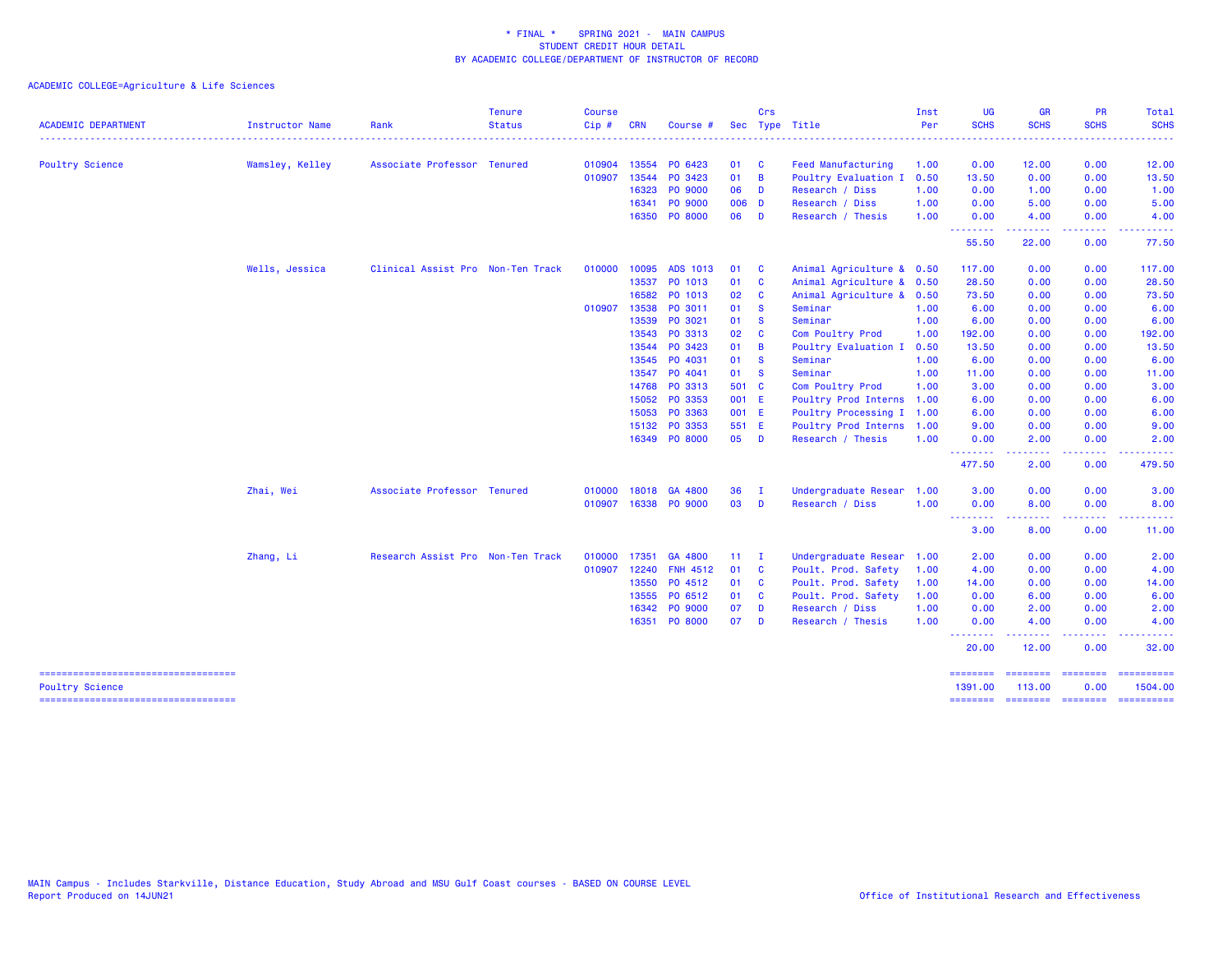| <b>ACADEMIC DEPARTMENT</b> | Instructor Name                                    | Rank                              | <b>Tenure</b><br><b>Status</b> | <b>Course</b><br>Cip# | <b>CRN</b>     | Course #                           |          | Crs          | Sec Type Title                               | Inst<br>Per  | <b>UG</b><br><b>SCHS</b>                                   | <b>GR</b><br><b>SCHS</b> | PR<br><b>SCHS</b>                   | Total<br><b>SCHS</b>                                                                                                           |
|----------------------------|----------------------------------------------------|-----------------------------------|--------------------------------|-----------------------|----------------|------------------------------------|----------|--------------|----------------------------------------------|--------------|------------------------------------------------------------|--------------------------|-------------------------------------|--------------------------------------------------------------------------------------------------------------------------------|
| Architecture, School of    | Ammon, Theodore                                    | Non-Employee                      | Not Applicable                 | 040201                | 10301          | ARC 5353                           | 01       | C            | Philosophy Of Arch                           | 1.00         | 132.00                                                     | 0.00                     | 0.00                                | 132.00                                                                                                                         |
|                            |                                                    |                                   |                                |                       |                |                                    |          |              |                                              |              | .<br>132.00                                                | 0.00                     | $\sim$ $\sim$ $\sim$ $\sim$<br>0.00 | .<br>132.00                                                                                                                    |
|                            | Chenoweth, Richard                                 | Visiting Assist Pro Non-Ten Track |                                | 040201                | 10278          | ARC 2313                           | 01       | <b>C</b>     | History Of Arch I                            | 1.00         | 285.00                                                     | 0.00                     | 0.00                                | 285.00                                                                                                                         |
|                            |                                                    |                                   |                                | 522001                | 10453          | <b>BCS 1126</b>                    | 01       | $\mathbf Q$  | <b>Build Construct Stud</b>                  | 0.05         | 5.70                                                       | 0.00                     | 0.00                                | 5.70                                                                                                                           |
|                            |                                                    |                                   |                                |                       | 10454          | <b>BCS 1126</b>                    | 02       | $\mathbf Q$  | <b>Build Construct Stud</b>                  | 0.95         | 74.10<br>.                                                 | 0.00<br>22222            | 0.00<br>.                           | 74.10<br>$\begin{array}{cccccccccc} \bullet & \bullet & \bullet & \bullet & \bullet & \bullet & \bullet & \bullet \end{array}$ |
|                            |                                                    |                                   |                                |                       |                |                                    |          |              |                                              |              | 364.80                                                     | 0.00                     | 0.00                                | 364.80                                                                                                                         |
|                            | Garshasby Moakhar, M Assistant Professor Ten Track |                                   |                                | 522001                | 10460          | <b>BCS 3126</b>                    | 01       | L            | Build Construct Stud 0.95                    |              | 91.20                                                      | 0.00                     | 0.00                                | 91.20                                                                                                                          |
|                            |                                                    |                                   |                                |                       | 10461          | <b>BCS 3126</b>                    | 02       | -L.          | Build Construct Stud 0.05                    |              | 3.30<br><b><i><u><u><b>Little Little</b></u></u></i></b>   | 0.00<br>د د د د          | 0.00<br>د د د د                     | 3.30<br>.                                                                                                                      |
|                            |                                                    |                                   |                                |                       |                |                                    |          |              |                                              |              | 94.50                                                      | 0.00                     | 0.00                                | 94.50                                                                                                                          |
|                            | Gines, Jacob                                       | Associate Professor Tenured       |                                | 040201                | 10282          | ARC 2723                           | 01       | C            | Materials                                    | 1.00         | 141.00                                                     | 0.00                     | 0.00                                | 141.00                                                                                                                         |
|                            |                                                    |                                   |                                |                       | 10295          | <b>ARC 4546</b>                    | 01       | $\mathbf B$  | Arch Design IV-B                             | 1.00         | 96.00                                                      | 0.00                     | 0.00                                | 96.00                                                                                                                          |
|                            |                                                    |                                   |                                |                       | 10296          | ARC 4546                           | 02       | B            | Arch Design IV-B                             | 0.01         | 1.02<br><u>.</u>                                           | 0.00                     | 0.00<br>$\sim$ $\sim$ $\sim$ $\sim$ | 1.02<br>.                                                                                                                      |
|                            |                                                    |                                   |                                |                       |                |                                    |          |              |                                              |              | 238.02                                                     | 0.00                     | 0.00                                | 238.02                                                                                                                         |
|                            | Gregory, Alexis                                    | Associate Professor Tenured       |                                | 040201                | 10286          | <b>ARC 3546</b>                    | 01       | B            | Arch Design III-B                            | 1.00         | 120.00                                                     | 0.00                     | 0.00                                | 120.00                                                                                                                         |
|                            |                                                    |                                   |                                |                       | 10287          | <b>ARC 3546</b>                    | 02       | $\, {\bf B}$ | Arch Design III-B                            | 0.01         | 1.14                                                       | 0.00                     | 0.00                                | 1.14                                                                                                                           |
|                            |                                                    |                                   |                                |                       | 240101 17665   | <b>HON 4003</b>                    | $H04$ I  |              | Oxbridge Tutorial                            | 1.00         | 3.00<br><b><i><u><u><b>a</b></u></u> a a a a a a a</i></b> | 0.00<br>.                | 0.00<br>.                           | 3.00<br>.                                                                                                                      |
|                            |                                                    |                                   |                                |                       |                |                                    |          |              |                                              |              | 124.14                                                     | 0.00                     | 0.00                                | 124.14                                                                                                                         |
|                            | Herrmann, Hans                                     | Associate Professor Tenured       |                                | 040201                | 10287          | <b>ARC 3546</b>                    | 02       | B            | Arch Design III-B                            | 0.99         | 112.86                                                     | 0.00                     | 0.00                                | 112.86                                                                                                                         |
|                            |                                                    |                                   |                                |                       | 10300          | <b>ARC 4733</b>                    | 01       | C            | Site Planning                                | 1.00         | 78.00<br>.                                                 | 0.00                     | 0.00                                | 78.00                                                                                                                          |
|                            |                                                    |                                   |                                |                       |                |                                    |          |              |                                              |              | 190.86                                                     | 0.00                     | 0.00                                | 190.86                                                                                                                         |
|                            | Hunter, Christopher                                | Assistant Professor Ten Track     |                                | 040201                | 10284          | <b>ARC 3323</b>                    | 01       | C            | History Of Arch III                          | 1.00         | 111.00                                                     | 0.00                     | 0.00                                | 111.00                                                                                                                         |
|                            |                                                    |                                   |                                |                       | 10285          | <b>ARC 3323</b>                    | 02       | C            | History Of Arch III                          | 1.00         | 39.00                                                      | 0.00                     | 0.00                                | 39.00                                                                                                                          |
|                            |                                                    |                                   |                                |                       | 10296          | ARC 4546                           | 02       | B            | Arch Design IV-B                             | 0.99         | 100.98                                                     | 0.00                     | 0.00                                | 100.98                                                                                                                         |
|                            |                                                    |                                   |                                |                       | 17837          | <b>ARC 4000</b><br><b>ARC 4000</b> | 03<br>04 | Ι.           | Directed Indiv Study                         | 1.00         | 3.00<br>3.00                                               | 0.00                     | 0.00                                | 3.00                                                                                                                           |
|                            |                                                    |                                   |                                |                       | 17838<br>17841 | <b>ARC 4000</b>                    | 05       | Ι.<br>Ι.     | Directed Indiv Study<br>Directed Indiv Study | 1.00<br>1.00 | 3.00                                                       | 0.00<br>0.00             | 0.00<br>0.00                        | 3.00<br>3.00                                                                                                                   |
|                            |                                                    |                                   |                                |                       | 17842          | <b>ARC 4000</b>                    | 06       | $\mathbf{I}$ | Directed Indiv Study                         | 1.00         | 3.00                                                       | 0.00                     | 0.00                                | 3.00                                                                                                                           |
|                            |                                                    |                                   |                                |                       | 17843          | <b>ARC 4000</b>                    | 07       | п.           | Directed Indiv Study                         | 1.00         | 3.00                                                       | 0.00                     | 0.00                                | 3.00                                                                                                                           |
|                            |                                                    |                                   |                                |                       |                |                                    |          |              |                                              |              | <u>.</u><br>265.98                                         | 0.00                     | ولالات<br>0.00                      | .<br>265.98                                                                                                                    |
|                            | Jones, Judson                                      | Non-Employee                      | Not Applicable                 | 040201                |                | 10302 ARC 5383                     | 01       | <b>C</b>     | Legal Aspects Arch                           | 1.00         | 132.00                                                     | 0.00                     | 0.00                                | 132.00                                                                                                                         |
|                            |                                                    |                                   |                                |                       |                |                                    |          |              |                                              |              | .<br>132.00                                                | 0.00                     | $  -$<br>0.00                       | <u>.</u><br>132.00                                                                                                             |
|                            | Kemp, Leah                                         | Non-Faculty                       | Not Applicable                 | 040201                | 14270          | <b>ARC 1013</b>                    | 501 C    |              | Arch Appreciation                            | 1.00         | 93.00                                                      | 0.00                     | 0.00                                | 93.00                                                                                                                          |
|                            |                                                    |                                   |                                |                       |                | 15057 ARC 1013                     | 001 C    |              | Arch Appreciation                            | 1.00         | 36.00                                                      | 0.00<br>.                | 0.00<br>.                           | 36.00<br>.                                                                                                                     |
|                            |                                                    |                                   |                                |                       |                |                                    |          |              |                                              |              | <u>.</u><br>129.00                                         | 0.00                     | 0.00                                | 129.00                                                                                                                         |
|                            | Lopez Barrera, Maria Assistant Professor Ten Track |                                   |                                | 040201                |                | 10274 ARC 1546                     | 01       | B            | Arch Design I-B                              | 1.00         | 96.00                                                      | 0.00                     | 0.00                                | 96.00                                                                                                                          |
|                            |                                                    |                                   |                                |                       | 10276          | ARC 1546                           | 03       | B            | Arch Design I-B                              | 0.01         | 1.02                                                       | 0.00                     | 0.00                                | 1.02                                                                                                                           |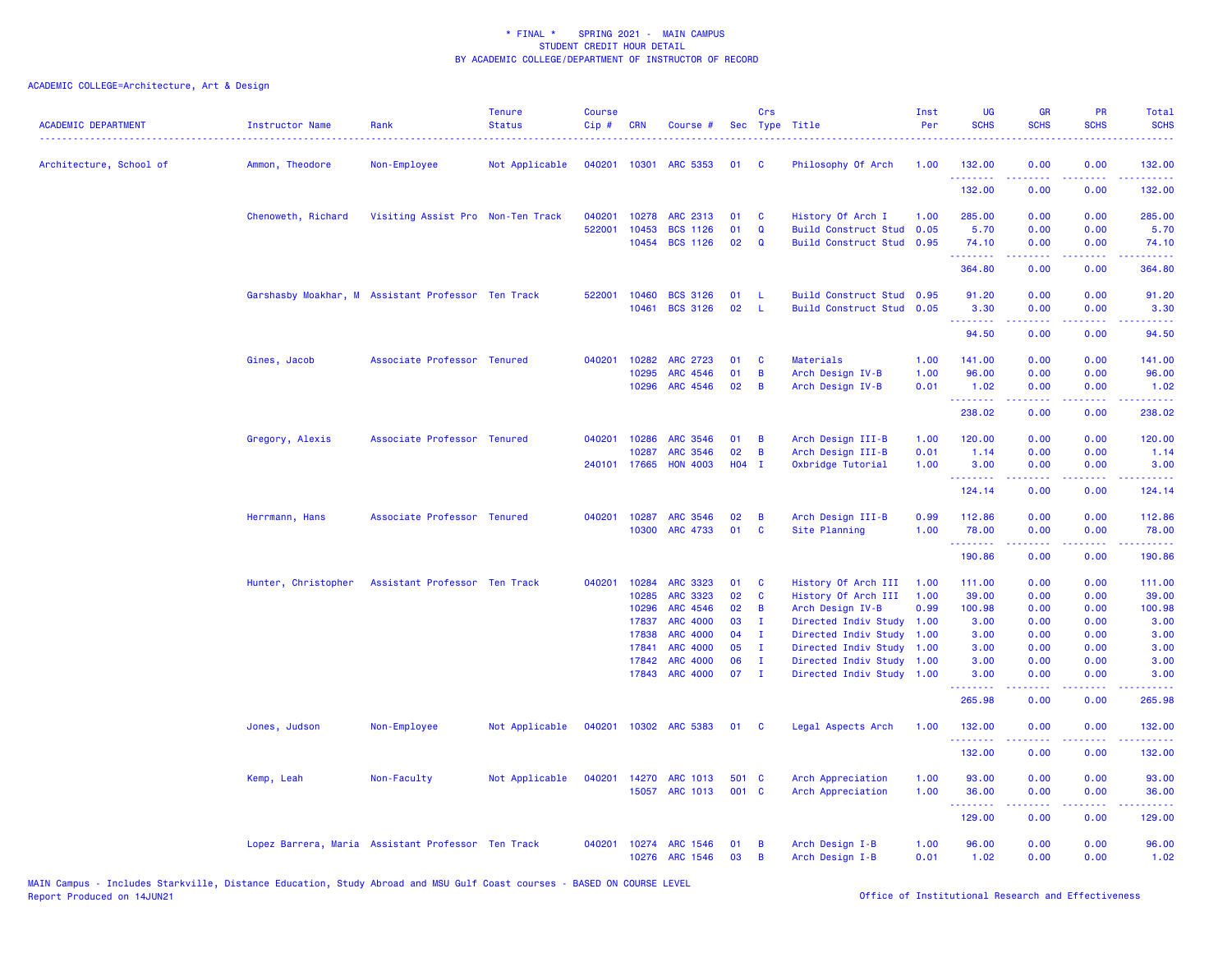| <b>ACADEMIC DEPARTMENT</b>                                        | Instructor Name                                    | Rank                              | <b>Tenure</b><br><b>Status</b> | <b>Course</b><br>Cip# | <b>CRN</b>   | Course #              |              | Crs            | Sec Type Title            | Inst<br>Per | UG<br><b>SCHS</b>                                  | <b>GR</b><br><b>SCHS</b> | PR<br><b>SCHS</b> | Total<br><b>SCHS</b>  |
|-------------------------------------------------------------------|----------------------------------------------------|-----------------------------------|--------------------------------|-----------------------|--------------|-----------------------|--------------|----------------|---------------------------|-------------|----------------------------------------------------|--------------------------|-------------------|-----------------------|
| Architecture, School of                                           | Lopez Barrera, Maria Assistant Professor Ten Track |                                   |                                |                       | 040201 10277 | ARC 1546              | $H01$ B      |                | Arch Design I-B Hono      | 1.00        | 48.00                                              | 0.00                     | 0.00              | 48.00                 |
|                                                                   |                                                    |                                   |                                |                       | 10292        | <b>ARC 3914</b>       | 01           | <b>C</b>       | Structures II             | 1.00        | 160.00                                             | 0.00                     | 0.00              | 160.00                |
|                                                                   |                                                    |                                   |                                |                       | 10466        | <b>BCS 3914</b>       | 01           | <b>C</b>       | Structures II             | 1.00        | 196.00                                             | 0.00                     | 0.00              | 196.00                |
|                                                                   |                                                    |                                   |                                |                       |              |                       |              |                |                           |             | .<br>501.02                                        | <u>.</u><br>0.00         | 0.00              | .<br>501.02           |
|                                                                   | Malaia, Kateryna                                   | Assistant Professor Ten Track     |                                |                       |              | 040201 10281 ARC 2546 | 03           | $\overline{B}$ | Arch Design II-B          | 0.99        | 83.16<br>.                                         | 0.00<br>.                | 0.00<br>.         | 83.16<br>.            |
|                                                                   |                                                    |                                   |                                |                       |              |                       |              |                |                           |             | 83.16                                              | 0.00                     | 0.00              | 83.16                 |
|                                                                   | McLemore, Duane                                    | Assistant Professor Ten Track     |                                |                       | 040201 10280 | <b>ARC 2546</b>       | 02           | $\overline{B}$ | Arch Design II-B          | 0.99        | 95.04                                              | 0.00                     | 0.00              | 95.04                 |
|                                                                   |                                                    |                                   |                                |                       | 18049        | <b>ARC 4000</b>       | 08           | $\mathbf{I}$   | Directed Indiv Study 1.00 |             | 3.00                                               | 0.00                     | 0.00              | 3.00                  |
|                                                                   |                                                    |                                   |                                |                       | 18050        | <b>ARC 4000</b>       | 09           | $\mathbf{I}$   | Directed Indiv Study 1.00 |             | 2.00                                               | 0.00                     | 0.00              | 2.00                  |
|                                                                   |                                                    |                                   |                                |                       | 18053        | <b>ARC 4000</b>       | $12 \quad I$ |                | Directed Indiv Study 1.00 |             | 1.00                                               | 0.00                     | 0.00              | 1.00                  |
|                                                                   |                                                    |                                   |                                |                       | 18056        | <b>ARC 4000</b>       | $13$ I       |                | Directed Indiv Study 1.00 |             | 1.00                                               | 0.00                     | 0.00              | 1.00                  |
|                                                                   |                                                    |                                   |                                |                       | 18057        | <b>ARC 4000</b>       | $14$ I       |                | Directed Indiv Study 1.00 |             | 1.00                                               | 0.00                     | 0.00              | 1.00                  |
|                                                                   |                                                    |                                   |                                |                       | 18059        | <b>ARC 4000</b>       | $15$ I       |                | Directed Indiv Study 1.00 |             | 1.00<br>.                                          | 0.00                     | 0.00              | 1.00                  |
|                                                                   |                                                    |                                   |                                |                       |              |                       |              |                |                           |             | 104.04                                             | 0.00                     | 0.00              | 104.04                |
|                                                                   | Perkes, David                                      | Professor                         | <b>Tenured</b>                 | 040201                |              | 10304 ARC 5589        | 02           | $\overline{B}$ | Arch Design V-B           | 0.99        | 115.83                                             | 0.00                     | 0.00              | 115.83                |
|                                                                   |                                                    |                                   |                                |                       |              |                       |              |                |                           |             | .<br>115.83                                        | المالما مالما<br>0.00    | .<br>0.00         | .<br>115.83           |
|                                                                   | Poros, John                                        | Professor                         | <b>Tenured</b>                 |                       | 040201 10279 | <b>ARC 2546</b>       | 01           | B              | Arch Design II-B          | 1.00        | 102.00                                             | 0.00                     | 0.00              | 102.00                |
|                                                                   |                                                    |                                   |                                |                       | 10280        | <b>ARC 2546</b>       | 02           | B              | Arch Design II-B          | 0.01        | 0.96                                               | 0.00                     | 0.00              | 0.96                  |
|                                                                   |                                                    |                                   |                                |                       | 10281        | ARC 2546              | 03           | B              | Arch Design II-B          | 0.01        | 0.84                                               | 0.00                     | 0.00              | 0.84                  |
|                                                                   |                                                    |                                   |                                |                       | 17823        | <b>ARC 4000</b>       | 02           | $\blacksquare$ | Directed Indiv Study 1.00 |             | 3.00                                               | 0.00                     | 0.00              | 3.00                  |
|                                                                   |                                                    |                                   |                                |                       |              |                       |              |                |                           |             | .<br>106.80                                        | المتمالين<br>0.00        | .<br>0.00         | 106.80                |
|                                                                   | Ross, John                                         | Assistant Professor Ten Track     |                                |                       |              | 040201 17601 ARC 4000 | $01$ I       |                | Directed Indiv Study 1.00 |             | 3.00                                               | 0.00                     | 0.00              | 3.00                  |
|                                                                   |                                                    |                                   |                                |                       |              |                       |              |                |                           |             | <u>.</u><br>3.00                                   | 0.00                     | 0.00              | 3.00                  |
|                                                                   | Timmer, Wayne                                      | Lecturer                          | Non-Ten Track                  | 040201                |              | 15313 ARC 5589        | 03           | $\overline{B}$ | Arch Design V-B           | 0.99        | 98.01                                              | 0.00                     | 0.00              | 98.01                 |
|                                                                   |                                                    |                                   |                                |                       |              |                       |              |                |                           |             | .<br>98.01                                         | 0.00                     | 0.00              | 98.01                 |
|                                                                   | Vaughan, Mark                                      | Visiting Assist Pro Non-Ten Track |                                | 040201                | 10303        | <b>ARC 5589</b>       | 01           | $\overline{B}$ | Arch Design V-B           | 1.00        | 180.00                                             | 0.00                     | 0.00              | 180.00                |
|                                                                   |                                                    |                                   |                                |                       | 10304        | <b>ARC 5589</b>       | 02           | B              | Arch Design V-B           | 0.01        | 1.17                                               | 0.00                     | 0.00              | 1.17                  |
|                                                                   |                                                    |                                   |                                |                       |              | 15313 ARC 5589        | 03           | B              | Arch Design V-B           | 0.01        | 0.99<br><b><i><u><u> - - - - - - -</u></u></i></b> | 0.00<br>.                | 0.00<br>.         | 0.99<br><u>.</u>      |
|                                                                   |                                                    |                                   |                                |                       |              |                       |              |                |                           |             | 182.16                                             | 0.00                     | 0.00              | 182.16                |
| ======================================<br>Architecture, School of |                                                    |                                   |                                |                       |              |                       |              |                |                           |             | $=$ = = = = = = =<br>2865.32                       | ========<br>0.00         | ========<br>0.00  | ==========<br>2865.32 |
| ====================================                              |                                                    |                                   |                                |                       |              |                       |              |                |                           |             | ========                                           | --------- -------        |                   | ==========            |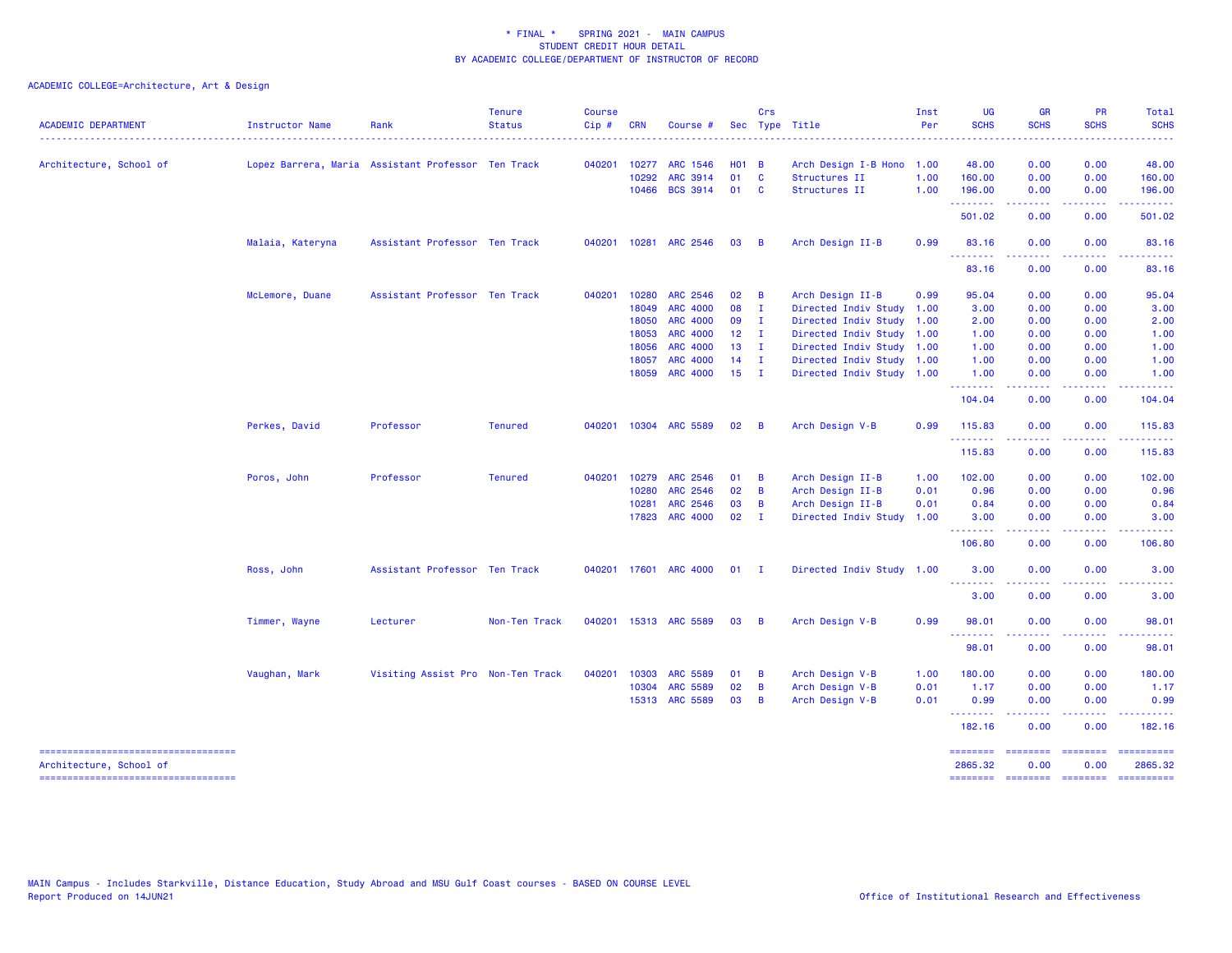| <b>ACADEMIC DEPARTMENT</b> | <b>Instructor Name</b> | Rank                              | <b>Tenure</b><br><b>Status</b> | <b>Course</b><br>Cip# | <b>CRN</b>   | Course #              |              | Crs          | Sec Type Title            | Inst<br>Per | UG<br><b>SCHS</b> | <b>GR</b><br><b>SCHS</b> | PR<br><b>SCHS</b>                                                                                                                 | Total<br><b>SCHS</b><br>وعاعات |
|----------------------------|------------------------|-----------------------------------|--------------------------------|-----------------------|--------------|-----------------------|--------------|--------------|---------------------------|-------------|-------------------|--------------------------|-----------------------------------------------------------------------------------------------------------------------------------|--------------------------------|
| Art AAD                    | Altomonte, Jenna       | Assistant Professor Ten Track     |                                | 500703                | 16438        | <b>ART 3683</b>       | 001 C        |              | Art and Religion          | 1.00        | 63.00             | 0.00                     | 0.00                                                                                                                              | 63.00                          |
|                            |                        |                                   |                                |                       | 17274        | <b>ART 3683</b>       | <b>HO1 C</b> |              | Art and Religion          | 1.00        | 3.00              | 0.00                     | 0.00                                                                                                                              | 3.00                           |
|                            |                        |                                   |                                |                       | 500799 15367 | ART 4990              | 02           | C            | Special Topic In ART      | 1.00        | 72.00             | 0.00                     | 0.00                                                                                                                              | 72.00                          |
|                            |                        |                                   |                                |                       | 15467        | ART 4990              | 05           | C            | Special Topic In ART      | 1.00        | 39.00             | 0.00                     | 0.00                                                                                                                              | 39.00                          |
|                            |                        |                                   |                                |                       | 15468        | ART 4990              | 06           | C            | Special Topic In ART 1.00 |             | 12.00<br>.        | 0.00<br>.                | 0.00<br>بالمحام                                                                                                                   | 12.00<br>.                     |
|                            |                        |                                   |                                |                       |              |                       |              |              |                           |             | 189.00            | 0.00                     | 0.00                                                                                                                              | 189.00                         |
|                            | Arthur, Candace        | Lecturer                          | Non-Ten Track                  |                       |              | 500605 14273 ART 2103 | 501 C        |              | Photography Survey        | 1.00        | 36.00<br>.        | 0.00<br>د د د د          | 0.00<br>$\frac{1}{2} \left( \frac{1}{2} \right) \left( \frac{1}{2} \right) \left( \frac{1}{2} \right) \left( \frac{1}{2} \right)$ | 36.00<br>وعاعاتها              |
|                            |                        |                                   |                                |                       |              |                       |              |              |                           |             | 36.00             | 0.00                     | 0.00                                                                                                                              | 36.00                          |
|                            | Bostic, Alexander      | Associate Professor Tenured       |                                |                       | 500410 10357 | ART 3443              | 01           | -L.          | Illustration              | 1.00        | 30.00             | 0.00                     | 0.00                                                                                                                              | 30.00                          |
|                            |                        |                                   |                                | 500701                | 16568        | <b>ART 4000</b>       | 01           | $\mathbf{I}$ | Directed Indiv Study      | 1.00        | 3.00              | 0.00                     | 0.00                                                                                                                              | 3.00                           |
|                            |                        |                                   |                                | 500708                | 10339        | ART 2013              | 01           | -L           | <b>Painting Survey</b>    | 1.00        | 27.00             | 0.00                     | 0.00                                                                                                                              | 27.00                          |
|                            |                        |                                   |                                |                       | 10340        | ART 2013              | 02           | -L.          | <b>Painting Survey</b>    | 1.00        | 45.00<br>.        | 0.00<br>.                | 0.00<br>.                                                                                                                         | 45.00<br>22222)                |
|                            |                        |                                   |                                |                       |              |                       |              |              |                           |             | 105.00            | 0.00                     | 0.00                                                                                                                              | 105.00                         |
|                            | Campbell, Frank        | Professor                         | <b>Tenured</b>                 | 500701                |              | 10371 ART 4620        | 01           | Q            | Advanced Studio - Fi 1.00 |             | 42.00             | 0.00                     | 0.00                                                                                                                              | 42.00                          |
|                            |                        |                                   |                                |                       |              |                       |              |              |                           |             | 42.00             | 0.00                     | 0.00                                                                                                                              | 42.00                          |
|                            | Crook, Jacob           | Assistant Professor Ten Track     |                                |                       | 500710 10343 | <b>ART 2303</b>       | 01           | -L.          | Printmaking Survey        | 1.00        | 36.00             | 0.00                     | 0.00                                                                                                                              | 36.00                          |
|                            |                        |                                   |                                |                       | 10344        | <b>ART 2303</b>       | 03           | L            | Printmaking Survey        | 1.00        | 33.00             | 0.00                     | 0.00                                                                                                                              | 33.00                          |
|                            |                        |                                   |                                |                       | 10354        | <b>ART 3303</b>       | 01           | -L           | Printmaking II            | 1.00        | 33.00<br>.        | 0.00                     | 0.00                                                                                                                              | 33.00                          |
|                            |                        |                                   |                                |                       |              |                       |              |              |                           |             | 102.00            | 0.00                     | 0.00                                                                                                                              | 102.00                         |
|                            | Gipson, Claire         | Assistant Professor Ten Track     |                                |                       |              | 500402 10377 ART 4723 | 01           | $\mathbf Q$  | Adv Concept Dev.          | 1.00        | 30,00             | 0.00                     | 0.00                                                                                                                              | 30.00                          |
|                            |                        |                                   |                                |                       |              | 500409 10372 ART 4640 | 02           | $\mathbf Q$  | Adv Studio - Graphic      | 1.00        | 31.00<br><b></b>  | 0.00<br>.                | 0.00<br>.                                                                                                                         | 31.00<br>.                     |
|                            |                        |                                   |                                |                       |              |                       |              |              |                           |             | 61.00             | 0.00                     | 0.00                                                                                                                              | 61.00                          |
|                            | Glenn, Sophie          | Visiting Assist Pro Non-Ten Track |                                |                       |              | 500701 17215 ART 4000 | 001 I        |              | Directed Indiv Study 1.00 |             | 3.00              | 0.00                     | 0.00                                                                                                                              | 3.00                           |
|                            |                        |                                   |                                |                       | 18143        | <b>ART 4000</b>       | 06           | $\mathbf{I}$ | Directed Indiv Study      | 1.00        | 3.00              | 0.00                     | 0.00                                                                                                                              | 3.00                           |
|                            |                        |                                   |                                | 500709                | 10345        | <b>ART 2403</b>       | 01           | L            | Sculpture Survey          | 1.00        | 42.00             | 0.00                     | 0.00                                                                                                                              | 42.00                          |
|                            |                        |                                   |                                |                       | 15335        | ART 4733              | 01           | $\Omega$     | Sculp.Furniture Maki 1.00 |             | 39.00<br>.        | 0.00<br>.                | 0.00<br>د د د د                                                                                                                   | 39.00<br>.                     |
|                            |                        |                                   |                                |                       |              |                       |              |              |                           |             | 87.00             | 0.00                     | 0.00                                                                                                                              | 87.00                          |
|                            | Gootee, Marita         | Professor                         | <b>Tenured</b>                 | 500605                | 15332        | <b>ART 4660</b>       | 01           | -L           | Advanced Photography      | 1.00        | 21.00             | 0.00                     | 0.00                                                                                                                              | 21.00                          |
|                            |                        |                                   |                                | 500701                | 15328        | ART 3253              | 01           | $\mathbf Q$  | Photogram                 | 1.00        | 30.00             | 0.00                     | 0.00                                                                                                                              | 30.00                          |
|                            |                        |                                   |                                | 500702                | 15117        | <b>ART 3263</b>       | 001          | $\mathbf{Q}$ | Scanography               | 1.00        | 24.00             | 0.00                     | 0.00                                                                                                                              | 24.00                          |
|                            |                        |                                   |                                |                       |              | 500799 15464 ART 4990 | 03           | C            | Special Topic In ART      | 1.00        | 30.00<br>.        | 0.00<br>.                | 0.00<br>والمحامر                                                                                                                  | 30.00                          |
|                            |                        |                                   |                                |                       |              |                       |              |              |                           |             | 105.00            | 0.00                     | 0.00                                                                                                                              | 105.00                         |
|                            | Gordon, Jeffery        | Lecturer                          | Non-Ten Track                  | 500703                |              | 14271 ART 1113        | 501 C        |              | Art Appreciation          | 1.00        | 120.00            | 0.00                     | 0.00                                                                                                                              | 120.00                         |
|                            |                        |                                   |                                |                       | 14272        | <b>ART 1113</b>       | 502          | C            | Art Appreciation          | 1.00        | 126.00            | 0.00                     | 0.00                                                                                                                              | 126.00                         |
|                            |                        |                                   |                                |                       | 15116        | ART 1113              | 001          | $\mathbf{C}$ | Art Appreciation          | 1.00        | 99.00             | 0.00                     | 0.00                                                                                                                              | 99.00                          |
|                            |                        |                                   |                                |                       | 15318        | ART 1113              | 03           | C            | Art Appreciation          | 1.00        | 249.00            | 0.00                     | 0.00                                                                                                                              | 249.00                         |
|                            |                        |                                   |                                |                       | 15319        | ART 1113              | <b>HO1 C</b> |              | Art Appreciation          | 1.00        | 81.00             | 0.00                     | 0.00                                                                                                                              | 81.00                          |
|                            |                        |                                   |                                |                       |              | 17278 ART 1113        | 002 C        |              | Art Appreciation          | 1.00        | 48.00             | 0.00                     | 0.00                                                                                                                              | 48.00                          |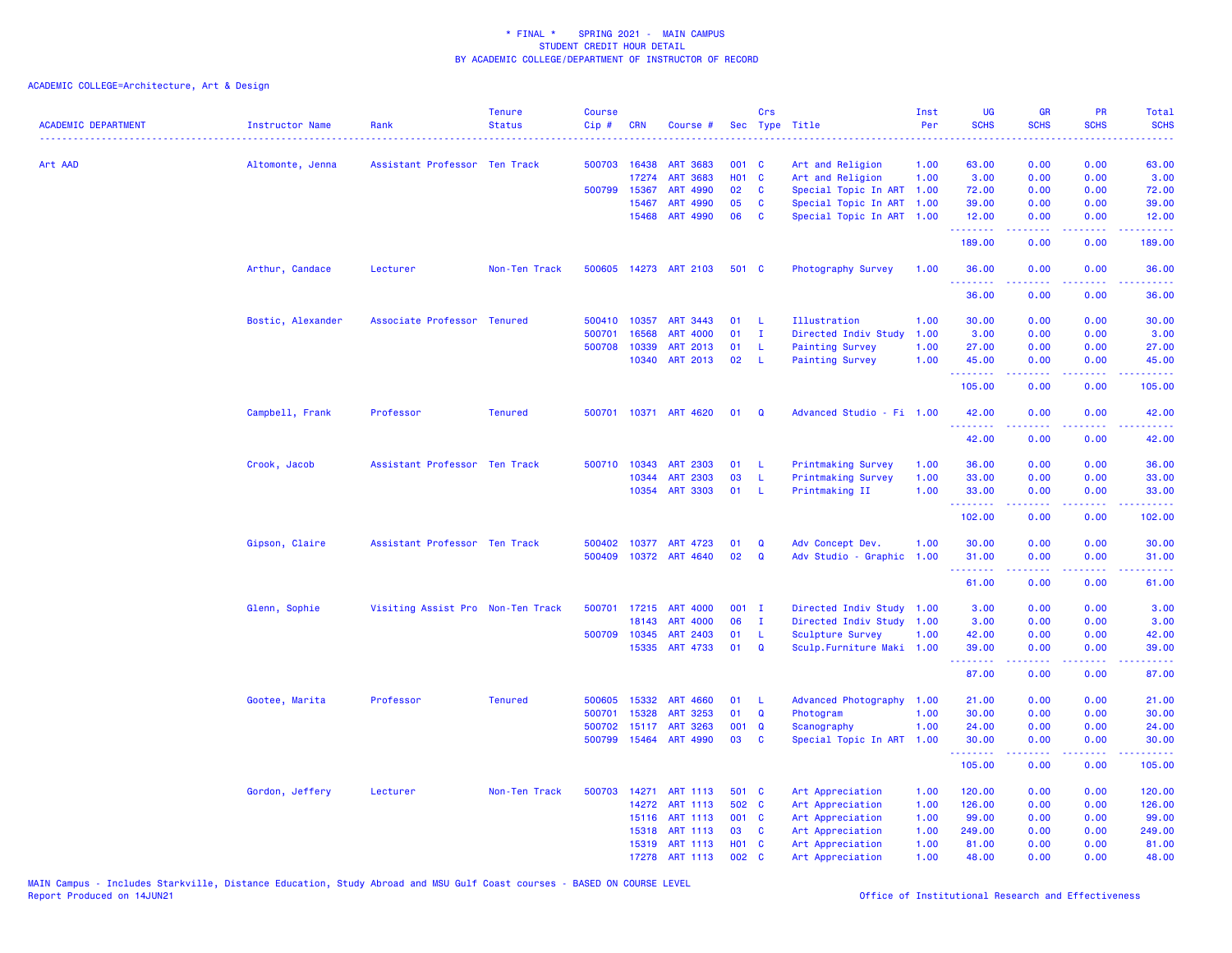| <b>ACADEMIC DEPARTMENT</b> | Instructor Name   | Rank                          | <b>Tenure</b><br><b>Status</b> | <b>Course</b><br>$Cip \#$ | CRN          | Course #             |              | Crs          | Sec Type Title            | Inst<br>Per  | <b>UG</b><br><b>SCHS</b> | <b>GR</b><br><b>SCHS</b>        | <b>PR</b><br><b>SCHS</b>                                                                               | Total<br><b>SCHS</b> |
|----------------------------|-------------------|-------------------------------|--------------------------------|---------------------------|--------------|----------------------|--------------|--------------|---------------------------|--------------|--------------------------|---------------------------------|--------------------------------------------------------------------------------------------------------|----------------------|
|                            |                   |                               |                                |                           |              |                      |              |              |                           |              |                          |                                 |                                                                                                        |                      |
|                            |                   |                               |                                |                           |              |                      |              |              |                           |              | .<br>723.00              | <u> - - - - - - - -</u><br>0.00 | 0.00                                                                                                   | 723.00               |
| Art AAD                    | Harvey, Benjamin  | Associate Professor Tenured   |                                |                           | 500701 17716 | <b>ART 4000</b>      | 04           | $\mathbf I$  | Directed Indiv Study 1.00 |              | 3.00                     | 0.00                            | 0.00                                                                                                   | 3.00                 |
|                            |                   |                               |                                | 500703                    | 10312        | ART 1023             | 01           | C            | History Of Art II         | 1.00         | 126.00                   | 0.00                            | 0.00                                                                                                   | 126.00               |
|                            |                   |                               |                                |                           | 10313        | ART 1023             | 02           | C            | History Of Art II         | 1.00         | 126.00                   | 0.00                            | 0.00                                                                                                   | 126.00               |
|                            |                   |                               |                                |                           | 10314        | ART 1023             | <b>HO1 C</b> |              | Honors History Of Ar 1.00 |              | 30.00                    | 0.00                            | 0.00                                                                                                   | 30.00                |
|                            |                   |                               |                                |                           | 10360        | ART 3643             | 01           | <b>C</b>     | Art of the Graphic N 1.00 |              | 60.00<br>.               | 0.00<br>.                       | 0.00<br>$\sim$ $\sim$ $\sim$                                                                           | 60.00                |
|                            |                   |                               |                                |                           |              |                      |              |              |                           |              | 345.00                   | 0.00                            | 0.00                                                                                                   | 345.00               |
|                            | Haug, Rowan       | Instructor                    | Non-Ten Track                  | 500401                    |              | 10319 ART 1123       | 04           | L            | Design I                  | 1.00         | 30.00                    | 0.00                            | 0.00                                                                                                   | 30.00                |
|                            |                   |                               |                                |                           | 10329        | ART 1153             | 01           | L            | Three-Dimen Design        | 1.00         | 30.00                    | 0.00                            | 0.00                                                                                                   | 30.00                |
|                            |                   |                               |                                |                           | 10330        | ART 1153             | 03           | L            | Three-Dimen Design        | 1.00         | 36.00                    | 0.00                            | 0.00                                                                                                   | 36.00                |
|                            |                   |                               |                                |                           | 15323        | ART 1153             | 02           | -L           | Three-Dimen Design        | 1.00         | 33.00<br>.               | 0.00                            | 0.00                                                                                                   | 33.00                |
|                            |                   |                               |                                |                           |              |                      |              |              |                           |              | 129.00                   | 0.00                            | 0.00                                                                                                   | 129.00               |
|                            | Hester, Cassie    | Assistant Professor Ten Track |                                |                           | 500402 10363 | ART 4113             | 01           | -L           | Typography II             | 1.00         | 30.00                    | 0.00                            | 0.00                                                                                                   | 30.00                |
|                            |                   |                               |                                | 500409                    | 10369        | ART 4523             | 01           | L            | Graphic Art Intern        | 1.00         | 12.00                    | 0.00                            | 0.00                                                                                                   | 12.00                |
|                            |                   |                               |                                |                           | 15322        | ART 4640             | 01           | $\mathbf{L}$ | Adv Studio - Graphic      | 1.00         | 33.00                    | 0.00                            | 0.00                                                                                                   | 33.00                |
|                            |                   |                               |                                |                           |              |                      |              |              |                           |              | .<br>75.00               | .<br>0.00                       | 0.00                                                                                                   | د د د د د<br>75.00   |
|                            | Hong, Ming        | Assistant Professor Ten Track |                                | 500401                    |              | 10317 ART 1123       | 01           | -L           | Design I                  | 1.00         | 33.00                    | 0.00                            | 0.00                                                                                                   | 33.00                |
|                            |                   |                               |                                | 500705                    | 10332        | ART 1213             | 02           | L            | Drawing I                 | 1.00         | 33.00                    | 0.00                            | 0.00                                                                                                   | 33.00                |
|                            |                   |                               |                                | 500799                    | 10362        | ART 4093             | 01           | <b>S</b>     | Senior Thesis             | 1.00         | 42.00                    | 0.00                            | 0.00                                                                                                   | 42.00                |
|                            |                   |                               |                                |                           |              |                      |              |              |                           |              | .<br>108.00              | .<br>0.00                       | $\frac{1}{2} \left( \frac{1}{2} \right) \left( \frac{1}{2} \right) \left( \frac{1}{2} \right)$<br>0.00 | .<br>108.00          |
|                            | Jung, Keum Taek   | Assistant Professor Ten Track |                                | 500401                    | 15330        | ART 4863             | 02           | L            | Adv Computer Studio       | 1.00         | 30.00                    | 0.00                            | 0.00                                                                                                   | 30.00                |
|                            |                   |                               |                                | 500409                    | 10380        | <b>ART 4883</b>      | 01           | B            | Graphic Design for W 1.00 |              | 42.00                    | 0.00                            | 0.00                                                                                                   | 42.00                |
|                            |                   |                               |                                |                           | 10381        | ART 4883             | 02           | B            | Graphic Design for W 1.00 |              | 42.00                    | 0.00                            | 0.00                                                                                                   | 42.00                |
|                            |                   |                               |                                |                           |              |                      |              |              |                           |              | .<br>114.00              | 2.2.2.2.2<br>0.00               | .<br>0.00                                                                                              | .<br>114.00          |
|                            |                   |                               |                                | 500401                    | 10325        |                      | 04           |              |                           |              |                          |                                 |                                                                                                        |                      |
|                            | Kornreich, Jordan | Lecturer                      | Non-Ten Track                  |                           | 10328        | ART 1133<br>ART 1133 | 07           | L<br>L       | Design II<br>Design II    | 1.00<br>1.00 | 39.00<br>36.00           | 0.00<br>0.00                    | 0.00<br>0.00                                                                                           | 39.00<br>36.00       |
|                            |                   |                               |                                |                           | 15320        | ART 1133             | 08           | L            | Design II                 | 1.00         | 36.00                    | 0.00                            | 0.00                                                                                                   | 36.00                |
|                            |                   |                               |                                |                           | 500705 10331 | ART 1213             | 01           | L            | Drawing I                 | 1.00         | 36.00                    | 0.00                            | 0.00                                                                                                   | 36.00                |
|                            |                   |                               |                                |                           | 10333        | ART 1213             | 03           | L            | Drawing I                 | 1.00         | 45.00                    | 0.00                            | 0.00                                                                                                   | 45.00                |
|                            |                   |                               |                                |                           |              | 15119 ART 1213       | 001 L        |              | Drawing I                 | 1.00         | 24.00                    | 0.00                            | 0.00                                                                                                   | 24.00                |
|                            |                   |                               |                                |                           |              |                      |              |              |                           |              | .<br>216.00              | بالأباب<br>0.00                 | 0.00                                                                                                   | .<br>216.00          |
|                            | Lippillo, Dominic | Associate Professor Tenured   |                                | 500605                    | 10361        | <b>ART 3873</b>      | 01           | L            | Digital Photography       | 1.00         | 24.00                    | 0.00                            | 0.00                                                                                                   | 24.00                |
|                            |                   |                               |                                |                           | 10370        | ART 4583             | 01           | $\Omega$     | Photographic Portfol      | 1.00         | 21.00                    | 0.00                            | 0.00                                                                                                   | 21.00                |
|                            |                   |                               |                                |                           | 500799 15345 | ART 4990             | 01           | C            | Special Topic In ART 1.00 |              | 27.00                    | 0.00                            | 0.00                                                                                                   | 27.00                |
|                            |                   |                               |                                |                           |              |                      |              |              |                           |              | .<br>72.00               | 0.00                            | والمحامر<br>0.00                                                                                       | 72.00                |
|                            | Long, Robert      | Professor                     | <b>Tenured</b>                 |                           | 500711 10346 | <b>ART 2503</b>      | 01           | -1.          | Ceramic Art Survey        | 1.00         | 36.00                    | 0.00                            | 0.00                                                                                                   | 36.00                |
|                            |                   |                               |                                |                           |              | 10347 ART 2503       | 02           | L            | Ceramic Art Survey        | 1.00         | 36.00                    | 0.00                            | 0.00                                                                                                   | 36.00                |
|                            |                   |                               |                                |                           | 10373        | ART 4650             | 01           |              | Advanced Studio-Cera 1.00 |              | 42.00                    | 0.00                            | 0.00                                                                                                   | 42.00                |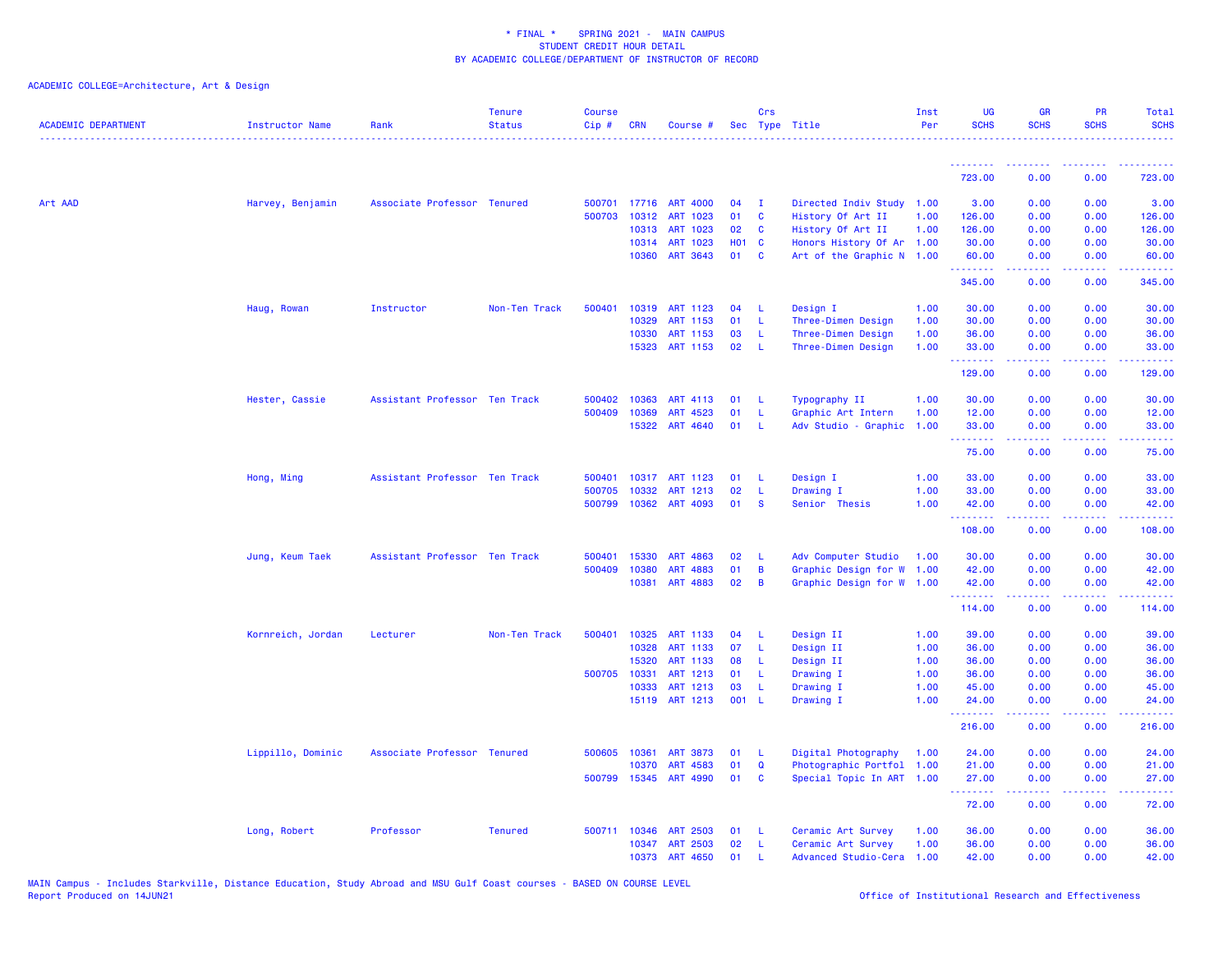| <b>ACADEMIC DEPARTMENT</b> | Instructor Name  | Rank                              | <b>Tenure</b><br><b>Status</b> | <b>Course</b><br>Cip# | <b>CRN</b>   | Course #           |    | Crs<br>Sec Type Title |                            | Inst<br>Per | <b>UG</b><br><b>SCHS</b> | <b>GR</b><br><b>SCHS</b> | <b>PR</b><br><b>SCHS</b>                                                                               | <b>Total</b><br><b>SCHS</b>                 |
|----------------------------|------------------|-----------------------------------|--------------------------------|-----------------------|--------------|--------------------|----|-----------------------|----------------------------|-------------|--------------------------|--------------------------|--------------------------------------------------------------------------------------------------------|---------------------------------------------|
|                            |                  |                                   |                                |                       |              |                    |    |                       |                            |             |                          |                          |                                                                                                        |                                             |
|                            |                  |                                   |                                |                       |              |                    |    |                       |                            |             | 114.00                   | 0.00                     | 0.00                                                                                                   | 114.00                                      |
| Art AAD                    | Martin, Gregory  | Assistant Professor Ten Track     |                                |                       | 500705 10336 | ART 1223           | 02 | -L                    | Drawing II                 | 1.00        | 18.00                    | 0.00                     | 0.00                                                                                                   | 18.00                                       |
|                            |                  |                                   |                                |                       | 10337        | ART 1223           | 03 | L                     | Drawing II                 | 1.00        | 24.00                    | 0.00                     | 0.00                                                                                                   | 24.00                                       |
|                            |                  |                                   |                                |                       | 500708 15326 | ART 3023           | 01 | L                     | Painting II                | 1.00        | 36.00<br>.               | 0.00<br>22222            | 0.00<br>. <b>.</b>                                                                                     | 36.00<br>والوالوات                          |
|                            |                  |                                   |                                |                       |              |                    |    |                       |                            |             | 78.00                    | 0.00                     | 0.00                                                                                                   | 78.00                                       |
|                            | McCourt, Timothy | Professor                         | <b>Tenured</b>                 | 500401                | 10323        | <b>ART 1133</b>    | 01 | -L                    | Design II                  | 1.00        | 27.00                    | 0.00                     | 0.00                                                                                                   | 27.00                                       |
|                            |                  |                                   |                                |                       | 10324        | <b>ART 1133</b>    | 02 | L                     | Design II                  | 1.00        | 33.00                    | 0.00                     | 0.00                                                                                                   | 33.00                                       |
|                            |                  |                                   |                                |                       | 10326        | ART 1133           | 05 | -L                    | Design II                  | 1.00        | 30.00<br>.               | 0.00                     | 0.00                                                                                                   | 30.00                                       |
|                            |                  |                                   |                                |                       |              |                    |    |                       |                            |             | 90.00                    | 0.00                     | 0.00                                                                                                   | 90.00                                       |
|                            | McElfish, Aaron  | Non-Faculty                       | Not Applicable                 | 500701                | 10379        | ART 4773           | 01 | $\mathbf Q$           | Digital Drawing            | 1.00        | 42.00                    | 0.00                     | 0.00                                                                                                   | 42.00                                       |
|                            |                  |                                   |                                | 500705                | 10338        | <b>ART</b><br>1223 | 04 | L                     | Drawing II                 | 1.00        | 39.00                    | 0.00                     | 0.00                                                                                                   | 39.00                                       |
|                            |                  |                                   |                                |                       | 15324        | ART 1213           | 04 | -L                    | Drawing I                  | 1.00        | 33.00<br>.               | 0.00<br>.                | 0.00<br>$\frac{1}{2} \left( \frac{1}{2} \right) \left( \frac{1}{2} \right) \left( \frac{1}{2} \right)$ | 33.00<br>$\sim$ $\sim$ $\sim$ $\sim$ $\sim$ |
|                            |                  |                                   |                                |                       |              |                    |    |                       |                            |             | 114.00                   | 0.00                     | 0.00                                                                                                   | 114.00                                      |
|                            | Morshedlou, Ali  | Lecturer                          | Non-Ten Track                  | 500703                | 10315        | ART 1113           | 01 | C                     | Art Appreciation           | 1.00        | 135.00                   | 0.00                     | 0.00                                                                                                   | 135.00                                      |
|                            |                  |                                   |                                |                       | 15317        | ART 1113           | 02 | $\mathbf c$           | Art Appreciation           | 1.00        | 132.00                   | 0.00                     | 0.00                                                                                                   | 132.00                                      |
|                            |                  |                                   |                                |                       |              | 17355 ART 1113     | 04 | C                     | Art Appreciation           | 1.00        | 114.00<br>.              | 0.00                     | 0.00                                                                                                   | 114.00                                      |
|                            |                  |                                   |                                |                       |              |                    |    |                       |                            |             | 381.00                   | 0.00                     | 0.00                                                                                                   | 381.00                                      |
|                            | Morzuch, Joseph  | Assistant Professor Ten Track     |                                | 500701                | 17280        | <b>ART 4000</b>    | 02 | - 1                   | Directed Indiv Study       | 1.00        | 3.00                     | 0.00                     | 0.00                                                                                                   | 3.00                                        |
|                            |                  |                                   |                                | 500705                | 10342        | ART 2213           | 01 | L                     | Life Drawing I             | 1.00        | 42.00                    | 0.00                     | 0.00                                                                                                   | 42.00                                       |
|                            |                  |                                   |                                | 500708                | 15327        | <b>ART 3043</b>    | 01 | <b>L</b>              | <b>Figurative Painting</b> | 1.00        | 33.00<br>.               | 0.00<br>.                | 0.00                                                                                                   | 33.00<br>.                                  |
|                            |                  |                                   |                                |                       |              |                    |    |                       |                            |             | 78.00                    | 0.00                     | 0.00                                                                                                   | 78.00                                       |
|                            | Neuenfeldt, Lori | Instructor                        | Non-Ten Track                  | 500407                | 12009        | <b>FDM 3573</b>    | 01 | C                     | Historic Costume           | 1.00        | 54.00                    | 0.00                     | 0.00                                                                                                   | 54.00                                       |
|                            |                  |                                   |                                |                       | 12010        | <b>FDM 3573</b>    | 02 | К                     | Historic Costume           | 1.00        | 0.00                     | 0.00                     | 0.00                                                                                                   | 0.00                                        |
|                            |                  |                                   |                                |                       | 12011        | <b>FDM 3573</b>    | 03 | К                     | Historic Costume           | 1.00        | 0.00                     | 0.00                     | 0.00                                                                                                   | 0.00                                        |
|                            |                  |                                   |                                | 500703                | 10310        | ART 1013           | 01 | C                     | History Of Art I           | 1.00        | 147.00<br>.              | 0.00                     | 0.00                                                                                                   | 147.00<br>.                                 |
|                            |                  |                                   |                                |                       |              |                    |    |                       |                            |             | 201.00                   | 0.00                     | 0.00                                                                                                   | 201.00                                      |
|                            | Ngoh, Soon       | Professor                         | <b>Tenured</b>                 | 500701                | 17672        | <b>ART 4000</b>    | 03 | $\mathbf{I}$          | Directed Indiv Study       | 1.00        | 3.00                     | 0.00                     | 0.00                                                                                                   | 3.00                                        |
|                            |                  |                                   |                                | 500705                | 10335        | ART 1223           | 01 | -L                    | Drawing II                 | 1.00        | 33.00                    | 0.00                     | 0.00                                                                                                   | 33.00                                       |
|                            |                  |                                   |                                |                       | 10368        | ART 4343           | 01 | <b>L</b>              | Drawing IV                 | 1.00        | 12.00<br>.               | 0.00<br>-----            | 0.00<br>.                                                                                              | 12.00<br>.                                  |
|                            |                  |                                   |                                |                       |              |                    |    |                       |                            |             | 48.00                    | 0.00                     | 0.00                                                                                                   | 48.00                                       |
|                            | Powney, Jeralyn  | Associate Professor Tenured       |                                | 500401                | 10349        | ART 2813           | 01 | B                     | Intermed Comp for De 1.00  |             | 36.00                    | 0.00                     | 0.00                                                                                                   | 36.00                                       |
|                            |                  |                                   |                                |                       | 10350        | <b>ART 2813</b>    | 02 | B                     | Intermed Comp for De 1.00  |             | 42.00                    | 0.00                     | 0.00                                                                                                   | 42.00                                       |
|                            |                  |                                   |                                | 500701                | 17980        | <b>ART 4000</b>    | 05 | $\mathbf{I}$          | Directed Indiv Study 1.00  |             | 3.00                     | 0.00                     | 0.00                                                                                                   | 3.00                                        |
|                            |                  |                                   |                                | 500710                | 15329        | ART 4713           | 01 | $\Omega$              | Adv. Print Productio 1.00  |             | 36.00<br>.               | 0.00                     | 0.00                                                                                                   | 36.00<br>$\sim$ $\sim$ $\sim$ $\sim$ $\sim$ |
|                            |                  |                                   |                                |                       |              |                    |    |                       |                            |             | 117.00                   | 0.00                     | 0.00                                                                                                   | 117.00                                      |
|                            | Stuckey, Michael | Visiting Assist Pro Non-Ten Track |                                | 500409                |              | 10355 ART 3323     | 01 | -L                    | Graphic Art Des II         | 1.00        | 33.00                    | 0.00                     | 0.00                                                                                                   | 33.00                                       |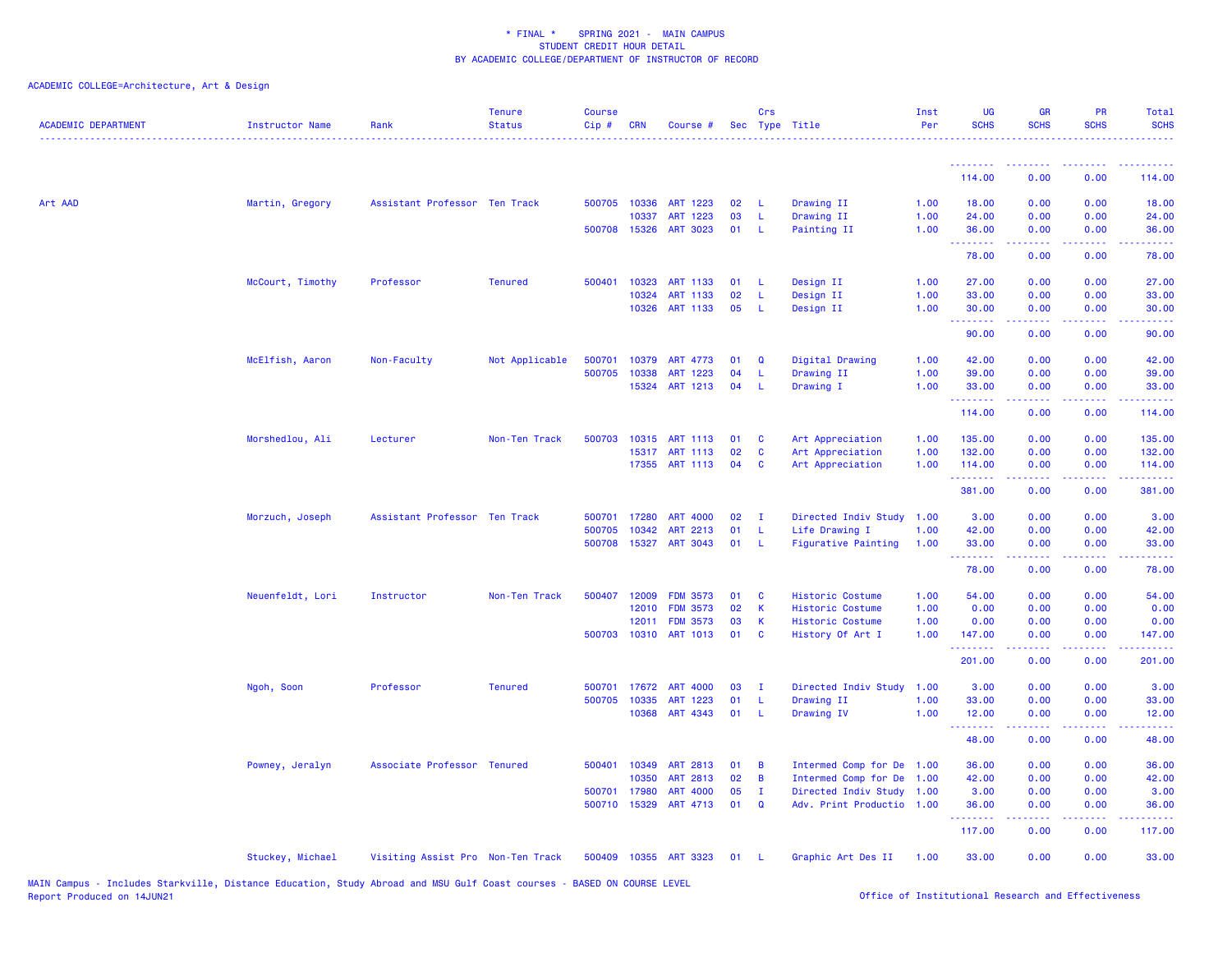| <b>ACADEMIC DEPARTMENT</b>             | Instructor Name              | Rank                              | <b>Tenure</b><br><b>Status</b> | Course<br>Cip# | <b>CRN</b> | Course #                                |                    | Crs<br>Sec Type Title |                                                 | Inst<br><b>Per</b> | <b>UG</b><br><b>SCHS</b>          | <b>GR</b><br><b>SCHS</b> | <b>PR</b><br><b>SCHS</b> | Total<br><b>SCHS</b>     |
|----------------------------------------|------------------------------|-----------------------------------|--------------------------------|----------------|------------|-----------------------------------------|--------------------|-----------------------|-------------------------------------------------|--------------------|-----------------------------------|--------------------------|--------------------------|--------------------------|
| Art AAD                                | Stuckey, Michael             | Visiting Assist Pro Non-Ten Track |                                | 500799         |            | 500409 10356 ART 3323<br>15466 ART 4990 | $02 \quad L$<br>04 | $\mathbf{C}$          | Graphic Art Des II<br>Special Topic In ART 1.00 | 1.00               | 30.00<br>36.00<br>- - - - - - - - | 0.00<br>0.00             | 0.00<br>0.00<br>-------- | 30.00<br>36.00           |
|                                        |                              |                                   |                                |                |            |                                         |                    |                       |                                                 |                    | 99.00                             | 0.00                     | 0.00                     | 99.00                    |
|                                        | Voorhies, Katherine Lecturer |                                   | Non-Ten Track                  | 500401         |            | 10318 ART 1123                          | 02                 |                       | Design I                                        | 1.00               | 27.00                             | 0.00                     | 0.00                     | 27.00                    |
|                                        |                              |                                   |                                |                |            | 10327 ART 1133                          | 06                 | - L                   | Design II                                       | 1.00               | 36.00                             | 0.00                     | 0.00                     | 36.00                    |
|                                        |                              |                                   |                                |                |            | 10348 ART 2803                          | 01                 | <b>B</b>              | Intro to Computing A                            | 1.00               | 24.00                             | 0.00                     | 0.00                     | 24.00                    |
|                                        |                              |                                   |                                |                |            | 15331 ART 1123                          | 03                 |                       | Design I                                        | 1.00               | 18.00<br>--------                 | 0.00                     | 0.00<br>.                | 18.00<br>-------         |
|                                        |                              |                                   |                                |                |            |                                         |                    |                       |                                                 |                    | 105.00                            | 0.00                     | 0.00                     | 105,00                   |
| ====================================== |                              |                                   |                                |                |            |                                         |                    |                       |                                                 |                    | ---------                         | ========                 |                          | ________________________ |
| Art AAD                                |                              |                                   |                                |                |            |                                         |                    |                       |                                                 |                    | 3934.00                           | 0.00                     | 0.00                     | 3934.00                  |
| ====================================   |                              |                                   |                                |                |            |                                         |                    |                       |                                                 |                    |                                   |                          |                          | ==========               |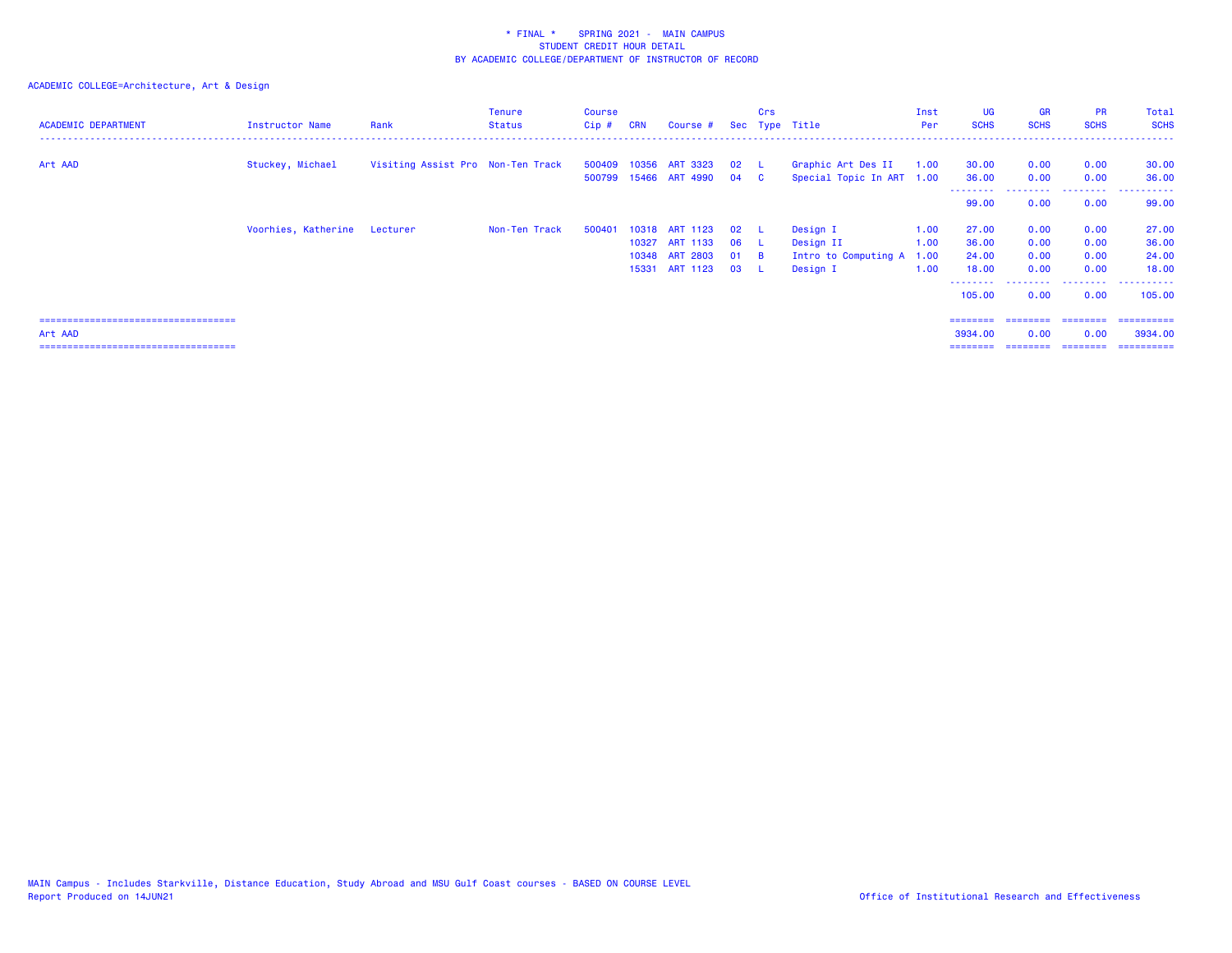| <b>ACADEMIC DEPARTMENT</b>           | <b>Instructor Name</b> | Rank                                               | <b>Tenure</b><br><b>Status</b> | Course<br>Cip# | <b>CRN</b> | Course #        |                 | Crs          | Sec Type Title              | Inst<br>Per | UG<br><b>SCHS</b>       | <b>GR</b><br><b>SCHS</b> | PR<br><b>SCHS</b><br>$\frac{1}{2} \left( \frac{1}{2} \right) \left( \frac{1}{2} \right) \left( \frac{1}{2} \right) \left( \frac{1}{2} \right)$               | Total<br><b>SCHS</b><br><u>.</u>                                                                                                    |
|--------------------------------------|------------------------|----------------------------------------------------|--------------------------------|----------------|------------|-----------------|-----------------|--------------|-----------------------------|-------------|-------------------------|--------------------------|--------------------------------------------------------------------------------------------------------------------------------------------------------------|-------------------------------------------------------------------------------------------------------------------------------------|
| <b>Building Construction Science</b> | Carson, Foster         | Clinical Assist Pro Non-Ten Track                  |                                | 522001         | 10453      | <b>BCS 1126</b> | 01              | Q            | Build Construct Stud 0.95   |             | 108,30                  | 0.00                     | 0.00                                                                                                                                                         | 108.30                                                                                                                              |
|                                      |                        |                                                    |                                |                | 10454      | <b>BCS 1126</b> | 02              | $\mathbf Q$  | Build Construct Stud 0.05   |             | 3.90                    | 0.00                     | 0.00                                                                                                                                                         | 3.90                                                                                                                                |
|                                      |                        |                                                    |                                |                | 10463      | <b>BCS 3323</b> | 01              | C            | High Perform Constru 1.00   |             | 102.00                  | 0.00                     | 0.00                                                                                                                                                         | 102.00                                                                                                                              |
|                                      |                        |                                                    |                                |                |            |                 |                 |              |                             |             | 2.2.2.2.2.2.2<br>214.20 | .<br>0.00                | .<br>0.00                                                                                                                                                    | $\frac{1}{2} \left( \frac{1}{2} \right) \left( \frac{1}{2} \right) \left( \frac{1}{2} \right) \left( \frac{1}{2} \right)$<br>214.20 |
|                                      | Dunn, Derrek           | Non-Employee                                       | Not Applicable                 | 040201         | 10465      | <b>BCS 3723</b> | 02              | C            | Active Building Syst 0.05   |             | 2.85                    | 0.00                     | 0.00                                                                                                                                                         | 2.85                                                                                                                                |
|                                      |                        |                                                    |                                | 049999         |            | 16290 BCS 2013  | 02              | $\mathbf{c}$ | Construction and Cul 0.95   |             | 102.60<br>.             | 0.00<br>.                | 0.00<br>.                                                                                                                                                    | 102.60<br>2.2222                                                                                                                    |
|                                      |                        |                                                    |                                |                |            |                 |                 |              |                             |             | 105.45                  | 0.00                     | 0.00                                                                                                                                                         | 105.45                                                                                                                              |
|                                      | Ford, George           | Professor                                          | <b>Tenured</b>                 | 040201         | 10290      | <b>ARC 3723</b> | 01              | C            | Active Bldg Systems         | 1.00        | 108.00                  | 0.00                     | 0.00                                                                                                                                                         | 108.00                                                                                                                              |
|                                      |                        |                                                    |                                |                | 10291      | ARC 3723        | 02              | C            | Active Bldg Systems         | 1.00        | 9.00                    | 0.00                     | 0.00                                                                                                                                                         | 9.00                                                                                                                                |
|                                      |                        |                                                    |                                |                | 10464      | <b>BCS 3723</b> | 01              | C            | Active Building Syst        | 1.00        | 3.00                    | 0.00                     | 0.00                                                                                                                                                         | 3.00                                                                                                                                |
|                                      |                        |                                                    |                                |                | 10465      | <b>BCS 3723</b> | 02              | C            | Active Building Syst 0.95   |             | 54.15                   | 0.00                     | 0.00                                                                                                                                                         | 54.15                                                                                                                               |
|                                      |                        |                                                    |                                | 049999         | 16290      | <b>BCS 2013</b> | 02              | C            | Construction and Cul        | 0.05        | 5.40                    | 0.00                     | 0.00                                                                                                                                                         | 5.40                                                                                                                                |
|                                      |                        |                                                    |                                | 460412         | 10458      | <b>BCS 3006</b> | CO <sub>1</sub> | -E           | <b>Construction Interns</b> | 0.90        | 16.20                   | 0.00                     | 0.00                                                                                                                                                         | 16.20                                                                                                                               |
|                                      |                        |                                                    |                                | 522001         | 10456      | <b>BCS 2226</b> | 01              | Q            | <b>Build Construct Stud</b> | 0.05        | 6.00                    | 0.00                     | 0.00                                                                                                                                                         | 6.00                                                                                                                                |
|                                      |                        |                                                    |                                |                | 10457      | <b>BCS 2226</b> | 02              | $\Omega$     | Build Construct Stud 0.95   |             | 114.00                  | 0.00                     | 0.00                                                                                                                                                         | 114.00                                                                                                                              |
|                                      |                        |                                                    |                                |                | 16291      | <b>BCS 2226</b> | 03              | Q            | Build Construct Stud 0.95   |             | 91.20                   | 0.00                     | 0.00                                                                                                                                                         | 91.20                                                                                                                               |
|                                      |                        |                                                    |                                |                | 17753      | <b>BCS 4000</b> | 01              | $\mathbf{I}$ | Directed Indiv Study 1.00   |             | 1.00                    | 0.00                     | 0.00                                                                                                                                                         | 1.00                                                                                                                                |
|                                      |                        |                                                    |                                |                |            |                 |                 |              |                             |             | .<br>407.95             | 22222<br>0.00            | .<br>0.00                                                                                                                                                    | 22222)<br>407.95                                                                                                                    |
|                                      | Herrmann, Michele      | Associate Professor Tenured                        |                                | 522001         |            | 10467 BCS 4126  | 01              | - L          | Build Contruct Studi 1.00   |             | 120.00<br><u>.</u>      | 0.00                     | 0.00                                                                                                                                                         | 120.00<br>$- - - - -$                                                                                                               |
|                                      |                        |                                                    |                                |                |            |                 |                 |              |                             |             | 120.00                  | 0.00                     | 0.00                                                                                                                                                         | 120.00                                                                                                                              |
|                                      | Jones, William         | Instructor                                         | Non-Ten Track                  | 040201         | 10271      | <b>ARC 1013</b> | 01              | C            | Arch Appreciation           | 1.00        | 528.00                  | 0.00                     | 0.00                                                                                                                                                         | 528.00                                                                                                                              |
|                                      |                        |                                                    |                                |                | 10272      | <b>ARC 1013</b> | 02              | C            | Arch Appreciation           | 1.00        | 519.00                  | 0.00                     | 0.00                                                                                                                                                         | 519.00                                                                                                                              |
|                                      |                        |                                                    |                                |                | 10273      | <b>ARC 1013</b> | <b>HO1 C</b>    |              | Arch Appreciation-Ho        | 1.00        | 60.00                   | 0.00                     | 0.00                                                                                                                                                         | 60.00                                                                                                                               |
|                                      |                        |                                                    |                                | 522001         | 10460      | <b>BCS 3126</b> | 01              | L            | <b>Build Construct Stud</b> | 0.05        | 4.80                    | 0.00                     | 0.00                                                                                                                                                         | 4.80                                                                                                                                |
|                                      |                        |                                                    |                                |                | 10461      | <b>BCS 3126</b> | 02              | <b>L</b>     | <b>Build Construct Stud</b> | 0.95        | 62.70                   | 0.00                     | 0.00                                                                                                                                                         | 62.70                                                                                                                               |
|                                      |                        |                                                    |                                |                |            |                 |                 |              |                             |             | .<br>1174.50            | 22222<br>0.00            | . <b>.</b><br>0.00                                                                                                                                           | <u>.</u><br>1174.50                                                                                                                 |
|                                      | Kemp, Edward           | Lecturer                                           | Non-Ten Track                  | 049999         | 15315      | <b>BCS 2013</b> | 01              | C            | Construction and Cul        | 1.00        | 90.00                   | 0.00                     | 0.00                                                                                                                                                         | 90.00                                                                                                                               |
|                                      |                        |                                                    |                                | 522001         |            | 10462 BCS 3213  | 01              | C            | Mech and Electrical         | 1.00        | 57.00                   | 0.00                     | 0.00                                                                                                                                                         | 57.00                                                                                                                               |
|                                      |                        |                                                    |                                |                |            |                 |                 |              |                             |             | <u>.</u><br>147.00      | .<br>0.00                | $\sim$ $\sim$ $\sim$ $\sim$<br>0.00                                                                                                                          | المستمل<br>147.00                                                                                                                   |
|                                      | Rokooei, Saeed         | Assistant Professor Ten Track                      |                                | 460412         | 10458      | <b>BCS 3006</b> | CO1             | - E          | Construction Interns 0.10   |             | 1.80                    | 0.00                     | 0.00                                                                                                                                                         | 1.80                                                                                                                                |
|                                      |                        |                                                    |                                | 522001         | 10456      | <b>BCS 2226</b> | 01              | Q            | Build Construct Stud 0.95   |             | 114.00                  | 0.00                     | 0.00                                                                                                                                                         | 114.00                                                                                                                              |
|                                      |                        |                                                    |                                |                | 10457      | <b>BCS 2226</b> | 02              | Q            | Build Construct Stud 0.05   |             | 6.00                    | 0.00                     | 0.00                                                                                                                                                         | 6.00                                                                                                                                |
|                                      |                        |                                                    |                                |                | 15316      | <b>BCS 2313</b> | 01              | C            | Virtual Design & Con        | 1.00        | 75.00                   | 0.00                     | 0.00                                                                                                                                                         | 75.00                                                                                                                               |
|                                      |                        |                                                    |                                |                | 16291      | <b>BCS 2226</b> | 03              | Q            | Build Construct Stud 0.05   |             | 4.80                    | 0.00                     | 0.00                                                                                                                                                         | 4.80                                                                                                                                |
|                                      |                        |                                                    |                                |                |            |                 |                 |              |                             |             | .<br>201.60             | -----<br>0.00            | .<br>0.00                                                                                                                                                    | والموالي الموالي<br>201.60                                                                                                          |
|                                      |                        | Shojaei Kol Kachi, A Assistant Professor Ten Track |                                | 522001         |            | 10468 BCS 4126  | 02              | -L.          | Build Contruct Studi 1.00   |             | 114.00                  | 0.00                     | 0.00                                                                                                                                                         | 114.00                                                                                                                              |
|                                      |                        |                                                    |                                |                |            |                 |                 |              |                             |             | .<br>114.00             | المتمام المتمار<br>0.00  | $\frac{1}{2} \left( \frac{1}{2} \right) \left( \frac{1}{2} \right) \left( \frac{1}{2} \right) \left( \frac{1}{2} \right) \left( \frac{1}{2} \right)$<br>0.00 | 114.00                                                                                                                              |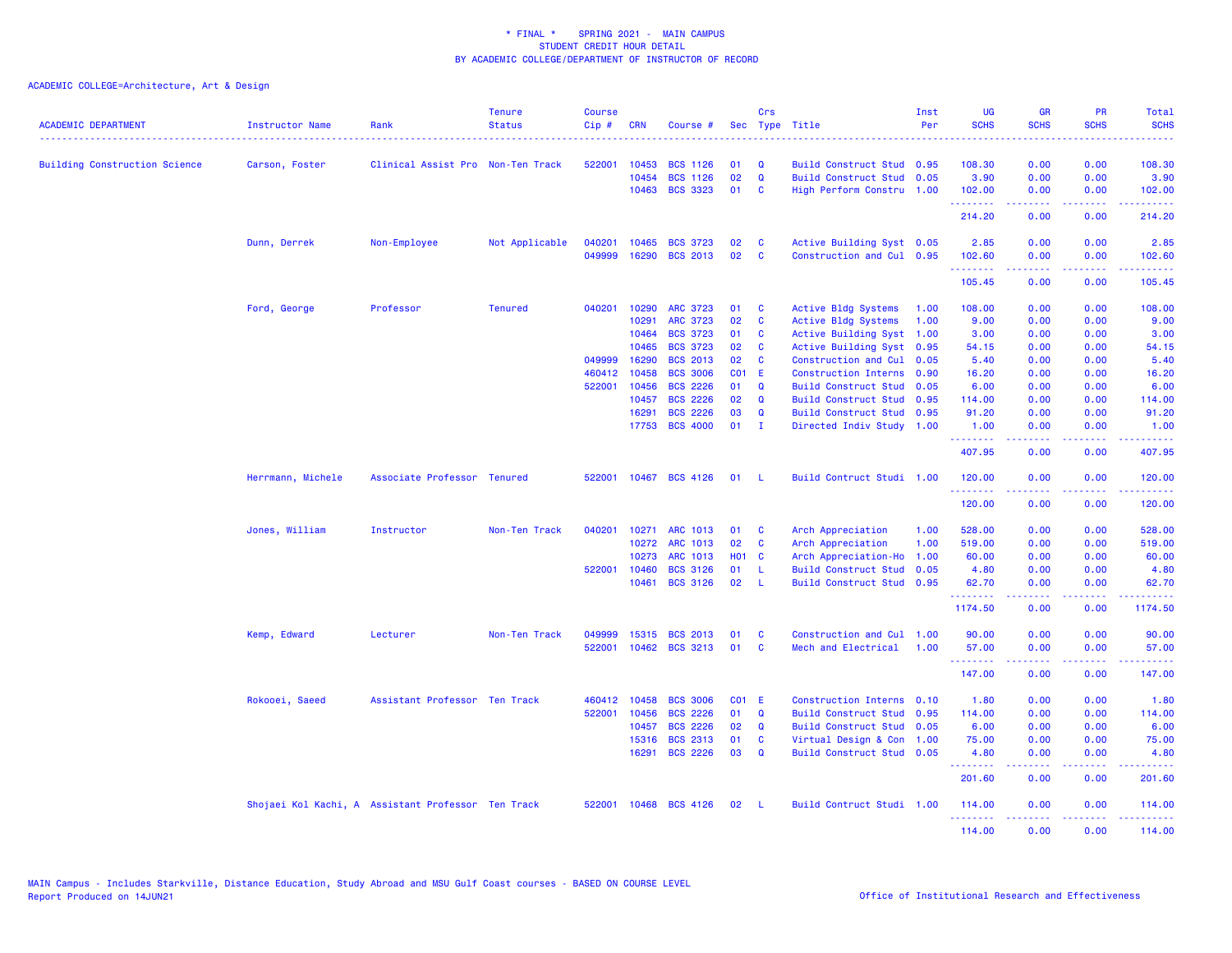# ACADEMIC COLLEGE=Architecture, Art & Design

|                     |                 |      | <b>Tenure</b> |      |                             |  | Inst |  | Total       |
|---------------------|-----------------|------|---------------|------|-----------------------------|--|------|--|-------------|
| ACADEMIC DEPARTMENT | Instructor Name | Donl | Status        | Cip# | CRN Course # Sec Type Title |  |      |  | <b>SCHS</b> |
| ----                |                 |      |               |      |                             |  |      |  |             |

 =================================== ======== ======== ======== ==========Building Construction Science 2484.70 0.00 0.00 2484.70 =================================== ======== ======== ======== ==========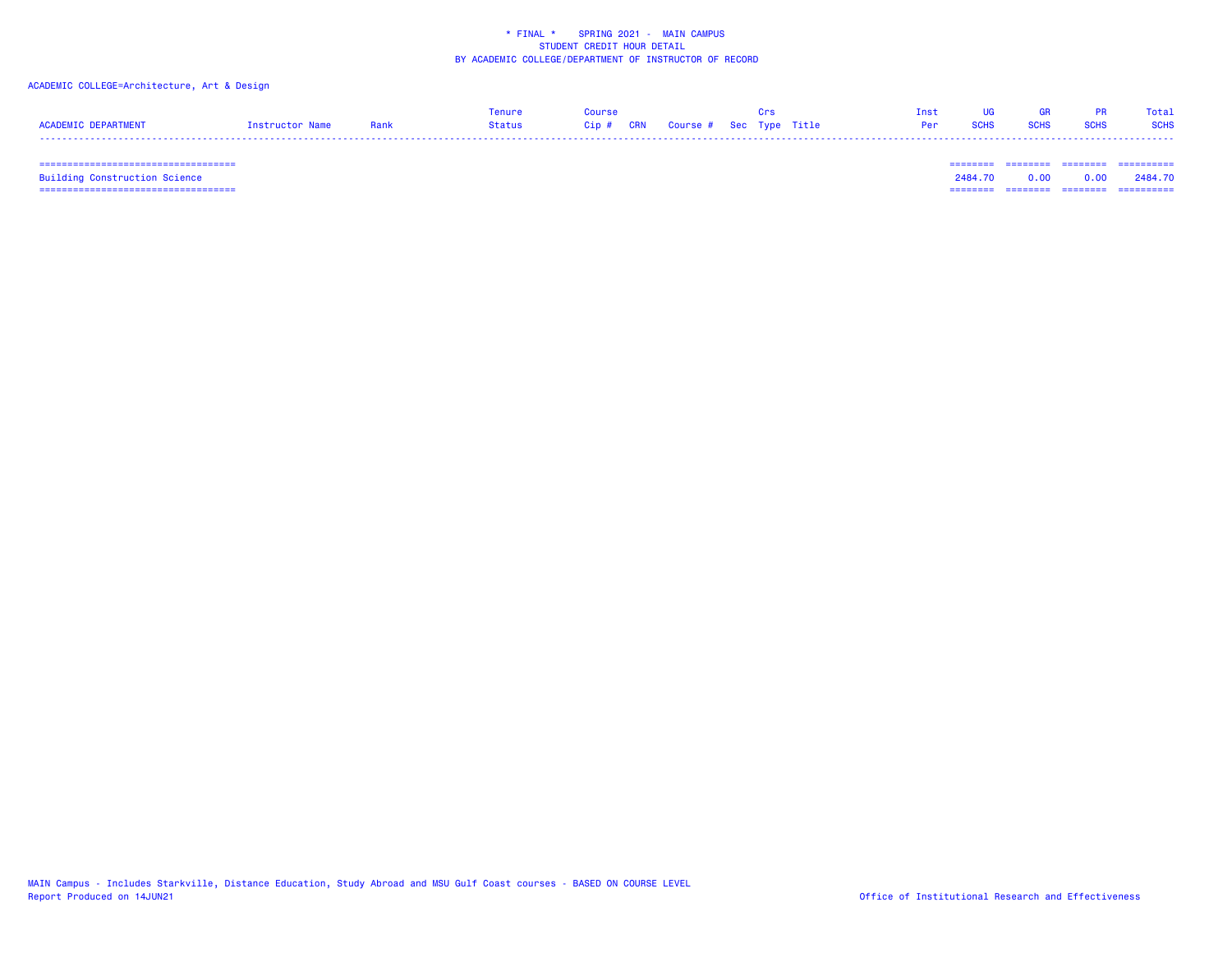ACADEMIC COLLEGE=Architecture, Art & Design

| <b>ACADEMIC DEPARTMENT</b>                             | Instructor Name | Rank                                               | <b>Tenure</b><br><b>Status</b> | <b>Course</b><br>Cip# | <b>CRN</b>   | Course #             |                 | Crs            | Sec Type Title            | Inst<br>Per | <b>UG</b><br><b>SCHS</b> | <b>GR</b><br><b>SCHS</b>                                                                                                                                     | <b>PR</b><br><b>SCHS</b> | Total<br><b>SCHS</b><br>$\frac{1}{2} \left( \frac{1}{2} \right) \left( \frac{1}{2} \right) \left( \frac{1}{2} \right) \left( \frac{1}{2} \right)$ |
|--------------------------------------------------------|-----------------|----------------------------------------------------|--------------------------------|-----------------------|--------------|----------------------|-----------------|----------------|---------------------------|-------------|--------------------------|--------------------------------------------------------------------------------------------------------------------------------------------------------------|--------------------------|---------------------------------------------------------------------------------------------------------------------------------------------------|
| Interior Design                                        | Carroll, Robin  | Assistant Professor Ten Track                      |                                | 040501                | 12703        | ID 4683              | 01              | <b>C</b>       | Theatre: Arch. Light 1.00 |             | 48.00                    | 0.00                                                                                                                                                         | 0.00                     | 48.00                                                                                                                                             |
|                                                        |                 |                                                    |                                | 190601                | 12685        | ID 2603              | 01              | $\mathbf{C}$   | Interior Design Fund      | 1.00        | 54.00                    | 0.00                                                                                                                                                         | 0.00                     | 54.00                                                                                                                                             |
|                                                        |                 |                                                    |                                |                       | 14626        | ID 2603              | 501 C           |                | Interior Design Fund 1.00 |             | 24.00                    | 0.00                                                                                                                                                         | 0.00                     | 24.00                                                                                                                                             |
|                                                        |                 |                                                    |                                |                       |              | 500408 12672 HS 2603 | 01 C            |                | Inter Design Fundame 1.00 |             | 60.00<br>.               | 0.00<br>22222                                                                                                                                                | 0.00<br>.                | 60.00<br>22222)                                                                                                                                   |
|                                                        |                 |                                                    |                                |                       |              |                      |                 |                |                           |             | 186.00                   | 0.00                                                                                                                                                         | 0.00                     | 186.00                                                                                                                                            |
|                                                        | Chaney, Anna    | Instructor                                         | Non-Ten Track                  |                       | 151303 12681 | ID 2103              | 01              | B              | CAD for Interior Des      | 1.00        | 63.00                    | 0.00                                                                                                                                                         | 0.00                     | 63.00                                                                                                                                             |
|                                                        |                 |                                                    |                                |                       | 12682        | ID 2103              | 02              | B              | CAD for Interior Des      | 1.00        | 66.00                    | 0.00                                                                                                                                                         | 0.00                     | 66.00                                                                                                                                             |
|                                                        |                 |                                                    |                                | 190699                | 16896        | ID 4000              | 02              | $\mathbf{I}$   | Directed Individual       | 1.00        | 3.00                     | 0.00                                                                                                                                                         | 0.00                     | 3.00                                                                                                                                              |
|                                                        |                 |                                                    |                                |                       | 16897        | ID 4000              | 03              | $\mathbf{I}$   | Directed Individual       | 1.00        | 3.00                     | 0.00                                                                                                                                                         | 0.00                     | 3.00                                                                                                                                              |
|                                                        |                 |                                                    |                                |                       | 16898        | ID 4000              | 04              | $\mathbf{I}$   | Directed Individual       | 1.00        | 3.00                     | 0.00                                                                                                                                                         | 0.00                     | 3.00                                                                                                                                              |
|                                                        |                 |                                                    |                                |                       | 16899        | ID 4000              | 05              | $\mathbf{I}$   | Directed Individual       | 1.00        | 3.00                     | 0.00                                                                                                                                                         | 0.00                     | 3.00                                                                                                                                              |
|                                                        |                 |                                                    |                                |                       | 500410 12683 | ID 2203              | 01              | Q              | Rendering                 | 1.00        | 69.00                    | 0.00                                                                                                                                                         | 0.00                     | 69.00                                                                                                                                             |
|                                                        |                 |                                                    |                                |                       | 12684        | ID 2203              | 02              | Q              | Rendering                 | 1.00        | 63.00<br>.               | 0.00<br>.                                                                                                                                                    | 0.00<br>د د د د          | 63.00<br>.                                                                                                                                        |
|                                                        |                 |                                                    |                                |                       |              |                      |                 |                |                           |             | 273.00                   | 0.00                                                                                                                                                         | 0.00                     | 273.00                                                                                                                                            |
|                                                        | Crumpton, Amy   | Associate Professor Tenured                        |                                |                       | 190699 16604 | ID 4000              | 01              | $\mathbf{I}$   | Directed Individual       | 1.00        | 3.00                     | 0.00                                                                                                                                                         | 0.00                     | 3.00                                                                                                                                              |
|                                                        |                 |                                                    |                                |                       | 17746        | ID 4000              | 06              | $\mathbf{I}$   | Directed Individual       | 1.00        | 2.00                     | 0.00                                                                                                                                                         | 0.00                     | 2.00                                                                                                                                              |
|                                                        |                 |                                                    |                                | 500408                | 12693        | ID 3624              | 01              | B              | Interior Design Stud      | 1.00        | 60.00                    | 0.00                                                                                                                                                         | 0.00                     | 60.00                                                                                                                                             |
|                                                        |                 |                                                    |                                |                       | 12694        | ID 3624              | 02              | B              | Interior Design Stud      | 1.00        | 48.00                    | 0.00                                                                                                                                                         | 0.00                     | 48.00                                                                                                                                             |
|                                                        |                 |                                                    |                                |                       |              | 12697 ID 4611        | 01              | <b>C</b>       |                           | 1.00        |                          |                                                                                                                                                              |                          |                                                                                                                                                   |
|                                                        |                 |                                                    |                                |                       |              |                      |                 |                | Principles of LEED        |             | 32.00<br><u>.</u>        | 0.00<br>22222                                                                                                                                                | 0.00<br>22222            | 32.00<br><u>.</u>                                                                                                                                 |
|                                                        |                 |                                                    |                                |                       |              |                      |                 |                |                           |             | 145.00                   | 0.00                                                                                                                                                         | 0.00                     | 145.00                                                                                                                                            |
|                                                        | Fulton, Glen    | Assistant Professor Ten Track                      |                                | 040501                |              | 12678 ID 1694        | 01              | B              | Interior Design I         | 1.00        | 88.00                    | 0.00                                                                                                                                                         | 0.00                     | 88.00                                                                                                                                             |
|                                                        |                 |                                                    |                                |                       |              | 12679 ID 1694        | 02 <sub>2</sub> | $\overline{B}$ | Interior Design I         | 1.00        | 72.00<br>.               | 0.00<br>$\frac{1}{2} \left( \frac{1}{2} \right) \left( \frac{1}{2} \right) \left( \frac{1}{2} \right) \left( \frac{1}{2} \right) \left( \frac{1}{2} \right)$ | 0.00<br>22222            | 72.00<br>$\mathbf{1} \cdot \mathbf{1} \cdot \mathbf{1} \cdot \mathbf{1} \cdot \mathbf{1} \cdot \mathbf{1}$                                        |
|                                                        |                 |                                                    |                                |                       |              |                      |                 |                |                           |             | 160.00                   | 0.00                                                                                                                                                         | 0.00                     | 160.00                                                                                                                                            |
|                                                        | Miller, Beth    | Professor                                          | <b>Tenured</b>                 | 040501                | 12698        | ID 4651              | 01              | C              | ID Internship Placem 0.50 |             | 14.00                    | 0.00                                                                                                                                                         | 0.00                     | 14.00                                                                                                                                             |
|                                                        |                 |                                                    |                                |                       |              | 15314 ID 3643        | 01              | <b>C</b>       | History of Interiors 1.00 |             | 255.00                   | 0.00                                                                                                                                                         | 0.00                     | 255.00                                                                                                                                            |
|                                                        |                 |                                                    |                                |                       |              |                      |                 |                |                           |             | .                        | .                                                                                                                                                            | .                        | 22222.                                                                                                                                            |
|                                                        |                 |                                                    |                                |                       |              |                      |                 |                |                           |             | 269.00                   | 0.00                                                                                                                                                         | 0.00                     | 269.00                                                                                                                                            |
|                                                        | Miller, Lyndsey | Associate Professor Tenured                        |                                | 040501                | 12698        | ID 4651              | 01              | C              | ID Internship Placem 0.50 |             | 14.00                    | 0.00                                                                                                                                                         | 0.00                     | 14.00                                                                                                                                             |
|                                                        |                 |                                                    |                                | 151303                | 12686        | ID 3363              | 01              | В              | 3/D & CAD Modeling i 1.00 |             | 93.00                    | 0.00                                                                                                                                                         | 0.00                     | 93.00                                                                                                                                             |
|                                                        |                 |                                                    |                                | 500408                | 12690        | ID 3603              | 01              | C              | Digital Design for I 1.00 |             | 78.00                    | 0.00                                                                                                                                                         | 0.00                     | 78.00                                                                                                                                             |
|                                                        |                 |                                                    |                                |                       | 12691        | ID 3611              | 01              | C              | Career and Portfolio 1.00 |             | 23.00                    | 0.00                                                                                                                                                         | 0.00                     | 23.00                                                                                                                                             |
|                                                        |                 |                                                    |                                |                       | 12692        | ID 3611              | 02              | C              | Career and Portfolio 1.00 |             | 18.00<br>.               | 0.00<br>22222                                                                                                                                                | 0.00<br>.                | 18.00<br>2.2.2.2.2.4                                                                                                                              |
|                                                        |                 |                                                    |                                |                       |              |                      |                 |                |                           |             | 226.00                   | 0.00                                                                                                                                                         | 0.00                     | 226.00                                                                                                                                            |
|                                                        |                 | Studdard Hughes, Lau Assistant Professor Ten Track |                                | 040501                | 12695        | ID 3633              | 01              | C              | ID Detail & Constr D 1.00 |             | 72.00                    | 0.00                                                                                                                                                         | 0.00                     | 72.00                                                                                                                                             |
|                                                        |                 |                                                    |                                | 190601                | 12699        | ID 4654              | 01              | C              | Interior Design Stud 1.00 |             | 56.00                    | 0.00                                                                                                                                                         | 0.00                     | 56.00                                                                                                                                             |
|                                                        |                 |                                                    |                                |                       | 12700        | ID 4654              | 02              | <b>C</b>       | Interior Design Stud 1.00 |             | 56.00                    | 0.00                                                                                                                                                         | 0.00                     | 56.00                                                                                                                                             |
|                                                        |                 |                                                    |                                |                       | 500408 15136 | ID 4990              | 001 C           |                | Special Topics In ID 1.00 |             | 51.00                    | 0.00<br>22222                                                                                                                                                | 0.00<br>.                | 51.00<br>.                                                                                                                                        |
|                                                        |                 |                                                    |                                |                       |              |                      |                 |                |                           |             | .<br>235.00              | 0.00                                                                                                                                                         | 0.00                     | 235.00                                                                                                                                            |
| ====================================                   |                 |                                                    |                                |                       |              |                      |                 |                |                           |             |                          |                                                                                                                                                              |                          | ========                                                                                                                                          |
| Interior Design<br>----------------------------------- |                 |                                                    |                                |                       |              |                      |                 |                |                           |             | 1494.00                  | 0.00<br>======== ========                                                                                                                                    | 0.00<br>$=$ ========     | 1494.00<br>==========                                                                                                                             |
|                                                        |                 |                                                    |                                |                       |              |                      |                 |                |                           |             |                          |                                                                                                                                                              |                          |                                                                                                                                                   |

MAIN Campus - Includes Starkville, Distance Education, Study Abroad and MSU Gulf Coast courses - BASED ON COURSE LEVEL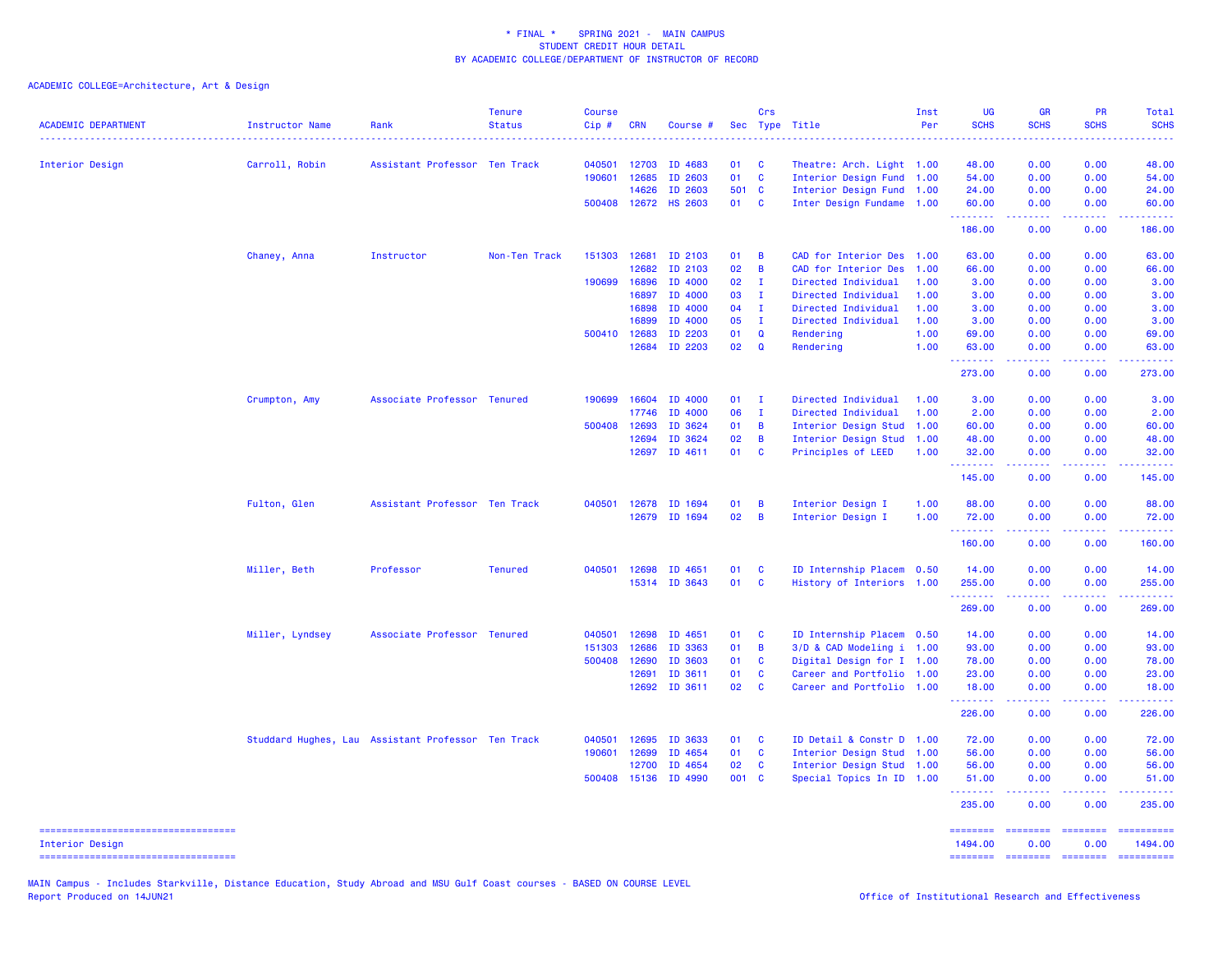| <b>ACADEMIC DEPARTMENT</b>             | <b>Instructor Name</b> | Rank         | Tenure<br><b>Status</b> | Course<br>$Cip$ # | <b>CRN</b> | Course #      |              | Crs      | Sec Type Title             | Inst<br>Per | <b>UG</b><br><b>SCHS</b> | <b>GR</b><br><b>SCHS</b> | <b>PR</b><br><b>SCHS</b> | Total<br><b>SCHS</b> |
|----------------------------------------|------------------------|--------------|-------------------------|-------------------|------------|---------------|--------------|----------|----------------------------|-------------|--------------------------|--------------------------|--------------------------|----------------------|
| Aerospace Studies                      | Davies, Nathan         | Non-Employee | Not Applicable          | 280101            | 10383      | AS 1022       | 01           | - B      | Foundations of USAF- 1.00  |             | 56.00                    | 0.00                     | 0.00                     | 56.00                |
|                                        |                        |              |                         |                   | 10384      | AS 1022       | $02 \quad B$ |          | Foundations of USAF- 1.00  |             | 28.00                    | 0.00                     | 0.00                     | 28.00                |
|                                        |                        |              |                         |                   | 10388      | AS 3023       | 01 C         |          | Af Leadership Stud I 1.00  |             | 24.00                    | 0.00                     | 0.00                     | 24.00                |
|                                        |                        |              |                         |                   |            | 15984 AS 3023 | $02 \quad B$ |          | Af Leadership Stud I 1.00  |             | 21.00                    | 0.00                     | 0.00                     | 21.00                |
|                                        |                        |              |                         |                   |            |               |              |          |                            |             | .<br>129.00              | 0.00                     | .<br>0.00                | ----------<br>129.00 |
|                                        | Loges, Megan           | Non-Employee | Not Applicable          | 280101            | 10386      | AS 2022       | 01 B         |          | Air & Space Power - I 1.00 |             | 16.00                    | 0.00                     | 0.00                     | 16.00                |
|                                        |                        |              |                         |                   | 10387      | AS 2022       | $02 \quad B$ |          | Air & Space Power - I 1.00 |             | 20.00                    | 0.00                     | 0.00                     | 20.00                |
|                                        |                        |              |                         |                   |            | 10390 AS 4023 | 01           | <b>B</b> | NSE/Prep for Act Dut 1.00  |             | 45.00                    | 0.00                     | 0.00                     | 45.00                |
|                                        |                        |              |                         |                   |            |               |              |          |                            |             | --------<br>81.00        | 0.00                     | .<br>0.00                | .<br>81.00           |
| =====================================  |                        |              |                         |                   |            |               |              |          |                            |             |                          | ========= ========       | ========                 | ==========           |
| Aerospace Studies                      |                        |              |                         |                   |            |               |              |          |                            |             | 210.00                   | 0.00                     | 0.00                     | 210.00               |
| ====================================== |                        |              |                         |                   |            |               |              |          |                            |             |                          | =================        | ========                 | ==========           |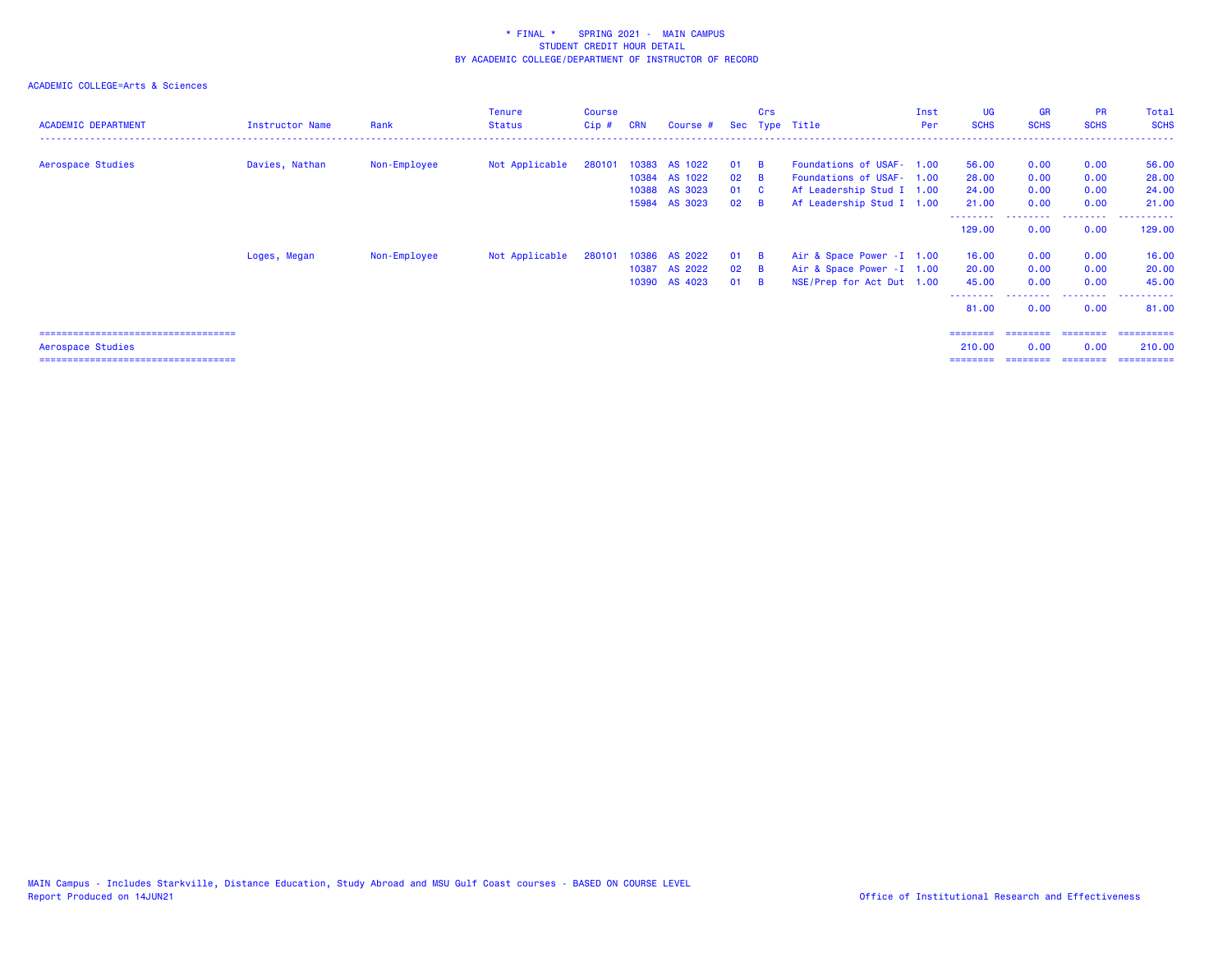| <b>ACADEMIC DEPARTMENT</b>                        | Instructor Name  | Rank                          | <b>Tenure</b><br><b>Status</b> | <b>Course</b><br>$Cip \#$ | <b>CRN</b> | Course #        |       | Crs          | Sec Type Title            | Inst<br>Per | <b>UG</b><br><b>SCHS</b>        | <b>GR</b><br><b>SCHS</b> | <b>PR</b><br><b>SCHS</b> | Total<br><b>SCHS</b> |
|---------------------------------------------------|------------------|-------------------------------|--------------------------------|---------------------------|------------|-----------------|-------|--------------|---------------------------|-------------|---------------------------------|--------------------------|--------------------------|----------------------|
| Anthropology & Middle Eastern Cultu Hardin, James |                  | Associate Professor Tenured   |                                | 240101                    | 17365      | <b>GLA 4001</b> | 02    | - C          | Senior Project            | 1.00        | 1.00                            | 0.00                     | 0.00                     | 1.00                 |
|                                                   |                  |                               |                                | 380101                    | 15289      | <b>REL 3553</b> | 01    | $\mathbf{C}$ | Near East Archaeolog 1.00 |             | 6.00                            | 0.00                     | 0.00                     | 6.00                 |
|                                                   |                  |                               |                                |                           | 15394      | <b>MEC 3553</b> | 01    | <b>C</b>     | Near East Archaeolog      | 1.00        | 12.00                           | 0.00                     | 0.00                     | 12.00                |
|                                                   |                  |                               |                                | 450201                    | 10265      | AN 8215         | 04    | -E           | Internship in Applie 1.00 |             | 0.00                            | 5.00                     | 0.00                     | 5.00                 |
|                                                   |                  |                               |                                |                           | 16224      | <b>AN 8000</b>  | 01    | D            | Thesis Research           | 1.00        | 0.00                            | 18.00                    | 0.00                     | 18.00                |
|                                                   |                  |                               |                                |                           | 17920      | <b>AN 7000</b>  | 01    | $\mathbf{I}$ | Directed Indiv Study 1.00 |             | 0.00                            | 3.00                     | 0.00                     | 3.00                 |
|                                                   |                  |                               |                                | 450301                    | 15393      | AN 3553         | 01    | <b>C</b>     | Near East Archaeolog      | 1.00        | 57.00<br>.                      | 0.00                     | 0.00<br>.                | 57.00<br>------      |
|                                                   |                  |                               |                                |                           |            |                 |       |              |                           |             | 76.00                           | 26.00                    | 0.00                     | 102.00               |
|                                                   | Hoffman, David   | Associate Professor Tenured   |                                | 450201                    | 16226      | <b>AN 8000</b>  | 03    | D            | Thesis Research           | 1.00        | 0.00                            | 6.00                     | 0.00                     | 6.00                 |
|                                                   |                  |                               |                                | 450204                    | 10229      | AN 1143         | 01    | <b>C</b>     | Cultural Anthro           | 1.00        | 57.00                           | 0.00                     | 0.00                     | 57.00                |
|                                                   |                  |                               |                                |                           | 10230      | AN 1143         | 02    | <b>C</b>     | Cultural Anthro           | 1.00        | 60.00                           | 0.00                     | 0.00                     | 60.00                |
|                                                   |                  |                               |                                |                           | 10231      | AN 1143         | 03    | <b>C</b>     | Cultural Anthro           | 1.00        | 60.00                           | 0.00                     | 0.00                     | 60.00                |
|                                                   |                  |                               |                                |                           |            | 10232 AN 1143   | 04    | $\mathbf{C}$ | Cultural Anthro           | 1.00        | 57.00<br>.                      | 0.00<br>.                | 0.00<br>.                | 57.00<br>.           |
|                                                   |                  |                               |                                |                           |            |                 |       |              |                           |             | 234.00                          | 6.00                     | 0.00                     | 240.00               |
|                                                   | Ilahiane, Hsain  | Professor                     | <b>Tenured</b>                 | 450201                    |            | 15400 AN 8103   | 01    | $\mathbf{C}$ | Applied Cultural Ant 1.00 |             | 0.00<br>.                       | 6.00                     | 0.00                     | 6.00<br>2222.        |
|                                                   |                  |                               |                                |                           |            |                 |       |              |                           |             | 0.00                            | 6.00                     | 0.00                     | 6.00                 |
|                                                   | Lambert, Shawn   | Assistant Professor Ten Track |                                | 450201                    | 16228      | <b>AN 8000</b>  | 05    | D            | <b>Thesis Research</b>    | 1.00        | 0.00                            | 6.00                     | 0.00                     | 6.00                 |
|                                                   |                  |                               |                                |                           | 17167      | AN 4000         | 01    | - I          | Directed Indiv Study      | 1.00        | 4.00                            | 0.00                     | 0.00                     | 4.00                 |
|                                                   |                  |                               |                                |                           | 17661      | AN 4000         | 02    | $\mathbf{I}$ | Directed Indiv Study      | 1.00        | 2.00                            | 0.00                     | 0.00                     | 2.00                 |
|                                                   |                  |                               |                                | 450301                    | 10241      | AN 1543         | 01    | <b>C</b>     | Intro To Archaeology      | 1.00        | 72.00                           | 0.00                     | 0.00                     | 72.00                |
|                                                   |                  |                               |                                |                           | 10242      | AN 1543         | 02    | <b>C</b>     | Intro To Archaeology      | 1.00        | 63,00                           | 0.00                     | 0.00                     | 63.00                |
|                                                   |                  |                               |                                |                           | 10243      | AN 1543         | 03    | $\mathbf{C}$ | Intro To Archaeology      | 1.00        | 75.00                           | 0.00                     | 0.00                     | 75.00                |
|                                                   |                  |                               |                                |                           |            | 15402 AN 8513   | 01    | $\mathbf{C}$ | Southeastern Arch         | 1.00        | 0.00<br>.                       | 18.00<br>.               | 0.00<br>.                | 18.00<br>.           |
|                                                   |                  |                               |                                |                           |            |                 |       |              |                           |             | 216.00                          | 24.00                    | 0.00                     | 240.00               |
|                                                   | McClellan, Laura | Assistant Professor Ten Track |                                | 450201                    | 15398      | AN 4990         | 02    | <b>C</b>     | Special Topic In AN       | 1.00        | 42.00                           | 0.00                     | 0.00                     | 42.00                |
|                                                   |                  |                               |                                |                           | 15399      | AN 6990         | 02    | $\mathbf{C}$ | Special Topic In AN       | 1.00        | 0.00                            | 6.00                     | 0.00                     | 6.00                 |
|                                                   |                  |                               |                                |                           | 16225      | <b>AN 8000</b>  | 02    | D            | Thesis Research           | 1.00        | 0.00                            | 18.00                    | 0.00                     | 18.00                |
|                                                   |                  |                               |                                | 450204                    | 14269      | AN 1143         | 501 C |              | Cultural Anthro           | 1.00        | 78.00<br><u>.</u>               | 0.00<br><u>.</u>         | 0.00<br>.                | 78.00<br>.           |
|                                                   |                  |                               |                                |                           |            |                 |       |              |                           |             | 120.00                          | 24.00                    | 0.00                     | 144.00               |
|                                                   | Miller, Darcy    | Associate Professor Tenured   |                                | 450201                    |            | 16230 AN 8000   | 07    | D            | <b>Thesis Research</b>    | 1.00        | 0.00<br><u> - - - - - - - -</u> | 11.00<br>.               | 0.00<br>.                | 11.00<br><u>.</u>    |
|                                                   |                  |                               |                                |                           |            |                 |       |              |                           |             | 0.00                            | 11.00                    | 0.00                     | 11.00                |
|                                                   | Osterholtz, Anna | Assistant Professor Ten Track |                                | 450201                    | 10235      | AN 1344         | 01    | <b>C</b>     | Intro to Biol Anthro 1.00 |             | 92.00                           | 0.00                     | 0.00                     | 92.00                |
|                                                   |                  |                               |                                |                           | 10236      | AN 1344         | 02    | <b>C</b>     | Intro to Biol Anthro      | 1.00        | 56.00                           | 0.00                     | 0.00                     | 56.00                |
|                                                   |                  |                               |                                |                           | 10237      | AN 1344         | 03    | $\mathbf{K}$ | Intro to Biol Anthro 1.00 |             | 0.00                            | 0.00                     | 0.00                     | 0.00                 |
|                                                   |                  |                               |                                |                           | 10238      | AN 1344         | 04    | <b>K</b>     | Intro to Biol Anthro 1.00 |             | 0.00                            | 0.00                     | 0.00                     | 0.00                 |
|                                                   |                  |                               |                                |                           | 10239      | AN 1344         | 05    | $\mathsf{K}$ | Intro to Biol Anthro 1.00 |             | 0.00                            | 0.00                     | 0.00                     | 0.00                 |
|                                                   |                  |                               |                                |                           | 10240      | AN 1344         | 06    | $\mathbf{K}$ | Intro to Biol Anthro 1.00 |             | 0.00                            | 0.00                     | 0.00                     | 0.00                 |
|                                                   |                  |                               |                                |                           | 16231      | <b>AN 8000</b>  | 08    | D            | Thesis Research           | 1.00        | 0.00                            | 34.00                    | 0.00                     | 34.00                |
|                                                   |                  |                               |                                | 450202                    | 15385      | AN 3343         | 01    | <b>C</b>     | Intro to Forensic An 1.00 |             | 87.00<br><u>.</u> .             | 0.00<br><u>.</u>         | 0.00<br>.                | 87.00<br><u>.</u>    |
|                                                   |                  |                               |                                |                           |            |                 |       |              |                           |             | 235.00                          | 34.00                    | 0.00                     | 269.00               |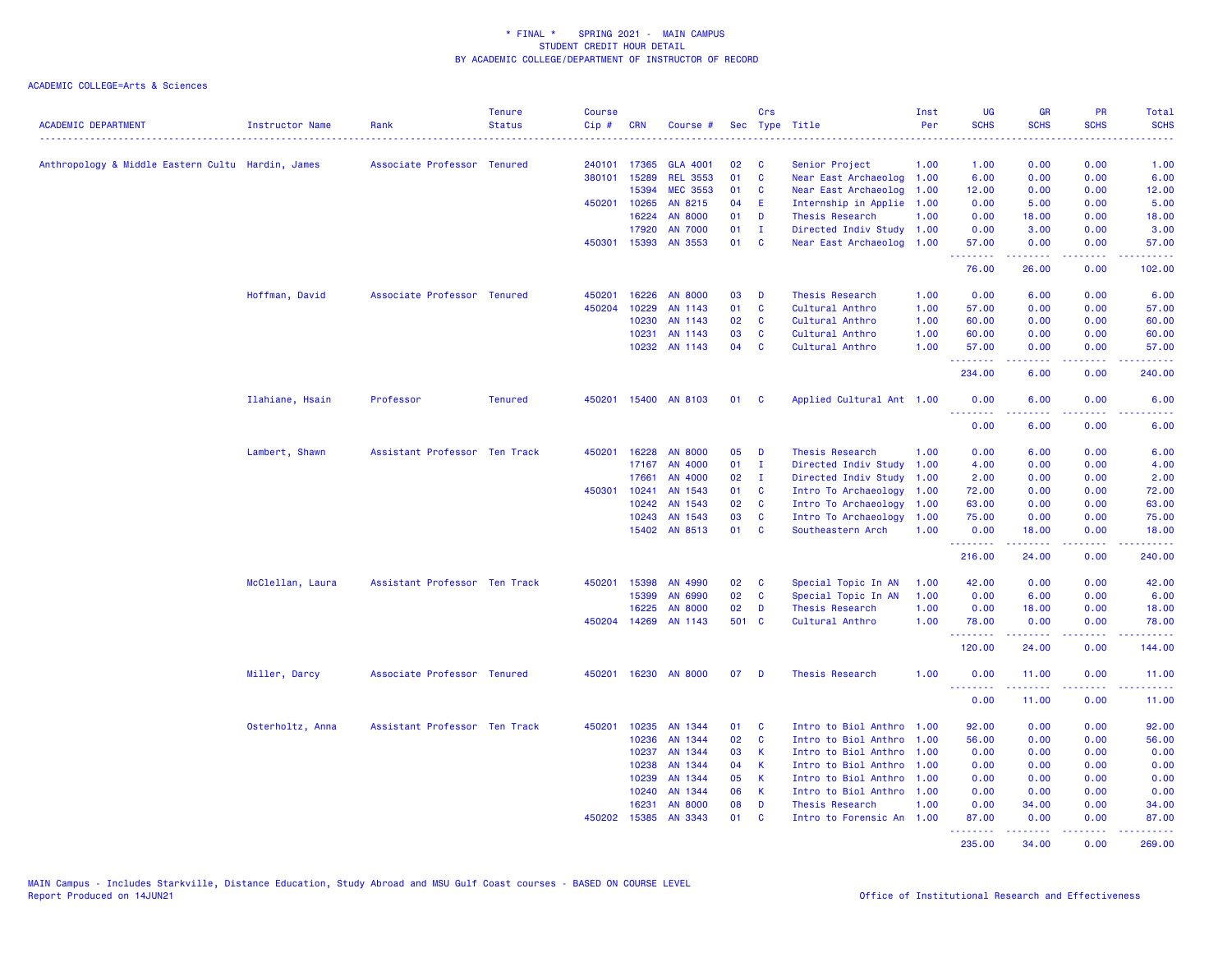| <b>ACADEMIC DEPARTMENT</b>                        | <b>Instructor Name</b> | Rank                        | <b>Tenure</b><br><b>Status</b> | <b>Course</b><br>Cip# | <b>CRN</b> | Course #             | <b>Sec</b> | Crs      | Type Title                | Inst<br>Per | <b>UG</b><br><b>SCHS</b>   | <b>GR</b><br><b>SCHS</b> | <b>PR</b><br><b>SCHS</b>                                                                                                                                                                                                                                                                                                                                                                                                                                                               | Total<br><b>SCHS</b> |
|---------------------------------------------------|------------------------|-----------------------------|--------------------------------|-----------------------|------------|----------------------|------------|----------|---------------------------|-------------|----------------------------|--------------------------|----------------------------------------------------------------------------------------------------------------------------------------------------------------------------------------------------------------------------------------------------------------------------------------------------------------------------------------------------------------------------------------------------------------------------------------------------------------------------------------|----------------------|
| Anthropology & Middle Eastern Cultu Tribble, Anna |                        | Lecturer                    | Non-Ten Track                  | 450201                | 15397      | AN 4143              | 01         | - C      | Ethnographic Methods 1.00 |             | 30.00                      | 0.00                     | 0.00                                                                                                                                                                                                                                                                                                                                                                                                                                                                                   | 30.00                |
|                                                   |                        |                             |                                | 450203                |            | 15396 AN 4133        | 01         | <b>C</b> | Medical Anthropology 1.00 |             | 24.00                      | 0.00                     | 0.00                                                                                                                                                                                                                                                                                                                                                                                                                                                                                   | 24.00                |
|                                                   |                        |                             |                                |                       |            |                      |            |          |                           |             | - - - - - - - - -<br>54.00 | - - - - - - - -<br>0.00  | .<br>0.00                                                                                                                                                                                                                                                                                                                                                                                                                                                                              | 54.00                |
|                                                   | Turner, James          | Lecturer                    | Non-Ten Track                  | 450201                | 10227      | AN 1103              | 501 C      |          | Intro To Anthro           | 1.00        | 87.00                      | 0.00                     | 0.00                                                                                                                                                                                                                                                                                                                                                                                                                                                                                   | 87.00                |
|                                                   |                        |                             |                                |                       |            | 15333 AN 3113        | 501 C      |          | Societies Of World        | 1.00        | 15.00                      | 0.00                     | 0.00                                                                                                                                                                                                                                                                                                                                                                                                                                                                                   | 15.00                |
|                                                   |                        |                             |                                |                       |            |                      |            |          |                           |             | --------<br>102.00         | 0.00                     | $\frac{1}{2} \left( \frac{1}{2} \right) \left( \frac{1}{2} \right) \left( \frac{1}{2} \right)$<br>0.00                                                                                                                                                                                                                                                                                                                                                                                 | 102.00               |
|                                                   | Wilemon, Billy         | Non-Employee                | Not Applicable                 |                       |            | 450201 10226 AN 1103 | 02         | <b>C</b> | Intro To Anthro           | 1.00        | 222,00                     | 0.00                     | 0.00                                                                                                                                                                                                                                                                                                                                                                                                                                                                                   | 222.00               |
|                                                   |                        |                             |                                |                       |            |                      |            |          |                           |             | .<br>222.00                | 0.00                     | المتعاطين<br>0.00                                                                                                                                                                                                                                                                                                                                                                                                                                                                      | 222.00               |
|                                                   | Zuckerman, Molly       | Associate Professor Tenured |                                | 050201                |            | 15340 AAS 4990       | 01         | <b>C</b> | Special Topic in Af.      | 1.00        | 15.00                      | 0.00                     | 0.00                                                                                                                                                                                                                                                                                                                                                                                                                                                                                   | 15.00                |
|                                                   |                        |                             |                                | 450201                | 15342      | AN 4990              | 01         | <b>C</b> | Special Topic In AN       | 1.00        | 48.00                      | 0.00                     | 0.00                                                                                                                                                                                                                                                                                                                                                                                                                                                                                   | 48.00                |
|                                                   |                        |                             |                                |                       |            | 15343 AN 6990        | 01         | <b>C</b> | Special Topic In AN       | 1.00        | 0.00                       | 18.00                    | 0.00                                                                                                                                                                                                                                                                                                                                                                                                                                                                                   | 18.00                |
|                                                   |                        |                             |                                |                       | 16227      | <b>AN 8000</b>       | 04         | <b>D</b> | Thesis Research           | 1.00        | 0.00                       | 18.00                    | 0.00                                                                                                                                                                                                                                                                                                                                                                                                                                                                                   | 18.00                |
|                                                   |                        |                             |                                | 450299                | 15401      | AN 8313              | 01         | - S      | Paleopathology            | 1.00        | 0.00                       | 27,00                    | 0.00                                                                                                                                                                                                                                                                                                                                                                                                                                                                                   | 27.00                |
|                                                   |                        |                             |                                |                       |            |                      |            |          |                           |             | --------<br>63.00          | . <u>.</u><br>63.00      | .<br>0.00                                                                                                                                                                                                                                                                                                                                                                                                                                                                              | .<br>126,00          |
| =====================================             |                        |                             |                                |                       |            |                      |            |          |                           |             | $=$ = = = = = = =          | ========                 | $\begin{array}{cccccccccc} \multicolumn{2}{c}{} & \multicolumn{2}{c}{} & \multicolumn{2}{c}{} & \multicolumn{2}{c}{} & \multicolumn{2}{c}{} & \multicolumn{2}{c}{} & \multicolumn{2}{c}{} & \multicolumn{2}{c}{} & \multicolumn{2}{c}{} & \multicolumn{2}{c}{} & \multicolumn{2}{c}{} & \multicolumn{2}{c}{} & \multicolumn{2}{c}{} & \multicolumn{2}{c}{} & \multicolumn{2}{c}{} & \multicolumn{2}{c}{} & \multicolumn{2}{c}{} & \multicolumn{2}{c}{} & \multicolumn{2}{c}{} & \mult$ | ==========           |
| Anthropology & Middle Eastern Cultu               |                        |                             |                                |                       |            |                      |            |          |                           |             | 1322.00                    | 194,00                   | 0.00                                                                                                                                                                                                                                                                                                                                                                                                                                                                                   | 1516.00              |
| =====================================             |                        |                             |                                |                       |            |                      |            |          |                           |             | ========                   | --------                 | ========                                                                                                                                                                                                                                                                                                                                                                                                                                                                               | ==========           |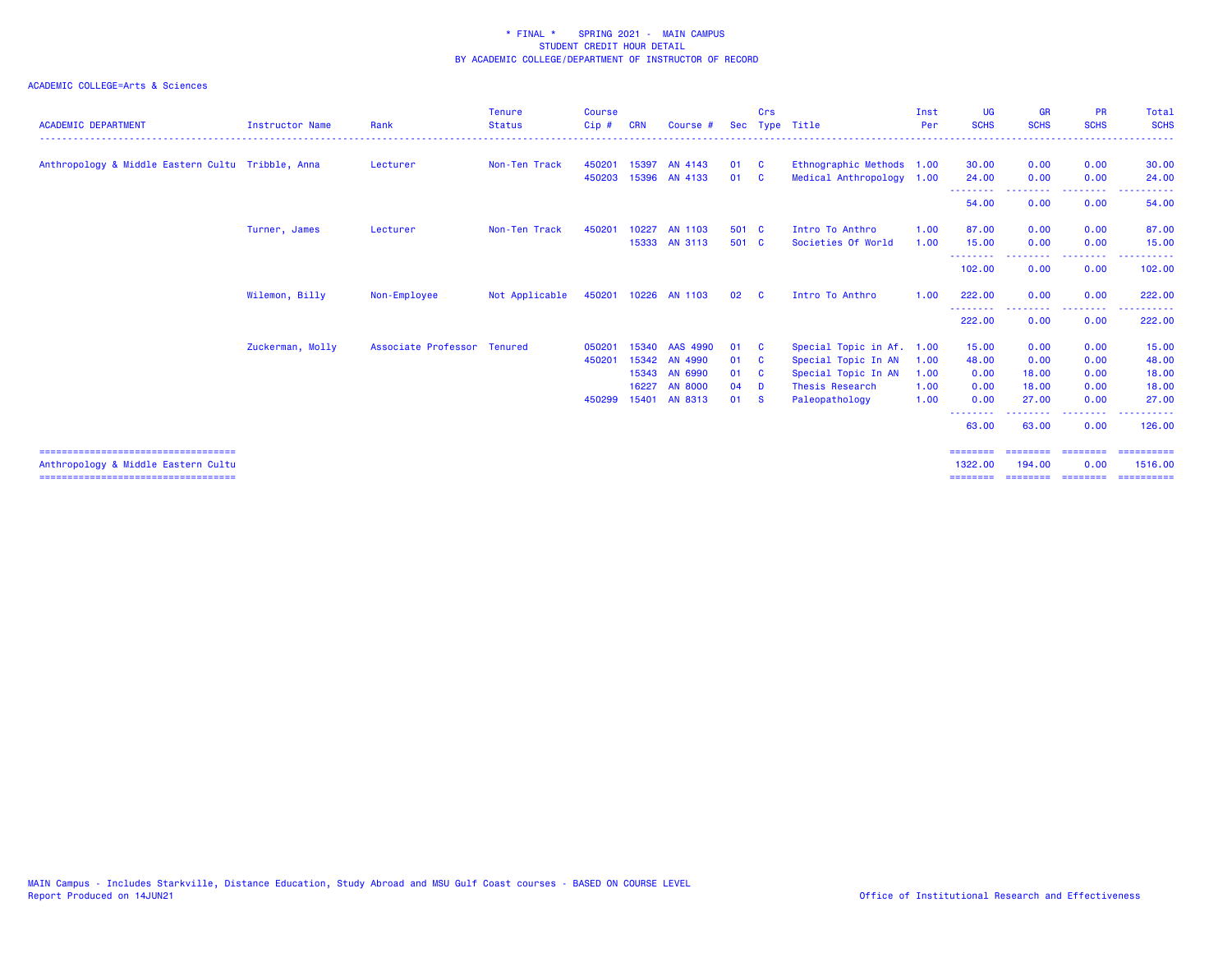### ACADEMIC COLLEGE=Arts & Sciences

| <b>ACADEMIC DEPARTMENT</b> | <b>Instructor Name</b> | Rank                          | <b>Tenure</b><br><b>Status</b> | <b>Course</b><br>Cip# | <b>CRN</b>     | Course #              |          | Crs          | Sec Type Title                       | Inst<br>Per  | UG<br><b>SCHS</b> | <b>GR</b><br><b>SCHS</b> | PR<br><b>SCHS</b> | <b>Total</b><br><b>SCHS</b>                                                                                                       |
|----------------------------|------------------------|-------------------------------|--------------------------------|-----------------------|----------------|-----------------------|----------|--------------|--------------------------------------|--------------|-------------------|--------------------------|-------------------|-----------------------------------------------------------------------------------------------------------------------------------|
| <b>Biological Sciences</b> | Ballinger, Matthew     | Assistant Professor Ten Track |                                |                       | 269999 15568   | BIO 4990              | 02       | C            | Special Topic in BIO                 | 1.00         | 42.00             | 0.00                     | 0.00              | 42.00                                                                                                                             |
|                            |                        |                               |                                |                       | 17555          | <b>BIO 9000</b>       | 01       | D            | Research / Diss                      | 1.00         | 0.00<br>.         | 13.00<br>.               | 0.00<br>.         | 13.00<br>.                                                                                                                        |
|                            |                        |                               |                                |                       |                |                       |          |              |                                      |              | 42.00             | 13.00                    | 0.00              | 55.00                                                                                                                             |
|                            | Barton, Brandon        | Assistant Professor Ten Track |                                | 261301                | 15800          | BIO 4993              | 01       | C            | Community Ecology                    | 1.00         | 36.00             | 0.00                     | 0.00              | 36.00                                                                                                                             |
|                            |                        |                               |                                |                       | 15801          | BIO 6993              | 01       | $\mathbf{C}$ | Community Ecology                    | 1.00         | 0.00              | 3.00                     | 0.00              | 3.00                                                                                                                              |
|                            |                        |                               |                                | 269999                | 17533          | <b>BIO 8000</b>       | 02       | D            | Research/Thesis                      | 1.00         | 0.00              | 2.00                     | 0.00              | 2.00                                                                                                                              |
|                            |                        |                               |                                |                       | 17556          | <b>BIO 9000</b>       | 02       | D            | Research / Diss                      | 1.00         | 0.00              | 19.00                    | 0.00              | 19.00                                                                                                                             |
|                            |                        |                               |                                |                       | 18089          | BIO 4000              | 05       | $\mathbf I$  | Directed Indiv Study                 | 1.00         | 1.00              | 0.00                     | 0.00              | 1.00                                                                                                                              |
|                            |                        |                               |                                |                       | 18090          | <b>BIO 4000</b>       | 06       | $\mathbf I$  | Directed Indiv Study                 | 1.00         | 1.00<br>.         | 0.00<br>22222            | 0.00<br>بالمحام   | 1.00<br>$\frac{1}{2} \left( \frac{1}{2} \right) \left( \frac{1}{2} \right) \left( \frac{1}{2} \right) \left( \frac{1}{2} \right)$ |
|                            |                        |                               |                                |                       |                |                       |          |              |                                      |              | 38.00             | 24.00                    | 0.00              | 62.00                                                                                                                             |
|                            | Barton, Martha         | Instructor                    | Non-Ten Track                  | 260101                | 10503          | BIO 1134              | 04       | к            | Biology I                            | 0.50         | 0.00              | 0.00                     | 0.00              | 0.00                                                                                                                              |
|                            |                        |                               |                                |                       | 10504          | BIO 1134              | 05       | К            | Biology I                            | 0.50         | 0.00              | 0.00                     | 0.00              | 0.00                                                                                                                              |
|                            |                        |                               |                                |                       | 10505          | BIO 1134              | 06       | К            | <b>Biology I</b>                     | 0.50         | 0.00              | 0.00                     | 0.00              | 0.00                                                                                                                              |
|                            |                        |                               |                                |                       | 10506          | BIO 1134              | 07       | К            | Biology I                            | 0.50         | 0.00              | 0.00                     | 0.00              | 0.00                                                                                                                              |
|                            |                        |                               |                                |                       | 10507          | BIO 1134              | 08       | К            | <b>Biology I</b>                     | 0.50         | 0.00              | 0.00                     | 0.00              | 0.00                                                                                                                              |
|                            |                        |                               |                                |                       | 10508          | BIO 1134              | 09       | К            | Biology I                            | 0.50         | 0.00              | 0.00                     | 0.00              | 0.00                                                                                                                              |
|                            |                        |                               |                                |                       | 10509          | BIO 1134              | 10       | K            | <b>Biology I</b>                     | 0.50         | 0.00              | 0.00                     | 0.00              | 0.00                                                                                                                              |
|                            |                        |                               |                                |                       | 10510          | BIO 1134              | 11       | к            | <b>Biology I</b>                     | 0.50         | 0.00              | 0.00                     | 0.00              | 0.00                                                                                                                              |
|                            |                        |                               |                                |                       | 10511          | BIO 1134              | 12       | К            | <b>Biology I</b>                     | 0.50         | 0.00              | 0.00                     | 0.00              | 0.00                                                                                                                              |
|                            |                        |                               |                                |                       | 10512<br>10513 | BIO 1134              | 13<br>14 | К            | <b>Biology I</b>                     | 0.75         | 0.00              | 0.00<br>0.00             | 0.00<br>0.00      | 0.00                                                                                                                              |
|                            |                        |                               |                                |                       | 10514          | BIO 1134<br>BIO 1134  | 15       | K<br>К       | <b>Biology I</b><br><b>Biology I</b> | 0.75<br>0.50 | 0.00<br>0.00      | 0.00                     | 0.00              | 0.00<br>0.00                                                                                                                      |
|                            |                        |                               |                                |                       | 10515          | BIO 1134              | 16       | К            | <b>Biology I</b>                     | 0.50         | 0.00              | 0.00                     | 0.00              | 0.00                                                                                                                              |
|                            |                        |                               |                                |                       | 10516          | BIO 1134              | 17       | К            | <b>Biology I</b>                     | 0.50         | 0.00              | 0.00                     | 0.00              | 0.00                                                                                                                              |
|                            |                        |                               |                                |                       | 10523          | BIO 1144              | 02       | C            | Biology II-SI                        | 1.00         | 760.00            | 0.00                     | 0.00              | 760.00                                                                                                                            |
|                            |                        |                               |                                | 260799                | 10553          | BIO 2513              | 01       | C            | Animal Diversity                     | 1.00         | 324.00            | 0.00                     | 0.00              | 324.00                                                                                                                            |
|                            |                        |                               |                                |                       | 10554          | BIO 2513              | 02       | К            | Animal Diversity                     | 1.00         | 0.00              | 0.00                     | 0.00              | 0.00                                                                                                                              |
|                            |                        |                               |                                |                       | 10555          | BIO 2513              | 03       | К            | Animal Diversity                     | 1.00         | 0.00              | 0.00                     | 0.00              | 0.00                                                                                                                              |
|                            |                        |                               |                                |                       | 10556          | BIO 2513              | 04       | К            | Animal Diversity                     | 1.00         | 0.00              | 0.00                     | 0.00              | 0.00                                                                                                                              |
|                            |                        |                               |                                |                       |                | 15785 BIO 2513        | 05       | K            | Animal Diversity                     | 1.00         | 0.00              | 0.00                     | 0.00              | 0.00                                                                                                                              |
|                            |                        |                               |                                |                       |                |                       |          |              |                                      |              | .<br>1084.00      | د د د د<br>0.00          | 0.00              | 1084.00                                                                                                                           |
|                            | Bill, Brian            | Instructor                    | Non-Ten Track                  | 231303                | 15786          | <b>BIO 3013</b>       | 01       | C            | Prof Writ For Biol                   | 1.00         | 66.00             | 0.00                     | 0.00              | 66.00                                                                                                                             |
|                            |                        |                               |                                | 260503                | 15794          | BIO 4405              | 01       | C            | Pathogenic Micro                     | 1.00         | 110.00            | 0.00                     | 0.00              | 110.00                                                                                                                            |
|                            |                        |                               |                                |                       | 15795          | BIO 4405              | 02       | К            | Pathogenic Micro                     | 1.00         | 0.00              | 0.00                     | 0.00              | 0.00                                                                                                                              |
|                            |                        |                               |                                |                       | 15796          | BIO 4405              | 03       | К            | Pathogenic Micro                     | 1.00         | 0.00              | 0.00                     | 0.00              | 0.00                                                                                                                              |
|                            |                        |                               |                                |                       | 15797          | BIO 6405              | 01       | C            | Pathogenic Micro                     | 1.00         | 0.00              | 5.00                     | 0.00              | 5.00                                                                                                                              |
|                            |                        |                               |                                |                       | 15799          | <b>BIO 6405</b>       | 03       | К            | Pathogenic Micro                     | 1.00         | 0.00              | 0.00                     | 0.00              | 0.00                                                                                                                              |
|                            |                        |                               |                                | 260505                | 10579          | <b>BIO 3303</b>       | 01       | C            | Parasitology                         | 1.00         | 156.00            | 0.00                     | 0.00              | 156.00                                                                                                                            |
|                            |                        |                               |                                |                       | 10580          | <b>BIO 3303</b>       | 02       | $\mathsf{K}$ | Parasitology                         | 1.00         | 0.00              | 0.00                     | 0.00              | 0.00                                                                                                                              |
|                            |                        |                               |                                |                       | 10581          | BIO 3303              | 03       | К            | Parasitology                         | 1.00         | 0.00<br>.         | 0.00<br>.                | 0.00<br>.         | 0.00<br>.                                                                                                                         |
|                            |                        |                               |                                |                       |                |                       |          |              |                                      |              | 332.00            | 5.00                     | 0.00              | 337.00                                                                                                                            |
|                            | Brooks, Christopher    | Associate Professor Tenured   |                                | 261301                |                | 15803 BIO 8103        | 01       | B            | <b>Advanced Ecology</b>              | 1.00         | 0.00<br><u>.</u>  | 36.00<br>د د د د د       | 0.00<br>.         | 36.00<br>المتمامين                                                                                                                |
|                            |                        |                               |                                |                       |                |                       |          |              |                                      |              | 0.00              | 36.00                    | 0.00              | 36.00                                                                                                                             |
|                            | Brown, Matthew         | Associate Professor Tenured   |                                |                       |                | 260502 10616 BIO 4424 | 01       | B            | Eukaryotic Microbiol 1.00            |              | 24.00             | 0.00                     | 0.00              | 24.00                                                                                                                             |

MAIN Campus - Includes Starkville, Distance Education, Study Abroad and MSU Gulf Coast courses - BASED ON COURSE LEVEL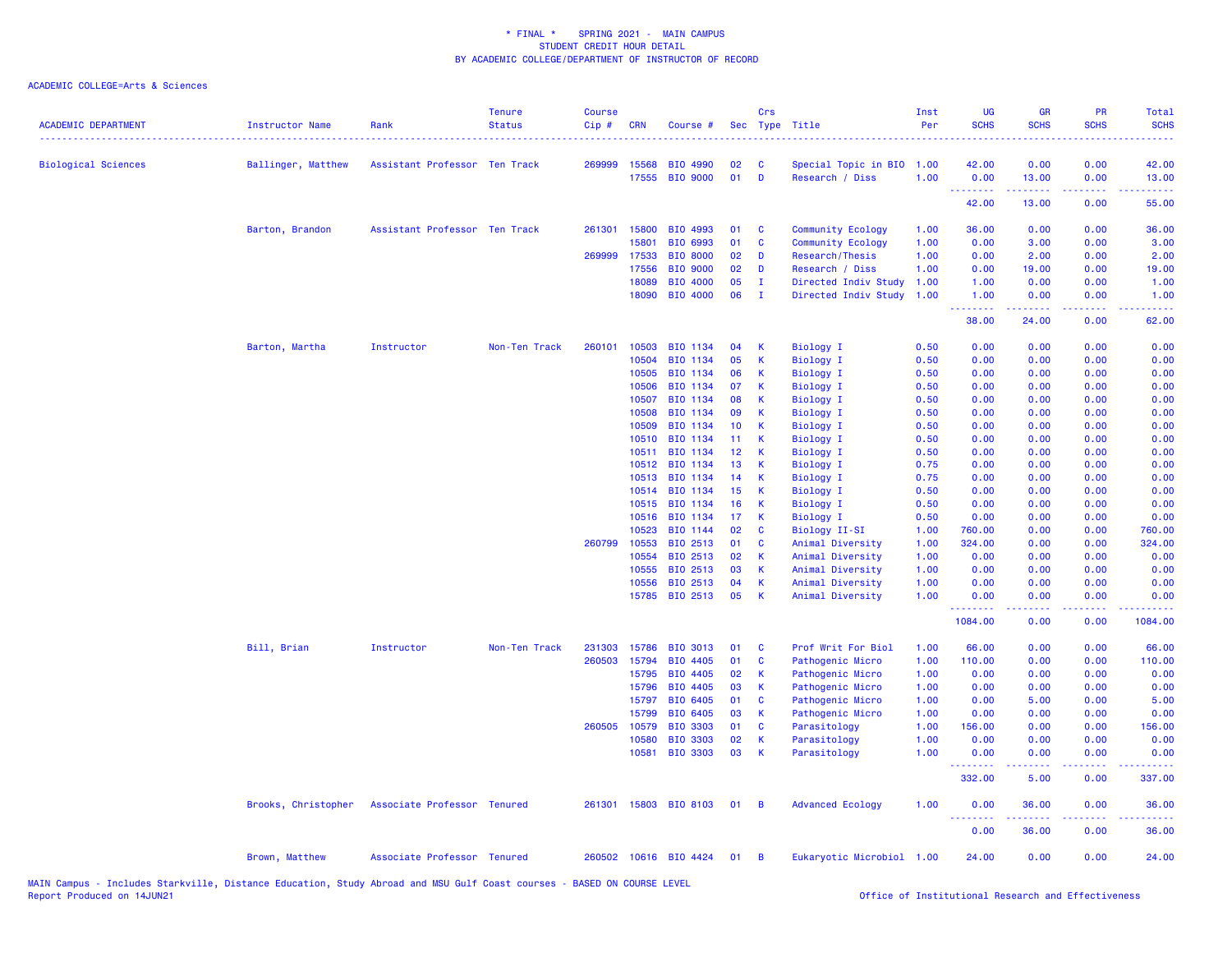| <b>ACADEMIC DEPARTMENT</b> | Instructor Name | Rank                          | <b>Tenure</b><br><b>Status</b> | Course<br>Cip# | <b>CRN</b>   | Course #                          |                 | Crs      | Sec Type Title                               | Inst<br>Per  | UG<br><b>SCHS</b> | <b>GR</b><br><b>SCHS</b> | PR<br><b>SCHS</b> | Total<br><b>SCHS</b><br>$\omega$ is $\omega$ in .                                                                                                              |
|----------------------------|-----------------|-------------------------------|--------------------------------|----------------|--------------|-----------------------------------|-----------------|----------|----------------------------------------------|--------------|-------------------|--------------------------|-------------------|----------------------------------------------------------------------------------------------------------------------------------------------------------------|
| <b>Biological Sciences</b> | Brown, Matthew  | Associate Professor Tenured   |                                |                | 260502 10654 | BIO 6424                          | 01              | <b>B</b> | Eukaryotic Microbiol 1.00                    |              | 0.00              | 12.00                    | 0.00              | 12.00                                                                                                                                                          |
|                            |                 |                               |                                |                |              | 269999 17558 BIO 9000             | 04              | D        | Research / Diss                              | 1.00         | 0.00<br><u>.</u>  | 13.00<br>المستمالات      | 0.00<br>.         | 13.00<br>.                                                                                                                                                     |
|                            |                 |                               |                                |                |              |                                   |                 |          |                                              |              | 24.00             | 25.00                    | 0.00              | 49.00                                                                                                                                                          |
|                            | Dapper, Amy     | Assistant Professor Ten Track |                                | 261104         | 16379        | <b>CMB 8000</b>                   | 04              | D        | Thesis/Thesis Resear 1.00                    |              | 0.00              | 3.00                     | 0.00              | 3.00                                                                                                                                                           |
|                            |                 |                               |                                | 269999         | 15577        | BIO 4990                          | 03              | C        | Special Topic in BIO                         | 1.00         | 39.00             | 0.00                     | 0.00              | 39.00                                                                                                                                                          |
|                            |                 |                               |                                |                | 15578        | BIO 6990                          | 03              | C        | Special Topic in BIO                         | 1.00         | 0.00              | 15.00                    | 0.00              | 15.00                                                                                                                                                          |
|                            |                 |                               |                                |                |              | 17537 BIO 8000                    | 06              | D        | Research/Thesis                              | 1.00         | 0.00<br><b></b>   | 2.00                     | 0.00<br>2222      | 2.00                                                                                                                                                           |
|                            |                 |                               |                                |                |              |                                   |                 |          |                                              |              | 39.00             | 20.00                    | 0.00              | 59.00                                                                                                                                                          |
|                            | Dawe, Angus     | Professor                     | <b>Tenured</b>                 |                | 269999 17538 | <b>BIO 8000</b>                   | 07              | D        | Research/Thesis                              | 1.00         | 0.00              | 8.00                     | 0.00              | 8.00                                                                                                                                                           |
|                            |                 |                               |                                |                | 17561        | <b>BIO 9000</b>                   | 07              | D        | Research / Diss                              | 1.00         | 0.00<br>.         | 10.00<br>2.2.2.2.2       | 0.00<br>.         | 10.00<br>.                                                                                                                                                     |
|                            |                 |                               |                                |                |              |                                   |                 |          |                                              |              | 0.00              | 18.00                    | 0.00              | 18.00                                                                                                                                                          |
|                            | Echols, Jeffrey | Instructor                    | Non-Ten Track                  | 260502         | 10584        | BIO 3304                          | 03              | К        | General Microbiology                         | 1.00         | 0.00              | 0.00                     | 0.00              | 0.00                                                                                                                                                           |
|                            |                 |                               |                                |                | 10585        | <b>BIO 3304</b>                   | 04              | K        | General Microbiology                         | 1.00         | 0.00              | 0.00                     | 0.00              | 0.00                                                                                                                                                           |
|                            |                 |                               |                                |                | 10586        | <b>BIO 3304</b>                   | 05              | K        | General Microbiology                         | 1.00         | 0.00              | 0.00                     | 0.00              | 0.00                                                                                                                                                           |
|                            |                 |                               |                                |                | 10588        | <b>BIO 3304</b>                   | 07              | К        | General Microbiology                         | 1.00         | 0.00              | 0.00                     | 0.00              | 0.00                                                                                                                                                           |
|                            |                 |                               |                                |                | 10589        | <b>BIO 3304</b>                   | 08              | К        | General Microbiology                         | 1.00         | 0.00              | 0.00                     | 0.00              | 0.00                                                                                                                                                           |
|                            |                 |                               |                                |                | 10590        | BIO 3304                          | 09              | К        | General Microbiology                         | 1.00         | 0.00              | 0.00                     | 0.00              | 0.00                                                                                                                                                           |
|                            |                 |                               |                                |                | 10592        | <b>BIO 3304</b>                   | 11              | K        | General Microbiology                         | 1.00         | 0.00              | 0.00                     | 0.00              | 0.00                                                                                                                                                           |
|                            |                 |                               |                                | 260701         | 10469        | BIO 1004                          | 01              | C        | Anatomy & Physiology                         | 1.00         | 836.00            | 0.00                     | 0.00              | 836.00                                                                                                                                                         |
|                            |                 |                               |                                |                | 10470        | BIO 1004                          | 02              | K        | Anatomy & Physiology                         | 1.00         | 0.00              | 0.00                     | 0.00              | 0.00                                                                                                                                                           |
|                            |                 |                               |                                |                | 10471        | BIO 1004                          | 03              | К        | Anatomy & Physiology                         | 1.00         | 0.00              | 0.00                     | 0.00              | 0.00                                                                                                                                                           |
|                            |                 |                               |                                |                | 10472        | BIO 1004                          | 04              | К<br>К   | Anatomy & Physiology                         | 1.00         | 0.00              | 0.00                     | 0.00              | 0.00                                                                                                                                                           |
|                            |                 |                               |                                |                | 10473        | <b>BIO 1004</b><br>10474 BIO 1004 | 05<br>06        | К        | Anatomy & Physiology                         | 1.00         | 0.00<br>0.00      | 0.00                     | 0.00              | 0.00                                                                                                                                                           |
|                            |                 |                               |                                |                | 10475        | <b>BIO 1004</b>                   | 07              | K        | Anatomy & Physiology<br>Anatomy & Physiology | 1.00<br>1.00 | 0.00              | 0.00<br>0.00             | 0.00<br>0.00      | 0.00<br>0.00                                                                                                                                                   |
|                            |                 |                               |                                |                | 10477        | <b>BIO 1004</b>                   | 09              | К        | Anatomy & Physiology                         | 1.00         | 0.00              | 0.00                     | 0.00              | 0.00                                                                                                                                                           |
|                            |                 |                               |                                |                | 14987        | BIO 1004                          | 001             | C        | Anatomy & Physiology                         | 1.00         | 100.00            | 0.00                     | 0.00              | 100.00                                                                                                                                                         |
|                            |                 |                               |                                |                | 14988        | <b>BIO 1004</b>                   | 002 K           |          | Anatomy & Physiology 1.00                    |              | 0.00              | 0.00                     | 0.00              | 0.00                                                                                                                                                           |
|                            |                 |                               |                                |                |              |                                   |                 |          |                                              |              | .<br>936.00       | 22222<br>0.00            | د د د د .<br>0.00 | $\frac{1}{2} \left( \frac{1}{2} \right) \left( \frac{1}{2} \right) \left( \frac{1}{2} \right) \left( \frac{1}{2} \right) \left( \frac{1}{2} \right)$<br>936.00 |
|                            | Ervin, Gary     | Professor                     | <b>Tenured</b>                 | 261305         | 10608        | BIO 4233                          | 01              | C        | Living w Global Chan                         | 1.00         | 183.00            | 0.00                     | 0.00              | 183.00                                                                                                                                                         |
|                            |                 |                               |                                | 269999         | 17539        | <b>BIO 8000</b>                   | 08              | D        | Research/Thesis                              | 1.00         | 0.00              | 5.00                     | 0.00              | 5.00                                                                                                                                                           |
|                            |                 |                               |                                |                |              | 17562 BIO 9000                    | 08              | D        | Research / Diss                              | 1.00         | 0.00              | 9.00                     | 0.00              | 9.00                                                                                                                                                           |
|                            |                 |                               |                                |                |              |                                   |                 |          |                                              |              | 183.00            | 14.00                    | 0.00              | 197.00                                                                                                                                                         |
|                            | Folk, Ryan      | Assistant Professor Ten Track |                                | 260204         | 15804        | <b>BIO 8113</b>                   | 01              | C        | <b>Biogeography</b>                          | 1.00         | 0.00              | 30.00                    | 0.00              | 30.00                                                                                                                                                          |
|                            |                 |                               |                                |                |              | 269999 17540 BIO 8000             | 09              | D        | Research/Thesis                              | 1.00         | 0.00              | 2.00                     | 0.00              | 2.00                                                                                                                                                           |
|                            |                 |                               |                                |                |              |                                   |                 |          |                                              |              | .<br>0.00         | .<br>32.00               | .<br>0.00         | .<br>32.00                                                                                                                                                     |
|                            | Gordon, Donna   | Associate Professor Tenured   |                                | 260401         | 14286        | <b>BIO 8033</b>                   | 501 C           |          | Adv. Cell Biology                            | 1.00         | 0.00              | 33.00                    | 0.00              | 33.00                                                                                                                                                          |
|                            |                 |                               |                                | 260706         | 10642        | BIO 6114                          | 01              | B        | Cellular Physiology                          | 1.00         | 0.00              | 24.00                    | 0.00              | 24.00                                                                                                                                                          |
|                            |                 |                               |                                | 260903         | 10600        | BIO 4114                          | 01              | B        | Cellular Physiology                          | 1.00         | 16.00             | 0.00                     | 0.00              | 16.00                                                                                                                                                          |
|                            |                 |                               |                                |                | 10601        | BIO 4114                          | <b>HO1</b>      | B        | Cellular Physiology                          | 1.00         | 4.00              | 0.00                     | 0.00              | 4.00                                                                                                                                                           |
|                            |                 |                               |                                | 269999         | 17541        | <b>BIO 8000</b>                   | 10 <sup>°</sup> | D        | Research/Thesis                              | 1.00         | 0.00              | 5.00                     | 0.00              | 5.00                                                                                                                                                           |
|                            |                 |                               |                                |                | 17564        | <b>BIO 9000</b>                   | 10 <sup>°</sup> | D        | Research / Diss                              | 1.00         | 0.00              | 12.00                    | 0.00              | 12.00                                                                                                                                                          |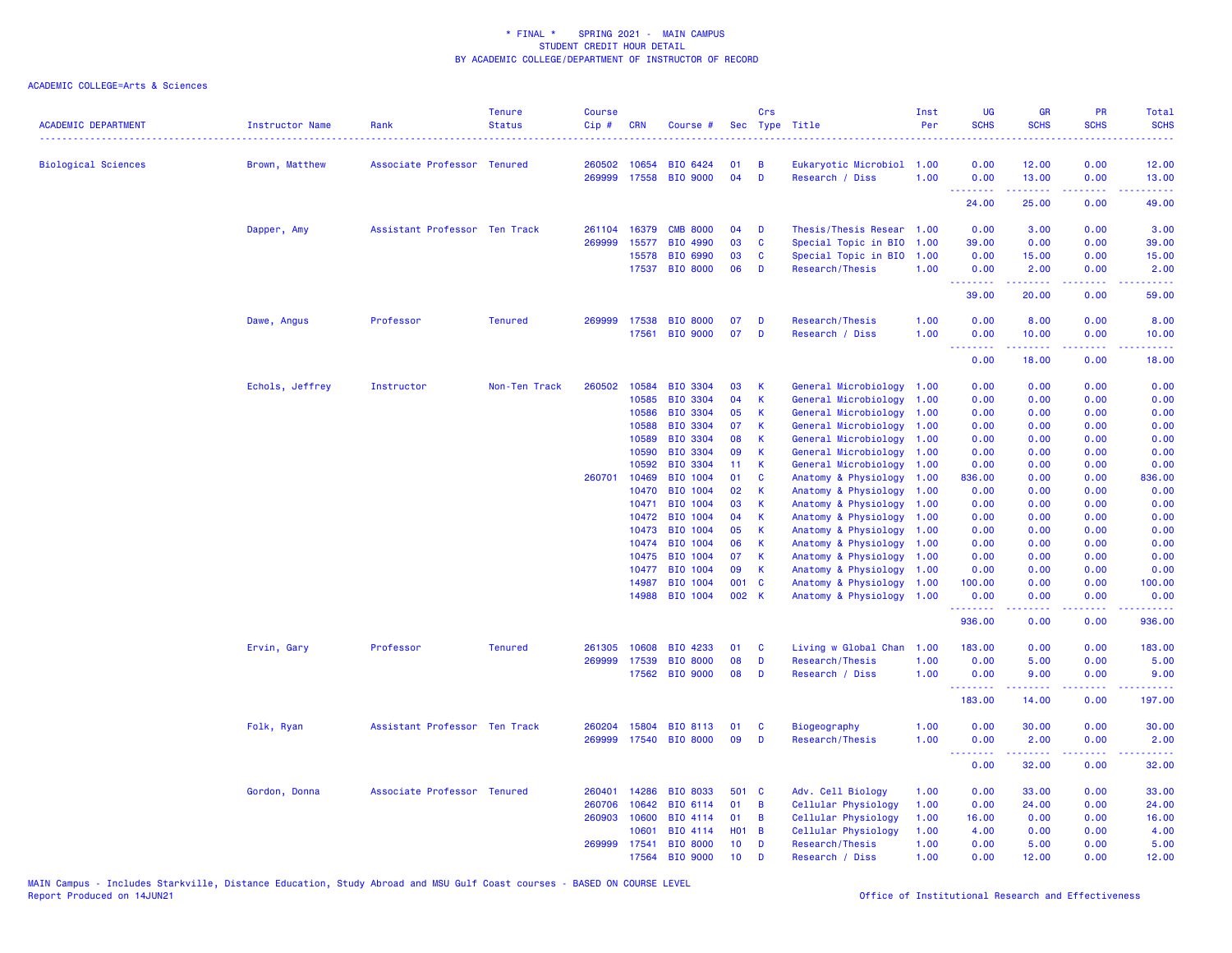| <b>ACADEMIC DEPARTMENT</b> | Instructor Name     | Rank                          | <b>Tenure</b><br><b>Status</b> | <b>Course</b><br>Cip# | CRN            | Course #                    |                 | Crs                  | Sec Type Title                     | Inst<br>Per  | UG<br><b>SCHS</b> | <b>GR</b><br><b>SCHS</b> | PR<br><b>SCHS</b> | <b>Total</b><br><b>SCHS</b><br>. <b>.</b> . |
|----------------------------|---------------------|-------------------------------|--------------------------------|-----------------------|----------------|-----------------------------|-----------------|----------------------|------------------------------------|--------------|-------------------|--------------------------|-------------------|---------------------------------------------|
|                            |                     |                               |                                |                       |                |                             |                 |                      |                                    |              |                   |                          |                   |                                             |
|                            |                     |                               |                                |                       |                |                             |                 |                      |                                    |              | 20.00             | 74.00                    | 0.00              | 94.00                                       |
| <b>Biological Sciences</b> | Gout, Jean-Francois | Assistant Professor Ten Track |                                | 260101                | 10663          | BIO 8021                    | 01              | - S                  | Seminar II                         | 1.00         | 0.00              | 8.00                     | 0.00              | 8.00                                        |
|                            |                     |                               |                                | 261104                | 15802          | <b>CMB 8013</b>             | 01              | $\mathbf{C}$         | Applied Computationa               | 0.50         | 0.00              | 18.00                    | 0.00              | 18.00                                       |
|                            |                     |                               |                                |                       | 17773          | <b>CMB 8000</b>             | 05              | D                    | Thesis/Thesis Resear               | 1.00         | 0.00              | 3.00                     | 0.00              | 3.00                                        |
|                            |                     |                               |                                | 269999                | 10662          | BIO 8011                    | 01              | <b>S</b>             | Seminar I                          | 1.00         | 0.00              | 37.00                    | 0.00              | 37.00                                       |
|                            |                     |                               |                                |                       | 17542          | <b>BIO 8000</b>             | 11<br>03        | $\mathbf D$          | Research/Thesis                    | 1.00         | 0.00              | 3.00                     | 0.00              | 3.00                                        |
|                            |                     |                               |                                |                       | 17948          | BIO 4000                    |                 | - I                  | Directed Indiv Study               | 1.00         | 3.00<br><u>.</u>  | 0.00                     | 0.00<br>بالمحامر  | 3.00                                        |
|                            |                     |                               |                                |                       |                |                             |                 |                      |                                    |              | 3.00              | 69.00                    | 0.00              | 72.00                                       |
|                            | Harrison, Lindsay   | Lecturer                      | Non-Ten Track                  | 260701                | 10478          | BIO 1023                    | 01              | $\mathbf{C}$         | Plants & Humans                    | 1.00         | 618.00            | 0.00                     | 0.00              | 618.00                                      |
|                            |                     |                               |                                |                       | 10479          | BIO 1023                    | 02              | $\mathbf{C}$         | Plants & Humans                    | 1.00         | 618.00            | 0.00                     | 0.00              | 618.00                                      |
|                            |                     |                               |                                |                       | 10480          | BIO 1023                    | 03              | К                    | Plants & Humans                    | 1.00         | 0.00              | 0.00                     | 0.00              | 0.00                                        |
|                            |                     |                               |                                |                       | 10481          | BIO 1023                    | 04              | К                    | Plants & Humans                    | 1.00         | 0.00              | 0.00                     | 0.00              | 0.00                                        |
|                            |                     |                               |                                |                       | 10482          | BIO 1023                    | 05              | К                    | Plants & Humans                    | 1.00         | 0.00              | 0.00                     | 0.00              | 0.00                                        |
|                            |                     |                               |                                |                       | 10483          | BIO 1023                    | 06              | K                    | Plants & Humans                    | 1.00         | 0.00              | 0.00                     | 0.00              | 0.00                                        |
|                            |                     |                               |                                |                       | 10484          | BIO 1023                    | 07              | K                    | Plants & Humans                    | 1.00         | 0.00              | 0.00                     | 0.00              | 0.00                                        |
|                            |                     |                               |                                |                       | 10485<br>10486 | BIO 1023<br>BIO 1023        | 08<br>09        | K<br>К               | Plants & Humans<br>Plants & Humans | 1.00<br>1.00 | 0.00<br>0.00      | 0.00<br>0.00             | 0.00<br>0.00      | 0.00<br>0.00                                |
|                            |                     |                               |                                |                       | 10487          | BIO 1023                    | 10 <sub>1</sub> | $\mathsf{K}$         | Plants & Humans                    | 1.00         | 0.00              | 0.00                     | 0.00              | 0.00                                        |
|                            |                     |                               |                                |                       |                |                             |                 |                      |                                    |              | .<br>1236.00      | .<br>0.00                | وعاويا<br>0.00    | 1236.00                                     |
|                            |                     |                               |                                |                       |                |                             |                 |                      |                                    |              |                   |                          |                   |                                             |
|                            | Holder, Thomas      | Instructor                    | Non-Ten Track                  | 260101                | 10522<br>10524 | <b>BIO 1144</b><br>BIO 1144 | 01<br>03        | <b>C</b><br><b>C</b> | Biology II-SI<br>Biology II- SI    | 1.00<br>1.00 | 868.00<br>384.00  | 0.00<br>0.00             | 0.00<br>0.00      | 868.00<br>384.00                            |
|                            |                     |                               |                                |                       | 10526          | BIO 1144                    | 05              | К                    | <b>Biology II</b>                  | 0.50         | 0.00              | 0.00                     | 0.00              | 0.00                                        |
|                            |                     |                               |                                |                       | 10527          | BIO 1144                    | 06              | K                    | <b>Biology II</b>                  | 0.50         | 0.00              | 0.00                     | 0.00              | 0.00                                        |
|                            |                     |                               |                                |                       | 10528          | BIO 1144                    | 07              | К                    | <b>Biology II</b>                  | 0.50         | 0.00              | 0.00                     | 0.00              | 0.00                                        |
|                            |                     |                               |                                |                       | 10529          | BIO 1144                    | 08              | K                    | <b>Biology II</b>                  | 0.50         | 0.00              | 0.00                     | 0.00              | 0.00                                        |
|                            |                     |                               |                                |                       | 10530          | BIO 1144                    | 09              | $\mathsf K$          | <b>Biology II</b>                  | 0.50         | 0.00              | 0.00                     | 0.00              | 0.00                                        |
|                            |                     |                               |                                |                       | 10531          | BIO 1144                    | 10              | К                    | <b>Biology II</b>                  | 0.50         | 0.00              | 0.00                     | 0.00              | 0.00                                        |
|                            |                     |                               |                                |                       | 10532          | BIO 1144                    | 11 <sub>1</sub> | K                    | <b>Biology II</b>                  | 0.50         | 0.00              | 0.00                     | 0.00              | 0.00                                        |
|                            |                     |                               |                                |                       | 10533          | BIO 1144                    | 12              | $\mathsf{K}$         | <b>Biology II</b>                  | 0.50         | 0.00              | 0.00                     | 0.00              | 0.00                                        |
|                            |                     |                               |                                |                       | 10534          | BIO 1144                    | 13              | К                    | <b>Biology II</b>                  | 0.50         | 0.00              | 0.00                     | 0.00              | 0.00                                        |
|                            |                     |                               |                                |                       | 10535          | BIO 1144                    | 14              | $\mathsf K$          | <b>Biology II</b>                  | 0.50         | 0.00              | 0.00                     | 0.00              | 0.00                                        |
|                            |                     |                               |                                |                       | 10536          | BIO 1144                    | 15              | -K                   | <b>Biology II</b>                  | 0.50         | 0.00              | 0.00                     | 0.00              | 0.00                                        |
|                            |                     |                               |                                |                       | 10537          | BIO 1144                    | 16              | К                    | <b>Biology II</b>                  | 0.50         | 0.00              | 0.00                     | 0.00              | 0.00                                        |
|                            |                     |                               |                                |                       | 10538<br>10539 | BIO 1144<br>BIO 1144        | 17<br>18        | K<br>К               | Biology II                         | 0.50         | 0.00<br>0.00      | 0.00<br>0.00             | 0.00<br>0.00      | 0.00                                        |
|                            |                     |                               |                                |                       | 10540          | BIO 1144                    | 19              | К                    | Biology II<br><b>Biology II</b>    | 0.50<br>0.50 | 0.00              | 0.00                     | 0.00              | 0.00<br>0.00                                |
|                            |                     |                               |                                | 260301                | 10550          | BIO 2113                    | 02              | K                    | <b>Plant Biology</b>               | 1.00         | 0.00              | 0.00                     | 0.00              | 0.00                                        |
|                            |                     |                               |                                |                       | 10551          | BIO 2113                    | 03              | K                    | Plant Biology                      | 1.00         | 0.00              | 0.00                     | 0.00              | 0.00                                        |
|                            |                     |                               |                                |                       | 10552          | BIO 2113                    | 04              | K                    | Plant Biology                      | 1.00         | 0.00              | 0.00                     | 0.00              | 0.00                                        |
|                            |                     |                               |                                |                       | 15784          | BIO 2113                    | 05              | K                    | <b>Plant Biology</b>               | 1.00         | 0.00              | 0.00                     | 0.00              | 0.00                                        |
|                            |                     |                               |                                | 260701                | 10594          | BIO 3524                    | 01              | <b>C</b>             | <b>Biol Of Vertebrates</b>         | 1.00         | 124.00            | 0.00                     | 0.00              | 124.00                                      |
|                            |                     |                               |                                |                       | 10595          | BIO 3524                    | 02              | K                    | <b>Biol Of Vertebrates</b>         | 1.00         | 0.00              | 0.00                     | 0.00              | 0.00                                        |
|                            |                     |                               |                                |                       | 10596          | BIO 3524                    | 03              | K                    | <b>Biol Of Vertebrates</b>         | 1.00         | 0.00              | 0.00                     | 0.00              | 0.00                                        |
|                            |                     |                               |                                |                       | 10597          | <b>BIO 3524</b>             | 04              | к                    | <b>Biol Of Vertebrates</b>         | 1.00         | 0.00              | 0.00                     | 0.00              | 0.00                                        |
|                            |                     |                               |                                |                       | 14989          | BIO 1023                    | 001 C           |                      | Plants & Humans                    | 1.00         | 69.00             | 0.00                     | 0.00              | 69.00                                       |
|                            |                     |                               |                                |                       | 14990          | BIO 1023                    | 002             | к                    | Plants & Humans                    | 1.00         | 0.00              | 0.00                     | 0.00              | 0.00                                        |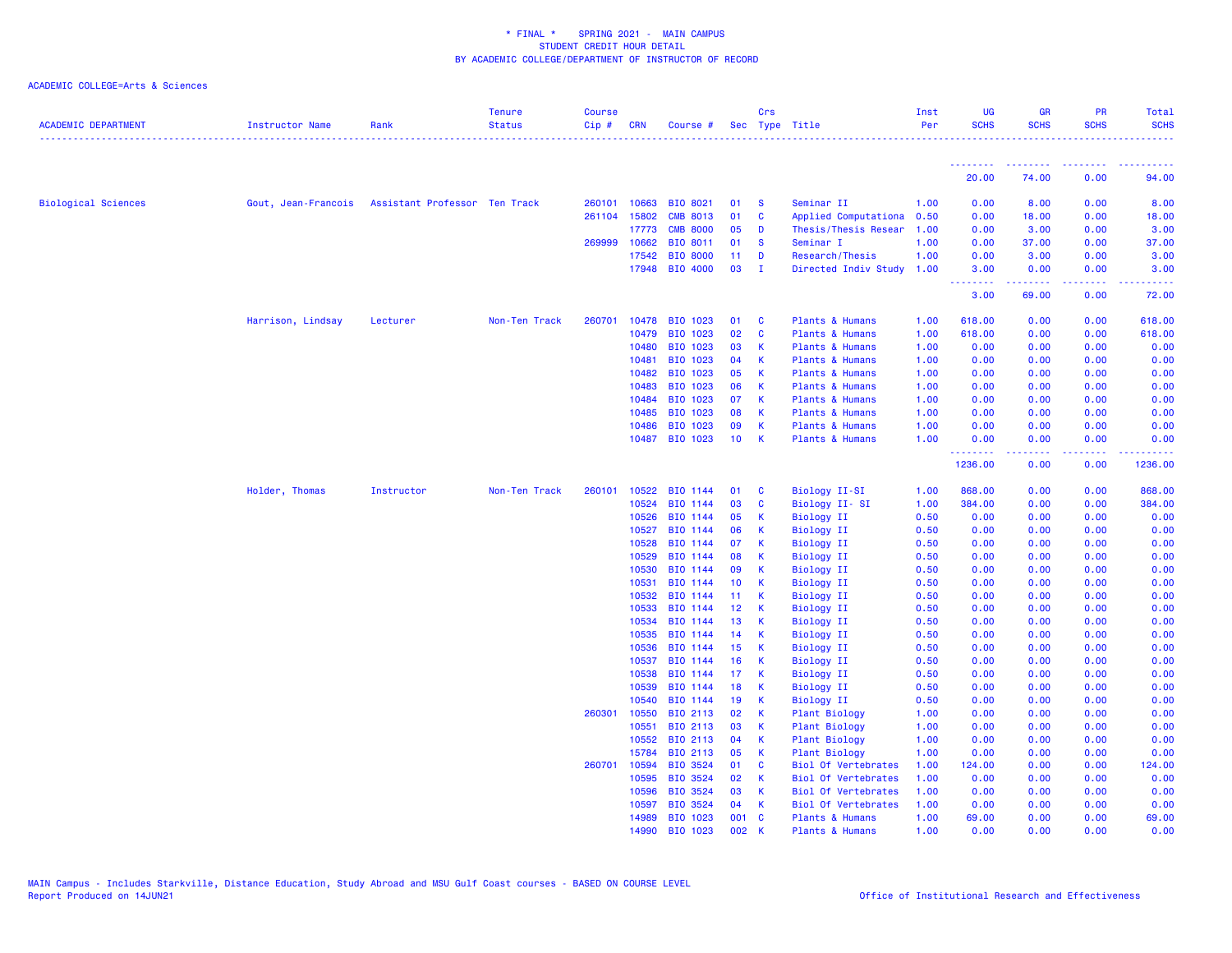| <b>ACADEMIC DEPARTMENT</b> | Instructor Name | Rank                          | <b>Tenure</b><br><b>Status</b> | <b>Course</b><br>Cip# | <b>CRN</b>     | Course #                    |                       | Crs                          | Sec Type Title                       | Inst<br>Per  | <b>UG</b><br><b>SCHS</b> | <b>GR</b><br><b>SCHS</b> | PR<br><b>SCHS</b>                                                                                                         | Total<br><b>SCHS</b><br>. |
|----------------------------|-----------------|-------------------------------|--------------------------------|-----------------------|----------------|-----------------------------|-----------------------|------------------------------|--------------------------------------|--------------|--------------------------|--------------------------|---------------------------------------------------------------------------------------------------------------------------|---------------------------|
|                            |                 |                               |                                |                       |                |                             |                       |                              |                                      |              |                          |                          |                                                                                                                           |                           |
|                            |                 |                               |                                |                       |                |                             |                       |                              |                                      |              | 1445.00                  | 0.00                     | 0.00                                                                                                                      | 1445.00                   |
| <b>Biological Sciences</b> | Jolley, Rachel  | Non-Employee                  | Not Applicable                 |                       |                | 261102 14288 BIO 8093       | 501 C                 |                              | Experm Bio & Biostat 1.00            |              | 0.00<br><u>.</u>         | 45.00                    | 0.00                                                                                                                      | 45.00                     |
|                            |                 |                               |                                |                       |                |                             |                       |                              |                                      |              | 0.00                     | 45.00                    | 0.00                                                                                                                      | 45.00                     |
|                            | Jordan, Heather | Associate Professor Tenured   |                                |                       | 269999 17543   | <b>BIO 8000</b>             | 12                    | D                            | Research/Thesis                      | 1.00         | 0.00                     | 14.00                    | 0.00                                                                                                                      | 14.00                     |
|                            |                 |                               |                                |                       | 17566          | <b>BIO 9000</b>             | 12 <sub>2</sub>       | D                            | Research / Diss                      | 1.00         | 0.00                     | 3.00                     | 0.00                                                                                                                      | 3.00                      |
|                            |                 |                               |                                |                       | 18091          | <b>BIO 4000</b>             | 07                    | $\mathbf{I}$                 | Directed Indiv Study                 | 1.00         | 2.00                     | 0.00                     | 0.00                                                                                                                      | 2.00                      |
|                            |                 |                               |                                |                       | 18148          | BIO 4000                    | 09                    | $\mathbf{I}$                 | Directed Indiv Study 1.00            |              | 1.00<br>.                | 0.00<br>.                | 0.00                                                                                                                      | 1.00<br>.                 |
|                            |                 |                               |                                |                       |                |                             |                       |                              |                                      |              | 3.00                     | 17.00                    | 0.00                                                                                                                      | 20.00                     |
|                            | Kaplan, Evan    | Instructor                    | Non-Ten Track                  | 260101                | 10501          | BIO 1134                    | 02                    | $\mathbf{C}$                 | Biology I-SI                         | 1.00         | 812.00                   | 0.00                     | 0.00                                                                                                                      | 812.00                    |
|                            |                 |                               |                                |                       | 15792          | <b>BIO 3443</b>             | 01                    | $\mathbf{C}$                 | <b>Biology of Cancer</b>             | 1.00         | 81.00                    | 0.00                     | 0.00                                                                                                                      | 81.00                     |
|                            |                 |                               |                                | 260401                | 10547          | <b>BIO 2103</b>             | 01                    | <b>C</b>                     | Cell Biology-SI                      | 1.00         | 165.00                   | 0.00                     | 0.00                                                                                                                      | 165.00                    |
|                            |                 |                               |                                |                       | 10548          | <b>BIO 2103</b>             | 02                    | C                            | Cell Biology-SI                      | 1.00         | 60.00                    | 0.00                     | 0.00                                                                                                                      | 60.00                     |
|                            |                 |                               |                                |                       | 14991          | BIO 2103                    | 001 C                 |                              | Cell Biology                         | 1.00         | 72.00                    | 0.00                     | 0.00                                                                                                                      | 72.00                     |
|                            |                 |                               |                                |                       | 15782<br>15783 | BIO 2103<br>BIO 2103        | 03<br>04              | $\mathbf{C}$<br>$\mathbf{C}$ | Cell Biology-SI<br>Cell Biology-SI   | 1.00<br>1.00 | 567.00<br>69.00          | 0.00<br>0.00             | 0.00<br>0.00                                                                                                              | 567.00<br>69.00           |
|                            |                 |                               |                                |                       |                |                             |                       |                              |                                      |              | .                        | .                        | $\frac{1}{2} \left( \frac{1}{2} \right) \left( \frac{1}{2} \right) \left( \frac{1}{2} \right) \left( \frac{1}{2} \right)$ | 222222                    |
|                            |                 |                               |                                |                       |                |                             |                       |                              |                                      |              | 1826.00                  | 0.00                     | 0.00                                                                                                                      | 1826.00                   |
|                            | Lawton, Andrew  | Assistant Professor Ten Track |                                | 269999                | 17545          | <b>BIO 8000</b>             | 14                    | D                            | Research/Thesis                      | 1.00         | 0.00                     | 5.00                     | 0.00                                                                                                                      | 5.00                      |
|                            |                 |                               |                                |                       | 17946          | <b>BIO 4000</b>             | $01$ I                |                              | Directed Indiv Study                 | 1.00         | 3.00<br>$\frac{1}{2}$    | 0.00                     | 0.00<br>. <b>. .</b>                                                                                                      | 3.00                      |
|                            |                 |                               |                                |                       |                |                             |                       |                              |                                      |              | 3.00                     | 5.00                     | 0.00                                                                                                                      | 8.00                      |
|                            | Li, Ling        | Assistant Professor Ten Track |                                | 269999                | 17568          | <b>BIO 9000</b>             | 14                    | D                            | Research / Diss                      | 1.00         | 0.00                     | 26.00                    | 0.00                                                                                                                      | 26.00                     |
|                            |                 |                               |                                | 511005                | 10609          | BIO 4303                    | 01                    | B                            | Bioinstrumentation                   | 1.00         | 27.00                    | 0.00                     | 0.00                                                                                                                      | 27.00                     |
|                            |                 |                               |                                |                       | 10648          | <b>BIO 6303</b>             | 01                    | B                            | Bioinstrumentation                   | 1.00         | 0.00<br><u>.</u>         | 3.00                     | 0.00                                                                                                                      | 3.00<br>د د د د د         |
|                            |                 |                               |                                |                       |                |                             |                       |                              |                                      |              | 27.00                    | 29.00                    | 0.00                                                                                                                      | 56.00                     |
|                            | Liu, Bin        | Assistant Professor Ten Track |                                |                       | 260701 10557   | <b>BIO 3014</b>             | 01                    | <b>C</b>                     | Human Physiology                     | 1.00         | 1356.00                  | 0.00                     | 0.00                                                                                                                      | 1356.00                   |
|                            |                 |                               |                                |                       | 10558          | <b>BIO 3014</b>             | 02                    | $\mathbf{C}$                 | Human Physiology                     | 1.00         | 116.00                   | 0.00                     | 0.00                                                                                                                      | 116.00                    |
|                            |                 |                               |                                |                       | 10559          | BIO 3014                    | 03                    | К                            | Human Physiology                     | 1.00         | 0.00                     | 0.00                     | 0.00                                                                                                                      | 0.00                      |
|                            |                 |                               |                                |                       | 10560          | <b>BIO 3014</b>             | 04                    | К                            | Human Physiology                     | 1.00         | 0.00                     | 0.00                     | 0.00                                                                                                                      | 0.00                      |
|                            |                 |                               |                                |                       | 10561          | <b>BIO 3014</b>             | 05                    | <b>K</b>                     | Human Physiology                     | 1.00         | 0.00                     | 0.00                     | 0.00                                                                                                                      | 0.00                      |
|                            |                 |                               |                                |                       | 10562          | <b>BIO 3014</b>             | 06                    | <b>K</b>                     | Human Physiology                     | 1.00         | 0.00                     | 0.00                     | 0.00                                                                                                                      | 0.00                      |
|                            |                 |                               |                                |                       | 10563          | BIO 3014                    | 07                    | К                            | Human Physiology                     | 1.00         | 0.00                     | 0.00                     | 0.00                                                                                                                      | 0.00                      |
|                            |                 |                               |                                |                       | 10564          | BIO 3014                    | 08                    | К                            | Human Physiology                     | 1.00         | 0.00                     | 0.00                     | 0.00                                                                                                                      | 0.00                      |
|                            |                 |                               |                                |                       | 10565          | BIO 3014                    | 09                    | K                            | Human Physiology                     | 1.00         | 0.00                     | 0.00                     | 0.00                                                                                                                      | 0.00                      |
|                            |                 |                               |                                |                       | 10566          | <b>BIO 3014</b>             | 10 <sub>1</sub>       | К<br>K                       | Human Physiology                     | 1.00         | 0.00                     | 0.00                     | 0.00                                                                                                                      | 0.00                      |
|                            |                 |                               |                                |                       | 10567<br>10568 | BIO 3014<br><b>BIO 3014</b> | 11<br>12 <sup>2</sup> | <b>K</b>                     | Human Physiology<br>Human Physiology | 1.00<br>1.00 | 0.00<br>0.00             | 0.00<br>0.00             | 0.00<br>0.00                                                                                                              | 0.00<br>0.00              |
|                            |                 |                               |                                |                       | 10569          | <b>BIO 3014</b>             | 13                    | <b>K</b>                     | Human Physiology                     | 1.00         | 0.00                     | 0.00                     | 0.00                                                                                                                      | 0.00                      |
|                            |                 |                               |                                |                       | 10570          | <b>BIO 3014</b>             | 14                    | K                            | Human Physiology                     | 1.00         | 0.00                     | 0.00                     | 0.00                                                                                                                      | 0.00                      |
|                            |                 |                               |                                |                       | 15787          | BIO 3014                    | 15                    | К                            | Human Physiology                     | 1.00         | 0.00                     | 0.00                     | 0.00                                                                                                                      | 0.00                      |
|                            |                 |                               |                                |                       | 15788          | BIO 3014                    | 16                    | K                            | Human Physiology                     | 1.00         | 0.00                     | 0.00                     | 0.00                                                                                                                      | 0.00                      |
|                            |                 |                               |                                |                       | 15789          | <b>BIO 3014</b>             | 17                    | K                            | Human Physiology                     | 1.00         | 0.00                     | 0.00                     | 0.00                                                                                                                      | 0.00                      |
|                            |                 |                               |                                |                       | 15791          | <b>BIO 3014</b>             | 19                    | K                            | Human Physiology                     | 1.00         | 0.00                     | 0.00                     | 0.00                                                                                                                      | 0.00                      |
|                            |                 |                               |                                | 269999                | 17547          | <b>BIO 8000</b>             | 16                    | D                            | Research/Thesis                      | 1.00         | 0.00                     | 3.00                     | 0.00                                                                                                                      | 3.00                      |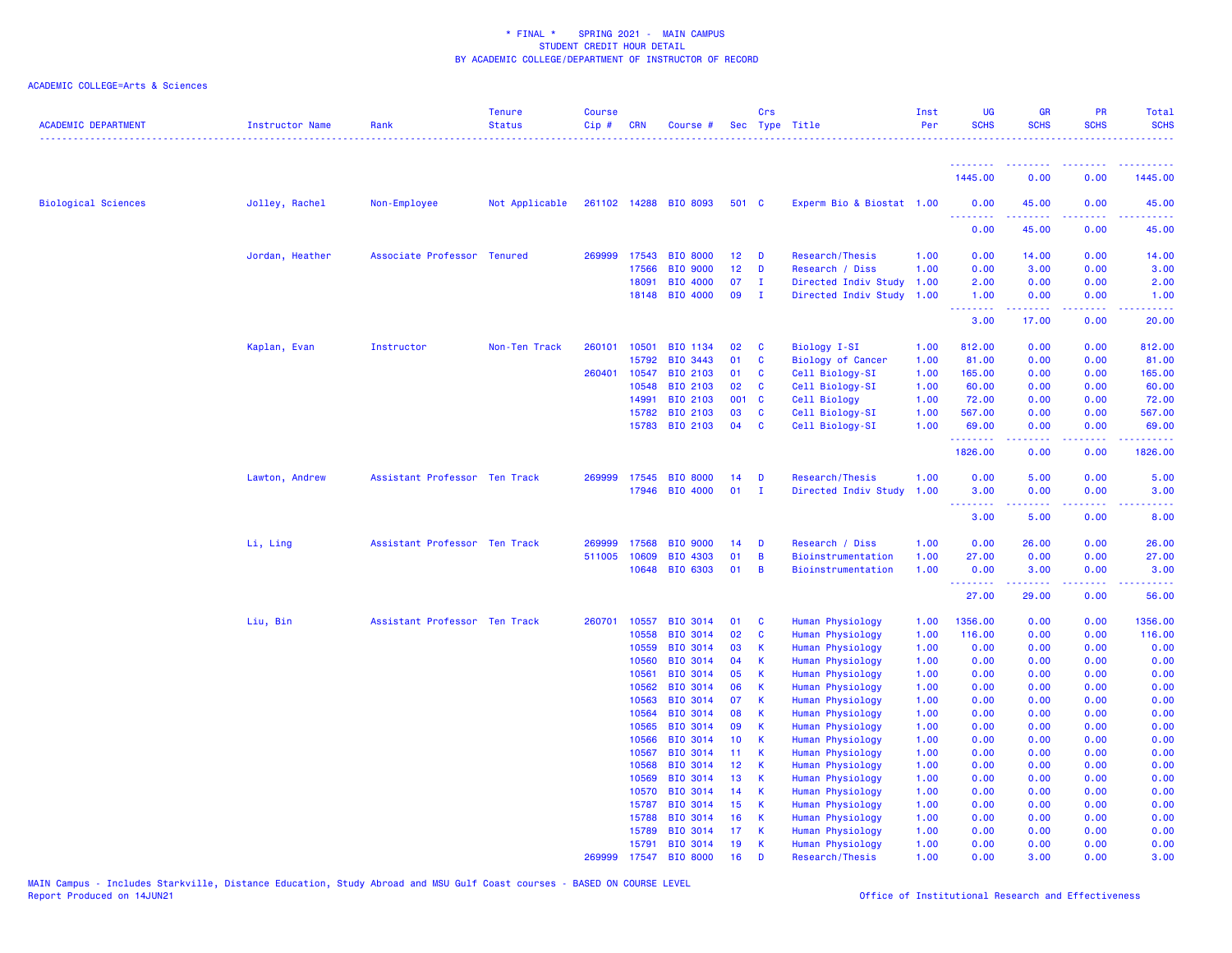| <b>ACADEMIC DEPARTMENT</b> | Instructor Name   | Rank                          | <b>Tenure</b><br><b>Status</b> | <b>Course</b><br>Cip# | <b>CRN</b>     | Course #                          | Sec             | Crs               | Type Title                                        | Inst<br>Per  | <b>UG</b><br><b>SCHS</b>                           | <b>GR</b><br><b>SCHS</b> | PR<br><b>SCHS</b> | <b>Total</b><br><b>SCHS</b>                                                                                                                                   |
|----------------------------|-------------------|-------------------------------|--------------------------------|-----------------------|----------------|-----------------------------------|-----------------|-------------------|---------------------------------------------------|--------------|----------------------------------------------------|--------------------------|-------------------|---------------------------------------------------------------------------------------------------------------------------------------------------------------|
| <b>Biological Sciences</b> | Liu, Bin          | Assistant Professor Ten Track |                                | 269999                | 17569          | <b>BIO 9000</b>                   | 15              | D                 | Research / Diss                                   | 1.00         | 0.00                                               | 6.00                     | 0.00              | 6.00                                                                                                                                                          |
|                            |                   |                               |                                |                       | 17947          | BIO 4000                          | 02              | $\mathbf{I}$      | Directed Indiv Study                              | 1.00         | 3.00                                               | 0.00                     | 0.00              | 3.00                                                                                                                                                          |
|                            |                   |                               |                                |                       |                | 18119 BIO 4000                    | 08              | $\mathbf{I}$      | Directed Indiv Study 1.00                         |              | 1.00<br><b><i><u><u> - - - - - - -</u></u></i></b> | 0.00<br>-----            | 0.00<br>.         | 1.00<br>.                                                                                                                                                     |
|                            |                   |                               |                                |                       |                |                                   |                 |                   |                                                   |              | 1476.00                                            | 9.00                     | 0.00              | 1485.00                                                                                                                                                       |
|                            | McCurdy, Victoria | Instructor                    | Non-Ten Track                  | 260101                | 10500          | BIO 1134                          | 01              | C                 | <b>Biology I-SI</b>                               | 1.00         | 808.00                                             | 0.00                     | 0.00              | 808.00                                                                                                                                                        |
|                            |                   |                               |                                |                       | 10503          | BIO 1134                          | 04              | К                 | <b>Biology I</b>                                  | 0.50         | 0.00                                               | 0.00                     | 0.00              | 0.00                                                                                                                                                          |
|                            |                   |                               |                                |                       | 10504          | BIO 1134                          | 05              | К<br>К            | Biology I                                         | 0.50         | 0.00                                               | 0.00                     | 0.00              | 0.00                                                                                                                                                          |
|                            |                   |                               |                                |                       | 10505<br>10506 | BIO 1134<br>BIO 1134              | 06<br>07        | K                 | <b>Biology I</b>                                  | 0.50<br>0.50 | 0.00<br>0.00                                       | 0.00<br>0.00             | 0.00<br>0.00      | 0.00<br>0.00                                                                                                                                                  |
|                            |                   |                               |                                |                       | 10507          | BIO 1134                          | 08              | К                 | <b>Biology I</b>                                  |              |                                                    | 0.00                     | 0.00              |                                                                                                                                                               |
|                            |                   |                               |                                |                       | 10508          | BIO 1134                          | 09              | К                 | <b>Biology I</b><br><b>Biology I</b>              | 0.50<br>0.50 | 0.00<br>0.00                                       | 0.00                     | 0.00              | 0.00<br>0.00                                                                                                                                                  |
|                            |                   |                               |                                |                       | 10509          | BIO 1134                          | 10 <sup>°</sup> | К                 | Biology I                                         | 0.50         | 0.00                                               | 0.00                     | 0.00              | 0.00                                                                                                                                                          |
|                            |                   |                               |                                |                       | 10510          | BIO 1134                          | 11              | К                 | <b>Biology I</b>                                  | 0.50         | 0.00                                               | 0.00                     | 0.00              | 0.00                                                                                                                                                          |
|                            |                   |                               |                                |                       | 10511          | BIO 1134                          | 12              | К                 | <b>Biology I</b>                                  | 0.50         | 0.00                                               | 0.00                     | 0.00              | 0.00                                                                                                                                                          |
|                            |                   |                               |                                |                       | 10512          | BIO 1134                          | 13              | К                 | <b>Biology I</b>                                  | 0.25         | 0.00                                               | 0.00                     | 0.00              | 0.00                                                                                                                                                          |
|                            |                   |                               |                                |                       | 10513          | BIO 1134                          | 14              | K                 | <b>Biology I</b>                                  | 0.25         | 0.00                                               | 0.00                     | 0.00              | 0.00                                                                                                                                                          |
|                            |                   |                               |                                |                       | 10514          | BIO 1134                          | 15              | К                 | <b>Biology I</b>                                  | 0.50         | 0.00                                               | 0.00                     | 0.00              | 0.00                                                                                                                                                          |
|                            |                   |                               |                                |                       | 10515          | BIO 1134                          | 16              | К                 | <b>Biology I</b>                                  | 0.50         | 0.00                                               | 0.00                     | 0.00              | 0.00                                                                                                                                                          |
|                            |                   |                               |                                |                       | 10516          | BIO 1134                          | 17              | К                 | <b>Biology I</b>                                  | 0.50         | 0.00                                               | 0.00                     | 0.00              | 0.00                                                                                                                                                          |
|                            |                   |                               |                                | 260507                | 10612          | BIO 4413                          | 01              | C                 | Immunology                                        | 1.00         | 561.00                                             | 0.00                     | 0.00              | 561.00                                                                                                                                                        |
|                            |                   |                               |                                |                       | 10651          | BIO 6413                          | 01              | C                 | Immunology                                        | 1.00         | 0.00                                               | 9.00                     | 0.00              | 9.00                                                                                                                                                          |
|                            |                   |                               |                                | 260806                | 10602          | BIO 4133                          | 01              | $\mathbf c$       | Human Genetics                                    | 1.00         | 558.00                                             | 0.00                     | 0.00              | 558.00                                                                                                                                                        |
|                            |                   |                               |                                |                       | 10643          | BIO 6133                          | 01              | $\mathbf{C}$      | <b>Human Genetics</b>                             | 1.00         | 0.00                                               | 6.00                     | 0.00              | 6.00                                                                                                                                                          |
|                            |                   |                               |                                |                       | 12401          | <b>GNS 4133</b>                   | 01              | C                 | <b>Human Genetics</b>                             | 0.50         | 21.00                                              | 0.00                     | 0.00              | 21.00                                                                                                                                                         |
|                            |                   |                               |                                |                       |                | 14994 BIO 4133                    | 001 C           |                   | <b>Human Genetics</b>                             | 1.00         | 72.00                                              | 0.00                     | 0.00              | 72.00                                                                                                                                                         |
|                            |                   |                               |                                |                       |                |                                   |                 |                   |                                                   |              | .<br>2020.00                                       | .<br>15.00               | .<br>0.00         | .<br>2035.00                                                                                                                                                  |
|                            | Outlaw, Diana     | Associate Professor Tenured   |                                | 260706                | 10622          | BIO 4514                          | 01              | C                 | Animal Physiology                                 | 1.00         | 608.00                                             | 0.00                     | 0.00              | 608.00                                                                                                                                                        |
|                            |                   |                               |                                |                       | 10623          | BIO 4514                          | 02              | $\mathsf K$       | Animal Physiology                                 | 1.00         | 0.00                                               | 0.00                     | 0.00              | 0.00                                                                                                                                                          |
|                            |                   |                               |                                |                       | 10624          | BIO 4514                          | 03              | К                 | Animal Physiology                                 | 1.00         | 0.00                                               | 0.00                     | 0.00              | 0.00                                                                                                                                                          |
|                            |                   |                               |                                |                       | 10625          | BIO 4514                          | 04              | К                 | Animal Physiology                                 | 1.00         | 0.00                                               | 0.00                     | 0.00              | 0.00                                                                                                                                                          |
|                            |                   |                               |                                |                       | 10658          | BIO 6514                          | 01              | C                 | Animal Physiology                                 | 1.00         | 0.00                                               | 4.00                     | 0.00              | 4.00                                                                                                                                                          |
|                            |                   |                               |                                |                       | 10661          | BIO 6514                          | 04              | K                 | Animal Physiology                                 | 1.00         | 0.00                                               | 0.00                     | 0.00              | 0.00                                                                                                                                                          |
|                            |                   |                               |                                | 260707                | 13529          | PHY 6514                          | 01              | C                 | Animal Physiology                                 | 1.00         | 0.00                                               | 4.00                     | 0.00              | 4.00                                                                                                                                                          |
|                            |                   |                               |                                | 260806                | 12401          | <b>GNS 4133</b>                   | 01              | C                 | Human Genetics                                    | 0.50         | 21.00                                              | 0.00                     | 0.00              | 21.00                                                                                                                                                         |
|                            |                   |                               |                                | 269999                | 17548          | <b>BIO 8000</b>                   | 17              | D                 | Research/Thesis                                   | 1.00         | 0.00<br>.                                          | 1.00<br>22222            | 0.00<br>د د د د . | 1.00<br>.                                                                                                                                                     |
|                            |                   |                               |                                |                       |                |                                   |                 |                   |                                                   |              | 629.00                                             | 9.00                     | 0.00              | 638.00                                                                                                                                                        |
|                            | Outlaw, Robert    | Non-Employee                  | Not Applicable                 | 260707                |                | 13530 PHY 6514                    | 02              | К                 | Animal Physiology                                 | 1.00         | 0.00<br>.                                          | 0.00                     | 0.00<br>.         | 0.00                                                                                                                                                          |
|                            |                   |                               |                                |                       |                |                                   |                 |                   |                                                   |              | 0.00                                               | 0.00                     | 0.00              | 0.00                                                                                                                                                          |
|                            | Reichert, Nancy   | Professor                     | <b>Tenured</b>                 | 260301                | 10549          | BIO 2113                          | 01              | C                 | <b>Plant Biology</b>                              | 1.00         | 288.00                                             | 0.00                     | 0.00              | 288.00                                                                                                                                                        |
|                            |                   |                               |                                | 269999                | 17550          | <b>BIO 8000</b>                   | 19              | D                 | Research/Thesis                                   | 1.00         | 0.00                                               | 10.00                    | 0.00              | 10.00                                                                                                                                                         |
|                            |                   |                               |                                |                       |                | 17572 BIO 9000                    | 18              | D                 | Research / Diss                                   | 1.00         | 0.00<br><u>.</u>                                   | 16.00<br>.               | 0.00<br>.         | 16.00<br>$\frac{1}{2} \left( \frac{1}{2} \right) \left( \frac{1}{2} \right) \left( \frac{1}{2} \right) \left( \frac{1}{2} \right) \left( \frac{1}{2} \right)$ |
|                            |                   |                               |                                |                       |                |                                   |                 |                   |                                                   |              | 288.00                                             | 26.00                    | 0.00              | 314.00                                                                                                                                                        |
|                            | Roberts, Brandy   | Instructor                    | Non-Ten Track                  | 260502                | 10582          | <b>BIO 3304</b><br>10583 BIO 3304 | 01<br>02        | C<br>$\mathbf{C}$ | General Microbiology<br>General Microbiology 1.00 | 1.00         | 1204.00<br>96.00                                   | 0.00<br>0.00             | 0.00<br>0.00      | 1204.00<br>96.00                                                                                                                                              |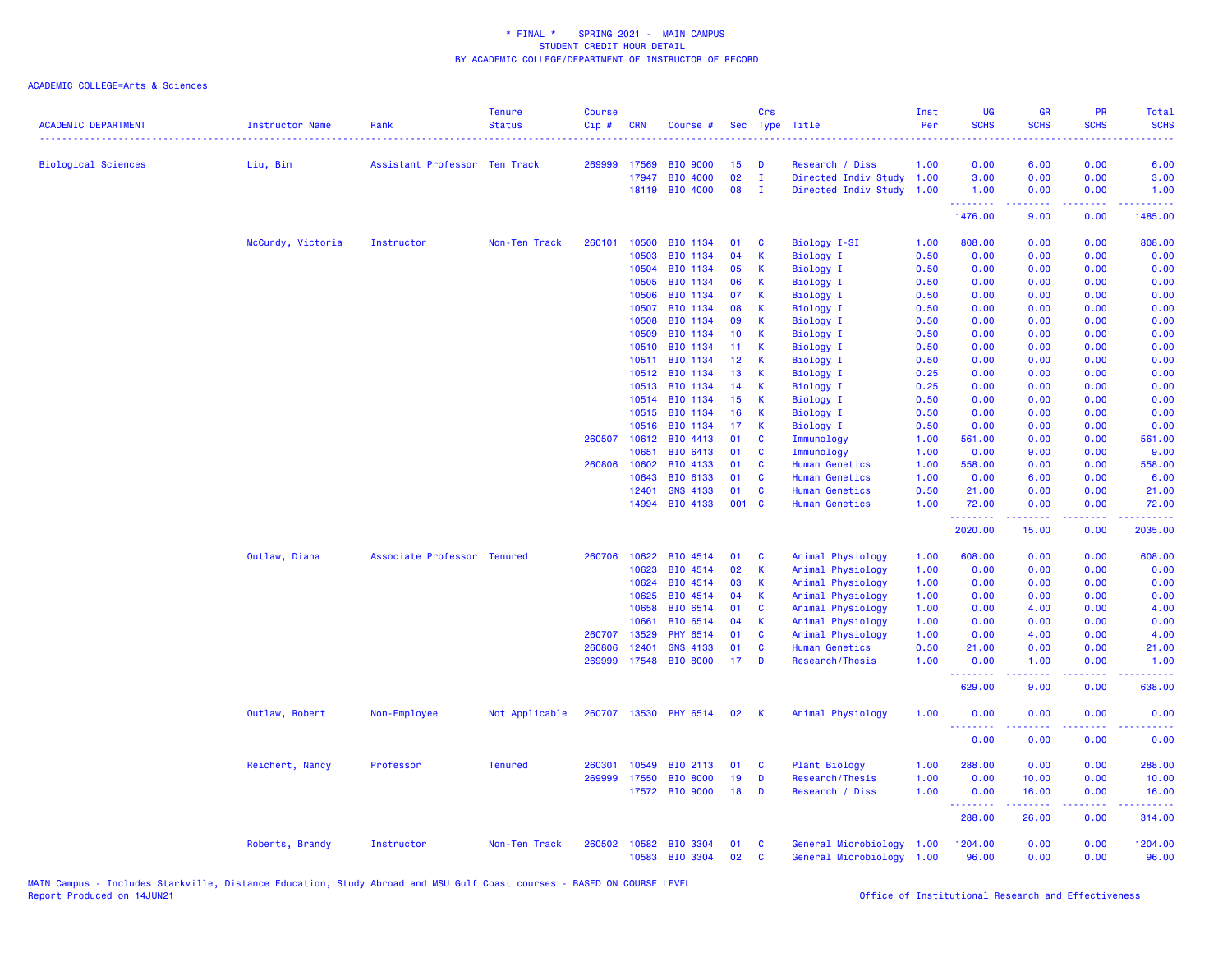| <b>ACADEMIC DEPARTMENT</b> | <b>Instructor Name</b> | Rank                          | <b>Tenure</b><br><b>Status</b> | <b>Course</b><br>Cip# | <b>CRN</b>     | Course #              | Sec             | Crs          | Type Title                             | Inst<br>Per  | <b>UG</b><br><b>SCHS</b> | <b>GR</b><br><b>SCHS</b>                                                                                                                                     | PR<br><b>SCHS</b>                   | <b>Total</b><br><b>SCHS</b>                                                                               |
|----------------------------|------------------------|-------------------------------|--------------------------------|-----------------------|----------------|-----------------------|-----------------|--------------|----------------------------------------|--------------|--------------------------|--------------------------------------------------------------------------------------------------------------------------------------------------------------|-------------------------------------|-----------------------------------------------------------------------------------------------------------|
| <b>Biological Sciences</b> | Roberts, Brandy        | Instructor                    | Non-Ten Track                  |                       | 260701 10621   | BIO 4503              | 01              | B            | Vertebrate Histology                   | 0.50         | 36.00                    | 0.00                                                                                                                                                         | 0.00                                | 36.00                                                                                                     |
|                            |                        |                               |                                |                       | 10657          | BIO 6503              | 01              | B            | Vertebrate Histology                   | 0.50         | 0.00                     | 3.00                                                                                                                                                         | 0.00                                | 3.00                                                                                                      |
|                            |                        |                               |                                |                       | 511005 10598   | <b>BIO 4100</b>       | <b>B01 H</b>    |              | Med Tech Clinicals                     | 1.00         | 84.00                    | 0.00                                                                                                                                                         | 0.00                                | 84.00                                                                                                     |
|                            |                        |                               |                                |                       |                |                       |                 |              |                                        |              | .<br>1420.00             | $\frac{1}{2} \left( \frac{1}{2} \right) \left( \frac{1}{2} \right) \left( \frac{1}{2} \right) \left( \frac{1}{2} \right) \left( \frac{1}{2} \right)$<br>3.00 | د د د د<br>0.00                     | .<br>1423.00                                                                                              |
|                            | Shoemaker, Cory        | Non-Employee                  | Not Applicable                 |                       |                | 260301 14287 BIO 8063 | 501 C           |              | Comp Study of Plants 1.00              |              | 0.00<br>.                | 75.00<br>.                                                                                                                                                   | 0.00<br>.                           | 75.00<br>.                                                                                                |
|                            |                        |                               |                                |                       |                |                       |                 |              |                                        |              | 0.00                     | 75.00                                                                                                                                                        | 0.00                                | 75.00                                                                                                     |
|                            | Speights, Cori         | Non-Faculty                   | Not Applicable                 | 260702                | 17262          | <b>EPP 2990</b>       | 02              | C            | Special Topics In EP                   | 1.00         | 78.00                    | 0.00                                                                                                                                                         | 0.00                                | 78.00                                                                                                     |
|                            |                        |                               |                                | 261301                | 10574          | <b>BIO 3104</b>       | 01              | C            | Ecology-SI                             | 1.00         | 376.00                   | 0.00                                                                                                                                                         | 0.00                                | 376.00                                                                                                    |
|                            |                        |                               |                                |                       | 10575          | BIO 3104              | 02              | K            | Ecology                                | 1.00         | 0.00                     | 0.00                                                                                                                                                         | 0.00                                | 0.00                                                                                                      |
|                            |                        |                               |                                |                       | 10576          | <b>BIO 3104</b>       | 03              | K            | Ecology                                | 1.00         | 0.00                     | 0.00                                                                                                                                                         | 0.00                                | 0.00                                                                                                      |
|                            |                        |                               |                                |                       | 10577          | <b>BIO 3104</b>       | 04              | K            | Ecology                                | 1.00         | 0.00                     | 0.00                                                                                                                                                         | 0.00                                | 0.00                                                                                                      |
|                            |                        |                               |                                |                       | 10578          | BIO 3104              | 05              | K            | Ecology                                | 1.00         | 0.00<br>.                | 0.00                                                                                                                                                         | 0.00<br>$\sim$ $\sim$ $\sim$ $\sim$ | 0.00                                                                                                      |
|                            |                        |                               |                                |                       |                |                       |                 |              |                                        |              | 454.00                   | 0.00                                                                                                                                                         | 0.00                                | 454.00                                                                                                    |
|                            | Thornton, Justin       | Associate Professor Tenured   |                                | 260503                | 10619          | BIO 4443              | 01              | C            | <b>Bacterial Genetics</b>              | 1.00         | 177.00                   | 0.00                                                                                                                                                         | 0.00                                | 177.00                                                                                                    |
|                            |                        |                               |                                |                       | 10656          | BIO 6443              | 01              | C            | <b>Bacterial Genetics</b>              | 1.00         | 0.00                     | 15.00                                                                                                                                                        | 0.00                                | 15.00                                                                                                     |
|                            |                        |                               |                                | 269999                | 17551          | <b>BIO 8000</b>       | 20              | D            | Research/Thesis                        | 1.00         | 0.00                     | 10.00                                                                                                                                                        | 0.00                                | 10.00                                                                                                     |
|                            |                        |                               |                                |                       | 17573          | <b>BIO 9000</b>       | 19              | D            | Research / Diss                        | 1.00         | 0.00                     | 16.00                                                                                                                                                        | 0.00                                | 16.00                                                                                                     |
|                            |                        |                               |                                |                       | 17952          | <b>BIO 4000</b>       | 04              | $\mathbf{I}$ | Directed Indiv Study                   | 1.00         | 3.00<br>.                | 0.00<br>المستملة                                                                                                                                             | 0.00<br>.                           | 3.00<br>$\mathbf{1} \cdot \mathbf{1} \cdot \mathbf{1} \cdot \mathbf{1} \cdot \mathbf{1} \cdot \mathbf{1}$ |
|                            |                        |                               |                                |                       |                |                       |                 |              |                                        |              | 180.00                   | 41.00                                                                                                                                                        | 0.00                                | 221.00                                                                                                    |
|                            | Wang, Ying             | Assistant Professor Ten Track |                                | 260503                | 10617          | BIO 4433              | 01              | C            | Prin Of Virology                       | 1.00         | 222.00                   | 0.00                                                                                                                                                         | 0.00                                | 222.00                                                                                                    |
|                            |                        |                               |                                | 269999                | 17553          | <b>BIO 8000</b>       | 22              | D            | Research/Thesis                        | 1.00         | 0.00                     | 3.00                                                                                                                                                         | 0.00                                | 3.00                                                                                                      |
|                            |                        |                               |                                |                       |                | 17575 BIO 9000        | 21              | D            | Research / Diss                        | 1.00         | 0.00<br>.                | 28.00<br>د د د د د                                                                                                                                           | 0.00<br>.                           | 28.00                                                                                                     |
|                            |                        |                               |                                |                       |                |                       |                 |              |                                        |              | 222.00                   | 31.00                                                                                                                                                        | 0.00                                | 253.00                                                                                                    |
|                            | Welch, Mark            | Professor                     | <b>Tenured</b>                 | 261310                | 10599          | <b>BIO 4113</b>       | 01              | C            | Evolution                              | 1.00         | 210.00                   | 0.00                                                                                                                                                         | 0.00                                | 210.00                                                                                                    |
|                            |                        |                               |                                |                       | 14285          | BIO 6023              | 501 C           |              | Prin Evolutionary Bi                   | 1.00         | 0.00                     | 36.00                                                                                                                                                        | 0.00                                | 36.00                                                                                                     |
|                            |                        |                               |                                |                       | 269999 17554   | <b>BIO 8000</b>       | 23              | D            | Research/Thesis                        | 1.00         | 0.00                     | 2.00                                                                                                                                                         | 0.00                                | 2.00                                                                                                      |
|                            |                        |                               |                                |                       | 17576          | <b>BIO 9000</b>       | 22              | D            | Research / Diss                        | 1.00         | 0.00<br><u>.</u>         | 2.00<br>.                                                                                                                                                    | 0.00<br>-----                       | 2.00<br><u>.</u>                                                                                          |
|                            |                        |                               |                                |                       |                |                       |                 |              |                                        |              | 210.00                   | 40.00                                                                                                                                                        | 0.00                                | 250.00                                                                                                    |
|                            | Williamson, Emily      | Instructor                    | Non-Ten Track                  | 260101                | 10526          | BIO 1144              | 05              | К            | <b>Biology II</b>                      | 0.50         | 0.00                     | 0.00                                                                                                                                                         | 0.00                                | 0.00                                                                                                      |
|                            |                        |                               |                                |                       | 10527          | BIO 1144              | 06              | К            | <b>Biology II</b>                      | 0.50         | 0.00                     | 0.00                                                                                                                                                         | 0.00                                | 0.00                                                                                                      |
|                            |                        |                               |                                |                       | 10528          | BIO 1144              | 07              | K            | <b>Biology II</b>                      | 0.50         | 0.00                     | 0.00                                                                                                                                                         | 0.00                                | 0.00                                                                                                      |
|                            |                        |                               |                                |                       | 10529          | BIO 1144              | 08              | K            | <b>Biology II</b>                      | 0.50         | 0.00                     | 0.00                                                                                                                                                         | 0.00                                | 0.00                                                                                                      |
|                            |                        |                               |                                |                       | 10530          | BIO 1144              | 09              | K            | <b>Biology II</b>                      | 0.50         | 0.00                     | 0.00                                                                                                                                                         | 0.00                                | 0.00                                                                                                      |
|                            |                        |                               |                                |                       | 10531          | BIO 1144              | 10              | K            | <b>Biology II</b>                      | 0.50         | 0.00                     | 0.00                                                                                                                                                         | 0.00                                | 0.00                                                                                                      |
|                            |                        |                               |                                |                       | 10532          | BIO 1144              | 11 <sub>1</sub> | К            | <b>Biology II</b>                      | 0.50         | 0.00                     | 0.00                                                                                                                                                         | 0.00                                | 0.00                                                                                                      |
|                            |                        |                               |                                |                       | 10533          | BIO 1144              | 12              | K            | <b>Biology II</b>                      | 0.50         | 0.00                     | 0.00                                                                                                                                                         | 0.00                                | 0.00                                                                                                      |
|                            |                        |                               |                                |                       | 10534          | BIO 1144              | 13              | К            | <b>Biology II</b>                      | 0.50         | 0.00                     | 0.00                                                                                                                                                         | 0.00                                | 0.00                                                                                                      |
|                            |                        |                               |                                |                       | 10535          | BIO 1144              | 14              | К            | <b>Biology II</b>                      | 0.50         | 0.00                     | 0.00                                                                                                                                                         | 0.00                                | 0.00                                                                                                      |
|                            |                        |                               |                                |                       | 10536          | BIO 1144              | 15              | К<br>К       | <b>Biology II</b>                      | 0.50         | 0.00                     | 0.00                                                                                                                                                         | 0.00<br>0.00                        | 0.00                                                                                                      |
|                            |                        |                               |                                |                       | 10537<br>10538 | BIO 1144<br>BIO 1144  | 16<br>17        | $\mathsf{K}$ | <b>Biology II</b><br><b>Biology II</b> | 0.50<br>0.50 | 0.00<br>0.00             | 0.00<br>0.00                                                                                                                                                 | 0.00                                | 0.00<br>0.00                                                                                              |
|                            |                        |                               |                                |                       | 10539          | BIO 1144              | 18              |              | <b>Biology II</b>                      | 0.50         | 0.00                     | 0.00                                                                                                                                                         | 0.00                                | 0.00                                                                                                      |
|                            |                        |                               |                                |                       |                |                       |                 |              |                                        |              |                          |                                                                                                                                                              |                                     |                                                                                                           |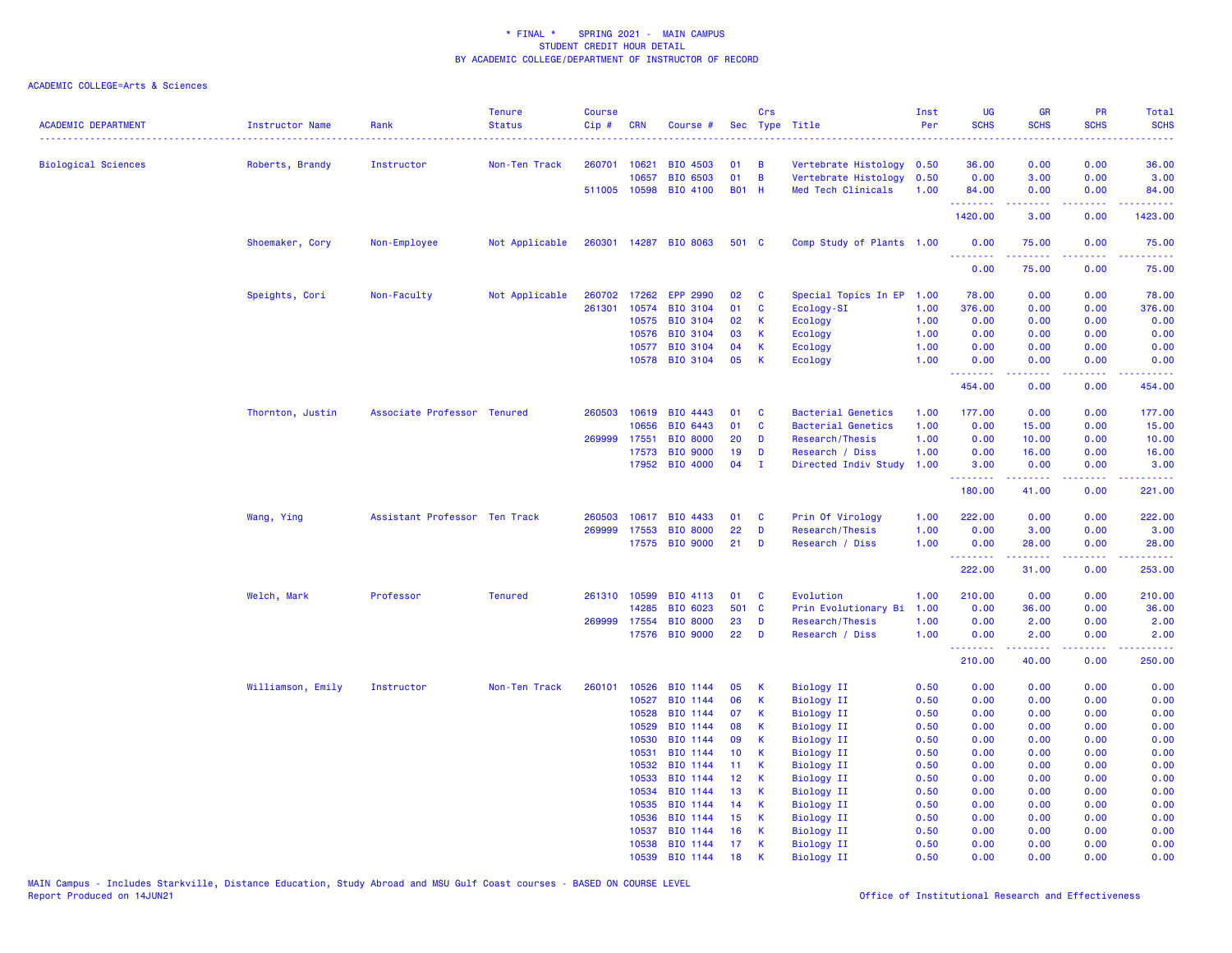| <b>ACADEMIC DEPARTMENT</b>                                           | <b>Instructor Name</b> | Rank                              | <b>Tenure</b><br><b>Status</b> | <b>Course</b><br>Cip# | <b>CRN</b> | Course #              | <b>Sec</b>      | <b>Crs</b> | Type Title           | Inst<br>Per | <b>UG</b><br><b>SCHS</b> | <b>GR</b><br><b>SCHS</b>     | <b>PR</b><br><b>SCHS</b> | Total<br><b>SCHS</b>       |
|----------------------------------------------------------------------|------------------------|-----------------------------------|--------------------------------|-----------------------|------------|-----------------------|-----------------|------------|----------------------|-------------|--------------------------|------------------------------|--------------------------|----------------------------|
|                                                                      |                        |                                   |                                |                       |            |                       |                 |            |                      |             |                          |                              |                          |                            |
| <b>Biological Sciences</b>                                           | Williamson, Emily      | Instructor                        | Non-Ten Track                  | 260101                |            | 10540 BIO 1144        | 19              | K          | Biology II           | 0.50        | 0.00                     | 0.00                         | 0.00                     | 0.00                       |
|                                                                      |                        |                                   |                                | 260701                | 10489      | BIO 1123              | 01              | - C        | Animal Biology-SI    | 1.00        | 609,00                   | 0.00                         | 0.00                     | 609.00                     |
|                                                                      |                        |                                   |                                |                       |            | 10490 BIO 1123        | 02              | - C        | Animal Biology-SI    | 1.00        | 192.00                   | 0.00                         | 0.00                     | 192.00                     |
|                                                                      |                        |                                   |                                |                       | 10491      | BIO 1123              | 03              | K          | Animal Biology       | 1.00        | 0.00                     | 0.00                         | 0.00                     | 0.00                       |
|                                                                      |                        |                                   |                                |                       | 10492      | BIO 1123              | 04              | <b>K</b>   | Animal Biology       | 1.00        | 0.00                     | 0.00                         | 0.00                     | 0.00                       |
|                                                                      |                        |                                   |                                |                       | 10493      | BIO 1123              | 05              | - K        | Animal Biology       | 1.00        | 0.00                     | 0.00                         | 0.00                     | 0.00                       |
|                                                                      |                        |                                   |                                |                       | 10494      | BIO 1123              | 06              | <b>K</b>   | Animal Biology       | 1.00        | 0.00                     | 0.00                         | 0.00                     | 0.00                       |
|                                                                      |                        |                                   |                                |                       | 10495      | BIO 1123              | 07              | K          | Animal Biology       | 1.00        | 0.00                     | 0.00                         | 0.00                     | 0.00                       |
|                                                                      |                        |                                   |                                |                       | 10496      | BIO 1123              | 08              | - K        | Animal Biology       | 1.00        | 0.00                     | 0.00                         | 0.00                     | 0.00                       |
|                                                                      |                        |                                   |                                |                       | 10497      | BIO 1123              | 09              | K          | Animal Biology       | 1.00        | 0.00                     | 0.00                         | 0.00                     | 0.00                       |
|                                                                      |                        |                                   |                                |                       |            | 10498 BIO 1123        | 10 <sup>1</sup> | - K        | Animal Biology       | 1.00        | 0.00                     | 0.00                         | 0.00                     | 0.00                       |
|                                                                      |                        |                                   |                                |                       | 10621      | BIO 4503              | 01              | <b>B</b>   | Vertebrate Histology | 0.50        | 36.00                    | 0.00                         | 0.00                     | 36.00                      |
|                                                                      |                        |                                   |                                |                       | 10657      | BIO 6503              | 01              | <b>B</b>   | Vertebrate Histology | 0.50        | 0.00                     | 3.00                         | 0.00                     | 3.00                       |
|                                                                      |                        |                                   |                                |                       | 14284      | BIO 1123              | 501 B           |            | Animal Biology       | 1.00        | 138.00                   | 0.00                         | 0.00                     | 138.00                     |
|                                                                      |                        |                                   |                                |                       | 14992      | <b>BIO 3004</b>       | 001 C           |            | <b>Human Anatomy</b> | 1.00        | 88.00                    | 0.00                         | 0.00                     | 88.00                      |
|                                                                      |                        |                                   |                                |                       |            | 14993 BIO 3004        | 002 K           |            | <b>Human Anatomy</b> | 1.00        | 0.00                     | 0.00                         | 0.00                     | 0.00                       |
|                                                                      |                        |                                   |                                |                       |            |                       |                 |            |                      |             | --------<br>1063.00      | <u>.</u><br>3.00             | --------<br>0.00         | .<br>1066.00               |
|                                                                      | Woodrey, Mark          | Research Assist Pro Non-Ten Track |                                |                       |            | 030601 17113 WFA 8000 | $-11$           | <b>D</b>   | Research / Thesis    | 1.00        | 0.00                     | 13,00                        | 0.00                     | 13.00                      |
|                                                                      |                        |                                   |                                |                       |            |                       |                 |            |                      |             | --------<br>0.00         | .<br>13.00                   | .<br>0.00                | . <u>.</u> .<br>.<br>13.00 |
| =====================================                                |                        |                                   |                                |                       |            |                       |                 |            |                      |             | ========                 |                              | =======                  | ==========                 |
| <b>Biological Sciences</b><br>====================================== |                        |                                   |                                |                       |            |                       |                 |            |                      |             | 15203.00<br>========     | 691,00<br>========= ======== | 0.00                     | 15894.00<br>==========     |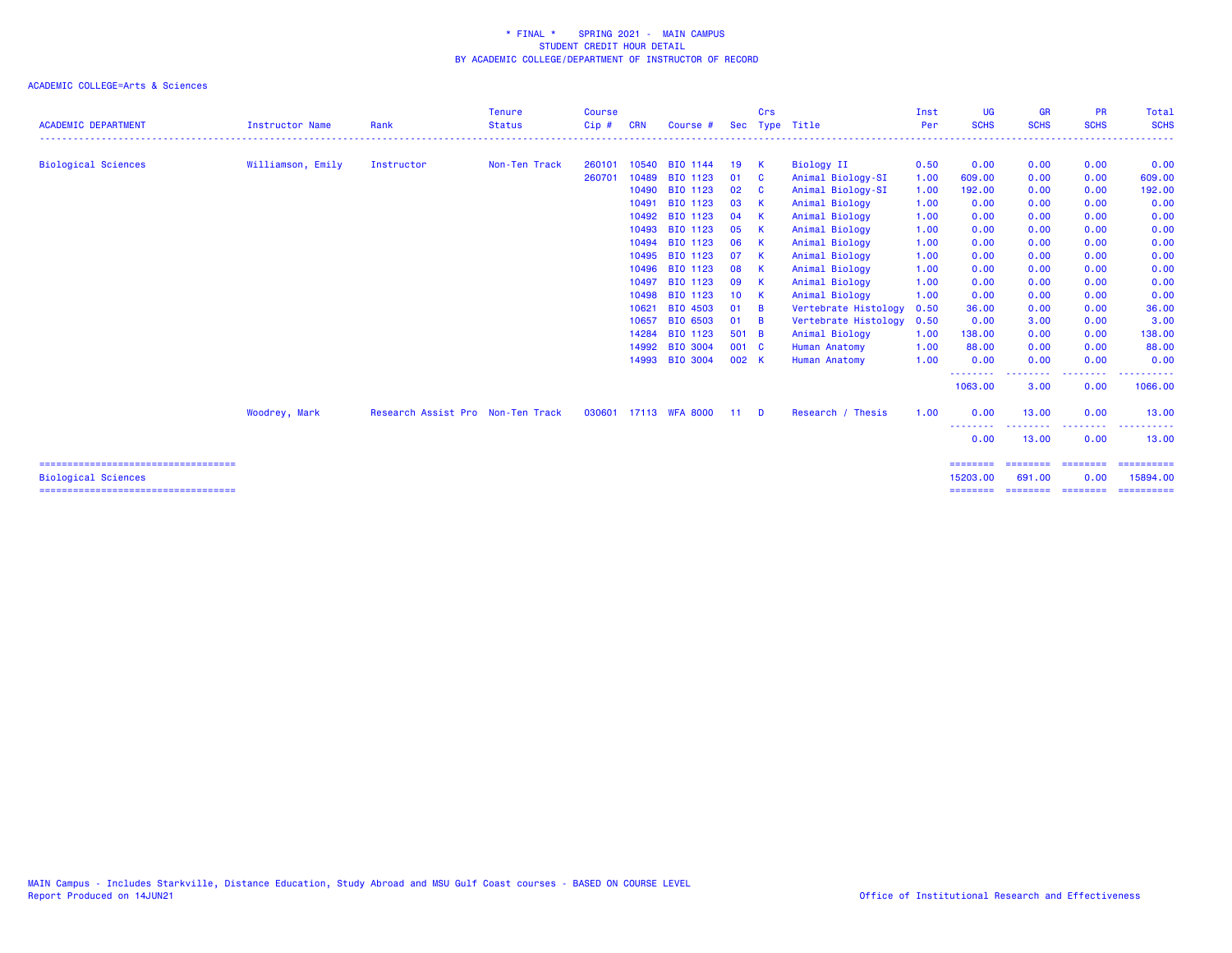| <b>ACADEMIC DEPARTMENT</b> | Instructor Name | Rank       | <b>Tenure</b><br><b>Status</b> | <b>Course</b><br>$Cip \#$ | <b>CRN</b>     | Course # Sec Type Title |                 | Crs          |                                          | Inst<br>Per  | UG<br><b>SCHS</b> | <b>GR</b><br><b>SCHS</b> | PR<br><b>SCHS</b> | Total<br><b>SCHS</b> |
|----------------------------|-----------------|------------|--------------------------------|---------------------------|----------------|-------------------------|-----------------|--------------|------------------------------------------|--------------|-------------------|--------------------------|-------------------|----------------------|
|                            |                 |            |                                |                           |                |                         |                 |              |                                          |              | .                 |                          |                   |                      |
| Chemistry                  | Brown, Teresa   | Instructor | Non-Ten Track                  |                           |                | 400501 10781 CH 1211    | 01              | - L          | Invst In Chemistry I 1.00                |              | 12.00             | 0.00                     | 0.00              | 12.00                |
|                            |                 |            |                                |                           | 10782          | CH 1211                 | 03              | - L          | Invst In Chemistry I 1.00                |              | 10.00             | 0.00                     | 0.00              | 10.00                |
|                            |                 |            |                                |                           |                | 10783 CH 1211           | 04 L            |              | Invst In Chemistry I 1.00                |              | 11.00             | 0.00                     | 0.00              | 11.00                |
|                            |                 |            |                                |                           |                | 10784 CH 1211           | 05              | $-L$         | Invst In Chemistry I 1.00                |              | 11.00             | 0.00                     | 0.00              | 11.00                |
|                            |                 |            |                                |                           |                | 10785 CH 1211           | 06              | - L          | Invst In Chemistry I 1.00                |              | 12.00             | 0.00                     | 0.00              | 12.00                |
|                            |                 |            |                                |                           |                | 10786 CH 1211           | 07              | - L          | Invst In Chemistry I 1.00                |              | 11.00             | 0.00                     | 0.00              | 11.00                |
|                            |                 |            |                                |                           |                | 10787 CH 1211           | 11 <sub>1</sub> | - L          | Invst In Chemistry I 1.00                |              | 11.00             | 0.00                     | 0.00              | 11.00                |
|                            |                 |            |                                |                           |                | 10790 CH 1211           | 15 <sub>1</sub> | - L          | Invst In Chemistry I 1.00                |              | 10.00             | 0.00                     | 0.00              | 10.00                |
|                            |                 |            |                                |                           | 10791          | CH 1211                 | 16              | - L          | Invst In Chemistry I 1.00                |              | 12.00             | 0.00                     | 0.00              | 12.00                |
|                            |                 |            |                                |                           |                | 10792 CH 1211           | 22              | $\mathsf{L}$ | Invst In Chemistry I 1.00                |              | 12.00             | 0.00                     | 0.00              | 12.00                |
|                            |                 |            |                                |                           |                | 10793 CH 1211           | 24              | $\mathsf{L}$ | Invst In Chemistry I 1.00                |              | 10.00             | 0.00                     | 0.00              | 10.00                |
|                            |                 |            |                                |                           |                | 10794 CH 1211           | 26              | - L          | Invst In Chemistry I 1.00                |              | 11.00             | 0.00                     | 0.00              | 11.00                |
|                            |                 |            |                                |                           |                | 10795 CH 1211           | 28              | - L          | Invst In Chemistry I 1.00                |              | 11.00             | 0.00                     | 0.00              | 11.00                |
|                            |                 |            |                                |                           | 10796          | CH 1211                 | 34              | $\mathsf{L}$ | Invst In Chemistry I 1.00                |              | 11.00             | 0.00                     | 0.00              | 11.00                |
|                            |                 |            |                                |                           |                | 10797 CH 1211           | 35              | - L          | Invst In Chemistry I 1.00                |              | 12.00             | 0.00                     | 0.00              | 12.00                |
|                            |                 |            |                                |                           | 10798          | CH 1211                 | 36              | $\mathsf{L}$ | Invst In Chemistry I 1.00                |              | 11.00             | 0.00                     | 0.00              | 11.00                |
|                            |                 |            |                                |                           | 10820<br>10821 | CH 1221<br>CH 1221      | 01<br>03        | $-L$<br>- L  | Invst Chemistry II<br>Invst Chemistry II | 1.00<br>1.00 | 12.00<br>11.00    | 0.00<br>0.00             | 0.00<br>0.00      | 12.00<br>11.00       |
|                            |                 |            |                                |                           | 10822          | CH 1221                 | 04              | - L          | Invst Chemistry II                       | 1.00         | 9.00              | 0.00                     | 0.00              | 9.00                 |
|                            |                 |            |                                |                           | 10826          | CH 1221                 | 10 L            |              | Invst Chemistry II                       | 1.00         | 11.00             | 0.00                     | 0.00              | 11.00                |
|                            |                 |            |                                |                           | 10827          | CH 1221                 | $11 - L$        |              | Invst Chemistry II                       | 1.00         | 11.00             | 0.00                     | 0.00              | 11.00                |
|                            |                 |            |                                |                           | 10828          | CH 1221                 | 13 <sup>°</sup> | - L          | Invst Chemistry II                       | 1.00         | 12.00             | 0.00                     | 0.00              | 12.00                |
|                            |                 |            |                                |                           | 10829          | CH 1221                 | 14              | - L          | Invst Chemistry II                       | 1.00         | 12.00             | 0.00                     | 0.00              | 12.00                |
|                            |                 |            |                                |                           | 10830          | CH 1221                 | 15 <sub>1</sub> | - L          | Invst Chemistry II                       | 1.00         | 12.00             | 0.00                     | 0.00              | 12.00                |
|                            |                 |            |                                |                           | 10831          | CH 1221                 | 17 <sup>2</sup> | - L          | Invst Chemistry II                       | 1.00         | 9.00              | 0.00                     | 0.00              | 9.00                 |
|                            |                 |            |                                |                           | 10832          | CH 1221                 | 18              | - L          | Invst Chemistry II                       | 1.00         | 12.00             | 0.00                     | 0.00              | 12.00                |
|                            |                 |            |                                |                           | 10834          | CH 1221                 | 21              | - L          | Invst Chemistry II                       | 1.00         | 11.00             | 0.00                     | 0.00              | 11.00                |
|                            |                 |            |                                |                           | 10835          | CH 1221                 | 23              | - L          | Invst Chemistry II                       | 1.00         | 12.00             | 0.00                     | 0.00              | 12.00                |
|                            |                 |            |                                |                           | 10841          | CH 1221                 | 29              | -L.          | Invst Chemistry II                       | 1.00         | 12.00             | 0.00                     | 0.00              | 12.00                |
|                            |                 |            |                                |                           | 10842          | CH 1221                 | 30              | - L          | Invst Chemistry II                       | 1.00         | 12.00             | 0.00                     | 0.00              | 12.00                |
|                            |                 |            |                                |                           | 10843          | CH 1221                 | 31              | - L          | Invst Chemistry II                       | 1.00         | 11.00             | 0.00                     | 0.00              | 11.00                |
|                            |                 |            |                                |                           |                | 10844 CH 1221           | 32              | - L          | Invst Chemistry II                       | 1.00         | 11.00             | 0.00                     | 0.00              | 11.00                |
|                            |                 |            |                                |                           | 10845          | CH 1221                 | 33              | -L           | Invst Chemistry II                       | 1.00         | 12.00             | 0.00                     | 0.00              | 12.00                |
|                            |                 |            |                                |                           | 10846          | CH 1221                 | 34              | L            | Invst Chemistry II                       | 1.00         | 7.00              | 0.00                     | 0.00              | 7.00                 |
|                            |                 |            |                                |                           | 10847          | CH 1221                 | 35              | - L          | Invst Chemistry II                       | 1.00         | 11.00             | 0.00                     | 0.00              | 11.00                |
|                            |                 |            |                                |                           | 15890          | CH 1211                 | 02              | -L           | Invst In Chemistry I 1.00                |              | 12.00             | 0.00                     | 0.00              | 12.00                |
|                            |                 |            |                                |                           | 15891          | CH 1211                 | 08              | - L          | Invst In Chemistry I 1.00                |              | 12.00             | 0.00                     | 0.00              | 12.00                |
|                            |                 |            |                                |                           | 15892          | CH 1211                 | 09              | $\mathsf{L}$ | Invst In Chemistry I 1.00                |              | 12.00             | 0.00                     | 0.00              | 12.00                |
|                            |                 |            |                                |                           | 15893          | CH 1211                 | 10 <sub>1</sub> | $\mathsf{L}$ | Invst In Chemistry I 1.00                |              | 11.00             | 0.00                     | 0.00              | 11.00                |
|                            |                 |            |                                |                           | 15895          | CH 1211                 | 12 <sub>2</sub> | - L          | Invst In Chemistry I 1.00                |              | 11.00             | 0.00                     | 0.00              | 11.00                |
|                            |                 |            |                                |                           | 15897          | CH 1211                 | 17 <sub>1</sub> | - L          | Invst In Chemistry I 1.00                |              | 12.00             | 0.00                     | 0.00              | 12.00                |
|                            |                 |            |                                |                           | 15900          | CH 1211                 | 18              | - L          | Invst In Chemistry I 1.00                |              | 10.00             | 0.00                     | 0.00              | 10.00                |
|                            |                 |            |                                |                           | 15902          | CH 1211                 | 19              | - L          | Invst In Chemistry I 1.00                |              | 4.00              | 0.00                     | 0.00              | 4.00                 |
|                            |                 |            |                                |                           | 15904          | CH 1211                 | 21              | $\mathbf{L}$ | Invst In Chemistry I 1.00                |              | 12.00             | 0.00                     | 0.00              | 12.00                |
|                            |                 |            |                                |                           | 15906          | CH 1211                 | 23              | $\mathsf{L}$ | Invst In Chemistry I 1.00                |              | 10.00             | 0.00                     | 0.00              | 10.00                |
|                            |                 |            |                                |                           | 15908          | CH 1211                 | 25              | $-L$         | Invst In Chemistry I 1.00                |              | 11.00             | 0.00                     | 0.00              | 11.00                |
|                            |                 |            |                                |                           |                | 15911 CH 1211           | 27              | L            | Invst In Chemistry I 1.00                |              | 12.00             | 0.00                     | 0.00              | 12.00                |
|                            |                 |            |                                |                           |                | 15913 CH 1211           | 29              | <b>L</b>     | Invst In Chemistry I 1.00                |              | 11.00             | 0.00                     | 0.00              | 11.00                |
|                            |                 |            |                                |                           |                | 15914 CH 1211           | 30              | - L          | Invst In Chemistry I 1.00                |              | 12.00             | 0.00                     | 0.00              | 12.00                |
|                            |                 |            |                                |                           |                | 15915 CH 1211           | 31              | $\mathsf{L}$ | Invst In Chemistry I 1.00                |              | 11.00             | 0.00                     | 0.00              | 11.00                |
|                            |                 |            |                                |                           |                | 15917 CH 1211           | 32              | - L          | Invst In Chemistry I 1.00                |              | 10.00             | 0.00                     | 0.00              | 10.00                |
|                            |                 |            |                                |                           |                | 15918 CH 1211           | 33              | - L          | Invst In Chemistry I 1.00                |              | 12.00             | 0.00                     | 0.00              | 12.00                |
|                            |                 |            |                                |                           |                | 15925 CH 1221           | 02              | <b>L</b>     | Invst Chemistry II                       | 1.00         | 12.00             | 0.00                     | 0.00              | 12.00                |
|                            |                 |            |                                |                           |                | 15927 CH 1221           | 09              | $\mathsf{L}$ | Invst Chemistry II                       | 1.00         | 12.00             | 0.00                     | 0.00              | 12.00                |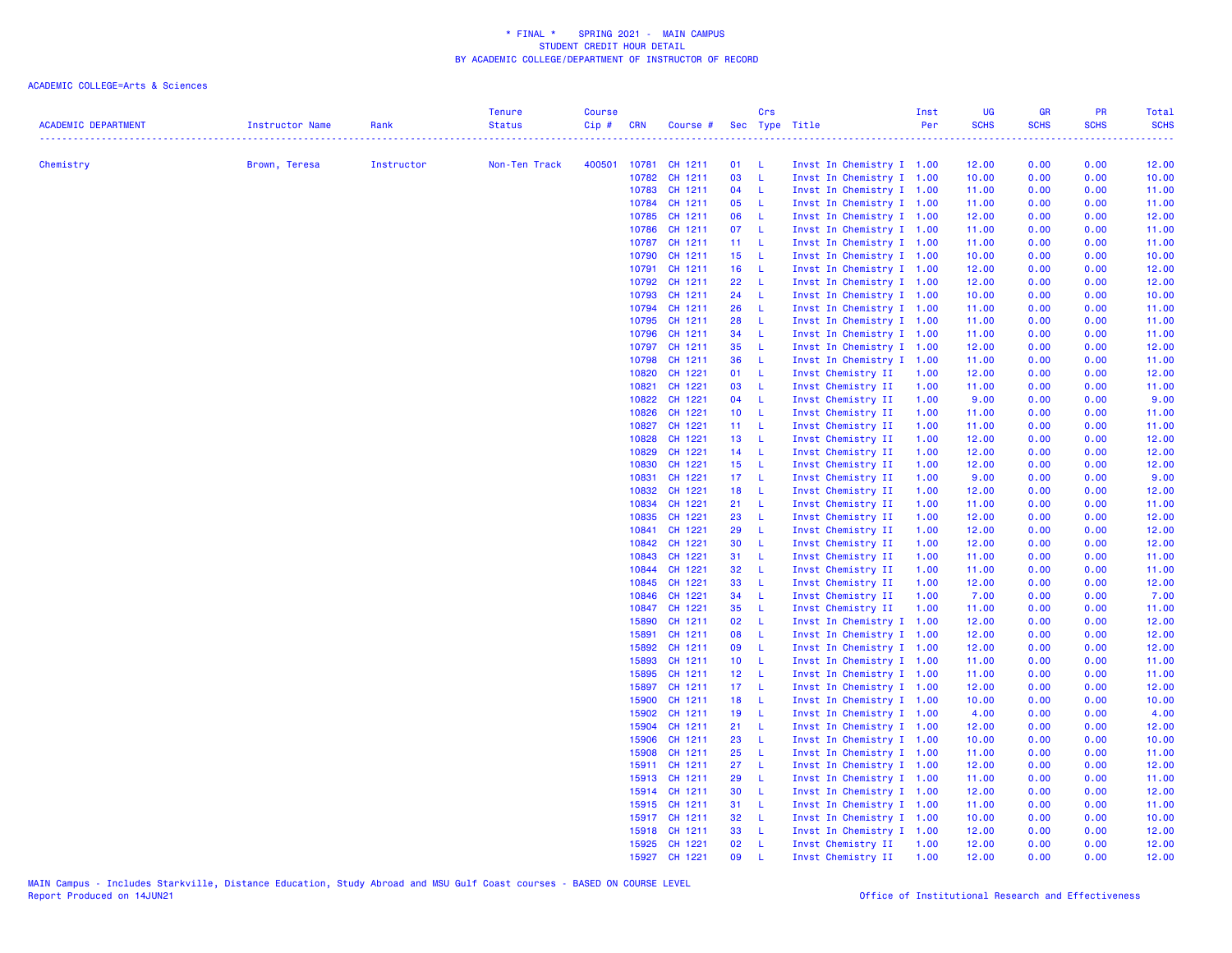| <b>ACADEMIC DEPARTMENT</b> | <b>Instructor Name</b> | Rank                              | <b>Tenure</b><br><b>Status</b> | <b>Course</b><br>Cip# | <b>CRN</b>     | Course #           |                       | Crs          | Sec Type Title                           | Inst<br>Per  | <b>UG</b><br><b>SCHS</b>                                 | <b>GR</b><br><b>SCHS</b> | <b>PR</b><br><b>SCHS</b>            | Total<br><b>SCHS</b>                                                                                                               |
|----------------------------|------------------------|-----------------------------------|--------------------------------|-----------------------|----------------|--------------------|-----------------------|--------------|------------------------------------------|--------------|----------------------------------------------------------|--------------------------|-------------------------------------|------------------------------------------------------------------------------------------------------------------------------------|
|                            |                        |                                   |                                |                       |                |                    |                       |              |                                          |              |                                                          |                          |                                     | $\frac{1}{2} \left( \frac{1}{2} \right) \left( \frac{1}{2} \right) \left( \frac{1}{2} \right) \left( \frac{1}{2} \right)$          |
| Chemistry                  | Brown, Teresa          | Instructor                        | Non-Ten Track                  | 400501                | 15928          | CH 1221            | 12 <sub>1</sub>       | - L          | Invst Chemistry II                       | 1.00         | 12.00                                                    | 0.00                     | 0.00                                | 12.00                                                                                                                              |
|                            |                        |                                   |                                |                       | 15929          | CH 1221            | 16 <sup>1</sup><br>22 | L            | Invst Chemistry II                       | 1.00         | 12.00                                                    | 0.00                     | 0.00                                | 12.00                                                                                                                              |
|                            |                        |                                   |                                |                       | 15931<br>15932 | CH 1221<br>CH 1221 | 36                    | -L           | Invst Chemistry II                       | 1.00         | 12.00                                                    | 0.00                     | 0.00                                | 12.00                                                                                                                              |
|                            |                        |                                   |                                |                       | 15933          | CH 1221            | 37                    | - L<br>- L   | Invst Chemistry II                       | 1.00         | 10.00                                                    | 0.00                     | 0.00                                | 10.00                                                                                                                              |
|                            |                        |                                   |                                |                       | 15935          | CH 1221            | 41                    | - L          | Invst Chemistry II<br>Invst Chemistry II | 1.00<br>1.00 | 8.00<br>7.00                                             | 0.00<br>0.00             | 0.00<br>0.00                        | 8.00<br>7.00                                                                                                                       |
|                            |                        |                                   |                                |                       | 15936          | CH 1221            | 42                    | $\mathsf{L}$ | Invst Chemistry II                       | 1.00         | 7.00                                                     | 0.00                     | 0.00                                | 7.00                                                                                                                               |
|                            |                        |                                   |                                |                       | 15941          | CH 1221            | 45                    | -L           | Invst Chemistry II                       | 1.00         | 11.00                                                    | 0.00                     | 0.00                                | 11.00                                                                                                                              |
|                            |                        |                                   |                                |                       | 15943          | CH 1221            | 46                    | L            | Invst Chemistry II                       | 1.00         | 10.00                                                    | 0.00                     | 0.00                                | 10.00                                                                                                                              |
|                            |                        |                                   |                                |                       | 15945          | CH 1221            | 47                    | -L           | Invst Chemistry II                       | 1.00         | 9.00                                                     | 0.00                     | 0.00                                | 9.00                                                                                                                               |
|                            |                        |                                   |                                |                       | 15951          | CH 1221            | 48                    | -L           | Invst Chemistry II                       | 1.00         | 8.00                                                     | 0.00                     | 0.00                                | 8.00                                                                                                                               |
|                            |                        |                                   |                                |                       | 15966          | CH 1221            | 61                    | -L           | Invst Chemistry II                       | 1.00         | 11.00                                                    | 0.00                     | 0.00                                | 11.00                                                                                                                              |
|                            |                        |                                   |                                |                       | 15967          | CH 1221            | 62                    | - L          | Invst Chemistry II                       | 1.00         | 10.00                                                    | 0.00                     | 0.00                                | 10.00                                                                                                                              |
|                            |                        |                                   |                                |                       | 15968          | CH 1221            | 63                    | L.           | Invst Chemistry II                       | 1.00         | 12.00                                                    | 0.00                     | 0.00                                | 12.00                                                                                                                              |
|                            |                        |                                   |                                |                       | 15969          | CH 1221            | 64                    | $\mathsf{L}$ | Invst Chemistry II                       | 1.00         | 10.00                                                    | 0.00                     | 0.00                                | 10.00                                                                                                                              |
|                            |                        |                                   |                                |                       | 15970          | CH 1221            | 65                    | -L           | Invst Chemistry II                       | 1.00         | 10.00                                                    | 0.00                     | 0.00                                | 10.00                                                                                                                              |
|                            |                        |                                   |                                |                       | 15971          | CH 1221            | 66                    | L            | Invst Chemistry II                       | 1.00         | 12.00                                                    | 0.00                     | 0.00                                | 12.00                                                                                                                              |
|                            |                        |                                   |                                |                       | 15972          | CH 1221            | 67                    | -L           | Invst Chemistry II                       | 1.00         | 12.00                                                    | 0.00                     | 0.00                                | 12.00                                                                                                                              |
|                            |                        |                                   |                                |                       | 15973          | CH 1221            | 68                    | -L.          | Invst Chemistry II                       | 1.00         | 12.00                                                    | 0.00                     | 0.00                                | 12.00                                                                                                                              |
|                            |                        |                                   |                                |                       | 15974          | CH 1221            | 69                    | - Li         | Invst Chemistry II                       | 1.00         | 10.00                                                    | 0.00                     | 0.00                                | 10.00                                                                                                                              |
|                            |                        |                                   |                                |                       | 15975          | CH 1221            | 70                    | - Li         | Invst Chemistry II                       | 1.00         | 6.00                                                     | 0.00                     | 0.00                                | 6.00                                                                                                                               |
|                            |                        |                                   |                                |                       |                | 15976 CH 1221      | 71                    | - L          | Invst Chemistry II                       | 1.00         | 8.00                                                     | 0.00                     | 0.00                                | 8.00                                                                                                                               |
|                            |                        |                                   |                                |                       |                | 15977 CH 1221      | 72 L                  |              | Invst Chemistry II                       | 1.00         | 6.00<br><b><i><u><u><b>Little Little</b></u></u></i></b> | 0.00<br>.                | 0.00<br>د د د د                     | 6.00<br>.                                                                                                                          |
|                            |                        |                                   |                                |                       |                |                    |                       |              |                                          |              | 822.00                                                   | 0.00                     | 0.00                                | 822.00                                                                                                                             |
|                            | Creutz, Sidney         | Assistant Professor Ten Track     |                                |                       | 240102 16699   | CH 4800            | $10$ I                |              | Undergraduate Resear                     | 1.00         | 7.00                                                     | 0.00                     | 0.00                                | 7.00                                                                                                                               |
|                            |                        |                                   |                                | 400501                | 16242          | <b>CH 8000</b>     | 10 <sub>1</sub>       | D            | Research / Thesis                        | 1.00         | 0.00                                                     | 14.00                    | 0.00                                | 14.00                                                                                                                              |
|                            |                        |                                   |                                |                       | 16260          | <b>CH 9000</b>     | 10 <sub>1</sub>       | D            | Research / Diss                          | 1.00         | 0.00                                                     | 12.00                    | 0.00                                | 12.00                                                                                                                              |
|                            |                        |                                   |                                |                       | 17767          | CH 4000            | 01                    | $\mathbf{I}$ | Directed Indiv Study                     | 1.00         | 3.00                                                     | 0.00                     | 0.00                                | 3.00                                                                                                                               |
|                            |                        |                                   |                                |                       | 17990          | CH 4000            | 02                    | $\mathbf{I}$ | Directed Indiv Study                     | 1.00         | 3.00                                                     | 0.00                     | 0.00                                | 3.00                                                                                                                               |
|                            |                        |                                   |                                |                       | 400599 17436   | CH 8990            | 01                    | C            | Special Topic In CH                      | 1.00         | 0.00<br><b>.</b>                                         | 18.00                    | 0.00<br>$\sim$ $\sim$ $\sim$ $\sim$ | 18.00<br>$\frac{1}{2} \left( \frac{1}{2} \right) \left( \frac{1}{2} \right) \left( \frac{1}{2} \right) \left( \frac{1}{2} \right)$ |
|                            |                        |                                   |                                |                       |                |                    |                       |              |                                          |              | 13.00                                                    | 44.00                    | 0.00                                | 57.00                                                                                                                              |
|                            | Cui, Xin               | Assistant Professor Ten Track     |                                | 400501                | 16259          | <b>CH 9000</b>     | 09                    | D            | Research / Diss                          | 1.00         | 0.00                                                     | 53.00                    | 0.00                                | 53.00                                                                                                                              |
|                            |                        |                                   |                                | 400504                | 10916          | CH 4564            | 01                    | C            | Integrated Organic I 1.00                |              | 36.00                                                    | 0.00                     | 0.00                                | 36.00                                                                                                                              |
|                            |                        |                                   |                                |                       |                | 10917 CH 4564      | 02                    | K            | Integrated Organic I 1.00                |              | 0.00                                                     | 0.00                     | 0.00                                | 0.00                                                                                                                               |
|                            |                        |                                   |                                |                       | 10918          | CH 4564            | 03                    | К            | Integrated Organic I 1.00                |              | 0.00                                                     | 0.00                     | 0.00                                | 0.00                                                                                                                               |
|                            |                        |                                   |                                |                       |                | 10919 CH 4564      | H01 C                 |              | Integrated Organic I 1.00                |              | 8.00                                                     | 0.00                     | 0.00                                | 8.00                                                                                                                               |
|                            |                        |                                   |                                |                       |                |                    |                       |              |                                          |              | <b></b><br>44.00                                         | .<br>53.00               | د د د د<br>0.00                     | .<br>97.00                                                                                                                         |
|                            | Dornshuld, Eric        | Clinical Assist Pro Non-Ten Track |                                | 400501                |                | 10855 CH 1223      | 05                    | C            | Chemistry II-SI                          | 1.00         | 480.00                                                   | 0.00                     | 0.00                                | 480.00                                                                                                                             |
|                            |                        |                                   |                                |                       |                | 10857 CH 1223      | 07                    | <b>C</b>     | Chemistry II-SI                          | 1.00         | 423.00<br><u> - - - - - - - -</u>                        | 0.00<br><b>.</b>         | 0.00<br>.                           | 423.00                                                                                                                             |
|                            |                        |                                   |                                |                       |                |                    |                       |              |                                          |              | 903.00                                                   | 0.00                     | 0.00                                | 903.00                                                                                                                             |
|                            | Emerson, Joseph        | Associate Professor Tenured       |                                | 240102                | 16692          | CH 4800            | 03                    | $\mathbf{I}$ | Undergraduate Resear                     | 1.00         | 2.00                                                     | 0.00                     | 0.00                                | 2.00                                                                                                                               |
|                            |                        |                                   |                                | 400501                | 10801          | CH 1213            | 01                    | <b>C</b>     | Chemistry I                              | 0.10         | 42.60                                                    | 0.00                     | 0.00                                | 42.60                                                                                                                              |
|                            |                        |                                   |                                |                       | 10806          | CH 1213            | 06                    | C            | Chemistry I                              | 1.00         | 540.00                                                   | 0.00                     | 0.00                                | 540.00                                                                                                                             |
|                            |                        |                                   |                                |                       | 10811          | CH 1213            | 11 <sub>1</sub>       | <b>C</b>     | Chemistry I                              | 0.10         | 34.80                                                    | 0.00                     | 0.00                                | 34.80                                                                                                                              |
|                            |                        |                                   |                                |                       | 16238          | <b>CH 8000</b>     | 06                    | D            | Research / Thesis                        | 1.00         | 0.00                                                     | 19.00                    | 0.00                                | 19.00                                                                                                                              |
|                            |                        |                                   |                                |                       | 16256          | <b>CH 9000</b>     | 06                    | D            | Research / Diss                          | 1.00         | 0.00                                                     | 25.00                    | 0.00                                | 25.00                                                                                                                              |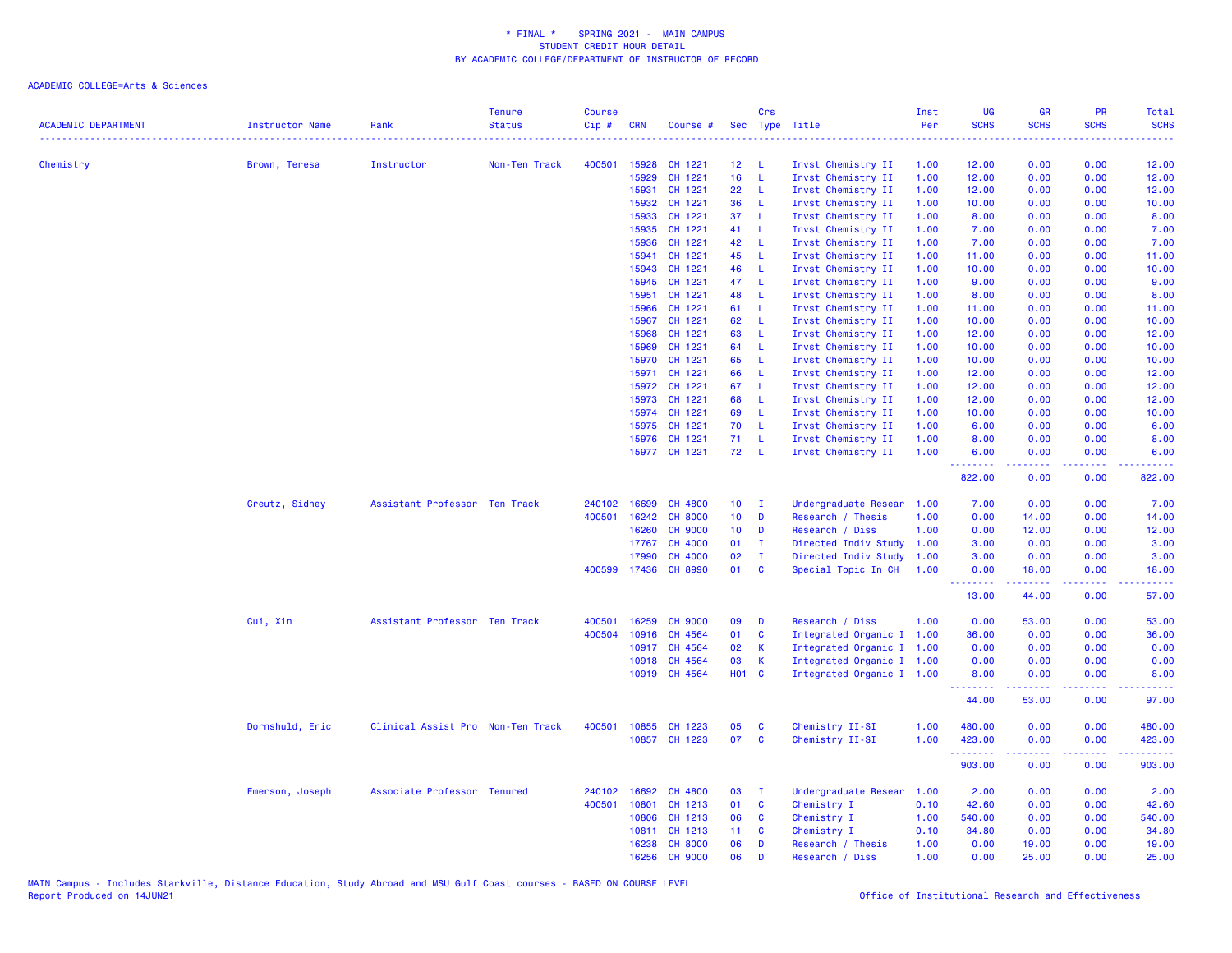| <b>ACADEMIC DEPARTMENT</b> | Instructor Name                                    | Rank                          | <b>Tenure</b><br><b>Status</b> | <b>Course</b><br>Cip# | <b>CRN</b>   | Course #                 |                 | Crs          | Sec Type Title                                  | Inst<br>Per | <b>UG</b><br><b>SCHS</b>                           | <b>GR</b><br><b>SCHS</b> | <b>PR</b><br><b>SCHS</b> | Total<br><b>SCHS</b>                                                                                                |
|----------------------------|----------------------------------------------------|-------------------------------|--------------------------------|-----------------------|--------------|--------------------------|-----------------|--------------|-------------------------------------------------|-------------|----------------------------------------------------|--------------------------|--------------------------|---------------------------------------------------------------------------------------------------------------------|
| Chemistry                  | Emerson, Joseph                                    | Associate Professor Tenured   |                                | 400501                | 18133        | <b>CH 7000</b>           | 03              | $\mathbf{I}$ | Directed Indiv Study 1.00                       |             | 0.00                                               | 3.00                     | 0.00                     | 3.00                                                                                                                |
|                            |                                                    |                               |                                | 400599                |              | 17762 CH 8990            | 02              | <b>C</b>     | Special Topic In CH                             | 1.00        | 0.00<br><b></b>                                    | 11.00<br><u>.</u>        | 0.00<br>.                | 11.00                                                                                                               |
|                            |                                                    |                               |                                |                       |              |                          |                 |              |                                                 |             | 619.40                                             | 58.00                    | 0.00                     | 677.40                                                                                                              |
|                            | Fitzkee, Nicholas                                  | Associate Professor Tenured   |                                | 240102                | 16693        | CH 4800                  | 04              | $\mathbf{I}$ | Undergraduate Resear                            | 1.00        | 5.00                                               | 0.00                     | 0.00                     | 5.00                                                                                                                |
|                            |                                                    |                               |                                | 260202                | 10432        | <b>BCH 4613</b>          | 02              | C            | Gen Biochem II                                  | 1.00        | 48.00                                              | 0.00                     | 0.00                     | 48.00                                                                                                               |
|                            |                                                    |                               |                                | 400501                | 16258        | <b>CH 9000</b>           | 08              | D            | Research / Diss                                 | 1.00        | 0.00<br>--------                                   | 18.00<br>د د د د د       | 0.00<br>.                | 18.00<br>.                                                                                                          |
|                            |                                                    |                               |                                |                       |              |                          |                 |              |                                                 |             | 53.00                                              | 18.00                    | 0.00                     | 71.00                                                                                                               |
|                            | Gangishetty, Mahesh                                | Assistant Professor Ten Track |                                | 240102                |              | 16694 CH 4800            | 05              | $\mathbf{I}$ | Undergraduate Resear 1.00                       |             | 3.00                                               | 0.00                     | 0.00                     | 3.00                                                                                                                |
|                            |                                                    |                               |                                |                       |              |                          |                 |              |                                                 |             | <b><i><u><u> - - - - - - -</u></u></i></b><br>3.00 | 22222<br>0.00            | د د د د<br>0.00          | $\omega$ is $\omega$ in .<br>3.00                                                                                   |
|                            | Gwaltney, Steven                                   | Professor                     | <b>Tenured</b>                 | 400501                | 10872        | CH 4141                  | 01              | C            | Prof Chem: Research                             | 1.00        | 29.00                                              | 0.00                     | 0.00                     | 29.00                                                                                                               |
|                            |                                                    |                               |                                |                       | 16234        | <b>CH 8000</b>           | 02              | D            | Research / Thesis                               | 1.00        | 0.00                                               | 5.00                     | 0.00                     | 5.00                                                                                                                |
|                            |                                                    |                               |                                |                       | 16252        | <b>CH 9000</b>           | 02              | D            | Research / Diss                                 | 1.00        | 0.00                                               | 27.00                    | 0.00                     | 27.00                                                                                                               |
|                            |                                                    |                               |                                | 400506                | 10879        | CH 4423                  | 01              | C            | Quantum Mech & Spect 1.00                       |             | 51.00                                              | 0.00                     | 0.00                     | 51.00                                                                                                               |
|                            |                                                    |                               |                                |                       |              | 10938 CH 6423            | 01              | C            | Quantum Mech & Spect 1.00                       |             | 0.00<br><u>.</u>                                   | 6.00<br>.                | 0.00<br>.                | 6.00<br>$\begin{array}{cccccccccc} \bullet & \bullet & \bullet & \bullet & \bullet & \bullet & \bullet \end{array}$ |
|                            |                                                    |                               |                                |                       |              |                          |                 |              |                                                 |             | 80.00                                              | 38.00                    | 0.00                     | 118.00                                                                                                              |
|                            | Hollis, Thedford                                   | Professor                     | <b>Tenured</b>                 | 240102                | 16696        | CH 4800                  | 07              | $\mathbf{I}$ | Undergraduate Resear 1.00                       |             | 3.00                                               | 0.00                     | 0.00                     | 3.00                                                                                                                |
|                            |                                                    |                               |                                | 400501                | 16257        | <b>CH 9000</b>           | 07              | D            | Research / Diss                                 | 1.00        | 0.00                                               | 52.00                    | 0.00                     | 52.00                                                                                                               |
|                            |                                                    |                               |                                | 400504                |              | 10943 CH 8553            | 01              | <b>C</b>     | Physical Organic Che 1.00                       |             | 0.00<br>.                                          | 6.00<br>2.2.2.2.2        | 0.00<br>.                | 6.00<br>.                                                                                                           |
|                            |                                                    |                               |                                |                       |              |                          |                 |              |                                                 |             | 3.00                                               | 58.00                    | 0.00                     | 61.00                                                                                                               |
|                            | Johnson, Christopher Assistant Professor Ten Track |                               |                                | 240102                | 16697        | CH 4800                  | 08              | - I          | Undergraduate Resear                            | 1.00        | 2.00                                               | 0.00                     | 0.00                     | 2.00                                                                                                                |
|                            |                                                    |                               |                                | 400501                | 16248        | <b>CH 8000</b>           | 16              | D            | Research / Thesis                               | 1.00        | 0.00                                               | 6.00                     | 0.00                     | 6.00                                                                                                                |
|                            |                                                    |                               |                                |                       | 16266        | <b>CH 9000</b>           | 16              | D            | Research / Diss                                 | 1.00        | 0.00                                               | 6.00                     | 0.00                     | 6.00                                                                                                                |
|                            |                                                    |                               |                                |                       | 400599 17763 | <b>CH 8990</b>           | 03              | C            | Special Topic In CH                             | 1.00        | 0.00<br><b><i><u><u> - - - - - - -</u></u></i></b> | 18.00<br>المتمامين       | 0.00<br>.                | 18.00<br>.                                                                                                          |
|                            |                                                    |                               |                                |                       |              |                          |                 |              |                                                 |             | 2.00                                               | 30.00                    | 0.00                     | 32.00                                                                                                               |
|                            | Mlsna, Debra                                       | Associate Professor Tenured   |                                |                       | 240102 16698 | CH 4800                  | 09              | - I          | Undergraduate Resear 1.00                       |             | 3.00                                               | 0.00                     | 0.00                     | 3.00                                                                                                                |
|                            |                                                    |                               |                                | 400501                | 16255        | <b>CH 9000</b>           | 05              | D            | Research / Diss                                 | 1.00        | 0.00                                               | 14.00                    | 0.00                     | 14.00                                                                                                               |
|                            |                                                    |                               |                                | 400504                | 10908        | CH 4523                  | 01              | C            | Organic Chemistry II 1.00                       |             | 276.00<br>.                                        | 0.00                     | 0.00                     | 276.00<br>.                                                                                                         |
|                            |                                                    |                               |                                |                       |              |                          |                 |              |                                                 |             | 279.00                                             | 14.00                    | 0.00                     | 293.00                                                                                                              |
|                            | Mlsna, Todd                                        | Professor                     | <b>Tenured</b>                 |                       | 240102 16690 | <b>CH 4800</b>           | 01              | - I          | Undergraduate Resear 1.00                       |             | 34.00                                              | 0.00                     | 0.00                     | 34.00                                                                                                               |
|                            |                                                    |                               |                                | 400501                | 10864        | CH 2141                  | 01              | C            | Prof Chem: Tools                                | 1.00        | 25.00                                              | 0.00                     | 0.00                     | 25.00                                                                                                               |
|                            |                                                    |                               |                                |                       | 16254        | <b>CH 9000</b>           | 04              | D            | Research / Diss                                 | 1.00        | 0.00                                               | 87.00                    | 0.00                     | 87.00                                                                                                               |
|                            |                                                    |                               |                                | 400502<br>400509      | 10942        | CH 8383<br>10874 CH 4303 | 01<br>01        | C<br>C       | Advanced Environment 1.00<br>Environmental Chem | 1.00        | 0.00<br>93.00                                      | 27.00<br>0.00            | 0.00<br>0.00             | 27.00<br>93.00                                                                                                      |
|                            |                                                    |                               |                                |                       |              |                          |                 |              |                                                 |             | .<br>152.00                                        | .<br>114.00              | .<br>0.00                | .<br>266.00                                                                                                         |
|                            |                                                    |                               |                                |                       |              |                          |                 |              |                                                 |             |                                                    |                          |                          |                                                                                                                     |
|                            | Montiel Palma, Virgi Assistant Professor Ten Track |                               |                                | 240102                | 16700        | <b>CH 4800</b>           | 11              | $\mathbf{I}$ | Undergraduate Resear                            | 1.00        | 4.00                                               | 0.00                     | 0.00                     | 4.00                                                                                                                |
|                            |                                                    |                               |                                | 400501<br>400503      | 16262        | <b>CH 9000</b>           | 12 <sub>2</sub> | D<br>C       | Research / Diss                                 | 1.00        | 0.00                                               | 20.00                    | 0.00                     | 20.00                                                                                                               |
|                            |                                                    |                               |                                |                       | 15886        | CH 8213                  | 01              |              | Organometallic Chemi 1.00                       |             | 0.00                                               | 45.00                    | 0.00                     | 45.00                                                                                                               |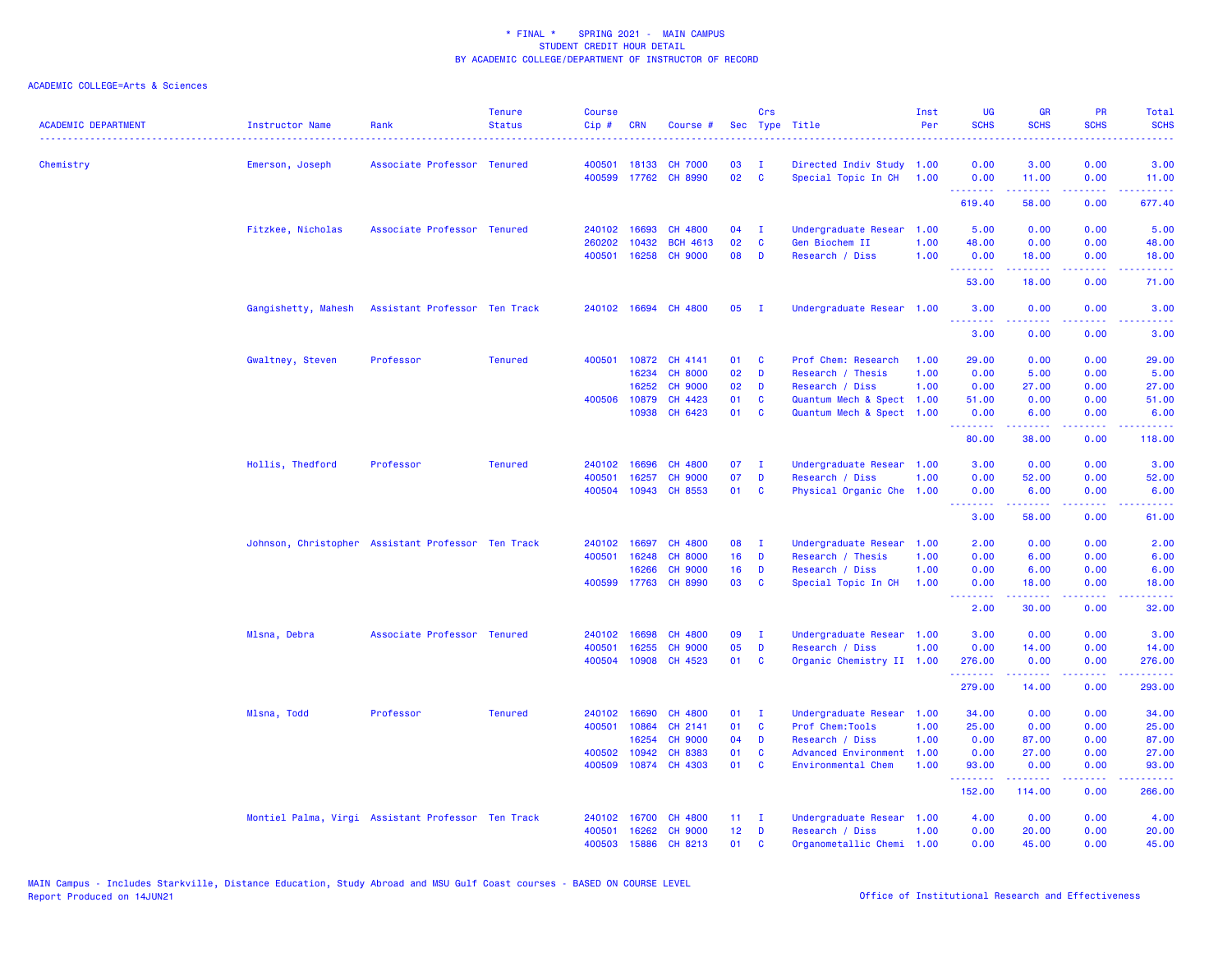| <b>ACADEMIC DEPARTMENT</b> | Instructor Name                                    | Rank       | <b>Tenure</b><br><b>Status</b> | <b>Course</b><br>$Cip \#$ | <b>CRN</b>     | Course #                                     |                                    | Crs                 | Sec Type Title                          | Inst<br>Per  | UG<br><b>SCHS</b> | <b>GR</b><br><b>SCHS</b>                                                                                                                                             | PR<br><b>SCHS</b>        | Total<br><b>SCHS</b>       |
|----------------------------|----------------------------------------------------|------------|--------------------------------|---------------------------|----------------|----------------------------------------------|------------------------------------|---------------------|-----------------------------------------|--------------|-------------------|----------------------------------------------------------------------------------------------------------------------------------------------------------------------|--------------------------|----------------------------|
|                            |                                                    |            |                                |                           |                |                                              |                                    |                     |                                         |              | ---------         | <b></b>                                                                                                                                                              |                          |                            |
|                            |                                                    |            |                                |                           |                |                                              |                                    |                     |                                         |              | 4.00              | 65.00                                                                                                                                                                | 0.00                     | 69.00                      |
| Chemistry                  | Munoz Hernandez, Mig Associate Professor Ten Track |            |                                |                           |                | 240102 16701 CH 4800<br>400503 10871 CH 3213 | 12 <sub>2</sub><br>01              | $\blacksquare$<br>C | Undergraduate Resear 1.00<br>Inorg Chem | 1.00         | 3.00<br>75.00     | 0.00<br>0.00<br>$\frac{1}{2} \left( \frac{1}{2} \right) \left( \frac{1}{2} \right) \left( \frac{1}{2} \right) \left( \frac{1}{2} \right) \left( \frac{1}{2} \right)$ | 0.00<br>0.00<br>المستمال | 3.00<br>75.00<br>والمستحدث |
|                            |                                                    |            |                                |                           |                |                                              |                                    |                     |                                         |              | .<br>78.00        | 0.00                                                                                                                                                                 | 0.00                     | 78.00                      |
|                            | Nettles, Charles                                   | Instructor | Non-Ten Track                  | 400501                    | 18065          | <b>CH 4000</b>                               | 03                                 | $\mathbf{I}$        | Directed Indiv Study                    | 1.00         | 1.00              | 0.00                                                                                                                                                                 | 0.00                     | 1.00                       |
|                            |                                                    |            |                                | 400504                    | 10880          | CH 4511                                      | 01                                 | -L                  | Org Chem Lab I                          | 1.00         | 7.00              | 0.00                                                                                                                                                                 | 0.00                     | 7.00                       |
|                            |                                                    |            |                                |                           | 10881          | CH 4511                                      | 04                                 | - L                 | Org Chem Lab I                          | 1.00         | 8.00              | 0.00                                                                                                                                                                 | 0.00                     | 8.00                       |
|                            |                                                    |            |                                |                           | 10882          | CH 4511                                      | 05                                 | -L                  | Org Chem Lab I                          | 1.00         | 7.00              | 0.00                                                                                                                                                                 | 0.00                     | 7.00                       |
|                            |                                                    |            |                                |                           | 10883          | CH 4511                                      | 06                                 | L                   | Org Chem Lab I                          | 1.00         | 8.00              | 0.00                                                                                                                                                                 | 0.00                     | 8.00                       |
|                            |                                                    |            |                                |                           | 10884          | CH 4511                                      | 07                                 | - L                 | Org Chem Lab I                          | 1.00         | 7.00              | 0.00                                                                                                                                                                 | 0.00                     | 7.00                       |
|                            |                                                    |            |                                |                           | 10885          | CH 4511                                      | 08                                 | - L                 | Org Chem Lab I                          | 1.00         | 8.00              | 0.00                                                                                                                                                                 | 0.00                     | 8.00                       |
|                            |                                                    |            |                                |                           | 10886          | CH 4511                                      | 09                                 | -L                  | Org Chem Lab I                          | 1.00         | 8.00              | 0.00                                                                                                                                                                 | 0.00                     | 8.00                       |
|                            |                                                    |            |                                |                           | 10887<br>10888 | CH 4511<br>CH 4511                           | 10 <sub>1</sub><br>11 <sub>1</sub> | - L<br>- L          | Org Chem Lab I<br>Org Chem Lab I        | 1.00<br>1.00 | 8.00<br>8.00      | 0.00<br>0.00                                                                                                                                                         | 0.00<br>0.00             | 8.00<br>8.00               |
|                            |                                                    |            |                                |                           | 10889          | CH 4513                                      | 01                                 | C                   | Organic Chemistry I                     | 1.00         | 240.00            | 0.00                                                                                                                                                                 | 0.00                     | 240.00                     |
|                            |                                                    |            |                                |                           | 10891          | CH 4513                                      | 03                                 | C                   | Organic Chemistry I                     | 1.00         | 258.00            | 0.00                                                                                                                                                                 | 0.00                     | 258.00                     |
|                            |                                                    |            |                                |                           | 10893          | CH 4521                                      | 02                                 | -L                  | Org Chem Lab II                         | 1.00         | 12.00             | 0.00                                                                                                                                                                 | 0.00                     | 12.00                      |
|                            |                                                    |            |                                |                           | 10894          | CH 4521                                      | 03                                 | -L                  | Org Chem Lab II                         | 1.00         | 12.00             | 0.00                                                                                                                                                                 | 0.00                     | 12.00                      |
|                            |                                                    |            |                                |                           | 10895          | CH 4521                                      | 04                                 | -L                  | Org Chem Lab II                         | 1.00         | 10.00             | 0.00                                                                                                                                                                 | 0.00                     | 10.00                      |
|                            |                                                    |            |                                |                           | 10896          | CH 4521                                      | 05                                 | - L                 | Org Chem Lab II                         | 1.00         | 11.00             | 0.00                                                                                                                                                                 | 0.00                     | 11.00                      |
|                            |                                                    |            |                                |                           | 10897          | CH 4521                                      | 06                                 | L                   | Org Chem Lab II                         | 1.00         | 12.00             | 0.00                                                                                                                                                                 | 0.00                     | 12.00                      |
|                            |                                                    |            |                                |                           | 10898          | CH 4521                                      | 07                                 | -L                  | Org Chem Lab II                         | 1.00         | 12.00             | 0.00                                                                                                                                                                 | 0.00                     | 12.00                      |
|                            |                                                    |            |                                |                           | 10899          | CH 4521                                      | 08                                 | -L                  | Org Chem Lab II                         | 1.00         | 12.00             | 0.00                                                                                                                                                                 | 0.00                     | 12.00                      |
|                            |                                                    |            |                                |                           | 10900          | CH 4521                                      | 09                                 | -L                  | Org Chem Lab II                         | 1.00         | 12.00             | 0.00                                                                                                                                                                 | 0.00                     | 12.00                      |
|                            |                                                    |            |                                |                           | 10901          | CH 4521                                      | 10 <sub>1</sub>                    | - L                 | Org Chem Lab II                         | 1.00         | 12.00             | 0.00                                                                                                                                                                 | 0.00                     | 12.00                      |
|                            |                                                    |            |                                |                           | 10902          | CH 4521                                      | 11 L                               |                     | Org Chem Lab II                         | 1.00         | 12.00             | 0.00                                                                                                                                                                 | 0.00                     | 12.00                      |
|                            |                                                    |            |                                |                           | 10903<br>10904 | CH 4521<br>CH 4521                           | 12 L<br>13                         | - L                 | Org Chem Lab II                         | 1.00<br>1.00 | 11.00             | 0.00                                                                                                                                                                 | 0.00<br>0.00             | 11.00                      |
|                            |                                                    |            |                                |                           | 10905          | CH 4521                                      | 14                                 | $\mathsf{L}$        | Org Chem Lab II<br>Org Chem Lab II      | 1.00         | 11.00<br>11.00    | 0.00<br>0.00                                                                                                                                                         | 0.00                     | 11.00<br>11.00             |
|                            |                                                    |            |                                |                           | 10907          | CH 4521                                      | 17 L                               |                     | Org Chem Lab II                         | 1.00         | 12.00             | 0.00                                                                                                                                                                 | 0.00                     | 12.00                      |
|                            |                                                    |            |                                |                           | 16025          | CH 4511                                      | 02                                 | - L                 | Org Chem Lab I                          | 1.00         | 8.00              | 0.00                                                                                                                                                                 | 0.00                     | 8.00                       |
|                            |                                                    |            |                                |                           | 16026          | CH 4511                                      | 03                                 | -L                  | Org Chem Lab I                          | 1.00         | 8.00              | 0.00                                                                                                                                                                 | 0.00                     | 8.00                       |
|                            |                                                    |            |                                |                           | 16027          | CH 4511                                      | 12 L                               |                     | Org Chem Lab I                          | 1.00         | 8.00              | 0.00                                                                                                                                                                 | 0.00                     | 8.00                       |
|                            |                                                    |            |                                |                           | 16028          | CH 4511                                      | 13                                 | $\mathsf{L}$        | Org Chem Lab I                          | 1.00         | 8.00              | 0.00                                                                                                                                                                 | 0.00                     | 8.00                       |
|                            |                                                    |            |                                |                           | 16029          | CH 4511                                      | 14                                 | - L                 | Org Chem Lab I                          | 1.00         | 8.00              | 0.00                                                                                                                                                                 | 0.00                     | 8.00                       |
|                            |                                                    |            |                                |                           | 16030          | CH 4511                                      | 15 <sub>1</sub>                    | - L                 | Org Chem Lab I                          | 1.00         | 8.00              | 0.00                                                                                                                                                                 | 0.00                     | 8.00                       |
|                            |                                                    |            |                                |                           | 16031          | CH 4511                                      | 16                                 | - L                 | Org Chem Lab I                          | 1.00         | 8.00              | 0.00                                                                                                                                                                 | 0.00                     | 8.00                       |
|                            |                                                    |            |                                |                           | 16032          | CH 4511                                      | 17 <sub>1</sub>                    | - L                 | Org Chem Lab I                          | 1.00         | 7.00              | 0.00                                                                                                                                                                 | 0.00                     | 7.00                       |
|                            |                                                    |            |                                |                           | 16033          | CH 4511                                      | 18                                 | - L                 | Org Chem Lab I                          | 1.00         | 8.00              | 0.00                                                                                                                                                                 | 0.00                     | 8.00                       |
|                            |                                                    |            |                                |                           | 16034          | CH 4511                                      | 19                                 | - L                 | Org Chem Lab I                          | 1.00         | 8.00              | 0.00                                                                                                                                                                 | 0.00                     | 8.00                       |
|                            |                                                    |            |                                |                           | 16035          | CH 4511                                      | 20                                 | L.                  | Org Chem Lab I                          | 1.00         | 8.00              | 0.00                                                                                                                                                                 | 0.00                     | 8.00                       |
|                            |                                                    |            |                                |                           | 16092          | CH 4521                                      | 01                                 | -L                  | Org Chem Lab II                         | 1.00         | 12.00             | 0.00                                                                                                                                                                 | 0.00                     | 12.00                      |
|                            |                                                    |            |                                |                           | 16100          | CH 4521                                      | 18                                 | - L                 | Org Chem Lab II                         | 1.00         | 11.00             | 0.00                                                                                                                                                                 | 0.00                     | 11.00                      |
|                            |                                                    |            |                                |                           | 16109          | CH 4521                                      | 19                                 | $\mathsf{L}$        | Org Chem Lab II                         | 1.00         | 12.00             | 0.00                                                                                                                                                                 | 0.00                     | 12.00                      |
|                            |                                                    |            |                                |                           |                | 16110 CH 4521                                | 20                                 | - L                 | Org Chem Lab II                         | 1.00         | 12.00             | 0.00                                                                                                                                                                 | 0.00                     | 12.00                      |
|                            |                                                    |            |                                |                           |                | 16111 CH 4521                                | 21                                 | -L                  | Org Chem Lab II                         | 1.00         | 12.00             | 0.00                                                                                                                                                                 | 0.00                     | 12.00                      |
|                            |                                                    |            |                                |                           |                | 16112 CH 4521                                | 22                                 | -L                  | Org Chem Lab II                         | 1.00         | 12.00             | 0.00                                                                                                                                                                 | 0.00                     | 12.00                      |
|                            |                                                    |            |                                |                           |                | 16115 CH 4521                                | 25                                 | -L                  | Org Chem Lab II                         | 1.00         | 10.00             | 0.00                                                                                                                                                                 | 0.00                     | 10.00                      |
|                            |                                                    |            |                                |                           |                | 16116 CH 4521                                | 26                                 | L                   | Org Chem Lab II                         | 1.00         | 8.00              | 0.00                                                                                                                                                                 | 0.00                     | 8.00                       |
|                            |                                                    |            |                                |                           |                | 16117 CH 4521                                | 27                                 |                     | Org Chem Lab II                         | 1.00         | 12.00             | 0.00                                                                                                                                                                 | 0.00                     | 12.00                      |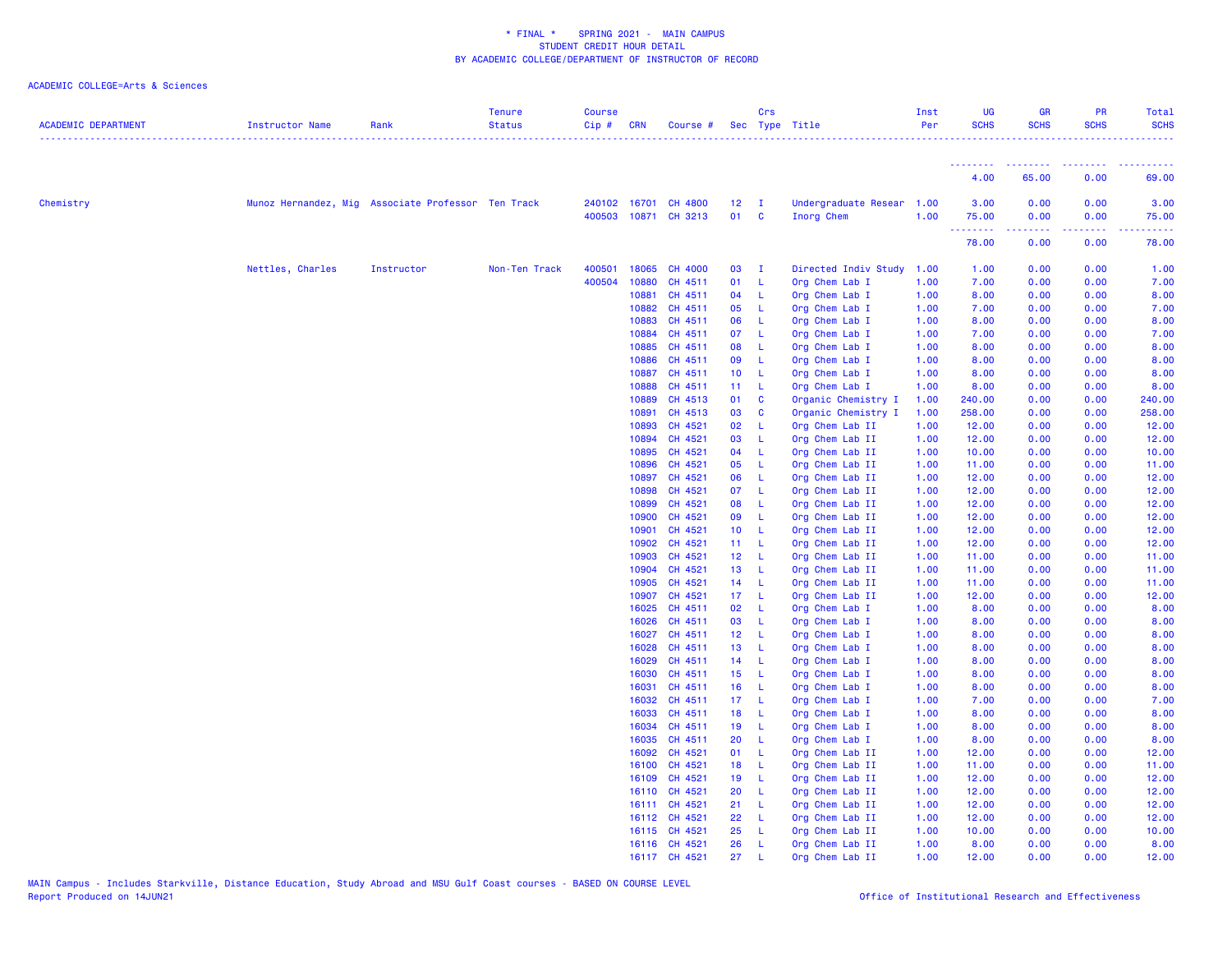| <b>ACADEMIC DEPARTMENT</b> | Instructor Name  | Rank                              | <b>Tenure</b><br><b>Status</b> | <b>Course</b><br>Cip# | <b>CRN</b>            | Course #             |                 | Crs          | Sec Type Title                             | Inst<br>Per<br>. | UG<br><b>SCHS</b>  | <b>GR</b><br><b>SCHS</b> | PR<br><b>SCHS</b>            | Total<br><b>SCHS</b>                                                                                                               |
|----------------------------|------------------|-----------------------------------|--------------------------------|-----------------------|-----------------------|----------------------|-----------------|--------------|--------------------------------------------|------------------|--------------------|--------------------------|------------------------------|------------------------------------------------------------------------------------------------------------------------------------|
| Chemistry                  | Nettles, Charles | Instructor                        | Non-Ten Track                  | 400504                |                       | 16118 CH 4521        | 28              | L            | Org Chem Lab II                            | 1.00             | 12.00              | 0.00                     | 0.00                         | 12.00                                                                                                                              |
|                            |                  |                                   |                                |                       |                       | 16119 CH 4521        | 33              | L            | Org Chem Lab II                            | 1.00             | 11.00              | 0.00                     | 0.00                         | 11.00                                                                                                                              |
|                            |                  |                                   |                                |                       |                       |                      |                 |              |                                            |                  | .<br>941.00        | 22222<br>0.00            | .<br>0.00                    | $\mathbf{1} \cdot \mathbf{1} \cdot \mathbf{1} \cdot \mathbf{1} \cdot \mathbf{1} \cdot \mathbf{1}$<br>941.00                        |
|                            | Nettles, Whitnee | Clinical Assist Pro Non-Ten Track |                                | 400501                | 10851                 | CH 1223              | 01              | C            | Chemistry II-SI                            | 1.00             | 525.00             | 0.00                     | 0.00                         | 525.00                                                                                                                             |
|                            |                  |                                   |                                |                       |                       | 10853 CH 1223        | 03              | C            | Chemistry II-SI                            | 1.00             | 525.00<br>.        | 0.00<br>.                | 0.00<br>.                    | 525.00<br>.                                                                                                                        |
|                            |                  |                                   |                                |                       |                       |                      |                 |              |                                            |                  | 1050.00            | 0.00                     | 0.00                         | 1050.00                                                                                                                            |
|                            | Patrick, Amanda  | Assistant Professor Ten Track     |                                |                       |                       | 240102 16702 CH 4800 | 13 <sup>7</sup> | - I          | Undergraduate Resear                       | 1.00             | 0.00               | 0.00                     | 0.00                         | 0.00                                                                                                                               |
|                            |                  |                                   |                                | 400501                | 16268                 | <b>CH 9000</b>       | 18              | D            | Research / Diss                            | 1.00             | 0.00               | 21.00                    | 0.00                         | 21.00                                                                                                                              |
|                            |                  |                                   |                                |                       |                       | 400502 10877 CH 4353 | 01              | <b>C</b>     | Analytical Chem II                         | 1.00             | 78.00<br><u>.</u>  | 0.00<br>بالأباب          | 0.00                         | 78.00<br>المستمين                                                                                                                  |
|                            |                  |                                   |                                |                       |                       |                      |                 |              |                                            |                  | 78.00              | 21.00                    | 0.00                         | 99.00                                                                                                                              |
|                            | Scott, Colleen   | Associate Professor Tenured       |                                |                       | 240102 16703          | CH 4800              | 14              | $\mathbf{I}$ | Undergraduate Resear 1.00                  |                  | 4.00               | 0.00                     | 0.00                         | 4.00                                                                                                                               |
|                            |                  |                                   |                                | 400501                | 15885                 | CH 8523              | 01              | $\mathbf{C}$ | Mod Org Reaction Mec                       | 1.00             | 0.00               | 15.00                    | 0.00                         | 15.00                                                                                                                              |
|                            |                  |                                   |                                |                       | 16267                 | <b>CH 9000</b>       | 17 <sub>1</sub> | D            | Research / Diss                            | 1.00             | 0.00<br><b></b>    | 66.00                    | 0.00<br>.                    | 66.00<br>.                                                                                                                         |
|                            |                  |                                   |                                |                       |                       |                      |                 |              |                                            |                  | 4.00               | 81.00                    | 0.00                         | 85.00                                                                                                                              |
|                            | Smith, Dennis    | Professor                         | <b>Tenured</b>                 |                       | 240102 16704          | CH 4800              | 15 <sub>1</sub> | $\mathbf{I}$ | Undergraduate Resear                       | 1.00             | 2.00               | 0.00                     | 0.00                         | 2.00                                                                                                                               |
|                            |                  |                                   |                                | 400501                | 16245                 | <b>CH 8000</b>       | 13              | D            | Research / Thesis                          | 1.00             | 0.00               | 10.00                    | 0.00                         | 10.00                                                                                                                              |
|                            |                  |                                   |                                |                       | 16263                 | <b>CH 9000</b>       | 13 <sup>°</sup> | D            | Research / Diss                            | 1.00             | 0.00<br>.          | 38.00<br>.               | 0.00<br>$\sim$ $\sim$ $\sim$ | 38.00<br>$\frac{1}{2} \left( \frac{1}{2} \right) \left( \frac{1}{2} \right) \left( \frac{1}{2} \right) \left( \frac{1}{2} \right)$ |
|                            |                  |                                   |                                |                       |                       |                      |                 |              |                                            |                  | 2.00               | 48.00                    | 0.00                         | 50.00                                                                                                                              |
|                            | Smith, Laura     | Instructor                        | Non-Ten Track                  | 400501                |                       | 10777 CH 1043        | 01              | C            | Survey of Chemistry                        | 1.00             | 417.00             | 0.00                     | 0.00                         | 417.00                                                                                                                             |
|                            |                  |                                   |                                |                       | 10778                 | CH 1051              | 01              | L            | Experimental Chem                          | 1.00             | 107.00             | 0.00                     | 0.00                         | 107.00                                                                                                                             |
|                            |                  |                                   |                                |                       | 10779                 | CH 1053              | 01              | <b>C</b>     | Survey of Chemistry                        | 1.00             | 210.00             | 0.00                     | 0.00                         | 210.00                                                                                                                             |
|                            |                  |                                   |                                |                       | 14353                 | CH 1043              | 501 C           |              | Survey of Chemistry                        | 1.00             | 96.00              | 0.00                     | 0.00                         | 96.00                                                                                                                              |
|                            |                  |                                   |                                |                       | 14354                 | CH 1051              | 501 L           |              | Experimental Chem                          | 1.00             | 16.00              | 0.00                     | 0.00                         | 16.00                                                                                                                              |
|                            |                  |                                   |                                |                       | 14355<br>400502 10875 | CH 1053              | 501 C           |              | Survey of Chemistry                        | 1.00             | 3.00               | 0.00                     | 0.00<br>0.00                 | 3.00                                                                                                                               |
|                            |                  |                                   |                                |                       | 10876                 | CH 4351<br>CH 4351   | 01<br>02        | - L<br>L     | Analytical Chem Lab<br>Analytical Chem Lab | 1.00<br>1.00     | 13.00<br>12.00     | 0.00<br>0.00             | 0.00                         | 13.00<br>12.00                                                                                                                     |
|                            |                  |                                   |                                |                       |                       | 400503 10873 CH 4212 | 01              | -L.          | Adv Inorganic Lab                          | 1.00             | 8.00               | 0.00                     | 0.00                         | 8.00                                                                                                                               |
|                            |                  |                                   |                                |                       |                       |                      |                 |              |                                            |                  | <u>.</u><br>882.00 | المستمال<br>0.00         | بالأباء<br>0.00              | المتمام<br>882.00                                                                                                                  |
|                            | Stokes, Sean     | Clinical Assist Pro Non-Ten Track |                                | 400504                | 10865                 | CH 2501              | 01              | -L           | Elem Org Chem-Lab                          | 1.00             | 10.00              | 0.00                     | 0.00                         | 10.00                                                                                                                              |
|                            |                  |                                   |                                |                       | 10866                 | CH 2501              | 02              | L            | Elem Org Chem-Lab                          | 1.00             | 8.00               | 0.00                     | 0.00                         | 8.00                                                                                                                               |
|                            |                  |                                   |                                |                       | 10867                 | CH 2501              | 03              | -L           | Elem Org Chem-Lab                          | 1.00             | 12.00              | 0.00                     | 0.00                         | 12.00                                                                                                                              |
|                            |                  |                                   |                                |                       | 10868                 | CH 2501              | 04              | L.           | Elem Org Chem-Lab                          | 1.00             | 10.00              | 0.00                     | 0.00                         | 10.00                                                                                                                              |
|                            |                  |                                   |                                |                       | 10869                 | CH 2501              | 05              | -L           | Elem Org Chem-Lab                          | 1.00             | 11.00              | 0.00                     | 0.00                         | 11.00                                                                                                                              |
|                            |                  |                                   |                                |                       | 10870                 | CH 2503              | 01              | C            | Elem Organic Chem                          | 1.00             | 318.00             | 0.00                     | 0.00                         | 318.00                                                                                                                             |
|                            |                  |                                   |                                |                       | 10912                 | CH 4523              | 05              | <b>C</b>     | Organic Chemistry II                       | 1.00             | 288.00             | 0.00                     | 0.00                         | 288.00                                                                                                                             |
|                            |                  |                                   |                                |                       | 16019                 | CH 2501              | 06              | - L          | Elem Org Chem-Lab                          | 1.00             | 12.00              | 0.00                     | 0.00                         | 12.00                                                                                                                              |
|                            |                  |                                   |                                |                       | 16020                 | CH 2501              | 07              | L            | Elem Org Chem-Lab                          | 1.00             | 11.00              | 0.00                     | 0.00                         | 11.00                                                                                                                              |
|                            |                  |                                   |                                |                       | 16021                 | CH 2501              | 08              | -L.          | Elem Org Chem-Lab                          | 1.00             | 11.00              | 0.00                     | 0.00                         | 11.00                                                                                                                              |
|                            |                  |                                   |                                |                       |                       | 16022 CH 2501        | 09              | -L           | Elem Org Chem-Lab                          | 1.00             | 8.00               | 0.00<br><u>.</u>         | 0.00<br>.                    | 8.00<br>.                                                                                                                          |
|                            |                  |                                   |                                |                       |                       |                      |                 |              |                                            |                  | 699.00             | 0.00                     | 0.00                         | 699.00                                                                                                                             |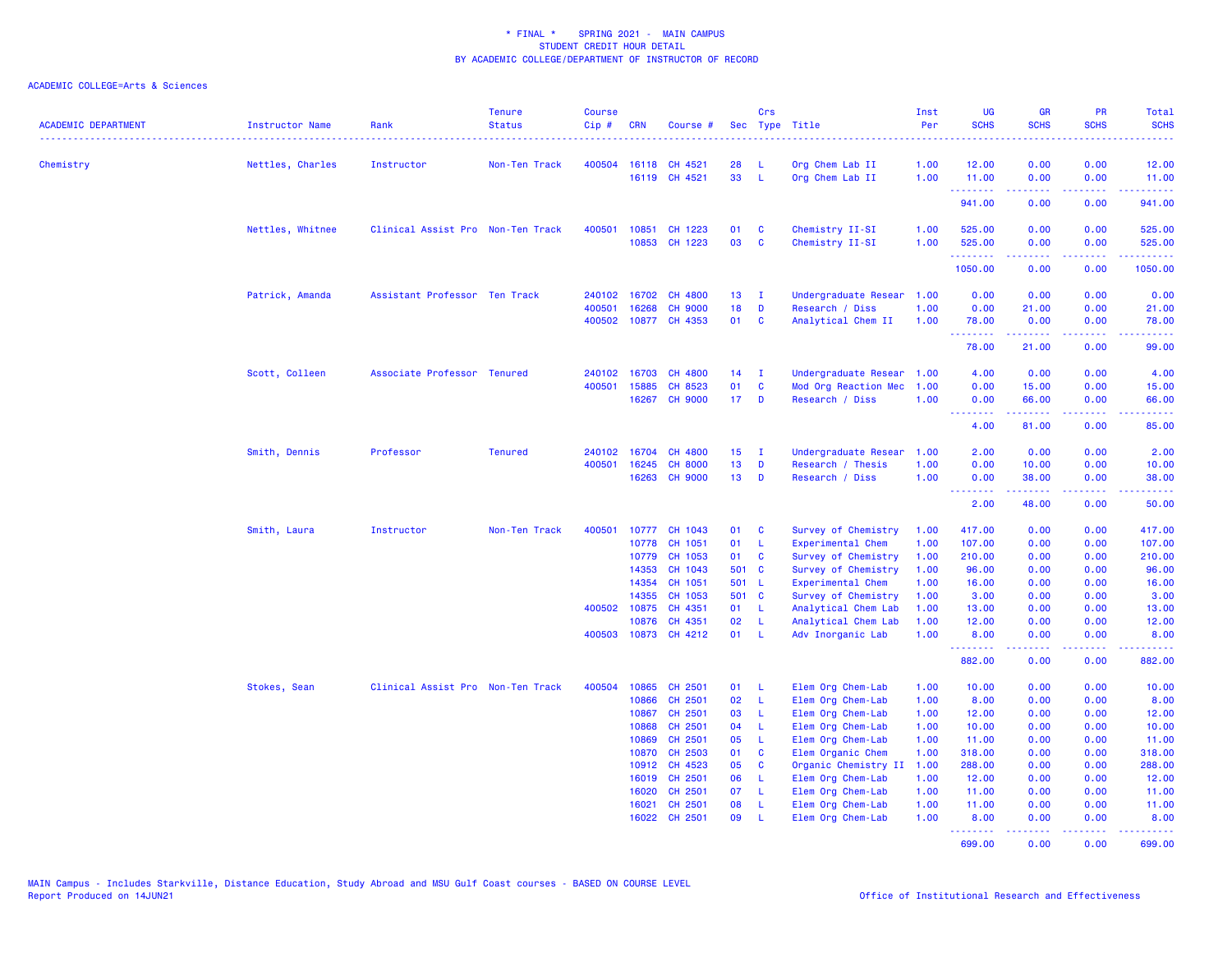| <b>ACADEMIC DEPARTMENT</b>                       | Instructor Name  | Rank                              | <b>Tenure</b><br><b>Status</b> | <b>Course</b><br>Cip# | <b>CRN</b> | Course #             |              | Crs          | Sec Type Title            | Inst<br>Per | <b>UG</b><br><b>SCHS</b> | <b>GR</b><br><b>SCHS</b>  | PR<br><b>SCHS</b>       | Total<br><b>SCHS</b>  |
|--------------------------------------------------|------------------|-----------------------------------|--------------------------------|-----------------------|------------|----------------------|--------------|--------------|---------------------------|-------------|--------------------------|---------------------------|-------------------------|-----------------------|
| Chemistry                                        | Ward, Rebecca    | Lecturer                          | Non-Ten Track                  |                       |            | 400506 10878 CH 4421 | 01 L         |              | Physical Chem-Lab II 1.00 |             | 12.00                    | 0.00                      | 0.00                    | 12.00                 |
|                                                  |                  |                                   |                                |                       |            |                      |              |              |                           |             | <u> - - - - - - - -</u>  |                           |                         |                       |
|                                                  |                  |                                   |                                |                       |            |                      |              |              |                           |             | 12.00                    | 0.00                      | 0.00                    | 12.00                 |
|                                                  | Webster, Charles | Professor                         | <b>Tenured</b>                 | 240102 16705          |            | <b>CH 4800</b>       | $16$ I       |              | Undergraduate Resear 1.00 |             | 4.00                     | 0.00                      | 0.00                    | 4.00                  |
|                                                  |                  |                                   |                                | 400501                | 16264      | <b>CH 9000</b>       | $14$ D       |              | Research / Diss           | 1.00        | 0.00                     | 15.00                     | 0.00                    | 15.00                 |
|                                                  |                  |                                   |                                | 400504 10860          |            | CH 1244              | 01 C         |              | Integrated Chem II        | 1.00        | 20.00                    | 0.00                      | 0.00                    | 20.00                 |
|                                                  |                  |                                   |                                |                       | 10863      | CH 1244              | <b>HO1 C</b> |              | Integrated Chem II        | 1.00        | 8.00                     | 0.00                      | 0.00                    | 8.00                  |
|                                                  |                  |                                   |                                |                       | 16017      | CH 1244              | 04 K         |              | Integrated Chem II        | 1.00        | 0.00                     | 0.00                      | 0.00                    | 0.00                  |
|                                                  |                  |                                   |                                |                       |            | 16018 CH 1244        | 05 K         |              | Integrated Chem II        | 1.00        | 0.00<br><b>.</b> .       | 0.00<br>.                 | 0.00<br>-----           | 0.00<br>-----         |
|                                                  |                  |                                   |                                |                       |            |                      |              |              |                           |             | 32.00                    | 15.00                     | 0.00                    | 47.00                 |
|                                                  | Wipf, David      | Professor                         | <b>Tenured</b>                 | 400501                | 10801      | CH 1213              | 01           | $\mathbf{C}$ | Chemistry I               | 0.90        | 383.40                   | 0.00                      | 0.00                    | 383.40                |
|                                                  |                  |                                   |                                |                       |            | 10934 CH 4711        | 01           | $\mathbf{C}$ | Senior Seminar            | 1.00        | 19.00                    | 0.00                      | 0.00                    | 19.00                 |
|                                                  |                  |                                   |                                |                       | 10944      | CH 8711              | 01           | $\mathbf{s}$ | Seminar                   | 1.00        | 0.00                     | 7.00                      | 0.00                    | 7.00                  |
|                                                  |                  |                                   |                                |                       | 10945      | CH 8721              | 01           | <b>S</b>     | Seminar                   | 1.00        | 0.00                     | 3.00                      | 0.00                    | 3.00                  |
|                                                  |                  |                                   |                                |                       | 10946      | CH 8731              | 01 S         |              | Seminar                   | 1.00        | 0.00                     | 4.00                      | 0.00                    | 4.00                  |
|                                                  |                  |                                   |                                |                       | 16251      | <b>CH 9000</b>       | 01           | D            | Research / Diss           | 1.00        | 0.00                     | 41.00                     | 0.00                    | 41.00                 |
|                                                  |                  |                                   |                                | 400502 15887          |            | CH 8343              | 01 C         |              | Electroanal Chem          | 1.00        | 0.00<br>.                | 24.00<br>.                | 0.00<br>.               | 24.00                 |
|                                                  |                  |                                   |                                |                       |            |                      |              |              |                           |             | 402.40                   | 79.00                     | 0.00                    | 481.40                |
|                                                  | Xu, Xue          | Clinical Assist Pro Non-Ten Track |                                |                       |            | 400504 10910 CH 4523 | 03           | $\mathbf{C}$ | Organic Chemistry II 1.00 |             | 276.00                   | 0.00                      | 0.00                    | 276.00                |
|                                                  |                  |                                   |                                |                       |            | 10914 CH 4523        | 07           | $\mathbf{C}$ | Organic Chemistry II 1.00 |             | 141.00                   | 0.00                      | 0.00                    | 141.00                |
|                                                  |                  |                                   |                                | 400599                | 10780      | CH 1073              | 01           | $\mathbf{C}$ | Preparatory Chemistr 1.00 |             | 48.00                    | 0.00                      | 0.00                    | 48.00                 |
|                                                  |                  |                                   |                                |                       |            | 16282 CH 1073        | 02           | $\mathbf{C}$ | Preparatory Chemistr 1.00 |             | 9.00                     | 0.00                      | 0.00                    | 9.00                  |
|                                                  |                  |                                   |                                |                       |            |                      |              |              |                           |             | --------<br>474.00       | .<br>0.00                 | .<br>0.00               | .<br>474.00           |
|                                                  | Zhang, Dongmao   | Professor                         | <b>Tenured</b>                 | 400501                |            | 10811 CH 1213        | 11 C         |              | Chemistry I               | 0.90        | 313.20                   | 0.00                      | 0.00                    | 313.20                |
|                                                  |                  |                                   |                                |                       | 16235      | <b>CH 8000</b>       | 03           | $\mathbf{D}$ | Research / Thesis         | 1.00        | 0.00                     | 6.00                      | 0.00                    | 6.00                  |
|                                                  |                  |                                   |                                |                       | 16253      | <b>CH 9000</b>       | 03 D         |              | Research / Diss           | 1.00        | 0.00                     | 6.00                      | 0.00                    | 6.00                  |
|                                                  |                  |                                   |                                |                       | 17709      | <b>CH 7000</b>       | $01$ I       |              | Directed Indiv Study      | 1.00        | 0.00                     | 3.00                      | 0.00                    | 3.00                  |
|                                                  |                  |                                   |                                |                       |            | 17710 CH 7000        | $02 \quad I$ |              | Directed Indiv Study 1.00 |             | 0.00                     | 3.00                      | 0.00                    | 3.00                  |
|                                                  |                  |                                   |                                |                       |            |                      |              |              |                           |             | .<br>313.20              | -----<br>18.00            | .<br>0.00               | . <u>.</u><br>331.20  |
| -----------------------------------<br>Chemistry |                  |                                   |                                |                       |            |                      |              |              |                           |             | ========<br>7945.00      | <b>ESSESSES</b><br>754.00 | <b>ESSESSES</b><br>0.00 | ==========<br>8699.00 |
| =====================================            |                  |                                   |                                |                       |            |                      |              |              |                           |             | ========                 | <b>CONSIGNS</b>           | <b>CONSIGNS</b>         |                       |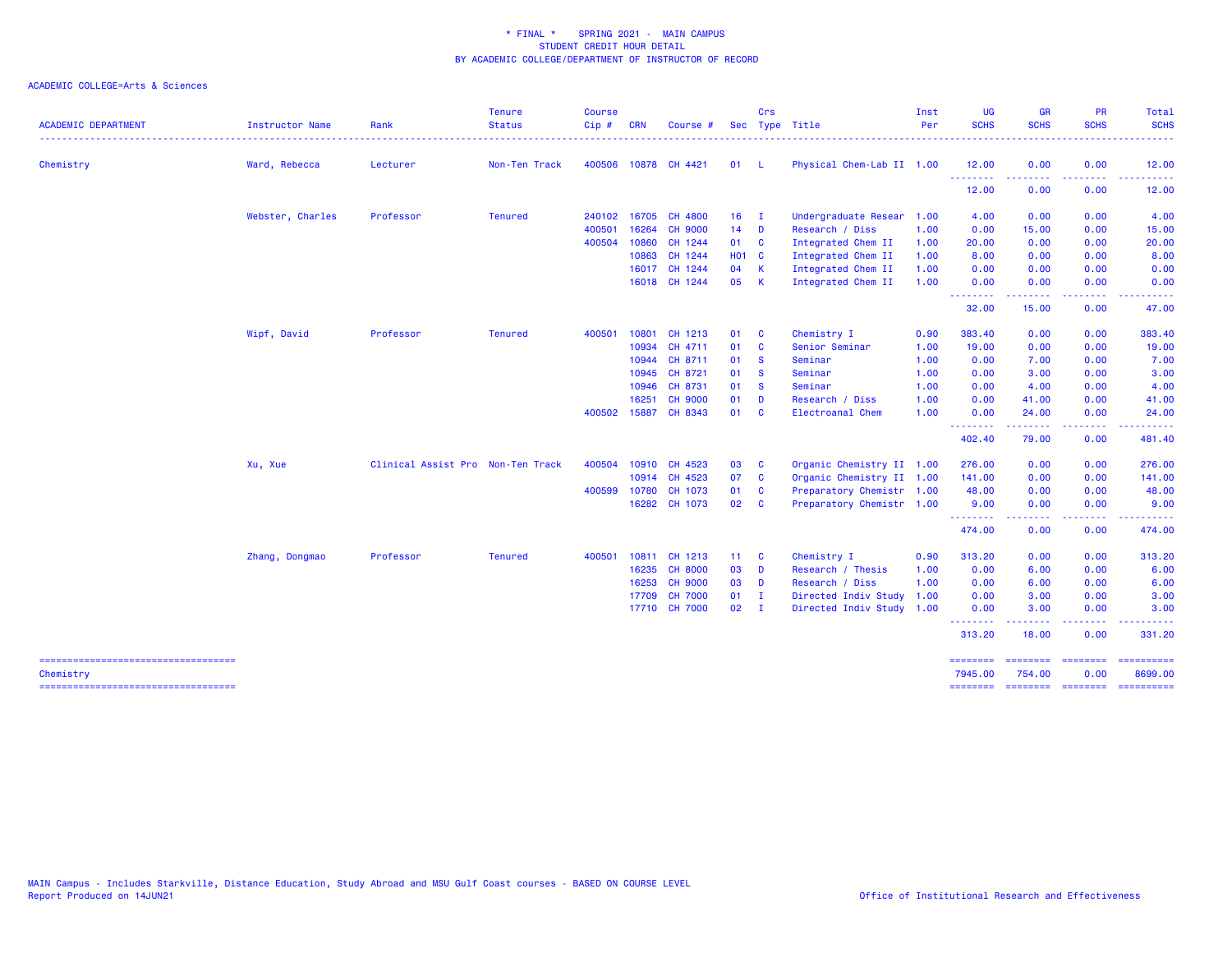| <b>ACADEMIC DEPARTMENT</b>                           | Instructor Name                        | Rank                        | <b>Tenure</b><br><b>Status</b> | <b>Course</b><br>Cip# | <b>CRN</b>   | Course #              |         | Crs          | Sec Type Title            | Inst<br>Per | <b>UG</b><br><b>SCHS</b> | <b>GR</b><br><b>SCHS</b> | <b>PR</b><br><b>SCHS</b>                                                                                                          | <b>Total</b><br><b>SCHS</b> |
|------------------------------------------------------|----------------------------------------|-----------------------------|--------------------------------|-----------------------|--------------|-----------------------|---------|--------------|---------------------------|-------------|--------------------------|--------------------------|-----------------------------------------------------------------------------------------------------------------------------------|-----------------------------|
|                                                      |                                        |                             |                                |                       |              |                       |         |              |                           |             |                          |                          |                                                                                                                                   |                             |
| Classical & Modern Languages & Lite Appiah, Eastilan |                                        | Grad Teach Assist           | Not Applicable                 | 160901                |              | 12082 FLF 1113        | 05      | <b>C</b>     | French I                  | 1.00        | 51.00                    | 0.00                     | 0.00                                                                                                                              | 51.00                       |
|                                                      |                                        |                             |                                |                       |              | 12086 FLF 1123        | 03      | C            | French II                 | 0.25        | 18.75<br>.               | 0.00<br>.                | 0.00<br>.                                                                                                                         | 18.75<br>.                  |
|                                                      |                                        |                             |                                |                       |              |                       |         |              |                           |             | 69.75                    | 0.00                     | 0.00                                                                                                                              | 69.75                       |
|                                                      | Bahler, Carly                          | Lecturer                    | Non-Ten Track                  | 160901                |              | 12079 FLF 1113        | 02      | <b>C</b>     | French I                  | 0.75        | 58.50                    | 0.00                     | 0.00                                                                                                                              | 58.50                       |
|                                                      |                                        |                             |                                |                       | 12080        | FLF 1113              | 03      | C            | French I                  | 0.75        | 56.25                    | 0.00                     | 0.00                                                                                                                              | 56.25                       |
|                                                      |                                        |                             |                                |                       | 12081        | FLF 1113              | 04      | <b>C</b>     | French I                  | 0.75        | 60.75                    | 0.00                     | 0.00                                                                                                                              | 60.75                       |
|                                                      |                                        |                             |                                |                       | 169999 15765 | <b>FLF 4990</b>       | 02      | C            | Special Topic In FLF 1.00 |             | 30.00                    | 0.00                     | 0.00                                                                                                                              | 30.00                       |
|                                                      |                                        |                             |                                |                       |              | 15766 FLF 6990        | 02      | C            | Special Topic In FLF 1.00 |             | 0.00<br>.                | 18.00<br>.               | 0.00<br>.                                                                                                                         | 18.00<br><u>.</u>           |
|                                                      |                                        |                             |                                |                       |              |                       |         |              |                           |             | 205.50                   | 18.00                    | 0.00                                                                                                                              | 223.50                      |
|                                                      | Barrera Pichardo, Je Grad Teach Assist |                             | Not Applicable                 |                       |              | 160905 12199 FLS 3121 | 01      | - L          | Advan Spanish Conv P 1.00 |             | 10.00<br>.               | 0.00<br><u>.</u>         | 0.00<br>.                                                                                                                         | 10.00<br>.                  |
|                                                      |                                        |                             |                                |                       |              |                       |         |              |                           |             | 10.00                    | 0.00                     | 0.00                                                                                                                              | 10.00                       |
|                                                      | Bartera, Salvador                      | Associate Professor Tenured |                                | 161200                |              | 15754 FLL 4113        | 01      | C            | The Roman Historians 1.00 |             | 9.00                     | 0.00                     | 0.00                                                                                                                              | 9.00                        |
|                                                      |                                        |                             |                                | 161202                |              | 12122 FLH 1123        | 01      | C            | Greek II                  | 1.00        | 18.00                    | 0.00                     | 0.00                                                                                                                              | 18.00                       |
|                                                      |                                        |                             |                                |                       |              | 161203 16289 FLL 7000 | $501$ I |              | Directed Indiv Study      | 1.00        | 0.00<br>.                | 3.00                     | 0.00                                                                                                                              | 3.00                        |
|                                                      |                                        |                             |                                |                       |              |                       |         |              |                           |             | 27.00                    | 3.00                     | 0.00                                                                                                                              | 30.00                       |
|                                                      | Barthes, Maud                          | Lecturer                    | Non-Ten Track                  | 160901                |              | 12084 FLF 1123        | 01      | C            | French II                 | 0.75        | 47.25                    | 0.00                     | 0.00                                                                                                                              | 47.25                       |
|                                                      |                                        |                             |                                |                       |              | 12085 FLF 1123        | 02      | C            | French II                 | 0.75        | 38.25                    | 0.00                     | 0.00                                                                                                                              | 38.25                       |
|                                                      |                                        |                             |                                |                       |              | 12086 FLF 1123        | 03      | C            | French II                 | 0.75        | 56.25<br><u>.</u>        | 0.00<br>.                | 0.00<br>.                                                                                                                         | 56.25<br>.                  |
|                                                      |                                        |                             |                                |                       |              |                       |         |              |                           |             | 141.75                   | 0.00                     | 0.00                                                                                                                              | 141.75                      |
|                                                      | Blair, Cameron                         | Lecturer                    | Non-Ten Track                  | 160901                |              | 12089 FLF 2133        | 01      | C            | French III                | 1.00        | 45.00                    | 0.00                     | 0.00                                                                                                                              | 45.00                       |
|                                                      |                                        |                             |                                |                       |              | 12090 FLF 2133        | 02      | C            | French III                | 1.00        | 42.00<br>.               | 0.00                     | 0.00                                                                                                                              | 42.00<br>.                  |
|                                                      |                                        |                             |                                |                       |              |                       |         |              |                           |             | 87.00                    | 0.00                     | $\frac{1}{2} \left( \frac{1}{2} \right) \left( \frac{1}{2} \right) \left( \frac{1}{2} \right) \left( \frac{1}{2} \right)$<br>0.00 | 87.00                       |
|                                                      | Clark, Mark                            | Associate Professor Tenured |                                |                       |              | 161202 12123 FLH 2143 | 01      | C            | Greek IV                  | 1.00        | 12.00                    | 0.00                     | 0.00                                                                                                                              | 12.00                       |
|                                                      |                                        |                             |                                | 161203                |              | 12137 FLL 1123        | 01      | C            | Latin II                  | 1.00        | 42.00                    | 0.00                     | 0.00                                                                                                                              | 42.00                       |
|                                                      |                                        |                             |                                |                       |              | 17373 FLL 4000        | 03      | $\mathbf{I}$ | Directed Indiv Study      | 1.00        | 3.00                     | 0.00                     | 0.00                                                                                                                              | 3.00                        |
|                                                      |                                        |                             |                                |                       |              | 17374 FLL 4000        | 04      | $\mathbf{I}$ | Directed Indiv Study 1.00 |             | 3.00<br><b></b>          | 0.00<br>.                | 0.00<br>.                                                                                                                         | 3.00<br>.                   |
|                                                      |                                        |                             |                                |                       |              |                       |         |              |                           |             | 60.00                    | 0.00                     | 0.00                                                                                                                              | 60.00                       |
|                                                      | Clay, Hiroko                           | Lecturer                    | Non-Ten Track                  | 160302                |              | 12129 FLJ 1123        | 01      | C            | Japanese II               | 1.00        | 33.00                    | 0.00                     | 0.00                                                                                                                              | 33.00                       |
|                                                      |                                        |                             |                                |                       |              | 12130 FLJ 1123        | 02      | C            | Japanese II               | 1.00        | 48.00                    | 0.00                     | 0.00                                                                                                                              | 48.00                       |
|                                                      |                                        |                             |                                |                       |              | 12132 FLJ 2143        | 01      | <b>C</b>     | Japanese IV               | 1.00        | 42.00                    | 0.00                     | 0.00                                                                                                                              | 42.00                       |
|                                                      |                                        |                             |                                |                       |              |                       |         |              |                           |             | 123.00                   | 0.00                     | 0.00                                                                                                                              | 123.00                      |
|                                                      | Clear, Lauren                          | Grad Teach Assist           | Not Applicable                 |                       |              | 160501 12110 FLG 1123 | 02      | C            | German II                 | 0.25        | 9.75                     | 0.00                     | 0.00                                                                                                                              | 9.75                        |
|                                                      |                                        |                             |                                |                       |              |                       |         |              |                           |             | .<br>9.75                | .<br>0.00                | د د د د<br>0.00                                                                                                                   | 2222<br>9.75                |
|                                                      | Crawford, Frances                      | Grad Teach Assist           | Not Applicable                 | 160501                |              | 12109 FLG 1123        | 01      | C            | German II                 | 0.25        | 11.25                    | 0.00                     | 0.00                                                                                                                              | 11.25                       |
|                                                      |                                        |                             |                                |                       |              | 12110 FLG 1123        | 02      | C            | German II                 | 0.75        | 29.25                    | 0.00                     | 0.00                                                                                                                              | 29.25                       |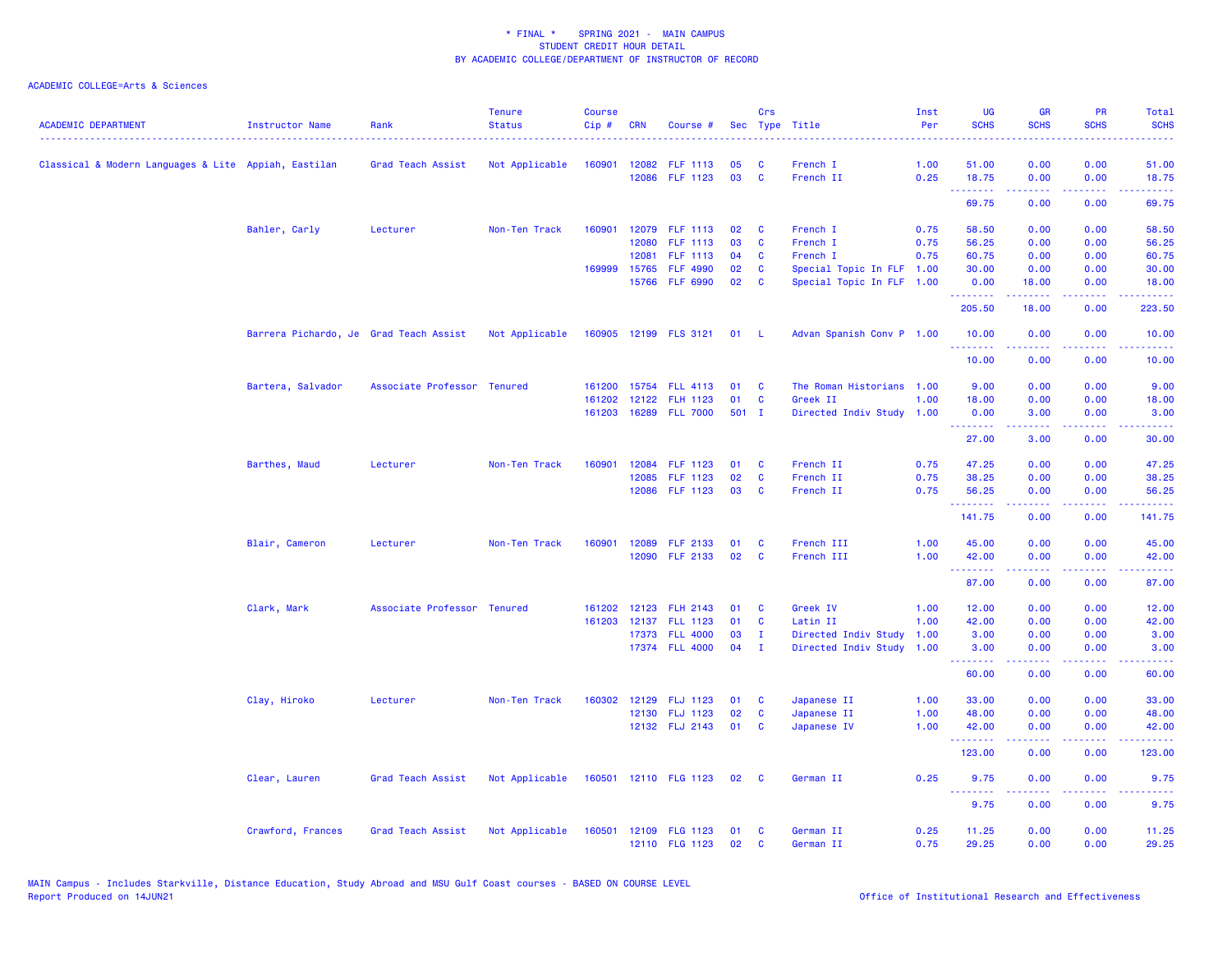|                                                   |                               |                             | Tenure        | Course |            |                 |       | Crs            |                           | Inst | <b>UG</b>         | <b>GR</b>                                                    | <b>PR</b>        | Total                                                                                                                          |
|---------------------------------------------------|-------------------------------|-----------------------------|---------------|--------|------------|-----------------|-------|----------------|---------------------------|------|-------------------|--------------------------------------------------------------|------------------|--------------------------------------------------------------------------------------------------------------------------------|
| <b>ACADEMIC DEPARTMENT</b>                        | Instructor Name               | Rank                        | <b>Status</b> | Cip#   | <b>CRN</b> | Course #        |       |                | Sec Type Title            | Per  | <b>SCHS</b>       | <b>SCHS</b>                                                  | <b>SCHS</b>      | <b>SCHS</b><br>.                                                                                                               |
|                                                   |                               |                             |               |        |            |                 |       |                |                           |      |                   |                                                              |                  |                                                                                                                                |
|                                                   |                               |                             |               |        |            |                 |       |                |                           |      | .<br>40.50        | <b><i><u><u><b>A</b></u></u> A A A A A A A A</i></b><br>0.00 | <u>.</u><br>0.00 | <u>.</u><br>40.50                                                                                                              |
|                                                   |                               |                             |               |        |            |                 |       |                |                           |      |                   |                                                              |                  |                                                                                                                                |
| Classical & Modern Languages & Lite Debicka, Anna |                               | Instructor                  | Non-Ten Track | 160905 |            | 12156 FLS 1113  | 04    | <b>C</b>       | Spanish I                 | 1.00 | 69.00             | 0.00                                                         | 0.00             | 69.00                                                                                                                          |
|                                                   |                               |                             |               |        |            | 12160 FLS 1113  | 09    | <b>C</b>       | Spanish I                 | 1.00 | 69.00             | 0.00                                                         | 0.00             | 69.00                                                                                                                          |
|                                                   |                               |                             |               |        |            | 12161 FLS 1113  | 10    | C              | Spanish I                 | 1.00 | 78.00<br><u>.</u> | 0.00<br>2.2.2.2.2                                            | 0.00<br>22222    | 78.00<br>$\begin{array}{cccccccccc} \bullet & \bullet & \bullet & \bullet & \bullet & \bullet & \bullet & \bullet \end{array}$ |
|                                                   |                               |                             |               |        |            |                 |       |                |                           |      | 216.00            | 0.00                                                         | 0.00             | 216.00                                                                                                                         |
|                                                   | Dighton, Aerynn               | Instructor                  | Non-Ten Track | 160101 |            | 12071 FL 4143   | 01    | $\mathbf{C}$   | Classical Mythology       | 1.00 | 66.00             | 0.00                                                         | 0.00             | 66.00                                                                                                                          |
|                                                   |                               |                             |               |        |            | 12073 FL 6143   | 01    | $\mathbf{C}$   | Classical Mythology       | 1.00 | 0.00              | 3.00                                                         | 0.00             | 3.00                                                                                                                           |
|                                                   |                               |                             |               | 161203 | 12138      | <b>FLL 1123</b> | 02    | <b>C</b>       | Latin II                  | 1.00 | 30.00             | 0.00                                                         | 0.00             | 30.00                                                                                                                          |
|                                                   |                               |                             |               |        | 12139      | <b>FLL 1123</b> | 03    | <b>C</b>       | Latin II                  | 1.00 | 39.00             | 0.00                                                         | 0.00             | 39.00                                                                                                                          |
|                                                   |                               |                             |               |        |            | 12146 FLL 2143  | 01    | $\mathbf{C}$   | Latin IV                  | 1.00 | 3.00              | 0.00                                                         | 0.00             | 3.00                                                                                                                           |
|                                                   |                               |                             |               |        | 15014      | <b>FLL 1113</b> | 001   | $\mathbf{C}$   | Latin I                   | 1.00 | 48.00             | 0.00                                                         | 0.00             | 48.00                                                                                                                          |
|                                                   |                               |                             |               |        | 17361      | <b>FLL 4000</b> | 01    | $\mathbf{I}$   | Directed Indiv Study      | 1.00 | 3.00              | 0.00                                                         | 0.00             | 3.00                                                                                                                           |
|                                                   |                               |                             |               |        | 17362      | <b>FLL 4000</b> | 02    | $\mathbf{I}$   | Directed Indiv Study      | 1.00 | 3.00              | 0.00                                                         | 0.00             | 3.00                                                                                                                           |
|                                                   |                               |                             |               | 380201 | 13840      | <b>REL 4143</b> | 01    | <b>C</b>       | Classical Mythology       | 1.00 | 21.00<br>.        | 0.00<br>22222                                                | 0.00<br>22222    | 21.00<br>$\begin{array}{cccccccccc} \bullet & \bullet & \bullet & \bullet & \bullet & \bullet & \bullet \end{array}$           |
|                                                   |                               |                             |               |        |            |                 |       |                |                           |      | 213.00            | 3.00                                                         | 0.00             | 216.00                                                                                                                         |
|                                                   | Fabel, Ekaterina              | Lecturer                    | Non-Ten Track | 160402 | 12150      | <b>FLR 1123</b> | 01    | <b>C</b>       | Russian II                | 1.00 | 12.00             | 0.00                                                         | 0.00             | 12.00                                                                                                                          |
|                                                   |                               |                             |               |        | 12152      | <b>FLR 2143</b> | 01    | C              | <b>Russian IV</b>         | 1.00 | 39.00             | 0.00                                                         | 0.00             | 39.00                                                                                                                          |
|                                                   |                               |                             |               |        |            | 17214 FLR 4000  | 01    | $\mathbf{I}$   | Directed Indiv Study 1.00 |      | 3.00              | 0.00                                                         | 0.00             | 3.00                                                                                                                           |
|                                                   |                               |                             |               |        | 17232      | <b>FLR 4000</b> | 02    | $\mathbf{I}$   | Directed Indiv Study 1.00 |      | 3.00              | 0.00                                                         | 0.00             | 3.00                                                                                                                           |
|                                                   |                               |                             |               |        |            | 17233 FLR 4000  | 03    | $\mathbf{I}$   | Directed Indiv Study 1.00 |      | 6.00              | 0.00                                                         | 0.00             | 6.00                                                                                                                           |
|                                                   |                               |                             |               |        |            |                 |       |                |                           |      | .<br>63.00        | .<br>0.00                                                    | .<br>0.00        | .<br>63.00                                                                                                                     |
|                                                   | Fondren, Chevy                | Instructor                  | Non-Ten Track | 160501 |            | 12107 FLG 1113  | 03    | C              | German I                  | 1.00 | 60.00             | 0.00                                                         | 0.00             | 60.00                                                                                                                          |
|                                                   |                               |                             |               |        |            | 12111 FLG 1123  | 03    | C              | German II                 | 1.00 | 84.00             | 0.00                                                         | 0.00             | 84.00                                                                                                                          |
|                                                   |                               |                             |               |        |            | 12115 FLG 2143  | 01    | $\mathbf{C}$   | German IV                 | 1.00 | 54.00             | 0.00                                                         | 0.00             | 54.00                                                                                                                          |
|                                                   |                               |                             |               |        |            | 12118 FLG 3124  | 01    | $\overline{B}$ | Advan German Convers      | 1.00 | 40.00             | 0.00                                                         | 0.00             | 40.00                                                                                                                          |
|                                                   |                               |                             |               |        |            | 15094 FLG 2133  | 001 C |                | German III                | 1.00 | 27.00             | 0.00                                                         | 0.00             | 27.00                                                                                                                          |
|                                                   |                               |                             |               |        |            |                 |       |                |                           |      | .<br>265.00       | .<br>0.00                                                    | .<br>0.00        | .<br>265.00                                                                                                                    |
|                                                   | Gray, Sally                   | Associate Professor Tenured |               | 160501 |            | 12113 FLG 2133  | 01    | <b>C</b>       | German III                | 1.00 | 24.00             | 0.00                                                         | 0.00             | 24.00                                                                                                                          |
|                                                   |                               |                             |               |        | 15751      | <b>FLG 4353</b> | 01    | C              | German Novella            | 1.00 | 18.00             | 0.00                                                         | 0.00             | 18.00                                                                                                                          |
|                                                   |                               |                             |               |        | 15752      | FLG 6353        | 01    | <b>C</b>       | German Novella            | 1.00 | 0.00              | 9.00                                                         | 0.00             | 9.00                                                                                                                           |
|                                                   |                               |                             |               |        | 16902      | <b>FLG 4000</b> | 01    | $\mathbf{I}$   | Directed Indiv Study      | 1.00 | 1.00              | 0.00                                                         | 0.00             | 1.00                                                                                                                           |
|                                                   |                               |                             |               |        |            | 16903 FLG 4000  | 02    | $\mathbf{I}$   | Directed Indiv Study      | 1.00 | 1.00              | 0.00                                                         | 0.00             | 1.00                                                                                                                           |
|                                                   |                               |                             |               |        |            |                 |       |                |                           |      | <u>.</u><br>44.00 | بالأبابات<br>9.00                                            | الأعاماء<br>0.00 | $\omega$ is a set<br>53.00                                                                                                     |
|                                                   |                               |                             | Non-Ten Track | 160905 |            | 12171 FLS 1123  | 05    | $\mathbf{C}$   |                           | 1.00 | 72.00             | 0.00                                                         | 0.00             | 72.00                                                                                                                          |
|                                                   | Guerra Ontiveros, Vi Lecturer |                             |               |        |            | 12175 FLS 1123  | 09    | <b>C</b>       | Spanish II<br>Spanish II  | 1.00 | 81.00             | 0.00                                                         | 0.00             | 81.00                                                                                                                          |
|                                                   |                               |                             |               |        |            | 12178 FLS 1123  | 12    | C              | Spanish II                | 1.00 | 84.00             | 0.00                                                         | 0.00             | 84.00                                                                                                                          |
|                                                   |                               |                             |               |        |            | 12179 FLS 1123  | 15    | C              | Spanish II                | 1.00 | 78.00             | 0.00                                                         | 0.00             | 78.00                                                                                                                          |
|                                                   |                               |                             |               |        |            |                 |       |                |                           |      | .<br>315.00       | .<br>0.00                                                    | .<br>0.00        | وبالمستمال<br>315.00                                                                                                           |
|                                                   |                               |                             |               |        |            |                 |       |                |                           |      |                   |                                                              |                  |                                                                                                                                |
|                                                   | Hainsey, Arianne              | Lecturer                    | Non-Ten Track | 160501 |            | 12105 FLG 1113  | 01    | C              | German I                  | 0.75 | 42.75             | 0.00                                                         | 0.00             | 42.75                                                                                                                          |
|                                                   |                               |                             |               |        |            | 12109 FLG 1123  | 01    | <b>C</b>       | German II                 | 0.75 | 33.75             | 0.00                                                         | 0.00             | 33.75                                                                                                                          |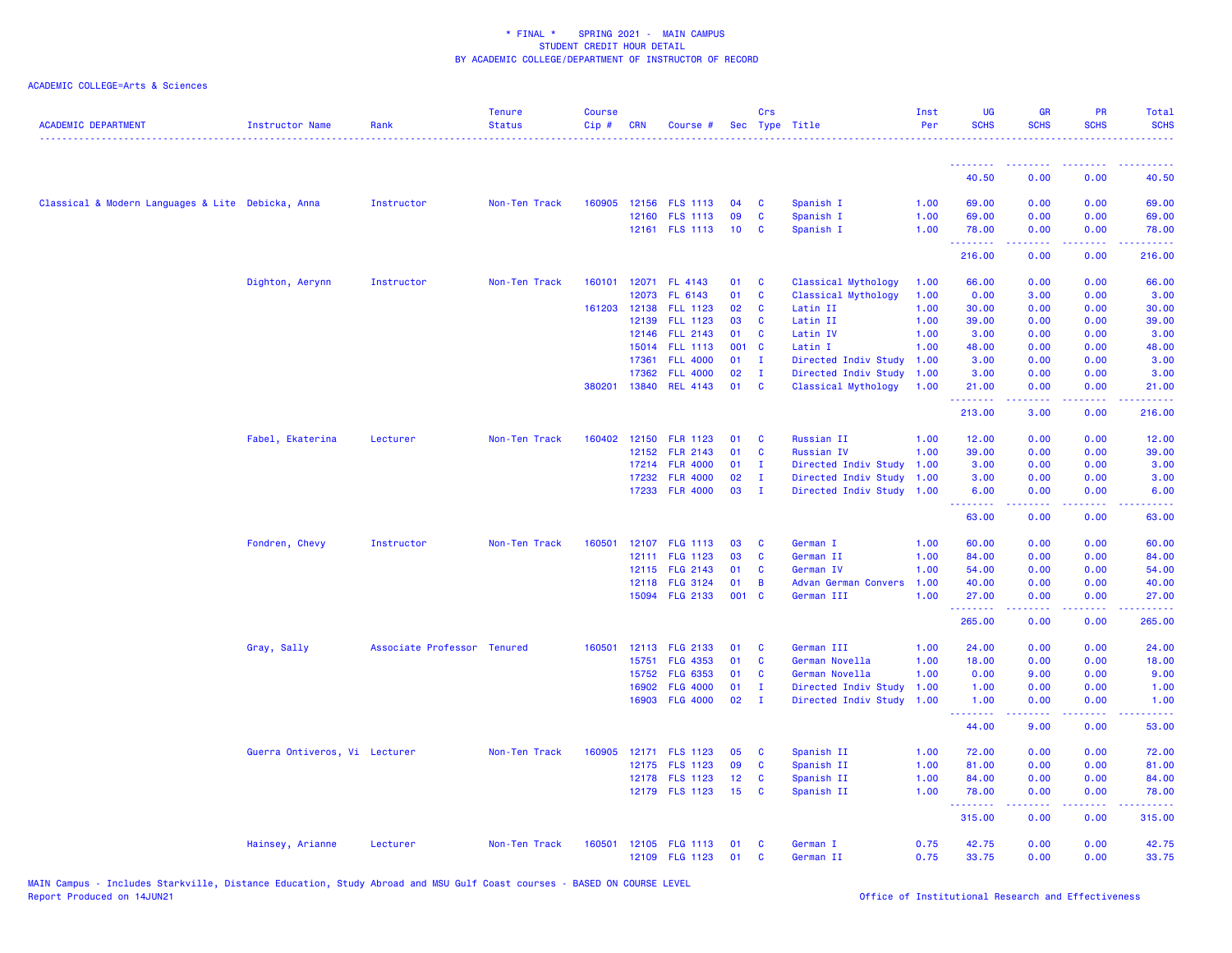| <b>ACADEMIC DEPARTMENT</b>                           | Instructor Name              | Rank                          | <b>Tenure</b><br><b>Status</b> | <b>Course</b><br>Cip# | <b>CRN</b> | Course #                   |       | Crs            | Sec Type Title            | Inst<br>Per | <b>UG</b><br><b>SCHS</b>                                                                                                                                                                                                                                                                                                                                                                                                                                                                        | <b>GR</b><br><b>SCHS</b>                                                                                                                                     | <b>PR</b><br><b>SCHS</b> | Total<br><b>SCHS</b> |
|------------------------------------------------------|------------------------------|-------------------------------|--------------------------------|-----------------------|------------|----------------------------|-------|----------------|---------------------------|-------------|-------------------------------------------------------------------------------------------------------------------------------------------------------------------------------------------------------------------------------------------------------------------------------------------------------------------------------------------------------------------------------------------------------------------------------------------------------------------------------------------------|--------------------------------------------------------------------------------------------------------------------------------------------------------------|--------------------------|----------------------|
| Classical & Modern Languages & Lite Hainsey, Arianne |                              | Lecturer                      | Non-Ten Track                  |                       |            | 160501 14517 FLG 1113      | 501 C |                | German I                  | 1.00        | 27.00                                                                                                                                                                                                                                                                                                                                                                                                                                                                                           | 0.00                                                                                                                                                         | 0.00                     | 27.00                |
|                                                      |                              |                               |                                |                       |            | 14518 FLG 1123             | 501 C |                | German II                 | 1.00        | 21.00                                                                                                                                                                                                                                                                                                                                                                                                                                                                                           | 0.00                                                                                                                                                         | 0.00                     | 21.00                |
|                                                      |                              |                               |                                |                       |            |                            |       |                |                           |             | .<br>124.50                                                                                                                                                                                                                                                                                                                                                                                                                                                                                     | $\frac{1}{2} \left( \frac{1}{2} \right) \left( \frac{1}{2} \right) \left( \frac{1}{2} \right) \left( \frac{1}{2} \right) \left( \frac{1}{2} \right)$<br>0.00 | .<br>0.00                | ------<br>124.50     |
|                                                      | Harland, Robert              | Associate Professor Tenured   |                                | 160905                | 12197      | <b>FLS 3113</b>            | 01    | <b>C</b>       | Advanced Spanish Com 1.00 |             | 60.00                                                                                                                                                                                                                                                                                                                                                                                                                                                                                           | 0.00                                                                                                                                                         | 0.00                     | 60.00                |
|                                                      |                              |                               |                                |                       | 15758      | <b>FLS 3113</b>            | 02    | C              | Advanced Spanish Com 1.00 |             | 27.00                                                                                                                                                                                                                                                                                                                                                                                                                                                                                           | 0.00                                                                                                                                                         | 0.00                     | 27.00                |
|                                                      |                              |                               |                                |                       |            | 15759 FLS 3623             | 01    | C              | Span Lit: 19th - Pr 1.00  |             | 51.00                                                                                                                                                                                                                                                                                                                                                                                                                                                                                           | 0.00                                                                                                                                                         | 0.00                     | 51.00                |
|                                                      |                              |                               |                                |                       |            |                            |       |                |                           |             | .<br>138.00                                                                                                                                                                                                                                                                                                                                                                                                                                                                                     | $\omega = \omega \omega + \omega$<br>0.00                                                                                                                    | .<br>0.00                | ------<br>138.00     |
|                                                      | Hayes, Caroline              | Grad Teach Assist             | Not Applicable                 |                       |            | 160905 12196 FLS 3111 01 L |       |                | Adv Spanish Lab I         | 1.00        | 18.00                                                                                                                                                                                                                                                                                                                                                                                                                                                                                           | 0.00                                                                                                                                                         | 0.00                     | 18.00                |
|                                                      |                              |                               |                                |                       |            |                            |       |                |                           |             | .<br>18.00                                                                                                                                                                                                                                                                                                                                                                                                                                                                                      | 0.00                                                                                                                                                         | 0.00                     | 18.00                |
|                                                      | Hernandez, Magda             | Lecturer                      | Non-Ten Track                  | 160905                |            | 12170 FLS 1123             | 04    | C              | Spanish II                | 1.00        | 84.00                                                                                                                                                                                                                                                                                                                                                                                                                                                                                           | 0.00                                                                                                                                                         | 0.00                     | 84.00                |
|                                                      |                              |                               |                                |                       | 12180      | <b>FLS 1123</b>            | 16    | C              | Spanish II                | 1.00        | 81.00                                                                                                                                                                                                                                                                                                                                                                                                                                                                                           | 0.00                                                                                                                                                         | 0.00                     | 81.00                |
|                                                      |                              |                               |                                |                       | 12185      | <b>FLS 2133</b>            | 01    | C              | Spanish III               | 1.00        | 75.00                                                                                                                                                                                                                                                                                                                                                                                                                                                                                           | 0.00                                                                                                                                                         | 0.00                     | 75.00                |
|                                                      |                              |                               |                                |                       | 12189      | <b>FLS 2133</b>            | 06    | C              | Spanish III               | 1.00        | 81.00                                                                                                                                                                                                                                                                                                                                                                                                                                                                                           | 0.00                                                                                                                                                         | 0.00                     | 81.00                |
|                                                      |                              |                               |                                |                       |            | 14525 FLS 2133             | 501 C |                | Spanish III               | 1.00        | 42.00<br>.                                                                                                                                                                                                                                                                                                                                                                                                                                                                                      | 0.00<br>المستمال                                                                                                                                             | 0.00<br>الأعاماء         | 42.00<br>.           |
|                                                      |                              |                               |                                |                       |            |                            |       |                |                           |             | 363.00                                                                                                                                                                                                                                                                                                                                                                                                                                                                                          | 0.00                                                                                                                                                         | 0.00                     | 363.00               |
|                                                      | Joo, Fumiko                  | Assistant Professor Ten Track |                                | 160300                |            | 15741 FL 4503              | 01    | C              | Ghost Tales from Chi 1.00 |             | 66.00                                                                                                                                                                                                                                                                                                                                                                                                                                                                                           | 0.00                                                                                                                                                         | 0.00                     | 66.00                |
|                                                      |                              |                               |                                | 160302                |            | 12133 FLJ 3163             | 01    | $\mathbf{C}$   | Japanese VI               | 1.00        | 12.00<br>.                                                                                                                                                                                                                                                                                                                                                                                                                                                                                      | 0.00<br>.                                                                                                                                                    | 0.00<br>$\frac{1}{2}$    | 12.00<br>.           |
|                                                      |                              |                               |                                |                       |            |                            |       |                |                           |             | 78.00                                                                                                                                                                                                                                                                                                                                                                                                                                                                                           | 0.00                                                                                                                                                         | 0.00                     | 78.00                |
|                                                      | Kraker, Julia                | Lecturer                      | Non-Ten Track                  | 160905                |            | 12167 FLS 1123             | 01    | <b>C</b>       | Spanish II                | 1.00        | 78.00                                                                                                                                                                                                                                                                                                                                                                                                                                                                                           | 0.00                                                                                                                                                         | 0.00                     | 78.00                |
|                                                      |                              |                               |                                |                       | 12168      | <b>FLS 1123</b>            | 02    | <b>C</b>       | Spanish II                | 1.00        | 78.00                                                                                                                                                                                                                                                                                                                                                                                                                                                                                           | 0.00                                                                                                                                                         | 0.00                     | 78.00                |
|                                                      |                              |                               |                                |                       | 12169      | <b>FLS 1123</b>            | 03    | C              | Spanish II                | 1.00        | 69.00                                                                                                                                                                                                                                                                                                                                                                                                                                                                                           | 0.00                                                                                                                                                         | 0.00                     | 69.00                |
|                                                      |                              |                               |                                |                       | 14522      | <b>FLS 1123</b>            | 501 C |                | Spanish II                | 1.00        | 39.00                                                                                                                                                                                                                                                                                                                                                                                                                                                                                           | 0.00                                                                                                                                                         | 0.00                     | 39.00                |
|                                                      |                              |                               |                                |                       | 14523      | <b>FLS 1123</b>            | 503 C |                | Spanish II                | 1.00        | 39.00                                                                                                                                                                                                                                                                                                                                                                                                                                                                                           | 0.00                                                                                                                                                         | 0.00                     | 39.00                |
|                                                      |                              |                               |                                |                       |            | 15020 FLS 1123             | 551 C |                | Spanish II                | 1.00        | 18.00<br>.                                                                                                                                                                                                                                                                                                                                                                                                                                                                                      | 0.00<br>22222                                                                                                                                                | 0.00<br>$\frac{1}{2}$    | 18.00<br>.           |
|                                                      |                              |                               |                                |                       |            |                            |       |                |                           |             | 321.00                                                                                                                                                                                                                                                                                                                                                                                                                                                                                          | 0.00                                                                                                                                                         | 0.00                     | 321.00               |
|                                                      | Lin, Liang-Yin               | Lecturer                      | Non-Ten Track                  |                       |            | 160101 12075 FLC 1123      | 01    | $\overline{B}$ | Chinese II                | 1.00        | 24.00                                                                                                                                                                                                                                                                                                                                                                                                                                                                                           | 0.00                                                                                                                                                         | 0.00                     | 24.00                |
|                                                      |                              |                               |                                |                       |            | 12076 FLC 1123             | 02    | B              | Chinese II                | 1.00        | 27.00                                                                                                                                                                                                                                                                                                                                                                                                                                                                                           | 0.00                                                                                                                                                         | 0.00                     | 27.00                |
|                                                      |                              |                               |                                |                       |            | 12077 FLC 2143             | 01    | <b>C</b>       | Chinese IV                | 1.00        | 24.00<br>$\begin{array}{cccccccccccccc} \multicolumn{2}{c}{} & \multicolumn{2}{c}{} & \multicolumn{2}{c}{} & \multicolumn{2}{c}{} & \multicolumn{2}{c}{} & \multicolumn{2}{c}{} & \multicolumn{2}{c}{} & \multicolumn{2}{c}{} & \multicolumn{2}{c}{} & \multicolumn{2}{c}{} & \multicolumn{2}{c}{} & \multicolumn{2}{c}{} & \multicolumn{2}{c}{} & \multicolumn{2}{c}{} & \multicolumn{2}{c}{} & \multicolumn{2}{c}{} & \multicolumn{2}{c}{} & \multicolumn{2}{c}{} & \multicolumn{2}{c}{} & \$ | 0.00<br><b><i><u><u>AAAAA</u></u></i></b>                                                                                                                    | 0.00<br>.                | 24.00<br>.           |
|                                                      |                              |                               |                                |                       |            |                            |       |                |                           |             | 75.00                                                                                                                                                                                                                                                                                                                                                                                                                                                                                           | 0.00                                                                                                                                                         | 0.00                     | 75.00                |
|                                                      | Little, Christopher Lecturer |                               | Non-Ten Track                  | 160905                |            | 14519 FLS 1113             | 501 C |                | Spanish I                 | 1.00        | 54.00                                                                                                                                                                                                                                                                                                                                                                                                                                                                                           | 0.00                                                                                                                                                         | 0.00                     | 54.00                |
|                                                      |                              |                               |                                |                       | 14520      | <b>FLS 1113</b>            | 502 C |                | Spanish I                 | 1.00        | 54.00                                                                                                                                                                                                                                                                                                                                                                                                                                                                                           | 0.00                                                                                                                                                         | 0.00                     | 54.00                |
|                                                      |                              |                               |                                |                       |            | 14524 FLS 1123             | 504 C |                | Spanish II                | 1.00        | 60.00                                                                                                                                                                                                                                                                                                                                                                                                                                                                                           | 0.00                                                                                                                                                         | 0.00                     | 60.00                |
|                                                      |                              |                               |                                |                       |            | 15018 FLS 1113             | 551 C |                | Spanish I                 | 1.00        | 48.00<br>.                                                                                                                                                                                                                                                                                                                                                                                                                                                                                      | 0.00<br>$\omega = \omega \omega + \omega$                                                                                                                    | 0.00<br>المتمالين        | 48.00<br>.           |
|                                                      |                              |                               |                                |                       |            |                            |       |                |                           |             | 216.00                                                                                                                                                                                                                                                                                                                                                                                                                                                                                          | 0.00                                                                                                                                                         | 0.00                     | 216.00               |
|                                                      | Lo, Elhadji                  | Grad Teach Assist             | Not Applicable                 | 160901                |            | 12085 FLF 1123             | 02    | <b>C</b>       | French II                 | 0.25        | 12.75                                                                                                                                                                                                                                                                                                                                                                                                                                                                                           | 0.00                                                                                                                                                         | 0.00                     | 12.75                |
|                                                      |                              |                               |                                |                       |            | 12087 FLF 1123             | 04    | <b>C</b>       | French II                 | 1.00        | 51.00                                                                                                                                                                                                                                                                                                                                                                                                                                                                                           | 0.00                                                                                                                                                         | 0.00                     | 51.00                |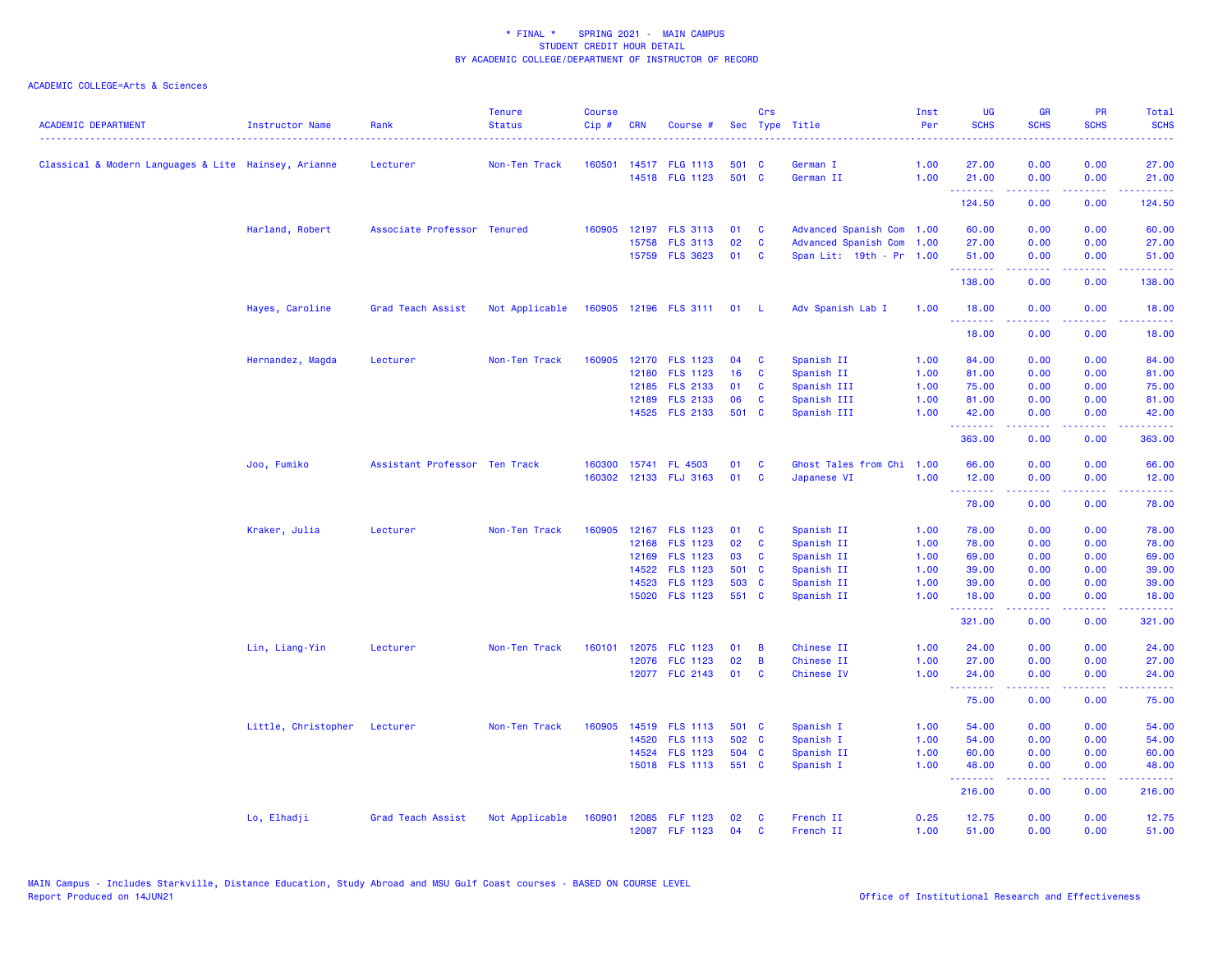| <b>ACADEMIC DEPARTMENT</b>                                        | <b>Instructor Name</b>                 | Rank                        | <b>Tenure</b><br><b>Status</b> | <b>Course</b><br>Cip# | <b>CRN</b> | Course #             |                 | Crs<br>Sec Type Title |                           | Inst<br>Per | <b>UG</b><br><b>SCHS</b>                                                                                                                                                                                                                                                                                                                                                                                                                                                                       | <b>GR</b><br><b>SCHS</b> | PR<br><b>SCHS</b>                                                                                                                 | Total<br><b>SCHS</b>                                                                                                      |
|-------------------------------------------------------------------|----------------------------------------|-----------------------------|--------------------------------|-----------------------|------------|----------------------|-----------------|-----------------------|---------------------------|-------------|------------------------------------------------------------------------------------------------------------------------------------------------------------------------------------------------------------------------------------------------------------------------------------------------------------------------------------------------------------------------------------------------------------------------------------------------------------------------------------------------|--------------------------|-----------------------------------------------------------------------------------------------------------------------------------|---------------------------------------------------------------------------------------------------------------------------|
|                                                                   |                                        |                             |                                |                       |            |                      |                 |                       |                           |             |                                                                                                                                                                                                                                                                                                                                                                                                                                                                                                |                          |                                                                                                                                   | $\frac{1}{2} \left( \frac{1}{2} \right) \left( \frac{1}{2} \right) \left( \frac{1}{2} \right) \left( \frac{1}{2} \right)$ |
|                                                                   |                                        |                             |                                |                       |            |                      |                 |                       |                           |             | <u>.</u>                                                                                                                                                                                                                                                                                                                                                                                                                                                                                       | .                        | ----                                                                                                                              |                                                                                                                           |
|                                                                   |                                        |                             |                                |                       |            |                      |                 |                       |                           |             | 63.75                                                                                                                                                                                                                                                                                                                                                                                                                                                                                          | 0.00                     | 0.00                                                                                                                              | 63.75                                                                                                                     |
| Classical & Modern Languages & Lite Martinez Rosas, Mari Lecturer |                                        |                             | Non-Ten Track                  | 160905                |            | 12157 FLS 1113       | 06              | C                     | Spanish I                 | 1.00        | 81.00                                                                                                                                                                                                                                                                                                                                                                                                                                                                                          | 0.00                     | 0.00                                                                                                                              | 81.00                                                                                                                     |
|                                                                   |                                        |                             |                                |                       |            | 12158 FLS 1113       | 07              | <b>C</b>              | Spanish I                 | 1.00        | 78.00                                                                                                                                                                                                                                                                                                                                                                                                                                                                                          | 0.00                     | 0.00                                                                                                                              | 78.00                                                                                                                     |
|                                                                   |                                        |                             |                                |                       |            | 12159 FLS 1113       | 08              | C                     | Spanish I                 | 1.00        | 84.00                                                                                                                                                                                                                                                                                                                                                                                                                                                                                          | 0.00                     | 0.00                                                                                                                              | 84.00                                                                                                                     |
|                                                                   |                                        |                             |                                |                       |            | 12162 FLS 1113       | $-11$           | C                     | Spanish I                 | 1.00        | 81.00<br><b>.</b> .                                                                                                                                                                                                                                                                                                                                                                                                                                                                            | 0.00<br>.                | 0.00<br>د د د د                                                                                                                   | 81.00<br>.                                                                                                                |
|                                                                   |                                        |                             |                                |                       |            |                      |                 |                       |                           |             | 324.00                                                                                                                                                                                                                                                                                                                                                                                                                                                                                         | 0.00                     | 0.00                                                                                                                              | 324.00                                                                                                                    |
|                                                                   | McFadden, Michael                      | Lecturer                    | Non-Ten Track                  | 160905                |            | 12163 FLS 1113       | 12 <sup>1</sup> | <b>C</b>              | Spanish I                 | 1.00        | 84.00                                                                                                                                                                                                                                                                                                                                                                                                                                                                                          | 0.00                     | 0.00                                                                                                                              | 84.00                                                                                                                     |
|                                                                   |                                        |                             |                                |                       | 12164      | <b>FLS 1113</b>      | 13              | $\mathbf{C}$          | Spanish I                 | 1.00        | 81.00                                                                                                                                                                                                                                                                                                                                                                                                                                                                                          | 0.00                     | 0.00                                                                                                                              | 81.00                                                                                                                     |
|                                                                   |                                        |                             |                                |                       |            | 12181 FLS 1123       | 17              | C                     | Spanish II                | 1.00        | 84.00                                                                                                                                                                                                                                                                                                                                                                                                                                                                                          | 0.00                     | 0.00                                                                                                                              | 84.00                                                                                                                     |
|                                                                   |                                        |                             |                                |                       |            | 12182 FLS 1123       | 19              | <b>C</b>              | Spanish II                | 1.00        | 81.00<br>.                                                                                                                                                                                                                                                                                                                                                                                                                                                                                     | 0.00<br><u>.</u>         | 0.00<br>.                                                                                                                         | 81.00<br>.                                                                                                                |
|                                                                   |                                        |                             |                                |                       |            |                      |                 |                       |                           |             | 330.00                                                                                                                                                                                                                                                                                                                                                                                                                                                                                         | 0.00                     | 0.00                                                                                                                              | 330.00                                                                                                                    |
|                                                                   | Mensah, Jude                           | Grad Teach Assist           | Not Applicable                 | 160901                |            | 12078 FLF 1113       | 01              | <b>C</b>              | French I                  | 1.00        | 72.00                                                                                                                                                                                                                                                                                                                                                                                                                                                                                          | 0.00                     | 0.00                                                                                                                              | 72.00                                                                                                                     |
|                                                                   |                                        |                             |                                |                       |            | 12084 FLF 1123       | 01              | <b>C</b>              | French II                 | 0.25        | 15.75<br><b>.</b> .                                                                                                                                                                                                                                                                                                                                                                                                                                                                            | 0.00<br>.                | 0.00<br>$\frac{1}{2} \left( \frac{1}{2} \right) \left( \frac{1}{2} \right) \left( \frac{1}{2} \right) \left( \frac{1}{2} \right)$ | 15.75<br>د د د د د                                                                                                        |
|                                                                   |                                        |                             |                                |                       |            |                      |                 |                       |                           |             | 87.75                                                                                                                                                                                                                                                                                                                                                                                                                                                                                          | 0.00                     | 0.00                                                                                                                              | 87.75                                                                                                                     |
|                                                                   | Moser, Keith                           | Professor                   | <b>Tenured</b>                 |                       |            | 160104 15282 FL 8113 | 501 S           |                       | Capstone Seminar          | 1.00        | 0.00                                                                                                                                                                                                                                                                                                                                                                                                                                                                                           | 6.00                     | 0.00                                                                                                                              | 6.00                                                                                                                      |
|                                                                   |                                        |                             |                                |                       | 15743      | FL 8113              | 01              | -S                    | Capstone Seminar          | 1.00        | 0.00                                                                                                                                                                                                                                                                                                                                                                                                                                                                                           | 21.00                    | 0.00                                                                                                                              | 21.00                                                                                                                     |
|                                                                   |                                        |                             |                                | 160901                | 15749      | <b>FLF 8103</b>      | 01              | -S                    | Sem 20th Cent Fr Nov      | 1.00        | 0.00                                                                                                                                                                                                                                                                                                                                                                                                                                                                                           | 18.00                    | 0.00                                                                                                                              | 18.00                                                                                                                     |
|                                                                   |                                        |                             |                                |                       |            | 16792 FLF 7000       | 01              | л.                    | Directed Indiv Study      | 1.00        | 0.00                                                                                                                                                                                                                                                                                                                                                                                                                                                                                           | 1.00                     | 0.00                                                                                                                              | 1.00                                                                                                                      |
|                                                                   |                                        |                             |                                |                       | 17155      | <b>FLF 4000</b>      | 01              | л.                    | Directed Indiv Study 1.00 |             | 3.00                                                                                                                                                                                                                                                                                                                                                                                                                                                                                           | 0.00                     | 0.00                                                                                                                              | 3.00                                                                                                                      |
|                                                                   |                                        |                             |                                |                       | 17159      | <b>FLF 4000</b>      | 02              | п.                    | Directed Indiv Study 1.00 |             | 1.00                                                                                                                                                                                                                                                                                                                                                                                                                                                                                           | 0.00                     | 0.00                                                                                                                              | 1.00                                                                                                                      |
|                                                                   |                                        |                             |                                |                       | 17596      | <b>FLF 7000</b>      | 02              | $\mathbf I$           | Directed Indiv Study 1.00 |             | 0.00                                                                                                                                                                                                                                                                                                                                                                                                                                                                                           | 1.00                     | 0.00                                                                                                                              | 1.00                                                                                                                      |
|                                                                   |                                        |                             |                                |                       | 17874      | <b>FLF 4000</b>      | 03              | $\mathbf{I}$          | Directed Indiv Study 1.00 |             | 1.00                                                                                                                                                                                                                                                                                                                                                                                                                                                                                           | 0.00                     | 0.00                                                                                                                              | 1.00                                                                                                                      |
|                                                                   |                                        |                             |                                |                       | 17921      | <b>FLF 7000</b>      | 03              | - I                   | Directed Indiv Study 1.00 |             | 0.00                                                                                                                                                                                                                                                                                                                                                                                                                                                                                           | 3.00                     | 0.00                                                                                                                              | 3.00                                                                                                                      |
|                                                                   |                                        |                             |                                | 169999                | 15763      | <b>FLF 4990</b>      | 01              | C                     | Special Topic In FLF 1.00 |             | 36.00                                                                                                                                                                                                                                                                                                                                                                                                                                                                                          | 0.00                     | 0.00                                                                                                                              | 36.00                                                                                                                     |
|                                                                   |                                        |                             |                                |                       |            | 15764 FLF 6990       | 01              | C                     | Special Topic In FLF 1.00 |             | 0.00<br><u>.</u>                                                                                                                                                                                                                                                                                                                                                                                                                                                                               | 6.00<br>-----            | 0.00<br>بالمحامي                                                                                                                  | 6.00<br>وعامات                                                                                                            |
|                                                                   |                                        |                             |                                |                       |            |                      |                 |                       |                           |             | 41.00                                                                                                                                                                                                                                                                                                                                                                                                                                                                                          | 56.00                    | 0.00                                                                                                                              | 97.00                                                                                                                     |
|                                                                   | Moser, Kelly                           | Associate Professor Tenured |                                | 160905                |            | 12184 FLS 1123       | <b>HO1 C</b>    |                       | Spanish II-Honors         | 1.00        | 36.00                                                                                                                                                                                                                                                                                                                                                                                                                                                                                          | 0.00                     | 0.00                                                                                                                              | 36.00                                                                                                                     |
|                                                                   |                                        |                             |                                |                       |            | 12193 FLS 2143       | 02              | C                     | Spanish IV                | 1.00        | 45.00                                                                                                                                                                                                                                                                                                                                                                                                                                                                                          | 0.00                     | 0.00                                                                                                                              | 45.00                                                                                                                     |
|                                                                   |                                        |                             |                                |                       |            | 12194 FLS 2143       | 03              | <b>C</b>              | Spanish IV                | 1.00        | 72.00<br><u>.</u>                                                                                                                                                                                                                                                                                                                                                                                                                                                                              | 0.00<br>.                | 0.00<br>د د د د                                                                                                                   | 72.00<br>.                                                                                                                |
|                                                                   |                                        |                             |                                |                       |            |                      |                 |                       |                           |             | 153.00                                                                                                                                                                                                                                                                                                                                                                                                                                                                                         | 0.00                     | 0.00                                                                                                                              | 153.00                                                                                                                    |
|                                                                   | Nigro, Rosa                            | Instructor                  | Non-Ten Track                  | 160902                |            | 12124 FLI 1113       | 01              | <b>C</b>              | Italian I                 | 1.00        | 72.00                                                                                                                                                                                                                                                                                                                                                                                                                                                                                          | 0.00                     | 0.00                                                                                                                              | 72.00                                                                                                                     |
|                                                                   |                                        |                             |                                |                       |            | 12125 FLI 1123       | 01              | $\mathbf{C}$          | Italian II                | 1.00        | 27.00                                                                                                                                                                                                                                                                                                                                                                                                                                                                                          | 0.00                     | 0.00                                                                                                                              | 27.00                                                                                                                     |
|                                                                   |                                        |                             |                                |                       |            | 12126 FLI 2133       | 01              | C                     | Italian III               | 1.00        | 15.00                                                                                                                                                                                                                                                                                                                                                                                                                                                                                          | 0.00                     | 0.00                                                                                                                              | 15.00                                                                                                                     |
|                                                                   |                                        |                             |                                |                       |            | 12127 FLI 2143       | 01              | <b>C</b>              | Italian IV                | 1.00        | 3.00<br>$\begin{array}{cccccccccccccc} \multicolumn{2}{c}{} & \multicolumn{2}{c}{} & \multicolumn{2}{c}{} & \multicolumn{2}{c}{} & \multicolumn{2}{c}{} & \multicolumn{2}{c}{} & \multicolumn{2}{c}{} & \multicolumn{2}{c}{} & \multicolumn{2}{c}{} & \multicolumn{2}{c}{} & \multicolumn{2}{c}{} & \multicolumn{2}{c}{} & \multicolumn{2}{c}{} & \multicolumn{2}{c}{} & \multicolumn{2}{c}{} & \multicolumn{2}{c}{} & \multicolumn{2}{c}{} & \multicolumn{2}{c}{} & \multicolumn{2}{c}{} & \$ | 0.00<br>.                | 0.00<br>----                                                                                                                      | 3.00<br>.                                                                                                                 |
|                                                                   |                                        |                             |                                |                       |            |                      |                 |                       |                           |             | 117.00                                                                                                                                                                                                                                                                                                                                                                                                                                                                                         | 0.00                     | 0.00                                                                                                                              | 117.00                                                                                                                    |
|                                                                   | Njike Appiah, Angele Grad Teach Assist |                             | Not Applicable                 | 160901                |            | 12079 FLF 1113       | 02              | <b>C</b>              | French I                  | 0.25        | 19.50                                                                                                                                                                                                                                                                                                                                                                                                                                                                                          | 0.00                     | 0.00                                                                                                                              | 19.50                                                                                                                     |
|                                                                   |                                        |                             |                                |                       |            | 12080 FLF 1113       | 03              | <b>C</b>              | French I                  | 0.25        | 18.75                                                                                                                                                                                                                                                                                                                                                                                                                                                                                          | 0.00                     | 0.00                                                                                                                              | 18.75                                                                                                                     |
|                                                                   |                                        |                             |                                |                       |            | 12081 FLF 1113       | 04              | <b>C</b>              | French I                  | 0.25        | 20.25                                                                                                                                                                                                                                                                                                                                                                                                                                                                                          | 0.00                     | 0.00                                                                                                                              | 20.25                                                                                                                     |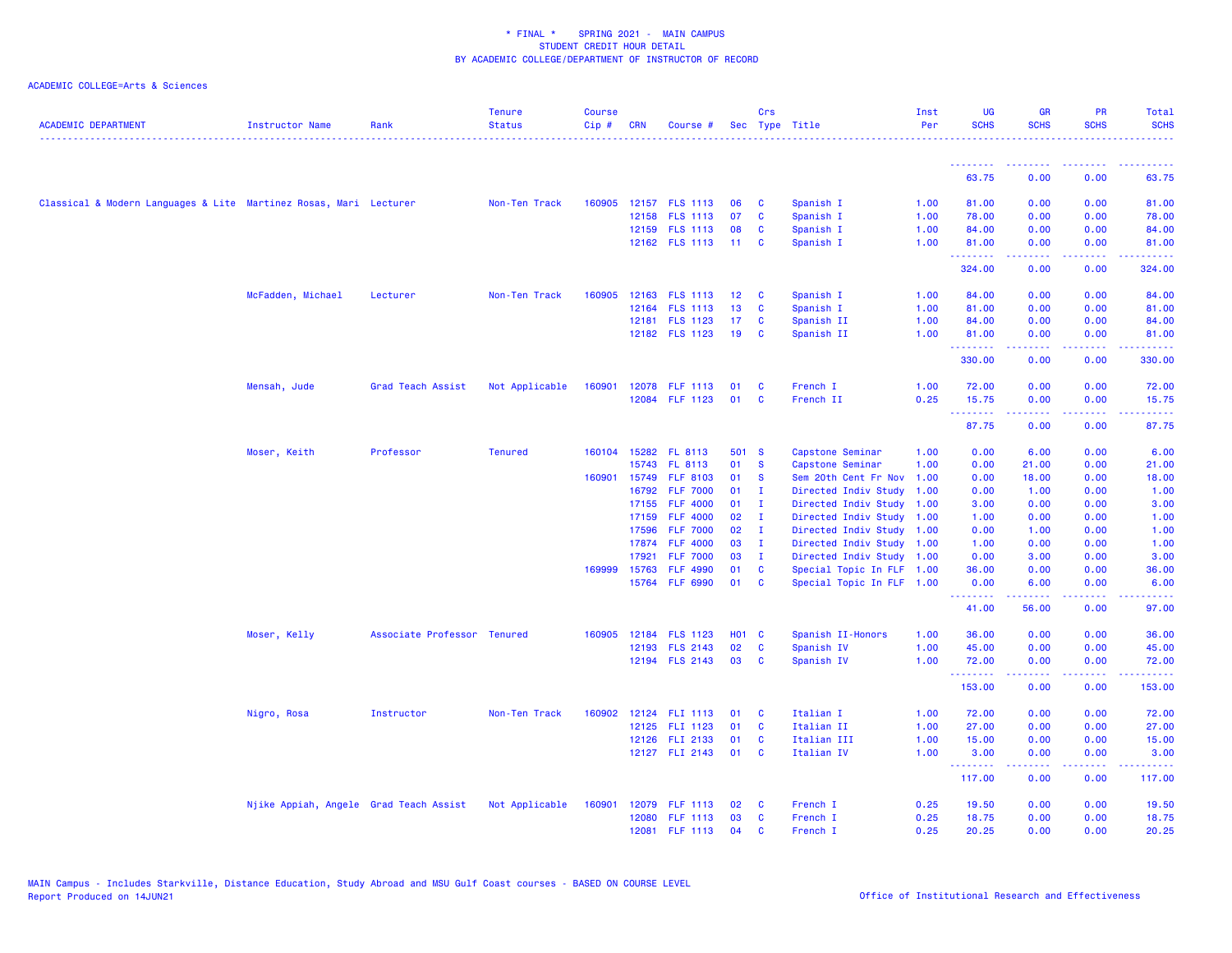| <b>ACADEMIC DEPARTMENT</b>                      | <b>Instructor Name</b> | Rank                          | <b>Tenure</b><br><b>Status</b> | <b>Course</b><br>$Cip \#$ | <b>CRN</b> | Course #                          |             | Crs          | Sec Type Title                                         | Inst<br>Per | <b>UG</b><br><b>SCHS</b>                                  | <b>GR</b><br><b>SCHS</b>                                                                                                                                     | PR<br><b>SCHS</b>                                          | Total<br><b>SCHS</b>                                                                                                              |
|-------------------------------------------------|------------------------|-------------------------------|--------------------------------|---------------------------|------------|-----------------------------------|-------------|--------------|--------------------------------------------------------|-------------|-----------------------------------------------------------|--------------------------------------------------------------------------------------------------------------------------------------------------------------|------------------------------------------------------------|-----------------------------------------------------------------------------------------------------------------------------------|
|                                                 |                        |                               |                                |                           |            |                                   |             |              |                                                        |             | <u> - - - - - - - -</u><br>58.50                          | <b><i><u><u><b>A</b></u></u></i></b><br>0.00                                                                                                                 | <b><i><u><u><b>a</b></u></u> a a a a a a a</i></b><br>0.00 | .<br>58.50                                                                                                                        |
|                                                 |                        |                               |                                |                           |            |                                   |             |              |                                                        |             |                                                           |                                                                                                                                                              |                                                            |                                                                                                                                   |
| Classical & Modern Languages & Lite Pelaez, Sol |                        | Associate Professor Tenured   |                                |                           |            | 160905 12186 FLS 2133             | 02          | <b>C</b>     | Spanish III                                            | 1.00        | 66.00                                                     | 0.00                                                                                                                                                         | 0.00                                                       | 66.00                                                                                                                             |
|                                                 |                        |                               |                                |                           | 15760      | <b>FLS 4213</b>                   | 01          | C            | Mod Span Women Write 1.00                              |             | 45.00                                                     | 0.00                                                                                                                                                         | 0.00                                                       | 45.00                                                                                                                             |
|                                                 |                        |                               |                                | 169999                    | 15761      | <b>FLS 6213</b><br>17316 FLS 6990 | 01<br>501 C | C            | Mod Span Women Write 1.00<br>Special Topic In FLS 1.00 |             | 0.00<br>0.00                                              | 12.00<br>3.00                                                                                                                                                | 0.00<br>0.00                                               | 12.00<br>3.00                                                                                                                     |
|                                                 |                        |                               |                                |                           |            |                                   |             |              |                                                        |             | <b><i><u><u><b>Little Little</b></u></u></i></b>          | $\frac{1}{2} \left( \frac{1}{2} \right) \left( \frac{1}{2} \right) \left( \frac{1}{2} \right) \left( \frac{1}{2} \right) \left( \frac{1}{2} \right)$         | .                                                          | .                                                                                                                                 |
|                                                 |                        |                               |                                |                           |            |                                   |             |              |                                                        |             | 111.00                                                    | 15.00                                                                                                                                                        | 0.00                                                       | 126.00                                                                                                                            |
|                                                 | Potter, Edward         | Associate Professor Tenured   |                                | 160501                    |            | 12106 FLG 1113                    | 02          | <b>C</b>     | German I                                               | 0.75        | 22.50                                                     | 0.00                                                                                                                                                         | 0.00                                                       | 22.50                                                                                                                             |
|                                                 |                        |                               |                                |                           |            | 15750 FLG 3114                    | 01          | B            | <b>Advanced German Comp</b>                            | 1.00        | 24.00                                                     | 0.00                                                                                                                                                         | 0.00                                                       | 24.00                                                                                                                             |
|                                                 |                        |                               |                                |                           |            | 15753 FLG 8493                    | 01          | C            | 19th Century German                                    | 1.00        | 0.00<br>.                                                 | 9.00<br>.                                                                                                                                                    | 0.00<br>المتمالين                                          | 9.00<br>$\frac{1}{2} \left( \frac{1}{2} \right) \left( \frac{1}{2} \right) \left( \frac{1}{2} \right) \left( \frac{1}{2} \right)$ |
|                                                 |                        |                               |                                |                           |            |                                   |             |              |                                                        |             | 46.50                                                     | 9.00                                                                                                                                                         | 0.00                                                       | 55.50                                                                                                                             |
|                                                 | Roskelley, Martha      | Lecturer                      | Non-Ten Track                  | 160905                    |            | 12173 FLS 1123                    | 07          | <b>C</b>     | Spanish II                                             | 1.00        | 72.00                                                     | 0.00                                                                                                                                                         | 0.00                                                       | 72.00                                                                                                                             |
|                                                 |                        |                               |                                |                           |            | 12174 FLS 1123                    | 08          | C            | Spanish II                                             | 1.00        | 75.00                                                     | 0.00                                                                                                                                                         | 0.00                                                       | 75.00                                                                                                                             |
|                                                 |                        |                               |                                |                           |            | 12176 FLS 1123                    | 10          | C            | Spanish II                                             | 1.00        | 66.00                                                     | 0.00                                                                                                                                                         | 0.00                                                       | 66.00                                                                                                                             |
|                                                 |                        |                               |                                |                           |            | 12177 FLS 1123                    | 11          | <b>C</b>     | Spanish II                                             | 1.00        | 75.00<br><u>.</u>                                         | 0.00<br>.                                                                                                                                                    | 0.00<br>.                                                  | 75.00<br>.                                                                                                                        |
|                                                 |                        |                               |                                |                           |            |                                   |             |              |                                                        |             | 288.00                                                    | 0.00                                                                                                                                                         | 0.00                                                       | 288.00                                                                                                                            |
|                                                 | Russell, Amie          | Instructor                    | Non-Ten Track                  | 160905                    |            | 12153 FLS 1113                    | 01          | C            | Spanish I                                              | 1.00        | 72.00                                                     | 0.00                                                                                                                                                         | 0.00                                                       | 72.00                                                                                                                             |
|                                                 |                        |                               |                                |                           |            | 12154 FLS 1113                    | 02          | C            | Spanish I                                              | 1.00        | 78.00                                                     | 0.00                                                                                                                                                         | 0.00                                                       | 78.00                                                                                                                             |
|                                                 |                        |                               |                                |                           |            | 12155 FLS 1113                    | 03          | C            | Spanish I                                              | 1.00        | 72.00<br><u>.</u>                                         | 0.00<br>.                                                                                                                                                    | 0.00<br>المالمات                                           | 72.00<br>.                                                                                                                        |
|                                                 |                        |                               |                                |                           |            |                                   |             |              |                                                        |             | 222.00                                                    | 0.00                                                                                                                                                         | 0.00                                                       | 222.00                                                                                                                            |
|                                                 | Sides, David           | Grad Teach Assist             | Not Applicable                 | 160501                    |            | 12105 FLG 1113                    | 01          | C            | German I                                               | 0.25        | 14.25                                                     | 0.00                                                                                                                                                         | 0.00                                                       | 14.25                                                                                                                             |
|                                                 |                        |                               |                                |                           |            | 12106 FLG 1113                    | 02          | $\mathbf{C}$ | German I                                               | 0.25        | 7.50                                                      | 0.00                                                                                                                                                         | 0.00                                                       | 7.50                                                                                                                              |
|                                                 |                        |                               |                                |                           |            |                                   |             |              |                                                        |             | <b></b><br>21.75                                          | .<br>0.00                                                                                                                                                    | $\sim$ $\sim$ $\sim$ $\sim$<br>0.00                        | المستبدين<br>21.75                                                                                                                |
|                                                 | Simpore, Karim         | Associate Professor Tenured   |                                | 160901                    |            | 12093 FLF 2143                    | 01          | <b>C</b>     | French IV                                              | 1.00        | 45.00                                                     | 0.00                                                                                                                                                         | 0.00                                                       | 45.00                                                                                                                             |
|                                                 |                        |                               |                                |                           |            | 15747 FLF 3313                    | 01          | C            | <b>Business French I</b>                               | 1.00        | 54.00<br><b><i><u><u><b>Little Little</b></u></u></i></b> | 0.00                                                                                                                                                         | 0.00<br>د د د د                                            | 54.00<br>وعاديات                                                                                                                  |
|                                                 |                        |                               |                                |                           |            |                                   |             |              |                                                        |             | 99.00                                                     | .<br>0.00                                                                                                                                                    | 0.00                                                       | 99.00                                                                                                                             |
|                                                 | Spearman, Stephanie    | Lecturer                      | Non-Ten Track                  | 160901                    |            | 14515 FLF 1113                    | 501 C       |              | French I                                               | 1.00        | 51.00                                                     | 0.00                                                                                                                                                         | 0.00                                                       | 51.00                                                                                                                             |
|                                                 |                        |                               |                                |                           |            | 14516 FLF 1123                    | 501 C       |              | French II                                              | 1.00        | 36.00                                                     | 0.00                                                                                                                                                         | 0.00                                                       | 36.00                                                                                                                             |
|                                                 |                        |                               |                                |                           |            |                                   |             |              |                                                        |             | <b><i><u><u><b>Little Little</b></u></u></i></b><br>87.00 | $\frac{1}{2} \left( \frac{1}{2} \right) \left( \frac{1}{2} \right) \left( \frac{1}{2} \right) \left( \frac{1}{2} \right) \left( \frac{1}{2} \right)$<br>0.00 | 22222<br>0.00                                              | .<br>87.00                                                                                                                        |
|                                                 | Vozzo, Rosa            | Instructor                    | Non-Ten Track                  | 160905                    |            | 12187 FLS 2133                    | 04          | <b>C</b>     | Spanish III                                            | 1.00        | 78.00                                                     | 0.00                                                                                                                                                         | 0.00                                                       | 78.00                                                                                                                             |
|                                                 |                        |                               |                                |                           |            | 12188 FLS 2133                    | 05          | C            | Spanish III                                            | 1.00        | 81.00                                                     | 0.00                                                                                                                                                         | 0.00                                                       | 81.00                                                                                                                             |
|                                                 |                        |                               |                                |                           |            | 12202 FLS 3233                    | 01          | C            | Adv Spanish Conversa                                   | 1.00        | 57.00                                                     | 0.00                                                                                                                                                         | 0.00                                                       | 57.00                                                                                                                             |
|                                                 |                        |                               |                                |                           |            | 12204 FLS 3323                    | 01          | $\mathbf{C}$ | Entrprs Span-Speak W                                   | 1.00        | 63.00<br>.                                                | 0.00<br>.                                                                                                                                                    | 0.00<br>.                                                  | 63.00<br>.                                                                                                                        |
|                                                 |                        |                               |                                |                           |            |                                   |             |              |                                                        |             | 279.00                                                    | 0.00                                                                                                                                                         | 0.00                                                       | 279.00                                                                                                                            |
|                                                 | Zelaya, Karina         | Assistant Professor Ten Track |                                | 160905                    |            | 12192 FLS 2143                    | 01          | C            | Spanish IV                                             | 1.00        | 45.00                                                     | 0.00                                                                                                                                                         | 0.00                                                       | 45.00                                                                                                                             |
|                                                 |                        |                               |                                |                           |            | 15762 FLS 8263                    | 01          | $\mathbf{s}$ | 20th Cen Sem Novel                                     | 1.00        | 0.00                                                      | 9.00                                                                                                                                                         | 0.00                                                       | 9.00                                                                                                                              |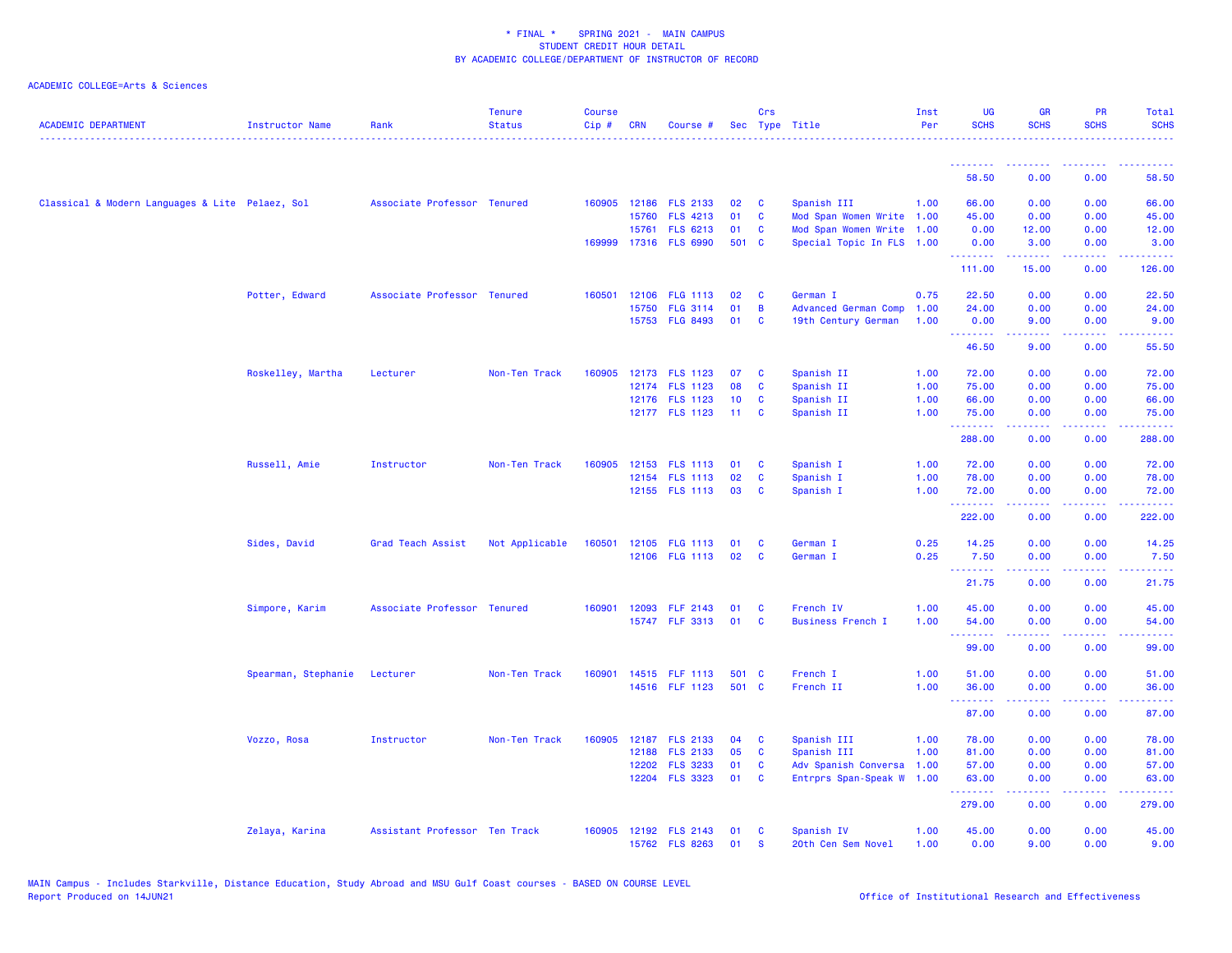| <b>ACADEMIC DEPARTMENT</b>             | Instructor Name | Rank | Tenure<br><b>Status</b> | Course<br><b>CRN</b><br>$Cip$ # | Course # | Crs | Sec Type Title | Inst<br>Per | <b>UG</b><br><b>SCHS</b> | GR<br><b>SCHS</b> | <b>PR</b><br><b>SCHS</b> | Total<br><b>SCHS</b> |
|----------------------------------------|-----------------|------|-------------------------|---------------------------------|----------|-----|----------------|-------------|--------------------------|-------------------|--------------------------|----------------------|
|                                        |                 |      |                         |                                 |          |     |                |             | 45.00                    | 9.00              | 0.00                     | .<br>54.00           |
| ====================================== |                 |      |                         |                                 |          |     |                |             | ========                 | ========          | --------                 | ==========           |
| Classical & Modern Languages & Lite    |                 |      |                         |                                 |          |     |                |             | 5598.00                  | 122.00            | 0.00                     | 5720.00              |
| -------------------------------------  |                 |      |                         |                                 |          |     |                |             | ========                 | ========          | ========                 | ==========           |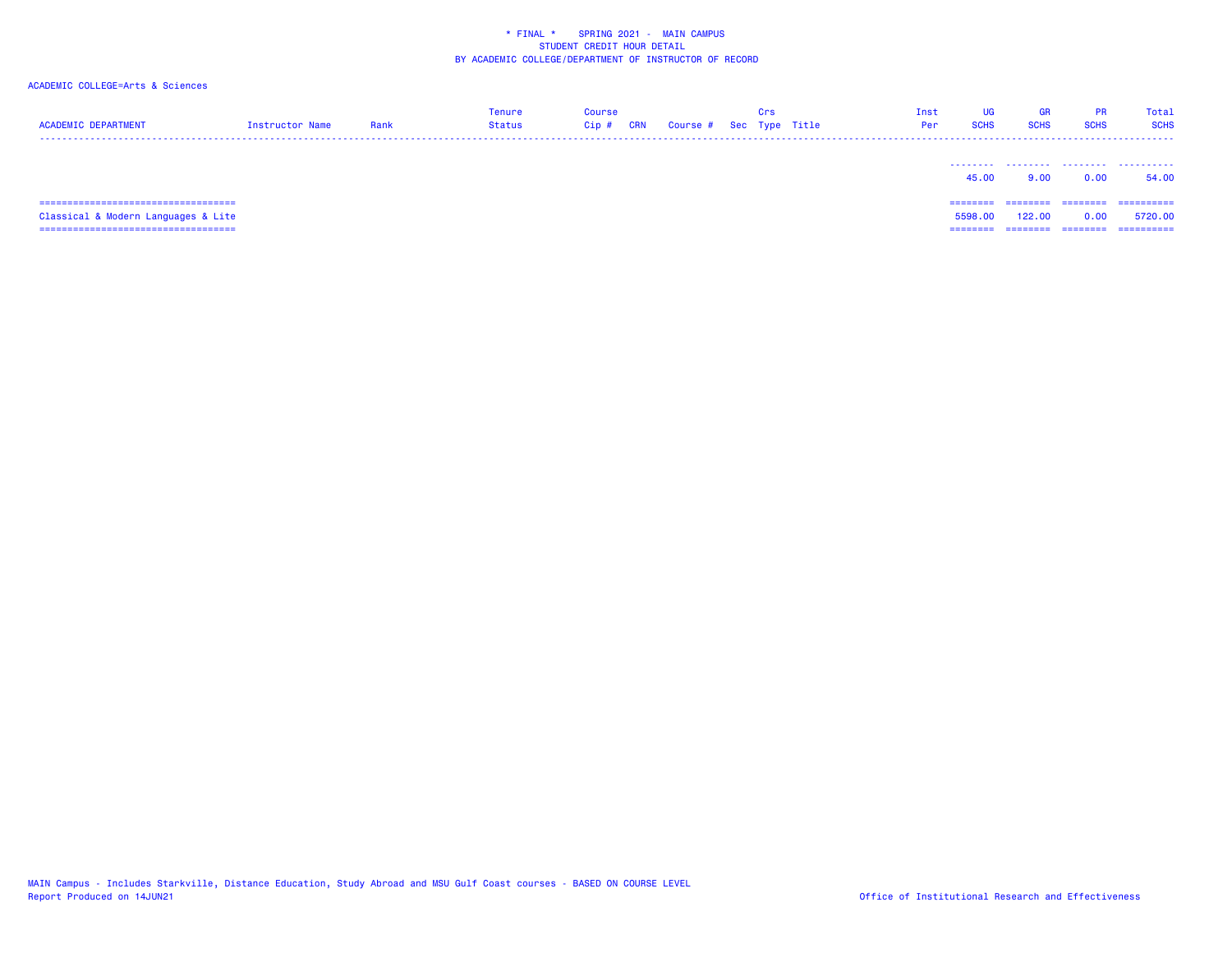| <b>ACADEMIC DEPARTMENT</b> | <b>Instructor Name</b> | Rank                          | <b>Tenure</b><br><b>Status</b> | <b>Course</b><br>Cip# | <b>CRN</b>   | Course #              |                   | Crs      | Sec Type Title              | Inst<br>Per | UG<br><b>SCHS</b> | <b>GR</b><br><b>SCHS</b> | PR<br><b>SCHS</b>                                                                                                                 | <b>Total</b><br><b>SCHS</b>                                                                                                         |
|----------------------------|------------------------|-------------------------------|--------------------------------|-----------------------|--------------|-----------------------|-------------------|----------|-----------------------------|-------------|-------------------|--------------------------|-----------------------------------------------------------------------------------------------------------------------------------|-------------------------------------------------------------------------------------------------------------------------------------|
| Communication              | Anthony, Kelli         | Instructor                    | Non-Ten Track                  | 090101                | 14365        | CO 1223               | 501 C             |          | Intro Comm Theory           | 1.00        | 138.00            | 0.00                     | 0.00                                                                                                                              | 138.00                                                                                                                              |
|                            |                        |                               |                                |                       | 14369        | CO 3833               | 501 C             |          | Interviewing                | 1.00        | 60.00             | 0.00                     | 0.00                                                                                                                              | 60.00                                                                                                                               |
|                            |                        |                               |                                | 090401                | 14366        | CO 1403               | 501 C             |          | Intro Mass Media            | 1.00        | 141.00            | 0.00                     | 0.00                                                                                                                              | 141.00                                                                                                                              |
|                            |                        |                               |                                | 090900                | 14368        | CO 3813               | 501 C             |          | PR Case Problems            | 1.00        | 9.00              | 0.00                     | 0.00                                                                                                                              | 9.00                                                                                                                                |
|                            |                        |                               |                                |                       |              |                       |                   |          |                             |             | .<br>348.00       | 22222<br>0.00            | د د د د .<br>0.00                                                                                                                 | $\frac{1}{2} \left( \frac{1}{2} \right) \left( \frac{1}{2} \right) \left( \frac{1}{2} \right) \left( \frac{1}{2} \right)$<br>348,00 |
|                            | Blount, Anna           | Instructor                    | Non-Ten Track                  | 090101                | 11011        | CO 1013               | 22                | C        | Intro to Communicati        | 1.00        | 99.00             | 0.00                     | 0.00                                                                                                                              | 99.00                                                                                                                               |
|                            |                        |                               |                                | 090900                | 11068        | CO 3863               | 01                | B        | <b>PR Production</b>        | 1.00        | 48.00             | 0.00                     | 0.00                                                                                                                              | 48.00                                                                                                                               |
|                            |                        |                               |                                | 090999                | 15833        | CO 4823               | 01                | C        | Integrated Media Age        | 1.00        | 12.00             | 0.00                     | 0.00                                                                                                                              | 12.00                                                                                                                               |
|                            |                        |                               |                                |                       |              | 17910 CO 4833         | 01                | C        | Advanced Integrated         | 1.00        | 21.00<br>.        | 0.00<br>22222            | 0.00<br>.                                                                                                                         | 21.00<br>.                                                                                                                          |
|                            |                        |                               |                                |                       |              |                       |                   |          |                             |             | 180.00            | 0.00                     | 0.00                                                                                                                              | 180.00                                                                                                                              |
|                            | Brown, Karyn           | Instructor                    | Non-Ten Track                  |                       |              | 090900 11093 CO 4813  | 02                | C        | PR Organizations            | 1.00        | 72.00<br>.        | 0.00                     | 0.00<br>$\sim$ $\sim$ $\sim$                                                                                                      | 72.00<br>المتمامين                                                                                                                  |
|                            |                        |                               |                                |                       |              |                       |                   |          |                             |             | 72.00             | 0.00                     | 0.00                                                                                                                              | 72.00                                                                                                                               |
|                            | Cain, Emily            | Non-Faculty                   | Not Applicable                 |                       |              | 240102 12706 IDS 4111 | 02                | <b>C</b> | Professional Seminar        | 1.00        | 16.00<br>.        | 0.00                     | 0.00                                                                                                                              | 16.00<br>.                                                                                                                          |
|                            |                        |                               |                                |                       |              |                       |                   |          |                             |             | 16.00             | 0.00                     | 0.00                                                                                                                              | 16.00                                                                                                                               |
|                            | Chambers, Cheryl       | Instructor                    | Non-Ten Track                  | 090101                | 10990        | CO 1013               | 01                | <b>C</b> | Intro to Communicati 1.00   |             | 102.00            | 0.00                     | 0.00                                                                                                                              | 102.00                                                                                                                              |
|                            |                        |                               |                                |                       | 10998        | CO 1013               | 09                | C        | Intro to Communicati        | 1.00        | 102.00            | 0.00                     | 0.00                                                                                                                              | 102.00                                                                                                                              |
|                            |                        |                               |                                |                       | 11005        | CO 1013               | 16                | C        | Intro to Communicati        | 1.00        | 102.00            | 0.00                     | 0.00                                                                                                                              | 102.00                                                                                                                              |
|                            |                        |                               |                                |                       | 14971        | CO 1013               | 001 C             |          | Intro to Communicati        | 1.00        | 48.00             | 0.00                     | 0.00                                                                                                                              | 48.00                                                                                                                               |
|                            |                        |                               |                                |                       | 17352        | CO 2990               | 01                | C        | Special Topic In CO         | 1.00        | 12.00             | 0.00                     | 0.00                                                                                                                              | 12.00                                                                                                                               |
|                            |                        |                               |                                | 090701                | 14372        | CO 4433               | 501 C             |          | <b>Television Criticism</b> | 1.00        | 36.00             | 0.00                     | 0.00                                                                                                                              | 36.00                                                                                                                               |
|                            |                        |                               |                                |                       |              | 14972 CO 4433         | 001 C             |          | Television Criticism 1.00   |             | 30.00<br>.        | 0.00                     | 0.00<br>$\sim$ $\sim$ $\sim$ $\sim$                                                                                               | 30.00                                                                                                                               |
|                            |                        |                               |                                |                       |              |                       |                   |          |                             |             | 432.00            | 0.00                     | 0.00                                                                                                                              | 432.00                                                                                                                              |
|                            | Choi, Heesook          | Assistant Professor Ten Track |                                |                       | 090401 11053 | CO 3423               | 01                | C        | <b>Feature Writing</b>      | 1.00        | 48.00             | 0.00                     | 0.00                                                                                                                              | 48.00                                                                                                                               |
|                            |                        |                               |                                |                       | 11054        | CO 3443               | 01                | C        | Adv News Writ-Report        | 1.00        | 36.00             | 0.00                     | 0.00                                                                                                                              | 36.00                                                                                                                               |
|                            |                        |                               |                                |                       |              |                       |                   |          |                             |             | .<br>84.00        | .<br>0.00                | $\frac{1}{2} \left( \frac{1}{2} \right) \left( \frac{1}{2} \right) \left( \frac{1}{2} \right) \left( \frac{1}{2} \right)$<br>0.00 | د د د د د<br>84.00                                                                                                                  |
|                            | Clevinger, Donna       | Professor                     | <b>Tenured</b>                 | 500501                | 16574        | CO 1503               | H01 C             |          | Intro To Theatre            | 1.00        | 45.00             | 0.00                     | 0.00                                                                                                                              | 45.00                                                                                                                               |
|                            |                        |                               |                                | 500506                | 12634        | <b>HON 3173</b>       | H <sub>01</sub> S |          | Honors Seminar in Fi        | 1.00        | 39.00             | 0.00                     | 0.00                                                                                                                              | 39.00                                                                                                                               |
|                            |                        |                               |                                |                       |              |                       |                   |          |                             |             | 84.00             | 0.00                     | 0.00                                                                                                                              | 84.00                                                                                                                               |
|                            | Copeland, Logan        | Instructor                    | Non-Ten Track                  | 090101                | 10997        | CO 1013               | 08                | C        | Intro to Communicati 1.00   |             | 99.00             | 0.00                     | 0.00                                                                                                                              | 99.00                                                                                                                               |
|                            |                        |                               |                                |                       | 11007        | CO 1013               | 18                | C        | Intro to Communicati 1.00   |             | 96.00             | 0.00                     | 0.00                                                                                                                              | 96.00                                                                                                                               |
|                            |                        |                               |                                |                       | 11012        | CO 1013               | 23                | C        | Intro to Communicati        | 1.00        | 75.00             | 0.00                     | 0.00                                                                                                                              | 75.00                                                                                                                               |
|                            |                        |                               |                                |                       | 231304 10986 | CO 1003               | 12 <sup>7</sup>   | <b>C</b> | Fund Of Public Speak 1.00   |             | 75.00<br>.        | 0.00<br><u>.</u>         | 0.00<br>. <u>.</u> .                                                                                                              | 75.00<br>.                                                                                                                          |
|                            |                        |                               |                                |                       |              |                       |                   |          |                             |             | 345.00            | 0.00                     | 0.00                                                                                                                              | 345.00                                                                                                                              |
|                            | Edmonds, Khristina     | Lecturer                      | Non-Ten Track                  | 231304 10985          |              | CO 1003               | 11 C              |          | Fund Of Public Speak 1.00   |             | 75.00<br>.        | 0.00                     | 0.00                                                                                                                              | 75.00                                                                                                                               |
|                            |                        |                               |                                |                       |              |                       |                   |          |                             |             | 75.00             | 0.00                     | 0.00                                                                                                                              | 75.00                                                                                                                               |
|                            | Fisher, Melody         | Associate Professor Tenured   |                                |                       |              | 090900 11058 CO 3813  | 01                | <b>C</b> | PR Case Problems            | 1.00        | 36.00             | 0.00                     | 0.00                                                                                                                              | 36.00                                                                                                                               |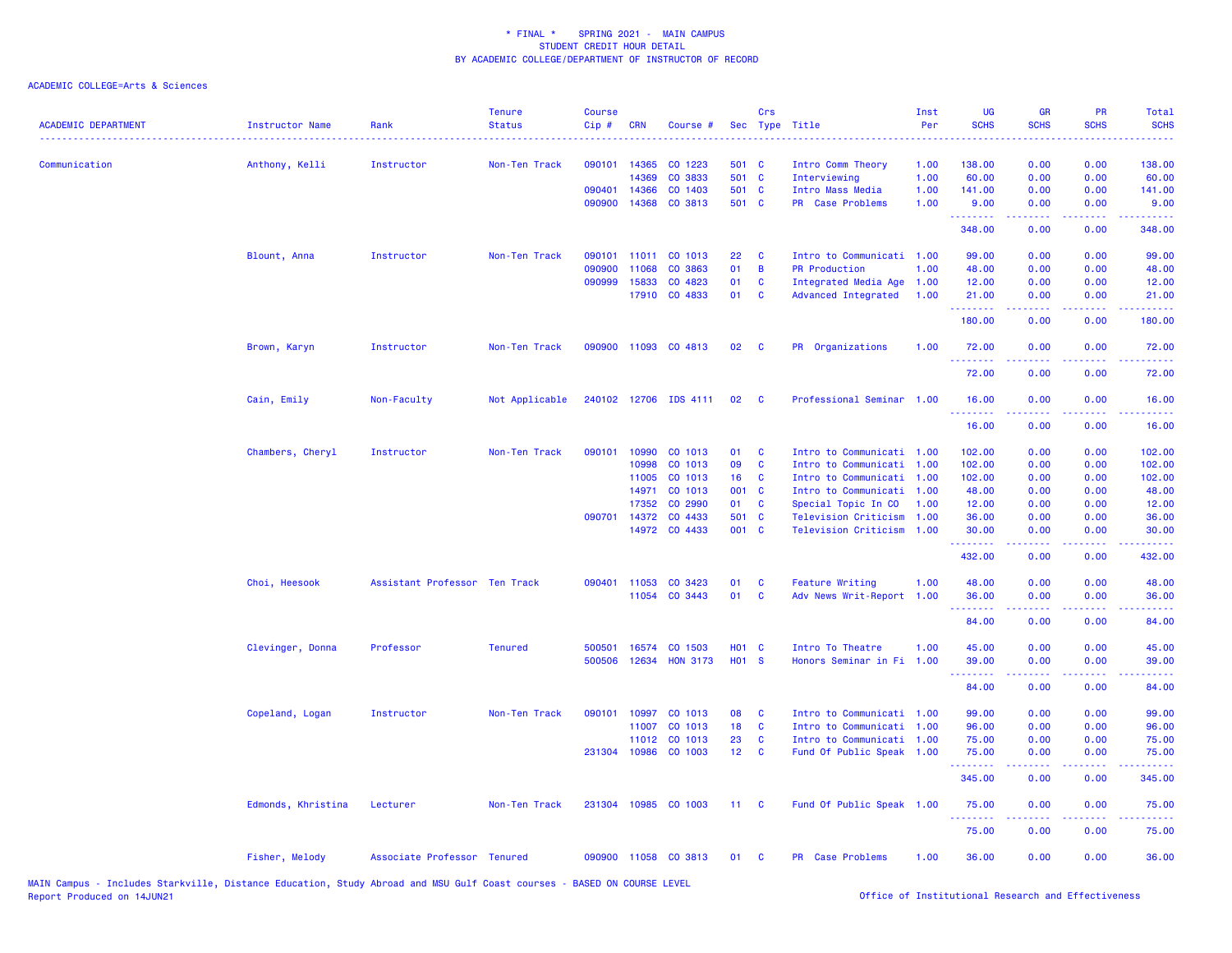| <b>ACADEMIC DEPARTMENT</b> | <b>Instructor Name</b> | Rank                        | <b>Tenure</b><br><b>Status</b> | <b>Course</b><br>Cip# | <b>CRN</b>   | Course #             |       | Crs          | Sec Type Title            | Inst<br>Per | <b>UG</b><br><b>SCHS</b>                                                                                                           | <b>GR</b><br><b>SCHS</b> | PR<br><b>SCHS</b> | Total<br><b>SCHS</b><br>$\frac{1}{2} \left( \frac{1}{2} \right) \left( \frac{1}{2} \right) \left( \frac{1}{2} \right) \left( \frac{1}{2} \right)$ |
|----------------------------|------------------------|-----------------------------|--------------------------------|-----------------------|--------------|----------------------|-------|--------------|---------------------------|-------------|------------------------------------------------------------------------------------------------------------------------------------|--------------------------|-------------------|---------------------------------------------------------------------------------------------------------------------------------------------------|
| Communication              | Fisher, Melody         | Associate Professor Tenured |                                |                       | 090900 11059 | CO 3813              | 02    | C            | PR Case Problems          | 1.00        | 63.00                                                                                                                              | 0.00                     | 0.00              | 63.00                                                                                                                                             |
|                            |                        |                             |                                |                       |              | 11092 CO 4813        | 01    | <b>C</b>     | PR Organizations          | 1.00        | 39.00<br>.                                                                                                                         | 0.00<br>.                | 0.00<br>.         | 39.00<br>.                                                                                                                                        |
|                            |                        |                             |                                |                       |              |                      |       |              |                           |             | 138.00                                                                                                                             | 0.00                     | 0.00              | 138.00                                                                                                                                            |
|                            | Fleming, Erin          | Lecturer                    | Non-Ten Track                  |                       |              | 501004 15145 CO 4573 | 01    | B            | Theatre Management        | 1.00        | 60.00                                                                                                                              | 0.00                     | 0.00              | 60.00                                                                                                                                             |
|                            |                        |                             |                                |                       |              |                      |       |              |                           |             | 60.00                                                                                                                              | 0.00                     | 0.00              | 60.00                                                                                                                                             |
|                            | Forde, John            | Professor                   | <b>Tenured</b>                 | 090900                | 11057        | CO 3803              | 01    | C            | Prin Public Relation      | 1.00        | 246.00                                                                                                                             | 0.00                     | 0.00              | 246.00                                                                                                                                            |
|                            |                        |                             |                                |                       | 11060        | CO 3813              | 03    | <b>C</b>     | PR Case Problems          | 1.00        | 57.00                                                                                                                              | 0.00                     | 0.00              | 57.00                                                                                                                                             |
|                            |                        |                             |                                |                       | 14367        | CO 3803              | 501   | - C          | Prin Public Relation      | 1.00        | 57.00                                                                                                                              | 0.00                     | 0.00              | 57.00                                                                                                                                             |
|                            |                        |                             |                                |                       | 14974        | CO 3803              | 001 C |              | Prin Public Relation      | 1.00        | 42.00                                                                                                                              | 0.00                     | 0.00              | 42.00                                                                                                                                             |
|                            |                        |                             |                                |                       |              | 090999 17795 CO 4821 | 01    | <b>C</b>     | Cert. in Prin. of PR 1.00 |             | 7.00<br>.                                                                                                                          | 0.00<br>.                | 0.00<br>.         | 7.00<br>.                                                                                                                                         |
|                            |                        |                             |                                |                       |              |                      |       |              |                           |             | 409.00                                                                                                                             | 0.00                     | 0.00              | 409.00                                                                                                                                            |
|                            | Foreman, Joshua        | Instructor                  | Non-Ten Track                  | 090404                | 11050        | CO 3403              | 02    | B            | Photographic Communi 1.00 |             | 48.00                                                                                                                              | 0.00                     | 0.00              | 48.00                                                                                                                                             |
|                            |                        |                             |                                |                       | 14975        | CO 3403              | 001 B |              | Photographic Communi      | 1.00        | 39.00                                                                                                                              | 0.00                     | 0.00              | 39.00                                                                                                                                             |
|                            |                        |                             |                                | 090499                | 15831        | CO 4494              | 01    | B            | Bulldog Online Newsr      | 1.00        | 32.00                                                                                                                              | 0.00                     | 0.00              | 32.00                                                                                                                                             |
|                            |                        |                             |                                | 090701                | 11036        | CO 2423              | 01    | C            | News Edit-Typo-Mkup       | 1.00        | 48.00<br>.                                                                                                                         | 0.00                     | 0.00<br>.         | 48.00<br>المستمل                                                                                                                                  |
|                            |                        |                             |                                |                       |              |                      |       |              |                           |             | 167.00                                                                                                                             | .<br>0.00                | 0.00              | 167.00                                                                                                                                            |
|                            | Fountain, Amy          | Instructor                  | Non-Ten Track                  | 090101                | 14363        | CO 1013              | 501 C |              | Intro to Communicati 1.00 |             | 105.00                                                                                                                             | 0.00                     | 0.00              | 105.00                                                                                                                                            |
|                            |                        |                             |                                | 090401                |              | 11072 CO 4053        | 01    | -E           | Internship Comm           | 1.00        | 48.00                                                                                                                              | 0.00                     | 0.00              | 48.00                                                                                                                                             |
|                            |                        |                             |                                | 231304                | 10976        | CO 1003              | 02    | C            | Fund Of Public Speak      | 1.00        | 72.00                                                                                                                              | 0.00                     | 0.00              | 72.00                                                                                                                                             |
|                            |                        |                             |                                |                       | 10978        | CO 1003              | 04    | C            | Fund Of Public Speak      | 1.00        | 66.00                                                                                                                              | 0.00                     | 0.00              | 66.00                                                                                                                                             |
|                            |                        |                             |                                |                       |              | 10979 CO 1003        | 05    | $\mathbf{C}$ | Fund Of Public Speak 1.00 |             | 72.00<br>$\begin{array}{cccccccccccccc} \bullet & \bullet & \bullet & \bullet & \bullet & \bullet & \bullet & \bullet \end{array}$ | 0.00<br>.                | 0.00<br>بالأباب   | 72.00<br>.                                                                                                                                        |
|                            |                        |                             |                                |                       |              |                      |       |              |                           |             | 363.00                                                                                                                             | 0.00                     | 0.00              | 363.00                                                                                                                                            |
|                            | Fowler, Torie          | Lecturer                    | Non-Ten Track                  | 090900                | 14981        | CO 4803              | 001 C |              | Research in PR & Adv 1.00 |             | 24.00                                                                                                                              | 0.00                     | 0.00              | 24.00                                                                                                                                             |
|                            |                        |                             |                                |                       |              | 17256 CO 4803        | 02    | <b>C</b>     | Research in PR & Adv 1.00 |             | 21.00<br>.                                                                                                                         | 0.00<br>.                | 0.00<br>.         | 21.00<br>.                                                                                                                                        |
|                            |                        |                             |                                |                       |              |                      |       |              |                           |             | 45.00                                                                                                                              | 0.00                     | 0.00              | 45.00                                                                                                                                             |
|                            | Gardner, Daniel        | Lecturer                    | Non-Ten Track                  |                       |              | 231304 10982 CO 1003 | 08    | C            | Fund Of Public Speak 1.00 |             | 75.00                                                                                                                              | 0.00                     | 0.00              | 75.00                                                                                                                                             |
|                            |                        |                             |                                |                       |              | 10983 CO 1003        | 09    | C            | Fund Of Public Speak 1.00 |             | 75.00<br>المستملة والمناور                                                                                                         | 0.00<br>-----            | 0.00<br>.         | 75.00<br>والموالي بالموالي                                                                                                                        |
|                            |                        |                             |                                |                       |              |                      |       |              |                           |             | 150.00                                                                                                                             | 0.00                     | 0.00              | 150.00                                                                                                                                            |
|                            | Gordon, Meaghan        | Instructor                  | Non-Ten Track                  | 090900                | 11065        | CO 3853              | 02    | C            | Public Relations Wri 1.00 |             | 45.00                                                                                                                              | 0.00                     | 0.00              | 45.00                                                                                                                                             |
|                            |                        |                             |                                |                       | 11066        | CO 3853              | 03    | C            | Public Relations Wri      | 1.00        | 45.00                                                                                                                              | 0.00                     | 0.00              | 45.00                                                                                                                                             |
|                            |                        |                             |                                |                       | 11067        | CO 3853              | 04    | C            | Public Relations Wri      | 1.00        | 30.00                                                                                                                              | 0.00                     | 0.00              | 30.00                                                                                                                                             |
|                            |                        |                             |                                |                       |              | 15575 CO 4813        | 04    | <b>C</b>     | PR Organizations          | 1.00        | 72.00<br><u>.</u>                                                                                                                  | 0.00<br>.                | 0.00<br>----      | 72.00<br>.                                                                                                                                        |
|                            |                        |                             |                                |                       |              |                      |       |              |                           |             | 192.00                                                                                                                             | 0.00                     | 0.00              | 192.00                                                                                                                                            |
|                            | Hansom, Alaina         | Lecturer                    | Non-Ten Track                  |                       |              | 090101 11003 CO 1013 | 14    | - C          | Intro to Communicati 1.00 |             | 105.00                                                                                                                             | 0.00                     | 0.00              | 105.00                                                                                                                                            |
|                            |                        |                             |                                |                       | 11008        | CO 1013              | 19    | C            | Intro to Communicati 1.00 |             | 105.00                                                                                                                             | 0.00                     | 0.00              | 105.00                                                                                                                                            |
|                            |                        |                             |                                | 231304                |              | 14370 CO 4253        | 501 C |              | Elements Of Persuasn 1.00 |             | 66.00                                                                                                                              | 0.00                     | 0.00              | 66.00                                                                                                                                             |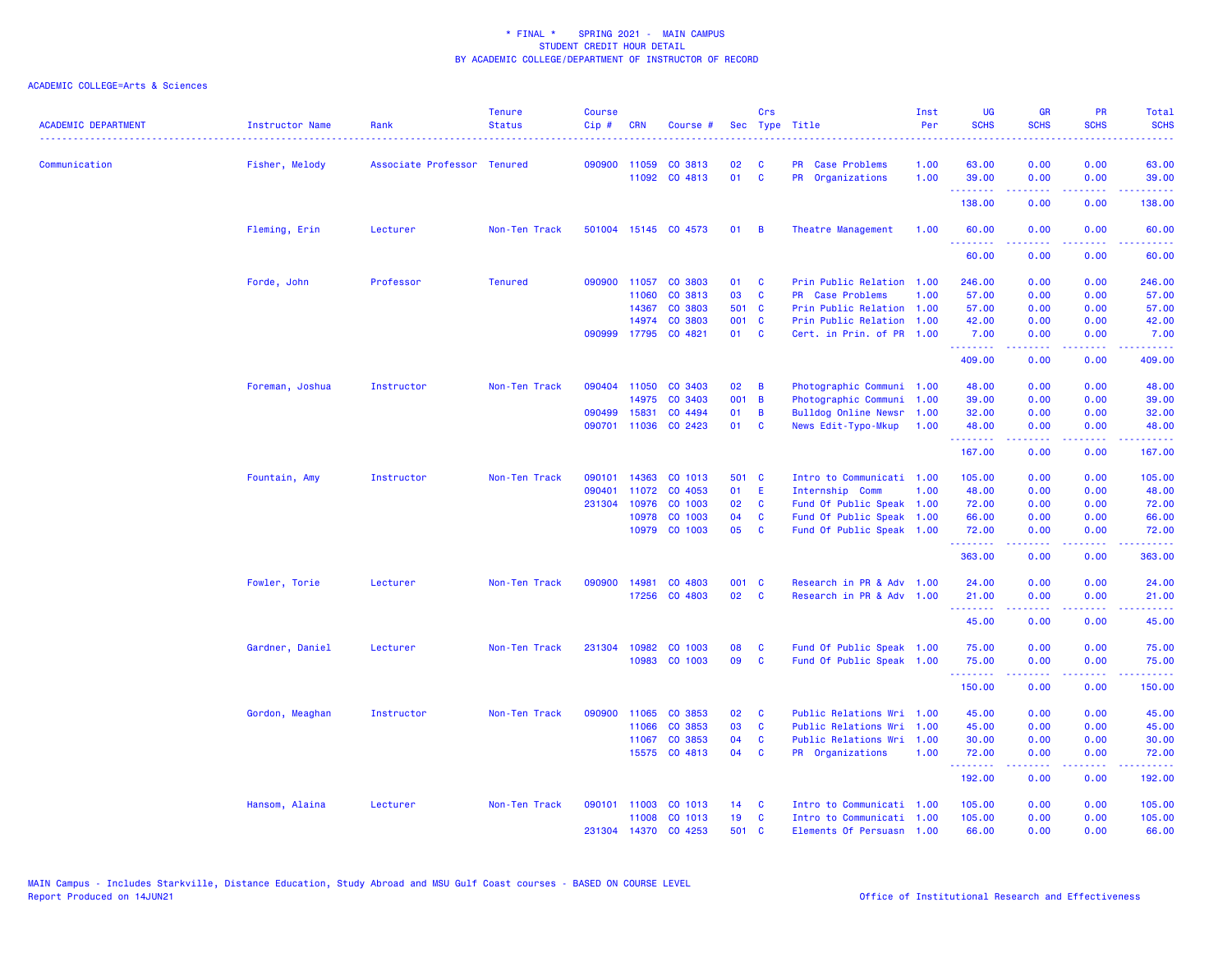| <b>ACADEMIC DEPARTMENT</b> | <b>Instructor Name</b> | Rank                          | <b>Tenure</b><br><b>Status</b> | <b>Course</b><br>Cip# | <b>CRN</b>   | Course #             |                 | Crs            | Sec Type Title            | Inst<br>Per | <b>UG</b><br><b>SCHS</b>                                                                                                                                                                                                                                                                                                                                                                                                                                                                        | <b>GR</b><br><b>SCHS</b>                                                                                                                                     | <b>PR</b><br><b>SCHS</b>                                                                                                          | Total<br><b>SCHS</b><br><u>.</u> |
|----------------------------|------------------------|-------------------------------|--------------------------------|-----------------------|--------------|----------------------|-----------------|----------------|---------------------------|-------------|-------------------------------------------------------------------------------------------------------------------------------------------------------------------------------------------------------------------------------------------------------------------------------------------------------------------------------------------------------------------------------------------------------------------------------------------------------------------------------------------------|--------------------------------------------------------------------------------------------------------------------------------------------------------------|-----------------------------------------------------------------------------------------------------------------------------------|----------------------------------|
|                            |                        |                               |                                |                       |              |                      |                 |                |                           |             | .                                                                                                                                                                                                                                                                                                                                                                                                                                                                                               | ---------                                                                                                                                                    | .                                                                                                                                 | . <u>.</u> .                     |
|                            |                        |                               |                                |                       |              |                      |                 |                |                           |             | 276.00                                                                                                                                                                                                                                                                                                                                                                                                                                                                                          | 0.00                                                                                                                                                         | 0.00                                                                                                                              | 276.00                           |
| Communication              | Harmon, Nicole         | Lecturer                      | Non-Ten Track                  | 090101                | 10993        | CO 1013              | 04              | C              | Intro to Communicati 1.00 |             | 93.00                                                                                                                                                                                                                                                                                                                                                                                                                                                                                           | 0.00                                                                                                                                                         | 0.00                                                                                                                              | 93.00                            |
|                            |                        |                               |                                |                       | 11000        | CO 1013              | 11 <sub>1</sub> | C              | Intro to Communicati      | 1.00        | 60.00                                                                                                                                                                                                                                                                                                                                                                                                                                                                                           | 0.00                                                                                                                                                         | 0.00                                                                                                                              | 60.00                            |
|                            |                        |                               |                                |                       | 11004        | CO 1013              | 15 <sub>1</sub> | $\mathbf{C}$   | Intro to Communicati 1.00 |             | 102.00                                                                                                                                                                                                                                                                                                                                                                                                                                                                                          | 0.00                                                                                                                                                         | 0.00                                                                                                                              | 102.00                           |
|                            |                        |                               |                                |                       | 11006        | CO 1013              | 17 <sup>2</sup> | $\mathbf{C}$   | Intro to Communicati 1.00 |             | 105.00                                                                                                                                                                                                                                                                                                                                                                                                                                                                                          | 0.00                                                                                                                                                         | 0.00                                                                                                                              | 105.00                           |
|                            |                        |                               |                                |                       | 14982        | CO 1013              | 002 C           |                | Intro to Communicati 1.00 |             | 39.00                                                                                                                                                                                                                                                                                                                                                                                                                                                                                           | 0.00                                                                                                                                                         | 0.00                                                                                                                              | 39.00                            |
|                            |                        |                               |                                |                       |              | 231304 10975 CO 1003 | 01 C            |                | Fund Of Public Speak 1.00 |             | 63.00<br>.                                                                                                                                                                                                                                                                                                                                                                                                                                                                                      | 0.00<br>.                                                                                                                                                    | 0.00<br>د د د د                                                                                                                   | 63.00<br>.                       |
|                            |                        |                               |                                |                       |              |                      |                 |                |                           |             | 462.00                                                                                                                                                                                                                                                                                                                                                                                                                                                                                          | 0.00                                                                                                                                                         | 0.00                                                                                                                              | 462.00                           |
|                            | Harris, Melanie        | Instructor                    | Non-Ten Track                  |                       |              | 500501 11039 CO 2544 | 01              | $\overline{B}$ | Makeup And Costuming      | 1.00        | 44.00                                                                                                                                                                                                                                                                                                                                                                                                                                                                                           | 0.00                                                                                                                                                         | 0.00                                                                                                                              | 44.00                            |
|                            |                        |                               |                                |                       |              | 14976 CO 1503        | 001 C           |                | Intro To Theatre          | 1.00        | 42.00                                                                                                                                                                                                                                                                                                                                                                                                                                                                                           | 0.00                                                                                                                                                         | 0.00                                                                                                                              | 42.00                            |
|                            |                        |                               |                                |                       |              |                      |                 |                |                           |             | .<br>86.00                                                                                                                                                                                                                                                                                                                                                                                                                                                                                      | <b>.</b><br>0.00                                                                                                                                             | .<br>0.00                                                                                                                         | .<br>86.00                       |
|                            | Hays, Tonya            | Assistant Professor Ten Track |                                | 090101                | 18045        | CO 4000              | 03              | - I            | Directed Indiv Study      | 1.00        | 3.00                                                                                                                                                                                                                                                                                                                                                                                                                                                                                            | 0.00                                                                                                                                                         | 0.00                                                                                                                              | 3.00                             |
|                            |                        |                               |                                | 500506                | 11089        | CO 4533              | 01              | C              | <b>Advanced Acting</b>    | 1.00        | 18.00                                                                                                                                                                                                                                                                                                                                                                                                                                                                                           | 0.00                                                                                                                                                         | 0.00                                                                                                                              | 18.00                            |
|                            |                        |                               |                                |                       |              | 500507 15832 CO 4524 | 01              | $\overline{B}$ | Directing                 | 1.00        | 52.00                                                                                                                                                                                                                                                                                                                                                                                                                                                                                           | 0.00                                                                                                                                                         | 0.00                                                                                                                              | 52.00                            |
|                            |                        |                               |                                |                       |              |                      |                 |                |                           |             | $\begin{array}{cccccccccccccc} \multicolumn{2}{c}{} & \multicolumn{2}{c}{} & \multicolumn{2}{c}{} & \multicolumn{2}{c}{} & \multicolumn{2}{c}{} & \multicolumn{2}{c}{} & \multicolumn{2}{c}{} & \multicolumn{2}{c}{} & \multicolumn{2}{c}{} & \multicolumn{2}{c}{} & \multicolumn{2}{c}{} & \multicolumn{2}{c}{} & \multicolumn{2}{c}{} & \multicolumn{2}{c}{} & \multicolumn{2}{c}{} & \multicolumn{2}{c}{} & \multicolumn{2}{c}{} & \multicolumn{2}{c}{} & \multicolumn{2}{c}{} & \$<br>73.00 | $\frac{1}{2} \left( \frac{1}{2} \right) \left( \frac{1}{2} \right) \left( \frac{1}{2} \right) \left( \frac{1}{2} \right) \left( \frac{1}{2} \right)$<br>0.00 | .<br>0.00                                                                                                                         | .<br>73.00                       |
|                            | Hernandez, Terri       | Assistant Professor Ten Track |                                | 090900                | 11069        | CO 3863              | 02              | B              | <b>PR Production</b>      | 1.00        | 48.00                                                                                                                                                                                                                                                                                                                                                                                                                                                                                           | 0.00                                                                                                                                                         | 0.00                                                                                                                              | 48.00                            |
|                            |                        |                               |                                |                       | 11070        | CO 3863              | 03              | B              | <b>PR Production</b>      | 1.00        | 24,00                                                                                                                                                                                                                                                                                                                                                                                                                                                                                           | 0.00                                                                                                                                                         | 0.00                                                                                                                              | 24.00                            |
|                            |                        |                               |                                |                       | 11091        | CO 4803              | $CO2$ $C$       |                | Research in PR & Adv      | 1.00        | 30.00                                                                                                                                                                                                                                                                                                                                                                                                                                                                                           | 0.00                                                                                                                                                         | 0.00                                                                                                                              | 30.00                            |
|                            |                        |                               |                                |                       |              |                      |                 |                |                           |             | .<br>102.00                                                                                                                                                                                                                                                                                                                                                                                                                                                                                     | . <b>.</b><br>0.00                                                                                                                                           | د د د د<br>0.00                                                                                                                   | .<br>102.00                      |
|                            | Knight, Amy            | Instructor                    | Non-Ten Track                  | 090101                | 10992        | CO 1013              | 03              | C              | Intro to Communicati 1.00 |             | 102.00                                                                                                                                                                                                                                                                                                                                                                                                                                                                                          | 0.00                                                                                                                                                         | 0.00                                                                                                                              | 102.00                           |
|                            |                        |                               |                                |                       | 11042        | CO 3213              | 01              | C              | Small Group Communic 1.00 |             | 60.00                                                                                                                                                                                                                                                                                                                                                                                                                                                                                           | 0.00                                                                                                                                                         | 0.00                                                                                                                              | 60.00                            |
|                            |                        |                               |                                |                       | 11043        | CO 3213              | 02              | <b>C</b>       | Small Group Communic      | 1.00        | 60.00                                                                                                                                                                                                                                                                                                                                                                                                                                                                                           | 0.00                                                                                                                                                         | 0.00                                                                                                                              | 60.00                            |
|                            |                        |                               |                                |                       | 14364        | CO 1013              | 502 C           |                | Intro to Communicati 1.00 |             | 105.00                                                                                                                                                                                                                                                                                                                                                                                                                                                                                          | 0.00                                                                                                                                                         | 0.00                                                                                                                              | 105.00                           |
|                            |                        |                               |                                |                       |              | 231304 11020 CO 2253 | 01 C            |                | Fund Interprsn Comm       | 1.00        | 60.00                                                                                                                                                                                                                                                                                                                                                                                                                                                                                           | 0.00                                                                                                                                                         | 0.00                                                                                                                              | 60.00                            |
|                            |                        |                               |                                |                       |              |                      |                 |                |                           |             | .<br>387.00                                                                                                                                                                                                                                                                                                                                                                                                                                                                                     | $- - - - -$<br>0.00                                                                                                                                          | .<br>0.00                                                                                                                         | .<br>387.00                      |
|                            | Landress, Christana    | Non-Employee                  | Not Applicable                 |                       |              | 090701 16015 CO 3343 | 02 <sub>o</sub> | C              | Writing for the Medi 1.00 |             | 51.00                                                                                                                                                                                                                                                                                                                                                                                                                                                                                           | 0.00                                                                                                                                                         | 0.00                                                                                                                              | 51.00                            |
|                            |                        |                               |                                |                       |              |                      |                 |                |                           |             | .<br>51.00                                                                                                                                                                                                                                                                                                                                                                                                                                                                                      | .<br>0.00                                                                                                                                                    | $\frac{1}{2} \left( \frac{1}{2} \right) \left( \frac{1}{2} \right) \left( \frac{1}{2} \right) \left( \frac{1}{2} \right)$<br>0.00 | .<br>51.00                       |
|                            | Lawrence, Christine    | Lecturer                      | Non-Ten Track                  | 231304                | 10977        | CO 1003              | 03              | C              | Fund Of Public Speak 1.00 |             | 72.00                                                                                                                                                                                                                                                                                                                                                                                                                                                                                           | 0.00                                                                                                                                                         | 0.00                                                                                                                              | 72.00                            |
|                            |                        |                               |                                |                       |              | 10981 CO 1003        | 07              | $\mathbf{C}$   | Fund Of Public Speak 1.00 |             | 75.00                                                                                                                                                                                                                                                                                                                                                                                                                                                                                           | 0.00                                                                                                                                                         | 0.00                                                                                                                              | 75.00                            |
|                            |                        |                               |                                |                       |              |                      |                 |                |                           |             | .<br>147.00                                                                                                                                                                                                                                                                                                                                                                                                                                                                                     | .<br>0.00                                                                                                                                                    | 0.00                                                                                                                              | .<br>147.00                      |
|                            | Likes, Terrence        | Professor                     | <b>Tenured</b>                 |                       |              | 099999 15146 CO 4990 | 01              | C              | Special Topic In CO       | 1.00        | 27.00                                                                                                                                                                                                                                                                                                                                                                                                                                                                                           | 0.00                                                                                                                                                         | 0.00                                                                                                                              | 27.00                            |
|                            |                        |                               |                                |                       |              |                      |                 |                |                           |             | .                                                                                                                                                                                                                                                                                                                                                                                                                                                                                               | <u>.</u>                                                                                                                                                     | .                                                                                                                                 | .                                |
|                            |                        |                               |                                |                       |              |                      |                 |                |                           |             | 27.00                                                                                                                                                                                                                                                                                                                                                                                                                                                                                           | 0.00                                                                                                                                                         | 0.00                                                                                                                              | 27.00                            |
|                            | Lindley, William       | Lecturer                      | Non-Ten Track                  |                       | 090101 11001 | CO 1013              | 12 <sub>1</sub> | C              | Intro to Communicati 1.00 |             | 87.00                                                                                                                                                                                                                                                                                                                                                                                                                                                                                           | 0.00                                                                                                                                                         | 0.00                                                                                                                              | 87.00                            |
|                            |                        |                               |                                |                       | 11061        | CO 3833              | 01              | C              | Interviewing              | 1.00        | 48.00                                                                                                                                                                                                                                                                                                                                                                                                                                                                                           | 0.00                                                                                                                                                         | 0.00                                                                                                                              | 48.00                            |
|                            |                        |                               |                                |                       |              | 11062 CO 3833        | 02              | $\mathbf{C}$   | Interviewing              | 1.00        | 48.00                                                                                                                                                                                                                                                                                                                                                                                                                                                                                           | 0.00                                                                                                                                                         | 0.00                                                                                                                              | 48.00                            |
|                            |                        |                               |                                |                       |              | 11063 CO 3833        | 03              | <b>C</b>       | Interviewing              | 1.00        | 51.00                                                                                                                                                                                                                                                                                                                                                                                                                                                                                           | 0.00                                                                                                                                                         | 0.00                                                                                                                              | 51.00                            |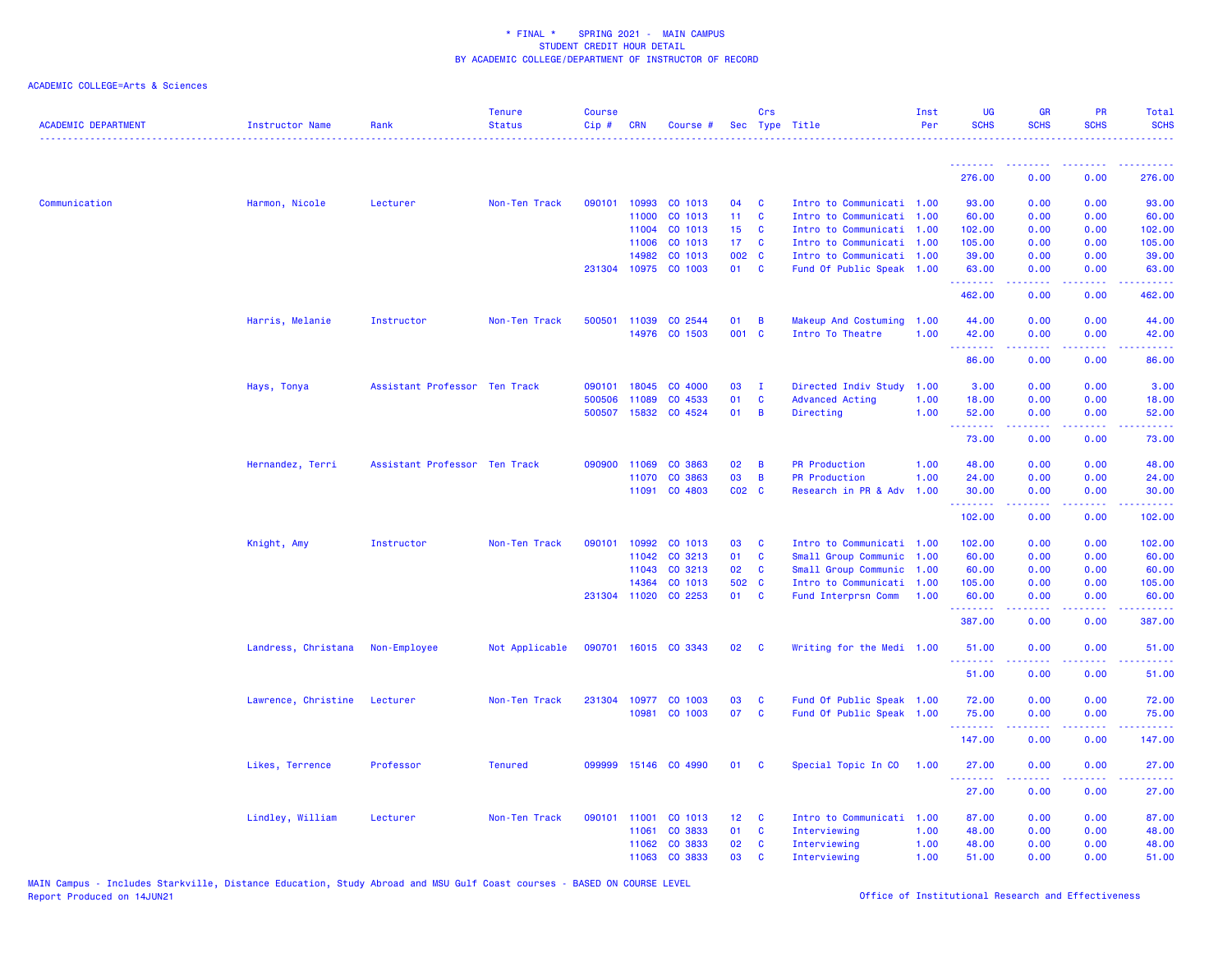| <b>ACADEMIC DEPARTMENT</b> | <b>Instructor Name</b> | Rank                        | <b>Tenure</b><br><b>Status</b> | <b>Course</b><br>Cip# | <b>CRN</b>     | Course #                        |                 | Crs               | Sec Type Title                                    | Inst<br>Per  | UG<br><b>SCHS</b>   | <b>GR</b><br><b>SCHS</b> | <b>PR</b><br><b>SCHS</b> | Total<br><b>SCHS</b> |
|----------------------------|------------------------|-----------------------------|--------------------------------|-----------------------|----------------|---------------------------------|-----------------|-------------------|---------------------------------------------------|--------------|---------------------|--------------------------|--------------------------|----------------------|
|                            |                        |                             |                                |                       |                |                                 |                 |                   |                                                   |              | .                   |                          |                          |                      |
|                            |                        |                             |                                |                       |                |                                 |                 |                   |                                                   |              | 234.00              | 0.00                     | 0.00                     | 234.00               |
| Communication              | Mabry, Paula           | Non-Employee                | Not Applicable                 |                       | 500506 11037   | 231304 11019 CO 2013<br>CO 2503 | 01<br>01        | C<br>$\mathbf{C}$ | Voice & Articulation 1.00<br>Acting               | 1.00         | 30.00<br>30.00<br>. | 0.00<br>0.00             | 0.00<br>0.00             | 30.00<br>30.00<br>.  |
|                            |                        |                             |                                |                       |                |                                 |                 |                   |                                                   |              | 60.00               | 0.00                     | 0.00                     | 60.00                |
|                            | Misun, Christopher     | Instructor                  | Non-Ten Track                  | 090101                | 18163          | CO 4000                         | 05              | $\mathbf I$       | Directed Indiv Study                              | 1.00         | 1.00                | 0.00                     | 0.00                     | 1.00                 |
|                            |                        |                             |                                | 090402                | 15828          | CO 4394                         | 01              | $\Omega$          | <b>Broadcast Capstone</b>                         | 1.00         | 68.00               | 0.00                     | 0.00                     | 68.00                |
|                            |                        |                             |                                | 090701                | 11022          | CO 2333                         | 01              | C                 | <b>Tv Production</b>                              | 1.00         | 171.00              | 0.00                     | 0.00                     | 171.00               |
|                            |                        |                             |                                |                       | 11023          | CO 2333                         | 02              | К                 | <b>Tv Production</b>                              | 1.00         | 0.00                | 0.00                     | 0.00                     | 0.00                 |
|                            |                        |                             |                                |                       | 11024<br>11025 | CO 2333<br>CO 2333              | 03<br>04        | К<br>К            | <b>Tv Production</b>                              | 1.00         | 0.00                | 0.00                     | 0.00<br>0.00             | 0.00                 |
|                            |                        |                             |                                |                       | 11026          | CO 2333                         | 05              | К                 | <b>Tv Production</b><br><b>Tv Production</b>      | 1.00<br>1.00 | 0.00<br>0.00        | 0.00<br>0.00             | 0.00                     | 0.00<br>0.00         |
|                            |                        |                             |                                |                       | 11027          | CO 2333                         | 06              | К                 | <b>Tv Production</b>                              | 1.00         | 0.00                | 0.00                     | 0.00                     | 0.00                 |
|                            |                        |                             |                                |                       | 11028          | CO 2333                         | 07              | K                 | <b>Tv Production</b>                              | 1.00         | 0.00                | 0.00                     | 0.00                     | 0.00                 |
|                            |                        |                             |                                |                       | 11046          | CO 3333                         | 01              | B                 | Adv Television Prd                                | 1.00         | 45.00               | 0.00                     | 0.00                     | 45.00                |
|                            |                        |                             |                                |                       | 11047          | CO 3333                         | 02              | B                 | Adv Television Prd                                | 1.00         | 48.00               | 0.00                     | 0.00                     | 48.00                |
|                            |                        |                             |                                | 099999                | 16386          | CO 4990                         | 05              | B                 | Special Topic In CO                               | 1.00         | 36.00<br><u>.</u>   | 0.00                     | 0.00                     | 36.00                |
|                            |                        |                             |                                |                       |                |                                 |                 |                   |                                                   |              | 369.00              | 0.00                     | 0.00                     | 369,00               |
|                            | Nichols, Aundrea       | Lecturer                    | Non-Ten Track                  |                       |                | 090701 11086 CO 4393            | 01              | C                 | Broadcast Performanc 1.00                         |              | 30.00<br>.          | 0.00                     | 0.00                     | 30.00<br>.           |
|                            |                        |                             |                                |                       |                |                                 |                 |                   |                                                   |              | 30.00               | 0.00                     | 0.00                     | 30.00                |
|                            | Nicholson, John        | Associate Professor Tenured |                                |                       | 090101 11014   | CO 1223                         | 01              | C                 | Intro Comm Theory                                 | 1.00         | 480.00              | 0.00                     | 0.00                     | 480.00               |
|                            |                        |                             |                                |                       |                | 11074 CO 4223                   | 01              | C                 | Adv Comm Theory                                   | 1.00         | 72.00<br>.          | 0.00                     | 0.00<br>.                | 72.00<br>.           |
|                            |                        |                             |                                |                       |                |                                 |                 |                   |                                                   |              | 552.00              | 0.00                     | 0.00                     | 552.00               |
|                            | Poe, Philip            | Associate Professor Tenured |                                |                       | 090401 11045   | CO 3313                         | 01              | <b>C</b>          | News Write for Elec                               | 1.00         | 51.00               | 0.00                     | 0.00                     | 51.00                |
|                            |                        |                             |                                |                       | 11087          | CO 4403                         | 01              | C                 | Journalism Ethics                                 | 1.00         | 42.00               | 0.00                     | 0.00                     | 42.00                |
|                            |                        |                             |                                | 090701 11029          |                | CO 2413                         | 01              | C                 | Intro News Writ-Repo                              | 1.00         | 225.00              | 0.00                     | 0.00                     | 225.00               |
|                            |                        |                             |                                |                       | 11030          | CO 2413                         | 02              | K                 | Intro News Writ-Repo                              | 1.00         | 0.00                | 0.00                     | 0.00                     | 0.00                 |
|                            |                        |                             |                                |                       | 11031          | CO 2413                         | 03              | K                 | Intro News Writ-Repo                              | 1.00         | 0.00                | 0.00                     | 0.00                     | 0.00                 |
|                            |                        |                             |                                |                       | 11032          | CO 2413                         | 04              | К                 | Intro News Writ-Repo                              | 1.00         | 0.00                | 0.00                     | 0.00                     | 0.00                 |
|                            |                        |                             |                                |                       | 11033<br>11034 | CO 2413<br>CO 2413              | 05<br>06        | К<br>K            | Intro News Writ-Repo<br>Intro News Writ-Repo 1.00 | 1.00         | 0.00<br>0.00        | 0.00<br>0.00             | 0.00<br>0.00             | 0.00<br>0.00         |
|                            |                        |                             |                                |                       | 11035          | CO 2413                         | 07              | К                 | Intro News Writ-Repo 1.00                         |              | 0.00                | 0.00                     | 0.00                     | 0.00                 |
|                            |                        |                             |                                |                       |                | 14978 CO 2413                   | 001 B           |                   | Intro News Writ-Repo 1.00                         |              | 39.00               | 0.00                     | 0.00                     | 39.00                |
|                            |                        |                             |                                |                       |                |                                 |                 |                   |                                                   |              | .<br>357.00         | 0.00                     | 0.00                     | 357.00               |
|                            | Rogerson, Jeremy       | Lecturer                    | Non-Ten Track                  | 090101                | 10994          | CO 1013                         | 05              | C                 | Intro to Communicati 1.00                         |              | 105.00              | 0.00                     | 0.00                     | 105.00               |
|                            |                        |                             |                                |                       | 10995          | CO 1013                         | 06              | C                 | Intro to Communicati 1.00                         |              | 102.00              | 0.00                     | 0.00                     | 102.00               |
|                            |                        |                             |                                |                       | 10999          | CO 1013                         | 10 <sub>1</sub> | C                 | Intro to Communicati 1.00                         |              | 102.00              | 0.00                     | 0.00                     | 102.00               |
|                            |                        |                             |                                |                       | 11010          | CO 1013                         | 21              | <b>C</b>          | Intro to Communicati 1.00                         |              | 102.00              | 0.00                     | 0.00                     | 102.00               |
|                            |                        |                             |                                |                       | 231304 10980   | CO 1003                         | 06              | C                 | Fund Of Public Speak 1.00                         |              | 75.00<br>.          | 0.00                     | 0.00                     | 75.00<br>.           |
|                            |                        |                             |                                |                       |                |                                 |                 |                   |                                                   |              | 486.00              | 0.00                     | 0.00                     | 486.00               |
|                            | Roussin, Wendy         | Associate Professor Tenured |                                |                       |                | 090404 11051 CO 3403            | 03              | B                 | Photographic Communi 1.00                         |              | 45.00               | 0.00                     | 0.00                     | 45.00                |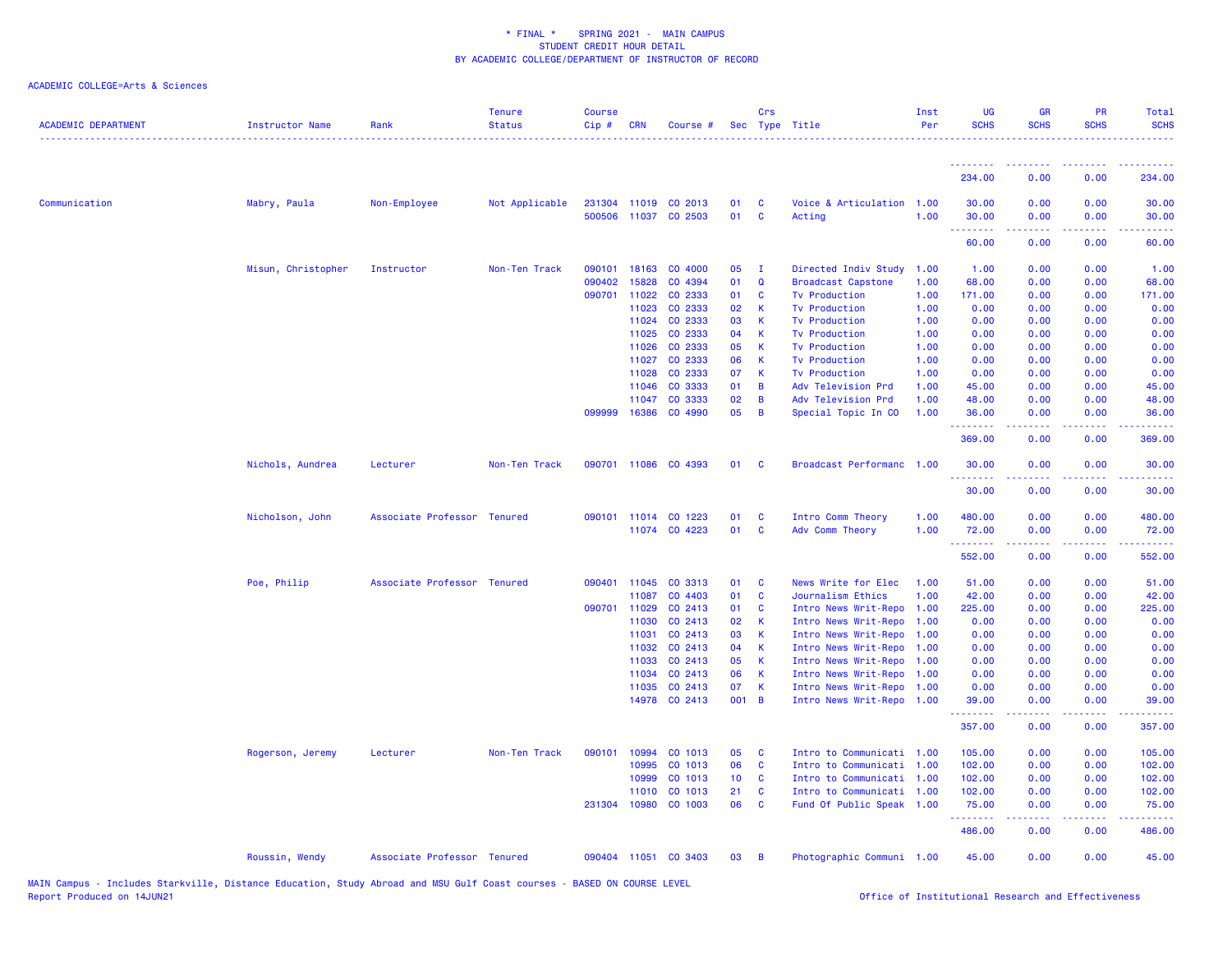| <b>ACADEMIC DEPARTMENT</b> | Instructor Name  | Rank                              | <b>Tenure</b><br><b>Status</b> | <b>Course</b><br>Cip# | <b>CRN</b>   | Course #             |              | Crs          | Sec Type Title            | Inst<br>Per | UG<br><b>SCHS</b>   | <b>GR</b><br><b>SCHS</b> | PR<br><b>SCHS</b>                                                                                                                 | Total<br><b>SCHS</b><br>$\frac{1}{2} \left( \frac{1}{2} \right) \left( \frac{1}{2} \right) \left( \frac{1}{2} \right) \left( \frac{1}{2} \right)$ |
|----------------------------|------------------|-----------------------------------|--------------------------------|-----------------------|--------------|----------------------|--------------|--------------|---------------------------|-------------|---------------------|--------------------------|-----------------------------------------------------------------------------------------------------------------------------------|---------------------------------------------------------------------------------------------------------------------------------------------------|
| Communication              | Roussin, Wendy   | Associate Professor Tenured       |                                | 090404                | 15830        | CO 4423              | 01           | B            | Adv Photo Communicat 1.00 |             | 27.00               | 0.00                     | 0.00                                                                                                                              | 27.00                                                                                                                                             |
|                            |                  |                                   |                                | 090702                | 11056        | CO 3713              | 02           | C            | Digital Communicatio      | 1.00        | 33.00               | 0.00                     | 0.00                                                                                                                              | 33.00                                                                                                                                             |
|                            |                  |                                   |                                |                       |              | 14979 CO 3713        | 001 B        |              | Digital Communicatio      | 1.00        | 39.00<br><b>.</b> . | 0.00<br>.                | 0.00<br>بالأباد                                                                                                                   | 39.00<br>.                                                                                                                                        |
|                            |                  |                                   |                                |                       |              |                      |              |              |                           |             | 144.00              | 0.00                     | 0.00                                                                                                                              | 144.00                                                                                                                                            |
|                            | Rupp, Jeffrey    | Non-Faculty                       | Not Applicable                 | 520701                | 13063        | <b>MGT 3323</b>      | 01           | $\mathbf{C}$ | Entrepreneurship          | 0.50        | 57.00               | 0.00                     | 0.00                                                                                                                              | 57.00                                                                                                                                             |
|                            |                  |                                   |                                |                       | 13064        | <b>MGT 3323</b>      | 02           | <b>C</b>     | Entrepreneurship          | 0.50        | 91.50<br>.          | 0.00<br>.                | 0.00<br>.                                                                                                                         | 91.50<br>.                                                                                                                                        |
|                            |                  |                                   |                                |                       |              |                      |              |              |                           |             | 148.50              | 0.00                     | 0.00                                                                                                                              | 148.50                                                                                                                                            |
|                            | Schnitzler, Mark | Lecturer                          | Non-Ten Track                  | 500501                | 15140        | CO 1503              | 02           | C            | Intro To Theatre          | 1.00        | 258.00              | 0.00                     | 0.00                                                                                                                              | 258.00                                                                                                                                            |
|                            |                  |                                   |                                |                       |              | 15141 CO 1503        | 03           | $\mathbf{C}$ | Intro To Theatre          | 1.00        | 237.00              | 0.00                     | 0.00                                                                                                                              | 237.00                                                                                                                                            |
|                            |                  |                                   |                                |                       |              |                      |              |              |                           |             | 495.00              | 0.00                     | 0.00                                                                                                                              | 495.00                                                                                                                                            |
|                            | Seitz, Holli     | Assistant Professor Ten Track     |                                |                       | 231304 11075 | CO 4253              | 01           | $\mathbf{C}$ | Elements Of Persuasn 1.00 |             | 81.00               | 0.00                     | 0.00                                                                                                                              | 81.00                                                                                                                                             |
|                            |                  |                                   |                                |                       | 11076        | CO 4253              | 02           | $\mathbf{C}$ | Elements Of Persuasn      | 1.00        | 78.00               | 0.00                     | 0.00                                                                                                                              | 78.00                                                                                                                                             |
|                            |                  |                                   |                                |                       | 11097        | CO 6253              | 01           | <b>C</b>     | Elements Of Persuasn      | 1.00        | 0.00                | 3.00                     | 0.00                                                                                                                              | 3.00                                                                                                                                              |
|                            |                  |                                   |                                |                       | 11098        | CO 6253              | 02           | $\mathbf{C}$ | Elements Of Persuasn      | 1.00        | 0.00                | 15.00                    | 0.00                                                                                                                              | 15.00                                                                                                                                             |
|                            |                  |                                   |                                |                       | 240101 17137 | <b>HON 4093</b>      | <b>HO6 E</b> |              | <b>Honors Thesis</b>      | 1.00        | 3.00<br><b>.</b> .  | 0.00<br>بالمستبط         | 0.00<br>بالأباب                                                                                                                   | 3.00<br>المستما                                                                                                                                   |
|                            |                  |                                   |                                |                       |              |                      |              |              |                           |             | 162.00              | 18.00                    | 0.00                                                                                                                              | 180.00                                                                                                                                            |
|                            | Smith, Glenn     | Associate Professor Tenured       |                                | 050207                | 16368        | CO 4233              | 001 C        |              | Gender and Media          | 1.00        | 39.00               | 0.00                     | 0.00                                                                                                                              | 39.00                                                                                                                                             |
|                            |                  |                                   |                                |                       | 16715        | GS 4233              | 001 C        |              | Gender and Media          | 1.00        | 9.00                | 0.00                     | 0.00                                                                                                                              | 9.00                                                                                                                                              |
|                            |                  |                                   |                                |                       | 090101 15829 | CO 4263              | 01           | C            | Gender Communication      | 1.00        | 84.00               | 0.00                     | 0.00                                                                                                                              | 84.00                                                                                                                                             |
|                            |                  |                                   |                                |                       | 16716        | GS 4263              | 01           | $\mathbf{C}$ | Gender Communication      | 1.00        | 6.00                | 0.00                     | 0.00                                                                                                                              | 6.00                                                                                                                                              |
|                            |                  |                                   |                                | 090102                | 11080        | CO 4323              | 01           | <b>C</b>     | Mass Media-Society        | 1.00        | 75.00               | 0.00                     | 0.00                                                                                                                              | 75.00                                                                                                                                             |
|                            |                  |                                   |                                |                       |              | 090401 11015 CO 1403 | 01           | <b>C</b>     | Intro Mass Media          | 1.00        | 387.00<br><b></b>   | 0.00                     | 0.00                                                                                                                              | 387.00<br>.                                                                                                                                       |
|                            |                  |                                   |                                |                       |              |                      |              |              |                           |             | 600.00              | 0.00                     | 0.00                                                                                                                              | 600.00                                                                                                                                            |
|                            | Smith, Joy       | Non-Faculty                       | Not Applicable                 |                       |              | 149999 15438 GE 2011 | 01           | $\mathbf{C}$ | Engr Recruitment Ldr 1.00 |             | 15.00<br><u>.</u>   | 0.00                     | 0.00                                                                                                                              | 15.00                                                                                                                                             |
|                            |                  |                                   |                                |                       |              |                      |              |              |                           |             | 15.00               | .<br>0.00                | $\frac{1}{2} \left( \frac{1}{2} \right) \left( \frac{1}{2} \right) \left( \frac{1}{2} \right) \left( \frac{1}{2} \right)$<br>0.00 | .<br>15.00                                                                                                                                        |
|                            | Strout, Lawrence | Associate Professor Tenured       |                                |                       | 090102 11078 | CO 4313              | 01           | C            | <b>Mass Media Law</b>     | 1.00        | 75.00               | 0.00                     | 0.00                                                                                                                              | 75.00                                                                                                                                             |
|                            |                  |                                   |                                |                       | 11079        | CO 4313              | 02           | C            | <b>Mass Media Law</b>     | 1.00        | 78.00               | 0.00                     | 0.00                                                                                                                              | 78.00                                                                                                                                             |
|                            |                  |                                   |                                | 090401                | 11099        | CO 6313              | 01           | <b>C</b>     | <b>Mass Media Law</b>     | 1.00        | 0.00                | 6.00                     | 0.00                                                                                                                              | 6.00                                                                                                                                              |
|                            |                  |                                   |                                |                       |              | 090701 11048 CO 3343 | 01           | $\mathbf{C}$ | Writing for the Medi      | 1.00        | 45.00<br>.          | 0.00<br>.                | 0.00<br>د د د د                                                                                                                   | 45.00<br>.                                                                                                                                        |
|                            |                  |                                   |                                |                       |              |                      |              |              |                           |             | 198.00              | 6.00                     | 0.00                                                                                                                              | 204.00                                                                                                                                            |
|                            | Sullivan, Mary   | Lecturer                          | Non-Ten Track                  |                       |              | 090401 15834 CO 3313 | 02           | <b>C</b>     | News Write for Elec       | 1.00        | 51.00               | 0.00                     | 0.00                                                                                                                              | 51.00                                                                                                                                             |
|                            |                  |                                   |                                |                       |              |                      |              |              |                           |             | 51.00               | 0.00                     | 0.00                                                                                                                              | 51.00                                                                                                                                             |
|                            | Thompson, Thomas | Non-Faculty                       | Not Applicable                 |                       |              | 090404 11049 CO 3403 | $01 \quad B$ |              | Photographic Communi 1.00 |             | 48.00               | 0.00                     | 0.00                                                                                                                              | 48.00                                                                                                                                             |
|                            |                  |                                   |                                |                       |              |                      |              |              |                           |             | .<br>48.00          | .<br>0.00                | د د د د<br>0.00                                                                                                                   | .<br>48.00                                                                                                                                        |
|                            | Webb, Matthew    | Clinical Assist Pro Non-Ten Track |                                | 090101                | 18043        | CO 4000              | 01           | $\mathbf I$  | Directed Indiv Study 1.00 |             | 1.00                | 0.00                     | 0.00                                                                                                                              | 1.00                                                                                                                                              |
|                            |                  |                                   |                                |                       |              | 18044 CO 4000        | 02           | $\mathbf{I}$ | Directed Indiv Study 1.00 |             | 2.00                | 0.00                     | 0.00                                                                                                                              | 2.00                                                                                                                                              |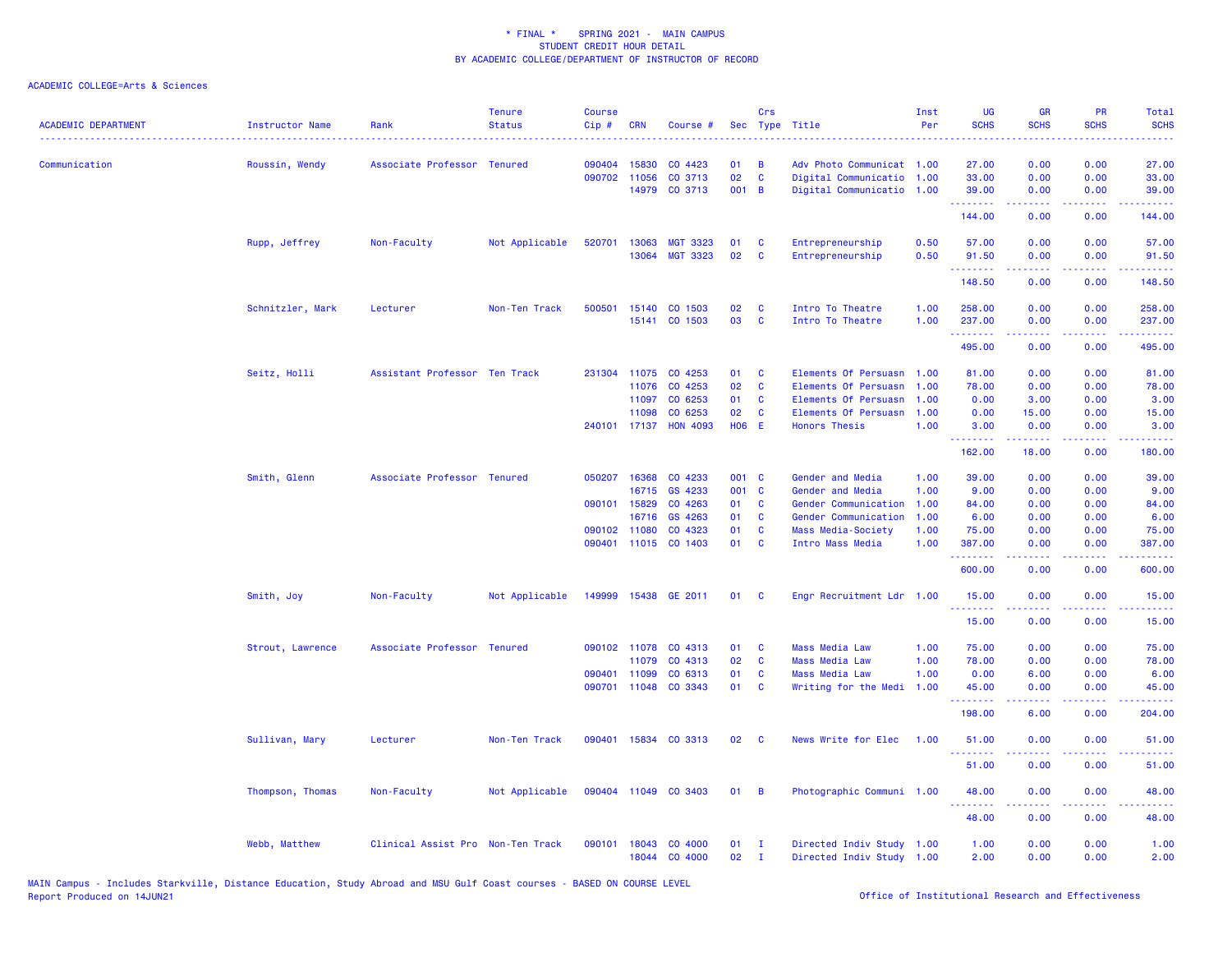| <b>ACADEMIC DEPARTMENT</b>             | <b>Instructor Name</b> | Rank                              | <b>Tenure</b><br><b>Status</b> | <b>Course</b><br>Cip# | <b>CRN</b> | Course #             |                 | Crs      | Sec Type Title            | Inst<br>Per | <b>UG</b><br><b>SCHS</b> | <b>GR</b><br><b>SCHS</b> | <b>PR</b><br><b>SCHS</b> | Total<br><b>SCHS</b> |
|----------------------------------------|------------------------|-----------------------------------|--------------------------------|-----------------------|------------|----------------------|-----------------|----------|---------------------------|-------------|--------------------------|--------------------------|--------------------------|----------------------|
|                                        |                        |                                   |                                |                       |            |                      |                 |          |                           |             |                          |                          |                          |                      |
| Communication                          | Webb, Matthew          | Clinical Assist Pro Non-Ten Track |                                | 099999                |            | 16385 CO 4990        | 04              | <b>B</b> | Special Topic In CO       | 1.00        | 39.00                    | 0.00                     | 0.00                     | 39.00                |
|                                        |                        |                                   |                                | 500501                |            | 11017 CO 1503        | 01              | <b>C</b> | Intro To Theatre          | 1.00        | 291,00                   | 0.00                     | 0.00                     | 291.00               |
|                                        |                        |                                   |                                |                       |            | 11018 CO 1553        | 01              | - E      | Theatre Practicum #5 1.00 |             | 30.00<br>.               | 0.00                     | 0.00<br>$- - - -$        | 30.00                |
|                                        |                        |                                   |                                |                       |            |                      |                 |          |                           |             | 363.00                   | 0.00                     | 0.00                     | 363.00               |
|                                        | Williams, Kevin        | Associate Professor Tenured       |                                | 090102 11081          |            | CO 4323              | 02 C            |          | Mass Media-Society        | 1.00        | 72.00                    | 0.00                     | 0.00                     | 72.00                |
|                                        |                        |                                   |                                |                       | 14371      | CO 4323              | 501 C           |          | Mass Media-Society        | 1.00        | 72.00                    | 0.00                     | 0.00                     | 72.00                |
|                                        |                        |                                   |                                |                       | 14964      | CO 4323              | 001 C           |          | Mass Media-Society        | 1.00        | 39.00                    | 0.00                     | 0.00                     | 39.00                |
|                                        |                        |                                   |                                | 090401                | 11102      | CO 6323              | 02 C            |          | Mass Media-Society        | 1.00        | 0.00                     | 6.00                     | 0.00                     | 6.00                 |
|                                        |                        |                                   |                                |                       |            | 14374 CO 6323        | 501 C           |          | Mass Media-Society        | 1.00        | 0.00                     | 15.00                    | 0.00                     | 15.00                |
|                                        |                        |                                   |                                |                       |            | 090702 11055 CO 3713 | 01 C            |          | Digital Communicatio 1.00 |             | 39.00                    | 0.00                     | 0.00                     | 39,00                |
|                                        |                        |                                   |                                |                       |            |                      |                 |          |                           |             | --------<br>222.00       | <u>.</u><br>21.00        | --------<br>0.00         | ------<br>243.00     |
|                                        | Williams, Linda        | Lecturer                          | Non-Ten Track                  | 090101                | 10991      | CO 1013              | 02              | <b>C</b> | Intro to Communicati 1.00 |             | 99.00                    | 0.00                     | 0.00                     | 99.00                |
|                                        |                        |                                   |                                |                       | 10996      | CO 1013              | 07              | <b>C</b> | Intro to Communicati 1.00 |             | 96.00                    | 0.00                     | 0.00                     | 96.00                |
|                                        |                        |                                   |                                |                       | 11002      | CO 1013              | 13              | - C      | Intro to Communicati 1.00 |             | 102.00                   | 0.00                     | 0.00                     | 102.00               |
|                                        |                        |                                   |                                |                       | 11009      | CO 1013              | 20              | <b>C</b> | Intro to Communicati 1.00 |             | 105.00                   | 0.00                     | 0.00                     | 105.00               |
|                                        |                        |                                   |                                | 231304                |            | 10984 CO 1003        | 10 <sup>1</sup> | <b>C</b> | Fund Of Public Speak 1.00 |             | 75.00                    | 0.00                     | 0.00                     | 75.00                |
|                                        |                        |                                   |                                |                       |            |                      |                 |          |                           |             | --------<br>477.00       | 0.00                     | ----<br>0.00             | 477.00               |
| =====================================  |                        |                                   |                                |                       |            |                      |                 |          |                           |             | ========                 | ========                 | ========                 | ==========           |
| Communication                          |                        |                                   |                                |                       |            |                      |                 |          |                           |             | 9782.50                  | 45.00                    | 0.00                     | 9827.50              |
| -------------------------------------- |                        |                                   |                                |                       |            |                      |                 |          |                           |             | ========                 | ========                 | ========                 | ==========           |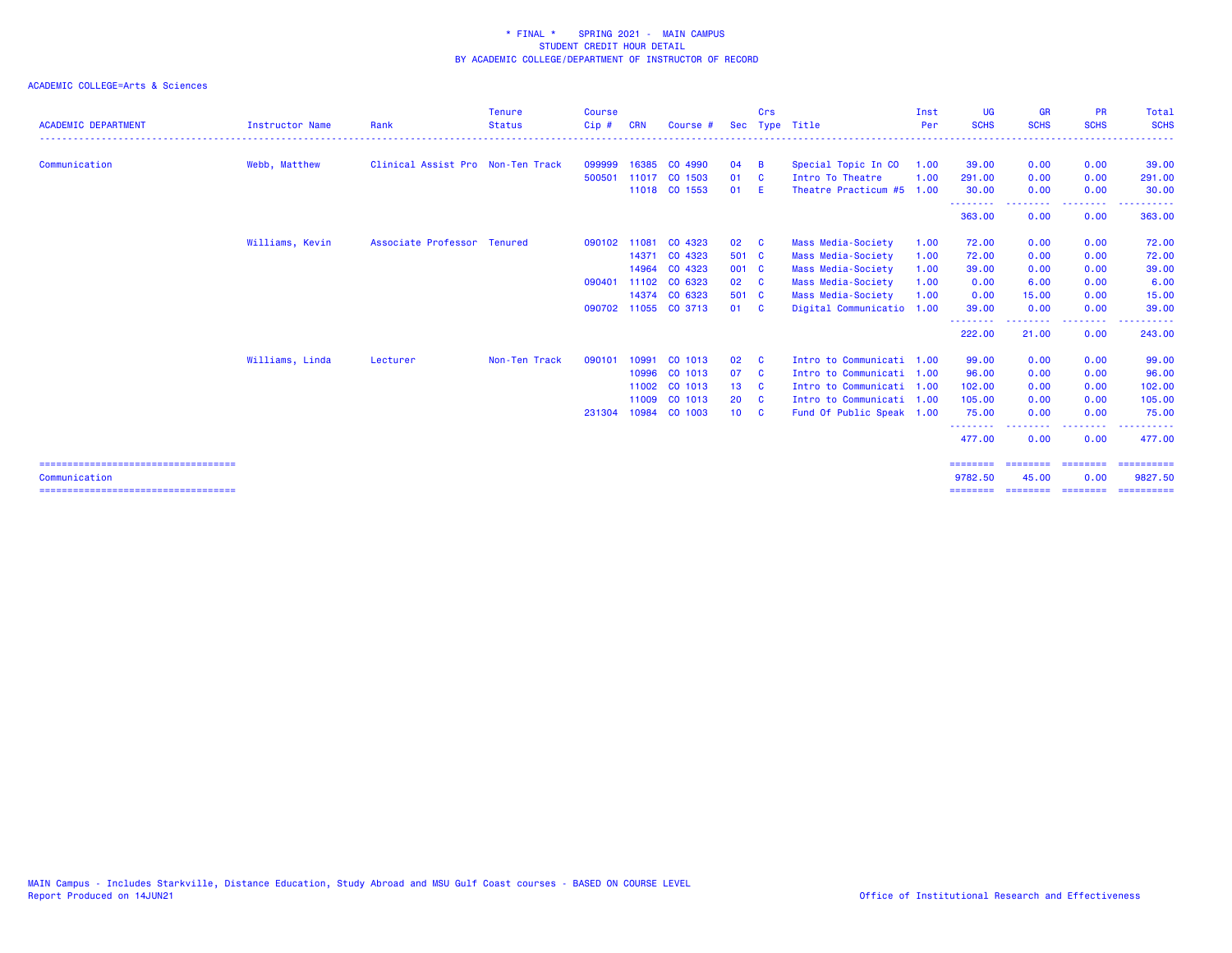| <b>ACADEMIC DEPARTMENT</b> | Instructor Name    | Rank                        | <b>Tenure</b><br><b>Status</b><br>. <u>.</u> | <b>Course</b><br>$Cip \#$ | <b>CRN</b>   | Course #             |       | Crs                     | Sec Type Title            | Inst<br>Per | UG<br><b>SCHS</b> | <b>GR</b><br><b>SCHS</b>                  | <b>PR</b><br><b>SCHS</b> | Total<br><b>SCHS</b><br>$\frac{1}{2} \left( \frac{1}{2} \right) \left( \frac{1}{2} \right) \left( \frac{1}{2} \right) \left( \frac{1}{2} \right)$ |
|----------------------------|--------------------|-----------------------------|----------------------------------------------|---------------------------|--------------|----------------------|-------|-------------------------|---------------------------|-------------|-------------------|-------------------------------------------|--------------------------|---------------------------------------------------------------------------------------------------------------------------------------------------|
| English                    | Allsup, Allison    | Grad Teach Assist           | Not Applicable                               |                           |              | 231301 11733 EN 1113 | 57    | <b>C</b>                | En Composition II         | 1.00        | 63.00             | 0.00                                      | 0.00                     | 63.00                                                                                                                                             |
|                            |                    |                             |                                              |                           |              |                      |       |                         |                           |             | .<br>63.00        | 22222<br>0.00                             | 0.00                     | المتمامين<br>63.00                                                                                                                                |
|                            | Angelo, Carolyn    | Lecturer                    | Non-Ten Track                                |                           | 160102 10249 | AN 2403              | 02    | C                       | Intro to Study of La 1.00 |             | 42.00             | 0.00                                      | 0.00                     | 42.00                                                                                                                                             |
|                            |                    |                             |                                              |                           | 10250        | AN 2403              | 03    | C                       | Intro to Study of La      | 1.00        | 48.00             | 0.00                                      | 0.00                     | 48.00                                                                                                                                             |
|                            |                    |                             |                                              |                           | 11788        | <b>EN 2403</b>       | 02    | C                       | Intro to Study of La      | 1.00        | 18.00             | 0.00                                      | 0.00                     | 18.00                                                                                                                                             |
|                            |                    |                             |                                              |                           | 11789        | EN 2403              | 03    | C                       | Intro to Study of La      | 1.00        | 9.00              | 0.00                                      | 0.00                     | 9.00                                                                                                                                              |
|                            |                    |                             |                                              |                           | 15383        | <b>EN 2403</b>       | 04    | C                       | Intro to Study of La      | 1.00        | 12.00             | 0.00                                      | 0.00                     | 12.00                                                                                                                                             |
|                            |                    |                             |                                              |                           | 15384        | AN 2403              | 04    | <b>C</b>                | Intro to Study of La      | 1.00        | 36.00             | 0.00                                      | 0.00                     | 36.00                                                                                                                                             |
|                            |                    |                             |                                              |                           |              | 231301 11670 EN 1103 | 06    | C                       | En Composition I          | 1.00        | 57.00<br>.        | 0.00<br><b><i><u><u>AAAAA</u></u></i></b> | 0.00<br>.                | 57.00<br>.                                                                                                                                        |
|                            |                    |                             |                                              |                           |              |                      |       |                         |                           |             | 222.00            | 0.00                                      | 0.00                     | 222.00                                                                                                                                            |
|                            | Atkinson, Theodore | Associate Professor Tenured |                                              |                           | 231402 11783 | <b>EN 2253</b>       | 04    | <b>C</b>                | American Lit After 1      | 1.00        | 39.00             | 0.00                                      | 0.00                     | 39.00                                                                                                                                             |
|                            |                    |                             |                                              | 239999                    | 16885        | <b>EN 8000</b>       | 03    | D                       | Research / Thesis         | 1.00        | 0.00              | 3.00                                      | 0.00                     | 3.00                                                                                                                                              |
|                            |                    |                             |                                              | 500601                    | 11073        | CO 4124              | 01    | B                       | Topics in Film            | 1.00        | 20.00             | 0.00                                      | 0.00                     | 20.00                                                                                                                                             |
|                            |                    |                             |                                              |                           | 15546        | EN 4124              | 01    | B                       | Topics in Film            | 1.00        | 8.00              | 0.00                                      | 0.00                     | 8.00                                                                                                                                              |
|                            |                    |                             |                                              |                           | 15549        | EN 6124              | 01    | B                       | Topics in Film            | 1.00        | 0.00              | 24.00                                     | 0.00                     | 24.00                                                                                                                                             |
|                            |                    |                             |                                              |                           | 16360        | ART 4124             | 01    | B                       | Topics in Film            | 1.00        | 28.00<br>.        | 0.00<br>.                                 | 0.00<br>.                | 28.00<br><u>.</u>                                                                                                                                 |
|                            |                    |                             |                                              |                           |              |                      |       |                         |                           |             | 95.00             | 27.00                                     | 0.00                     | 122.00                                                                                                                                            |
|                            | Austin, Daniel     | Instructor                  | Non-Ten Track                                | 231301                    | 11667        | <b>EN 1103</b>       | 01    | C                       | En Composition I          | 1.00        | 60.00             | 0.00                                      | 0.00                     | 60.00                                                                                                                                             |
|                            |                    |                             |                                              |                           | 231401 11752 | <b>EN 2203</b>       | 01    | C                       | Intro To Literature       | 1.00        | 90.00             | 0.00                                      | 0.00                     | 90.00                                                                                                                                             |
|                            |                    |                             |                                              |                           | 11757        | <b>EN 2203</b>       | 06    | C                       | Intro To Literature       | 1.00        | 90.00             | 0.00                                      | 0.00                     | 90.00                                                                                                                                             |
|                            |                    |                             |                                              |                           | 14500        | <b>EN 2203</b>       | 502 C |                         | Intro To Literature       | 1.00        | 36.00             | 0.00                                      | 0.00                     | 36.00                                                                                                                                             |
|                            |                    |                             |                                              |                           | 14984        | <b>EN 2203</b>       | 001 C |                         | Intro To Literature       | 1.00        | 45.00<br>.        | 0.00<br>-----                             | 0.00<br>.                | 45.00<br>.                                                                                                                                        |
|                            |                    |                             |                                              |                           |              |                      |       |                         |                           |             | 321.00            | 0.00                                      | 0.00                     | 321.00                                                                                                                                            |
|                            | Barber, Kathryn    | Lecturer                    | Non-Ten Track                                | 231301                    | 11723        | <b>EN 1113</b>       | 46    | C                       | En Composition II         | 1.00        | 57.00             | 0.00                                      | 0.00                     | 57.00                                                                                                                                             |
|                            |                    |                             |                                              |                           | 231302 11797 | <b>EN 3303</b>       | 04    | C                       | Creative Writing          | 1.00        | 45.00             | 0.00                                      | 0.00                     | 45.00                                                                                                                                             |
|                            |                    |                             |                                              |                           | 14983        | <b>EN 3303</b>       | 001 C |                         | Creative Writing          | 1.00        | 39,00             | 0.00                                      | 0.00                     | 39.00                                                                                                                                             |
|                            |                    |                             |                                              |                           | 17797        | <b>EN 3303</b>       | 09    | C                       | Creative Writing          | 1.00        | 27.00             | 0.00                                      | 0.00                     | 27.00                                                                                                                                             |
|                            |                    |                             |                                              |                           |              | 231401 11753 EN 2203 | 02    | $\overline{\mathbf{c}}$ | Intro To Literature       | 1.00        | 84.00<br>.        | 0.00                                      | 0.00                     | 84.00                                                                                                                                             |
|                            |                    |                             |                                              |                           |              |                      |       |                         |                           |             | 252.00            | 0.00                                      | 0.00                     | 252.00                                                                                                                                            |
|                            | Barton, Amy        | Instructor                  | Non-Ten Track                                |                           | 231303 12327 | GE 3513              | 07    | <b>C</b>                | <b>Technical Writing</b>  | 1.00        | 33.00             | 0.00                                      | 0.00                     | 33.00                                                                                                                                             |
|                            |                    |                             |                                              |                           | 12336        | GE 3513              | H01 C |                         | Honors - Technical W      | 1.00        | 33.00             | 0.00                                      | 0.00                     | 33.00                                                                                                                                             |
|                            |                    |                             |                                              |                           | 15171        | GE 3513              | 002 C |                         | <b>Technical Writing</b>  | 1.00        | 39.00             | 0.00                                      | 0.00                     | 39.00                                                                                                                                             |
|                            |                    |                             |                                              |                           |              | 15441 GE 3513        | 31 C  |                         | <b>Technical Writing</b>  | 1.00        | 93.00             | 0.00                                      | 0.00                     | 93.00                                                                                                                                             |
|                            |                    |                             |                                              |                           |              |                      |       |                         |                           |             | .<br>198.00       | <b><i><u><u>AAAAA</u></u></i></b><br>0.00 | .<br>0.00                | .<br>198.00                                                                                                                                       |
|                            | Barton, Kelly      | Grad Teach Assist           | Not Applicable                               |                           |              | 231301 11734 EN 1113 | 58    | $\mathbf{C}$            | En Composition II         | 1.00        | 60.00             | 0.00                                      | 0.00                     | 60.00                                                                                                                                             |
|                            |                    |                             |                                              |                           |              |                      |       |                         |                           |             | --------<br>60.00 | . <u>.</u> .<br>0.00                      | -----<br>0.00            | .<br>60.00                                                                                                                                        |
|                            | Bogard, LaToya     | Instructor                  | Non-Ten Track                                |                           |              | 231301 11749 EN 1173 | 02    | <b>C</b>                | Accelerated Comp II       | 1.00        | 21.00             | 0.00                                      | 0.00                     | 21.00                                                                                                                                             |
|                            |                    |                             |                                              |                           |              | 11751 EN 1173        | 04    | C                       | Accelerated Comp II       | 1.00        | 33.00             | 0.00                                      | 0.00                     | 33.00                                                                                                                                             |
|                            |                    |                             |                                              |                           |              | 231303 12334 GE 3513 | 13    | C                       | <b>Technical Writing</b>  | 1.00        | 63.00             | 0.00                                      | 0.00                     | 63.00                                                                                                                                             |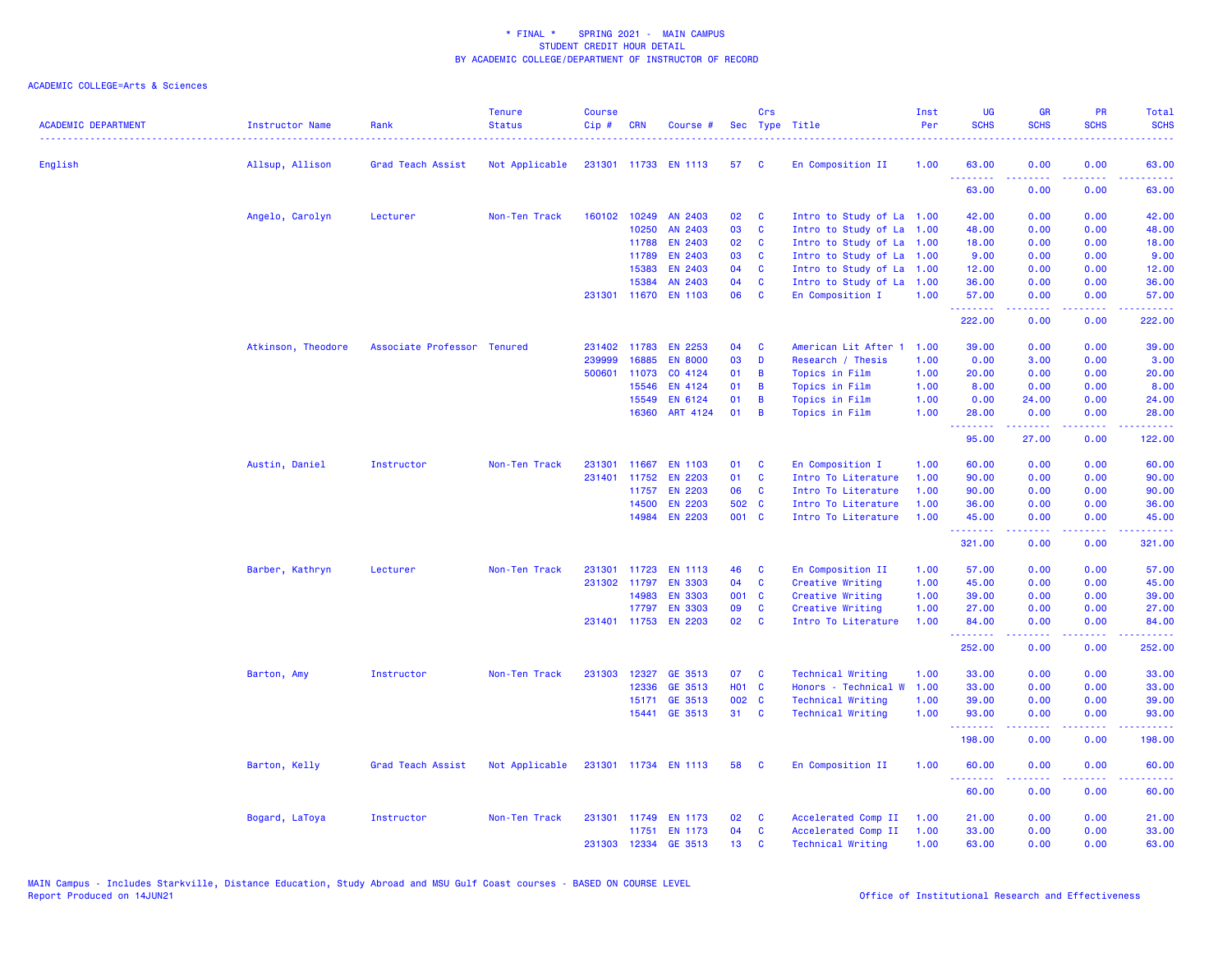| <b>ACADEMIC DEPARTMENT</b> | <b>Instructor Name</b>            | Rank                        | <b>Tenure</b><br><b>Status</b> | <b>Course</b><br>Cip# | <b>CRN</b>   | Course #              |                         | Crs          | Sec Type Title            | Inst<br>Per | <b>UG</b><br><b>SCHS</b> | <b>GR</b><br><b>SCHS</b>                                                                                                                                     | <b>PR</b><br><b>SCHS</b>            | Total<br><b>SCHS</b>                 |
|----------------------------|-----------------------------------|-----------------------------|--------------------------------|-----------------------|--------------|-----------------------|-------------------------|--------------|---------------------------|-------------|--------------------------|--------------------------------------------------------------------------------------------------------------------------------------------------------------|-------------------------------------|--------------------------------------|
|                            |                                   |                             |                                |                       |              |                       |                         |              |                           |             | <u>.</u>                 |                                                                                                                                                              |                                     |                                      |
|                            |                                   |                             |                                |                       |              |                       |                         |              |                           |             | 117.00                   | 0.00                                                                                                                                                         | 0.00                                | 117.00                               |
| English                    | Brown, Donald                     | Lecturer                    | Non-Ten Track                  |                       | 231401 11847 | <b>EN 8593</b>        | 01<br>H <sub>01</sub> S | <b>S</b>     | Stu Postcolonial Lit 0.50 |             | 0.00                     | 16.50                                                                                                                                                        | 0.00                                | 16.50                                |
|                            |                                   |                             |                                | 240101                | 12624        | <b>HON 1173</b>       |                         |              | The Quest II              | 1.00        | 36.00<br>.               | 0.00<br>بالمستمال                                                                                                                                            | 0.00<br>$\sim$ $\sim$ $\sim$ $\sim$ | 36.00<br>$\sim$ $\sim$ $\sim$ $\sim$ |
|                            |                                   |                             |                                |                       |              |                       |                         |              |                           |             | 36.00                    | 16.50                                                                                                                                                        | 0.00                                | 52.50                                |
|                            | Brown, Madison                    | Grad Teach Assist           | Not Applicable                 |                       |              | 231301 11706 EN 1113  | 29                      | $\mathbf{C}$ | En Composition II         | 1.00        | 60.00<br>.               | 0.00                                                                                                                                                         | 0.00                                | 60.00                                |
|                            |                                   |                             |                                |                       |              |                       |                         |              |                           |             | 60.00                    | 0.00                                                                                                                                                         | 0.00                                | 60.00                                |
|                            | Cardozo Gaibisso, Lo Non-Employee |                             | Not Applicable                 |                       | 160102 11818 | EN 4433               | 01                      | C            | Approaches to TESOL       | 1.00        | 18.00                    | 0.00                                                                                                                                                         | 0.00                                | 18.00                                |
|                            |                                   |                             |                                |                       | 15558        | EN 4433               | 501 C                   |              | Approaches to TESOL       | 1.00        | 9.00                     | 0.00                                                                                                                                                         | 0.00                                | 9.00                                 |
|                            |                                   |                             |                                |                       | 15559        | EN 6433               | 501 C                   |              | Approaches to TESOL       | 1.00        | 0.00<br>.                | 15.00                                                                                                                                                        | 0.00                                | 15.00                                |
|                            |                                   |                             |                                |                       |              |                       |                         |              |                           |             | 27.00                    | 15.00                                                                                                                                                        | 0.00                                | 42.00                                |
|                            | Claggett, Shalyn                  | Associate Professor Tenured |                                | 231301                | 11803        | <b>EN 3414</b>        | 01                      | <b>C</b>     | Crit Writ/Resrch Lit 1.00 |             | 52.00                    | 0.00                                                                                                                                                         | 0.00                                | 52.00                                |
|                            |                                   |                             |                                |                       | 231404 15542 | <b>EN 4883</b>        | 01                      | C            | Victorian Prose-Poet 1.00 |             | 39.00                    | 0.00                                                                                                                                                         | 0.00                                | 39.00                                |
|                            |                                   |                             |                                |                       |              | 15544 EN 6883         | 01                      | <b>C</b>     | Victorian Prose-Poet 1.00 |             | 0.00<br>.                | 12.00<br>والمستوات                                                                                                                                           | 0.00<br>$\sim$ $\sim$ $\sim$ $\sim$ | 12.00<br>المتمامين                   |
|                            |                                   |                             |                                |                       |              |                       |                         |              |                           |             | 91.00                    | 12.00                                                                                                                                                        | 0.00                                | 103.00                               |
|                            | Craig, Heather                    | Non-Faculty                 | Not Applicable                 |                       |              | 521003 15875 LSK 1101 | 15                      | - C          | Freshman Success Str 1.00 |             | 7.00                     | 0.00                                                                                                                                                         | 0.00                                | 7.00                                 |
|                            |                                   |                             |                                |                       |              |                       |                         |              |                           |             | <u>.</u><br>7.00         | 0.00                                                                                                                                                         | 0.00                                | ----<br>7.00                         |
|                            | Creevy, Patrick                   | Non-Employee                | Not Applicable                 |                       |              | 231404 11774 EN 2223  | 02                      | <b>C</b>     | English Lit After 18 1.00 |             | 60.00                    | 0.00                                                                                                                                                         | 0.00                                | 60.00                                |
|                            |                                   |                             |                                |                       |              | 11775 EN 2223         | 03                      | <b>C</b>     | English Lit After 18 1.00 |             | 33.00                    | 0.00                                                                                                                                                         | 0.00                                | 33.00                                |
|                            |                                   |                             |                                |                       |              |                       |                         |              |                           |             | .<br>93.00               | $\frac{1}{2} \left( \frac{1}{2} \right) \left( \frac{1}{2} \right) \left( \frac{1}{2} \right) \left( \frac{1}{2} \right) \left( \frac{1}{2} \right)$<br>0.00 | .<br>0.00                           | .<br>93.00                           |
|                            | Crescenzo, Michele                | Lecturer                    | Non-Ten Track                  |                       | 231401 11790 | <b>EN 2434</b>        | 01                      | B            | Literature And Film       | 1.00        | 92.00                    | 0.00                                                                                                                                                         | 0.00                                | 92.00                                |
|                            |                                   |                             |                                |                       | 231402 11778 | <b>EN 2243</b>        | 03                      | C            | American Lit Before       | 1.00        | 54.00                    | 0.00                                                                                                                                                         | 0.00                                | 54.00                                |
|                            |                                   |                             |                                |                       | 231404 15506 | <b>EN 2213</b>        | 01                      | C            | English Lit Before 1 1.00 |             | 84.00                    | 0.00                                                                                                                                                         | 0.00                                | 84.00                                |
|                            |                                   |                             |                                |                       | 16280        | <b>EN 2223</b>        | 04                      | C            | English Lit After 18 1.00 |             | 39.00<br>.               | 0.00<br>.                                                                                                                                                    | 0.00                                | 39.00<br>.                           |
|                            |                                   |                             |                                |                       |              |                       |                         |              |                           |             | 269.00                   | 0.00                                                                                                                                                         | 0.00                                | 269.00                               |
|                            | Currier, Sandra                   | Grad Teach Assist           | Not Applicable                 |                       |              | 231301 11713 EN 1113  | 36                      | C            | En Composition II         | 1.00        | 63.00                    | 0.00                                                                                                                                                         | 0.00                                | 63.00                                |
|                            |                                   |                             |                                |                       |              |                       |                         |              |                           |             | 63.00                    | 0.00                                                                                                                                                         | 0.00                                | 63.00                                |
|                            | De Gabriele, Peter                | Associate Professor Tenured |                                | 231401                | 15570        | <b>EN 8533</b>        | 01                      | - S          | Stu En Lit 1660-1832 1.00 |             | 0.00                     | 48.00                                                                                                                                                        | 0.00                                | 48.00                                |
|                            |                                   |                             |                                |                       | 231404 11770 | EN 2213               | 02                      | <b>C</b>     | English Lit Before 1 1.00 |             | 33.00                    | 0.00                                                                                                                                                         | 0.00                                | 33.00                                |
|                            |                                   |                             |                                |                       | 15552        | <b>EN 4723</b>        | 01                      | C            | Brit Lit/Cult 1660-1 1.00 |             | 42.00                    | 0.00                                                                                                                                                         | 0.00                                | 42.00                                |
|                            |                                   |                             |                                |                       |              | 15554 EN 6723         | 01                      | $\mathbf{C}$ | Brit Lit/Cult 1660-1 1.00 |             | 0.00<br>.                | 6.00<br>المتمامين                                                                                                                                            | 0.00<br>.                           | 6.00<br>22222                        |
|                            |                                   |                             |                                |                       |              |                       |                         |              |                           |             | 75.00                    | 54.00                                                                                                                                                        | 0.00                                | 129.00                               |
|                            | Dean, Samantha                    | Grad Teach Assist           | Not Applicable                 |                       |              | 231301 11702 EN 1113  | 25                      | <b>C</b>     | En Composition II         | 1.00        | 54.00                    | 0.00                                                                                                                                                         | 0.00                                | 54.00                                |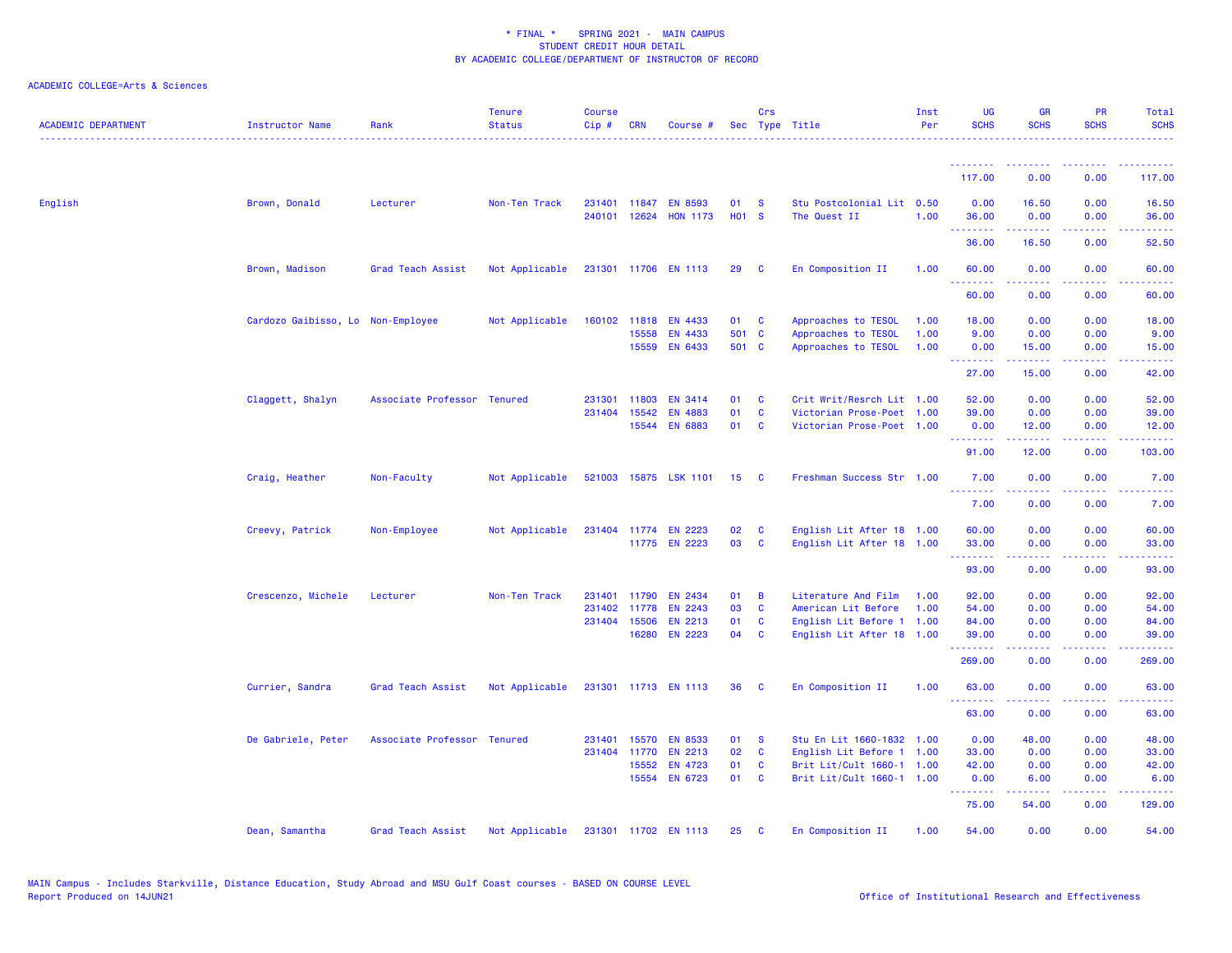| <b>ACADEMIC DEPARTMENT</b> | Instructor Name    | Rank              | <b>Tenure</b><br><b>Status</b> | <b>Course</b><br>$Cip \#$ | CRN          | Course #                 |                 | Crs               | Sec Type Title             | Inst<br>Per  | <b>UG</b><br><b>SCHS</b>         | <b>GR</b><br><b>SCHS</b>                                                                                                                                      | <b>PR</b><br><b>SCHS</b> | Total<br><b>SCHS</b>                                                                                                               |
|----------------------------|--------------------|-------------------|--------------------------------|---------------------------|--------------|--------------------------|-----------------|-------------------|----------------------------|--------------|----------------------------------|---------------------------------------------------------------------------------------------------------------------------------------------------------------|--------------------------|------------------------------------------------------------------------------------------------------------------------------------|
|                            |                    |                   |                                |                           |              |                          |                 |                   |                            |              | <u>.</u>                         |                                                                                                                                                               |                          |                                                                                                                                    |
|                            |                    |                   |                                |                           |              |                          |                 |                   |                            |              | 54.00                            | 0.00                                                                                                                                                          | 0.00                     | 54.00                                                                                                                              |
| English                    | Dechert, Francis   | Non-Faculty       | Not Applicable                 |                           |              | 231303 12330 GE 3513     | 09              | $\mathbf{C}$      | <b>Technical Writing</b>   | 1.00         | 66.00<br><u> - - - - - - - -</u> | 0.00<br>.                                                                                                                                                     | 0.00<br>$  -$            | 66.00<br>$\frac{1}{2} \left( \frac{1}{2} \right) \left( \frac{1}{2} \right) \left( \frac{1}{2} \right) \left( \frac{1}{2} \right)$ |
|                            |                    |                   |                                |                           |              |                          |                 |                   |                            |              | 66.00                            | 0.00                                                                                                                                                          | 0.00                     | 66.00                                                                                                                              |
|                            | Dechert, Kristen   | Non-Faculty       | Not Applicable                 |                           |              | 231303 12333 GE 3513     | 12 <sub>2</sub> | $\mathbf{C}$      | <b>Technical Writing</b>   | 1.00         | 63.00                            | 0.00                                                                                                                                                          | 0.00                     | 63.00                                                                                                                              |
|                            |                    |                   |                                |                           |              | 17258 GE 3513            | 003 C           |                   | <b>Technical Writing</b>   | 1.00         | 39.00<br>.                       | 0.00<br>.                                                                                                                                                     | 0.00<br>$  -$            | 39.00<br>$\sim$ $\sim$ $\sim$ $\sim$ $\sim$                                                                                        |
|                            |                    |                   |                                |                           |              |                          |                 |                   |                            |              | 102.00                           | 0.00                                                                                                                                                          | 0.00                     | 102.00                                                                                                                             |
|                            | Dodds, Lara        | Professor         | <b>Tenured</b>                 |                           | 231401 11791 | <b>EN 2443</b>           | 01              | $\mathbf{C}$      | Intro To Sci Fiction       | 1.00         | 21.00                            | 0.00                                                                                                                                                          | 0.00                     | 21.00                                                                                                                              |
|                            |                    |                   |                                |                           | 15580        | <b>EN 4863</b>           | 01              | C                 | Romantic Poetry            | 1.00         | 45.00                            | 0.00                                                                                                                                                          | 0.00                     | 45.00                                                                                                                              |
|                            |                    |                   |                                |                           | 231404 15582 | <b>EN 6863</b>           | 01              | C                 | Romantic Poetry            | 1.00         | 0.00                             | 9.00                                                                                                                                                          | 0.00                     | 9.00                                                                                                                               |
|                            |                    |                   |                                |                           | 15584        | EN 4503<br>15585 EN 6503 | 01<br>01        | C<br>$\mathbf{C}$ | Shakespeare<br>Shakespeare | 1.00<br>1.00 | 54.00<br>0.00                    | 0.00<br>6.00                                                                                                                                                  | 0.00<br>0.00             | 54.00<br>6.00                                                                                                                      |
|                            |                    |                   |                                |                           |              |                          |                 |                   |                            |              | .<br>120.00                      | $\frac{1}{2} \left( \frac{1}{2} \right) \left( \frac{1}{2} \right) \left( \frac{1}{2} \right) \left( \frac{1}{2} \right) \left( \frac{1}{2} \right)$<br>15.00 | .<br>0.00                | والموالي الموالي<br>135.00                                                                                                         |
|                            | Doughty, Catherine | Instructor        | Non-Ten Track                  |                           | 160102 10248 | AN 2403                  | 01              | $\mathbf{C}$      | Intro to Study of La       | 1.00         | 15.00                            | 0.00                                                                                                                                                          | 0.00                     | 15.00                                                                                                                              |
|                            |                    |                   |                                |                           | 11787        | EN 2403                  | 01              | $\mathbf{C}$      | Intro to Study of La 1.00  |              | 45.00                            | 0.00                                                                                                                                                          | 0.00                     | 45.00                                                                                                                              |
|                            |                    |                   |                                |                           |              | 230101 15494 EN 0103     | 02              | $\mathbf{C}$      | <b>Basic English</b>       | 1.00         | 45.00                            | 0.00                                                                                                                                                          | 0.00                     | 45.00                                                                                                                              |
|                            |                    |                   |                                |                           |              |                          |                 |                   |                            |              | .<br>105.00                      | 0.00                                                                                                                                                          | 0.00                     | 105.00                                                                                                                             |
|                            | Dueitt, Courtney   | Instructor        | Non-Ten Track                  |                           |              | 231301 11828 EN 6013     | 01              | - E               | Tchng Col Writing          | 1.00         | 0.00<br>.                        | 30.00<br>.                                                                                                                                                    | 0.00                     | 30.00                                                                                                                              |
|                            |                    |                   |                                |                           |              |                          |                 |                   |                            |              | 0.00                             | 30.00                                                                                                                                                         | 0.00                     | 30.00                                                                                                                              |
|                            | Few, Kayleigh      | Instructor        | Non-Ten Track                  |                           |              | 131305 15574 EN 4243     | 01 C            |                   | Writing Center Tutor 1.00  |              | 6.00                             | 0.00                                                                                                                                                          | 0.00                     | 6.00                                                                                                                               |
|                            |                    |                   |                                |                           |              |                          |                 |                   |                            |              | $\sim$ $\sim$ $\sim$<br>6.00     | .<br>0.00                                                                                                                                                     | .<br>0.00                | 222 L<br>6.00                                                                                                                      |
|                            | Fisher, Lindsey    | Grad Teach Assist | Not Applicable                 |                           |              | 231301 11742 EN 1113     | 66              | <b>C</b>          | En Composition II          | 1.00         | 57.00                            | 0.00                                                                                                                                                          | 0.00                     | 57.00                                                                                                                              |
|                            |                    |                   |                                |                           |              |                          |                 |                   |                            |              | .<br>57.00                       | $- - - - -$<br>0.00                                                                                                                                           | الداعات عادة<br>0.00     | .<br>57.00                                                                                                                         |
|                            | Flowers, Jessica   | Instructor        | Non-Ten Track                  | 231301                    |              | 11718 EN 1113            | 41              | <b>C</b>          | En Composition II          | 1.00         | 60.00                            | 0.00                                                                                                                                                          | 0.00                     | 60.00                                                                                                                              |
|                            |                    |                   |                                |                           | 11720        | <b>EN 1113</b>           | 43              | C                 | En Composition II          | 1.00         | 60.00                            | 0.00                                                                                                                                                          | 0.00                     | 60.00                                                                                                                              |
|                            |                    |                   |                                |                           |              | 11721 EN 1113            | 44              | <b>C</b>          | En Composition II          | 1.00         | 57.00<br>.                       | 0.00<br>بالأبابات                                                                                                                                             | 0.00<br>الأعاماء         | 57.00<br>.                                                                                                                         |
|                            |                    |                   |                                |                           |              |                          |                 |                   |                            |              | 177.00                           | 0.00                                                                                                                                                          | 0.00                     | 177.00                                                                                                                             |
|                            | Garner, William    | Instructor        | Non-Ten Track                  |                           | 231303 11800 | <b>EN 3313</b>           | 01              | C                 | Writing for the Work 1.00  |              | 57.00                            | 0.00                                                                                                                                                          | 0.00                     | 57.00                                                                                                                              |
|                            |                    |                   |                                |                           |              | 17431 EN 3313            | 04              | $\mathbf{C}$      | Writing for the Work 1.00  |              | 57.00<br>.                       | 0.00<br>22222                                                                                                                                                 | 0.00<br>د د د د          | 57.00<br>222223                                                                                                                    |
|                            |                    |                   |                                |                           |              |                          |                 |                   |                            |              | 114.00                           | 0.00                                                                                                                                                          | 0.00                     | 114.00                                                                                                                             |
|                            | Gentry, Craig      | Lecturer          | Non-Ten Track                  |                           |              | 231301 11673 EN 1103     | 09              | C                 | En Composition I           | 1.00         | 60.00                            | 0.00                                                                                                                                                          | 0.00                     | 60.00                                                                                                                              |
|                            |                    |                   |                                |                           |              | 11674 EN 1103            | 10 <sub>1</sub> | C                 | En Composition I           | 1.00         | 54.00                            | 0.00                                                                                                                                                          | 0.00                     | 54.00                                                                                                                              |
|                            |                    |                   |                                |                           |              |                          |                 |                   |                            |              | .                                | . <b>.</b>                                                                                                                                                    | الداعات عاد              | .                                                                                                                                  |
|                            |                    |                   |                                |                           |              |                          |                 |                   |                            |              | 114.00                           | 0.00                                                                                                                                                          | 0.00                     | 114.00                                                                                                                             |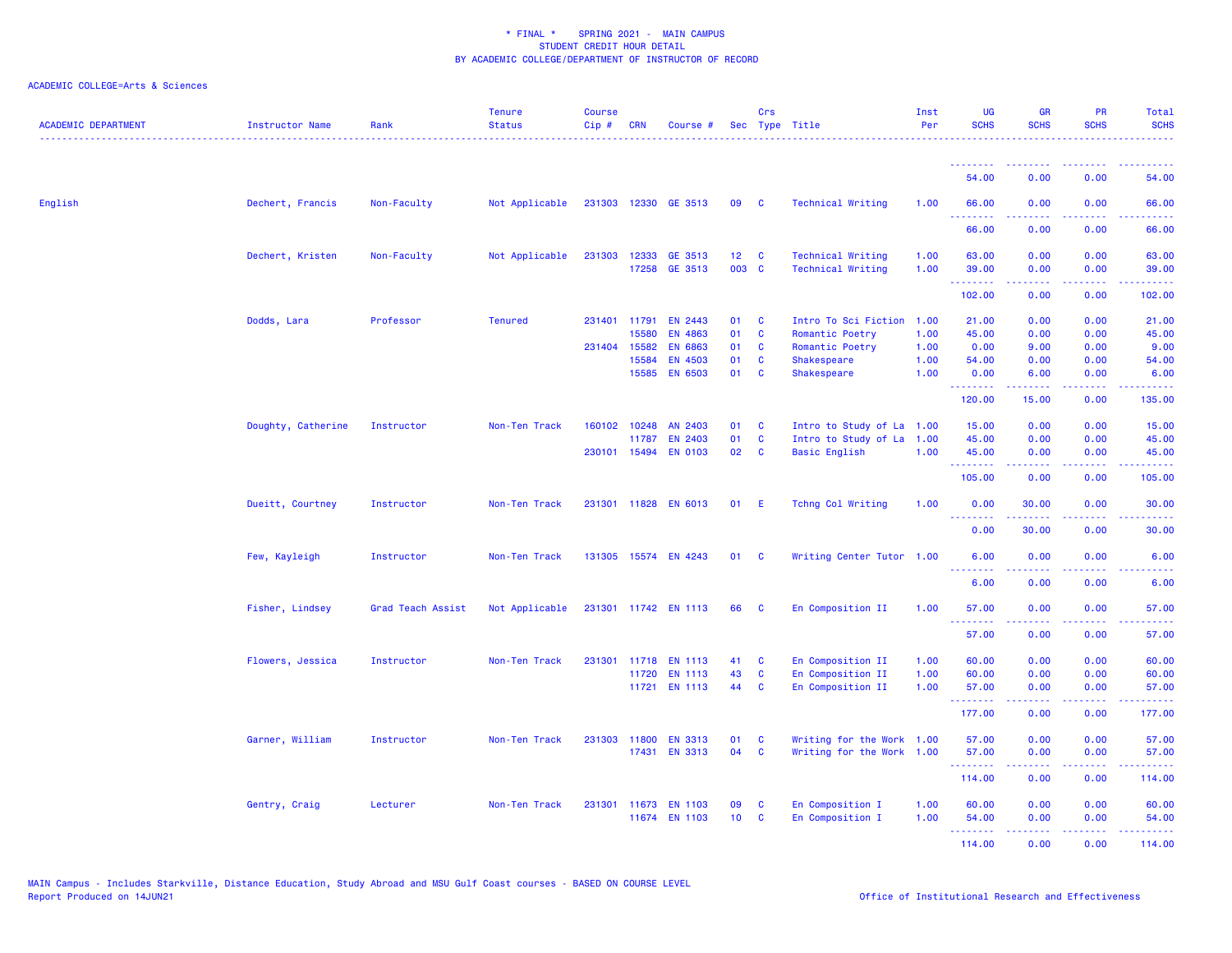|                            |                              | Rank              | <b>Tenure</b>  | <b>Course</b> | <b>CRN</b>   |                      |                 | Crs                     |                           | Inst | <b>UG</b><br><b>SCHS</b> | <b>GR</b><br><b>SCHS</b>                                                                                                                                     | <b>PR</b><br><b>SCHS</b>            | Total                                                                                                                                                         |
|----------------------------|------------------------------|-------------------|----------------|---------------|--------------|----------------------|-----------------|-------------------------|---------------------------|------|--------------------------|--------------------------------------------------------------------------------------------------------------------------------------------------------------|-------------------------------------|---------------------------------------------------------------------------------------------------------------------------------------------------------------|
| <b>ACADEMIC DEPARTMENT</b> | Instructor Name              | .                 | <b>Status</b>  | Cip#          |              | Course #             |                 |                         | Sec Type Title            | Per  |                          |                                                                                                                                                              |                                     | <b>SCHS</b><br>$\frac{1}{2} \left( \frac{1}{2} \right) \left( \frac{1}{2} \right) \left( \frac{1}{2} \right) \left( \frac{1}{2} \right)$                      |
| English                    | Grimes, John Aaron           | Instructor        | Non-Ten Track  | 231303        | 12329        | GE 3513              | 08              | C                       | <b>Technical Writing</b>  | 1.00 | 63.00                    | 0.00                                                                                                                                                         | 0.00                                | 63.00                                                                                                                                                         |
|                            |                              |                   |                |               | 12331        | GE 3513              | 10 <sub>1</sub> | $\mathbf{C}$            | Technical Writing         | 1.00 | 66.00                    | 0.00                                                                                                                                                         | 0.00                                | 66.00                                                                                                                                                         |
|                            |                              |                   |                |               | 12332        | GE 3513              | 11 <sub>1</sub> | $\mathbf{C}$            | Technical Writing         | 1.00 | 66.00                    | 0.00                                                                                                                                                         | 0.00                                | 66.00                                                                                                                                                         |
|                            |                              |                   |                |               |              | 15169 GE 3513        | 001 C           |                         | <b>Technical Writing</b>  | 1.00 | 39.00                    | 0.00                                                                                                                                                         | 0.00                                | 39.00                                                                                                                                                         |
|                            |                              |                   |                |               |              |                      |                 |                         |                           |      | .<br>234.00              | .<br>0.00                                                                                                                                                    | $\sim$ $\sim$ $\sim$ $\sim$<br>0.00 | .<br>234.00                                                                                                                                                   |
|                            | Hagenston, Becky             | Professor         | <b>Tenured</b> |               | 231302 11795 | <b>EN 3303</b>       | 02              | <b>C</b>                | Creative Writing          | 1.00 | 42.00                    | 0.00                                                                                                                                                         | 0.00                                | 42.00                                                                                                                                                         |
|                            |                              |                   |                | 231401        | 15507        | EN 4313              | 01              | $\mathbf{C}$            | Craft Of Fiction          | 1.00 | 27.00                    | 0.00                                                                                                                                                         | 0.00                                | 27.00                                                                                                                                                         |
|                            |                              |                   |                |               |              | 15685 EN 6313        | 01              | <b>C</b>                | Craft Of Fiction          | 1.00 | 0.00                     | 15.00                                                                                                                                                        | 0.00                                | 15.00                                                                                                                                                         |
|                            |                              |                   |                |               |              |                      |                 |                         |                           |      | .<br>69.00               | د د د د<br>15.00                                                                                                                                             | 0.00                                | $-22222$<br>84.00                                                                                                                                             |
|                            | Higginbotham, Ciera Lecturer |                   | Non-Ten Track  |               |              | 231301 11672 EN 1103 | 08              | <b>C</b>                | En Composition I          | 1.00 | 60.00                    | 0.00                                                                                                                                                         | 0.00                                | 60.00                                                                                                                                                         |
|                            |                              |                   |                |               | 11689        | EN 1113              | 10 <sub>1</sub> | $\mathbf{C}$            | En Composition II         | 1.00 | 60.00                    | 0.00                                                                                                                                                         | 0.00                                | 60.00                                                                                                                                                         |
|                            |                              |                   |                |               |              | 11731 EN 1113        | 55              | $\mathbf{C}$            | En Composition II         | 1.00 | 54.00                    | 0.00                                                                                                                                                         | 0.00                                | 54.00                                                                                                                                                         |
|                            |                              |                   |                |               |              |                      |                 |                         |                           |      | .<br>174.00              | .<br>0.00                                                                                                                                                    | 0.00                                | .<br>174.00                                                                                                                                                   |
|                            | Johnson, Holly               | Professor         | <b>Tenured</b> |               |              | 231404 11772 EN 2213 | <b>HO1 C</b>    |                         | Honors English Lit B 1.00 |      | 30.00                    | 0.00                                                                                                                                                         | 0.00                                | 30.00                                                                                                                                                         |
|                            |                              |                   |                |               | 15567        | EN 4523              | 01              | $\mathbf{C}$            | Chaucer                   | 1.00 | 57.00                    | 0.00                                                                                                                                                         | 0.00                                | 57.00                                                                                                                                                         |
|                            |                              |                   |                |               | 240101 17140 | <b>HON 4093</b>      | <b>H09 E</b>    |                         | <b>Honors Thesis</b>      | 1.00 | 3.00                     | 0.00                                                                                                                                                         | 0.00                                | 3.00                                                                                                                                                          |
|                            |                              |                   |                |               |              |                      |                 |                         |                           |      | .<br>90.00               | 0.00                                                                                                                                                         | 0.00                                | $\frac{1}{2} \left( \frac{1}{2} \right) \left( \frac{1}{2} \right) \left( \frac{1}{2} \right) \left( \frac{1}{2} \right) \left( \frac{1}{2} \right)$<br>90.00 |
|                            | Johnson, Logan               | Lecturer          | Non-Ten Track  |               | 231301 11681 | <b>EN 1113</b>       | 02              | <b>C</b>                | En Composition II         | 1.00 | 57.00                    | 0.00                                                                                                                                                         | 0.00                                | 57.00                                                                                                                                                         |
|                            |                              |                   |                |               | 11737        | EN 1113              | 61              | $\mathbf{C}$            | En Composition II         | 1.00 | 54.00                    | 0.00                                                                                                                                                         | 0.00                                | 54.00                                                                                                                                                         |
|                            |                              |                   |                |               | 11739        | <b>EN 1113</b>       | 63              | <b>C</b>                | En Composition II         | 1.00 | 57.00                    | 0.00                                                                                                                                                         | 0.00                                | 57.00                                                                                                                                                         |
|                            |                              |                   |                |               |              | 231401 11756 EN 2203 | 05              | <b>C</b>                | Intro To Literature       | 1.00 | 54.00                    | 0.00                                                                                                                                                         | 0.00                                | 54.00                                                                                                                                                         |
|                            |                              |                   |                |               |              |                      |                 |                         |                           |      | .<br>222.00              | .<br>0.00                                                                                                                                                    | .<br>0.00                           | .<br>222.00                                                                                                                                                   |
|                            | Jones, Juliana               | Grad Teach Assist | Not Applicable |               |              | 231301 11710 EN 1113 | 33              | $\mathbf{C}$            | En Composition II         | 1.00 | 54.00                    | 0.00                                                                                                                                                         | 0.00                                | 54.00                                                                                                                                                         |
|                            |                              |                   |                |               |              |                      |                 |                         |                           |      | .<br>54.00               | .<br>0.00                                                                                                                                                    | $\sim$ $\sim$ $\sim$<br>0.00        | 54.00                                                                                                                                                         |
|                            | Kardos, Michael              | Professor         | <b>Tenured</b> |               | 231302 11796 | <b>EN 3303</b>       | 03              | <b>C</b>                | Creative Writing          | 1.00 | 45.00                    | 0.00                                                                                                                                                         | 0.00                                | 45.00                                                                                                                                                         |
|                            |                              |                   |                |               | 11799        | <b>EN 3303</b>       | 06              | <b>C</b>                | Creative Writing          | 1.00 | 42.00                    | 0.00                                                                                                                                                         | 0.00                                | 42.00                                                                                                                                                         |
|                            |                              |                   |                |               | 239999 16883 | <b>EN 8000</b>       | 01              | D                       | Research / Thesis         | 1.00 | 0.00                     | 6.00                                                                                                                                                         | 0.00                                | 6.00                                                                                                                                                          |
|                            |                              |                   |                |               |              |                      |                 |                         |                           |      | .<br>87.00               | $\frac{1}{2} \left( \frac{1}{2} \right) \left( \frac{1}{2} \right) \left( \frac{1}{2} \right) \left( \frac{1}{2} \right) \left( \frac{1}{2} \right)$<br>6.00 | .<br>0.00                           | .<br>93.00                                                                                                                                                    |
|                            | Kimbrell, Karleigh           | Lecturer          | Non-Ten Track  | 231301        | 11685        | <b>EN 1113</b>       | 06              | $\mathbf{C}$            | En Composition II         | 1.00 | 60.00                    | 0.00                                                                                                                                                         | 0.00                                | 60.00                                                                                                                                                         |
|                            |                              |                   |                |               | 11688        | <b>EN 1113</b>       | 09              | $\mathbf{C}$            | En Composition II         | 1.00 | 63.00                    | 0.00                                                                                                                                                         | 0.00                                | 63.00                                                                                                                                                         |
|                            |                              |                   |                |               | 11691        | <b>EN 1113</b>       | 12 <sub>2</sub> | $\overline{\mathbf{C}}$ | En Composition II         | 1.00 | 63.00                    | 0.00                                                                                                                                                         | 0.00                                | 63.00                                                                                                                                                         |
|                            |                              |                   |                |               |              |                      |                 |                         |                           |      | .<br>186.00              | $\frac{1}{2} \left( \frac{1}{2} \right) \left( \frac{1}{2} \right) \left( \frac{1}{2} \right) \left( \frac{1}{2} \right) \left( \frac{1}{2} \right)$<br>0.00 | .<br>0.00                           | .<br>186.00                                                                                                                                                   |
|                            | Lafleur, Amy                 | Lecturer          | Non-Ten Track  | 231301        | 11692        | EN 1113              | 13              | <b>C</b>                | En Composition II         | 1.00 | 57.00                    | 0.00                                                                                                                                                         | 0.00                                | 57.00                                                                                                                                                         |
|                            |                              |                   |                |               | 11695        | <b>EN 1113</b>       | 16              | $\mathbf{C}$            | En Composition II         | 1.00 | 57.00                    | 0.00                                                                                                                                                         | 0.00                                | 57.00                                                                                                                                                         |
|                            |                              |                   |                |               | 17798        | <b>EN 1103</b>       | 14              | $\mathbf{C}$            | En Composition I          | 1.00 | 51.00                    | 0.00                                                                                                                                                         | 0.00                                | 51.00                                                                                                                                                         |
|                            |                              |                   |                |               |              | 17872 EN 1103        | 15              | $\mathbf{C}$            | En Composition I          | 1.00 | 51.00                    | 0.00                                                                                                                                                         | 0.00                                | 51.00                                                                                                                                                         |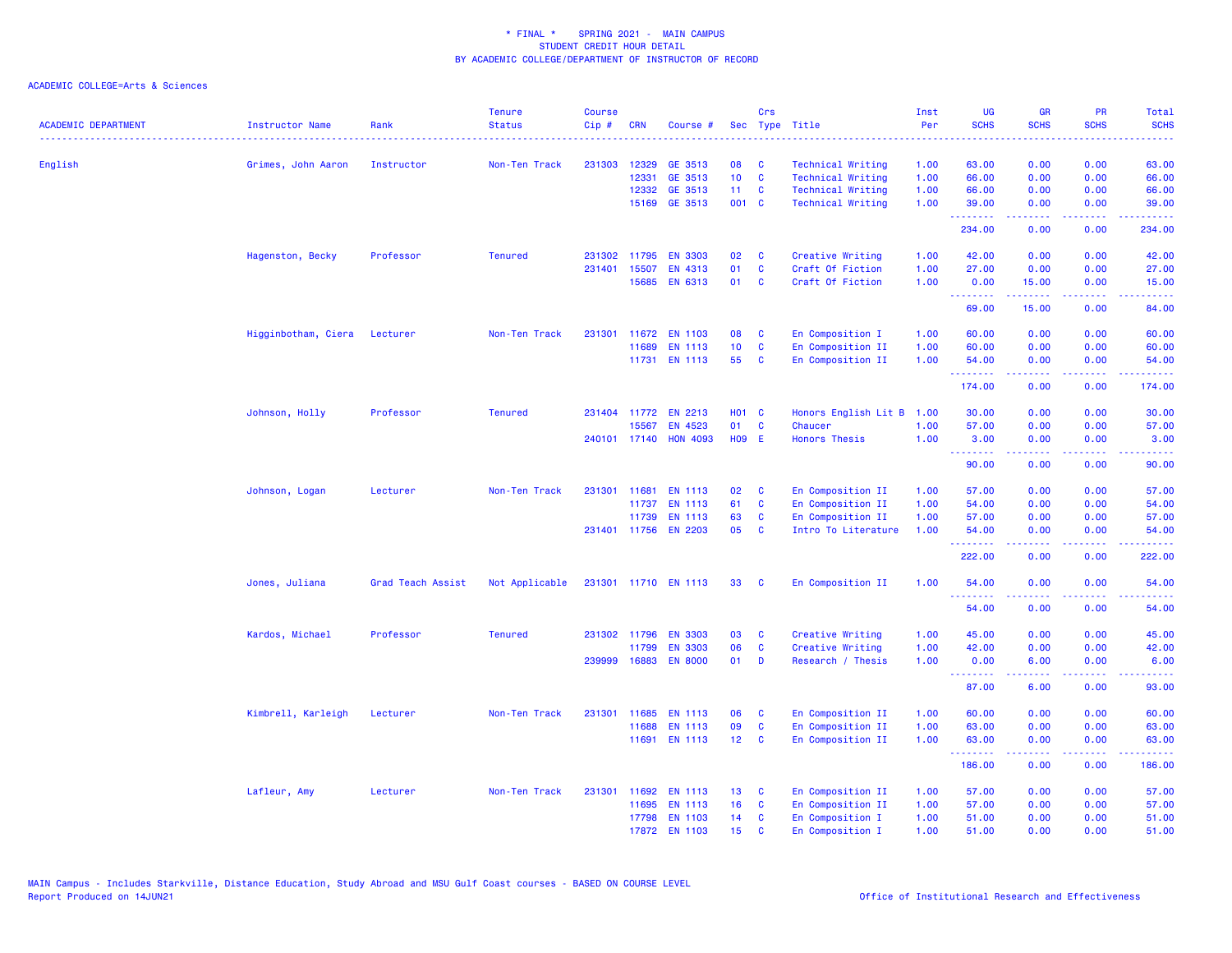| <b>ACADEMIC DEPARTMENT</b> | <b>Instructor Name</b> | Rank                          | <b>Tenure</b><br><b>Status</b> | <b>Course</b><br>Cip# | <b>CRN</b>   | Course #             |                 | Crs            | Sec Type Title            | Inst<br>Per | <b>UG</b><br><b>SCHS</b>         | <b>GR</b><br><b>SCHS</b>                                                                                                                                     | <b>PR</b><br><b>SCHS</b> | Total<br><b>SCHS</b> |
|----------------------------|------------------------|-------------------------------|--------------------------------|-----------------------|--------------|----------------------|-----------------|----------------|---------------------------|-------------|----------------------------------|--------------------------------------------------------------------------------------------------------------------------------------------------------------|--------------------------|----------------------|
|                            |                        |                               |                                |                       |              |                      |                 |                |                           |             | <u>.</u>                         |                                                                                                                                                              |                          |                      |
|                            |                        |                               |                                |                       |              |                      |                 |                |                           |             | 216.00                           | 0.00                                                                                                                                                         | 0.00                     | 216.00               |
| English                    | Lammert, Thomas        | Instructor                    | Non-Ten Track                  |                       |              | 231301 11716 EN 1113 | 39              | C              | En Composition II         | 1.00        | 66.00                            | 0.00                                                                                                                                                         | 0.00                     | 66.00                |
|                            |                        |                               |                                |                       | 14498        | <b>EN 1113</b>       | 503 C           |                | En Composition II         | 1.00        | 39.00                            | 0.00                                                                                                                                                         | 0.00                     | 39.00                |
|                            |                        |                               |                                |                       | 231401 11759 | <b>EN 2203</b>       | 08              | <b>C</b>       | Intro To Literature       | 1.00        | 84.00                            | 0.00                                                                                                                                                         | 0.00                     | 84.00                |
|                            |                        |                               |                                |                       | 500601 15495 | EN 2904              | 01              | $\overline{B}$ | Introduction to Film      | 1.00        | 8.00                             | 0.00                                                                                                                                                         | 0.00                     | 8.00                 |
|                            |                        |                               |                                |                       | 15496        | <b>ART 2904</b>      | 01              | B              | Introduction to Film      | 1.00        | 64.00                            | 0.00                                                                                                                                                         | 0.00                     | 64.00                |
|                            |                        |                               |                                |                       | 15498        | CO 2904              | 01              | $\overline{B}$ | Introduction to Film 1.00 |             | 36.00<br>.                       | 0.00<br><u>.</u>                                                                                                                                             | 0.00                     | 36.00<br>.           |
|                            |                        |                               |                                |                       |              |                      |                 |                |                           |             | 297.00                           | 0.00                                                                                                                                                         | 0.00                     | 297.00               |
|                            | Leonard, Ashley        | Instructor                    | Non-Ten Track                  |                       | 231303 11801 | <b>EN 3313</b>       | 02              | C              | Writing for the Work 1.00 |             | 60.00                            | 0.00                                                                                                                                                         | 0.00                     | 60.00                |
|                            |                        |                               |                                |                       | 11802        | <b>EN 3313</b>       | 03              | C              | Writing for the Work 1.00 |             | 57.00<br>.                       | 0.00<br>22222                                                                                                                                                | 0.00<br>.                | 57.00<br>.           |
|                            |                        |                               |                                |                       |              |                      |                 |                |                           |             | 117.00                           | 0.00                                                                                                                                                         | 0.00                     | 117.00               |
|                            | Little, Matthew        | Professor                     | <b>Tenured</b>                 |                       |              | 231303 11810 EN 4223 | 01              | <b>C</b>       | Prin Legal Writing        | 1.00        | 54.00                            | 0.00                                                                                                                                                         | 0.00                     | 54.00                |
|                            |                        |                               |                                |                       |              | 231402 11780 EN 2253 | 01              | <b>C</b>       | American Lit After 1      | 1.00        | 33.00                            | 0.00                                                                                                                                                         | 0.00                     | 33.00                |
|                            |                        |                               |                                |                       |              |                      |                 |                |                           |             | .<br>87.00                       | .<br>0.00                                                                                                                                                    | والمحامر<br>0.00         | 87.00                |
|                            |                        |                               |                                |                       |              |                      |                 |                |                           |             |                                  |                                                                                                                                                              |                          |                      |
|                            | Marcus, Gregory        | Lecturer                      | Non-Ten Track                  |                       |              | 231301 11687 EN 1113 | 08              | <b>C</b>       | En Composition II         | 1.00        | 63.00                            | 0.00                                                                                                                                                         | 0.00                     | 63.00                |
|                            |                        |                               |                                |                       |              | 11694 EN 1113        | 15 <sub>1</sub> | C              | En Composition II         | 1.00        | 57.00<br>.                       | 0.00<br>$\frac{1}{2} \left( \frac{1}{2} \right) \left( \frac{1}{2} \right) \left( \frac{1}{2} \right) \left( \frac{1}{2} \right) \left( \frac{1}{2} \right)$ | 0.00<br>.                | 57.00<br>.           |
|                            |                        |                               |                                |                       |              |                      |                 |                |                           |             | 120.00                           | 0.00                                                                                                                                                         | 0.00                     | 120.00               |
|                            | Marsh, Kelly           | Professor                     | <b>Tenured</b>                 |                       | 231404 11773 | <b>EN 2223</b>       | H01 C           |                | English Lit After 18      | 1.00        | 39.00                            | 0.00                                                                                                                                                         | 0.00                     | 39.00                |
|                            |                        |                               |                                |                       | 240101 17133 | <b>HON 4093</b>      | <b>HO1 E</b>    |                | <b>Honors Thesis</b>      | 1.00        | 3.00                             | 0.00                                                                                                                                                         | 0.00                     | 3.00                 |
|                            |                        |                               |                                |                       |              |                      |                 |                |                           |             | .<br>42.00                       | 22222<br>0.00                                                                                                                                                | المتمام الما<br>0.00     | د د د د د<br>42.00   |
|                            | Mattison, Suzanne      | Lecturer                      | Non-Ten Track                  |                       | 010802 10190 | <b>AELC 3203</b>     | 02              | <b>C</b>       | Prof Writing ANR Hum 1.00 |             | 75.00                            | 0.00                                                                                                                                                         | 0.00                     | 75.00                |
|                            |                        |                               |                                |                       | 10191        | <b>AELC 3203</b>     | 03              | C              | Prof Writing ANR Hum      | 1.00        | 75.00                            | 0.00                                                                                                                                                         | 0.00                     | 75.00                |
|                            |                        |                               |                                |                       | 10192        | <b>AELC 3203</b>     | 04              | C              | Prof Writing ANR Hum      | 1.00        | 75.00                            | 0.00                                                                                                                                                         | 0.00                     | 75.00                |
|                            |                        |                               |                                |                       | 15080        | AELC 3203 001 C      |                 |                | Prof Writing ANR Hum 1.00 |             | 39.00<br>.                       | 0.00<br>$\omega$ is a $\omega$ in                                                                                                                            | 0.00<br>.                | 39.00<br>المتمام     |
|                            |                        |                               |                                |                       |              |                      |                 |                |                           |             | 264.00                           | 0.00                                                                                                                                                         | 0.00                     | 264.00               |
|                            | Miller, Elizabeth      | Assistant Professor Ten Track |                                |                       | 131305 11811 | EN 4233              | 01              | C              | Composition Pedogogy 1.00 |             | 3.00                             | 0.00                                                                                                                                                         | 0.00                     | 3.00                 |
|                            |                        |                               |                                |                       | 11831        | EN 6233              | 01              | C              | Composition Pedagogy 1.00 |             | 0.00                             | 27.00                                                                                                                                                        | 0.00                     | 27.00                |
|                            |                        |                               |                                |                       |              | 231402 11781 EN 2253 | 02              | <b>C</b>       | American Lit After 1 1.00 |             | 30.00<br>.                       | 0.00                                                                                                                                                         | 0.00                     | 30.00                |
|                            |                        |                               |                                |                       |              |                      |                 |                |                           |             | 33.00                            | 27.00                                                                                                                                                        | 0.00                     | 60.00                |
|                            | Moffett, Emma          | Grad Teach Assist             | Not Applicable                 |                       |              | 231301 11730 EN 1113 | 54              | - C            | En Composition II         | 1.00        | 54.00                            | 0.00                                                                                                                                                         | 0.00                     | 54.00                |
|                            |                        |                               |                                |                       |              |                      |                 |                |                           |             | <u> - - - - - - - -</u><br>54.00 | $\frac{1}{2}$<br>0.00                                                                                                                                        | .<br>0.00                | 54.00                |
|                            | Morgan, Amber          | Lecturer                      | Non-Ten Track                  |                       | 231301 11668 | <b>EN 1103</b>       | 04              | C              | En Composition I          | 1.00        | 63.00                            | 0.00                                                                                                                                                         | 0.00                     | 63.00                |
|                            |                        |                               |                                |                       | 11669        | <b>EN 1103</b>       | 05              | C              | En Composition I          | 1.00        | 57.00                            | 0.00                                                                                                                                                         | 0.00                     | 57.00                |
|                            |                        |                               |                                |                       | 11684        | <b>EN 1113</b>       | 05              | C              | En Composition II         | 1.00        | 60.00                            | 0.00                                                                                                                                                         | 0.00                     | 60.00                |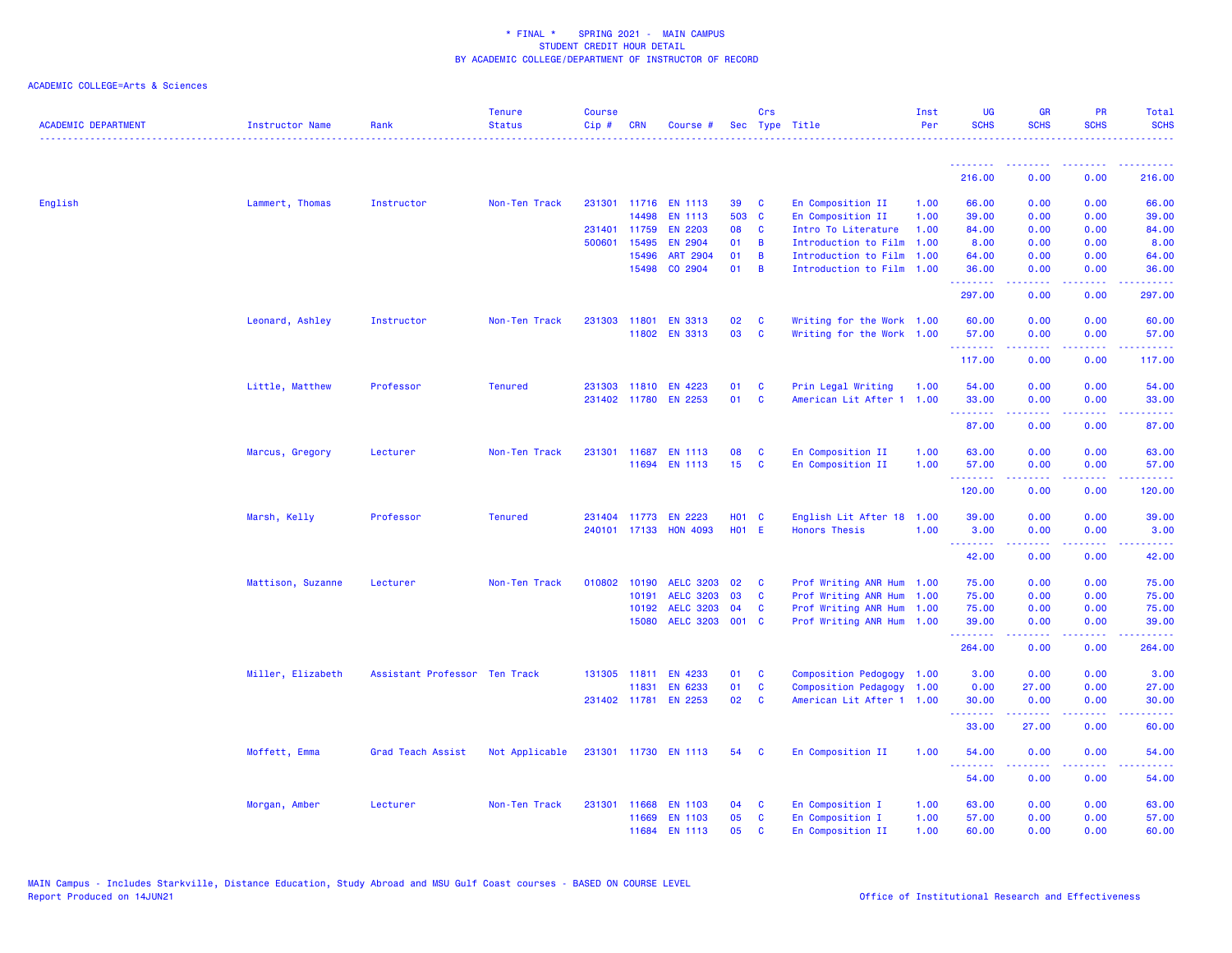| <b>ACADEMIC DEPARTMENT</b> | <b>Instructor Name</b> | Rank                        | <b>Tenure</b><br><b>Status</b> | <b>Course</b><br>Cip# | <b>CRN</b>   | Course #        |       | Crs          | Sec Type Title            | Inst<br>Per | UG<br><b>SCHS</b> | <b>GR</b><br><b>SCHS</b>                                                                                                                                     | PR<br><b>SCHS</b> | Total<br><b>SCHS</b>                                                                                                                                         |
|----------------------------|------------------------|-----------------------------|--------------------------------|-----------------------|--------------|-----------------|-------|--------------|---------------------------|-------------|-------------------|--------------------------------------------------------------------------------------------------------------------------------------------------------------|-------------------|--------------------------------------------------------------------------------------------------------------------------------------------------------------|
|                            |                        |                             |                                |                       |              |                 |       |              |                           |             | .                 |                                                                                                                                                              |                   |                                                                                                                                                              |
|                            |                        |                             |                                |                       |              |                 |       |              |                           |             | 180.00            | 0.00                                                                                                                                                         | 0.00              | 180.00                                                                                                                                                       |
| English                    | Moss, Marilyn          | Non-Employee                | Not Applicable                 |                       | 141901 14850 | ME 4111         | 601 C |              | Professional Develop 1.00 |             | 19.00             | 0.00                                                                                                                                                         | 0.00              | 19.00                                                                                                                                                        |
|                            |                        |                             |                                | 231303                |              | 14842 GE 3513   | 602 C |              | <b>Technical Writing</b>  | 1.00        | 21.00<br>.        | 0.00<br>بالمستمال                                                                                                                                            | 0.00<br>.         | 21.00<br>.                                                                                                                                                   |
|                            |                        |                             |                                |                       |              |                 |       |              |                           |             | 40.00             | 0.00                                                                                                                                                         | 0.00              | 40.00                                                                                                                                                        |
|                            | Nordin, Alexis         | Instructor                  | Non-Ten Track                  | 231303                | 12321        | GE 3513         | 02    | C            | <b>Technical Writing</b>  | 1.00        | 63.00             | 0.00                                                                                                                                                         | 0.00              | 63.00                                                                                                                                                        |
|                            |                        |                             |                                |                       | 12322        | GE 3513         | 03    | C            | <b>Technical Writing</b>  | 1.00        | 66.00             | 0.00                                                                                                                                                         | 0.00              | 66.00                                                                                                                                                        |
|                            |                        |                             |                                |                       | 15440        | GE 3513         | 30    | $\mathbf{C}$ | <b>Technical Writing</b>  | 1.00        | 111.00<br>.       | 0.00<br>2.2.2.2.2                                                                                                                                            | 0.00<br>.         | 111.00<br>.                                                                                                                                                  |
|                            |                        |                             |                                |                       |              |                 |       |              |                           |             | 240.00            | 0.00                                                                                                                                                         | 0.00              | 240.00                                                                                                                                                       |
|                            | O'Neill, Bonnie        | Associate Professor Tenured |                                | 231301                | 11804        | <b>EN 3414</b>  | 02    | C            | Crit Writ/Resrch Lit 1.00 |             | 36.00             | 0.00                                                                                                                                                         | 0.00              | 36.00                                                                                                                                                        |
|                            |                        |                             |                                |                       | 231402 15564 | <b>EN 4893</b>  | 01    | C            | American Literature       | 1.00        | 33.00             | 0.00                                                                                                                                                         | 0.00              | 33.00                                                                                                                                                        |
|                            |                        |                             |                                |                       | 15566        | <b>EN 6893</b>  | 01    | C            | American Literature       | 1.00        | 0.00<br>.         | 6.00<br>$\frac{1}{2} \left( \frac{1}{2} \right) \left( \frac{1}{2} \right) \left( \frac{1}{2} \right) \left( \frac{1}{2} \right) \left( \frac{1}{2} \right)$ | 0.00<br>.         | 6.00<br>.                                                                                                                                                    |
|                            |                        |                             |                                |                       |              |                 |       |              |                           |             | 69.00             | 6.00                                                                                                                                                         | 0.00              | 75.00                                                                                                                                                        |
|                            | Olson, Peter           | Lecturer                    | Non-Ten Track                  | 231301                | 14497        | <b>EN 1113</b>  | 501 C |              | En Composition II         | 1.00        | 27.00             | 0.00                                                                                                                                                         | 0.00              | 27.00                                                                                                                                                        |
|                            |                        |                             |                                |                       | 17427        | <b>EN 1113</b>  | 502 C |              | En Composition II         | 1.00        | 36.00             | 0.00                                                                                                                                                         | 0.00              | 36.00                                                                                                                                                        |
|                            |                        |                             |                                |                       | 17429        | <b>EN 1113</b>  | 504 C |              | En Composition II         | 1.00        | 24.00             | 0.00                                                                                                                                                         | 0.00              | 24.00                                                                                                                                                        |
|                            |                        |                             |                                |                       | 231401 14499 | <b>EN 2203</b>  | 501 C |              | Intro To Literature       | 1.00        | 24.00             | 0.00                                                                                                                                                         | 0.00              | 24.00                                                                                                                                                        |
|                            |                        |                             |                                |                       | 231402 15556 | <b>EN 2253</b>  | 501 C |              | American Lit After 1      | 1.00        | 30.00             | 0.00                                                                                                                                                         | 0.00              | 30.00                                                                                                                                                        |
|                            |                        |                             |                                |                       |              |                 |       |              |                           |             | .<br>141.00       | $\frac{1}{2} \left( \frac{1}{2} \right) \left( \frac{1}{2} \right) \left( \frac{1}{2} \right) \left( \frac{1}{2} \right) \left( \frac{1}{2} \right)$<br>0.00 | .<br>0.00         | د د د د د د<br>141.00                                                                                                                                        |
|                            | Parr, Susan            | Instructor                  | Non-Ten Track                  | 131401                | 11974        | <b>ESL 5120</b> | 02    | C            | American Lang & Cul       | 1.00        | 18.00             | 0.00                                                                                                                                                         | 0.00              | 18.00                                                                                                                                                        |
|                            |                        |                             |                                |                       | 15940        | EAP 5323        | 02    | C            | Academic Research an 1.00 |             | 3.00              | 0.00                                                                                                                                                         | 0.00              | 3.00                                                                                                                                                         |
|                            |                        |                             |                                |                       |              | 15944 EAP 5323  | 04    | C            | Academic Research an 1.00 |             | 18.00<br>.        | 0.00<br>2.2.2.2.2                                                                                                                                            | 0.00<br>.         | 18.00<br>.                                                                                                                                                   |
|                            |                        |                             |                                |                       |              |                 |       |              |                           |             | 39.00             | 0.00                                                                                                                                                         | 0.00              | 39.00                                                                                                                                                        |
|                            | Pate, Laura            | Instructor                  | Non-Ten Track                  | 130301                | 12825        | <b>LSK 1033</b> | 02    | C            | Fund of Achievement       | 1.00        | 63.00             | 0.00                                                                                                                                                         | 0.00              | 63.00                                                                                                                                                        |
|                            |                        |                             |                                |                       | 12826        | <b>LSK 1033</b> | 03    | C            | Fund of Achievement       | 1.00        | 78.00             | 0.00                                                                                                                                                         | 0.00              | 78.00                                                                                                                                                        |
|                            |                        |                             |                                |                       |              | 12827 LSK 1033  | 04    | C            | Fund of Achievement       | 0.01        | 0.75<br>.         | 0.00<br>.                                                                                                                                                    | 0.00<br>.         | 0.75<br>$\frac{1}{2} \left( \frac{1}{2} \right) \left( \frac{1}{2} \right) \left( \frac{1}{2} \right) \left( \frac{1}{2} \right) \left( \frac{1}{2} \right)$ |
|                            |                        |                             |                                |                       |              |                 |       |              |                           |             | 141.75            | 0.00                                                                                                                                                         | 0.00              | 141.75                                                                                                                                                       |
|                            | Pierce, Catherine      | Professor                   | <b>Tenured</b>                 |                       | 231302 15500 | <b>EN 3303</b>  | 07    | <b>C</b>     | Creative Writing          | 1.00        | 42.00             | 0.00                                                                                                                                                         | 0.00              | 42.00                                                                                                                                                        |
|                            |                        |                             |                                |                       | 15502        | <b>EN 3303</b>  | 08    | C            | Creative Writing          | 1.00        | 45.00             | 0.00                                                                                                                                                         | 0.00              | 45.00                                                                                                                                                        |
|                            |                        |                             |                                |                       | 15504        | <b>EN 3803</b>  | 01    | C            | Intermediate Poetry       | 1.00        | 33.00             | 0.00                                                                                                                                                         | 0.00              | 33.00                                                                                                                                                        |
|                            |                        |                             |                                |                       | 239999 16884 | <b>EN 8000</b>  | 02    | D            | Research / Thesis         | 1.00        | 0.00              | 3.00                                                                                                                                                         | 0.00              | 3.00                                                                                                                                                         |
|                            |                        |                             |                                |                       | 16888        | <b>EN 7000</b>  | 01    | - I          | Directed Indiv Study      | 1.00        | 0.00<br>.         | 3.00<br>$\frac{1}{2} \left( \frac{1}{2} \right) \left( \frac{1}{2} \right) \left( \frac{1}{2} \right) \left( \frac{1}{2} \right) \left( \frac{1}{2} \right)$ | 0.00<br>.         | 3.00<br>22222)                                                                                                                                               |
|                            |                        |                             |                                |                       |              |                 |       |              |                           |             | 120.00            | 6.00                                                                                                                                                         | 0.00              | 126.00                                                                                                                                                       |
|                            | Pizer, Ginger          | Associate Professor Tenured |                                |                       | 160102 11815 | EN 4413         | 01    | <b>C</b>     | Hist Of The Eng Lang 1.00 |             | 36.00             | 0.00                                                                                                                                                         | 0.00              | 36.00                                                                                                                                                        |
|                            |                        |                             |                                |                       | 11835        | EN 6413         | 01    | C            | Hist Of The Eng Lang 1.00 |             | 0.00              | 3.00                                                                                                                                                         | 0.00              | 3.00                                                                                                                                                         |
|                            |                        |                             |                                |                       | 240101 17366 | <b>GLA 4001</b> | 03    | C            | Senior Project            | 1.00        | 1.00              | 0.00                                                                                                                                                         | 0.00              | 1.00                                                                                                                                                         |
|                            |                        |                             |                                | 450201                | 15374        | AN 4623         | 01    | <b>C</b>     | Language And Culture 1.00 |             | 18.00             | 0.00                                                                                                                                                         | 0.00              | 18.00                                                                                                                                                        |
|                            |                        |                             |                                |                       | 15379        | SO 4623         | 01    | C            | Language And Culture 1.00 |             | 15.00             | 0.00                                                                                                                                                         | 0.00              | 15.00                                                                                                                                                        |
|                            |                        |                             |                                |                       | 15380        | EN 4623         | 01    | C            | Language And Culture 1.00 |             | 21.00             | 0.00                                                                                                                                                         | 0.00              | 21.00                                                                                                                                                        |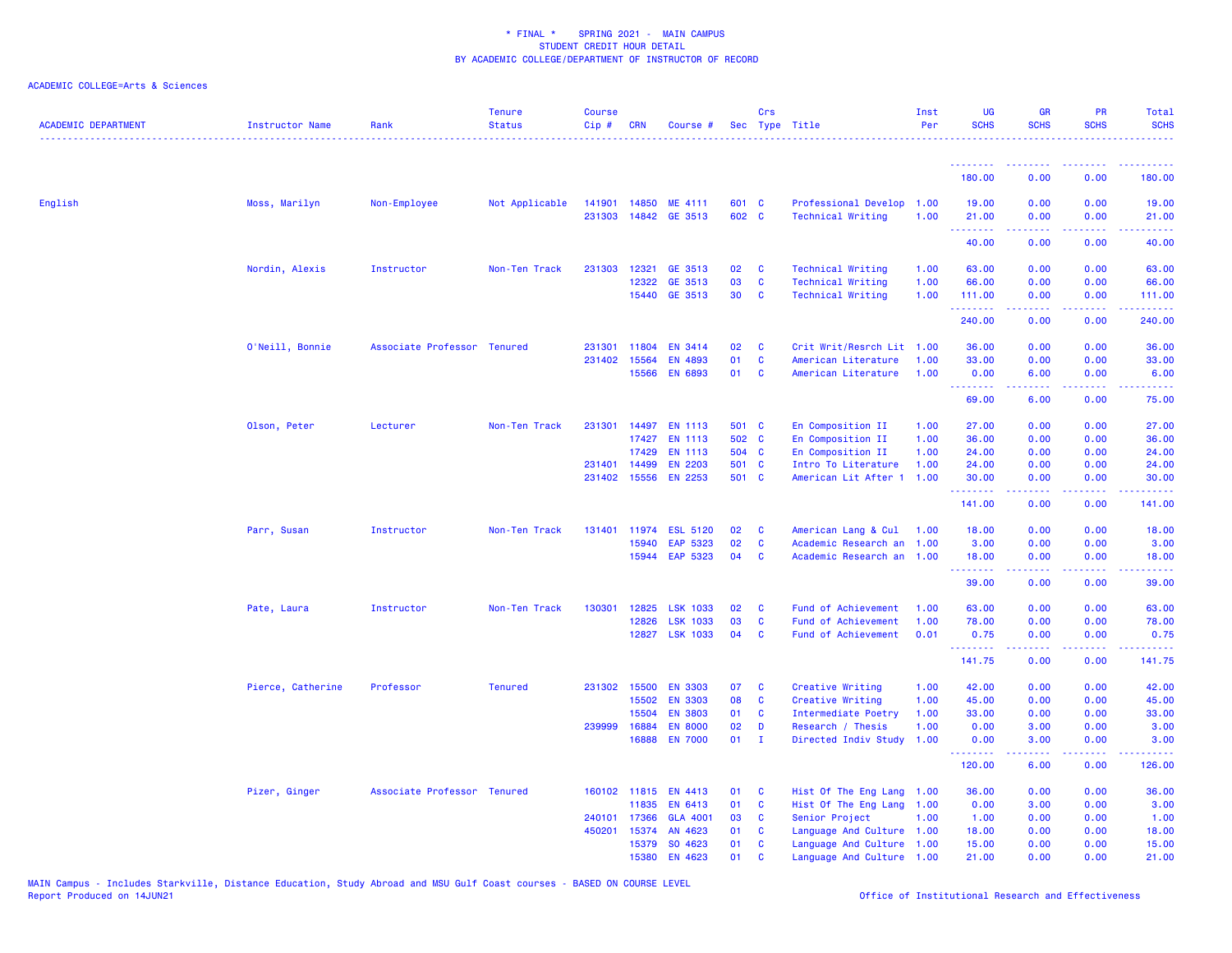| English<br>3.00<br>0.00<br>Pizer, Ginger<br>Associate Professor Tenured<br>450201 15381<br><b>EN 6623</b><br>01<br><b>C</b><br>Language And Culture 1.00<br>0.00<br>3.00<br>.<br>6.00<br>91.00<br>0.00<br>97.00<br>Not Applicable<br>En Composition II<br>Poe, Katelyn<br>Grad Teach Assist<br>231301 11728 EN 1113<br>52<br><b>C</b><br>1.00<br>57.00<br>0.00<br>0.00<br>57.00<br>.<br>57.00<br>0.00<br>0.00<br>57.00<br>Pounds, Shunecy<br>07<br>En Composition I<br>1.00<br>63.00<br>0.00<br>0.00<br>63.00<br>Lecturer<br>Non-Ten Track<br>231301 11671<br><b>EN 1103</b><br>C<br>11<br>C<br>En Composition I<br>1.00<br>57.00<br>0.00<br>0.00<br>57.00<br>11675<br><b>EN 1103</b><br><b>EN 1103</b><br>13<br>En Composition I<br>11677<br>C<br>1.00<br>48.00<br>0.00<br>0.00<br>48.00<br>50<br>11726 EN 1113<br>C<br>En Composition II<br>1.00<br>54.00<br>0.00<br>0.00<br>54.00<br>.<br>.<br>.<br>222.00<br>0.00<br>0.00<br>222.00<br>231404 14502 EN 2223<br>501 C<br>Raymond, Richard<br>Lecturer<br>Non-Ten Track<br>English Lit After 18 1.00<br>48.00<br>0.00<br>0.00<br>48.00<br>.<br>48.00<br>0.00<br>0.00<br>48.00<br>Redd, James<br>Lecturer<br>Non-Ten Track<br>231302 11794<br><b>EN 3303</b><br>01<br>C<br>Creative Writing<br>1.00<br>39.00<br>0.00<br>0.00<br>39.00<br>231401<br><b>EN 2203</b><br>17 <sub>1</sub><br>C<br>Intro To Literature<br>1.00<br>51.00<br>0.00<br>0.00<br>51.00<br>11768<br><b>EN 2203</b><br>18<br>Intro To Literature<br>1.00<br>45.00<br>0.00<br>0.00<br>45.00<br>11769<br>C<br>11784<br><b>EN 2273</b><br>01<br>World Literature Bef<br>1.00<br>0.00<br>0.00<br>$\mathbf{C}$<br>57.00<br>57.00<br>.<br>.<br>$\frac{1}{2} \left( \frac{1}{2} \right) \left( \frac{1}{2} \right) \left( \frac{1}{2} \right) \left( \frac{1}{2} \right)$<br>192.00<br>0.00<br>0.00<br>192.00<br>Rios, Loreeda<br>Instructor<br>Non-Ten Track<br>231301 11676 EN 1103<br>12 <sup>7</sup><br>En Composition I<br>1.00<br>60.00<br>0.00<br>0.00<br>60.00<br>$\mathbf{C}$<br>60.00<br>0.00<br>0.00<br>60.00<br>Rodolfich, Suzanne<br>Not Applicable<br>231303 14841 GE 3513<br>601 C<br><b>Technical Writing</b><br>1.00<br>0.00<br>0.00<br>Non-Employee<br>57.00<br>57.00<br>.<br>$\frac{1}{2} \left( \frac{1}{2} \right) \left( \frac{1}{2} \right) \left( \frac{1}{2} \right) \left( \frac{1}{2} \right)$<br>.<br>.<br>57.00<br>0.00<br>0.00<br>57.00<br>Sanders, Shelly<br>Instructor<br>Non-Ten Track<br>231303<br>12320<br>GE 3513<br>01<br>C<br><b>Technical Writing</b><br>1.00<br>63.00<br>0.00<br>0.00<br>63.00<br>12323<br>GE 3513<br>04<br>C<br><b>Technical Writing</b><br>1.00<br>66.00<br>0.00<br>0.00<br>66.00<br>14<br>15439<br>GE 3513<br>$\mathbf{C}$<br><b>Technical Writing</b><br>1.00<br>66.00<br>0.00<br>0.00<br>66.00<br>.<br>.<br>.<br>195.00<br>195.00<br>0.00<br>0.00<br>Schmidt, Karen<br>231301 11704<br><b>EN 1113</b><br>27<br>En Composition II<br>1.00<br>60.00<br>0.00<br>0.00<br>60.00<br>Instructor<br>Non-Ten Track<br>C<br>30<br>C<br>En Composition II<br>57.00<br>0.00<br>0.00<br>57.00<br>11707<br>EN 1113<br>1.00<br>11748<br>EN 1173<br>01<br>C<br>Accelerated Comp II<br>1.00<br>51.00<br>0.00<br>0.00<br>51.00<br><b>EN 1173</b><br>03<br>C<br>11750<br>Accelerated Comp II<br>1.00<br>30.00<br>0.00<br>0.00<br>30.00<br>.<br>.<br>.<br>198.00<br>0.00<br>0.00<br>198.00<br>Shaffer, Donald<br>Associate Professor Tenured<br>050201<br>15344<br>AAS 4093<br>01<br>C<br>The African Diaspora<br>1.00<br>18.00<br>0.00<br>0.00<br>18.00<br>H03 I<br><b>HON 4000</b><br>Directed Individual<br>1.00<br>240101<br>17786<br>3.00<br>0.00<br>0.00<br>3.00<br>د د د د د د<br>$\sim$ $\sim$ $\sim$<br>21.00<br>0.00<br>0.00<br>21.00<br>En Composition II<br>60.00<br>0.00<br>0.00<br>Sheperis, Claire<br>Instructor<br>Non-Ten Track<br>231301 11714 EN 1113<br>37<br>C<br>1.00<br>60.00<br>231401 11760 EN 2203<br>09<br>C<br>Intro To Literature<br>1.00<br>90.00<br>0.00<br>0.00<br>90.00 | <b>ACADEMIC DEPARTMENT</b> | <b>Instructor Name</b> | Rank | <b>Tenure</b><br><b>Status</b> | <b>Course</b><br>$Cip$ # | <b>CRN</b> | Course # | Crs | Sec Type Title | Inst<br>Per | <b>UG</b><br><b>SCHS</b> | <b>GR</b><br><b>SCHS</b> | PR<br><b>SCHS</b> | Total<br><b>SCHS</b> |
|---------------------------------------------------------------------------------------------------------------------------------------------------------------------------------------------------------------------------------------------------------------------------------------------------------------------------------------------------------------------------------------------------------------------------------------------------------------------------------------------------------------------------------------------------------------------------------------------------------------------------------------------------------------------------------------------------------------------------------------------------------------------------------------------------------------------------------------------------------------------------------------------------------------------------------------------------------------------------------------------------------------------------------------------------------------------------------------------------------------------------------------------------------------------------------------------------------------------------------------------------------------------------------------------------------------------------------------------------------------------------------------------------------------------------------------------------------------------------------------------------------------------------------------------------------------------------------------------------------------------------------------------------------------------------------------------------------------------------------------------------------------------------------------------------------------------------------------------------------------------------------------------------------------------------------------------------------------------------------------------------------------------------------------------------------------------------------------------------------------------------------------------------------------------------------------------------------------------------------------------------------------------------------------------------------------------------------------------------------------------------------------------------------------------------------------------------------------------------------------------------------------------------------------------------------------------------------------------------------------------------------------------------------------------------------------------------------------------------------------------------------------------------------------------------------------------------------------------------------------------------------------------------------------------------------------------------------------------------------------------------------------------------------------------------------------------------------------------------------------------------------------------------------------------------------------------------------------------------------------------------------------------------------------------------------------------------------------------------------------------------------------------------------------------------------------------------------------------------------------------------------------------------------------------------------------------------------------------------------------------------------------------------------------------------------------------------------------------------------------------------------------------------------------------------------------------------------------------------------------------------------------------------------------------------------------------------------------|----------------------------|------------------------|------|--------------------------------|--------------------------|------------|----------|-----|----------------|-------------|--------------------------|--------------------------|-------------------|----------------------|
|                                                                                                                                                                                                                                                                                                                                                                                                                                                                                                                                                                                                                                                                                                                                                                                                                                                                                                                                                                                                                                                                                                                                                                                                                                                                                                                                                                                                                                                                                                                                                                                                                                                                                                                                                                                                                                                                                                                                                                                                                                                                                                                                                                                                                                                                                                                                                                                                                                                                                                                                                                                                                                                                                                                                                                                                                                                                                                                                                                                                                                                                                                                                                                                                                                                                                                                                                                                                                                                                                                                                                                                                                                                                                                                                                                                                                                                                                                                                                               |                            |                        |      |                                |                          |            |          |     |                |             |                          |                          |                   |                      |
|                                                                                                                                                                                                                                                                                                                                                                                                                                                                                                                                                                                                                                                                                                                                                                                                                                                                                                                                                                                                                                                                                                                                                                                                                                                                                                                                                                                                                                                                                                                                                                                                                                                                                                                                                                                                                                                                                                                                                                                                                                                                                                                                                                                                                                                                                                                                                                                                                                                                                                                                                                                                                                                                                                                                                                                                                                                                                                                                                                                                                                                                                                                                                                                                                                                                                                                                                                                                                                                                                                                                                                                                                                                                                                                                                                                                                                                                                                                                                               |                            |                        |      |                                |                          |            |          |     |                |             |                          |                          |                   |                      |
|                                                                                                                                                                                                                                                                                                                                                                                                                                                                                                                                                                                                                                                                                                                                                                                                                                                                                                                                                                                                                                                                                                                                                                                                                                                                                                                                                                                                                                                                                                                                                                                                                                                                                                                                                                                                                                                                                                                                                                                                                                                                                                                                                                                                                                                                                                                                                                                                                                                                                                                                                                                                                                                                                                                                                                                                                                                                                                                                                                                                                                                                                                                                                                                                                                                                                                                                                                                                                                                                                                                                                                                                                                                                                                                                                                                                                                                                                                                                                               |                            |                        |      |                                |                          |            |          |     |                |             |                          |                          |                   |                      |
|                                                                                                                                                                                                                                                                                                                                                                                                                                                                                                                                                                                                                                                                                                                                                                                                                                                                                                                                                                                                                                                                                                                                                                                                                                                                                                                                                                                                                                                                                                                                                                                                                                                                                                                                                                                                                                                                                                                                                                                                                                                                                                                                                                                                                                                                                                                                                                                                                                                                                                                                                                                                                                                                                                                                                                                                                                                                                                                                                                                                                                                                                                                                                                                                                                                                                                                                                                                                                                                                                                                                                                                                                                                                                                                                                                                                                                                                                                                                                               |                            |                        |      |                                |                          |            |          |     |                |             |                          |                          |                   |                      |
|                                                                                                                                                                                                                                                                                                                                                                                                                                                                                                                                                                                                                                                                                                                                                                                                                                                                                                                                                                                                                                                                                                                                                                                                                                                                                                                                                                                                                                                                                                                                                                                                                                                                                                                                                                                                                                                                                                                                                                                                                                                                                                                                                                                                                                                                                                                                                                                                                                                                                                                                                                                                                                                                                                                                                                                                                                                                                                                                                                                                                                                                                                                                                                                                                                                                                                                                                                                                                                                                                                                                                                                                                                                                                                                                                                                                                                                                                                                                                               |                            |                        |      |                                |                          |            |          |     |                |             |                          |                          |                   |                      |
|                                                                                                                                                                                                                                                                                                                                                                                                                                                                                                                                                                                                                                                                                                                                                                                                                                                                                                                                                                                                                                                                                                                                                                                                                                                                                                                                                                                                                                                                                                                                                                                                                                                                                                                                                                                                                                                                                                                                                                                                                                                                                                                                                                                                                                                                                                                                                                                                                                                                                                                                                                                                                                                                                                                                                                                                                                                                                                                                                                                                                                                                                                                                                                                                                                                                                                                                                                                                                                                                                                                                                                                                                                                                                                                                                                                                                                                                                                                                                               |                            |                        |      |                                |                          |            |          |     |                |             |                          |                          |                   |                      |
|                                                                                                                                                                                                                                                                                                                                                                                                                                                                                                                                                                                                                                                                                                                                                                                                                                                                                                                                                                                                                                                                                                                                                                                                                                                                                                                                                                                                                                                                                                                                                                                                                                                                                                                                                                                                                                                                                                                                                                                                                                                                                                                                                                                                                                                                                                                                                                                                                                                                                                                                                                                                                                                                                                                                                                                                                                                                                                                                                                                                                                                                                                                                                                                                                                                                                                                                                                                                                                                                                                                                                                                                                                                                                                                                                                                                                                                                                                                                                               |                            |                        |      |                                |                          |            |          |     |                |             |                          |                          |                   |                      |
|                                                                                                                                                                                                                                                                                                                                                                                                                                                                                                                                                                                                                                                                                                                                                                                                                                                                                                                                                                                                                                                                                                                                                                                                                                                                                                                                                                                                                                                                                                                                                                                                                                                                                                                                                                                                                                                                                                                                                                                                                                                                                                                                                                                                                                                                                                                                                                                                                                                                                                                                                                                                                                                                                                                                                                                                                                                                                                                                                                                                                                                                                                                                                                                                                                                                                                                                                                                                                                                                                                                                                                                                                                                                                                                                                                                                                                                                                                                                                               |                            |                        |      |                                |                          |            |          |     |                |             |                          |                          |                   |                      |
|                                                                                                                                                                                                                                                                                                                                                                                                                                                                                                                                                                                                                                                                                                                                                                                                                                                                                                                                                                                                                                                                                                                                                                                                                                                                                                                                                                                                                                                                                                                                                                                                                                                                                                                                                                                                                                                                                                                                                                                                                                                                                                                                                                                                                                                                                                                                                                                                                                                                                                                                                                                                                                                                                                                                                                                                                                                                                                                                                                                                                                                                                                                                                                                                                                                                                                                                                                                                                                                                                                                                                                                                                                                                                                                                                                                                                                                                                                                                                               |                            |                        |      |                                |                          |            |          |     |                |             |                          |                          |                   |                      |
|                                                                                                                                                                                                                                                                                                                                                                                                                                                                                                                                                                                                                                                                                                                                                                                                                                                                                                                                                                                                                                                                                                                                                                                                                                                                                                                                                                                                                                                                                                                                                                                                                                                                                                                                                                                                                                                                                                                                                                                                                                                                                                                                                                                                                                                                                                                                                                                                                                                                                                                                                                                                                                                                                                                                                                                                                                                                                                                                                                                                                                                                                                                                                                                                                                                                                                                                                                                                                                                                                                                                                                                                                                                                                                                                                                                                                                                                                                                                                               |                            |                        |      |                                |                          |            |          |     |                |             |                          |                          |                   |                      |
|                                                                                                                                                                                                                                                                                                                                                                                                                                                                                                                                                                                                                                                                                                                                                                                                                                                                                                                                                                                                                                                                                                                                                                                                                                                                                                                                                                                                                                                                                                                                                                                                                                                                                                                                                                                                                                                                                                                                                                                                                                                                                                                                                                                                                                                                                                                                                                                                                                                                                                                                                                                                                                                                                                                                                                                                                                                                                                                                                                                                                                                                                                                                                                                                                                                                                                                                                                                                                                                                                                                                                                                                                                                                                                                                                                                                                                                                                                                                                               |                            |                        |      |                                |                          |            |          |     |                |             |                          |                          |                   |                      |
|                                                                                                                                                                                                                                                                                                                                                                                                                                                                                                                                                                                                                                                                                                                                                                                                                                                                                                                                                                                                                                                                                                                                                                                                                                                                                                                                                                                                                                                                                                                                                                                                                                                                                                                                                                                                                                                                                                                                                                                                                                                                                                                                                                                                                                                                                                                                                                                                                                                                                                                                                                                                                                                                                                                                                                                                                                                                                                                                                                                                                                                                                                                                                                                                                                                                                                                                                                                                                                                                                                                                                                                                                                                                                                                                                                                                                                                                                                                                                               |                            |                        |      |                                |                          |            |          |     |                |             |                          |                          |                   |                      |
|                                                                                                                                                                                                                                                                                                                                                                                                                                                                                                                                                                                                                                                                                                                                                                                                                                                                                                                                                                                                                                                                                                                                                                                                                                                                                                                                                                                                                                                                                                                                                                                                                                                                                                                                                                                                                                                                                                                                                                                                                                                                                                                                                                                                                                                                                                                                                                                                                                                                                                                                                                                                                                                                                                                                                                                                                                                                                                                                                                                                                                                                                                                                                                                                                                                                                                                                                                                                                                                                                                                                                                                                                                                                                                                                                                                                                                                                                                                                                               |                            |                        |      |                                |                          |            |          |     |                |             |                          |                          |                   |                      |
|                                                                                                                                                                                                                                                                                                                                                                                                                                                                                                                                                                                                                                                                                                                                                                                                                                                                                                                                                                                                                                                                                                                                                                                                                                                                                                                                                                                                                                                                                                                                                                                                                                                                                                                                                                                                                                                                                                                                                                                                                                                                                                                                                                                                                                                                                                                                                                                                                                                                                                                                                                                                                                                                                                                                                                                                                                                                                                                                                                                                                                                                                                                                                                                                                                                                                                                                                                                                                                                                                                                                                                                                                                                                                                                                                                                                                                                                                                                                                               |                            |                        |      |                                |                          |            |          |     |                |             |                          |                          |                   |                      |
|                                                                                                                                                                                                                                                                                                                                                                                                                                                                                                                                                                                                                                                                                                                                                                                                                                                                                                                                                                                                                                                                                                                                                                                                                                                                                                                                                                                                                                                                                                                                                                                                                                                                                                                                                                                                                                                                                                                                                                                                                                                                                                                                                                                                                                                                                                                                                                                                                                                                                                                                                                                                                                                                                                                                                                                                                                                                                                                                                                                                                                                                                                                                                                                                                                                                                                                                                                                                                                                                                                                                                                                                                                                                                                                                                                                                                                                                                                                                                               |                            |                        |      |                                |                          |            |          |     |                |             |                          |                          |                   |                      |
|                                                                                                                                                                                                                                                                                                                                                                                                                                                                                                                                                                                                                                                                                                                                                                                                                                                                                                                                                                                                                                                                                                                                                                                                                                                                                                                                                                                                                                                                                                                                                                                                                                                                                                                                                                                                                                                                                                                                                                                                                                                                                                                                                                                                                                                                                                                                                                                                                                                                                                                                                                                                                                                                                                                                                                                                                                                                                                                                                                                                                                                                                                                                                                                                                                                                                                                                                                                                                                                                                                                                                                                                                                                                                                                                                                                                                                                                                                                                                               |                            |                        |      |                                |                          |            |          |     |                |             |                          |                          |                   |                      |
|                                                                                                                                                                                                                                                                                                                                                                                                                                                                                                                                                                                                                                                                                                                                                                                                                                                                                                                                                                                                                                                                                                                                                                                                                                                                                                                                                                                                                                                                                                                                                                                                                                                                                                                                                                                                                                                                                                                                                                                                                                                                                                                                                                                                                                                                                                                                                                                                                                                                                                                                                                                                                                                                                                                                                                                                                                                                                                                                                                                                                                                                                                                                                                                                                                                                                                                                                                                                                                                                                                                                                                                                                                                                                                                                                                                                                                                                                                                                                               |                            |                        |      |                                |                          |            |          |     |                |             |                          |                          |                   |                      |
|                                                                                                                                                                                                                                                                                                                                                                                                                                                                                                                                                                                                                                                                                                                                                                                                                                                                                                                                                                                                                                                                                                                                                                                                                                                                                                                                                                                                                                                                                                                                                                                                                                                                                                                                                                                                                                                                                                                                                                                                                                                                                                                                                                                                                                                                                                                                                                                                                                                                                                                                                                                                                                                                                                                                                                                                                                                                                                                                                                                                                                                                                                                                                                                                                                                                                                                                                                                                                                                                                                                                                                                                                                                                                                                                                                                                                                                                                                                                                               |                            |                        |      |                                |                          |            |          |     |                |             |                          |                          |                   |                      |
|                                                                                                                                                                                                                                                                                                                                                                                                                                                                                                                                                                                                                                                                                                                                                                                                                                                                                                                                                                                                                                                                                                                                                                                                                                                                                                                                                                                                                                                                                                                                                                                                                                                                                                                                                                                                                                                                                                                                                                                                                                                                                                                                                                                                                                                                                                                                                                                                                                                                                                                                                                                                                                                                                                                                                                                                                                                                                                                                                                                                                                                                                                                                                                                                                                                                                                                                                                                                                                                                                                                                                                                                                                                                                                                                                                                                                                                                                                                                                               |                            |                        |      |                                |                          |            |          |     |                |             |                          |                          |                   |                      |
|                                                                                                                                                                                                                                                                                                                                                                                                                                                                                                                                                                                                                                                                                                                                                                                                                                                                                                                                                                                                                                                                                                                                                                                                                                                                                                                                                                                                                                                                                                                                                                                                                                                                                                                                                                                                                                                                                                                                                                                                                                                                                                                                                                                                                                                                                                                                                                                                                                                                                                                                                                                                                                                                                                                                                                                                                                                                                                                                                                                                                                                                                                                                                                                                                                                                                                                                                                                                                                                                                                                                                                                                                                                                                                                                                                                                                                                                                                                                                               |                            |                        |      |                                |                          |            |          |     |                |             |                          |                          |                   |                      |
|                                                                                                                                                                                                                                                                                                                                                                                                                                                                                                                                                                                                                                                                                                                                                                                                                                                                                                                                                                                                                                                                                                                                                                                                                                                                                                                                                                                                                                                                                                                                                                                                                                                                                                                                                                                                                                                                                                                                                                                                                                                                                                                                                                                                                                                                                                                                                                                                                                                                                                                                                                                                                                                                                                                                                                                                                                                                                                                                                                                                                                                                                                                                                                                                                                                                                                                                                                                                                                                                                                                                                                                                                                                                                                                                                                                                                                                                                                                                                               |                            |                        |      |                                |                          |            |          |     |                |             |                          |                          |                   |                      |
|                                                                                                                                                                                                                                                                                                                                                                                                                                                                                                                                                                                                                                                                                                                                                                                                                                                                                                                                                                                                                                                                                                                                                                                                                                                                                                                                                                                                                                                                                                                                                                                                                                                                                                                                                                                                                                                                                                                                                                                                                                                                                                                                                                                                                                                                                                                                                                                                                                                                                                                                                                                                                                                                                                                                                                                                                                                                                                                                                                                                                                                                                                                                                                                                                                                                                                                                                                                                                                                                                                                                                                                                                                                                                                                                                                                                                                                                                                                                                               |                            |                        |      |                                |                          |            |          |     |                |             |                          |                          |                   |                      |
|                                                                                                                                                                                                                                                                                                                                                                                                                                                                                                                                                                                                                                                                                                                                                                                                                                                                                                                                                                                                                                                                                                                                                                                                                                                                                                                                                                                                                                                                                                                                                                                                                                                                                                                                                                                                                                                                                                                                                                                                                                                                                                                                                                                                                                                                                                                                                                                                                                                                                                                                                                                                                                                                                                                                                                                                                                                                                                                                                                                                                                                                                                                                                                                                                                                                                                                                                                                                                                                                                                                                                                                                                                                                                                                                                                                                                                                                                                                                                               |                            |                        |      |                                |                          |            |          |     |                |             |                          |                          |                   |                      |
|                                                                                                                                                                                                                                                                                                                                                                                                                                                                                                                                                                                                                                                                                                                                                                                                                                                                                                                                                                                                                                                                                                                                                                                                                                                                                                                                                                                                                                                                                                                                                                                                                                                                                                                                                                                                                                                                                                                                                                                                                                                                                                                                                                                                                                                                                                                                                                                                                                                                                                                                                                                                                                                                                                                                                                                                                                                                                                                                                                                                                                                                                                                                                                                                                                                                                                                                                                                                                                                                                                                                                                                                                                                                                                                                                                                                                                                                                                                                                               |                            |                        |      |                                |                          |            |          |     |                |             |                          |                          |                   |                      |
|                                                                                                                                                                                                                                                                                                                                                                                                                                                                                                                                                                                                                                                                                                                                                                                                                                                                                                                                                                                                                                                                                                                                                                                                                                                                                                                                                                                                                                                                                                                                                                                                                                                                                                                                                                                                                                                                                                                                                                                                                                                                                                                                                                                                                                                                                                                                                                                                                                                                                                                                                                                                                                                                                                                                                                                                                                                                                                                                                                                                                                                                                                                                                                                                                                                                                                                                                                                                                                                                                                                                                                                                                                                                                                                                                                                                                                                                                                                                                               |                            |                        |      |                                |                          |            |          |     |                |             |                          |                          |                   |                      |
|                                                                                                                                                                                                                                                                                                                                                                                                                                                                                                                                                                                                                                                                                                                                                                                                                                                                                                                                                                                                                                                                                                                                                                                                                                                                                                                                                                                                                                                                                                                                                                                                                                                                                                                                                                                                                                                                                                                                                                                                                                                                                                                                                                                                                                                                                                                                                                                                                                                                                                                                                                                                                                                                                                                                                                                                                                                                                                                                                                                                                                                                                                                                                                                                                                                                                                                                                                                                                                                                                                                                                                                                                                                                                                                                                                                                                                                                                                                                                               |                            |                        |      |                                |                          |            |          |     |                |             |                          |                          |                   |                      |
|                                                                                                                                                                                                                                                                                                                                                                                                                                                                                                                                                                                                                                                                                                                                                                                                                                                                                                                                                                                                                                                                                                                                                                                                                                                                                                                                                                                                                                                                                                                                                                                                                                                                                                                                                                                                                                                                                                                                                                                                                                                                                                                                                                                                                                                                                                                                                                                                                                                                                                                                                                                                                                                                                                                                                                                                                                                                                                                                                                                                                                                                                                                                                                                                                                                                                                                                                                                                                                                                                                                                                                                                                                                                                                                                                                                                                                                                                                                                                               |                            |                        |      |                                |                          |            |          |     |                |             |                          |                          |                   |                      |
|                                                                                                                                                                                                                                                                                                                                                                                                                                                                                                                                                                                                                                                                                                                                                                                                                                                                                                                                                                                                                                                                                                                                                                                                                                                                                                                                                                                                                                                                                                                                                                                                                                                                                                                                                                                                                                                                                                                                                                                                                                                                                                                                                                                                                                                                                                                                                                                                                                                                                                                                                                                                                                                                                                                                                                                                                                                                                                                                                                                                                                                                                                                                                                                                                                                                                                                                                                                                                                                                                                                                                                                                                                                                                                                                                                                                                                                                                                                                                               |                            |                        |      |                                |                          |            |          |     |                |             |                          |                          |                   |                      |
|                                                                                                                                                                                                                                                                                                                                                                                                                                                                                                                                                                                                                                                                                                                                                                                                                                                                                                                                                                                                                                                                                                                                                                                                                                                                                                                                                                                                                                                                                                                                                                                                                                                                                                                                                                                                                                                                                                                                                                                                                                                                                                                                                                                                                                                                                                                                                                                                                                                                                                                                                                                                                                                                                                                                                                                                                                                                                                                                                                                                                                                                                                                                                                                                                                                                                                                                                                                                                                                                                                                                                                                                                                                                                                                                                                                                                                                                                                                                                               |                            |                        |      |                                |                          |            |          |     |                |             |                          |                          |                   |                      |
|                                                                                                                                                                                                                                                                                                                                                                                                                                                                                                                                                                                                                                                                                                                                                                                                                                                                                                                                                                                                                                                                                                                                                                                                                                                                                                                                                                                                                                                                                                                                                                                                                                                                                                                                                                                                                                                                                                                                                                                                                                                                                                                                                                                                                                                                                                                                                                                                                                                                                                                                                                                                                                                                                                                                                                                                                                                                                                                                                                                                                                                                                                                                                                                                                                                                                                                                                                                                                                                                                                                                                                                                                                                                                                                                                                                                                                                                                                                                                               |                            |                        |      |                                |                          |            |          |     |                |             |                          |                          |                   |                      |
|                                                                                                                                                                                                                                                                                                                                                                                                                                                                                                                                                                                                                                                                                                                                                                                                                                                                                                                                                                                                                                                                                                                                                                                                                                                                                                                                                                                                                                                                                                                                                                                                                                                                                                                                                                                                                                                                                                                                                                                                                                                                                                                                                                                                                                                                                                                                                                                                                                                                                                                                                                                                                                                                                                                                                                                                                                                                                                                                                                                                                                                                                                                                                                                                                                                                                                                                                                                                                                                                                                                                                                                                                                                                                                                                                                                                                                                                                                                                                               |                            |                        |      |                                |                          |            |          |     |                |             |                          |                          |                   |                      |
|                                                                                                                                                                                                                                                                                                                                                                                                                                                                                                                                                                                                                                                                                                                                                                                                                                                                                                                                                                                                                                                                                                                                                                                                                                                                                                                                                                                                                                                                                                                                                                                                                                                                                                                                                                                                                                                                                                                                                                                                                                                                                                                                                                                                                                                                                                                                                                                                                                                                                                                                                                                                                                                                                                                                                                                                                                                                                                                                                                                                                                                                                                                                                                                                                                                                                                                                                                                                                                                                                                                                                                                                                                                                                                                                                                                                                                                                                                                                                               |                            |                        |      |                                |                          |            |          |     |                |             |                          |                          |                   |                      |
|                                                                                                                                                                                                                                                                                                                                                                                                                                                                                                                                                                                                                                                                                                                                                                                                                                                                                                                                                                                                                                                                                                                                                                                                                                                                                                                                                                                                                                                                                                                                                                                                                                                                                                                                                                                                                                                                                                                                                                                                                                                                                                                                                                                                                                                                                                                                                                                                                                                                                                                                                                                                                                                                                                                                                                                                                                                                                                                                                                                                                                                                                                                                                                                                                                                                                                                                                                                                                                                                                                                                                                                                                                                                                                                                                                                                                                                                                                                                                               |                            |                        |      |                                |                          |            |          |     |                |             |                          |                          |                   |                      |
|                                                                                                                                                                                                                                                                                                                                                                                                                                                                                                                                                                                                                                                                                                                                                                                                                                                                                                                                                                                                                                                                                                                                                                                                                                                                                                                                                                                                                                                                                                                                                                                                                                                                                                                                                                                                                                                                                                                                                                                                                                                                                                                                                                                                                                                                                                                                                                                                                                                                                                                                                                                                                                                                                                                                                                                                                                                                                                                                                                                                                                                                                                                                                                                                                                                                                                                                                                                                                                                                                                                                                                                                                                                                                                                                                                                                                                                                                                                                                               |                            |                        |      |                                |                          |            |          |     |                |             |                          |                          |                   |                      |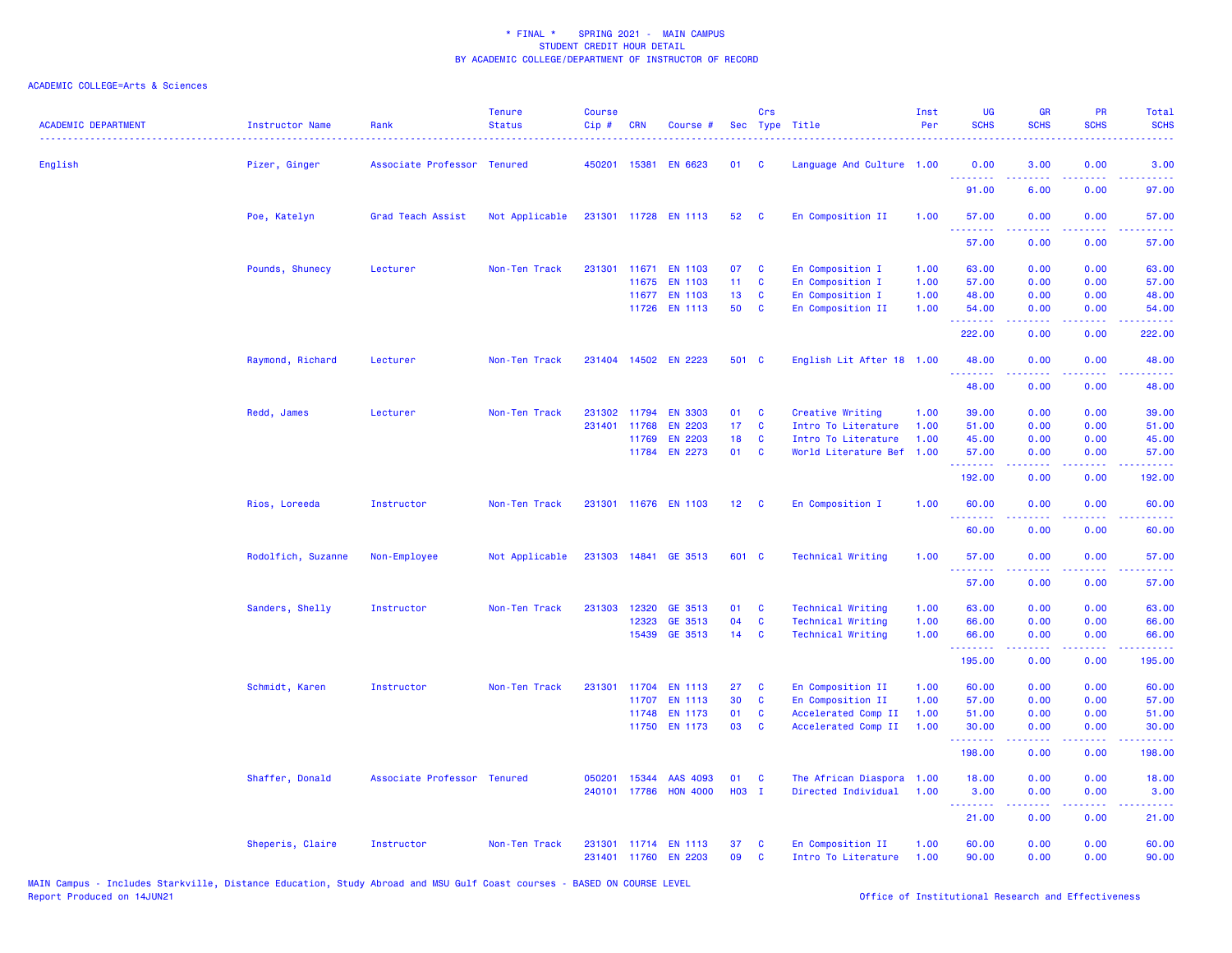| <b>ACADEMIC DEPARTMENT</b> | <b>Instructor Name</b> | Rank                          | <b>Tenure</b><br><b>Status</b> | <b>Course</b><br>Cip# | <b>CRN</b>   | Course #             | <b>Sec</b>      | Crs            | Type Title                | Inst<br>Per | <b>UG</b><br><b>SCHS</b>                           | <b>GR</b><br><b>SCHS</b>                                                                                                                                     | PR<br><b>SCHS</b> | Total<br><b>SCHS</b>                                                                                                                                           |
|----------------------------|------------------------|-------------------------------|--------------------------------|-----------------------|--------------|----------------------|-----------------|----------------|---------------------------|-------------|----------------------------------------------------|--------------------------------------------------------------------------------------------------------------------------------------------------------------|-------------------|----------------------------------------------------------------------------------------------------------------------------------------------------------------|
| English                    | Sheperis, Claire       | Instructor                    | Non-Ten Track                  |                       | 231401 11764 | <b>EN 2203</b>       | 13              | <b>C</b>       | Intro To Literature       | 1.00        | 90.00                                              | 0.00                                                                                                                                                         | 0.00              | 90.00                                                                                                                                                          |
|                            |                        |                               |                                |                       | 11765        | <b>EN 2203</b>       | 14              | $\mathbf{C}$   | Intro To Literature       | 1.00        | 90.00                                              | 0.00                                                                                                                                                         | 0.00              | 90.00                                                                                                                                                          |
|                            |                        |                               |                                |                       |              |                      |                 |                |                           |             | .<br>330.00                                        | $\frac{1}{2} \left( \frac{1}{2} \right) \left( \frac{1}{2} \right) \left( \frac{1}{2} \right) \left( \frac{1}{2} \right) \left( \frac{1}{2} \right)$<br>0.00 | .<br>0.00         | $\frac{1}{2} \left( \frac{1}{2} \right) \left( \frac{1}{2} \right) \left( \frac{1}{2} \right) \left( \frac{1}{2} \right) \left( \frac{1}{2} \right)$<br>330.00 |
|                            | Sheppard, Kristin      | Lecturer                      | Non-Ten Track                  | 231301                | 11693        | <b>EN 1113</b>       | 14              | C              | En Composition II         | 1.00        | 63.00                                              | 0.00                                                                                                                                                         | 0.00              | 63.00                                                                                                                                                          |
|                            |                        |                               |                                |                       | 11696        | <b>EN 1113</b>       | 17              | C              | En Composition II         | 1.00        | 60.00                                              | 0.00                                                                                                                                                         | 0.00              | 60.00                                                                                                                                                          |
|                            |                        |                               |                                |                       | 11709        | EN 1113              | 32              | C              | En Composition II         | 1.00        | 60.00                                              | 0.00                                                                                                                                                         | 0.00              | 60.00                                                                                                                                                          |
|                            |                        |                               |                                |                       |              | 11719 EN 1113        | 42              | C              | En Composition II         | 1.00        | 42.00                                              | 0.00                                                                                                                                                         | 0.00              | 42.00                                                                                                                                                          |
|                            |                        |                               |                                |                       |              |                      |                 |                |                           |             | .<br>225.00                                        | 0.00                                                                                                                                                         | 0.00              | 225.00                                                                                                                                                         |
|                            | Smith, Megan           | Assistant Professor Ten Track |                                |                       | 160102 10254 | AN 4403              | 01              | <b>C</b>       | Intro To Linguistics      | 1.00        | 21.00                                              | 0.00                                                                                                                                                         | 0.00              | 21.00                                                                                                                                                          |
|                            |                        |                               |                                |                       | 11814        | EN 4403              | 01              | C              | Intro To Linguistics      | 1.00        | 15.00                                              | 0.00                                                                                                                                                         | 0.00              | 15.00                                                                                                                                                          |
|                            |                        |                               |                                |                       | 17783        | EN 4403              | 02              | C              | Intro To Linguistics      | 1.00        | 24.00                                              | 0.00                                                                                                                                                         | 0.00              | 24.00                                                                                                                                                          |
|                            |                        |                               |                                |                       | 17788        | AN 4403              | 02              | C              | Intro To Linguistics      | 1.00        | 9.00                                               | 0.00                                                                                                                                                         | 0.00              | 9.00                                                                                                                                                           |
|                            |                        |                               |                                |                       | 17789        | AN 6403              | 02              | C              | Intro To Linguistics 1.00 |             | 0.00                                               | 3.00                                                                                                                                                         | 0.00              | 3.00                                                                                                                                                           |
|                            |                        |                               |                                | 239999                | 17901        | <b>EN 4000</b>       | 01              | $\mathbf{I}$   | Directed Indiv Study      | 1.00        | 3.00                                               | 0.00                                                                                                                                                         | 0.00              | 3.00                                                                                                                                                           |
|                            |                        |                               |                                |                       |              |                      |                 |                |                           |             | .<br>72.00                                         | 3.00                                                                                                                                                         | 0.00              | 75.00                                                                                                                                                          |
|                            | Spain, Andrea          | Associate Professor Tenured   |                                | 231401                | 11847        | <b>EN 8593</b>       | 01              | <b>S</b>       | Stu Postcolonial Lit 0.50 |             | 0.00                                               | 16.50                                                                                                                                                        | 0.00              | 16.50                                                                                                                                                          |
|                            |                        |                               |                                | 500601                | 10351        | <b>ART 2904</b>      | <b>HO1</b>      | $\overline{B}$ | Introduction to Film      | 1.00        | 36.00                                              | 0.00                                                                                                                                                         | 0.00              | 36.00                                                                                                                                                          |
|                            |                        |                               |                                |                       | 11041        | CO 2904              | <b>HO1 B</b>    |                | Introduction to Film      | 1.00        | 20.00                                              | 0.00                                                                                                                                                         | 0.00              | 20.00                                                                                                                                                          |
|                            |                        |                               |                                |                       | 11793        | <b>EN 2904</b>       | <b>HO1 B</b>    |                | Introduction to Film      | 1.00        | 12.00                                              | 0.00                                                                                                                                                         | 0.00              | 12.00                                                                                                                                                          |
|                            |                        |                               |                                |                       | 17816        | <b>ART 2904</b>      | 02              | B              | Introduction to Film 1.00 |             | 12.00                                              | 0.00                                                                                                                                                         | 0.00              | 12.00                                                                                                                                                          |
|                            |                        |                               |                                |                       |              | 17817 CO 2904        | 02              | B              | Introduction to Film 1.00 |             | 36.00<br>.                                         | 0.00<br>.                                                                                                                                                    | 0.00<br>.         | 36.00<br>.                                                                                                                                                     |
|                            |                        |                               |                                |                       |              |                      |                 |                |                           |             | 116.00                                             | 16.50                                                                                                                                                        | 0.00              | 132.50                                                                                                                                                         |
|                            | Stamps, Alison         | Instructor                    | Non-Ten Track                  | 130301                | 12828        | <b>LSK 1141</b>      | 01              | C              | College Success II        | 1.00        | 21.00                                              | 0.00                                                                                                                                                         | 0.00              | 21.00                                                                                                                                                          |
|                            |                        |                               |                                |                       | 12829        | <b>LSK 1141</b>      | 02              | C              | College Success II        | 1.00        | 12.00                                              | 0.00                                                                                                                                                         | 0.00              | 12.00                                                                                                                                                          |
|                            |                        |                               |                                |                       |              |                      |                 |                |                           |             | .<br>33.00                                         | 0.00                                                                                                                                                         | 0.00              | .<br>33.00                                                                                                                                                     |
|                            | Starliper, Katie       | Grad Teach Assist             | Not Applicable                 |                       |              | 231301 11682 EN 1113 | 03              | <b>C</b>       | En Composition II         | 1.00        | 60.00<br>.                                         | 0.00                                                                                                                                                         | 0.00              | 60.00<br>بالأساس                                                                                                                                               |
|                            |                        |                               |                                |                       |              |                      |                 |                |                           |             | 60.00                                              | 0.00                                                                                                                                                         | 0.00              | 60.00                                                                                                                                                          |
|                            | Stinson, Emily         | Instructor                    | Non-Ten Track                  | 231302                | 11798        | <b>EN 3303</b>       | 05              | C              | Creative Writing          | 1.00        | 45.00                                              | 0.00                                                                                                                                                         | 0.00              | 45.00                                                                                                                                                          |
|                            |                        |                               |                                |                       |              | 231401 11767 EN 2203 | 16              | $\mathbf{C}$   | Intro To Literature       | 1.00        | 60.00                                              | 0.00                                                                                                                                                         | 0.00              | 60.00                                                                                                                                                          |
|                            |                        |                               |                                |                       |              |                      |                 |                |                           |             | <b><i><u><u> - - - - - -</u></u></i></b><br>105.00 | بالمستمال<br>0.00                                                                                                                                            | د د د د<br>0.00   | .<br>105.00                                                                                                                                                    |
|                            |                        |                               |                                |                       |              |                      |                 |                |                           |             |                                                    |                                                                                                                                                              |                   |                                                                                                                                                                |
|                            | Street, Alisha         | Lecturer                      | Non-Ten Track                  | 231301                | 11680        | EN 1113              | 01              | C              | En Composition II         | 1.00        | 63.00                                              | 0.00                                                                                                                                                         | 0.00              | 63.00                                                                                                                                                          |
|                            |                        |                               |                                |                       | 11686        | <b>EN 1113</b>       | 07              | C              | En Composition II         | 1.00        | 63.00                                              | 0.00                                                                                                                                                         | 0.00              | 63.00                                                                                                                                                          |
|                            |                        |                               |                                |                       | 11690        | EN 1113              | 11 <sub>1</sub> | C              | En Composition II         | 1.00        | 63.00                                              | 0.00                                                                                                                                                         | 0.00              | 63.00                                                                                                                                                          |
|                            |                        |                               |                                |                       | 11703        | <b>EN 1113</b>       | 26              | C              | En Composition II         | 1.00        | 57.00<br>.                                         | 0.00<br>22222                                                                                                                                                | 0.00<br>المتمامين | 57.00<br>المتمامين                                                                                                                                             |
|                            |                        |                               |                                |                       |              |                      |                 |                |                           |             | 246.00                                             | 0.00                                                                                                                                                         | 0.00              | 246.00                                                                                                                                                         |
|                            | Thompson, Jessica      | Instructor                    | Non-Ten Track                  | 230101                | 11792        | <b>EN 2503</b>       | 01              | C              | <b>Teaching Grammar</b>   | 1.00        | 168.00                                             | 0.00                                                                                                                                                         | 0.00              | 168.00                                                                                                                                                         |
|                            |                        |                               |                                |                       | 231301 11697 | <b>EN 1113</b>       | 18              | $\mathbf c$    | En Composition II         | 1.00        | 60.00                                              | 0.00                                                                                                                                                         | 0.00              | 60.00                                                                                                                                                          |
|                            |                        |                               |                                |                       | 11698        | <b>EN 1113</b>       | 19              | C              | En Composition II         | 1.00        | 63.00                                              | 0.00                                                                                                                                                         | 0.00              | 63.00                                                                                                                                                          |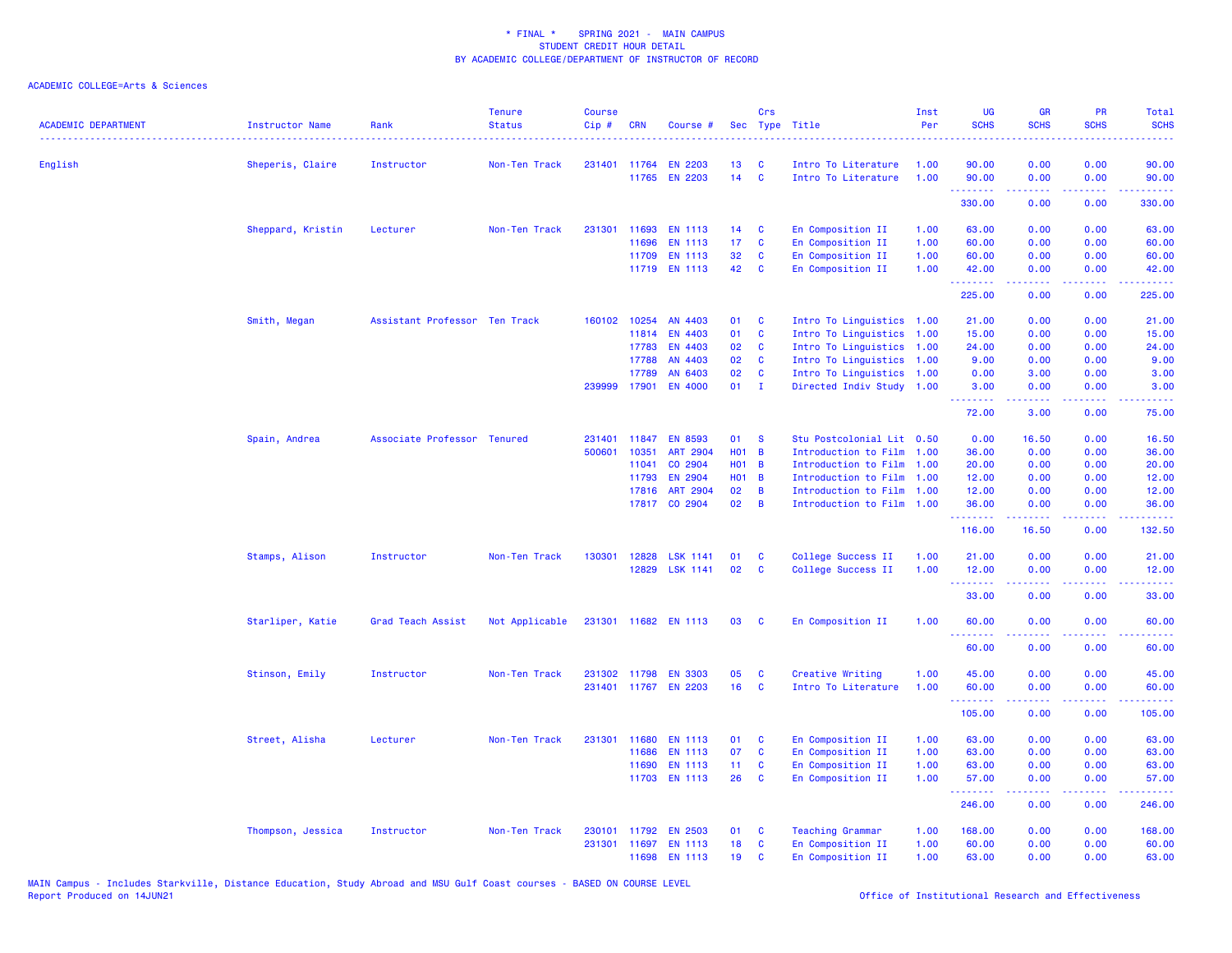| <b>ACADEMIC DEPARTMENT</b>                        | Instructor Name    | Rank                          | <b>Tenure</b><br><b>Status</b> | <b>Course</b><br>$Cip$ # | <b>CRN</b>   | Course #              |        | Crs          | Sec Type Title            | Inst<br>Per | UG<br><b>SCHS</b>    | <b>GR</b><br><b>SCHS</b> | <b>PR</b><br><b>SCHS</b>  | Total<br><b>SCHS</b><br>. |
|---------------------------------------------------|--------------------|-------------------------------|--------------------------------|--------------------------|--------------|-----------------------|--------|--------------|---------------------------|-------------|----------------------|--------------------------|---------------------------|---------------------------|
|                                                   |                    |                               |                                |                          |              |                       |        |              |                           |             | .                    |                          | .                         | .                         |
|                                                   |                    |                               |                                |                          |              |                       |        |              |                           |             | 291.00               | 0.00                     | 0.00                      | 291.00                    |
| English                                           | Thorat, Dhanashree | Assistant Professor Ten Track |                                | 050207                   | 16317        | GS 3513               | 01     | <b>C</b>     | Women and Literature 1.00 |             | 30.00                | 0.00                     | 0.00                      | 30.00                     |
|                                                   |                    |                               |                                |                          | 231401 11805 | <b>EN 3513</b>        | 01     | $\mathbf{C}$ | Women and Literature 1.00 |             | 30.00<br><u>.</u>    | 0.00                     | 0.00                      | 30.00                     |
|                                                   |                    |                               |                                |                          |              |                       |        |              |                           |             | 60.00                | 0.00                     | 0.00                      | 60.00                     |
|                                                   | Torrence, Devan    | Lecturer                      | Non-Ten Track                  |                          | 230101 11666 | <b>EN 0103</b>        | 01     | $\mathbf{C}$ | <b>Basic English</b>      | 1.00        | 39.00                | 0.00                     | 0.00                      | 39.00                     |
|                                                   |                    |                               |                                |                          | 17430        | <b>EN 0103</b>        | 03     | $\mathbf{C}$ | <b>Basic English</b>      | 1.00        | 39.00                | 0.00                     | 0.00                      | 39.00                     |
|                                                   |                    |                               |                                |                          | 17864        | <b>EN 0103</b>        | 04     | <b>C</b>     | <b>Basic English</b>      | 1.00        | 24.00                | 0.00                     | 0.00                      | 24.00                     |
|                                                   |                    |                               |                                |                          |              | 231301 18146 EN 1113  | 20     | <b>C</b>     | En Composition II         | 1.00        | 42.00<br><b>.</b> .  | 0.00<br>بالأبابات        | 0.00<br>المستما           | 42.00<br>.                |
|                                                   |                    |                               |                                |                          |              |                       |        |              |                           |             | 144.00               | 0.00                     | 0.00                      | 144.00                    |
|                                                   | Trimm, James       | Lecturer                      | Non-Ten Track                  |                          | 231301 11708 | <b>EN 1113</b>        | 31     | <b>C</b>     | En Composition II         | 1.00        | 60.00                | 0.00                     | 0.00                      | 60.00                     |
|                                                   |                    |                               |                                |                          | 231401 11755 | <b>EN 2203</b>        | 04     | <b>C</b>     | Intro To Literature       | 1.00        | 87.00                | 0.00                     | 0.00                      | 87.00                     |
|                                                   |                    |                               |                                |                          | 11758        | <b>EN 2203</b>        | 07     | <b>C</b>     | Intro To Literature       | 1.00        | 90.00                | 0.00                     | 0.00                      | 90.00                     |
|                                                   |                    |                               |                                |                          |              | 11762 EN 2203         | 11 C   |              | Intro To Literature       | 1.00        | 87.00<br>.           | 0.00                     | 0.00                      | 87.00                     |
|                                                   |                    |                               |                                |                          |              |                       |        |              |                           |             | 324.00               | 0.00                     | 0.00                      | 324.00                    |
|                                                   | Voller, Leslie     | Instructor                    | Non-Ten Track                  |                          | 230101 15571 | <b>EN 3333</b>        | $01$ I |              | Internship in Englis 1.00 |             | 18.00                | 0.00                     | 0.00                      | 18.00                     |
|                                                   |                    |                               |                                | 231301                   | 11715        | <b>EN 1113</b>        | 38     | $\mathbf{C}$ | En Composition II         | 1.00        | 54.00                | 0.00                     | 0.00                      | 54.00                     |
|                                                   |                    |                               |                                |                          | 231401 11754 | <b>EN 2203</b>        | 03     | <b>C</b>     | Intro To Literature       | 1.00        | 84.00                | 0.00                     | 0.00                      | 84.00                     |
|                                                   |                    |                               |                                |                          | 11763        | <b>EN 2203</b>        | 12 C   |              | Intro To Literature       | 1.00        | 27.00                | 0.00                     | 0.00                      | 27.00                     |
|                                                   |                    |                               |                                |                          | 14985        | <b>EN 2203</b>        | 002 C  |              | Intro To Literature       | 1.00        | 39.00                | 0.00                     | 0.00                      | 39.00                     |
|                                                   |                    |                               |                                |                          |              | 240102 12707 IDS 4111 | 03     | $\mathbf{C}$ | Professional Seminar 1.00 |             | 7.00<br>.            | 0.00                     | 0.00                      | 7.00                      |
|                                                   |                    |                               |                                |                          |              |                       |        |              |                           |             | 229.00               | 0.00                     | 0.00                      | 229.00                    |
|                                                   | Ward, Jervette     | Associate Professor Tenured   |                                | 231401                   | 15555        | <b>EN 4333</b>        | 01     | <b>C</b>     | Southern Literature       | 1.00        | 69.00                | 0.00                     | 0.00                      | 69.00                     |
|                                                   |                    |                               |                                | 239999                   |              | 18124 EN 7000         | 02     | $\mathbf{I}$ | Directed Indiv Study 1.00 |             | 0.00                 | 3.00                     | 0.00                      | 3.00                      |
|                                                   |                    |                               |                                |                          |              |                       |        |              |                           |             | <u>.</u><br>69.00    | .<br>3.00                | 0.00                      | 72.00                     |
|                                                   | West, Robert       | Professor                     | <b>Tenured</b>                 |                          | 231401 11786 | <b>EN 2283</b>        | 01     | $\mathbf{C}$ | World Literature Aft 1.00 |             | 87.00                | 0.00                     | 0.00                      | 87.00                     |
|                                                   |                    |                               |                                |                          |              | 231402 11782 EN 2253  | 03     | <b>C</b>     | American Lit After 1 1.00 |             | 84.00                | 0.00                     | 0.00                      | 84.00                     |
|                                                   |                    |                               |                                |                          |              |                       |        |              |                           |             | .<br>171.00          | 0.00                     | .<br>0.00                 | 171.00                    |
|                                                   | Wolfe, Rachel      | Lecturer                      | Non-Ten Track                  |                          | 231301 11700 | <b>EN 1113</b>        | 22     | <b>C</b>     | En Composition II         | 1.00        | 63.00                | 0.00                     | 0.00                      | 63.00                     |
|                                                   |                    |                               |                                |                          | 11701        | <b>EN 1113</b>        | 24     | $\mathbf{C}$ | En Composition II         | 1.00        | 60.00                | 0.00                     | 0.00                      | 60.00                     |
|                                                   |                    |                               |                                |                          | 11722        | <b>EN 1113</b>        | 45     | <b>C</b>     | En Composition II         | 1.00        | 57.00                | 0.00                     | 0.00                      | 57.00                     |
|                                                   |                    |                               |                                |                          |              | 11743 EN 1113         | 67     | <b>C</b>     | En Composition II         | 1.00        | 45.00                | 0.00                     | 0.00                      | 45.00                     |
|                                                   |                    |                               |                                |                          |              |                       |        |              |                           |             | .<br>225.00          | 0.00                     | 0.00                      | 225.00                    |
| ======================================            |                    |                               |                                |                          |              |                       |        |              |                           |             | ========             | ========                 | $=$ = = = = = = =<br>0.00 | ==========<br>10379.75    |
| English<br>====================================== |                    |                               |                                |                          |              |                       |        |              |                           |             | 10121.75<br>======== | 258.00<br>========       | ========                  | ==========                |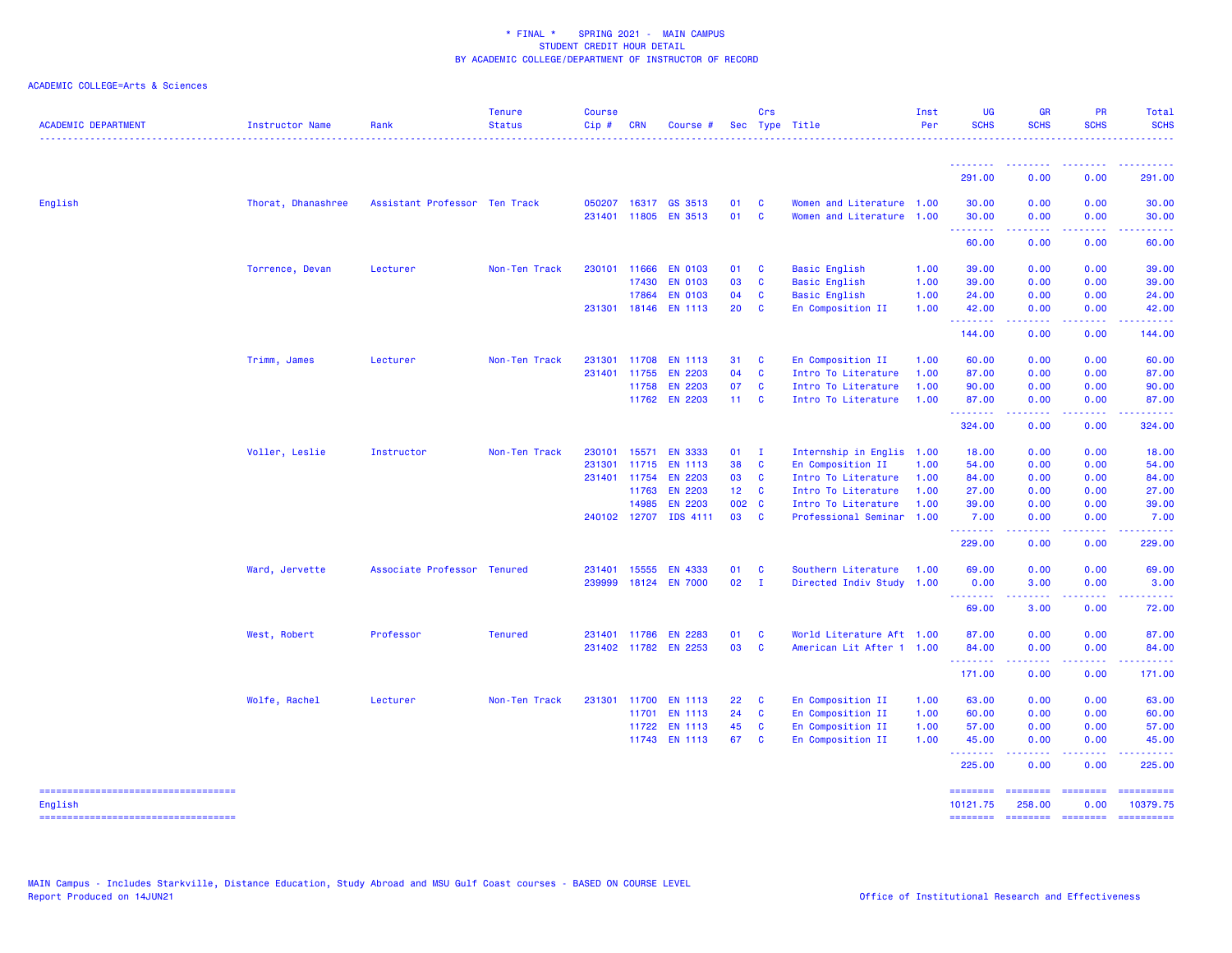| <b>ACADEMIC DEPARTMENT</b> | <b>Instructor Name</b>         | Rank              | <b>Tenure</b><br><b>Status</b> | <b>Course</b><br>Cip# | <b>CRN</b>   | Course #       | Sec          | Crs          | Type Title                | Inst<br>Per | UG<br><b>SCHS</b>                                   | <b>GR</b><br><b>SCHS</b>                                                                                                                                     | PR<br><b>SCHS</b>                   | Total<br><b>SCHS</b>                                                                                                                                         |
|----------------------------|--------------------------------|-------------------|--------------------------------|-----------------------|--------------|----------------|--------------|--------------|---------------------------|-------------|-----------------------------------------------------|--------------------------------------------------------------------------------------------------------------------------------------------------------------|-------------------------------------|--------------------------------------------------------------------------------------------------------------------------------------------------------------|
|                            |                                |                   |                                |                       |              |                |              |              | .                         | والمستناء   |                                                     |                                                                                                                                                              | ----                                | $\frac{1}{2} \left( \frac{1}{2} \right) \left( \frac{1}{2} \right) \left( \frac{1}{2} \right) \left( \frac{1}{2} \right) \left( \frac{1}{2} \right)$         |
| Geosciences                | Ambinakudige, Shrini Professor |                   | <b>Tenured</b>                 | 450701                | 12458        | GR 6303        | 01           | C            | Principles of GIS         | 1.00        | 0.00                                                | 24.00                                                                                                                                                        | 0.00                                | 24.00                                                                                                                                                        |
|                            |                                |                   |                                |                       | 12459        | GR 6303        | 02           | $\mathsf K$  | Principles of GIS         | 0.80        | 0.00                                                | 0.00                                                                                                                                                         | 0.00                                | 0.00                                                                                                                                                         |
|                            |                                |                   |                                |                       | 12460        | GR 6303        | 03           | К            | Principles of GIS         | 0.80        | 0.00                                                | 0.00                                                                                                                                                         | 0.00                                | 0.00                                                                                                                                                         |
|                            |                                |                   |                                |                       | 12461        | GR 6303        | 04           | K            | Principles of GIS         | 0.80        | 0.00                                                | 0.00                                                                                                                                                         | 0.00                                | 0.00                                                                                                                                                         |
|                            |                                |                   |                                |                       | 12462        | GR 6303        | 05           | $\mathsf K$  | Principles of GIS         | 0.80        | 0.00                                                | 0.00                                                                                                                                                         | 0.00                                | 0.00                                                                                                                                                         |
|                            |                                |                   |                                |                       | 14582        | GR 4353        | 501 C        |              | Geodatabase Design        | 1.00        | 6.00                                                | 0.00                                                                                                                                                         | 0.00                                | 6.00                                                                                                                                                         |
|                            |                                |                   |                                |                       | 14595        | GR 6353        | 501 C        |              | Geodatabase Design        | 1.00        | 0.00                                                | 9.00                                                                                                                                                         | 0.00                                | 9.00                                                                                                                                                         |
|                            |                                |                   |                                |                       | 16408        | <b>GR 7000</b> | 01           | $\mathbf{I}$ | Directed Indiv Study      | 1.00        | 0.00                                                | 3.00                                                                                                                                                         | 0.00                                | 3.00                                                                                                                                                         |
|                            |                                |                   |                                |                       | 16551        | <b>GR 9000</b> | 03           | D            | Research/Dissertatio      | 1.00        | 0.00                                                | 9.00                                                                                                                                                         | 0.00                                | 9.00                                                                                                                                                         |
|                            |                                |                   |                                | 450702                | 12431        | GR 4303        | 01           | <b>C</b>     | Principles of GIS         | 1.00        | 288.00                                              | 0.00                                                                                                                                                         | 0.00                                | 288.00                                                                                                                                                       |
|                            |                                |                   |                                |                       | 12432        | GR 4303        | 02           | K            | Principles of GIS         | 0.80        | 0.00                                                | 0.00                                                                                                                                                         | 0.00                                | 0.00                                                                                                                                                         |
|                            |                                |                   |                                |                       | 12433        | GR 4303        | 03           | $\mathsf{K}$ | Principles of GIS         | 0.80        | 0.00                                                | 0.00                                                                                                                                                         | 0.00                                | 0.00                                                                                                                                                         |
|                            |                                |                   |                                |                       | 12434        | GR 4303        | 04           | $\mathsf K$  | Principles of GIS         | 0.80        | 0.00                                                | 0.00                                                                                                                                                         | 0.00                                | 0.00                                                                                                                                                         |
|                            |                                |                   |                                |                       |              | 12435 GR 4303  | 05           | $\mathsf K$  | Principles of GIS         | 0.80        | 0.00<br>.                                           | 0.00<br>. <b>.</b>                                                                                                                                           | 0.00<br>.                           | 0.00<br>.                                                                                                                                                    |
|                            |                                |                   |                                |                       |              |                |              |              |                           |             | 294.00                                              | 45.00                                                                                                                                                        | 0.00                                | 339.00                                                                                                                                                       |
|                            | Babineaux, Claire              | Non-Faculty       | Not Applicable                 | 400601                | 12359        | GG 1121        | 01 L         |              | Earth Science II Lab      | 1.00        | 23.00                                               | 0.00                                                                                                                                                         | 0.00                                | 23.00                                                                                                                                                        |
|                            |                                |                   |                                |                       | 12360        | GG 1121        | H01 L        |              | Earth Science II Lab      | 1.00        | 3.00                                                | 0.00                                                                                                                                                         | 0.00                                | 3.00                                                                                                                                                         |
|                            |                                |                   |                                |                       | 12361        | GG 1123        | 01           | $\mathbf{C}$ | Survey Earth Sci II       | 1.00        | 135.00                                              | 0.00                                                                                                                                                         | 0.00                                | 135.00                                                                                                                                                       |
|                            |                                |                   |                                |                       | 12362        | GG 1123        | <b>HO1 C</b> |              | Hon Survey Earth Sci 1.00 |             | 18.00<br><b><i><u><u> - - - - - - -</u></u></i></b> | 0.00<br>.                                                                                                                                                    | 0.00<br>د د د د                     | 18.00<br>.                                                                                                                                                   |
|                            |                                |                   |                                |                       |              |                |              |              |                           |             | 179.00                                              | 0.00                                                                                                                                                         | 0.00                                | 179.00                                                                                                                                                       |
|                            | Brown, Michael E.              | Professor         | <b>Tenured</b>                 | 400404                | 12455        | GR 4963        | 01           | C            | Mesoscale Meteorolog      | 1.00        | 102.00                                              | 0.00                                                                                                                                                         | 0.00                                | 102.00                                                                                                                                                       |
|                            |                                |                   |                                | 400601                | 14603        | GR 8191        | 501 S        |              | Geoscience Review         | 1.00        | 0.00                                                | 5.00                                                                                                                                                         | 0.00                                | 5.00                                                                                                                                                         |
|                            |                                |                   |                                | 400699                | 12482        | GR 8843        | 01           | <b>S</b>     | Adv Mesoscale Meteor      | 1.00        | 0.00                                                | 18.00                                                                                                                                                        | 0.00                                | 18.00                                                                                                                                                        |
|                            |                                |                   |                                | 450701                | 16556        | <b>GR 8000</b> | 06           | D            | Research / Thesis         | 1.00        | 0.00<br>- - - - - - - -                             | 9.00<br>بالأبال                                                                                                                                              | 0.00<br>د د د د                     | 9.00<br>.                                                                                                                                                    |
|                            |                                |                   |                                |                       |              |                |              |              |                           |             | 102.00                                              | 32.00                                                                                                                                                        | 0.00                                | 134.00                                                                                                                                                       |
|                            | Clary, Renee                   | Professor         | <b>Tenured</b>                 | 400601                | 15579        | GG 8990        | 01           | C            | Special Topic In GG       | 1.00        | 0.00                                                | 12.00                                                                                                                                                        | 0.00                                | 12.00                                                                                                                                                        |
|                            |                                |                   |                                |                       | 16566        | GG 8000        | 04           | D            | Research / Thesis         | 1.00        | 0.00                                                | 26.00                                                                                                                                                        | 0.00                                | 26.00                                                                                                                                                        |
|                            |                                |                   |                                |                       | 16567        | GG 9000        | 04           | D            | Research/Dissertatio      | 1.00        | 0.00<br>.                                           | 8.00<br>.                                                                                                                                                    | 0.00<br>د د د د                     | 8.00<br>وعاديات                                                                                                                                              |
|                            |                                |                   |                                |                       |              |                |              |              |                           |             | 0.00                                                | 46.00                                                                                                                                                        | 0.00                                | 46.00                                                                                                                                                        |
|                            | Cooke, William                 | Non-Employee      | Not Applicable                 | 450701                | 14594        | GR 6313        | 501 B        |              | <b>Advanced GIS</b>       | 1.00        | 0.00                                                | 36.00                                                                                                                                                        | 0.00                                | 36.00                                                                                                                                                        |
|                            |                                |                   |                                |                       | 17689        | GR 6313        | 502 B        |              | <b>Advanced GIS</b>       | 1.00        | 0.00                                                | 33.00                                                                                                                                                        | 0.00                                | 33.00                                                                                                                                                        |
|                            |                                |                   |                                |                       | 450702 14581 | GR 4313        | 501 B        |              | <b>Advanced GIS</b>       | 1.00        | 6.00                                                | 0.00                                                                                                                                                         | 0.00                                | 6.00                                                                                                                                                         |
|                            |                                |                   |                                |                       | 17688        | GR 4313        | 502 B        |              | <b>Advanced GIS</b>       | 1.00        | 6.00<br><b>.</b>                                    | 0.00<br>$\frac{1}{2} \left( \frac{1}{2} \right) \left( \frac{1}{2} \right) \left( \frac{1}{2} \right) \left( \frac{1}{2} \right) \left( \frac{1}{2} \right)$ | 0.00<br>$\sim$ $\sim$ $\sim$ $\sim$ | 6.00<br>$\frac{1}{2} \left( \frac{1}{2} \right) \left( \frac{1}{2} \right) \left( \frac{1}{2} \right) \left( \frac{1}{2} \right) \left( \frac{1}{2} \right)$ |
|                            |                                |                   |                                |                       |              |                |              |              |                           |             | 12.00                                               | 69.00                                                                                                                                                        | 0.00                                | 81.00                                                                                                                                                        |
|                            | Crockett, Destiny              | Grad Teach Assist | Not Applicable                 | 450701                | 12410        | GR 1123        | 01           | C            | Intro World Geog          | 1.00        | 201.00                                              | 0.00                                                                                                                                                         | 0.00                                | 201.00                                                                                                                                                       |
|                            |                                |                   |                                |                       |              | 14576 GR 1123  | 501 C        |              | Intro World Geog          | 1.00        | 84.00                                               | 0.00                                                                                                                                                         | 0.00                                | 84.00                                                                                                                                                        |
|                            |                                |                   |                                |                       |              |                |              |              |                           |             | <u>.</u><br>285.00                                  | .<br>0.00                                                                                                                                                    | .<br>0.00                           | د د د د د د<br>285.00                                                                                                                                        |
|                            | Croskery, Craig                | Lecturer          | Non-Ten Track                  | 450701                | 15297        | GR 1123        | 06           | C            | Intro World Geog          | 1.00        | 123.00                                              | 0.00                                                                                                                                                         | 0.00                                | 123.00                                                                                                                                                       |
|                            |                                |                   |                                |                       | 15298        | GR 1123        | 07           | C            | Intro World Geog          | 1.00        | 123.00                                              | 0.00                                                                                                                                                         | 0.00                                | 123.00                                                                                                                                                       |
|                            |                                |                   |                                |                       |              |                |              |              |                           |             | .<br>246.00                                         | 22222<br>0.00                                                                                                                                                | 22222<br>0.00                       | .<br>246.00                                                                                                                                                  |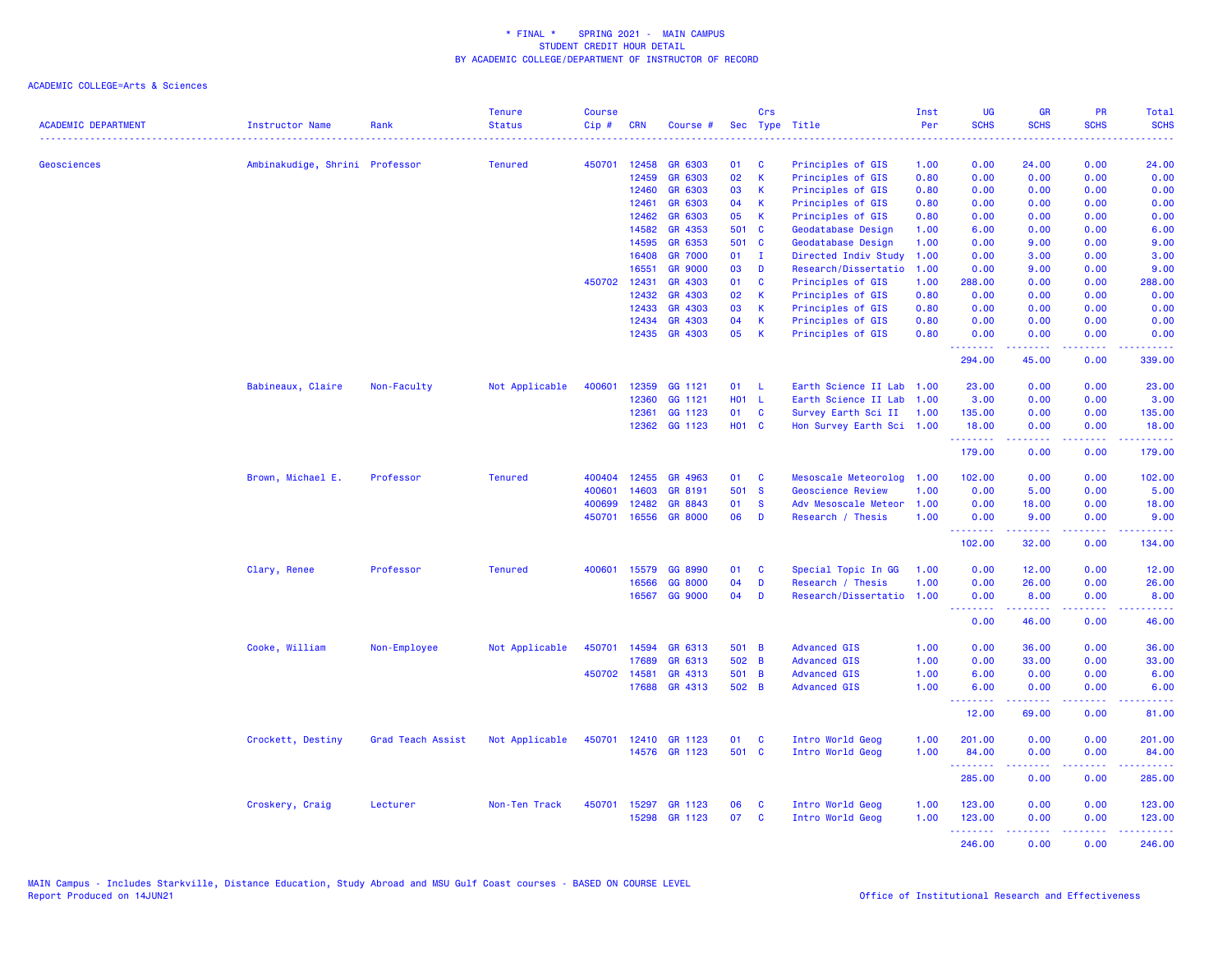| <b>ACADEMIC DEPARTMENT</b> | <b>Instructor Name</b>                           | Rank                              | <b>Tenure</b><br><b>Status</b> | <b>Course</b><br>Cip# | <b>CRN</b>   | Course #       | Sec   | Crs          | Type Title                  | Inst<br>Per | <b>UG</b><br><b>SCHS</b> | <b>GR</b><br><b>SCHS</b>                                                                                                                                      | PR<br><b>SCHS</b> | Total<br><b>SCHS</b>                                                                                                                                         |
|----------------------------|--------------------------------------------------|-----------------------------------|--------------------------------|-----------------------|--------------|----------------|-------|--------------|-----------------------------|-------------|--------------------------|---------------------------------------------------------------------------------------------------------------------------------------------------------------|-------------------|--------------------------------------------------------------------------------------------------------------------------------------------------------------|
| Geosciences                | Dash, Padmanava                                  | Associate Professor Tenured       |                                | 400601                | 12364        | GG 3133        | 01    | C            | Intro Environ Geol          | 1.00        | 102.00                   | 0.00                                                                                                                                                          | 0.00              | 102.00                                                                                                                                                       |
|                            |                                                  |                                   |                                |                       | 17694        | GG 9000        | 06    | D            | Research/Dissertatio        | 1.00        | 0.00                     | 9.00                                                                                                                                                          | 0.00              | 9.00                                                                                                                                                         |
|                            |                                                  |                                   |                                |                       | 450701 12463 | GR 6343        | 01    | B            | Adv Remot Sensing/Ge        | 1.00        | 0.00                     | 15.00                                                                                                                                                         | 0.00              | 15.00                                                                                                                                                        |
|                            |                                                  |                                   |                                |                       | 17696        | <b>GR 9000</b> | 10    | D            | Research/Dissertatio        | 1.00        | 0.00                     | 9.00                                                                                                                                                          | 0.00              | 9.00                                                                                                                                                         |
|                            |                                                  |                                   |                                |                       | 450702 12436 | GR 4343        | 01    | B            | Adv Remot Sensing/Ge 1.00   |             | 45.00                    | 0.00                                                                                                                                                          | 0.00              | 45.00                                                                                                                                                        |
|                            |                                                  |                                   |                                |                       |              |                |       |              |                             |             | .<br>147.00              | .<br>33.00                                                                                                                                                    | بالمحام<br>0.00   | .<br>180.00                                                                                                                                                  |
|                            | Dyer, Jamie                                      | Professor                         | <b>Tenured</b>                 | 400404                | 12454        | GR 4933        | 01    | C            | Dynamic Meteorology         | 1.00        | 81.00                    | 0.00                                                                                                                                                          | 0.00              | 81.00                                                                                                                                                        |
|                            |                                                  |                                   |                                | 450701                | 12478        | GR 6933        | 01    | $\mathbf c$  | Dynamic Meteorology         | 1.00        | 0.00                     | 12.00                                                                                                                                                         | 0.00              | 12.00                                                                                                                                                        |
|                            |                                                  |                                   |                                |                       | 16564        | <b>GR 9000</b> | 06    | D            | Research/Dissertatio        | 1.00        | 0.00                     | 6.00                                                                                                                                                          | 0.00              | 6.00                                                                                                                                                         |
|                            |                                                  |                                   |                                |                       |              |                |       |              |                             |             | 81.00                    | 18.00                                                                                                                                                         | 0.00              | 99.00                                                                                                                                                        |
|                            | Ezell, John                                      | Non-Employee                      | Not Applicable                 | 400601                | 14566        | GG 1113        | 502 C |              | Survey Earth Sci I          | 1.00        | 42.00                    | 0.00                                                                                                                                                          | 0.00              | 42.00                                                                                                                                                        |
|                            |                                                  |                                   |                                |                       | 14574        | GG 8613        | 501 C |              | Hydrology                   | 1.00        | 0.00                     | 90.00                                                                                                                                                         | 0.00              | 90.00                                                                                                                                                        |
|                            |                                                  |                                   |                                |                       | 15981        | GG 1113        | 503 C |              | Survey Earth Sci I          | 1.00        | 48.00                    | 0.00                                                                                                                                                          | 0.00              | 48.00                                                                                                                                                        |
|                            |                                                  |                                   |                                |                       | 17529        | GG 8613        | 502 C |              | Hydrology                   | 1.00        | 0.00<br><u>.</u>         | 72.00<br>$\frac{1}{2} \left( \frac{1}{2} \right) \left( \frac{1}{2} \right) \left( \frac{1}{2} \right) \left( \frac{1}{2} \right) \left( \frac{1}{2} \right)$ | 0.00<br>.         | 72.00<br>.                                                                                                                                                   |
|                            |                                                  |                                   |                                |                       |              |                |       |              |                             |             | 90.00                    | 162.00                                                                                                                                                        | 0.00              | 252.00                                                                                                                                                       |
|                            | Fraza, Erik                                      | Clinical Assist Pro Non-Ten Track |                                | 110202                | 12445        | GR 4553        | 01    | B            | Comp Methods in Mete 1.00   |             | 12.00                    | 0.00                                                                                                                                                          | 0.00              | 12.00                                                                                                                                                        |
|                            |                                                  |                                   |                                | 400404                | 14586        | GR 4753        | 501   | <b>C</b>     | Satellite & Radar Me        | 1.00        | 120.00                   | 0.00                                                                                                                                                          | 0.00              | 120.00                                                                                                                                                       |
|                            |                                                  |                                   |                                |                       | 14587        | GR 4753        | 502 C |              | Satellite & Radar Me        | 1.00        | 81.00                    | 0.00                                                                                                                                                          | 0.00              | 81.00                                                                                                                                                        |
|                            |                                                  |                                   |                                |                       | 14591        | GR 4823        | 501 C |              | Dynamic Meteorology         | 1.00        | 42.00                    | 0.00                                                                                                                                                          | 0.00              | 42.00                                                                                                                                                        |
|                            |                                                  |                                   |                                | 450701                | 14596        | GR 6753        | 501 C |              | Satellite & Radar Me        | 1.00        | 0.00                     | 105.00                                                                                                                                                        | 0.00              | 105.00                                                                                                                                                       |
|                            |                                                  |                                   |                                |                       | 14597        | GR 6823        | 501 C |              | Dynamic Meteorology         | 1.00        | 0.00                     | 39.00                                                                                                                                                         | 0.00              | 39.00                                                                                                                                                        |
|                            |                                                  |                                   |                                |                       | 17211        | GR 4000        | 501 I |              | Directed Indiv Study 1.00   |             | 3.00<br>.                | 0.00<br>.                                                                                                                                                     | 0.00<br>د د د د   | 3.00<br>.                                                                                                                                                    |
|                            |                                                  |                                   |                                |                       |              |                |       |              |                             |             | 258.00                   | 144.00                                                                                                                                                        | 0.00              | 402.00                                                                                                                                                       |
|                            | Fuhrmann, Christophe Associate Professor Tenured |                                   |                                | 400401                | 12446        | GR 4613        | 01    | B            | Applied Climatology         | 1.00        | 87.00                    | 0.00                                                                                                                                                          | 0.00              | 87.00                                                                                                                                                        |
|                            |                                                  |                                   |                                |                       | 15303        | GR 8833        | 01    | $\mathbf{C}$ | Weather & Society           | 1.00        | 0.00                     | 30.00                                                                                                                                                         | 0.00              | 30.00                                                                                                                                                        |
|                            |                                                  |                                   |                                | 400699                | 12483        | GR 8913        | 01    | C            | Phil & Ethics in Geo        | 1.00        | 0.00                     | 12.00                                                                                                                                                         | 0.00              | 12.00                                                                                                                                                        |
|                            |                                                  |                                   |                                | 450701                | 12473        | GR 6613        | 01    | B            | Applied Climatology         | 1.00        | 0.00                     | 12.00                                                                                                                                                         | 0.00              | 12.00                                                                                                                                                        |
|                            |                                                  |                                   |                                |                       | 17131        | <b>GR 8000</b> | 501 D |              | Research / Thesis           | 1.00        | 0.00<br>.                | 3.00<br>.                                                                                                                                                     | 0.00<br>.         | 3.00<br>$\frac{1}{2} \left( \frac{1}{2} \right) \left( \frac{1}{2} \right) \left( \frac{1}{2} \right) \left( \frac{1}{2} \right) \left( \frac{1}{2} \right)$ |
|                            |                                                  |                                   |                                |                       |              |                |       |              |                             |             | 87.00                    | 57.00                                                                                                                                                         | 0.00              | 144.00                                                                                                                                                       |
|                            | Gabitov, Rinat                                   | Associate Professor Tenured       |                                | 400601                | 12367        | GG 4123        | 01    | C            | Petrology                   | 1.00        | 30.00                    | 0.00                                                                                                                                                          | 0.00              | 30.00                                                                                                                                                        |
|                            |                                                  |                                   |                                |                       | 12368        | GG 4123        | 02    | $\mathsf K$  | Petrology                   | 1.00        | 0.00                     | 0.00                                                                                                                                                          | 0.00              | 0.00                                                                                                                                                         |
|                            |                                                  |                                   |                                |                       | 12382        | GG 6123        | 01    | C            | Petrology                   | 1.00        | 0.00                     | 3.00                                                                                                                                                          | 0.00              | 3.00                                                                                                                                                         |
|                            |                                                  |                                   |                                |                       | 12383        | GG 6123        | 02    | К            | Petrology                   | 1.00        | 0.00                     | 0.00                                                                                                                                                          | 0.00              | 0.00                                                                                                                                                         |
|                            |                                                  |                                   |                                |                       | 16562        | GG 9000        | 03    | D            | Research/Dissertatio        | 1.00        | 0.00                     | 8.00                                                                                                                                                          | 0.00              | 8.00                                                                                                                                                         |
|                            |                                                  |                                   |                                |                       | 18151        | GG 4000        | 02    | $\mathbf{I}$ | Directed Indiv Study        | 1.00        | 3.00                     | 0.00                                                                                                                                                          | 0.00              | 3.00                                                                                                                                                         |
|                            |                                                  |                                   |                                | 400602                | 12380        | GG 4633        | 01    | <b>C</b>     | Intro Geochem               | 1.00        | 30.00                    | 0.00                                                                                                                                                          | 0.00              | 30.00                                                                                                                                                        |
|                            |                                                  |                                   |                                |                       | 12393        | GG 6633        | 01    | C            | Intro Geochem               | 1.00        | 0.00<br><u>.</u>         | 6.00<br>.                                                                                                                                                     | 0.00<br>.         | 6.00<br>.                                                                                                                                                    |
|                            |                                                  |                                   |                                |                       |              |                |       |              |                             |             | 63.00                    | 17.00                                                                                                                                                         | 0.00              | 80.00                                                                                                                                                        |
|                            | Gutter, Barrett                                  | Clinical Assist Pro Non-Ten Track |                                | 400404                | 14592        | GR 4923        | 501 C |              | Severe Weather              | 1.00        | 120.00                   | 0.00                                                                                                                                                          | 0.00              | 120.00                                                                                                                                                       |
|                            |                                                  |                                   |                                |                       | 14593        | GR 4923        | 502 C |              | Severe Weather              | 1.00        | 66.00                    | 0.00                                                                                                                                                          | 0.00              | 66.00                                                                                                                                                        |
|                            |                                                  |                                   |                                |                       | 14602        | GR 8133        | 501 C |              | <b>Foundations Forecast</b> | 1.00        | 0.00                     | 87.00                                                                                                                                                         | 0.00              | 87.00                                                                                                                                                        |
|                            |                                                  |                                   |                                |                       | 15304        | GR 4433        | 01    | B            | Weather Forecasting         | 1.00        | 108.00                   | 0.00                                                                                                                                                          | 0.00              | 108.00                                                                                                                                                       |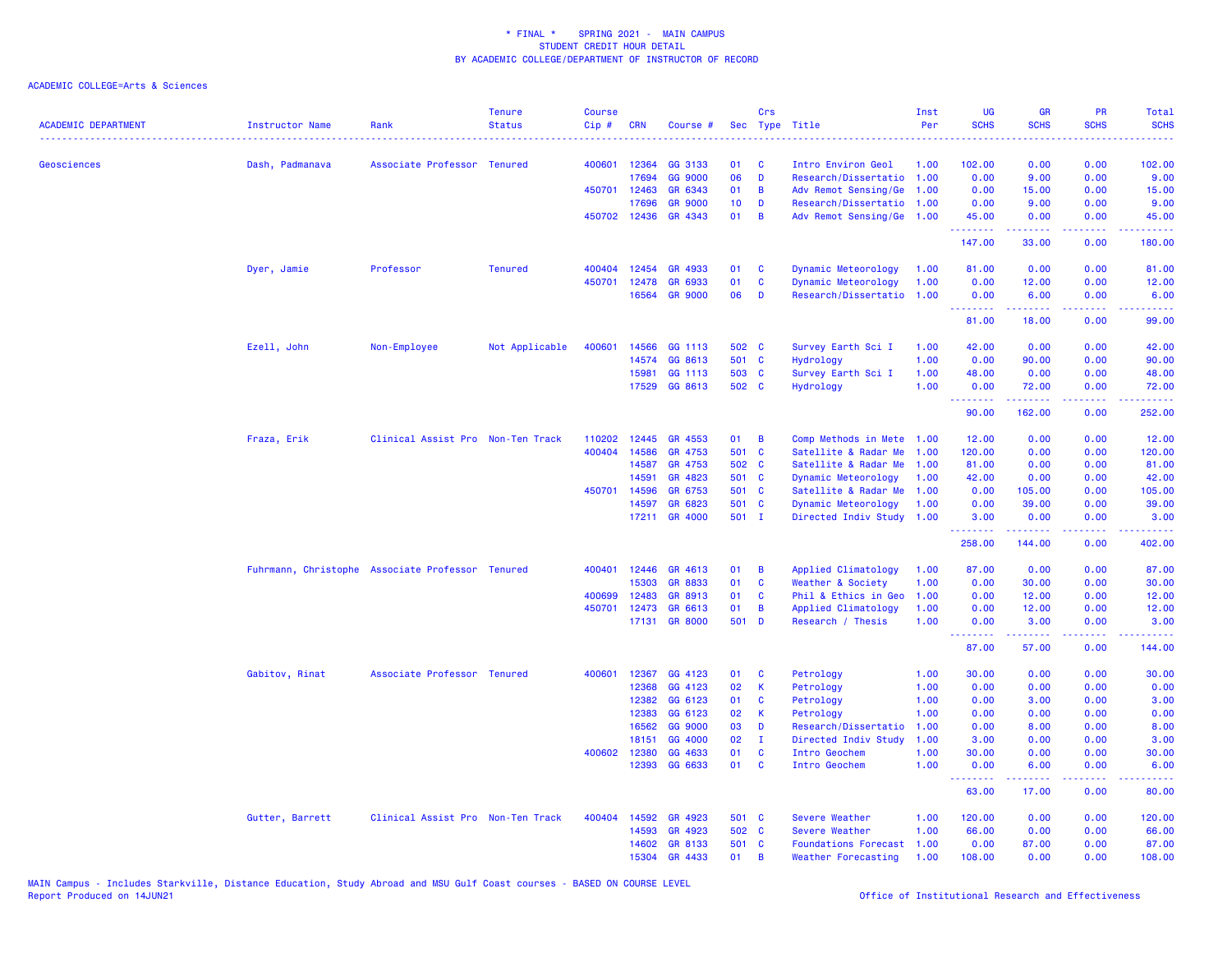| <b>ACADEMIC DEPARTMENT</b> | Instructor Name                        | Rank                              | <b>Tenure</b><br><b>Status</b> | Course<br>Cip# | <b>CRN</b> | Course #      |           | Crs            | Sec Type Title         | Inst<br>Per | UG<br><b>SCHS</b>                                  | <b>GR</b><br><b>SCHS</b> | PR<br><b>SCHS</b>                   | Total<br><b>SCHS</b>                          |
|----------------------------|----------------------------------------|-----------------------------------|--------------------------------|----------------|------------|---------------|-----------|----------------|------------------------|-------------|----------------------------------------------------|--------------------------|-------------------------------------|-----------------------------------------------|
| <b>Geosciences</b>         | Gutter, Barrett                        | Clinical Assist Pro Non-Ten Track |                                | 400404         | 15305      | GR 6433       | 01        | В              | Weather Forecasting    | 1.00        | 0.00                                               | 15.00                    | 0.00                                | 15.00                                         |
|                            |                                        |                                   |                                | 450701         | 12453      | GR 4813       | 01        | $\mathbf{C}$   | Natural Hazards        | 1.00        | 126.00                                             | 0.00                     | 0.00                                | 126.00                                        |
|                            |                                        |                                   |                                |                |            | 12477 GR 6813 | 01        | C              | Natural Hazards        | 1.00        | 0.00                                               | 3.00                     | 0.00                                | 3.00                                          |
|                            |                                        |                                   |                                |                |            |               |           |                |                        |             | .<br>420.00                                        | بالمتمام<br>105.00       | بالأباء<br>0.00                     | .<br>525.00                                   |
|                            | Haney, Christa                         | Clinical Assist Pro Non-Ten Track |                                | 231303         | 15005      | GG 4333       | 001 C     |                | Geowriting             | 1.00        | 30.00                                              | 0.00                     | 0.00                                | 30.00                                         |
|                            |                                        |                                   |                                | 400601         | 14567      | GG 3613       | 501 C     |                | <b>Water Resources</b> | 1.00        | 120.00                                             | 0.00                     | 0.00                                | 120.00                                        |
|                            |                                        |                                   |                                |                | 14568      | GG 3613       | 502 C     |                | <b>Water Resources</b> | 1.00        | 99.00                                              | 0.00                     | 0.00                                | 99.00                                         |
|                            |                                        |                                   |                                | 450701         | 14604      | GR 8553       | 501 S     |                | Research Methods in    | 1.00        | 0.00                                               | 72.00                    | 0.00                                | 72.00                                         |
|                            |                                        |                                   |                                |                | 14605      | GR 8553       | 502 S     |                | Research Methods in    | 1.00        | 0.00                                               | 72.00                    | 0.00                                | 72.00                                         |
|                            |                                        |                                   |                                |                | 15562      | GR 6990       | 501 C     |                | Special Topic In GR    | 1.00        | 0.00                                               | 66.00                    | 0.00                                | 66.00                                         |
|                            |                                        |                                   |                                |                | 15565      | GR 4990       | 501 C     |                | Special Topic In GR    | 1.00        | 27.00                                              | 0.00                     | 0.00                                | 27.00                                         |
|                            |                                        |                                   |                                |                | 18155      | GR 4000       | 03        | $\blacksquare$ | Directed Indiv Study   | 1.00        | 1.00<br>.                                          | 0.00<br>.                | 0.00<br>.                           | 1.00<br>22222                                 |
|                            |                                        |                                   |                                |                |            |               |           |                |                        |             | 277.00                                             | 210.00                   | 0.00                                | 487.00                                        |
|                            | Intsiful, Adjoa                        | Grad Teach Assist                 | Not Applicable                 | 450702         | 12426      | GR 2313       | 01        | C              | <b>Maps Remote</b>     | 1.00        | 93.00                                              | 0.00                     | 0.00                                | 93.00                                         |
|                            |                                        |                                   |                                |                | 12427      | GR 2313       | 02        | К              | <b>Maps Remote</b>     | 1.00        | 0.00                                               | 0.00                     | 0.00                                | 0.00                                          |
|                            |                                        |                                   |                                |                |            | 12428 GR 2313 | 03        | K              | <b>Maps Remote</b>     | 1.00        | 0.00<br><b><i><u><u> - - - - - - -</u></u></i></b> | 0.00<br>.                | 0.00<br>د د د د                     | 0.00<br>$\omega_{\rm c}$ and $\omega_{\rm c}$ |
|                            |                                        |                                   |                                |                |            |               |           |                |                        |             | 93.00                                              | 0.00                     | 0.00                                | 93.00                                         |
|                            | Jimenez, Angel                         | Grad Teach Assist                 | Not Applicable                 | 400601         |            | 12352 GG 1113 | 01        | C              | Survey Earth Sci I     | 1.00        | 135.00                                             | 0.00                     | 0.00                                | 135.00                                        |
|                            |                                        |                                   |                                |                |            | 12353 GG 1113 | 02        | C              | Survey Earth Sci I     | 1.00        | 153.00                                             | 0.00                     | 0.00                                | 153.00                                        |
|                            |                                        |                                   |                                |                |            |               |           |                |                        |             | .<br>288.00                                        | 0.00                     | $\sim$ $\sim$ $\sim$ $\sim$<br>0.00 | .<br>288.00                                   |
|                            | Katkar, Ankita                         | Grad Teach Assist                 | Not Applicable                 | 400601         | 12354      | GG 1113       | 03        | C              | Survey Earth Sci I     | 1.00        | 132.00                                             | 0.00                     | 0.00                                | 132.00                                        |
|                            |                                        |                                   |                                |                |            | 12355 GG 1113 | 04        | C              | Survey Earth Sci I     | 1.00        | 177.00                                             | 0.00                     | 0.00                                | 177.00                                        |
|                            |                                        |                                   |                                |                |            |               |           |                |                        |             | .                                                  | .                        | .                                   | 2.2222                                        |
|                            |                                        |                                   |                                |                |            |               |           |                |                        |             | 309.00                                             | 0.00                     | 0.00                                | 309.00                                        |
|                            | Lalk, Sarah                            | Clinical Assist Pro Non-Ten Track |                                | 231303         | 12375      | GG 4333       | 01        | C              | Geowriting             | 1.00        | 66.00                                              | 0.00                     | 0.00                                | 66.00                                         |
|                            |                                        |                                   |                                | 400601         | 15806      | GG 4990       | $CO1$ $C$ |                | Special Topic In GG    | 1.00        | 24.00                                              | 0.00                     | 0.00                                | 24.00                                         |
|                            |                                        |                                   |                                |                | 15808      | GG 4990       | 501 C     |                | Special Topic In GG    | 1.00        | 6.00                                               | 0.00                     | 0.00                                | 6.00                                          |
|                            |                                        |                                   |                                |                | 15809      | GG 6990       | 501 C     |                | Special Topic In GG    | 1.00        | 0.00                                               | 51.00                    | 0.00                                | 51.00                                         |
|                            |                                        |                                   |                                | 450701         | 15299      | GR 4243       | 01        | C              | Geog Of Russia         | 1.00        | 48.00                                              | 0.00                     | 0.00                                | 48.00                                         |
|                            |                                        |                                   |                                |                | 15300      | GR 6243       | 01        | C              | Geog Of Russia         | 1.00        | 0.00                                               | 6.00                     | 0.00                                | 6.00                                          |
|                            |                                        |                                   |                                |                |            | 17402 GR 8000 | 503 D     |                | Research / Thesis      | 1.00        | 0.00                                               | 3.00                     | 0.00                                | 3.00                                          |
|                            |                                        |                                   |                                |                |            |               |           |                |                        |             | 144.00                                             | 60.00                    | 0.00                                | 204.00                                        |
|                            | Lisauckis, Christoph Grad Teach Assist |                                   | Not Applicable                 | 450701         | 12403      | GR 1114       | 01        | C              | Physical Geography     | 1.00        | 176.00                                             | 0.00                     | 0.00                                | 176.00                                        |
|                            |                                        |                                   |                                |                | 12404      | GR 1114       | 02        | $\mathsf K$    | Physical Geography     | 1.00        | 0.00                                               | 0.00                     | 0.00                                | 0.00                                          |
|                            |                                        |                                   |                                |                | 12405      | GR 1114       | 03        | K              | Physical Geography     | 1.00        | 0.00                                               | 0.00                     | 0.00                                | 0.00                                          |
|                            |                                        |                                   |                                |                | 12406      | GR 1114       | 04        | C              | Physical Geography     | 1.00        | 232.00                                             | 0.00                     | 0.00                                | 232.00                                        |
|                            |                                        |                                   |                                |                | 12407      | GR 1114       | 05        | K              | Physical Geography     | 1.00        | 0.00                                               | 0.00                     | 0.00                                | 0.00                                          |
|                            |                                        |                                   |                                |                | 12408      | GR 1114       | 06        | K              | Physical Geography     | 1.00        | 0.00<br>.                                          | 0.00<br>.                | 0.00<br>.                           | 0.00                                          |
|                            |                                        |                                   |                                |                |            |               |           |                |                        |             | 408.00                                             | 0.00                     | 0.00                                | 408.00                                        |
|                            | Lyons, Karly                           | Lecturer                          | Non-Ten Track                  | 400601         |            | 12356 GG 1113 | 05        | C              | Survey Earth Sci I     | 1.00        | 135.00                                             | 0.00                     | 0.00                                | 135.00                                        |
|                            |                                        |                                   |                                |                |            | 12357 GG 1113 | 06        | C              | Survey Earth Sci I     | 1.00        | 135.00                                             | 0.00                     | 0.00                                | 135.00                                        |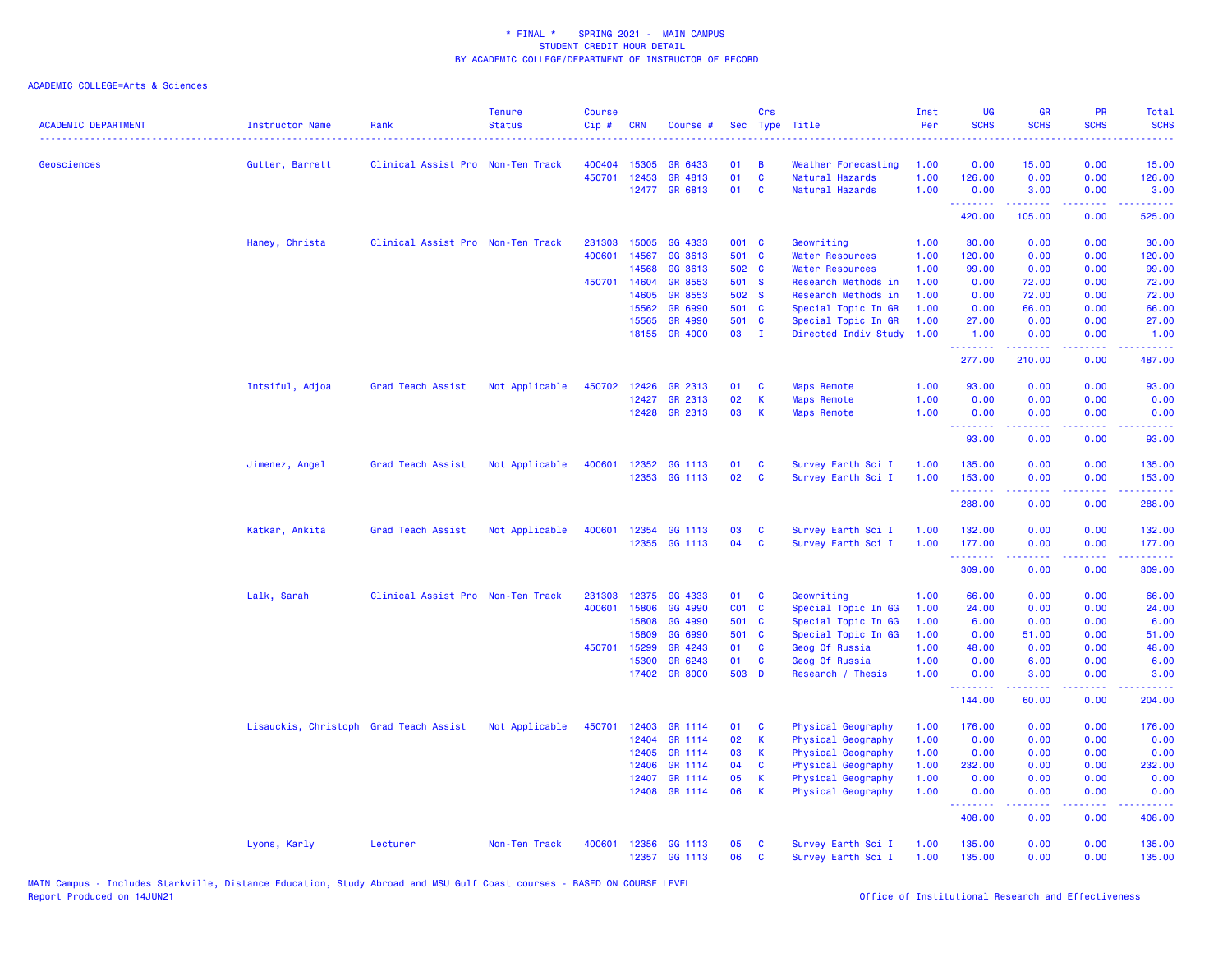| <b>ACADEMIC DEPARTMENT</b> | Instructor Name    | Rank                        | <b>Tenure</b><br><b>Status</b> | <b>Course</b><br>Cip# | <b>CRN</b>   | Course #             |                 | Crs            | Sec Type Title            | Inst<br>Per | UG<br><b>SCHS</b> | <b>GR</b><br><b>SCHS</b>                                                                                                                                     | <b>PR</b><br><b>SCHS</b> | Total<br><b>SCHS</b> |
|----------------------------|--------------------|-----------------------------|--------------------------------|-----------------------|--------------|----------------------|-----------------|----------------|---------------------------|-------------|-------------------|--------------------------------------------------------------------------------------------------------------------------------------------------------------|--------------------------|----------------------|
| <b>Geosciences</b>         | Lyons, Karly       | Lecturer                    | Non-Ten Track                  | 400601                | 12358        | GG 1113              | <b>HO1 C</b>    |                | Honors Earth Sci I        | 1.00        | 33.00             | 0.00                                                                                                                                                         | 0.00                     | 33.00                |
|                            |                    |                             |                                |                       | 14565        | GG 1113              | 501 C           |                | Survey Earth Sci I        | 1.00        | 63.00             | 0.00                                                                                                                                                         | 0.00                     | 63.00                |
|                            |                    |                             |                                |                       | 15175        | GG 1113              | 001 C           |                | Survey Earth Sci I        | 1.00        | 51.00             | 0.00                                                                                                                                                         | 0.00                     | 51.00                |
|                            |                    |                             |                                |                       | 15291        | GG 1113              | 07              | $\mathbf{C}$   | Survey Earth Sci I        | 1.00        | 144.00            | 0.00                                                                                                                                                         | 0.00                     | 144.00               |
|                            |                    |                             |                                |                       | 15292        | GG 1113              | 08              | <b>C</b>       | Survey Earth Sci I        | 1.00        | 177.00<br>.       | 0.00<br>$\frac{1}{2} \left( \frac{1}{2} \right) \left( \frac{1}{2} \right) \left( \frac{1}{2} \right) \left( \frac{1}{2} \right) \left( \frac{1}{2} \right)$ | 0.00<br>22222            | 177.00<br>.          |
|                            |                    |                             |                                |                       |              |                      |                 |                |                           |             | 738.00            | 0.00                                                                                                                                                         | 0.00                     | 738.00               |
|                            | McDill, Kristopher | Lecturer                    | Non-Ten Track                  | 450701                | 12411        | GR 1123              | 02              | $\mathbf{C}$   | Intro World Geog          | 1.00        | 294.00            | 0.00                                                                                                                                                         | 0.00                     | 294.00               |
|                            |                    |                             |                                |                       | 12412        | GR 1123              | 03              | $\mathbf{C}$   | Intro World Geog          | 1.00        | 207.00            | 0.00                                                                                                                                                         | 0.00                     | 207.00               |
|                            |                    |                             |                                |                       | 12413        | GR 1123              | 04              | $\mathbf{C}$   | Intro World Geog          | 1.00        | 309.00            | 0.00                                                                                                                                                         | 0.00                     | 309.00               |
|                            |                    |                             |                                |                       | 12414        | GR 1123              | 05              | <b>C</b>       | Intro World Geog          | 1.00        | 288.00            | 0.00                                                                                                                                                         | 0.00                     | 288.00               |
|                            |                    |                             |                                |                       | 15010        | GR 1123              | 551 C           |                | Intro World Geog          | 1.00        | 69.00             | 0.00                                                                                                                                                         | 0.00                     | 69.00                |
|                            |                    |                             |                                |                       |              | 15982 GR 1123        | 503 C           |                | Intro World Geog          | 1.00        | 84.00<br>.        | 0.00<br><b><i><u></u></i></b>                                                                                                                                | 0.00<br>-----            | 84.00<br><u>.</u>    |
|                            |                    |                             |                                |                       |              |                      |                 |                |                           |             | 1251.00           | 0.00                                                                                                                                                         | 0.00                     | 1251.00              |
|                            | Meng, Qingmin      | Associate Professor Tenured |                                |                       | 450701 12437 | GR 4353              | 01              | $\mathbf{C}$   | Geodatabase Design        | 1.00        | 36.00             | 0.00                                                                                                                                                         | 0.00                     | 36.00                |
|                            |                    |                             |                                |                       | 12464        | GR 6353              | 01              | $\mathbf{C}$   | Geodatabase Design        | 1.00        | 0.00              | 6.00                                                                                                                                                         | 0.00                     | 6.00                 |
|                            |                    |                             |                                |                       | 12465        | GR 6363              | 01              | $\overline{B}$ | GIS Programming           | 1.00        | 0.00              | 12.00                                                                                                                                                        | 0.00                     | 12.00                |
|                            |                    |                             |                                |                       | 15008        | GR 6313              | 001 B           |                | <b>Advanced GIS</b>       | 1.00        | 0.00              | 3.00                                                                                                                                                         | 0.00                     | 3.00                 |
|                            |                    |                             |                                |                       | 16552        | <b>GR 8000</b>       | 04              | <b>D</b>       | Research / Thesis         | 1.00        | 0.00              | 4.00                                                                                                                                                         | 0.00                     | 4.00                 |
|                            |                    |                             |                                |                       | 16553        | <b>GR 9000</b>       | 04              | <b>D</b>       | Research/Dissertatio      | 1.00        | 0.00              | 9.00                                                                                                                                                         | 0.00                     | 9.00                 |
|                            |                    |                             |                                |                       | 17391        | <b>GR 9000</b>       | 01              | D              | Research/Dissertatio      | 1.00        | 0.00              | 1.00                                                                                                                                                         | 0.00                     | 1.00                 |
|                            |                    |                             |                                | 450702 12438          |              | GR 4363              | 01              | $\overline{B}$ | <b>GIS Programming</b>    | 1.00        | 45.00             | 0.00                                                                                                                                                         | 0.00                     | 45.00                |
|                            |                    |                             |                                |                       | 15007        | GR 4313              | 001 B           |                | <b>Advanced GIS</b>       | 1.00        | 21.00<br><u>.</u> | 0.00<br>.                                                                                                                                                    | 0.00<br>.                | 21.00<br>.           |
|                            |                    |                             |                                |                       |              |                      |                 |                |                           |             | 102.00            | 35.00                                                                                                                                                        | 0.00                     | 137.00               |
|                            | Mercer, Andrew     | Associate Professor Tenured |                                | 400401                | 12480        | GR 8453              | 01              | $\mathbf{C}$   | Quant Analysis Climo 1.00 |             | 0.00              | 30.00                                                                                                                                                        | 0.00                     | 30.00                |
|                            |                    |                             |                                | 400404                | 15301        | GR 4693              | 01              | <b>C</b>       | Phys Meteor and Clim 1.00 |             | 87.00             | 0.00                                                                                                                                                         | 0.00                     | 87.00                |
|                            |                    |                             |                                |                       | 15302        | GR 6693              | 01              | <b>C</b>       | Phys Meteor and Clim 1.00 |             | 0.00              | 12.00                                                                                                                                                        | 0.00                     | 12.00                |
|                            |                    |                             |                                | 450701 16548          |              | <b>GR 8000</b>       | 02              | D              | Research / Thesis         | 1.00        | 0.00              | 6.00                                                                                                                                                         | 0.00                     | 6.00                 |
|                            |                    |                             |                                |                       | 16549        | <b>GR 9000</b>       | 02              | <b>D</b>       | Research/Dissertatio 1.00 |             | 0.00<br><u>.</u>  | 12.00                                                                                                                                                        | 0.00                     | 12.00                |
|                            |                    |                             |                                |                       |              |                      |                 |                |                           |             | 87.00             | 60.00                                                                                                                                                        | 0.00                     | 147.00               |
|                            | Moe Hoffman, Amy   | Instructor                  | Non-Ten Track                  | 400601                | 12339        | GG 1111              | 01              | - L            | Earth Science I Lab       | 1.00        | 17.00             | 0.00                                                                                                                                                         | 0.00                     | 17.00                |
|                            |                    |                             |                                |                       | 12340        | GG 1111              | 02              | $\perp$        | Earth Science I Lab       | 1.00        | 25.00             | 0.00                                                                                                                                                         | 0.00                     | 25.00                |
|                            |                    |                             |                                |                       | 12341        | GG 1111              | 03              | - L            | Earth Science I Lab       | 1.00        | 27.00             | 0.00                                                                                                                                                         | 0.00                     | 27.00                |
|                            |                    |                             |                                |                       | 12342        | GG 1111              | 04              | $\mathsf{L}$   | Earth Science I Lab       | 1.00        | 23.00             | 0.00                                                                                                                                                         | 0.00                     | 23.00                |
|                            |                    |                             |                                |                       | 12343        | GG 1111              | 05              | -L             | Earth Science I Lab       | 1.00        | 21.00             | 0.00                                                                                                                                                         | 0.00                     | 21.00                |
|                            |                    |                             |                                |                       | 12344        | GG 1111              | 06              | -L             | Earth Science I Lab       | 1.00        | 23.00             | 0.00                                                                                                                                                         | 0.00                     | 23.00                |
|                            |                    |                             |                                |                       | 12345        | GG 1111              | 07              | -L             | Earth Science I Lab       | 1.00        | 24.00             | 0.00                                                                                                                                                         | 0.00                     | 24.00                |
|                            |                    |                             |                                |                       | 12346        | GG 1111              | 08              | -L             | Earth Science I Lab       | 1.00        | 22.00             | 0.00                                                                                                                                                         | 0.00                     | 22.00                |
|                            |                    |                             |                                |                       | 12347        | GG 1111              | 09              | -L             | Earth Science I Lab       | 1.00        | 24.00             | 0.00                                                                                                                                                         | 0.00                     | 24.00                |
|                            |                    |                             |                                |                       | 12348        | GG 1111              | 10 <sub>1</sub> | - L            | Earth Science I Lab       | 1.00        | 25.00             | 0.00                                                                                                                                                         | 0.00                     | 25.00                |
|                            |                    |                             |                                |                       | 12349        | GG 1111              | 11              | - L            | Earth Science I Lab       | 1.00        | 23.00             | 0.00                                                                                                                                                         | 0.00                     | 23.00                |
|                            |                    |                             |                                |                       | 12350        | GG 1111              | 12 <sub>2</sub> | - L            | Earth Science I Lab       | 1.00        | 19.00             | 0.00                                                                                                                                                         | 0.00                     | 19.00                |
|                            |                    |                             |                                |                       |              | 14564 GG 1111        | 501 L           |                | Earth Science I Lab       | 1.00        | 26.00<br>.        | 0.00                                                                                                                                                         | 0.00                     | 26.00                |
|                            |                    |                             |                                |                       |              |                      |                 |                |                           |             | 299.00            | 0.00                                                                                                                                                         | 0.00                     | 299.00               |
|                            | Morris, John       | Instructor                  | Non-Ten Track                  |                       |              | 450701 12459 GR 6303 | 02              | K              | Principles of GIS         | 0.20        | 0.00              | 0.00                                                                                                                                                         | 0.00                     | 0.00                 |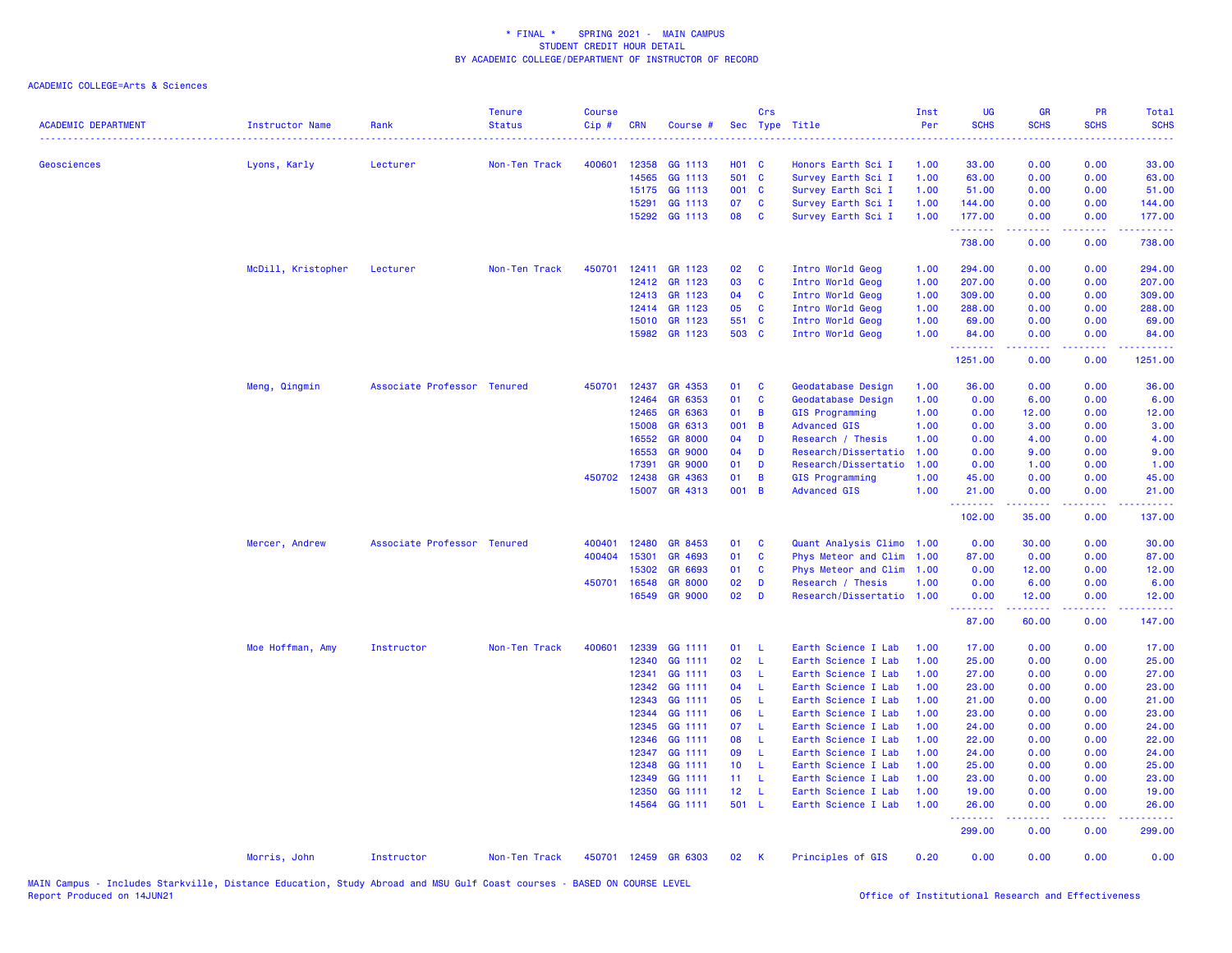| <b>ACADEMIC DEPARTMENT</b> | Instructor Name     | Rank                              | <b>Tenure</b><br><b>Status</b> | <b>Course</b><br>Cip# | <b>CRN</b> | Course #                 |             | Crs            | Sec Type Title                            | Inst<br>Per  | UG<br><b>SCHS</b>  | <b>GR</b><br><b>SCHS</b> | <b>PR</b><br><b>SCHS</b>            | Total<br><b>SCHS</b> |
|----------------------------|---------------------|-----------------------------------|--------------------------------|-----------------------|------------|--------------------------|-------------|----------------|-------------------------------------------|--------------|--------------------|--------------------------|-------------------------------------|----------------------|
| <b>Geosciences</b>         |                     | Instructor                        | Non-Ten Track                  | 450701                | 12460      | GR 6303                  | 03          | K              | Principles of GIS                         | 0.20         | 0.00               | 0.00                     | 0.00                                | 0.00                 |
|                            | Morris, John        |                                   |                                |                       | 12461      | GR 6303                  | 04          | K              | Principles of GIS                         | 0.20         | 0.00               | 0.00                     | 0.00                                | 0.00                 |
|                            |                     |                                   |                                |                       | 12462      | GR 6303                  | 05          | $\mathsf{K}$   | Principles of GIS                         | 0.20         | 0.00               | 0.00                     | 0.00                                | 0.00                 |
|                            |                     |                                   |                                | 450702                | 12432      | GR 4303                  | 02          | K              | Principles of GIS                         | 0.20         | 0.00               | 0.00                     | 0.00                                | 0.00                 |
|                            |                     |                                   |                                |                       | 12433      | GR 4303                  | 03          | K              | Principles of GIS                         | 0.20         | 0.00               | 0.00                     | 0.00                                | 0.00                 |
|                            |                     |                                   |                                |                       | 12434      | GR 4303                  | 04          | $\mathsf K$    | Principles of GIS                         | 0.20         | 0.00               | 0.00                     | 0.00                                | 0.00                 |
|                            |                     |                                   |                                |                       | 12435      | GR 4303                  | 05          | $\mathbf{K}$   | Principles of GIS                         | 0.20         | 0.00               | 0.00                     | 0.00<br>بالمحام                     | 0.00                 |
|                            |                     |                                   |                                |                       |            |                          |             |                |                                           |              | .<br>0.00          | بالأباد<br>0.00          | 0.00                                | 0.00                 |
|                            | Nagel, Athena       | Clinical Assist Pro Non-Ten Track |                                | 400601                | 16565      | GG 8000                  | 03          | $\blacksquare$ | Research / Thesis                         | 1.00         | 0.00               | 7.00                     | 0.00                                | 7.00                 |
|                            |                     |                                   |                                | 450701                | 14588      | GR 4813                  | 501 C       |                | Natural Hazards                           | 1.00         | 117.00             | 0.00                     | 0.00                                | 117.00               |
|                            |                     |                                   |                                |                       | 14589      | GR 4813                  | 502 C       |                | Natural Hazards                           | 1.00         | 93.00              | 0.00                     | 0.00                                | 93.00                |
|                            |                     |                                   |                                |                       | 14590      | GR 4813                  | 503 C       |                | Natural Hazards                           | 1.00         | 36.00              | 0.00                     | 0.00                                | 36.00                |
|                            |                     |                                   |                                |                       | 15174      | GR 1123                  | 001 C       |                | Intro World Geog                          | 1.00         | 39.00<br><u>.</u>  | 0.00<br>.                | 0.00<br>$\sim$ $\sim$ $\sim$ $\sim$ | 39.00<br>.           |
|                            |                     |                                   |                                |                       |            |                          |             |                |                                           |              | 285.00             | 7.00                     | 0.00                                | 292.00               |
|                            | Nordstrom, Gregory  | Instructor                        | Non-Ten Track                  | 400404                | 14578      | GR 1604                  | 501 B       |                | Weather and Climate                       | 1.00         | 116.00             | 0.00                     | 0.00                                | 116.00               |
|                            |                     |                                   |                                |                       | 14579      | GR 1604                  | 502 B       |                | Weather and Climate                       | 1.00         | 108.00             | 0.00                     | 0.00                                | 108.00               |
|                            |                     |                                   |                                |                       | 14580      | GR 1604                  | 503 B       |                | Weather and Climate                       | 1.00         | 148.00             | 0.00                     | 0.00                                | 148.00               |
|                            |                     |                                   |                                |                       | 14583      | GR 4443                  | 501 C       |                | Weather Prediction I 1.00                 |              | 117.00             | 0.00                     | 0.00                                | 117.00               |
|                            |                     |                                   |                                |                       | 14584      | GR 4443                  | 502 C       |                | Weather Prediction I 1.00                 |              | 66.00              | 0.00                     | 0.00                                | 66.00                |
|                            |                     |                                   |                                |                       | 15006      | GR 1604                  | 001 B       |                | Weather and Climate                       | 1.00         | 20.00              | 0.00                     | 0.00                                | 20.00                |
|                            |                     |                                   |                                |                       |            |                          |             |                |                                           |              | --------<br>575.00 | $- - - - -$<br>0.00      | .<br>0.00                           | .<br>575.00          |
|                            | Nunley, Christopher | Lecturer                          | Non-Ten Track                  | 400404                | 12415      | GR 1604                  | 01          | <b>C</b>       | Weather and Climate                       | 1.00         | 236.00             | 0.00                     | 0.00                                | 236.00               |
|                            |                     |                                   |                                |                       | 12416      | GR 1604                  | 02          | <b>C</b>       | Weather and Climate                       | 1.00         | 180.00             | 0.00                     | 0.00                                | 180.00               |
|                            |                     |                                   |                                |                       | 12417      | GR 1604                  | 03          | K              | Weather and Climate                       | 1.00         | 0.00               | 0.00                     | 0.00                                | 0.00                 |
|                            |                     |                                   |                                |                       | 12418      | GR 1604                  | 05          | K              | Weather and Climate                       | 1.00         | 0.00               | 0.00                     | 0.00                                | 0.00                 |
|                            |                     |                                   |                                |                       | 12419      | GR 1604                  | 06          | $\mathbf{K}$   | Weather and Climate                       | 1.00         | 0.00               | 0.00                     | 0.00                                | 0.00                 |
|                            |                     |                                   |                                |                       | 12421      | GR 1604                  | 08          | K              | Weather and Climate                       | 1.00         | 0.00               | 0.00                     | 0.00                                | 0.00                 |
|                            |                     |                                   |                                |                       | 14601      | GR 8123                  | 501 C       |                | Met II: Fore and St                       | 1.00         | 0.00               | 33.00                    | 0.00                                | 33.00                |
|                            |                     |                                   |                                |                       |            | 15011 GR 1604            | 551 B       |                | Weather and Climate                       | 1.00         | 56.00<br>.         | 0.00<br>.                | 0.00<br>.                           | 56.00<br><u>.</u>    |
|                            |                     |                                   |                                |                       |            |                          |             |                |                                           |              | 472.00             | 33.00                    | 0.00                                | 505.00               |
|                            | Paul, Varun         | Assistant Professor Ten Track     |                                | 400601                | 12369      | GG 4153                  | 01          | <b>C</b>       | Engineering Geology                       | 1.00         | 201.00             | 0.00                     | 0.00                                | 201.00               |
|                            |                     |                                   |                                |                       | 12370      | GG 4153                  | 02          | K              | <b>Engineering Geology</b>                | 1.00         | 0.00               | 0.00                     | 0.00                                | 0.00                 |
|                            |                     |                                   |                                |                       | 12371      | GG 4153                  | 03          | <b>K</b>       | <b>Engineering Geology</b>                | 1.00         | 0.00               | 0.00                     | 0.00                                | 0.00                 |
|                            |                     |                                   |                                |                       | 12372      | GG 4153                  | 04          | $\mathbf{K}$   | <b>Engineering Geology</b>                | 1.00         | 0.00               | 0.00                     | 0.00                                | 0.00                 |
|                            |                     |                                   |                                |                       | 12384      | GG 6153                  | 01          | <b>C</b>       | <b>Engineering Geology</b>                | 1.00         | 0.00               | 6.00                     | 0.00                                | 6.00                 |
|                            |                     |                                   |                                |                       | 12387      | GG 6153                  | 04          | K              | <b>Engineering Geology</b>                | 1.00         | 0.00               | 0.00                     | 0.00                                | 0.00                 |
|                            |                     |                                   |                                |                       | 15295      | GG 4623                  | 01          | <b>C</b>       | Chem Hydrogeology                         | 1.00         | 9.00               | 0.00                     | 0.00                                | 9.00                 |
|                            |                     |                                   |                                |                       | 15296      | GG 6623                  | 01          | <b>C</b>       | Chem Hydrogeology                         | 1.00         | 0.00               | 24.00                    | 0.00                                | 24.00                |
|                            |                     |                                   |                                |                       | 16571      | GG 8000                  | 05          | D              | Research / Thesis                         | 1.00         | 0.00               | 18.00                    | 0.00                                | 18.00                |
|                            |                     |                                   |                                |                       | 17305      | GG 4000                  | 01          | $\mathbf{I}$   | Directed Indiv Study                      | 1.00         | 3.00               | 0.00                     | 0.00                                | 3.00                 |
|                            |                     |                                   |                                |                       | 17805      | GG 9000<br>18105 GG 8000 | 07<br>502 D | D              | Research/Dissertatio<br>Research / Thesis | 1.00<br>1.00 | 0.00<br>0.00       | 5.00<br>1.00             | 0.00<br>0.00                        | 5.00<br>1.00         |
|                            |                     |                                   |                                |                       |            |                          |             |                |                                           |              | 213.00             | 54.00                    | 0.00                                | 267.00               |
|                            |                     |                                   |                                |                       |            |                          |             |                |                                           |              |                    |                          |                                     |                      |
|                            | Poe, Lindsey        | Instructor                        | Non-Ten Track                  |                       |            | 400404 12439 GR 4512     | 01          | $\mathbf{C}$   | Practicum Bd Met II 1.00                  |              | 24.00              | 0.00                     | 0.00                                | 24.00                |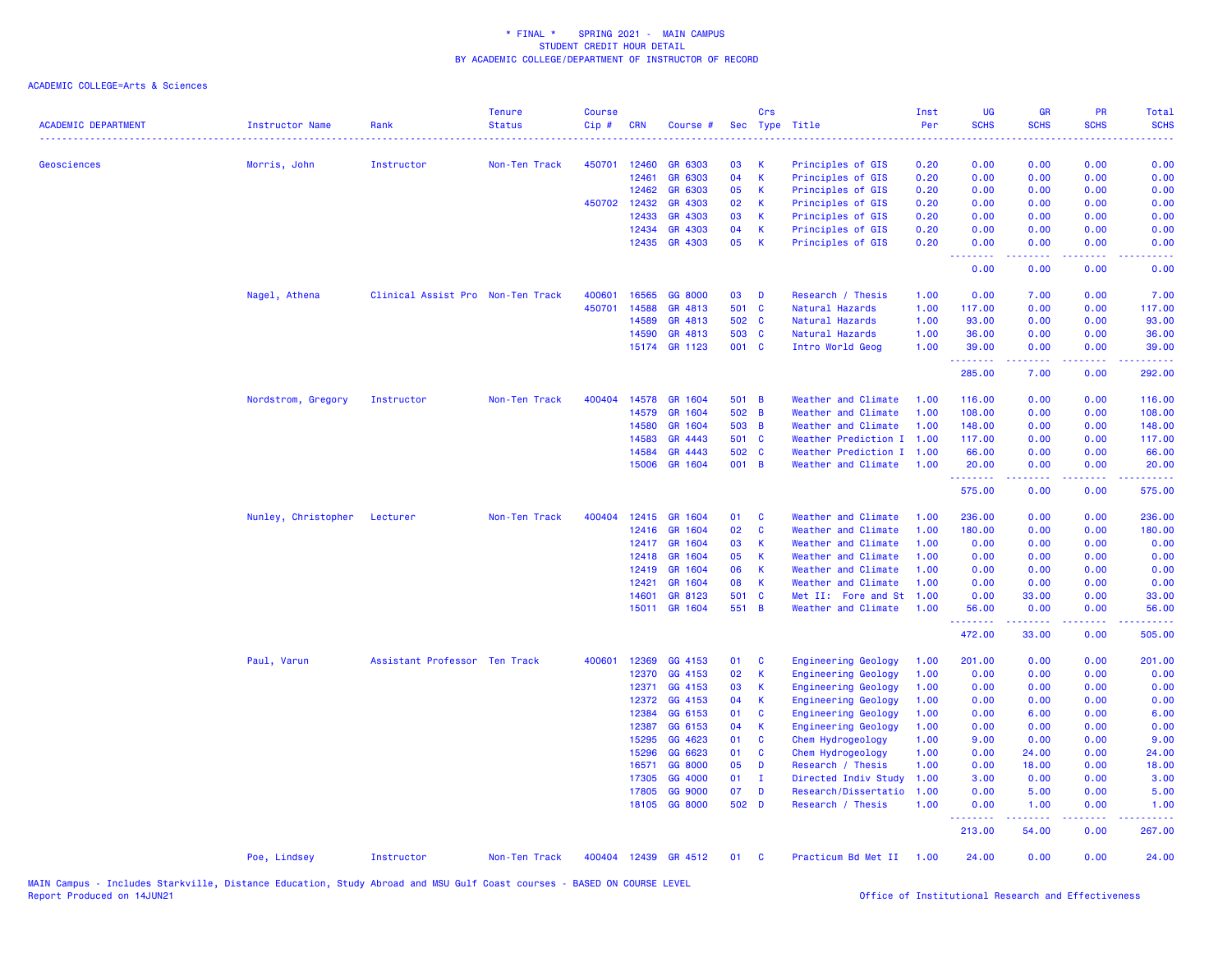| <b>ACADEMIC DEPARTMENT</b> | <b>Instructor Name</b>         | Rank                          | <b>Tenure</b><br><b>Status</b> | <b>Course</b><br>Cip# | <b>CRN</b> | Course #             |       | Crs          | Sec Type Title            | Inst<br>Per | UG<br><b>SCHS</b> | <b>GR</b><br><b>SCHS</b>                   | PR<br><b>SCHS</b>                                                                                      | Total<br><b>SCHS</b>                                                                                                               |
|----------------------------|--------------------------------|-------------------------------|--------------------------------|-----------------------|------------|----------------------|-------|--------------|---------------------------|-------------|-------------------|--------------------------------------------|--------------------------------------------------------------------------------------------------------|------------------------------------------------------------------------------------------------------------------------------------|
|                            |                                |                               |                                |                       |            |                      |       |              |                           |             |                   |                                            |                                                                                                        |                                                                                                                                    |
| Geosciences                | Poe, Lindsey                   | Instructor                    | Non-Ten Track                  | 400404                | 12440      | GR 4512              | 02    | -K           | Practicum Bd Meth II 1.00 |             | 0.00              | 0.00                                       | 0.00                                                                                                   | 0.00                                                                                                                               |
|                            |                                |                               |                                |                       | 12441      | GR 4512              | 03    | $\mathsf{K}$ | Practicum Bd Meth II      | 1.00        | 0.00              | 0.00                                       | 0.00                                                                                                   | 0.00                                                                                                                               |
|                            |                                |                               |                                |                       | 12442      | GR 4532              | 01    | <b>C</b>     | Practicum Bd Met IV       | 1.00        | 36.00             | 0.00                                       | 0.00                                                                                                   | 36.00                                                                                                                              |
|                            |                                |                               |                                |                       | 12443      | GR 4532              | 02    | -K           | Practicum Bd Met IV       | 1.00        | 0.00              | 0.00                                       | 0.00                                                                                                   | 0.00                                                                                                                               |
|                            |                                |                               |                                |                       | 12444      | GR 4532              | 03    | -K           | Practicum Bd Met IV       | 1.00        | 0.00              | 0.00                                       | 0.00                                                                                                   | 0.00                                                                                                                               |
|                            |                                |                               |                                | 450701                | 12466      | GR 6512              | 01    | <b>C</b>     | Practicum Bd Met II       | 1.00        | 0.00              | 2.00                                       | 0.00                                                                                                   | 2.00                                                                                                                               |
|                            |                                |                               |                                |                       | 12467      | GR 6512              | 02    | K            | Practicum Bd Meth II 1.00 |             | 0.00              | 0.00                                       | 0.00                                                                                                   | 0.00                                                                                                                               |
|                            |                                |                               |                                |                       | 12469      | GR 6532              | 01    | <b>C</b>     | Practicum Bd Met IV       | 1.00        | 0.00              | 8.00                                       | 0.00                                                                                                   | 8.00                                                                                                                               |
|                            |                                |                               |                                |                       | 12470      | GR 6532              | 02    | K            | Practicum Bd Met IV       | 1.00        | 0.00              | 0.00                                       | 0.00                                                                                                   | 0.00                                                                                                                               |
|                            |                                |                               |                                |                       | 12471      | GR 6532              | 03    | $\mathsf{K}$ | Practicum Bd Met IV       | 1.00        | 0.00<br>.         | 0.00<br>.                                  | 0.00<br>$\frac{1}{2} \left( \frac{1}{2} \right) \left( \frac{1}{2} \right) \left( \frac{1}{2} \right)$ | 0.00                                                                                                                               |
|                            |                                |                               |                                |                       |            |                      |       |              |                           |             | 60.00             | 10.00                                      | 0.00                                                                                                   | 70.00                                                                                                                              |
|                            | Rodgers, John                  | Professor                     | <b>Tenured</b>                 | 450701                | 16569      | <b>GR 8000</b>       | 09    | D            | Research / Thesis         | 1.00        | 0.00              | 3.00                                       | 0.00                                                                                                   | 3.00                                                                                                                               |
|                            |                                |                               |                                |                       | 17132      | <b>GR 8000</b>       | 502 D |              | Research / Thesis         | 1.00        | 0.00<br><u>.</u>  | 3.00<br>.                                  | 0.00<br>الدامات ب                                                                                      | 3.00<br>.                                                                                                                          |
|                            |                                |                               |                                |                       |            |                      |       |              |                           |             | 0.00              | 6.00                                       | 0.00                                                                                                   | 6.00                                                                                                                               |
|                            | Schmitz, Darrel                | Research Professor            | Non-Ten Track                  | 400601                | 15293      | GG 4403              | 01    | $\mathbf{C}$ | Gulf Coast Strat          | 1.00        | 21.00             | 0.00                                       | 0.00                                                                                                   | 21.00                                                                                                                              |
|                            |                                |                               |                                |                       | 15294      | GG 6403              | 01    | $\mathbf{C}$ | Gulf Coast Strat          | 1.00        | 0.00              | 21.00                                      | 0.00                                                                                                   | 21.00                                                                                                                              |
|                            |                                |                               |                                |                       | 17199      | GG 8000              | 06    | D            | Research / Thesis         | 1.00        | 0.00              | 1.00                                       | 0.00                                                                                                   | 1.00                                                                                                                               |
|                            |                                |                               |                                |                       | 17200      | GG 9000              | 05    | D            | Research/Dissertatio      | 1.00        | 0.00              | 1.00                                       | 0.00                                                                                                   | 1.00                                                                                                                               |
|                            |                                |                               |                                |                       |            |                      |       |              |                           |             | .<br>21.00        | $\omega = \omega \omega + \omega$<br>23.00 | $\frac{1}{2} \left( \frac{1}{2} \right) \left( \frac{1}{2} \right) \left( \frac{1}{2} \right)$<br>0.00 | $\frac{1}{2} \left( \frac{1}{2} \right) \left( \frac{1}{2} \right) \left( \frac{1}{2} \right) \left( \frac{1}{2} \right)$<br>44.00 |
|                            | Sherman-Morris, Kath Professor |                               | <b>Tenured</b>                 | 400401                | 14607      | GR 8833              | 501 C |              | Weather & Society         | 1.00        | 0.00              | 75.00                                      | 0.00                                                                                                   | 75.00                                                                                                                              |
|                            |                                |                               |                                |                       | 14608      | GR 8833              | 502 C |              | Weather & Society         | 1.00        | 0.00              | 78.00                                      | 0.00                                                                                                   | 78.00                                                                                                                              |
|                            |                                |                               |                                | 450701                | 16546      | <b>GR 8000</b>       | 01    | D            | Research / Thesis         | 1.00        | 0.00              | 1.00                                       | 0.00                                                                                                   | 1.00                                                                                                                               |
|                            |                                |                               |                                |                       | 16547      | <b>GR 9000</b>       | 001 D |              |                           |             |                   |                                            |                                                                                                        |                                                                                                                                    |
|                            |                                |                               |                                |                       |            |                      |       |              | Research/Dissertatio 1.00 |             | 0.00<br>.         | 32.00<br>.                                 | 0.00<br>.                                                                                              | 32.00<br>.                                                                                                                         |
|                            |                                |                               |                                |                       |            |                      |       |              |                           |             | 0.00              | 186.00                                     | 0.00                                                                                                   | 186.00                                                                                                                             |
|                            | Skarke, Adam                   | Associate Professor Tenured   |                                | 400601                | 12378      | GG 4443              | 01    | $\mathbf{C}$ | Prin Sed Dep II           | 1.00        | 39.00             | 0.00                                       | 0.00                                                                                                   | 39.00                                                                                                                              |
|                            |                                |                               |                                |                       | 12379      | GG 4523              | 01    | <b>C</b>     | Coastal Environments      | 1.00        | 132.00            | 0.00                                       | 0.00                                                                                                   | 132.00                                                                                                                             |
|                            |                                |                               |                                |                       | 16559      | GG 8000              | 02    | D            | Research / Thesis         | 1.00        | 0.00              | 15.00                                      | 0.00                                                                                                   | 15.00                                                                                                                              |
|                            |                                |                               |                                |                       | 16560      | GG 9000              | 02    | D            | Research/Dissertatio      | 1.00        | 0.00              | 8.00                                       | 0.00                                                                                                   | 8.00                                                                                                                               |
|                            |                                |                               |                                |                       |            | 17212 GG 8000        | 501 D |              | Research / Thesis         | 1.00        | 0.00<br>.         | 2.00<br>-----                              | 0.00<br>الدامات ب                                                                                      | 2.00<br>.                                                                                                                          |
|                            |                                |                               |                                |                       |            |                      |       |              |                           |             | 171.00            | 25.00                                      | 0.00                                                                                                   | 196.00                                                                                                                             |
|                            | Warden, Kelsey                 | Assistant Professor Ten Track |                                | 400601                | 12376      | GG 4413              | 01    | <b>C</b>     | Structural Geology        | 1.00        | 18.00             | 0.00                                       | 0.00                                                                                                   | 18.00                                                                                                                              |
|                            |                                |                               |                                |                       | 12377      | GG 4413              | 02    | K            | Structural Geology        | 1.00        | 0.00              | 0.00                                       | 0.00                                                                                                   | 0.00                                                                                                                               |
|                            |                                |                               |                                |                       |            | 16557 GG 8000        | 01    | D            | Research / Thesis         | 1.00        | 0.00<br>.         | 3.00                                       | 0.00                                                                                                   | 3.00                                                                                                                               |
|                            |                                |                               |                                |                       |            |                      |       |              |                           |             | 18.00             | 3.00                                       | 0.00                                                                                                   | 21.00                                                                                                                              |
|                            | Williams, Brian                | Assistant Professor Ten Track |                                | 450701                | 12430      | GR 4263              | 01    | C            | Geography Of South        | 1.00        | 57.00             | 0.00                                       | 0.00                                                                                                   | 57.00                                                                                                                              |
|                            |                                |                               |                                |                       | 12457      | GR 6263              | 01    | $\mathbf{C}$ | Geography Of South        | 1.00        | 0.00              | 15.00                                      | 0.00                                                                                                   | 15.00                                                                                                                              |
|                            |                                |                               |                                |                       | 16387      | GR 8990              | 02    | $\mathbf{C}$ | Special Topic In GR       | 1.00        | 0.00              | 18.00                                      | 0.00                                                                                                   | 18.00                                                                                                                              |
|                            |                                |                               |                                |                       | 16580      | <b>GR 9000</b>       | 09    | D            | Research/Dissertatio      | 1.00        | 0.00<br>.         | 3.00                                       | 0.00                                                                                                   | 3.00<br>$\cdots$                                                                                                                   |
|                            |                                |                               |                                |                       |            |                      |       |              |                           |             | 57.00             | 36.00                                      | 0.00                                                                                                   | 93.00                                                                                                                              |
|                            | Williams, Christophe Lecturer  |                               | Non-Ten Track                  |                       |            | 450701 14577 GR 1123 | 502 C |              | Intro World Geog          | 1.00        | 84.00             | 0.00                                       | 0.00                                                                                                   | 84.00                                                                                                                              |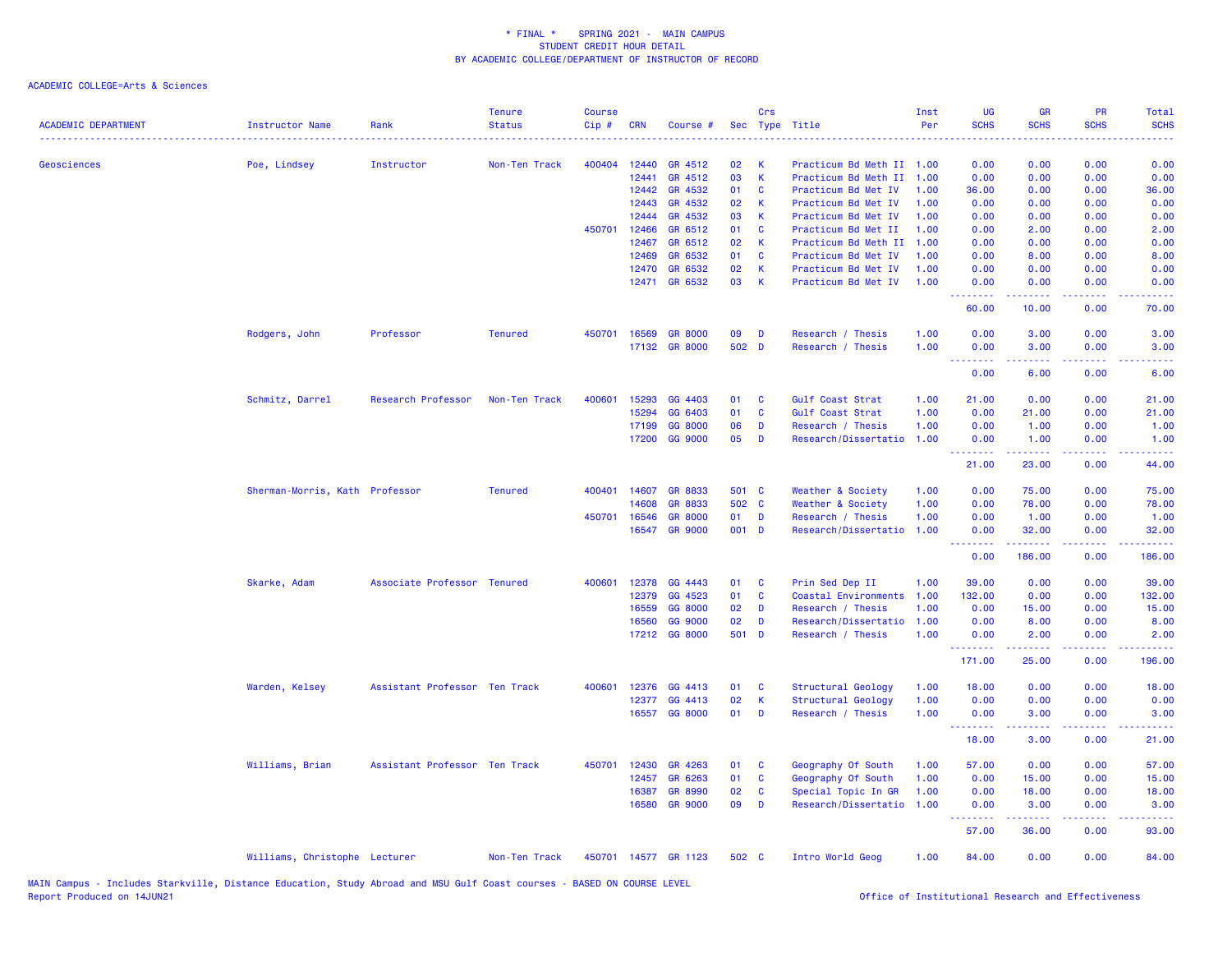| <b>ACADEMIC DEPARTMENT</b>             | Instructor Name | Rank                          | Tenure<br><b>Status</b> | Course<br>$Cip$ # | <b>CRN</b> | Course #      |      | Crs            | Sec Type Title            | Inst<br>Per | UG<br><b>SCHS</b> | <b>GR</b><br><b>SCHS</b> | <b>PR</b><br><b>SCHS</b> | Total<br><b>SCHS</b> |
|----------------------------------------|-----------------|-------------------------------|-------------------------|-------------------|------------|---------------|------|----------------|---------------------------|-------------|-------------------|--------------------------|--------------------------|----------------------|
|                                        |                 |                               |                         |                   |            |               |      |                |                           |             | ---------         | .                        | .                        | .                    |
|                                        |                 |                               |                         |                   |            |               |      |                |                           |             | 84.00             | 0.00                     | 0.00                     | 84.00                |
| Geosciences                            | Wood, Kimberly  | Assistant Professor Ten Track |                         | 400401            | 12451      | GR 4783       | 01   | <b>B</b>       | Satellite Meteorolog 1.00 |             | 66.00             | 0.00                     | 0.00                     | 66.00                |
|                                        |                 |                               |                         |                   |            | 12476 GR 6783 | 01   | <b>B</b>       | Satellite Meteorolog 1.00 |             | 0.00              | 6.00                     | 0.00                     | 6.00                 |
|                                        |                 |                               |                         | 450701            |            | 15950 GR 8990 | 01 C |                | Special Topic In GR       | 1.00        | 0.00              | 6.00                     | 0.00                     | 6.00                 |
|                                        |                 |                               |                         |                   |            | 16554 GR 8000 | 05   | D.             | Research / Thesis         | 1.00        | 0.00              | 14.00                    | 0.00                     | 14.00                |
|                                        |                 |                               |                         |                   |            | 16555 GR 9000 | 05   | - D            | Research/Dissertatio 1.00 |             | 0.00              | 9.00                     | 0.00                     | 9.00                 |
|                                        |                 |                               |                         |                   |            | 17595 GR 4000 | 01   | $\blacksquare$ | Directed Indiv Study 1.00 |             | 3.00              | 0.00                     | 0.00                     | 3.00                 |
|                                        |                 |                               |                         |                   |            |               |      |                |                           |             | --------          |                          | .                        | .                    |
|                                        |                 |                               |                         |                   |            |               |      |                |                           |             | 69.00             | 35.00                    | 0.00                     | 104,00               |
| ====================================== |                 |                               |                         |                   |            |               |      |                |                           |             | ========          | ========                 | ---------                | ==========           |
|                                        |                 |                               |                         |                   |            |               |      |                |                           |             |                   |                          |                          |                      |
| Geosciences                            |                 |                               |                         |                   |            |               |      |                |                           |             | 8285.00           | 1511.00                  | 0.00                     | 9796.00              |
| =====================================  |                 |                               |                         |                   |            |               |      |                |                           |             | ========          | ========                 | ========                 | ==========           |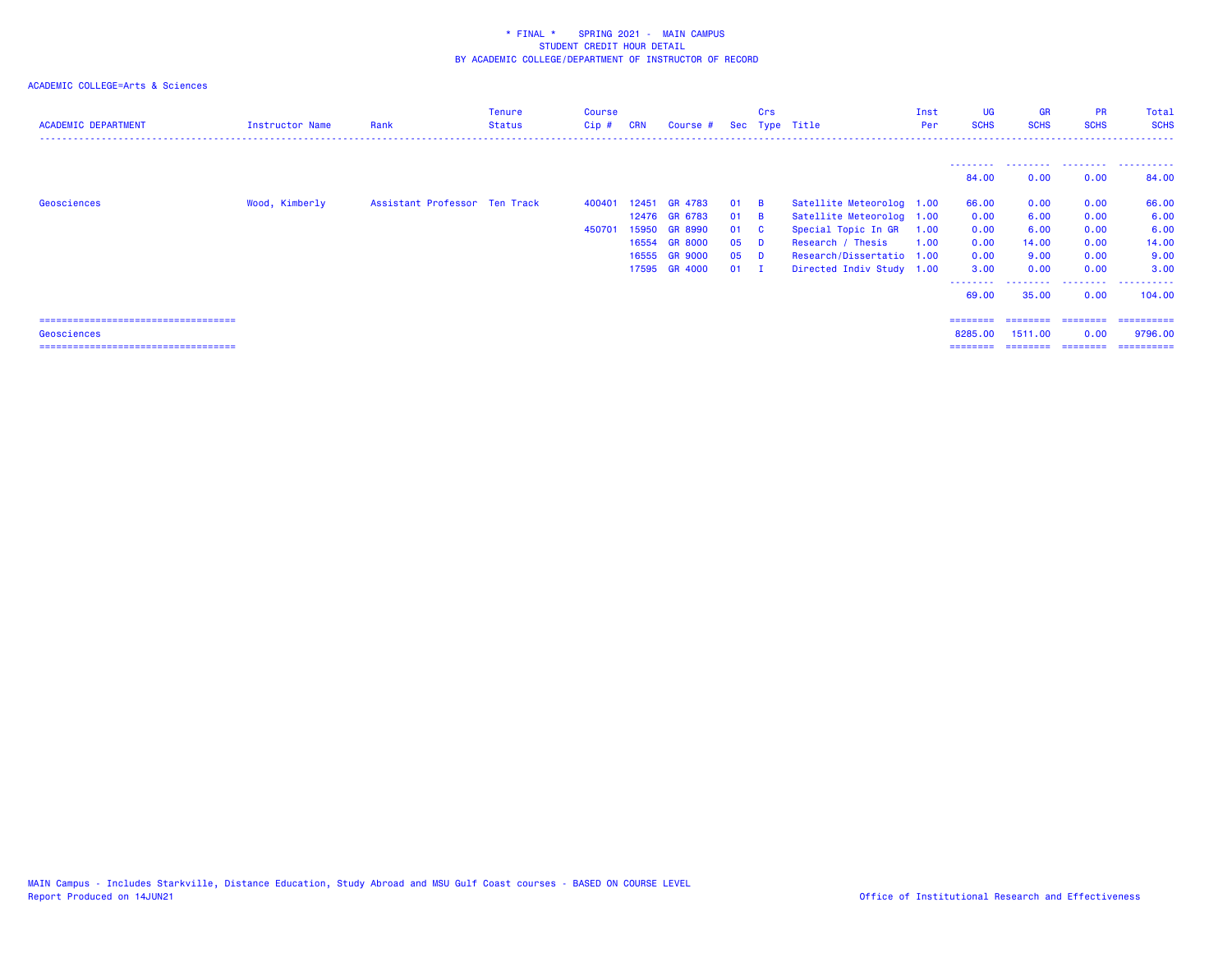| <b>ACADEMIC DEPARTMENT</b> | Instructor Name    | Rank              | <b>Tenure</b><br><b>Status</b> | <b>Course</b><br>Cip# | <b>CRN</b>   | Course #      |                 | Crs          | Sec Type Title            | Inst<br>Per | <b>UG</b><br><b>SCHS</b> | <b>GR</b><br><b>SCHS</b>                                                                                                                                     | <b>PR</b><br><b>SCHS</b> | Total<br><b>SCHS</b><br>$\sim$ $\sim$ $\sim$ $\sim$ |
|----------------------------|--------------------|-------------------|--------------------------------|-----------------------|--------------|---------------|-----------------|--------------|---------------------------|-------------|--------------------------|--------------------------------------------------------------------------------------------------------------------------------------------------------------|--------------------------|-----------------------------------------------------|
| History                    | Anderson, Heath    | Grad Teach Assist | Not Applicable                 |                       | 050114 12589 | HI 1223       | 01              | C            | Modern Western World 0.25 |             | 15.00                    | 0.00                                                                                                                                                         | 0.00                     | 15.00                                               |
|                            |                    |                   |                                |                       | 12590        | HI 1223       | 03              | $\mathbf c$  | Modern Western World 0.25 |             | 9.75                     | 0.00                                                                                                                                                         | 0.00                     | 9.75                                                |
|                            |                    |                   |                                |                       | 15706        | HI 1223       | 02              | C            | Modern Western World 0.25 |             | 12.75<br>.               | 0.00                                                                                                                                                         | 0.00                     | 12.75                                               |
|                            |                    |                   |                                |                       |              |               |                 |              |                           |             | 37.50                    | $\frac{1}{2} \left( \frac{1}{2} \right) \left( \frac{1}{2} \right) \left( \frac{1}{2} \right) \left( \frac{1}{2} \right) \left( \frac{1}{2} \right)$<br>0.00 | .<br>0.00                | د د د د<br>37.50                                    |
|                            | Arbogast, Madeline | Grad Teach Assist | Not Applicable                 |                       | 540102 12569 | HI 1073       | 14              | C            | Modern U S History        | 0.25        | 15.00                    | 0.00                                                                                                                                                         | 0.00                     | 15.00                                               |
|                            |                    |                   |                                |                       |              | 12570 HI 1073 | 15              | C            | Modern U S History        | 0.25        | 14.25<br>.               | 0.00<br>-----                                                                                                                                                | 0.00<br>بالأباب          | 14.25<br>.                                          |
|                            |                    |                   |                                |                       |              |               |                 |              |                           |             | 29.25                    | 0.00                                                                                                                                                         | 0.00                     | 29.25                                               |
|                            | Banks, Rachel      | Grad Teach Assist | Not Applicable                 | 050114                | 12589        | HI 1223       | 01              | <b>C</b>     | Modern Western World      | 0.75        | 45.00                    | 0.00                                                                                                                                                         | 0.00                     | 45.00                                               |
|                            |                    |                   |                                |                       | 12590        | HI 1223       | 03              | C            | Modern Western World      | 0.75        | 29.25                    | 0.00                                                                                                                                                         | 0.00                     | 29.25                                               |
|                            |                    |                   |                                |                       | 12591        | HI 1223       | 04              | C            | Modern Western World 0.75 |             | 24.75                    | 0.00                                                                                                                                                         | 0.00                     | 24.75                                               |
|                            |                    |                   |                                |                       | 12592        | HI 1223       | 05              | C            | Modern Western World 0.75 |             | 27.00                    | 0.00                                                                                                                                                         | 0.00                     | 27.00                                               |
|                            |                    |                   |                                |                       | 12593        | HI 1223       | 06              | <b>C</b>     | Modern Western World      | 0.75        | 22.50                    | 0.00                                                                                                                                                         | 0.00                     | 22.50                                               |
|                            |                    |                   |                                |                       | 15706        | HI 1223       | 02              | C            | Modern Western World 0.75 |             | 38.25<br>.               | 0.00<br>$- - - - -$                                                                                                                                          | 0.00<br>.                | 38.25<br>.                                          |
|                            |                    |                   |                                |                       |              |               |                 |              |                           |             | 186.75                   | 0.00                                                                                                                                                         | 0.00                     | 186.75                                              |
|                            | Barbier, Mary      | Professor         | <b>Tenured</b>                 | 540101                | 12614        | HI 8803       | 02              | C            | Grad Colloquium: Gran     | 1.00        | 0.00                     | 18.00                                                                                                                                                        | 0.00                     | 18.00                                               |
|                            |                    |                   |                                |                       | 15709        | HI 4223       | 01              | C            | 20th C Intel Gatheri      | 1.00        | 33.00                    | 0.00                                                                                                                                                         | 0.00                     | 33.00                                               |
|                            |                    |                   |                                |                       | 15710        | HI 6223       | 01              | C            | 20th C Intel Gatheri      | 1.00        | 0.00                     | 9.00                                                                                                                                                         | 0.00                     | 9.00                                                |
|                            |                    |                   |                                |                       |              | 16152 HI 9000 | 07              | D            | Research / Diss           | 1.00        | 0.00<br>.                | 9.00<br>$\frac{1}{2} \left( \frac{1}{2} \right) \left( \frac{1}{2} \right) \left( \frac{1}{2} \right) \left( \frac{1}{2} \right) \left( \frac{1}{2} \right)$ | 0.00<br>.                | 9.00<br>المتمامين                                   |
|                            |                    |                   |                                |                       |              |               |                 |              |                           |             | 33.00                    | 36.00                                                                                                                                                        | 0.00                     | 69.00                                               |
|                            | Beaton, Elijah     | Grad Teach Assist | Not Applicable                 | 540101                | 12582        | HI 1173       | 02              | C            | Wld Hist After 1500       | 0.25        | 17.25                    | 0.00                                                                                                                                                         | 0.00                     | 17.25                                               |
|                            |                    |                   |                                |                       | 12583        | HI 1173       | 03              | $\mathbf{C}$ | Wld Hist After 1500       | 0.25        | 13.50<br>.               | 0.00<br>.                                                                                                                                                    | 0.00<br>د د د د          | 13.50<br>المتمام المالي                             |
|                            |                    |                   |                                |                       |              |               |                 |              |                           |             | 30.75                    | 0.00                                                                                                                                                         | 0.00                     | 30.75                                               |
|                            | Berry, Madeline    | Grad Teach Assist | Not Applicable                 | 540102                | 12558        | HI 1073       | 01              | <b>C</b>     | Modern U S History        | 0.75        | 42.75                    | 0.00                                                                                                                                                         | 0.00                     | 42.75                                               |
|                            |                    |                   |                                |                       | 12559        | HI 1073       | 02              | C            | Modern U S History        | 0.75        | 45.00                    | 0.00                                                                                                                                                         | 0.00                     | 45.00                                               |
|                            |                    |                   |                                |                       | 12560        | HI 1073       | 03              | C            | Modern U S History        | 0.75        | 45.00                    | 0.00                                                                                                                                                         | 0.00                     | 45.00                                               |
|                            |                    |                   |                                |                       | 12561        | HI 1073       | 04              | <b>C</b>     | Modern U S History        | 0.75        | 42.75                    | 0.00                                                                                                                                                         | 0.00                     | 42.75                                               |
|                            |                    |                   |                                |                       | 12562        | HI 1073       | 05              | C            | Modern U S History        | 0.75        | 42.75                    | 0.00                                                                                                                                                         | 0.00                     | 42.75                                               |
|                            |                    |                   |                                |                       | 12563        | HI 1073       | 07              | C            | Modern U S History        | 0.75        | 42.75                    | 0.00                                                                                                                                                         | 0.00                     | 42.75                                               |
|                            |                    |                   |                                |                       | 12564        | HI 1073       | 08              | C            | Modern U S History        | 0.75        | 45.00                    | 0.00                                                                                                                                                         | 0.00                     | 45.00                                               |
|                            |                    |                   |                                |                       | 12565        | HI 1073       | 09              | C            | Modern U S History        | 0.75        | 36.00                    | 0.00                                                                                                                                                         | 0.00                     | 36.00                                               |
|                            |                    |                   |                                |                       | 12566        | HI 1073       | 10 <sub>1</sub> | C            | Modern U S History        | 0.75        | 45.00                    | 0.00                                                                                                                                                         | 0.00                     | 45.00                                               |
|                            |                    |                   |                                |                       | 12567        | HI 1073       | 12 <sup>°</sup> | <b>C</b>     | Modern U S History        | 0.75        | 45.00                    | 0.00                                                                                                                                                         | 0.00                     | 45.00                                               |
|                            |                    |                   |                                |                       | 12568        | HI 1073       | 13              | C            | Modern U S History        | 0.75        | 45.00                    | 0.00                                                                                                                                                         | 0.00                     | 45.00                                               |
|                            |                    |                   |                                |                       | 12569        | HI 1073       | 14              | C            | Modern U S History        | 0.75        | 45.00                    | 0.00                                                                                                                                                         | 0.00                     | 45.00                                               |
|                            |                    |                   |                                |                       | 12570        | HI 1073       | 15              | <b>C</b>     | Modern U S History        | 0.75        | 42.75                    | 0.00                                                                                                                                                         | 0.00                     | 42.75                                               |
|                            |                    |                   |                                |                       | 15696        | HI 1073       | 11 <sub>1</sub> | C            | Modern U S History        | 0.75        | 42.75                    | 0.00                                                                                                                                                         | 0.00                     | 42.75                                               |
|                            |                    |                   |                                |                       | 15698        | HI 1073       | 06              | $\mathbf{C}$ | Modern U S History        | 0.75        | 45.00<br>.               | 0.00<br>-----                                                                                                                                                | 0.00<br>المستبدة         | 45.00<br>.                                          |
|                            |                    |                   |                                |                       |              |               |                 |              |                           |             | 652.50                   | 0.00                                                                                                                                                         | 0.00                     | 652.50                                              |
|                            | Bigger, Wyly       | Grad Teach Assist | Not Applicable                 | 540101                | 12581        | HI 1173       | 01              | <b>C</b>     | Wld Hist After 1500       | 0.25        | 15.00                    | 0.00                                                                                                                                                         | 0.00                     | 15.00                                               |
|                            |                    |                   |                                |                       |              | 12586 HI 1173 | 06              | $\mathbf{c}$ | Wld Hist After 1500       | 0.25        | 14.25                    | 0.00                                                                                                                                                         | 0.00                     | 14.25                                               |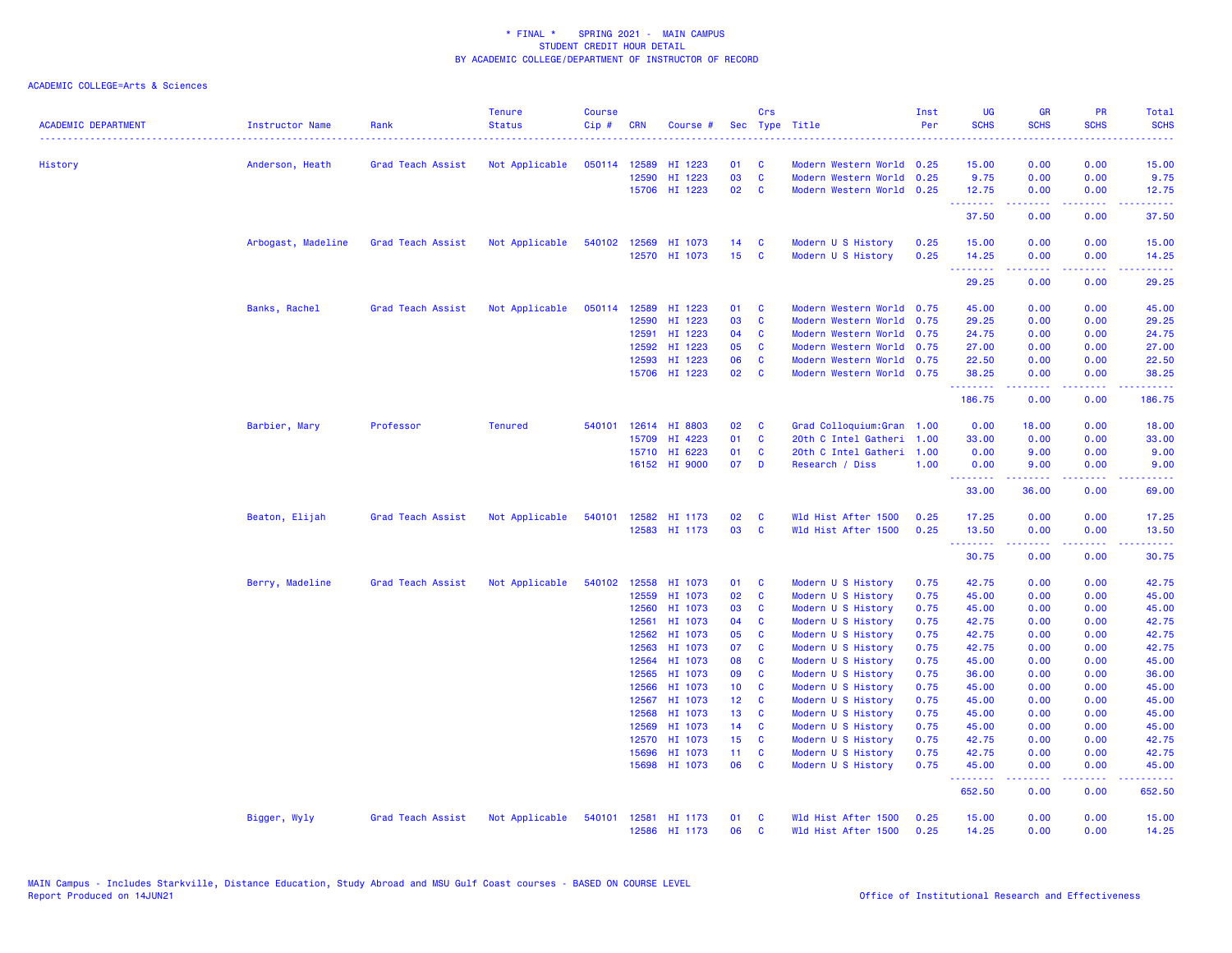| <b>ACADEMIC DEPARTMENT</b> | <b>Instructor Name</b> | Rank                        | <b>Tenure</b><br><b>Status</b> | <b>Course</b><br>Cip# | <b>CRN</b>     | Course #             |                 | Crs          | Sec Type Title                           | Inst<br>Per  | UG<br><b>SCHS</b>                | <b>GR</b><br><b>SCHS</b>                                                                                                                                     | PR<br><b>SCHS</b> | Total<br><b>SCHS</b> |
|----------------------------|------------------------|-----------------------------|--------------------------------|-----------------------|----------------|----------------------|-----------------|--------------|------------------------------------------|--------------|----------------------------------|--------------------------------------------------------------------------------------------------------------------------------------------------------------|-------------------|----------------------|
|                            |                        |                             |                                |                       |                |                      |                 |              |                                          |              | <u> - - - - - - - -</u>          |                                                                                                                                                              |                   |                      |
|                            |                        |                             |                                |                       |                |                      |                 |              |                                          |              | 29.25                            | 0.00                                                                                                                                                         | 0.00              | 29.25                |
| History                    | Brain, Stephen         | Associate Professor Tenured |                                |                       | 050110 15713   | HI 4753              | 01              | C            | History Of Russia                        | 1.00         | 69.00                            | 0.00                                                                                                                                                         | 0.00              | 69.00                |
|                            |                        |                             |                                | 050299                | 12608          | HI 4613              | 01              | C            | History of the Sovie                     | 1.00         | 57.00                            | 0.00                                                                                                                                                         | 0.00              | 57.00                |
|                            |                        |                             |                                |                       |                | 540101 16155 HI 9000 | 10 <sub>1</sub> | D            | Research / Diss                          | 1.00         | 0.00<br>.                        | 1.00<br>2.2.2.2.2                                                                                                                                            | 0.00<br>.         | 1.00<br>22222)       |
|                            |                        |                             |                                |                       |                |                      |                 |              |                                          |              | 126.00                           | 1.00                                                                                                                                                         | 0.00              | 127.00               |
|                            | Bryant, Bethany        | Grad Teach Assist           | Not Applicable                 |                       | 540102 12567   | HI 1073              | 12 <sub>2</sub> | C            | Modern U S History                       | 0.25         | 15.00                            | 0.00                                                                                                                                                         | 0.00              | 15.00                |
|                            |                        |                             |                                |                       | 12568          | HI 1073              | 13              | C            | Modern U S History                       | 0.25         | 15.00<br>.                       | 0.00<br>-----                                                                                                                                                | 0.00<br>المتحدث   | 15.00<br>.           |
|                            |                        |                             |                                |                       |                |                      |                 |              |                                          |              | 30.00                            | 0.00                                                                                                                                                         | 0.00              | 30.00                |
|                            | Cagle, Alexander       | Grad Teach Assist           | Not Applicable                 |                       |                | 540102 12571 HI 1073 | 16              | <b>C</b>     | Modern U S History                       | 0.75         | 40.50                            | 0.00                                                                                                                                                         | 0.00              | 40.50                |
|                            |                        |                             |                                |                       | 12572          | HI 1073              | 17 <sub>1</sub> | $\mathbf{C}$ | Modern U S History                       | 0.75         | 38.25                            | 0.00                                                                                                                                                         | 0.00              | 38.25                |
|                            |                        |                             |                                |                       | 12573          | HI 1073              | 18              | <b>C</b>     | Modern U S History                       | 0.75         | 45.00                            | 0.00                                                                                                                                                         | 0.00              | 45.00                |
|                            |                        |                             |                                |                       | 12574          | HI 1073              | 19              | C            | Modern U S History                       | 0.75         | 45.00                            | 0.00                                                                                                                                                         | 0.00              | 45.00                |
|                            |                        |                             |                                |                       | 12575          | HI 1073              | 21              | C            | Modern U S History                       | 0.75         | 18.00                            | 0.00                                                                                                                                                         | 0.00              | 18.00                |
|                            |                        |                             |                                |                       | 12576          | HI 1073              | 22              | C            | Modern U S History                       | 0.75         | 29.25                            | 0.00                                                                                                                                                         | 0.00              | 29.25                |
|                            |                        |                             |                                |                       | 12577          | HI 1073              | 23<br>24        | C<br>C       | Modern U S History                       | 0.75         | 33.75                            | 0.00                                                                                                                                                         | 0.00              | 33.75                |
|                            |                        |                             |                                |                       | 12578<br>15699 | HI 1073              | 20              | C            | Modern U S History                       | 0.75<br>0.75 | 42.75                            | 0.00                                                                                                                                                         | 0.00<br>0.00      | 42.75                |
|                            |                        |                             |                                |                       | 15701          | HI 1073<br>HI 1073   | 26              | C            | Modern U S History                       | 0.75         | 45.00<br>20.25                   | 0.00                                                                                                                                                         | 0.00              | 45.00                |
|                            |                        |                             |                                |                       |                | 15704 HI 1073        | 29              | C            | Modern U S History<br>Modern U S History | 0.75         | 27.00                            | 0.00<br>0.00                                                                                                                                                 | 0.00              | 20.25<br>27.00       |
|                            |                        |                             |                                |                       |                |                      |                 |              |                                          |              | . <u>.</u><br>384.75             | .<br>0.00                                                                                                                                                    | .<br>0.00         | .<br>384.75          |
|                            | Campbell, Colin        | Grad Teach Assist           | Not Applicable                 |                       |                | 540102 14615 HI 1063 | 501 C           |              | Early U S History                        | 0.75         | 114.75                           | 0.00                                                                                                                                                         | 0.00              | 114.75               |
|                            |                        |                             |                                |                       |                |                      |                 |              |                                          |              | .<br>114.75                      | $- - - - -$<br>0.00                                                                                                                                          | .<br>0.00         | .<br>114.75          |
|                            | Carrillo, Lidia        | Grad Teach Assist           | Not Applicable                 |                       |                | 540102 12574 HI 1073 | 19              | <b>C</b>     | Modern U S History                       | 0.25         | 15.00                            | 0.00                                                                                                                                                         | 0.00              | 15.00                |
|                            |                        |                             |                                |                       |                | 12575 HI 1073        | 21              | C            | Modern U S History                       | 0.25         | 6.00                             | 0.00                                                                                                                                                         | 0.00              | 6.00                 |
|                            |                        |                             |                                |                       |                |                      |                 |              |                                          |              | <u> - - - - - - - -</u><br>21.00 | .<br>0.00                                                                                                                                                    | .<br>0.00         | .<br>21.00           |
|                            | Cole, Trevor           | Grad Teach Assist           | Not Applicable                 |                       | 540102 12560   | HI 1073              | 03              | <b>C</b>     | Modern U S History                       | 0.25         | 15.00                            | 0.00                                                                                                                                                         | 0.00              | 15.00                |
|                            |                        |                             |                                |                       | 12563          | HI 1073              | 07              | C            | Modern U S History                       | 0.25         | 14.25                            | 0.00                                                                                                                                                         | 0.00              | 14.25                |
|                            |                        |                             |                                |                       | 12564          | HI 1073              | 08              | C            | Modern U S History                       | 0.25         | 15.00                            | 0.00                                                                                                                                                         | 0.00              | 15.00                |
|                            |                        |                             |                                |                       |                |                      |                 |              |                                          |              | .<br>44.25                       | $\frac{1}{2} \left( \frac{1}{2} \right) \left( \frac{1}{2} \right) \left( \frac{1}{2} \right) \left( \frac{1}{2} \right) \left( \frac{1}{2} \right)$<br>0.00 | .<br>0.00         | .<br>44.25           |
|                            | Comish, Kendall        | Grad Teach Assist           | Not Applicable                 |                       | 540102 12559   | HI 1073              | 02              | C            | Modern U S History                       | 0.25         | 15.00                            | 0.00                                                                                                                                                         | 0.00              | 15.00                |
|                            |                        |                             |                                |                       | 12565          | HI 1073              | 09              | $\mathbf c$  | Modern U S History                       | 0.25         | 12.00                            | 0.00                                                                                                                                                         | 0.00              | 12.00                |
|                            |                        |                             |                                |                       |                |                      |                 |              |                                          |              | .<br>27.00                       | -----<br>0.00                                                                                                                                                | .<br>0.00         | . <b>.</b><br>27.00  |
|                            | Conway, Robert         | Grad Teach Assist           | Not Applicable                 |                       |                | 540102 14616 HI 1073 | 501 C           |              | Modern U S History                       | 0.75         | 126.00                           | 0.00                                                                                                                                                         | 0.00              | 126.00               |
|                            |                        |                             |                                |                       |                |                      |                 |              |                                          |              | .<br>126.00                      | 2.2.2.2.2<br>0.00                                                                                                                                            | .<br>0.00         | 2.2222<br>126.00     |
|                            | Damms, Richard         | Associate Professor Tenured |                                |                       |                | 540101 16148 HI 9000 | 03              | D            | Research / Diss                          | 1.00         | 0.00                             | 2.00                                                                                                                                                         | 0.00              | 2.00                 |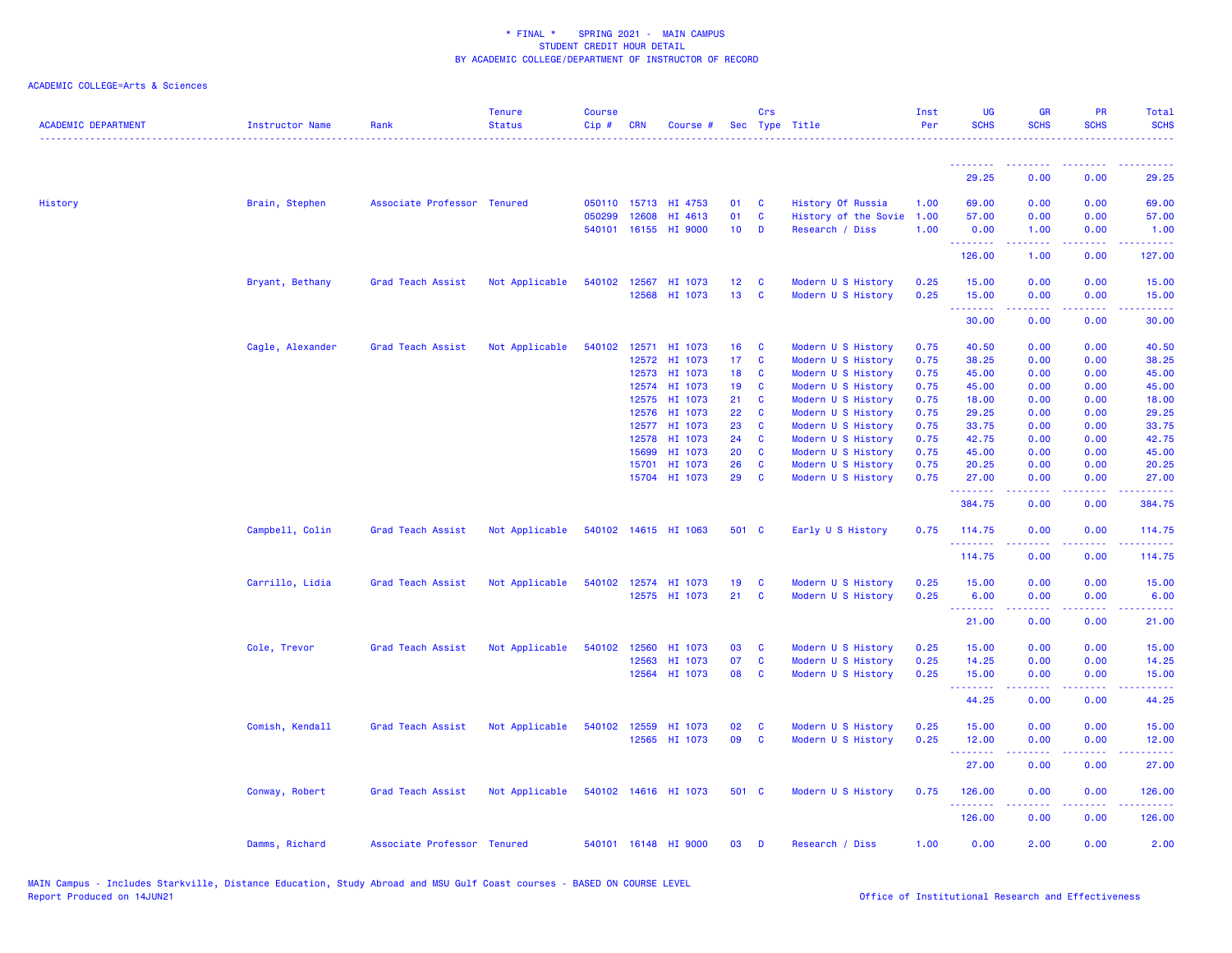| <b>ACADEMIC DEPARTMENT</b> | <b>Instructor Name</b> | Rank                          | <b>Tenure</b><br><b>Status</b> | <b>Course</b><br>Cip# | <b>CRN</b>   | Course #             |                 | Crs          | Sec Type Title            | Inst<br>Per | <b>UG</b><br><b>SCHS</b> | <b>GR</b><br><b>SCHS</b>                                                                                                                                      | PR<br><b>SCHS</b>                   | Total<br><b>SCHS</b>                 |
|----------------------------|------------------------|-------------------------------|--------------------------------|-----------------------|--------------|----------------------|-----------------|--------------|---------------------------|-------------|--------------------------|---------------------------------------------------------------------------------------------------------------------------------------------------------------|-------------------------------------|--------------------------------------|
|                            |                        |                               |                                |                       |              |                      |                 |              |                           |             |                          |                                                                                                                                                               |                                     |                                      |
|                            |                        |                               |                                |                       |              |                      |                 |              |                           |             | 0.00                     | 2.00                                                                                                                                                          | 0.00                                | 2.00                                 |
| History                    | Davenport, Christy     | Grad Teach Assist             | Not Applicable                 | 540101                | 12581        | HI 1173              | 01              | C            | Wld Hist After 1500       | 0.75        | 45.00                    | 0.00                                                                                                                                                          | 0.00                                | 45.00                                |
|                            |                        |                               |                                |                       | 12582        | HI 1173              | 02              | $\mathbf{C}$ | Wld Hist After 1500       | 0.75        | 51.75                    | 0.00                                                                                                                                                          | 0.00                                | 51.75                                |
|                            |                        |                               |                                |                       | 12583        | HI 1173              | 03              | C            | Wld Hist After 1500       | 0.75        | 40.50                    | 0.00                                                                                                                                                          | 0.00                                | 40.50                                |
|                            |                        |                               |                                |                       | 12584        | HI 1173              | 04              | C            | Wld Hist After 1500       | 0.75        | 42.75                    | 0.00                                                                                                                                                          | 0.00                                | 42.75                                |
|                            |                        |                               |                                |                       | 12585        | HI 1173              | 05              | C            | Wld Hist After 1500       | 0.75        | 45.00                    | 0.00                                                                                                                                                          | 0.00                                | 45.00                                |
|                            |                        |                               |                                |                       | 12586        | HI 1173              | 06              | C            | Wld Hist After 1500       | 0.75        | 42.75<br><u>.</u>        | 0.00<br><u>.</u>                                                                                                                                              | 0.00<br>.                           | 42.75<br>.                           |
|                            |                        |                               |                                |                       |              |                      |                 |              |                           |             | 267.75                   | 0.00                                                                                                                                                          | 0.00                                | 267.75                               |
|                            | Davis, Henry           | Grad Teach Assist             | Not Applicable                 | 540101                |              | 15283 HI 4683        | 501 C           |              | Europe WWI - Hitler       | 0.75        | 76.50<br><u>.</u>        | 0.00<br>.                                                                                                                                                     | 0.00<br>$\sim$ $\sim$ $\sim$ $\sim$ | 76.50                                |
|                            |                        |                               |                                |                       |              |                      |                 |              |                           |             | 76.50                    | 0.00                                                                                                                                                          | 0.00                                | 76.50                                |
|                            | Drake, Nathan          | Non-Faculty                   | Not Applicable                 | 240102                | 12809        | LIB 9010             | 01              | <b>S</b>     | ETD Format and Submi      | 0.05        | 0.00                     | 0.00                                                                                                                                                          | 0.00                                | 0.00                                 |
|                            |                        |                               |                                |                       | 14689        | LIB 9010             | 501 S           |              | ETD Format and Submi 0.25 |             | 0.00                     | 0.00                                                                                                                                                          | 0.00                                | 0.00                                 |
|                            |                        |                               |                                |                       |              |                      |                 |              |                           |             | <u>.</u>                 | 22222                                                                                                                                                         | د د د د .                           |                                      |
|                            |                        |                               |                                |                       |              |                      |                 |              |                           |             | 0.00                     | 0.00                                                                                                                                                          | 0.00                                | 0.00                                 |
|                            | Freeman, Stephanie     | Assistant Professor Ten Track |                                | 540101                | 12607        | HI 4533              | 01              | C            | History of the Cold       | 1.00        | 72.00                    | 0.00                                                                                                                                                          | 0.00                                | 72.00                                |
|                            |                        |                               |                                |                       |              | 12615 HI 8803        | 03              | C            | Grad Colloquium: Col      | 1.00        | 0.00                     | 24.00                                                                                                                                                         | 0.00                                | 24.00                                |
|                            |                        |                               |                                |                       |              | 16164 HI 9000        | 19              | D            | Research / Diss           | 1.00        | 0.00                     | 4.00                                                                                                                                                          | 0.00                                | 4.00                                 |
|                            |                        |                               |                                |                       |              |                      |                 |              |                           |             | .<br>72.00               | $\frac{1}{2} \left( \frac{1}{2} \right) \left( \frac{1}{2} \right) \left( \frac{1}{2} \right) \left( \frac{1}{2} \right) \left( \frac{1}{2} \right)$<br>28.00 | .<br>0.00                           | .<br>100.00                          |
|                            | Gabriele, Jake         | Grad Teach Assist             | Not Applicable                 | 540102                | 12542        | HI 1063              | 02              | C            | Early U S History-SI 0.25 |             | 18.75                    | 0.00                                                                                                                                                          | 0.00                                | 18.75                                |
|                            |                        |                               |                                |                       | 12548        | HI 1063              | 08              | C            | Early U S History-SI 0.25 |             | 17.25                    | 0.00                                                                                                                                                          | 0.00                                | 17.25                                |
|                            |                        |                               |                                |                       |              | 12553 HI 1063        | 13 <sup>°</sup> | C            | Early U S History-SI 0.25 |             | 15.75                    | 0.00                                                                                                                                                          | 0.00                                | 15.75                                |
|                            |                        |                               |                                |                       |              |                      |                 |              |                           |             | .<br>51.75               | .<br>0.00                                                                                                                                                     | $\omega$ is $\omega$ in<br>0.00     | 51.75                                |
|                            |                        |                               |                                |                       |              |                      |                 |              |                           |             |                          |                                                                                                                                                               |                                     |                                      |
|                            | Gatlin, Nathan         | Grad Teach Assist             | Not Applicable                 | 540102                | 12576        | HI 1073              | 22              | C            | Modern U S History        | 0.25        | 9.75                     | 0.00                                                                                                                                                          | 0.00                                | 9.75                                 |
|                            |                        |                               |                                |                       |              | 12577 HI 1073        | 23              | C            | Modern U S History        | 0.25        | 11.25<br>.               | 0.00<br>.                                                                                                                                                     | 0.00<br>$  -$                       | 11.25<br>$\sim$ $\sim$ $\sim$ $\sim$ |
|                            |                        |                               |                                |                       |              |                      |                 |              |                           |             | 21.00                    | 0.00                                                                                                                                                          | 0.00                                | 21.00                                |
|                            | Giesen, James          | Associate Professor Tenured   |                                | 540101                | 15728        | HI 8973              | 01              | C            | Colloq US Env-Agric       | 1.00        | 0.00                     | 21.00                                                                                                                                                         | 0.00                                | 21.00                                |
|                            |                        |                               |                                |                       | 16153        | HI 9000              | 08              | D            | Research / Diss           | 1.00        | 0.00                     | 20.00                                                                                                                                                         | 0.00                                | 20.00                                |
|                            |                        |                               |                                |                       |              | 540102 12618 HI 8823 | 01              | <b>S</b>     | Sem Us Hi Since 1877      | 1.00        | 0.00                     | 18.00                                                                                                                                                         | 0.00                                | 18.00                                |
|                            |                        |                               |                                |                       |              | 16135 HI 8000        | 07              | D            | Research / Thesis         | 1.00        | 0.00<br>.                | 4.00<br>د د د د د                                                                                                                                             | 0.00<br>.                           | 4.00<br>.                            |
|                            |                        |                               |                                |                       |              |                      |                 |              |                           |             | 0.00                     | 63.00                                                                                                                                                         | 0.00                                | 63.00                                |
|                            | Hay, William           | Professor                     | <b>Tenured</b>                 | 050299                | 15711        | HI 4723              | 01              | C            | Britain Since 1688        | 1.00        | 48.00                    | 0.00                                                                                                                                                          | 0.00                                | 48.00                                |
|                            |                        |                               |                                | 540101                | 12616        | HI 8803              | 04              | $\mathbf{C}$ | Grad Colloquium: Cap      | 1.00        | 0.00                     | 18.00                                                                                                                                                         | 0.00                                | 18.00                                |
|                            |                        |                               |                                |                       |              | 16151 HI 9000        | 06              | D            | Research / Diss           | 1.00        | 0.00                     | 26.00                                                                                                                                                         | 0.00                                | 26.00                                |
|                            |                        |                               |                                |                       | 540102 16133 | HI 8000              | 05              | D            | Research / Thesis         | 1.00        | 0.00<br>.                | 1.00<br>2.2.2.2.2                                                                                                                                             | 0.00<br>الداعات عادة                | 1.00<br>.                            |
|                            |                        |                               |                                |                       |              |                      |                 |              |                           |             | 48.00                    | 45.00                                                                                                                                                         | 0.00                                | 93.00                                |
|                            | Hersey, Mark           | Associate Professor Tenured   |                                | 540101                |              | 16156 HI 9000        | 11              | D            | Research / Diss           | 1.00        | 0.00                     | 8.00                                                                                                                                                          | 0.00                                | 8.00                                 |
|                            |                        |                               |                                |                       |              | 540102 16708 HI 4153 | 01              | $\mathbf{c}$ | U S Hist 1877-1917        | 1.00        | 51.00                    | 0.00                                                                                                                                                          | 0.00                                | 51.00                                |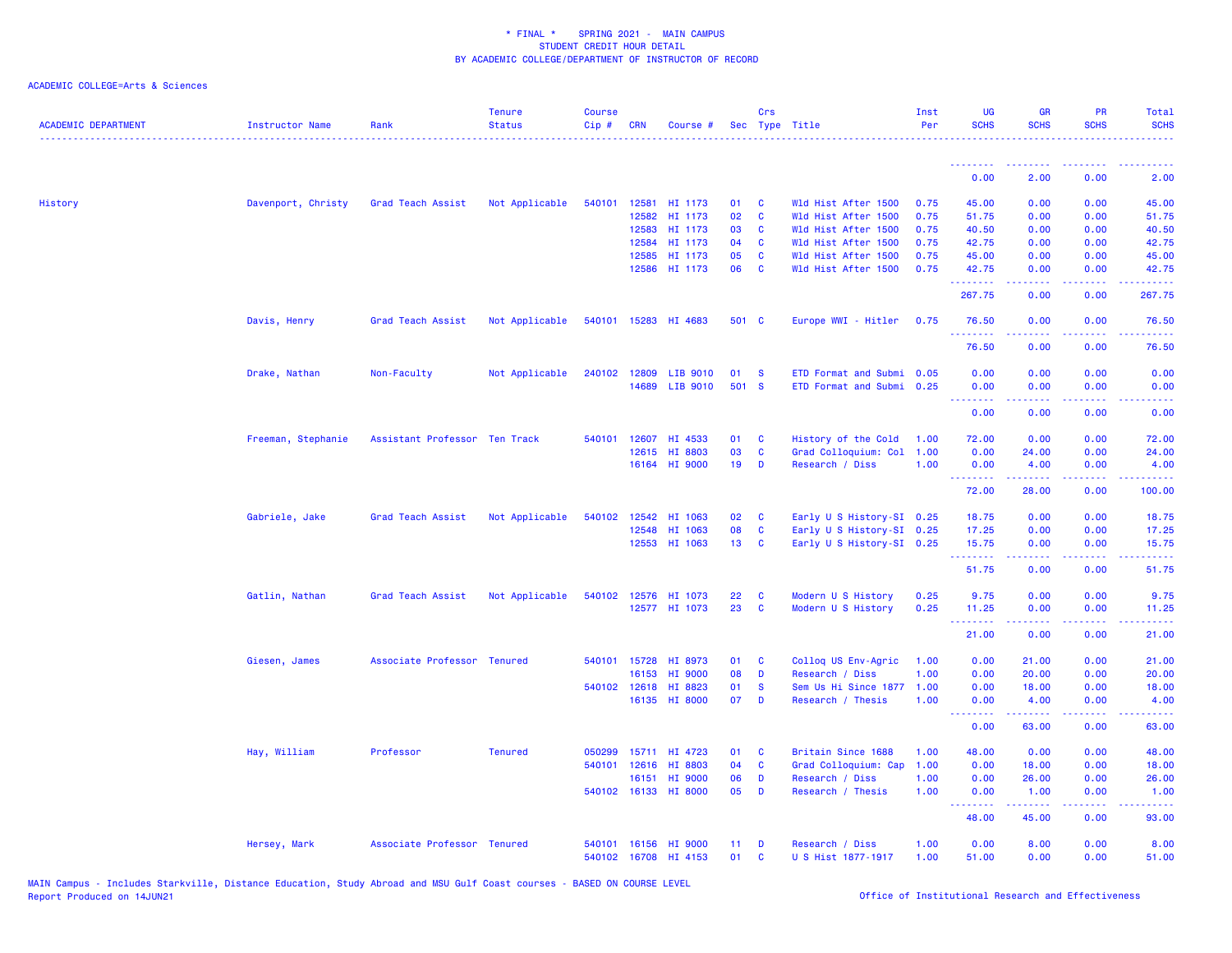| <b>ACADEMIC DEPARTMENT</b> | Instructor Name | Rank                        | <b>Tenure</b><br><b>Status</b> | <b>Course</b><br>Cip# | CRN          | Course #                 |                       | Crs          | Sec Type Title                           | Inst<br>Per  | UG<br><b>SCHS</b>                                                                                                                                                                                                                                                                                                                                                                                                                                                                              | <b>GR</b><br><b>SCHS</b>                                                                                                                                     | <b>PR</b><br><b>SCHS</b>            | Total<br><b>SCHS</b><br>. |
|----------------------------|-----------------|-----------------------------|--------------------------------|-----------------------|--------------|--------------------------|-----------------------|--------------|------------------------------------------|--------------|------------------------------------------------------------------------------------------------------------------------------------------------------------------------------------------------------------------------------------------------------------------------------------------------------------------------------------------------------------------------------------------------------------------------------------------------------------------------------------------------|--------------------------------------------------------------------------------------------------------------------------------------------------------------|-------------------------------------|---------------------------|
| History                    | Hersey, Mark    | Associate Professor Tenured |                                |                       |              | 540102 16709 HI 4393     | 01                    | <b>C</b>     | Rural History                            | 1.00         | 18.00                                                                                                                                                                                                                                                                                                                                                                                                                                                                                          | 0.00                                                                                                                                                         | 0.00                                | 18.00                     |
|                            |                 |                             |                                |                       |              |                          |                       |              |                                          |              | <u>.</u><br>69.00                                                                                                                                                                                                                                                                                                                                                                                                                                                                              | 22222<br>8.00                                                                                                                                                | .<br>0.00                           | .<br>77.00                |
|                            | Himel, Matthew  | Lecturer                    | Non-Ten Track                  | 540101                |              | 16744 HI 3333            | 501 C                 |              | Mississippi History                      | 0.75         | 49.50                                                                                                                                                                                                                                                                                                                                                                                                                                                                                          | 0.00                                                                                                                                                         | 0.00                                | 49.50                     |
|                            |                 |                             |                                |                       |              | 540102 14620 HI 4193     | 501 C                 |              | US Environmental His 0.75                |              | 9.00<br><b>.</b> .                                                                                                                                                                                                                                                                                                                                                                                                                                                                             | 0.00<br>المستملة                                                                                                                                             | 0.00<br>.                           | 9.00<br>.                 |
|                            |                 |                             |                                |                       |              |                          |                       |              |                                          |              | 58.50                                                                                                                                                                                                                                                                                                                                                                                                                                                                                          | 0.00                                                                                                                                                         | 0.00                                | 58.50                     |
|                            | Hui, Alexandra  | Associate Professor Tenured |                                | 540101                | 16157        | 12617 HI 8803<br>HI 9000 | 05<br>12 <sup>°</sup> | C<br>D       | Grad Colloquium: Sens<br>Research / Diss | 1.00<br>1.00 | 0.00<br>0.00                                                                                                                                                                                                                                                                                                                                                                                                                                                                                   | 24.00<br>18.00                                                                                                                                               | 0.00<br>0.00                        | 24.00<br>18.00            |
|                            |                 |                             |                                |                       |              | 540102 16139 HI 8000     | $11$ D                |              | Research / Thesis                        | 1.00         | 0.00<br>$\begin{array}{cccccccccccccc} \multicolumn{2}{c}{} & \multicolumn{2}{c}{} & \multicolumn{2}{c}{} & \multicolumn{2}{c}{} & \multicolumn{2}{c}{} & \multicolumn{2}{c}{} & \multicolumn{2}{c}{} & \multicolumn{2}{c}{} & \multicolumn{2}{c}{} & \multicolumn{2}{c}{} & \multicolumn{2}{c}{} & \multicolumn{2}{c}{} & \multicolumn{2}{c}{} & \multicolumn{2}{c}{} & \multicolumn{2}{c}{} & \multicolumn{2}{c}{} & \multicolumn{2}{c}{} & \multicolumn{2}{c}{} & \multicolumn{2}{c}{} & \$ | 8.00<br>.                                                                                                                                                    | 0.00<br>22222                       | 8.00<br>.                 |
|                            |                 |                             |                                |                       |              |                          |                       |              |                                          |              | 0.00                                                                                                                                                                                                                                                                                                                                                                                                                                                                                           | 50.00                                                                                                                                                        | 0.00                                | 50.00                     |
|                            | Jackson, Aaron  | Grad Teach Assist           | Not Applicable                 |                       | 050114 12591 | HI 1223                  | 04                    | C            | Modern Western World 0.25                |              | 8.25                                                                                                                                                                                                                                                                                                                                                                                                                                                                                           | 0.00                                                                                                                                                         | 0.00                                | 8.25                      |
|                            |                 |                             |                                |                       | 12592        | HI 1223                  | 05                    | C            | Modern Western World 0.25                |              | 9.00                                                                                                                                                                                                                                                                                                                                                                                                                                                                                           | 0.00                                                                                                                                                         | 0.00                                | 9.00                      |
|                            |                 |                             |                                |                       |              | 12593 HI 1223            | 06                    | C            | Modern Western World 0.25                |              | 7.50<br><u>.</u>                                                                                                                                                                                                                                                                                                                                                                                                                                                                               | 0.00<br>.                                                                                                                                                    | 0.00<br>$\sim$ $\sim$ $\sim$ $\sim$ | 7.50                      |
|                            |                 |                             |                                |                       |              |                          |                       |              |                                          |              | 24.75                                                                                                                                                                                                                                                                                                                                                                                                                                                                                          | 0.00                                                                                                                                                         | 0.00                                | 24.75                     |
|                            | Johnston, Brad  | Grad Teach Assist           | Not Applicable                 |                       |              | 540102 12550 HI 1063     | 10 <sub>1</sub>       | C            | Early U S History-SI 0.25                |              | 17.25                                                                                                                                                                                                                                                                                                                                                                                                                                                                                          | 0.00                                                                                                                                                         | 0.00                                | 17.25                     |
|                            |                 |                             |                                |                       |              | 12552 HI 1063            | 12 <sub>2</sub>       | <b>C</b>     | Early U S History-SI 0.25                |              | 16.50<br>.                                                                                                                                                                                                                                                                                                                                                                                                                                                                                     | 0.00<br>$\frac{1}{2} \left( \frac{1}{2} \right) \left( \frac{1}{2} \right) \left( \frac{1}{2} \right) \left( \frac{1}{2} \right) \left( \frac{1}{2} \right)$ | 0.00<br>22222                       | 16.50<br>.                |
|                            |                 |                             |                                |                       |              |                          |                       |              |                                          |              | 33.75                                                                                                                                                                                                                                                                                                                                                                                                                                                                                          | 0.00                                                                                                                                                         | 0.00                                | 33.75                     |
|                            | Jordan, Kayla   | Grad Teach Assist           | Not Applicable                 | 540102                | 12544        | HI 1063                  | 04                    | <b>C</b>     | Early U S History-SI 0.25                |              | 18.00                                                                                                                                                                                                                                                                                                                                                                                                                                                                                          | 0.00                                                                                                                                                         | 0.00                                | 18.00                     |
|                            |                 |                             |                                |                       |              | 12545 HI 1063            | 05                    | C            | Early U S History-SI 0.25                |              | 18.00                                                                                                                                                                                                                                                                                                                                                                                                                                                                                          | 0.00                                                                                                                                                         | 0.00                                | 18.00                     |
|                            |                 |                             |                                |                       |              | 12555 HI 1063            | 15 <sub>1</sub>       | $\mathbf{C}$ | Early U S History-SI 0.25                |              | 11.25<br>.                                                                                                                                                                                                                                                                                                                                                                                                                                                                                     | 0.00<br>المتمام والمناور                                                                                                                                     | 0.00<br>22222                       | 11.25<br>.                |
|                            |                 |                             |                                |                       |              |                          |                       |              |                                          |              | 47.25                                                                                                                                                                                                                                                                                                                                                                                                                                                                                          | 0.00                                                                                                                                                         | 0.00                                | 47.25                     |
|                            | Knapp, Steven   | Non-Employee                | Not Applicable                 |                       | 540102 12561 | HI 1073                  | 04                    | <b>C</b>     | Modern U S History                       | 0.25         | 14.25                                                                                                                                                                                                                                                                                                                                                                                                                                                                                          | 0.00                                                                                                                                                         | 0.00                                | 14.25                     |
|                            |                 |                             |                                |                       | 12562        | HI 1073                  | 05                    | C            | Modern U S History                       | 0.25         | 14.25                                                                                                                                                                                                                                                                                                                                                                                                                                                                                          | 0.00                                                                                                                                                         | 0.00                                | 14.25                     |
|                            |                 |                             |                                |                       |              | 15698 HI 1073            | 06                    | <b>C</b>     | Modern U S History                       | 0.25         | 15.00<br><u>.</u>                                                                                                                                                                                                                                                                                                                                                                                                                                                                              | 0.00<br>.                                                                                                                                                    | 0.00<br>.                           | 15.00<br>.                |
|                            |                 |                             |                                |                       |              |                          |                       |              |                                          |              | 43.50                                                                                                                                                                                                                                                                                                                                                                                                                                                                                          | 0.00                                                                                                                                                         | 0.00                                | 43.50                     |
|                            | Lang, Andrew    | Associate Professor Tenured |                                |                       |              | 540101 12613 HI 8803     | 01                    | C            | Grad Colloquium: Civ 1.00                |              | 0.00                                                                                                                                                                                                                                                                                                                                                                                                                                                                                           | 24.00                                                                                                                                                        | 0.00                                | 24.00                     |
|                            |                 |                             |                                |                       | 16130        | HI 9000                  | 02                    | D            | Research / Diss                          | 1.00         | 0.00                                                                                                                                                                                                                                                                                                                                                                                                                                                                                           | 40.00                                                                                                                                                        | 0.00                                | 40.00                     |
|                            |                 |                             |                                |                       | 540102 16128 | HI 8000                  | 02                    | D            | Research / Thesis                        | 1.00         | 0.00                                                                                                                                                                                                                                                                                                                                                                                                                                                                                           | 25.00                                                                                                                                                        | 0.00                                | 25.00                     |
|                            |                 |                             |                                |                       |              | 540108 12602 HI 4233     | 01                    | C            | American Military Hi 1.00                |              | 66.00<br>.                                                                                                                                                                                                                                                                                                                                                                                                                                                                                     | 0.00<br>$\frac{1}{2} \left( \frac{1}{2} \right) \left( \frac{1}{2} \right) \left( \frac{1}{2} \right) \left( \frac{1}{2} \right) \left( \frac{1}{2} \right)$ | 0.00<br>.                           | 66.00<br>.                |
|                            |                 |                             |                                |                       |              |                          |                       |              |                                          |              | 66.00                                                                                                                                                                                                                                                                                                                                                                                                                                                                                          | 89.00                                                                                                                                                        | 0.00                                | 155.00                    |
|                            | Lavine, Matthew | Associate Professor Tenured |                                |                       |              | 540101 15708 HI 3363     | 01                    | <b>C</b>     | Am His of Transporta                     | 1.00         | 69.00                                                                                                                                                                                                                                                                                                                                                                                                                                                                                          | 0.00                                                                                                                                                         | 0.00                                | 69.00                     |
|                            |                 |                             |                                |                       |              | 540102 16140 HI 8000     | 12 <sub>2</sub>       | $\mathbf{D}$ | Research / Thesis                        | 1.00         | 0.00<br><b><i><u><u><b>Little Little</b></u></u></i></b>                                                                                                                                                                                                                                                                                                                                                                                                                                       | 16.00<br>.                                                                                                                                                   | 0.00<br>.                           | 16.00<br>.                |
|                            |                 |                             |                                |                       |              |                          |                       |              |                                          |              | 69.00                                                                                                                                                                                                                                                                                                                                                                                                                                                                                          | 16.00                                                                                                                                                        | 0.00                                | 85.00                     |
|                            | Marcus, Alan    | Professor                   | <b>Tenured</b>                 |                       |              | 540101 16129 HI 9000     | 01                    | <b>D</b>     | Research / Diss                          | 1.00         | 0.00<br><u> - - - - - - - -</u>                                                                                                                                                                                                                                                                                                                                                                                                                                                                | 28.00<br>.                                                                                                                                                   | 0.00<br>.                           | 28.00<br>.                |
|                            |                 |                             |                                |                       |              |                          |                       |              |                                          |              | 0.00                                                                                                                                                                                                                                                                                                                                                                                                                                                                                           | 28.00                                                                                                                                                        | 0.00                                | 28.00                     |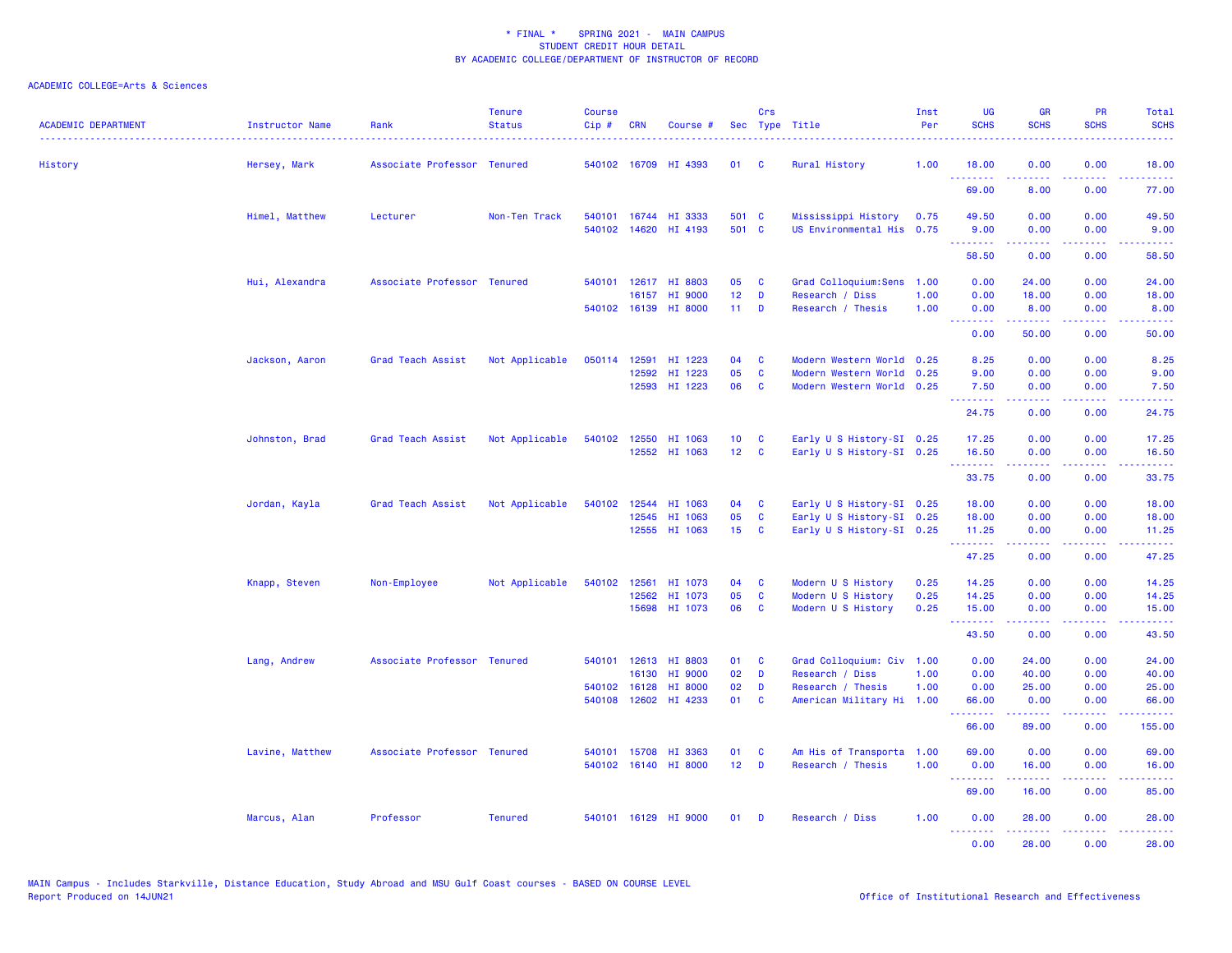|                            |                        |                               | <b>Tenure</b>  | <b>Course</b> |                |                      |                                    | Crs                      |                                                        | Inst | <b>UG</b>                             | <b>GR</b>           | PR                                                                                                     | Total                    |
|----------------------------|------------------------|-------------------------------|----------------|---------------|----------------|----------------------|------------------------------------|--------------------------|--------------------------------------------------------|------|---------------------------------------|---------------------|--------------------------------------------------------------------------------------------------------|--------------------------|
| <b>ACADEMIC DEPARTMENT</b> | <b>Instructor Name</b> | Rank                          | <b>Status</b>  | $Cip \#$      | <b>CRN</b>     | Course #             |                                    |                          | Sec Type Title                                         | Per  | <b>SCHS</b><br>2.2.2.2.2.2.           | <b>SCHS</b>         | <b>SCHS</b><br>22222                                                                                   | <b>SCHS</b><br>والمستحيل |
| History                    | Marshall, Anne         | Associate Professor Tenured   |                |               |                | 050114 14617 HI 1213 | 501 C                              |                          | Early Western World                                    | 0.25 | 15.00                                 | 0.00                | 0.00                                                                                                   | 15.00                    |
|                            |                        |                               |                |               | 14618          | HI 1223              | 501 C                              |                          | Modern Western World 0.25                              |      | 12.75                                 | 0.00                | 0.00                                                                                                   | 12.75                    |
|                            |                        |                               |                | 050207 14621  |                | HI 4273              | 501 C                              |                          | Women In Am History                                    | 0.25 | 14.25                                 | 0.00                | 0.00                                                                                                   | 14.25                    |
|                            |                        |                               |                | 540101        | 15283          | HI 4683              | 501 C                              |                          | Europe WWI - Hitler                                    | 0.25 | 25.50                                 | 0.00                | 0.00                                                                                                   | 25.50                    |
|                            |                        |                               |                |               | 16154          | HI 9000              | 09                                 | D                        | Research / Diss                                        | 1.00 | 0.00                                  | 26.00               | 0.00                                                                                                   | 26.00                    |
|                            |                        |                               |                |               |                | 16744 HI 3333        | 501 C                              |                          | Mississippi History                                    | 0.25 | 16.50                                 | 0.00                | 0.00                                                                                                   | 16.50                    |
|                            |                        |                               |                |               | 540102 12541   | HI 1063              | 01                                 | <b>C</b>                 | Early U S History-SI 0.75                              |      | 54.00                                 | 0.00                | 0.00                                                                                                   | 54.00                    |
|                            |                        |                               |                |               | 12542          | HI 1063              | 02                                 | $\mathbf{C}$             | Early U S History-SI 0.75                              |      | 56.25                                 | 0.00                | 0.00                                                                                                   | 56.25                    |
|                            |                        |                               |                |               | 12543          | HI 1063              | 03                                 | <b>C</b>                 | Early U S History-SI 0.75                              |      | 51.75                                 | 0.00                | 0.00                                                                                                   | 51.75                    |
|                            |                        |                               |                |               | 12544          | HI 1063              | 04                                 | C                        | Early U S History-SI 0.75                              |      | 54.00                                 | 0.00                | 0.00                                                                                                   | 54.00                    |
|                            |                        |                               |                |               | 12545          | HI 1063              | 05                                 | <b>C</b>                 | Early U S History-SI 0.75                              |      | 54.00                                 | 0.00                | 0.00                                                                                                   | 54.00                    |
|                            |                        |                               |                |               | 12546          | HI 1063              | 06                                 | <b>C</b>                 | Early U S History-SI 0.75                              |      | 54.00                                 | 0.00                | 0.00                                                                                                   | 54.00                    |
|                            |                        |                               |                |               | 12547          | HI 1063              | 07                                 | $\mathbf{C}$             | Early U S History-SI 0.75                              |      | 51.75                                 | 0.00                | 0.00                                                                                                   | 51.75                    |
|                            |                        |                               |                |               | 12548          | HI 1063              | 08                                 | $\mathbf{C}$             | Early U S History-SI 0.75                              |      | 51.75                                 | 0.00                | 0.00                                                                                                   | 51.75                    |
|                            |                        |                               |                |               | 12549          | HI 1063              | 09                                 | <b>C</b>                 | Early U S History-SI 0.75                              |      | 49.50                                 | 0.00                | 0.00                                                                                                   | 49.50                    |
|                            |                        |                               |                |               | 12550          | HI 1063              | 10 <sub>1</sub>                    | $\mathbf{C}$             | Early U S History-SI 0.75                              |      | 51.75                                 | 0.00                | 0.00                                                                                                   | 51.75                    |
|                            |                        |                               |                |               | 12551          | HI 1063              | 11 <sub>1</sub>                    | <b>C</b>                 |                                                        |      |                                       | 0.00                | 0.00                                                                                                   | 45.00                    |
|                            |                        |                               |                |               | 12552          | HI 1063              | 12 <sub>1</sub>                    | C                        | Early U S History-SI 0.75<br>Early U S History-SI 0.75 |      | 45.00<br>49.50                        | 0.00                | 0.00                                                                                                   | 49.50                    |
|                            |                        |                               |                |               |                |                      |                                    |                          |                                                        |      |                                       |                     |                                                                                                        |                          |
|                            |                        |                               |                |               | 12553<br>12554 | HI 1063<br>HI 1063   | 13<br>14                           | $\mathbf{C}$<br><b>C</b> | Early U S History-SI 0.75                              |      | 47.25<br>24.75                        | 0.00<br>0.00        | 0.00<br>0.00                                                                                           | 47.25<br>24.75           |
|                            |                        |                               |                |               | 12555          | HI 1063              | 15 <sub>1</sub>                    | <b>C</b>                 | Early U S History-SI 0.75                              |      | 33.75                                 | 0.00                | 0.00                                                                                                   | 33.75                    |
|                            |                        |                               |                |               |                |                      |                                    |                          | Early U S History-SI 0.75                              |      |                                       |                     |                                                                                                        |                          |
|                            |                        |                               |                |               | 12556          | HI 1063              | 16 <sup>1</sup>                    | $\mathbf{C}$             | Early U S History-SI 0.75                              |      | 47.25                                 | 0.00                | 0.00                                                                                                   | 47.25                    |
|                            |                        |                               |                |               |                | 14615 HI 1063        | 501 C                              |                          | Early U S History                                      | 0.25 | 38.25                                 | 0.00                | 0.00                                                                                                   | 38.25                    |
|                            |                        |                               |                |               | 14616          | HI 1073              | 501 C                              |                          | Modern U S History                                     | 0.25 | 42.00                                 | 0.00                | 0.00                                                                                                   | 42.00                    |
|                            |                        |                               |                |               | 14620          | HI 4193              | 501 C                              |                          | US Environmental His                                   | 0.25 | 3.00                                  | 0.00                | 0.00                                                                                                   | 3.00                     |
|                            |                        |                               |                |               |                | 14622 HI 4303        | 501 C                              |                          | The Old South                                          | 0.25 | 7.50<br>.                             | 0.00<br>.           | 0.00<br>22222                                                                                          | 7.50<br>222223           |
|                            |                        |                               |                |               |                |                      |                                    |                          |                                                        |      | 951.00                                | 26.00               | 0.00                                                                                                   | 977.00                   |
|                            | Messer, Peter          | Associate Professor Tenured   |                |               |                | 540101 16150 HI 9000 | 05                                 | D                        | Research / Diss                                        | 1.00 | 0.00<br><b>.</b>                      | 13.00<br>بالأباليات | 0.00<br>بالابات                                                                                        | 13.00<br>وساعات          |
|                            |                        |                               |                |               |                |                      |                                    |                          |                                                        |      | 0.00                                  | 13.00               | 0.00                                                                                                   | 13.00                    |
|                            | Murphy, Michael        | Lecturer                      | Non-Ten Track  | 050207        | 14621          | HI 4273              | 501 C                              |                          | Women In Am History                                    | 0.75 | 42.75                                 | 0.00                | 0.00                                                                                                   | 42.75                    |
|                            |                        |                               |                | 240102        | 12705          | <b>IDS 4111</b>      | 01                                 | <b>C</b>                 | Professional Seminar                                   | 1.00 | 25.00                                 | 0.00                | 0.00                                                                                                   | 25.00                    |
|                            |                        |                               |                |               |                | 540102 14622 HI 4303 | 501 C                              |                          | The Old South                                          | 0.75 | 22.50                                 | 0.00                | 0.00                                                                                                   | 22.50                    |
|                            |                        |                               |                |               |                |                      |                                    |                          |                                                        |      | <b><i><u>AAAAAAA</u></i></b><br>90.25 | <b>.</b><br>0.00    | 22222<br>0.00                                                                                          | .<br>90.25               |
|                            | Orsini, Davide         | Assistant Professor Ten Track |                |               |                | 450902 15723 HI 8893 | 01                                 | <b>S</b>                 | History of ISIS                                        | 1.00 | 0.00                                  | 24.00               | 0.00                                                                                                   | 24.00                    |
|                            |                        |                               |                |               |                | 540101 12610 HI 4673 | 01                                 | <b>C</b>                 | Europe 1789-1914                                       | 1.00 | 75.00                                 | 0.00                | 0.00                                                                                                   | 75.00                    |
|                            |                        |                               |                |               |                |                      |                                    |                          |                                                        |      | <b><i><u>AAAAAAA</u></i></b><br>75.00 | <b></b><br>24.00    | .<br>0.00                                                                                              | .<br>99.00               |
|                            | Osman, Julia           | Associate Professor Tenured   |                |               |                | 540101 16160 HI 9000 | 15 <sub>1</sub>                    | D                        | Research / Diss                                        | 1.00 | 0.00                                  | 6.00                | 0.00                                                                                                   | 6.00                     |
|                            |                        |                               |                |               |                |                      |                                    |                          |                                                        |      | <u>.</u><br>0.00                      | .<br>6.00           | $\frac{1}{2} \left( \frac{1}{2} \right) \left( \frac{1}{2} \right) \left( \frac{1}{2} \right)$<br>0.00 | 22223<br>6.00            |
|                            |                        |                               |                |               |                |                      | 07                                 |                          |                                                        |      |                                       |                     |                                                                                                        |                          |
|                            | Parrish, Jackson       | Grad Teach Assist             | Not Applicable |               |                | 540102 12547 HI 1063 |                                    | <b>C</b>                 | Early U S History-SI 0.25                              |      | 17.25                                 | 0.00                | 0.00                                                                                                   | 17.25                    |
|                            |                        |                               |                |               | 12551          | HI 1063              | 11 <sub>1</sub><br>16 <sup>1</sup> | <b>C</b><br><b>C</b>     | Early U S History-SI 0.25                              |      | 15.00                                 | 0.00                | 0.00                                                                                                   | 15.00                    |
|                            |                        |                               |                |               |                | 12556 HI 1063        |                                    |                          | Early U S History-SI 0.25                              |      | 15.75<br>.                            | 0.00<br>22222       | 0.00<br>22222                                                                                          | 15.75<br>والمالمات       |
|                            |                        |                               |                |               |                |                      |                                    |                          |                                                        |      | 48.00                                 | 0.00                | 0.00                                                                                                   | 48.00                    |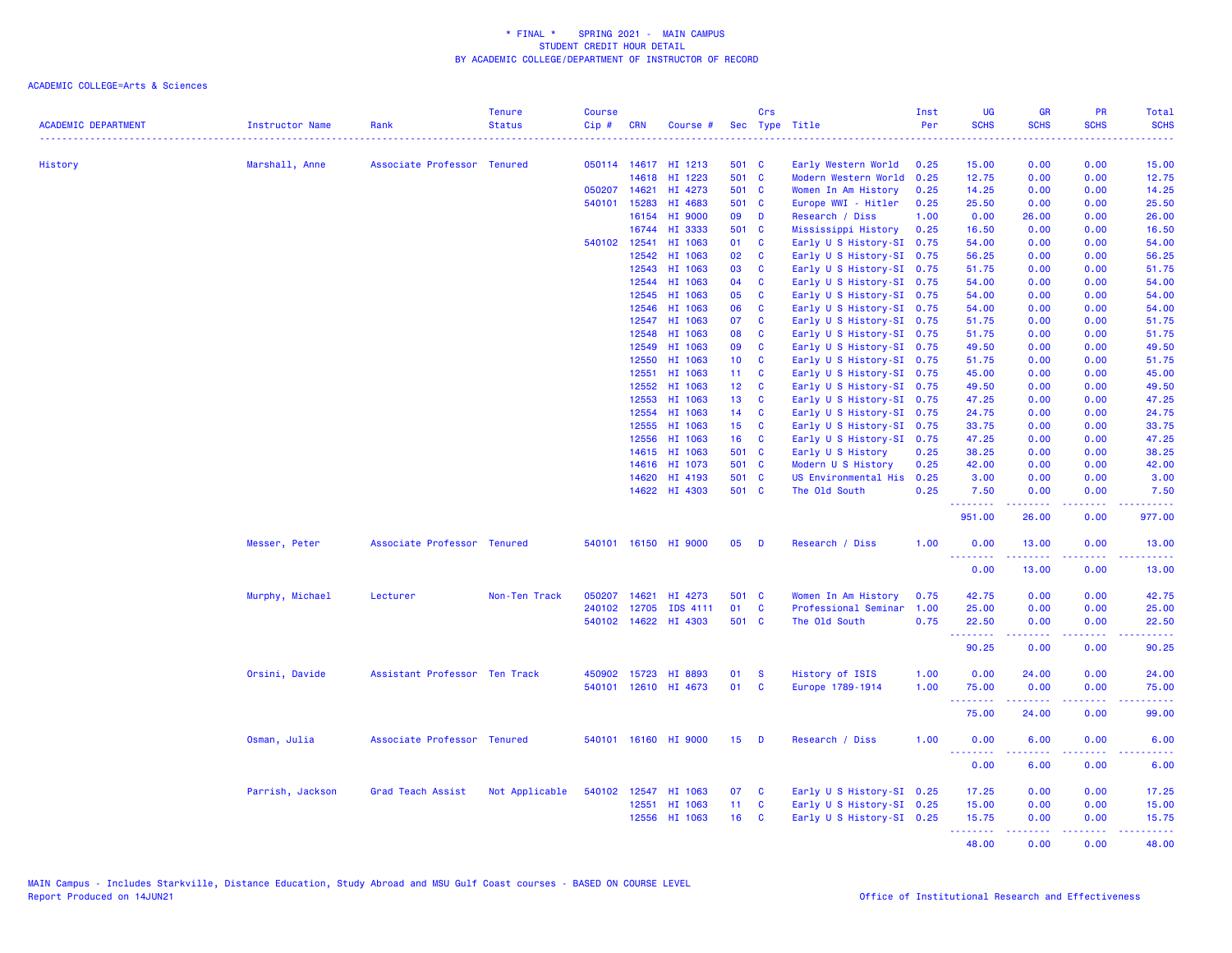| <b>ACADEMIC DEPARTMENT</b><br>------------------------------------- | Instructor Name<br>. | Rank                              | <b>Tenure</b><br><b>Status</b> | <b>Course</b><br>Cip# | <b>CRN</b>   | Course #             |                   | Crs          | Sec Type Title            | Inst<br>Per | <b>UG</b><br><b>SCHS</b>                                   | <b>GR</b><br><b>SCHS</b>      | PR<br><b>SCHS</b>                   | Total<br><b>SCHS</b><br>$\frac{1}{2} \left( \frac{1}{2} \right) \left( \frac{1}{2} \right) \left( \frac{1}{2} \right) \left( \frac{1}{2} \right)$ |
|---------------------------------------------------------------------|----------------------|-----------------------------------|--------------------------------|-----------------------|--------------|----------------------|-------------------|--------------|---------------------------|-------------|------------------------------------------------------------|-------------------------------|-------------------------------------|---------------------------------------------------------------------------------------------------------------------------------------------------|
| History                                                             | Peaple, Matthew      | Visiting Assist Pro Non-Ten Track |                                | 240101                | 12621        | <b>HON 1163</b>      | <b>HO1 S</b>      |              | The Quest I               | 1.00        | 36.00                                                      | 0.00                          | 0.00                                | 36.00                                                                                                                                             |
|                                                                     |                      |                                   |                                |                       | 12623        | <b>HON 1163</b>      | <b>H03 S</b>      |              | The Quest I               | 1.00        | 39.00                                                      | 0.00                          | 0.00                                | 39.00                                                                                                                                             |
|                                                                     |                      |                                   |                                |                       | 12635        | <b>HON 3183</b>      | H <sub>01</sub> S |              | Honors Seminar - Hum      | 1.00        | 39.00<br>.                                                 | 0.00                          | 0.00<br>والمحامر                    | 39.00<br>.                                                                                                                                        |
|                                                                     |                      |                                   |                                |                       |              |                      |                   |              |                           |             | 114.00                                                     | 0.00                          | 0.00                                | 114.00                                                                                                                                            |
|                                                                     | Reynolds, Ryan       | Grad Teach Assist                 | Not Applicable                 |                       |              | 540102 12543 HI 1063 | 03                | C            | Early U S History-SI 0.25 |             | 17.25                                                      | 0.00                          | 0.00                                | 17.25                                                                                                                                             |
|                                                                     |                      |                                   |                                |                       |              | 12549 HI 1063        | 09                | C            | Early U S History-SI 0.25 |             | 16.50                                                      | 0.00                          | 0.00                                | 16.50                                                                                                                                             |
|                                                                     |                      |                                   |                                |                       |              | 12554 HI 1063        | 14                | $\mathbf{C}$ | Early U S History-SI 0.25 |             | 8.25<br><u>.</u>                                           | 0.00<br>بالأباب               | 0.00<br>$\sim$ $\sim$ $\sim$ $\sim$ | 8.25<br>المستما                                                                                                                                   |
|                                                                     |                      |                                   |                                |                       |              |                      |                   |              |                           |             | 42.00                                                      | 0.00                          | 0.00                                | 42.00                                                                                                                                             |
|                                                                     | Scott, John          | Grad Teach Assist                 | Not Applicable                 |                       | 540102 12558 | HI 1073              | 01                | C            | Modern U S History        | 0.25        | 14.25                                                      | 0.00                          | 0.00                                | 14.25                                                                                                                                             |
|                                                                     |                      |                                   |                                |                       | 12566        | HI 1073              | 10 <sub>1</sub>   | <b>C</b>     | Modern U S History        | 0.25        | 15.00                                                      | 0.00                          | 0.00                                | 15.00                                                                                                                                             |
|                                                                     |                      |                                   |                                |                       |              | 15696 HI 1073        | $11 \quad C$      |              | Modern U S History        | 0.25        | 14.25<br>.                                                 | 0.00                          | 0.00<br>$\sim$ $\sim$ $\sim$ $\sim$ | 14.25<br>$\frac{1}{2} \left( \frac{1}{2} \right) \left( \frac{1}{2} \right) \left( \frac{1}{2} \right) \left( \frac{1}{2} \right)$                |
|                                                                     |                      |                                   |                                |                       |              |                      |                   |              |                           |             | 43.50                                                      | 0.00                          | 0.00                                | 43.50                                                                                                                                             |
|                                                                     | Shope, James         | Grad Teach Assist                 | Not Applicable                 |                       |              | 540102 15701 HI 1073 | 26 <sup>2</sup>   | <b>C</b>     | Modern U S History        | 0.25        | 6.75                                                       | 0.00                          | 0.00                                | 6.75                                                                                                                                              |
|                                                                     |                      |                                   |                                |                       |              |                      |                   |              |                           |             | <u>.</u><br>6.75                                           | .<br>0.00                     | 0.00                                | .<br>6.75                                                                                                                                         |
|                                                                     | Sivels, Xavier       | Grad Teach Assist                 | Not Applicable                 |                       |              | 540102 12541 HI 1063 | 01                | C            | Early U S History-SI 0.25 |             | 18.00                                                      | 0.00                          | 0.00                                | 18.00                                                                                                                                             |
|                                                                     |                      |                                   |                                |                       |              | 12546 HI 1063        | 06                | C            | Early U S History-SI 0.25 |             | 18.00                                                      | 0.00                          | 0.00                                | 18.00                                                                                                                                             |
|                                                                     |                      |                                   |                                |                       |              |                      |                   |              |                           |             | .<br>36.00                                                 | 0.00                          | $\sim$ $\sim$ $\sim$ $\sim$<br>0.00 | $\omega$ is $\omega$ in .<br>36.00                                                                                                                |
|                                                                     | Sneed, Kymara        | Grad Teach Assist                 | Not Applicable                 |                       | 540102 15699 | HI 1073              | 20                | <b>C</b>     | Modern U S History        | 0.25        | 15.00                                                      | 0.00                          | 0.00                                | 15.00                                                                                                                                             |
|                                                                     |                      |                                   |                                |                       |              | 15704 HI 1073        | 29                | <b>C</b>     | Modern U S History        | 0.25        | 9.00<br><b><i><u><u><b>a</b></u></u> a a a a a a a</i></b> | 0.00<br>.                     | 0.00<br>.                           | 9.00<br>.                                                                                                                                         |
|                                                                     |                      |                                   |                                |                       |              |                      |                   |              |                           |             | 24.00                                                      | 0.00                          | 0.00                                | 24.00                                                                                                                                             |
|                                                                     | Snyder, Christopher  | Professor                         | <b>Tenured</b>                 | 240101                | 17525        | <b>HON 4003</b>      | H01 I             |              | Oxbridge Tutorial         | 1.00        | 3.00                                                       | 0.00                          | 0.00                                | 3.00                                                                                                                                              |
|                                                                     |                      |                                   |                                |                       | 17527        | <b>HON 4093</b>      | 13                | Ε            | <b>Honors Thesis</b>      | 1.00        | 3.00                                                       | 0.00                          | 0.00                                | 3.00                                                                                                                                              |
|                                                                     |                      |                                   |                                |                       |              | 18106 HON 4000       | H07 I             |              | Directed Individual       | 1.00        | 3.00<br>--------                                           | 0.00<br><b><i><u></u></i></b> | 0.00<br>.                           | 3.00<br>وعاعاتها                                                                                                                                  |
|                                                                     |                      |                                   |                                |                       |              |                      |                   |              |                           |             | 9.00                                                       | 0.00                          | 0.00                                | 9.00                                                                                                                                              |
|                                                                     | Soares, Leigh        | Assistant Professor Ten Track     |                                | 050201                | 15337        | AAS 3713             | 01                | C            | History of AfAm Wome      | 1.00        | 48.00                                                      | 0.00                          | 0.00                                | 48.00                                                                                                                                             |
|                                                                     |                      |                                   |                                |                       | 15338        | HI 3713              | 01                | C            | History of AfAm Wome      | 1.00        | 18.00                                                      | 0.00                          | 0.00                                | 18.00                                                                                                                                             |
|                                                                     |                      |                                   |                                |                       |              | 16407 GS 3713        | 01                | <b>C</b>     | History of AfAm Wome 1.00 |             | 6.00<br><b></b>                                            | 0.00<br>-----                 | 0.00<br>.                           | 6.00<br>.                                                                                                                                         |
|                                                                     |                      |                                   |                                |                       |              |                      |                   |              |                           |             | 72.00                                                      | 0.00                          | 0.00                                | 72.00                                                                                                                                             |
|                                                                     | Spencer, Thomas      | Grad Teach Assist                 | Not Applicable                 |                       |              | 540102 12571 HI 1073 | 16                | C            | Modern U S History        | 0.25        | 13.50                                                      | 0.00                          | 0.00                                | 13.50                                                                                                                                             |
|                                                                     |                      |                                   |                                |                       |              | 12578 HI 1073        | 24                | C            | Modern U S History        | 0.25        | 14.25<br><b><i><u><u><b>Little Little</b></u></u></i></b>  | 0.00<br>.                     | 0.00<br>بالمحام                     | 14.25<br>.                                                                                                                                        |
|                                                                     |                      |                                   |                                |                       |              |                      |                   |              |                           |             | 27.75                                                      | 0.00                          | 0.00                                | 27.75                                                                                                                                             |
|                                                                     | Thompson, Courtney   | Assistant Professor Ten Track     |                                |                       |              | 540101 12600 HI 3903 | 01                | <b>C</b>     | Hist & Hist Meth          | 1.00        | 18.00                                                      | 0.00                          | 0.00                                | 18.00                                                                                                                                             |
|                                                                     |                      |                                   |                                |                       |              | 14619 HI 3903        | 501 C             |              | Hist & Hist Meth          | 1.00        | 12.00                                                      | 0.00                          | 0.00                                | 12.00                                                                                                                                             |
|                                                                     |                      |                                   |                                |                       |              | 16166 HI 9000        | 21                | D            | Research / Diss           | 1.00        | 0.00                                                       | 17.00                         | 0.00                                | 17.00                                                                                                                                             |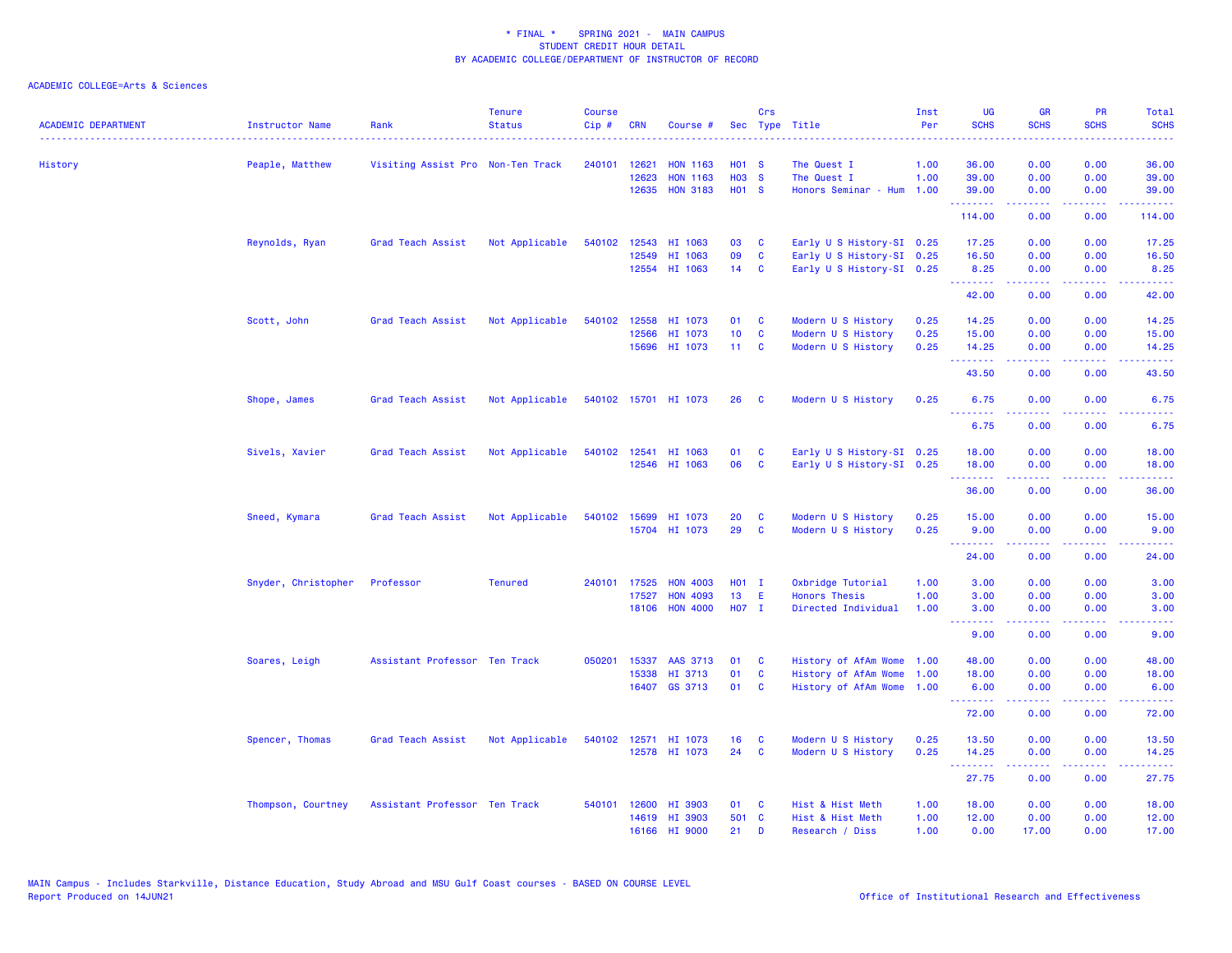| <b>ACADEMIC DEPARTMENT</b>                      | <b>Instructor Name</b> | Rank                               | <b>Tenure</b><br><b>Status</b> | <b>Course</b><br>Cip# | <b>CRN</b>   | Course #             |        | Crs          | Sec Type Title            | Inst<br>Per | <b>UG</b><br><b>SCHS</b> | GR<br><b>SCHS</b>        | <b>PR</b><br><b>SCHS</b>                       | Total<br><b>SCHS</b>                                                                                                                                                                                                                                                                                                                                                                                                                                                                              |
|-------------------------------------------------|------------------------|------------------------------------|--------------------------------|-----------------------|--------------|----------------------|--------|--------------|---------------------------|-------------|--------------------------|--------------------------|------------------------------------------------|---------------------------------------------------------------------------------------------------------------------------------------------------------------------------------------------------------------------------------------------------------------------------------------------------------------------------------------------------------------------------------------------------------------------------------------------------------------------------------------------------|
|                                                 |                        |                                    |                                |                       |              |                      |        |              |                           |             | --------                 | ---------                | <u>.</u>                                       | <u> - - - - - - - - - -</u>                                                                                                                                                                                                                                                                                                                                                                                                                                                                       |
|                                                 |                        |                                    |                                |                       |              |                      |        |              |                           |             | 30.00                    | 17.00                    | 0.00                                           | 47.00                                                                                                                                                                                                                                                                                                                                                                                                                                                                                             |
| History                                         | Thompson, Joseph       | Assistant Professor Ten Track      |                                | 540101                |              | 16162 HI 9000        | $17$ D |              | Research / Diss           | 1.00        | 0.00                     | 4.00                     | 0.00                                           | 4.00                                                                                                                                                                                                                                                                                                                                                                                                                                                                                              |
|                                                 |                        |                                    |                                |                       |              | 540102 12601 HI 4173 | 01     | $\mathbf{C}$ | U S Hist Since 1945       | 1.00        | 72.00                    | 0.00                     | 0.00                                           | 72.00                                                                                                                                                                                                                                                                                                                                                                                                                                                                                             |
|                                                 |                        |                                    |                                |                       |              | 16143 HI 8000        | $15$ D |              | Research / Thesis         | 1.00        | 0.00                     | 25.00                    | 0.00                                           | 25.00                                                                                                                                                                                                                                                                                                                                                                                                                                                                                             |
|                                                 |                        |                                    |                                |                       |              | 16384 HI 8963        | 01 C   |              | U.S. History since 1      | 1.00        | 0.00                     | 27.00                    | 0.00                                           | 27.00                                                                                                                                                                                                                                                                                                                                                                                                                                                                                             |
|                                                 |                        |                                    |                                |                       |              | 540104 17279 HI 4000 | $01$ I |              | Directed Indiv Study 1.00 |             | 1.00                     | 0.00                     | 0.00                                           | 1.00                                                                                                                                                                                                                                                                                                                                                                                                                                                                                              |
|                                                 |                        |                                    |                                |                       |              |                      |        |              |                           |             | --------<br>73.00        | .<br>56.00               | . <b>.</b><br>0.00                             | .<br>129.00                                                                                                                                                                                                                                                                                                                                                                                                                                                                                       |
|                                                 | Toles, Robrecus        | Grad Research Assis Not Applicable |                                | 540101                |              | 12584 HI 1173        | 04     | - C          | Wld Hist After 1500       | 0.25        | 14.25                    | 0.00                     | 0.00                                           | 14.25                                                                                                                                                                                                                                                                                                                                                                                                                                                                                             |
|                                                 |                        |                                    |                                |                       |              | 12585 HI 1173        | 05     | <b>C</b>     | Wld Hist After 1500       | 0.25        | 15.00                    | 0.00                     | 0.00                                           | 15.00                                                                                                                                                                                                                                                                                                                                                                                                                                                                                             |
|                                                 |                        |                                    |                                |                       |              |                      |        |              |                           |             | ---------<br>29.25       | .<br>0.00                | <b><i><u><u> - - - - -</u></u></i></b><br>0.00 | .<br>29.25                                                                                                                                                                                                                                                                                                                                                                                                                                                                                        |
|                                                 | Wesley, Jordan         | <b>Grad Teach Assist</b>           | Not Applicable                 |                       |              | 540102 12572 HI 1073 | 17C    |              | Modern U S History        | 0.25        | 12.75                    | 0.00                     | 0.00                                           | 12.75                                                                                                                                                                                                                                                                                                                                                                                                                                                                                             |
|                                                 |                        |                                    |                                |                       |              | 12573 HI 1073        | 18 C   |              | Modern U S History        | 0.25        | 15.00                    | 0.00                     | 0.00                                           | 15.00                                                                                                                                                                                                                                                                                                                                                                                                                                                                                             |
|                                                 |                        |                                    |                                |                       |              |                      |        |              |                           |             | .<br>27.75               | .<br>0.00                | المستمالات<br>0.00                             | .<br>27.75                                                                                                                                                                                                                                                                                                                                                                                                                                                                                        |
|                                                 | Wooley, Scott          | <b>Grad Teach Assist</b>           | Not Applicable                 |                       |              | 050114 14617 HI 1213 | 501 C  |              | Early Western World       | 0.75        | 45.00                    | 0.00                     | 0.00                                           | 45.00                                                                                                                                                                                                                                                                                                                                                                                                                                                                                             |
|                                                 |                        |                                    |                                |                       |              | 14618 HI 1223        | 501 C  |              | Modern Western World 0.75 |             | 38.25                    | 0.00                     | 0.00                                           | 38.25                                                                                                                                                                                                                                                                                                                                                                                                                                                                                             |
|                                                 |                        |                                    |                                |                       |              |                      |        |              |                           |             | .<br>83.25               | 0.00                     | 0.00                                           | 83.25                                                                                                                                                                                                                                                                                                                                                                                                                                                                                             |
|                                                 | Wu, Shu-hui            | Professor                          | <b>Tenured</b>                 |                       | 050104 15707 | HI 1313              | 01     | <b>C</b>     | East Asian Civ to 13      | 1.00        | 99.00                    | 0.00                     | 0.00                                           | 99.00                                                                                                                                                                                                                                                                                                                                                                                                                                                                                             |
|                                                 |                        |                                    |                                |                       |              | 050299 15715 HI 4903 | 01 C   |              | The Far East              | 1.00        | 51.00                    | 0.00                     | 0.00                                           | 51.00                                                                                                                                                                                                                                                                                                                                                                                                                                                                                             |
|                                                 |                        |                                    |                                |                       |              |                      |        |              |                           |             | .<br>150.00              | .<br>0.00                | .<br>0.00                                      | .<br>150.00                                                                                                                                                                                                                                                                                                                                                                                                                                                                                       |
| ====================================<br>History |                        |                                    |                                |                       |              |                      |        |              |                           |             | ---------<br>4754.00     | ---------<br>508.00      | $=$ =======<br>0.00                            | $\begin{array}{cccccccccc} \multicolumn{2}{c}{} & \multicolumn{2}{c}{} & \multicolumn{2}{c}{} & \multicolumn{2}{c}{} & \multicolumn{2}{c}{} & \multicolumn{2}{c}{} & \multicolumn{2}{c}{} & \multicolumn{2}{c}{} & \multicolumn{2}{c}{} & \multicolumn{2}{c}{} & \multicolumn{2}{c}{} & \multicolumn{2}{c}{} & \multicolumn{2}{c}{} & \multicolumn{2}{c}{} & \multicolumn{2}{c}{} & \multicolumn{2}{c}{} & \multicolumn{2}{c}{} & \multicolumn{2}{c}{} & \multicolumn{2}{c}{} & \mult$<br>5262.00 |
|                                                 |                        |                                    |                                |                       |              |                      |        |              |                           |             |                          | -------- ------- ------- |                                                | $\begin{array}{cccccccccc} \multicolumn{2}{c}{} & \multicolumn{2}{c}{} & \multicolumn{2}{c}{} & \multicolumn{2}{c}{} & \multicolumn{2}{c}{} & \multicolumn{2}{c}{} & \multicolumn{2}{c}{} & \multicolumn{2}{c}{} & \multicolumn{2}{c}{} & \multicolumn{2}{c}{} & \multicolumn{2}{c}{} & \multicolumn{2}{c}{} & \multicolumn{2}{c}{} & \multicolumn{2}{c}{} & \multicolumn{2}{c}{} & \multicolumn{2}{c}{} & \multicolumn{2}{c}{} & \multicolumn{2}{c}{} & \multicolumn{2}{c}{} & \mult$            |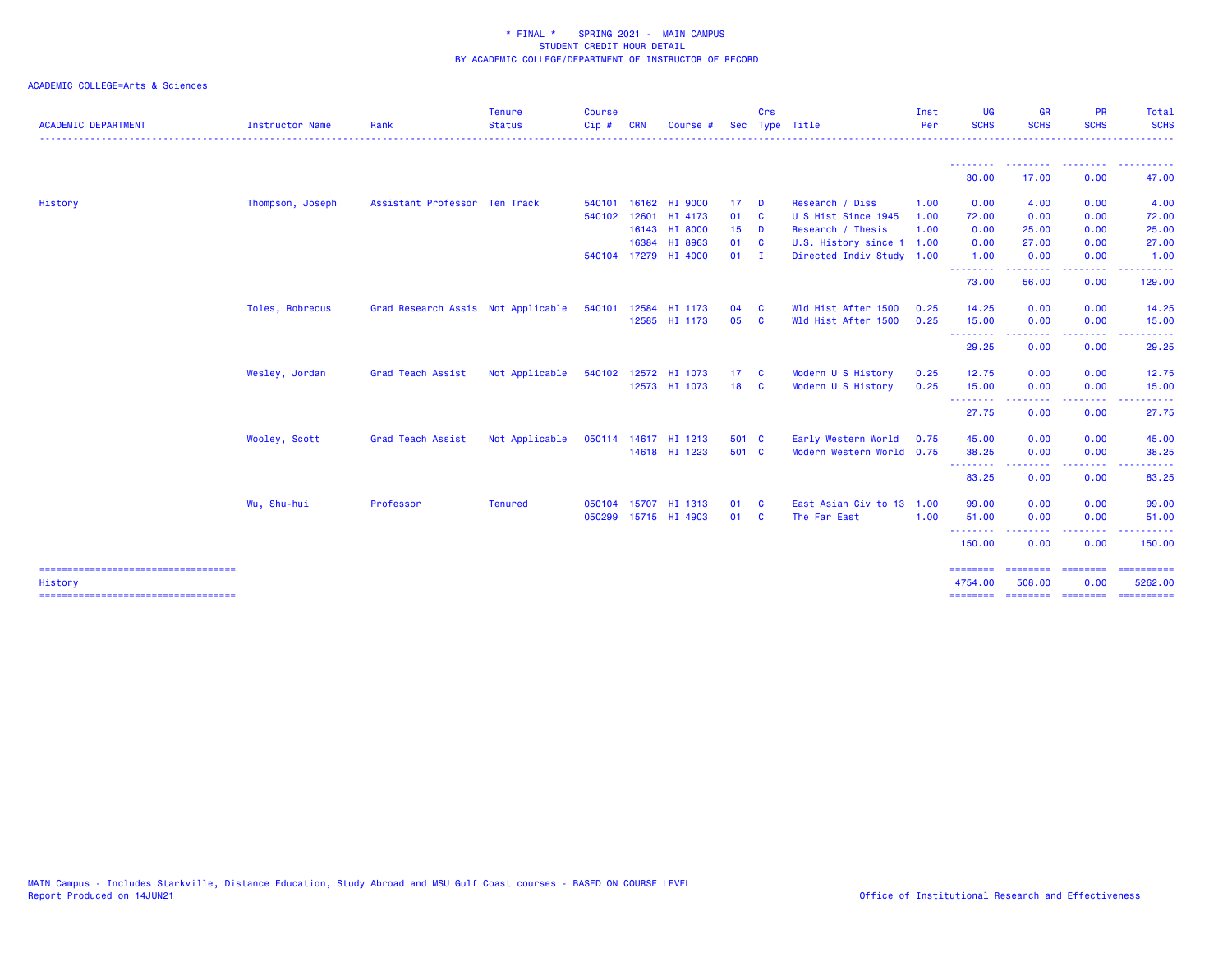| <b>ACADEMIC DEPARTMENT</b> | <b>Instructor Name</b> | Rank                                                   | <b>Tenure</b><br><b>Status</b> | <b>Course</b><br>Cip# | <b>CRN</b>   | Course #                              |                 | Crs          | Sec Type Title                   | Inst<br>Per  | UG<br><b>SCHS</b> | <b>GR</b><br><b>SCHS</b>                                                                                                                                     | PR<br><b>SCHS</b>                   | Total<br><b>SCHS</b>                                                                                                                                          |
|----------------------------|------------------------|--------------------------------------------------------|--------------------------------|-----------------------|--------------|---------------------------------------|-----------------|--------------|----------------------------------|--------------|-------------------|--------------------------------------------------------------------------------------------------------------------------------------------------------------|-------------------------------------|---------------------------------------------------------------------------------------------------------------------------------------------------------------|
| Mathematics & Statistics   | Ampong, Osei Akoto     | Grad Teach Assist                                      | Not Applicable                 |                       |              | 270101 12887 MA 1613                  | 01              | <b>C</b>     | Cal Bus & Life Sc I              | 0.90         | 99.90             | 0.00                                                                                                                                                         | 0.00                                | 99.90                                                                                                                                                         |
|                            |                        |                                                        |                                |                       |              |                                       |                 |              |                                  |              | .<br>99.90        | 0.00                                                                                                                                                         | 0.00                                | 99.90                                                                                                                                                         |
|                            | Appiah, Godlove        | Grad Teach Assist                                      | Not Applicable                 |                       |              | 270501 12933 MA 2113<br>13937 ST 2113 | 19<br>19        | B<br>B       | Intro to Stats<br>Intro to Stats | 0.95<br>0.95 | 28.50<br>65.55    | 0.00<br>0.00                                                                                                                                                 | 0.00<br>0.00                        | 28.50<br>65.55                                                                                                                                                |
|                            |                        |                                                        |                                |                       |              |                                       |                 |              |                                  |              | .<br>94.05        | .<br>0.00                                                                                                                                                    | $\sim$ $\sim$ $\sim$ $\sim$<br>0.00 | $\omega_{\rm c}$ and $\omega_{\rm c}$<br>94.05                                                                                                                |
|                            |                        | Ballamoole, Snehalat Clinical Assist Pro Non-Ten Track |                                | 270101                | 12949        | MA 2743                               | 10 <sub>1</sub> | <b>C</b>     | Calculus IV                      | 1.00         | 54.00             | 0.00                                                                                                                                                         | 0.00                                | 54.00                                                                                                                                                         |
|                            |                        |                                                        |                                |                       | 12951        | MA 3053                               | 01              | C            | Found Of Math I                  | 1.00         | 117.00            | 0.00                                                                                                                                                         | 0.00                                | 117.00                                                                                                                                                        |
|                            |                        |                                                        |                                |                       | 270102 12952 | MA 3113                               | 01              | C            | Intro Linear Algebra             | 1.00         | 93.00             | 0.00                                                                                                                                                         | 0.00                                | 93.00                                                                                                                                                         |
|                            |                        |                                                        |                                |                       | 12953        | MA 3113                               | 02              | $\mathbf{C}$ | Intro Linear Algebra             | 1.00         | 72.00             | 0.00                                                                                                                                                         | 0.00                                | 72.00                                                                                                                                                         |
|                            |                        |                                                        |                                |                       |              |                                       |                 |              |                                  |              | .<br>336.00       | 0.00                                                                                                                                                         | 0.00                                | .<br>336.00                                                                                                                                                   |
|                            | Banik, Robert          | Instructor                                             | Non-Ten Track                  | 270101                | 12966        | MA 3253                               | 01              | C            | Diff Equations                   | 1.00         | 267.00            | 0.00                                                                                                                                                         | 0.00                                | 267.00                                                                                                                                                        |
|                            |                        |                                                        |                                |                       | 12967        | MA 3253                               | 02              | $\mathbf{C}$ | Diff Equations                   | 1.00         | 279.00            | 0.00                                                                                                                                                         | 0.00                                | 279.00                                                                                                                                                        |
|                            |                        |                                                        |                                |                       | 12969        | MA 3253                               | 04              | <b>C</b>     | Diff Equations                   | 1.00         | 318.00            | 0.00                                                                                                                                                         | 0.00                                | 318.00                                                                                                                                                        |
|                            |                        |                                                        |                                |                       | 12970        | MA 3253                               | 05              | <b>C</b>     | Diff Equations                   | 1.00         | 183.00            | 0.00                                                                                                                                                         | 0.00                                | 183.00                                                                                                                                                        |
|                            |                        |                                                        |                                |                       | 15040        | MA 3253                               | 001 C           |              | Diff Equations                   | 1.00         | 72.00             | 0.00                                                                                                                                                         | 0.00                                | 72.00                                                                                                                                                         |
|                            |                        |                                                        |                                |                       | 270102 15031 | MA 1313                               | 001 B           |              | College Algebra                  | 1.00         | 57.00<br>.        | 0.00<br>.                                                                                                                                                    | 0.00<br>.                           | 57.00<br>$\begin{array}{cccccccccc} \bullet & \bullet & \bullet & \bullet & \bullet & \bullet & \bullet & \bullet \end{array}$                                |
|                            |                        |                                                        |                                |                       |              |                                       |                 |              |                                  |              | 1176.00           | 0.00                                                                                                                                                         | 0.00                                | 1176.00                                                                                                                                                       |
|                            | Barber, Rachel         | Grad Teach Assist                                      | Not Applicable                 |                       |              | 270101 12875 MA 1323                  | 08              | <b>C</b>     | Trigonometry                     | 0.95         | 65.55<br><u>.</u> | 0.00                                                                                                                                                         | 0.00                                | 65.55<br>.                                                                                                                                                    |
|                            |                        |                                                        |                                |                       |              |                                       |                 |              |                                  |              | 65.55             | 0.00                                                                                                                                                         | 0.00                                | 65.55                                                                                                                                                         |
|                            | Bashford, Hannah       | Lecturer                                               | Non-Ten Track                  | 270101                | 12869        | MA 1323                               | 02              | C            | Trigonometry                     | 1.00         | 198.00            | 0.00                                                                                                                                                         | 0.00                                | 198.00                                                                                                                                                        |
|                            |                        |                                                        |                                |                       | 12870        | MA 1323                               | 03              | C            | Trigonometry                     | 1.00         | 156.00            | 0.00                                                                                                                                                         | 0.00                                | 156.00                                                                                                                                                        |
|                            |                        |                                                        |                                |                       | 12876        | MA 1323                               | 09              | <b>C</b>     | Trigonometry                     | 1.00         | 105.00            | 0.00                                                                                                                                                         | 0.00                                | 105.00                                                                                                                                                        |
|                            |                        |                                                        |                                |                       | 12895        | MA 1713                               | 01              | C            | Calculus I-SI                    | 1.00         | 129.00            | 0.00                                                                                                                                                         | 0.00                                | 129.00                                                                                                                                                        |
|                            |                        |                                                        |                                |                       | 15036        | MA 1713                               | 001 C           |              | Calculus I                       | 1.00         | 81.00             | 0.00                                                                                                                                                         | 0.00                                | 81.00                                                                                                                                                         |
|                            |                        |                                                        |                                |                       | 15241        | MA 1713                               | 551 C           |              | Calculus I                       | 1.00         | 30.00             | 0.00                                                                                                                                                         | 0.00                                | 30.00                                                                                                                                                         |
|                            |                        |                                                        |                                |                       | 15630        | MA 1713                               | 501 C           |              | Calculus I                       | 1.00         | 81.00<br>.        | 0.00<br>.                                                                                                                                                    | 0.00                                | 81.00<br>22222)                                                                                                                                               |
|                            |                        |                                                        |                                |                       |              |                                       |                 |              |                                  |              | 780.00            | 0.00                                                                                                                                                         | 0.00                                | 780.00                                                                                                                                                        |
|                            | Beckman, Jennifer      | Instructor                                             | Non-Ten Track                  | 270501                | 12961        | MA 3123                               | 01              | B            | Intro to Stat. Inf               | 1.00         | 72.00             | 0.00                                                                                                                                                         | 0.00                                | 72.00                                                                                                                                                         |
|                            |                        |                                                        |                                |                       | 12962        | MA 3123                               | 02              | B            | Intro to Stat. Inf               | 1.00         | 117.00            | 0.00                                                                                                                                                         | 0.00                                | 117.00                                                                                                                                                        |
|                            |                        |                                                        |                                |                       | 12963        | MA 3123                               | 03              | B            | Intro to Stat. Inf               | 1.00         | 48.00             | 0.00                                                                                                                                                         | 0.00                                | 48.00                                                                                                                                                         |
|                            |                        |                                                        |                                |                       | 12964        | MA 3123                               | 04              | B            | Intro to Stat. Inf               | 1.00         | 87.00             | 0.00                                                                                                                                                         | 0.00                                | 87.00                                                                                                                                                         |
|                            |                        |                                                        |                                |                       | 13939        | ST 3123                               | 01              | B            | Intro to Stat. Inf.              | 1.00         | 123.00            | 0.00                                                                                                                                                         | 0.00                                | 123.00                                                                                                                                                        |
|                            |                        |                                                        |                                |                       |              |                                       | 02              |              |                                  |              |                   |                                                                                                                                                              |                                     |                                                                                                                                                               |
|                            |                        |                                                        |                                |                       | 13940        | ST 3123                               |                 | B            | Intro to Stat. Inf.              | 1.00         | 111.00            | 0.00                                                                                                                                                         | 0.00                                | 111.00                                                                                                                                                        |
|                            |                        |                                                        |                                |                       | 13941        | ST 3123                               | 03              | B            | Intro to Stat. Inf.              | 1.00         | 96.00             | 0.00                                                                                                                                                         | 0.00                                | 96.00                                                                                                                                                         |
|                            |                        |                                                        |                                |                       | 13942        | ST 3123                               | 04              | B            | Intro to Stat. Inf.              | 1.00         | 120.00            | 0.00                                                                                                                                                         | 0.00                                | 120.00                                                                                                                                                        |
|                            |                        |                                                        |                                |                       | 14701        | MA 3123                               | 501 B           |              | Intro to Stat. Inf               | 1.00         | 27.00             | 0.00                                                                                                                                                         | 0.00                                | 27.00                                                                                                                                                         |
|                            |                        |                                                        |                                |                       |              | 14811 ST 3123                         | 501 B           |              | Intro to Stat. Inf.              | 1.00         | 30.00<br>.        | 0.00<br>$\frac{1}{2} \left( \frac{1}{2} \right) \left( \frac{1}{2} \right) \left( \frac{1}{2} \right) \left( \frac{1}{2} \right) \left( \frac{1}{2} \right)$ | 0.00<br>.                           | 30.00<br>$\frac{1}{2} \left( \frac{1}{2} \right) \left( \frac{1}{2} \right) \left( \frac{1}{2} \right) \left( \frac{1}{2} \right) \left( \frac{1}{2} \right)$ |
|                            |                        |                                                        |                                |                       |              |                                       |                 |              |                                  |              | 831.00            | 0.00                                                                                                                                                         | 0.00                                | 831.00                                                                                                                                                        |
|                            | Boateng, Kwabena       | Grad Teach Assist                                      | Not Applicable                 | 270101                |              | 12894 MA 1613                         | 08              | <b>C</b>     | Cal Bus & Life Sc I              | 0.90         | 99.90             | 0.00                                                                                                                                                         | 0.00                                | 99.90                                                                                                                                                         |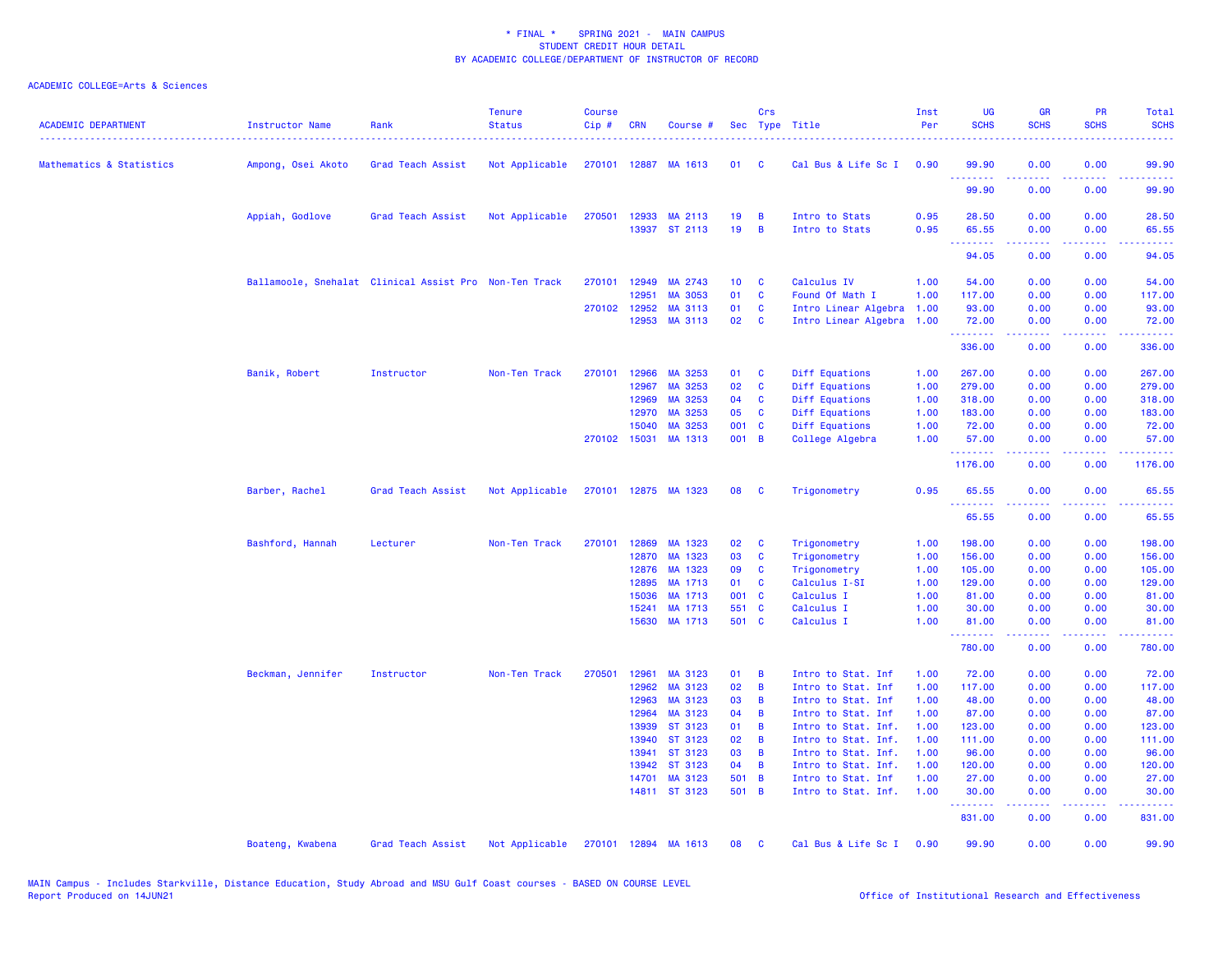| <b>ACADEMIC DEPARTMENT</b> | <b>Instructor Name</b> | Rank                                                    | <b>Tenure</b><br><b>Status</b> | <b>Course</b><br>Cip# | <b>CRN</b>     | Course #                         |                       | Crs              | Sec Type Title                               | Inst<br>Per  | <b>UG</b><br><b>SCHS</b> | <b>GR</b><br><b>SCHS</b> | <b>PR</b><br><b>SCHS</b> | Total<br><b>SCHS</b>    |
|----------------------------|------------------------|---------------------------------------------------------|--------------------------------|-----------------------|----------------|----------------------------------|-----------------------|------------------|----------------------------------------------|--------------|--------------------------|--------------------------|--------------------------|-------------------------|
|                            |                        |                                                         |                                |                       |                |                                  |                       |                  |                                              |              | <u>.</u>                 |                          |                          |                         |
|                            |                        |                                                         |                                |                       |                |                                  |                       |                  |                                              |              | 99.90                    | 0.00                     | 0.00                     | 99.90                   |
| Mathematics & Statistics   | Calvert, Velinda       | Clinical Assist Pro Non-Ten Track                       |                                |                       | 270101 12940   | MA 2743                          | 01                    | C                | Calculus IV                                  | 1.00         | 150.00                   | 0.00                     | 0.00                     | 150.00                  |
|                            |                        |                                                         |                                |                       | 12945          | MA 2743                          | 06                    | C                | Calculus IV                                  | 1.00         | 174.00                   | 0.00                     | 0.00                     | 174.00                  |
|                            |                        |                                                         |                                |                       | 270102 12956   | MA 3113                          | 06                    | C                | Intro Linear Algebra 1.00                    |              | 117.00                   | 0.00                     | 0.00                     | 117.00                  |
|                            |                        |                                                         |                                |                       | 12958          | MA 3113                          | 08                    | $\mathbf{C}$     | Intro Linear Algebra                         | 1.00         | 222.00<br>.              | 0.00<br>-----            | 0.00<br>.                | 222.00<br>المتمام مناسب |
|                            |                        |                                                         |                                |                       |                |                                  |                       |                  |                                              |              | 663.00                   | 0.00                     | 0.00                     | 663.00                  |
|                            | Dang, Hai              | Professor                                               | <b>Tenured</b>                 | 270101                | 12972          | MA 3253                          | <b>HO1 C</b>          |                  | Diff Equations-Honor                         | 1.00         | 39.00                    | 0.00                     | 0.00                     | 39.00                   |
|                            |                        |                                                         |                                |                       | 12989          | MA 6943                          | 01                    | C                | Math Analysis II                             | 1.00         | 0.00                     | 21.00                    | 0.00                     | 21.00                   |
|                            |                        |                                                         |                                |                       | 16450          | <b>MA 9000</b>                   | 03                    | $\mathbf{D}$     | Research / Diss                              | 1.00         | 0.00                     | 9.00                     | 0.00                     | 9.00                    |
|                            |                        |                                                         |                                |                       | 17799          | <b>MA 7000</b>                   | 04                    | $\mathbf{I}$     | Directed Indiv Study                         | 1.00         | 0.00<br>.                | 3.00                     | 0.00                     | 3.00                    |
|                            |                        |                                                         |                                |                       |                |                                  |                       |                  |                                              |              | 39.00                    | 33.00                    | 0.00                     | 72.00                   |
|                            | Daniels, Diane         | Non-Faculty                                             | Not Applicable                 |                       |                | 131099 12810 LSK 0023            | 01                    | - L              | Dev Studies Lab                              | 1.00         | 12.00<br>.               | 0.00                     | 0.00                     | 12.00                   |
|                            |                        |                                                         |                                |                       |                |                                  |                       |                  |                                              |              | 12.00                    | 0.00                     | 0.00                     | 12.00                   |
|                            | Davis, Kelsey          | Lecturer                                                | Non-Ten Track                  |                       | 270101 12836   | <b>MA 0103</b>                   | 01                    | $\mathbf{C}$     | Intermediate Algebra 1.00                    |              | 432.00                   | 0.00                     | 0.00                     | 432.00                  |
|                            |                        |                                                         |                                |                       | 12837          | MA 0103                          | 02                    | C                | Intermediate Algebra 1.00                    |              | 168.00                   | 0.00                     | 0.00                     | 168.00                  |
|                            |                        |                                                         |                                |                       | 12838          | <b>MA 0103</b>                   | 04                    | K                | Intermediate Algebra 1.00                    |              | 0.00                     | 0.00                     | 0.00                     | 0.00                    |
|                            |                        |                                                         |                                |                       | 12839          | <b>MA 0103</b>                   | 05                    | K                | Intermediate Algebra 1.00                    |              | 0.00                     | 0.00                     | 0.00                     | 0.00                    |
|                            |                        |                                                         |                                |                       | 12840          | MA 0103                          | 06                    | K                | Intermediate Algebra                         | 1.00         | 0.00                     | 0.00                     | 0.00                     | 0.00                    |
|                            |                        |                                                         |                                |                       | 12841          | <b>MA 0103</b>                   | 07                    | K                | Intermediate Algebra                         | 1.00         | 0.00                     | 0.00                     | 0.00                     | 0.00                    |
|                            |                        |                                                         |                                |                       | 12842          | MA 0103                          | 08                    | $\mathsf K$      | Intermediate Algebra 1.00                    |              | 0.00                     | 0.00                     | 0.00                     | 0.00                    |
|                            |                        |                                                         |                                |                       | 12843<br>12844 | <b>MA 0103</b><br><b>MA 0103</b> | 09<br>10 <sub>1</sub> | $\mathsf K$<br>К | Intermediate Algebra<br>Intermediate Algebra | 1.00<br>1.00 | 0.00<br>0.00             | 0.00                     | 0.00<br>0.00             | 0.00                    |
|                            |                        |                                                         |                                |                       | 12871          | MA 1323                          | 04                    | <b>C</b>         | Trigonometry                                 | 1.00         | 237.00                   | 0.00<br>0.00             | 0.00                     | 0.00<br>237.00          |
|                            |                        |                                                         |                                |                       | 12878          | MA 1323                          | $11 \quad C$          |                  | Trigonometry                                 | 1.00         | 33.00                    | 0.00                     | 0.00                     | 33.00                   |
|                            |                        |                                                         |                                |                       | 14692          | <b>MA 0103</b>                   | 501 C                 |                  | Intermediate Algebra                         | 1.00         | 84.00                    | 0.00                     | 0.00                     | 84.00                   |
|                            |                        |                                                         |                                |                       | 15030          | <b>MA 0103</b>                   | 001 B                 |                  | Intermediate Algebra                         | 1.00         | 72.00                    | 0.00                     | 0.00                     | 72.00                   |
|                            |                        |                                                         |                                |                       |                | 17382 MA 1713                    | 002 C                 |                  | Calculus I                                   | 1.00         | 51.00                    | 0.00                     | 0.00                     | 51.00                   |
|                            |                        |                                                         |                                |                       |                |                                  |                       |                  |                                              |              | .<br>1077.00             | 0.00                     | والأناب<br>0.00          | 1077.00                 |
|                            | Diegel, Amanda         | Assistant Professor Ten Track                           |                                |                       | 270101 12946   | MA 2743                          | 07                    | C                | Calculus IV                                  | 1.00         | 168.00                   | 0.00                     | 0.00                     | 168.00                  |
|                            |                        |                                                         |                                |                       | 12977          | MA 4323                          | 01                    | <b>C</b>         | Numerical Anal II                            | 1.00         | 15.00                    | 0.00                     | 0.00                     | 15.00                   |
|                            |                        |                                                         |                                |                       | 12985          | MA 6323                          | 01                    | C                | Numerical Anal II                            | 1.00         | 0.00                     | 12.00                    | 0.00                     | 12.00                   |
|                            |                        |                                                         |                                |                       | 17760          | <b>MA 7000</b>                   | 02                    | Ι.               | Directed Indiv Study                         | 1.00         | 0.00                     | 3.00                     | 0.00                     | 3.00                    |
|                            |                        |                                                         |                                |                       | 270501 17375   | ST 4000                          | 01                    | $\mathbf{I}$     | Directed Indiv Study                         | 1.00         | 3.00                     | 0.00                     | 0.00                     | 3.00                    |
|                            |                        |                                                         |                                |                       |                | 18095 ST 4000                    | 05                    | $\mathbf{I}$     | Directed Indiv Study 1.00                    |              | 3.00<br>.                | 0.00                     | 0.00                     | 3.00                    |
|                            |                        |                                                         |                                |                       |                |                                  |                       |                  |                                              |              | 189.00                   | 15.00                    | 0.00                     | 204.00                  |
|                            | DuBien, Janice         | Associate Professor Tenured                             |                                |                       |                | 270501 13955 ST 8214             | 01                    | B                | Desn & Anal Of Exp                           | 1.00         | 0.00                     | 96.00                    | 0.00                     | 96.00                   |
|                            |                        |                                                         |                                |                       |                | 13962 ST 8863                    | 01                    | $\mathbf{C}$     | Adv Design Of Exp II 1.00                    |              | 0.00<br>.                | 21.00<br>.               | 0.00<br>.                | 21.00<br>.              |
|                            |                        |                                                         |                                |                       |                |                                  |                       |                  |                                              |              | 0.00                     | 117.00                   | 0.00                     | 117.00                  |
|                            | Dudgeon, Shelby        | Grad Research Assis Not Applicable 270101 12890 MA 1613 |                                |                       |                |                                  | 04                    | $\mathbf{C}$     | Cal Bus & Life Sc I                          | 0.90         | 97.20                    | 0.00                     | 0.00                     | 97.20                   |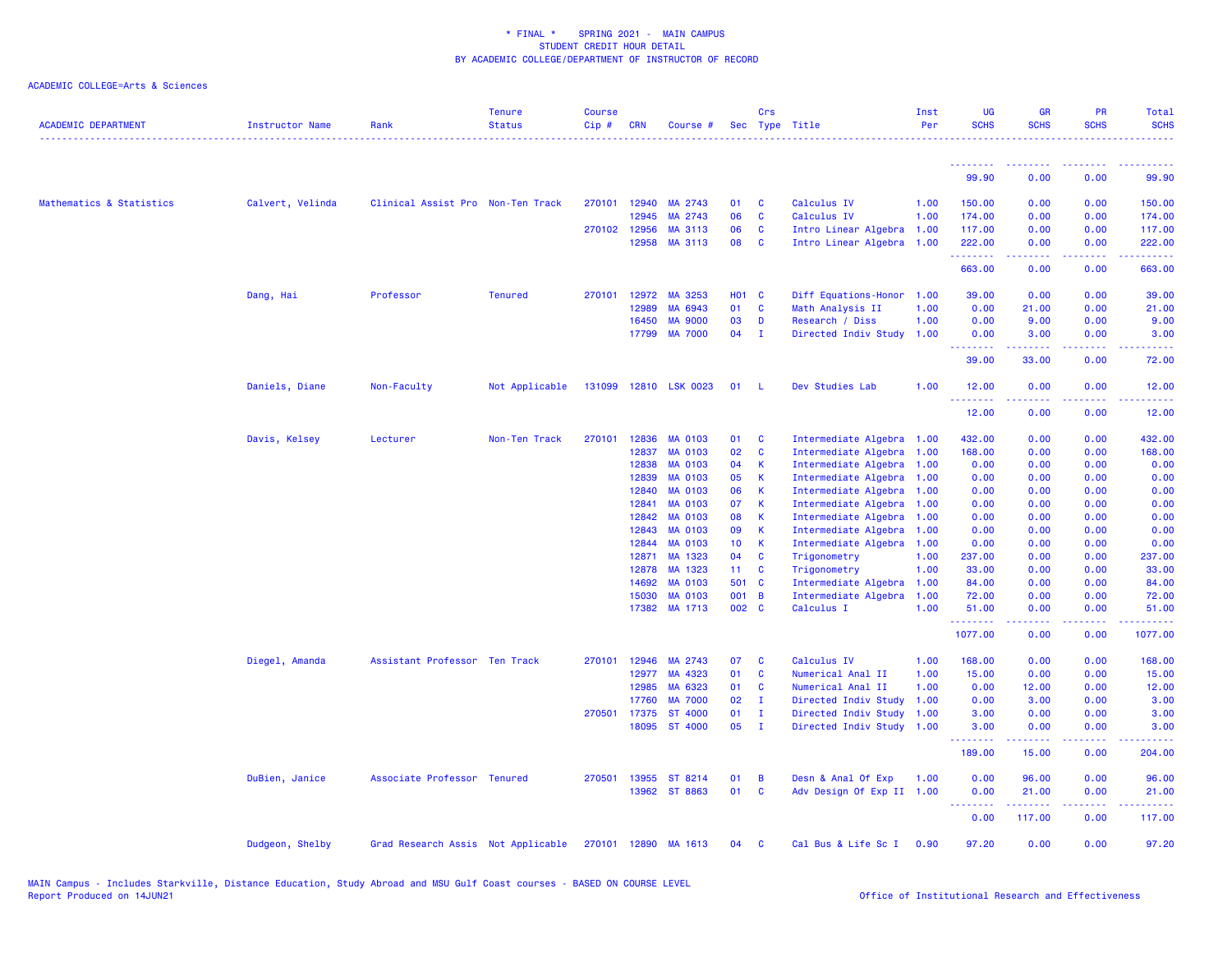| <b>ACADEMIC DEPARTMENT</b> | Instructor Name     | Rank                        | <b>Tenure</b><br><b>Status</b> | <b>Course</b><br>Cip# | <b>CRN</b>   | Course #                       |                 | Crs                              | Sec Type Title                     | Inst<br>Per  | <b>UG</b><br><b>SCHS</b> | <b>GR</b><br><b>SCHS</b>                                                                                                                                     | <b>PR</b><br><b>SCHS</b>                                                                                                  | Total<br><b>SCHS</b> |
|----------------------------|---------------------|-----------------------------|--------------------------------|-----------------------|--------------|--------------------------------|-----------------|----------------------------------|------------------------------------|--------------|--------------------------|--------------------------------------------------------------------------------------------------------------------------------------------------------------|---------------------------------------------------------------------------------------------------------------------------|----------------------|
|                            |                     |                             |                                |                       |              |                                |                 |                                  |                                    |              | <u>.</u> .               | <b><i><u>AAAAAAAA</u></i></b>                                                                                                                                | $\frac{1}{2} \left( \frac{1}{2} \right) \left( \frac{1}{2} \right) \left( \frac{1}{2} \right) \left( \frac{1}{2} \right)$ | <u>.</u>             |
|                            |                     |                             |                                |                       |              |                                |                 |                                  |                                    |              | 97.20                    | 0.00                                                                                                                                                         | 0.00                                                                                                                      | 97.20                |
| Mathematics & Statistics   | Eaton, Jonathan     | Non-Faculty                 | Not Applicable                 |                       | 270101 15042 | <b>MA 0103</b>                 | 551 B           |                                  | Intermediate Algebra 1.00          |              | 42.00                    | 0.00                                                                                                                                                         | 0.00                                                                                                                      | 42.00                |
|                            |                     |                             |                                | 270501                | 14700        | MA 2113                        | 502 B           |                                  | Intro to Stats                     | 1.00         | 33.00                    | 0.00                                                                                                                                                         | 0.00                                                                                                                      | 33.00                |
|                            |                     |                             |                                |                       |              | 14810 ST 2113                  | 502 B           |                                  | Intro to Stats                     | 1.00         | 39.00                    | 0.00                                                                                                                                                         | 0.00                                                                                                                      | 39.00                |
|                            |                     |                             |                                |                       |              |                                |                 |                                  |                                    |              | .<br>114.00              | $\frac{1}{2} \left( \frac{1}{2} \right) \left( \frac{1}{2} \right) \left( \frac{1}{2} \right) \left( \frac{1}{2} \right) \left( \frac{1}{2} \right)$<br>0.00 | .<br>0.00                                                                                                                 | .<br>114.00          |
|                            | Fabel, Andrew       | Associate Professor Tenured |                                |                       | 270101 12975 | MA 4213                        | 01              | - S                              | Senior Seminar in Ma               | 1.00         | 63.00                    | 0.00                                                                                                                                                         | 0.00                                                                                                                      | 63.00                |
|                            |                     |                             |                                |                       | 15836        | MA 4163                        | 01              | $\mathbf{C}$                     | <b>Group Theory</b>                | 1.00         | 63.00                    | 0.00                                                                                                                                                         | 0.00                                                                                                                      | 63.00                |
|                            |                     |                             |                                |                       | 15838        | MA 4953                        | 01              | $\mathbf{C}$                     | <b>Elem Topology</b>               | 1.00         | 24.00                    | 0.00                                                                                                                                                         | 0.00                                                                                                                      | 24.00                |
|                            |                     |                             |                                |                       | 15840        | MA 6163                        | 01              | $\mathbf{C}$                     | <b>Group Theory</b>                | 1.00         | 0.00                     | 3.00                                                                                                                                                         | 0.00                                                                                                                      | 3.00                 |
|                            |                     |                             |                                |                       | 17230        | MA 6953                        | 01 C            |                                  | <b>Elem Topology</b>               | 1.00         | 0.00<br>.                | 6.00<br>.                                                                                                                                                    | 0.00                                                                                                                      | 6.00                 |
|                            |                     |                             |                                |                       |              |                                |                 |                                  |                                    |              | 150.00                   | 9.00                                                                                                                                                         | 0.00                                                                                                                      | 159.00               |
|                            | Ghanbari, Ghodsieh  | Grad Teach Assist           | Not Applicable                 |                       |              | 270101 12874 MA 1323           | 07              | $\overline{\mathbf{C}}$          | Trigonometry                       | 0.95         | 59.85<br>.               | 0.00                                                                                                                                                         | 0.00                                                                                                                      | 59.85                |
|                            |                     |                             |                                |                       |              |                                |                 |                                  |                                    |              | 59.85                    | 0.00                                                                                                                                                         | 0.00                                                                                                                      | 59.85                |
|                            | Good, Abigail       | Instructor                  | Non-Ten Track                  |                       | 270101 12881 | MA 1413                        | 01              | $\mathbf{C}$                     | Structure Real Numbe               | 1.00         | 66.00                    | 0.00                                                                                                                                                         | 0.00                                                                                                                      | 66.00                |
|                            |                     |                             |                                |                       | 12882        | MA 1413                        | 02              | $\mathbf{C}$                     | Structure Real Numbe               | 1.00         | 102.00                   | 0.00                                                                                                                                                         | 0.00                                                                                                                      | 102.00               |
|                            |                     |                             |                                |                       | 12885        | MA 1433                        | 01              | <b>C</b>                         | Informal Geom & Meas               | 1.00         | 57.00                    | 0.00                                                                                                                                                         | 0.00                                                                                                                      | 57.00                |
|                            |                     |                             |                                |                       | 12909        | MA 1723                        | 06              | <b>C</b>                         | Calculus II-SI                     | 1.00         | 201.00                   | 0.00                                                                                                                                                         | 0.00                                                                                                                      | 201.00               |
|                            |                     |                             |                                |                       | 15037        | MA 1723                        | 001 C           |                                  | Calculus II                        | 1.00         | 78.00                    | 0.00                                                                                                                                                         | 0.00                                                                                                                      | 78.00                |
|                            |                     |                             |                                |                       | 15756        | MA 1413                        | 551 C           |                                  | Structure Real Numbe               | 1.00         | 12.00                    | 0.00                                                                                                                                                         | 0.00                                                                                                                      | 12.00                |
|                            |                     |                             |                                |                       | 270102 12846 | MA 1313                        | 01              | <b>C</b>                         | College Algebra                    | 1.00         | 276.00                   | 0.00                                                                                                                                                         | 0.00                                                                                                                      | 276.00               |
|                            |                     |                             |                                |                       | 12856        | MA 1313                        | 11 <sub>1</sub> | $\mathbf{K}$                     | College Algebra                    | 1.00         | 0.00                     | 0.00                                                                                                                                                         | 0.00                                                                                                                      | 0.00                 |
|                            |                     |                             |                                |                       | 12857        | MA 1313                        | 12 <sub>2</sub> | $\mathsf{K}$                     | College Algebra                    | 1.00         | 0.00                     | 0.00                                                                                                                                                         | 0.00                                                                                                                      | 0.00                 |
|                            |                     |                             |                                |                       | 12858        | MA 1313                        | 13              | <b>K</b>                         | College Algebra                    | 1.00         | 0.00                     | 0.00                                                                                                                                                         | 0.00                                                                                                                      | 0.00                 |
|                            |                     |                             |                                |                       | 12859        | MA 1313                        | 14              | -K<br>$\mathsf{K}$               | College Algebra                    | 1.00         | 0.00                     | 0.00                                                                                                                                                         | 0.00                                                                                                                      | 0.00                 |
|                            |                     |                             |                                |                       | 12860        | MA 1313                        | 15              |                                  | College Algebra                    | 1.00         | 0.00                     | 0.00                                                                                                                                                         | 0.00                                                                                                                      | 0.00                 |
|                            |                     |                             |                                |                       | 12864        | MA 1313<br>12865 MA 1313       | 19<br>20        | $\mathsf{K}$<br>$\mathsf{K}$     | College Algebra<br>College Algebra | 1.00<br>1.00 | 0.00<br>0.00             | 0.00<br>0.00                                                                                                                                                 | 0.00<br>0.00                                                                                                              | 0.00<br>0.00         |
|                            |                     |                             |                                |                       |              |                                |                 |                                  |                                    |              | .<br>792.00              | .<br>0.00                                                                                                                                                    | 0.00                                                                                                                      | .<br>792.00          |
|                            |                     |                             |                                |                       |              |                                |                 |                                  |                                    |              |                          |                                                                                                                                                              |                                                                                                                           |                      |
|                            | Kilpatrick, Matthew | Instructor                  | Non-Ten Track                  | 270501                |              | 12915 MA 2113<br>12916 MA 2113 | 01<br>02        | $\overline{B}$<br>$\overline{B}$ | Intro to Stats<br>Intro to Stats   | 1.00         | 42.00<br>30.00           | 0.00<br>0.00                                                                                                                                                 | 0.00<br>0.00                                                                                                              | 42.00<br>30.00       |
|                            |                     |                             |                                |                       |              | 12917 MA 2113                  | 03              | $\overline{B}$                   | Intro to Stats                     | 1.00<br>1.00 | 36.00                    | 0.00                                                                                                                                                         | 0.00                                                                                                                      | 36.00                |
|                            |                     |                             |                                |                       | 12918        | MA 2113                        | 04              | $\overline{B}$                   | Intro to Stats                     | 1.00         | 51.00                    | 0.00                                                                                                                                                         | 0.00                                                                                                                      | 51.00                |
|                            |                     |                             |                                |                       | 12919        | MA 2113                        | 05              | B                                | Intro to Stats-credi               | 1.00         | 36.00                    | 0.00                                                                                                                                                         | 0.00                                                                                                                      | 36.00                |
|                            |                     |                             |                                |                       | 12920        | MA 2113                        | 06              | $\overline{B}$                   | Intro to Stats                     | 1.00         | 36.00                    | 0.00                                                                                                                                                         | 0.00                                                                                                                      | 36.00                |
|                            |                     |                             |                                |                       | 12921        | MA 2113                        | 07              | $\overline{B}$                   | Intro to Stats                     | 1.00         | 30.00                    | 0.00                                                                                                                                                         | 0.00                                                                                                                      | 30.00                |
|                            |                     |                             |                                |                       | 12922        | MA 2113                        | 08              | $\overline{B}$                   | Intro to Stats                     | 1.00         | 42.00                    | 0.00                                                                                                                                                         | 0.00                                                                                                                      | 42.00                |
|                            |                     |                             |                                |                       | 12923        | MA 2113                        | 09              | $\overline{B}$                   | Intro to Stats                     | 1.00         | 36.00                    | 0.00                                                                                                                                                         | 0.00                                                                                                                      | 36.00                |
|                            |                     |                             |                                |                       | 12924        | MA 2113                        | 10 <sub>1</sub> | $\overline{B}$                   | Intro to Stats                     | 1.00         | 45.00                    | 0.00                                                                                                                                                         | 0.00                                                                                                                      | 45.00                |
|                            |                     |                             |                                |                       | 12925        | MA 2113                        | 11 <sub>1</sub> | $\overline{B}$                   | Intro to Stats                     | 1.00         | 30.00                    | 0.00                                                                                                                                                         | 0.00                                                                                                                      | 30.00                |
|                            |                     |                             |                                |                       | 12926        | MA 2113                        | 12 <sub>2</sub> | $\overline{B}$                   | Intro to Stats                     | 1.00         | 57.00                    | 0.00                                                                                                                                                         | 0.00                                                                                                                      | 57.00                |
|                            |                     |                             |                                |                       | 12927        | MA 2113                        | 13 <sup>°</sup> | $\overline{B}$                   | Intro to Stats                     | 1.00         | 36.00                    | 0.00                                                                                                                                                         | 0.00                                                                                                                      | 36.00                |
|                            |                     |                             |                                |                       | 12928        | MA 2113                        | 14              | $\overline{B}$                   | Intro to Stats                     | 1.00         | 33.00                    | 0.00                                                                                                                                                         | 0.00                                                                                                                      | 33.00                |
|                            |                     |                             |                                |                       |              | 12929 MA 2113                  | 15 <sub>1</sub> | $\overline{B}$                   | Intro to Stats                     | 1.00         | 39.00                    | 0.00                                                                                                                                                         | 0.00                                                                                                                      | 39.00                |
|                            |                     |                             |                                |                       | 12930        | MA 2113                        | 16              | $\overline{\mathbf{B}}$          | Intro to Stats                     | 1.00         | 27.00                    | 0.00                                                                                                                                                         | 0.00                                                                                                                      | 27.00                |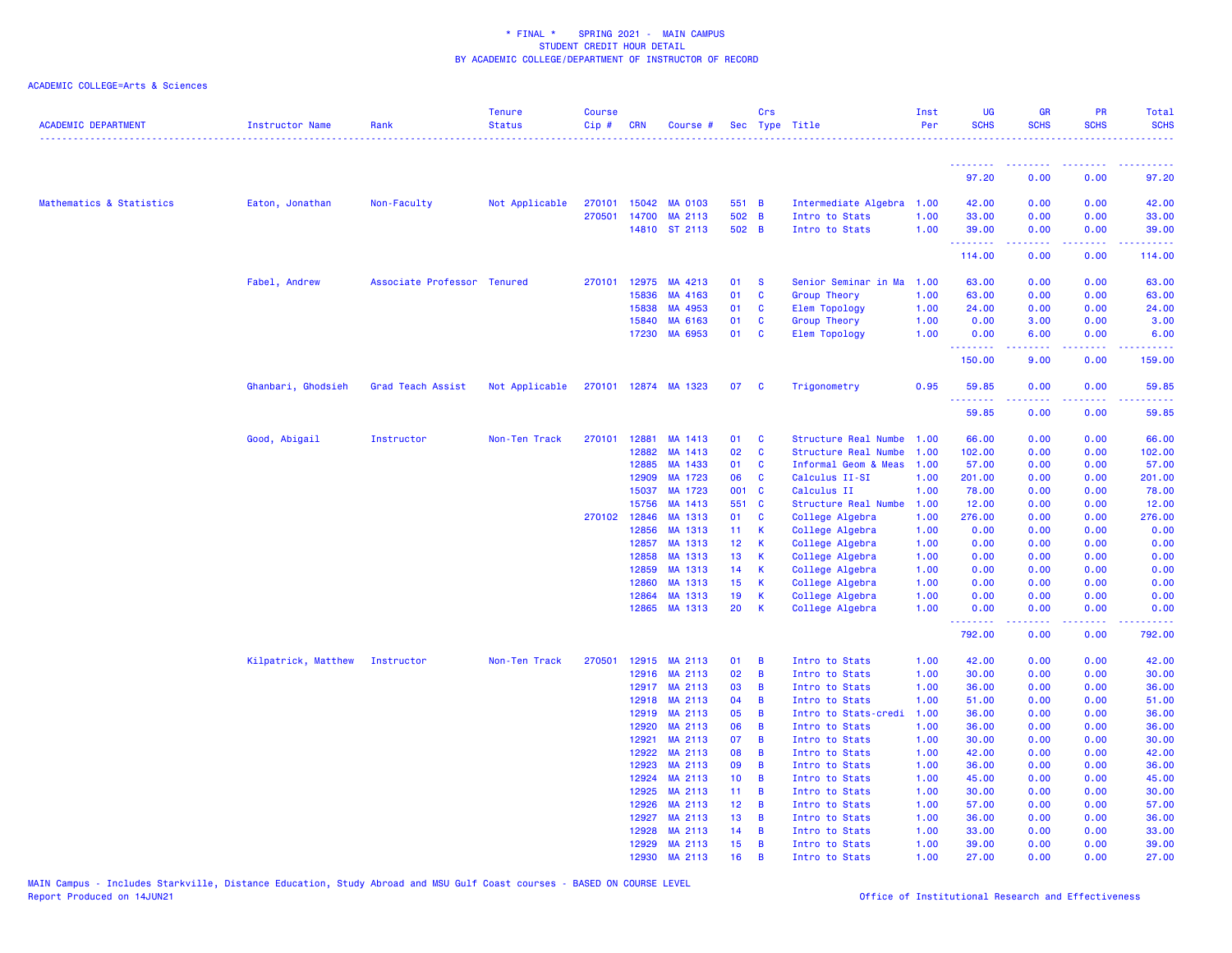| <b>ACADEMIC DEPARTMENT</b> | <b>Instructor Name</b> | Rank                          | <b>Tenure</b><br><b>Status</b> | <b>Course</b><br>Cip# | <b>CRN</b>   | Course #             |                 | Crs            | Sec Type Title            | Inst<br>Per<br>. | <b>UG</b><br><b>SCHS</b> | <b>GR</b><br><b>SCHS</b> | PR<br><b>SCHS</b>                                   | <b>Total</b><br><b>SCHS</b><br>$\frac{1}{2} \left( \frac{1}{2} \right) \left( \frac{1}{2} \right) \left( \frac{1}{2} \right) \left( \frac{1}{2} \right) \left( \frac{1}{2} \right)$ |
|----------------------------|------------------------|-------------------------------|--------------------------------|-----------------------|--------------|----------------------|-----------------|----------------|---------------------------|------------------|--------------------------|--------------------------|-----------------------------------------------------|-------------------------------------------------------------------------------------------------------------------------------------------------------------------------------------|
| Mathematics & Statistics   | Kilpatrick, Matthew    | Instructor                    | Non-Ten Track                  | 270501                | 12931        | MA 2113              | 17              | B              | Intro to Stats            | 1.00             | 45.00                    | 0.00                     | 0.00                                                | 45.00                                                                                                                                                                               |
|                            |                        |                               |                                |                       | 12932        | MA 2113              | 18              | B              | Intro to Stats            | 1.00             | 30.00                    | 0.00                     | 0.00                                                | 30.00                                                                                                                                                                               |
|                            |                        |                               |                                |                       | 12933        | MA 2113              | 19              | B              | Intro to Stats            | 0.05             | 1.50                     | 0.00                     | 0.00                                                | 1.50                                                                                                                                                                                |
|                            |                        |                               |                                |                       |              | 13919 ST 2113        | 01              | B              | Intro to Stats            | 1.00             | 57.00                    | 0.00                     | 0.00                                                | 57.00                                                                                                                                                                               |
|                            |                        |                               |                                |                       | 13920        | ST 2113              | 02              | B              | Intro to Stats            | 1.00             | 66.00                    | 0.00                     | 0.00                                                | 66.00                                                                                                                                                                               |
|                            |                        |                               |                                |                       | 13921        | ST 2113              | 03              | B              | Intro to Stats            | 1.00             | 63.00                    | 0.00                     | 0.00                                                | 63.00                                                                                                                                                                               |
|                            |                        |                               |                                |                       | 13922        | ST 2113              | 04              | B              | Intro to Stats            | 1.00             | 42.00                    | 0.00                     | 0.00                                                | 42.00                                                                                                                                                                               |
|                            |                        |                               |                                |                       | 13923        | ST 2113              | 05              | B              | Intro to Stats credi      | 1.00             | 63.00                    | 0.00                     | 0.00                                                | 63.00                                                                                                                                                                               |
|                            |                        |                               |                                |                       | 13924        | ST 2113              | 06              | B              | Intro to Stats            | 1.00             | 60.00                    | 0.00                     | 0.00                                                | 60.00                                                                                                                                                                               |
|                            |                        |                               |                                |                       | 13925        | ST 2113              | 07              | B              | Intro to Stats            | 1.00             | 69.00                    | 0.00                     | 0.00                                                | 69.00                                                                                                                                                                               |
|                            |                        |                               |                                |                       | 13926        | ST 2113              | 08              | B              | Intro to Stats            | 1.00             | 51.00                    | 0.00                     | 0.00                                                | 51.00                                                                                                                                                                               |
|                            |                        |                               |                                |                       | 13927        | ST 2113              | 09              | B              | Intro to Stats            | 1.00             | 57.00                    | 0.00                     | 0.00                                                | 57.00                                                                                                                                                                               |
|                            |                        |                               |                                |                       | 13928        | ST 2113              | 10 <sub>1</sub> | B              | Intro to Stats            | 1.00             | 54.00                    | 0.00                     | 0.00                                                | 54.00                                                                                                                                                                               |
|                            |                        |                               |                                |                       | 13929        | ST 2113              | 11              | B              | Intro to Stats            | 1.00             | 66.00                    | 0.00                     | 0.00                                                | 66.00                                                                                                                                                                               |
|                            |                        |                               |                                |                       | 13930        | ST 2113              | 12 <sub>2</sub> | B              | Intro to Stats            | 1.00             | 42.00                    | 0.00                     | 0.00                                                | 42.00                                                                                                                                                                               |
|                            |                        |                               |                                |                       | 13931        | ST 2113              | 13              | B              | Intro to Stats            | 1.00             | 63.00                    | 0.00                     | 0.00                                                | 63.00                                                                                                                                                                               |
|                            |                        |                               |                                |                       | 13932        | ST 2113              | 14              | B              | Intro to Stats            | 1.00             | 60.00                    | 0.00                     | 0.00                                                | 60.00                                                                                                                                                                               |
|                            |                        |                               |                                |                       | 13933        | ST 2113              | 15              | B              | Intro to Stats            | 1.00             | 60.00                    | 0.00                     | 0.00                                                | 60.00                                                                                                                                                                               |
|                            |                        |                               |                                |                       | 13934        | ST 2113              | 16              | B              | Intro to Stats            | 1.00             | 66.00                    | 0.00                     | 0.00                                                | 66.00                                                                                                                                                                               |
|                            |                        |                               |                                |                       | 13935        | ST 2113              | 17              | C              | Intro to Stats            | 1.00             | 45.00                    | 0.00                     | 0.00                                                | 45.00                                                                                                                                                                               |
|                            |                        |                               |                                |                       | 13936        | ST 2113              | 18              | В              | Intro to Stats            | 1.00             | 66.00                    | 0.00                     | 0.00                                                | 66.00                                                                                                                                                                               |
|                            |                        |                               |                                |                       | 13937        | ST 2113              | 19              | B              | Intro to Stats            | 0.05             | 3.45                     | 0.00                     | 0.00                                                | 3.45                                                                                                                                                                                |
|                            |                        |                               |                                |                       | 14699        | MA 2113              | 501 C           |                |                           | 1.00             | 33.00                    |                          |                                                     |                                                                                                                                                                                     |
|                            |                        |                               |                                |                       | 14809        |                      |                 |                | Intro to Stats            |                  |                          | 0.00                     | 0.00                                                | 33.00                                                                                                                                                                               |
|                            |                        |                               |                                |                       | 15038        | ST 2113<br>MA 2113   | 501 C<br>001 B  |                | Intro to Stats            | 1.00             | 30.00<br>27.00           | 0.00                     | 0.00                                                | 30.00                                                                                                                                                                               |
|                            |                        |                               |                                |                       | 15041        | ST 2113              | 001 B           |                | Intro to Stats            | 1.00             | 45.00                    | 0.00<br>0.00             | 0.00<br>0.00                                        | 27.00                                                                                                                                                                               |
|                            |                        |                               |                                |                       |              |                      |                 |                | Intro to Stats            | 1.00             |                          |                          |                                                     | 45.00                                                                                                                                                                               |
|                            |                        |                               |                                |                       | 15048        | MA 2113              | 551 B           |                | Intro to Stats            | 1.00             | 21.00                    | 0.00                     | 0.00                                                | 21.00                                                                                                                                                                               |
|                            |                        |                               |                                |                       | 15050        | ST 2113              | 551 B           |                | Intro to Stats            | 1.00             | 30.00                    | 0.00                     | 0.00                                                | 30.00                                                                                                                                                                               |
|                            |                        |                               |                                |                       | 17733        | MA 2113              | 20              | B              | Intro to Stats            | 0.05             | 1.95                     | 0.00                     | 0.00                                                | 1.95                                                                                                                                                                                |
|                            |                        |                               |                                |                       |              | 17747 ST 2113        | 20              | $\overline{B}$ | Intro to Stats            | 0.05             | 2.70<br>.                | 0.00<br>-----            | 0.00<br>.                                           | 2.70<br>.                                                                                                                                                                           |
|                            |                        |                               |                                |                       |              |                      |                 |                |                           |                  | 1926.60                  | 0.00                     | 0.00                                                | 1926.60                                                                                                                                                                             |
|                            | Kim, Seongjai          | Professor                     | <b>Tenured</b>                 |                       |              | 270102 12955 MA 3113 | 05              | <b>C</b>       | Intro Linear Algebra 1.00 |                  | 231.00<br>.              | 0.00                     | 0.00<br>د د د د                                     | 231.00<br>.                                                                                                                                                                         |
|                            |                        |                               |                                |                       |              |                      |                 |                |                           |                  | 231.00                   | 0.00                     | 0.00                                                | 231.00                                                                                                                                                                              |
|                            | Kshemkalyani, Sneha    | Grad Teach Assist             | Not Applicable                 |                       |              | 270101 12892 MA 1613 | 06              | <b>C</b>       | Cal Bus & Life Sc I       | 0.90             | 108.00                   | 0.00                     | 0.00                                                | 108.00                                                                                                                                                                              |
|                            |                        |                               |                                |                       |              |                      |                 |                |                           |                  | <u>.</u><br>108.00       | 0.00                     | $\omega_{\rm{eff}}$ and $\omega_{\rm{eff}}$<br>0.00 | <u>.</u><br>108.00                                                                                                                                                                  |
|                            | Lim, Hyeona            | Associate Professor Tenured   |                                |                       | 240101 17136 | <b>HON 4093</b>      | H05 E           |                | <b>Honors Thesis</b>      | 1.00             | 3.00                     | 0.00                     | 0.00                                                | 3.00                                                                                                                                                                                |
|                            |                        |                               |                                |                       |              | 270101 12948 MA 2743 | 09              | C              | Calculus IV               | 1.00             | 171.00                   | 0.00                     | 0.00                                                | 171.00                                                                                                                                                                              |
|                            |                        |                               |                                |                       |              |                      |                 |                |                           |                  | <b>.</b> .<br>174.00     | .<br>0.00                | بالأباد<br>0.00                                     | <u>.</u><br>174.00                                                                                                                                                                  |
|                            | Luan, Vu Thai          | Assistant Professor Ten Track |                                |                       |              | 270101 15843 MA 8383 | 01              | <b>C</b>       | Num Sol Ode I             | 1.00             | 0.00                     | 12.00                    | 0.00                                                | 12.00                                                                                                                                                                               |
|                            |                        |                               |                                |                       |              |                      |                 |                |                           |                  | <b>.</b>                 | .                        | بالابات                                             | .                                                                                                                                                                                   |
|                            |                        |                               |                                |                       |              |                      |                 |                |                           |                  | 0.00                     | 12.00                    | 0.00                                                | 12.00                                                                                                                                                                               |
|                            | McBride, Matthew       | Assistant Professor Ten Track |                                |                       | 270101 12980 | MA 4643              | 01              | C              | Adv Calculus II           | 1.00             | 69.00                    | 0.00                     | 0.00                                                | 69.00                                                                                                                                                                               |
|                            |                        |                               |                                |                       | 12987        | MA 6643              | 01              | C              | Adv Calculus II           | 1.00             | 0.00                     | 6.00                     | 0.00                                                | 6.00                                                                                                                                                                                |
|                            |                        |                               |                                |                       |              | 15844 MA 8643        | 01              | C              | Real Analysis II          | 1.00             | 0.00                     | 24.00                    | 0.00                                                | 24.00                                                                                                                                                                               |
|                            |                        |                               |                                |                       | 16455        | <b>MA 9000</b>       | 08              | D              | Research / Diss           | 1.00             | 0.00                     | 9.00                     | 0.00                                                | 9.00                                                                                                                                                                                |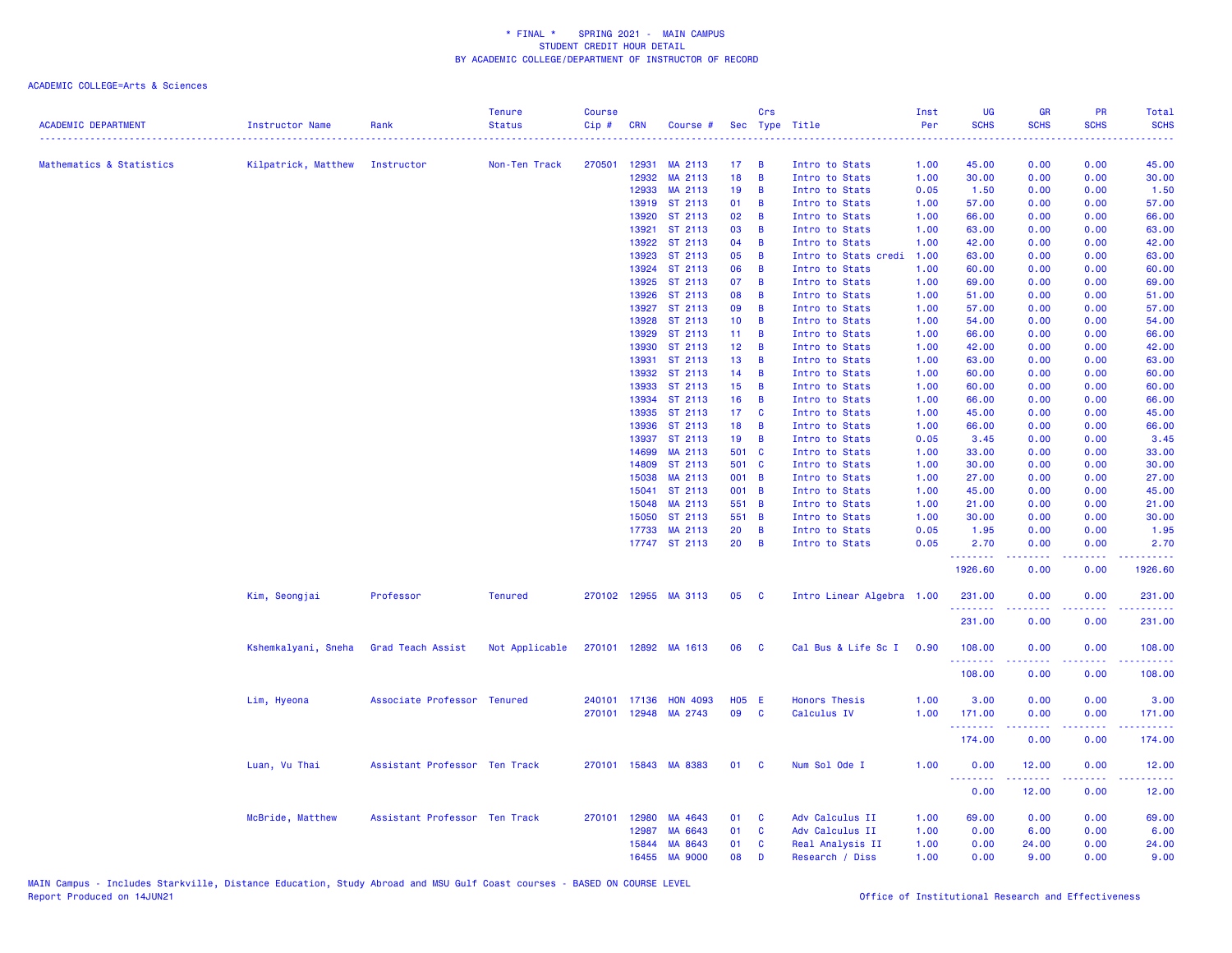| <b>ACADEMIC DEPARTMENT</b> | <b>Instructor Name</b> | Rank                               | <b>Tenure</b><br><b>Status</b> | <b>Course</b><br>Cip# | <b>CRN</b>     | Course #             |          | Crs            | Sec Type Title                               | Inst<br>Per  | <b>UG</b><br><b>SCHS</b>        | <b>GR</b><br><b>SCHS</b>                                                                                                          | PR<br><b>SCHS</b>                                                                                      | Total<br><b>SCHS</b>                                                                                    |
|----------------------------|------------------------|------------------------------------|--------------------------------|-----------------------|----------------|----------------------|----------|----------------|----------------------------------------------|--------------|---------------------------------|-----------------------------------------------------------------------------------------------------------------------------------|--------------------------------------------------------------------------------------------------------|---------------------------------------------------------------------------------------------------------|
| Mathematics & Statistics   | McBride, Matthew       | Assistant Professor Ten Track      |                                |                       |                | 270101 16743 MA 4000 | 01       | $\mathbf{I}$   | Directed Indiv Study                         | 1.00         | 3.00<br>.                       | 0.00                                                                                                                              | 0.00                                                                                                   | 3.00                                                                                                    |
|                            |                        |                                    |                                |                       |                |                      |          |                |                                              |              | 72.00                           | 39.00                                                                                                                             | 0.00                                                                                                   | 111.00                                                                                                  |
|                            | Nation, Julie          | Instructor                         | Non-Ten Track                  | 270101                | 12868          | MA 1323              | 01       | C              | Trigonometry                                 | 1.00         | 255.00                          | 0.00                                                                                                                              | 0.00                                                                                                   | 255.00                                                                                                  |
|                            |                        |                                    |                                |                       | 12872          | MA 1323              | 05       | $\mathbf c$    | Trigonometry                                 | 1.00         | 114.00                          | 0.00                                                                                                                              | 0.00                                                                                                   | 114.00                                                                                                  |
|                            |                        |                                    |                                |                       | 12873          | MA 1323              | 06       | C              | Trigonometry                                 | 0.05         | 1.50                            | 0.00                                                                                                                              | 0.00                                                                                                   | 1.50                                                                                                    |
|                            |                        |                                    |                                |                       | 12874          | MA 1323              | 07       | C              | Trigonometry                                 | 0.05         | 3.15                            | 0.00                                                                                                                              | 0.00                                                                                                   | 3.15                                                                                                    |
|                            |                        |                                    |                                |                       | 12875          | MA 1323              | 08       | C              | Trigonometry                                 | 0.05         | 3.45                            | 0.00                                                                                                                              | 0.00                                                                                                   | 3.45                                                                                                    |
|                            |                        |                                    |                                |                       | 12883<br>12884 | MA 1423<br>MA 1423   | 01<br>02 | C<br>C         | Problem Solving Real                         | 1.00<br>1.00 | 87.00<br>69.00                  | 0.00<br>0.00                                                                                                                      | 0.00<br>0.00                                                                                           | 87.00<br>69.00                                                                                          |
|                            |                        |                                    |                                |                       | 15045          | MA 1423              | 551 C    |                | Problem Solving Real<br>Problem Solving Real | 1.00         | 45.00                           | 0.00                                                                                                                              | 0.00                                                                                                   | 45.00                                                                                                   |
|                            |                        |                                    |                                |                       | 17383          | <b>MA 0103</b>       | 002 B    |                | Intermediate Algebra                         | 1.00         | 9.00                            | 0.00                                                                                                                              | 0.00                                                                                                   | 9.00                                                                                                    |
|                            |                        |                                    |                                |                       | 270102 14693   | MA 1313              | 501 C    |                | College Algebra                              | 1.00         | 108.00                          | 0.00                                                                                                                              | 0.00                                                                                                   | 108.00                                                                                                  |
|                            |                        |                                    |                                |                       |                |                      |          |                |                                              |              | .                               | .                                                                                                                                 | .                                                                                                      | 22222                                                                                                   |
|                            |                        |                                    |                                |                       |                |                      |          |                |                                              |              | 695.10                          | 0.00                                                                                                                              | 0.00                                                                                                   | 695.10                                                                                                  |
|                            | Oketch, Tobias         | Grad Research Assis Not Applicable |                                | 270501                |                | 17733 MA 2113        | 20       | B              | Intro to Stats                               | 0.95         | 37.05                           | 0.00                                                                                                                              | 0.00                                                                                                   | 37.05                                                                                                   |
|                            |                        |                                    |                                |                       |                | 17747 ST 2113        | 20       | $\overline{B}$ | Intro to Stats                               | 0.95         | 51.30<br>.                      | 0.00                                                                                                                              | 0.00                                                                                                   | 51.30                                                                                                   |
|                            |                        |                                    |                                |                       |                |                      |          |                |                                              |              | 88.35                           | 0.00                                                                                                                              | 0.00                                                                                                   | 88.35                                                                                                   |
|                            | Oppenheimer, Seth      | Professor                          | <b>Tenured</b>                 |                       | 270101 17856   | <b>MA 7000</b>       | 05       | $\mathbf{I}$   | Directed Indiv Study                         | 1.00         | 0.00                            | 3.00                                                                                                                              | 0.00                                                                                                   | 3.00                                                                                                    |
|                            |                        |                                    |                                |                       |                | 270104 12973 MA 3463 | 01       | <b>C</b>       | Found Of Geometry                            | 1.00         | 57.00<br>.                      | 0.00                                                                                                                              | 0.00                                                                                                   | 57.00                                                                                                   |
|                            |                        |                                    |                                |                       |                |                      |          |                |                                              |              | 57.00                           | 3.00                                                                                                                              | 0.00                                                                                                   | 60.00                                                                                                   |
|                            | Park, Hwan Hee         | Grad Teach Assist                  | Not Applicable                 |                       |                | 270101 12889 MA 1613 | 03       | <b>C</b>       | Cal Bus & Life Sc I                          | 0.90         | 110.70                          | 0.00                                                                                                                              | 0.00                                                                                                   | 110.70                                                                                                  |
|                            |                        |                                    |                                |                       |                |                      |          |                |                                              |              | .<br>110.70                     | $\frac{1}{2} \left( \frac{1}{2} \right) \left( \frac{1}{2} \right) \left( \frac{1}{2} \right) \left( \frac{1}{2} \right)$<br>0.00 | .<br>0.00                                                                                              | .<br>110.70                                                                                             |
|                            | Patil, Prakash         | Professor                          | <b>Tenured</b>                 |                       | 270501 13963   | ST 8913              | 01       | C              | Recent Devs In Stat                          | 1.00         | 0.00                            | 18.00                                                                                                                             | 0.00                                                                                                   | 18.00                                                                                                   |
|                            |                        |                                    |                                |                       | 16460          | <b>ST 9000</b>       | 04       | D              | Research / Diss                              | 1.00         | 0.00                            | 1.00                                                                                                                              | 0.00                                                                                                   | 1.00                                                                                                    |
|                            |                        |                                    |                                |                       | 17756          | <b>ST 7000</b>       | 02       | T              | Directed Indiv Study                         | 1.00         | 0.00                            | 3.00                                                                                                                              | 0.00                                                                                                   | 3.00                                                                                                    |
|                            |                        |                                    |                                |                       |                | 17896 ST 7000        | 04       | $\mathbf{I}$   | Directed Indiv Study                         | 1.00         | 0.00<br>$\omega$ is $\omega$ in | 3.00                                                                                                                              | 0.00<br>$\sim$ $\sim$ $\sim$ $\sim$                                                                    | 3.00                                                                                                    |
|                            |                        |                                    |                                |                       |                |                      |          |                |                                              |              | 0.00                            | 25.00                                                                                                                             | 0.00                                                                                                   | 25.00                                                                                                   |
|                            | Proctor, Willie        | Non-Employee                       | Not Applicable                 | 280503                | 13130          | MS 2123              | 01       | C              | Tactics & Officershi 0.50                    |              | 10.50                           | 0.00                                                                                                                              | 0.00                                                                                                   | 10.50                                                                                                   |
|                            |                        |                                    |                                |                       | 13131          | MS 2123              | 02       | C              | Tactics & Officershi 0.50                    |              | 15.00<br>.                      | 0.00<br>د د د د                                                                                                                   | 0.00<br>$\frac{1}{2} \left( \frac{1}{2} \right) \left( \frac{1}{2} \right) \left( \frac{1}{2} \right)$ | 15.00<br>$\frac{1}{2} \left( \frac{1}{2} \right) \left( \frac{1}{2} \right) \left( \frac{1}{2} \right)$ |
|                            |                        |                                    |                                |                       |                |                      |          |                |                                              |              | 25.50                           | 0.00                                                                                                                              | 0.00                                                                                                   | 25.50                                                                                                   |
|                            | Qian, Chuanxi          | Professor                          | <b>Tenured</b>                 | 270101                | 12947          | MA 2743              | 08       | C              | Calculus IV                                  | 1.00         | 72.00                           | 0.00                                                                                                                              | 0.00                                                                                                   | 72.00                                                                                                   |
|                            |                        |                                    |                                |                       | 12991          | MA 8253              | 01       | C              | Oper Mathematics                             | 1.00         | 0.00                            | 24.00                                                                                                                             | 0.00                                                                                                   | 24.00                                                                                                   |
|                            |                        |                                    |                                |                       | 16451          | <b>MA 9000</b>       | 04       | D              | Research / Diss                              | 1.00         | 0.00<br>.                       | 3.00<br>.                                                                                                                         | 0.00<br>.                                                                                              | 3.00<br>.                                                                                               |
|                            |                        |                                    |                                |                       |                |                      |          |                |                                              |              | 72.00                           | 27.00                                                                                                                             | 0.00                                                                                                   | 99.00                                                                                                   |
|                            | Rabiei, Kobra          | Grad Teach Assist                  | Not Applicable                 |                       |                | 270101 12873 MA 1323 | 06       | <b>C</b>       | Trigonometry                                 | 0.95         | 28.50                           | 0.00                                                                                                                              | 0.00                                                                                                   | 28.50                                                                                                   |
|                            |                        |                                    |                                |                       |                |                      |          |                |                                              |              | .<br>28.50                      | $\frac{1}{2} \left( \frac{1}{2} \right) \left( \frac{1}{2} \right) \left( \frac{1}{2} \right) \left( \frac{1}{2} \right)$<br>0.00 | .<br>0.00                                                                                              | .<br>28.50                                                                                              |
|                            | Razzaghi, Mohsen       | Professor                          | <b>Tenured</b>                 |                       |                | 270101 16449 MA 9000 | 02       | D              | Research / Diss                              | 1.00         | 0.00                            | 28.00                                                                                                                             | 0.00                                                                                                   | 28.00                                                                                                   |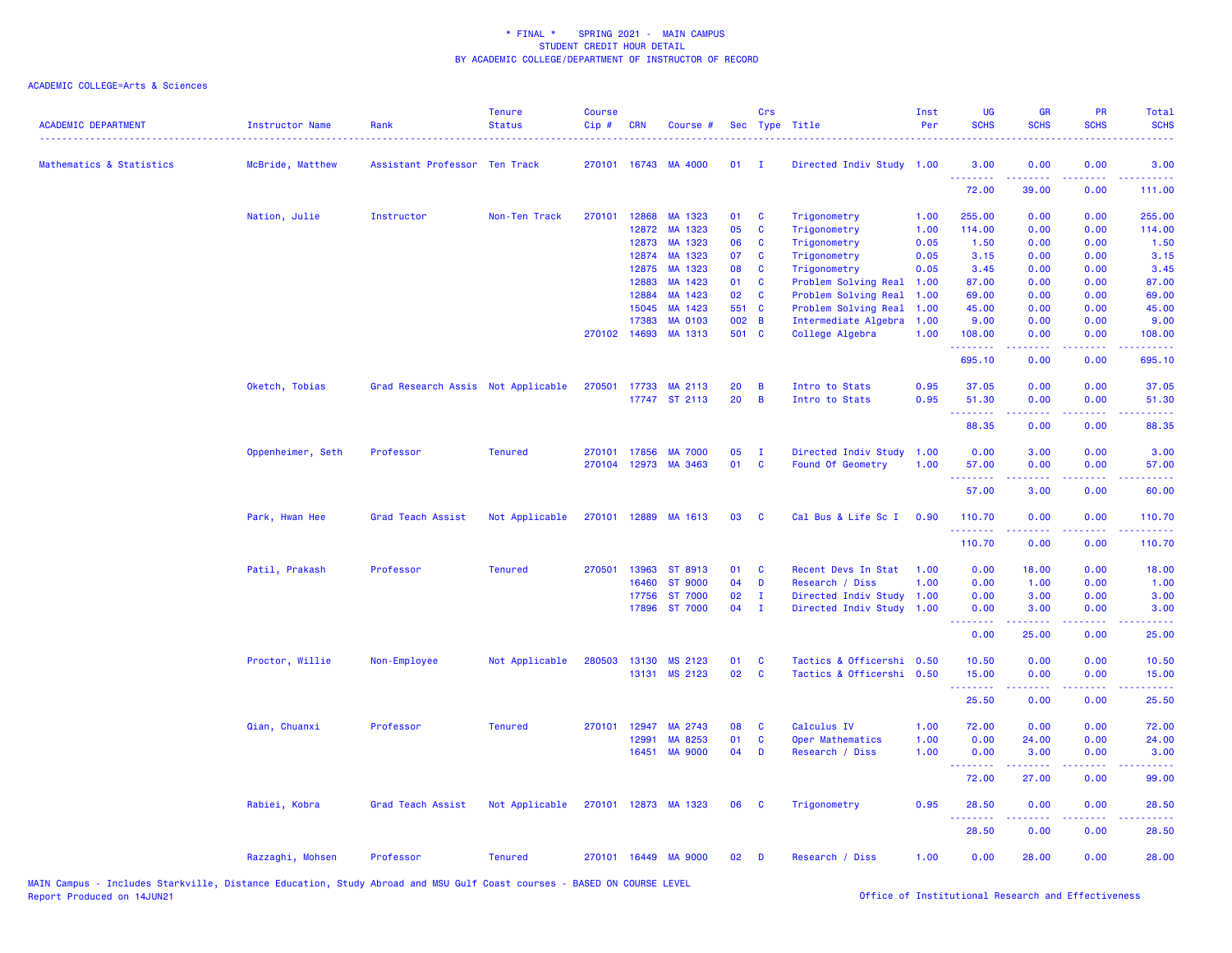| <b>ACADEMIC DEPARTMENT</b> | <b>Instructor Name</b>                             | Rank                          | <b>Tenure</b><br><b>Status</b> | <b>Course</b><br>Cip# | <b>CRN</b>   | Course #             |              | Crs            | Sec Type Title             | Inst<br>Per | <b>UG</b><br><b>SCHS</b> | <b>GR</b><br><b>SCHS</b>                                                                                                                                     | <b>PR</b><br><b>SCHS</b> | <b>Total</b><br><b>SCHS</b>                                                                                                                                    |
|----------------------------|----------------------------------------------------|-------------------------------|--------------------------------|-----------------------|--------------|----------------------|--------------|----------------|----------------------------|-------------|--------------------------|--------------------------------------------------------------------------------------------------------------------------------------------------------------|--------------------------|----------------------------------------------------------------------------------------------------------------------------------------------------------------|
|                            |                                                    |                               |                                |                       |              |                      |              |                |                            |             | .                        | .                                                                                                                                                            | .                        | .                                                                                                                                                              |
|                            |                                                    |                               |                                |                       |              |                      |              |                |                            |             | 0.00                     | 28.00                                                                                                                                                        | 0.00                     | 28.00                                                                                                                                                          |
| Mathematics & Statistics   | Riahi, Sheida                                      | Instructor                    | Non-Ten Track                  | 521302                | 10695        | <b>BQA 2113</b>      | 01           | C              | <b>Bus Stat Methods I</b>  | 1.00        | 213.00                   | 0.00                                                                                                                                                         | 0.00                     | 213.00                                                                                                                                                         |
|                            |                                                    |                               |                                |                       | 10696        | <b>BOA 2113</b>      | 02           | $\mathbf{C}$   | <b>Bus Stat Methods I</b>  | 1.00        | 207.00                   | 0.00                                                                                                                                                         | 0.00                     | 207.00                                                                                                                                                         |
|                            |                                                    |                               |                                |                       | 15106        | <b>BQA 2113</b>      | 001 C        |                | <b>Bus Stat Methods I</b>  | 1.00        | 42.00                    | 0.00                                                                                                                                                         | 0.00                     | 42.00                                                                                                                                                          |
|                            |                                                    |                               |                                |                       | 15350        | <b>BQA 2113</b>      | 03           | C              | <b>Bus Stat Methods I</b>  | 1.00        | 360.00                   | 0.00                                                                                                                                                         | 0.00                     | 360.00                                                                                                                                                         |
|                            |                                                    |                               |                                |                       | 15370        | <b>BQA 2113</b>      | 501 C        |                | <b>Bus Stat Methods I</b>  | 1.00        | 57.00                    | 0.00                                                                                                                                                         | 0.00<br>.                | 57.00                                                                                                                                                          |
|                            |                                                    |                               |                                |                       |              |                      |              |                |                            |             | .<br>879.00              | $\frac{1}{2} \left( \frac{1}{2} \right) \left( \frac{1}{2} \right) \left( \frac{1}{2} \right) \left( \frac{1}{2} \right) \left( \frac{1}{2} \right)$<br>0.00 | 0.00                     | $\begin{array}{cccccccccc} \bullet & \bullet & \bullet & \bullet & \bullet & \bullet & \bullet & \bullet \end{array}$<br>879.00                                |
|                            | Robinson, Amber                                    | Instructor                    | Non-Ten Track                  | 270101                | 12905        | MA 1723              | 02           | C              | Calculus II-SI             | 1.00        | 354,00                   | 0.00                                                                                                                                                         | 0.00                     | 354.00                                                                                                                                                         |
|                            |                                                    |                               |                                |                       | 12906        | MA 1723              | 03           | C              | Calculus II-SI             | 1.00        | 48.00                    | 0.00                                                                                                                                                         | 0.00                     | 48.00                                                                                                                                                          |
|                            |                                                    |                               |                                |                       | 12907        | MA 1723              | 04           | C              | Calculus II-SI             | 1.00        | 276.00                   | 0.00                                                                                                                                                         | 0.00                     | 276.00                                                                                                                                                         |
|                            |                                                    |                               |                                |                       | 12908        | MA 1723              | 05           | C              | Calculus II-SI             | 1.00        | 267.00                   | 0.00                                                                                                                                                         | 0.00                     | 267.00                                                                                                                                                         |
|                            |                                                    |                               |                                |                       | 12914        | MA 1723              | <b>HO1 C</b> |                | Honors Calculus II         | 1.00        | 120.00                   | 0.00                                                                                                                                                         | 0.00                     | 120.00                                                                                                                                                         |
|                            |                                                    |                               |                                |                       | 15044        | MA 1323              | 551 C        |                | Trigonometry               | 1.00        | 24.00                    | 0.00                                                                                                                                                         | 0.00                     | 24.00                                                                                                                                                          |
|                            |                                                    |                               |                                |                       | 270102 15043 | MA 1313              | 551 B        |                | College Algebra            | 1.00        | 66.00                    | 0.00                                                                                                                                                         | 0.00                     | 66.00                                                                                                                                                          |
|                            |                                                    |                               |                                |                       |              |                      |              |                |                            |             | 1155.00                  | 0.00                                                                                                                                                         | 0.00                     | 1155.00                                                                                                                                                        |
|                            | Sepehrifar, Mohammad Associate Professor Tenured   |                               |                                |                       |              | 270501 16457 ST 9000 | 01           | <b>D</b>       | Research / Diss            | 1.00        | 0.00<br>.<br>.           | 9.00                                                                                                                                                         | 0.00                     | 9.00                                                                                                                                                           |
|                            |                                                    |                               |                                |                       |              |                      |              |                |                            |             | 0.00                     | 9.00                                                                                                                                                         | 0.00                     | 9.00                                                                                                                                                           |
|                            | Shi, Jingyi                                        | Assistant Professor Ten Track |                                | 270501                |              | 13954 ST 8114        | 02           | $\overline{B}$ | <b>Statistical Methods</b> | 1.00        | 0.00<br>.                | 80.00                                                                                                                                                        | 0.00                     | 80.00                                                                                                                                                          |
|                            |                                                    |                               |                                |                       |              |                      |              |                |                            |             | 0.00                     | 80.00                                                                                                                                                        | 0.00                     | 80.00                                                                                                                                                          |
|                            | Sivaraman, Vaidyanat Assistant Professor Ten Track |                               |                                |                       | 270101 15835 | MA 4143              | 01           | C              | <b>Graph Theory</b>        | 1.00        | 81.00                    | 0.00                                                                                                                                                         | 0.00                     | 81.00                                                                                                                                                          |
|                            |                                                    |                               |                                |                       | 15839        | MA 6143              | 01           | C              | <b>Graph Theory</b>        | 1.00        | 0.00                     | 3.00                                                                                                                                                         | 0.00                     | 3.00                                                                                                                                                           |
|                            |                                                    |                               |                                |                       | 16454        | <b>MA 9000</b>       | 07           | D              | Research / Diss            | 1.00        | 0.00                     | 6.00                                                                                                                                                         | 0.00                     | 6.00                                                                                                                                                           |
|                            |                                                    |                               |                                |                       | 18126        | <b>MA 8000</b>       | 01           | D              | Research / Thesis          | 1.00        | 0.00                     | 6.00                                                                                                                                                         | 0.00                     | 6.00                                                                                                                                                           |
|                            |                                                    |                               |                                |                       |              | 270102 12965 MA 3163 | 01           | C              | Intro To Mod Algebra       | 1.00        | 81.00                    | 0.00                                                                                                                                                         | 0.00                     | 81.00                                                                                                                                                          |
|                            |                                                    |                               |                                |                       |              |                      |              |                |                            |             | 162.00                   | 15.00                                                                                                                                                        | 0.00                     | 177.00                                                                                                                                                         |
|                            | Smith, Jaclyn                                      | Instructor                    | Non-Ten Track                  |                       | 270101 12898 | MA 1713              | 04           | <b>C</b>       | Calculus I-SI              | 1.00        | 189.00                   | 0.00                                                                                                                                                         | 0.00                     | 189.00                                                                                                                                                         |
|                            |                                                    |                               |                                |                       | 12899        | MA 1713              | 05           | C              | Calculus I-SI              | 1.00        | 87.00                    | 0.00                                                                                                                                                         | 0.00                     | 87.00                                                                                                                                                          |
|                            |                                                    |                               |                                |                       | 12900        | MA 1713              | 06           | C              | Calculus I-SI              | 1.00        | 174.00                   | 0.00                                                                                                                                                         | 0.00                     | 174.00                                                                                                                                                         |
|                            |                                                    |                               |                                |                       | 12935        | MA 2733              | 02           | C              | Calculus III               | 1.00        | 138.00                   | 0.00                                                                                                                                                         | 0.00                     | 138.00                                                                                                                                                         |
|                            |                                                    |                               |                                |                       | 12938        | MA 2733              | 05           | C              | Calculus III               | 1.00        | 114,00                   | 0.00                                                                                                                                                         | 0.00                     | 114.00                                                                                                                                                         |
|                            |                                                    |                               |                                |                       |              |                      |              |                |                            |             | 702.00                   | 22222<br>0.00                                                                                                                                                | د د د د .<br>0.00        | $\frac{1}{2} \left( \frac{1}{2} \right) \left( \frac{1}{2} \right) \left( \frac{1}{2} \right) \left( \frac{1}{2} \right) \left( \frac{1}{2} \right)$<br>702.00 |
|                            | Smith, Robert                                      | Associate Professor Tenured   |                                | 270101                | 12943        | MA 2743              | 04           | <b>C</b>       | Calculus IV                | 1.00        | 183.00                   | 0.00                                                                                                                                                         | 0.00                     | 183.00                                                                                                                                                         |
|                            |                                                    |                               |                                |                       | 12944        | MA 2743              | 05           | C              | Calculus IV                | 1.00        | 180.00                   | 0.00                                                                                                                                                         | 0.00                     | 180.00                                                                                                                                                         |
|                            |                                                    |                               |                                |                       | 12996        | MA 8981              | 01           | C              | <b>Teaching Seminar</b>    | 1.00        | 0.00                     | 6.00                                                                                                                                                         | 0.00                     | 6.00                                                                                                                                                           |
|                            |                                                    |                               |                                |                       | 16388        | MA 8713              | 01           | C              | Complex Analysis I         | 1.00        | 0.00                     | 36.00                                                                                                                                                        | 0.00                     | 36.00                                                                                                                                                          |
|                            |                                                    |                               |                                |                       |              |                      |              |                |                            |             | .<br>363.00              | $\frac{1}{2} \left( \frac{1}{2} \right) \left( \frac{1}{2} \right) \left( \frac{1}{2} \right) \left( \frac{1}{2} \right)$<br>42.00                           | د د د د .<br>0.00        | .<br>405.00                                                                                                                                                    |
|                            | Tschume, William                                   | Instructor                    | Non-Ten Track                  | 270101                | 12893        | MA 1613              | 07           | <b>C</b>       | Cal Bus & Life Sc I        | 1.00        | 192.00                   | 0.00                                                                                                                                                         | 0.00                     | 192.00                                                                                                                                                         |
|                            |                                                    |                               |                                |                       |              | 12911 MA 1723        | 08           | C              | Calculus II-SI             | 1.00        | 264.00                   | 0.00                                                                                                                                                         | 0.00                     | 264.00                                                                                                                                                         |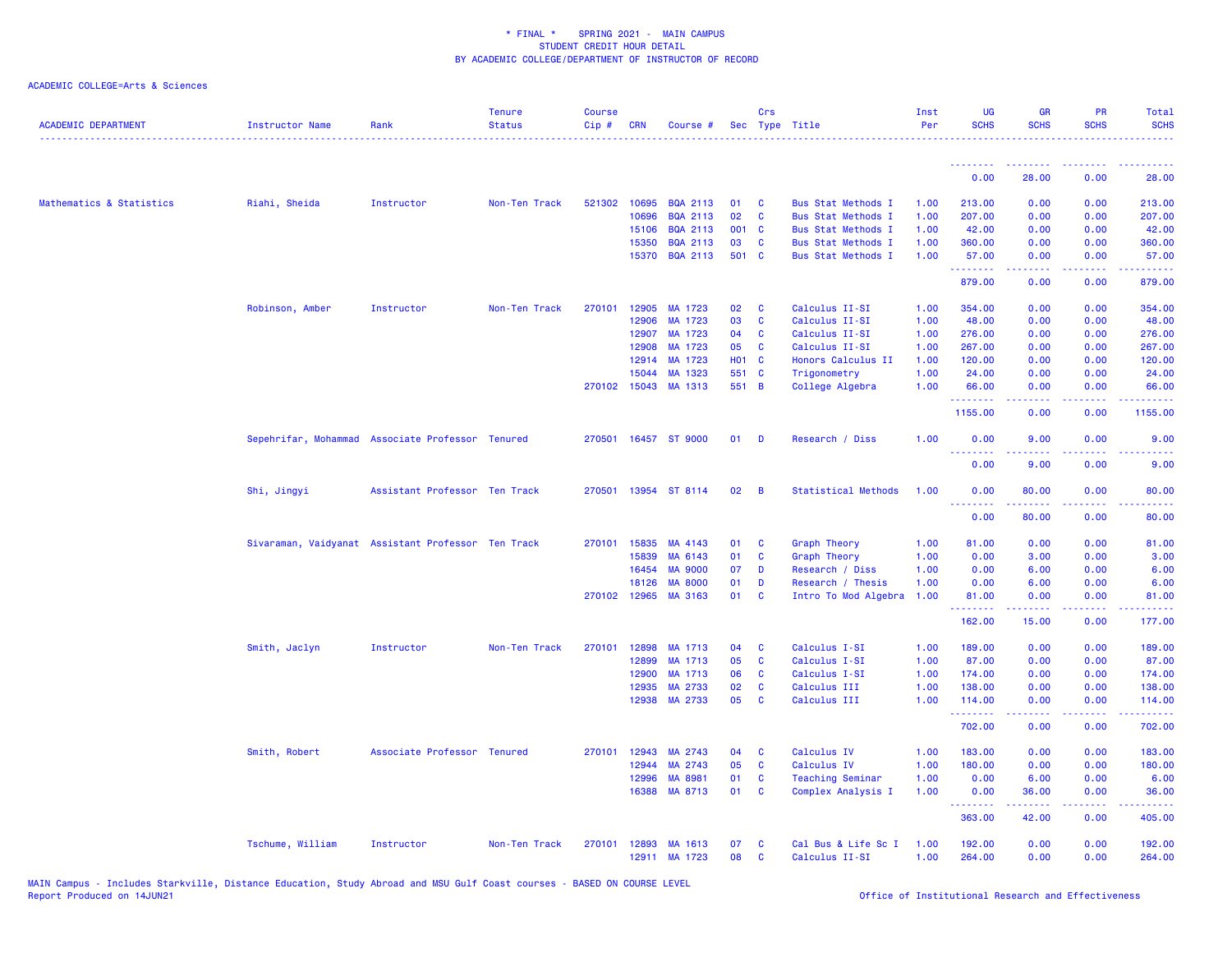| <b>ACADEMIC DEPARTMENT</b> | <b>Instructor Name</b> | Rank                                             | <b>Tenure</b><br><b>Status</b> | <b>Course</b><br>Cip# | <b>CRN</b>     | Course #             |                 | Crs           | Sec Type Title                             | Inst<br>Per  | <b>UG</b><br><b>SCHS</b>                                                                                                          | <b>GR</b><br><b>SCHS</b> | <b>PR</b><br><b>SCHS</b>        | Total<br><b>SCHS</b><br>$\frac{1}{2} \left( \frac{1}{2} \right) \left( \frac{1}{2} \right) \left( \frac{1}{2} \right) \left( \frac{1}{2} \right)$ |
|----------------------------|------------------------|--------------------------------------------------|--------------------------------|-----------------------|----------------|----------------------|-----------------|---------------|--------------------------------------------|--------------|-----------------------------------------------------------------------------------------------------------------------------------|--------------------------|---------------------------------|---------------------------------------------------------------------------------------------------------------------------------------------------|
| Mathematics & Statistics   | Tschume, William       | Instructor                                       | Non-Ten Track                  | 270101                | 12939          | MA 2733              | <b>HO1 C</b>    |               | Calculus III-Honors                        | 1.00         | 57.00                                                                                                                             | 0.00                     | 0.00                            | 57.00                                                                                                                                             |
|                            |                        |                                                  |                                |                       | 15032          | MA 1323              | 001 C           |               | Trigonometry                               | 1.00         | 87.00                                                                                                                             | 0.00                     | 0.00                            | 87.00                                                                                                                                             |
|                            |                        |                                                  |                                |                       | 15039          | MA 2733              | 001 C           |               | Calculus III                               | 1.00         | 75.00                                                                                                                             | 0.00                     | 0.00                            | 75.00                                                                                                                                             |
|                            |                        |                                                  |                                |                       | 15633          | MA 1723              | 501 C           |               | Calculus II                                | 1.00         | 36.00<br>2.2.2.2.2.2.2                                                                                                            | 0.00<br>.                | 0.00<br>$\omega$ is $\omega$ in | 36.00<br>.                                                                                                                                        |
|                            |                        |                                                  |                                |                       |                |                      |                 |               |                                            |              | 711.00                                                                                                                            | 0.00                     | 0.00                            | 711.00                                                                                                                                            |
|                            | Walters, Kimberly      | Instructor                                       | Non-Ten Track                  | 270101                | 12887          | MA 1613              | 01              | C             | Cal Bus & Life Sc I                        | 0.10         | 11.10                                                                                                                             | 0.00                     | 0.00                            | 11.10                                                                                                                                             |
|                            |                        |                                                  |                                |                       | 12888          | MA 1613              | 02              | C             | Cal Bus & Life Sc I                        | 1.00         | 120.00                                                                                                                            | 0.00                     | 0.00                            | 120.00                                                                                                                                            |
|                            |                        |                                                  |                                |                       | 12889          | MA 1613              | 03              | <b>C</b>      | Cal Bus & Life Sc I                        | 0.10         | 12.30                                                                                                                             | 0.00                     | 0.00                            | 12.30                                                                                                                                             |
|                            |                        |                                                  |                                |                       | 12890          | MA 1613              | 04              | C             | Cal Bus & Life Sc I                        | 0.10         | 10.80                                                                                                                             | 0.00                     | 0.00                            | 10.80                                                                                                                                             |
|                            |                        |                                                  |                                |                       | 12891<br>12892 | MA 1613<br>MA 1613   | 05<br>06        | <b>C</b><br>C | Cal Bus & Life Sc I                        | 1.00<br>0.10 | 153.00<br>12.00                                                                                                                   | 0.00                     | 0.00                            | 153.00                                                                                                                                            |
|                            |                        |                                                  |                                |                       |                |                      | 08              | C             | Cal Bus & Life Sc I<br>Cal Bus & Life Sc I |              |                                                                                                                                   | 0.00                     | 0.00                            | 12.00                                                                                                                                             |
|                            |                        |                                                  |                                | 270102 12848          | 12894          | MA 1613<br>MA 1313   | 02              | C             | College Algebra                            | 0.10<br>1.00 | 11.10<br>255.00                                                                                                                   | 0.00<br>0.00             | 0.00<br>0.00                    | 11.10<br>255.00                                                                                                                                   |
|                            |                        |                                                  |                                |                       | 12849          | MA 1313              | 03              | C             | College Algebra                            | 1.00         | 369.00                                                                                                                            | 0.00                     | 0.00                            | 369.00                                                                                                                                            |
|                            |                        |                                                  |                                |                       | 12850          | MA 1313              | 05              | К             | College Algebra                            | 1.00         | 0.00                                                                                                                              | 0.00                     | 0.00                            | 0.00                                                                                                                                              |
|                            |                        |                                                  |                                |                       | 12851          | MA 1313              | 06              | К             | College Algebra                            | 1.00         | 0.00                                                                                                                              | 0.00                     | 0.00                            | 0.00                                                                                                                                              |
|                            |                        |                                                  |                                |                       | 12852          | MA 1313              | 07              | К             | College Algebra                            | 1.00         | 0.00                                                                                                                              | 0.00                     | 0.00                            | 0.00                                                                                                                                              |
|                            |                        |                                                  |                                |                       | 12853          | MA 1313              | 08              | К             | College Algebra                            | 1.00         | 0.00                                                                                                                              | 0.00                     | 0.00                            | 0.00                                                                                                                                              |
|                            |                        |                                                  |                                |                       | 12862          | MA 1313              | 17 <sub>1</sub> | К             | College Algebra                            | 1.00         | 0.00                                                                                                                              | 0.00                     | 0.00                            | 0.00                                                                                                                                              |
|                            |                        |                                                  |                                |                       | 12863          | MA 1313              | 18              | K             | College Algebra                            | 1.00         | 0.00                                                                                                                              | 0.00                     | 0.00                            | 0.00                                                                                                                                              |
|                            |                        |                                                  |                                |                       |                |                      |                 |               |                                            |              | .<br>954.30                                                                                                                       | .<br>0.00                | د د د د<br>0.00                 | .<br>954.30                                                                                                                                       |
|                            | Woodard, Kelly         | Lecturer                                         | Non-Ten Track                  | 270101                | 14694          | MA 1323              | 501 C           |               | Trigonometry                               | 1.00         | 93.00                                                                                                                             | 0.00                     | 0.00                            | 93.00                                                                                                                                             |
|                            |                        |                                                  |                                |                       | 14695          | MA 1413              | 501 C           |               | Structure Real Numbe                       | 1.00         | 60.00                                                                                                                             | 0.00                     | 0.00                            | 60.00                                                                                                                                             |
|                            |                        |                                                  |                                |                       | 14696          | MA 1423              | 501 C           |               | Problem Solving Real                       | 1.00         | 60.00                                                                                                                             | 0.00                     | 0.00                            | 60.00                                                                                                                                             |
|                            |                        |                                                  |                                |                       | 14697          | MA 1433              | 501 C           |               | Informal Geom & Meas                       | 1.00         | 45.00                                                                                                                             | 0.00                     | 0.00                            | 45.00                                                                                                                                             |
|                            |                        |                                                  |                                |                       | 14698          | MA 1613              | 501 C           |               | Cal Bus & Life Sc I                        | 1.00         | 69.00                                                                                                                             | 0.00                     | 0.00                            | 69.00                                                                                                                                             |
|                            |                        |                                                  |                                |                       | 15046          | MA 1433              | 551 C           |               | Informal Geom & Meas                       | 1.00         | 24.00                                                                                                                             | 0.00                     | 0.00                            | 24.00                                                                                                                                             |
|                            |                        |                                                  |                                |                       |                | 17381 MA 1323        | 002 C           |               | Trigonometry                               | 1.00         | 24.00<br>.                                                                                                                        | 0.00                     | 0.00                            | 24.00                                                                                                                                             |
|                            |                        |                                                  |                                |                       |                |                      |                 |               |                                            |              | 375.00                                                                                                                            | 0.00                     | 0.00                            | 375.00                                                                                                                                            |
|                            | Woody, Jonathan        | Associate Professor Tenured                      |                                | 270501                |                | 16458 ST 9000        | 02              | D             | Research / Diss                            | 1.00         | 0.00<br>$\frac{1}{2} \left( \frac{1}{2} \right) \left( \frac{1}{2} \right) \left( \frac{1}{2} \right) \left( \frac{1}{2} \right)$ | 1.00                     | 0.00<br>.                       | 1.00                                                                                                                                              |
|                            |                        |                                                  |                                |                       |                |                      |                 |               |                                            |              | 0.00                                                                                                                              | 1.00                     | 0.00                            | 1.00                                                                                                                                              |
|                            | Wu, Tung-Lung          | Associate Professor Tenured                      |                                |                       | 270501 16303   | ST 8433              | 01              | <b>C</b>      | Multiv Stat Analy                          | 1.00         | 0.00                                                                                                                              | 15.00                    | 0.00                            | 15.00                                                                                                                                             |
|                            |                        |                                                  |                                |                       | 16461          | <b>ST 9000</b>       | 05              | D             | Research / Diss                            | 1.00         | 0.00                                                                                                                              | 3.00                     | 0.00                            | 3.00                                                                                                                                              |
|                            |                        |                                                  |                                |                       | 17912          | ST 7000              | 05              | $\mathbf{I}$  | Directed Indiv Study                       | 1.00         | 0.00                                                                                                                              | 1.00                     | 0.00                            | 1.00                                                                                                                                              |
|                            |                        |                                                  |                                |                       | 17914          | ST 4000              | 02              | Ι.            | Directed Indiv Study                       | 1.00         | 1.00                                                                                                                              | 0.00                     | 0.00                            | 1.00                                                                                                                                              |
|                            |                        |                                                  |                                |                       |                | 17915 ST 4000        | 03              | $\mathbf{I}$  | Directed Indiv Study                       | 1.00         | 1.00<br>.                                                                                                                         | 0.00<br>22222            | 0.00<br>د د د د .               | 1.00<br>2.2.2.2                                                                                                                                   |
|                            |                        |                                                  |                                |                       |                |                      |                 |               |                                            |              | 2.00                                                                                                                              | 19.00                    | 0.00                            | 21.00                                                                                                                                             |
|                            | Xu, Xiangsheng         | Professor                                        | <b>Tenured</b>                 | 270101                | 12950          | MA 2743              | <b>HO1 C</b>    |               | Honors Calculus IV                         | 1.00         | 21.00                                                                                                                             | 0.00                     | 0.00                            | 21.00                                                                                                                                             |
|                            |                        |                                                  |                                |                       | 15837          | MA 4373              | 01              | C             | Int Part Diff Equa                         | 1.00         | 72.00                                                                                                                             | 0.00                     | 0.00                            | 72.00                                                                                                                                             |
|                            |                        |                                                  |                                |                       |                | 16452 MA 9000        | 05              | D             | Research / Diss                            | 1.00         | 0.00<br><b>.</b> .                                                                                                                | 3.00                     | 0.00                            | 3.00<br>.                                                                                                                                         |
|                            |                        |                                                  |                                |                       |                |                      |                 |               |                                            |              | 93.00                                                                                                                             | 3.00                     | 0.00                            | 96.00                                                                                                                                             |
|                            |                        | Yarahmadian, Shantia Associate Professor Tenured |                                |                       |                | 270101 12974 MA 3513 | 01              | - C           | History Of Math                            | 1.00         | 87.00                                                                                                                             | 0.00                     | 0.00                            | 87.00                                                                                                                                             |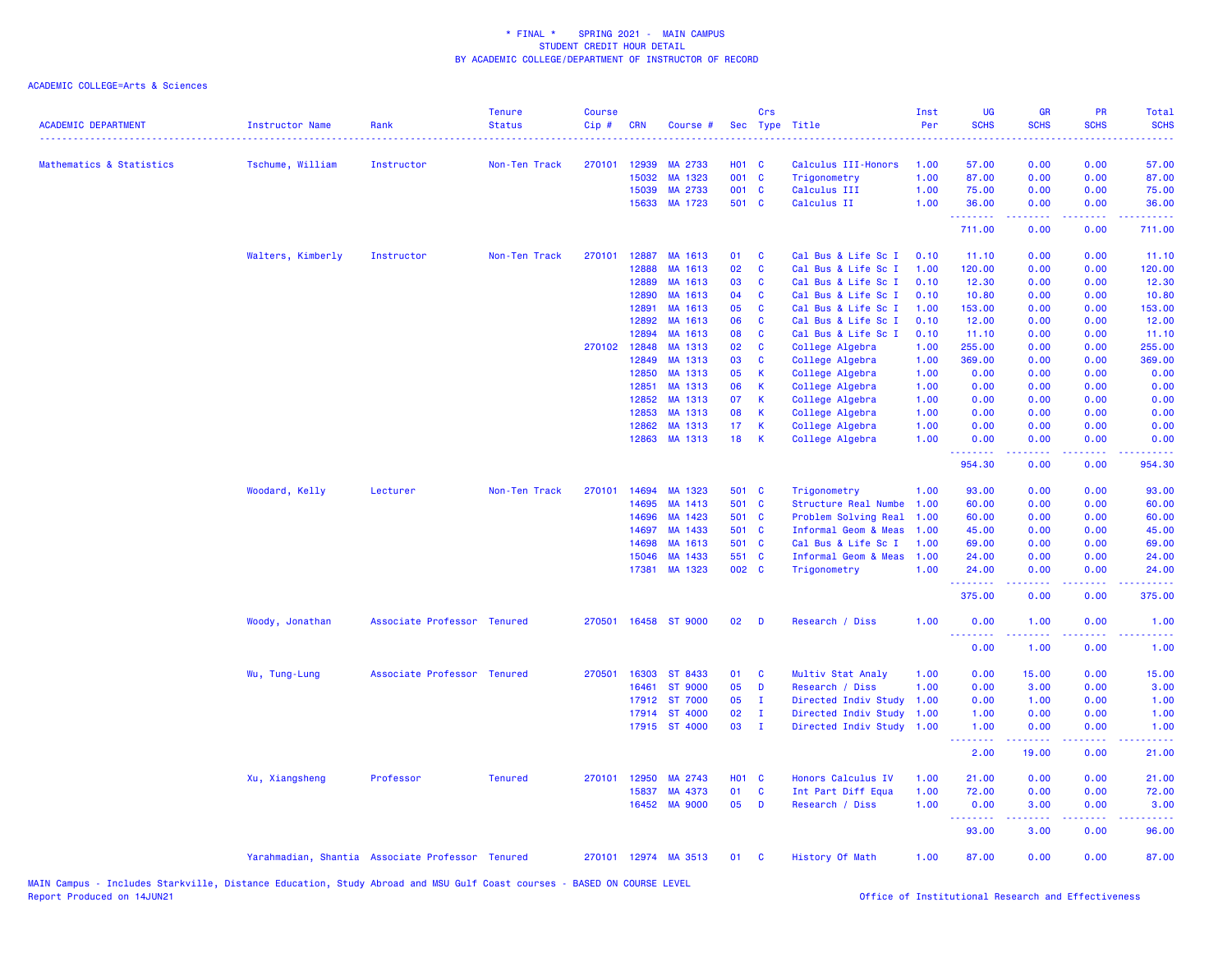|                                                                  |                                                  |                               | <b>Tenure</b><br><b>Status</b> | <b>Course</b> |            |               |              | Crs            |                            | Inst<br>Per | <b>UG</b>            | <b>GR</b>          | <b>PR</b>    | Total<br><b>SCHS</b>                                                                                                                                                                                                                                                                                                                                                                                                                                                                   |
|------------------------------------------------------------------|--------------------------------------------------|-------------------------------|--------------------------------|---------------|------------|---------------|--------------|----------------|----------------------------|-------------|----------------------|--------------------|--------------|----------------------------------------------------------------------------------------------------------------------------------------------------------------------------------------------------------------------------------------------------------------------------------------------------------------------------------------------------------------------------------------------------------------------------------------------------------------------------------------|
| <b>ACADEMIC DEPARTMENT</b>                                       | <b>Instructor Name</b>                           | Rank                          |                                | Cip#          | <b>CRN</b> | Course        |              |                | Sec Type Title             |             | <b>SCHS</b>          | <b>SCHS</b>        | <b>SCHS</b>  |                                                                                                                                                                                                                                                                                                                                                                                                                                                                                        |
| Mathematics & Statistics                                         | Yarahmadian, Shantia Associate Professor Tenured |                               |                                | 270101        | 15842      | MA 8323       | 01           | $\mathbf{C}$   | Ordinary Diff Eqn II 1.00  |             | 0.00                 | 42.00              | 0.00         | 42.00                                                                                                                                                                                                                                                                                                                                                                                                                                                                                  |
|                                                                  |                                                  |                               |                                |               |            | 17592 MA 7000 | 01           | $\blacksquare$ | Directed Indiv Study 1.00  |             | 0.00                 | 3.00               | 0.00         | 3.00                                                                                                                                                                                                                                                                                                                                                                                                                                                                                   |
|                                                                  |                                                  |                               |                                |               |            | 17792 MA 7000 | 03           | $\blacksquare$ | Directed Indiv Study 1.00  |             | 0.00                 | 3.00               | 0.00         | 3.00                                                                                                                                                                                                                                                                                                                                                                                                                                                                                   |
|                                                                  |                                                  |                               |                                | 270301        | 12990      | MA 8213       | 01 C         |                | Appl Math II               | 1.00        | 0.00                 | 15.00              | 0.00         | 15.00                                                                                                                                                                                                                                                                                                                                                                                                                                                                                  |
|                                                                  |                                                  |                               |                                |               |            | 15627 MA 8213 | 501 C        |                | Appl Math II               | 1.00        | 0.00<br>.            | 12.00<br>.         | 0.00<br>.    | 12.00                                                                                                                                                                                                                                                                                                                                                                                                                                                                                  |
|                                                                  |                                                  |                               |                                |               |            |               |              |                |                            |             | 87.00                | 75.00              | 0.00         | 162.00                                                                                                                                                                                                                                                                                                                                                                                                                                                                                 |
|                                                                  | Young, Danielle                                  | Instructor                    | Non-Ten Track                  | 270101        |            | 12896 MA 1713 | 02           | <b>C</b>       | Calculus I-SI              | 1.00        | 198.00               | 0.00               | 0.00         | 198.00                                                                                                                                                                                                                                                                                                                                                                                                                                                                                 |
|                                                                  |                                                  |                               |                                |               |            | 12897 MA 1713 | 03           | <b>C</b>       | Calculus I-SI              | 1.00        | 156.00               | 0.00               | 0.00         | 156.00                                                                                                                                                                                                                                                                                                                                                                                                                                                                                 |
|                                                                  |                                                  |                               |                                |               | 12934      | MA 2733       | 01           | $\mathbf{C}$   | Calculus III               | 1.00        | 147.00               | 0.00               | 0.00         | 147.00                                                                                                                                                                                                                                                                                                                                                                                                                                                                                 |
|                                                                  |                                                  |                               |                                |               | 12936      | MA 2733       | 03           | <b>C</b>       | Calculus III               | 1.00        | 267.00               | 0.00               | 0.00         | 267.00                                                                                                                                                                                                                                                                                                                                                                                                                                                                                 |
|                                                                  |                                                  |                               |                                |               | 12937      | MA 2733       | 04           | $\mathbf{C}$   | Calculus III               | 1.00        | 144.00               | 0.00               | 0.00         | 144.00                                                                                                                                                                                                                                                                                                                                                                                                                                                                                 |
|                                                                  |                                                  |                               |                                |               | 15033      | MA 1613       | 001 C        |                | Cal Bus & Life Sc I        | 1.00        | 57.00                | 0.00               | 0.00         | 57.00                                                                                                                                                                                                                                                                                                                                                                                                                                                                                  |
|                                                                  |                                                  |                               |                                |               |            | 15047 MA 1613 | 551 C        |                | Cal Bus & Life Sc I        | 1.00        | 12.00<br>.           | 0.00<br>.          | 0.00<br>---- | 12.00                                                                                                                                                                                                                                                                                                                                                                                                                                                                                  |
|                                                                  |                                                  |                               |                                |               |            |               |              |                |                            |             | 981.00               | 0.00               | 0.00         | 981.00                                                                                                                                                                                                                                                                                                                                                                                                                                                                                 |
|                                                                  | Zhang, Jialin                                    | Assistant Professor Ten Track |                                | 270501        |            | 13958 ST 8353 | 01           | $\mathbf{C}$   | <b>Stat Computations</b>   | 1.00        | 0.00                 | 30.00              | 0.00         | 30.00                                                                                                                                                                                                                                                                                                                                                                                                                                                                                  |
|                                                                  |                                                  |                               |                                |               |            | 13959 ST 8533 | 01 C         |                | Applied Probability        | 1.00        | 0.00                 | 15.00              | 0.00         | 15.00                                                                                                                                                                                                                                                                                                                                                                                                                                                                                  |
|                                                                  |                                                  |                               |                                |               |            | 17273 ST 7000 | 01           | $\blacksquare$ | Directed Indiv Study       | 1.00        | 0.00                 | 3.00               | 0.00         | 3.00                                                                                                                                                                                                                                                                                                                                                                                                                                                                                   |
|                                                                  |                                                  |                               |                                |               |            | 17720 ST 9000 | 06           | D              | Research / Diss            | 1.00        | 0.00<br><b></b>      | 4.00<br>. <b>.</b> | 0.00<br>.    | 4.00<br>.                                                                                                                                                                                                                                                                                                                                                                                                                                                                              |
|                                                                  |                                                  |                               |                                |               |            |               |              |                |                            |             | 0.00                 | 52.00              | 0.00         | 52.00                                                                                                                                                                                                                                                                                                                                                                                                                                                                                  |
|                                                                  | Zhou, Qian                                       | Assistant Professor Ten Track |                                | 270501        |            | 13953 ST 8114 | 01           | - B            | <b>Statistical Methods</b> | 1.00        | 0.00                 | 92.00              | 0.00         | 92.00                                                                                                                                                                                                                                                                                                                                                                                                                                                                                  |
|                                                                  |                                                  |                               |                                |               |            | 14812 ST 8114 | 501 C        |                | <b>Statistical Methods</b> | 1.00        | 0.00                 | 64.00              | 0.00         | 64.00                                                                                                                                                                                                                                                                                                                                                                                                                                                                                  |
|                                                                  |                                                  |                               |                                |               |            | 16459 ST 9000 | 03 D         |                | Research / Diss            | 1.00        | 0.00                 | 9.00               | 0.00         | 9.00                                                                                                                                                                                                                                                                                                                                                                                                                                                                                   |
|                                                                  |                                                  |                               |                                |               |            | 17815 ST 7000 | $03 \quad I$ |                | Directed Indiv Study       | 1.00        | 0.00                 | 3.00               | 0.00         | 3.00                                                                                                                                                                                                                                                                                                                                                                                                                                                                                   |
|                                                                  |                                                  |                               |                                |               |            |               |              |                |                            |             | 0.00                 | 168.00             | 0.00         | 168.00                                                                                                                                                                                                                                                                                                                                                                                                                                                                                 |
| ====================================<br>Mathematics & Statistics |                                                  |                               |                                |               |            |               |              |                |                            |             | ========<br>16728.50 | 772.00             | 0.00         | =======<br>17500.50                                                                                                                                                                                                                                                                                                                                                                                                                                                                    |
|                                                                  |                                                  |                               |                                |               |            |               |              |                |                            |             | ========             | ================== |              | $\begin{array}{cccccccccc} \multicolumn{2}{c}{} & \multicolumn{2}{c}{} & \multicolumn{2}{c}{} & \multicolumn{2}{c}{} & \multicolumn{2}{c}{} & \multicolumn{2}{c}{} & \multicolumn{2}{c}{} & \multicolumn{2}{c}{} & \multicolumn{2}{c}{} & \multicolumn{2}{c}{} & \multicolumn{2}{c}{} & \multicolumn{2}{c}{} & \multicolumn{2}{c}{} & \multicolumn{2}{c}{} & \multicolumn{2}{c}{} & \multicolumn{2}{c}{} & \multicolumn{2}{c}{} & \multicolumn{2}{c}{} & \multicolumn{2}{c}{} & \mult$ |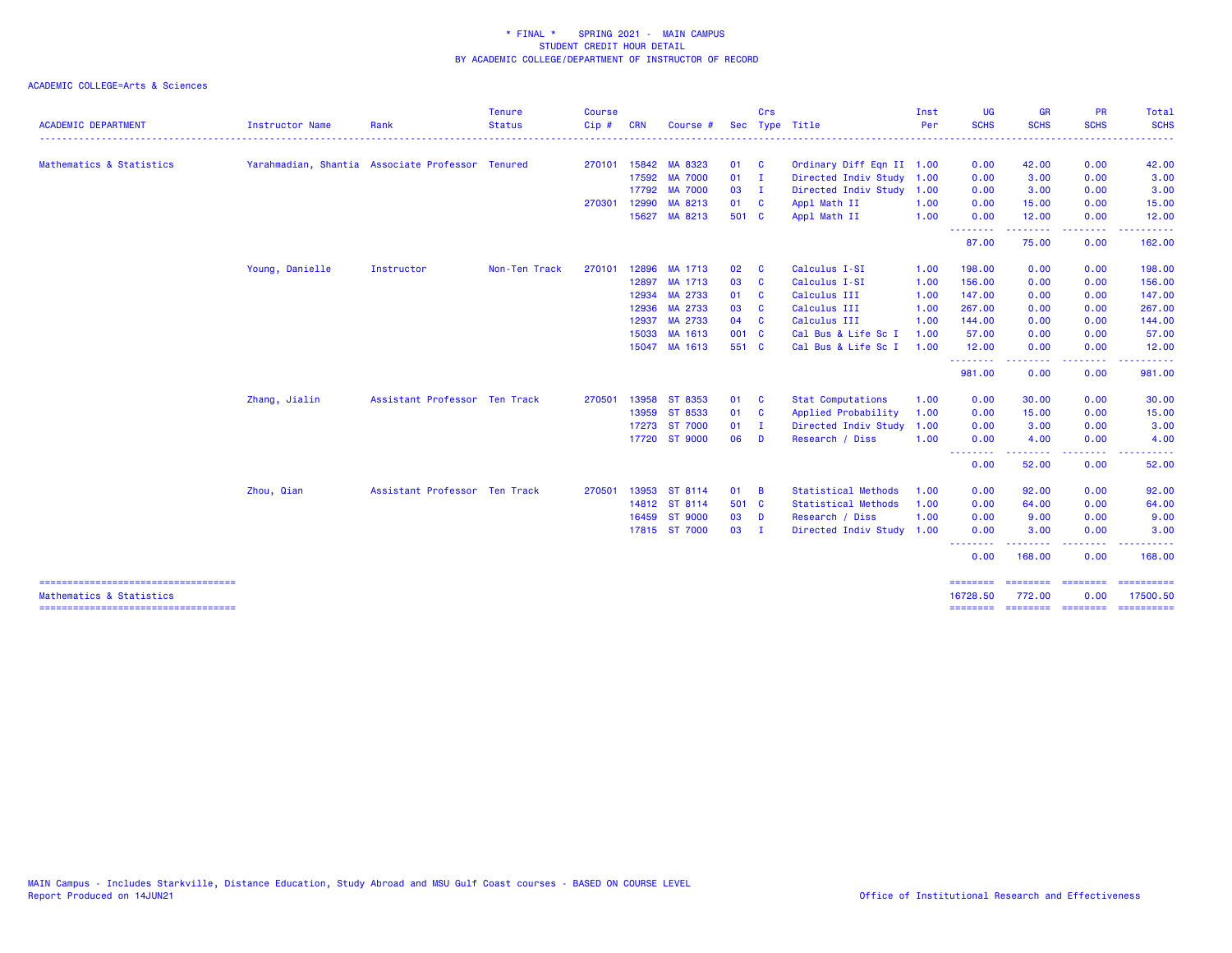| <b>ACADEMIC DEPARTMENT</b><br>Military Science             | <b>Instructor Name</b><br>Baker, Christopher | Rank<br>Non-Employee | <b>Status</b><br>Not Applicable | Cip#   | <b>CRN</b> | Course #             | <b>Sec</b> |              | Type Title                | Per  | <b>SCHS</b>        | <b>SCHS</b>                       | <b>SCHS</b> | <b>SCHS</b> |
|------------------------------------------------------------|----------------------------------------------|----------------------|---------------------------------|--------|------------|----------------------|------------|--------------|---------------------------|------|--------------------|-----------------------------------|-------------|-------------|
|                                                            |                                              |                      |                                 |        |            |                      |            |              |                           |      |                    |                                   |             |             |
|                                                            |                                              |                      |                                 | 280503 |            | 13125 MS 1122        | 01         | $\mathbf{C}$ | Leader Development 2 0.50 |      | 11.00              | 0.00                              | 0.00        | 11.00       |
|                                                            |                                              |                      |                                 |        |            | 13126 MS 1122        | 02         | <b>C</b>     | Leader Development 2 0.50 |      | 5.00               | 0.00                              | 0.00        | 5.00        |
|                                                            |                                              |                      |                                 |        |            | 13127 MS 1122        | 03         | <b>C</b>     | Leader Development 2 0.50 |      | 3.00<br>--------   | 0.00                              | 0.00        | 3.00        |
|                                                            |                                              |                      |                                 |        |            |                      |            |              |                           |      | 19.00              | 0.00                              | 0.00        | 19.00       |
|                                                            | Bush, Kenneth                                | Non-Employee         | Not Applicable                  | 280503 |            | 13125 MS 1122        | 01         | <b>C</b>     | Leader Development 2 0.50 |      | 11.00              | 0.00                              | 0.00        | 11.00       |
|                                                            |                                              |                      |                                 |        |            | 13126 MS 1122        | 02         | <b>C</b>     | Leader Development 2 0.50 |      | 5.00               | 0.00                              | 0.00        | 5.00        |
|                                                            |                                              |                      |                                 |        |            | 13127 MS 1122        | 03         | <b>C</b>     | Leader Development 2 0.50 |      | 3.00               | 0.00                              | 0.00        | 3.00        |
|                                                            |                                              |                      |                                 |        |            | 13130 MS 2123        | 01         | - C          | Tactics & Officershi 0.50 |      | 10.50              | 0.00                              | 0.00        | 10.50       |
|                                                            |                                              |                      |                                 |        |            | 13131 MS 2123        | 02         | - C          | Tactics & Officershi 0.50 |      | 15.00              | 0.00                              | 0.00        | 15.00       |
|                                                            |                                              |                      |                                 |        |            | 13135 MS 3123        | 01         | <b>C</b>     | Adv Mil Skills II         | 0.50 | 15.00              | 0.00                              | 0.00        | 15.00       |
|                                                            |                                              |                      |                                 |        |            | 13136 MS 3123        | 02         | - C          | Adv Mil Skills II         | 0.50 | 10.50              | 0.00                              | 0.00        | 10.50       |
|                                                            |                                              |                      |                                 |        |            | 13138 MS 4124        | 01         | - B          | Transition to Lieute      | 0.50 | 16.00              | 0.00                              | 0.00        | 16.00       |
|                                                            |                                              |                      |                                 |        |            | 13139 MS 4124        | 02         | - B          | Transition to Lieute 0.50 |      | 24.00<br>.         | 0.00                              | 0.00        | 24.00       |
|                                                            |                                              |                      |                                 |        |            |                      |            |              |                           |      | 110.00             | 0.00                              | 0.00        | 110.00      |
|                                                            | Duran, Gerardo                               | Non-Employee         | Not Applicable                  |        |            | 131314 13354 PE 3111 | 01         | - L          | Adv Mil Phy Fit           | 1.00 | 27.00              | 0.00                              | 0.00        | 27.00       |
|                                                            |                                              |                      |                                 |        |            | 280503 13135 MS 3123 | 01         | <b>C</b>     | Adv Mil Skills II         | 0.50 | 15.00              | 0.00                              | 0.00        | 15.00       |
|                                                            |                                              |                      |                                 |        |            | 13136 MS 3123        | 02         | <b>C</b>     | Adv Mil Skills II         | 0.50 | 10.50              | 0.00                              | 0.00        | 10.50       |
|                                                            |                                              |                      |                                 |        |            |                      |            |              |                           |      | --------<br>52.50  | 0.00                              | 0.00        | 52.50       |
|                                                            | Posey, Jason                                 | Non-Employee         | Not Applicable                  | 280503 |            | 13138 MS 4124        | 01         | - B          | Transition to Lieute 0.50 |      | 16.00              | 0.00                              | 0.00        | 16.00       |
|                                                            |                                              |                      |                                 |        |            | 13139 MS 4124        | 02         | - B          | Transition to Lieute 0.50 |      | 24.00              | 0.00                              | 0.00        | 24.00       |
|                                                            |                                              |                      |                                 |        |            | 18048 MS 4000        | $01$ I     |              | Dir Indiv Study           | 1.00 | 1.00               | 0.00                              | 0.00        | 1.00        |
|                                                            |                                              |                      |                                 |        |            |                      |            |              |                           |      | .<br>41.00         | 0.00                              | 0.00        | 41.00       |
|                                                            |                                              |                      |                                 |        |            |                      |            |              |                           |      | ========           | <b>EBBREERS</b>                   | ---------   | ==========  |
| Military Science<br>====================================== |                                              |                      |                                 |        |            |                      |            |              |                           |      | 222.50<br>======== | 0.00<br>-------- ------- -------- | 0.00        | 222.50      |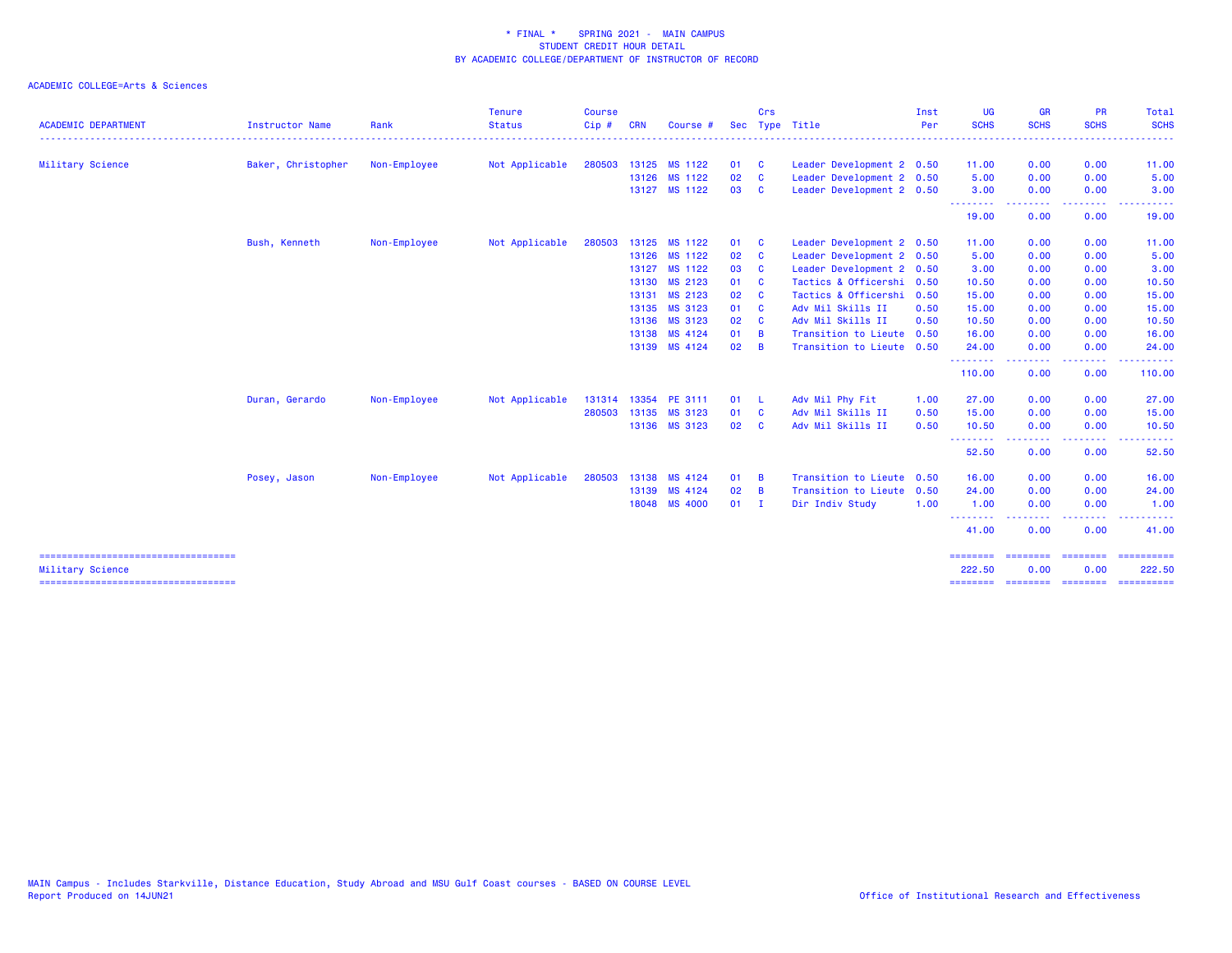| <b>ACADEMIC DEPARTMENT</b> | Instructor Name   | Rank                          | <b>Tenure</b><br><b>Status</b> | <b>Course</b><br>Cip# | <b>CRN</b>   | Course #              | Sec               | Crs          | Type Title             | Inst<br>Per | <b>UG</b><br><b>SCHS</b> | <b>GR</b><br><b>SCHS</b> | PR<br><b>SCHS</b> | Total<br><b>SCHS</b>                                                                                                                                           |
|----------------------------|-------------------|-------------------------------|--------------------------------|-----------------------|--------------|-----------------------|-------------------|--------------|------------------------|-------------|--------------------------|--------------------------|-------------------|----------------------------------------------------------------------------------------------------------------------------------------------------------------|
|                            |                   |                               |                                |                       |              |                       |                   |              |                        |             |                          |                          |                   |                                                                                                                                                                |
| Philosophy & Religion      | Bickle, John      | Professor                     | <b>Tenured</b>                 |                       | 380101 13494 | <b>PHI 1103</b>       | 03                | C            | Intro To Philosophy    | 1.00        | 102.00                   | 0.00                     | 0.00              | 102.00                                                                                                                                                         |
|                            |                   |                               |                                |                       |              | 13495 PHI 1103        | 04                | <b>C</b>     | Intro To Philosophy    | 1.00        | 96.00<br>--------        | 0.00<br>-----            | 0.00<br>.         | 96.00<br>والمستوات المنابذ                                                                                                                                     |
|                            |                   |                               |                                |                       |              |                       |                   |              |                        |             | 198.00                   | 0.00                     | 0.00              | 198.00                                                                                                                                                         |
|                            | Bisson, Albert    | Instructor                    | Non-Ten Track                  | 240101                | 17526        | <b>HON 4003</b>       | H02 I             |              | Oxbridge Tutorial      | 1.00        | 3.00                     | 0.00                     | 0.00              | 3.00                                                                                                                                                           |
|                            |                   |                               |                                |                       | 17609        | <b>HON 4003</b>       | H51 I             |              | Oxbridge Tutorial      | 1.00        | 3.00                     | 0.00                     | 0.00              | 3.00                                                                                                                                                           |
|                            |                   |                               |                                |                       | 17725        | <b>HON 4000</b>       | H02 I             |              | Directed Individual    | 1.00        | 3.00                     | 0.00                     | 0.00              | 3.00                                                                                                                                                           |
|                            |                   |                               |                                | 380101                | 15286        | PHI 3123              | 01                | <b>C</b>     | Phil Of Religion       | 1.00        | 48.00                    | 0.00                     | 0.00              | 48.00                                                                                                                                                          |
|                            |                   |                               |                                | 380201                | 13830        | <b>REL 1103</b>       | H01 C             |              | Honors Intro To Reli   | 1.00        | 75.00                    | 0.00                     | 0.00              | 75.00                                                                                                                                                          |
|                            |                   |                               |                                |                       | 13836        | <b>REL 3223</b>       | 01                | C            | World Religions II     | 1.00        | 99.00                    | 0.00                     | 0.00              | 99.00                                                                                                                                                          |
|                            |                   |                               |                                |                       | 15288        | <b>REL 3123</b>       | 01                | <b>C</b>     | Phil Of Religion       | 1.00        | 54.00                    | 0.00                     | 0.00              | 54.00                                                                                                                                                          |
|                            |                   |                               |                                |                       | 17844        | <b>REL 4000</b>       | 01                | $\mathbf{I}$ | Directed Indiv Study   | 1.00        | 3.00                     | 0.00                     | 0.00              | 3.00                                                                                                                                                           |
|                            |                   |                               |                                |                       | 17845        | <b>REL 4000</b>       | 02                | $\mathbf{I}$ | Directed Indiv Study   | 1.00        | 3.00                     | 0.00                     | 0.00              | 3.00                                                                                                                                                           |
|                            |                   |                               |                                |                       | 17846        | <b>REL 4000</b>       | 03                | $\mathbf{I}$ | Directed Indiv Study   | 1.00        | 3.00                     | 0.00                     | 0.00              | 3.00                                                                                                                                                           |
|                            |                   |                               |                                | 380203                | 13831        | <b>REL 1223</b>       | 01                | C            | Intr To New Test       | 1.00        | 111.00                   | 0.00                     | 0.00              | 111.00                                                                                                                                                         |
|                            |                   |                               |                                |                       |              |                       |                   |              |                        |             | .<br>405.00              | .<br>0.00                | .<br>0.00         | $\frac{1}{2} \left( \frac{1}{2} \right) \left( \frac{1}{2} \right) \left( \frac{1}{2} \right) \left( \frac{1}{2} \right) \left( \frac{1}{2} \right)$<br>405.00 |
|                            | Boyce, Kristin    | Associate Professor Tenured   |                                | 240101                | 12622        | <b>HON 1163</b>       | H <sub>02</sub> S |              | The Quest I            | 1.00        | 42.00                    | 0.00                     | 0.00              | 42.00                                                                                                                                                          |
|                            |                   |                               |                                | 380102                | 13503        | PHI 1113              | 03                | C            | Intro To Logic         | 1.00        | 129.00                   | 0.00                     | 0.00              | 129.00                                                                                                                                                         |
|                            |                   |                               |                                |                       |              | 13505 PHI 1113        | 05                | <b>C</b>     | Intro To Logic         | 1.00        | 120.00                   | 0.00                     | 0.00              | 120.00                                                                                                                                                         |
|                            |                   |                               |                                |                       |              |                       |                   |              |                        |             | .<br>291.00              | .<br>0.00                | ----<br>0.00      | 2.2222<br>291.00                                                                                                                                               |
|                            | Bruno, Michael    | Assistant Professor Ten Track |                                |                       |              | 380103 13511 PHI 1123 | 03                | <b>C</b>     | Intro To Ethics        | 1.00        | 93.00                    | 0.00                     | 0.00              | 93.00                                                                                                                                                          |
|                            |                   |                               |                                |                       | 13513        | PHI 1123              | 05                | C            | Intro To Ethics        | 1.00        | 102.00                   | 0.00                     | 0.00              | 102.00                                                                                                                                                         |
|                            |                   |                               |                                |                       |              | 13516 PHI 1123        | 09                | C            | Intro To Ethics        | 1.00        | 99.00                    | 0.00                     | 0.00              | 99.00                                                                                                                                                          |
|                            |                   |                               |                                |                       |              |                       |                   |              |                        |             | <u>.</u><br>294.00       | .<br>0.00                | ----<br>0.00      | 294.00                                                                                                                                                         |
|                            | Clifford, Michael | Professor                     | <b>Tenured</b>                 |                       |              | 380103 13519 PHI 3013 | 01                | <b>C</b>     | <b>Business Ethics</b> | 1.00        | 105.00                   | 0.00                     | 0.00              | 105.00                                                                                                                                                         |
|                            |                   |                               |                                |                       | 13520        | PHI 3013              | 02                | C            | <b>Business Ethics</b> | 1.00        | 102.00                   | 0.00                     | 0.00              | 102.00                                                                                                                                                         |
|                            |                   |                               |                                |                       |              | 14767 PHI 3013        | 501 C             |              | <b>Business Ethics</b> | 1.00        | 18.00                    | 0.00                     | 0.00              | 18.00                                                                                                                                                          |
|                            |                   |                               |                                |                       |              |                       |                   |              |                        |             | <b></b>                  | .                        | د د د د           | لأعاط عاطات                                                                                                                                                    |
|                            |                   |                               |                                |                       |              |                       |                   |              |                        |             | 225.00                   | 0.00                     | 0.00              | 225.00                                                                                                                                                         |
|                            | Derby, Timothy    | Lecturer                      | Non-Ten Track                  | 380201                |              | 13825 REL 1103        | 02                | C            | Intro To Religion      | 1.00        | 132.00                   | 0.00                     | 0.00              | 132.00                                                                                                                                                         |
|                            |                   |                               |                                |                       | 13826        | <b>REL 1103</b>       | 03                | C            | Intro To Religion      | 1.00        | 135.00                   | 0.00                     | 0.00              | 135.00                                                                                                                                                         |
|                            |                   |                               |                                |                       |              | 14801 REL 1103        | 501 C             |              | Intro To Religion      | 1.00        | 132.00<br>.              | 0.00<br>.                | 0.00<br>د د د د   | 132.00<br>$\begin{array}{cccccccccc} \bullet & \bullet & \bullet & \bullet & \bullet & \bullet & \bullet \end{array}$                                          |
|                            |                   |                               |                                |                       |              |                       |                   |              |                        |             | 399.00                   | 0.00                     | 0.00              | 399.00                                                                                                                                                         |
|                            | Erck, Susan       | Lecturer                      | Non-Ten Track                  |                       |              | 380103 13512 PHI 1123 | 04                | C            | Intro To Ethics        | 1.00        | 105.00                   | 0.00                     | 0.00              | 105.00                                                                                                                                                         |
|                            |                   |                               |                                |                       |              | 13514 PHI 1123        | 06                | C            | Intro To Ethics        | 1.00        | 90.00                    | 0.00                     | 0.00              | 90.00                                                                                                                                                          |
|                            |                   |                               |                                |                       |              |                       |                   |              |                        |             | .<br>195.00              | 0.00                     | 0.00              | 195.00                                                                                                                                                         |
|                            | Hall, Alicia      | Associate Professor Tenured   |                                |                       | 380102 13504 | PHI 1113              | 04                | C            | Intro To Logic         | 1.00        | 132.00                   | 0.00                     | 0.00              | 132.00                                                                                                                                                         |
|                            |                   |                               |                                |                       | 13506        | PHI 1113              | 06                | <b>C</b>     | Intro To Logic         | 1.00        | 126.00                   | 0.00                     | 0.00              | 126.00                                                                                                                                                         |
|                            |                   |                               |                                |                       | 15002        | <b>PHI 1113</b>       | 001               | - C          | Intro To Logic         | 1.00        | 66.00                    | 0.00                     | 0.00              | 66.00                                                                                                                                                          |
|                            |                   |                               |                                | 380103                |              | 13518 PHI 1123        | 08                | $\mathbf{c}$ | Intro To Ethics        | 1.00        | 138.00                   | 0.00                     | 0.00              | 138.00                                                                                                                                                         |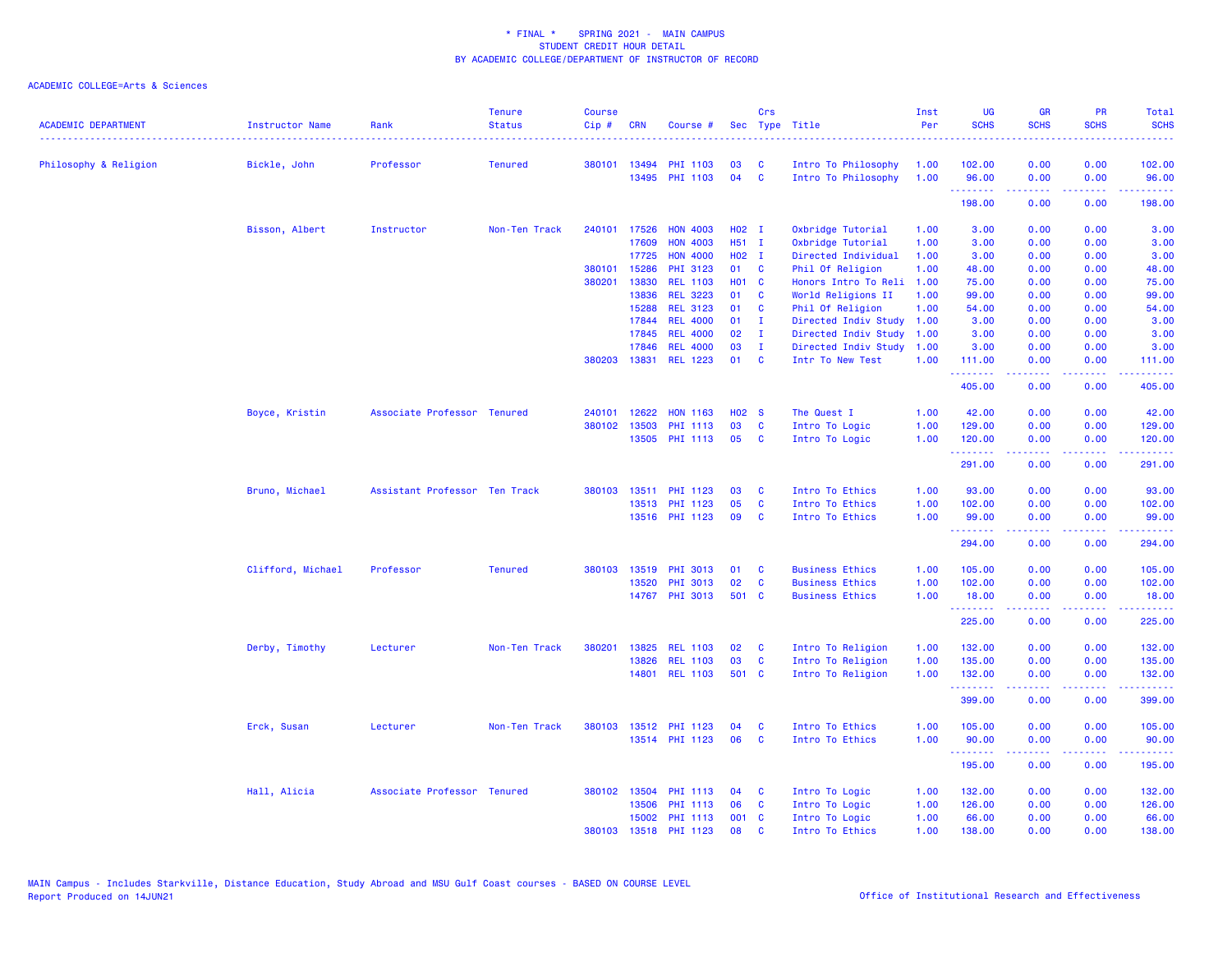| <b>ACADEMIC DEPARTMENT</b> | <b>Instructor Name</b>        | Rank                          | <b>Tenure</b><br><b>Status</b> | Course<br>Cip# | <b>CRN</b>   | Course #              |                   | Crs          | Sec Type Title            | Inst<br>Per | <b>UG</b><br><b>SCHS</b> | <b>GR</b><br><b>SCHS</b> | <b>PR</b><br><b>SCHS</b>     | Total<br><b>SCHS</b>                                                                                                                                                                                                                                                                                                                                                                                                                                                                             |
|----------------------------|-------------------------------|-------------------------------|--------------------------------|----------------|--------------|-----------------------|-------------------|--------------|---------------------------|-------------|--------------------------|--------------------------|------------------------------|--------------------------------------------------------------------------------------------------------------------------------------------------------------------------------------------------------------------------------------------------------------------------------------------------------------------------------------------------------------------------------------------------------------------------------------------------------------------------------------------------|
|                            |                               |                               |                                |                |              |                       |                   |              |                           |             | <u> - - - - - - - -</u>  |                          |                              |                                                                                                                                                                                                                                                                                                                                                                                                                                                                                                  |
|                            |                               |                               |                                |                |              |                       |                   |              |                           |             | 462.00                   | 0.00                     | 0.00                         | 462.00                                                                                                                                                                                                                                                                                                                                                                                                                                                                                           |
| Philosophy & Religion      | Hammons, Christopher Lecturer |                               | Non-Ten Track                  |                | 380101 14764 | PHI 1103              | 501 C             |              | Intro To Philosophy       | 1.00        | 90.00                    | 0.00                     | 0.00                         | 90.00                                                                                                                                                                                                                                                                                                                                                                                                                                                                                            |
|                            |                               |                               |                                |                | 15003        | <b>PHI 1103</b>       | 551 C             |              | Intro To Philosophy       | 1.00        | 18.00                    | 0.00                     | 0.00                         | 18.00                                                                                                                                                                                                                                                                                                                                                                                                                                                                                            |
|                            |                               |                               |                                |                |              | 380103 14766 PHI 1123 | 501 C             |              | Intro To Ethics           | 1.00        | 78.00<br>.               | 0.00<br>.                | 0.00<br>.                    | 78.00<br>.                                                                                                                                                                                                                                                                                                                                                                                                                                                                                       |
|                            |                               |                               |                                |                |              |                       |                   |              |                           |             | 186.00                   | 0.00                     | 0.00                         | 186.00                                                                                                                                                                                                                                                                                                                                                                                                                                                                                           |
|                            | Holt, Dale                    | Professor                     | <b>Tenured</b>                 |                | 380101 13522 | PHI 3033              | 01                | C            | Hi West Phil: Part I 1.00 |             | 51.00                    | 0.00                     | 0.00                         | 51.00                                                                                                                                                                                                                                                                                                                                                                                                                                                                                            |
|                            |                               |                               |                                |                | 16948        | <b>PHI 7000</b>       | 02                | $\mathbf{I}$ | Directed Indiv Study      | 1.00        | 0.00                     | 3.00                     | 0.00                         | 3.00                                                                                                                                                                                                                                                                                                                                                                                                                                                                                             |
|                            |                               |                               |                                |                | 17862        | <b>PHI 4000</b>       | 01                | $\mathbf{I}$ | Directed Indiv Study      | 1.00        | 3.00                     | 0.00                     | 0.00                         | 3.00                                                                                                                                                                                                                                                                                                                                                                                                                                                                                             |
|                            |                               |                               |                                |                | 380102 13507 | PHI 1113              | 07                | C            | Intro To Logic            | 1.00        | 132.00                   | 0.00                     | 0.00                         | 132.00                                                                                                                                                                                                                                                                                                                                                                                                                                                                                           |
|                            |                               |                               |                                | 380103         |              | 13515 PHI 1123        | 07                | $\mathbf{C}$ | Intro To Ethics           | 1.00        | 147.00<br>.              | 0.00<br>.                | 0.00<br>د د د د .            | 147.00<br>$\frac{1}{2} \left( \frac{1}{2} \right) \left( \frac{1}{2} \right) \left( \frac{1}{2} \right) \left( \frac{1}{2} \right) \left( \frac{1}{2} \right)$                                                                                                                                                                                                                                                                                                                                   |
|                            |                               |                               |                                |                |              |                       |                   |              |                           |             | 333.00                   | 3.00                     | 0.00                         | 336.00                                                                                                                                                                                                                                                                                                                                                                                                                                                                                           |
|                            | Johnson, Gregory              | Instructor                    | Non-Ten Track                  | 380101         | 13499        | PHI 1103              | 08                | C            | Intro To Philosophy       | 1.00        | 120.00                   | 0.00                     | 0.00                         | 120.00                                                                                                                                                                                                                                                                                                                                                                                                                                                                                           |
|                            |                               |                               |                                |                |              | 380102 14765 PHI 1113 | 501 C             |              | Intro To Logic            | 1.00        | 51.00                    | 0.00                     | 0.00                         | 51.00                                                                                                                                                                                                                                                                                                                                                                                                                                                                                            |
|                            |                               |                               |                                |                |              |                       |                   |              |                           |             | .<br>171.00              | 0.00                     | 0.00                         | 171.00                                                                                                                                                                                                                                                                                                                                                                                                                                                                                           |
|                            | Kallfelz, William             | Instructor                    | Non-Ten Track                  |                | 380103 13509 | PHI 1123              | 01                | <b>C</b>     | Intro To Ethics           | 1.00        | 129.00                   | 0.00                     | 0.00                         | 129.00                                                                                                                                                                                                                                                                                                                                                                                                                                                                                           |
|                            |                               |                               |                                |                | 13510        | PHI 1123              | 02                | C            | Intro To Ethics           | 1.00        | 135.00                   | 0.00                     | 0.00                         | 135.00                                                                                                                                                                                                                                                                                                                                                                                                                                                                                           |
|                            |                               |                               |                                | 380201         | 13827        | <b>REL 1103</b>       | 04                | C            | Intro To Religion         | 1.00        | 135.00                   | 0.00                     | 0.00                         | 135.00                                                                                                                                                                                                                                                                                                                                                                                                                                                                                           |
|                            |                               |                               |                                | 380204         | 13837        | <b>REL 3453</b>       | 01                | C            | Hinduism & Buddhism       | 1.00        | 33.00<br>.               | 0.00<br>المستملة         | 0.00<br>الأبالات             | 33.00<br>بالمتمامين                                                                                                                                                                                                                                                                                                                                                                                                                                                                              |
|                            |                               |                               |                                |                |              |                       |                   |              |                           |             | 432.00                   | 0.00                     | 0.00                         | 432.00                                                                                                                                                                                                                                                                                                                                                                                                                                                                                           |
|                            | Moffatt, Barton               | Associate Professor Tenured   |                                | 380101         | 13524        | PHI 3323              | 01                | C            | <b>Medical Ethics</b>     | 1.00        | 108.00                   | 0.00                     | 0.00                         | 108.00                                                                                                                                                                                                                                                                                                                                                                                                                                                                                           |
|                            |                               |                               |                                |                |              | 13525 PHI 3323        | 02                | C            | <b>Medical Ethics</b>     | 1.00        | 99.00                    | 0.00                     | 0.00                         | 99.00                                                                                                                                                                                                                                                                                                                                                                                                                                                                                            |
|                            |                               |                               |                                |                |              |                       |                   |              |                           |             | <u>.</u><br>207.00       | .<br>0.00                | $\sim$ $\sim$ $\sim$<br>0.00 | .<br>207.00                                                                                                                                                                                                                                                                                                                                                                                                                                                                                      |
|                            | Montgomery, Robert            | Lecturer                      | Non-Ten Track                  | 380201         | 13828        | <b>REL 1103</b>       | 05                | C            | Intro To Religion         | 1.00        | 135.00                   | 0.00                     | 0.00                         | 135.00                                                                                                                                                                                                                                                                                                                                                                                                                                                                                           |
|                            |                               |                               |                                |                | 13829        | <b>REL 1103</b>       | 06                | C            | Intro To Religion         | 1.00        | 129.00                   | 0.00                     | 0.00                         | 129.00                                                                                                                                                                                                                                                                                                                                                                                                                                                                                           |
|                            |                               |                               |                                |                | 451101 13882 | SO 1203               | 01                | C            | Sociology of Familie      | 1.00        | 285.00                   | 0.00                     | 0.00                         | 285.00                                                                                                                                                                                                                                                                                                                                                                                                                                                                                           |
|                            |                               |                               |                                |                | 13883        | SO 1203               | 02                | C            | Sociology of Familie      | 1.00        | 240.00                   | 0.00                     | 0.00                         | 240.00                                                                                                                                                                                                                                                                                                                                                                                                                                                                                           |
|                            |                               |                               |                                |                |              |                       |                   |              |                           |             | .<br>789.00              | .<br>0.00                | .<br>0.00                    | $\begin{array}{cccccccccc} \multicolumn{2}{c}{} & \multicolumn{2}{c}{} & \multicolumn{2}{c}{} & \multicolumn{2}{c}{} & \multicolumn{2}{c}{} & \multicolumn{2}{c}{} & \multicolumn{2}{c}{} & \multicolumn{2}{c}{} & \multicolumn{2}{c}{} & \multicolumn{2}{c}{} & \multicolumn{2}{c}{} & \multicolumn{2}{c}{} & \multicolumn{2}{c}{} & \multicolumn{2}{c}{} & \multicolumn{2}{c}{} & \multicolumn{2}{c}{} & \multicolumn{2}{c}{} & \multicolumn{2}{c}{} & \multicolumn{2}{c}{} & \mult$<br>789.00 |
|                            | Neal, Anthony                 | Associate Professor Ten Track |                                | 240101         | 12625        | <b>HON 1173</b>       | H <sub>02</sub> S |              | The Quest II              | 1.00        | 36.00                    | 0.00                     | 0.00                         | 36.00                                                                                                                                                                                                                                                                                                                                                                                                                                                                                            |
|                            |                               |                               |                                |                | 12627        | <b>HON 1173</b>       | $H04$ S           |              | The Quest II              | 1.00        | 36.00                    | 0.00                     | 0.00                         | 36.00                                                                                                                                                                                                                                                                                                                                                                                                                                                                                            |
|                            |                               |                               |                                |                | 14937        | <b>HON 3183</b>       | H51 S             |              | Honors Seminar - Hum      | 1.00        | 24.00                    | 0.00                     | 0.00                         | 24.00                                                                                                                                                                                                                                                                                                                                                                                                                                                                                            |
|                            |                               |                               |                                |                | 18055        | <b>HON 4003</b>       | H05 I             |              | Oxbridge Tutorial         | 1.00        | 3.00                     | 0.00                     | 0.00                         | 3.00                                                                                                                                                                                                                                                                                                                                                                                                                                                                                             |
|                            |                               |                               |                                | 380101         | 18116        | PHI 4000              | 02                | - I          | Directed Indiv Study 1.00 |             | 3.00                     | 0.00                     | 0.00                         | 3.00                                                                                                                                                                                                                                                                                                                                                                                                                                                                                             |
|                            |                               |                               |                                | 380199         | 15287        | PHI 3183              | 01                | C            | African American Phi 1.00 |             | 33.00<br>.               | 0.00<br>.                | 0.00<br>ن د د د              | 33.00<br>.                                                                                                                                                                                                                                                                                                                                                                                                                                                                                       |
|                            |                               |                               |                                |                |              |                       |                   |              |                           |             | 135.00                   | 0.00                     | 0.00                         | 135.00                                                                                                                                                                                                                                                                                                                                                                                                                                                                                           |
|                            | Rodeiro, Manuel               | Assistant Professor Ten Track |                                | 380101         |              | 13493 PHI 1103        | 02                | <b>C</b>     | Intro To Philosophy       | 1.00        | 102.00                   | 0.00                     | 0.00                         | 102.00                                                                                                                                                                                                                                                                                                                                                                                                                                                                                           |
|                            |                               |                               |                                |                |              | 15285 PHI 3113        | 01                | $\mathbf{c}$ | Philosophy Of Law         | 1.00        | 66.00                    | 0.00                     | 0.00                         | 66.00                                                                                                                                                                                                                                                                                                                                                                                                                                                                                            |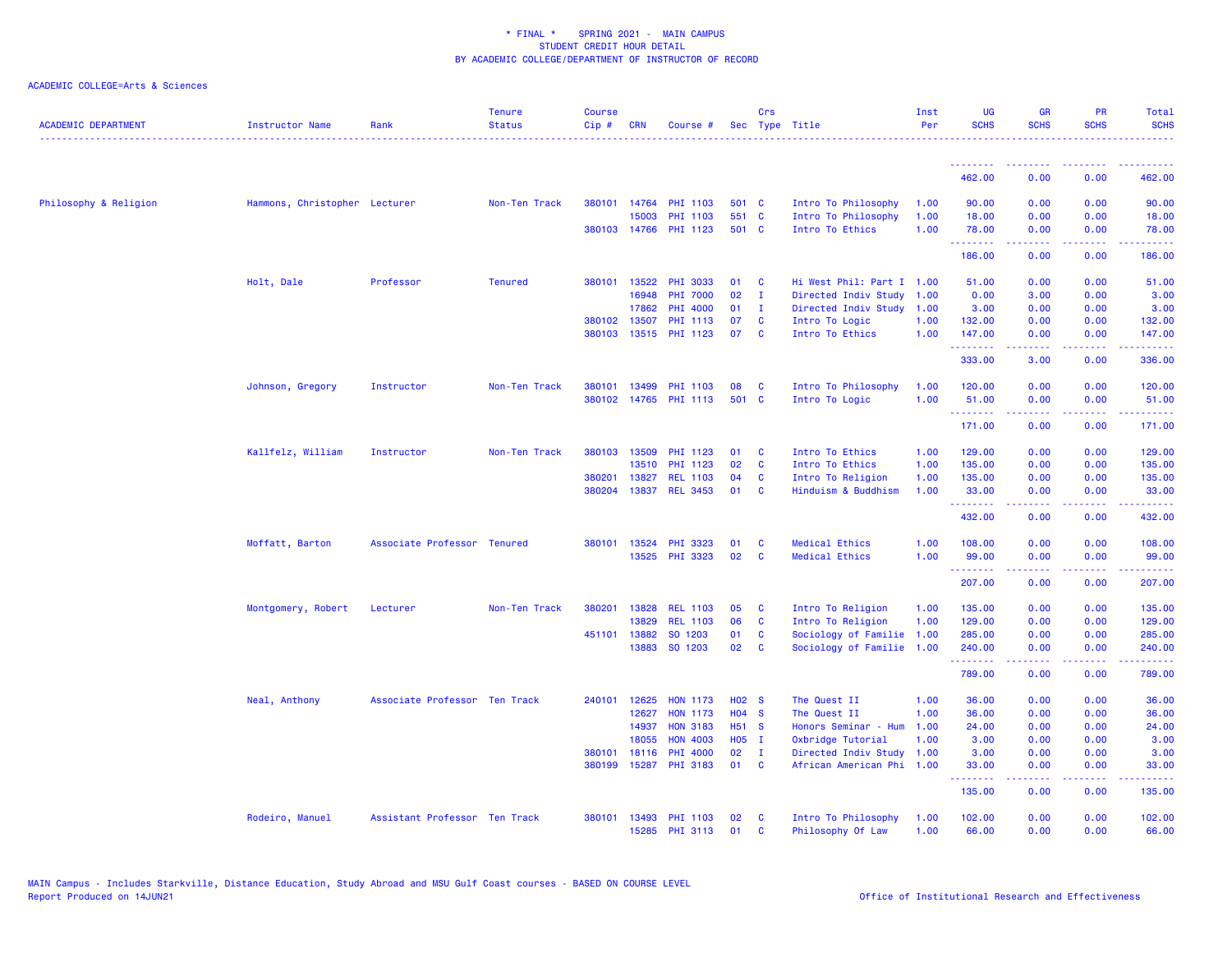| <b>ACADEMIC DEPARTMENT</b>                                  | <b>Instructor Name</b> | Rank                        | <b>Tenure</b><br><b>Status</b> | Course<br>$Cip$ # | CRN   | Course #              |           | Crs            | Sec Type Title              | Inst<br>Per | <b>UG</b><br><b>SCHS</b> | <b>GR</b><br><b>SCHS</b> | <b>PR</b><br><b>SCHS</b> | Total<br><b>SCHS</b> |
|-------------------------------------------------------------|------------------------|-----------------------------|--------------------------------|-------------------|-------|-----------------------|-----------|----------------|-----------------------------|-------------|--------------------------|--------------------------|--------------------------|----------------------|
|                                                             |                        |                             |                                |                   |       |                       |           |                |                             |             |                          |                          |                          |                      |
|                                                             |                        |                             |                                |                   |       |                       |           |                |                             |             | 168,00                   | 0.00                     | 0.00                     | 168,00               |
| Philosophy & Religion                                       | Thompson, James        | Associate Professor Tenured |                                |                   |       | 380101 13492 PHI 1103 | 01        | $\overline{c}$ | Intro To Philosophy         | 1.00        | 102.00                   | 0.00                     | 0.00                     | 102,00               |
|                                                             |                        |                             |                                |                   |       |                       |           |                |                             |             | ---------<br>102.00      | --------<br>0.00         | 0.00                     | 102.00               |
|                                                             | Waite, Seth            | Lecturer                    | Non-Ten Track                  | 380101            | 13497 | <b>PHI 1103</b>       | 06        | - C            | Intro To Philosophy         | 1.00        | 129.00                   | 0.00                     | 0.00                     | 129.00               |
|                                                             |                        |                             |                                |                   | 13498 | PHI 1103              | 07        | - C            | Intro To Philosophy         | 1.00        | 126,00                   | 0.00                     | 0.00                     | 126.00               |
|                                                             |                        |                             |                                | 380102 13501      |       | PHI 1113              | 01        | - C            | Intro To Logic              | 1.00        | 117.00                   | 0.00                     | 0.00                     | 117.00               |
|                                                             |                        |                             |                                |                   |       | 13502 PHI 1113        | 02        | $\mathbf{C}$   | Intro To Logic              | 1.00        | 132.00                   | 0.00                     | 0.00                     | 132.00               |
|                                                             |                        |                             |                                |                   |       |                       |           |                |                             |             | .<br>504.00              | 0.00                     | --------<br>0.00         | .<br>504.00          |
|                                                             | Witt, Joseph           | Associate Professor Tenured |                                | 38020             |       | 13833 REL 3033        | 01        | - C            | Theory & Method in $R$ 1.00 |             | 36.00                    | 0.00                     | 0.00                     | 36.00                |
|                                                             |                        |                             |                                |                   |       | 13834 REL 3113        | $CO1$ $C$ |                | Religions & Environm 1.00   |             | 48.00                    | 0.00                     | 0.00                     | 48.00<br>.           |
|                                                             |                        |                             |                                |                   |       |                       |           |                |                             |             | --------<br>84.00        | 0.00                     | .<br>0.00                | 84,00                |
| =====================================                       |                        |                             |                                |                   |       |                       |           |                |                             |             | <b>SESSESSE</b>          | ========                 | ========                 | ==========           |
| Philosophy & Religion<br>;================================= |                        |                             |                                |                   |       |                       |           |                |                             |             | 5580.00                  | 3.00                     | 0.00                     | 5583.00              |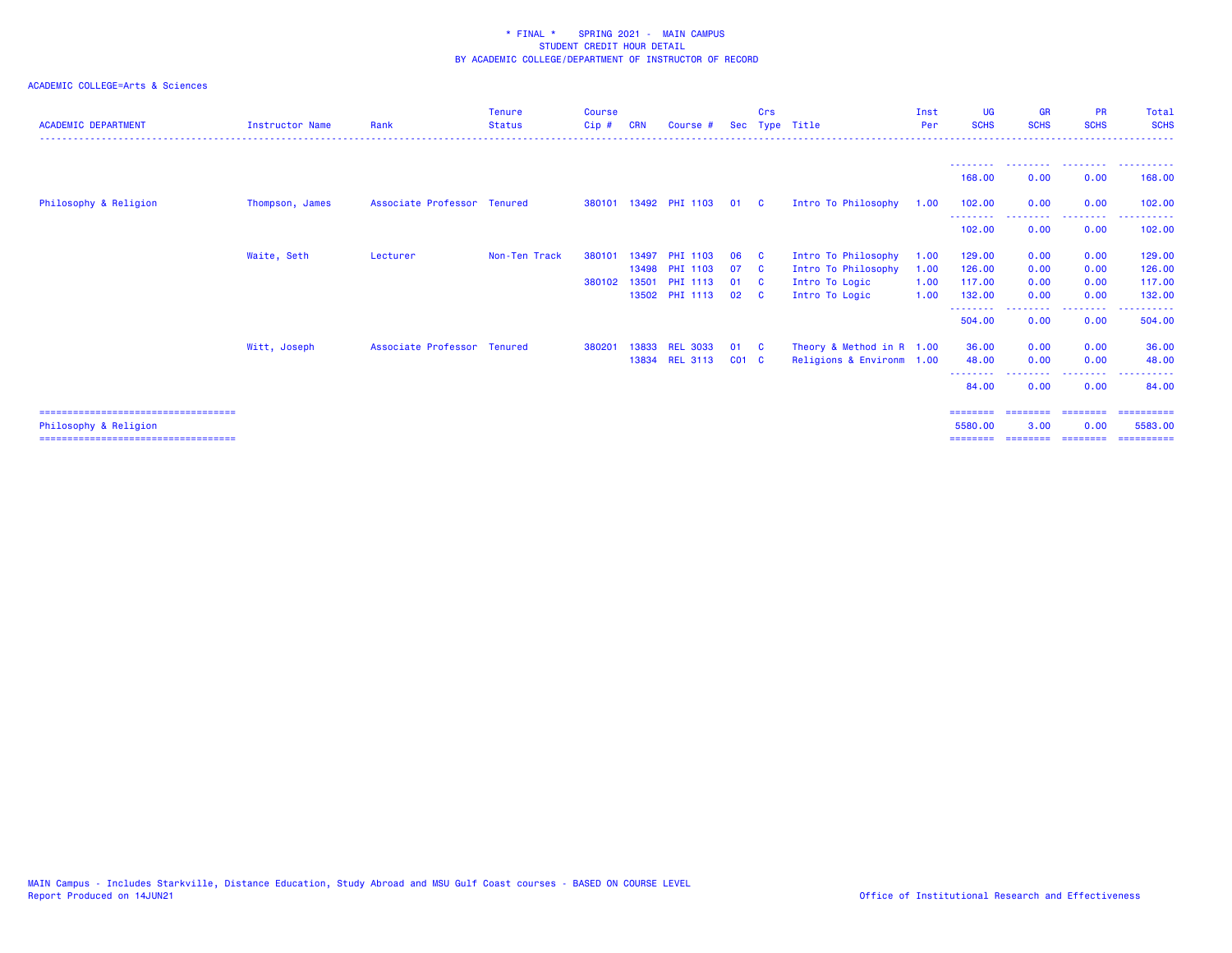| <b>ACADEMIC DEPARTMENT</b> | <b>Instructor Name</b> | Rank                                              | <b>Tenure</b><br><b>Status</b> | <b>Course</b><br>Cip# | <b>CRN</b>   | Course #              |                 | Crs          | Sec Type Title            | Inst<br>Per | <b>UG</b><br><b>SCHS</b> | <b>GR</b><br><b>SCHS</b> | PR<br><b>SCHS</b>                                                                                                                 | <b>Total</b><br><b>SCHS</b>                                                                                                                                    |
|----------------------------|------------------------|---------------------------------------------------|--------------------------------|-----------------------|--------------|-----------------------|-----------------|--------------|---------------------------|-------------|--------------------------|--------------------------|-----------------------------------------------------------------------------------------------------------------------------------|----------------------------------------------------------------------------------------------------------------------------------------------------------------|
| Physics & Astronomy        | Afanasjev, Anatoli     | Professor                                         | <b>Tenured</b>                 |                       | 400801 13486 | PH 6333               | 01              | <b>C</b>     | Electromag Fields II 1.00 |             | 0.00                     | 9.00                     | 0.00                                                                                                                              | 9.00                                                                                                                                                           |
|                            |                        |                                                   |                                |                       | 17446        | <b>PH 9000</b>        | 01              | D            | Research / Diss           | 1.00        | 0.00                     | 24.00                    | 0.00                                                                                                                              | 24.00                                                                                                                                                          |
|                            |                        |                                                   |                                |                       | 400805 13481 | PH 4333               | 01              | C            | Electromag Fields II 1.00 |             | 12.00<br><u>.</u>        | 0.00<br>.                | 0.00<br>.                                                                                                                         | 12.00<br>.                                                                                                                                                     |
|                            |                        |                                                   |                                |                       |              |                       |                 |              |                           |             | 12.00                    | 33.00                    | 0.00                                                                                                                              | 45.00                                                                                                                                                          |
|                            | Alali, Haifa           | Grad Teach Assist                                 | Not Applicable                 | 400801                |              | 13370 PH 1011         | 01              | -L           | Physical Science Lab 0.99 |             | 12.87                    | 0.00                     | 0.00                                                                                                                              | 12.87                                                                                                                                                          |
|                            |                        |                                                   |                                |                       | 13371        | PH 1011               | 02              | -L           | Physical Science Lab 0.99 |             | 15.84                    | 0.00                     | 0.00                                                                                                                              | 15.84                                                                                                                                                          |
|                            |                        |                                                   |                                |                       | 13373        | PH 1011               | 04              | L            | Physical Science Lab 0.99 |             | 17.82                    | 0.00                     | 0.00                                                                                                                              | 17.82                                                                                                                                                          |
|                            |                        |                                                   |                                |                       | 13374        | PH 1011               | 05              | L            | Physical Science Lab 0.99 |             | 15.84                    | 0.00                     | 0.00                                                                                                                              | 15.84                                                                                                                                                          |
|                            |                        |                                                   |                                |                       |              | 13376 PH 1011         | 07              | L            | Physical Science Lab 0.99 |             | 13.86<br>.               | 0.00<br>22222            | 0.00<br>المتحدث                                                                                                                   | 13.86<br>.                                                                                                                                                     |
|                            |                        |                                                   |                                |                       |              |                       |                 |              |                           |             | 76.23                    | 0.00                     | 0.00                                                                                                                              | 76.23                                                                                                                                                          |
|                            |                        | Ariunbold, Gombojav Assistant Professor Ten Track |                                | 400801                | 13465        | PH 2233               | 02              | C            | <b>Physics III</b>        | 1.00        | 33.00                    | 0.00                     | 0.00                                                                                                                              | 33.00                                                                                                                                                          |
|                            |                        |                                                   |                                |                       | 13466        | PH 2233               | 03              | C            | Physics III               | 1.00        | 72.00                    | 0.00                     | 0.00                                                                                                                              | 72.00                                                                                                                                                          |
|                            |                        |                                                   |                                |                       |              | 17492 PH 9000         | 13 <sup>°</sup> | D            | Research / Diss           | 1.00        | 0.00<br>.                | 11.00<br>.               | 0.00<br>.                                                                                                                         | 11.00<br><u>.</u>                                                                                                                                              |
|                            |                        |                                                   |                                |                       |              |                       |                 |              |                           |             | 105.00                   | 11.00                    | 0.00                                                                                                                              | 116.00                                                                                                                                                         |
|                            | Arnoldus, Henk         | Professor                                         | <b>Tenured</b>                 | 400801                | 13435        | PH 2213               | 04              | C            | <b>Physics I</b>          | 1.00        | 99.00                    | 0.00                     | 0.00                                                                                                                              | 99.00                                                                                                                                                          |
|                            |                        |                                                   |                                |                       | 17781        | <b>PH 9000</b>        | 15              | D            | Research / Diss           | 1.00        | 0.00                     | 9.00                     | 0.00                                                                                                                              | 9.00                                                                                                                                                           |
|                            |                        |                                                   |                                |                       | 400810 15898 | PH 8233               | 01              | C            | Meth Theoret Ph I         | 1.00        | 0.00<br><b></b>          | 15.00<br>2.2.2.2.2       | 0.00<br>$\frac{1}{2}$                                                                                                             | 15.00<br>.                                                                                                                                                     |
|                            |                        |                                                   |                                |                       |              |                       |                 |              |                           |             | 99.00                    | 24.00                    | 0.00                                                                                                                              | 123.00                                                                                                                                                         |
|                            | Clay, Rudolf           | Professor                                         | <b>Tenured</b>                 |                       | 400801 15894 | PH 4413               | 01              | <b>C</b>     | Thermal Physics           | 1.00        | 30.00                    | 0.00                     | 0.00                                                                                                                              | 30.00                                                                                                                                                          |
|                            |                        |                                                   |                                |                       | 15896        | PH 6413               | 01              | C            | Thermal Physics           | 1.00        | 0.00                     | 3.00                     | 0.00                                                                                                                              | 3.00                                                                                                                                                           |
|                            |                        |                                                   |                                |                       | 17483        | <b>PH 9000</b>        | $11$ D          |              | Research / Diss           | 1.00        | 0.00<br>.                | 9.00                     | 0.00                                                                                                                              | 9.00                                                                                                                                                           |
|                            |                        |                                                   |                                |                       |              |                       |                 |              |                           |             | 30.00                    | 12.00                    | 0.00                                                                                                                              | 42.00                                                                                                                                                          |
|                            | Collins, Eric          | Research Assist Pro Non-Ten Track                 |                                |                       |              | 140501 10026 ABE 3303 | 01              | <b>C</b>     | Transport in Bio Eng 1.00 |             | 180.00<br>.              | 0.00<br>22222            | 0.00                                                                                                                              | 180.00<br>$\frac{1}{2} \left( \frac{1}{2} \right) \left( \frac{1}{2} \right) \left( \frac{1}{2} \right) \left( \frac{1}{2} \right) \left( \frac{1}{2} \right)$ |
|                            |                        |                                                   |                                |                       |              |                       |                 |              |                           |             | 180.00                   | 0.00                     | 0.00                                                                                                                              | 180.00                                                                                                                                                         |
|                            | Crider, Benjamin       | Assistant Professor Ten Track                     |                                | 400801                | 13430        | PH 1133               | 01              | C            | Gen Physics III           | 1.00        | 114.00                   | 0.00                     | 0.00                                                                                                                              | 114.00                                                                                                                                                         |
|                            |                        |                                                   |                                |                       |              | 17447 PH 9000         | 02              | D            | Research / Diss           | 1.00        | 0.00                     | 12.00                    | 0.00<br>$\omega$ is a $\omega$                                                                                                    | 12.00                                                                                                                                                          |
|                            |                        |                                                   |                                |                       |              |                       |                 |              |                           |             | .<br>114.00              | المتمالين<br>12.00       | 0.00                                                                                                                              | .<br>126.00                                                                                                                                                    |
|                            | Dunne, James           | Professor                                         | <b>Tenured</b>                 |                       |              | 400801 17448 PH 9000  | 03              | D            | Research / Diss           | 1.00        | 0.00                     | 6.00                     | 0.00                                                                                                                              | 6.00                                                                                                                                                           |
|                            |                        |                                                   |                                |                       |              |                       |                 |              |                           |             | .<br>0.00                | $- - - - -$<br>6.00      | $\frac{1}{2} \left( \frac{1}{2} \right) \left( \frac{1}{2} \right) \left( \frac{1}{2} \right) \left( \frac{1}{2} \right)$<br>0.00 | $\frac{1}{2} \left( \frac{1}{2} \right) \left( \frac{1}{2} \right) \left( \frac{1}{2} \right) \left( \frac{1}{2} \right)$<br>6.00                              |
|                            | Dutta, Dipangkar       | Professor                                         | <b>Tenured</b>                 | 400801                | 17449        | <b>PH 9000</b>        | 04              | D            | Research / Diss           | 1.00        | 0.00                     | 34.00                    | 0.00                                                                                                                              | 34.00                                                                                                                                                          |
|                            |                        |                                                   |                                |                       |              | 400810 17143 PH 8323  | 01              | $\mathbf{C}$ | Electromagnetic Theo      | 1.00        | 0.00                     | 21.00                    | 0.00                                                                                                                              | 21.00                                                                                                                                                          |
|                            |                        |                                                   |                                |                       |              |                       |                 |              |                           |             | <u>.</u><br>0.00         | .<br>55.00               | د د د د .<br>0.00                                                                                                                 | .<br>55.00                                                                                                                                                     |
|                            | El Fassi, Lamiaa       | Associate Professor Tenured                       |                                | 400801                | 13480        | PH 4223               | 01              | C            | Intermediate Mechani 1.00 |             | 3.00                     | 0.00                     | 0.00                                                                                                                              | 3.00                                                                                                                                                           |
|                            |                        |                                                   |                                |                       | 13485        | PH 6223               | 01              | C            | Inter Mechanics           | 1.00        | 0.00                     | 12.00                    | 0.00                                                                                                                              | 12.00                                                                                                                                                          |
|                            |                        |                                                   |                                |                       | 17450        | <b>PH 9000</b>        | 05              | D            | Research / Diss           | 1.00        | 0.00                     | 11.00                    | 0.00                                                                                                                              | 11.00                                                                                                                                                          |
|                            |                        |                                                   |                                | 400899                | 15912        | PH 8111               | 01              | <b>S</b>     | Seminars and Colloqu 1.00 |             | 0.00                     | 31.00                    | 0.00                                                                                                                              | 31.00                                                                                                                                                          |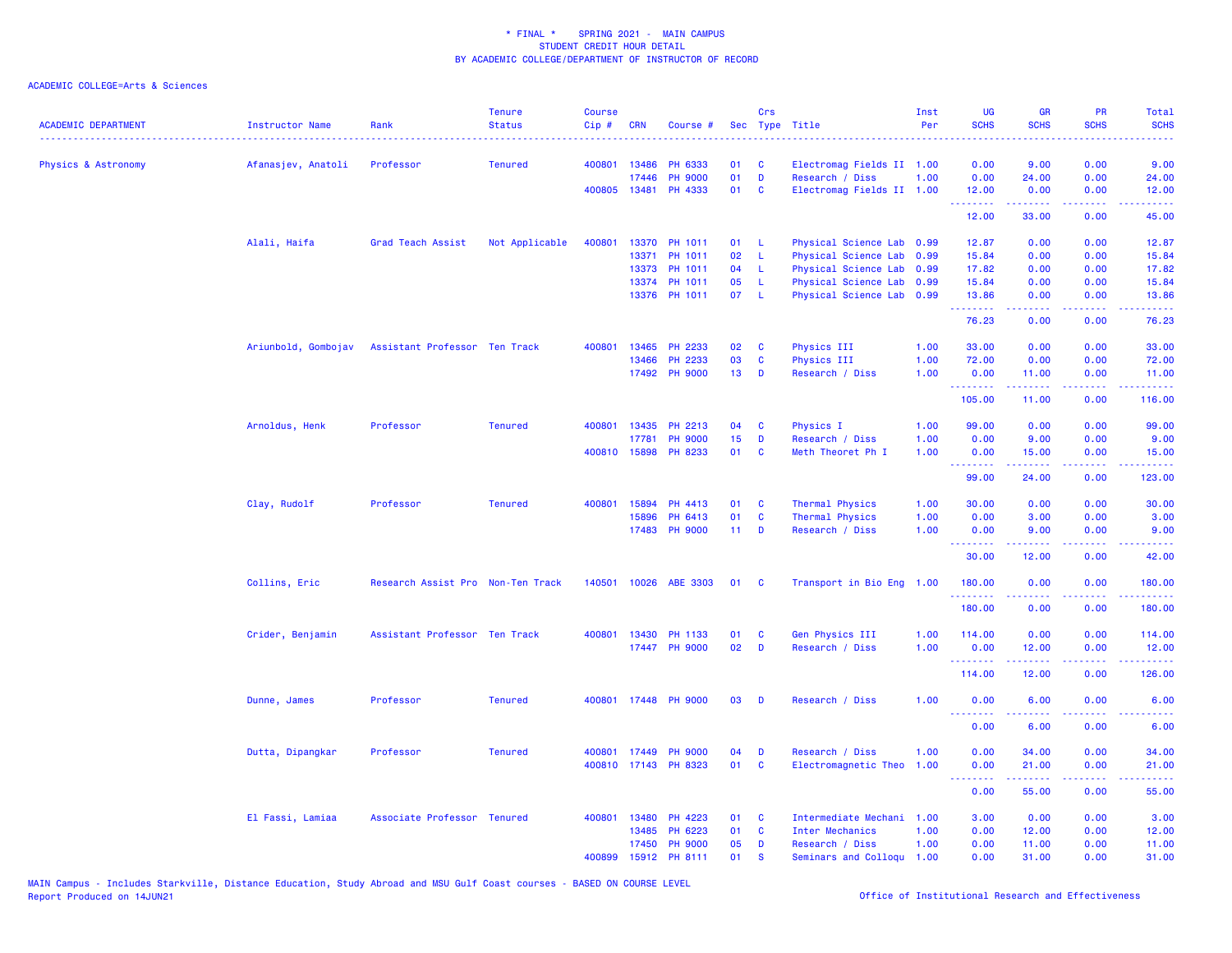| <b>ACADEMIC DEPARTMENT</b> | Instructor Name | Rank              | <b>Tenure</b><br><b>Status</b> | <b>Course</b><br>Cip# | <b>CRN</b> | Course #       |                 | Crs          | Sec Type Title            | Inst<br>Per | <b>UG</b><br><b>SCHS</b>             | GR<br><b>SCHS</b>                                                                                                                                            | PR<br><b>SCHS</b> | Total<br><b>SCHS</b><br>.                                                                                                                                    |
|----------------------------|-----------------|-------------------|--------------------------------|-----------------------|------------|----------------|-----------------|--------------|---------------------------|-------------|--------------------------------------|--------------------------------------------------------------------------------------------------------------------------------------------------------------|-------------------|--------------------------------------------------------------------------------------------------------------------------------------------------------------|
|                            |                 |                   |                                |                       |            |                |                 |              |                           |             | --------                             | --------                                                                                                                                                     | .                 | .                                                                                                                                                            |
|                            |                 |                   |                                |                       |            |                |                 |              |                           |             | 3.00                                 | 54.00                                                                                                                                                        | 0.00              | 57.00                                                                                                                                                        |
| Physics & Astronomy        | Fox, Daniel     | Lecturer          | Non-Ten Track                  | 400801                |            | 13434 PH 2213  | 03              | C            | Physics I                 | 1.00        | 168.00                               | 0.00                                                                                                                                                         | 0.00              | 168.00                                                                                                                                                       |
|                            |                 |                   |                                |                       |            | 13436 PH 2213  | 05              | $\mathbf c$  | Physics I                 | 1.00        | 168.00<br><u>.</u>                   | 0.00<br>$\frac{1}{2} \left( \frac{1}{2} \right) \left( \frac{1}{2} \right) \left( \frac{1}{2} \right) \left( \frac{1}{2} \right) \left( \frac{1}{2} \right)$ | 0.00<br>22222     | 168.00<br>.                                                                                                                                                  |
|                            |                 |                   |                                |                       |            |                |                 |              |                           |             | 336.00                               | 0.00                                                                                                                                                         | 0.00              | 336.00                                                                                                                                                       |
|                            | Geneser, Claire | Grad Teach Assist | Not Applicable                 | 400801                | 13393      | PH 1113        | 04              | $\mathsf K$  | <b>Gen Physics I</b>      | 0.99        | 0.00                                 | 0.00                                                                                                                                                         | 0.00              | 0.00                                                                                                                                                         |
|                            |                 |                   |                                |                       | 13394      | PH 1113        | 05              | $\mathsf K$  | Gen Physics I             | 0.99        | 0.00                                 | 0.00                                                                                                                                                         | 0.00              | 0.00                                                                                                                                                         |
|                            |                 |                   |                                |                       | 13395      | PH 1113        | 06              | K            | <b>Gen Physics I</b>      | 0.99        | 0.00                                 | 0.00                                                                                                                                                         | 0.00              | 0.00                                                                                                                                                         |
|                            |                 |                   |                                |                       | 13396      | PH 1113        | 07              | $\mathsf K$  | Gen Physics I             | 0.99        | 0.00                                 | 0.00                                                                                                                                                         | 0.00              | 0.00                                                                                                                                                         |
|                            |                 |                   |                                |                       | 13397      | PH 1113        | 08              | K            | Gen Physics I             | 0.99        | 0.00                                 | 0.00                                                                                                                                                         | 0.00              | 0.00                                                                                                                                                         |
|                            |                 |                   |                                |                       | 13398      | PH 1113        | 09              | K            | <b>Gen Physics I</b>      | 0.99        | 0.00                                 | 0.00                                                                                                                                                         | 0.00              | 0.00                                                                                                                                                         |
|                            |                 |                   |                                |                       | 13399      | PH 1113        | 10 <sub>1</sub> | $\mathsf K$  | Gen Physics I             | 0.99        | 0.00                                 | 0.00                                                                                                                                                         | 0.00              | 0.00                                                                                                                                                         |
|                            |                 |                   |                                |                       | 13400      | PH 1113        | 11              | K            | Gen Physics I             | 0.99        | 0.00                                 | 0.00                                                                                                                                                         | 0.00              | 0.00                                                                                                                                                         |
|                            |                 |                   |                                |                       | 13401      | PH 1113        | 12 <sub>2</sub> | K            | <b>Gen Physics I</b>      | 0.99        | 0.00                                 | 0.00                                                                                                                                                         | 0.00              | 0.00                                                                                                                                                         |
|                            |                 |                   |                                |                       | 13402      | PH 1113        | 13              | $\mathsf K$  | Gen Physics I             | 0.99        | 0.00                                 | 0.00                                                                                                                                                         | 0.00              | 0.00                                                                                                                                                         |
|                            |                 |                   |                                |                       | 13403      | PH 1113        | 14              | $\mathsf K$  | <b>Gen Physics I</b>      | 0.99        | 0.00                                 | 0.00                                                                                                                                                         | 0.00              | 0.00                                                                                                                                                         |
|                            |                 |                   |                                |                       |            | 13404 PH 1113  | 15 <sub>1</sub> | <b>K</b>     | Gen Physics I             | 0.99        | 0.00                                 | 0.00                                                                                                                                                         | 0.00              | 0.00                                                                                                                                                         |
|                            |                 |                   |                                |                       |            |                |                 |              |                           |             | .<br>0.00                            | .<br>0.00                                                                                                                                                    | .<br>0.00         | 0.00                                                                                                                                                         |
|                            | Harris, Ien     | Grad Teach Assist | Not Applicable                 | 400801                | 13431      | PH 1133        | 02              | K            | Gen Physics III           | 0.99        | 0.00                                 | 0.00                                                                                                                                                         | 0.00              | 0.00                                                                                                                                                         |
|                            |                 |                   |                                |                       | 13432      | PH 1133        | 03              | $\mathsf K$  | Gen Physics III           | 0.99        | 0.00                                 | 0.00                                                                                                                                                         | 0.00              | 0.00                                                                                                                                                         |
|                            |                 |                   |                                |                       | 13450      | PH 2223        | 05              | K            | <b>Physics II</b>         | 0.99        | 0.00                                 | 0.00                                                                                                                                                         | 0.00              | 0.00                                                                                                                                                         |
|                            |                 |                   |                                |                       | 13451      | PH 2223        | 06              | $\mathsf K$  | Physics II                | 0.99        | 0.00                                 | 0.00                                                                                                                                                         | 0.00              | 0.00                                                                                                                                                         |
|                            |                 |                   |                                |                       | 13452      | PH 2223        | 07              | K            | <b>Physics II</b>         | 0.99        | 0.00                                 | 0.00                                                                                                                                                         | 0.00              | 0.00                                                                                                                                                         |
|                            |                 |                   |                                |                       | 13453      | PH 2223        | 08              | K            | Physics II                | 0.99        | 0.00                                 | 0.00                                                                                                                                                         | 0.00              | 0.00                                                                                                                                                         |
|                            |                 |                   |                                |                       | 13454      | PH 2223        | 09              | $\mathsf K$  | Physics II                | 0.99        | 0.00                                 | 0.00                                                                                                                                                         | 0.00              | 0.00                                                                                                                                                         |
|                            |                 |                   |                                |                       | 13455      | PH 2223        | 10 <sub>1</sub> | K            | Physics II                | 0.99        | 0.00                                 | 0.00                                                                                                                                                         | 0.00              | 0.00                                                                                                                                                         |
|                            |                 |                   |                                |                       | 13456      | PH 2223        | 11              | $\mathbf{K}$ | Physics II                | 0.99        | 0.00                                 | 0.00                                                                                                                                                         | 0.00              | 0.00                                                                                                                                                         |
|                            |                 |                   |                                |                       | 13457      | PH 2223        | 12 <sub>2</sub> | K            | <b>Physics II</b>         | 0.99        | 0.00                                 | 0.00                                                                                                                                                         | 0.00              | 0.00                                                                                                                                                         |
|                            |                 |                   |                                |                       | 13458      | PH 2223        | 13 <sup>°</sup> | $\mathsf K$  | Physics II                | 0.99        | 0.00                                 | 0.00                                                                                                                                                         | 0.00              | 0.00                                                                                                                                                         |
|                            |                 |                   |                                |                       | 13459      | PH 2223        | 14              | K            | <b>Physics II</b>         | 0.99        | 0.00                                 | 0.00                                                                                                                                                         | 0.00              | 0.00                                                                                                                                                         |
|                            |                 |                   |                                |                       | 13460      | PH 2223        | 15 <sub>1</sub> | K            | Physics II                | 0.99        | 0.00                                 | 0.00                                                                                                                                                         | 0.00              | 0.00                                                                                                                                                         |
|                            |                 |                   |                                |                       |            | 15880 PH 1133  | 04              | K            | Gen Physics III           | 0.99        | 0.00                                 | 0.00                                                                                                                                                         | 0.00              | 0.00                                                                                                                                                         |
|                            |                 |                   |                                |                       |            |                |                 |              |                           |             | <b><i><u>AAAAAAA</u></i></b><br>0.00 | 22222<br>0.00                                                                                                                                                | 22222<br>0.00     | $\frac{1}{2} \left( \frac{1}{2} \right) \left( \frac{1}{2} \right) \left( \frac{1}{2} \right) \left( \frac{1}{2} \right) \left( \frac{1}{2} \right)$<br>0.00 |
|                            | Inkoom, Godfred | Instructor        | Non-Ten Track                  | 400801                |            | 13390 PH 1113  | 01              | C            | Gen Physics I             | 1.00        | 162.00                               | 0.00                                                                                                                                                         | 0.00              | 162.00                                                                                                                                                       |
|                            |                 |                   |                                |                       | 13391      | PH 1113        | 02              | C            | Gen Physics I             | 1.00        | 171.00                               | 0.00                                                                                                                                                         | 0.00              | 171.00                                                                                                                                                       |
|                            |                 |                   |                                |                       | 13411      | PH 1123        | 03              | C            | Gen Physics II            | 1.00        | 186.00                               | 0.00                                                                                                                                                         | 0.00              | 186.00                                                                                                                                                       |
|                            |                 |                   |                                |                       | 13412      | PH 1123        | 04              | C            | Gen Physics II            | 1.00        | 159.00                               | 0.00                                                                                                                                                         | 0.00              | 159.00                                                                                                                                                       |
|                            |                 |                   |                                |                       | 14986      | PH 2213        |                 | 001 C        | <b>Physics I</b>          | 1.00        | 54.00                                | 0.00                                                                                                                                                         | 0.00              | 54.00                                                                                                                                                        |
|                            |                 |                   |                                |                       |            | 17260 PH 2213  |                 | 002 C        | Physics I                 | 1.00        | 57.00                                | 0.00                                                                                                                                                         | 0.00              | 57.00                                                                                                                                                        |
|                            |                 |                   |                                |                       |            |                |                 |              |                           |             | ---------<br>789.00                  | <u>.</u><br>0.00                                                                                                                                             | 22222<br>0.00     | <u> - - - - - -</u><br>789.00                                                                                                                                |
|                            | Kim, Seong-Gon  | Professor         | <b>Tenured</b>                 | 400801                | 17488      | <b>PH 9000</b> | 12 <sup>°</sup> | D            | Research / Diss           | 1.00        | 0.00                                 | 27.00                                                                                                                                                        | 0.00              | 27.00                                                                                                                                                        |
|                            |                 |                   |                                | 400804                |            | 17358 PH 8753  | 01              | $\mathbf{C}$ | Quantum Mechanics II 1.00 |             | 0.00                                 | 6.00                                                                                                                                                         | 0.00              | 6.00                                                                                                                                                         |
|                            |                 |                   |                                |                       |            |                |                 |              |                           |             | <u>.</u>                             | $\frac{1}{2} \left( \frac{1}{2} \right) \left( \frac{1}{2} \right) \left( \frac{1}{2} \right) \left( \frac{1}{2} \right) \left( \frac{1}{2} \right)$         | المستبدا          | $\frac{1}{2} \left( \frac{1}{2} \right) \left( \frac{1}{2} \right) \left( \frac{1}{2} \right) \left( \frac{1}{2} \right) \left( \frac{1}{2} \right)$         |
|                            |                 |                   |                                |                       |            |                |                 |              |                           |             | 0.00                                 | 33.00                                                                                                                                                        | 0.00              | 33.00                                                                                                                                                        |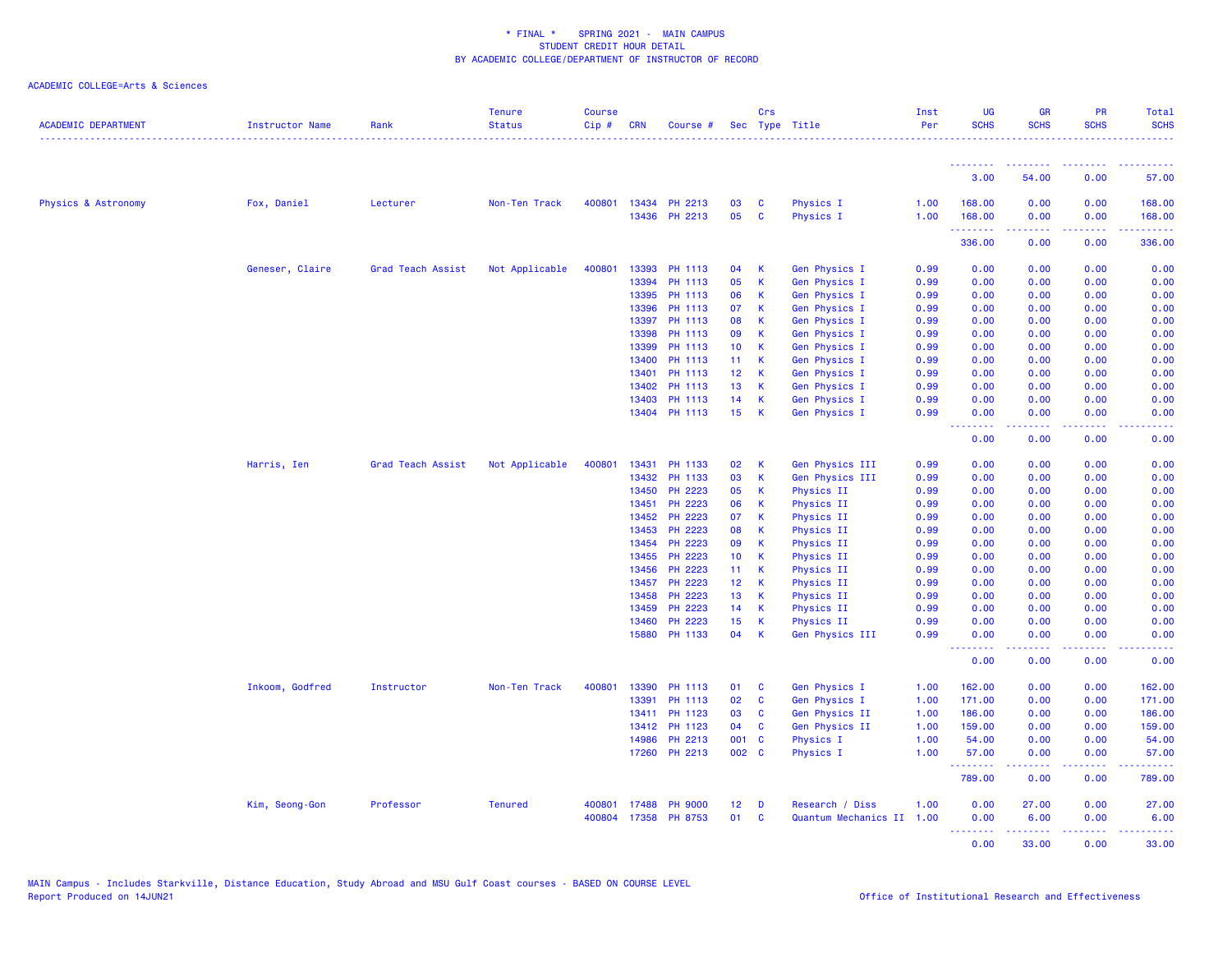| <b>ACADEMIC DEPARTMENT</b> | Instructor Name                        | Rank                          | <b>Tenure</b><br><b>Status</b> | <b>Course</b><br>Cip# | <b>CRN</b> | Course #       |                   | Crs          | Sec Type Title            | Inst<br>Per | <b>UG</b><br><b>SCHS</b>                                  | <b>GR</b><br><b>SCHS</b>                                                                                                                                      | PR<br><b>SCHS</b>                   | Total<br><b>SCHS</b>                                                                                                              |
|----------------------------|----------------------------------------|-------------------------------|--------------------------------|-----------------------|------------|----------------|-------------------|--------------|---------------------------|-------------|-----------------------------------------------------------|---------------------------------------------------------------------------------------------------------------------------------------------------------------|-------------------------------------|-----------------------------------------------------------------------------------------------------------------------------------|
| Physics & Astronomy        | Marsh, Jarrod                          | Lecturer                      | Non-Ten Track                  | 400801                | 13439      | PH 2213        | 08                | C            | Physics I-SI              | 1.00        | 81.00                                                     | 0.00                                                                                                                                                          | 0.00                                | 81.00                                                                                                                             |
|                            |                                        |                               |                                |                       |            | 13442 PH 2213  | 11 <sub>1</sub>   | <b>C</b>     | Physics I-SI              | 1.00        | 165.00                                                    | 0.00                                                                                                                                                          | 0.00                                | 165.00                                                                                                                            |
|                            |                                        |                               |                                |                       |            | 15882 PH 2213  | 13 <sup>7</sup>   | <b>C</b>     | Physics I-SI              | 1.00        | 96.00<br>.                                                | 0.00                                                                                                                                                          | 0.00<br>$\sim$ $\sim$ $\sim$ $\sim$ | 96.00<br>.                                                                                                                        |
|                            |                                        |                               |                                |                       |            |                |                   |              |                           |             | 342.00                                                    | 0.00                                                                                                                                                          | 0.00                                | 342.00                                                                                                                            |
|                            | Mohanmurthy, Prajwal Grad Teach Assist |                               | Not Applicable                 | 400801                |            | 13383 PH 1021  | 01                | -L.          | Physical Science Lab 0.99 |             | 13.86                                                     | 0.00                                                                                                                                                          | 0.00                                | 13.86                                                                                                                             |
|                            |                                        |                               |                                |                       |            | 14762 PH 1021  | 501 L             |              | Physical Science Lab 0.99 |             | 16.83<br>.                                                | 0.00<br>.                                                                                                                                                     | 0.00<br>.                           | 16.83<br>.                                                                                                                        |
|                            |                                        |                               |                                |                       |            |                |                   |              |                           |             | 30.69                                                     | 0.00                                                                                                                                                          | 0.00                                | 30.69                                                                                                                             |
|                            | Moody, Judith                          | Lecturer                      | Non-Ten Track                  | 400801                | 13386      | PH 1023        | 01                | <b>C</b>     | Physical Sci Survey       | 1.00        | 42.00                                                     | 0.00                                                                                                                                                          | 0.00                                | 42.00                                                                                                                             |
|                            |                                        |                               |                                |                       |            | 14763 PH 1023  | 501 C             |              | Physical Sci Survey       | 1.00        | 81.00<br><b><i><u><u><b>Little Little</b></u></u></i></b> | 0.00<br>.                                                                                                                                                     | 0.00<br>.                           | 81.00<br>.                                                                                                                        |
|                            |                                        |                               |                                |                       |            |                |                   |              |                           |             | 123.00                                                    | 0.00                                                                                                                                                          | 0.00                                | 123.00                                                                                                                            |
|                            | Nandadasa, Chandani                    | Lecturer                      | Non-Ten Track                  | 400801                |            | 13413 PH 1123  | 05                | C            | Gen Physics II            | 1.00        | 105.00                                                    | 0.00                                                                                                                                                          | 0.00                                | 105.00                                                                                                                            |
|                            |                                        |                               |                                |                       |            | 13414 PH 1123  | 06                | C            | Gen Physics II            | 1.00        | 111.00<br>.                                               | 0.00<br>-----                                                                                                                                                 | 0.00<br>.                           | 111.00<br>$\begin{array}{cccccccccc} \bullet & \bullet & \bullet & \bullet & \bullet & \bullet & \bullet \end{array}$             |
|                            |                                        |                               |                                |                       |            |                |                   |              |                           |             | 216.00                                                    | 0.00                                                                                                                                                          | 0.00                                | 216.00                                                                                                                            |
|                            | Novotny, Mark                          | Professor                     | <b>Tenured</b>                 | 400801                |            | 17451 PH 9000  | 06                | D            | Research / Diss           | 1.00        | 0.00<br><b></b>                                           | 36.00<br>$\frac{1}{2} \left( \frac{1}{2} \right) \left( \frac{1}{2} \right) \left( \frac{1}{2} \right) \left( \frac{1}{2} \right) \left( \frac{1}{2} \right)$ | 0.00<br>.                           | 36.00<br>.                                                                                                                        |
|                            |                                        |                               |                                |                       |            |                |                   |              |                           |             | 0.00                                                      | 36.00                                                                                                                                                         | 0.00                                | 36.00                                                                                                                             |
|                            | Pierce, Donna                          | Associate Professor Tenured   |                                | 400202                |            | 15884 PH 3063  | 01                | $\mathbf{C}$ | Astrophysics              | 1.00        | 33.00                                                     | 0.00                                                                                                                                                          | 0.00                                | 33.00                                                                                                                             |
|                            |                                        |                               |                                | 400801                | 13445      | PH 2213        | H <sub>01</sub> C |              | <b>Physics I-Honors</b>   | 1.00        | 105.00                                                    | 0.00                                                                                                                                                          | 0.00                                | 105.00                                                                                                                            |
|                            |                                        |                               |                                |                       | 17452      | <b>PH 9000</b> | 07                | D            | Research / Diss           | 1.00        | 0.00                                                      | 8.00                                                                                                                                                          | 0.00                                | 8.00                                                                                                                              |
|                            |                                        |                               |                                |                       |            | 17523 PH 8000  | 01                | D            | Research / Thesis         | 1.00        | 0.00<br>.                                                 | 9.00<br>$\frac{1}{2} \left( \frac{1}{2} \right) \left( \frac{1}{2} \right) \left( \frac{1}{2} \right) \left( \frac{1}{2} \right) \left( \frac{1}{2} \right)$  | 0.00<br>.                           | 9.00<br>.                                                                                                                         |
|                            |                                        |                               |                                |                       |            |                |                   |              |                           |             | 138.00                                                    | 17.00                                                                                                                                                         | 0.00                                | 155.00                                                                                                                            |
|                            | Pradhan, Prabhakar                     | Assistant Professor Ten Track |                                | 400801                | 15883      | PH 2233        | 01                | C            | Physics III               | 1.00        | 45.00                                                     | 0.00                                                                                                                                                          | 0.00                                | 45.00                                                                                                                             |
|                            |                                        |                               |                                |                       |            | 17453 PH 9000  | 08                | D            | Research / Diss           | 1.00        | 0.00<br><b><i><u><u><b>Little Little</b></u></u></i></b>  | 20.00<br>22222                                                                                                                                                | 0.00<br>بالمحام                     | 20.00<br>وعاعاها                                                                                                                  |
|                            |                                        |                               |                                |                       |            |                |                   |              |                           |             | 45.00                                                     | 20.00                                                                                                                                                         | 0.00                                | 65.00                                                                                                                             |
|                            | Roy, Dipayan                           | Grad Teach Assist             | Not Applicable                 | 400801                |            | 13467 PH 2233  | 04                | К            | Physics III               | 0.99        | 0.00                                                      | 0.00                                                                                                                                                          | 0.00                                | 0.00                                                                                                                              |
|                            |                                        |                               |                                |                       | 13469      | PH 2233        | 06                | $\mathsf K$  | Physics III               | 0.99        | 0.00                                                      | 0.00                                                                                                                                                          | 0.00                                | 0.00                                                                                                                              |
|                            |                                        |                               |                                |                       | 13470      | <b>PH 2233</b> | 07                | К            | Physics III               | 0.99        | 0.00                                                      | 0.00                                                                                                                                                          | 0.00                                | 0.00                                                                                                                              |
|                            |                                        |                               |                                |                       |            | 13471 PH 2233  | 08                | К            | Physics III               | 0.99        | 0.00<br>.                                                 | 0.00<br>-----                                                                                                                                                 | 0.00<br>.                           | 0.00<br>$\frac{1}{2} \left( \frac{1}{2} \right) \left( \frac{1}{2} \right) \left( \frac{1}{2} \right) \left( \frac{1}{2} \right)$ |
|                            |                                        |                               |                                |                       |            |                |                   |              |                           |             | 0.00                                                      | 0.00                                                                                                                                                          | 0.00                                | 0.00                                                                                                                              |
|                            | Rupak Lan Tai Moong, Professor         |                               | <b>Tenured</b>                 | 400801                |            | 17826 PH 6713  | 01                | <b>C</b>     | Intro To Quantum Pri 1.00 |             | 0.00<br>.                                                 | 12.00<br><u>.</u>                                                                                                                                             | 0.00<br><b><i><u>ALLA</u></i></b>   | 12.00<br>.                                                                                                                        |
|                            |                                        |                               |                                |                       |            |                |                   |              |                           |             | 0.00                                                      | 12.00                                                                                                                                                         | 0.00                                | 12.00                                                                                                                             |
|                            | Solomon, Lazarus                       | Instructor                    | Non-Ten Track                  | 400801                | 13409      | PH 1123        | 01                | C            | Gen Physics II            | 1.00        | 96.00                                                     | 0.00                                                                                                                                                          | 0.00                                | 96.00                                                                                                                             |
|                            |                                        |                               |                                |                       |            | 13410 PH 1123  | 02                | <b>C</b>     | Gen Physics II            | 1.00        | 102.00                                                    | 0.00                                                                                                                                                          | 0.00                                | 102.00                                                                                                                            |
|                            |                                        |                               |                                |                       |            | 13447 PH 2223  | 02                | <b>C</b>     | <b>Physics II</b>         | 1.00        | 90.00                                                     | 0.00                                                                                                                                                          | 0.00                                | 90.00                                                                                                                             |
|                            |                                        |                               |                                |                       |            | 13449 PH 2223  | 04                | $\mathbf{C}$ | Physics II                | 1.00        | 99.00                                                     | 0.00                                                                                                                                                          | 0.00                                | 99.00                                                                                                                             |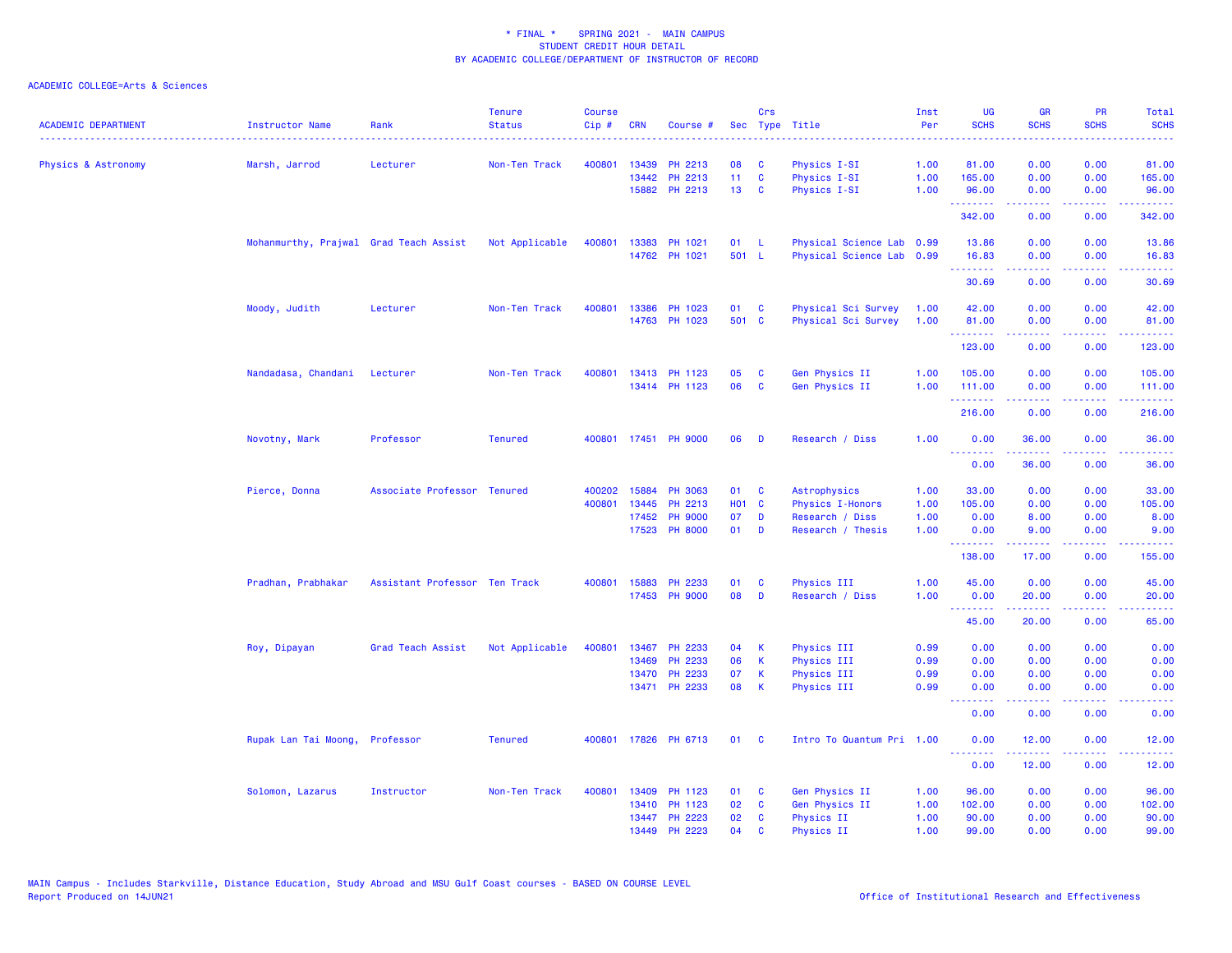| <b>ACADEMIC DEPARTMENT</b>     | Instructor Name | Rank       | <b>Tenure</b><br><b>Status</b> | <b>Course</b><br>Cip# | <b>CRN</b>     | Course #             |                                    | Crs                         | Sec Type Title                 | Inst<br>Per  | UG<br><b>SCHS</b>                       | <b>GR</b><br><b>SCHS</b> | PR<br><b>SCHS</b>                                                                                      | Total<br><b>SCHS</b> |
|--------------------------------|-----------------|------------|--------------------------------|-----------------------|----------------|----------------------|------------------------------------|-----------------------------|--------------------------------|--------------|-----------------------------------------|--------------------------|--------------------------------------------------------------------------------------------------------|----------------------|
|                                |                 |            |                                |                       |                |                      |                                    |                             |                                |              | .                                       |                          | 1.1.1.1.1.1.1                                                                                          | .                    |
|                                |                 |            |                                |                       |                |                      |                                    |                             |                                |              | 387.00                                  | 0.00                     | 0.00                                                                                                   | 387.00               |
| <b>Physics &amp; Astronomy</b> | Su, Chun        | Lecturer   | Non-Ten Track                  |                       |                | 400801 13392 PH 1113 | 03                                 | $\overline{\mathbf{C}}$     | Gen Physics I                  | 1.00         | 174.00<br><b><i><u><u>.</u></u></i></b> | 0.00                     | 0.00<br>$\frac{1}{2} \left( \frac{1}{2} \right) \left( \frac{1}{2} \right) \left( \frac{1}{2} \right)$ | 174.00               |
|                                |                 |            |                                |                       |                |                      |                                    |                             |                                |              | 174.00                                  | 0.00                     | 0.00                                                                                                   | 174.00               |
|                                | Swanson, Robert | Instructor | Non-Ten Track                  | 400801                | 13370          | PH 1011              | 01 L                               |                             | Physical Science Lab 0.01      |              | 0.13                                    | 0.00                     | 0.00                                                                                                   | 0.13                 |
|                                |                 |            |                                |                       | 13371          | PH 1011              | 02                                 | $-L$                        | Physical Science Lab 0.01      |              | 0.16                                    | 0.00                     | 0.00                                                                                                   | 0.16                 |
|                                |                 |            |                                |                       | 13373          | PH 1011              | 04                                 | $-L$                        | Physical Science Lab 0.01      |              | 0.18                                    | 0.00                     | 0.00                                                                                                   | 0.18                 |
|                                |                 |            |                                |                       | 13374          | PH 1011              | 05                                 | $-L$                        | Physical Science Lab 0.01      |              | 0.16                                    | 0.00                     | 0.00                                                                                                   | 0.16                 |
|                                |                 |            |                                |                       | 13376          | PH 1011              | 07 L                               |                             | Physical Science Lab 0.01      |              | 0.14                                    | 0.00                     | 0.00                                                                                                   | 0.14                 |
|                                |                 |            |                                |                       | 13382          | PH 1013              | C03 C                              |                             | Physical Sci Survey            | 1.00         | 51.00                                   | 0.00                     | 0.00                                                                                                   | 51.00                |
|                                |                 |            |                                |                       | 13383          | PH 1021              | 01                                 | $-L$                        | Physical Science Lab           | 0.01         | 0.14                                    | 0.00                     | 0.00                                                                                                   | 0.14                 |
|                                |                 |            |                                |                       | 13393          | PH 1113              | 04                                 | $\mathsf{K}$                | Gen Physics I                  | 0.01         | 0.00                                    | 0.00                     | 0.00                                                                                                   | 0.00                 |
|                                |                 |            |                                |                       | 13394          | PH 1113              | 05                                 | $\mathbf{K}$                | Gen Physics I                  | 0.01         | 0.00                                    | 0.00                     | 0.00                                                                                                   | 0.00                 |
|                                |                 |            |                                |                       | 13395          | PH 1113              | 06                                 | $\mathbf K$                 | Gen Physics I                  | 0.01         | 0.00                                    | 0.00                     | 0.00                                                                                                   | 0.00                 |
|                                |                 |            |                                |                       | 13396          | PH 1113              | 07                                 | $\mathsf K$                 | Gen Physics I                  | 0.01         | 0.00                                    | 0.00                     | 0.00                                                                                                   | 0.00                 |
|                                |                 |            |                                |                       | 13397          | PH 1113              | 08                                 | $\mathsf K$                 | <b>Gen Physics I</b>           | 0.01         | 0.00                                    | 0.00                     | 0.00                                                                                                   | 0.00                 |
|                                |                 |            |                                |                       | 13398          | PH 1113              | 09                                 | $\mathsf K$                 | Gen Physics I                  | 0.01         | 0.00                                    | 0.00                     | 0.00                                                                                                   | 0.00                 |
|                                |                 |            |                                |                       | 13399          | PH 1113              | 10 <sub>1</sub>                    | $\mathbf{K}$                | Gen Physics I                  | 0.01         | 0.00                                    | 0.00                     | 0.00                                                                                                   | 0.00                 |
|                                |                 |            |                                |                       | 13400<br>13401 | PH 1113<br>PH 1113   | 11 <sub>1</sub><br>12 <sub>2</sub> | $\mathsf{K}$<br>$\mathbf K$ | Gen Physics I                  | 0.01<br>0.01 | 0.00<br>0.00                            | 0.00<br>0.00             | 0.00<br>0.00                                                                                           | 0.00                 |
|                                |                 |            |                                |                       | 13402          | PH 1113              | 13 <sub>1</sub>                    | $\mathbf{K}$                | Gen Physics I                  | 0.01         | 0.00                                    | 0.00                     | 0.00                                                                                                   | 0.00                 |
|                                |                 |            |                                |                       | 13403          | PH 1113              | 14                                 | $\mathbf{K}$                | Gen Physics I<br>Gen Physics I | 0.01         | 0.00                                    | 0.00                     | 0.00                                                                                                   | 0.00<br>0.00         |
|                                |                 |            |                                |                       | 13404          | PH 1113              | 15 <sub>1</sub>                    | $\mathsf K$                 | Gen Physics I                  | 0.01         | 0.00                                    | 0.00                     | 0.00                                                                                                   | 0.00                 |
|                                |                 |            |                                |                       | 13415          | PH 1123              | 07                                 | $\mathbf{K}$                | Gen Physics II                 | 1.00         | 0.00                                    | 0.00                     | 0.00                                                                                                   | 0.00                 |
|                                |                 |            |                                |                       | 13416          | PH 1123              | 08                                 | <b>K</b>                    | Gen Physics II                 | 1.00         | 0.00                                    | 0.00                     | 0.00                                                                                                   | 0.00                 |
|                                |                 |            |                                |                       | 13417          | PH 1123              | 09                                 | K                           | Gen Physics II                 | 1.00         | 0.00                                    | 0.00                     | 0.00                                                                                                   | 0.00                 |
|                                |                 |            |                                |                       | 13418          | PH 1123              | 10 <sub>1</sub>                    | $\mathbf K$                 | Gen Physics II                 | 1.00         | 0.00                                    | 0.00                     | 0.00                                                                                                   | 0.00                 |
|                                |                 |            |                                |                       | 13419          | PH 1123              | 11 K                               |                             | Gen Physics II                 | 1.00         | 0.00                                    | 0.00                     | 0.00                                                                                                   | 0.00                 |
|                                |                 |            |                                |                       | 13420          | PH 1123              | 12 <sub>2</sub>                    | $\mathbf{K}$                | Gen Physics II                 | 1.00         | 0.00                                    | 0.00                     | 0.00                                                                                                   | 0.00                 |
|                                |                 |            |                                |                       | 13421          | PH 1123              | 13 <sup>°</sup>                    | $\mathsf K$                 | Gen Physics II                 | 1.00         | 0.00                                    | 0.00                     | 0.00                                                                                                   | 0.00                 |
|                                |                 |            |                                |                       | 13422          | PH 1123              | 14                                 | $\mathbf{K}$                | Gen Physics II                 | 1.00         | 0.00                                    | 0.00                     | 0.00                                                                                                   | 0.00                 |
|                                |                 |            |                                |                       | 13423          | PH 1123              | 15 <sub>1</sub>                    | $\mathbf{K}$                | Gen Physics II                 | 1.00         | 0.00                                    | 0.00                     | 0.00                                                                                                   | 0.00                 |
|                                |                 |            |                                |                       | 13424          | PH 1123              | 16                                 | <b>K</b>                    | Gen Physics II                 | 1.00         | 0.00                                    | 0.00                     | 0.00                                                                                                   | 0.00                 |
|                                |                 |            |                                |                       | 13425          | PH 1123              | 17 <sup>2</sup>                    | $\mathbf{K}$                | Gen Physics II                 | 1.00         | 0.00                                    | 0.00                     | 0.00                                                                                                   | 0.00                 |
|                                |                 |            |                                |                       | 13426          | PH 1123              | 18                                 | $\mathbf{K}$                | Gen Physics II                 | 1.00         | 0.00                                    | 0.00                     | 0.00                                                                                                   | 0.00                 |
|                                |                 |            |                                |                       | 13427          | PH 1123              | 19                                 | $\mathsf{K}$                | Gen Physics II                 | 1.00         | 0.00                                    | 0.00                     | 0.00                                                                                                   | 0.00                 |
|                                |                 |            |                                |                       | 13431          | PH 1133              | 02                                 | <b>K</b>                    | Gen Physics III                | 0.01         | 0.00                                    | 0.00                     | 0.00                                                                                                   | 0.00                 |
|                                |                 |            |                                |                       | 13432          | PH 1133              | 03                                 | $\mathsf{K}$                | Gen Physics III                | 0.01         | 0.00                                    | 0.00                     | 0.00                                                                                                   | 0.00                 |
|                                |                 |            |                                |                       | 13450          | PH 2223              | 05                                 | <b>K</b>                    | <b>Physics II</b>              | 0.01         | 0.00                                    | 0.00                     | 0.00                                                                                                   | 0.00                 |
|                                |                 |            |                                |                       | 13451          | PH 2223              | 06                                 | <b>K</b>                    | <b>Physics II</b>              | 0.01         | 0.00                                    | 0.00                     | 0.00                                                                                                   | 0.00                 |
|                                |                 |            |                                |                       | 13452          | PH 2223              | 07                                 | $\mathsf{K}$                | <b>Physics II</b>              | 0.01         | 0.00                                    | 0.00                     | 0.00                                                                                                   | 0.00                 |
|                                |                 |            |                                |                       | 13453          | PH 2223              | 08                                 | K                           | <b>Physics II</b>              | 0.01         | 0.00                                    | 0.00                     | 0.00                                                                                                   | 0.00                 |
|                                |                 |            |                                |                       | 13454          | PH 2223              | 09                                 | $\mathsf{K}$                | <b>Physics II</b>              | 0.01         | 0.00                                    | 0.00                     | 0.00                                                                                                   | 0.00                 |
|                                |                 |            |                                |                       | 13455          | PH 2223              | 10 <sub>1</sub>                    | <b>K</b>                    | <b>Physics II</b>              | 0.01         | 0.00                                    | 0.00                     | 0.00                                                                                                   | 0.00                 |
|                                |                 |            |                                |                       | 13456          | PH 2223              | $11$ K                             |                             | Physics II                     | 0.01         | 0.00                                    | 0.00                     | 0.00                                                                                                   | 0.00                 |
|                                |                 |            |                                |                       | 13457          | PH 2223              | 12 K                               |                             | <b>Physics II</b>              | 0.01         | 0.00                                    | 0.00                     | 0.00                                                                                                   | 0.00                 |
|                                |                 |            |                                |                       | 13458          | PH 2223              | 13 <sub>1</sub>                    | $\mathbf{K}$                | <b>Physics II</b>              | 0.01         | 0.00                                    | 0.00                     | 0.00                                                                                                   | 0.00                 |
|                                |                 |            |                                |                       | 13459          | PH 2223              | 14 K                               |                             | <b>Physics II</b>              | 0.01         | 0.00                                    | 0.00                     | 0.00                                                                                                   | 0.00                 |
|                                |                 |            |                                |                       | 13460          | PH 2223              | 15 <sub>1</sub>                    | $\mathsf K$                 | <b>Physics II</b>              | 0.01         | 0.00                                    | 0.00                     | 0.00                                                                                                   | 0.00                 |
|                                |                 |            |                                |                       | 13467          | PH 2233              | 04                                 | K                           | Physics III                    | 0.01         | 0.00                                    | 0.00                     | 0.00                                                                                                   | 0.00                 |
|                                |                 |            |                                |                       | 13469          | PH 2233              | 06                                 | К                           | Physics III                    | 0.01         | 0.00                                    | 0.00                     | 0.00                                                                                                   | 0.00                 |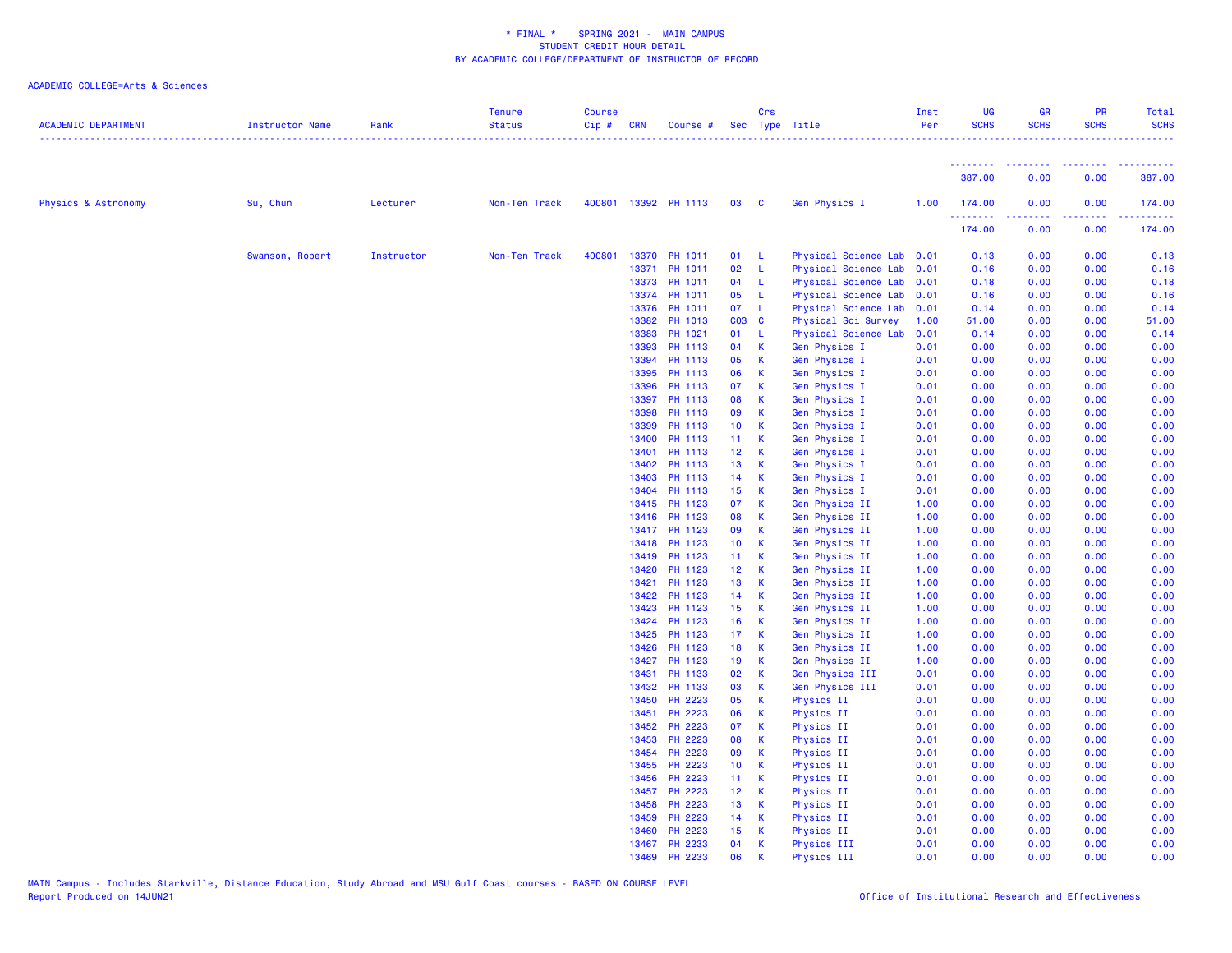| <b>ACADEMIC DEPARTMENT</b>                                  | <b>Instructor Name</b> | Rank                        | <b>Tenure</b><br><b>Status</b> | <b>Course</b><br>Cip# | <b>CRN</b> | Course #       |                 | Crs      | Sec Type Title       | Inst<br>Per | <b>UG</b><br><b>SCHS</b>                                                                                                                             | <b>GR</b><br><b>SCHS</b>                        | <b>PR</b><br><b>SCHS</b>                                                                                                          | Total<br><b>SCHS</b> |
|-------------------------------------------------------------|------------------------|-----------------------------|--------------------------------|-----------------------|------------|----------------|-----------------|----------|----------------------|-------------|------------------------------------------------------------------------------------------------------------------------------------------------------|-------------------------------------------------|-----------------------------------------------------------------------------------------------------------------------------------|----------------------|
|                                                             |                        |                             |                                |                       |            |                |                 |          |                      | .           | $\frac{1}{2} \left( \frac{1}{2} \right) \left( \frac{1}{2} \right) \left( \frac{1}{2} \right) \left( \frac{1}{2} \right) \left( \frac{1}{2} \right)$ |                                                 | <u> - - - - - - - -</u>                                                                                                           |                      |
| Physics & Astronomy                                         | Swanson, Robert        | Instructor                  | Non-Ten Track                  | 400801                |            | 13470 PH 2233  | 07              | K        | Physics III          | 0.01        | 0.00                                                                                                                                                 | 0.00                                            | 0.00                                                                                                                              | 0.00                 |
|                                                             |                        |                             |                                |                       |            | 13471 PH 2233  | 08              | K        | Physics III          | 0.01        | 0.00                                                                                                                                                 | 0.00                                            | 0.00                                                                                                                              | 0.00                 |
|                                                             |                        |                             |                                |                       |            | 14762 PH 1021  | 501 L           |          | Physical Science Lab | 0.01        | 0.17                                                                                                                                                 | 0.00                                            | 0.00                                                                                                                              | 0.17                 |
|                                                             |                        |                             |                                |                       | 15877      | PH 1123        | 20              | K        | Gen Physics II       | 1.00        | 0.00                                                                                                                                                 | 0.00                                            | 0.00                                                                                                                              | 0.00                 |
|                                                             |                        |                             |                                |                       | 15878      | PH 1123        | 21              | К        | Gen Physics II       | 1.00        | 0.00                                                                                                                                                 | 0.00                                            | 0.00                                                                                                                              | 0.00                 |
|                                                             |                        |                             |                                |                       | 15879      | PH 1123        | 22              | K        | Gen Physics II       | 1.00        | 0.00                                                                                                                                                 | 0.00                                            | 0.00                                                                                                                              | 0.00                 |
|                                                             |                        |                             |                                |                       | 15880      | PH 1133        | 04              | K        | Gen Physics III      | 0.01        | 0.00                                                                                                                                                 | 0.00                                            | 0.00                                                                                                                              | 0.00                 |
|                                                             |                        |                             |                                |                       |            | 15881 PH 1013  | $CO4$ $C$       |          | Physical Sci Survey  | 1.00        | 78.00<br>.                                                                                                                                           | 0.00<br>.                                       | 0.00<br>. <b>.</b>                                                                                                                | 78.00<br>.           |
|                                                             |                        |                             |                                |                       |            |                |                 |          |                      |             | 130.08                                                                                                                                               | 0.00                                            | 0.00                                                                                                                              | 130.08               |
|                                                             | Tanner, Angelle        | Associate Professor Tenured |                                | 400202                | 13387      | PH 1063        | 01              | C        | Descrip Astronomy    | 1.00        | 159.00                                                                                                                                               | 0.00                                            | 0.00                                                                                                                              | 159.00               |
|                                                             |                        |                             |                                | 400801                |            | 17674 PH 9000  | 14              | D        | Research / Diss      | 1.00        | 0.00<br>--------                                                                                                                                     | 12.00<br>.                                      | 0.00<br>.                                                                                                                         | 12.00<br>.           |
|                                                             |                        |                             |                                |                       |            |                |                 |          |                      |             | 159.00                                                                                                                                               | 12.00                                           | 0.00                                                                                                                              | 171.00               |
|                                                             | Wagner, Robert         | Instructor                  | Non-Ten Track                  | 400801                |            | 13437 PH 2213  | 06              | C        | Physics I            | 1.00        | 180.00                                                                                                                                               | 0.00                                            | 0.00                                                                                                                              | 180.00               |
|                                                             |                        |                             |                                |                       | 13438      | PH 2213        | 07              | C        | Physics I            | 1.00        | 129.00                                                                                                                                               | 0.00                                            | 0.00                                                                                                                              | 129.00               |
|                                                             |                        |                             |                                |                       | 13446      | PH 2223        | 01              | C        | Physics II           | 1.00        | 150.00                                                                                                                                               | 0.00                                            | 0.00                                                                                                                              | 150.00               |
|                                                             |                        |                             |                                |                       |            | 13448 PH 2223  | 03              | C        | Physics II           | 1.00        | 192.00                                                                                                                                               | 0.00                                            | 0.00                                                                                                                              | 192.00               |
|                                                             |                        |                             |                                |                       |            |                |                 |          |                      |             | .<br>651.00                                                                                                                                          | 22222<br>0.00                                   | الأعامات<br>0.00                                                                                                                  | 651.00               |
|                                                             | Wang, Chuji            | Professor                   | <b>Tenured</b>                 | 400801                |            | 17454 PH 9000  | 09              | D        | Research / Diss      | 1.00        | 0.00<br><u> - - - - - - - -</u>                                                                                                                      | 28.00<br>.                                      | 0.00<br>$   -$                                                                                                                    | 28.00                |
|                                                             |                        |                             |                                |                       |            |                |                 |          |                      |             | 0.00                                                                                                                                                 | 28.00                                           | 0.00                                                                                                                              | 28.00                |
|                                                             | Winger, Jeffry         | Professor                   | <b>Tenured</b>                 | 400801                | 13478      | PH 4143        | 01              | -L       | Inter Laboratory     | 1.00        | 12.00                                                                                                                                                | 0.00                                            | 0.00                                                                                                                              | 12.00                |
|                                                             |                        |                             |                                |                       |            | 13479 PH 4152  | 01              | -L       | Mod Physics Lab      | 1.00        | 10.00                                                                                                                                                | 0.00                                            | 0.00                                                                                                                              | 10.00                |
|                                                             |                        |                             |                                |                       | 13484      | PH 6143        | 01              | -L       | Inter Laboratory     | 1.00        | 0.00                                                                                                                                                 | 3.00                                            | 0.00                                                                                                                              | 3.00                 |
|                                                             |                        |                             |                                |                       | 17455      | <b>PH 9000</b> | 10 <sub>1</sub> | D        | Research / Diss      | 1.00        | 0.00                                                                                                                                                 | 15.00                                           | 0.00                                                                                                                              | 15.00                |
|                                                             |                        |                             |                                |                       |            | 17669 PH 7000  | $01$ I          |          | Directed Indiv Study | 1.00        | 0.00<br>.                                                                                                                                            | 3.00<br>بالمستمال                               | 0.00<br>المستبدا                                                                                                                  | 3.00<br>والمستناط    |
|                                                             |                        |                             |                                |                       |            |                |                 |          |                      |             | 22.00                                                                                                                                                | 21.00                                           | 0.00                                                                                                                              | 43.00                |
|                                                             | Worthy, Mark           | Instructor                  | Non-Ten Track                  | 400801                | 13380      | PH 1013        | 01              | C        | Physical Sci Survey  | 1.00        | 69.00                                                                                                                                                | 0.00                                            | 0.00                                                                                                                              | 69.00                |
|                                                             |                        |                             |                                |                       | 13381      | PH 1013        | 02              | C        | Physical Sci Survey  | 1.00        | 54.00                                                                                                                                                | 0.00                                            | 0.00                                                                                                                              | 54.00                |
|                                                             |                        |                             |                                |                       | 13441      | PH 2213        | 10 <sub>1</sub> | C        | Physics I            | 1.00        | 93.00                                                                                                                                                | 0.00                                            | 0.00                                                                                                                              | 93.00                |
|                                                             |                        |                             |                                |                       |            | 13443 PH 2213  | 12              | <b>C</b> | Physics I            | 1.00        | 99.00                                                                                                                                                | 0.00                                            | 0.00                                                                                                                              | 99.00                |
|                                                             |                        |                             |                                |                       |            |                |                 |          |                      |             | .<br>315.00                                                                                                                                          | <u>.</u><br>0.00                                | .<br>0.00                                                                                                                         | .<br>315.00          |
|                                                             | Ye, Jinwu              | Professor                   | <b>Tenured</b>                 | 400801                |            | 13433 PH 2213  | 02              | <b>C</b> | Physics I-SI         | 1.00        | 72.00                                                                                                                                                | 0.00                                            | 0.00                                                                                                                              | 72.00                |
|                                                             |                        |                             |                                |                       |            |                |                 |          |                      |             | <u>.</u><br>72.00                                                                                                                                    | 0.00                                            | $\frac{1}{2} \left( \frac{1}{2} \right) \left( \frac{1}{2} \right) \left( \frac{1}{2} \right) \left( \frac{1}{2} \right)$<br>0.00 | 72.00                |
| ----------------------------------                          |                        |                             |                                |                       |            |                |                 |          |                      |             | ========                                                                                                                                             | <b>EDESSERS</b>                                 | <b>ESSESSEE</b>                                                                                                                   | ==========           |
| Physics & Astronomy<br>------------------------------------ |                        |                             |                                |                       |            |                |                 |          |                      |             | 4549.00                                                                                                                                              | 386.00<br>======== ======== ======== ========== | 0.00                                                                                                                              | 4935.00              |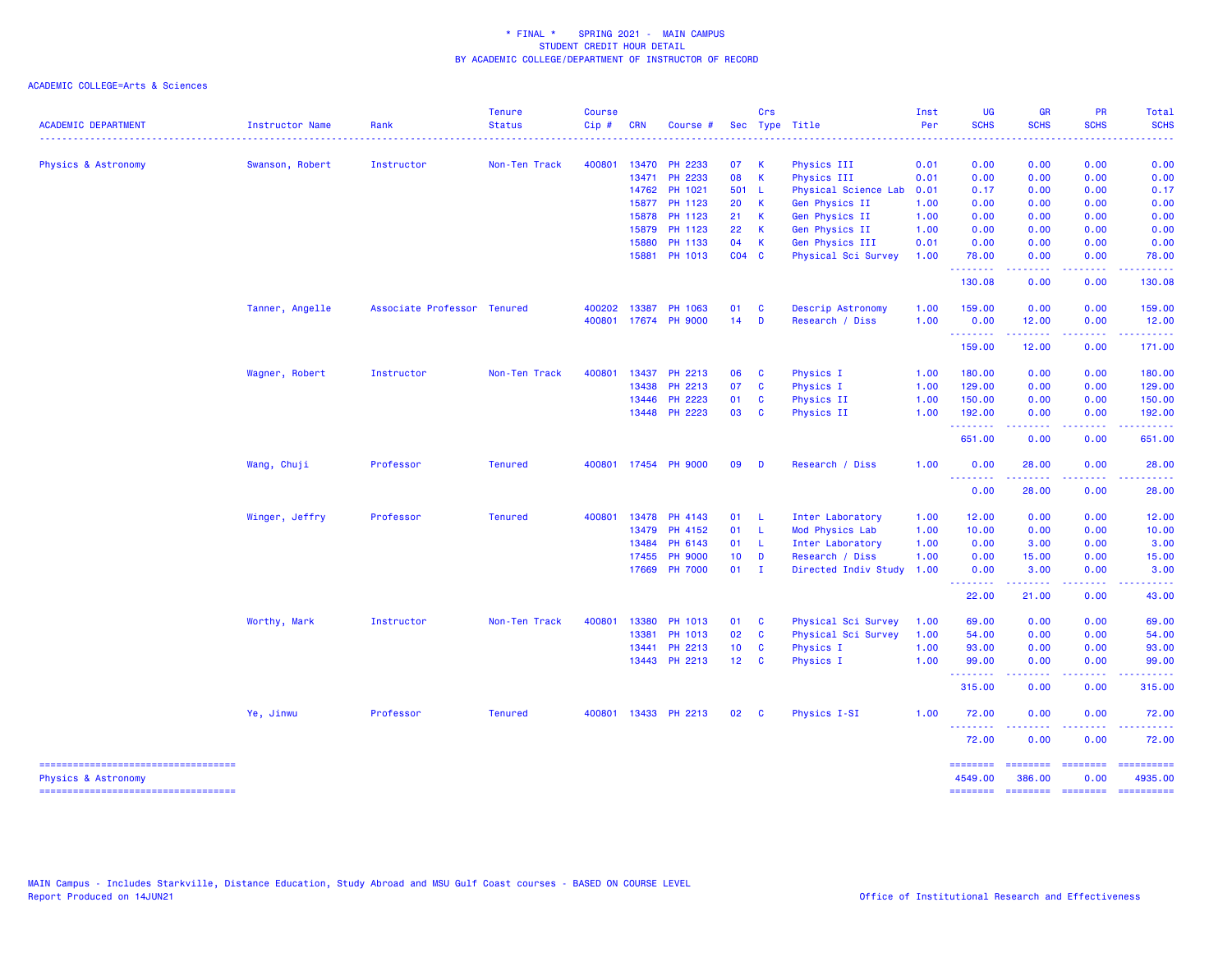| <b>ACADEMIC DEPARTMENT</b>                              | <b>Instructor Name</b> | Rank                                               | <b>Tenure</b><br><b>Status</b><br>. | Course<br>$Cip \#$ | <b>CRN</b>   | Course #              |                 | Crs          | Sec Type Title            | Inst<br>Per | UG<br><b>SCHS</b><br>2.2.2.2.2                                                                                                                                                                                                                                                                                                                                                                                                                                                                   | <b>GR</b><br><b>SCHS</b> | PR<br><b>SCHS</b><br>22223 | Total<br><b>SCHS</b><br>د د د د د                                                                                                                            |
|---------------------------------------------------------|------------------------|----------------------------------------------------|-------------------------------------|--------------------|--------------|-----------------------|-----------------|--------------|---------------------------|-------------|--------------------------------------------------------------------------------------------------------------------------------------------------------------------------------------------------------------------------------------------------------------------------------------------------------------------------------------------------------------------------------------------------------------------------------------------------------------------------------------------------|--------------------------|----------------------------|--------------------------------------------------------------------------------------------------------------------------------------------------------------|
| Political Science & Public Administ Abutabenjeh, Sawsan |                        | Assistant Professor Ten Track                      |                                     | 440401             | 15576        | <b>PPA 8990</b>       | 01              | C            | Special Topic In PPA 1.00 |             | 0.00                                                                                                                                                                                                                                                                                                                                                                                                                                                                                             | 27.00                    | 0.00                       | 27.00                                                                                                                                                        |
|                                                         |                        |                                                    |                                     | 440501             | 14968        | <b>PS 2703</b>        | 001 C           |              | Intro Public Policy       | 1.00        | 18.00                                                                                                                                                                                                                                                                                                                                                                                                                                                                                            | 0.00                     | 0.00                       | 18.00                                                                                                                                                        |
|                                                         |                        |                                                    |                                     | 451001             |              | 13605 PS 4464         | 01              | B            | Political Analysis        | 1.00        | 96.00<br>.                                                                                                                                                                                                                                                                                                                                                                                                                                                                                       | 0.00<br>.                | 0.00<br>.                  | 96.00<br>.                                                                                                                                                   |
|                                                         |                        |                                                    |                                     |                    |              |                       |                 |              |                           |             | 114.00                                                                                                                                                                                                                                                                                                                                                                                                                                                                                           | 27.00                    | 0.00                       | 141.00                                                                                                                                                       |
|                                                         | Ahmadu, Aisha          | Grad Teach Assist                                  | Not Applicable                      |                    |              | 451002 13577 PS 1113  | 04              | - C          | American Government       | 1.00        | 63.00<br><u>.</u>                                                                                                                                                                                                                                                                                                                                                                                                                                                                                | 0.00                     | 0.00<br>$  -$              | 63.00<br>.                                                                                                                                                   |
|                                                         |                        |                                                    |                                     |                    |              |                       |                 |              |                           |             | 63.00                                                                                                                                                                                                                                                                                                                                                                                                                                                                                            | 0.00                     | 0.00                       | 63.00                                                                                                                                                        |
|                                                         | Bachman, Jamey         | Non-Faculty                                        | Not Applicable                      |                    |              | 320105 11410 DSS 0713 | 01              | C            | Career Exploration        | 1.00        | 18.00                                                                                                                                                                                                                                                                                                                                                                                                                                                                                            | 0.00                     | 0.00                       | 18.00                                                                                                                                                        |
|                                                         |                        |                                                    |                                     |                    | 350103 11411 | <b>DSS 0810</b>       | 01              | Ε            | Employment - On Camp      | 1.00        | 36.00                                                                                                                                                                                                                                                                                                                                                                                                                                                                                            | 0.00                     | 0.00                       | 36.00                                                                                                                                                        |
|                                                         |                        |                                                    |                                     |                    | 11412        | <b>DSS 0810</b>       | 02              | Ε            | Employment - On Camp      | 1.00        | 36.00                                                                                                                                                                                                                                                                                                                                                                                                                                                                                            | 0.00                     | 0.00                       | 36.00                                                                                                                                                        |
|                                                         |                        |                                                    |                                     |                    |              | 11413 DSS 0910        | 01              | E            | Employment Off Campu 1.00 |             | 63.00<br><b><i><u><u> - - - - - - -</u></u></i></b>                                                                                                                                                                                                                                                                                                                                                                                                                                              | 0.00<br>22222            | 0.00<br>22222              | 63.00<br>22222                                                                                                                                               |
|                                                         |                        |                                                    |                                     |                    |              |                       |                 |              |                           |             | 153.00                                                                                                                                                                                                                                                                                                                                                                                                                                                                                           | 0.00                     | 0.00                       | 153.00                                                                                                                                                       |
|                                                         | Baker, Leslie          | Instructor                                         | Non-Ten Track                       | 451001             |              | 13602 PS 4333         | 01              | <b>C</b>     | Theories Intern Rel       | 1.00        | 39.00                                                                                                                                                                                                                                                                                                                                                                                                                                                                                            | 0.00                     | 0.00                       | 39.00                                                                                                                                                        |
|                                                         |                        |                                                    |                                     |                    | 14969        | <b>PS 4323</b>        | 001 C           |              | International Org         | 1.00        | 39.00                                                                                                                                                                                                                                                                                                                                                                                                                                                                                            | 0.00                     | 0.00                       | 39.00                                                                                                                                                        |
|                                                         |                        |                                                    |                                     |                    |              | 14970 PS 6323         | 001 C           |              | International Org         | 1.00        | 0.00                                                                                                                                                                                                                                                                                                                                                                                                                                                                                             | 3.00                     | 0.00                       | 3.00                                                                                                                                                         |
|                                                         |                        |                                                    |                                     |                    |              | 451002 13575 PS 1113  | 02              | <b>C</b>     | American Government       | 1.00        | 696.00                                                                                                                                                                                                                                                                                                                                                                                                                                                                                           | 0.00                     | 0.00                       | 696.00                                                                                                                                                       |
|                                                         |                        |                                                    |                                     |                    |              | 13576 PS 1113         | 03              | C            | American Government       | 1.00        | 186.00<br>$\begin{array}{cccccccccc} \multicolumn{2}{c}{} & \multicolumn{2}{c}{} & \multicolumn{2}{c}{} & \multicolumn{2}{c}{} & \multicolumn{2}{c}{} & \multicolumn{2}{c}{} & \multicolumn{2}{c}{} & \multicolumn{2}{c}{} & \multicolumn{2}{c}{} & \multicolumn{2}{c}{} & \multicolumn{2}{c}{} & \multicolumn{2}{c}{} & \multicolumn{2}{c}{} & \multicolumn{2}{c}{} & \multicolumn{2}{c}{} & \multicolumn{2}{c}{} & \multicolumn{2}{c}{} & \multicolumn{2}{c}{} & \multicolumn{2}{c}{} & \mult$ | 0.00<br>22222            | 0.00<br>د د د د .          | 186.00<br>.                                                                                                                                                  |
|                                                         |                        |                                                    |                                     |                    |              |                       |                 |              |                           |             | 960.00                                                                                                                                                                                                                                                                                                                                                                                                                                                                                           | 3.00                     | 0.00                       | 963.00                                                                                                                                                       |
|                                                         | Baker, Mary            | Non-Faculty                                        | Not Applicable                      |                    |              | 521003 15870 LSK 1101 | 10 <sup>1</sup> | <b>C</b>     | Freshman Success Str 1.00 |             | 10.00<br>.                                                                                                                                                                                                                                                                                                                                                                                                                                                                                       | 0.00                     | 0.00                       | 10.00                                                                                                                                                        |
|                                                         |                        |                                                    |                                     |                    |              |                       |                 |              |                           |             | 10.00                                                                                                                                                                                                                                                                                                                                                                                                                                                                                            | 0.00                     | 0.00                       | 10.00                                                                                                                                                        |
|                                                         | Banerjee, Vasabjit     | Assistant Professor Ten Track                      |                                     | 240101             | 12397        | <b>GLA 4001</b>       | 01              | C            | Senior Project            | 1.00        | 1.00                                                                                                                                                                                                                                                                                                                                                                                                                                                                                             | 0.00                     | 0.00                       | 1.00                                                                                                                                                         |
|                                                         |                        |                                                    |                                     | 451001             | 13581        | PS 1321               | 01              | Ε            | Mmsc International I      | 1.00        | 13.00                                                                                                                                                                                                                                                                                                                                                                                                                                                                                            | 0.00                     | 0.00                       | 13.00                                                                                                                                                        |
|                                                         |                        |                                                    |                                     |                    | 13582        | PS 1341               | 01              | E            | Mmsc Internship II        | 1.00        | 5.00                                                                                                                                                                                                                                                                                                                                                                                                                                                                                             | 0.00                     | 0.00                       | 5.00                                                                                                                                                         |
|                                                         |                        |                                                    |                                     |                    | 13583        | PS 1361               | 01              | Ε            | Mmsc Internship III       | 1.00        | 4.00                                                                                                                                                                                                                                                                                                                                                                                                                                                                                             | 0.00                     | 0.00                       | 4.00                                                                                                                                                         |
|                                                         |                        |                                                    |                                     |                    | 13584        | PS 1381               | 01              | Ε            | Mmsc Internship IV        | 1.00        | 1.00                                                                                                                                                                                                                                                                                                                                                                                                                                                                                             | 0.00                     | 0.00                       | 1.00                                                                                                                                                         |
|                                                         |                        |                                                    |                                     |                    | 13608        | <b>PS 4593</b>        | 01              | <b>C</b>     | Latin American Po         | 1.00        | 51.00                                                                                                                                                                                                                                                                                                                                                                                                                                                                                            | 0.00                     | 0.00                       | 51.00                                                                                                                                                        |
|                                                         |                        |                                                    |                                     |                    |              | 13624 PS 6593         | 01              | <b>C</b>     | Latin American Po         | 1.00        | 0.00<br><b><i><u><u> - - - - - - -</u></u></i></b>                                                                                                                                                                                                                                                                                                                                                                                                                                               | 3.00<br>.                | 0.00<br>.                  | 3.00<br>.                                                                                                                                                    |
|                                                         |                        |                                                    |                                     |                    |              |                       |                 |              |                           |             | 75.00                                                                                                                                                                                                                                                                                                                                                                                                                                                                                            | 3.00                     | 0.00                       | 78.00                                                                                                                                                        |
|                                                         | Breen, Joseph          | Research Assist Pro Non-Ten Track                  |                                     | 440401             |              | 13566 PPA 8983        | 01              | H            | Integrative Capstone 1.00 |             | 0.00<br>.                                                                                                                                                                                                                                                                                                                                                                                                                                                                                        | 18.00<br>.               | 0.00<br>.                  | 18.00<br>.                                                                                                                                                   |
|                                                         |                        |                                                    |                                     |                    |              |                       |                 |              |                           |             | 0.00                                                                                                                                                                                                                                                                                                                                                                                                                                                                                             | 18.00                    | 0.00                       | 18.00                                                                                                                                                        |
|                                                         | Chamberlain, James     | Associate Professor Tenured                        |                                     | 451001             | 13588        | <b>PS 2403</b>        | 01              | C            | Intro To Pol Theory       | 1.00        | 93.00                                                                                                                                                                                                                                                                                                                                                                                                                                                                                            | 0.00                     | 0.00                       | 93.00                                                                                                                                                        |
|                                                         |                        |                                                    |                                     |                    | 13604        | PS 4453               | 01              | C            | Western Political Th 1.00 |             | 63.00                                                                                                                                                                                                                                                                                                                                                                                                                                                                                            | 0.00                     | 0.00                       | 63.00                                                                                                                                                        |
|                                                         |                        |                                                    |                                     |                    |              | 13622 PS 6453         | 01              | $\mathbf{C}$ | Western Political Th 1.00 |             | 0.00<br><u>.</u>                                                                                                                                                                                                                                                                                                                                                                                                                                                                                 | 6.00<br>22222            | 0.00<br>.                  | 6.00<br>$\frac{1}{2} \left( \frac{1}{2} \right) \left( \frac{1}{2} \right) \left( \frac{1}{2} \right) \left( \frac{1}{2} \right) \left( \frac{1}{2} \right)$ |
|                                                         |                        |                                                    |                                     |                    |              |                       |                 |              |                           |             | 156.00                                                                                                                                                                                                                                                                                                                                                                                                                                                                                           | 6.00                     | 0.00                       | 162.00                                                                                                                                                       |
|                                                         |                        | Dimitrijevska Markos Assistant Professor Ten Track |                                     | 440401             | 13565        | <b>PPA 8733</b>       | 01              | <b>S</b>     | Public Program Eval       | 1.00        | 0.00                                                                                                                                                                                                                                                                                                                                                                                                                                                                                             | 45.00                    | 0.00                       | 45.00                                                                                                                                                        |
|                                                         |                        |                                                    |                                     |                    |              | 13573 PPA 9903        | 01              | <b>S</b>     | Pub Pol Form & Imp        | 1.00        | 0.00                                                                                                                                                                                                                                                                                                                                                                                                                                                                                             | 54.00                    | 0.00                       | 54.00                                                                                                                                                        |
|                                                         |                        |                                                    |                                     |                    |              |                       |                 |              |                           |             | .<br>0.00                                                                                                                                                                                                                                                                                                                                                                                                                                                                                        | .<br>99.00               | د د د د .<br>0.00          | .<br>99.00                                                                                                                                                   |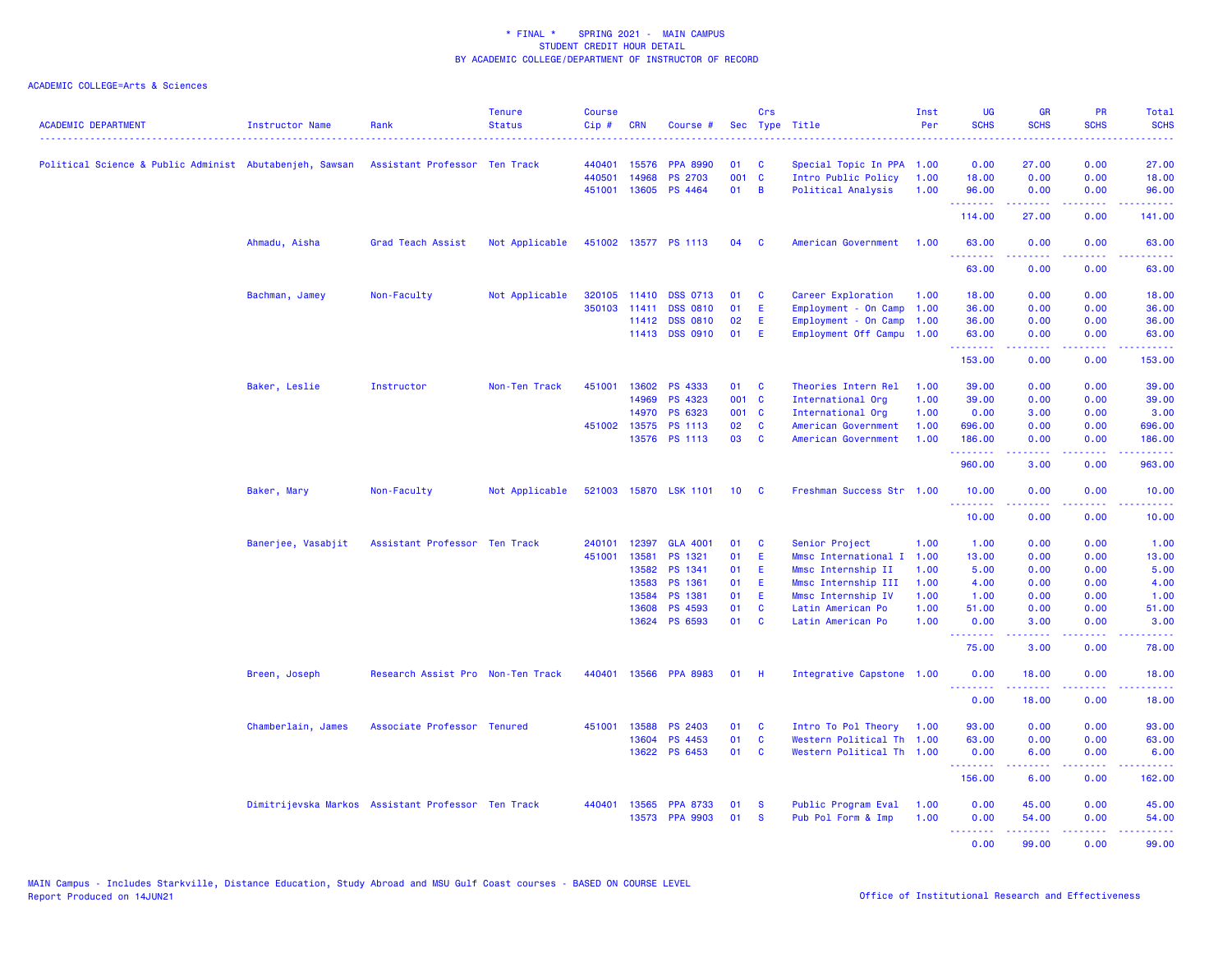|                                                    |                     |                               | <b>Tenure</b>  | <b>Course</b> |            |                       |                   | Crs          |                           | Inst | <b>UG</b>                                      | <b>GR</b>         | <b>PR</b>                                                                                                                         | Total                               |
|----------------------------------------------------|---------------------|-------------------------------|----------------|---------------|------------|-----------------------|-------------------|--------------|---------------------------|------|------------------------------------------------|-------------------|-----------------------------------------------------------------------------------------------------------------------------------|-------------------------------------|
| <b>ACADEMIC DEPARTMENT</b>                         | Instructor Name     | Rank                          | <b>Status</b>  | Cip#          | <b>CRN</b> | Course #              |                   |              | Sec Type Title            | Per  | <b>SCHS</b>                                    | <b>SCHS</b>       | <b>SCHS</b>                                                                                                                       | <b>SCHS</b>                         |
|                                                    |                     |                               |                |               |            |                       |                   |              |                           |      |                                                |                   |                                                                                                                                   |                                     |
| Political Science & Public Administ French, Philip |                     | Professor                     | <b>Tenured</b> |               |            | 440401 17283 PPA 9000 | 03                | Ð            | Research / Diss           | 1.00 | 0.00<br>.                                      | 6.00<br>.         | 0.00<br>$\sim$ $\sim$ $\sim$ $\sim$                                                                                               | 6.00<br>22220                       |
|                                                    |                     |                               |                |               |            |                       |                   |              |                           |      | 0.00                                           | 6.00              | 0.00                                                                                                                              | 6.00                                |
|                                                    | Holmes, Carolyn     | Assistant Professor Ten Track |                | 050201        | 15339      | AAS 4543              | 01                | C            | African Politics          | 1.00 | 21.00                                          | 0.00              | 0.00                                                                                                                              | 21.00                               |
|                                                    |                     |                               |                | 240101        | 17141      | <b>HON 4093</b>       | <b>H08 E</b>      |              | <b>Honors Thesis</b>      | 1.00 | 3.00                                           | 0.00              | 0.00                                                                                                                              | 3.00                                |
|                                                    |                     |                               |                | 451001        | 13585      | PS 1513               | 01                | <b>C</b>     | Comparative Govt          | 1.00 | 294.00                                         | 0.00              | 0.00                                                                                                                              | 294.00                              |
|                                                    |                     |                               |                |               | 13607      | PS 4543               | 01                | $\mathbf{C}$ | African Politics          | 1.00 | 54.00                                          | 0.00              | 0.00                                                                                                                              | 54.00                               |
|                                                    |                     |                               |                |               |            | 13623 PS 6543         | 01                | $\mathbf{C}$ | African Politics          | 1.00 | 0.00<br>.                                      | 9.00<br>.         | 0.00<br>.                                                                                                                         | 9.00<br>22222)                      |
|                                                    |                     |                               |                |               |            |                       |                   |              |                           |      | 372.00                                         | 9.00              | 0.00                                                                                                                              | 381.00                              |
|                                                    | Jernigan, Tyrel     | Non-Faculty                   | Not Applicable |               |            | 521003 15862 LSK 1101 | 02                | C            | Freshman Success Str 1.00 |      | 10.00<br>.                                     | 0.00              | 0.00                                                                                                                              | 10.00<br>المتمامين                  |
|                                                    |                     |                               |                |               |            |                       |                   |              |                           |      | 10.00                                          | 0.00              | $\sim$ $\sim$ $\sim$ $\sim$<br>0.00                                                                                               | 10.00                               |
|                                                    | Merivaki, Thessalia | Assistant Professor Ten Track |                | 451001        | 13594      | PS 4163               | 01                | C            | Chief Executive           | 1.00 | 81.00                                          | 0.00              | 0.00                                                                                                                              | 81.00                               |
|                                                    |                     |                               |                |               |            | 13612 PS 6163         | 01                | $\mathbf{C}$ | Chief Executive           | 1.00 | 0.00                                           | 3.00              | 0.00                                                                                                                              | 3.00                                |
|                                                    |                     |                               |                |               |            | 17265 PS 4990         | 01                | C            | Special Topic In PS       | 1.00 | 27.00                                          | 0.00              | 0.00                                                                                                                              | 27.00                               |
|                                                    |                     |                               |                |               |            |                       |                   |              |                           |      | <b><i><u><u><b>A</b></u></u></i></b><br>108.00 | 3.00              | $\frac{1}{2} \left( \frac{1}{2} \right) \left( \frac{1}{2} \right) \left( \frac{1}{2} \right) \left( \frac{1}{2} \right)$<br>0.00 | .<br>111.00                         |
|                                                    | Nukpezah, Julius    | Assistant Professor Ten Track |                | 440401        | 15142      | <b>PPA 8703</b>       | 501 S             |              | Gov Org&Adm Theory        | 1.00 | 0.00                                           | 39.00             | 0.00                                                                                                                              | 39.00                               |
|                                                    |                     |                               |                |               | 17284      | <b>PPA 9000</b>       | 04                | D            | Research / Diss           | 1.00 | 0.00                                           | 9.00              | 0.00                                                                                                                              | 9.00                                |
|                                                    |                     |                               |                |               |            | 440501 13589 PS 2703  | 01                | <b>C</b>     | Intro Public Policy       | 1.00 | 138.00                                         | 0.00              | 0.00                                                                                                                              | 138.00                              |
|                                                    |                     |                               |                |               |            |                       |                   |              |                           |      | .<br>138.00                                    | .<br>48.00        | .<br>0.00                                                                                                                         | .<br>186.00                         |
|                                                    | Oswalt, Daniel      | Non-Faculty                   | Not Applicable |               |            | 521003 15871 LSK 1101 | $-11$             | C            | Freshman Success Str 1.00 |      | 9.00                                           | 0.00              | 0.00                                                                                                                              | 9.00                                |
|                                                    |                     |                               |                |               |            |                       |                   |              |                           |      | د د د د<br>9.00                                | 0.00              | 2222<br>0.00                                                                                                                      | 9.00                                |
|                                                    | Pineda, Kayla       | Non-Faculty                   | Not Applicable |               |            | 521003 15865 LSK 1101 | 05                | <b>C</b>     | Freshman Success Str 1.00 |      | 8.00                                           | 0.00              | 0.00                                                                                                                              | 8.00                                |
|                                                    |                     |                               |                |               |            |                       |                   |              |                           |      | <u>.</u><br>8.00                               | .<br>0.00         | $\frac{1}{2} \left( \frac{1}{2} \right) \left( \frac{1}{2} \right) \left( \frac{1}{2} \right) \left( \frac{1}{2} \right)$<br>0.00 | $\sim$ $\sim$ $\sim$ $\sim$<br>8.00 |
|                                                    | Potter, Michael     | Associate Professor Tenured   |                | 440401        | 13562      | <b>PPA 8400</b>       | 01                | Ε            | Public Ad Intern          | 1.00 | 0.00                                           | 6.00              | 0.00                                                                                                                              | 6.00                                |
|                                                    |                     |                               |                |               | 17160      | <b>PPA 7000</b>       | 01                | $\mathbf{I}$ | Directed Indiv Study      | 1.00 | 0.00                                           | 3.00              | 0.00                                                                                                                              | 3.00                                |
|                                                    |                     |                               |                |               | 17285      | <b>PPA 9000</b>       | 05                | D            | Research / Diss           | 1.00 | 0.00                                           | 17.00             | 0.00                                                                                                                              | 17.00                               |
|                                                    |                     |                               |                | 451001        | 13611      | <b>PS 4703</b>        | 01                | C            | Prin Pub Adm              | 1.00 | 69.00                                          | 0.00              | 0.00                                                                                                                              | 69.00                               |
|                                                    |                     |                               |                |               |            | 13627 PS 6703         | 01                | C            | Prin Pub Adm              | 1.00 | 0.00                                           | 3.00              | 0.00                                                                                                                              | 3.00                                |
|                                                    |                     |                               |                |               |            |                       |                   |              |                           |      | .<br>69.00                                     | <b>.</b><br>29.00 | .<br>0.00                                                                                                                         | .<br>98.00                          |
|                                                    | Pugh, Brian         | Lecturer                      | Non-Ten Track  | 440401        | 17388      | <b>PPA 7000</b>       | $001$ I           |              | Directed Indiv Study 1.00 |      | 0.00                                           | 3.00              | 0.00                                                                                                                              | 3.00                                |
|                                                    |                     |                               |                | 450101        |            | 12632 HON 3143        | H <sub>02</sub> S |              | Honor Sem Social Sci 1.00 |      | 51.00                                          | 0.00              | 0.00                                                                                                                              | 51.00                               |
|                                                    |                     |                               |                |               |            |                       |                   |              |                           |      | 51.00                                          | 3.00              | 0.00                                                                                                                              | 54.00                               |
|                                                    | Rains, Karen        | Grad Teach Assist             | Not Applicable |               |            | 451002 15307 PS 1113  | 05 C              |              | American Government       | 1.00 | 60.00                                          | 0.00              | 0.00                                                                                                                              | 60.00                               |
|                                                    |                     |                               |                |               |            |                       |                   |              |                           |      | <u> - - - - - - - -</u><br>60.00               | .<br>0.00         | .<br>0.00                                                                                                                         | .<br>60.00                          |
|                                                    | Rush, Christine     | Associate Professor Tenured   |                |               |            | 440401 13564 PPA 8713 | 01                | <b>S</b>     | <b>Pub Personnel Mgt</b>  | 1.00 | 0.00                                           | 60.00             | 0.00                                                                                                                              | 60.00                               |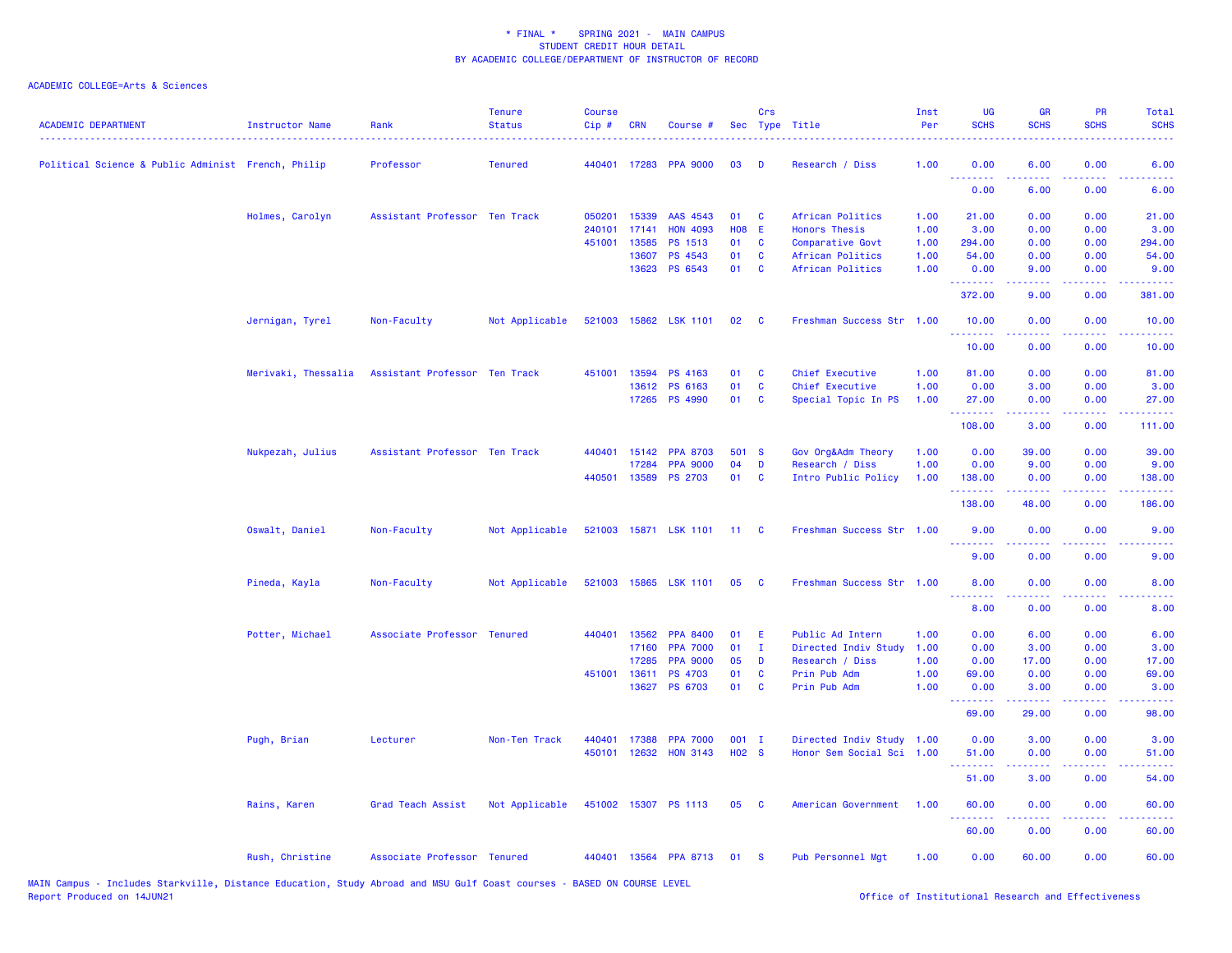| <b>ACADEMIC DEPARTMENT</b>                                                   | Instructor Name     | Rank                              | <b>Tenure</b><br><b>Status</b> | <b>Course</b><br>$Cip$ # | <b>CRN</b> | Course #                               |                   | <b>Crs</b>                   | Sec Type Title                              | Inst<br>Per  | UG<br><b>SCHS</b>                | <b>GR</b><br><b>SCHS</b>                                                                                                                                     | PR<br><b>SCHS</b>                                                                             | Total<br><b>SCHS</b>  |
|------------------------------------------------------------------------------|---------------------|-----------------------------------|--------------------------------|--------------------------|------------|----------------------------------------|-------------------|------------------------------|---------------------------------------------|--------------|----------------------------------|--------------------------------------------------------------------------------------------------------------------------------------------------------------|-----------------------------------------------------------------------------------------------|-----------------------|
| Political Science & Public Administ Rush, Christine                          |                     | Associate Professor Tenured       |                                | 440401                   | 17286      | <b>PPA 9000</b>                        | 06                | D                            | Research / Diss                             | 1.00         | 0.00                             | 6.00                                                                                                                                                         | 0.00                                                                                          | 6.00                  |
|                                                                              |                     |                                   |                                | 451001                   | 13567      | <b>PPA 9203</b>                        | 01                | $\mathbf{C}$                 | Con & Pol Framework                         | 1.00         | 0.00<br><b></b>                  | 48.00<br><b></b>                                                                                                                                             | 0.00<br>.                                                                                     | 48.00<br><u>.</u>     |
|                                                                              |                     |                                   |                                |                          |            |                                        |                   |                              |                                             |              | 0.00                             | 114.00                                                                                                                                                       | 0.00                                                                                          | 114.00                |
|                                                                              | Shaffer, Stephen    | Professor                         | <b>Tenured</b>                 | 451001                   | 13606      | PS 4464                                | 02                | $\overline{B}$               | Political Analysis                          | 1.00         | 60.00                            | 0.00                                                                                                                                                         | 0.00                                                                                          | 60.00                 |
|                                                                              |                     |                                   |                                |                          |            | 15306 PS 3013                          | 01 C              |                              | Political Leadership 1.00                   |              | 90.00<br><u> - - - - - - - -</u> | 0.00<br>$- - - - -$                                                                                                                                          | 0.00<br>.                                                                                     | 90.00<br>.            |
|                                                                              |                     |                                   |                                |                          |            |                                        |                   |                              |                                             |              | 150.00                           | 0.00                                                                                                                                                         | 0.00                                                                                          | 150.00                |
|                                                                              | Shoup, Brian        | Associate Professor Tenured       |                                | 451001                   | 13609      | PS 4613                                | 01                | <b>C</b>                     | Civil Wars                                  | 1.00         | 87.00                            | 0.00                                                                                                                                                         | 0.00                                                                                          | 87.00                 |
|                                                                              |                     |                                   |                                |                          | 13625      | PS 6613                                | 01                | <b>C</b>                     | Civil Wars                                  | 1.00         | 0.00                             | 3.00                                                                                                                                                         | 0.00                                                                                          | 3.00                  |
|                                                                              |                     |                                   |                                |                          |            |                                        |                   |                              |                                             |              | <u>.</u><br>87.00                | $\frac{1}{2} \left( \frac{1}{2} \right) \left( \frac{1}{2} \right) \left( \frac{1}{2} \right) \left( \frac{1}{2} \right) \left( \frac{1}{2} \right)$<br>3.00 | .<br>0.00                                                                                     | 90.00                 |
|                                                                              | Stanisevski, Dragan | Associate Professor Tenured       |                                | 440401                   | 17287      | <b>PPA 9000</b>                        | 07                | $\mathbf{D}$                 | Research / Diss                             | 1.00         | 0.00                             | 5.00                                                                                                                                                         | 0.00                                                                                          | 5.00                  |
|                                                                              |                     |                                   |                                | 451001                   | 13568      | <b>PPA 9303</b>                        | 01                | <b>C</b>                     | <b>Foundations of PA</b>                    | 1.00         | 0.00                             | 42.00                                                                                                                                                        | 0.00                                                                                          | 42.00                 |
|                                                                              |                     |                                   |                                |                          | 13569      | <b>PPA 9503</b>                        | 01                | $\mathbf{C}$                 | Qual. Research for P 1.00                   |              | 0.00<br>.                        | 33.00                                                                                                                                                        | 0.00                                                                                          | 33.00                 |
|                                                                              |                     |                                   |                                |                          |            |                                        |                   |                              |                                             |              | 0.00                             | 80.00                                                                                                                                                        | 0.00                                                                                          | 80.00                 |
|                                                                              | Tkach, Benjamin     | Assistant Professor Ten Track     |                                | 240101                   | 18115      | <b>HON 4000</b>                        | H <sub>10</sub> I |                              | Directed Individual                         | 1.00         | 3.00                             | 0.00                                                                                                                                                         | 0.00                                                                                          | 3.00                  |
|                                                                              |                     |                                   |                                | 451001                   | 13580      | PS 1313                                | 01                | $\mathbf{C}$                 | Intro Intnat'l Relat                        | 1.00         | 225.00                           | 0.00                                                                                                                                                         | 0.00                                                                                          | 225.00                |
|                                                                              |                     |                                   |                                |                          | 13600      | PS 4303                                | 01                | $\mathbf{C}$                 | Us Foreign Policy                           | 1.00         | 78.00                            | 0.00                                                                                                                                                         | 0.00                                                                                          | 78.00                 |
|                                                                              |                     |                                   |                                |                          | 13618      | PS 6303                                | 01                | $\mathbf{C}$                 | Us Foreign Policy                           | 1.00         | 0.00                             | 3.00                                                                                                                                                         | 0.00                                                                                          | 3.00                  |
|                                                                              |                     |                                   |                                |                          | 13631      | <b>PS 8553</b><br>17295 PS 8000        | 01<br>08 D        | $\mathbf{I}$                 | Rdgs In Int Relat<br>Research / Thesis      | 1.00<br>1.00 | 0.00<br>0.00                     | 3.00<br>6.00                                                                                                                                                 | 0.00<br>0.00                                                                                  | 3.00<br>6.00          |
|                                                                              |                     |                                   |                                |                          |            |                                        |                   |                              |                                             |              | --------                         | .                                                                                                                                                            | .                                                                                             |                       |
|                                                                              |                     |                                   |                                |                          |            |                                        |                   |                              |                                             |              | 306.00                           | 12.00                                                                                                                                                        | 0.00                                                                                          | 318.00                |
|                                                                              | Vowell, Krista      | Lecturer                          | Non-Ten Track                  | 451002                   |            | 14769 PS 1113                          | 501 C             |                              | American Government                         | 1.00         | 141.00<br>.                      | 0.00                                                                                                                                                         | 0.00<br>د د د د                                                                               | 141.00                |
|                                                                              |                     |                                   |                                |                          |            |                                        |                   |                              |                                             |              | 141.00                           | 0.00                                                                                                                                                         | 0.00                                                                                          | 141.00                |
|                                                                              | Waide, David        | Clinical Assist Pro Non-Ten Track |                                | 220101                   | 13579      | PS 1192                                | 01                | $\mathbf{C}$                 | Introduction to Law                         | 1.00         | 140.00                           | 0.00                                                                                                                                                         | 0.00                                                                                          | 140.00                |
|                                                                              |                     |                                   |                                | 240101 12626             |            | <b>HON 1173</b>                        | H03 S             |                              | The Quest II                                | 1.00         | 18.00                            | 0.00                                                                                                                                                         | 0.00                                                                                          | 18.00                 |
|                                                                              |                     |                                   |                                |                          | 14939      | <b>HON 1163</b>                        | H51 S             |                              | The Quest I                                 | 1.00         | 27.00                            | 0.00                                                                                                                                                         | 0.00                                                                                          | 27.00                 |
|                                                                              |                     |                                   |                                | 451001                   | 13591      | PS 3073                                | 01                | $\mathbf{C}$                 | Civil Liberties                             | 1.00         | 129.00                           | 0.00                                                                                                                                                         | 0.00                                                                                          | 129.00                |
|                                                                              |                     |                                   |                                |                          | 17407      | <b>PS 7000</b><br>451002 13574 PS 1113 | 01<br>01          | $\mathbf{I}$<br>$\mathbf{C}$ | Directed Indiv Study<br>American Government | 1.00<br>1.00 | 0.00<br>816.00                   | 3.00<br>0.00                                                                                                                                                 | 0.00<br>0.00                                                                                  | 3.00<br>816.00        |
|                                                                              |                     |                                   |                                |                          |            |                                        |                   |                              |                                             |              | .                                |                                                                                                                                                              | .                                                                                             |                       |
|                                                                              |                     |                                   |                                |                          |            |                                        |                   |                              |                                             |              | 1130.00                          | 3.00                                                                                                                                                         | 0.00                                                                                          | 1133.00               |
|                                                                              | Wiseman, William    | Lecturer                          | Non-Ten Track                  | 451001                   | 13596      | <b>PS 4263</b>                         | 01                | <b>C</b>                     | Miss Govern & Pol                           | 1.00         | 69.00                            | 0.00                                                                                                                                                         | 0.00                                                                                          | 69.00                 |
|                                                                              |                     |                                   |                                |                          |            | 13614 PS 6263                          | 01                | <b>C</b>                     | Miss Govern & Pol                           | 1.00         | 0.00<br>.                        | 3.00<br>.                                                                                                                                                    | 0.00<br>.                                                                                     | 3.00<br>. <u>.</u> .  |
|                                                                              |                     |                                   |                                |                          |            |                                        |                   |                              |                                             |              | 69.00                            | 3.00                                                                                                                                                         | 0.00                                                                                          | 72.00                 |
| =====================================<br>Political Science & Public Administ |                     |                                   |                                |                          |            |                                        |                   |                              |                                             |              | $=$ = = = = = = = $=$<br>4239.00 | ========<br>469.00                                                                                                                                           | <b>ESSESSE</b><br>0.00                                                                        | ==========<br>4708.00 |
| ----------------------------------                                           |                     |                                   |                                |                          |            |                                        |                   |                              |                                             |              | <b>SESSESSE</b>                  | ========                                                                                                                                                     | $\begin{array}{c} \texttt{m} = \texttt{m} = \texttt{m} = \texttt{m} = \texttt{m} \end{array}$ | ==========            |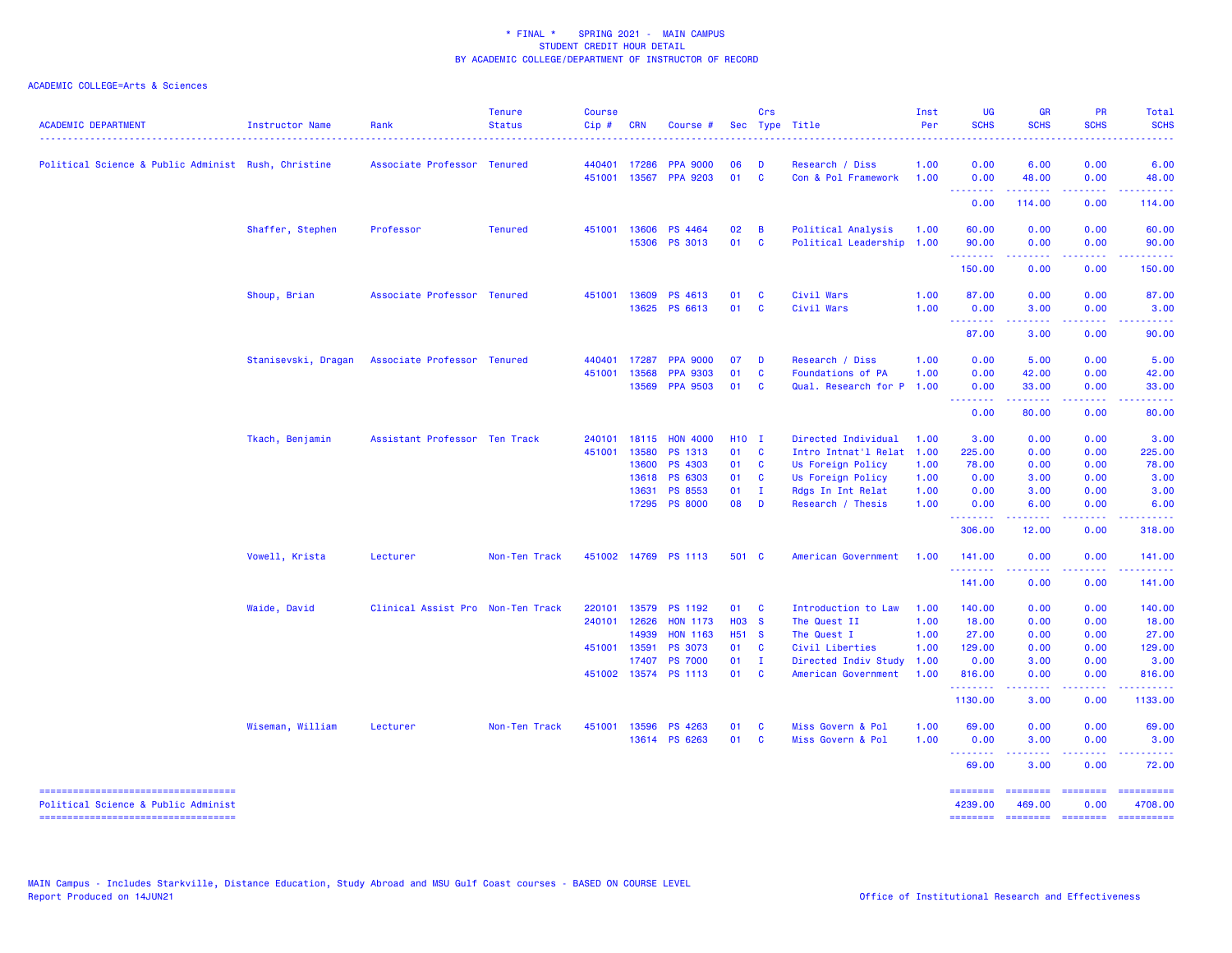| <b>ACADEMIC DEPARTMENT</b> | <b>Instructor Name</b> | Rank                                             | Tenure<br><b>Status</b> | <b>Course</b><br>Cip# | <b>CRN</b>   | Course #              | Sec   | Crs          | Type Title                  | Inst<br>Per | UG<br><b>SCHS</b>                                  | <b>GR</b><br><b>SCHS</b> | PR<br><b>SCHS</b>                   | Total<br><b>SCHS</b>                                                                                                                                           |
|----------------------------|------------------------|--------------------------------------------------|-------------------------|-----------------------|--------------|-----------------------|-------|--------------|-----------------------------|-------------|----------------------------------------------------|--------------------------|-------------------------------------|----------------------------------------------------------------------------------------------------------------------------------------------------------------|
| Psychology                 |                        | Adams-Price, Carolyn Associate Professor Tenured |                         | 420101                | 17156        | <b>PSY 4000</b>       | 12    | $\mathbf{I}$ | Directed Indiv Study        | 1.00        | 3.00                                               | 0.00                     | 0.00                                | 3.00                                                                                                                                                           |
|                            |                        |                                                  |                         |                       | 17168        | <b>PSY 8000</b>       | 01    | D            | Research / Thesis           | 1.00        | 0.00                                               | 2.00                     | 0.00                                | 2.00                                                                                                                                                           |
|                            |                        |                                                  |                         |                       | 17264        | <b>PSY 4000</b>       | 20    | $\mathbf{I}$ | Directed Indiv Study        | 1.00        | 3.00                                               | 0.00                     | 0.00                                | 3.00                                                                                                                                                           |
|                            |                        |                                                  |                         |                       | 17370        | <b>PSY 4000</b>       | 33    | $\mathbf{I}$ | Directed Indiv Study        | 1.00        | 3.00                                               | 0.00                     | 0.00                                | 3.00                                                                                                                                                           |
|                            |                        |                                                  |                         | 422707                | 13756        | <b>PSY 3623</b>       | 01    | C            | Social Psychology           | 1.00        | 135.00                                             | 0.00                     | 0.00                                | 135.00                                                                                                                                                         |
|                            |                        |                                                  |                         | 422809                | 13778        | <b>PSY 4983</b>       | 01    | C            | Psychology Of Aging         | 1.00        | 114.00                                             | 0.00                     | 0.00                                | 114.00                                                                                                                                                         |
|                            |                        |                                                  |                         | 422813                |              | 17183 PSY 9000        | 01    | D            | Research/Diss               | 1.00        | 0.00<br>.                                          | 17.00<br>.               | 0.00<br>.                           | 17.00<br>2.2.2.2.1                                                                                                                                             |
|                            |                        |                                                  |                         |                       |              |                       |       |              |                             |             | 258.00                                             | 19.00                    | 0.00                                | 277.00                                                                                                                                                         |
|                            | Armstrong, Kevin       | Associate Professor Tenured                      |                         | 420101                | 13789        | <b>PSY 8450</b>       | 01    | Ε            | Applied Clin Practic        | 1.00        | 0.00                                               | 7.00                     | 0.00                                | 7.00                                                                                                                                                           |
|                            |                        |                                                  |                         |                       | 17169        | <b>PSY 8000</b>       | 02    | D            | Research / Thesis           | 1.00        | 0.00                                               | 1.00                     | 0.00                                | 1.00                                                                                                                                                           |
|                            |                        |                                                  |                         |                       | 17821        | <b>PSY 4000</b>       | 55    | $\mathbf I$  | Directed Indiv Study        | 1.00        | 3.00                                               | 0.00                     | 0.00                                | 3.00                                                                                                                                                           |
|                            |                        |                                                  |                         |                       |              | 422813 17184 PSY 9000 | 02    | D            | Research/Diss               | 1.00        | 0.00<br><b><i><u><u> - - - - - - -</u></u></i></b> | 2.00<br>-----            | 0.00<br>.                           | 2.00<br>$\frac{1}{2} \left( \frac{1}{2} \right) \left( \frac{1}{2} \right) \left( \frac{1}{2} \right) \left( \frac{1}{2} \right)$                              |
|                            |                        |                                                  |                         |                       |              |                       |       |              |                             |             | 3.00                                               | 10.00                    | 0.00                                | 13.00                                                                                                                                                          |
|                            | Armstrong, Rebecca     | Instructor                                       | Non-Ten Track           | 420101                | 13721        | <b>PSY 1013</b>       | 04    | C            | Gen Psychology-SI           | 1.00        | 270.00                                             | 0.00                     | 0.00                                | 270.00                                                                                                                                                         |
|                            |                        |                                                  |                         |                       | 17364        | <b>PSY 1021</b>       | 04    | C            | Career in Psychology        | 1.00        | 21.00                                              | 0.00                     | 0.00                                | 21.00                                                                                                                                                          |
|                            |                        |                                                  |                         |                       | 17367        | <b>PSY 1021</b>       | 05    | C            | Career in Psychology        | 1.00        | 22.00                                              | 0.00                     | 0.00                                | 22.00                                                                                                                                                          |
|                            |                        |                                                  |                         |                       | 17368        | <b>PSY 1021</b>       | 06    | C            | Career in Psychology        | 1.00        | 21.00                                              | 0.00                     | 0.00                                | 21.00                                                                                                                                                          |
|                            |                        |                                                  |                         |                       | 422703 13764 | <b>PSY 3803</b>       | 01    | C            | Int Dev Psychology          | 1.00        | 165.00                                             | 0.00                     | 0.00                                | 165.00                                                                                                                                                         |
|                            |                        |                                                  |                         |                       | 13765        | <b>PSY 3803</b>       | 02    | C            | Int Dev Psychology          | 1.00        | 159.00                                             | 0.00                     | 0.00                                | 159.00                                                                                                                                                         |
|                            |                        |                                                  |                         |                       |              |                       |       |              |                             |             | 658.00                                             | 0.00                     | 0.00                                | 658.00                                                                                                                                                         |
|                            | Bell, Jacqueline       | Lecturer                                         | Non-Ten Track           | 420101                | 17780        | <b>PSY 3213</b>       | 04    | C            | Psych Of Ab Behavior        | 1.00        | 138.00                                             | 0.00                     | 0.00                                | 138.00                                                                                                                                                         |
|                            |                        |                                                  |                         | 422706                | 14789        | <b>PSY 4403</b>       | 501   | C            | <b>Biological Psycholog</b> | 1.00        | 81.00                                              | 0.00                     | 0.00                                | 81.00                                                                                                                                                          |
|                            |                        |                                                  |                         | 422803                |              | 14787 PSY 4223        | 501 C |              | Drug Use And Abuse          | 1.00        | 123.00<br>.                                        | 0.00<br>-----            | 0.00<br>.                           | 123.00<br>$\frac{1}{2} \left( \frac{1}{2} \right) \left( \frac{1}{2} \right) \left( \frac{1}{2} \right) \left( \frac{1}{2} \right) \left( \frac{1}{2} \right)$ |
|                            |                        |                                                  |                         |                       |              |                       |       |              |                             |             | 342.00                                             | 0.00                     | 0.00                                | 342.00                                                                                                                                                         |
|                            | Berman, Mitchell       | Professor                                        | <b>Tenured</b>          | 420101                | 13792        | <b>PSY 8460</b>       | 01    | Ε            | App Ext Clinical Pra        | 1.00        | 0.00                                               | 30.00                    | 0.00                                | 30.00                                                                                                                                                          |
|                            |                        |                                                  |                         |                       | 17150        | <b>PSY 4000</b>       | 11    | $\mathbf I$  | Directed Indiv Study        | 1.00        | 3.00                                               | 0.00                     | 0.00                                | 3.00                                                                                                                                                           |
|                            |                        |                                                  |                         |                       | 17178        | <b>PSY 8000</b>       | 11    | D            | Research / Thesis           | 1.00        | 0.00                                               | 4.00                     | 0.00                                | 4.00                                                                                                                                                           |
|                            |                        |                                                  |                         |                       |              | 422813 17193 PSY 9000 | 11    | D            | Research/Diss               | 1.00        | 0.00<br>د د د د                                    | 32.00                    | 0.00<br>$\sim$ $\sim$ $\sim$ $\sim$ | 32.00                                                                                                                                                          |
|                            |                        |                                                  |                         |                       |              |                       |       |              |                             |             | 3.00                                               | 66.00                    | 0.00                                | 69.00                                                                                                                                                          |
|                            | Bradshaw, Gary         | Professor                                        | <b>Tenured</b>          |                       | 420101 17164 | <b>PSY 4000</b>       | 15    | - I          | Directed Indiv Study        | 1.00        | 3.00                                               | 0.00                     | 0.00                                | 3.00                                                                                                                                                           |
|                            |                        |                                                  |                         |                       | 17861        | <b>PSY 7000</b>       | 04    | $\mathbf{I}$ | Directed Indiv Study        | 1.00        | 0.00                                               | 1.00                     | 0.00                                | 1.00                                                                                                                                                           |
|                            |                        |                                                  |                         |                       | 422813 13748 | <b>PSY 3343</b>       | 01    | C            | Psych Of Learning           | 1.00        | 150.00                                             | 0.00                     | 0.00                                | 150.00                                                                                                                                                         |
|                            |                        |                                                  |                         |                       |              | 13749 PSY 3343        | 02    | C            | Psych Of Learning           | 1.00        | 135.00<br>المستملة والمناور                        | 0.00<br>.                | 0.00<br>بالمحام                     | 135.00<br>المتمام ماما                                                                                                                                         |
|                            |                        |                                                  |                         |                       |              |                       |       |              |                             |             | 288.00                                             | 1.00                     | 0.00                                | 289.00                                                                                                                                                         |
|                            | Brown, Kimberly        | Lecturer                                         | Non-Ten Track           | 422706                | 13774        | <b>PSY 4403</b>       | 01    | C            | Biological Psycholog        | 1.00        | 141.00                                             | 0.00                     | 0.00                                | 141.00                                                                                                                                                         |
|                            |                        |                                                  |                         |                       | 13775        | <b>PSY 4403</b>       | 02    | C            | Biological Psycholog        | 1.00        | 141.00                                             | 0.00                     | 0.00                                | 141.00                                                                                                                                                         |
|                            |                        |                                                  |                         | 440401                | 13729        | <b>PSY 3073</b>       | 01    | <b>C</b>     | Psy Interper Relat          | 1.00        | 141.00                                             | 0.00                     | 0.00                                | 141.00                                                                                                                                                         |
|                            |                        |                                                  |                         |                       |              | 13730 PSY 3073        | 02    | C            | Psy Interper Relat          | 1.00        | 171.00<br>.                                        | 0.00<br>.                | 0.00<br>بالمحام                     | 171.00<br>المتمامين                                                                                                                                            |
|                            |                        |                                                  |                         |                       |              |                       |       |              |                             |             | 594.00                                             | 0.00                     | 0.00                                | 594.00                                                                                                                                                         |
|                            | Campbell, Kristen      | Instructor                                       | Non-Ten Track           |                       |              | 420101 17625 PSY 4000 | 43    | $\mathbf{I}$ | Directed Indiv Study 1.00   |             | 3.00                                               | 0.00                     | 0.00                                | 3.00                                                                                                                                                           |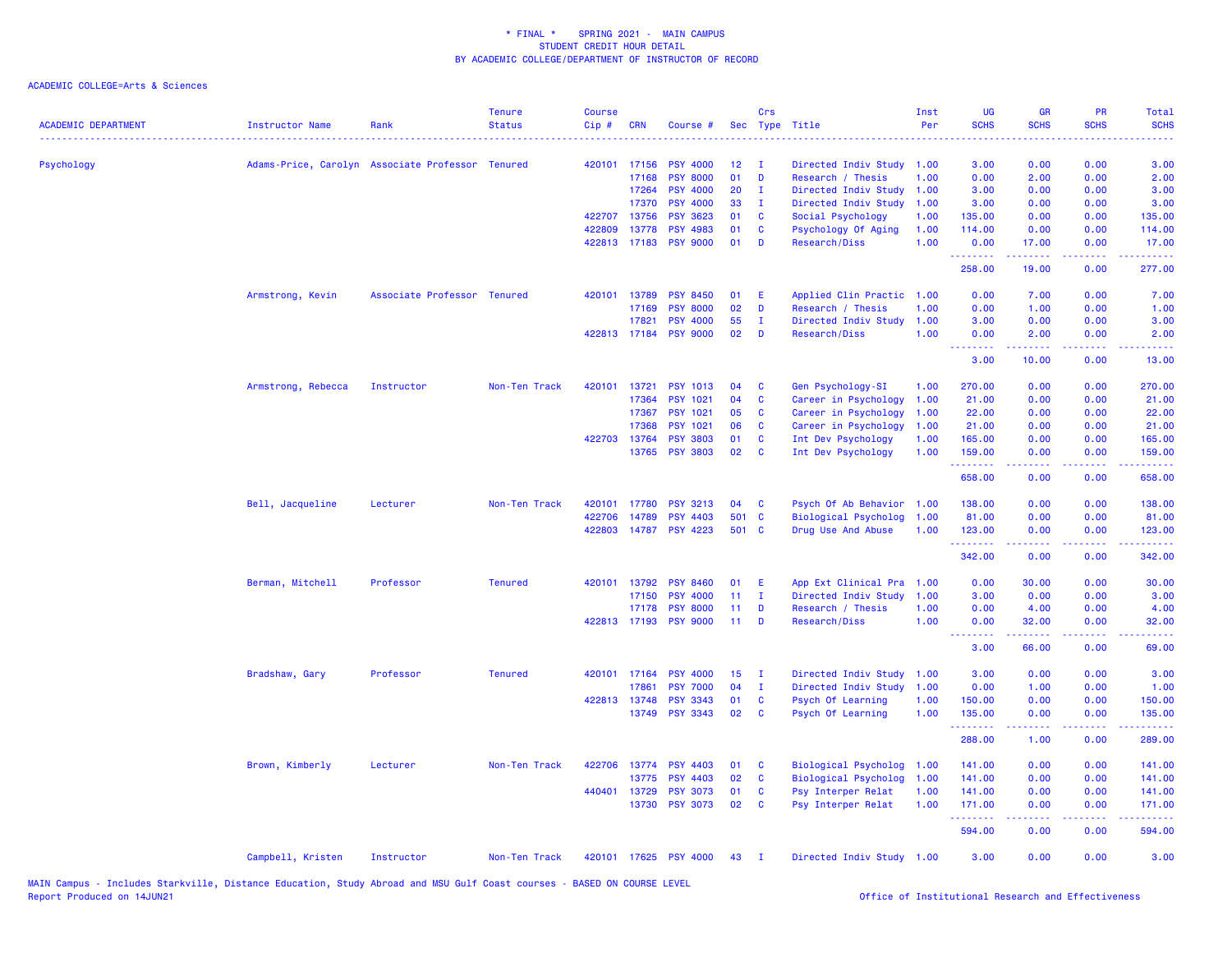| <b>ACADEMIC DEPARTMENT</b> | <b>Instructor Name</b> | Rank                          | <b>Tenure</b><br><b>Status</b> | <b>Course</b><br>Cip# | <b>CRN</b>   | Course #                   |              | Crs                     | Sec Type Title            | Inst<br>Per | <b>UG</b><br><b>SCHS</b> | <b>GR</b><br><b>SCHS</b> | <b>PR</b><br><b>SCHS</b>                                                                                                          | Total<br><b>SCHS</b> |
|----------------------------|------------------------|-------------------------------|--------------------------------|-----------------------|--------------|----------------------------|--------------|-------------------------|---------------------------|-------------|--------------------------|--------------------------|-----------------------------------------------------------------------------------------------------------------------------------|----------------------|
| Psychology                 | Campbell, Kristen      | Instructor                    | Non-Ten Track                  |                       | 420101 17626 | <b>PSY 4000</b>            | 44           | $\mathbf{I}$            | Directed Indiv Study 1.00 |             | المتمامين<br>3.00        | 0.00                     | 0.00                                                                                                                              | 3.00                 |
|                            |                        |                               |                                |                       | 17627        | <b>PSY 4000</b>            | 45           | $\mathbf I$             | Directed Indiv Study 1.00 |             | 3.00                     | 0.00                     | 0.00                                                                                                                              | 3.00                 |
|                            |                        |                               |                                |                       | 17628        | <b>PSY 4000</b>            | 46           | $\mathbf I$             | Directed Indiv Study 1.00 |             | 3.00                     | 0.00                     | 0.00                                                                                                                              | 3.00                 |
|                            |                        |                               |                                |                       | 17629        | <b>PSY 4000</b>            | 47           | $\mathbf I$             | Directed Indiv Study 1.00 |             | 3.00                     | 0.00                     | 0.00                                                                                                                              | 3.00                 |
|                            |                        |                               |                                |                       | 17630        | <b>PSY 4000</b>            | 48           | $\mathbf I$             | Directed Indiv Study 1.00 |             | 3.00                     | 0.00                     | 0.00                                                                                                                              | 3.00                 |
|                            |                        |                               |                                |                       | 17631        | <b>PSY 4000</b>            | 49           | $\mathbf I$             | Directed Indiv Study 1.00 |             | 3.00                     | 0.00                     | 0.00                                                                                                                              | 3.00                 |
|                            |                        |                               |                                |                       | 17632        | <b>PSY 4000</b>            | 50           | $\mathbf I$             | Directed Indiv Study 1.00 |             | 3.00                     | 0.00                     | 0.00                                                                                                                              | 3.00                 |
|                            |                        |                               |                                |                       | 422708 13731 | <b>PSY 3104</b>            | 01           | <b>C</b>                | Introductory Psychol 1.00 |             | 380.00                   | 0.00                     | 0.00                                                                                                                              | 380.00               |
|                            |                        |                               |                                |                       | 13732        | <b>PSY 3104</b>            | 02           | K                       | Introductory Psychol 1.00 |             | 0.00                     | 0.00                     | 0.00                                                                                                                              | 0.00                 |
|                            |                        |                               |                                |                       | 13733        | <b>PSY 3104</b>            | 03           | K                       | Introductory Psychol      | 1.00        | 0.00                     | 0.00                     | 0.00                                                                                                                              | 0.00                 |
|                            |                        |                               |                                |                       | 13734        | <b>PSY 3104</b>            | 04           | $\mathsf{K}$            | Introductory Psychol 1.00 |             | 0.00                     | 0.00                     | 0.00                                                                                                                              | 0.00                 |
|                            |                        |                               |                                |                       | 13735        | <b>PSY 3104</b>            | 05           | K                       | Introductory Psychol      | 1.00        | 0.00                     | 0.00                     | 0.00                                                                                                                              | 0.00                 |
|                            |                        |                               |                                |                       | 14776        | <b>PSY 3104</b>            | 501 B        |                         | Introductory Psychol      | 1.00        | 136.00                   | 0.00                     | 0.00                                                                                                                              | 136.00               |
|                            |                        |                               |                                | 422801                | 13773        | <b>PSY 4333</b>            | 01           | $\mathbf{C}$            | Intro Clinical Psych      | 1.00        | 87.00                    | 0.00                     | 0.00                                                                                                                              | 87.00                |
|                            |                        |                               |                                | 422803                | 13769        | <b>PSY 4223</b>            | 01           | C                       | Drug Use And Abuse        | 1.00        | 129.00                   | 0.00                     | 0.00                                                                                                                              | 129.00               |
|                            |                        |                               |                                |                       | 13770        | PSY 4223                   | 02           | $\mathbf{C}$            | Drug Use And Abuse        | 1.00        | 129.00                   | 0.00                     | 0.00                                                                                                                              | 129.00               |
|                            |                        |                               |                                |                       | 429999 13780 | <b>PSY 6223</b>            | 01           | <b>C</b>                | Drug Use And Abuse        | 1.00        | 0.00<br>.                | 3.00<br>بالمستمال        | 0.00<br>.                                                                                                                         | 3.00<br>.            |
|                            |                        |                               |                                |                       |              |                            |              |                         |                           |             | 885.00                   | 3.00                     | 0.00                                                                                                                              | 888.00               |
|                            | Carskadon, Thomas      | Professor                     | <b>Tenured</b>                 |                       | 420101 13727 | <b>PSY 1013</b>            | <b>HO1 C</b> |                         | Gen Psychology-Honor      | 1.00        | 42.00                    | 0.00                     | 0.00                                                                                                                              | 42.00                |
|                            |                        |                               |                                |                       |              | 15022 PSY 1013             | 001 C        |                         | Gen Psychology            | 1.00        | 60.00<br>.               | 0.00<br>.                | 0.00<br>.                                                                                                                         | 60.00                |
|                            |                        |                               |                                |                       |              |                            |              |                         |                           |             | 102.00                   | 0.00                     | 0.00                                                                                                                              | 102.00               |
|                            | DeShong, Hilary        | Assistant Professor Ten Track |                                | 420101                | 17161        | <b>PSY 4000</b>            | 13           | $\mathbf I$             | Directed Indiv Study 1.00 |             | 3.00                     | 0.00                     | 0.00                                                                                                                              | 3.00                 |
|                            |                        |                               |                                |                       | 17166        | <b>PSY 4000</b>            | 16           | $\mathbf{I}$            | Directed Indiv Study 1.00 |             | 2.00                     | 0.00                     | 0.00                                                                                                                              | 2.00                 |
|                            |                        |                               |                                |                       | 17182        | <b>PSY 8000</b>            | 15           | D                       | Research / Thesis         | 1.00        | 0.00                     | 11.00                    | 0.00                                                                                                                              | 11.00                |
|                            |                        |                               |                                |                       | 17303        | <b>PSY 4000</b>            | 22           | - 1                     | Directed Indiv Study      | 1.00        | 3.00                     | 0.00                     | 0.00                                                                                                                              | 3.00                 |
|                            |                        |                               |                                |                       | 17660        | <b>PSY 4000</b>            | 51           | $\mathbf I$             | Directed Indiv Study      | 1.00        | 3.00                     | 0.00                     | 0.00                                                                                                                              | 3.00                 |
|                            |                        |                               |                                |                       | 18087        | <b>PSY 4000</b>            | 60           | $\mathbf I$             | Directed Indiv Study 1.00 |             | 2.00                     | 0.00                     | 0.00                                                                                                                              | 2.00                 |
|                            |                        |                               |                                |                       | 18145        | <b>PSY 4000</b>            | 63           | $\mathbf{I}$            | Directed Indiv Study 1.00 |             | 1.00                     | 0.00                     | 0.00                                                                                                                              | 1.00                 |
|                            |                        |                               |                                |                       | 18160        | <b>PSY 4000</b>            | 64           | $\mathbf I$             | Directed Indiv Study 1.00 |             | 2.00                     | 0.00                     | 0.00                                                                                                                              | 2.00                 |
|                            |                        |                               |                                |                       | 422705 13788 | <b>PSY 8364</b>            | 01           | $\overline{B}$          | Personality Appr          | 1.00        | 0.00                     | 28.00                    | 0.00                                                                                                                              | 28.00                |
|                            |                        |                               |                                |                       | 15029        | <b>PSY 4203</b>            | 001 C        |                         | Theories Of Pers          | 1.00        | 63.00<br>.               | 0.00<br>$- - - - -$      | 0.00<br>$\frac{1}{2} \left( \frac{1}{2} \right) \left( \frac{1}{2} \right) \left( \frac{1}{2} \right) \left( \frac{1}{2} \right)$ | 63.00<br>.           |
|                            |                        |                               |                                |                       |              |                            |              |                         |                           |             | 79.00                    | 39.00                    | 0.00                                                                                                                              | 118.00               |
|                            | Dhruve, Deepali        | Grad Teach Assist             | Not Applicable                 |                       |              | 420101 13718 PSY 1013 01 C |              |                         | Gen Psychology            | 1.00        | 132.00                   | 0.00                     | 0.00                                                                                                                              | 132.00               |
|                            |                        |                               |                                |                       |              |                            |              |                         |                           |             | 132.00                   | 0.00                     | 0.00                                                                                                                              | 132.00               |
|                            | Dicarlo, Sabrina       | Grad Teach Assist             | Not Applicable                 |                       |              | 420101 13741 PSY 3213      | 03           | $\overline{\mathbf{c}}$ | Psych Of Ab Behavior 1.00 |             | 114.00                   | 0.00                     | 0.00                                                                                                                              | 114.00               |
|                            |                        |                               |                                |                       |              |                            |              |                         |                           |             | .<br>114.00              | 0.00                     | 0.00                                                                                                                              | 114.00               |
|                            | Douglass, Caroline     | Grad Teach Assist             | Not Applicable                 |                       |              | 420101 15767 PSY 1013      | 10           | - C                     | <b>Gen Psychology</b>     | 1.00        | 183.00                   | 0.00                     | 0.00                                                                                                                              | 183.00               |
|                            |                        |                               |                                |                       |              |                            |              |                         |                           |             | .<br>183.00              | 0.00                     | 0.00                                                                                                                              | 183.00               |
|                            | Dozier, Mary           | Assistant Professor Ten Track |                                |                       | 420101 17594 | <b>PSY 4000</b>            | 39           | $\mathbf I$             | Directed Indiv Study      | 1.00        | 3.00                     | 0.00                     | 0.00                                                                                                                              | 3.00                 |
|                            |                        |                               |                                |                       | 17604        | <b>PSY 4000</b>            | 40           | $\mathbf{I}$            | Directed Indiv Study 1.00 |             | 3.00                     | 0.00                     | 0.00                                                                                                                              | 3.00                 |
|                            |                        |                               |                                |                       | 17612        | <b>PSY 4000</b>            | 41           | - 1                     | Directed Indiv Study 1.00 |             | 3.00                     | 0.00                     | 0.00                                                                                                                              | 3.00                 |
|                            |                        |                               |                                |                       | 422810 13787 | <b>PSY 8323</b>            | 01           | <b>C</b>                | Psychopathology           | 1.00        | 0.00                     | 24.00                    | 0.00                                                                                                                              | 24.00                |
|                            |                        |                               |                                |                       |              |                            |              |                         |                           |             |                          |                          |                                                                                                                                   |                      |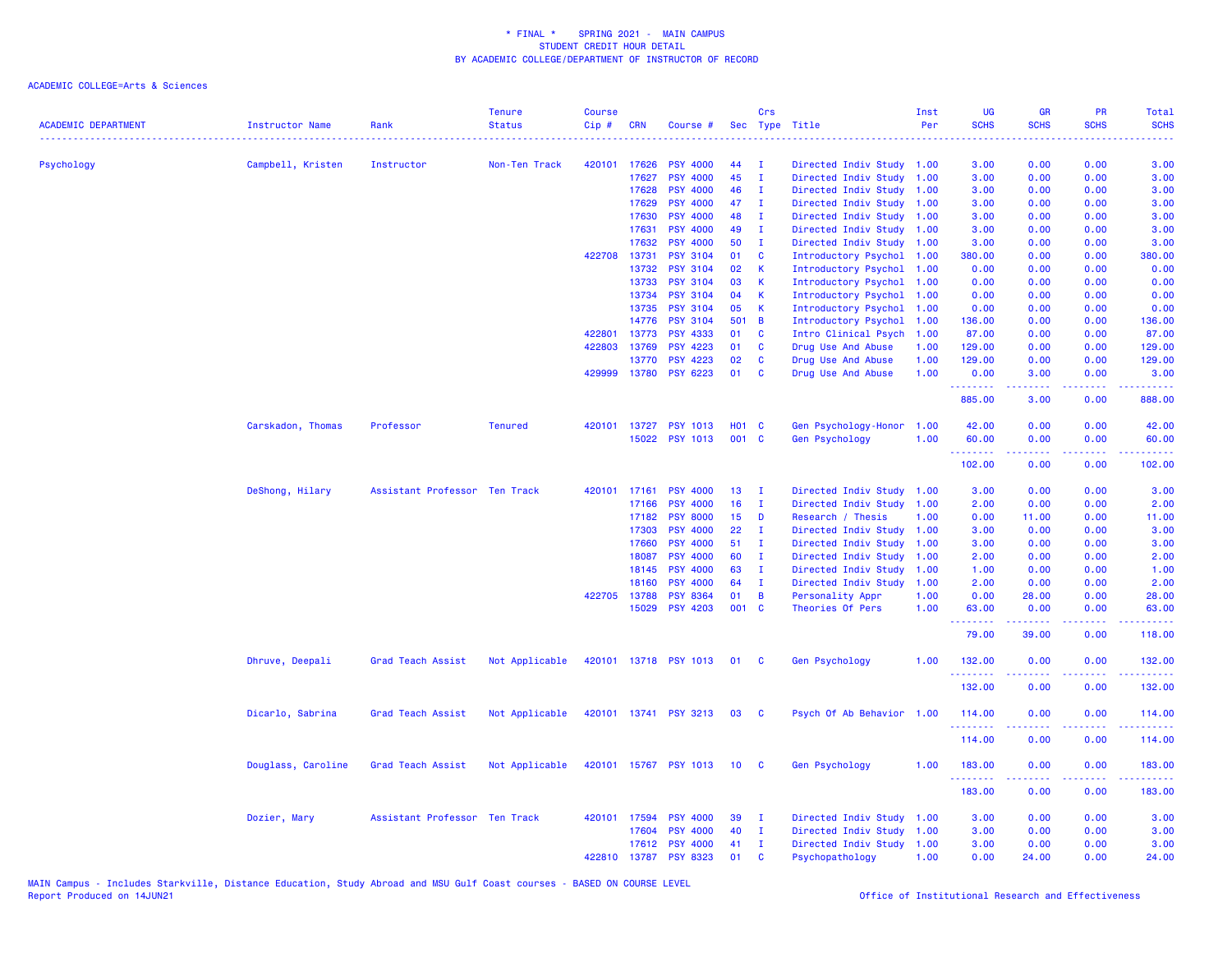| <b>ACADEMIC DEPARTMENT</b> | Instructor Name  | Rank                        | <b>Tenure</b><br><b>Status</b> | <b>Course</b><br>Cip# | <b>CRN</b>   | Course #              |                 | Crs                     | Sec Type Title            | Inst<br>Per | <b>UG</b><br><b>SCHS</b>                           | <b>GR</b><br><b>SCHS</b> | <b>PR</b><br><b>SCHS</b>                                                                                                          | Total<br><b>SCHS</b>  |
|----------------------------|------------------|-----------------------------|--------------------------------|-----------------------|--------------|-----------------------|-----------------|-------------------------|---------------------------|-------------|----------------------------------------------------|--------------------------|-----------------------------------------------------------------------------------------------------------------------------------|-----------------------|
|                            |                  |                             |                                |                       |              |                       |                 |                         |                           |             |                                                    |                          |                                                                                                                                   |                       |
|                            |                  |                             |                                |                       |              |                       |                 |                         |                           |             | 9.00                                               | 24.00                    | 0.00                                                                                                                              | 33.00                 |
| Psychology                 | Dygert, Sarah    | Grad Teach Assist           | Not Applicable                 |                       |              | 422701 13760 PSY 3713 | 02              | $\overline{\mathbf{C}}$ | Cognitive Psychology 1.00 |             | 138.00                                             | 0.00                     | 0.00                                                                                                                              | 138.00                |
|                            |                  |                             |                                |                       |              |                       |                 |                         |                           |             | 138.00                                             | 0.00                     | 0.00                                                                                                                              | 138.00                |
|                            | Eakin, Deborah   | Associate Professor Tenured |                                |                       | 420101 15778 | <b>PSY 6733</b>       | 01              | <b>C</b>                | Memory                    | 1.00        | 0.00                                               | 6.00                     | 0.00                                                                                                                              | 6.00                  |
|                            |                  |                             |                                |                       | 16787        | <b>PSY 4000</b>       | 05              | $\mathbf{I}$            | Directed Indiv Study      | 1.00        | 3.00                                               | 0.00                     | 0.00                                                                                                                              | 3.00                  |
|                            |                  |                             |                                |                       | 16788        | <b>PSY 4000</b>       | 06              | $\mathbf{I}$            | Directed Indiv Study 1.00 |             | 3.00                                               | 0.00                     | 0.00                                                                                                                              | 3.00                  |
|                            |                  |                             |                                |                       | 16789        | <b>PSY 4000</b>       | 07              | п                       | Directed Indiv Study 1.00 |             | 3.00                                               | 0.00                     | 0.00                                                                                                                              | 3.00                  |
|                            |                  |                             |                                |                       | 16790        | <b>PSY 4000</b>       | 08              | $\mathbf I$             | Directed Indiv Study 1.00 |             | 3.00                                               | 0.00                     | 0.00                                                                                                                              | 3.00                  |
|                            |                  |                             |                                |                       | 16791        | <b>PSY 4000</b>       | 09              | $\mathbf I$             | Directed Indiv Study 1.00 |             | 3.00                                               | 0.00                     | 0.00                                                                                                                              | 3.00                  |
|                            |                  |                             |                                |                       | 16793        | <b>PSY 4000</b>       | 10 <sub>1</sub> | $\mathbf I$             | Directed Indiv Study 1.00 |             | 2.00                                               | 0.00                     | 0.00                                                                                                                              | 2.00                  |
|                            |                  |                             |                                |                       | 17172        | <b>PSY 8000</b>       | 05              | D                       | Research / Thesis         | 1.00        | 0.00                                               | 3.00                     | 0.00                                                                                                                              | 3.00                  |
|                            |                  |                             |                                |                       | 17518        | <b>PSY 4000</b>       | 38              | $\mathbf{I}$            | Directed Indiv Study 1.00 |             | 3.00                                               | 0.00                     | 0.00                                                                                                                              | 3.00                  |
|                            |                  |                             |                                |                       | 17849        | <b>PSY 7000</b>       | 03              | $\mathbf{I}$            | Directed Indiv Study 1.00 |             | 0.00                                               | 1.00                     | 0.00                                                                                                                              | 1.00                  |
|                            |                  |                             |                                | 422701                | 13761        | <b>PSY 3713</b>       | 03              | C                       | Cognitive Psychology      | 1.00        | 126.00                                             | 0.00                     | 0.00                                                                                                                              | 126.00                |
|                            |                  |                             |                                |                       | 15025        | <b>PSY 3713</b>       | 001 C           |                         | Cognitive Psychology      | 1.00        | 39.00                                              | 0.00                     | 0.00                                                                                                                              | 39.00                 |
|                            |                  |                             |                                |                       | 15777        | <b>PSY 4733</b>       | 01              | $\mathbf{C}$            | Memory                    | 1.00        | 105.00                                             | 0.00                     | 0.00                                                                                                                              | 105.00                |
|                            |                  |                             |                                |                       | 422813 17187 | <b>PSY 9000</b>       | 05              | D                       | Research/Diss             | 1.00        | 0.00<br>.                                          | 20.00                    | 0.00                                                                                                                              | 20.00                 |
|                            |                  |                             |                                |                       |              |                       |                 |                         |                           |             | 290.00                                             | 30.00                    | 0.00                                                                                                                              | 320.00                |
|                            | Finch, Dustin    | Grad Teach Assist           | Not Applicable                 |                       |              | 420101 13722 PSY 1013 | 06              | $\mathbf{C}$            | Gen Psychology            | 1.00        | 102.00                                             | 0.00                     | 0.00                                                                                                                              | 102.00                |
|                            |                  |                             |                                |                       |              |                       |                 |                         |                           |             | 102.00                                             | 0.00                     | 0.00                                                                                                                              | 102.00                |
|                            | Flurry, Samuel   | Grad Teach Assist           | Not Applicable                 |                       |              | 420101 13723 PSY 1013 | 07              | $\mathbf{C}$            | Gen Psychology            | 1.00        | 132.00                                             | 0.00                     | 0.00                                                                                                                              | 132.00                |
|                            |                  |                             |                                |                       |              |                       |                 |                         |                           |             | .<br>132.00                                        | 0.00                     | 0.00                                                                                                                              | .<br>132.00           |
|                            | Franklin, Rachel | Non-Faculty                 | Not Applicable                 |                       | 420101 13728 | <b>PSY 1021</b>       | 01              | $\mathbf{C}$            | Career in Psychology 1.00 |             | 33.00                                              | 0.00                     | 0.00                                                                                                                              | 33.00                 |
|                            |                  |                             |                                |                       | 14773        | <b>PSY 1021</b>       | 501 C           |                         | Career in Psychology 1.00 |             | 17.00                                              | 0.00                     | 0.00                                                                                                                              | 17.00                 |
|                            |                  |                             |                                |                       | 15769        | <b>PSY 1021</b>       | 02              | <b>C</b>                | Career in Psychology 1.00 |             | 31.00                                              | 0.00                     | 0.00                                                                                                                              | 31.00                 |
|                            |                  |                             |                                |                       |              | 15770 PSY 1021        | 03              | $\mathbf{C}$            | Career in Psychology 1.00 |             | 35.00<br>. <b>.</b>                                | 0.00<br>.                | 0.00<br>$\frac{1}{2} \left( \frac{1}{2} \right) \left( \frac{1}{2} \right) \left( \frac{1}{2} \right) \left( \frac{1}{2} \right)$ | 35.00<br>.            |
|                            |                  |                             |                                |                       |              |                       |                 |                         |                           |             | 116.00                                             | 0.00                     | 0.00                                                                                                                              | 116.00                |
|                            | Green, Marshall  | Grad Teach Assist           | Not Applicable                 |                       |              | 422706 13776 PSY 4403 | 03 C            |                         | Biological Psycholog 1.00 |             | 123.00                                             | 0.00                     | 0.00                                                                                                                              | 123.00                |
|                            |                  |                             |                                |                       |              |                       |                 |                         |                           |             | 123.00                                             | 0.00                     | 0.00                                                                                                                              | 123.00                |
|                            |                  |                             |                                |                       |              |                       |                 |                         |                           |             |                                                    |                          |                                                                                                                                   |                       |
|                            | Herndon, Karen   | Lecturer                    | Non-Ten Track                  |                       | 302501 15779 | <b>PSY 4813</b>       | 01              | <b>C</b>                | Positive Psychology       | 1.00        | 141.00                                             | 0.00                     | 0.00                                                                                                                              | 141.00                |
|                            |                  |                             |                                |                       | 420101 13740 | <b>PSY 3213</b>       | 02              | $\mathbf{C}$            | Psych Of Ab Behavior 1.00 |             | 252.00<br><b><i><u><u> - - - - - -</u></u></i></b> | 0.00<br>.                | 0.00<br>$\sim$ $\sim$ $\sim$                                                                                                      | 252.00<br>2.2.2.2.2.2 |
|                            |                  |                             |                                |                       |              |                       |                 |                         |                           |             | 393.00                                             | 0.00                     | 0.00                                                                                                                              | 393.00                |
|                            | Hubbard, Marlena | Lecturer                    | Non-Ten Track                  | 422704                | 14778        | <b>PSY 3314</b>       | 501 B           |                         | <b>Experimental Psych</b> | 1.00        | 60.00                                              | 0.00                     | 0.00                                                                                                                              | 60.00                 |
|                            |                  |                             |                                | 422707                | 17498        | <b>PSY 3363</b>       | 02              | $\mathbf{C}$            | <b>Behav Modification</b> | 1.00        | 147.00                                             | 0.00                     | 0.00                                                                                                                              | 147.00                |
|                            |                  |                             |                                | 422803                | 13771        | <b>PSY 4223</b>       | 03              | <b>C</b>                | Drug Use And Abuse        | 1.00        | 162.00                                             | 0.00                     | 0.00                                                                                                                              | 162.00                |
|                            |                  |                             |                                | 422809                | 13779        | <b>PSY 4983</b>       | 02              | C                       | Psychology Of Aging       | 1.00        | 108.00                                             | 0.00                     | 0.00                                                                                                                              | 108.00                |
|                            |                  |                             |                                |                       | 422813 14780 | <b>PSY 3343</b>       | 501 C           |                         | Psych Of Learning         | 1.00        | 144.00                                             | 0.00                     | 0.00                                                                                                                              | 144.00                |
|                            |                  |                             |                                |                       | 15027        | <b>PSY</b><br>3343    | 551             | C                       | Psych Of Learning         | 1.00        | 24.00                                              | 0.00                     | 0.00                                                                                                                              | 24.00                 |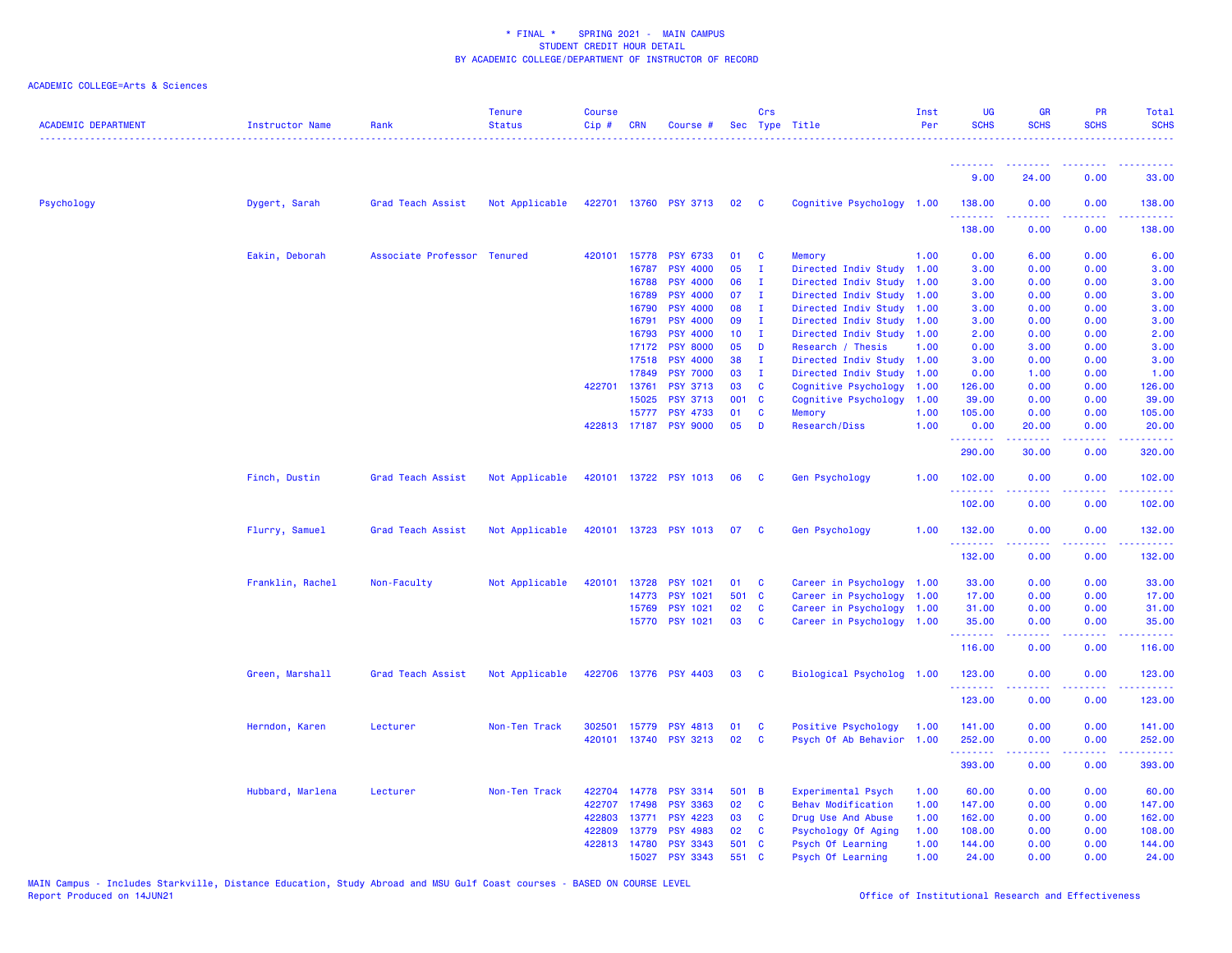| <b>ACADEMIC DEPARTMENT</b> | Instructor Name               | Rank                               | <b>Tenure</b><br><b>Status</b> | <b>Course</b><br>Cip# | CRN          | Course #                   |                 | Crs          | Sec Type Title            | Inst<br>Per | <b>UG</b><br><b>SCHS</b> | <b>GR</b><br><b>SCHS</b> | <b>PR</b><br><b>SCHS</b>                                                                               | Total<br><b>SCHS</b>                                                                                                  |
|----------------------------|-------------------------------|------------------------------------|--------------------------------|-----------------------|--------------|----------------------------|-----------------|--------------|---------------------------|-------------|--------------------------|--------------------------|--------------------------------------------------------------------------------------------------------|-----------------------------------------------------------------------------------------------------------------------|
|                            |                               |                                    |                                |                       |              |                            |                 |              |                           |             |                          |                          |                                                                                                        |                                                                                                                       |
|                            |                               |                                    |                                |                       |              |                            |                 |              |                           |             | .<br>645.00              | 0.00                     | 0.00                                                                                                   | 645.00                                                                                                                |
| Psychology                 | Israel, Sarah                 | Grad Teach Assist                  | Not Applicable                 |                       |              | 422707 13737 PSY 3203      | 01 C            |              | Psy of Gender Differ 1.00 |             | 129.00<br>.              | 0.00<br>22222            | 0.00                                                                                                   | 129.00<br>$\begin{array}{cccccccccc} \bullet & \bullet & \bullet & \bullet & \bullet & \bullet & \bullet \end{array}$ |
|                            |                               |                                    |                                |                       |              |                            |                 |              |                           |             | 129.00                   | 0.00                     | 0.00                                                                                                   | 129.00                                                                                                                |
|                            | Jarosz, Andrew                | Assistant Professor Ten Track      |                                |                       | 240101 15581 | <b>HON 4990</b>            | <b>HO1 C</b>    |              | Special Topics in Ho 1.00 |             | 30.00                    | 0.00                     | 0.00                                                                                                   | 30.00                                                                                                                 |
|                            |                               |                                    |                                |                       | 420101 17682 | <b>PSY 7000</b>            | 02              | $\mathbf{I}$ | Directed Indiv Study 1.00 |             | 0.00                     | 1.00                     | 0.00                                                                                                   | 1.00                                                                                                                  |
|                            |                               |                                    |                                |                       | 18079        | <b>PSY 4000</b>            | 58              | $\mathbf{I}$ | Directed Indiv Study 1.00 |             | 2.00                     | 0.00                     | 0.00                                                                                                   | 2.00                                                                                                                  |
|                            |                               |                                    |                                |                       | 18081        | <b>PSY 4000</b>            | 59              | - 1          | Directed Indiv Study 1.00 |             | 1.00                     | 0.00                     | 0.00                                                                                                   | 1.00                                                                                                                  |
|                            |                               |                                    |                                |                       | 422813 15771 | <b>PSY 3343</b>            | 03              | $\mathbf{C}$ | Psych Of Learning         | 1.00        | 123.00                   | 0.00                     | 0.00                                                                                                   | 123.00                                                                                                                |
|                            |                               |                                    |                                |                       | 17194        | <b>PSY 9000</b>            | 12 <sub>2</sub> | $\mathbf{D}$ | <b>Research/Diss</b>      | 1.00        | 0.00<br>.                | 20.00<br>المتمامين       | 0.00<br>.                                                                                              | 20.00                                                                                                                 |
|                            |                               |                                    |                                |                       |              |                            |                 |              |                           |             | 156.00                   | 21.00                    | 0.00                                                                                                   | 177.00                                                                                                                |
|                            | Johnson, Mallory              | Lecturer                           | Non-Ten Track                  | 420101                | 14783        | PSY 3413                   | 501 C           |              | Human Sexual Behavio      | 1.00        | 132.00                   | 0.00                     | 0.00                                                                                                   | 132.00                                                                                                                |
|                            |                               |                                    |                                |                       | 15813        | <b>PSY 3413</b>            | 502 C           |              | Human Sexual Behavio      | 1.00        | 135.00                   | 0.00                     | 0.00                                                                                                   | 135.00                                                                                                                |
|                            |                               |                                    |                                |                       | 422707 13750 | <b>PSY 3363</b>            | 01 C            |              | <b>Behav Modification</b> | 1.00        | 177.00                   | 0.00                     | 0.00                                                                                                   | 177.00                                                                                                                |
|                            |                               |                                    |                                |                       | 14781        | <b>PSY 3353</b>            | 501 C           |              | Motivation                | 1.00        | 150.00                   | 0.00                     | 0.00                                                                                                   | 150.00                                                                                                                |
|                            |                               |                                    |                                |                       | 14782        | <b>PSY 3363</b>            | 501 C           |              | <b>Behav Modification</b> | 1.00        | 129.00<br>.              | 0.00<br>.                | 0.00<br>$\sim$ $\sim$ $\sim$ $\sim$                                                                    | 129.00<br><b><i><u><u>.</u></u></i></b>                                                                               |
|                            |                               |                                    |                                |                       |              |                            |                 |              |                           |             | 723.00                   | 0.00                     | 0.00                                                                                                   | 723.00                                                                                                                |
|                            | Karimi, Hossein               | Assistant Professor Ten Track      |                                |                       | 420101 15775 | <b>PSY 4713</b>            | 01              | <b>C</b>     | Language & Thought        | 1.00        | 39.00                    | 0.00                     | 0.00                                                                                                   | 39.00                                                                                                                 |
|                            |                               |                                    |                                |                       | 15776        | <b>PSY 6713</b>            | 01              | <b>C</b>     | Language & Thought        | 1.00        | 0.00                     | 3.00                     | 0.00                                                                                                   | 3.00                                                                                                                  |
|                            |                               |                                    |                                |                       | 16372        | <b>PSY 4000</b>            | 03              | $\mathbf{I}$ | Directed Indiv Study 1.00 |             | 2.00                     | 0.00                     | 0.00                                                                                                   | 2.00                                                                                                                  |
|                            |                               |                                    |                                |                       | 17263        | <b>PSY 4000</b>            | 19              | $\mathbf{I}$ | Directed Indiv Study 1.00 |             | 2.00<br>.                | 0.00<br>$- - - - -$      | 0.00<br>.                                                                                              | 2.00<br>.                                                                                                             |
|                            |                               |                                    |                                |                       |              |                            |                 |              |                           |             | 43.00                    | 3.00                     | 0.00                                                                                                   | 46.00                                                                                                                 |
|                            | Kelley, Karen                 | Grad Teach Assist                  | Not Applicable                 |                       |              | 422705 13767 PSY 4203      | 01              | $\mathbf{C}$ | Theories Of Pers          | 1.00        | 135.00                   | 0.00                     | 0.00                                                                                                   | 135.00                                                                                                                |
|                            |                               |                                    |                                |                       |              |                            |                 |              |                           |             | .<br>135.00              | 0.00                     | 0.00                                                                                                   | 135.00                                                                                                                |
|                            | Ludwikowski, Wyndoly Lecturer |                                    | Non-Ten Track                  |                       |              | 420101 15812 PSY 3213      | 502 C           |              | Psych Of Ab Behavior 1.00 |             | 66.00                    | 0.00                     | 0.00                                                                                                   | 66.00                                                                                                                 |
|                            |                               |                                    |                                |                       |              |                            |                 |              |                           |             | .<br>66.00               | .<br>0.00                | 0.00                                                                                                   | .<br>66.00                                                                                                            |
|                            | Mason, Courtney               | Grad Teach Assist                  | Not Applicable                 |                       |              | 420101 13725 PSY 1013 09 C |                 |              | Gen Psychology            | 1.00        | 63.00                    | 0.00                     | 0.00                                                                                                   | 63.00                                                                                                                 |
|                            |                               |                                    |                                |                       |              |                            |                 |              |                           |             | 63.00                    | 0.00                     | 0.00                                                                                                   | 63.00                                                                                                                 |
|                            |                               |                                    |                                |                       |              |                            |                 |              |                           |             |                          |                          |                                                                                                        |                                                                                                                       |
|                            | Matthews, R'Najee             | Grad Service Assist Not Applicable |                                |                       | 521003 13858 | SLCE 3412 C01 C            |                 |              | Montgomery Ldshp Pro 0.01 |             | 0.76                     | 0.00                     | 0.00                                                                                                   | 0.76                                                                                                                  |
|                            |                               |                                    |                                |                       | 13860        | SLCE 4812 C01 C            |                 |              | Montgomery Ldshp Pr 0.01  |             | 0.86<br>.                | 0.00<br>.                | 0.00<br>$\frac{1}{2} \left( \frac{1}{2} \right) \left( \frac{1}{2} \right) \left( \frac{1}{2} \right)$ | 0.86<br>.                                                                                                             |
|                            |                               |                                    |                                |                       |              |                            |                 |              |                           |             | 1.62                     | 0.00                     | 0.00                                                                                                   | 1.62                                                                                                                  |
|                            | McKinney, Clifford            | Associate Professor Tenured        |                                |                       | 420101 13790 | <b>PSY 8450</b>            | 02              | - E          | Applied Clin Practic 1.00 |             | 0.00                     | 14.00                    | 0.00                                                                                                   | 14.00                                                                                                                 |
|                            |                               |                                    |                                |                       | 17177        | <b>PSY 8000</b>            | 10 <sub>1</sub> | D            | Research / Thesis         | 1.00        | 0.00                     | 1.00                     | 0.00                                                                                                   | 1.00                                                                                                                  |
|                            |                               |                                    |                                |                       | 17306        | <b>PSY 4000</b>            | 24              | $\mathbf I$  | Directed Indiv Study 1.00 |             | 3.00                     | 0.00                     | 0.00                                                                                                   | 3.00                                                                                                                  |
|                            |                               |                                    |                                |                       | 17307        | <b>PSY 4000</b>            | 25              | $\mathbf I$  | Directed Indiv Study 1.00 |             | 3.00                     | 0.00                     | 0.00                                                                                                   | 3.00                                                                                                                  |
|                            |                               |                                    |                                |                       | 17308        | <b>PSY 4000</b>            | 26              | <b>I</b>     | Directed Indiv Study 1.00 |             | 3.00                     | 0.00                     | 0.00                                                                                                   | 3.00                                                                                                                  |
|                            |                               |                                    |                                |                       | 17309        | <b>PSY 4000</b>            | 27              |              | Directed Indiv Study 1.00 |             | 3.00                     | 0.00                     | 0.00                                                                                                   | 3.00                                                                                                                  |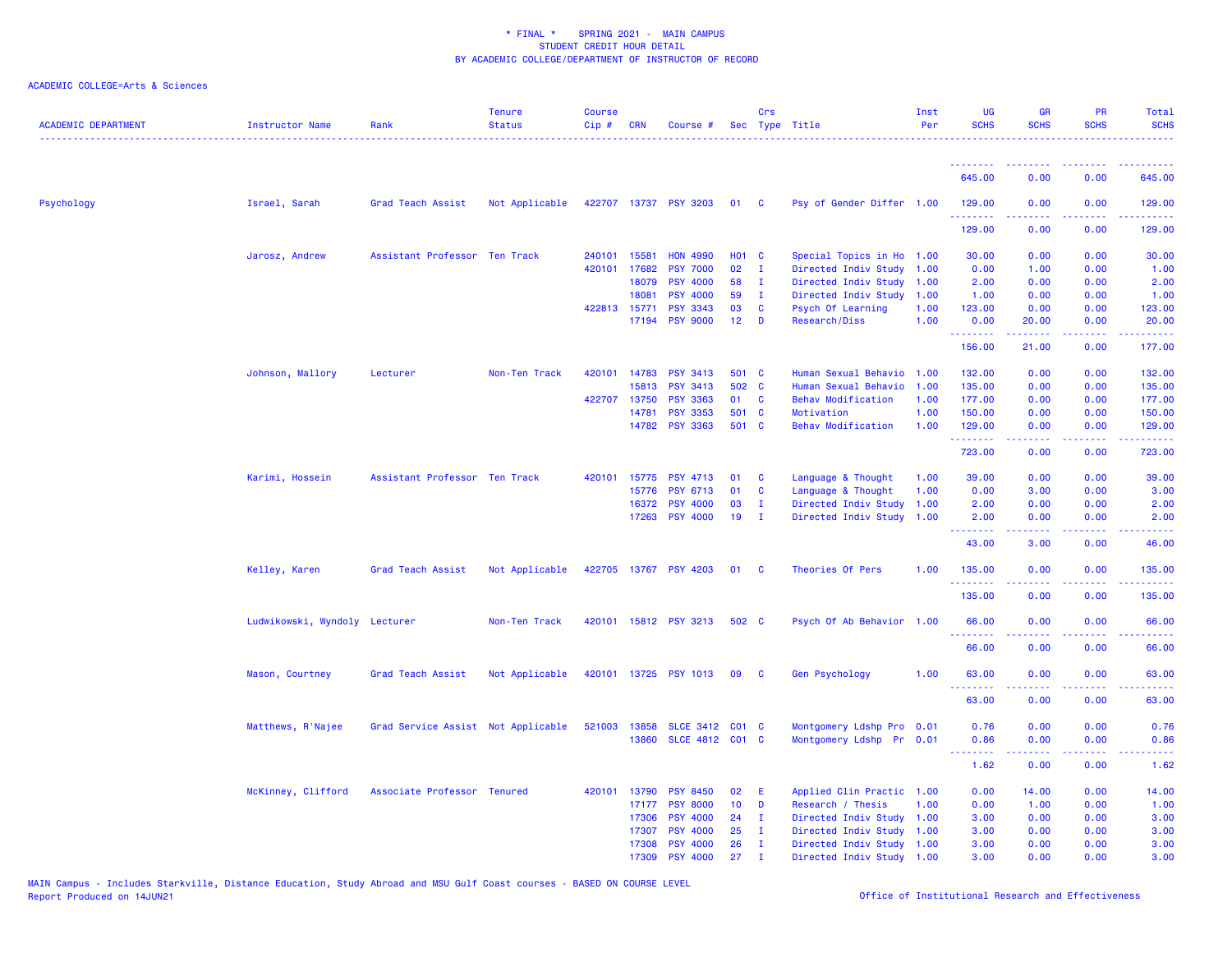| <b>ACADEMIC DEPARTMENT</b> | <b>Instructor Name</b> | Rank                               | <b>Tenure</b><br><b>Status</b> | Course<br>Cip# | <b>CRN</b>   | Course #              |                 | Crs          | Sec Type Title            | Inst<br>Per | UG<br><b>SCHS</b><br>. | <b>GR</b><br><b>SCHS</b> | PR<br><b>SCHS</b>                   | Total<br><b>SCHS</b><br>. |
|----------------------------|------------------------|------------------------------------|--------------------------------|----------------|--------------|-----------------------|-----------------|--------------|---------------------------|-------------|------------------------|--------------------------|-------------------------------------|---------------------------|
| Psychology                 | McKinney, Clifford     | Associate Professor Tenured        |                                | 420101         | 17310        | <b>PSY 4000</b>       | 28              | - т          | Directed Indiv Study 1.00 |             | 3.00                   | 0.00                     | 0.00                                | 3.00                      |
|                            |                        |                                    |                                |                | 17311        | <b>PSY 4000</b>       | 29              | $\mathbf I$  | Directed Indiv Study      | 1.00        | 3.00                   | 0.00                     | 0.00                                | 3.00                      |
|                            |                        |                                    |                                |                | 17312        | <b>PSY 4000</b>       | 30              | $\mathbf{I}$ | Directed Indiv Study      | 1.00        | 3.00                   | 0.00                     | 0.00                                | 3.00                      |
|                            |                        |                                    |                                |                | 17313        | <b>PSY 4000</b>       | 31              | $\mathbf{I}$ | Directed Indiv Study      | 1.00        | 3.00                   | 0.00                     | 0.00                                | 3.00                      |
|                            |                        |                                    |                                |                | 17314        | <b>PSY 4000</b>       | 32              | $\mathbf{I}$ | Directed Indiv Study      | 1.00        | 3.00                   | 0.00                     | 0.00                                | 3.00                      |
|                            |                        |                                    |                                |                | 17315        | <b>PSY 7000</b>       | 01              | $\mathbf{I}$ | Directed Indiv Study      | 1.00        | 0.00                   | 3.00                     | 0.00                                | 3.00                      |
|                            |                        |                                    |                                |                | 17385        | <b>PSY 4000</b>       | 34              | $\mathbf{I}$ | Directed Indiv Study      | 1.00        | 3.00                   | 0.00                     | 0.00                                | 3.00                      |
|                            |                        |                                    |                                |                | 17489        | <b>PSY 4000</b>       | 37              | - I          | Directed Indiv Study      | 1.00        | 3.00                   | 0.00                     | 0.00                                | 3.00                      |
|                            |                        |                                    |                                |                | 422704 13742 | <b>PSY 3314</b>       | 01              | C            | Experimental Psych        | 1.00        | 288.00                 | 0.00                     | 0.00                                | 288.00                    |
|                            |                        |                                    |                                |                | 13743        | <b>PSY 3314</b>       | 02              | K            | Experimental Psych        | 1.00        | 0.00                   | 0.00                     | 0.00                                | 0.00                      |
|                            |                        |                                    |                                |                | 13744        | <b>PSY 3314</b>       | 03              | К            | Experimental Psych        | 1.00        | 0.00                   | 0.00                     | 0.00                                | 0.00                      |
|                            |                        |                                    |                                |                | 13745        | <b>PSY 3314</b>       | 04              | К            | Experimental Psych        | 1.00        | 0.00                   | 0.00                     | 0.00                                | 0.00                      |
|                            |                        |                                    |                                |                | 13746        | <b>PSY 3314</b>       | 05              | K            | Experimental Psych        | 1.00        | 0.00                   | 0.00                     | 0.00                                | 0.00                      |
|                            |                        |                                    |                                |                | 13747        | <b>PSY 3314</b>       | 06              | К            | Experimental Psych        | 1.00        | 0.00                   | 0.00                     | 0.00                                | 0.00                      |
|                            |                        |                                    |                                |                | 15023        | <b>PSY 3314</b>       | 001             | B            | Experimental Psych        | 1.00        | 72.00                  | 0.00                     | 0.00                                | 72.00                     |
|                            |                        |                                    |                                |                |              | 422813 17192 PSY 9000 | 10 <sub>1</sub> | D            | Research/Diss             | 1.00        | 0.00<br>.              | 18.00<br>بالأباليات      | 0.00<br>بالأباء                     | 18.00<br>.                |
|                            |                        |                                    |                                |                |              |                       |                 |              |                           |             | 393.00                 | 36.00                    | 0.00                                | 429.00                    |
|                            | McMillen, Robert       | Professor                          | <b>Tenured</b>                 |                |              | 422810 13754 PSY 3503 | 01              | <b>C</b>     | Health Psychology         | 1.00        | 132.00<br>.            | 0.00                     | 0.00<br>$\sim$ $\sim$ $\sim$ $\sim$ | 132.00<br>222223          |
|                            |                        |                                    |                                |                |              |                       |                 |              |                           |             | 132.00                 | 0.00                     | 0.00                                | 132.00                    |
|                            | Mendonca, Justin       | Grad Research Assis Not Applicable |                                |                |              | 420101 13720 PSY 1013 | 03              | <b>C</b>     | <b>Gen Psychology</b>     | 1.00        | 135.00<br>.            | 0.00                     | 0.00<br>$- - -$                     | 135.00                    |
|                            |                        |                                    |                                |                |              |                       |                 |              |                           |             | 135.00                 | 0.00                     | 0.00                                | 135.00                    |
|                            | Moss, Robert           | Associate Professor Tenured        |                                |                | 420101 16364 | <b>PSY 4000</b>       | 01              | - I          | Directed Indiv Study 1.00 |             | 3.00                   | 0.00                     | 0.00                                | 3.00                      |
|                            |                        |                                    |                                |                | 17175        | <b>PSY 8000</b>       | 08              | D            | Research / Thesis         | 1.00        | 0.00                   | 9.00                     | 0.00                                | 9.00                      |
|                            |                        |                                    |                                | 422701         | 13763        | <b>PSY 3723</b>       | 01              | C            | Cognitive Neuroscien      | 1.00        | 69.00                  | 0.00                     | 0.00                                | 69.00                     |
|                            |                        |                                    |                                |                | 13794        | <b>PSY 8731</b>       | 01              | C            | Appl Cognitive Resea      | 1.00        | 0.00                   | 7.00                     | 0.00                                | 7.00                      |
|                            |                        |                                    |                                |                |              | 15781 PSY 8693        | 01              | C            | Adv Cog Sci Research 1.00 |             | 0.00<br><b></b>        | 12.00<br>22222           | 0.00<br>.                           | 12.00                     |
|                            |                        |                                    |                                |                |              |                       |                 |              |                           |             | 72.00                  | 28.00                    | 0.00                                | 100.00                    |
|                            | Nadorff, Danielle      | Assistant Professor Ten Track      |                                |                |              | 420101 17174 PSY 8000 | 07              | D            | Research / Thesis         | 1.00        | 0.00                   | 8.00                     | 0.00                                | 8.00                      |
|                            |                        |                                    |                                |                | 17717        | <b>PSY 4000</b>       | 53              | $\mathbf{I}$ | Directed Indiv Study      | 1.00        | 3.00                   | 0.00                     | 0.00                                | 3.00                      |
|                            |                        |                                    |                                |                | 17987        | <b>PSY 4000</b>       | 56              | $\mathbf{I}$ | Directed Indiv Study      | 1.00        | 1.00                   | 0.00                     | 0.00                                | 1.00                      |
|                            |                        |                                    |                                |                | 18098        | <b>PSY 4000</b>       | 61              | - I          | Directed Indiv Study      | 1.00        | 2.00                   | 0.00                     | 0.00                                | 2.00                      |
|                            |                        |                                    |                                |                | 18144        | <b>PSY 4000</b>       | 62              | $\mathbf{I}$ | Directed Indiv Study      | 1.00        | 3.00                   | 0.00                     | 0.00                                | 3.00                      |
|                            |                        |                                    |                                | 422703         | 15026        | <b>PSY 3803</b>       | 001 C           |              | Int Dev Psychology        | 1.00        | 72.00<br>.             | 0.00                     | 0.00                                | 72.00                     |
|                            |                        |                                    |                                |                |              |                       |                 |              |                           |             | 81.00                  | 8.00                     | 0.00                                | 89.00                     |
|                            | Nadorff, Michael       | Associate Professor Tenured        |                                |                | 420101 17298 | <b>PSY 4000</b>       | 21              | $\mathbf{I}$ | Directed Indiv Study 1.00 |             | 2.00                   | 0.00                     | 0.00                                | 2.00                      |
|                            |                        |                                    |                                |                | 17621        | <b>PSY 4000</b>       | 42              | $\mathbf{I}$ | Directed Indiv Study      | 1.00        | 1.00                   | 0.00                     | 0.00                                | 1.00                      |
|                            |                        |                                    |                                |                | 17768        | <b>PSY 4000</b>       | 54              | $\mathbf{I}$ | Directed Indiv Study      | 1.00        | 2.00                   | 0.00                     | 0.00                                | 2.00                      |
|                            |                        |                                    |                                |                | 422813 13799 | <b>PSY 9730</b>       | 01              | Ε            | Doc Internship Clin       | 1.00        | 0.00                   | 7.00                     | 0.00                                | 7.00                      |
|                            |                        |                                    |                                |                | 17191        | <b>PSY 9000</b>       | 09              | D            | Research/Diss             | 1.00        | 0.00<br><u>.</u>       | 10.00<br>.               | 0.00<br>.                           | 10.00<br>الداعات عاد      |
|                            |                        |                                    |                                |                |              |                       |                 |              |                           |             | 5.00                   | 17.00                    | 0.00                                | 22.00                     |
|                            | Nelson, Richard        | Grad Teach Assist                  | Not Applicable                 |                |              | 422810 13755 PSY 3503 | 02              | C            | Health Psychology         | 1.00        | 171.00                 | 0.00                     | 0.00                                | 171.00                    |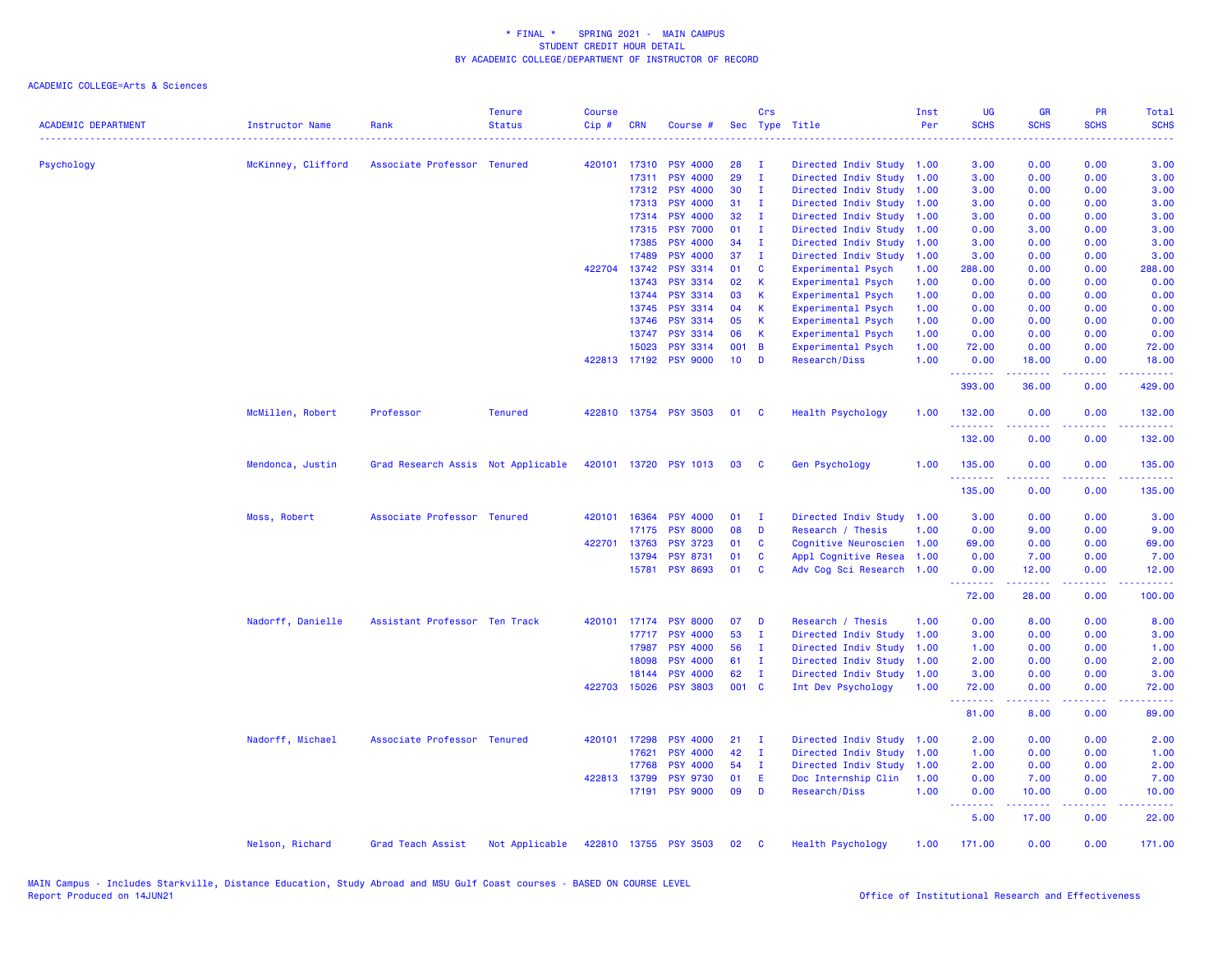| <b>ACADEMIC DEPARTMENT</b> | <b>Instructor Name</b> | Rank                          | <b>Tenure</b><br><b>Status</b> | <b>Course</b><br>$Cip \#$ | CRN            | Course #                           |                 | Crs               | Sec Type Title                                 | Inst<br>Per | UG<br><b>SCHS</b>                 | GR<br><b>SCHS</b> | <b>PR</b><br><b>SCHS</b>                                                                       | <b>Total</b><br><b>SCHS</b>                 |
|----------------------------|------------------------|-------------------------------|--------------------------------|---------------------------|----------------|------------------------------------|-----------------|-------------------|------------------------------------------------|-------------|-----------------------------------|-------------------|------------------------------------------------------------------------------------------------|---------------------------------------------|
|                            |                        |                               |                                |                           |                |                                    |                 |                   |                                                |             |                                   |                   |                                                                                                |                                             |
|                            |                        |                               |                                |                           |                |                                    |                 |                   |                                                |             | <u> - - - - - - - -</u><br>171.00 | 0.00              | 0.00                                                                                           | 171.00                                      |
| Psychology                 | Newlin, Philip         | Grad Teach Assist             | Not Applicable                 |                           |                | 420101 15768 PSY 1013 11           |                 | $\mathbf{c}$      | Gen Psychology                                 | 1.00        | 189.00<br>.                       | 0.00              | 0.00                                                                                           | 189.00<br>2.2.2.2.2                         |
|                            |                        |                               |                                |                           |                |                                    |                 |                   |                                                |             | 189.00                            | 0.00              | 0.00                                                                                           | 189.00                                      |
|                            | Oliveros, Arazais      | Assistant Professor Ten Track |                                |                           | 420101 17180   | <b>PSY 8000</b>                    | 13              | D                 | Research / Thesis                              | 1.00        | 0.00                              | 4.00              | 0.00                                                                                           | 4.00                                        |
|                            |                        |                               |                                | 422703                    | 15772          | <b>PSY 4343</b>                    | 01              | C                 | Clinical Child Psych                           | 1.00        | 93.00                             | 0.00              | 0.00                                                                                           | 93.00                                       |
|                            |                        |                               |                                |                           | 422813 17195   | <b>PSY 9000</b>                    | 13              | D                 | Research/Diss                                  | 1.00        | 0.00<br>.                         | 6.00<br>.         | 0.00<br>$\omega$ is $\omega$ in                                                                | 6.00<br>المتمام                             |
|                            |                        |                               |                                |                           |                |                                    |                 |                   |                                                |             | 93.00                             | 10.00             | 0.00                                                                                           | 103.00                                      |
|                            | Pratte, Michael        | Assistant Professor Ten Track |                                |                           | 420101 15774   | <b>PSY 6423</b>                    | 01              | C                 | Sensation/Perception 1.00                      |             | 0.00                              | 3.00              | 0.00                                                                                           | 3.00                                        |
|                            |                        |                               |                                |                           | 17405          | <b>PSY 4000</b>                    | 36              | Ι.                | Directed Indiv Study 1.00                      |             | 2.00                              | 0.00              | 0.00                                                                                           | 2.00                                        |
|                            |                        |                               |                                |                           | 422706 15773   | <b>PSY 4423</b>                    | 01              | C                 | Sensation/Perception                           | 1.00        | 66.00                             | 0.00              | 0.00                                                                                           | 66.00                                       |
|                            |                        |                               |                                |                           | 422708 13797   | <b>PSY 8803</b>                    | 01              | C                 | Adv Quant I/O & Gen                            | 1.00        | 0.00                              | 27.00             | 0.00                                                                                           | 27.00                                       |
|                            |                        |                               |                                |                           | 422813 17196   | <b>PSY 9000</b>                    | 14              | D                 | Research/Diss                                  | 1.00        | 0.00<br>.                         | 12.00             | 0.00                                                                                           | 12.00<br>.                                  |
|                            |                        |                               |                                |                           |                |                                    |                 |                   |                                                |             | 68.00                             | 42.00             | 0.00                                                                                           | 110.00                                      |
|                            | Raden, Megan           | Grad Teach Assist             | Not Applicable                 |                           |                | 422701 13759 PSY 3713              | 01              | <b>C</b>          | Cognitive Psychology 1.00                      |             | 138.00                            | 0.00              | 0.00<br>.                                                                                      | 138.00<br><b><i><u><u>AAAAA</u></u></i></b> |
|                            |                        |                               |                                |                           |                |                                    |                 |                   |                                                |             | 138.00                            | 0.00              | 0.00                                                                                           | 138.00                                      |
|                            | Roberson, Daniel       | Grad Teach Assist             | Not Applicable                 | 420101                    | 13719          | <b>PSY 1013</b>                    | 02              | C                 | <b>Gen Psychology</b>                          | 1.00        | 189.00                            | 0.00              | 0.00                                                                                           | 189.00                                      |
|                            |                        |                               |                                |                           |                | 13724 PSY 1013                     | 08              | C                 | Gen Psychology                                 | 1.00        | 117.00                            | 0.00              | 0.00                                                                                           | 117.00                                      |
|                            |                        |                               |                                |                           |                |                                    |                 |                   |                                                |             | .<br>306.00                       | .<br>0.00         | .<br>0.00                                                                                      | .<br>306.00                                 |
|                            | Roberts, Marina        | Grad Teach Assist             | Not Applicable                 | 190504                    | 12216          | <b>FNH 2293</b>                    | 01              | C                 | Indiv & Family Nutri 0.20                      |             | 151.80                            | 0.00              | 0.00                                                                                           | 151.80                                      |
|                            |                        |                               |                                |                           | 12217          | <b>FNH 2293</b>                    | 02              | C                 | Indiv & Family Nutri 0.20                      |             | 23.40                             | 0.00              | 0.00                                                                                           | 23.40                                       |
|                            |                        |                               |                                |                           | 12670          | <b>HS 2293</b>                     | 01              | C                 | Indiv & Family Nutri 0.20                      |             | 44.40                             | 0.00              | 0.00                                                                                           | 44.40                                       |
|                            |                        |                               |                                |                           |                | 12671 HS 2293                      | 02              | $\mathbf{C}$      | Indiv & Family Nutri 0.20                      |             | 6.60                              | 0.00              | 0.00                                                                                           | 6.60                                        |
|                            |                        |                               |                                |                           |                |                                    |                 |                   |                                                |             | .<br>226.20                       | .<br>0.00         | .<br>0.00                                                                                      | .<br>226.20                                 |
|                            | Roby, Earnestine       | Non-Faculty                   | Not Applicable                 | 422705                    |                | 14786 PSY 4203                     | 501 C           |                   | Theories Of Pers                               | 1.00        | 78.00                             | 0.00              | 0.00                                                                                           | 78.00                                       |
|                            |                        |                               |                                |                           |                |                                    |                 |                   |                                                |             | .<br>78.00                        | 0.00              | 0.00                                                                                           | 78.00                                       |
|                            | Scott, Rachel          | Grad Teach Assist             | Not Applicable                 | 420101                    | 13752          | <b>PSY 3413</b>                    | 01              | C                 | Human Sexual Behavio                           | 1.00        | 138.00                            | 0.00              | 0.00                                                                                           | 138.00                                      |
|                            |                        |                               |                                |                           |                | 422703 13766 PSY 3803              | 03              | C                 | Int Dev Psychology                             | 1.00        | 111.00                            | 0.00              | 0.00                                                                                           | 111.00                                      |
|                            |                        |                               |                                |                           |                |                                    |                 |                   |                                                |             | .                                 |                   | $\frac{1}{2} \left( \frac{1}{2} \right) \left( \frac{1}{2} \right) \left( \frac{1}{2} \right)$ | .                                           |
|                            |                        |                               |                                |                           |                |                                    |                 |                   |                                                |             | 249.00                            | 0.00              | 0.00                                                                                           | 249.00                                      |
|                            | Sinclair, Hillary      | Associate Professor Tenured   |                                |                           | 420101 16371   | <b>PSY 4000</b>                    | 02              | л.                | Directed Indiv Study 1.00                      |             | 3.00                              | 0.00              | 0.00                                                                                           | 3.00                                        |
|                            |                        |                               |                                |                           | 16390          | <b>PSY 4000</b>                    | 04              | $\mathbf{I}$      | Directed Indiv Study 1.00                      |             | 3.00                              | 0.00              | 0.00                                                                                           | 3.00                                        |
|                            |                        |                               |                                |                           | 17173          | <b>PSY 8000</b>                    | 06              | D                 | Research / Thesis                              | 1.00        | 0.00                              | 7.00              | 0.00                                                                                           | 7.00                                        |
|                            |                        |                               |                                |                           | 17226          | <b>PSY 4000</b>                    | 17 <sub>2</sub> | $\mathbf{I}$      | Directed Indiv Study 1.00                      |             | 3.00                              | 0.00              | 0.00                                                                                           | 3.00                                        |
|                            |                        |                               |                                |                           | 17234          | <b>PSY 4000</b>                    | 18              | $\mathbf{I}$      | Directed Indiv Study                           | 1.00        | 3.00                              | 0.00              | 0.00                                                                                           | 3.00                                        |
|                            |                        |                               |                                |                           | 17389          | <b>PSY 4000</b>                    | 35              | T<br>$\mathbf{I}$ | Directed Indiv Study                           | 1.00        | 3.00                              | 0.00              | 0.00                                                                                           | 3.00                                        |
|                            |                        |                               |                                | 422707                    | 18047<br>13757 | <b>PSY 4000</b><br><b>PSY 3623</b> | 57<br>02        | C                 | Directed Indiv Study 1.00<br>Social Psychology | 1.00        | 3.00<br>114.00                    | 0.00<br>0.00      | 0.00<br>0.00                                                                                   | 3.00<br>114,00                              |
|                            |                        |                               |                                |                           |                |                                    |                 |                   |                                                |             |                                   |                   |                                                                                                |                                             |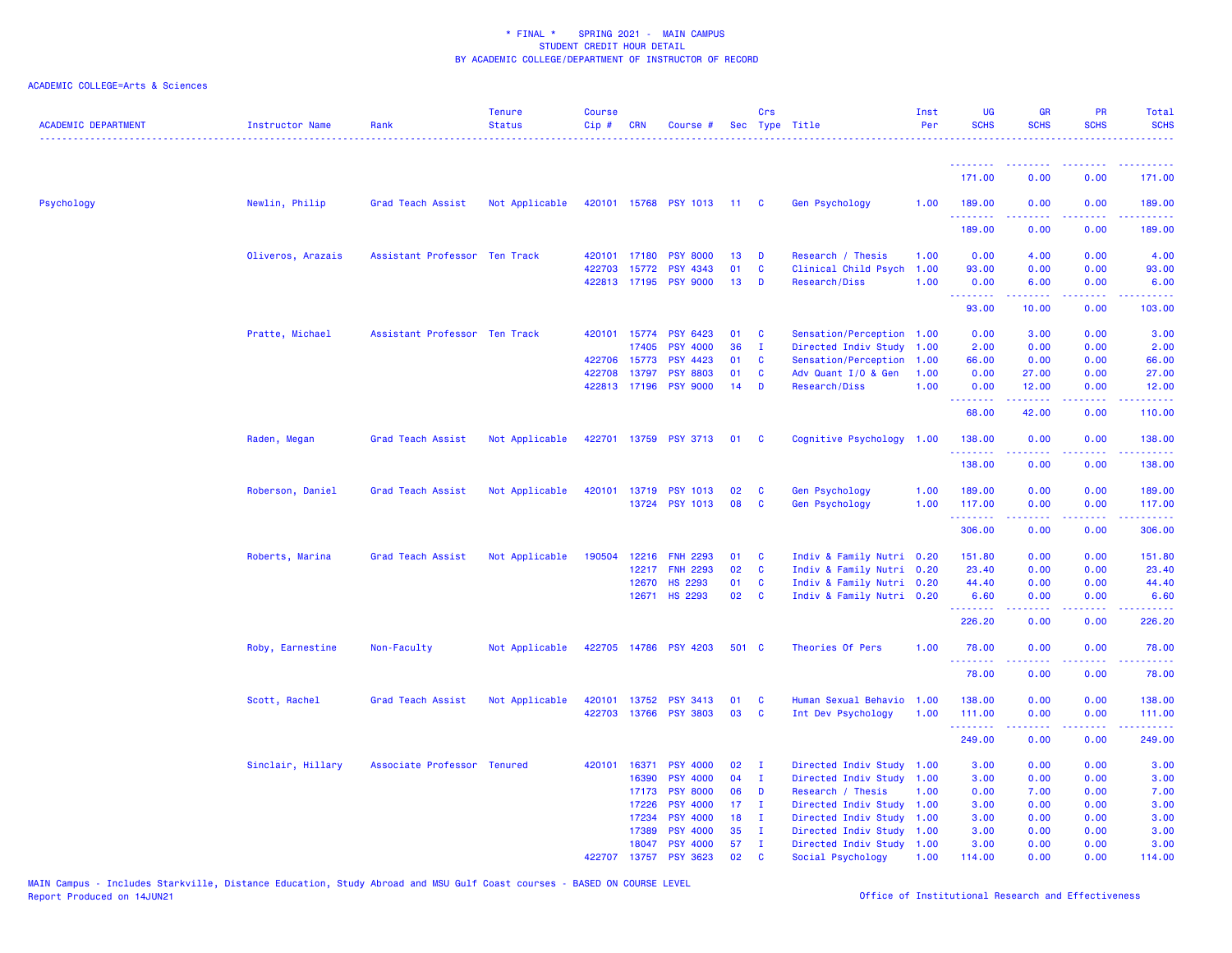| <b>ACADEMIC DEPARTMENT</b> | <b>Instructor Name</b> | Rank                              | <b>Tenure</b><br><b>Status</b> | <b>Course</b><br>$Cip \#$ | <b>CRN</b>   | Course #                   |       | Crs          | Sec Type Title            | Inst<br>Per | <b>UG</b><br><b>SCHS</b>  | <b>GR</b><br><b>SCHS</b>                                                                                                                                      | <b>PR</b><br><b>SCHS</b>                                                                                                          | <b>Total</b><br><b>SCHS</b> |
|----------------------------|------------------------|-----------------------------------|--------------------------------|---------------------------|--------------|----------------------------|-------|--------------|---------------------------|-------------|---------------------------|---------------------------------------------------------------------------------------------------------------------------------------------------------------|-----------------------------------------------------------------------------------------------------------------------------------|-----------------------------|
|                            |                        |                                   |                                |                           |              |                            |       |              |                           |             | - - - - - - - -<br>132.00 | 7.00                                                                                                                                                          | 0.00                                                                                                                              | 139.00                      |
| Psychology                 | Soares, Julia          | Assistant Professor Ten Track     |                                |                           |              | 422701 13793 PSY 8713 01 C |       |              | Issues Cognitive Psy 1.00 |             | 0.00                      | 48.00                                                                                                                                                         | 0.00                                                                                                                              | 48.00                       |
|                            |                        |                                   |                                |                           |              |                            |       |              |                           |             | <u>.</u><br>0.00          | .<br>48.00                                                                                                                                                    | .<br>0.00                                                                                                                         | .<br>48.00                  |
|                            | Spencer, Jordan        | Non-Faculty                       | Not Applicable                 |                           | 320104 11406 | <b>DSS 0153</b>            | 01    | C            | Money Math: Financia 1.00 |             | 18.00                     | 0.00                                                                                                                                                          | 0.00                                                                                                                              | 18.00                       |
|                            |                        |                                   |                                |                           | 15373        | <b>DSS 0113</b>            | 501 C |              | Practical Money Skil 0.50 |             | 4.50                      | 0.00                                                                                                                                                          | 0.00                                                                                                                              | 4.50                        |
|                            |                        |                                   |                                |                           | 422805 15365 | EPY 4103                   | 501 C |              | ABA for Behavior Tec 1.00 |             | 39.00                     | 0.00                                                                                                                                                          | 0.00                                                                                                                              | 39.00                       |
|                            |                        |                                   |                                |                           | 15366        | EPY 6103                   | 501 C |              | ABA for Behavior Tec 1.00 |             | 0.00                      | 12.00                                                                                                                                                         | 0.00                                                                                                                              | 12.00                       |
|                            |                        |                                   |                                |                           |              | 521003 12307 FYE 1001      | F01 C |              | First Year Experienc 1.00 |             | 19.00                     | 0.00                                                                                                                                                          | 0.00                                                                                                                              | 19.00                       |
|                            |                        |                                   |                                |                           |              |                            |       |              |                           |             | .<br>80.50                | بالأباليات<br>12.00                                                                                                                                           | $\sim$ $\sim$ $\sim$ $\sim$<br>0.00                                                                                               | وساسما<br>92.50             |
|                            | Stafford, Emily        | Clinical Assist Pro Non-Ten Track |                                | 420101                    | 13785        | <b>PSY 8121</b>            | 01    | -H           | Scientist-Pract Appl 1.00 |             | 0.00                      | 7.00                                                                                                                                                          | 0.00                                                                                                                              | 7.00                        |
|                            |                        |                                   |                                |                           | 13786        | <b>PSY 8141</b>            | 01    | H            | Scientist-Pract Appl 1.00 |             | 0.00                      | 6.00                                                                                                                                                          | 0.00                                                                                                                              | 6.00                        |
|                            |                        |                                   |                                |                           |              | 15780 PSY 8131             | 01    | H            | Scientist-Pract Appl 1.00 |             | 0.00                      | 6.00                                                                                                                                                          | 0.00                                                                                                                              | 6.00                        |
|                            |                        |                                   |                                |                           |              |                            |       |              |                           |             | .<br>0.00                 | د د د د د<br>19.00                                                                                                                                            | 0.00                                                                                                                              | 19.00                       |
|                            | Stafford, Ty           | Non-Faculty                       | Not Applicable                 |                           |              | 422801 13798 PSY 8823      | 01    | $\mathbf{C}$ | Diversity in Appl Ps 1.00 |             | 0.00                      | 24.00                                                                                                                                                         | 0.00                                                                                                                              | 24.00                       |
|                            |                        |                                   |                                |                           |              |                            |       |              |                           |             | بالأباد<br>0.00           | 24.00                                                                                                                                                         | 0.00                                                                                                                              | 24.00                       |
|                            | Thomas, Anisha         | Grad Teach Assist                 | Not Applicable                 | 420101                    |              | 13739 PSY 3213             | 01    | <b>C</b>     | Psych Of Ab Behavior 1.00 |             | 243.00                    | 0.00                                                                                                                                                          | 0.00                                                                                                                              | 243.00                      |
|                            |                        |                                   |                                |                           |              |                            |       |              |                           |             | .<br>243.00               | .<br>0.00                                                                                                                                                     | $\frac{1}{2} \left( \frac{1}{2} \right) \left( \frac{1}{2} \right) \left( \frac{1}{2} \right) \left( \frac{1}{2} \right)$<br>0.00 | .<br>243.00                 |
|                            | Tkach, Melanie         | Lecturer                          | Non-Ten Track                  |                           |              | 420101 14777 PSY 3213      | 501 C |              | Psych Of Ab Behavior 1.00 |             | 81.00                     | 0.00                                                                                                                                                          | 0.00                                                                                                                              | 81.00                       |
|                            |                        |                                   |                                |                           |              |                            |       |              |                           |             | 81.00                     | 0.00                                                                                                                                                          | 0.00                                                                                                                              | 81.00                       |
|                            | Utley, Jessica         | Grad Teach Assist                 | Not Applicable                 |                           |              | 422707 13758 PSY 3623      | 03    | <b>C</b>     | Social Psychology         | 1.00        | 174.00                    | 0.00                                                                                                                                                          | 0.00                                                                                                                              | 174.00                      |
|                            |                        |                                   |                                |                           |              |                            |       |              |                           |             | .<br>174.00               | 0.00                                                                                                                                                          | 0.00                                                                                                                              | 174.00                      |
|                            | Valentine, Michael     | Non-Faculty                       | Not Applicable                 |                           |              | 420101 15028 PSY 3413      | 551 C |              | Human Sexual Behavio 1.00 |             | 39.00                     | 0.00                                                                                                                                                          | 0.00                                                                                                                              | 39.00                       |
|                            |                        |                                   |                                |                           |              |                            |       |              |                           |             | .<br>39.00                | .<br>0.00                                                                                                                                                     | $\sim$ $\sim$ $\sim$ $\sim$<br>0.00                                                                                               | وساعات<br>39.00             |
|                            | Webb, Christopher      | Non-Employee                      | Not Applicable                 |                           |              | 422707 14788 PSY 4353      | 501 C |              | Psychology and the L 1.00 |             | 75.00                     | 0.00                                                                                                                                                          | 0.00                                                                                                                              | 75.00                       |
|                            |                        |                                   |                                |                           |              |                            |       |              |                           |             | 75.00                     | 0.00                                                                                                                                                          | 0.00                                                                                                                              | 75.00                       |
|                            | Winer, Eric            | Associate Professor               | <b>Tenured</b>                 | 420101                    | 13791        | <b>PSY 8450</b>            | 03    | Ε            | Applied Clin Practic 1.00 |             | 0.00                      | 12.00                                                                                                                                                         | 0.00                                                                                                                              | 12.00                       |
|                            |                        |                                   |                                |                           | 17162        | <b>PSY 4000</b>            | 14    | $\mathbf{I}$ | Directed Indiv Study 1.00 |             | 3.00                      | 0.00                                                                                                                                                          | 0.00                                                                                                                              | 3.00                        |
|                            |                        |                                   |                                |                           | 17171        | <b>PSY 8000</b>            | 04    | D            | Research / Thesis         | 1.00        | 0.00                      | 2.00                                                                                                                                                          | 0.00                                                                                                                              | 2.00                        |
|                            |                        |                                   |                                |                           | 17304        | <b>PSY 4000</b>            | 23    | $\mathbf I$  | Directed Indiv Study 1.00 |             | 3.00                      | 0.00                                                                                                                                                          | 0.00                                                                                                                              | 3.00                        |
|                            |                        |                                   |                                |                           |              | 422813 17186 PSY 9000      | 04    | D            | Research/Diss             | 1.00        | 0.00<br>.                 | 24.00<br>$\frac{1}{2} \left( \frac{1}{2} \right) \left( \frac{1}{2} \right) \left( \frac{1}{2} \right) \left( \frac{1}{2} \right) \left( \frac{1}{2} \right)$ | 0.00<br>د د د د                                                                                                                   | 24.00<br>.                  |
|                            |                        |                                   |                                |                           |              |                            |       |              |                           |             | 6.00                      | 38.00                                                                                                                                                         | 0.00                                                                                                                              | 44.00                       |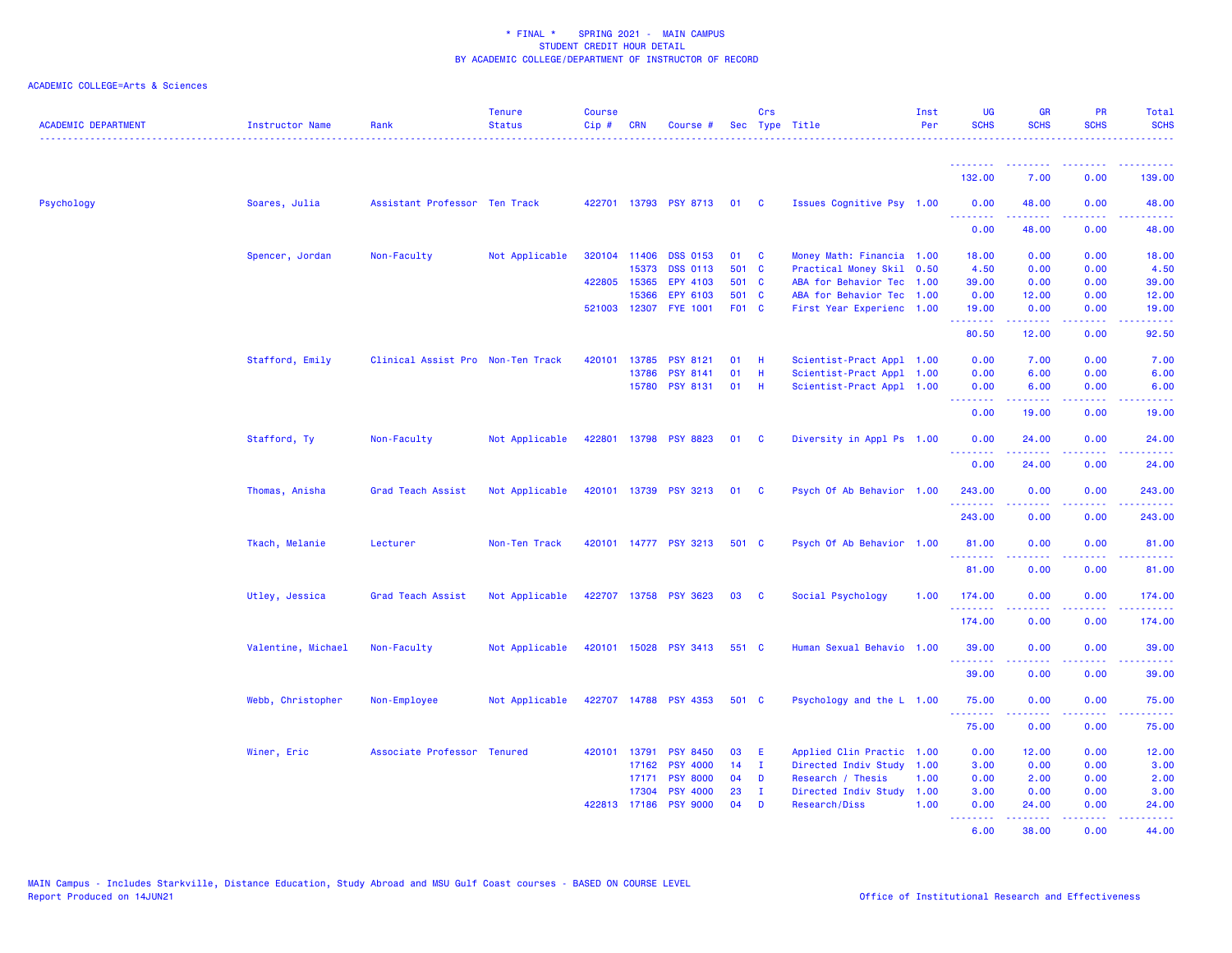# ACADEMIC COLLEGE=Arts & Sciences

|                     |                 |      | Tenure        | Course                            |  | ⊞rs | Tnst     | HG. | <b>GR</b>   |             | Total       |
|---------------------|-----------------|------|---------------|-----------------------------------|--|-----|----------|-----|-------------|-------------|-------------|
| ACADEMIC DEPARTMENT | Instructor Name | Rank | <b>Status</b> | Cip # CRN Course # Sec Type Title |  |     | Per SCHS |     | <b>SCHS</b> | <b>SCHS</b> | <b>SCHS</b> |
|                     |                 |      |               |                                   |  |     |          |     |             |             |             |

 =================================== ======== ======== ======== ==========Psychology 10072.32 505.00 0.00 10577.32 =================================== ======== ======== ======== ==========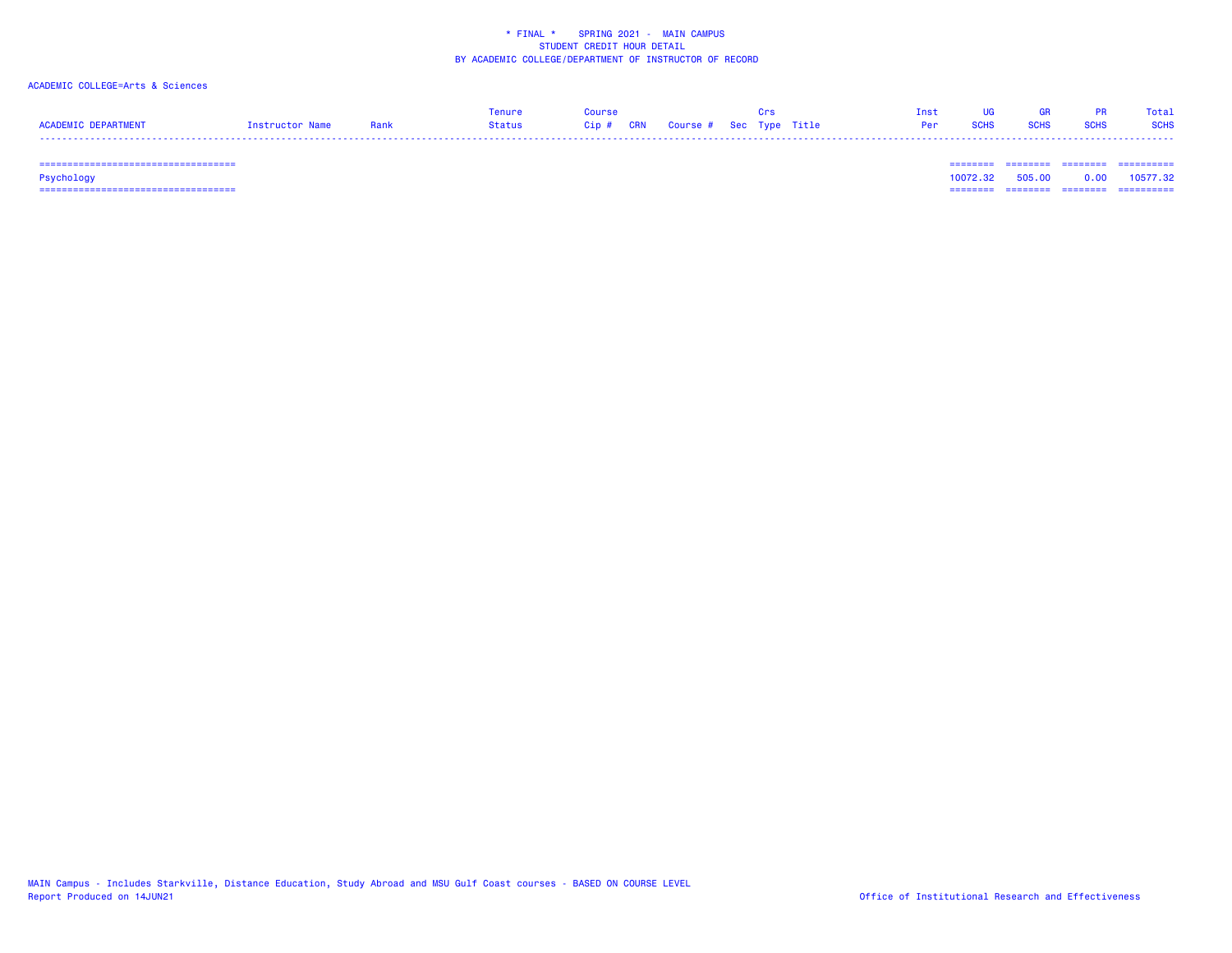| <b>ACADEMIC DEPARTMENT</b> | Instructor Name    | Rank                          | <b>Tenure</b><br><b>Status</b> | <b>Course</b><br>Cip# | <b>CRN</b>     | Course #                  |          | Crs                      | Sec Type Title                                   | Inst<br>Per  | <b>UG</b><br><b>SCHS</b> | <b>GR</b><br><b>SCHS</b> | PR<br><b>SCHS</b>                   | Total<br><b>SCHS</b><br><b>.</b> . |
|----------------------------|--------------------|-------------------------------|--------------------------------|-----------------------|----------------|---------------------------|----------|--------------------------|--------------------------------------------------|--------------|--------------------------|--------------------------|-------------------------------------|------------------------------------|
| Sociology                  | Allison, Rachel    | Associate Professor Tenured   |                                | 451101                | 14996          | SO 3213                   | 001 C    |                          | Intr To Social Res                               | 1.00         | 24.00                    | 0.00                     | 0.00                                | 24.00                              |
|                            |                    |                               |                                |                       | 15655<br>17363 | SO 8233<br>SO 8000        | 01<br>02 | <b>C</b><br>D            | Qualitative Analysis<br>Research / Thesis        | 1.00<br>1.00 | 0.00<br>0.00             | 27.00<br>4.00            | 0.00<br>0.00                        | 27.00<br>4.00                      |
|                            |                    |                               |                                |                       |                |                           |          |                          |                                                  |              | .<br>24.00               | 31.00                    | 0.00                                | والمرامين مرابط<br>55.00           |
|                            | Barranco, Raymond  | Associate Professor Tenured   |                                | 450401                | 15646          | <b>CRM 3503</b>           | 01       | C                        | Violence in the US                               | 1.00         | 144.00                   | 0.00                     | 0.00                                | 144.00                             |
|                            |                    |                               |                                | 451101                | 13900          | SO 4804                   | 02       | B                        | Social Research Prac                             | 1.00         | 72.00                    | 0.00                     | 0.00                                | 72.00                              |
|                            |                    |                               |                                |                       | 17886<br>18120 | SO 9000<br>SO 8000        | 08<br>06 | D<br>D                   | Research / Diss<br>Research / Thesis             | 1.00<br>1.00 | 0.00<br>0.00             | 9.00<br>3.00             | 0.00<br>0.00                        | 9.00<br>3.00                       |
|                            |                    |                               |                                |                       |                |                           |          |                          |                                                  |              | .<br>216.00              | 12.00                    | 0.00                                | وعاعاها<br>228.00                  |
|                            |                    |                               |                                |                       |                |                           |          |                          |                                                  |              |                          |                          |                                     |                                    |
|                            | Boltz, Laura       | Assistant Professor Ten Track |                                | 440701                | 13966          | <b>SW 2323</b>            | 01       | C                        | Social Welfare Polic 1.00                        |              | 66.00                    | 0.00                     | 0.00                                | 66.00                              |
|                            |                    |                               |                                |                       | 13974<br>13976 | <b>SW 3523</b><br>SW 4613 | 01<br>01 | $\mathbf{C}$<br><b>C</b> | Social Work Pract II 1.00<br>Child Welf Services | 1.00         | 39.00<br>57.00           | 0.00<br>0.00             | 0.00<br>0.00                        | 39.00<br>57.00                     |
|                            |                    |                               |                                |                       |                |                           |          |                          |                                                  |              | <u>.</u>                 | .                        | والمحامر                            | .                                  |
|                            |                    |                               |                                |                       |                |                           |          |                          |                                                  |              | 162.00                   | 0.00                     | 0.00                                | 162.00                             |
|                            | Boyd, Robert       | Professor                     | <b>Tenured</b>                 |                       | 451101 13863   | SO 1003                   | 03       | C                        | Intro To Sociology                               | 1.00         | 156.00                   | 0.00                     | 0.00                                | 156.00                             |
|                            |                    |                               |                                |                       | 13896          | SO 4303                   | 01       | C                        | <b>Urban Sociology</b>                           | 1.00         | 24.00                    | 0.00                     | 0.00                                | 24.00                              |
|                            |                    |                               |                                |                       | 13901          | SO 6303                   | 01       | C                        | <b>Urban Sociology</b>                           | 1.00         | 0.00                     | 6.00                     | 0.00                                | 6.00                               |
|                            |                    |                               |                                |                       |                | 17847 SO 9000             | 06       | D                        | Research / Diss                                  | 1.00         | 0.00<br>--------         | 1.00<br>-----            | 0.00<br>.                           | 1.00<br>-----                      |
|                            |                    |                               |                                |                       |                |                           |          |                          |                                                  |              | 180.00                   | 7.00                     | 0.00                                | 187.00                             |
|                            | Brown, Dustin      | Assistant Professor Ten Track |                                | 451101                | 13888          | SO 3213                   | 01       | C                        | Intr To Social Res                               | 1.00         | 75.00                    | 0.00                     | 0.00                                | 75.00                              |
|                            |                    |                               |                                |                       | 17401          | SO 9000                   | 03       | D                        | Research / Diss                                  | 1.00         | 0.00                     | 1.00                     | 0.00                                | 1.00                               |
|                            |                    |                               |                                |                       |                | 17729 SO 8990             | 02       | C                        | Special Topic In SO                              | 1.00         | 0.00<br>- - - - - - - -  | 15.00<br>-----           | 0.00<br>والمحامر                    | 15.00<br>المتماما                  |
|                            |                    |                               |                                |                       |                |                           |          |                          |                                                  |              | 75.00                    | 16.00                    | 0.00                                | 91.00                              |
|                            | Carruth, Jennifer  | Non-Faculty                   | Not Applicable                 |                       |                | 451101 13866 SO 1003      | 06       | <b>C</b>                 | Intro To Sociology                               | 1.00         | 129,00                   | 0.00                     | 0.00                                | 129.00                             |
|                            |                    |                               |                                |                       |                |                           |          |                          |                                                  |              | .<br>129.00              | <b>.</b><br>0.00         | .<br>0.00                           | 2.2.2.2.2.2<br>129.00              |
|                            | Cistrunk, Kenya    | Associate Professor Tenured   |                                |                       | 440701 13965   | SW 2313                   | 01       | <b>C</b>                 | Int Soc Work/Soc Wel 1.00                        |              | 54.00                    | 0.00                     | 0.00                                | 54.00                              |
|                            |                    |                               |                                |                       |                | 13975 SW 3533             | 01       | $\mathbf{C}$             | Soc Work w/Commun &                              | 1.00         | 33.00<br>.               | 0.00                     | 0.00<br>والمحامر                    | 33.00                              |
|                            |                    |                               |                                |                       |                |                           |          |                          |                                                  |              | 87.00                    | 0.00                     | 0.00                                | 87.00                              |
|                            | Crabtree, Arialle  | Lecturer                      | Non-Ten Track                  | 451101                | 13878          | SO 1103                   | 04       | C                        | Contemp Social Prob                              | 1.00         | 153.00                   | 0.00                     | 0.00                                | 153.00                             |
|                            |                    |                               |                                |                       |                | 14806 SO 1003             | 501 C    |                          | Intro To Sociology                               | 1.00         | 84.00<br>.               | 0.00                     | 0.00<br>.                           | 84.00<br>22222)                    |
|                            |                    |                               |                                |                       |                |                           |          |                          |                                                  |              | 237.00                   | 0.00                     | 0.00                                | 237.00                             |
|                            | Crudden, Adele     | Professor                     | <b>Tenured</b>                 |                       |                | 440701 13972 SW 3213      | 01       | <b>C</b>                 | Research Meth in SW                              | 1.00         | 60.00                    | 0.00                     | 0.00                                | 60.00                              |
|                            |                    |                               |                                |                       |                |                           |          |                          |                                                  |              | .<br>60.00               | 0.00                     | $\sim$ $\sim$ $\sim$ $\sim$<br>0.00 | .<br>60.00                         |
|                            | Hagerman, Margaret | Associate Professor Tenured   |                                |                       | 451101 17439   | SO 8000                   | 03       | D                        | Research / Thesis                                | 1.00         | 0.00                     | 9.00                     | 0.00                                | 9.00                               |
|                            |                    |                               |                                |                       |                | 17440 SO 9000             | 04       | D                        | Research / Diss                                  | 1.00         | 0.00                     | 14.00                    | 0.00                                | 14.00                              |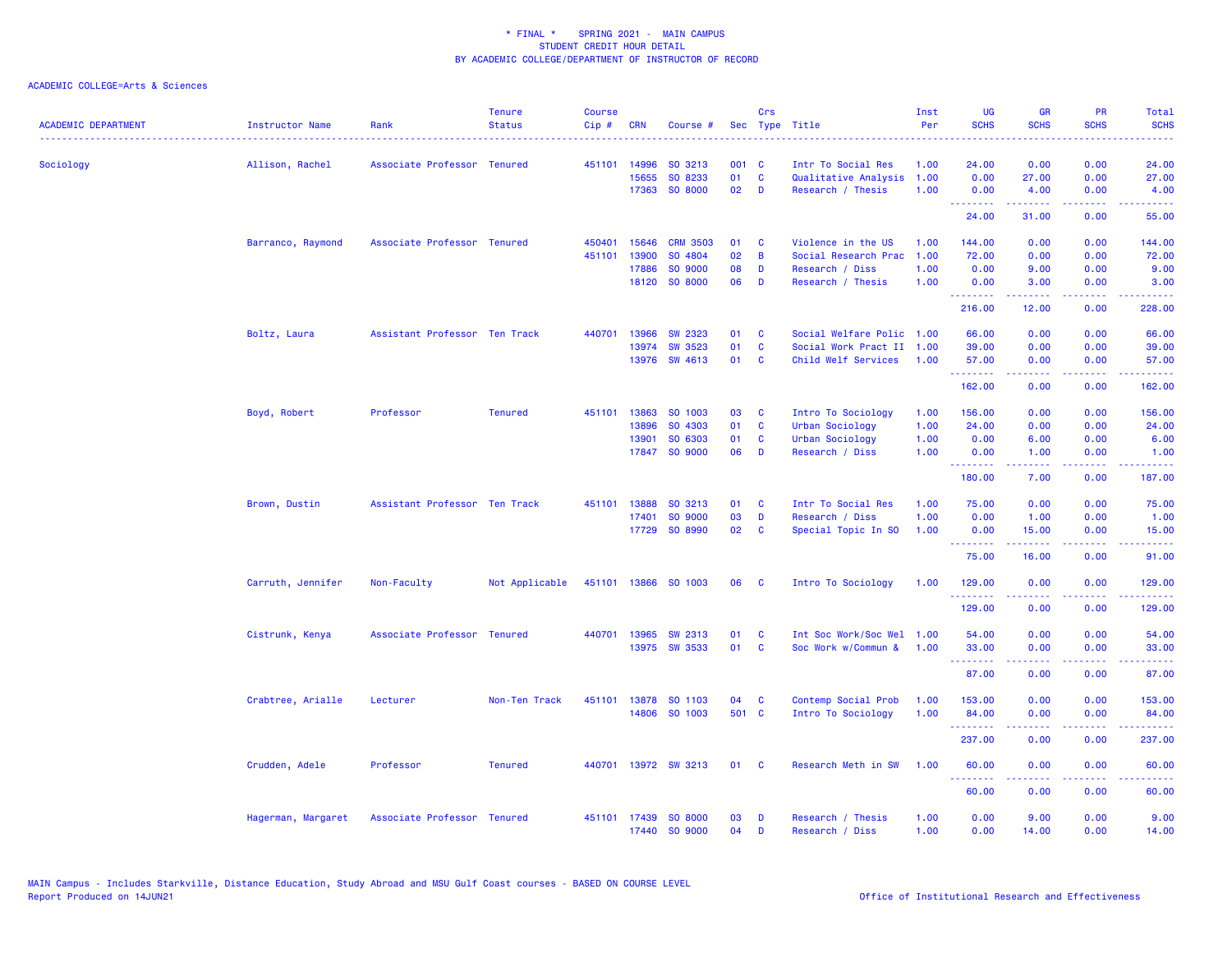| <b>ACADEMIC DEPARTMENT</b> | <b>Instructor Name</b>        | Rank                          | <b>Tenure</b><br><b>Status</b> | <b>Course</b><br>Cip# | <b>CRN</b>            | Course #                         |                 | Crs           | Sec Type Title                                         | Inst<br>Per | UG<br><b>SCHS</b>               | <b>GR</b><br><b>SCHS</b>                                                                                                                                     | PR<br><b>SCHS</b>                                                                                                                 | Total<br><b>SCHS</b>                                                                                                          |
|----------------------------|-------------------------------|-------------------------------|--------------------------------|-----------------------|-----------------------|----------------------------------|-----------------|---------------|--------------------------------------------------------|-------------|---------------------------------|--------------------------------------------------------------------------------------------------------------------------------------------------------------|-----------------------------------------------------------------------------------------------------------------------------------|-------------------------------------------------------------------------------------------------------------------------------|
|                            |                               |                               |                                |                       |                       |                                  |                 |               |                                                        |             | .                               |                                                                                                                                                              |                                                                                                                                   |                                                                                                                               |
|                            |                               |                               |                                |                       |                       |                                  |                 |               |                                                        |             | 0.00                            | 23.00                                                                                                                                                        | 0.00                                                                                                                              | 23.00                                                                                                                         |
| Sociology                  | Haynes, Stacy                 | Associate Professor Tenured   |                                |                       | 450401 11158          | <b>CRM 3603</b>                  | 02              | <b>C</b>      | Criminological Theor                                   | 1.00        | 72.00                           | 0.00                                                                                                                                                         | 0.00                                                                                                                              | 72.00                                                                                                                         |
|                            |                               |                               |                                |                       | 451101 17442          | SO 8000                          | 04              | D             | Research / Thesis                                      | 1.00        | 0.00                            | 9.00                                                                                                                                                         | 0.00                                                                                                                              | 9.00                                                                                                                          |
|                            |                               |                               |                                |                       | 17719                 | SO 8990                          | 01              | C             | Special Topic In SO                                    | 1.00        | 0.00<br>.                       | 27.00<br>.                                                                                                                                                   | 0.00<br>.                                                                                                                         | 27.00<br>222222                                                                                                               |
|                            |                               |                               |                                |                       |                       |                                  |                 |               |                                                        |             | 72.00                           | 36.00                                                                                                                                                        | 0.00                                                                                                                              | 108.00                                                                                                                        |
|                            | Heath Windhorn, Cour Lecturer |                               | Non-Ten Track                  | 451101                | 13867                 | SO 1003                          | 07              | C             | Intro To Sociology                                     | 1.00        | 150.00                          | 0.00                                                                                                                                                         | 0.00                                                                                                                              | 150.00                                                                                                                        |
|                            |                               |                               |                                |                       | 13868                 | SO 1003                          | 08              | C             | Intro To Sociology                                     | 1.00        | 231.00<br>.                     | 0.00<br>.                                                                                                                                                    | 0.00<br>$\frac{1}{2} \left( \frac{1}{2} \right) \left( \frac{1}{2} \right) \left( \frac{1}{2} \right) \left( \frac{1}{2} \right)$ | 231.00<br>.                                                                                                                   |
|                            |                               |                               |                                |                       |                       |                                  |                 |               |                                                        |             | 381.00                          | 0.00                                                                                                                                                         | 0.00                                                                                                                              | 381.00                                                                                                                        |
|                            | Johnson, Jada                 | Instructor                    | Non-Ten Track                  | 440701                | 13977                 | SW 4713                          | 01              | -S            | Sen Sem Social Work                                    | 1.00        | 36.00                           | 0.00                                                                                                                                                         | 0.00                                                                                                                              | 36.00                                                                                                                         |
|                            |                               |                               |                                |                       | 13978                 | <b>SW 4916</b>                   | 01              | E             | Sw Fld Prac/Sem I                                      | 1.00        | 66.00                           | 0.00                                                                                                                                                         | 0.00                                                                                                                              | 66.00                                                                                                                         |
|                            |                               |                               |                                |                       | 13979                 | <b>SW 4926</b>                   | 01              | E             | Sw Fld Prac/Sem II                                     | 1.00        | 66.00                           | 0.00                                                                                                                                                         | 0.00                                                                                                                              | 66.00                                                                                                                         |
|                            |                               |                               |                                |                       | 17695                 | <b>SW 4000</b>                   | 01              | - I           | Directed Indiv Study                                   | 1.00        | 1.00<br>.                       | 0.00<br>22222                                                                                                                                                | 0.00<br>.                                                                                                                         | 1.00<br>$\begin{array}{cccccccccc} \bullet & \bullet & \bullet & \bullet & \bullet & \bullet & \bullet & \bullet \end{array}$ |
|                            |                               |                               |                                |                       |                       |                                  |                 |               |                                                        |             | 169.00                          | 0.00                                                                                                                                                         | 0.00                                                                                                                              | 169.00                                                                                                                        |
|                            | Johnson, Kecia                | Assistant Professor Ten Track |                                |                       | 450401 11156          | <b>CRM 3353</b>                  | 01              | C             | Race, Crime & Justic                                   | 1.00        | 90.00                           | 0.00                                                                                                                                                         | 0.00                                                                                                                              | 90.00                                                                                                                         |
|                            |                               |                               |                                |                       | 13892                 | SO 3353                          | 01              | C             | Race, Crime & Justic 1.00                              |             | 51.00                           | 0.00                                                                                                                                                         | 0.00                                                                                                                              | 51.00                                                                                                                         |
|                            |                               |                               |                                |                       | 14378                 | <b>CRM 4513</b>                  | 501 C           |               | Correctional Systems                                   | 1.00        | 33.00                           | 0.00                                                                                                                                                         | 0.00                                                                                                                              | 33.00                                                                                                                         |
|                            |                               |                               |                                |                       |                       | 451101 17705 SO 9000             | 05              | D             | Research / Diss                                        | 1.00        | 0.00<br><u> - - - - - - - -</u> | 7.00<br>$\frac{1}{2} \left( \frac{1}{2} \right) \left( \frac{1}{2} \right) \left( \frac{1}{2} \right) \left( \frac{1}{2} \right) \left( \frac{1}{2} \right)$ | 0.00<br>.                                                                                                                         | 7.00<br>.                                                                                                                     |
|                            |                               |                               |                                |                       |                       |                                  |                 |               |                                                        |             | 174.00                          | 7.00                                                                                                                                                         | 0.00                                                                                                                              | 181.00                                                                                                                        |
|                            | Kelly, Kimberly               | Associate Professor Tenured   |                                | 451101                | 17400                 | SO 9000                          | 02              | D             | Research / Diss                                        | 1.00        | 0.00                            | 26.00                                                                                                                                                        | 0.00                                                                                                                              | 26.00                                                                                                                         |
|                            |                               |                               |                                |                       | 18149                 | SO 8000                          | 07              | D             | Research / Thesis                                      | 1.00        | 0.00                            | 3.00                                                                                                                                                         | 0.00                                                                                                                              | 3.00                                                                                                                          |
|                            |                               |                               |                                |                       |                       | 18156 SO 7000                    | 01              | - I           | Directed Indiv Study                                   | 1.00        | 0.00<br><u>.</u>                | 2.00<br>.                                                                                                                                                    | 0.00<br>.                                                                                                                         | 2.00<br>.                                                                                                                     |
|                            |                               |                               |                                |                       |                       |                                  |                 |               |                                                        |             | 0.00                            | 31.00                                                                                                                                                        | 0.00                                                                                                                              | 31.00                                                                                                                         |
|                            | Kerr, Laura                   | Lecturer                      | Non-Ten Track                  | 451101                | 13869                 | SO 1003                          | 09              | C             | Intro To Sociology                                     | 1.00        | 228.00                          | 0.00                                                                                                                                                         | 0.00                                                                                                                              | 228.00                                                                                                                        |
|                            |                               |                               |                                |                       | 13870                 | SO 1003                          | 10 <sub>1</sub> | C             | Intro To Sociology                                     | 1.00        | 237.00                          | 0.00                                                                                                                                                         | 0.00                                                                                                                              | 237.00                                                                                                                        |
|                            |                               |                               |                                |                       |                       | 14807 SO 3313                    | 501 C           |               | Deviant Behavior                                       | 1.00        | 72.00<br>.                      | 0.00<br>$\frac{1}{2} \left( \frac{1}{2} \right) \left( \frac{1}{2} \right) \left( \frac{1}{2} \right) \left( \frac{1}{2} \right) \left( \frac{1}{2} \right)$ | 0.00<br>.                                                                                                                         | 72.00<br>.                                                                                                                    |
|                            |                               |                               |                                |                       |                       |                                  |                 |               |                                                        |             | 537.00                          | 0.00                                                                                                                                                         | 0.00                                                                                                                              | 537.00                                                                                                                        |
|                            | King, Sanna                   | Assistant Professor Ten Track |                                |                       | 450401 11150          | <b>CRM 2003</b>                  | 01              | C             | Crime Justice Inequa                                   | 1.00        | 153.00                          | 0.00                                                                                                                                                         | 0.00                                                                                                                              | 153.00                                                                                                                        |
|                            |                               |                               |                                |                       | 11160                 | <b>CRM 4233</b>                  | 01              | <b>C</b>      | Juvenile Delinquency 1.00                              |             | 105.00                          | 0.00                                                                                                                                                         | 0.00                                                                                                                              | 105.00                                                                                                                        |
|                            |                               |                               |                                |                       | 14998                 | CRM 4233                         | 001 C           |               | Juvenile Delinquency 1.00                              |             | 18.00                           | 0.00                                                                                                                                                         | 0.00                                                                                                                              | 18.00                                                                                                                         |
|                            |                               |                               |                                |                       | 451101 14997<br>15649 | SO 4233<br>SO 4233               | 001 C<br>01     | $\mathbf{C}$  | Juvenile Delinquency 1.00<br>Juvenile Delinquency 1.00 |             | 12.00<br>45.00                  | 0.00<br>0.00                                                                                                                                                 | 0.00<br>0.00                                                                                                                      | 12.00<br>45.00                                                                                                                |
|                            |                               |                               |                                |                       |                       |                                  |                 |               |                                                        |             | <b></b>                         | $\frac{1}{2} \left( \frac{1}{2} \right) \left( \frac{1}{2} \right) \left( \frac{1}{2} \right) \left( \frac{1}{2} \right)$                                    |                                                                                                                                   | .                                                                                                                             |
|                            |                               |                               |                                |                       |                       |                                  |                 |               |                                                        |             | 333.00                          | 0.00                                                                                                                                                         | 0.00                                                                                                                              | 333.00                                                                                                                        |
|                            | Knowles, Veronica             | Instructor                    | Non-Ten Track                  | 440701                | 13967                 | <b>SW 3003</b>                   | 01              | <b>C</b>      | Populations At-risk                                    | 1.00        | 120.00                          | 0.00                                                                                                                                                         | 0.00                                                                                                                              | 120.00                                                                                                                        |
|                            |                               |                               |                                |                       | 13968<br>13971        | <b>SW 3013</b><br><b>SW 3043</b> | 01<br>01        | C<br><b>C</b> | Hum Beh Soc Envir I<br>Military Social Work 1.00       | 1.00        | 102.00<br>63.00                 | 0.00<br>0.00                                                                                                                                                 | 0.00<br>0.00                                                                                                                      | 102.00<br>63.00                                                                                                               |
|                            |                               |                               |                                |                       | 13973                 | <b>SW 3513</b>                   | 01              | C             | Social Work Pract I                                    | 1.00        | 33.00                           | 0.00                                                                                                                                                         | 0.00                                                                                                                              | 33.00                                                                                                                         |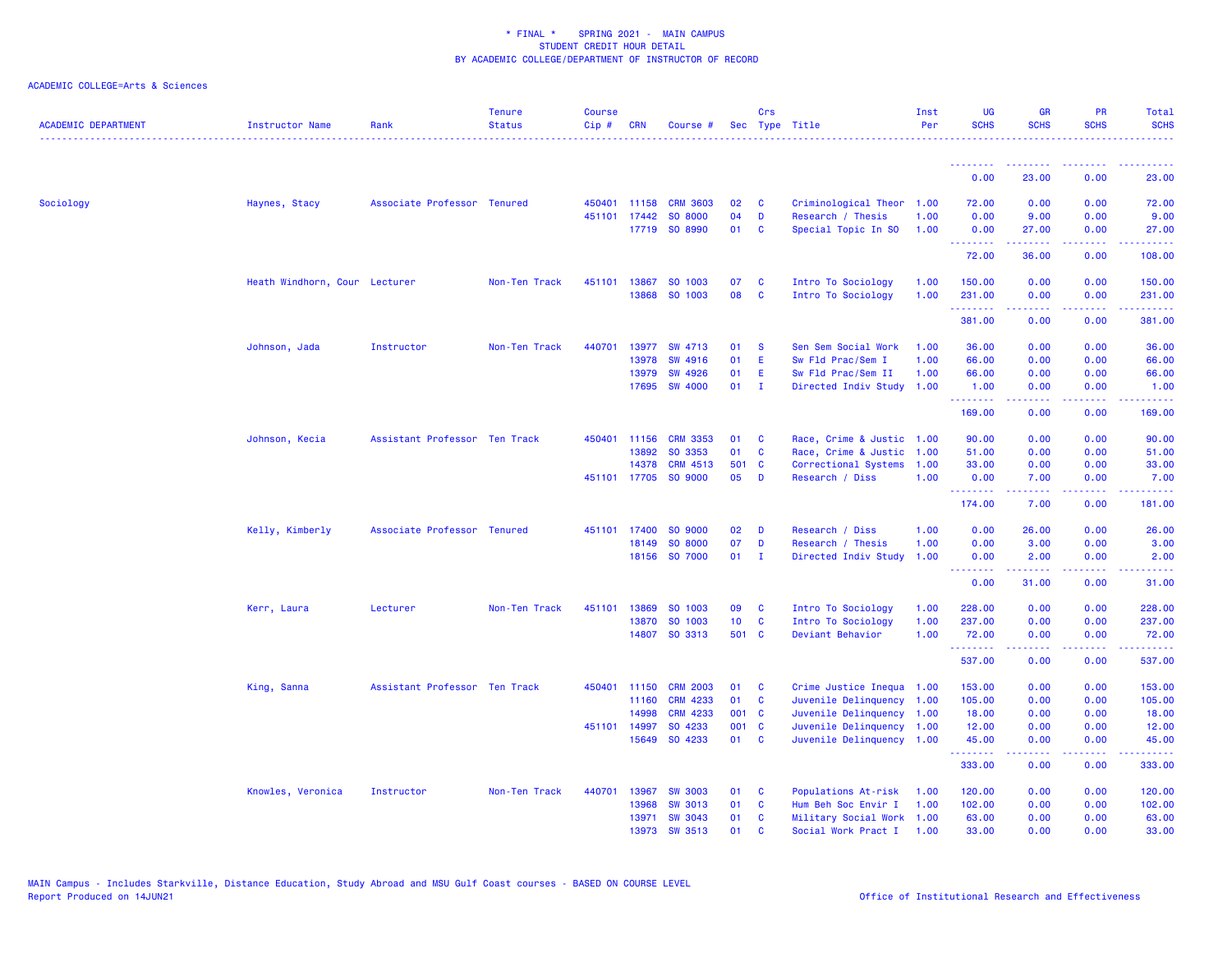| <b>ACADEMIC DEPARTMENT</b> | Instructor Name    | Rank                          | <b>Tenure</b><br><b>Status</b> | <b>Course</b><br>Cip# | CRN                   | Course #                           |              | Crs               | Sec Type Title                                    | Inst<br>Per  | UG<br><b>SCHS</b>           | <b>GR</b><br><b>SCHS</b>                                                                                                                                     | PR<br><b>SCHS</b>                   | Total<br><b>SCHS</b>                             |
|----------------------------|--------------------|-------------------------------|--------------------------------|-----------------------|-----------------------|------------------------------------|--------------|-------------------|---------------------------------------------------|--------------|-----------------------------|--------------------------------------------------------------------------------------------------------------------------------------------------------------|-------------------------------------|--------------------------------------------------|
|                            |                    |                               |                                |                       |                       |                                    |              |                   |                                                   |              |                             |                                                                                                                                                              |                                     | . <b>.</b> .                                     |
|                            |                    |                               |                                |                       |                       |                                    |              |                   |                                                   |              | 318.00                      | 0.00                                                                                                                                                         | 0.00                                | 318.00                                           |
| Sociology                  | Layth, Heather-Ann | Grad Teach Assist             | Not Applicable                 |                       |                       | 451101 13865 SO 1003               | 05           | C                 | Intro To Sociology                                | 1.00         | 228.00                      | 0.00                                                                                                                                                         | 0.00                                | 228.00                                           |
|                            |                    |                               |                                |                       |                       | 13877 SO 1103                      | 03           | C                 | Contemp Social Prob                               | 1.00         | 189.00                      | 0.00                                                                                                                                                         | 0.00                                | 189.00                                           |
|                            |                    |                               |                                |                       |                       |                                    |              |                   |                                                   |              | المستملة والمناور<br>417.00 | 22222<br>0.00                                                                                                                                                | المستمات<br>0.00                    | .<br>417.00                                      |
|                            | Leap, Braden       | Assistant Professor Ten Track |                                | 450101                | 12631                 | <b>HON 3143</b>                    | <b>HO1 S</b> |                   | Honor Sem Social Sci 1.00                         |              | 27.00                       | 0.00                                                                                                                                                         | 0.00                                | 27.00                                            |
|                            |                    |                               |                                |                       | 451101 13889          | SO 3213                            | 02           | <b>C</b>          | Intr To Social Res                                | 1.00         | 84.00                       | 0.00                                                                                                                                                         | 0.00                                | 84.00                                            |
|                            |                    |                               |                                |                       |                       |                                    |              |                   |                                                   |              | .<br>111.00                 | $\frac{1}{2} \left( \frac{1}{2} \right) \left( \frac{1}{2} \right) \left( \frac{1}{2} \right) \left( \frac{1}{2} \right) \left( \frac{1}{2} \right)$<br>0.00 | .<br>0.00                           | <b><i><u><u> - - - - -</u></u></i></b><br>111.00 |
|                            |                    |                               |                                |                       |                       |                                    |              |                   |                                                   |              |                             |                                                                                                                                                              |                                     |                                                  |
|                            | May, David         | Professor                     | <b>Tenured</b>                 | 450401                | 11153                 | <b>CRM 3113</b><br><b>CRM 4000</b> | 01<br>01     | C<br>$\mathbf{I}$ | Comm Crime Prev & Po 1.00<br>Directed Indiv Study |              | 45.00<br>3.00               | 0.00                                                                                                                                                         | 0.00                                | 45.00                                            |
|                            |                    |                               |                                |                       | 17916<br>17917        | <b>CRM 4000</b>                    | 02           | $\mathbf{I}$      | Directed Indiv Study                              | 1.00<br>1.00 | 3.00                        | 0.00<br>0.00                                                                                                                                                 | 0.00<br>0.00                        | 3.00<br>3.00                                     |
|                            |                    |                               |                                |                       | 17918                 | <b>CRM 4000</b>                    | 03           | $\mathbf{I}$      | Directed Indiv Study 1.00                         |              | 3.00                        | 0.00                                                                                                                                                         | 0.00                                | 3.00                                             |
|                            |                    |                               |                                |                       | 17919                 | <b>CRM 4000</b>                    | 04           | <b>I</b>          | Directed Indiv Study                              | 1.00         | 3.00                        | 0.00                                                                                                                                                         | 0.00                                | 3.00                                             |
|                            |                    |                               |                                |                       | 451101 11159          | CRM 4153                           | <b>CO1 E</b> |                   | Mentoring for At-Ris                              | 0.50         | 16.50                       | 0.00                                                                                                                                                         | 0.00                                | 16.50                                            |
|                            |                    |                               |                                |                       | 13859                 | <b>SLCE 4153</b>                   | CO1          | - E               | Mentoring Youth                                   | 0.50         | 1.50                        | 0.00                                                                                                                                                         | 0.00                                | 1.50                                             |
|                            |                    |                               |                                |                       | 13893                 | SO 4153                            | CO1 E        |                   | Mentoring for At-Ris                              | 0.50         | 13.50                       | 0.00                                                                                                                                                         | 0.00                                | 13.50                                            |
|                            |                    |                               |                                |                       |                       | 17867 SO 9000                      | 07 D         |                   | Research / Diss                                   | 1.00         | 0.00<br>.                   | 9.00<br>$\frac{1}{2} \left( \frac{1}{2} \right) \left( \frac{1}{2} \right) \left( \frac{1}{2} \right) \left( \frac{1}{2} \right) \left( \frac{1}{2} \right)$ | 0.00<br>.                           | 9.00<br>.                                        |
|                            |                    |                               |                                |                       |                       |                                    |              |                   |                                                   |              | 88.50                       | 9.00                                                                                                                                                         | 0.00                                | 97.50                                            |
|                            | Miller, Gabriel    | Assistant Professor Ten Track |                                | 050201                | 10006                 | AAS 2203                           | 01           | <b>C</b>          | Racial Minorities                                 | 1.00         | 66.00                       | 0.00                                                                                                                                                         | 0.00                                | 66.00                                            |
|                            |                    |                               |                                |                       | 10007                 | AAS 2203                           | 02           | C                 | Racial Minorities                                 | 1.00         | 78.00                       | 0.00                                                                                                                                                         | 0.00                                | 78.00                                            |
|                            |                    |                               |                                |                       | 450201 10245          | AN 2203                            | 01           | C                 | Racial Minorities                                 | 1.00         | 15.00                       | 0.00                                                                                                                                                         | 0.00                                | 15.00                                            |
|                            |                    |                               |                                |                       | 10246                 | AN 2203                            | 02           | <b>C</b>          | Racial Minorities                                 | 1.00         | 15.00                       | 0.00                                                                                                                                                         | 0.00                                | 15.00                                            |
|                            |                    |                               |                                |                       | 13884                 | SO 2203                            | 01           | C                 | Racial Minorities                                 | 1.00         | 48.00                       | 0.00                                                                                                                                                         | 0.00                                | 48.00                                            |
|                            |                    |                               |                                |                       | 13885                 | SO 2203                            | 02           | <b>C</b>          | Racial Minorities                                 | 1.00         | 48.00                       | 0.00                                                                                                                                                         | 0.00                                | 48.00                                            |
|                            |                    |                               |                                |                       | 14999                 | SO 2203                            | 001 C        |                   | Racial Minorities                                 | 1.00         | 27.00                       | 0.00                                                                                                                                                         | 0.00                                | 27.00                                            |
|                            |                    |                               |                                |                       | 451101 17759<br>17953 | SO 4000<br>SO 8000                 | 01           | $\mathbf{I}$<br>D | Directed Indiv Study                              | 1.00<br>1.00 | 1.00<br>0.00                | 0.00                                                                                                                                                         | 0.00<br>0.00                        | 1.00                                             |
|                            |                    |                               |                                |                       | 18046                 | SO 4000                            | 05<br>02     | - I               | Research / Thesis<br>Directed Indiv Study         | 1.00         | 1.00                        | 1.00<br>0.00                                                                                                                                                 | 0.00                                | 1.00<br>1.00                                     |
|                            |                    |                               |                                |                       |                       |                                    |              |                   |                                                   |              | .<br>299.00                 | 1.00                                                                                                                                                         | $\sim$ $\sim$ $\sim$ $\sim$<br>0.00 | .<br>300.00                                      |
|                            | Moyen, Melissa     | Lecturer                      | Non-Ten Track                  |                       |                       | 131315 12811 LSK 1011              | 01           | C                 | Study Skills                                      | 1.00         | 33.00                       | 0.00                                                                                                                                                         | 0.00                                | 33.00                                            |
|                            |                    |                               |                                |                       |                       | 12812 LSK 1011                     | 02           | C                 | Study Skills                                      | 1.00         | 33.00                       | 0.00                                                                                                                                                         | 0.00                                | 33.00                                            |
|                            |                    |                               |                                |                       | 12817                 | <b>LSK 1023</b>                    | 03           | <b>C</b>          | Col Read/Study Skill                              | 1.00         | 69.00                       | 0.00                                                                                                                                                         | 0.00                                | 69.00                                            |
|                            |                    |                               |                                |                       | 12818                 | <b>LSK 1023</b>                    | 04           | C                 | Col Read/Study Skill                              | 1.00         | 69.00                       | 0.00                                                                                                                                                         | 0.00                                | 69.00                                            |
|                            |                    |                               |                                |                       | 12821                 | <b>LSK 1023</b>                    | 07           | C                 | Col Read/Study Skill                              | 1.00         | 642.00                      | 0.00                                                                                                                                                         | 0.00                                | 642.00                                           |
|                            |                    |                               |                                |                       | 14690                 | <b>LSK 1023</b>                    | 501 C        |                   | Col Read/Study Skill 1.00                         |              | 51.00                       | 0.00                                                                                                                                                         | 0.00                                | 51.00                                            |
|                            |                    |                               |                                |                       |                       |                                    |              |                   |                                                   |              | .<br>897.00                 | 0.00                                                                                                                                                         | 0.00                                | .<br>897.00                                      |
|                            | Netadj, Mehrzad    | Instructor                    | Non-Ten Track                  | 450201                | 14808                 | SO 4173                            | 501 C        |                   | Environment-Society                               | 1.00         | 24.00                       | 0.00                                                                                                                                                         | 0.00                                | 24.00                                            |
|                            |                    |                               |                                | 451101                | 13864                 | SO 1003                            | 04           | <b>C</b>          | Intro To Sociology                                | 1.00         | 237.00                      | 0.00                                                                                                                                                         | 0.00                                | 237.00                                           |
|                            |                    |                               |                                |                       |                       | 13875 SO 1103                      | 01           | <b>C</b>          | Contemp Social Prob                               | 1.00         | 243.00                      | 0.00                                                                                                                                                         | 0.00                                | 243.00                                           |
|                            |                    |                               |                                |                       |                       | 13876 SO 1103                      | 02           | C                 | Contemp Social Prob                               | 1.00         | 240.00                      | 0.00                                                                                                                                                         | 0.00                                | 240.00                                           |
|                            |                    |                               |                                |                       |                       | 15651 SO 3013                      | 01           | $\mathbf{c}$      | Soc & The Indiv                                   | 1.00         | 111.00                      | 0.00                                                                                                                                                         | 0.00                                | 111.00                                           |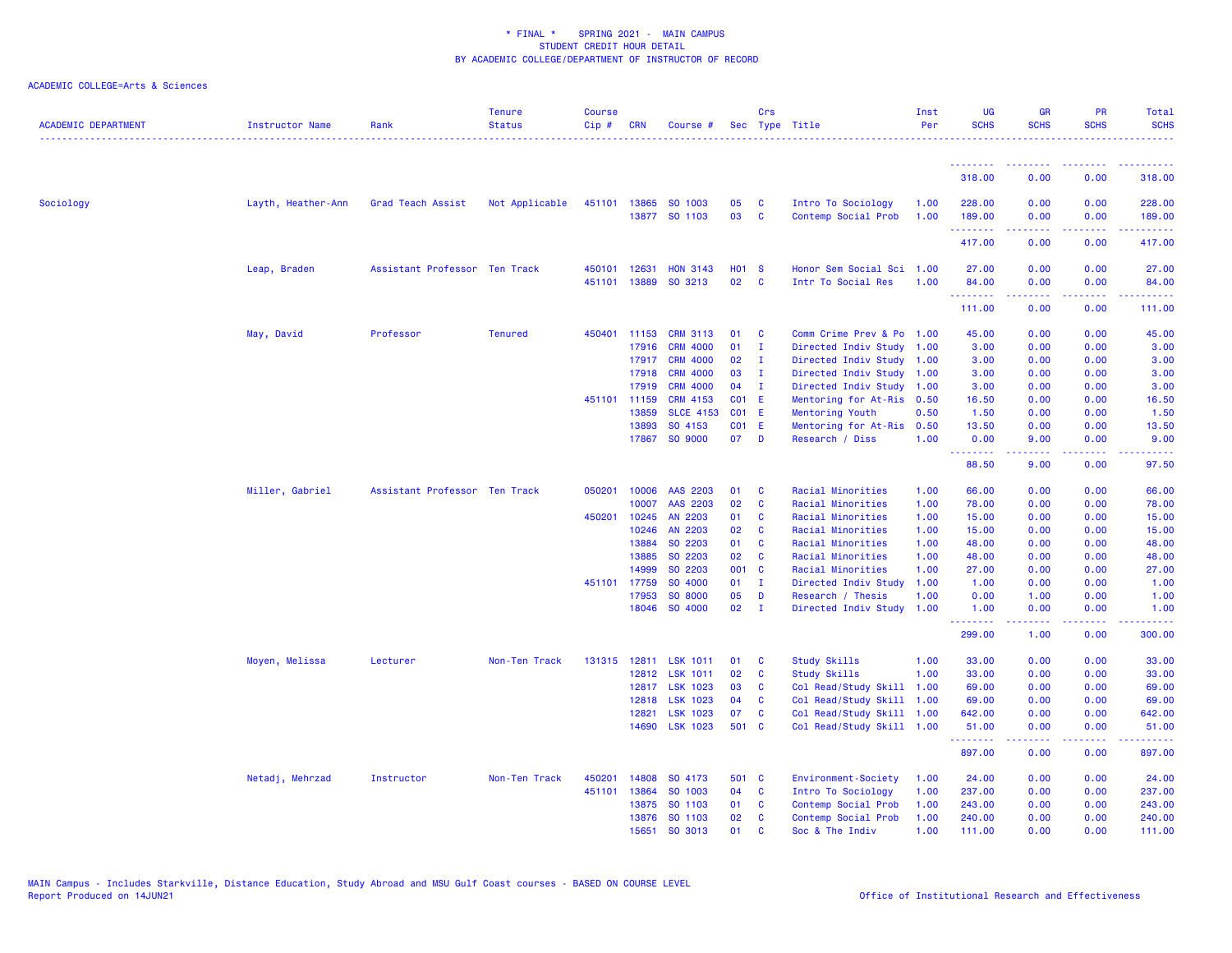| <b>ACADEMIC DEPARTMENT</b> | <b>Instructor Name</b> | Rank                          | <b>Tenure</b><br><b>Status</b> | <b>Course</b><br>Cip# | <b>CRN</b>   | Course #             |              | Crs            | Sec Type Title             | Inst<br>Per | <b>UG</b><br><b>SCHS</b> | <b>GR</b><br><b>SCHS</b>      | <b>PR</b><br><b>SCHS</b>            | Total<br><b>SCHS</b> |
|----------------------------|------------------------|-------------------------------|--------------------------------|-----------------------|--------------|----------------------|--------------|----------------|----------------------------|-------------|--------------------------|-------------------------------|-------------------------------------|----------------------|
|                            |                        |                               |                                |                       |              |                      |              |                |                            |             |                          |                               |                                     |                      |
|                            |                        |                               |                                |                       |              |                      |              |                |                            |             | 855.00                   | 0.00                          | 0.00                                | 855.00               |
| Sociology                  | Nolen, Amelia          | Lecturer                      | Non-Ten Track                  | 440701                | 13969        | <b>SW 3023</b>       | 01           | C              | Hum Beh Soc Envir II 1.00  |             | 93.00                    | 0.00                          | 0.00                                | 93.00                |
|                            |                        |                               |                                |                       |              | 15284 SW 2313        | 02           | $\mathbf{C}$   | Int Soc Work/Soc Wel 1.00  |             | 42.00<br>.               | 0.00<br>.                     | 0.00<br>د د د د                     | 42.00<br>.           |
|                            |                        |                               |                                |                       |              |                      |              |                |                            |             | 135.00                   | 0.00                          | 0.00                                | 135.00               |
|                            | Perry, Ashley          | Instructor                    | Non-Ten Track                  | 450401                | 11152        | <b>CRM 3103</b>      | 01           | C              | Contemp Issues in CJ       | 1.00        | 150.00                   | 0.00                          | 0.00                                | 150.00               |
|                            |                        |                               |                                |                       | 11164        | <b>CRM 4803</b>      | 01           | <b>C</b>       | Senior Sem in Crimin 1.00  |             | 75.00                    | 0.00                          | 0.00                                | 75.00                |
|                            |                        |                               |                                |                       | 15000        | <b>CRM 4803</b>      | 001 C        |                | Senior Sem in Crimin 1.00  |             | 30.00                    | 0.00                          | 0.00                                | 30.00                |
|                            |                        |                               |                                |                       | 15645        | <b>CRM 4323</b>      | 01           | $\mathbf{C}$   | Victimology                | 1.00        | 117.00                   | 0.00                          | 0.00                                | 117.00               |
|                            |                        |                               |                                |                       | 15648        | SO 4323              | 01           | $\mathbf{C}$   | Victimology                | 1.00        | 39.00<br><b>.</b> .      | 0.00<br>.                     | 0.00<br>د د د د                     | 39.00<br>222222      |
|                            |                        |                               |                                |                       |              |                      |              |                |                            |             | 411.00                   | 0.00                          | 0.00                                | 411.00               |
|                            | Peterson, Lindsey      | Assistant Professor Ten Track |                                | 451101                | 15647        | <b>CRM 4453</b>      | 01           | C              | Power, War, and Peac 1.00  |             | 54.00                    | 0.00                          | 0.00                                | 54.00                |
|                            |                        |                               |                                |                       | 15656        | SO 4453              | 01           | $\mathbf{C}$   | Power, War, and Peac       | 1.00        | 18.00                    | 0.00                          | 0.00                                | 18.00                |
|                            |                        |                               |                                |                       | 15658        | SO 8313              | 01           | <b>S</b>       | Political Sociology        | 1.00        | 0.00<br><u>.</u>         | 24.00                         | 0.00                                | 24.00<br>.           |
|                            |                        |                               |                                |                       |              |                      |              |                |                            |             | 72.00                    | 24.00                         | 0.00                                | 96.00                |
|                            | Ralston, Margaret      | Assistant Professor Ten Track |                                |                       | 451101 13899 | SO 4804              | 01           | <b>C</b>       | Social Research Prac 1.00  |             | 108.00                   | 0.00                          | 0.00                                | 108.00               |
|                            |                        |                               |                                |                       | 15657        | SO 8284              | 01           | $\overline{B}$ | Grad Soc Stat II           | 1.00        | 0.00                     | 36.00                         | 0.00                                | 36.00                |
|                            |                        |                               |                                |                       | 17250        | SO 8000              | 01           | D              | Research / Thesis          | 1.00        | 0.00                     | 3.00                          | 0.00                                | 3.00                 |
|                            |                        |                               |                                |                       |              | 17251 SO 9000        | 01           | $\mathbf{D}$   | Research / Diss            | 1.00        | 0.00<br>.                | 4.00<br>$\omega$ is a set of  | 0.00<br>$\sim$ $\sim$ $\sim$ $\sim$ | 4.00<br>.            |
|                            |                        |                               |                                |                       |              |                      |              |                |                            |             | 108.00                   | 43.00                         | 0.00                                | 151.00               |
|                            | Reed, Amanda           | Non-Faculty                   | Not Applicable                 | 451101                | 11159        | <b>CRM 4153</b>      | <b>CO1 E</b> |                | Mentoring for At-Ris       | 0.50        | 16.50                    | 0.00                          | 0.00                                | 16.50                |
|                            |                        |                               |                                |                       | 13859        | <b>SLCE 4153</b>     | <b>CO1 E</b> |                | <b>Mentoring Youth</b>     | 0.25        | 0.75                     | 0.00                          | 0.00                                | 0.75                 |
|                            |                        |                               |                                |                       |              | 13893 SO 4153        | C01 E        |                | Mentoring for At-Ris 0.50  |             | 13.50<br>.               | 0.00<br><b><i><u></u></i></b> | 0.00<br>.                           | 13.50<br>.           |
|                            |                        |                               |                                |                       |              |                      |              |                |                            |             | 30.75                    | 0.00                          | 0.00                                | 30.75                |
|                            | Russell, Kelli         | Lecturer                      | Non-Ten Track                  | 450201                | 15167        | SO 2203              | 501 C        |                | Racial Minorities          | 1.00        | 60.00                    | 0.00                          | 0.00                                | 60.00                |
|                            |                        |                               |                                | 451101                | 13861        | SO 1003              | 01           | $\mathbf{C}$   | Intro To Sociology         | 1.00        | 231.00                   | 0.00                          | 0.00                                | 231.00               |
|                            |                        |                               |                                |                       |              |                      |              |                |                            |             | . <u>.</u><br>291.00     | 0.00                          | ----<br>0.00                        | .<br>291.00          |
|                            | Singleton, David       |                               | Not Applicable                 |                       |              | 451101 13862 SO 1003 | 02           | <b>C</b>       | Intro To Sociology         | 1.00        | 231.00                   | 0.00                          | 0.00                                | 231.00               |
|                            |                        | Non-Employee                  |                                |                       |              | 13879 SO 1103        | 06           | <b>C</b>       | Contemp Social Prob        | 1.00        | 42.00                    | 0.00                          | 0.00                                | 42.00                |
|                            |                        |                               |                                |                       |              |                      |              |                |                            |             | <b></b>                  | <u>.</u>                      | .                                   | .                    |
|                            |                        |                               |                                |                       |              |                      |              |                |                            |             | 273.00                   | 0.00                          | 0.00                                | 273.00               |
|                            | Sutton, Tara           | Assistant Professor Ten Track |                                | 450401                | 11155        | <b>CRM 3343</b>      | 01           | $\mathbf{C}$   | Gender, Crime & Justi 1.00 |             | 111.00                   | 0.00                          | 0.00                                | 111.00               |
|                            |                        |                               |                                |                       | 11157        | <b>CRM 3603</b>      | 01           | <b>C</b>       | Criminological Theor 1.00  |             | 69.00                    | 0.00                          | 0.00                                | 69.00                |
|                            |                        |                               |                                |                       | 451101 13891 | SO 3343              | 01           | C              | Gender, Crime & Just 1.00  |             | 39.00<br>.               | 0.00<br>.                     | 0.00<br>بالمحامي                    | 39.00<br>المتمامين   |
|                            |                        |                               |                                |                       |              |                      |              |                |                            |             | 219.00                   | 0.00                          | 0.00                                | 219.00               |
|                            | Swan, Courtney         | Non-Faculty                   | Not Applicable                 |                       |              | 440701 14818 SW 4653 | 501 C        |                | Social Work Family V 1.00  |             | 48.00                    | 0.00                          | 0.00                                | 48.00                |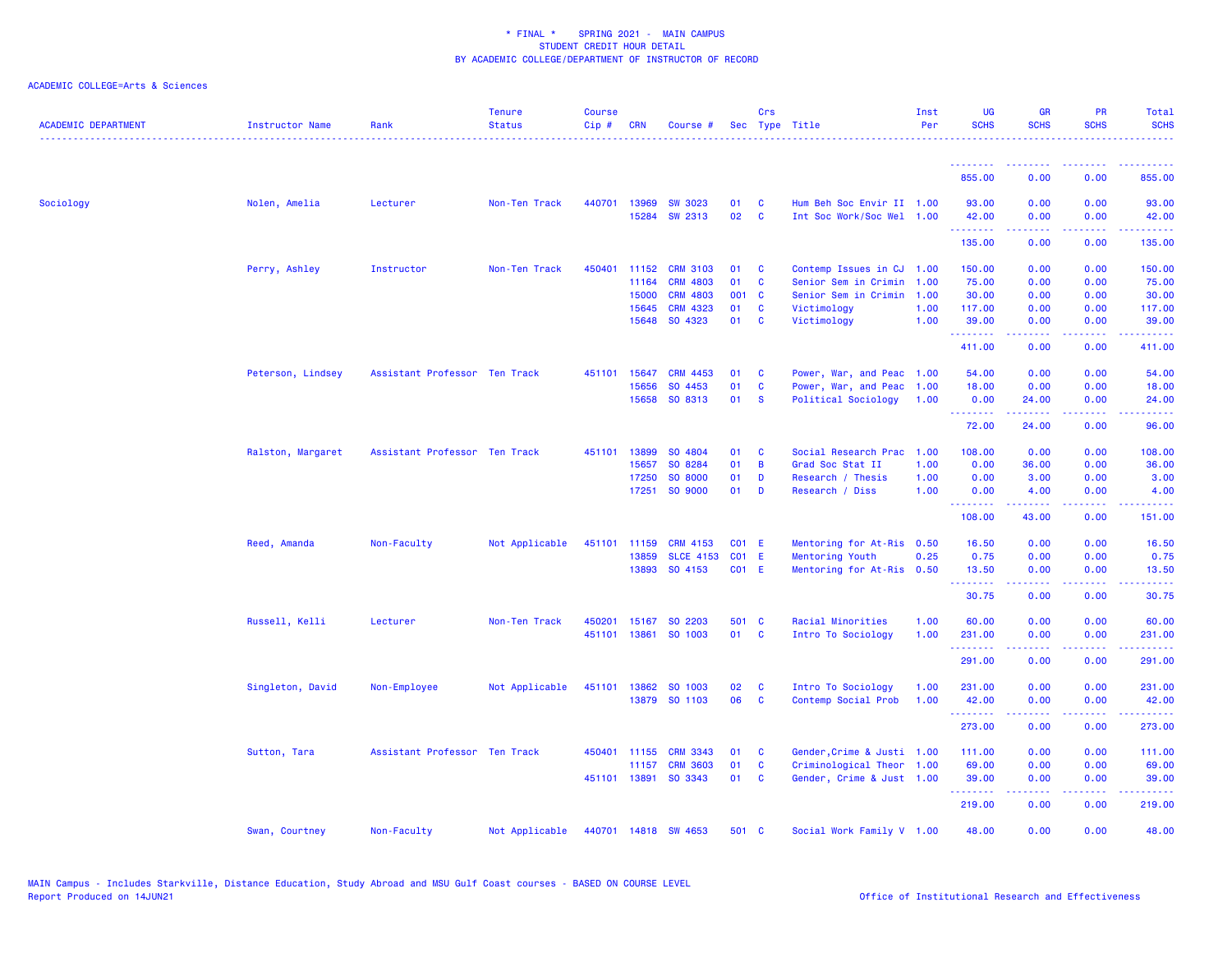| <b>ACADEMIC DEPARTMENT</b>                        | Instructor Name     | Rank                                               | <b>Tenure</b><br><b>Status</b> | <b>Course</b><br>$Cip$ # | <b>CRN</b>   | Course #              |              | Crs          | Sec Type Title            | Inst<br>Per | UG<br><b>SCHS</b>   | <b>GR</b><br><b>SCHS</b>     | <b>PR</b><br><b>SCHS</b> | Total<br><b>SCHS</b>  |
|---------------------------------------------------|---------------------|----------------------------------------------------|--------------------------------|--------------------------|--------------|-----------------------|--------------|--------------|---------------------------|-------------|---------------------|------------------------------|--------------------------|-----------------------|
|                                                   |                     |                                                    |                                |                          |              |                       |              |              |                           |             | --------            |                              |                          |                       |
|                                                   |                     |                                                    |                                |                          |              |                       |              |              |                           |             | 48.00               | 0.00                         | 0.00                     | 48.00                 |
| Sociology                                         | Tesch, Brian        | Grad Teach Assist                                  | Not Applicable                 | 050207                   | 10234        | AN 1173               | 02           | - C          | Intro Gender Studies 1.00 |             | 30.00               | 0.00                         | 0.00                     | 30.00                 |
|                                                   |                     |                                                    |                                |                          | 12486        | GS 1173               | 02           | $\mathbf{C}$ | Introduction to Gend 1.00 |             | 60.00               | 0.00                         | 0.00                     | 60.00                 |
|                                                   |                     |                                                    |                                |                          |              | 13881 SO 1173         | 02           | $\mathbf{C}$ | Intro Gender Studies 1.00 |             | 24.00<br>.          | 0.00<br>----                 | 0.00<br>.                | 24.00<br>.            |
|                                                   |                     |                                                    |                                |                          |              |                       |              |              |                           |             | 114.00              | 0.00                         | 0.00                     | 114.00                |
|                                                   |                     | Thompson Bello, Dieg Assistant Professor Ten Track |                                |                          |              | 451101 13874 SO 1003  | <b>HO1 C</b> |              | Intro To Sociology-H 1.00 |             | 90.00               | 0.00                         | 0.00                     | 90.00                 |
|                                                   |                     |                                                    |                                |                          |              | 15650 SO 1103         | 05 C         |              | Contemp Social Prob       | 1.00        | 99.00<br>--------   | 0.00<br>----                 | 0.00                     | 99.00<br>.            |
|                                                   |                     |                                                    |                                |                          |              |                       |              |              |                           |             | 189.00              | 0.00                         | 0.00                     | 189.00                |
|                                                   | Vancil-Leap, Ashley | Instructor                                         | Non-Ten Track                  | 050207                   | 10233        | AN 1173               | 01           | $\mathbf{C}$ | Intro Gender Studies 1.00 |             | 21.00               | 0.00                         | 0.00                     | 21.00                 |
|                                                   |                     |                                                    |                                |                          | 12485        | GS 1173               | 01 C         |              | Introduction to Gend 1.00 |             | 39.00               | 0.00                         | 0.00                     | 39.00                 |
|                                                   |                     |                                                    |                                |                          | 13880        | SO 1173               | 01 C         |              | Intro Gender Studies 1.00 |             | 60.00               | 0.00                         | 0.00                     | 60.00                 |
|                                                   |                     |                                                    |                                | 451101 13887             |              | SO 3003               | 01 C         |              | Social Inequality         | 1.00        | 123.00              | 0.00                         | 0.00                     | 123.00                |
|                                                   |                     |                                                    |                                |                          | 15001        | SO 3003               | 001 C        |              | Social Inequality         | 1.00        | 45.00               | 0.00                         | 0.00                     | 45.00                 |
|                                                   |                     |                                                    |                                |                          | 15653        | SO 4403               | 01           | <b>C</b>     | Soc of Gender & Sexu 1.00 |             | 69.00               | 0.00                         | 0.00                     | 69.00                 |
|                                                   |                     |                                                    |                                |                          | 15654        | SO 4403               | 02           | <b>C</b>     | Soc of Gender & Sexu 1.00 |             | 63.00<br>.          | 0.00                         | 0.00                     | 63.00                 |
|                                                   |                     |                                                    |                                |                          |              |                       |              |              |                           |             | 420.00              | 0.00                         | 0.00                     | 420.00                |
|                                                   | Vasquez, Lauren     | Non-Employee                                       | Not Applicable                 |                          |              | 450401 14377 CRM 3503 | 501 C        |              | Violence in the US        | 1.00        | 90.00               | 0.00                         | 0.00                     | 90.00                 |
|                                                   |                     |                                                    |                                |                          |              |                       |              |              |                           |             | .<br>90.00          | 0.00                         | 0.00                     | 90.00                 |
|                                                   | Walsh, Melanie      | Non-Faculty                                        | Not Applicable                 |                          |              | 420101 14772 PSY 1013 | 501 C        |              | Gen Psychology            | 1.00        | 84.00               | 0.00                         | 0.00                     | 84.00                 |
|                                                   |                     |                                                    |                                |                          |              |                       |              |              |                           |             | --------<br>84.00   | 0.00                         | 0.00                     | 84.00                 |
|                                                   | Xue, Yuanjiaozi     | Lecturer                                           | Non-Ten Track                  |                          | 450401 11149 | <b>CRM 1003</b>       | 01           | $\mathbf{C}$ | Crime & Justice in A 1.00 |             | 231.00              | 0.00                         | 0.00                     | 231.00                |
|                                                   |                     |                                                    |                                |                          |              | 14376 CRM 1003        | 501 C        |              | Crime & Justice in A 1.00 |             | 81.00               | 0.00                         | 0.00                     | 81.00                 |
|                                                   |                     |                                                    |                                |                          |              |                       |              |              |                           |             | --------<br>312.00  | -----<br>0.00                | .<br>0.00                | - - - - - -<br>312.00 |
|                                                   | Young, Britany      | Grad Teach Assist                                  | Not Applicable                 |                          |              | 050201 10004 AAS 1063 | 01           | $\mathbf{C}$ | Intro to African Ame 1.00 |             | 177.00              | 0.00                         | 0.00                     | 177.00                |
|                                                   |                     |                                                    |                                |                          |              |                       |              |              |                           |             | --------<br>177.00  | ----<br>0.00                 | .<br>0.00                | ------<br>177.00      |
| =====================================             |                     |                                                    |                                |                          |              |                       |              |              |                           |             | ========            | ======== ========            |                          | ==========            |
| Sociology<br>------------------------------------ |                     |                                                    |                                |                          |              |                       |              |              |                           |             | 8795.25<br>======== | 240.00<br>--------- -------- | 0.00                     | 9035.25<br>========== |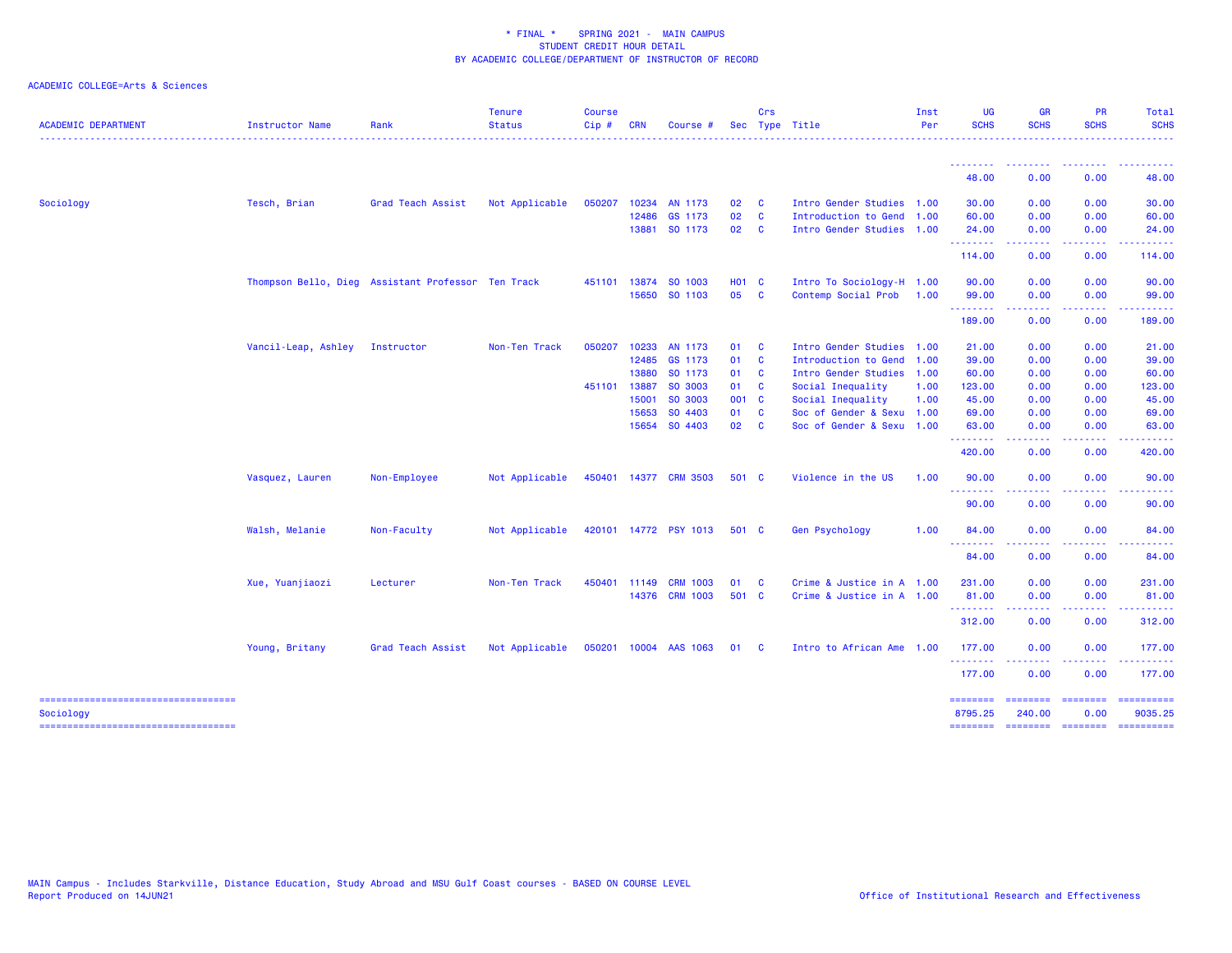| <b>ACADEMIC DEPARTMENT</b> | <b>Instructor Name</b> | Rank                              | <b>Tenure</b><br><b>Status</b> | <b>Course</b><br>Cip# | <b>CRN</b>     | Course #                         |            | Crs           | Sec Type Title                                         | Inst<br>Per  | <b>UG</b><br><b>SCHS</b>                                                                                                                                                                                                                                                                                                                                                                                                                                                                         | GR<br><b>SCHS</b>  | <b>PR</b><br><b>SCHS</b>                                                                                                          | Total<br><b>SCHS</b>                                                                                                                                           |
|----------------------------|------------------------|-----------------------------------|--------------------------------|-----------------------|----------------|----------------------------------|------------|---------------|--------------------------------------------------------|--------------|--------------------------------------------------------------------------------------------------------------------------------------------------------------------------------------------------------------------------------------------------------------------------------------------------------------------------------------------------------------------------------------------------------------------------------------------------------------------------------------------------|--------------------|-----------------------------------------------------------------------------------------------------------------------------------|----------------------------------------------------------------------------------------------------------------------------------------------------------------|
| Accountancy, School of     | Addy, Noel             | Lecturer                          | Non-Ten Track                  |                       |                | 520301 14264 ACC 8213            | 511 C      |               | Fin & Acc Report Ana 1.00                              |              | 0.00<br>.                                                                                                                                                                                                                                                                                                                                                                                                                                                                                        | 171.00<br><u>.</u> | 0.00<br>$\omega$ is $\omega$ in                                                                                                   | 171.00<br><u>.</u>                                                                                                                                             |
|                            |                        |                                   |                                |                       |                |                                  |            |               |                                                        |              | 0.00                                                                                                                                                                                                                                                                                                                                                                                                                                                                                             | 171.00             | 0.00                                                                                                                              | 171.00                                                                                                                                                         |
|                            | Berglund, Nathan       | Assistant Professor Ten Track     |                                |                       | 520301 10083   | ACC 4033<br>10091 ACC 8033       | 01<br>01   | C<br><b>C</b> | Auditing<br>Assurance and Data A 1.00                  | 1.00         | 135.00<br>0.00                                                                                                                                                                                                                                                                                                                                                                                                                                                                                   | 0.00<br>87.00      | 0.00<br>0.00                                                                                                                      | 135.00<br>87.00                                                                                                                                                |
|                            |                        |                                   |                                |                       |                |                                  |            |               |                                                        |              | .<br>135.00                                                                                                                                                                                                                                                                                                                                                                                                                                                                                      | .<br>87.00         | .<br>0.00                                                                                                                         | $\frac{1}{2} \left( \frac{1}{2} \right) \left( \frac{1}{2} \right) \left( \frac{1}{2} \right) \left( \frac{1}{2} \right) \left( \frac{1}{2} \right)$<br>222.00 |
|                            | Camors, Casey          | Assistant Professor Ten Track     |                                |                       | 520301 10058   | ACC 2013<br>10074 ACC 3023       | 02<br>01   | C<br>C        | Prin Financial Acct<br>Intermediate Acc I              | 1.00<br>1.00 | 258.00<br>132.00                                                                                                                                                                                                                                                                                                                                                                                                                                                                                 | 0.00<br>0.00       | 0.00<br>0.00                                                                                                                      | 258.00<br>132.00                                                                                                                                               |
|                            |                        |                                   |                                |                       |                |                                  |            |               |                                                        |              | <u>.</u><br>390.00                                                                                                                                                                                                                                                                                                                                                                                                                                                                               | 0.00               | $\frac{1}{2} \left( \frac{1}{2} \right) \left( \frac{1}{2} \right) \left( \frac{1}{2} \right) \left( \frac{1}{2} \right)$<br>0.00 | <u>.</u><br>390.00                                                                                                                                             |
|                            | Ferguson, Victor       | Non-Employee                      | Not Applicable                 | 520301                |                | 10075 ACC 3033<br>10076 ACC 3033 | 01<br>02   | C<br><b>C</b> | Intermediate Acc II<br>Intermediate Acc II             | 1.00<br>1.00 | 90.00<br>180.00                                                                                                                                                                                                                                                                                                                                                                                                                                                                                  | 0.00<br>0.00       | 0.00<br>0.00                                                                                                                      | 90.00<br>180.00                                                                                                                                                |
|                            |                        |                                   |                                |                       |                |                                  |            |               |                                                        |              | .<br>270.00                                                                                                                                                                                                                                                                                                                                                                                                                                                                                      | .<br>0.00          | د د د د<br>0.00                                                                                                                   | 222222<br>270.00                                                                                                                                               |
|                            | Gardner, Virginia      | Non-Faculty                       | Not Applicable                 |                       |                | 520301 14263 ACC 2203            | 501 C      |               | Survey of Accounting 1.00                              |              | 66.00<br>.                                                                                                                                                                                                                                                                                                                                                                                                                                                                                       | 0.00<br>.          | 0.00                                                                                                                              | 66.00                                                                                                                                                          |
|                            |                        |                                   |                                |                       |                |                                  |            |               |                                                        |              | 66.00                                                                                                                                                                                                                                                                                                                                                                                                                                                                                            | 0.00               | 0.00                                                                                                                              | .<br>66.00                                                                                                                                                     |
|                            | Herring, Clyde         | Clinical Assoc Prof Non-Ten Track |                                | 520301                | 10066<br>10067 | ACC 2023<br>ACC 2023             | 04<br>06   | C<br>C        | Prin Managerial Acct 1.00<br>Prin Managerial Acct      | 1.00         | 276.00<br>204.00                                                                                                                                                                                                                                                                                                                                                                                                                                                                                 | 0.00<br>0.00       | 0.00<br>0.00                                                                                                                      | 276.00<br>204.00                                                                                                                                               |
|                            |                        |                                   |                                |                       | 10070          | ACC 2023                         | <b>HO1</b> | $\mathbf{C}$  | Honors Prin Manageri 1.00                              |              | 21.00                                                                                                                                                                                                                                                                                                                                                                                                                                                                                            | 0.00               | 0.00                                                                                                                              | 21.00                                                                                                                                                          |
|                            |                        |                                   |                                |                       |                | 10082 ACC 4023                   | 01         | C             | <b>Advanced ACC</b>                                    | 1.00         | 129.00<br>$\begin{array}{cccccccccccccc} \multicolumn{2}{c}{} & \multicolumn{2}{c}{} & \multicolumn{2}{c}{} & \multicolumn{2}{c}{} & \multicolumn{2}{c}{} & \multicolumn{2}{c}{} & \multicolumn{2}{c}{} & \multicolumn{2}{c}{} & \multicolumn{2}{c}{} & \multicolumn{2}{c}{} & \multicolumn{2}{c}{} & \multicolumn{2}{c}{} & \multicolumn{2}{c}{} & \multicolumn{2}{c}{} & \multicolumn{2}{c}{} & \multicolumn{2}{c}{} & \multicolumn{2}{c}{} & \multicolumn{2}{c}{} & \multicolumn{2}{c}{} & \$ | 0.00<br>.          | 0.00                                                                                                                              | 129.00<br><u>.</u>                                                                                                                                             |
|                            |                        |                                   |                                |                       |                |                                  |            |               |                                                        |              | 630.00                                                                                                                                                                                                                                                                                                                                                                                                                                                                                           | 0.00               | 0.00                                                                                                                              | 630.00                                                                                                                                                         |
|                            | Hunt, Emily            | Assistant Professor Ten Track     |                                | 520301                | 10084          | ACC 4043<br>10088 ACC 6043       | 01<br>01   | C<br><b>C</b> | Municipal & Govt Acc 1.00<br>Municipal & Govt Acc 1.00 |              | 114.00<br>0.00                                                                                                                                                                                                                                                                                                                                                                                                                                                                                   | 0.00<br>3.00       | 0.00<br>0.00                                                                                                                      | 114.00<br>3.00                                                                                                                                                 |
|                            |                        |                                   |                                |                       |                |                                  |            |               |                                                        |              | .                                                                                                                                                                                                                                                                                                                                                                                                                                                                                                |                    | .                                                                                                                                 | $\frac{1}{2} \left( \frac{1}{2} \right) \left( \frac{1}{2} \right) \left( \frac{1}{2} \right) \left( \frac{1}{2} \right) \left( \frac{1}{2} \right)$           |
|                            |                        |                                   |                                |                       |                |                                  |            |               |                                                        |              | 114.00                                                                                                                                                                                                                                                                                                                                                                                                                                                                                           | 3.00               | 0.00                                                                                                                              | 117.00                                                                                                                                                         |
|                            | Hunt, Joshua           | Assistant Professor Ten Track     |                                |                       |                | 520301 10071 ACC 3003            | 01 C       |               | Acct Systems I                                         | 1.00         | 174.00<br><u>.</u>                                                                                                                                                                                                                                                                                                                                                                                                                                                                               | 0.00<br>.          | 0.00<br>.                                                                                                                         | 174.00<br>.                                                                                                                                                    |
|                            |                        |                                   |                                |                       |                |                                  |            |               |                                                        |              | 174.00                                                                                                                                                                                                                                                                                                                                                                                                                                                                                           | 0.00               | 0.00                                                                                                                              | 174.00                                                                                                                                                         |
|                            | Lang, Bradley          | Assistant Professor Ten Track     |                                |                       |                | 520301 10073 ACC 3013            | 02<br>001  | <b>C</b>      | Cost Accounting                                        | 1.00         | 135.00                                                                                                                                                                                                                                                                                                                                                                                                                                                                                           | 0.00               | 0.00                                                                                                                              | 135.00                                                                                                                                                         |
|                            |                        |                                   |                                |                       | 14908          | ACC 2023                         |            | $\mathbf{C}$  | Prin Managerial Acct 1.00                              |              | 108.00<br>.                                                                                                                                                                                                                                                                                                                                                                                                                                                                                      | 0.00               | 0.00                                                                                                                              | 108.00<br>.                                                                                                                                                    |
|                            |                        |                                   |                                |                       |                |                                  |            |               |                                                        |              | 243.00                                                                                                                                                                                                                                                                                                                                                                                                                                                                                           | 0.00               | 0.00                                                                                                                              | 243.00                                                                                                                                                         |
|                            | Mauldin, Dana          | Professor                         | <b>Tenured</b>                 | 520301                |                | 10086 ACC 4200                   | 01         | - E           | Accounting Internshi 1.00                              |              | 150.00<br>.                                                                                                                                                                                                                                                                                                                                                                                                                                                                                      | 0.00               | 0.00                                                                                                                              | 150.00                                                                                                                                                         |
|                            |                        |                                   |                                |                       |                |                                  |            |               |                                                        |              | 150.00                                                                                                                                                                                                                                                                                                                                                                                                                                                                                           | 0.00               | 0.00                                                                                                                              | 150.00                                                                                                                                                         |
|                            | McNair, Frances        | Lecturer                          | Non-Ten Track                  | 520301                | 10061          | ACC 2013                         | 05         | <b>C</b>      | Prin Financial Acct                                    | 1.00         | 234.00                                                                                                                                                                                                                                                                                                                                                                                                                                                                                           | 0.00               | 0.00                                                                                                                              | 234.00                                                                                                                                                         |
|                            |                        |                                   |                                | 521601                |                | 10094 ACC 8123                   | 01         | <b>C</b>      | <b>Tax Topics</b>                                      | 1.00         | 0.00<br>.                                                                                                                                                                                                                                                                                                                                                                                                                                                                                        | 84.00<br>.         | 0.00                                                                                                                              | 84.00                                                                                                                                                          |
|                            |                        |                                   |                                |                       |                |                                  |            |               |                                                        |              | 234.00                                                                                                                                                                                                                                                                                                                                                                                                                                                                                           | 84.00              | 0.00                                                                                                                              | 318.00                                                                                                                                                         |
|                            | Milbach, Lauren        | Assistant Professor Ten Track     |                                |                       |                | 520301 10057 ACC 2013            | 01         | <b>C</b>      | Prin Financial Acct 1.00                               |              | 225.00                                                                                                                                                                                                                                                                                                                                                                                                                                                                                           | 0.00               | 0.00                                                                                                                              | 225.00                                                                                                                                                         |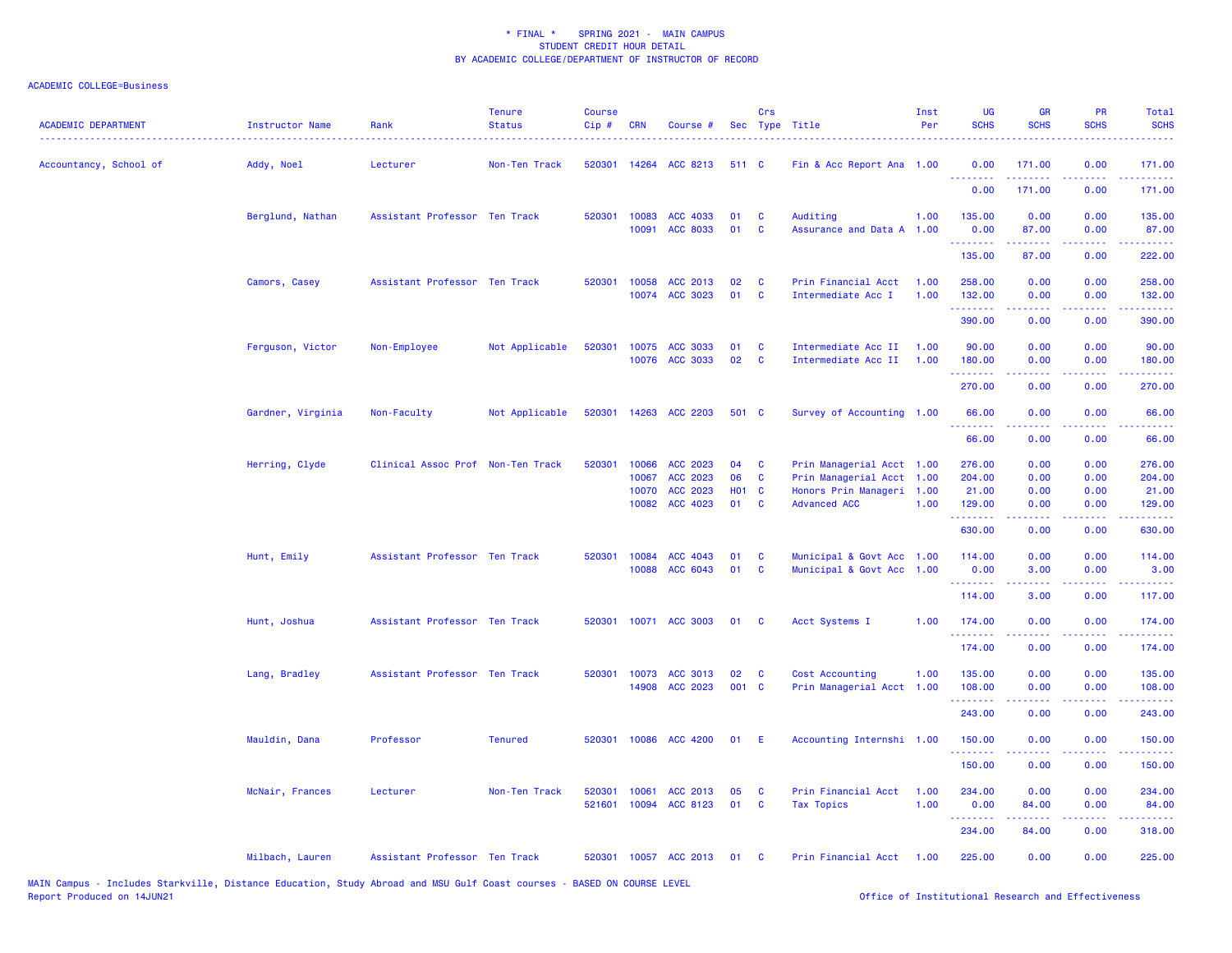| <b>ACADEMIC DEPARTMENT</b>                                      | <b>Instructor Name</b> | Rank                              | <b>Tenure</b><br><b>Status</b> | Course<br>$Cip$ # | <b>CRN</b> | Course          | <b>Sec</b> | Crs          | Type Title                | Inst<br>Per | UG<br><b>SCHS</b>                 | <b>GR</b><br><b>SCHS</b> | <b>PR</b><br><b>SCHS</b>                                                                                                          | <b>Total</b><br><b>SCHS</b>                                                                                                                                                                                                                                                                                                                                                                                                                                                                       |
|-----------------------------------------------------------------|------------------------|-----------------------------------|--------------------------------|-------------------|------------|-----------------|------------|--------------|---------------------------|-------------|-----------------------------------|--------------------------|-----------------------------------------------------------------------------------------------------------------------------------|---------------------------------------------------------------------------------------------------------------------------------------------------------------------------------------------------------------------------------------------------------------------------------------------------------------------------------------------------------------------------------------------------------------------------------------------------------------------------------------------------|
| Accountancy, School of                                          | Milbach, Lauren        | Assistant Professor Ten Track     |                                | 520301            |            | 10060 ACC 2013  | 04         | <b>C</b>     | Prin Financial Acct       | 1.00        | 228.00                            | 0.00                     | 0.00                                                                                                                              | . <u>.</u> .<br>228.00                                                                                                                                                                                                                                                                                                                                                                                                                                                                            |
|                                                                 |                        |                                   |                                |                   |            |                 |            |              |                           |             | -------                           |                          | .                                                                                                                                 | . <b>.</b>                                                                                                                                                                                                                                                                                                                                                                                                                                                                                        |
|                                                                 |                        |                                   |                                |                   |            |                 |            |              |                           |             | 453.00                            | 0.00                     | 0.00                                                                                                                              | 453.00                                                                                                                                                                                                                                                                                                                                                                                                                                                                                            |
|                                                                 | Pannell, Angela        | Instructor                        | Non-Ten Track                  | 520301            |            | 10062 ACC 2013  | 06         | - C          | Prin Financial Acct       | 1.00        | 216.00                            | 0.00                     | 0.00                                                                                                                              | 216.00                                                                                                                                                                                                                                                                                                                                                                                                                                                                                            |
|                                                                 |                        |                                   |                                |                   |            | 10064 ACC 2023  | 01         | $\mathbf{C}$ | Prin Managerial Acct 1.00 |             | 270.00                            | 0.00                     | 0.00                                                                                                                              | 270.00                                                                                                                                                                                                                                                                                                                                                                                                                                                                                            |
|                                                                 |                        |                                   |                                |                   | 10065      | ACC 2023        | 02         | $\mathbf{C}$ | Prin Managerial Acct 1.00 |             | 264.00                            | 0.00                     | 0.00                                                                                                                              | 264.00                                                                                                                                                                                                                                                                                                                                                                                                                                                                                            |
|                                                                 |                        |                                   |                                |                   | 14261      | ACC 2013        | 501 C      |              | Prin Financial Acct       | 1.00        | 174.00                            | 0.00                     | 0.00                                                                                                                              | 174.00                                                                                                                                                                                                                                                                                                                                                                                                                                                                                            |
|                                                                 |                        |                                   |                                |                   |            | 14262 ACC 2023  | 501 C      |              | Prin Managerial Acct 1.00 |             | 141.00                            | 0.00                     | 0.00                                                                                                                              | 141.00                                                                                                                                                                                                                                                                                                                                                                                                                                                                                            |
|                                                                 |                        |                                   |                                |                   |            |                 |            |              |                           |             | .<br>1065.00                      | 0.00                     | $\frac{1}{2} \left( \frac{1}{2} \right) \left( \frac{1}{2} \right) \left( \frac{1}{2} \right) \left( \frac{1}{2} \right)$<br>0.00 | .<br>1065.00                                                                                                                                                                                                                                                                                                                                                                                                                                                                                      |
|                                                                 | Stancill, Alan         | Clinical Assist Pro Non-Ten Track |                                | 520301            | 10068      | ACC 2023        | 07         | <b>C</b>     | Prin Managerial Acct      | 1.00        | 216.00                            | 0.00                     | 0.00                                                                                                                              | 216.00                                                                                                                                                                                                                                                                                                                                                                                                                                                                                            |
|                                                                 |                        |                                   |                                |                   | 10092      | <b>ACC 8053</b> | 01         | <b>C</b>     | Fin Acc Policy            | 1.00        | 0.00                              | 147.00                   | 0.00                                                                                                                              | 147.00                                                                                                                                                                                                                                                                                                                                                                                                                                                                                            |
|                                                                 |                        |                                   |                                | 521601            | 10081      | ACC 4013        | 01         | <b>C</b>     | Income Tax I              | 1.00        | 123.00                            | 0.00                     | 0.00                                                                                                                              | 123.00                                                                                                                                                                                                                                                                                                                                                                                                                                                                                            |
|                                                                 |                        |                                   |                                |                   |            |                 |            |              |                           |             | .<br>339.00                       | 147.00                   | .<br>0.00                                                                                                                         | .<br>486.00                                                                                                                                                                                                                                                                                                                                                                                                                                                                                       |
|                                                                 | Trinkle, Bradley       | Associate Professor Tenured       |                                | 520301            |            | 10077 ACC 3053  | 01         | $\mathbf{C}$ | Acct Systems II           | 1.00        | 135.00                            | 0.00                     | 0.00                                                                                                                              | 135.00                                                                                                                                                                                                                                                                                                                                                                                                                                                                                            |
|                                                                 |                        |                                   |                                |                   |            | 10078 ACC 3053  | 02         | $\mathbf{C}$ | Acct Systems II           | 1.00        | 135,00                            | 0.00                     | 0.00                                                                                                                              | 135.00                                                                                                                                                                                                                                                                                                                                                                                                                                                                                            |
|                                                                 |                        |                                   |                                |                   | 14907      | ACC 2013        | 001 C      |              | Prin Financial Acct       | 1.00        | 144.00                            | 0.00                     | 0.00                                                                                                                              | 144.00                                                                                                                                                                                                                                                                                                                                                                                                                                                                                            |
|                                                                 |                        |                                   |                                |                   |            | 17964 ACC 7000  | 01         | $\mathbf{I}$ | Directed Indiv Study 1.00 |             | 0.00                              | 3.00                     | 0.00                                                                                                                              | 3.00                                                                                                                                                                                                                                                                                                                                                                                                                                                                                              |
|                                                                 |                        |                                   |                                |                   |            |                 |            |              |                           |             | <u> - - - - - - - -</u><br>414.00 | 3.00                     | .<br>0.00                                                                                                                         | 417.00                                                                                                                                                                                                                                                                                                                                                                                                                                                                                            |
|                                                                 | Walker, Arthur         | Clinical Assist Pro Non-Ten Track |                                | 520301            | 10059      | ACC 2013        | 03         | <b>C</b>     | Prin Financial Acct       | 1.00        | 213.00                            | 0.00                     | 0.00                                                                                                                              | 213.00                                                                                                                                                                                                                                                                                                                                                                                                                                                                                            |
|                                                                 |                        |                                   |                                |                   | 10089      | ACC 6063        | 01         | $\mathbf{C}$ | Income Tax II             | 1.00        | 0.00                              | 60.00                    | 0.00                                                                                                                              | 60.00                                                                                                                                                                                                                                                                                                                                                                                                                                                                                             |
|                                                                 |                        |                                   |                                | 521601            | 10085      | ACC 4063        | 01         | <b>C</b>     | Income Tax II             | 1.00        | 6.00                              | 0.00                     | 0.00                                                                                                                              | 6.00                                                                                                                                                                                                                                                                                                                                                                                                                                                                                              |
|                                                                 |                        |                                   |                                |                   |            | 10093 ACC 8073  | 01         | <b>C</b>     | Corp Tax                  | 1.00        | 0.00                              | 84.00                    | 0.00                                                                                                                              | 84.00                                                                                                                                                                                                                                                                                                                                                                                                                                                                                             |
|                                                                 |                        |                                   |                                |                   |            |                 |            |              |                           |             | --------<br>219.00                | .<br>144.00              | .<br>0.00                                                                                                                         | 363.00                                                                                                                                                                                                                                                                                                                                                                                                                                                                                            |
| ====================================                            |                        |                                   |                                |                   |            |                 |            |              |                           |             | ========                          |                          |                                                                                                                                   | ==========                                                                                                                                                                                                                                                                                                                                                                                                                                                                                        |
| Accountancy, School of<br>===================================== |                        |                                   |                                |                   |            |                 |            |              |                           |             | 4896.00<br><b>ESSESSES</b>        | 639.00                   | 0.00<br>stations consider                                                                                                         | 5535.00<br>$\begin{array}{cccccccccc} \multicolumn{2}{c}{} & \multicolumn{2}{c}{} & \multicolumn{2}{c}{} & \multicolumn{2}{c}{} & \multicolumn{2}{c}{} & \multicolumn{2}{c}{} & \multicolumn{2}{c}{} & \multicolumn{2}{c}{} & \multicolumn{2}{c}{} & \multicolumn{2}{c}{} & \multicolumn{2}{c}{} & \multicolumn{2}{c}{} & \multicolumn{2}{c}{} & \multicolumn{2}{c}{} & \multicolumn{2}{c}{} & \multicolumn{2}{c}{} & \multicolumn{2}{c}{} & \multicolumn{2}{c}{} & \multicolumn{2}{c}{} & \mult$ |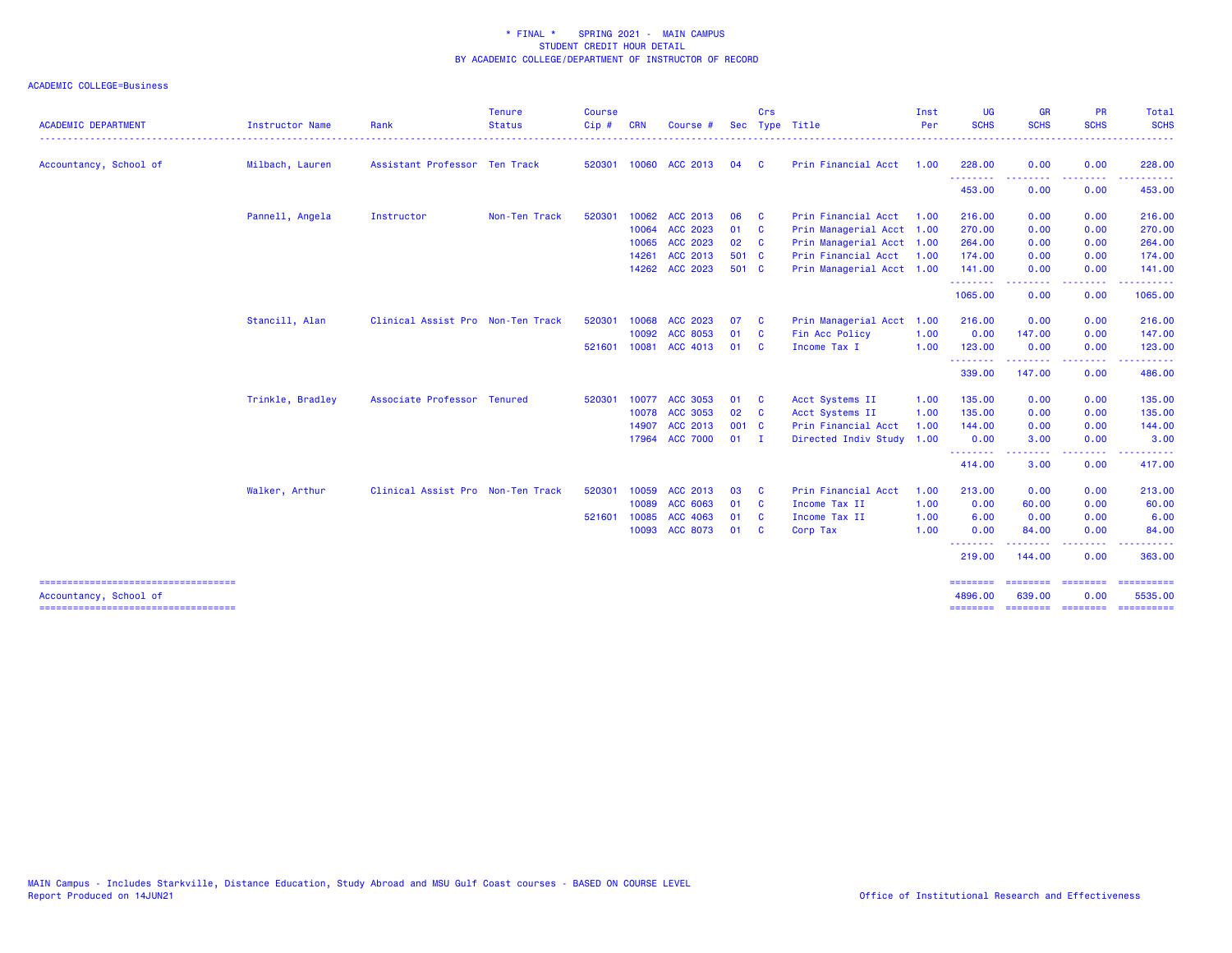| <b>ACADEMIC DEPARTMENT</b>     | Instructor Name                                        | Rank                          | <b>Tenure</b><br><b>Status</b> | <b>Course</b><br>$Cip$ # | <b>CRN</b>   | Course #              |              | Crs          | Sec Type Title            | Inst<br>Per | <b>UG</b><br><b>SCHS</b>                              | <b>GR</b><br><b>SCHS</b>                                                                                                                                      | PR<br><b>SCHS</b> | Total<br><b>SCHS</b> |
|--------------------------------|--------------------------------------------------------|-------------------------------|--------------------------------|--------------------------|--------------|-----------------------|--------------|--------------|---------------------------|-------------|-------------------------------------------------------|---------------------------------------------------------------------------------------------------------------------------------------------------------------|-------------------|----------------------|
| <b>Finance &amp; Economics</b> | Appleby, William                                       | Lecturer                      | Non-Ten Track                  |                          |              | 520803 12063 FIN 4723 | 01           | <b>C</b>     | <b>Bank Management</b>    | 1.00        | 57.00                                                 | 0.00                                                                                                                                                          | 0.00              | 57.00                |
|                                |                                                        |                               |                                |                          |              |                       |              |              |                           |             | <b><i><u><u> - - - - - - -</u></u></i></b><br>57.00   | .<br>0.00                                                                                                                                                     | د د د د<br>0.00   | .<br>57.00           |
|                                | Blank, Douglas                                         | Assistant Professor Ten Track |                                | 520201                   |              | 17723 FIN 9000        | 02           | D            | Research / Diss           | 1.00        | 0.00                                                  | 18.00                                                                                                                                                         | 0.00              | 18.00                |
|                                |                                                        |                               |                                | 520801                   | 12045        | <b>FIN 3123</b>       | 02           | C            | Financial Management 1.00 |             | 375.00                                                | 0.00                                                                                                                                                          | 0.00              | 375.00               |
|                                |                                                        |                               |                                | 520806                   |              | 12054 FIN 4223        | 01           | <b>C</b>     | Intermediate Financi 1.00 |             | 216.00<br>.                                           | 0.00                                                                                                                                                          | 0.00<br>بالمحام   | 216.00<br>.          |
|                                |                                                        |                               |                                |                          |              |                       |              |              |                           |             | 591.00                                                | 18.00                                                                                                                                                         | 0.00              | 609.00               |
|                                | Campbell, Randall                                      | Professor                     | <b>Tenured</b>                 | 450601                   |              | 15054 EC 2113         | 001 C        |              | Prin Of Macroecon         | 1.00        | 84.00                                                 | 0.00                                                                                                                                                          | 0.00              | 84.00                |
|                                |                                                        |                               |                                |                          | 17802        | <b>EC 9000</b>        | 01           | <b>D</b>     | Research / Diss           | 1.00        | 0.00                                                  | 9.00                                                                                                                                                          | 0.00              | 9.00                 |
|                                |                                                        |                               |                                |                          | 450603 11433 | EC 4643               | 01           | <b>C</b>     | Econ Forecasting & A 1.00 |             | 66.00                                                 | 0.00                                                                                                                                                          | 0.00              | 66.00                |
|                                |                                                        |                               |                                |                          | 15272        | EC 8643               | 01           | $\mathbf{C}$ | Adv. Estimation Ec.       | 1.00        | 0.00                                                  | 6.00                                                                                                                                                          | 0.00              | 6.00                 |
|                                |                                                        |                               |                                |                          |              | 520601 11436 EC 6643  | 01           | $\mathbf{C}$ | Econ Forecasting & A 1.00 |             | 0.00<br>.                                             | 27.00<br>$\frac{1}{2} \left( \frac{1}{2} \right) \left( \frac{1}{2} \right) \left( \frac{1}{2} \right) \left( \frac{1}{2} \right) \left( \frac{1}{2} \right)$ | 0.00<br>.         | 27.00<br>.           |
|                                |                                                        |                               |                                |                          |              |                       |              |              |                           |             | 150.00                                                | 42.00                                                                                                                                                         | 0.00              | 192.00               |
|                                | Chen, Jiawei                                           | Grad Teach Assist             | Not Applicable                 |                          |              | 520806 12065 FIN 4923 | 01 C         |              | International Fin Mg 1.00 |             | 63.00<br><b><i><u><u> - - - - - - -</u></u></i></b>   | 0.00<br>.                                                                                                                                                     | 0.00<br>بالأباد   | 63.00<br>وعاديات     |
|                                |                                                        |                               |                                |                          |              |                       |              |              |                           |             | 63.00                                                 | 0.00                                                                                                                                                          | 0.00              | 63.00                |
|                                | Cline, Brandon                                         | Professor                     | <b>Tenured</b>                 | 520801                   |              | 15274 FIN 9233        | 01           | <b>S</b>     | Sem In Corp Fin           | 1.00        | 0.00                                                  | 6.00                                                                                                                                                          | 0.00              | 6.00                 |
|                                |                                                        |                               |                                | 520807                   |              | 12053 FIN 4112        | 01           | <b>C</b>     | TVA Panel II              | 1.00        | 4.00                                                  | 0.00                                                                                                                                                          | 0.00              | 4.00                 |
|                                |                                                        |                               |                                |                          |              |                       |              |              |                           |             | <u>.</u><br>4.00                                      | د د د د د<br>6.00                                                                                                                                             | .<br>0.00         | والمستمرين<br>10.00  |
|                                | Daniels, John                                          | Non-Faculty                   | Not Applicable                 |                          |              | 521003 12308 FYE 1001 | <b>F06 C</b> |              | First Year Experienc 1.00 |             | 19.00                                                 | 0.00                                                                                                                                                          | 0.00              | 19.00                |
|                                |                                                        |                               |                                |                          |              |                       |              |              |                           |             | <u> 22222222</u><br>19.00                             | <u>.</u><br>0.00                                                                                                                                              | د د د د<br>0.00   | .<br>19.00           |
|                                | Gonzalez Lozano, Her Clinical Assist Pro Non-Ten Track |                               |                                | 450601                   |              | 11414 EC 2113         | 01           | <b>C</b>     | Prin Of Macroecon         | 1.00        | 525.00                                                | 0.00                                                                                                                                                          | 0.00              | 525.00               |
|                                |                                                        |                               |                                |                          |              | 11415 EC 2113         | 02           | <b>C</b>     | Prin Of Macroecon         | 1.00        | 525.00                                                | 0.00                                                                                                                                                          | 0.00              | 525.00               |
|                                |                                                        |                               |                                |                          |              | 11422 EC 2123         | 02           | $\mathbf{C}$ | Prin Of Microecon         | 1.00        | 531.00                                                | 0.00                                                                                                                                                          | 0.00              | 531.00               |
|                                |                                                        |                               |                                |                          |              |                       |              |              |                           |             | <b><i><u><u> - - - - - - -</u></u></i></b><br>1581.00 | .<br>0.00                                                                                                                                                     | .<br>0.00         | .<br>1581.00         |
|                                | Henry, Thomas                                          | Lecturer                      | Non-Ten Track                  | 450601                   |              | 14391 EC 2113         | 501 C        |              | Prin Of Macroecon         | 1.00        | 150.00                                                | 0.00                                                                                                                                                          | 0.00              | 150.00               |
|                                |                                                        |                               |                                |                          |              | 14392 EC 2123         | 501 C        |              | Prin Of Microecon         | 1.00        | 177.00                                                | 0.00                                                                                                                                                          | 0.00              | 177.00               |
|                                |                                                        |                               |                                |                          |              |                       |              |              |                           |             | <u>.</u><br>327.00                                    | بالأبابات<br>0.00                                                                                                                                             | بالأباب<br>0.00   | .<br>327.00          |
|                                | Highfield, Michael                                     | Professor                     | <b>Tenured</b>                 | 520801                   | 12069        | <b>FIN 8113</b>       | 01           | C            | Corporate Finance         | 1.00        | 0.00                                                  | 120.00                                                                                                                                                        | 0.00              | 120.00               |
|                                |                                                        |                               |                                |                          | 15056        | <b>FIN 3123</b>       | 001 C        |              | Financial Management      | 1.00        | 132.00                                                | 0.00                                                                                                                                                          | 0.00              | 132.00               |
|                                |                                                        |                               |                                | 521501                   |              | 13824 REF 4153        | 01           | <b>C</b>     | Real Estate Investme      | 1.00        | 144.00                                                | 0.00                                                                                                                                                          | 0.00              | 144.00               |
|                                |                                                        |                               |                                |                          |              |                       |              |              |                           |             | <b></b><br>276.00                                     | 120.00                                                                                                                                                        | د د د د<br>0.00   | ------<br>396.00     |
|                                | Johnson, Allison                                       | Lecturer                      | Non-Ten Track                  | 520301                   |              | 10079 ACC 3203        | 01           | <b>C</b>     | Financial Statemnt A 1.00 |             | 24.00                                                 | 0.00                                                                                                                                                          | 0.00              | 24.00                |
|                                |                                                        |                               |                                |                          | 10080        | ACC 3203              | 02           | <b>C</b>     | Financial Statemnt A 1.00 |             | 27.00                                                 | 0.00                                                                                                                                                          | 0.00              | 27.00                |
|                                |                                                        |                               |                                | 520804                   |              | 12048 FIN 3203        | 01           | <b>C</b>     | Financial Statemnt A 1.00 |             | 72.00                                                 | 0.00                                                                                                                                                          | 0.00              | 72.00                |
|                                |                                                        |                               |                                |                          | 12049        | <b>FIN 3203</b>       | 02           | C            | Financial Statemnt A 1.00 |             | 57.00                                                 | 0.00                                                                                                                                                          | 0.00              | 57.00                |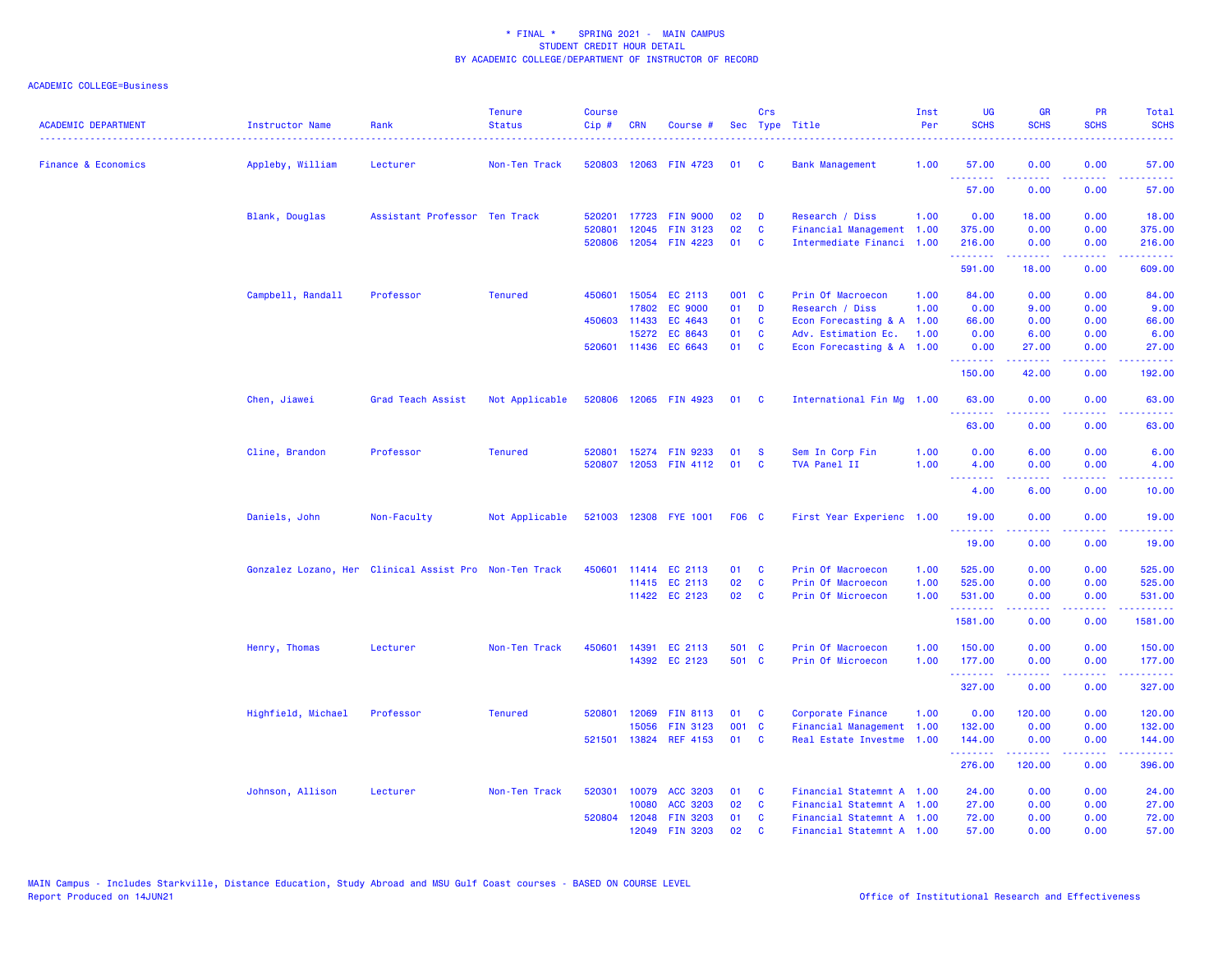| <b>ACADEMIC DEPARTMENT</b>     | <b>Instructor Name</b> | Rank                          | <b>Tenure</b><br><b>Status</b> | <b>Course</b><br>Cip# | <b>CRN</b>   | Course #              |       | Crs          | Sec Type Title            | Inst<br>Per | UG<br><b>SCHS</b>  | <b>GR</b><br><b>SCHS</b> | <b>PR</b><br><b>SCHS</b>     | <b>Total</b><br><b>SCHS</b>          |
|--------------------------------|------------------------|-------------------------------|--------------------------------|-----------------------|--------------|-----------------------|-------|--------------|---------------------------|-------------|--------------------|--------------------------|------------------------------|--------------------------------------|
|                                |                        |                               |                                |                       |              |                       |       |              |                           |             | .                  |                          |                              |                                      |
|                                |                        |                               |                                |                       |              |                       |       |              |                           |             | 180.00             | 0.00                     | 0.00                         | 180.00                               |
| <b>Finance &amp; Economics</b> | Jones, Todd            | Assistant Professor Ten Track |                                |                       | 450601 11423 | EC 2123               | 03    | <b>C</b>     | Prin Of Microecon         | 1.00        | 108,00             | 0.00                     | 0.00                         | 108.00                               |
|                                |                        |                               |                                |                       |              | 11429 EC 3123         | 02    | C            | Interm Micro              | 1.00        | 72.00<br>.         | 0.00<br><u>.</u>         | 0.00<br>.                    | 72.00<br>.                           |
|                                |                        |                               |                                |                       |              |                       |       |              |                           |             | 180.00             | 0.00                     | 0.00                         | 180.00                               |
|                                | Kennedy, Kendall       | Assistant Professor Ten Track |                                | 450601                | 11421        | EC 2123               | 01    | C            | Prin Of Microecon         | 1.00        | 516.00             | 0.00                     | 0.00                         | 516.00                               |
|                                |                        |                               |                                |                       | 450602 15270 | EC 4443               | 01    | $\mathbf{C}$ | Economics of Educati      | 1.00        | 93.00              | 0.00                     | 0.00                         | 93.00                                |
|                                |                        |                               |                                |                       |              |                       |       |              |                           |             | .<br>609.00        | 0.00                     | 0.00                         | 609.00                               |
|                                | King, Priscilla        | Non-Employee                  | Not Applicable                 |                       |              | 521701 12765 INS 3203 | 02    | <b>C</b>     | Prop and Cas Ins          | 1.00        | 33.00<br>.         | 0.00                     | 0.00                         | 33.00<br>$\sim$ $\sim$ $\sim$ $\sim$ |
|                                |                        |                               |                                |                       |              |                       |       |              |                           |             | 33.00              | 0.00                     | 0.00                         | 33.00                                |
|                                | Leggette, James        | Lecturer                      | Non-Ten Track                  |                       |              | 450601 11416 EC 2113  | 03    | C            | Prin Of Macroecon         | 1.00        | 291.00             | 0.00                     | 0.00                         | 291.00                               |
|                                |                        |                               |                                |                       |              | 11424 EC 2123         | 04    | $\mathbf c$  | Prin Of Microecon         | 1.00        | 438.00<br><u>.</u> | 0.00                     | 0.00                         | 438.00<br><u>.</u>                   |
|                                |                        |                               |                                |                       |              |                       |       |              |                           |             | 729.00             | د د د د<br>0.00          | ----<br>0.00                 | 729.00                               |
|                                | Li, Cheng              | Assistant Professor Ten Track |                                |                       |              | 450601 11417 EC 2113  | 04    | <b>C</b>     | Prin Of Macroecon         | 1.00        | 513.00             | 0.00                     | 0.00                         | 513.00                               |
|                                |                        |                               |                                |                       |              | 11426 EC 3113         | 01    | <b>C</b>     | Interm Macroeconomic      | 1.00        | 150.00             | 0.00                     | 0.00                         | 150.00                               |
|                                |                        |                               |                                |                       |              |                       |       |              |                           |             | .<br>663.00        | 0.00                     | 0.00                         | .<br>663.00                          |
|                                | Li, Zhuo               | Grad Teach Assist             | Not Applicable                 |                       |              | 520801 12046 FIN 3123 | 03    | <b>C</b>     | Financial Management 1.00 |             | 210.00             | 0.00                     | 0.00                         | 210.00                               |
|                                |                        |                               |                                |                       |              |                       |       |              |                           |             | .<br>210.00        | 0.00                     | $\frac{1}{2}$<br>0.00        | .<br>210.00                          |
|                                | Liano, Kartono         | Professor                     | <b>Tenured</b>                 | 520801                |              | 12042 FIN 3113        | 01    | <b>C</b>     | <b>Financial Systems</b>  | 1.00        | 132.00             | 0.00                     | 0.00                         | 132.00                               |
|                                |                        |                               |                                | 520807                |              | 15275 FIN 9433        | 01    | <b>S</b>     | Sem Portfolio Theory      | 1.00        | 0.00               | 6.00                     | 0.00                         | 6.00                                 |
|                                |                        |                               |                                |                       |              |                       |       |              |                           |             | .<br>132.00        | .<br>6.00                | 0.00                         | .<br>138.00                          |
|                                | McAfee, Matthew        | Non-Employee                  | Not Applicable                 |                       |              | 521701 12766 INS 3303 | 01    | <b>C</b>     | Life Insurance            | 1.00        | 138.00             | 0.00                     | 0.00                         | 138.00                               |
|                                |                        |                               |                                |                       |              |                       |       |              |                           |             | .<br>138.00        | 0.00                     | 0.00                         | .<br>138.00                          |
|                                | McKinney, Kenneth      | Non-Faculty                   | Not Applicable                 |                       |              | 130407 17203 CCL 8153 | 502 C |              | Human Resources Admi 1.00 |             | 0.00               | 54.00                    | 0.00                         | 54.00                                |
|                                |                        |                               |                                |                       |              |                       |       |              |                           |             | .<br>0.00          | د د د د د د<br>54.00     | $\sim$ $\sim$ $\sim$<br>0.00 | .<br>54.00                           |
|                                | Metz, Tammi            | Instructor                    | Non-Ten Track                  | 520804                | 14686        | <b>INS 3503</b>       | 501 C |              | Employee Benefits         | 1.00        | 180.00             | 0.00                     | 0.00                         | 180.00                               |
|                                |                        |                               |                                | 521701                | 12764        | <b>INS 3203</b>       | 01    | C            | Prop and Cas Ins          | 1.00        | 120.00             | 0.00                     | 0.00                         | 120.00                               |
|                                |                        |                               |                                |                       | 14685        | <b>INS 3103</b>       | 501 C |              | Prin Of Insurance         | 1.00        | 129.00<br>.        | 0.00                     | 0.00<br>.                    | 129.00                               |
|                                |                        |                               |                                |                       |              |                       |       |              |                           |             | 429.00             | 0.00                     | 0.00                         | 429.00                               |
|                                | Miller, Thomas W.      | Professor                     | <b>Tenured</b>                 | 520201                | 17715        | <b>FIN 9000</b>       | 01    | D            | Research / Diss           | 1.00        | 0.00               | 9.00                     | 0.00                         | 9.00                                 |
|                                |                        |                               |                                | 520807                | 12060        | <b>FIN 4423</b>       | 01    | C            | Investments               | 1.00        | 201.00             | 0.00                     | 0.00                         | 201.00                               |
|                                |                        |                               |                                |                       |              | 15273 FIN 4433        | 01    | <b>S</b>     | Senior Seminar in Po      | 1.00        | 42.00              | 0.00                     | 0.00                         | 42.00                                |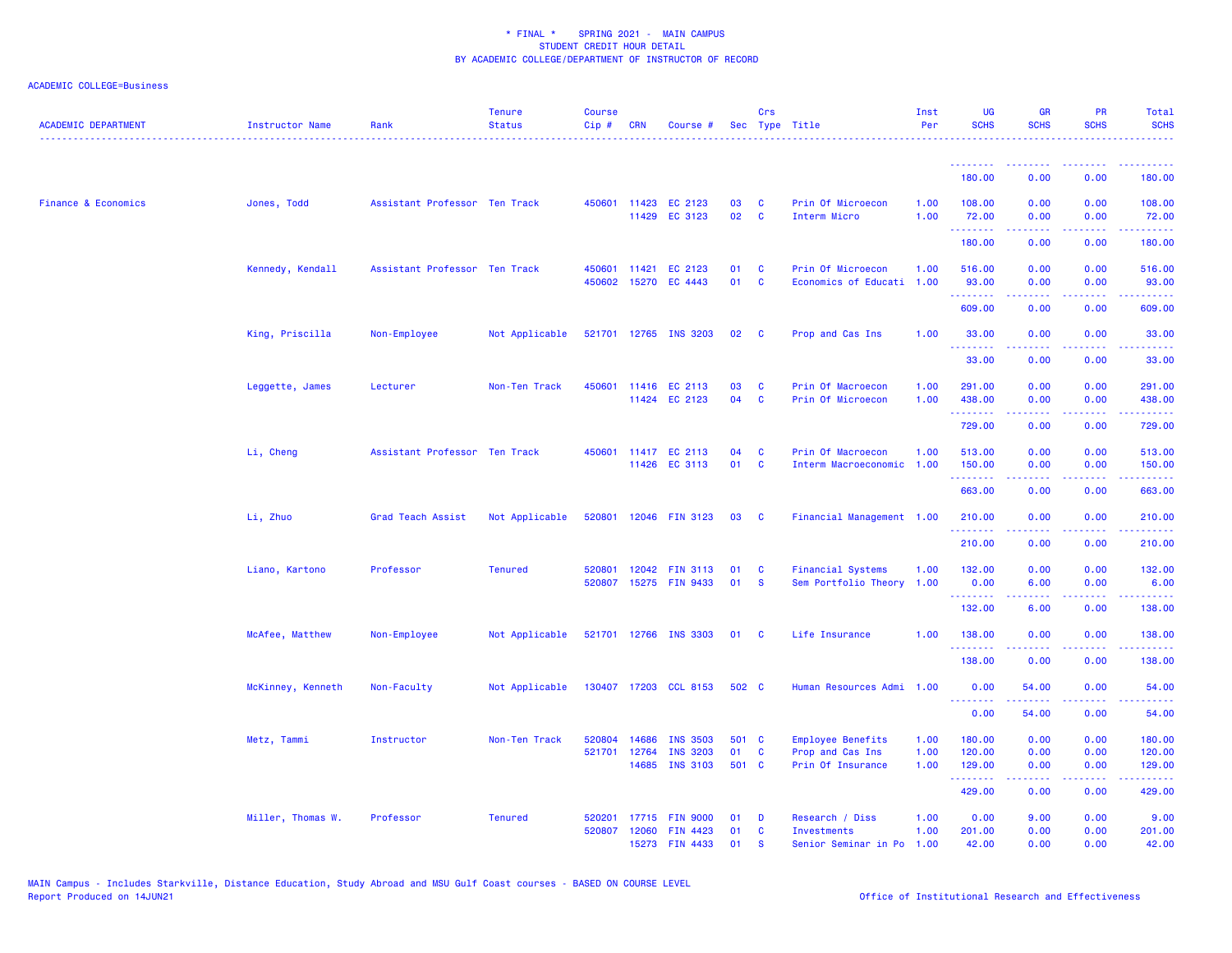| <b>ACADEMIC DEPARTMENT</b>     | <b>Instructor Name</b> | Rank                                             | <b>Tenure</b><br><b>Status</b> | <b>Course</b><br>Cip# | <b>CRN</b> | Course #                                     |                 | Crs           | Sec Type Title                                 | Inst<br>Per  | <b>UG</b><br><b>SCHS</b> | <b>GR</b><br><b>SCHS</b>                                                                                                                                     | PR<br><b>SCHS</b> | Total<br><b>SCHS</b>                                                                                                                                           |
|--------------------------------|------------------------|--------------------------------------------------|--------------------------------|-----------------------|------------|----------------------------------------------|-----------------|---------------|------------------------------------------------|--------------|--------------------------|--------------------------------------------------------------------------------------------------------------------------------------------------------------|-------------------|----------------------------------------------------------------------------------------------------------------------------------------------------------------|
|                                |                        |                                                  |                                |                       |            |                                              |                 |               |                                                |              | <u>.</u>                 | <u> - - - - - - - -</u>                                                                                                                                      | .                 | $\frac{1}{2} \left( \frac{1}{2} \right) \left( \frac{1}{2} \right) \left( \frac{1}{2} \right) \left( \frac{1}{2} \right) \left( \frac{1}{2} \right)$           |
|                                |                        |                                                  |                                |                       |            |                                              |                 |               |                                                |              | 243.00                   | 9.00                                                                                                                                                         | 0.00              | 252.00                                                                                                                                                         |
| <b>Finance &amp; Economics</b> |                        | Orozco Aleman, Sandr Associate Professor Tenured |                                |                       |            | 450601 11428 EC 3123<br>520601 11430 EC 4233 | 01<br>01        | <b>C</b><br>C | Interm Micro<br>Labor Economics                | 1.00<br>1.00 | 69.00<br>75.00           | 0.00<br>0.00                                                                                                                                                 | 0.00<br>0.00      | 69.00<br>75.00                                                                                                                                                 |
|                                |                        |                                                  |                                |                       |            |                                              |                 |               |                                                |              | .<br>144.00              | -----<br>0.00                                                                                                                                                | .<br>0.00         | المتمامي<br>144.00                                                                                                                                             |
|                                | Pounds, Seth           | Instructor                                       | Non-Ten Track                  | 520804 12767          |            | <b>INS 4503</b><br>521701 12763 INS 3103     | 01<br>01        | C<br>C        | Enterprise Risk Mgmt 1.00<br>Prin Of Insurance | 1.00         | 69.00<br>141.00          | 0.00<br>0.00                                                                                                                                                 | 0.00<br>0.00      | 69.00<br>141.00                                                                                                                                                |
|                                |                        |                                                  |                                |                       |            |                                              |                 |               |                                                |              | .<br>210.00              | $\frac{1}{2} \left( \frac{1}{2} \right) \left( \frac{1}{2} \right) \left( \frac{1}{2} \right) \left( \frac{1}{2} \right)$<br>0.00                            | .<br>0.00         | 2.2.2.2.2<br>210.00                                                                                                                                            |
|                                | Robbins, William       | Lecturer                                         | Non-Ten Track                  |                       |            | 520801 14512 FIN 3113                        | 501 C           |               | <b>Financial Systems</b>                       | 1.00         | 84.00<br>.               | 0.00<br>$\frac{1}{2} \left( \frac{1}{2} \right) \left( \frac{1}{2} \right) \left( \frac{1}{2} \right) \left( \frac{1}{2} \right) \left( \frac{1}{2} \right)$ | 0.00<br>.         | 84.00<br>.                                                                                                                                                     |
|                                |                        |                                                  |                                |                       |            |                                              |                 |               |                                                |              | 84.00                    | 0.00                                                                                                                                                         | 0.00              | 84.00                                                                                                                                                          |
|                                | Rogers, Kevin          | Professor                                        | <b>Tenured</b>                 | 450601 18132          |            | EC 4000                                      | 02              | $\mathbf{I}$  | Directed Indiv Study                           | 1.00         | 1.00                     | 0.00                                                                                                                                                         | 0.00              | 1.00                                                                                                                                                           |
|                                |                        |                                                  |                                |                       | 18137      | EC 4000                                      | 03              | $\mathbf{I}$  | Directed Indiv Study                           | 1.00         | 1.00                     | 0.00                                                                                                                                                         | 0.00              | 1.00                                                                                                                                                           |
|                                |                        |                                                  |                                |                       | 18167      | EC 4000                                      | 04              | $\mathbf{I}$  | Directed Indiv Study                           | 1.00         | 2.00                     | 0.00                                                                                                                                                         | 0.00              | 2.00                                                                                                                                                           |
|                                |                        |                                                  |                                | 520299 10702          |            | <b>BUS 3021</b>                              | 01              | E             | Acad Peer Adv II                               | 1.00         | 25.00                    | 0.00                                                                                                                                                         | 0.00              | 25.00                                                                                                                                                          |
|                                |                        |                                                  |                                |                       | 18067      | <b>BUS 4000</b>                              | 02              | - I           | Directed Indiv Study 1.00                      |              | 1.00                     | 0.00                                                                                                                                                         | 0.00              | 1.00                                                                                                                                                           |
|                                |                        |                                                  |                                |                       | 18068      | <b>BUS 4000</b>                              | 03              | $\mathbf{I}$  | Directed Indiv Study                           | 1.00         | 1.00                     | 0.00                                                                                                                                                         | 0.00              | 1.00                                                                                                                                                           |
|                                |                        |                                                  |                                |                       | 18069      | <b>BUS 4000</b>                              | 04              | $\mathbf{I}$  | Directed Indiv Study                           | 1.00         | 1.00                     | 0.00                                                                                                                                                         | 0.00              | 1.00                                                                                                                                                           |
|                                |                        |                                                  |                                |                       | 18071      | <b>BUS 4000</b>                              | 06              | $\mathbf{I}$  | Directed Indiv Study                           | 1.00         | 1.00                     | 0.00                                                                                                                                                         | 0.00              | 1.00                                                                                                                                                           |
|                                |                        |                                                  |                                |                       | 18073      | <b>BUS 4000</b>                              | 08              | - I           | Directed Indiv Study                           | 1.00         | 1.00                     | 0.00                                                                                                                                                         | 0.00              | 1.00                                                                                                                                                           |
|                                |                        |                                                  |                                |                       | 18074      | <b>BUS 4000</b>                              | 09              | $\mathbf{I}$  | Directed Indiv Study                           | 1.00         | 1.00                     | 0.00                                                                                                                                                         | 0.00              | 1.00                                                                                                                                                           |
|                                |                        |                                                  |                                |                       | 18075      | <b>BUS 4000</b>                              | 10              | $\mathbf{I}$  | Directed Indiv Study                           | 1.00         | 1.00                     | 0.00                                                                                                                                                         | 0.00              | 1.00                                                                                                                                                           |
|                                |                        |                                                  |                                |                       | 18076      | <b>BUS 4000</b>                              | 11 <sub>1</sub> | $\mathbf{I}$  | Directed Indiv Study                           | 1.00         | 1.00                     | 0.00                                                                                                                                                         | 0.00              | 1.00                                                                                                                                                           |
|                                |                        |                                                  |                                |                       | 18077      | <b>BUS 4000</b>                              | 12 <sup>°</sup> | $\mathbf{I}$  | Directed Indiv Study                           | 1.00         | 1.00                     | 0.00                                                                                                                                                         | 0.00              | 1.00                                                                                                                                                           |
|                                |                        |                                                  |                                |                       | 18078      | <b>BUS 4000</b>                              | 13              | - I           | Directed Indiv Study                           | 1.00         | 1.00                     | 0.00                                                                                                                                                         | 0.00              | 1.00                                                                                                                                                           |
|                                |                        |                                                  |                                |                       |            |                                              |                 |               |                                                |              | .<br>39.00               | بالأباب<br>0.00                                                                                                                                              | 0.00              | وساعات<br>39.00                                                                                                                                                |
|                                | Roskelley, Kenneth     | Professor                                        | <b>Tenured</b>                 |                       |            | 520801 14514 FIN 8113                        | 501 C           |               | Corporate Finance                              | 1.00         | 0.00                     | 132.00                                                                                                                                                       | 0.00              | 132.00                                                                                                                                                         |
|                                |                        |                                                  |                                |                       | 17398      | <b>FIN 8113</b>                              | 551 C           |               | Corporate Finance                              | 1.00         | 0.00                     | 45.00                                                                                                                                                        | 0.00              | 45.00                                                                                                                                                          |
|                                |                        |                                                  |                                | 521501 13822          |            | <b>REF 3333</b>                              | 01              | <b>C</b>      | Principles of Real E                           | 1.00         | 165.00<br>.              | 0.00                                                                                                                                                         | 0.00<br>.         | 165.00<br>$\frac{1}{2} \left( \frac{1}{2} \right) \left( \frac{1}{2} \right) \left( \frac{1}{2} \right) \left( \frac{1}{2} \right) \left( \frac{1}{2} \right)$ |
|                                |                        |                                                  |                                |                       |            |                                              |                 |               |                                                |              | 165.00                   | 177.00                                                                                                                                                       | 0.00              | 342.00                                                                                                                                                         |
|                                | Smith, Rebecca         | Extension Assist Pr Non-Ten Track                |                                |                       |            | 450601 11420 EC 2113                         | <b>HO1 C</b>    |               | Prin Of Macroecon                              | 1.00         | 39.00<br>.               | 0.00                                                                                                                                                         | 0.00              | 39.00<br>.                                                                                                                                                     |
|                                |                        |                                                  |                                |                       |            |                                              |                 |               |                                                |              | 39.00                    | 0.00                                                                                                                                                         | 0.00              | 39.00                                                                                                                                                          |
|                                | Taboada, Alvaro        | Associate Professor Tenured                      |                                | 520801                | 12051      | <b>FIN 3723</b>                              | 01              | C             | <b>Financial Markets</b>                       | 1.00         | 129.00                   | 0.00                                                                                                                                                         | 0.00              | 129.00                                                                                                                                                         |
|                                |                        |                                                  |                                |                       |            | 12052 FIN 3723                               | 02              | C             | <b>Financial Markets</b>                       | 1.00         | 117.00<br>.              | 0.00<br>.                                                                                                                                                    | 0.00              | 117.00<br>$\begin{array}{cccccccccc} \bullet & \bullet & \bullet & \bullet & \bullet & \bullet & \bullet & \bullet \end{array}$                                |
|                                |                        |                                                  |                                |                       |            |                                              |                 |               |                                                |              | 246.00                   | 0.00                                                                                                                                                         | 0.00              | 246.00                                                                                                                                                         |
|                                | Thomas, Mary           | Professor                                        | <b>Tenured</b>                 |                       |            | 450601 15266 EC 2123                         | 05              | <b>C</b>      | Prin Of Microecon                              | 1.00         | 165.00<br>.              | 0.00                                                                                                                                                         | 0.00              | 165.00<br>$\begin{array}{cccccccccc} \bullet & \bullet & \bullet & \bullet & \bullet & \bullet & \bullet \end{array}$                                          |
|                                |                        |                                                  |                                |                       |            |                                              |                 |               |                                                |              | 165.00                   | 0.00                                                                                                                                                         | 0.00              | 165.00                                                                                                                                                         |
|                                | Whitledge, Matthew     | Clinical Assist Pro Non-Ten Track                |                                |                       |            | 520801 12044 FIN 3123                        | 01              | <b>C</b>      | Financial Management 1.00                      |              | 528.00                   | 0.00                                                                                                                                                         | 0.00              | 528.00                                                                                                                                                         |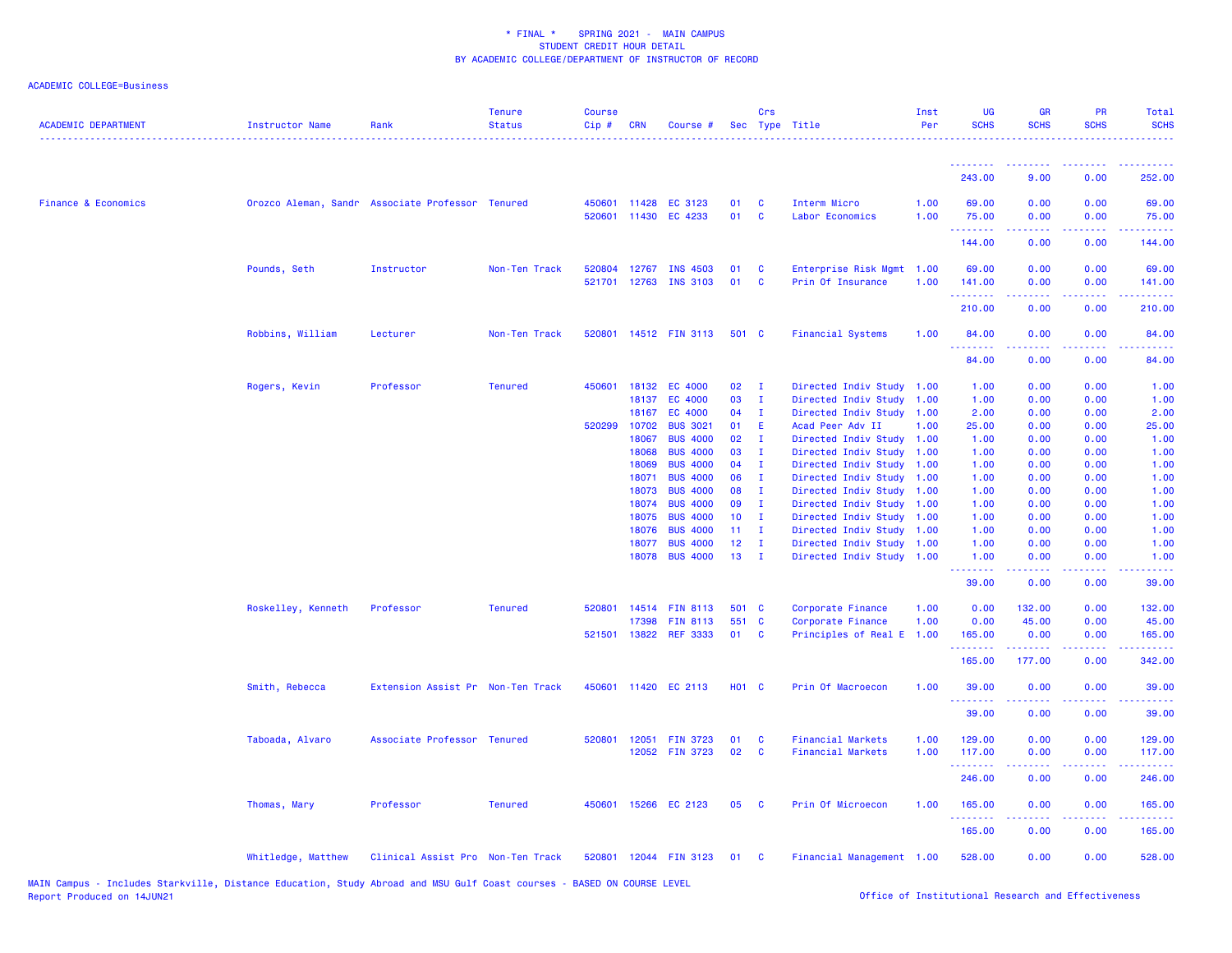| <b>ACADEMIC DEPARTMENT</b>             | Instructor Name    | Rank                              | <b>Tenure</b><br>Status | <b>Course</b><br>Cip# | <b>CRN</b> | Course #        |        | Crs      | Sec Type Title             | Inst<br>Per | UG<br><b>SCHS</b>  | <b>GR</b><br><b>SCHS</b> | <b>PR</b><br><b>SCHS</b> | Total<br><b>SCHS</b>    |
|----------------------------------------|--------------------|-----------------------------------|-------------------------|-----------------------|------------|-----------------|--------|----------|----------------------------|-------------|--------------------|--------------------------|--------------------------|-------------------------|
|                                        |                    |                                   |                         |                       |            |                 |        |          |                            |             |                    |                          |                          |                         |
|                                        |                    |                                   |                         |                       |            |                 |        |          |                            |             |                    |                          |                          |                         |
| <b>Finance &amp; Economics</b>         | Whitledge, Matthew | Clinical Assist Pro Non-Ten Track |                         | 520801                | 12057      | <b>FIN 4243</b> | 01     | <b>C</b> | Senior Seminar in Fi 1.00  |             | 57.00              | 0.00                     | 0.00                     | 57.00                   |
|                                        |                    |                                   |                         |                       |            | 12064 FIN 4733  | 01 C   |          | <b>Advanced Bank Mgt</b>   | 1.00        | 12.00              | 0.00                     | 0.00                     | 12.00                   |
|                                        |                    |                                   |                         |                       |            | 14513 FIN 3123  | 501 C  |          | Financial Management 1.00  |             | 165.00             | 0.00                     | 0.00                     | 165.00                  |
|                                        |                    |                                   |                         |                       |            |                 |        |          |                            |             | --------<br>762.00 | 0.00                     | ---------<br>0.00        | - - - - - - -<br>762.00 |
|                                        | Wiseman, Travis    | Clinical Assist Pro Non-Ten Track |                         | 240101                | 17495      | <b>HON 4093</b> | H12 E  |          | Honors Thesis              | 1.00        | 3.00               | 0.00                     | 0.00                     | 3.00                    |
|                                        |                    |                                   |                         | 450601                |            | 15055 EC 2123   | 001 C  |          | Prin Of Microecon          | 1.00        | 69.00              | 0.00                     | 0.00                     | 69.00                   |
|                                        |                    |                                   |                         |                       |            | 17779 EC 4000   | $01$ I |          | Directed Indiv Study 1.00  |             | 3.00               | 0.00                     | 0.00                     | 3.00                    |
|                                        |                    |                                   |                         | 450605                |            | 11432 EC 4323   | 01 C   |          | International Econom       | 1.00        | 120.00             | 0.00                     | 0.00                     | 120.00                  |
|                                        |                    |                                   |                         | 521101                | 12675      | <b>IB 3900</b>  | O1     | - E      | IB Intern Work             | 1.00        | 14.00              | 0.00                     | 0.00                     | 14.00                   |
|                                        |                    |                                   |                         |                       |            | 12677 IB 4903   | 01 E   |          | <b>IB Intern Academics</b> | 1.00        | 33.00              | 0.00                     | 0.00                     | 33.00                   |
|                                        |                    |                                   |                         |                       |            |                 |        |          |                            |             | 242.00             | 0.00                     | 0.00                     | 242.00                  |
| ====================================== |                    |                                   |                         |                       |            |                 |        |          |                            |             | ========           | ========                 | ========                 | -----------             |
| <b>Finance &amp; Economics</b>         |                    |                                   |                         |                       |            |                 |        |          |                            |             | 8710.00            | 432,00                   | 0.00                     | 9142.00                 |
| =====================================  |                    |                                   |                         |                       |            |                 |        |          |                            |             |                    |                          |                          | =========               |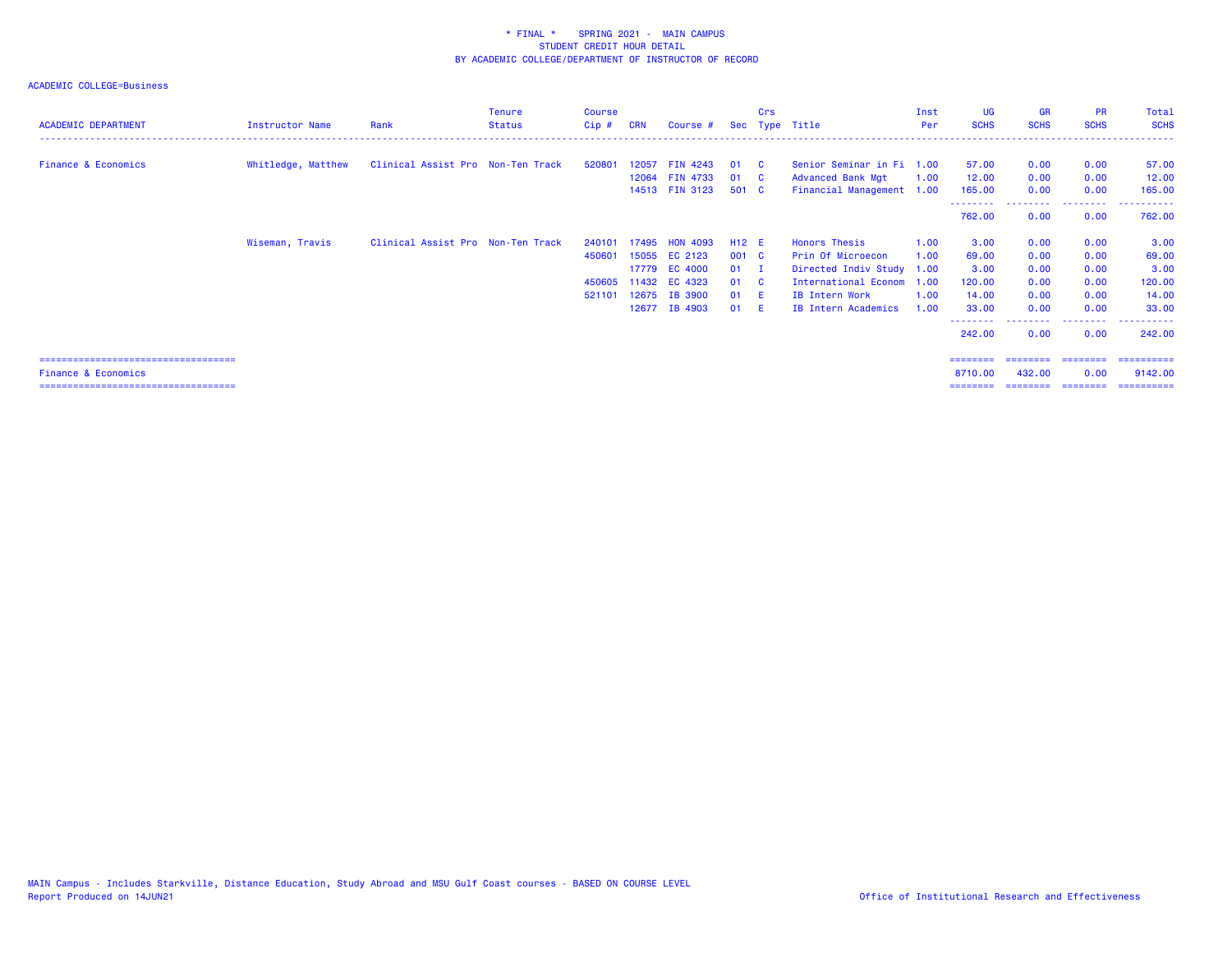| <b>ACADEMIC DEPARTMENT</b>       | <b>Instructor Name</b> | Rank                          | <b>Tenure</b><br><b>Status</b> | Course<br>$Cip$ # | <b>CRN</b>   | Course #              |       | Crs          | Sec Type Title            | Inst<br>Per | UG<br><b>SCHS</b>    | <b>GR</b><br><b>SCHS</b>                                                                                                                                     | PR<br><b>SCHS</b>              | Total<br><b>SCHS</b>                                                                                                                                           |
|----------------------------------|------------------------|-------------------------------|--------------------------------|-------------------|--------------|-----------------------|-------|--------------|---------------------------|-------------|----------------------|--------------------------------------------------------------------------------------------------------------------------------------------------------------|--------------------------------|----------------------------------------------------------------------------------------------------------------------------------------------------------------|
| Management & Information Systems | Bogue, Patty           | Instructor                    | Non-Ten Track                  | 520201            | 13053        | <b>MGT 3213</b>       | 01    | <b>C</b>     | Org Communications        | 1.00        | 195.00               | 0.00                                                                                                                                                         | 0.00                           | 195.00                                                                                                                                                         |
|                                  |                        |                               |                                |                   | 13054        | <b>MGT 3213</b>       | 02    | C            | Org Communications        | 1.00        | 195.00               | 0.00                                                                                                                                                         | 0.00                           | 195.00                                                                                                                                                         |
|                                  |                        |                               |                                |                   | 14736        | <b>MGT 3213</b>       | 502 C |              | Org Communications        | 1.00        | 141.00               | 0.00                                                                                                                                                         | 0.00                           | 141.00                                                                                                                                                         |
|                                  |                        |                               |                                |                   | 521101 13078 | MGT 4613              | 01    | C            | Cross-Cultural Mgt        | 1.00        | 159.00<br>.          | 0.00<br>.                                                                                                                                                    | 0.00                           | 159.00<br>$\frac{1}{2} \left( \frac{1}{2} \right) \left( \frac{1}{2} \right) \left( \frac{1}{2} \right) \left( \frac{1}{2} \right) \left( \frac{1}{2} \right)$ |
|                                  |                        |                               |                                |                   |              |                       |       |              |                           |             | 690.00               | 0.00                                                                                                                                                         | 0.00                           | 690.00                                                                                                                                                         |
|                                  | Canfield, Stephen      | Instructor                    | Non-Ten Track                  | 110201            | 10667        | <b>BIS 1523</b>       | 01    | C            | Web Development I         | 1.00        | 108.00               | 0.00                                                                                                                                                         | 0.00                           | 108.00                                                                                                                                                         |
|                                  |                        |                               |                                |                   | 10668        | <b>BIS 1523</b>       | 02    | C            | Web Development I         | 1.00        | 72.00                | 0.00                                                                                                                                                         | 0.00                           | 72.00                                                                                                                                                          |
|                                  |                        |                               |                                |                   | 10669        | <b>BIS 2523</b>       | 01    | C            | Web Development II        | 1.00        | 117.00               | 0.00                                                                                                                                                         | 0.00                           | 117.00                                                                                                                                                         |
|                                  |                        |                               |                                |                   | 521201 10675 | <b>BIS 4513</b>       | 01    | C            | Microcomputers/Netwo      | 1.00        | 33.00<br>.           | 0.00                                                                                                                                                         | 0.00                           | 33.00<br>.                                                                                                                                                     |
|                                  |                        |                               |                                |                   |              |                       |       |              |                           |             | 330.00               | 0.00                                                                                                                                                         | 0.00                           | 330.00                                                                                                                                                         |
|                                  | Chrisman, James        | Professor                     | <b>Tenured</b>                 | 520201            | 15280        | <b>MGT 9933</b>       | 01    | C            | Sem Strategy Impleme      | 1.00        | 0.00                 | 6.00                                                                                                                                                         | 0.00                           | 6.00                                                                                                                                                           |
|                                  |                        |                               |                                |                   | 521302 17444 | <b>MGT 9000</b>       | 02    | D            | Research / Diss           | 1.00        | 0.00<br>.            | 1.00                                                                                                                                                         | 0.00                           | 1.00                                                                                                                                                           |
|                                  |                        |                               |                                |                   |              |                       |       |              |                           |             | 0.00                 | 7.00                                                                                                                                                         | 0.00                           | 7.00                                                                                                                                                           |
|                                  | Davis, Sara            | Grad Teach Assist             | Not Applicable                 |                   |              | 521003 13072 MGT 3813 | 01    | $\mathbf{C}$ | Organizational Behav 1.00 |             | 207.00<br>. <b>.</b> | 0.00<br>$\frac{1}{2} \left( \frac{1}{2} \right) \left( \frac{1}{2} \right) \left( \frac{1}{2} \right) \left( \frac{1}{2} \right) \left( \frac{1}{2} \right)$ | 0.00<br>.                      | 207.00<br>$\frac{1}{2} \left( \frac{1}{2} \right) \left( \frac{1}{2} \right) \left( \frac{1}{2} \right) \left( \frac{1}{2} \right) \left( \frac{1}{2} \right)$ |
|                                  |                        |                               |                                |                   |              |                       |       |              |                           |             | 207.00               | 0.00                                                                                                                                                         | 0.00                           | 207.00                                                                                                                                                         |
|                                  | Fugate, Melvin         | Professor                     | Ten Track                      | 520201            | 13073        | <b>MGT 3823</b>       | 01    | <b>C</b>     | Responsible Leadersh      | 1.00        | 138.00               | 0.00                                                                                                                                                         | 0.00                           | 138.00                                                                                                                                                         |
|                                  |                        |                               |                                |                   | 14740        | <b>MGT 8113</b>       | 501 C |              | Leadership Skills         | 1.00        | 0.00                 | 135.00                                                                                                                                                       | 0.00                           | 135.00                                                                                                                                                         |
|                                  |                        |                               |                                |                   |              |                       |       |              |                           |             | .<br>138.00          | 135.00                                                                                                                                                       | .<br>0.00                      | $\frac{1}{2} \left( \frac{1}{2} \right) \left( \frac{1}{2} \right) \left( \frac{1}{2} \right) \left( \frac{1}{2} \right) \left( \frac{1}{2} \right)$<br>273.00 |
|                                  | Hammond, Nathaniel     | Non-Employee                  | Not Applicable                 |                   |              | 520201 15279 MGT 3113 | 03    | <b>C</b>     | Principles of Manag 1.00  |             | 600.00               | 0.00                                                                                                                                                         | 0.00                           | 600.00                                                                                                                                                         |
|                                  |                        |                               |                                |                   |              |                       |       |              |                           |             | <u>.</u>             | 0.00                                                                                                                                                         |                                |                                                                                                                                                                |
|                                  |                        |                               |                                |                   |              |                       |       |              |                           |             | 600.00               |                                                                                                                                                              | 0.00                           | 600.00                                                                                                                                                         |
|                                  | Jones, Gabrielle       | Non-Faculty                   | Not Applicable                 |                   |              | 521201 14290 BIS 3233 | 501 C |              | Management Informati 1.00 |             | 165.00<br>.          | 0.00                                                                                                                                                         | 0.00                           | 165.00<br>.                                                                                                                                                    |
|                                  |                        |                               |                                |                   |              |                       |       |              |                           |             | 165.00               | 0.00                                                                                                                                                         | 0.00                           | 165.00                                                                                                                                                         |
|                                  | Kang, Dae Youp         | Assistant Professor Ten Track |                                | 521201            | 10672        | <b>BIS 3523</b>       | 01    | <b>C</b>     | Advanced Languages        | 1.00        | 96.00                | 0.00                                                                                                                                                         | 0.00                           | 96.00                                                                                                                                                          |
|                                  |                        |                               |                                |                   | 10677        | <b>BIS 4763</b>       | 01    | $\mathbf{C}$ | <b>BIS Senior Seminar</b> | 1.00        | 57.00<br>.           | 0.00<br>.                                                                                                                                                    | 0.00<br>$\omega$ is a $\omega$ | 57.00<br>.                                                                                                                                                     |
|                                  |                        |                               |                                |                   |              |                       |       |              |                           |             | 153.00               | 0.00                                                                                                                                                         | 0.00                           | 153.00                                                                                                                                                         |
|                                  | Kim, Tae Woo           | Grad Teach Assist             | Not Applicable                 |                   | 520101 10706 | <b>BUS 4853</b>       | 03    | <b>C</b>     | <b>Business Policy</b>    | 1.00        | 219.00<br>.          | 0.00<br>$- - - - -$                                                                                                                                          | 0.00<br>.                      | 219.00<br>. <u>.</u> .                                                                                                                                         |
|                                  |                        |                               |                                |                   |              |                       |       |              |                           |             | 219.00               | 0.00                                                                                                                                                         | 0.00                           | 219.00                                                                                                                                                         |
|                                  | Long, Rebecca          | Professor                     | <b>Tenured</b>                 | 520201            | 14739        | <b>MGT 8103</b>       | 501 C |              | Strategic Entreprene      | 1.00        | 0.00                 | 144.00                                                                                                                                                       | 0.00                           | 144.00                                                                                                                                                         |
|                                  |                        |                               |                                |                   | 521302 17633 | <b>MGT 9000</b>       | 03    | D            | Research / Diss           | 1.00        | 0.00<br>.            | 9.00<br>.                                                                                                                                                    | 0.00<br>المتحدث                | 9.00<br>.                                                                                                                                                      |
|                                  |                        |                               |                                |                   |              |                       |       |              |                           |             | 0.00                 | 153.00                                                                                                                                                       | 0.00                           | 153.00                                                                                                                                                         |
|                                  | Marett, Emily          | Instructor                    | Non-Ten Track                  | 520201            | 13058        | <b>MGT 3213</b>       | 06    | C            | Org Communications        | 1.00        | 183.00               | 0.00                                                                                                                                                         | 0.00                           | 183.00                                                                                                                                                         |
|                                  |                        |                               |                                |                   | 14735        | <b>MGT 3213</b>       | 501 C |              | Org Communications        | 1.00        | 66.00                | 0.00                                                                                                                                                         | 0.00                           | 66.00                                                                                                                                                          |
|                                  |                        |                               |                                |                   | 15061        | <b>MGT 3213</b>       | 001 C |              | Org Communications        | 1.00        | 81.00                | 0.00                                                                                                                                                         | 0.00                           | 81.00                                                                                                                                                          |
|                                  |                        |                               |                                | 521001            | 13068        | <b>MGT 3513</b>       | 01    | C            | Intro Human Res Mgt       | 1.00        | 195.00               | 0.00                                                                                                                                                         | 0.00                           | 195.00                                                                                                                                                         |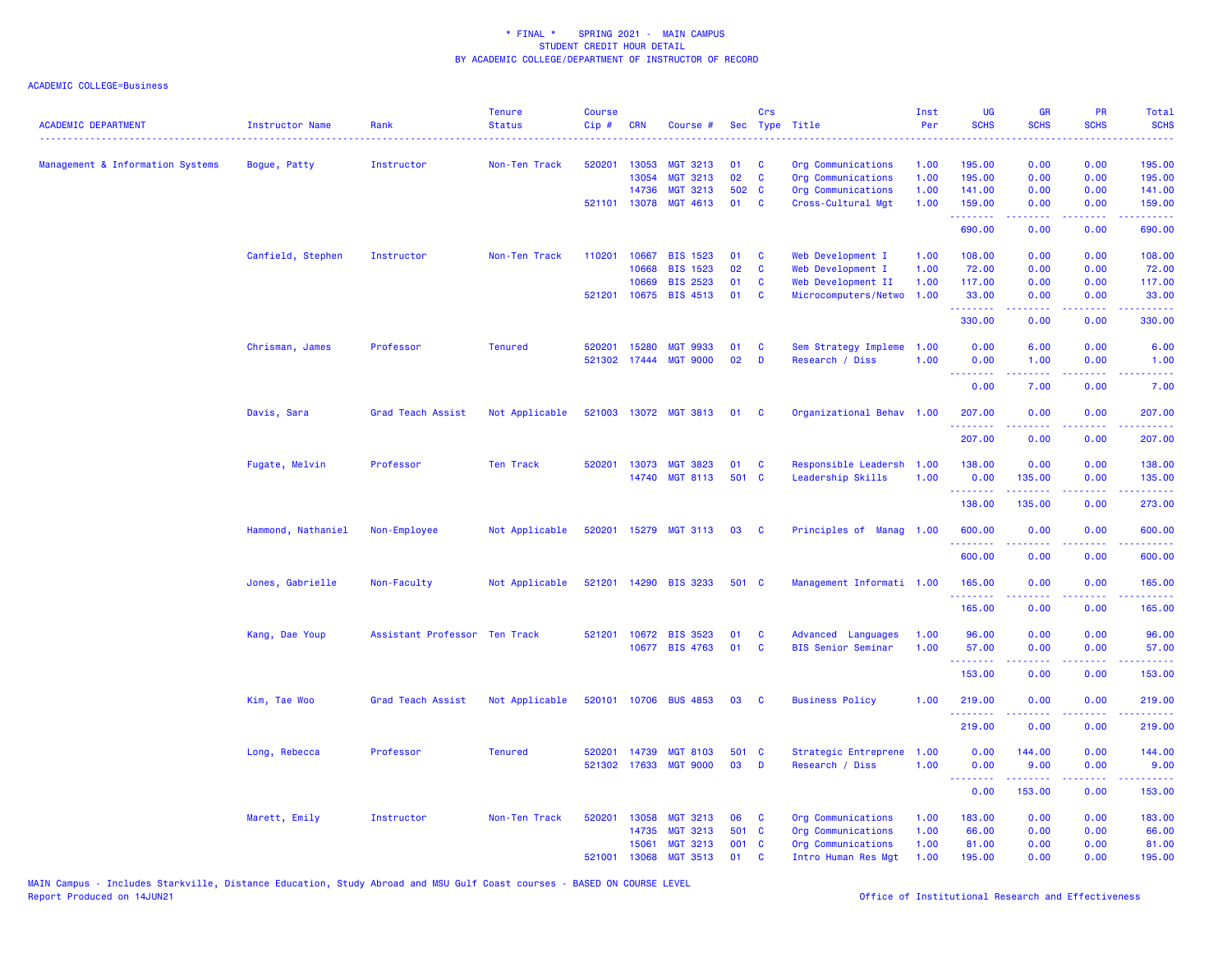| <b>ACADEMIC DEPARTMENT</b><br>------------------------------------ | Instructor Name<br>. <u>.</u> . | Rank                                               | <b>Tenure</b><br><b>Status</b> | <b>Course</b><br>Cip# | CRN            | Course #                           |             | Crs               | Sec Type Title                                 | Inst<br>Per  | <b>UG</b><br><b>SCHS</b> | <b>GR</b><br><b>SCHS</b> | <b>PR</b><br><b>SCHS</b>                                                                               | Total<br><b>SCHS</b>                                                                                                               |
|--------------------------------------------------------------------|---------------------------------|----------------------------------------------------|--------------------------------|-----------------------|----------------|------------------------------------|-------------|-------------------|------------------------------------------------|--------------|--------------------------|--------------------------|--------------------------------------------------------------------------------------------------------|------------------------------------------------------------------------------------------------------------------------------------|
| Management & Information Systems                                   | Marett, Emily                   | Instructor                                         | Non-Ten Track                  |                       |                | 521001 14737 MGT 3513              | 501 C       |                   | Intro Human Res Mgt                            | 1.00         | 150.00<br>.              | 0.00<br>2.2.2.2.2        | 0.00<br>.                                                                                              | 150.00<br>2.2222                                                                                                                   |
|                                                                    |                                 |                                                    |                                |                       |                |                                    |             |                   |                                                |              | 675.00                   | 0.00                     | 0.00                                                                                                   | 675.00                                                                                                                             |
|                                                                    | Marett, Lawrence                | Associate Professor Tenured                        |                                | 111003                | 10674          | <b>BIS 4113</b>                    | 01          | <b>C</b>          | BIS Security Managem 1.00                      |              | 108.00                   | 0.00                     | 0.00                                                                                                   | 108.00                                                                                                                             |
|                                                                    |                                 |                                                    |                                | 521201                | 14291          | <b>BIS 6113</b><br>17712 BIS 9000  | 501<br>02   | $\mathbf{C}$<br>D | <b>BIS Security Managem</b><br>Research / Diss | 1.00<br>1.00 | 0.00<br>0.00             | 36.00<br>10.00           | 0.00<br>0.00                                                                                           | 36.00<br>10.00                                                                                                                     |
|                                                                    |                                 |                                                    |                                |                       |                |                                    |             |                   |                                                |              | .<br>108.00              | د د د د د<br>46.00       | .<br>0.00                                                                                              | .<br>154.00                                                                                                                        |
|                                                                    | Markin, Erik                    | Assistant Professor Ten Track                      |                                | 520101                | 10709          | <b>BUS 4853</b>                    | 06          | C                 | <b>Business Policy</b>                         | 1.00         | 168.00                   | 0.00                     | 0.00                                                                                                   | 168.00                                                                                                                             |
|                                                                    |                                 |                                                    |                                | 520201                | 13082          | <b>MGT 8123</b>                    | 01          | <b>C</b>          | Strategic Bus Consul                           | 1.00         | 0.00                     | 114.00                   | 0.00                                                                                                   | 114.00                                                                                                                             |
|                                                                    |                                 |                                                    |                                |                       |                |                                    |             |                   |                                                |              | .<br>168.00              | 114.00                   | 0.00                                                                                                   | 282.00                                                                                                                             |
|                                                                    | McCovery, Serena                | Non-Faculty                                        | Not Applicable                 |                       | 521003 13858   | SLCE 3412 C01 C                    |             |                   | Montgomery Ldshp Pro 0.99                      |              | 75.24                    | 0.00                     | 0.00                                                                                                   | 75.24                                                                                                                              |
|                                                                    |                                 |                                                    |                                |                       | 13860          | SLCE 4812 C01 C                    |             |                   | Montgomery Ldshp Pr 0.99                       |              | 85.14                    | 0.00                     | 0.00                                                                                                   | 85.14                                                                                                                              |
|                                                                    |                                 |                                                    |                                |                       |                |                                    |             |                   |                                                |              | .<br>160.38              | 2.2.2.2.2<br>0.00        | $\frac{1}{2} \left( \frac{1}{2} \right) \left( \frac{1}{2} \right) \left( \frac{1}{2} \right)$<br>0.00 | <u>.</u><br>160.38                                                                                                                 |
|                                                                    | McLarty, Benjamin               | Assistant Professor Ten Track                      |                                | 520201                | 13050          | <b>MGT 3113</b>                    | 01          | C                 | Principles of<br>Manag                         | 1.00         | 417.00                   | 0.00                     | 0.00                                                                                                   | 417.00                                                                                                                             |
|                                                                    |                                 |                                                    |                                |                       | 13051          | <b>MGT 3113</b>                    | 02          | C                 | Principles of<br><b>Manag</b>                  | 1.00         | 597.00                   | 0.00                     | 0.00                                                                                                   | 597.00                                                                                                                             |
|                                                                    |                                 |                                                    |                                |                       | 15060          | <b>MGT 3113</b>                    | 001 C       |                   | Principles of Manag                            | 1.00         | 81.00<br>.               | 0.00                     | 0.00<br>والمحامر                                                                                       | 81.00<br>$\frac{1}{2} \left( \frac{1}{2} \right) \left( \frac{1}{2} \right) \left( \frac{1}{2} \right) \left( \frac{1}{2} \right)$ |
|                                                                    |                                 |                                                    |                                |                       |                |                                    |             |                   |                                                |              | 1095.00                  | 0.00                     | 0.00                                                                                                   | 1095.00                                                                                                                            |
|                                                                    | McNeil, Stacey                  | Clinical Assist Pro Non-Ten Track                  |                                |                       |                | 520101 14305 BUS 4853              | 501 C       |                   | <b>Business Policy</b>                         | 1.00         | 135.00<br>.              | 0.00                     | 0.00                                                                                                   | 135.00                                                                                                                             |
|                                                                    |                                 |                                                    |                                |                       |                |                                    |             |                   |                                                |              | 135.00                   | 0.00                     | 0.00                                                                                                   | 135.00                                                                                                                             |
|                                                                    |                                 | Medina Craven, Miche Assistant Professor Ten Track |                                | 520201                | 13077          | MGT 4543                           | 01          | <b>C</b>          | <b>Compensation Mgt</b>                        | 1.00         | 99.00                    | 0.00                     | 0.00                                                                                                   | 99.00                                                                                                                              |
|                                                                    |                                 |                                                    |                                | 521001                |                | 13070 MGT 3513                     | 03          | <b>C</b>          | Intro Human Res Mgt                            | 1.00         | 222.00                   | 0.00                     | 0.00                                                                                                   | 222.00                                                                                                                             |
|                                                                    |                                 |                                                    |                                |                       |                |                                    |             |                   |                                                |              | .<br>321.00              | .<br>0.00                | $\frac{1}{2} \left( \frac{1}{2} \right) \left( \frac{1}{2} \right) \left( \frac{1}{2} \right)$<br>0.00 | 2.2.2.2.2<br>321.00                                                                                                                |
|                                                                    | Miller, Andrew                  | Grad Teach Assist                                  | Not Applicable                 |                       |                | 521201 10670 BIS 3233              | 01          | $\mathbf{C}$      | Management Informati 1.00                      |              | 588.00                   | 0.00                     | 0.00                                                                                                   | 588.00                                                                                                                             |
|                                                                    |                                 |                                                    |                                |                       |                |                                    |             |                   |                                                |              | 588.00                   | 0.00                     | 0.00                                                                                                   | 588.00                                                                                                                             |
|                                                                    | Oswald, Sharon                  | Professor                                          | <b>Tenured</b>                 |                       |                | 520305 13049 MGT 1021              | 01          | <b>C</b>          | Strategic Thinking                             | 1.00         | 21.00                    | 0.00                     | 0.00                                                                                                   | 21.00                                                                                                                              |
|                                                                    |                                 |                                                    |                                |                       |                |                                    |             |                   |                                                |              | 21.00                    | 0.00                     | 0.00                                                                                                   | 21.00                                                                                                                              |
|                                                                    |                                 |                                                    |                                |                       |                |                                    |             |                   |                                                |              |                          |                          |                                                                                                        |                                                                                                                                    |
|                                                                    | Otondo, Robert                  | Professor                                          | <b>Tenured</b>                 | 521201                | 10681<br>14294 | <b>BIS 8413</b><br><b>BIS 8413</b> | 01<br>501 C | <b>C</b>          | Data Analytics<br>Data Analytics               | 1.00<br>1.00 | 0.00<br>0.00             | 66.00<br>42.00           | 0.00<br>0.00                                                                                           | 66.00<br>42.00                                                                                                                     |
|                                                                    |                                 |                                                    |                                |                       | 15278          | <b>BIS 9113</b>                    | 01          | <b>C</b>          | <b>MIS Seminar</b>                             | 1.00         | 0.00                     | 3.00                     | 0.00                                                                                                   | 3.00                                                                                                                               |
|                                                                    |                                 |                                                    |                                |                       |                |                                    |             |                   |                                                |              | .<br>0.00                | .<br>111.00              | .<br>0.00                                                                                              | .<br>111.00                                                                                                                        |
|                                                                    | Pervez, Adam                    | Assistant Professor Ten Track                      |                                |                       |                | 520201 14734 MGT 3113              | 501 C       |                   | Principles of Manag                            | 1.00         | 150.00                   | 0.00                     | 0.00                                                                                                   | 150.00                                                                                                                             |
|                                                                    |                                 |                                                    |                                |                       |                |                                    |             |                   |                                                |              | .<br>150.00              | 0.00                     | 0.00                                                                                                   | 150.00                                                                                                                             |
|                                                                    | Pollan, Katrina                 | Non-Faculty                                        | Not Applicable                 |                       |                | 521003 15867 LSK 1101              | 07          | $\mathbf{C}$      | Freshman Success Str 1.00                      |              | 9.00                     | 0.00                     | 0.00                                                                                                   | 9.00                                                                                                                               |
|                                                                    |                                 |                                                    |                                |                       |                |                                    |             |                   |                                                |              |                          |                          |                                                                                                        |                                                                                                                                    |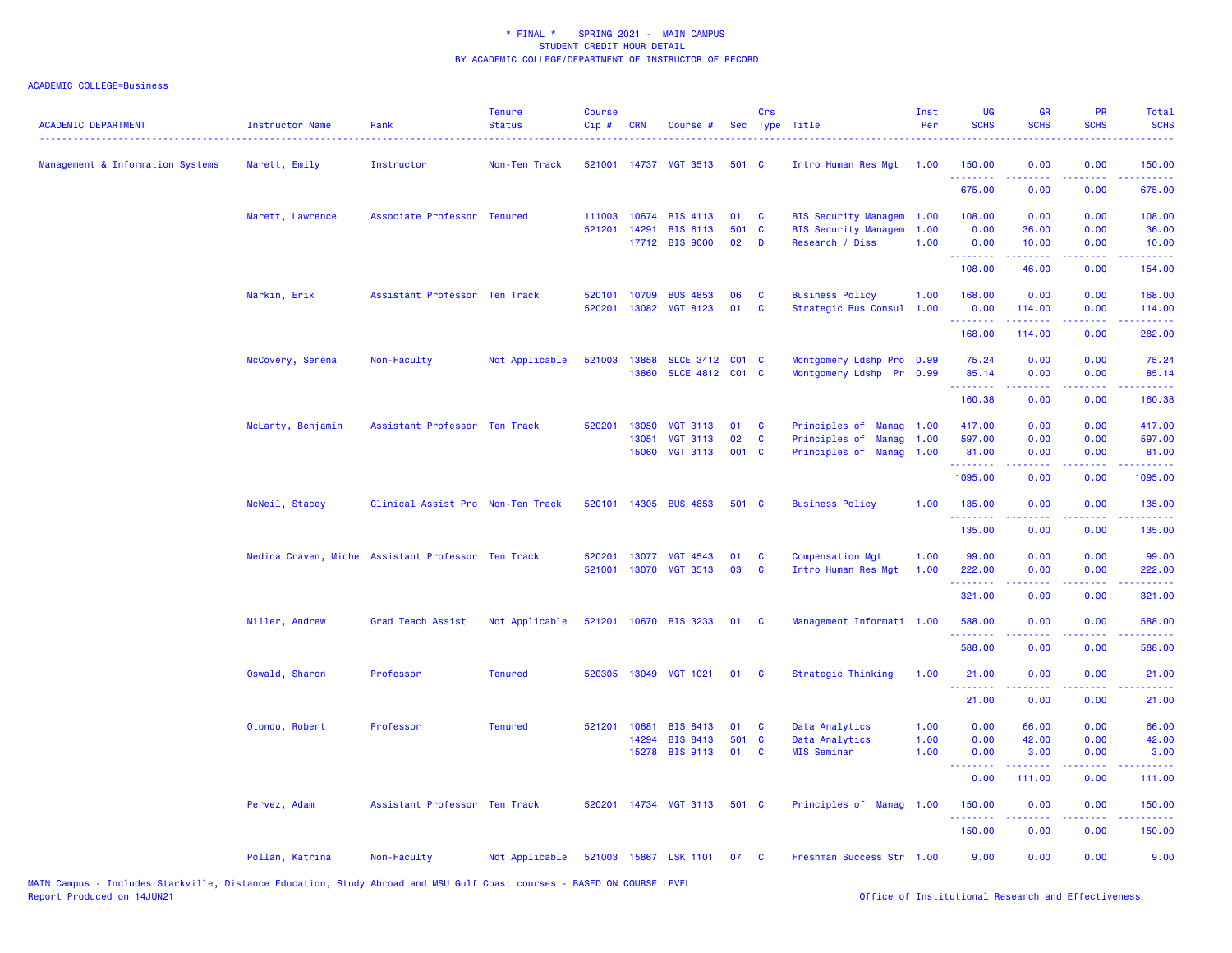| <b>ACADEMIC DEPARTMENT</b>       | <b>Instructor Name</b> | Rank                              | <b>Tenure</b><br><b>Status</b> | <b>Course</b><br>Cip# | CRN   | Course #              |       | Crs      | Sec Type Title            | Inst<br>Per | <b>UG</b><br><b>SCHS</b>                                                                                                                                                        | <b>GR</b><br><b>SCHS</b> | <b>PR</b><br><b>SCHS</b>            | Total<br><b>SCHS</b>                                                                                                                                           |
|----------------------------------|------------------------|-----------------------------------|--------------------------------|-----------------------|-------|-----------------------|-------|----------|---------------------------|-------------|---------------------------------------------------------------------------------------------------------------------------------------------------------------------------------|--------------------------|-------------------------------------|----------------------------------------------------------------------------------------------------------------------------------------------------------------|
|                                  |                        |                                   |                                |                       |       |                       |       |          |                           |             | <u> - - - - - - - -</u>                                                                                                                                                         | <u> - - - - - - - -</u>  | .                                   | .                                                                                                                                                              |
|                                  |                        |                                   |                                |                       |       |                       |       |          |                           |             | 9.00                                                                                                                                                                            | 0.00                     | 0.00                                | 9.00                                                                                                                                                           |
| Management & Information Systems | Pope, Michael          | Non-Employee                      | Not Applicable                 |                       |       | 521201 14292 BIS 8113 | 501 C |          | Mgt Info Tech & Sys       | 1.00        | 0.00<br>.                                                                                                                                                                       | 51.00                    | 0.00                                | 51.00                                                                                                                                                          |
|                                  |                        |                                   |                                |                       |       |                       |       |          |                           |             | 0.00                                                                                                                                                                            | 51.00                    | 0.00                                | 51.00                                                                                                                                                          |
|                                  | Richardson, Jimmy      | Lecturer                          | Non-Ten Track                  | 520201                |       | 13075 MGT 4153        | 01    | <b>C</b> | Management Seminar        | 1.00        | 135.00<br>. <b>.</b>                                                                                                                                                            | 0.00                     | 0.00                                | 135.00                                                                                                                                                         |
|                                  |                        |                                   |                                |                       |       |                       |       |          |                           |             | 135.00                                                                                                                                                                          | 0.00                     | 0.00                                | 135.00                                                                                                                                                         |
|                                  | Roberts, Renata        | Instructor                        | Non-Ten Track                  | 520201                | 13056 | <b>MGT 3213</b>       | 04    | <b>C</b> | Org Communications        | 1.00        | 135.00                                                                                                                                                                          | 0.00                     | 0.00                                | 135.00                                                                                                                                                         |
|                                  |                        |                                   |                                |                       | 13057 | <b>MGT 3213</b>       | 05    | C        | Org Communications        | 1.00        | 189.00                                                                                                                                                                          | 0.00                     | 0.00                                | 189.00                                                                                                                                                         |
|                                  |                        |                                   |                                |                       | 13059 | <b>MGT 3213</b>       | 07    | C        | Org Communications        | 1.00        | 192.00                                                                                                                                                                          | 0.00                     | 0.00                                | 192.00                                                                                                                                                         |
|                                  |                        |                                   |                                | 521001                | 13069 | <b>MGT 3513</b>       | 02    | C        | Intro Human Res Mgt       | 1.00        | 135.00                                                                                                                                                                          | 0.00                     | 0.00                                | 135.00                                                                                                                                                         |
|                                  |                        |                                   |                                | 521201                | 15059 | <b>BIS 3233</b>       | 001 C |          | Management Informati      | 1.00        | 87.00<br>.                                                                                                                                                                      | 0.00<br>.                | 0.00                                | 87.00<br>$\frac{1}{2} \left( \frac{1}{2} \right) \left( \frac{1}{2} \right) \left( \frac{1}{2} \right) \left( \frac{1}{2} \right) \left( \frac{1}{2} \right)$  |
|                                  |                        |                                   |                                |                       |       |                       |       |          |                           |             | 738.00                                                                                                                                                                          | 0.00                     | 0.00                                | 738.00                                                                                                                                                         |
|                                  | Scott, Deborah         | Non-Faculty                       | Not Applicable                 | 520899                | 12059 | FIN 4323              | 01    | C        | Entrepreneurial Fina 1.00 |             | 129.00                                                                                                                                                                          | 0.00                     | 0.00                                | 129.00                                                                                                                                                         |
|                                  |                        |                                   |                                | 521302                | 10694 | <b>BQA 2001</b>       | 01    | C        | Business Informatics 1.00 |             | 22.00                                                                                                                                                                           | 0.00                     | 0.00                                | 22.00                                                                                                                                                          |
|                                  |                        |                                   |                                |                       |       |                       |       |          |                           |             | <u> 222222</u>                                                                                                                                                                  | .                        | .                                   | . <b>.</b>                                                                                                                                                     |
|                                  |                        |                                   |                                |                       |       |                       |       |          |                           |             | 151.00                                                                                                                                                                          | 0.00                     | 0.00                                | 151.00                                                                                                                                                         |
|                                  | Sexton, Jennifer       | Assistant Professor Ten Track     |                                | 520101                | 10704 | <b>BUS 4853</b>       | 01    | C        | <b>Business Policy</b>    | 1.00        | 144.00                                                                                                                                                                          | 0.00                     | 0.00                                | 144.00                                                                                                                                                         |
|                                  |                        |                                   |                                |                       | 10705 | <b>BUS 4853</b>       | 02    | C        | <b>Business Policy</b>    | 1.00        | 153.00                                                                                                                                                                          | 0.00                     | 0.00                                | 153.00                                                                                                                                                         |
|                                  |                        |                                   |                                |                       |       |                       |       |          |                           |             | .                                                                                                                                                                               |                          |                                     |                                                                                                                                                                |
|                                  |                        |                                   |                                |                       |       |                       |       |          |                           |             | 297.00                                                                                                                                                                          | 0.00                     | 0.00                                | 297.00                                                                                                                                                         |
|                                  | Sikolia, David         | Clinical Assist Pro Non-Ten Track |                                | 521201                | 10664 | <b>BIS 1012</b>       | 01    | <b>C</b> | Intro to Bus Info Sy 1.00 |             | 592.00                                                                                                                                                                          | 0.00                     | 0.00                                | 592.00                                                                                                                                                         |
|                                  |                        |                                   |                                |                       | 10665 | <b>BIS 1012</b>       | 02    | C        | Intro to Bus Info Sy 1.00 |             | 238.00                                                                                                                                                                          | 0.00                     | 0.00                                | 238.00                                                                                                                                                         |
|                                  |                        |                                   |                                |                       | 10673 | <b>BIS 3753</b>       | 01    | C        | Business Database Sy 1.00 |             | 57.00                                                                                                                                                                           | 0.00                     | 0.00                                | 57.00                                                                                                                                                          |
|                                  |                        |                                   |                                |                       | 15058 | <b>BIS 1012</b>       | 001 C |          | Intro to Bus Info Sy 1.00 |             | 62.00                                                                                                                                                                           | 0.00                     | 0.00                                | 62.00                                                                                                                                                          |
|                                  |                        |                                   |                                |                       |       |                       |       |          |                           |             | $\frac{1}{2} \left( \frac{1}{2} \right) \left( \frac{1}{2} \right) \left( \frac{1}{2} \right) \left( \frac{1}{2} \right) \left( \frac{1}{2} \right) \left( \frac{1}{2} \right)$ |                          |                                     |                                                                                                                                                                |
|                                  |                        |                                   |                                |                       |       |                       |       |          |                           |             | 949.00                                                                                                                                                                          | 0.00                     | 0.00                                | 949.00                                                                                                                                                         |
|                                  | Singh, Kulraj          | Assistant Professor Ten Track     |                                | 520101                | 10707 | <b>BUS 4853</b>       | 04    | C        | <b>Business Policy</b>    | 1.00        | 213.00                                                                                                                                                                          | 0.00                     | 0.00                                | 213.00                                                                                                                                                         |
|                                  |                        |                                   |                                |                       | 10708 | <b>BUS 4853</b>       | 05    | C        | <b>Business Policy</b>    | 1.00        | 201.00<br>.                                                                                                                                                                     | 0.00<br>.                | 0.00<br>$\sim$ $\sim$ $\sim$ $\sim$ | 201.00<br>$\frac{1}{2} \left( \frac{1}{2} \right) \left( \frac{1}{2} \right) \left( \frac{1}{2} \right) \left( \frac{1}{2} \right) \left( \frac{1}{2} \right)$ |
|                                  |                        |                                   |                                |                       |       |                       |       |          |                           |             | 414.00                                                                                                                                                                          | 0.00                     | 0.00                                | 414.00                                                                                                                                                         |
|                                  | Spencer, Barbara       | Lecturer                          | Non-Ten Track                  | 520201                |       | 14741 MGT 8123        | 501 C |          | Strategic Bus Consul 1.00 |             | 0.00                                                                                                                                                                            | 96.00                    | 0.00                                | 96.00                                                                                                                                                          |
|                                  |                        |                                   |                                |                       |       |                       |       |          |                           |             | <u>.</u><br>0.00                                                                                                                                                                | 96.00                    | 0.00                                | 96.00                                                                                                                                                          |
|                                  | Taylor, Dona           | Instructor                        | Non-Ten Track                  | 131309                | 15481 | <b>TECH 4683</b>      | 01    | <b>S</b> | Senior Seminar            | 1.00        | 69.00                                                                                                                                                                           | 0.00                     | 0.00                                | 69.00                                                                                                                                                          |
|                                  |                        |                                   |                                | 520201                | 13055 | <b>MGT 3213</b>       | 03    | C        | Org Communications        | 1.00        | 60.00                                                                                                                                                                           | 0.00                     | 0.00                                | 60.00                                                                                                                                                          |
|                                  |                        |                                   |                                |                       | 13060 | <b>MGT 3213</b>       | 08    | C        | Org Communications        | 1.00        | 186.00                                                                                                                                                                          | 0.00                     | 0.00                                | 186.00                                                                                                                                                         |
|                                  |                        |                                   |                                |                       |       |                       |       |          |                           |             |                                                                                                                                                                                 |                          |                                     |                                                                                                                                                                |
|                                  |                        |                                   |                                |                       | 14738 | <b>MGT 3823</b>       | 501   | <b>C</b> | Responsible Leadersh      | 1.00        | 123.00                                                                                                                                                                          | 0.00                     | 0.00                                | 123.00                                                                                                                                                         |
|                                  |                        |                                   |                                |                       | 15553 | <b>MGT 3113</b>       | 502 C |          | Principles of Manag       | 1.00        | 132.00<br>.                                                                                                                                                                     | 0.00<br>.                | 0.00<br>.                           | 132.00<br>$\frac{1}{2} \left( \frac{1}{2} \right) \left( \frac{1}{2} \right) \left( \frac{1}{2} \right) \left( \frac{1}{2} \right) \left( \frac{1}{2} \right)$ |
|                                  |                        |                                   |                                |                       |       |                       |       |          |                           |             | 570.00                                                                                                                                                                          | 0.00                     | 0.00                                | 570.00                                                                                                                                                         |
|                                  | Templeton, Laura       | Professor                         | <b>Tenured</b>                 |                       |       | 521001 13076 MGT 4533 | 01    | C        | <b>Advanced Hrm</b>       | 1.00        | 150.00                                                                                                                                                                          | 0.00                     | 0.00                                | 150.00                                                                                                                                                         |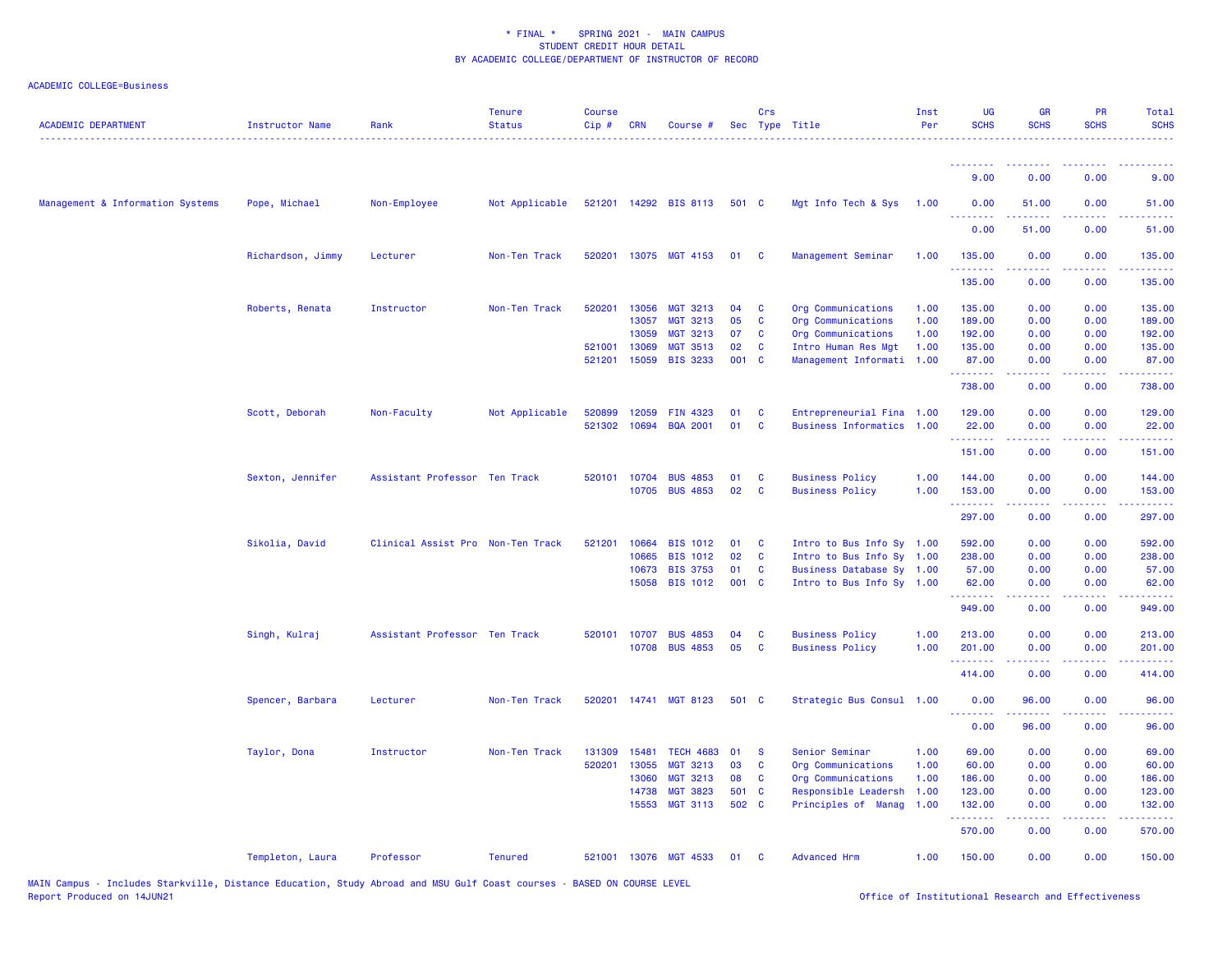| <b>ACADEMIC DEPARTMENT</b>                                               | <b>Instructor Name</b> | Rank              | <b>Tenure</b><br><b>Status</b> | <b>Course</b><br>Cip# | <b>CRN</b> | Course #              |        | Crs      | Sec Type Title            | Inst<br>Per | UG<br><b>SCHS</b>             | <b>GR</b><br><b>SCHS</b> | <b>PR</b><br><b>SCHS</b>                       | Total<br><b>SCHS</b>          |
|--------------------------------------------------------------------------|------------------------|-------------------|--------------------------------|-----------------------|------------|-----------------------|--------|----------|---------------------------|-------------|-------------------------------|--------------------------|------------------------------------------------|-------------------------------|
| Management & Information Systems                                         | Templeton, Laura       | Professor         | <b>Tenured</b>                 | 521302                |            | 16374 MGT 9000        | 01     | - D      | Research / Diss           | 1.00        | 0.00<br>.                     | 15.00<br>- - - - - -     | 0.00<br><b><i><u><u><b>A</b></u></u> A</i></b> | 15.00<br>- - - - - - <b>-</b> |
|                                                                          |                        |                   |                                |                       |            |                       |        |          |                           |             | 150,00                        | 15.00                    | 0.00                                           | 165.00                        |
|                                                                          | Warkentin, Merrill     | Professor         | <b>Tenured</b>                 | 521201                | 10680      | <b>BIS 8213</b>       | 01     | <b>C</b> | Secure Sys Analysis       | 1.00        | 0.00                          | 9.00                     | 0.00                                           | 9.00                          |
|                                                                          |                        |                   |                                |                       | 10682      | <b>BIS 8753</b>       | 01 C   |          | Inf Sys Collabrtve P 1.00 |             | 0.00                          | 3.00                     | 0.00                                           | 3.00                          |
|                                                                          |                        |                   |                                |                       | 14293      | <b>BIS 8213</b>       | 501 C  |          | Secure Sys Analysis       | 1.00        | 0.00                          | 45.00                    | 0.00                                           | 45.00                         |
|                                                                          |                        |                   |                                |                       |            | 14295 BIS 8753        | 501 C  |          | Inf Sys Collabrtve P 1.00 |             | 0.00                          | 6.00                     | 0.00                                           | 6.00                          |
|                                                                          |                        |                   |                                |                       | 17697      | <b>BIS 9000</b>       | $01$ D |          | Research / Diss           | 1.00        | 0.00<br>--------              | 42.00<br><u>.</u>        | 0.00<br>-----                                  | 42.00<br>----------           |
|                                                                          |                        |                   |                                |                       |            |                       |        |          |                           |             | 0.00                          | 105.00                   | 0.00                                           | 105.00                        |
|                                                                          | Xiao, Shan             | Grad Teach Assist | Not Applicable                 |                       |            | 521201 10676 BIS 4753 | 01     | - C      | Struc Sys Analysis        | 1.00        | 54.00                         | 0.00                     | 0.00                                           | 54.00                         |
|                                                                          |                        |                   |                                |                       |            |                       |        |          |                           |             | --------<br>54.00             | 0.00                     | 0.00                                           | 54.00                         |
|                                                                          | Xue, Botong            | Grad Teach Assist | Not Applicable                 |                       |            | 521201 10671 BIS 3233 | 02     | - C      | Management Informati 1.00 |             | 672.00<br><u>.</u>            | 0.00                     | 0.00<br>---------                              | 672.00<br>. <u>.</u>          |
|                                                                          |                        |                   |                                |                       |            |                       |        |          |                           |             | 672.00                        | 0.00                     | 0.00                                           | 672.00                        |
|                                                                          | Yates, Victoria        | Grad Teach Assist | Not Applicable                 |                       |            | 520701 13066 MGT 3333 | 01 C   |          | Field Study In Entre 1.00 |             | 45.00                         | 0.00                     | 0.00                                           | 45.00                         |
|                                                                          |                        |                   |                                |                       |            |                       |        |          |                           |             | - - - - - - - -<br>45.00      | 0.00                     | 0.00                                           | 45.00                         |
| ====================================<br>Management & Information Systems |                        |                   |                                |                       |            |                       |        |          |                           |             | $=$ = = = = = = =<br>10107.38 | --------<br>833,00       | ---------<br>0.00                              | ==========<br>10940.38        |
| =====================================                                    |                        |                   |                                |                       |            |                       |        |          |                           |             | ========                      | ==================       |                                                | ==========                    |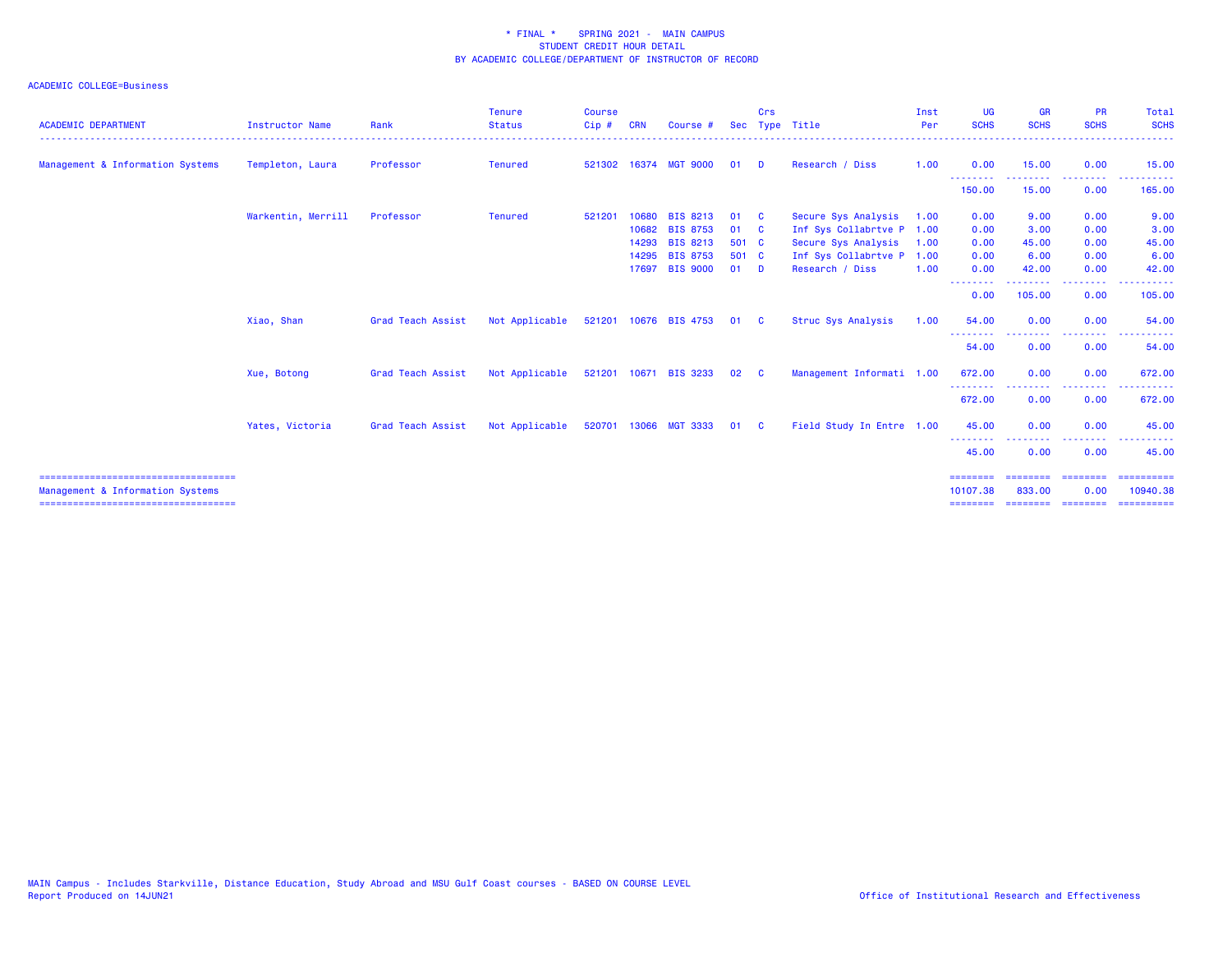| <b>ACADEMIC DEPARTMENT</b>                      | Instructor Name                | Rank                          | <b>Tenure</b><br><b>Status</b> | <b>Course</b><br>Cip# | <b>CRN</b>            | Course #                           |                 | Crs            | Sec Type Title                                         | Inst<br>Per | <b>UG</b><br><b>SCHS</b>                           | <b>GR</b><br><b>SCHS</b> | PR<br><b>SCHS</b> | Total<br><b>SCHS</b>                                                                                                                                           |
|-------------------------------------------------|--------------------------------|-------------------------------|--------------------------------|-----------------------|-----------------------|------------------------------------|-----------------|----------------|--------------------------------------------------------|-------------|----------------------------------------------------|--------------------------|-------------------|----------------------------------------------------------------------------------------------------------------------------------------------------------------|
|                                                 |                                |                               |                                |                       |                       |                                    |                 |                |                                                        |             |                                                    |                          |                   |                                                                                                                                                                |
| Marketing, Quantitative Analysis & Adams, Frank |                                | Associate Professor Tenured   |                                | 521401                | 13105                 | <b>MKT 4333</b>                    | 01              | C              | International Sup Ch 1.00                              |             | 144.00                                             | 0.00                     | 0.00              | 144.00                                                                                                                                                         |
|                                                 |                                |                               |                                |                       | 17240                 | <b>MKT 9000</b>                    | 01<br>01        | D              | Research / Diss                                        | 1.00        | 0.00                                               | 6.00                     | 0.00<br>0.00      | 6.00                                                                                                                                                           |
|                                                 |                                |                               |                                |                       | 17935                 | <b>MKT 4000</b><br><b>MKT 4000</b> | 02              | $\mathbf{I}$   | Directed Indiv Study 1.00                              |             | 3.00                                               | 0.00                     |                   | 3.00                                                                                                                                                           |
|                                                 |                                |                               |                                |                       | 17936                 |                                    |                 | - I            | Directed Indiv Study 1.00                              |             | 3.00                                               | 0.00                     | 0.00              | 3.00                                                                                                                                                           |
|                                                 |                                |                               |                                |                       | 17937<br>521403 13092 | <b>MKT 4000</b><br><b>MKT 3323</b> | 03<br>01        | л.<br><b>C</b> | Directed Indiv Study 1.00<br>International Logist 1.00 |             | 3.00<br>288.00                                     | 0.00<br>0.00             | 0.00<br>0.00      | 3.00<br>288.00                                                                                                                                                 |
|                                                 |                                |                               |                                |                       |                       |                                    |                 |                |                                                        |             | .<br>441.00                                        | 22222<br>6.00            | .<br>0.00         | 2.2.2.2.2.2<br>447.00                                                                                                                                          |
|                                                 | Ballard, Iva                   | Instructor                    | Non-Ten Track                  | 520201                | 17421                 | <b>BQA 6423</b>                    | 531 C           |                | <b>Business Decision An</b>                            | 1.00        | 0.00                                               | 72.00                    | 0.00              | 72.00                                                                                                                                                          |
|                                                 |                                |                               |                                | 521302                | 10697                 | <b>BQA 3123</b>                    | 01              | C              | Bus Stat Methods II                                    | 1.00        | 264.00                                             | 0.00                     | 0.00              | 264.00                                                                                                                                                         |
|                                                 |                                |                               |                                |                       | 10698                 | <b>BQA 3123</b>                    | 02              | C              | <b>Bus Stat Methods II</b>                             | 1.00        | 279.00                                             | 0.00                     | 0.00              | 279.00                                                                                                                                                         |
|                                                 |                                |                               |                                |                       | 14302                 | <b>BQA 3123</b>                    | 501 C           |                | Bus Stat Methods II                                    | 1.00        | 117.00                                             | 0.00                     | 0.00              | 117.00                                                                                                                                                         |
|                                                 |                                |                               |                                |                       | 15107                 | <b>BQA 3123</b>                    | 001 C           |                | Bus Stat Methods II                                    | 1.00        | 84.00                                              | 0.00                     | 0.00              | 84.00                                                                                                                                                          |
|                                                 |                                |                               |                                |                       |                       | 15349 BQA 3123                     | 03              | C              | Bus Stat Methods II                                    | 1.00        | 441.00<br>.                                        | 0.00<br>.                | 0.00<br>.         | 441.00<br>.                                                                                                                                                    |
|                                                 |                                |                               |                                |                       |                       |                                    |                 |                |                                                        |             | 1185.00                                            | 72.00                    | 0.00              | 1257.00                                                                                                                                                        |
|                                                 | Barney, Christian              | Grad Teach Assist             | Not Applicable                 | 521401                | 13107                 | <b>MKT 4413</b>                    | 02              | C              | Consumer Behavior                                      | 1.00        | 228.00                                             | 0.00                     | 0.00              | 228.00                                                                                                                                                         |
|                                                 |                                |                               |                                |                       | 15369                 | <b>MKT 4413</b>                    | 501             | $\mathbf{C}$   | Consumer Behavior                                      | 1.00        | 135.00                                             | 0.00                     | 0.00              | 135.00                                                                                                                                                         |
|                                                 |                                |                               |                                |                       |                       |                                    |                 |                |                                                        |             | <b><i><u><u> - - - - - -</u></u></i></b><br>363.00 | 0.00                     | .<br>0.00         | ------<br>363.00                                                                                                                                               |
|                                                 | Boone, Christopher             | Assistant Professor Ten Track |                                | 520203                | 17420                 | <b>MKT 8213</b>                    | 531             | <b>C</b>       | Supply Chain Operati 1.00                              |             | 0.00                                               | 93.00                    | 0.00              | 93.00                                                                                                                                                          |
|                                                 |                                |                               |                                | 521403                | 15109                 | <b>MKT 3323</b>                    | 001 C           |                | International Logist 1.00                              |             | 72.00                                              | 0.00                     | 0.00              | 72.00                                                                                                                                                          |
|                                                 |                                |                               |                                |                       |                       | 15346 MKT 3323                     | 02 <sub>o</sub> | <b>C</b>       | International Logist 1.00                              |             | 642.00<br>.                                        | 0.00<br>.                | 0.00<br>.         | 642.00<br>$\begin{array}{cccccccccc} \bullet & \bullet & \bullet & \bullet & \bullet & \bullet & \bullet & \bullet \end{array}$                                |
|                                                 |                                |                               |                                |                       |                       |                                    |                 |                |                                                        |             | 714.00                                             | 93.00                    | 0.00              | 807.00                                                                                                                                                         |
|                                                 | Breazeale, Michael             | Associate Professor Tenured   |                                | 521401                | 13102                 | <b>MKT 4223</b>                    | 01              | C              | Social Media Marketi                                   | 1.00        | 213.00                                             | 0.00                     | 0.00              | 213.00                                                                                                                                                         |
|                                                 |                                |                               |                                |                       | 13109                 | <b>MKT 4423</b>                    | 01              | C              | Strategic Brand Mana                                   | 1.00        | 198.00                                             | 0.00                     | 0.00              | 198.00                                                                                                                                                         |
|                                                 |                                |                               |                                |                       | 13121                 | <b>MKT 6423</b>                    | 01              | C              | Strategic Brand Mana                                   | 1.00        | 0.00                                               | 21.00                    | 0.00              | 21.00                                                                                                                                                          |
|                                                 |                                |                               |                                |                       | 17787                 | <b>MKT 9000</b>                    | 03              | D              | Research / Diss                                        | 1.00        | 0.00                                               | 9.00                     | 0.00              | 9.00                                                                                                                                                           |
|                                                 |                                |                               |                                |                       |                       |                                    |                 |                |                                                        |             | .<br>411.00                                        | د د د د د<br>30.00       | .<br>0.00         | $\frac{1}{2} \left( \frac{1}{2} \right) \left( \frac{1}{2} \right) \left( \frac{1}{2} \right) \left( \frac{1}{2} \right) \left( \frac{1}{2} \right)$<br>441.00 |
|                                                 | Brown, Haley-Lavell Instructor |                               | Non-Ten Track                  | 220205                | 10684                 | <b>BL 2413</b>                     | 01              | C              | Legal Envt Bus                                         | 1.00        | 288.00                                             | 0.00                     | 0.00              | 288.00                                                                                                                                                         |
|                                                 |                                |                               |                                | 220207                | 10690                 | <b>BL 4263</b>                     | 01              | C              | Environmental Law                                      | 1.00        | 57.00                                              | 0.00                     | 0.00              | 57.00                                                                                                                                                          |
|                                                 |                                |                               |                                | 229999                | 10692                 | <b>BL 6263</b>                     | 01              | <b>C</b>       | Environmental Law                                      | 1.00        | 0.00                                               | 87.00                    | 0.00              | 87.00                                                                                                                                                          |
|                                                 |                                |                               |                                | 521501                | 10691                 | <b>BL 4333</b>                     | 01              | <b>C</b>       | <b>Real Estate Law</b>                                 | 1.00        | 102.00                                             | 0.00                     | 0.00              | 102.00                                                                                                                                                         |
|                                                 |                                |                               |                                |                       | 10693                 | <b>BL 6333</b>                     | 01              | <b>C</b>       | Real Estate Law                                        | 1.00        | 0.00                                               | 102.00                   | 0.00              | 102.00                                                                                                                                                         |
|                                                 |                                |                               |                                |                       | 14298                 | <b>BL 4333</b>                     | 501 C           |                | Real Estate Law                                        | 1.00        | 75.00                                              | 0.00                     | 0.00              | 75.00                                                                                                                                                          |
|                                                 |                                |                               |                                |                       |                       | 14300 BL 6333                      | 501 C           |                | Real Estate Law                                        | 1.00        | 0.00<br>.                                          | 72.00<br>.               | 0.00<br>.         | 72.00<br>$\frac{1}{2} \left( \frac{1}{2} \right) \left( \frac{1}{2} \right) \left( \frac{1}{2} \right) \left( \frac{1}{2} \right) \left( \frac{1}{2} \right)$  |
|                                                 |                                |                               |                                |                       |                       |                                    |                 |                |                                                        |             | 522.00                                             | 261.00                   | 0.00              | 783.00                                                                                                                                                         |
|                                                 | Brown, Jessica                 | Non-Faculty                   | Not Applicable                 |                       |                       | 521003 15872 LSK 1101 12 C         |                 |                | Freshman Success Str 1.00                              |             | 8.00                                               | 0.00<br>-----            | 0.00<br>.         | 8.00                                                                                                                                                           |
|                                                 |                                |                               |                                |                       |                       |                                    |                 |                |                                                        |             | 8.00                                               | 0.00                     | 0.00              | 8.00                                                                                                                                                           |
|                                                 | Collier, Joel                  | Professor                     | <b>Tenured</b>                 | 520201                | 15353                 | <b>BUS 9113</b>                    | 01              | C              | Prep Future Bus Facu                                   | 1.00        | 0.00                                               | 33.00                    | 0.00              | 33.00                                                                                                                                                          |
|                                                 |                                |                               |                                | 521401                | 17497                 | <b>MKT 9000</b>                    | 02              | D              | Research / Diss                                        | 1.00        | 0.00                                               | 21.00                    | 0.00              | 21.00                                                                                                                                                          |
|                                                 |                                |                               |                                | 521402                | 15352                 | <b>MKT 8543</b>                    | 01              | <b>S</b>       | Quant Mkt Sem                                          | 1.00        | 0.00                                               | 6.00                     | 0.00              | 6.00                                                                                                                                                           |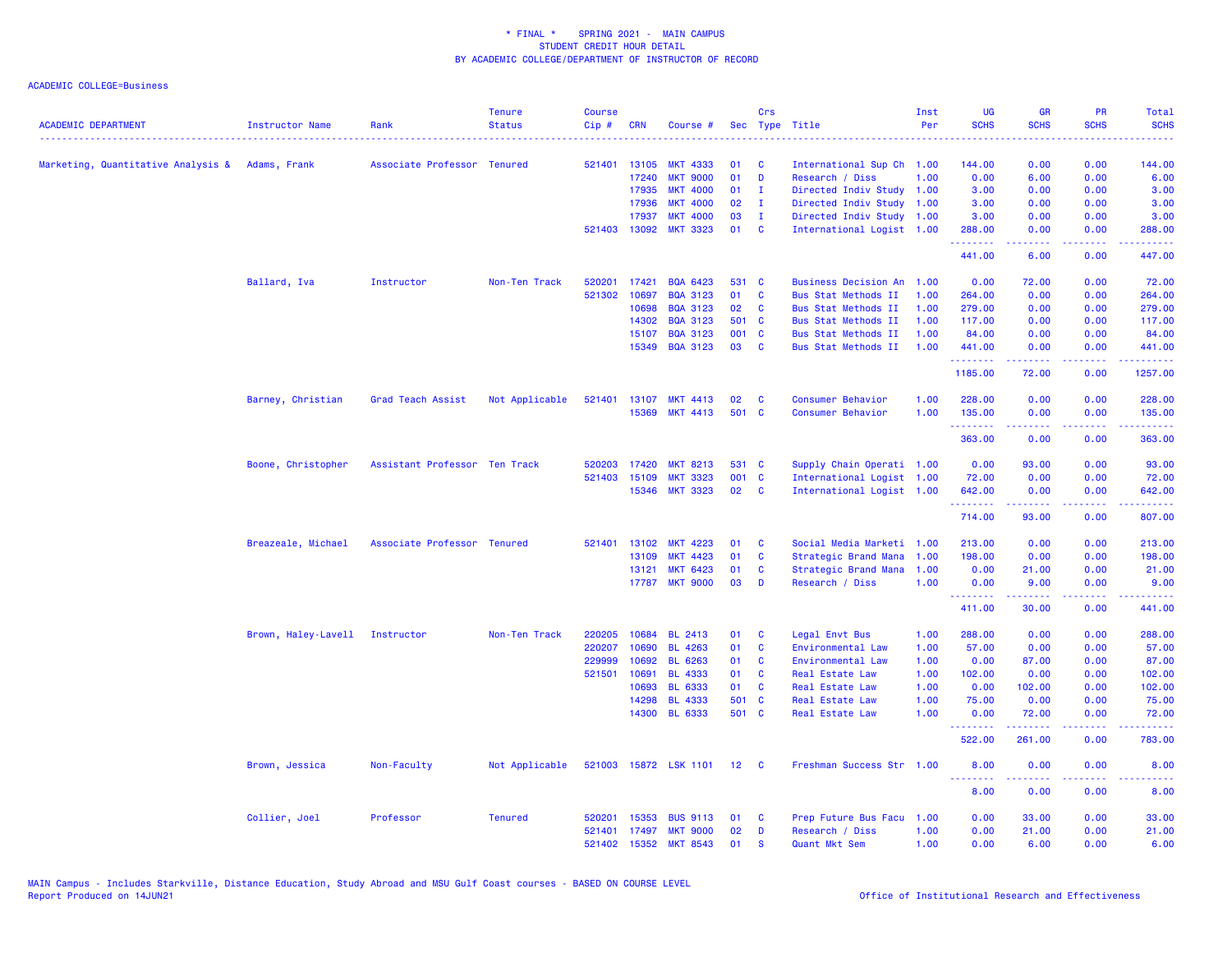| <b>ACADEMIC DEPARTMENT</b>                       | <b>Instructor Name</b> | Rank                          | <b>Tenure</b><br><b>Status</b> | <b>Course</b><br>Cip# | <b>CRN</b>     | Course #                          |                 | Crs          | Sec Type Title                        | Inst<br>Per  | <b>UG</b><br><b>SCHS</b> | <b>GR</b><br><b>SCHS</b>                                                                                                                                      | <b>PR</b><br><b>SCHS</b>                                                                                                          | <b>Total</b><br><b>SCHS</b>                                                                                                        |
|--------------------------------------------------|------------------------|-------------------------------|--------------------------------|-----------------------|----------------|-----------------------------------|-----------------|--------------|---------------------------------------|--------------|--------------------------|---------------------------------------------------------------------------------------------------------------------------------------------------------------|-----------------------------------------------------------------------------------------------------------------------------------|------------------------------------------------------------------------------------------------------------------------------------|
|                                                  |                        |                               |                                |                       |                |                                   |                 |              |                                       |              | .<br>0.00                | .<br>60.00                                                                                                                                                    | .<br>0.00                                                                                                                         | 60.00                                                                                                                              |
|                                                  |                        |                               |                                |                       |                |                                   |                 |              |                                       |              |                          |                                                                                                                                                               |                                                                                                                                   |                                                                                                                                    |
| Marketing, Quantitative Analysis & Cook, Cecelia |                        | Instructor                    | Non-Ten Track                  | 220205                | 10685          | <b>BL 2413</b>                    | 02              | C            | Legal Envt Bus                        | 1.00         | 582.00                   | 0.00                                                                                                                                                          | 0.00                                                                                                                              | 582.00                                                                                                                             |
|                                                  |                        |                               |                                |                       | 10686<br>10688 | <b>BL 2413</b><br><b>BL 3223</b>  | 03<br>01        | C<br>C       | Legal Envt Bus<br>Law Of Comm Trans   | 1.00<br>1.00 | 576.00<br>165.00         | 0.00<br>0.00                                                                                                                                                  | 0.00<br>0.00                                                                                                                      | 576.00<br>165.00                                                                                                                   |
|                                                  |                        |                               |                                |                       | 10689          | <b>BL 3223</b>                    | 02              | C            | Law Of Comm Trans                     | 1.00         | 159.00                   | 0.00                                                                                                                                                          | 0.00                                                                                                                              | 159.00                                                                                                                             |
|                                                  |                        |                               |                                |                       | 15105          | <b>BL 2413</b>                    | 001 C           |              | Legal Envt Bus                        | 1.00         | 54.00                    | 0.00                                                                                                                                                          | 0.00                                                                                                                              | 54.00                                                                                                                              |
|                                                  |                        |                               |                                | 229999                | 17635          | <b>BL 4000</b>                    | 02 <sub>o</sub> | $\mathbf{I}$ | Directed Indiv Study                  | 1.00         | 3.00                     | 0.00                                                                                                                                                          | 0.00                                                                                                                              | 3.00                                                                                                                               |
|                                                  |                        |                               |                                |                       |                |                                   |                 |              |                                       |              | 1539.00                  | 0.00                                                                                                                                                          | 0.00                                                                                                                              | 1539.00                                                                                                                            |
|                                                  | Dunlap, Kali           | Non-Faculty                   | Not Applicable                 |                       |                | 240102 14627 IDS 4111             | 501 C           |              | Professional Seminar 1.00             |              | 13.00<br>.               | 0.00<br>.                                                                                                                                                     | 0.00<br>$  -$                                                                                                                     | 13.00                                                                                                                              |
|                                                  |                        |                               |                                |                       |                |                                   |                 |              |                                       |              | 13.00                    | 0.00                                                                                                                                                          | 0.00                                                                                                                              | 13.00                                                                                                                              |
|                                                  | France, Stephen        | Associate Professor           | <b>Tenured</b>                 | 521399                | 15371          | <b>BQA 4413</b>                   | 501 C           |              | Bus. Forecasting and 1.00             |              | 3.00                     | 0.00                                                                                                                                                          | 0.00                                                                                                                              | 3.00                                                                                                                               |
|                                                  |                        |                               |                                |                       | 15372          | <b>BQA 6413</b>                   | 501 C           |              | Bus. Forecasting and 1.00             |              | 0.00                     | 6.00                                                                                                                                                          | 0.00                                                                                                                              | 6.00                                                                                                                               |
|                                                  |                        |                               |                                |                       |                |                                   |                 |              |                                       |              | .<br>3.00                | 6.00                                                                                                                                                          | 0.00                                                                                                                              | 9.00                                                                                                                               |
|                                                  | Graham, Kenneth        | Lecturer                      | Non-Ten Track                  |                       | 521401 14742   | <b>MKT 3013</b>                   | 501 C           |              | Principles Of Mkt                     | 1.00         | 252.00                   | 0.00                                                                                                                                                          | 0.00                                                                                                                              | 252.00                                                                                                                             |
|                                                  |                        |                               |                                |                       |                | 15347 MKT 3013                    | 02              | C            | Principles Of Mkt                     | 1.00         | 711.00                   | 0.00                                                                                                                                                          | 0.00                                                                                                                              | 711.00                                                                                                                             |
|                                                  |                        |                               |                                |                       |                |                                   |                 |              |                                       |              | .                        |                                                                                                                                                               |                                                                                                                                   |                                                                                                                                    |
|                                                  |                        |                               |                                |                       |                |                                   |                 |              |                                       |              | 963.00                   | 0.00                                                                                                                                                          | 0.00                                                                                                                              | 963.00                                                                                                                             |
|                                                  | Hardman, Haley         | Grad Teach Assist             | Not Applicable                 |                       |                | 521401 13095 MKT 4113 01          |                 | $\mathbf{C}$ | Personal Selling                      | 1.00         | 210.00<br>.              | 0.00<br>-----                                                                                                                                                 | 0.00<br>.                                                                                                                         | 210.00<br>2.2.2.2.2                                                                                                                |
|                                                  |                        |                               |                                |                       |                |                                   |                 |              |                                       |              | 210.00                   | 0.00                                                                                                                                                          | 0.00                                                                                                                              | 210.00                                                                                                                             |
|                                                  | Hawkins, Jonathan      | Non-Faculty                   | Not Applicable                 |                       |                | 240102 14629 IDS 4111             | 503 C           |              | Professional Seminar 1.00             |              | 12.00<br>.               | 0.00                                                                                                                                                          | 0.00<br>$\sim$ $\sim$ $\sim$                                                                                                      | 12.00<br>$\frac{1}{2} \left( \frac{1}{2} \right) \left( \frac{1}{2} \right) \left( \frac{1}{2} \right) \left( \frac{1}{2} \right)$ |
|                                                  |                        |                               |                                |                       |                |                                   |                 |              |                                       |              | 12.00                    | 0.00                                                                                                                                                          | 0.00                                                                                                                              | 12.00                                                                                                                              |
|                                                  | Hazen, Benjamin        | Non-Employee                  | Not Applicable                 | 520203                | 14748          | <b>MKT 8213</b>                   | 501 C           |              | Supply Chain Operati 1.00             |              | 0.00<br>.                | 96.00<br>$\frac{1}{2} \left( \frac{1}{2} \right) \left( \frac{1}{2} \right) \left( \frac{1}{2} \right) \left( \frac{1}{2} \right) \left( \frac{1}{2} \right)$ | 0.00<br>د د د د                                                                                                                   | 96.00<br>.                                                                                                                         |
|                                                  |                        |                               |                                |                       |                |                                   |                 |              |                                       |              | 0.00                     | 96.00                                                                                                                                                         | 0.00                                                                                                                              | 96.00                                                                                                                              |
|                                                  | Hu, Bingyan            | Assistant Professor Ten Track |                                |                       |                | 521402 13110 MKT 4533             | 01              | C            | Marketing Research                    | 1.00         | 99.00                    | 0.00                                                                                                                                                          | 0.00                                                                                                                              | 99.00                                                                                                                              |
|                                                  |                        |                               |                                |                       |                | 13111 MKT 4533                    | 02              | C            | Marketing Research                    | 1.00         | 69.00                    | 0.00                                                                                                                                                          | 0.00                                                                                                                              | 69.00                                                                                                                              |
|                                                  |                        |                               |                                |                       |                |                                   |                 |              |                                       |              | .                        |                                                                                                                                                               |                                                                                                                                   | وعاعاها                                                                                                                            |
|                                                  |                        |                               |                                |                       |                |                                   |                 |              |                                       |              | 168.00                   | 0.00                                                                                                                                                          | 0.00                                                                                                                              | 168.00                                                                                                                             |
|                                                  | Kazandjian, Brett      | Grad Teach Assist             | Not Applicable                 |                       |                | 521403 14743 MKT 3323             | 501 C           |              | International Logist 1.00             |              | 144.00                   | 0.00                                                                                                                                                          | 0.00                                                                                                                              | 144.00                                                                                                                             |
|                                                  |                        |                               |                                |                       |                |                                   |                 |              |                                       |              | .<br>144.00              | 0.00                                                                                                                                                          | 0.00                                                                                                                              | .<br>144.00                                                                                                                        |
|                                                  | Landers, Vincent       | Assistant Professor Ten Track |                                | 521401                | 13106          | <b>MKT 4413</b>                   | 01              | C            | Consumer Behavior                     | 1.00         | 285.00                   | 0.00                                                                                                                                                          | 0.00                                                                                                                              | 285.00                                                                                                                             |
|                                                  |                        |                               |                                | 521803                | 13090          | <b>MKT 3213</b>                   | 01              | C            | Retailing                             | 1.00         | 207.00                   | 0.00                                                                                                                                                          | 0.00                                                                                                                              | 207.00                                                                                                                             |
|                                                  |                        |                               |                                |                       |                |                                   |                 |              |                                       |              | .<br>492.00              | .<br>0.00                                                                                                                                                     | $\frac{1}{2} \left( \frac{1}{2} \right) \left( \frac{1}{2} \right) \left( \frac{1}{2} \right) \left( \frac{1}{2} \right)$<br>0.00 | <b></b><br>492.00                                                                                                                  |
|                                                  |                        |                               |                                |                       |                |                                   |                 |              |                                       |              |                          |                                                                                                                                                               |                                                                                                                                   |                                                                                                                                    |
|                                                  | Lueg, Jason            | Professor                     | <b>Tenured</b>                 | 521401                | 13120          | 13115 MKT 4813<br><b>MKT 6313</b> | 01<br>01        | C<br>C       | Marketing-Mgt<br>Physical Distributio | 1.00<br>1.00 | 387.00<br>0.00           | 0.00<br>24.00                                                                                                                                                 | 0.00<br>0.00                                                                                                                      | 387.00<br>24.00                                                                                                                    |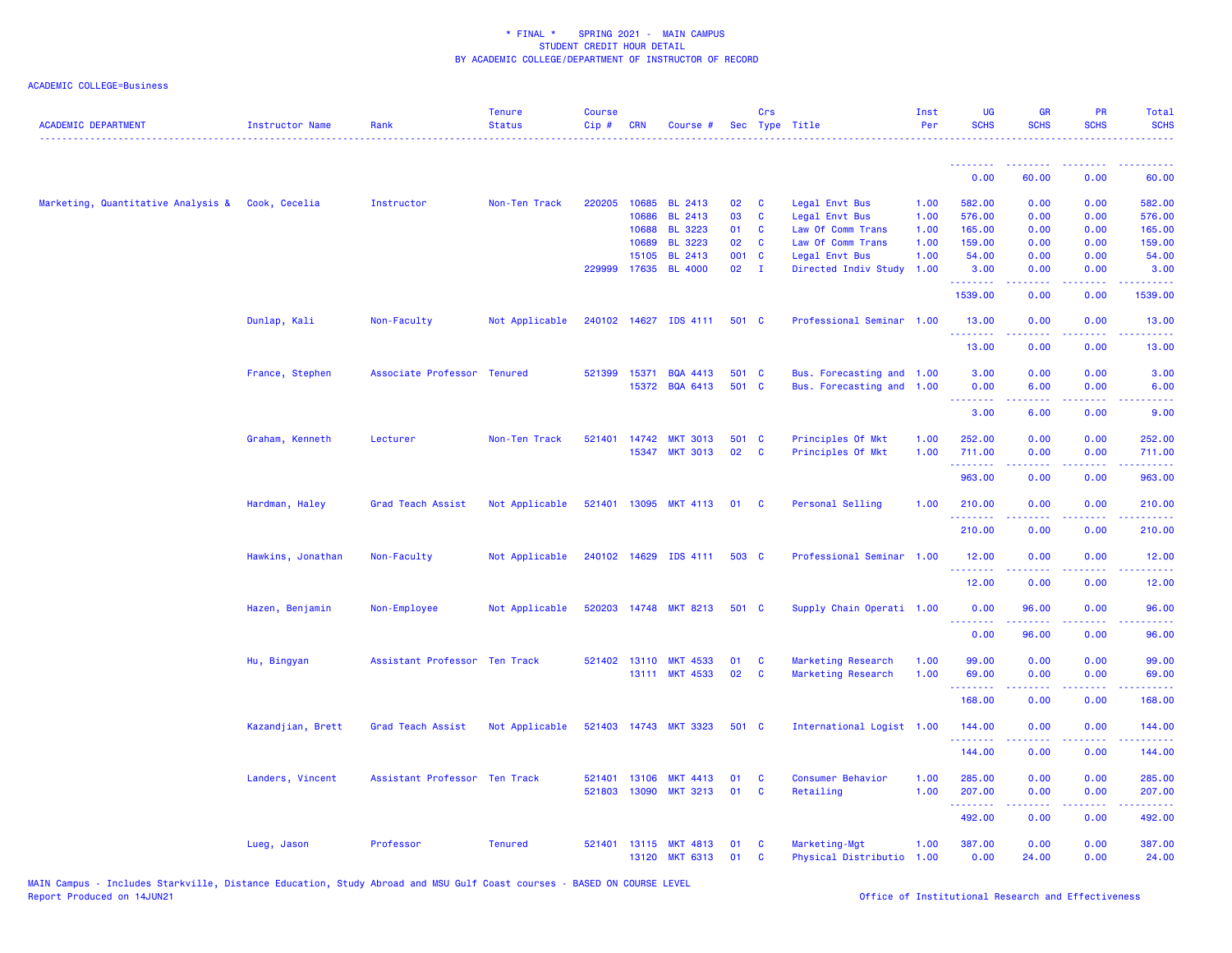| <b>ACADEMIC DEPARTMENT</b>                     | <b>Instructor Name</b> | Rank              | <b>Tenure</b><br><b>Status</b> | <b>Course</b><br>Cip# | <b>CRN</b>   | Course #              |       | Crs          | Sec Type Title            | Inst<br>Per | <b>UG</b><br><b>SCHS</b> | <b>GR</b><br><b>SCHS</b>                                                                                                                                      | PR<br><b>SCHS</b>                                                                                      | Total<br><b>SCHS</b>   |
|------------------------------------------------|------------------------|-------------------|--------------------------------|-----------------------|--------------|-----------------------|-------|--------------|---------------------------|-------------|--------------------------|---------------------------------------------------------------------------------------------------------------------------------------------------------------|--------------------------------------------------------------------------------------------------------|------------------------|
| Marketing, Quantitative Analysis & Lueg, Jason |                        | Professor         | <b>Tenured</b>                 | 521801                |              | 13103 MKT 4313        | 01    | <b>C</b>     | Physical Distrib Mgt 1.00 |             | 174.00<br>.              | 0.00                                                                                                                                                          | 0.00<br>$\sim$ $\sim$ $\sim$ $\sim$                                                                    | 174.00<br>22222        |
|                                                |                        |                   |                                |                       |              |                       |       |              |                           |             | 561.00                   | 24.00                                                                                                                                                         | 0.00                                                                                                   | 585.00                 |
|                                                | Lueg, Nicole           | Professor         | <b>Tenured</b>                 | 521302 17857          |              | <b>MGT 7000</b>       | 01    | $\mathbf{I}$ | Directed Indiv Study 1.00 |             | 0.00                     | 6.00                                                                                                                                                          | 0.00                                                                                                   | 6.00                   |
|                                                |                        |                   |                                |                       | 17858        | <b>MGT 7000</b>       | 02    | $\mathbf{I}$ | Directed Indiv Study      | 1.00        | 0.00                     | 3.00                                                                                                                                                          | 0.00                                                                                                   | 3.00                   |
|                                                |                        |                   |                                |                       | 17859        | <b>MGT 7000</b>       | 03    | $\mathbf{I}$ | Directed Indiv Study 1.00 |             | 0.00<br>.                | 3.00<br>$\frac{1}{2} \left( \frac{1}{2} \right) \left( \frac{1}{2} \right) \left( \frac{1}{2} \right) \left( \frac{1}{2} \right)$                             | 0.00<br>د د د د .                                                                                      | 3.00<br>المتمامين      |
|                                                |                        |                   |                                |                       |              |                       |       |              |                           |             | 0.00                     | 12.00                                                                                                                                                         | 0.00                                                                                                   | 12.00                  |
|                                                | Mallette, Stephanie    | Instructor        | Non-Ten Track                  | 220205                | 14296        | <b>BL 2413</b>        | 501 C |              | Legal Envt Bus            | 1.00        | 129.00                   | 0.00                                                                                                                                                          | 0.00                                                                                                   | 129.00                 |
|                                                |                        |                   |                                |                       | 14297        | <b>BL 4243</b>        | 501 C |              | Entrepreneur Law          | 1.00        | 36.00                    | 0.00                                                                                                                                                          | 0.00                                                                                                   | 36.00                  |
|                                                |                        |                   |                                |                       | 14299        | BL 6243               | 501 C |              | Entrepreneur Law          | 1.00        | 0.00                     | 27.00                                                                                                                                                         | 0.00                                                                                                   | 27.00                  |
|                                                |                        |                   |                                |                       | 229999 14301 | <b>BL 8113</b>        | 501 C |              | Law Ethics Disp Res       | 1.00        | 0.00<br>.                | 93.00<br>$\frac{1}{2} \left( \frac{1}{2} \right) \left( \frac{1}{2} \right) \left( \frac{1}{2} \right) \left( \frac{1}{2} \right) \left( \frac{1}{2} \right)$ | 0.00<br>$\frac{1}{2} \left( \frac{1}{2} \right) \left( \frac{1}{2} \right) \left( \frac{1}{2} \right)$ | 93.00<br>.             |
|                                                |                        |                   |                                |                       |              |                       |       |              |                           |             | 165.00                   | 120.00                                                                                                                                                        | 0.00                                                                                                   | 285.00                 |
|                                                | Meredith, Kavitha      | Grad Teach Assist | Not Applicable                 |                       |              | 521402 13112 MKT 4533 | 03    | C            | Marketing Research        | 1.00        | 159.00                   | 0.00                                                                                                                                                          | 0.00                                                                                                   | 159.00                 |
|                                                |                        |                   |                                |                       |              |                       |       |              |                           |             | .<br>159.00              | 0.00                                                                                                                                                          | ولايات<br>0.00                                                                                         | .<br>159.00            |
|                                                | Moore, Melissa         | Professor         | <b>Tenured</b>                 |                       |              | 521401 13088 MKT 3013 | 01    | <b>C</b>     | Principles Of Mkt         | 1.00        | 414.00<br>.              | 0.00                                                                                                                                                          | 0.00<br>.                                                                                              | 414.00                 |
|                                                |                        |                   |                                |                       |              |                       |       |              |                           |             | 414.00                   | 0.00                                                                                                                                                          | 0.00                                                                                                   | 414.00                 |
|                                                | Moore, Robert          | Professor         | <b>Tenured</b>                 | 521401                | 13100        | <b>MKT 4213</b>       | 01    | <b>C</b>     | Internet Marketing        | 1.00        | 105.00                   | 0.00                                                                                                                                                          | 0.00                                                                                                   | 105.00                 |
|                                                |                        |                   |                                |                       | 13101        | <b>MKT 4213</b>       | 02    | $\mathbf{C}$ | Internet Marketing        | 1.00        | 90.00                    | 0.00                                                                                                                                                          | 0.00                                                                                                   | 90.00                  |
|                                                |                        |                   |                                |                       | 13119        | <b>MKT 6213</b>       | 02    | <b>C</b>     | Internet Marketing        | 1.00        | 0.00                     | 6.00                                                                                                                                                          | 0.00                                                                                                   | 6.00                   |
|                                                |                        |                   |                                |                       | 15108        | <b>MKT 3013</b>       | 001 C |              | Principles Of Mkt         | 1.00        | 81.00<br>.               | 0.00                                                                                                                                                          | 0.00<br>$  -$                                                                                          | 81.00<br>.             |
|                                                |                        |                   |                                |                       |              |                       |       |              |                           |             | 276.00                   | 6.00                                                                                                                                                          | 0.00                                                                                                   | 282.00                 |
|                                                | Pompelia, Anthony      | Lecturer          | Non-Ten Track                  | 521401                | 15827        | <b>MKT 4423</b>       | 501 C |              | Strategic Brand Mana 1.00 |             | 93.00                    | 0.00                                                                                                                                                          | 0.00                                                                                                   | 93.00                  |
|                                                |                        |                   |                                |                       |              |                       |       |              |                           |             | 93.00                    | 0.00                                                                                                                                                          | 0.00                                                                                                   | 93.00                  |
|                                                | Scott, Adam            | Non-Faculty       | Not Applicable                 |                       |              | 521401 13086 MKT 2243 | 01    | <b>C</b>     | PGA Golf Facility Mg 1.00 |             | 42.00<br><u>.</u>        | 0.00                                                                                                                                                          | 0.00<br>$   -$                                                                                         | 42.00<br>.             |
|                                                |                        |                   |                                |                       |              |                       |       |              |                           |             | 42.00                    | 0.00                                                                                                                                                          | 0.00                                                                                                   | 42.00                  |
|                                                | Scott, Erika           | Non-Faculty       | Not Applicable                 | 521401                | 15351        | <b>MKT 2233</b>       | 01    | C            | Intermediate Golf In 1.00 |             | 30.00                    | 0.00                                                                                                                                                          | 0.00                                                                                                   | 30.00                  |
|                                                |                        |                   |                                | 529999                | 13085        | <b>MKT 2223</b>       | 01    | C            | Intro to Golf Instru 1.00 |             | 36.00                    | 0.00                                                                                                                                                          | 0.00                                                                                                   | 36.00                  |
|                                                |                        |                   |                                |                       |              |                       |       |              |                           |             | .                        | <b><i><u><u> - - - - -</u></u></i></b>                                                                                                                        | .                                                                                                      | .                      |
|                                                |                        |                   |                                |                       |              |                       |       |              |                           |             | 66.00                    | 0.00                                                                                                                                                          | 0.00                                                                                                   | 66.00                  |
|                                                | Shanahan, Kevin        | Professor         | <b>Tenured</b>                 | 521401                | 13098        | <b>MKT 4123</b>       | 01    | C            | Advertising               | 1.00        | 183.00                   | 0.00                                                                                                                                                          | 0.00                                                                                                   | 183.00                 |
|                                                |                        |                   |                                |                       | 14747        | <b>MKT 8153</b>       | 501   | $\mathbf{C}$ | Strategic Marketing       | 1.00        | 0.00                     | 141.00                                                                                                                                                        | 0.00                                                                                                   | 141.00                 |
|                                                |                        |                   |                                |                       |              | 15095 MKT 8153        | 551 C |              | Strategic Marketing       | 1.00        | 0.00<br><u>.</u>         | 117.00<br>.                                                                                                                                                   | 0.00<br>.                                                                                              | 117.00<br>لأعاط عاطاته |
|                                                |                        |                   |                                |                       |              |                       |       |              |                           |             | 183.00                   | 258.00                                                                                                                                                        | 0.00                                                                                                   | 441.00                 |
|                                                | Walton, Laura          | Instructor        | Non-Ten Track                  | 521401                | 13093        | <b>MKT 3513</b>       | 01    | E            | Marketing Internship      | 1.00        | 12.00                    | 0.00                                                                                                                                                          | 0.00                                                                                                   | 12.00                  |
|                                                |                        |                   |                                |                       | 14746        | <b>MKT 6143</b>       | 501   | C            | Sales Management          | 1.00        | 0.00                     | 33.00                                                                                                                                                         | 0.00                                                                                                   | 33.00                  |
|                                                |                        |                   |                                |                       | 15368        | <b>MKT 4113</b>       | 501   | <b>C</b>     | Personal Selling          | 1.00        | 138.00                   | 0.00                                                                                                                                                          | 0.00                                                                                                   | 138.00                 |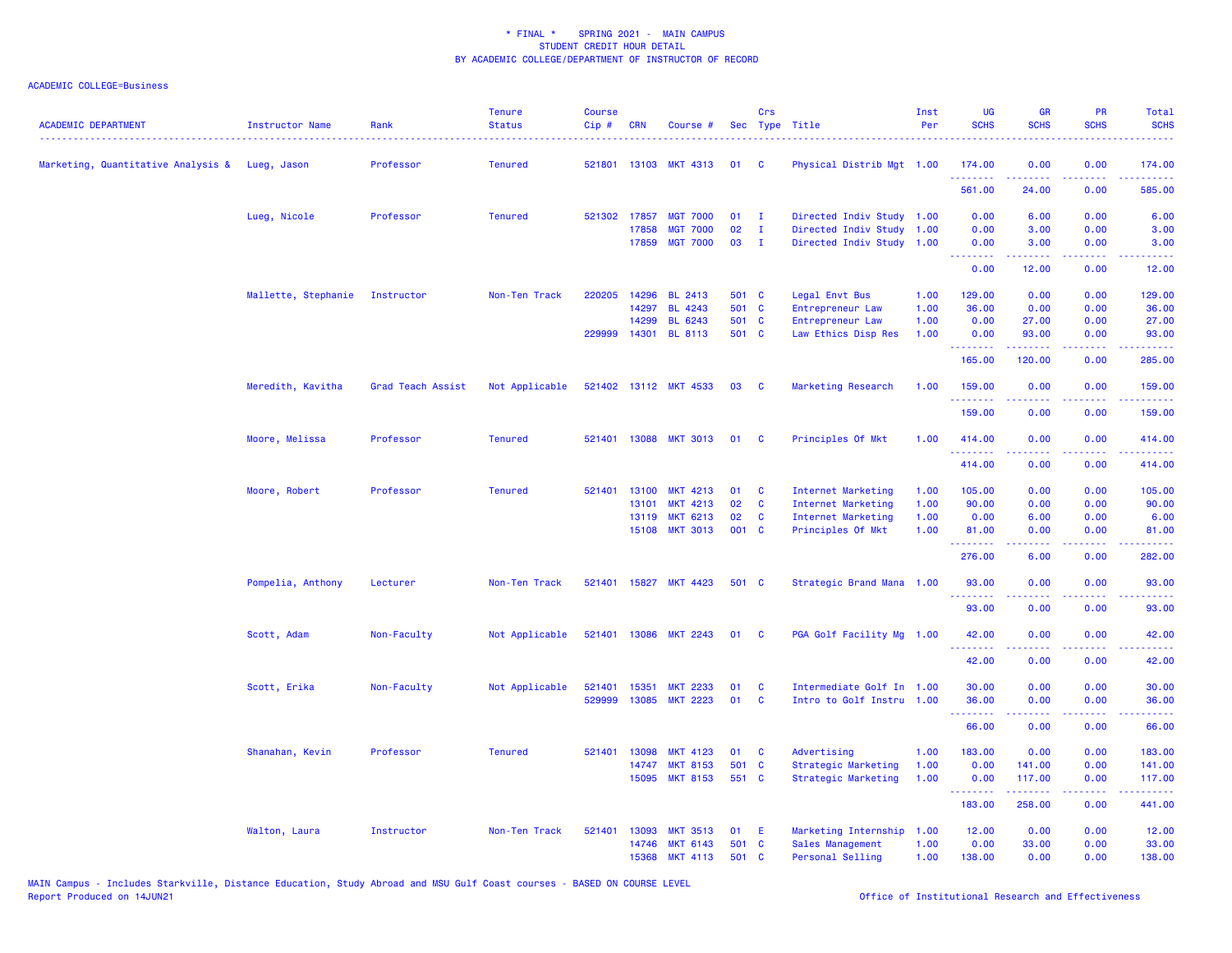| <b>ACADEMIC DEPARTMENT</b>                                                 | <b>Instructor Name</b> | Rank                          | <b>Tenure</b><br><b>Status</b> | <b>Course</b><br>Cip# | <b>CRN</b> | Course #              |              | Crs          | Sec Type Title              | Inst<br>Per | UG<br><b>SCHS</b>    | <b>GR</b><br><b>SCHS</b> | <b>PR</b><br><b>SCHS</b>                             | Total<br><b>SCHS</b>   |
|----------------------------------------------------------------------------|------------------------|-------------------------------|--------------------------------|-----------------------|------------|-----------------------|--------------|--------------|-----------------------------|-------------|----------------------|--------------------------|------------------------------------------------------|------------------------|
|                                                                            |                        |                               |                                |                       |            |                       |              |              |                             |             |                      |                          |                                                      |                        |
| Marketing, Quantitative Analysis &                                         | Walton, Laura          | Instructor                    | Non-Ten Track                  | 521803                |            | 16367 MKT 3213        | 501 C        |              | Retailing                   | 1.00        | 102.00               | 0.00                     | 0.00                                                 | 102.00                 |
|                                                                            |                        |                               |                                |                       |            | 17275 MKT 3213        | 02 C         |              | Retailing                   | 1.00        | 204.00               | 0.00                     | 0.00                                                 | 204.00                 |
|                                                                            |                        |                               |                                |                       |            |                       |              |              |                             |             | .<br>456.00          | 33.00                    | .<br>0.00                                            | . <u>.</u> .<br>489,00 |
|                                                                            | Wen, Jutong            | Grad Teach Assist             | Not Applicable                 |                       |            | 521403 13094 MKT 3933 | 01 C         |              | International Mkt           | 1.00        | 180.00               | 0.00                     | 0.00                                                 | 180.00                 |
|                                                                            |                        |                               |                                |                       |            |                       |              |              |                             |             | .<br>180,00          | 0.00                     | <b><i><u><u> - - - - - - - -</u></u></i></b><br>0.00 | .<br>180.00            |
|                                                                            | Zhuo, Yueran           | Assistant Professor Ten Track |                                | 520201                | 10699      | BQA 4423              | 01           | - C          | Business Decision An 1.00   |             | 45.00                | 0.00                     | 0.00                                                 | 45.00                  |
|                                                                            |                        |                               |                                |                       | 10700      | <b>BQA 6423</b>       | 01           | $\mathbf{C}$ | <b>Business Decision An</b> | 1.00        | 0.00                 | 78.00                    | 0.00                                                 | 78.00                  |
|                                                                            |                        |                               |                                |                       | 14304      | <b>BQA 6423</b>       | 501 C        |              | Business Decision An 1.00   |             | 0.00                 | 111.00                   | 0.00                                                 | 111.00                 |
|                                                                            |                        |                               |                                | 521302                | 15096      | <b>BQA 8443</b>       | 551 C        |              | Stat Analy Bus Dec          | 1.00        | 0.00                 | 75.00                    | 0.00                                                 | 75.00                  |
|                                                                            |                        |                               |                                |                       |            | 16232 BQA 8443        | 501 C        |              | Stat Analy Bus Dec          | 1.00        | 0.00                 | 135,00<br>. <u>.</u>     | 0.00                                                 | 135.00                 |
|                                                                            |                        |                               |                                |                       |            |                       |              |              |                             |             | --------<br>45.00    | 399.00                   | 0.00                                                 | .<br>444.00            |
|                                                                            | Zimber, Carla          | Non-Faculty                   | Not Applicable                 |                       |            | 360118 11407 DSS 0413 | $01 \quad C$ |              | Basic Writing/Litera 1.00   |             | 18.00                | 0.00                     | 0.00                                                 | 18.00                  |
|                                                                            |                        |                               |                                |                       |            |                       |              |              |                             |             | 18.00                | 0.00                     | . <b>.</b> .<br>0.00                                 | 18.00                  |
| ====================================<br>Marketing, Quantitative Analysis & |                        |                               |                                |                       |            |                       |              |              |                             |             | ---------<br>9846.00 | 1476.00                  | 0.00                                                 | ==========<br>11322.00 |
| ======================================                                     |                        |                               |                                |                       |            |                       |              |              |                             |             | ========             | ========                 | ---------                                            | -----------            |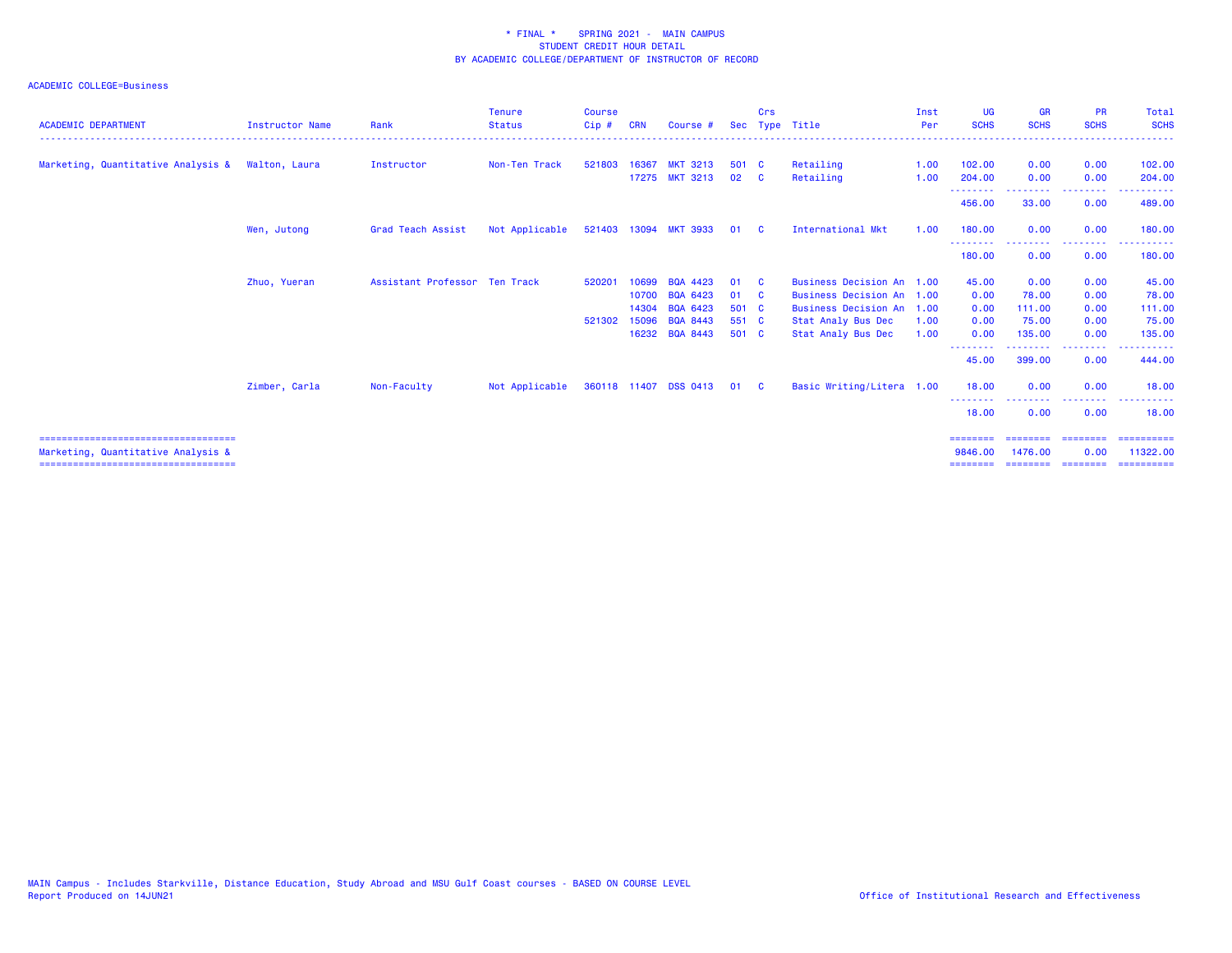| <b>ACADEMIC DEPARTMENT</b>                           | <b>Instructor Name</b> | Rank                                               | <b>Tenure</b><br><b>Status</b> | <b>Course</b><br>$Cip$ # | <b>CRN</b> | Course #              |       | Crs            | Sec Type Title            | Inst<br>Per | <b>UG</b><br><b>SCHS</b> | <b>GR</b><br><b>SCHS</b> | PR<br><b>SCHS</b>                   | Total<br><b>SCHS</b> |
|------------------------------------------------------|------------------------|----------------------------------------------------|--------------------------------|--------------------------|------------|-----------------------|-------|----------------|---------------------------|-------------|--------------------------|--------------------------|-------------------------------------|----------------------|
| Counseling, Educational Psychology, Abernathy, Larry |                        | Research Assoc Prof Non-Ten Track                  |                                | 422707                   | 14784      | <b>PSY 3623</b>       | 501 C |                | Social Psychology         | 1.00        | 144.00                   | 0.00                     | 0.00                                | 144.00               |
|                                                      |                        |                                                    |                                | 422806                   | 11932      | EPY 2513              | 01    | $\mathbf{C}$   | Human Growth & Devel 1.00 |             | 315.00                   | 0.00                     | 0.00                                | 315.00               |
|                                                      |                        |                                                    |                                |                          | 14926      | EPY 2513              | 001 C |                | Human Growth & Devel      | 1.00        | 45.00                    | 0.00                     | 0.00                                | 45.00                |
|                                                      |                        |                                                    |                                | 422807 11944             |            | <b>EPY 3543</b>       | 01    | $\mathbf{C}$   | Psych Of Adoles           | 1.00        | 120.00<br>.              | 0.00<br>.                | 0.00                                | 120.00<br>.          |
|                                                      |                        |                                                    |                                |                          |            |                       |       |                |                           |             | 624.00                   | 0.00                     | 0.00                                | 624.00               |
|                                                      | Akins, Ericka          | Lecturer                                           | Non-Ten Track                  | 301101 11119             |            | COE 4713              | 01    | <b>C</b>       | Issues In Aging           | 1.00        | 69.00                    | 0.00                     | 0.00                                | 69.00                |
|                                                      |                        |                                                    |                                |                          | 11120      | COE 6713              | 01    | $\mathbf{C}$   | Issues In Aging           | 1.00        | 0.00                     | 27.00                    | 0.00                                | 27.00                |
|                                                      |                        |                                                    |                                |                          |            | 422803 11115 COE 4023 | 01    | $\mathbf{C}$   | Intro To Counseling       | 1.00        | 96.00<br>.               | 0.00<br>بالمستمال        | 0.00<br>$\sim$ $\sim$ $\sim$ $\sim$ | 96.00<br>.           |
|                                                      |                        |                                                    |                                |                          |            |                       |       |                |                           |             | 165.00                   | 27.00                    | 0.00                                | 192.00               |
|                                                      | Bailey, Cory           | Non-Faculty                                        | Not Applicable                 | 039999                   |            | 10776 CFR 1011        | 01    | $\mathbf{C}$   | Amb. Leadership Deve 1.00 |             | 12.00<br>. <b>.</b>      | 0.00<br>.                | 0.00<br>$\sim$ $\sim$ $\sim$        | 12.00<br>.           |
|                                                      |                        |                                                    |                                |                          |            |                       |       |                |                           |             | 12.00                    | 0.00                     | 0.00                                | 12.00                |
|                                                      | Ball, Kimberly         | Lecturer                                           | Non-Ten Track                  | 130603                   | 11946      | EPY 4214              | 01    | <b>C</b>       | Ed & Psy Statistics       | 1.00        | 136.00                   | 0.00                     | 0.00                                | 136.00               |
|                                                      |                        |                                                    |                                |                          | 11947      | EPY 4214              | 02    | K              | Ed & Psy Statistics       | 1.00        | 0.00                     | 0.00                     | 0.00                                | 0.00                 |
|                                                      |                        |                                                    |                                |                          | 11948      | EPY 4214              | 03    | <b>K</b>       | Ed & Psy Statistics       | 1.00        | 0.00                     | 0.00                     | 0.00                                | 0.00                 |
|                                                      |                        |                                                    |                                | 231302 11594             |            | <b>EDF 3413</b>       | 02    | B              | Writing For Thinking 1.00 |             | 75.00                    | 0.00                     | 0.00                                | 75.00                |
|                                                      |                        |                                                    |                                |                          | 11595      | EDF 3413              | 03    | $\overline{B}$ | Writing For Thinking 1.00 |             | 75.00<br><b></b>         | 0.00<br>.                | 0.00                                | 75.00<br>.           |
|                                                      |                        |                                                    |                                |                          |            |                       |       |                |                           |             | 286.00                   | 0.00                     | 0.00                                | 286.00               |
|                                                      |                        | Bates-Brantley, Kayl Assistant Professor Ten Track |                                | 130604                   | 11961      | <b>EPY 8773</b>       | 01    | C              | Acad Assess & Interv 1.00 |             | 0.00                     | 12.00                    | 0.00                                | 12.00                |
|                                                      |                        |                                                    |                                | 422801                   | 11959      | EPY 8493              | 01    | <b>C</b>       | Soc-Emotional & Beh       | 1.00        | 0.00                     | 18.00                    | 0.00                                | 18.00                |
|                                                      |                        |                                                    |                                | 429999                   | 11963      | <b>EPY 8790</b>       | 01    | E.             | School Psy Practicum 0.10 |             | 0.00<br>.                | 1.80<br>.                | 0.00<br>. <b>.</b> .                | 1.80<br>.            |
|                                                      |                        |                                                    |                                |                          |            |                       |       |                |                           |             | 0.00                     | 31.80                    | 0.00                                | 31.80                |
|                                                      | Borgen, John           | Assistant Professor Ten Track                      |                                | 422805 15364             |            | <b>EPY 9443</b>       | 501 C |                | Single Subject Desig 1.00 |             | 0.00                     | 33.00                    | 0.00                                | 33.00                |
|                                                      |                        |                                                    |                                |                          | 15727      | EPY 9443              | 01    | <b>C</b>       | Single Subject Desig 1.00 |             | 0.00                     | 21.00                    | 0.00                                | 21.00                |
|                                                      |                        |                                                    |                                |                          |            |                       |       |                |                           |             | .                        | المتمامين                | د د د د .                           | .                    |
|                                                      |                        |                                                    |                                |                          |            |                       |       |                |                           |             | 0.00                     | 54.00                    | 0.00                                | 54.00                |
|                                                      | Boyles, Caragh         | Non-Faculty                                        | Not Applicable                 |                          |            | 350103 11987 EXL 0190 | 03    | - E            | Experiential Learnin 1.00 |             | 6.00<br><u>.</u>         | 0.00<br>.                | 0.00<br>$   -$                      | 6.00                 |
|                                                      |                        |                                                    |                                |                          |            |                       |       |                |                           |             | 6.00                     | 0.00                     | 0.00                                | 6.00                 |
|                                                      | Coffman, Kaitlin       | Non-Faculty                                        | Not Applicable                 |                          |            | 521003 15868 LSK 1101 | 08    | <b>C</b>       | Freshman Success Str 1.00 |             | 6.00<br>.                | 0.00<br>.                | 0.00<br>$\sim$ $\sim$ $\sim$        | 6.00                 |
|                                                      |                        |                                                    |                                |                          |            |                       |       |                |                           |             | 6.00                     | 0.00                     | 0.00                                | 6.00                 |
|                                                      | Dillard, Stacy         | Non-Faculty                                        | Not Applicable                 | 130301 12830             |            | <b>LSK 1141</b>       | 04    | <b>C</b>       | College Success II        | 1.00        | 11.00                    | 0.00                     | 0.00                                | 11.00                |
|                                                      |                        |                                                    |                                |                          | 12832      | <b>LSK 1141</b>       | 06    | $\mathbf{C}$   | College Success II        | 1.00        | 8.00                     | 0.00                     | 0.00                                | 8.00                 |
|                                                      |                        |                                                    |                                |                          |            | 521003 15876 LSK 1101 | 16    | <b>C</b>       | Freshman Success Str 1.00 |             | 5.00<br><u>.</u>         | 0.00<br>.                | 0.00                                | 5.00                 |
|                                                      |                        |                                                    |                                |                          |            |                       |       |                |                           |             | 24.00                    | 0.00                     | 0.00                                | 24.00                |
|                                                      | Dooley, Kathy          | Professor                                          | <b>Tenured</b>                 | 131101 11130             |            | COE 8730              | 02    | E              | Internship-Mental He      | 1.00        | 0.00                     | 48.00                    | 0.00                                | 48.00                |
|                                                      |                        |                                                    |                                | 422801                   | 11129      | COE 8633              | 01    | $\mathbf{C}$   | Psychosocial Rehab        | 1.00        | 0.00                     | 72.00                    | 0.00                                | 72.00                |
|                                                      |                        |                                                    |                                | 422803                   | 16592      | <b>COE 9000</b>       | 01    | D              | Research / Diss           | 1.00        | 0.00                     | 9.00                     | 0.00                                | 9.00                 |
|                                                      |                        |                                                    |                                | 511508                   | 15714      | COE 8743              | 01    | C              | Counseling LGBTQ          | 1.00        | 0.00                     | 57.00                    | 0.00                                | 57.00                |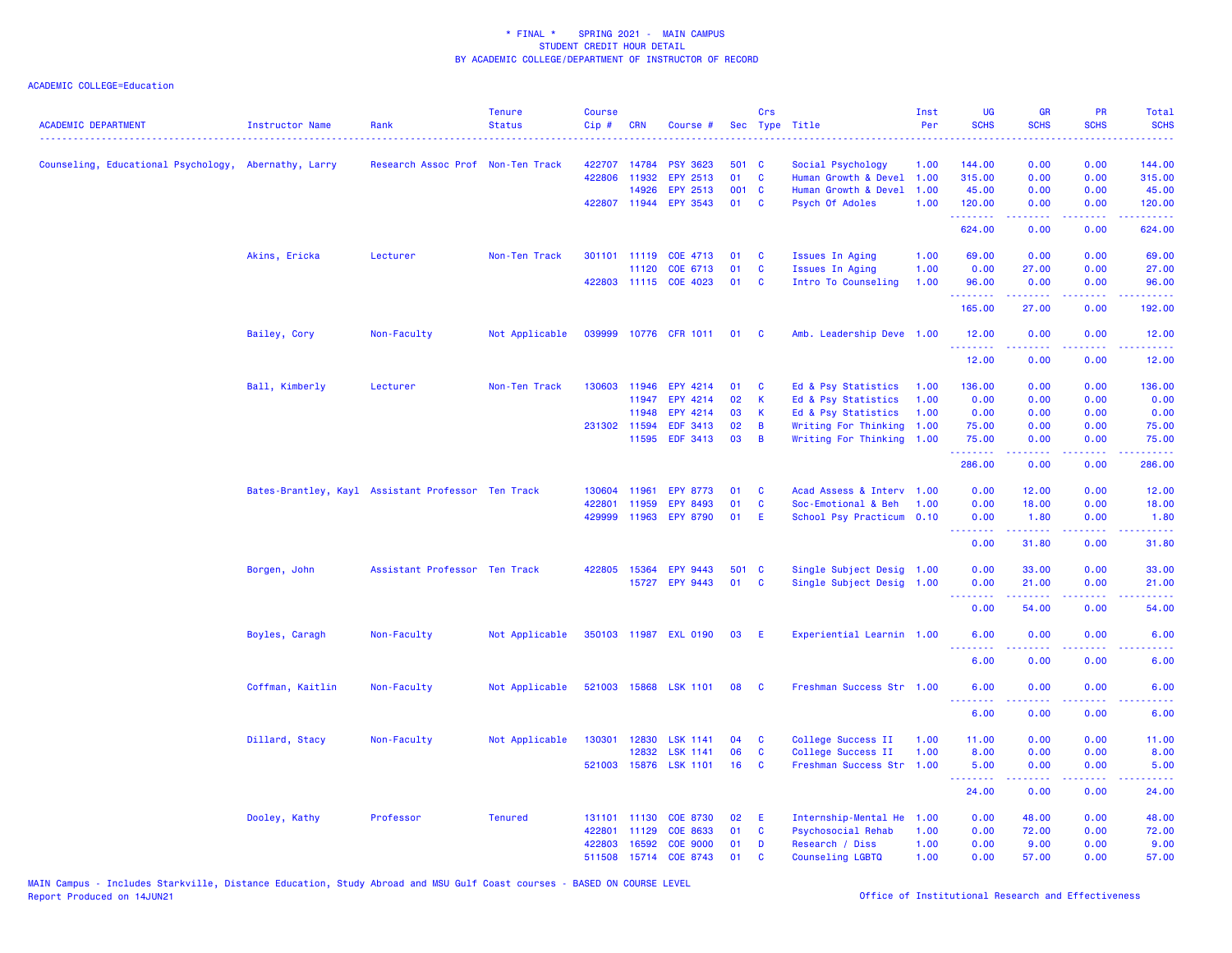| <b>ACADEMIC DEPARTMENT</b>                      | Instructor Name   | Rank                          | <b>Tenure</b><br><b>Status</b> | Course<br>Cip# | <b>CRN</b>     | Course #                 |                   | Crs          | Sec Type Title                                         | Inst<br>Per | <b>UG</b><br><b>SCHS</b>                                  | <b>GR</b><br><b>SCHS</b>                                                                                                                                     | PR<br><b>SCHS</b>              | Total<br><b>SCHS</b> |
|-------------------------------------------------|-------------------|-------------------------------|--------------------------------|----------------|----------------|--------------------------|-------------------|--------------|--------------------------------------------------------|-------------|-----------------------------------------------------------|--------------------------------------------------------------------------------------------------------------------------------------------------------------|--------------------------------|----------------------|
|                                                 |                   |                               |                                |                |                |                          |                   |              |                                                        |             | <b><i><u><u><b>a</b></u></u> a a a a a a a</i></b>        | - - - - - - - -                                                                                                                                              |                                |                      |
|                                                 |                   |                               |                                |                |                |                          |                   |              |                                                        |             | 0.00                                                      | 186.00                                                                                                                                                       | 0.00                           | 186.00               |
| Counseling, Educational Psychology, Dunn, Laura |                   | Non-Faculty                   | Not Applicable                 |                |                | 130301 12831 LSK 1141 05 |                   | <b>C</b>     | College Success II                                     | 1.00        | 11.00<br>.                                                | 0.00<br><b><i><u></u></i></b>                                                                                                                                | 0.00<br>.                      | 11.00<br>.           |
|                                                 |                   |                               |                                |                |                |                          |                   |              |                                                        |             | 11.00                                                     | 0.00                                                                                                                                                         | 0.00                           | 11.00                |
|                                                 | Elder, Anastasia  | Professor                     | <b>Tenured</b>                 |                |                | 130499 17800 EPY 7000    | 06                | - I          | Directed Indiv Study                                   | 1.00        | 0.00                                                      | 1.00                                                                                                                                                         | 0.00                           | 1.00                 |
|                                                 |                   |                               |                                |                | 240101 12630   | <b>HON 2091</b>          | H <sub>01</sub> S |              | Honors Forum IV                                        | 1.00        | 13.00<br>.                                                | 0.00<br>$\frac{1}{2} \left( \frac{1}{2} \right) \left( \frac{1}{2} \right) \left( \frac{1}{2} \right) \left( \frac{1}{2} \right) \left( \frac{1}{2} \right)$ | 0.00<br>.                      | 13.00<br>.           |
|                                                 |                   |                               |                                |                |                |                          |                   |              |                                                        |             | 13.00                                                     | 1.00                                                                                                                                                         | 0.00                           | 14.00                |
|                                                 | Forrester, Kylie  | Non-Faculty                   | Not Applicable                 |                |                | 131101 11118 COE 4513    | 02                | - C          | Paro Prof Stud Dev                                     | 1.00        | 75.00<br>.                                                | 0.00                                                                                                                                                         | 0.00                           | 75.00                |
|                                                 |                   |                               |                                |                |                |                          |                   |              |                                                        |             | 75.00                                                     | 0.00                                                                                                                                                         | 0.00                           | 75.00                |
|                                                 | Franklin, Staci   | Non-Faculty                   | Not Applicable                 |                |                | 131101 17151 COE 4000    | 01                | $\mathbf{I}$ | Directed Indiv Study 0.50                              |             | 1.50                                                      | 0.00                                                                                                                                                         | 0.00                           | 1.50                 |
|                                                 |                   |                               |                                |                |                | 17153 COE 4000           | 02                | $\mathbf{I}$ | Directed Indiv Study 0.50                              |             | 1.50<br><b></b>                                           | 0.00<br>.                                                                                                                                                    | 0.00<br>بالأباء                | 1.50<br>2222)        |
|                                                 |                   |                               |                                |                |                |                          |                   |              |                                                        |             | 3.00                                                      | 0.00                                                                                                                                                         | 0.00                           | 3.00                 |
|                                                 | Gadke, Daniel     | Associate Professor Tenured   |                                | 429999         | 11965          | <b>EPY 8790</b>          | 03                | Ε            | School Psy Practicum                                   | 0.90        | 0.00                                                      | 14.40                                                                                                                                                        | 0.00                           | 14.40                |
|                                                 |                   |                               |                                |                | 16599          | <b>EPY 9000</b>          | 04                | D            | Research / Diss                                        | 1.00        | 0.00<br><u>.</u>                                          | 8.00<br>.                                                                                                                                                    | 0.00<br>.                      | 8.00<br>.            |
|                                                 |                   |                               |                                |                |                |                          |                   |              |                                                        |             | 0.00                                                      | 22.40                                                                                                                                                        | 0.00                           | 22.40                |
|                                                 | Gainer, Donna     | Instructor                    | Non-Ten Track                  | 130101         | 15357          | <b>EPY 3143</b>          | 501 C             |              | Human Develop And Le 1.00                              |             | 18.00                                                     | 0.00                                                                                                                                                         | 0.00                           | 18.00                |
|                                                 |                   |                               |                                | 130499         | 15356          | <b>EPY 3063</b>          | 501 C             |              | Indiv Diff/Exception 1.00                              |             | 48.00                                                     | 0.00                                                                                                                                                         | 0.00                           | 48.00                |
|                                                 |                   |                               |                                |                | 15359<br>15360 | EPY 4553<br>EPY 6553     | 501 C<br>501 C    |              | Creativity/Innovatio 1.00<br>Creativity/Innovatio 1.00 |             | 18.00<br>0.00                                             | 0.00<br>3.00                                                                                                                                                 | 0.00<br>0.00                   | 18.00<br>3.00        |
|                                                 |                   |                               |                                |                | 422806 15355   | EPY 2513                 | 501 C             |              | Human Growth & Devel 1.00                              |             | 84.00                                                     | 0.00                                                                                                                                                         | 0.00                           | 84.00                |
|                                                 |                   |                               |                                |                |                | 15358 EPY 3503           | 501 C             |              | Principles of Ed Psy 1.00                              |             | 75.00<br><b><i><u><u><b>Little Little</b></u></u></i></b> | 0.00<br>.                                                                                                                                                    | 0.00<br>.                      | 75.00<br>.           |
|                                                 |                   |                               |                                |                |                |                          |                   |              |                                                        |             | 243.00                                                    | 3.00                                                                                                                                                         | 0.00                           | 246.00               |
|                                                 | Gallo, Katarzyna  | Assistant Professor Ten Track |                                | 130499         | 17235          | <b>EPY 7000</b>          | 04                | $\mathbf{I}$ | Directed Indiv Study 1.00                              |             | 0.00                                                      | 3.00                                                                                                                                                         | 0.00                           | 3.00                 |
|                                                 |                   |                               |                                |                |                | 231303 11942 EPY 3513    | 01                | <b>C</b>     | Behavioral Sci Writi 1.00                              |             | 60.00                                                     | 0.00                                                                                                                                                         | 0.00                           | 60.00                |
|                                                 |                   |                               |                                |                |                | 11943 EPY 3513           | 02                | <b>C</b>     | Behavioral Sci Writi 1.00                              |             | 51.00<br>.                                                | 0.00                                                                                                                                                         | 0.00<br>$\omega$ is a $\omega$ | 51.00<br>وعاعاها     |
|                                                 |                   |                               |                                |                |                |                          |                   |              |                                                        |             | 111.00                                                    | 3.00                                                                                                                                                         | 0.00                           | 114.00               |
|                                                 | Ghahremani, Mehdi | Lecturer                      | Non-Ten Track                  | 130601         | 11951          | EPY 4513                 | 02                | C            | <b>Ed Research</b>                                     | 1.00        | 33.00                                                     | 0.00                                                                                                                                                         | 0.00                           | 33.00                |
|                                                 |                   |                               |                                | 130604         | 11938          | <b>EPY 3253</b>          | 04                | C            | Evaluating Learning                                    | 1.00        | 84.00                                                     | 0.00                                                                                                                                                         | 0.00                           | 84.00                |
|                                                 |                   |                               |                                | 131005         | 16274          | EPY 4073                 | 501 C             |              | Personal & Motivatio 1.00                              |             | 36.00                                                     | 0.00                                                                                                                                                         | 0.00                           | 36.00                |
|                                                 |                   |                               |                                |                |                | 422806 11953 EPY 4683    | 01                | <b>C</b>     | Advanced Issues in E                                   | 1.00        | 60.00<br><u>.</u>                                         | 0.00                                                                                                                                                         | 0.00<br>$  -$                  | 60.00<br>.           |
|                                                 |                   |                               |                                |                |                |                          |                   |              |                                                        |             | 213.00                                                    | 0.00                                                                                                                                                         | 0.00                           | 213.00               |
|                                                 | Goldberg, Rebecca | Associate Professor Tenured   |                                |                |                | 131101 11125 COE 8203    | 01                | C            | Place & Career Dev                                     | 1.00        | 0.00                                                      | 30.00                                                                                                                                                        | 0.00                           | 30.00                |
|                                                 |                   |                               |                                |                | 11126          | <b>COE 8203</b>          | 02                | $\mathbf{C}$ | Place & Career Dev                                     | 1.00        | 0.00                                                      | 36.00                                                                                                                                                        | 0.00                           | 36.00                |
|                                                 |                   |                               |                                | 422803         | 11123          | <b>COE 8013</b>          | 03                | C            | Couns Skills                                           | 1.00        | 0.00<br><b><i><u><u><b>Little Little</b></u></u></i></b>  | 33.00                                                                                                                                                        | 0.00<br>د د د د                | 33.00                |
|                                                 |                   |                               |                                |                |                |                          |                   |              |                                                        |             | 0.00                                                      | 99.00                                                                                                                                                        | 0.00                           | 99.00                |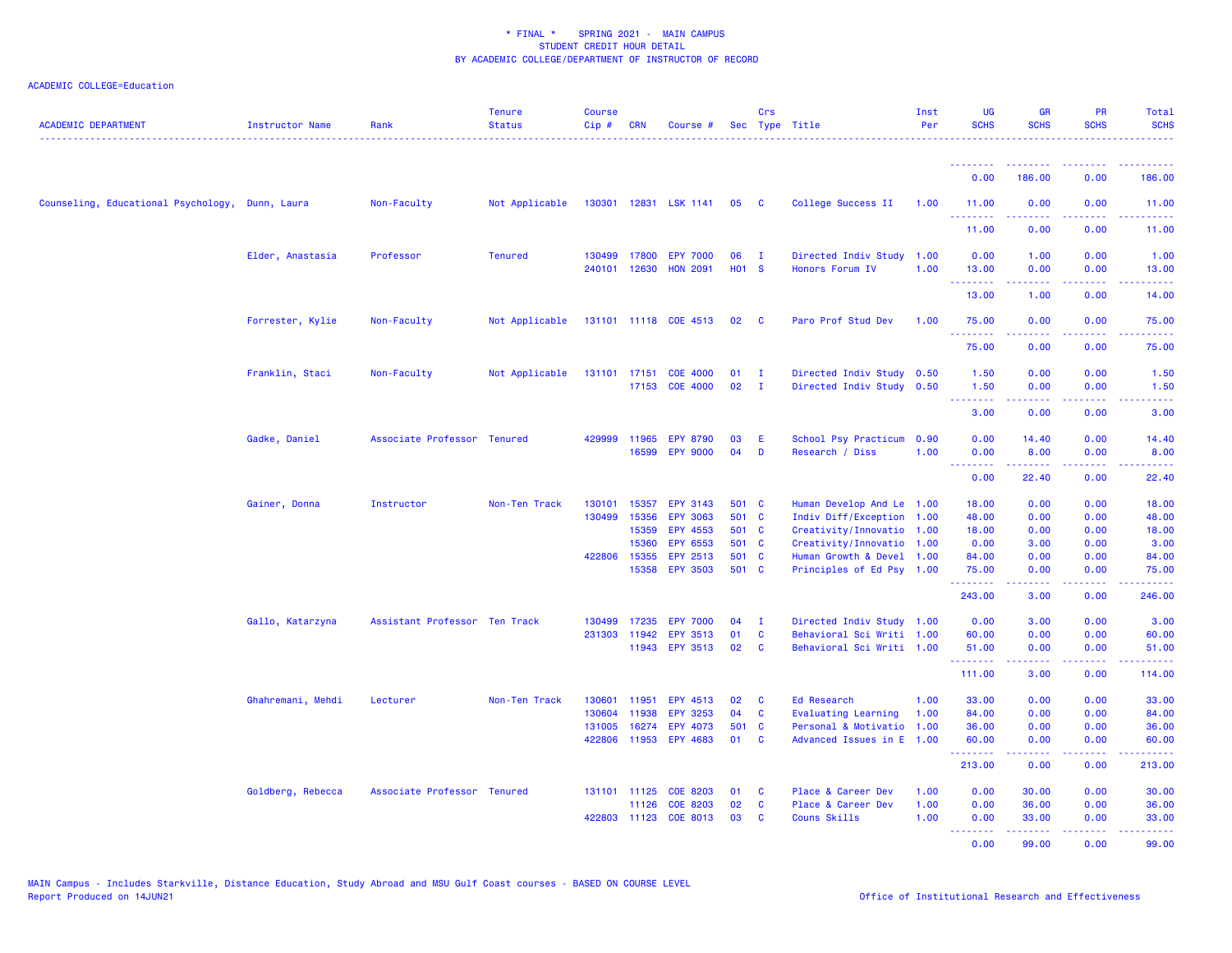| <b>ACADEMIC DEPARTMENT</b>                              | <b>Instructor Name</b> | Rank                          | <b>Tenure</b><br><b>Status</b> | <b>Course</b><br>Cip# | <b>CRN</b>   | Course #                 |            | Crs                        | Sec Type Title            | Inst<br>Per | UG<br><b>SCHS</b>               | <b>GR</b><br><b>SCHS</b>                                                                                                                                     | <b>PR</b><br><b>SCHS</b>                            | Total<br><b>SCHS</b>           |
|---------------------------------------------------------|------------------------|-------------------------------|--------------------------------|-----------------------|--------------|--------------------------|------------|----------------------------|---------------------------|-------------|---------------------------------|--------------------------------------------------------------------------------------------------------------------------------------------------------------|-----------------------------------------------------|--------------------------------|
| Counseling, Educational Psychology, Gooden-Hunley, Lisa |                        | Non-Faculty                   | Not Applicable                 | 350103                | 11136        | CP 2103                  | 01         | E                          | First Work Sem            | 1.00        | 255.00                          | 0.00                                                                                                                                                         | 0.00                                                | 255.00                         |
|                                                         |                        |                               |                                |                       | 11137        | CP 2203                  | 01         | E                          | Second Work Sem           | 1.00        | 150.00                          | 0.00                                                                                                                                                         | 0.00                                                | 150.00                         |
|                                                         |                        |                               |                                |                       | 11138        | CP 3303                  | 01         | E                          | Third Work Sem            | 1.00        | 81.00                           | 0.00                                                                                                                                                         | 0.00                                                | 81.00                          |
|                                                         |                        |                               |                                |                       | 11139        | CP 3403                  | 01         | E                          | Fourth Work Sem           | 1.00        | 36.00                           | 0.00                                                                                                                                                         | 0.00                                                | 36.00                          |
|                                                         |                        |                               |                                |                       | 11140        | CP 4503                  | 01         | E                          | Fifth Work Sem            | 1.00        | 3.00                            | 0.00                                                                                                                                                         | 0.00                                                | 3.00                           |
|                                                         |                        |                               |                                |                       | 11985        | <b>EXL 0190</b>          | 01         | Ε                          | Experiential Learnin      | 1.00        | 13.00                           | 0.00                                                                                                                                                         | 0.00                                                | 13.00                          |
|                                                         |                        |                               |                                |                       | 11994        | <b>EXL 3100</b>          | 01         | E                          | CCPP Internship I         | 1.00        | 21.00                           | 0.00                                                                                                                                                         | 0.00                                                | 21.00                          |
|                                                         |                        |                               |                                |                       | 11995        | <b>EXL 3100</b>          | <b>HO1</b> | -E                         | CCPP Internship I         | 1.00        | 3.00                            | 0.00                                                                                                                                                         | 0.00                                                | 3.00                           |
|                                                         |                        |                               |                                |                       | 14819        | CP 2103                  | 601        | E                          | First Work Sem            | 1.00        | 48.00                           | 0.00                                                                                                                                                         | 0.00                                                | 48.00                          |
|                                                         |                        |                               |                                |                       | 14820        | CP 2203                  | 601 E      |                            | Second Work Sem           | 1.00        | 3.00                            | 0.00                                                                                                                                                         | 0.00                                                | 3.00                           |
|                                                         |                        |                               |                                |                       | 521001 11144 | CP 8013                  | 01         | E                          | First Work Sem            | 1.00        | 0.00                            | 6.00                                                                                                                                                         | 0.00                                                | 6.00                           |
|                                                         |                        |                               |                                |                       | 11996        | <b>EXL 3200</b>          | 01         | E                          | CCPP Internship I         | 1.00        | 15.00<br>.                      | 0.00<br>د د د د                                                                                                                                              | 0.00                                                | 15.00<br>.                     |
|                                                         |                        |                               |                                |                       |              |                          |            |                            |                           |             | 628.00                          | 6.00                                                                                                                                                         | 0.00                                                | 634.00                         |
|                                                         | Hill, Dante            | Non-Faculty                   | Not Applicable                 |                       |              | 131101 11117 COE 4513    | 01         | <b>C</b>                   | Paro Prof Stud Dev        | 1.00        | 33.00<br>.                      | 0.00                                                                                                                                                         | 0.00                                                | 33.00<br>المتمامين             |
|                                                         |                        |                               |                                |                       |              |                          |            |                            |                           |             | 33.00                           | 0.00                                                                                                                                                         | 0.00                                                | 33.00                          |
|                                                         | Justice, Cheryl        | Associate Professor Tenured   |                                |                       | 131101 11131 | <b>COE 8730</b>          | 03         | E                          | Internship                | 1.00        | 0.00                            | 30.00                                                                                                                                                        | 0.00                                                | 30.00                          |
|                                                         |                        |                               |                                |                       | 11132        | COE 8740                 | 02         | E                          | Acad Yr Field ExpII-      | 1.00        | 0.00                            | 24.00                                                                                                                                                        | 0.00                                                | 24.00                          |
|                                                         |                        |                               |                                |                       | 15716        | COE 8913                 | 01         | C                          | Counseling Children       | 1.00        | 0.00                            | 24.00                                                                                                                                                        | 0.00                                                | 24.00                          |
|                                                         |                        |                               |                                | 422803                | 16595        | <b>COE 9000</b>          | 04         | D                          | Research / Diss           | 1.00        | 0.00                            | 1.00                                                                                                                                                         | 0.00                                                | 1.00                           |
|                                                         |                        |                               |                                |                       | 17531        | <b>COE 7000</b>          | 02         | $\mathbf I$                | Directed Indiv Study      | 1.00        | 0.00                            | 6.00                                                                                                                                                         | 0.00                                                | 6.00                           |
|                                                         |                        |                               |                                |                       | 17692        | <b>COE 7000</b>          | 03         | $\mathbf I$                | Directed Indiv Study 1.00 |             | 0.00<br><u> - - - - - - - -</u> | 3.00<br>.                                                                                                                                                    | 0.00<br>.                                           | 3.00<br>.                      |
|                                                         |                        |                               |                                |                       |              |                          |            |                            |                           |             | 0.00                            | 88.00                                                                                                                                                        | 0.00                                                | 88.00                          |
|                                                         | Karami, Sareh          | Assistant Professor Ten Track |                                |                       | 130101 11945 | <b>EPY 4033</b>          | 01         | C                          | Application Learning 1.00 |             | 75.00                           | 0.00                                                                                                                                                         | 0.00                                                | 75.00                          |
|                                                         |                        |                               |                                | 130499                | 11952        | EPY 4553                 | 01         | C                          | Creativity/Innovatio      | 1.00        | 66.00                           | 0.00                                                                                                                                                         | 0.00                                                | 66.00                          |
|                                                         |                        |                               |                                |                       | 11957        | EPY 6553                 | 01         | C                          | Creativity/Innovatio 1.00 |             | 0.00                            | 9.00                                                                                                                                                         | 0.00                                                | 9.00                           |
|                                                         |                        |                               |                                |                       |              | 422806 11954 EPY 6033    | 01         | C                          | Application Learning 1.00 |             | 0.00<br>.                       | 6.00                                                                                                                                                         | 0.00<br>$\omega_{\rm{eff}}$ and $\omega_{\rm{eff}}$ | 6.00                           |
|                                                         |                        |                               |                                |                       |              |                          |            |                            |                           |             | 141.00                          | 15.00                                                                                                                                                        | 0.00                                                | 156.00                         |
|                                                         | Karriem, Dinetta       | Non-Faculty                   | Not Applicable                 |                       |              | 512399 11111 COE 3313 01 |            | $\overline{\phantom{a}}$ c | Rehabilitation Servs 1.00 |             | 81.00<br><u>.</u>               | 0.00<br>$\frac{1}{2} \left( \frac{1}{2} \right) \left( \frac{1}{2} \right) \left( \frac{1}{2} \right) \left( \frac{1}{2} \right) \left( \frac{1}{2} \right)$ | 0.00<br>.                                           | 81.00<br>.                     |
|                                                         |                        |                               |                                |                       |              |                          |            |                            |                           |             | 81.00                           | 0.00                                                                                                                                                         | 0.00                                                | 81.00                          |
|                                                         | Looby, Eugenie         | Professor                     | <b>Tenured</b>                 |                       |              | 131101 15717 COE 8623    | 01         | C                          | Adv Law/Ethics in Co      | 1.00        | 0.00                            | 12.00                                                                                                                                                        | 0.00                                                | 12.00                          |
|                                                         |                        |                               |                                | 422707                | 11124        | COE 8073                 | 01         | C                          | Cultural Found/Couns      | 1.00        | 0.00                            | 57.00                                                                                                                                                        | 0.00                                                | 57.00                          |
|                                                         |                        |                               |                                | 422803                | 16593        | <b>COE 9000</b>          | 02         | D                          | Research / Diss           | 1.00        | 0.00                            | 9.00                                                                                                                                                         | 0.00                                                | 9.00                           |
|                                                         |                        |                               |                                |                       | 17808        | <b>COE 7000</b>          | 04         | T                          | Directed Indiv Study      | 1.00        | 0.00                            | 3.00                                                                                                                                                         | 0.00                                                | 3.00                           |
|                                                         |                        |                               |                                |                       | 17809        | <b>COE 7000</b>          | 05         | $\mathbf{I}$               | Directed Indiv Study 1.00 |             | 0.00<br>.                       | 3.00<br>$\frac{1}{2} \left( \frac{1}{2} \right) \left( \frac{1}{2} \right) \left( \frac{1}{2} \right) \left( \frac{1}{2} \right) \left( \frac{1}{2} \right)$ | 0.00<br>.                                           | 3.00<br>$\omega$ is a $\omega$ |
|                                                         |                        |                               |                                |                       |              |                          |            |                            |                           |             | 0.00                            | 84.00                                                                                                                                                        | 0.00                                                | 84.00                          |
|                                                         | Mazahreh, Laith        | Associate Professor Tenured   |                                | 131101                | 11134        | COE 8923                 | 01         | C                          | Seminar School Couns      | 1.00        | 0.00                            | 30.00                                                                                                                                                        | 0.00                                                | 30.00                          |
|                                                         |                        |                               |                                |                       | 422803 11112 | COE 4013                 | 01         | C                          | Fac Skills Dev            | 1.00        | 57.00                           | 0.00                                                                                                                                                         | 0.00                                                | 57.00                          |
|                                                         |                        |                               |                                |                       |              | 11121 COE 8013           | 01         | <b>C</b>                   | Couns Skills              | 1.00        | 0.00<br><u>.</u>                | 18.00                                                                                                                                                        | 0.00                                                | 18.00<br>.                     |
|                                                         |                        |                               |                                |                       |              |                          |            |                            |                           |             | 57.00                           | 48.00                                                                                                                                                        | 0.00                                                | 105.00                         |
|                                                         | McCleon, Tawny         | Associate Professor Tenured   |                                |                       |              | 130499 16717 EPY 7000    | 01         | - I                        | Directed Indiv Study 1.00 |             | 0.00                            | 3.00                                                                                                                                                         | 0.00                                                | 3.00                           |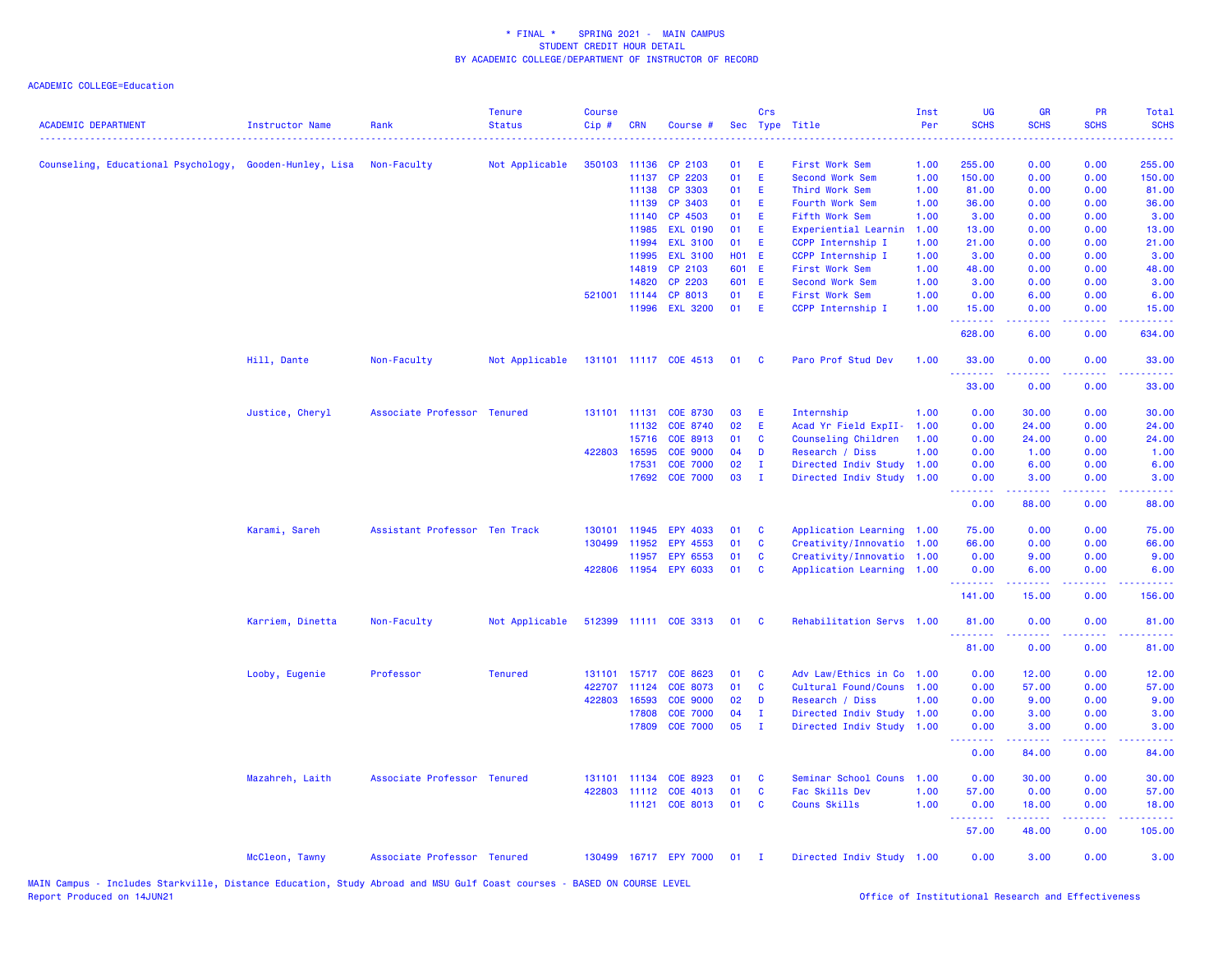| <b>ACADEMIC DEPARTMENT</b>                         | <b>Instructor Name</b>           | Rank                                             | <b>Tenure</b><br><b>Status</b> | <b>Course</b><br>Cip# | <b>CRN</b> | Course #              |       | Crs          | Sec Type Title            | Inst<br>Per | UG<br><b>SCHS</b> | <b>GR</b><br><b>SCHS</b>                                                                                                                                      | <b>PR</b><br><b>SCHS</b>                                                                                                          | Total<br><b>SCHS</b>       |
|----------------------------------------------------|----------------------------------|--------------------------------------------------|--------------------------------|-----------------------|------------|-----------------------|-------|--------------|---------------------------|-------------|-------------------|---------------------------------------------------------------------------------------------------------------------------------------------------------------|-----------------------------------------------------------------------------------------------------------------------------------|----------------------------|
| Counseling, Educational Psychology, McCleon, Tawny |                                  | Associate Professor Tenured                      |                                | 130499 16718          |            | <b>EPY 7000</b>       | 02    | $\mathbf{I}$ | Directed Indiv Study      | 1.00        | 0.00              | 3.00                                                                                                                                                          | 0.00                                                                                                                              | 3.00                       |
|                                                    |                                  |                                                  |                                |                       | 16719      | <b>EPY 7000</b>       | 03    | $\mathbf{I}$ | Directed Indiv Study      | 1.00        | 0.00              | 3.00                                                                                                                                                          | 0.00                                                                                                                              | 3.00                       |
|                                                    |                                  |                                                  |                                | 422805 11962          |            | <b>EPY 8780</b>       | 01    | <b>C</b>     | Internship Sch Psy        | 1.00        | 0.00              | 18.00                                                                                                                                                         | 0.00                                                                                                                              | 18.00                      |
|                                                    |                                  |                                                  |                                | 422806                | 11968      | <b>EPY 9730</b>       | 01    | E            | Doc Psy Internship        | 1.00        | 0.00              | 36.00                                                                                                                                                         | 0.00                                                                                                                              | 36.00                      |
|                                                    |                                  |                                                  |                                | 429999                | 11963      | <b>EPY 8790</b>       | 01    | E            | School Psy Practicum      | 0.90        | 0.00              | 16.20                                                                                                                                                         | 0.00                                                                                                                              | 16.20                      |
|                                                    |                                  |                                                  |                                |                       | 16596      | <b>EPY 9000</b>       | 01    | D            | Research / Diss           | 1.00        | 0.00<br>.         | 17.00<br>$\frac{1}{2} \left( \frac{1}{2} \right) \left( \frac{1}{2} \right) \left( \frac{1}{2} \right) \left( \frac{1}{2} \right) \left( \frac{1}{2} \right)$ | 0.00<br>.                                                                                                                         | 17.00<br>.                 |
|                                                    |                                  |                                                  |                                |                       |            |                       |       |              |                           |             | 0.00              | 96.20                                                                                                                                                         | 0.00                                                                                                                              | 96.20                      |
|                                                    | Olivieri, Kathleen               | Lecturer                                         | Non-Ten Track                  | 231303 12324          |            | GE 3513               | 05    | C            | <b>Technical Writing</b>  | 1.00        | 63.00             | 0.00                                                                                                                                                          | 0.00                                                                                                                              | 63.00                      |
|                                                    |                                  |                                                  |                                |                       | 12326      | GE 3513               | 06    | C            | <b>Technical Writing</b>  | 1.00        | 63.00<br>.        | 0.00<br>.                                                                                                                                                     | 0.00<br>$\omega$ is a $\omega$                                                                                                    | 63.00<br>المالما لمالية ال |
|                                                    |                                  |                                                  |                                |                       |            |                       |       |              |                           |             | 126.00            | 0.00                                                                                                                                                          | 0.00                                                                                                                              | 126.00                     |
|                                                    | Palmer, Charles                  | Associate Professor Tenured                      |                                | 422803                | 16594      | <b>COE 9000</b>       | 03    | D            | Research / Diss           | 1.00        | 0.00              | 1.00                                                                                                                                                          | 0.00                                                                                                                              | 1.00                       |
|                                                    |                                  |                                                  |                                | 512310 11127          |            | COE 8363              | 01    | C            | Psyc Aspects/Disabil      | 1.00        | 0.00<br>.         | 12.00                                                                                                                                                         | 0.00<br>$\frac{1}{2} \left( \frac{1}{2} \right) \left( \frac{1}{2} \right) \left( \frac{1}{2} \right) \left( \frac{1}{2} \right)$ | 12.00                      |
|                                                    |                                  |                                                  |                                |                       |            |                       |       |              |                           |             | 0.00              | $\frac{1}{2} \left( \frac{1}{2} \right) \left( \frac{1}{2} \right) \left( \frac{1}{2} \right) \left( \frac{1}{2} \right) \left( \frac{1}{2} \right)$<br>13.00 | 0.00                                                                                                                              | د د د د د<br>13.00         |
|                                                    | Ripple, Hailey                   | Assistant Professor Ten Track                    |                                | 422805 15721          |            | EPY 8113              | 01    | <b>C</b>     | Systems & Theory          | 1.00        | 0.00              | 15.00                                                                                                                                                         | 0.00                                                                                                                              | 15.00                      |
|                                                    |                                  |                                                  |                                | 429999                | 11965      | <b>EPY 8790</b>       | 03    | E            | School Psy Practicum 0.10 |             | 0.00              | 1.60                                                                                                                                                          | 0.00                                                                                                                              | 1.60                       |
|                                                    |                                  |                                                  |                                |                       | 11967      | <b>EPY 9723</b>       | 01    | -S           | Sem Contemp Ed/Sch P 1.00 |             | 0.00              | 12.00                                                                                                                                                         | 0.00                                                                                                                              | 12.00                      |
|                                                    |                                  |                                                  |                                |                       |            |                       |       |              |                           |             | <u>.</u><br>0.00  | 28.60                                                                                                                                                         | 0.00                                                                                                                              | 28.60                      |
|                                                    | Smith, Hallie                    | Assistant Professor Ten Track                    |                                | 420101 14924          |            | EPY 4113              | 001 C |              | Prin. of Behavior An 1.00 |             | 18.00             | 0.00                                                                                                                                                          | 0.00                                                                                                                              | 18.00                      |
|                                                    |                                  |                                                  |                                |                       | 14925      | <b>EPY 6113</b>       | 001 C |              | Prin. of Behavior An 1.00 |             | 0.00              | 3.00                                                                                                                                                          | 0.00                                                                                                                              | 3.00                       |
|                                                    |                                  |                                                  |                                |                       | 14927      | EPY 4113              | 551 C |              | Prin. of Behavior An 1.00 |             | 6.00              | 0.00                                                                                                                                                          | 0.00                                                                                                                              | 6.00                       |
|                                                    |                                  |                                                  |                                |                       | 14928      | EPY 6113              | 551 C |              | Prin. of Behavior An 1.00 |             | 0.00              | 6.00                                                                                                                                                          | 0.00                                                                                                                              | 6.00                       |
|                                                    |                                  |                                                  |                                | 422803                | 15463      | <b>EPY 8990</b>       | 501 C |              | Special Topic In EPY 1.00 |             | 0.00              | 9.00                                                                                                                                                          | 0.00                                                                                                                              | 9.00                       |
|                                                    |                                  |                                                  |                                | 422805 15361          |            | <b>EPY 4223</b>       | 501 C |              | Applications of ABA       | 1.00        | 6.00              | 0.00                                                                                                                                                          | 0.00                                                                                                                              | 6.00                       |
|                                                    |                                  |                                                  |                                |                       | 15362      | EPY 6223              | 501 C |              | Applications of ABA       | 1.00        | 0.00              | 24.00                                                                                                                                                         | 0.00                                                                                                                              | 24.00                      |
|                                                    |                                  |                                                  |                                |                       | 15722      | <b>EPY 4223</b>       | 01    | C            | Applications of ABA       | 1.00        | 12.00             | 0.00                                                                                                                                                          | 0.00                                                                                                                              | 12.00                      |
|                                                    |                                  |                                                  |                                |                       | 15724      | EPY 6223              | 01    | C            | Applications of ABA       | 1.00        | 0.00<br>.         | 18.00                                                                                                                                                         | 0.00                                                                                                                              | 18.00                      |
|                                                    |                                  |                                                  |                                |                       |            |                       |       |              |                           |             | 42.00             | 60.00                                                                                                                                                         | 0.00                                                                                                                              | 102.00                     |
|                                                    | Stevens, Cristina                | Non-Faculty                                      | Not Applicable                 |                       |            | 139999 11110 COE 2323 | 01    | $\mathbf{C}$ | Hist Heritage & Camp 1.00 |             | 144.00<br>.       | 0.00                                                                                                                                                          | 0.00                                                                                                                              | 144.00                     |
|                                                    |                                  |                                                  |                                |                       |            |                       |       |              |                           |             | 144.00            | 0.00                                                                                                                                                          | 0.00                                                                                                                              | 144.00                     |
|                                                    | Stinson-Perez, Sylvi Non-Faculty |                                                  | Not Applicable                 |                       |            | 131009 14375 COE 6303 | 501 C |              | Rehab of Visual Imp 1.00  |             | 0.00<br>.         | 48.00<br>.                                                                                                                                                    | 0.00<br>.                                                                                                                         | 48.00<br>وعاعاها           |
|                                                    |                                  |                                                  |                                |                       |            |                       |       |              |                           |             | 0.00              | 48.00                                                                                                                                                         | 0.00                                                                                                                              | 48.00                      |
|                                                    |                                  | Stratton-Gadke, Kase Associate Professor Tenured |                                | 429999                | 11964      | <b>EPY 8790</b>       | 02    | E            | School Psy Practicum      | 0.90        | 0.00              | 18.90                                                                                                                                                         | 0.00                                                                                                                              | 18.90                      |
|                                                    |                                  |                                                  |                                |                       | 16597      | <b>EPY 9000</b>       | 02    | D            | Research / Diss           | 1.00        | 0.00<br>.         | 11.00                                                                                                                                                         | 0.00<br>.                                                                                                                         | 11.00                      |
|                                                    |                                  |                                                  |                                |                       |            |                       |       |              |                           |             | 0.00              | .<br>29.90                                                                                                                                                    | 0.00                                                                                                                              | .<br>29.90                 |
|                                                    | Therthani, Sumedha               | Assistant Professor Ten Track                    |                                |                       |            | 422803 11114 COE 4013 | 03    | C            | Fac Skills Dev            | 1.00        | 42.00             | 0.00                                                                                                                                                          | 0.00                                                                                                                              | 42.00                      |
|                                                    |                                  |                                                  |                                |                       |            | 11122 COE 8013        | 02    | C            | Couns Skills              | 1.00        | 0.00              | 33.00                                                                                                                                                         | 0.00                                                                                                                              | 33.00                      |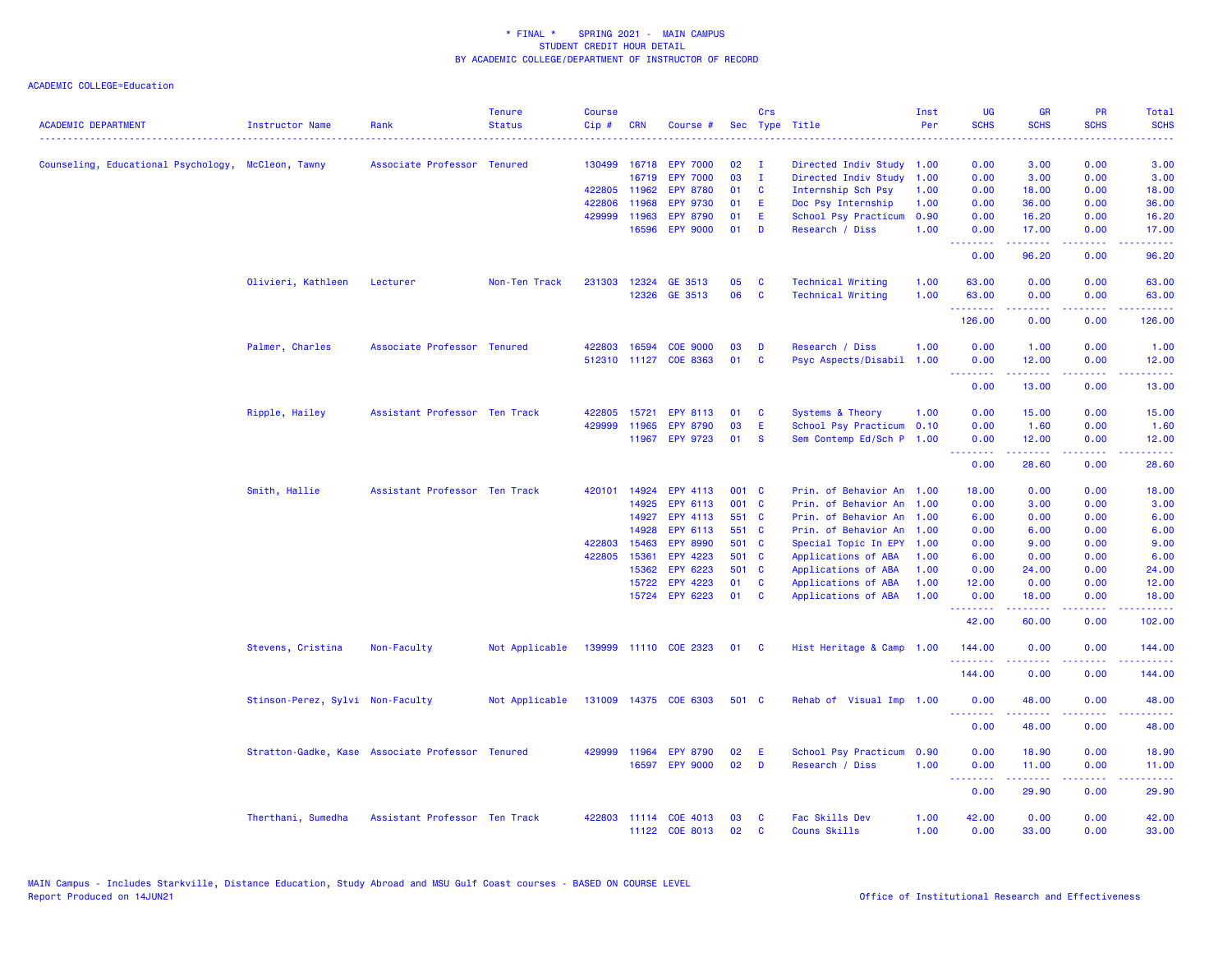| <b>ACADEMIC DEPARTMENT</b>                                                | Instructor Name     | Rank                          | <b>Tenure</b><br><b>Status</b> | <b>Course</b><br>$Cip$ # | <b>CRN</b> | Course #                   |                | Crs                     | Sec Type Title                           | Inst<br>Per  | <b>UG</b><br><b>SCHS</b>   | <b>GR</b><br><b>SCHS</b>                                                                                                                                     | <b>PR</b><br><b>SCHS</b>    | Total<br><b>SCHS</b>  |
|---------------------------------------------------------------------------|---------------------|-------------------------------|--------------------------------|--------------------------|------------|----------------------------|----------------|-------------------------|------------------------------------------|--------------|----------------------------|--------------------------------------------------------------------------------------------------------------------------------------------------------------|-----------------------------|-----------------------|
|                                                                           |                     |                               |                                |                          |            |                            |                |                         |                                          |              | .                          |                                                                                                                                                              |                             | <u>.</u>              |
|                                                                           |                     |                               |                                |                          |            |                            |                |                         |                                          |              | 42.00                      | 33.00                                                                                                                                                        | 0.00                        | 75.00                 |
| Counseling, Educational Psychology, Wang, Chih-Hsuan                      |                     | Lecturer                      | Non-Ten Track                  | 130603                   | 14506      | EPY 6214<br>14507 EPY 8214 | 501 C<br>501 B |                         | Ed & Psy Statistics<br>Int Ed & Psy Stat | 1.00<br>1.00 | 0.00<br>0.00               | 72.00<br>52.00                                                                                                                                               | 0.00<br>0.00                | 72.00<br>52.00        |
|                                                                           |                     |                               |                                |                          |            |                            |                |                         |                                          |              | <u>.</u>                   |                                                                                                                                                              |                             |                       |
|                                                                           |                     |                               |                                |                          |            |                            |                |                         |                                          |              | 0.00                       | 124.00                                                                                                                                                       | 0.00                        | 124.00                |
|                                                                           | Wei, Tianlan        | Associate Professor Ten Track |                                | 130499                   | 17490      | <b>EPY 7000</b>            | 05             | $\mathbf{I}$            | Directed Indiv Study                     | 1.00         | 0.00                       | 3.00                                                                                                                                                         | 0.00                        | 3.00                  |
|                                                                           |                     |                               |                                | 130603                   | 11955      | EPY 6214                   | 01             | $\mathbf{C}$            | Ed & Psy Statistics                      | 1.00         | 0.00                       | 84.00                                                                                                                                                        | 0.00                        | 84.00                 |
|                                                                           |                     |                               |                                |                          | 11956      | EPY 6214                   | 02             | $\mathbf{K}$            | Ed & Psy Statistics                      | 1.00         | 0.00                       | 0.00                                                                                                                                                         | 0.00                        | 0.00                  |
|                                                                           |                     |                               |                                | 422708 11960             |            | EPY 8513                   | 01             | <b>C</b>                | Psychometric Theory                      | 1.00         | 0.00                       | 33.00                                                                                                                                                        | 0.00                        | 33.00                 |
|                                                                           |                     |                               |                                | 429999                   | 16598      | <b>EPY 9000</b>            | 03             | $\blacksquare$          | Research / Diss                          | 1.00         | 0.00<br>.                  | 1.00<br>$- - - - - - -$                                                                                                                                      | 0.00<br>.                   | 1.00<br><u>.</u>      |
|                                                                           |                     |                               |                                |                          |            |                            |                |                         |                                          |              | 0.00                       | 121.00                                                                                                                                                       | 0.00                        | 121.00                |
|                                                                           | White, Brittany     | Non-Faculty                   | Not Applicable                 | 131101 17151             |            | <b>COE 4000</b>            | 01             | $\mathbf{I}$            | Directed Indiv Study 0.50                |              | 1.50                       | 0.00                                                                                                                                                         | 0.00                        | 1.50                  |
|                                                                           |                     |                               |                                |                          |            | 17153 COE 4000             | 02             | $\mathbf{I}$            | Directed Indiv Study 0.50                |              | 1.50<br>.                  | 0.00                                                                                                                                                         | 0.00                        | 1.50                  |
|                                                                           |                     |                               |                                |                          |            |                            |                |                         |                                          |              | 3.00                       | 0.00                                                                                                                                                         | 0.00                        | 3.00                  |
|                                                                           | Wildmon, Mark       | Assistant Professor Ten Track |                                | 422803                   | 17416      | <b>EPY 8990</b>            | 02             | $\mathbf{C}$            | Special Topic In EPY 1.00                |              | 0.00                       | 30.00                                                                                                                                                        | 0.00                        | 30.00                 |
|                                                                           |                     |                               |                                | 422806                   | 11966      | <b>EPY 9713</b>            | 01             | $\overline{B}$          | Adv Psy Consultation 1.00                |              | 0.00                       | 15.00                                                                                                                                                        | 0.00                        | 15.00                 |
|                                                                           |                     |                               |                                |                          |            | 429999 11964 EPY 8790      | 02             | E                       | School Psy Practicum 0.10                |              | 0.00<br>.                  | 2.10                                                                                                                                                         | 0.00                        | 2.10                  |
|                                                                           |                     |                               |                                |                          |            |                            |                |                         |                                          |              | 0.00                       | 47.10                                                                                                                                                        | 0.00                        | 47.10                 |
|                                                                           | Woodall, Heather    | Non-Faculty                   | Not Applicable                 | 131101                   | 11106      | COE 1323                   | 02             | $\overline{\mathbf{C}}$ | Career Planning                          | 1.00         | 54.00                      | 0.00                                                                                                                                                         | 0.00                        | 54.00                 |
|                                                                           |                     |                               |                                |                          | 11107      | COE 1323                   | 03             | <b>C</b>                | Career Planning                          | 0.50         | 28.50                      | 0.00                                                                                                                                                         | 0.00                        | 28.50                 |
|                                                                           |                     |                               |                                |                          |            | 11108 COE 1323             | 04 C           |                         | Career Planning                          | 0.50         | 16.50<br><u>.</u>          | 0.00<br>$\frac{1}{2} \left( \frac{1}{2} \right) \left( \frac{1}{2} \right) \left( \frac{1}{2} \right) \left( \frac{1}{2} \right) \left( \frac{1}{2} \right)$ | 0.00<br>.                   | 16.50<br>.            |
|                                                                           |                     |                               |                                |                          |            |                            |                |                         |                                          |              | 99.00                      | 0.00                                                                                                                                                         | 0.00                        | 99.00                 |
|                                                                           | Xie, Jianling       | Instructor                    | Non-Ten Track                  |                          |            | 130101 11934 EPY 3143      | 01             | $\mathbf{C}$            | Human Develop And Le 1.00                |              | 117.00                     | 0.00                                                                                                                                                         | 0.00                        | 117.00                |
|                                                                           |                     |                               |                                | 130499                   | 11949      | EPY 4313                   | 01             | <b>C</b>                | Measure & Eval                           | 1.00         | 102.00                     | 0.00                                                                                                                                                         | 0.00                        | 102.00                |
|                                                                           |                     |                               |                                | 130601                   | 11950      | EPY 4513                   | 01             | <b>C</b>                | Ed Research                              | 1.00         | 60.00                      | 0.00                                                                                                                                                         | 0.00                        | 60.00                 |
|                                                                           |                     |                               |                                | 422806                   | 11939      | <b>EPY 3503</b>            | 01             | <b>C</b>                | Principles of Ed Psy 1.00                |              | 132.00<br>.                | 0.00                                                                                                                                                         | 0.00                        | 132.00                |
|                                                                           |                     |                               |                                |                          |            |                            |                |                         |                                          |              | 411.00                     | 0.00                                                                                                                                                         | 0.00                        | 411.00                |
|                                                                           | Young Hyatt, Regina | Non-Faculty                   | Not Applicable                 |                          |            | 130401 12535 HED 8010      | 01             | -E                      | Practicum                                | 1.00         | 0.00                       | 39.00                                                                                                                                                        | 0.00                        | 39.00                 |
|                                                                           |                     |                               |                                |                          |            |                            |                |                         |                                          |              | <b></b><br>0.00            | 39.00                                                                                                                                                        | 0.00                        | 39.00                 |
| ----------------------------------<br>Counseling, Educational Psychology, |                     |                               |                                |                          |            |                            |                |                         |                                          |              | <b>SESSESSE</b><br>3599.00 | ========<br>1308.00                                                                                                                                          | <b>ESSESSEE</b><br>0.00     | ==========<br>4907.00 |
| ----------------------------------                                        |                     |                               |                                |                          |            |                            |                |                         |                                          |              | ========                   |                                                                                                                                                              | ======== ======== ========= |                       |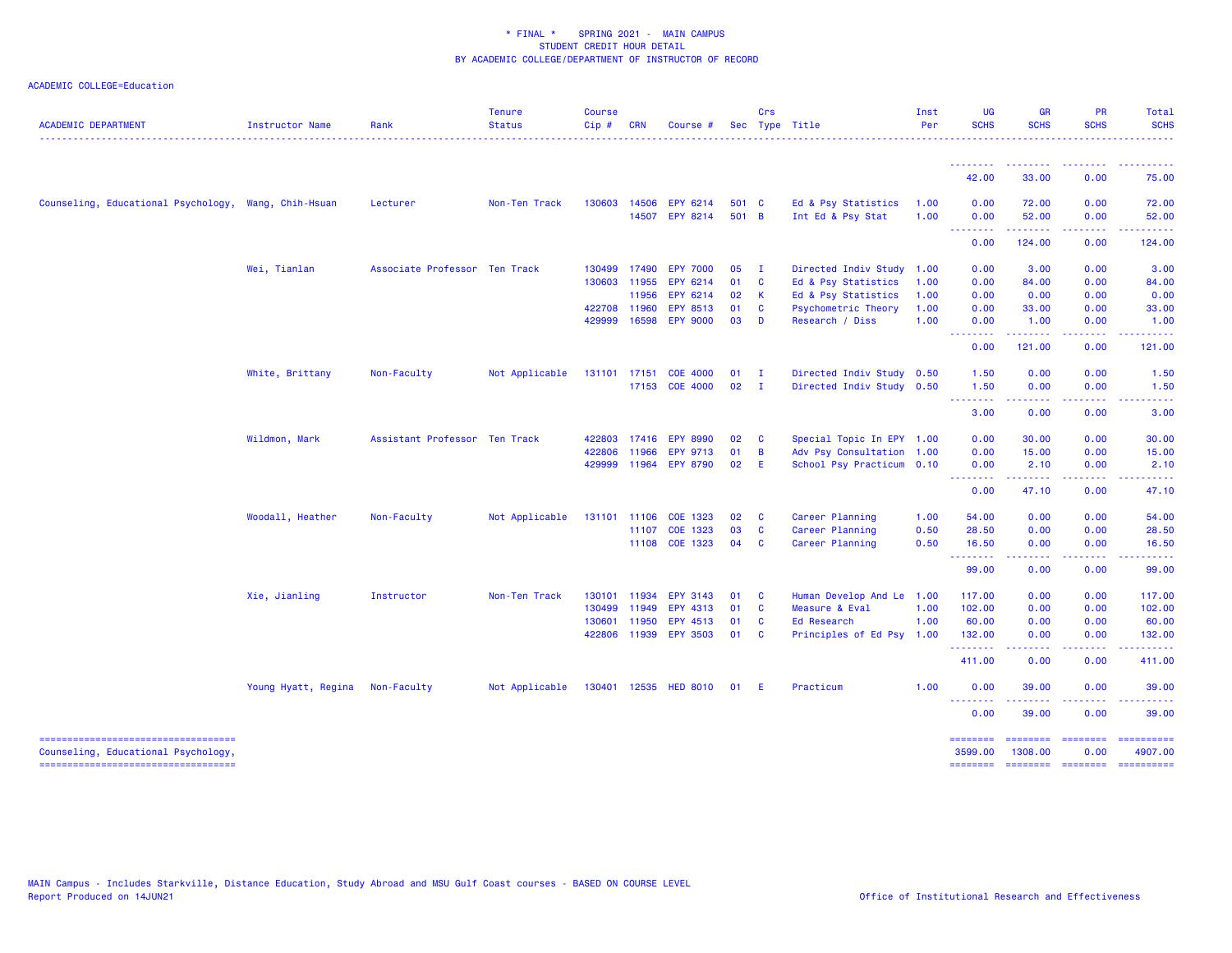| <b>ACADEMIC DEPARTMENT</b>                         | <b>Instructor Name</b>          | Rank                          | <b>Tenure</b><br><b>Status</b> | <b>Course</b><br>Cip# | <b>CRN</b>   | Course #              |       | Crs                     | Sec Type Title            | Inst<br>Per | UG<br><b>SCHS</b>               | <b>GR</b><br><b>SCHS</b>                                                                                                           | PR<br><b>SCHS</b>     | Total<br><b>SCHS</b>                                                                                                               |
|----------------------------------------------------|---------------------------------|-------------------------------|--------------------------------|-----------------------|--------------|-----------------------|-------|-------------------------|---------------------------|-------------|---------------------------------|------------------------------------------------------------------------------------------------------------------------------------|-----------------------|------------------------------------------------------------------------------------------------------------------------------------|
| Curriculum, Instruction & Special E Adams, Christy |                                 | Non-Employee                  | Not Applicable                 |                       | 131203 16281 | <b>RDG 3423</b>       | 503 C |                         | Middle Lvl Lit II         | 0.50        | 19.50                           | 0.00                                                                                                                               | 0.00                  | 19.50                                                                                                                              |
|                                                    |                                 |                               |                                |                       |              |                       |       |                         |                           |             | .<br>19.50                      | 0.00                                                                                                                               | 0.00                  | 19.50                                                                                                                              |
|                                                    | Ahonle, Zaccheus                | Assistant Professor Ten Track |                                |                       |              | 131101 15712 COE 8730 | 01    | Ε                       | Internship                | 1.00        | 0.00                            | 45.00                                                                                                                              | 0.00                  | 45.00                                                                                                                              |
|                                                    |                                 |                               |                                |                       |              | 512310 11128 COE 8383 | 01    | C                       | Job Plcmnt In Rehab       | 1.00        | 0.00<br>.                       | 18.00<br>.                                                                                                                         | 0.00<br>.             | 18.00<br>.                                                                                                                         |
|                                                    |                                 |                               |                                |                       |              |                       |       |                         |                           |             | 0.00                            | 63.00                                                                                                                              | 0.00                  | 63.00                                                                                                                              |
|                                                    | Alley, Kathleen                 | Associate Professor Tenured   |                                |                       | 131202 15097 | EDE 3343              | 001 C |                         | Teach Adoles Lit          | 1.00        | 27.00                           | 0.00                                                                                                                               | 0.00                  | 27.00                                                                                                                              |
|                                                    |                                 |                               |                                |                       | 17445        | <b>EDE 9000</b>       | 02    | D                       | Research / Diss           | 1.00        | 0.00                            | 7.00                                                                                                                               | 0.00                  | 7.00                                                                                                                               |
|                                                    |                                 |                               |                                |                       | 17868        | <b>EDE 7000</b>       | 03    | $\mathbf{I}$            | Directed Indiv Study      | 1.00        | 0.00                            | 3.00                                                                                                                               | 0.00                  | 3.00                                                                                                                               |
|                                                    |                                 |                               |                                |                       | 131203 13816 | <b>RDG 3423</b>       | 01    | C                       | Middle Lvl Lit II         | 1.00        | 60.00                           | 0.00                                                                                                                               | 0.00                  | 60.00                                                                                                                              |
|                                                    |                                 |                               |                                |                       | 13817        | <b>RDG 3423</b>       | 02    | <b>C</b>                | Middle Lvl Lit II         | 1.00        | 60.00                           | 0.00                                                                                                                               | 0.00                  | 60.00                                                                                                                              |
|                                                    |                                 |                               |                                |                       | 13818        | <b>RDG 3423</b>       | 03    | C                       | Middle Lvl Lit II         | 1.00        | 48.00                           | 0.00                                                                                                                               | 0.00                  | 48.00                                                                                                                              |
|                                                    |                                 |                               |                                |                       | 14796        | <b>RDG 3423</b>       | 501 C |                         | Middle Lvl Lit II         | 0.50        | 24.00                           | 0.00                                                                                                                               | 0.00                  | 24.00                                                                                                                              |
|                                                    |                                 |                               |                                |                       | 14797        | <b>RDG 3423</b>       | 502 C |                         | Middle Lvl Lit II         | 0.50        | 25.50                           | 0.00                                                                                                                               | 0.00                  | 25.50                                                                                                                              |
|                                                    |                                 |                               |                                |                       | 16281        | <b>RDG 3423</b>       | 503 C |                         | Middle Lvl Lit II         | 0.50        | 19.50<br>.                      | 0.00                                                                                                                               | 0.00                  | 19.50<br>.                                                                                                                         |
|                                                    |                                 |                               |                                |                       |              |                       |       |                         |                           |             | 264.00                          | 10.00                                                                                                                              | 0.00                  | 274.00                                                                                                                             |
|                                                    | Atterberry, Tiffiney Instructor |                               | Non-Ten Track                  |                       | 131316 11577 | EDE 4113              | 01    | $\overline{B}$          | Teach Elem/Mid Level 1.00 |             | 45.00                           | 0.00                                                                                                                               | 0.00                  | 45.00                                                                                                                              |
|                                                    |                                 |                               |                                |                       | 11578        | <b>EDE 4113</b>       | 02    | B                       | Teach Elem/Mid Level      | 1.00        | 51.00                           | 0.00                                                                                                                               | 0.00                  | 51.00                                                                                                                              |
|                                                    |                                 |                               |                                |                       | 14457        | EDE 4113              | 501 C |                         | Teach Elem/Mid Level      | 1.00        | 57.00                           | 0.00                                                                                                                               | 0.00                  | 57.00                                                                                                                              |
|                                                    |                                 |                               |                                |                       | 131318 11581 | EDE 4143              | 01    | B                       | Teach Elem/Mid Lvl S 1.00 |             | 45.00                           | 0.00                                                                                                                               | 0.00                  | 45.00                                                                                                                              |
|                                                    |                                 |                               |                                |                       | 11582        | <b>EDE 4143</b>       | 02    | B                       | Teach Elem/Mid Lvl S 1.00 |             | 51.00                           | 0.00                                                                                                                               | 0.00                  | 51.00                                                                                                                              |
|                                                    |                                 |                               |                                |                       |              |                       |       |                         |                           |             | .<br>249.00                     | 0.00                                                                                                                               | 0.00                  | .<br>249.00                                                                                                                        |
|                                                    | Barr, Tamela                    | Non-Employee                  | Not Applicable                 |                       |              | 131202 11583 EDE 4883 | 01    | $\mathbf{C}$            | Manag Elem/Mid Lvl C 1.00 |             | 90.00<br>.                      | 0.00                                                                                                                               | 0.00                  | 90.00                                                                                                                              |
|                                                    |                                 |                               |                                |                       |              |                       |       |                         |                           |             | 90.00                           | 0.00                                                                                                                               | 0.00                  | $\frac{1}{2} \left( \frac{1}{2} \right) \left( \frac{1}{2} \right) \left( \frac{1}{2} \right) \left( \frac{1}{2} \right)$<br>90.00 |
|                                                    | Barr-Lenoir, Pamela             | Non-Employee                  | Not Applicable                 |                       |              | 131202 11584 EDE 4883 | 02    | $\overline{\mathbf{C}}$ | Manag Elem/Mid Lvl C 1.00 |             | 84.00                           | 0.00                                                                                                                               | 0.00                  | 84.00                                                                                                                              |
|                                                    |                                 |                               |                                |                       |              |                       |       |                         |                           |             | . <b>.</b><br>84.00             | 0.00                                                                                                                               | .<br>0.00             | 84.00                                                                                                                              |
|                                                    |                                 |                               |                                |                       |              |                       |       |                         |                           |             |                                 |                                                                                                                                    |                       |                                                                                                                                    |
|                                                    | Binford, Paul                   | Associate Professor Tenured   |                                |                       | 131203 14941 | <b>EDS 8243</b>       | 551 C |                         | Adv. Plan Manage Lea 1.00 |             | 0.00                            | 18.00                                                                                                                              | 0.00                  | 18.00                                                                                                                              |
|                                                    |                                 |                               |                                |                       | 131318 11610 | <b>EDS 3643</b>       | 01    | C                       | Secondary Soc Studie      | 1.00        | 54.00                           | 0.00                                                                                                                               | 0.00                  | 54.00                                                                                                                              |
|                                                    |                                 |                               |                                |                       | 14474        | <b>EDS 6643</b>       | 501 C |                         | Soc Studies Educ Ped      | 1.00        | 0.00<br><u>.</u>                | 27.00<br>$\frac{1}{2} \left( \frac{1}{2} \right) \left( \frac{1}{2} \right) \left( \frac{1}{2} \right) \left( \frac{1}{2} \right)$ | 0.00                  | 27.00                                                                                                                              |
|                                                    |                                 |                               |                                |                       |              |                       |       |                         |                           |             | 54.00                           | 45.00                                                                                                                              | 0.00                  | 99.00                                                                                                                              |
|                                                    | Brenner, Devon                  | Professor                     | <b>Tenured</b>                 |                       |              | 131205 17754 EDS 9000 | 03    | D                       | Research / Diss           | 1.00        | 0.00                            | 1.00                                                                                                                               | 0.00                  | 1.00                                                                                                                               |
|                                                    |                                 |                               |                                |                       |              |                       |       |                         |                           |             | <u> - - - - - - - -</u><br>0.00 | .<br>1.00                                                                                                                          | $\frac{1}{2}$<br>0.00 | $\frac{1}{2} \left( \frac{1}{2} \right) \left( \frac{1}{2} \right) \left( \frac{1}{2} \right) \left( \frac{1}{2} \right)$<br>1.00  |
|                                                    | Campbell, Traci                 | Non-Faculty                   | Not Applicable                 |                       | 130101 15276 | <b>EDX 4353</b>       | 02    | C                       | Assistive Tech in Sp 1.00 |             | 63.00                           | 0.00                                                                                                                               | 0.00                  | 63.00                                                                                                                              |
|                                                    |                                 |                               |                                |                       | 15277        | <b>EDX 6353</b>       | 02    | C                       | Assistive Tech in Sp 1.00 |             | 0.00<br>.                       | 6.00<br>22222                                                                                                                      | 0.00<br>.             | 6.00<br>وعاعاها                                                                                                                    |
|                                                    |                                 |                               |                                |                       |              |                       |       |                         |                           |             | 63.00                           | 6.00                                                                                                                               | 0.00                  | 69.00                                                                                                                              |
|                                                    | Chappell, Manya                 | Lecturer                      | Non-Ten Track                  | 131203                | 11569        | <b>EDE 3223</b>       | 03    | C                       | Middle Level Educati 1.00 |             | 60.00                           | 0.00                                                                                                                               | 0.00                  | 60.00                                                                                                                              |
|                                                    |                                 |                               |                                |                       | 15748        | <b>RDG 3423</b>       | 04    | C                       | Middle Lvl Lit II         | 1.00        | 57.00                           | 0.00                                                                                                                               | 0.00                  | 57.00                                                                                                                              |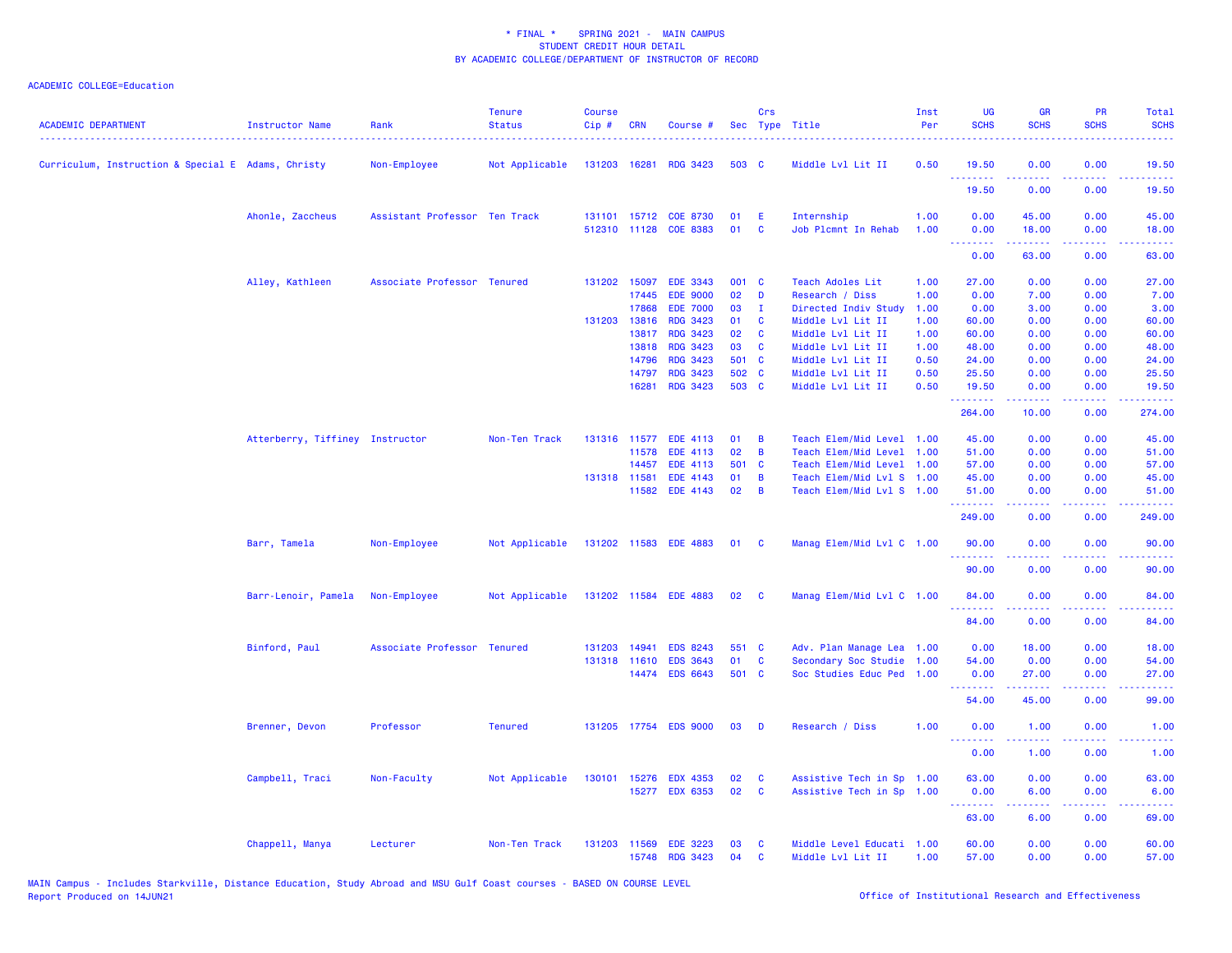| <b>ACADEMIC DEPARTMENT</b>                          | Instructor Name                   | Rank                          | <b>Tenure</b><br><b>Status</b> | Course<br>Cip# | <b>CRN</b>     | Course #                           |              | Crs          | Sec Type Title                                   | Inst<br>Per | <b>UG</b><br><b>SCHS</b> | <b>GR</b><br><b>SCHS</b>                                                                                                                                      | <b>PR</b><br><b>SCHS</b>                                                                                                          | Total<br><b>SCHS</b>                 |
|-----------------------------------------------------|-----------------------------------|-------------------------------|--------------------------------|----------------|----------------|------------------------------------|--------------|--------------|--------------------------------------------------|-------------|--------------------------|---------------------------------------------------------------------------------------------------------------------------------------------------------------|-----------------------------------------------------------------------------------------------------------------------------------|--------------------------------------|
|                                                     |                                   |                               |                                |                |                |                                    |              |              |                                                  |             | ---------                | . <u>.</u>                                                                                                                                                    | . <b>.</b>                                                                                                                        | .                                    |
|                                                     |                                   |                               |                                |                |                |                                    |              |              |                                                  |             | 117.00                   | 0.00                                                                                                                                                          | 0.00                                                                                                                              | 117.00                               |
| Curriculum, Instruction & Special E Coffey, Kenneth |                                   | Professor                     | <b>Tenured</b>                 | 130101         | 11602          | <b>EDF 4243</b>                    | 02           | C            | Plan for Diverse Lea 1.00                        |             | 87.00                    | 0.00                                                                                                                                                          | 0.00                                                                                                                              | 87.00                                |
|                                                     |                                   |                               |                                | 131001         | 11624          | <b>EDX 4123</b>                    | 01           | $\mathbf{C}$ | Mthds & Mtrls Elem D 1.00                        |             | 87.00                    | 0.00                                                                                                                                                          | 0.00                                                                                                                              | 87.00                                |
|                                                     |                                   |                               |                                |                | 131008 15736   | <b>EDX 4613</b>                    | 01           | C            | Teaching Students Ph 1.00                        |             | 57.00                    | 0.00                                                                                                                                                          | 0.00                                                                                                                              | 57.00                                |
|                                                     |                                   |                               |                                |                | 15737          | <b>EDX 6613</b>                    | 01           | <b>C</b>     | Teaching Students Ph 1.00                        |             | 0.00<br>.                | 15.00<br>.                                                                                                                                                    | 0.00<br>.                                                                                                                         | 15.00<br><u>.</u>                    |
|                                                     |                                   |                               |                                |                |                |                                    |              |              |                                                  |             | 231.00                   | 15.00                                                                                                                                                         | 0.00                                                                                                                              | 246.00                               |
|                                                     | Collier, Matthew                  | Lecturer                      | Non-Ten Track                  | 131001         |                | 17317 EDX 8173                     | 502 C        |              | Sp Ed In Reg Classrm 1.00                        |             | 0.00                     | 84.00                                                                                                                                                         | 0.00                                                                                                                              | 84.00                                |
|                                                     |                                   |                               |                                |                |                |                                    |              |              |                                                  |             | .<br>0.00                | $\frac{1}{2} \left( \frac{1}{2} \right) \left( \frac{1}{2} \right) \left( \frac{1}{2} \right) \left( \frac{1}{2} \right) \left( \frac{1}{2} \right)$<br>84.00 | .<br>0.00                                                                                                                         | .<br>84.00                           |
|                                                     | Davidson, Sandy                   | Lecturer                      | Non-Ten Track                  |                | 131315 14792   | <b>RDG 3123</b>                    | 501 C        |              | Early Lit Instruct I 1.00                        |             | 54.00                    | 0.00                                                                                                                                                          | 0.00                                                                                                                              | 54.00                                |
|                                                     |                                   |                               |                                |                |                | 14793 RDG 3123                     | 502 C        |              | Early Lit Instruct I 1.00                        |             | 72.00<br><u>.</u>        | 0.00<br>.                                                                                                                                                     | 0.00<br>.                                                                                                                         | 72.00<br>المستما                     |
|                                                     |                                   |                               |                                |                |                |                                    |              |              |                                                  |             | 126.00                   | 0.00                                                                                                                                                          | 0.00                                                                                                                              | 126.00                               |
|                                                     | Devlin, Sandy                     | Professor                     | <b>Tenured</b>                 | 131001         | 14491          | <b>EDX 8053</b>                    | 501 C        |              | Fundamentals of Teac 1.00                        |             | 0.00                     | 51.00                                                                                                                                                         | 0.00                                                                                                                              | 51.00                                |
|                                                     |                                   |                               |                                |                | 14952          | <b>EDX 8023</b>                    | 551 C        |              | Fundamentals of Teac                             | 1.00        | 0.00                     | 27.00                                                                                                                                                         | 0.00                                                                                                                              | 27.00                                |
|                                                     |                                   |                               |                                |                | 14953          | <b>EDX 8053</b>                    | 551 C        |              | Fundamentals of Teac 1.00                        |             | 0.00                     | 45.00                                                                                                                                                         | 0.00                                                                                                                              | 45.00                                |
|                                                     |                                   |                               |                                |                | 16357          | <b>EDX 7000</b>                    | 01           | $\mathbf{I}$ | Directed Indiv Study 1.00                        |             | 0.00                     | 3.00                                                                                                                                                          | 0.00                                                                                                                              | 3.00                                 |
|                                                     |                                   |                               |                                |                | 16901          | <b>EDX 9000</b>                    | 01           | D            | Research / Diss                                  | 1.00        | 0.00                     | 17.00                                                                                                                                                         | 0.00                                                                                                                              | 17.00                                |
|                                                     |                                   |                               |                                |                | 131005 11634   | <b>EDX 8403</b>                    | 01           | C            | Teaching Stdts w/Em/                             | 1.00        | 0.00<br>.                | 18.00<br>.                                                                                                                                                    | 0.00<br>.                                                                                                                         | 18.00<br>والمتحدث للمنابذ            |
|                                                     |                                   |                               |                                |                |                |                                    |              |              |                                                  |             | 0.00                     | 161.00                                                                                                                                                        | 0.00                                                                                                                              | 161.00                               |
|                                                     | Dozier, Nicole                    | Lecturer                      | Non-Ten Track                  |                | 131202 11571   | <b>EDE 3343</b>                    | 02           | C            | Teach Adoles Lit                                 | 1.00        | 75.00                    | 0.00                                                                                                                                                          | 0.00                                                                                                                              | 75.00                                |
|                                                     |                                   |                               |                                |                |                | 14454 EDE 3343                     | 501 C        |              | Teach Adoles Lit                                 | 1.00        | 36.00                    | 0.00                                                                                                                                                          | 0.00                                                                                                                              | 36.00                                |
|                                                     |                                   |                               |                                |                |                |                                    |              |              |                                                  |             | .                        | .                                                                                                                                                             | د د د د                                                                                                                           | .                                    |
|                                                     |                                   |                               |                                |                |                |                                    |              |              |                                                  |             | 111.00                   | 0.00                                                                                                                                                          | 0.00                                                                                                                              | 111.00                               |
|                                                     | Durst, Hope                       | Lecturer                      | Non-Ten Track                  | 131202         | 14460          | <b>EDE 4883</b>                    | 501 C        |              | Manag Elem/Mid Lvl C 1.00                        |             | 93.00                    | 0.00                                                                                                                                                          | 0.00                                                                                                                              | 93.00                                |
|                                                     |                                   |                               |                                | 131203         | 14450          | EDE 3223                           | 501 C        |              | Middle Level Educati 1.00                        |             | 45.00<br>222222          | 0.00                                                                                                                                                          | 0.00<br>.                                                                                                                         | 45.00<br>$\sim$ $\sim$ $\sim$ $\sim$ |
|                                                     |                                   |                               |                                |                |                |                                    |              |              |                                                  |             | 138.00                   | 0.00                                                                                                                                                          | 0.00                                                                                                                              | 138.00                               |
|                                                     | Entrekin Morgan, Mar Non-Employee |                               | Not Applicable                 |                | 131311 14456   | <b>EDE 3523</b>                    | 502 C        |              | Found EL/ML Math Edu 1.00                        |             | 48.00                    | 0.00                                                                                                                                                          | 0.00                                                                                                                              | 48.00                                |
|                                                     |                                   |                               |                                |                |                | 15248 EDE 3523                     | 503 C        |              | Found EL/ML Math Edu 1.00                        |             | 36.00<br><u>.</u>        | 0.00<br>.                                                                                                                                                     | 0.00<br>$\frac{1}{2} \left( \frac{1}{2} \right) \left( \frac{1}{2} \right) \left( \frac{1}{2} \right) \left( \frac{1}{2} \right)$ | 36.00<br>.                           |
|                                                     |                                   |                               |                                |                |                |                                    |              |              |                                                  |             | 84.00                    | 0.00                                                                                                                                                          | 0.00                                                                                                                              | 84.00                                |
|                                                     | Fondren, Patricia                 | Assistant Professor Ten Track |                                | 130604         | 11937          | <b>EPY 3253</b>                    | 03           | C            | <b>Evaluating Learning</b>                       | 1.00        | 87.00                    | 0.00                                                                                                                                                          | 0.00                                                                                                                              | 87.00                                |
|                                                     |                                   |                               |                                | 131001         | 11625          | <b>EDX 4133</b>                    | CO1 C        |              | Mthds & Mtrls for Sc                             | 1.00        | 87.00                    | 0.00                                                                                                                                                          | 0.00                                                                                                                              | 87.00                                |
|                                                     |                                   |                               |                                |                | 11628          | <b>EDX 4873</b>                    | 01           | <b>S</b>     | Prof Sem In Sp Ed                                | 1.00        | 33.00                    | 0.00                                                                                                                                                          | 0.00                                                                                                                              | 33.00                                |
|                                                     |                                   |                               |                                |                | 14954<br>14955 | <b>EDX 6813</b><br><b>EDX 6193</b> | 551<br>551 C | $\mathbf{C}$ | Intro Assmt Spec Ed<br>Adv. Plan Special Ed 1.00 | 1.00        | 0.00<br>0.00             | 18.00<br>42.00                                                                                                                                                | 0.00<br>0.00                                                                                                                      | 18.00<br>42.00                       |
|                                                     |                                   |                               |                                |                |                |                                    |              |              |                                                  |             | <u>.</u>                 | .                                                                                                                                                             | د د د د .                                                                                                                         | .                                    |
|                                                     |                                   |                               |                                |                |                |                                    |              |              |                                                  |             | 207.00                   | 60.00                                                                                                                                                         | 0.00                                                                                                                              | 267.00                               |
|                                                     | Franz, Dana                       | Professor                     | <b>Tenured</b>                 |                | 131205 17607   | <b>EDS 9000</b>                    | 01           | D            | Research / Diss                                  | 1.00        | 0.00                     | 11.00                                                                                                                                                         | 0.00                                                                                                                              | 11.00                                |
|                                                     |                                   |                               |                                |                | 17879          | <b>EDS 7000</b>                    | 01           | $\mathbf{I}$ | Directed Indiv Study 1.00                        |             | 0.00                     | 3.00                                                                                                                                                          | 0.00                                                                                                                              | 3.00                                 |
|                                                     |                                   |                               |                                |                | 17943          | <b>EDS 7000</b>                    | 501          | $\mathbf I$  | Directed Indiv Study 1.00                        |             | 0.00                     | 3.00                                                                                                                                                          | 0.00                                                                                                                              | 3.00                                 |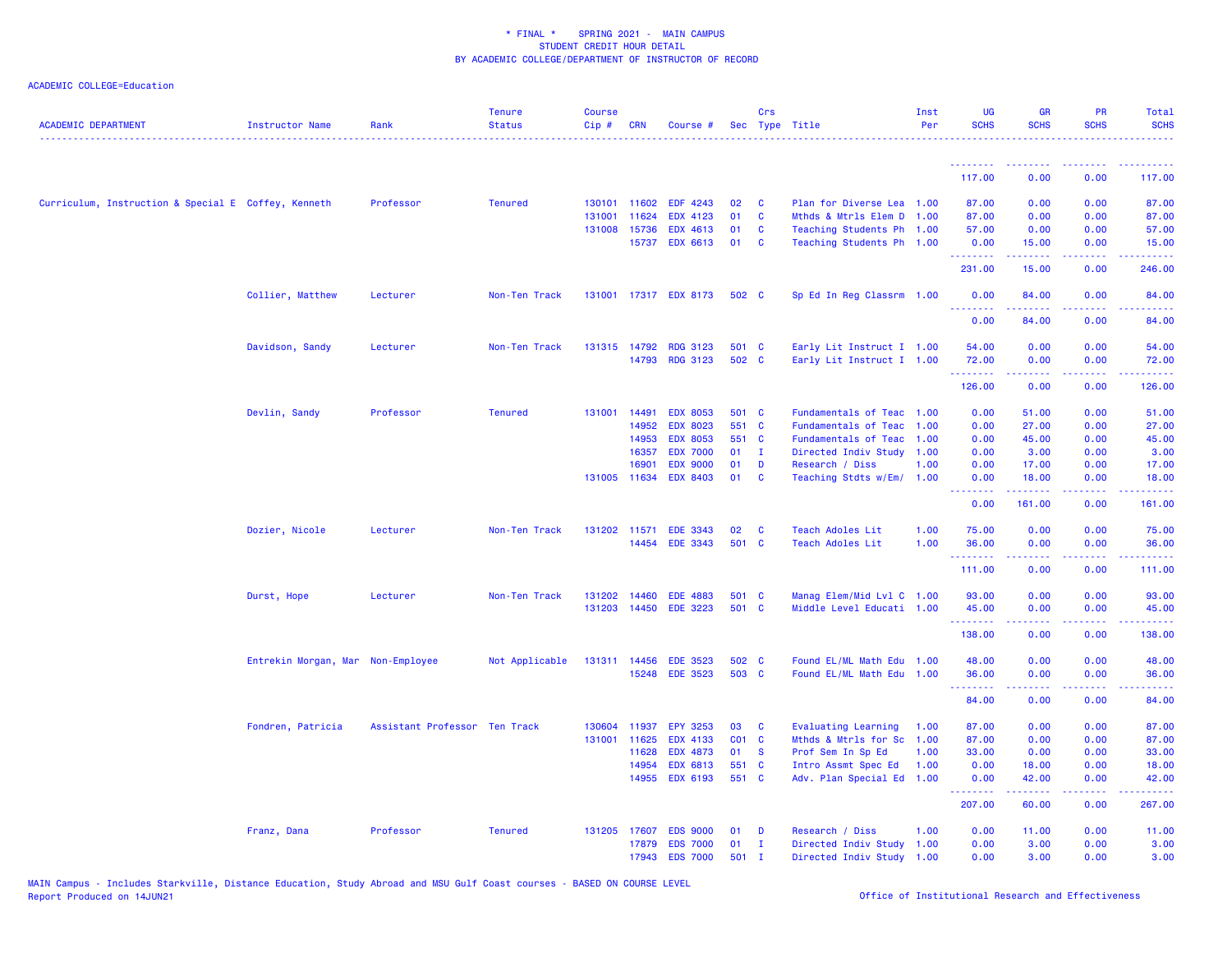| <b>ACADEMIC DEPARTMENT</b>                      | <b>Instructor Name</b> | Rank                              | <b>Tenure</b><br><b>Status</b> | Course<br>$Cip$ # | CRN                   | Course #                           |                 | Crs           | Sec Type Title                                         | Inst<br>Per  | <b>UG</b><br><b>SCHS</b> | <b>GR</b><br><b>SCHS</b>                                                                                                                                     | <b>PR</b><br><b>SCHS</b> | Total<br><b>SCHS</b> |
|-------------------------------------------------|------------------------|-----------------------------------|--------------------------------|-------------------|-----------------------|------------------------------------|-----------------|---------------|--------------------------------------------------------|--------------|--------------------------|--------------------------------------------------------------------------------------------------------------------------------------------------------------|--------------------------|----------------------|
| Curriculum, Instruction & Special E Franz, Dana |                        | Professor                         | <b>Tenured</b>                 |                   | 131205 18097          | <b>EDS 7000</b>                    | 03              | $\mathbf{I}$  | Directed Indiv Study 1.00                              |              | 0.00<br><u>.</u>         | 3.00<br>د د د د د                                                                                                                                            | 0.00<br>وعاويا           | 3.00                 |
|                                                 |                        |                                   |                                |                   |                       |                                    |                 |               |                                                        |              | 0.00                     | 20.00                                                                                                                                                        | 0.00                     | المستما<br>20.00     |
|                                                 | Furr, Brittany         | Non-Employee                      | Not Applicable                 | 131203 14796      |                       | <b>RDG 3423</b>                    | 501 C           |               | Middle Lvl Lit II                                      | 0.50         | 24.00                    | 0.00                                                                                                                                                         | 0.00                     | 24.00                |
|                                                 |                        |                                   |                                |                   |                       | 14797 RDG 3423                     | 502 C           |               | Middle Lvl Lit II                                      | 0.50         | 25.50<br>.               | 0.00<br>$\frac{1}{2} \left( \frac{1}{2} \right) \left( \frac{1}{2} \right) \left( \frac{1}{2} \right) \left( \frac{1}{2} \right) \left( \frac{1}{2} \right)$ | 0.00<br>.                | 25.50<br>.           |
|                                                 |                        |                                   |                                |                   |                       |                                    |                 |               |                                                        |              | 49.50                    | 0.00                                                                                                                                                         | 0.00                     | 49.50                |
|                                                 | Hause, Barry           | Lecturer                          | Non-Ten Track                  |                   |                       | 500902 14751 MU 1133               | 501 C           |               | The History of Rock                                    | 1.00         | 114.00<br>.              | 0.00<br>.                                                                                                                                                    | 0.00                     | 114.00<br>22222      |
|                                                 |                        |                                   |                                |                   |                       |                                    |                 |               |                                                        |              | 114.00                   | 0.00                                                                                                                                                         | 0.00                     | 114.00               |
|                                                 | Hollis, Anitra         | Lecturer                          | Non-Ten Track                  | 131318 14459      |                       | <b>EDE 4143</b>                    | 501 C           |               | Teach Elem/Mid Lvl S 1.00                              |              | 51.00                    | 0.00                                                                                                                                                         | 0.00                     | 51.00                |
|                                                 |                        |                                   |                                |                   |                       |                                    |                 |               |                                                        |              | .<br>51.00               | .<br>0.00                                                                                                                                                    | د د د د<br>0.00          | .<br>51.00           |
|                                                 | Holmes, Helen          | Lecturer                          | Non-Ten Track                  |                   | 131203 14451          | <b>EDE 3223</b>                    | 502 C           |               | Middle Level Educati 1.00                              |              | 48.00                    | 0.00                                                                                                                                                         | 0.00                     | 48.00                |
|                                                 |                        |                                   |                                |                   |                       | 15247 EDE 3223                     | 503 C           |               | Middle Level Educati 1.00                              |              | 39.00<br>.               | 0.00<br>.                                                                                                                                                    | 0.00<br>.                | 39.00<br>.           |
|                                                 |                        |                                   |                                |                   |                       |                                    |                 |               |                                                        |              | 87.00                    | 0.00                                                                                                                                                         | 0.00                     | 87.00                |
|                                                 | Hopper, Peggy          | Professor                         | <b>Tenured</b>                 | 131205            | 14945                 | <b>EDS 8623</b>                    | 551 C           |               | Effective Instructio 1.00                              |              | 0.00                     | 15.00                                                                                                                                                        | 0.00                     | 15.00                |
|                                                 |                        |                                   |                                | 131305            | 11612<br>131315 14940 | <b>EDS 3673</b><br><b>RDG 8653</b> | 01<br>551 C     | C             | Second Language Arts<br>Teach Read Sec Sch             | 1.00<br>1.00 | 45.00<br>0.00            | 0.00<br>21.00                                                                                                                                                | 0.00<br>0.00             | 45.00<br>21.00       |
|                                                 |                        |                                   |                                |                   |                       |                                    |                 |               |                                                        |              | .                        | .                                                                                                                                                            | .                        | .                    |
|                                                 |                        |                                   |                                |                   |                       |                                    |                 |               |                                                        |              | 45.00                    | 36.00                                                                                                                                                        | 0.00                     | 81.00                |
|                                                 | Jamison, Breana        | Instructor                        | Non-Ten Track                  |                   | 422814 11619          | <b>EDX 3213</b>                    | 03              | C             | Indiv Inst Except Ch 1.00                              |              | 105.00                   | 0.00                                                                                                                                                         | 0.00                     | 105.00               |
|                                                 |                        |                                   |                                |                   | 11622<br>11623        | <b>EDX 3233</b><br><b>EDX 3233</b> | 01<br>02        | C<br>C        | Contingency Manageme 1.00<br>Contingency Manageme 1.00 |              | 54.00<br>75.00           | 0.00<br>0.00                                                                                                                                                 | 0.00<br>0.00             | 54.00<br>75.00       |
|                                                 |                        |                                   |                                |                   | 14485                 | <b>EDX 3213</b>                    | 501 C           |               | Indiv Inst Except Ch 1.00                              |              | 78.00                    | 0.00                                                                                                                                                         | 0.00                     | 78.00                |
|                                                 |                        |                                   |                                |                   |                       |                                    |                 |               |                                                        |              | .<br>312.00              | .<br>0.00                                                                                                                                                    | .<br>0.00                | .<br>312.00          |
|                                                 | Javorsky, Kristin      | Assistant Professor Ten Track     |                                |                   |                       | 131315 13808 RDG 3113              | 02              | <b>C</b>      | Early Literacy Instr 1.00                              |              | 72.00                    | 0.00                                                                                                                                                         | 0.00                     | 72.00                |
|                                                 |                        |                                   |                                |                   |                       |                                    |                 |               |                                                        |              | .<br>72.00               | 0.00                                                                                                                                                         | 0.00                     | .<br>72.00           |
|                                                 |                        |                                   |                                |                   |                       |                                    |                 |               |                                                        |              |                          |                                                                                                                                                              |                          |                      |
|                                                 | Jordan, Benjamin       | Lecturer                          | Non-Ten Track                  | 131205            | 11608                 | EDS 3411<br>131311 11609 EDS 3633  | 01<br>01        | Æ<br><b>C</b> | Prac In Secondary Ed 1.00<br>Secondary Math Ed         | 1.00         | 27.00<br>57.00           | 0.00<br>0.00                                                                                                                                                 | 0.00<br>0.00             | 27.00<br>57.00       |
|                                                 |                        |                                   |                                |                   |                       |                                    |                 |               |                                                        |              | .<br>84.00               | $\frac{1}{2} \left( \frac{1}{2} \right) \left( \frac{1}{2} \right) \left( \frac{1}{2} \right) \left( \frac{1}{2} \right) \left( \frac{1}{2} \right)$<br>0.00 | 22222<br>0.00            | .<br>84.00           |
|                                                 |                        |                                   |                                |                   |                       |                                    |                 |               |                                                        |              |                          |                                                                                                                                                              |                          |                      |
|                                                 | Lemley, Stephanie      | Associate Professor Tenured       |                                | 131202            | 17201                 | <b>EDE 9000</b>                    | 01              | D             | Research / Diss                                        | 1.00         | 0.00                     | 1.00                                                                                                                                                         | 0.00                     | 1.00                 |
|                                                 |                        |                                   |                                | 131305            | 13820                 | <b>RDG 4133</b>                    | $CO1$ B         |               | Integrat Literacy In 1.00                              |              | 45.00                    | 0.00                                                                                                                                                         | 0.00                     | 45.00                |
|                                                 |                        |                                   |                                |                   | 13821                 | <b>RDG 4133</b>                    | $CO2$ B         |               | Integrat Literacy In 1.00                              |              | 51.00<br>.               | 0.00<br>$\frac{1}{2} \left( \frac{1}{2} \right) \left( \frac{1}{2} \right) \left( \frac{1}{2} \right) \left( \frac{1}{2} \right) \left( \frac{1}{2} \right)$ | 0.00<br>.                | 51.00<br>.           |
|                                                 |                        |                                   |                                |                   |                       |                                    |                 |               |                                                        |              | 96.00                    | 1.00                                                                                                                                                         | 0.00                     | 97.00                |
|                                                 | Lindsey, Gail          | Clinical Assist Pro Non-Ten Track |                                | 131202 11566      |                       | <b>EDE 3123</b>                    | 02              | - C           | Early Childhood Ed                                     | 1.00         | 75.00                    | 0.00                                                                                                                                                         | 0.00                     | 75.00                |
|                                                 |                        |                                   |                                |                   | 11572                 | <b>EDE 3443</b>                    | 01              | <b>C</b>      | Creat Arts Elem /Mid                                   | 1.00         | 51.00                    | 0.00                                                                                                                                                         | 0.00                     | 51.00                |
|                                                 |                        |                                   |                                |                   | 11573                 | <b>EDE 3443</b>                    | 02              | <b>C</b>      | Creat Arts Elem / Mid 1.00                             |              | 33.00                    | 0.00                                                                                                                                                         | 0.00                     | 33.00                |
|                                                 |                        |                                   |                                | 131315 11570      |                       | <b>EDE 3233</b>                    | CO <sub>1</sub> | <b>C</b>      | Teach Lit at Elem/Mi 1.00                              |              | 72.00                    | 0.00                                                                                                                                                         | 0.00                     | 72.00                |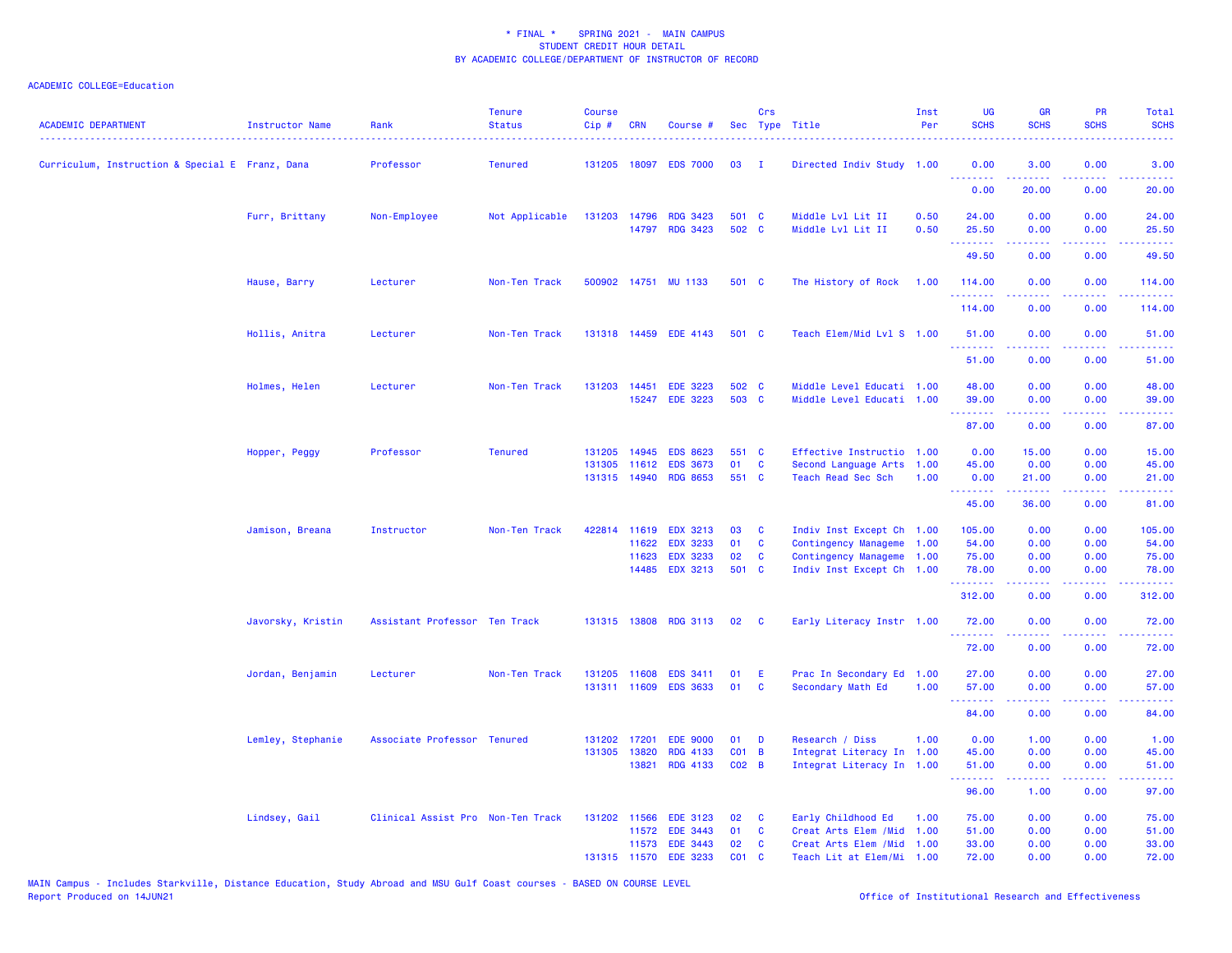| <b>ACADEMIC DEPARTMENT</b>                        | Instructor Name   | Rank                              | <b>Tenure</b><br><b>Status</b> | <b>Course</b><br>Cip# | <b>CRN</b>   | Course #              |       | Crs          | Sec Type Title            | Inst<br>Per | <b>UG</b><br><b>SCHS</b> | <b>GR</b><br><b>SCHS</b> | PR<br><b>SCHS</b>                   | <b>Total</b><br><b>SCHS</b> |
|---------------------------------------------------|-------------------|-----------------------------------|--------------------------------|-----------------------|--------------|-----------------------|-------|--------------|---------------------------|-------------|--------------------------|--------------------------|-------------------------------------|-----------------------------|
| Curriculum, Instruction & Special E Lindsey, Gail |                   | Clinical Assist Pro Non-Ten Track |                                |                       |              | 131315 14452 EDE 3233 | 501 C |              | Teach Lit at Elem/Mi 1.00 |             | 45.00                    | 0.00                     | 0.00                                | 45.00                       |
|                                                   |                   |                                   |                                |                       |              |                       |       |              |                           |             | 276.00                   | 0.00                     | 0.00                                | 276.00                      |
|                                                   | Lowery, David     | Non-Employee                      | Not Applicable                 |                       |              | 131305 14476 EDS 6673 | 501 C |              | Language Arts Educ P 1.00 |             | 0.00<br><u>.</u>         | 36.00<br>.               | 0.00<br>د د د د                     | 36.00<br>.                  |
|                                                   |                   |                                   |                                |                       |              |                       |       |              |                           |             | 0.00                     | 36.00                    | 0.00                                | 36.00                       |
|                                                   | Mattox, Kimberly  | Instructor                        | Non-Ten Track                  | 422814                | 11617        | <b>EDX 3213</b>       | 01    | C            | Indiv Inst Except Ch 1.00 |             | 105.00                   | 0.00                     | 0.00                                | 105.00                      |
|                                                   |                   |                                   |                                |                       | 11618        | <b>EDX 3213</b>       | 02    | C            | Indiv Inst Except Ch 1.00 |             | 90.00                    | 0.00                     | 0.00                                | 90.00                       |
|                                                   |                   |                                   |                                |                       | 11621        | <b>EDX 3213</b>       | 06    | C            | Indiv Inst Except Ch 1.00 |             | 105.00                   | 0.00                     | 0.00                                | 105.00                      |
|                                                   |                   |                                   |                                |                       |              | 15252 EDX 3213        | 503 C |              | Indiv Inst Except Ch 1.00 |             | 81.00<br>.               | 0.00<br>المتمام والمناور | 0.00<br>22222                       | 81.00<br>.                  |
|                                                   |                   |                                   |                                |                       |              |                       |       |              |                           |             | 381.00                   | 0.00                     | 0.00                                | 381.00                      |
|                                                   | McBride, Craig    | Non-Employee                      | Not Applicable                 | 130101                | 17766        | <b>EDS 8103</b>       | 503 C |              | Adv Meth in Mid/Sec       | 1.00        | 0.00                     | 84.00                    | 0.00                                | 84.00                       |
|                                                   |                   |                                   |                                |                       |              | 131316 14475 EDS 6653 | 501 C |              | Science Educ Pedago 1.00  |             | 0.00<br><b></b>          | 18.00<br>.               | 0.00<br>.                           | 18.00<br><u>.</u>           |
|                                                   |                   |                                   |                                |                       |              |                       |       |              |                           |             | 0.00                     | 102.00                   | 0.00                                | 102.00                      |
|                                                   | McDowell, Teresa  | Lecturer                          | Non-Ten Track                  |                       |              | 131315 12813 LSK 1013 | 01    | C            | <b>Effective Reading</b>  | 1.00        | 102.00                   | 0.00                     | 0.00                                | 102.00                      |
|                                                   |                   |                                   |                                |                       | 12814        | <b>LSK 1013</b>       | 02    | C            | <b>Effective Reading</b>  | 1.00        | 102.00                   | 0.00                     | 0.00                                | 102.00                      |
|                                                   |                   |                                   |                                |                       |              |                       |       |              |                           |             | .<br>204.00              | .<br>0.00                | د د د د<br>0.00                     | <u>.</u><br>204.00          |
|                                                   | McGinnis, Brecken | Instructor                        | Non-Ten Track                  | 131001                | 14490        | <b>EDX 8013</b>       | 501 C |              | Fundamentals of Teac 1.00 |             | 0.00                     | 90.00                    | 0.00                                | 90.00                       |
|                                                   |                   |                                   |                                |                       | 14492        | <b>EDX 8173</b>       | 501 C |              | Sp Ed In Reg Classrm      | 1.00        | 0.00                     | 93.00                    | 0.00                                | 93.00                       |
|                                                   |                   |                                   |                                |                       | 15250        | <b>EDX 8023</b>       | 501 C |              | Fundamentals of Teac      | 1.00        | 0.00                     | 48.00                    | 0.00                                | 48.00                       |
|                                                   |                   |                                   |                                |                       | 15251        | <b>EDX 8053</b>       | 502 C |              | Fundamentals of Teac      | 1.00        | 0.00                     | 72.00                    | 0.00                                | 72.00                       |
|                                                   |                   |                                   |                                |                       | 17693        | <b>EDX 8053</b>       | 552   | $\mathbf{C}$ | Fundamentals of Teac      | 1.00        | 0.00                     | 42.00                    | 0.00                                | 42.00                       |
|                                                   |                   |                                   |                                |                       | 17749        | <b>EDX 8013</b>       | 502 C |              | Fundamentals of Teac 1.00 |             | 0.00<br><b></b>          | 36.00<br>.               | 0.00<br>.                           | 36.00<br>.                  |
|                                                   |                   |                                   |                                |                       |              |                       |       |              |                           |             | 0.00                     | 381.00                   | 0.00                                | 381.00                      |
|                                                   | McLemore, Isabel  | Non-Employee                      | Not Applicable                 |                       |              | 131316 11611 EDS 3653 | 01    | $\mathbf{C}$ | Secondary Science Ed 1.00 |             | 33.00<br>.               | 0.00                     | 0.00<br>$\sim$ $\sim$ $\sim$ $\sim$ | 33.00<br>والمستحيل          |
|                                                   |                   |                                   |                                |                       |              |                       |       |              |                           |             | 33.00                    | 0.00                     | 0.00                                | 33.00                       |
|                                                   | McMillen, Carrie  | Lecturer                          | Non-Ten Track                  |                       |              | 131203 15739 EDE 3223 | 04    | <b>C</b>     | Middle Level Educati 1.00 |             | 36.00<br>.               | 0.00                     | 0.00                                | 36.00                       |
|                                                   |                   |                                   |                                |                       |              |                       |       |              |                           |             | 36.00                    | 0.00                     | 0.00                                | 36.00                       |
|                                                   | Mecaskey, Rebecca | Non-Employee                      | Not Applicable                 |                       |              | 131311 15740 EDE 3523 | 04    | <b>C</b>     | Found EL/ML Math Edu 1.00 |             | 48.00                    | 0.00                     | 0.00                                | 48.00                       |
|                                                   |                   |                                   |                                |                       |              |                       |       |              |                           |             | 48.00                    | 0.00                     | 0.00                                | 48.00                       |
|                                                   | Miller, Nicole    | Associate Professor Tenured       |                                |                       | 131202 17615 | <b>EDE 7000</b>       | 01    | $\mathbf{I}$ | Directed Indiv Study      | 1.00        | 0.00                     | 1.00                     | 0.00                                | 1.00                        |
|                                                   |                   |                                   |                                |                       | 17686        | <b>EDE 7000</b>       | 02    | $\mathbf{I}$ | Directed Indiv Study      | 1.00        | 0.00                     | 3.00                     | 0.00                                | 3.00                        |
|                                                   |                   |                                   |                                |                       | 131203 11567 | <b>EDE 3223</b>       | 01    | C            | Middle Level Educati 1.00 |             | 60.00                    | 0.00                     | 0.00                                | 60.00                       |
|                                                   |                   |                                   |                                |                       | 11568        | <b>EDE 3223</b>       | 02    | $\mathbf{C}$ | Middle Level Educati 1.00 |             | 57.00                    | 0.00                     | 0.00                                | 57.00                       |
|                                                   |                   |                                   |                                |                       | 15742        | <b>EDE 8713</b>       | 01    | <b>C</b>     | Educ Young Adolescen 1.00 |             | 0.00<br>.                | 27.00<br>.               | 0.00<br>.                           | 27.00<br>.                  |
|                                                   |                   |                                   |                                |                       |              |                       |       |              |                           |             | 117.00                   | 31.00                    | 0.00                                | 148.00                      |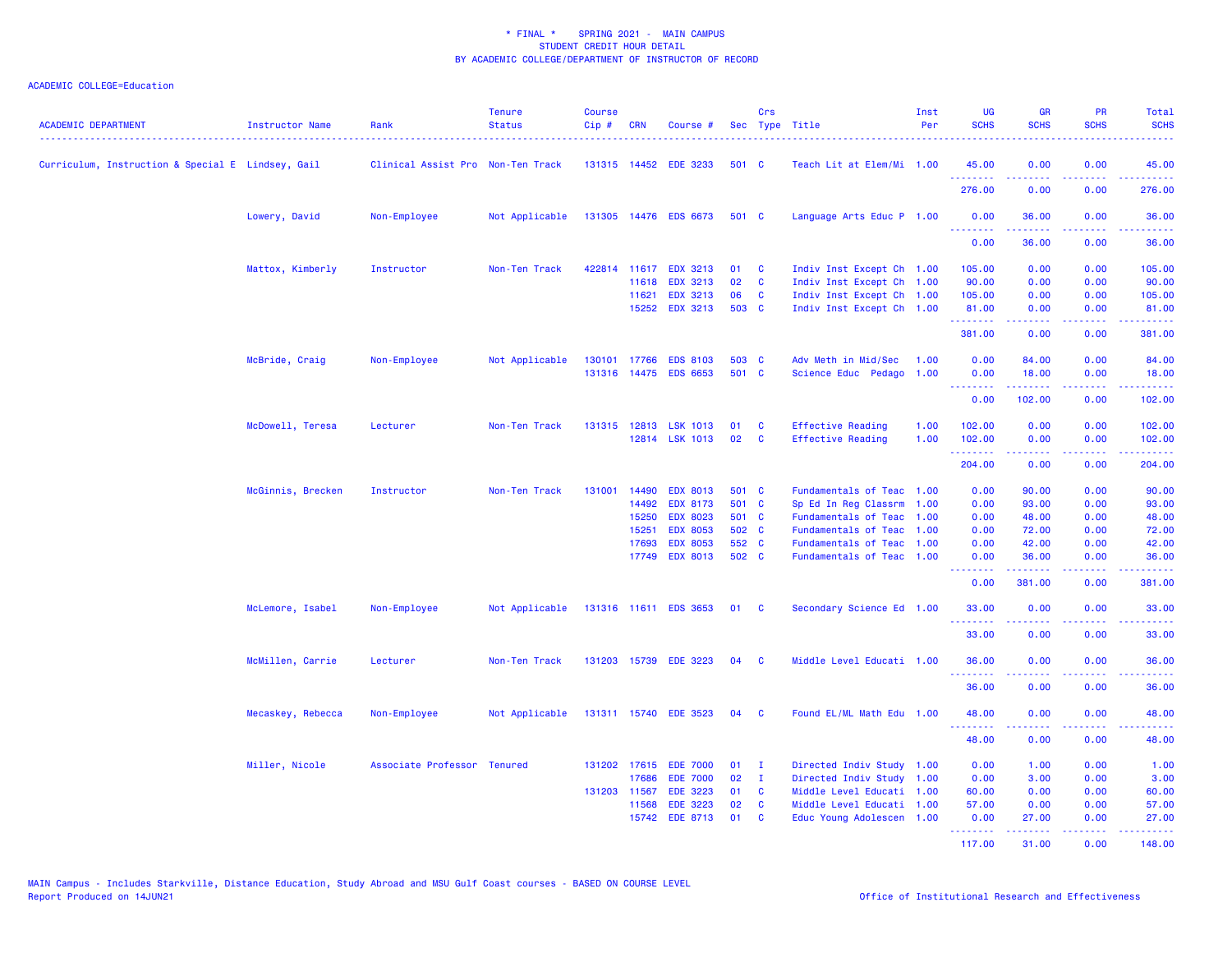| <b>ACADEMIC DEPARTMENT</b>                          | <b>Instructor Name</b>         | Rank                        | <b>Tenure</b><br><b>Status</b> | <b>Course</b><br>Cip# | <b>CRN</b>   | Course #              |       | Crs            | Sec Type Title            | Inst<br>Per | UG<br><b>SCHS</b>   | <b>GR</b><br><b>SCHS</b>                                                                                                                                     | PR<br><b>SCHS</b> | Total<br><b>SCHS</b><br>$\frac{1}{2} \left( \frac{1}{2} \right) \left( \frac{1}{2} \right) \left( \frac{1}{2} \right) \left( \frac{1}{2} \right)$             |
|-----------------------------------------------------|--------------------------------|-----------------------------|--------------------------------|-----------------------|--------------|-----------------------|-------|----------------|---------------------------|-------------|---------------------|--------------------------------------------------------------------------------------------------------------------------------------------------------------|-------------------|---------------------------------------------------------------------------------------------------------------------------------------------------------------|
| Curriculum, Instruction & Special E Mulkana, Angela |                                | Lecturer                    | Non-Ten Track                  | 131203 14794          |              | <b>RDG 3413</b>       | 501 C |                | Middle Lvl Lit I          | 1.00        | 48.00               | 0.00                                                                                                                                                         | 0.00              | 48.00                                                                                                                                                         |
|                                                     |                                |                             |                                |                       | 14795        | <b>RDG 3413</b>       | 502 C |                | Middle Lvl Lit I          | 1.00        | 51.00               | 0.00                                                                                                                                                         | 0.00              | 51.00                                                                                                                                                         |
|                                                     |                                |                             |                                |                       | 14799        | <b>RDG 8123</b>       | 501 C |                | Sup MidSch Lit Learn 1.00 |             | 0.00                | 72.00                                                                                                                                                        | 0.00              | 72.00                                                                                                                                                         |
|                                                     |                                |                             |                                |                       | 16279        | <b>RDG 3413</b>       | 503 C |                | Middle Lvl Lit I          | 1.00        | 39.00               | 0.00                                                                                                                                                         | 0.00              | 39.00                                                                                                                                                         |
|                                                     |                                |                             |                                | 131315 13807          |              | <b>RDG 3113</b>       | 01    | C              | Early Literacy Instr 1.00 |             | 75.00               | 0.00                                                                                                                                                         | 0.00              | 75.00                                                                                                                                                         |
|                                                     |                                |                             |                                |                       | 14791        | <b>RDG 3113</b>       | 502 C |                | Early Literacy Instr 1.00 |             | 66.00<br>.          | 0.00<br>.                                                                                                                                                    | 0.00<br>.         | 66.00<br>.                                                                                                                                                    |
|                                                     |                                |                             |                                |                       |              |                       |       |                |                           |             | 279.00              | 72.00                                                                                                                                                        | 0.00              | 351.00                                                                                                                                                        |
|                                                     | Nicholson, David               | Lecturer                    | Non-Ten Track                  |                       | 131202 11565 | <b>EDE 2521</b>       | 03    | C              | Intro to Elem Ed          | 1.00        | 24.00               | 0.00                                                                                                                                                         | 0.00              | 24.00                                                                                                                                                         |
|                                                     |                                |                             |                                |                       | 15103        | <b>EDE 2521</b>       | 551 C |                | Intro to Elem Ed          | 1.00        | 9.00<br>.           | 0.00                                                                                                                                                         | 0.00<br>.         | 9.00<br>.                                                                                                                                                     |
|                                                     |                                |                             |                                |                       |              |                       |       |                |                           |             | 33.00               | 0.00                                                                                                                                                         | 0.00              | 33.00                                                                                                                                                         |
|                                                     | Parker, Sarah                  | Instructor                  | Non-Ten Track                  |                       | 131311 11574 | <b>EDE 3523</b>       | 01    | C              | Found EL/ML Math Edu 1.00 |             | 60.00               | 0.00                                                                                                                                                         | 0.00              | 60.00                                                                                                                                                         |
|                                                     |                                |                             |                                |                       | 11575        | <b>EDE 3523</b>       | 02    | C              | Found EL/ML Math Edu 1.00 |             | 60.00               | 0.00                                                                                                                                                         | 0.00              | 60.00                                                                                                                                                         |
|                                                     |                                |                             |                                |                       | 11576        | <b>EDE 3523</b>       | 03    | C              | Found EL/ML Math Edu      | 1.00        | 57.00               | 0.00                                                                                                                                                         | 0.00              | 57.00                                                                                                                                                         |
|                                                     |                                |                             |                                |                       | 14458        | <b>EDE 4123</b>       | 501 C |                | Teach Elem/Mid Level 1.00 |             | 54.00               | 0.00                                                                                                                                                         | 0.00              | 54.00                                                                                                                                                         |
|                                                     |                                |                             |                                |                       | 16576        | <b>EDE 4123</b>       | 02    | $\overline{B}$ | Teach Elem/Mid Level 1.00 |             | 51.00<br>.          | 0.00<br>$\frac{1}{2} \left( \frac{1}{2} \right) \left( \frac{1}{2} \right) \left( \frac{1}{2} \right) \left( \frac{1}{2} \right) \left( \frac{1}{2} \right)$ | 0.00<br>.         | 51.00<br><b></b>                                                                                                                                              |
|                                                     |                                |                             |                                |                       |              |                       |       |                |                           |             | 282.00              | 0.00                                                                                                                                                         | 0.00              | 282.00                                                                                                                                                        |
|                                                     | Prater, Kathy                  | Instructor                  | Non-Ten Track                  |                       | 131315 12815 | <b>LSK 1023</b>       | 01    | C              | Col Read/Study Skill 1.00 |             | 33.00               | 0.00                                                                                                                                                         | 0.00              | 33.00                                                                                                                                                         |
|                                                     |                                |                             |                                |                       | 12822        | <b>LSK 1023</b>       | 08    | $\mathbf c$    | Col Read/Study Skill 1.00 |             | 105.00              | 0.00                                                                                                                                                         | 0.00              | 105.00                                                                                                                                                        |
|                                                     |                                |                             |                                |                       | 14790        | <b>RDG 3113</b>       | 501 C |                | Early Literacy Instr 1.00 |             | 54.00<br>.          | 0.00<br>$\frac{1}{2} \left( \frac{1}{2} \right) \left( \frac{1}{2} \right) \left( \frac{1}{2} \right) \left( \frac{1}{2} \right) \left( \frac{1}{2} \right)$ | 0.00<br>.         | 54.00<br>$\frac{1}{2} \left( \frac{1}{2} \right) \left( \frac{1}{2} \right) \left( \frac{1}{2} \right) \left( \frac{1}{2} \right) \left( \frac{1}{2} \right)$ |
|                                                     |                                |                             |                                |                       |              |                       |       |                |                           |             | 192.00              | 0.00                                                                                                                                                         | 0.00              | 192.00                                                                                                                                                        |
|                                                     | Ratliff, Lindon                | Associate Professor Tenured |                                | 130101                | 14477        | <b>EDS 8103</b>       | 501 C |                | Adv Meth in Mid/Sec       | 1.00        | 0.00                | 90.00                                                                                                                                                        | 0.00              | 90.00                                                                                                                                                         |
|                                                     |                                |                             |                                | 130301                | 14944        | <b>EDS 6403</b>       | 551 C |                | Eval in Sec Schools       | 1.00        | 0.00                | 12.00                                                                                                                                                        | 0.00              | 12.00                                                                                                                                                         |
|                                                     |                                |                             |                                |                       | 15249        | <b>EDS 6403</b>       | 501 C |                | Eval in Sec Schools       | 1.00        | 0.00                | 93.00                                                                                                                                                        | 0.00              | 93.00                                                                                                                                                         |
|                                                     |                                |                             |                                |                       | 131205 11613 | <b>EDS 4873</b>       | 01    | <b>C</b>       | Managing Secondary C      | 1.00        | 105.00<br>.         | 0.00                                                                                                                                                         | 0.00              | 105.00                                                                                                                                                        |
|                                                     |                                |                             |                                |                       |              |                       |       |                |                           |             | 105.00              | 195.00                                                                                                                                                       | 0.00              | 300.00                                                                                                                                                        |
|                                                     | Robichaux-Davis, Reb Professor |                             | <b>Tenured</b>                 |                       |              | 131311 11579 EDE 4123 | 01    | - B            | Teach Elem/Mid Level 1.00 |             | 42.00<br>.          | 0.00                                                                                                                                                         | 0.00              | 42.00                                                                                                                                                         |
|                                                     |                                |                             |                                |                       |              |                       |       |                |                           |             | 42.00               | 0.00                                                                                                                                                         | 0.00              | 42.00                                                                                                                                                         |
|                                                     | Sanders, Jennifer              | Lecturer                    | Non-Ten Track                  | 131202                | 15745        | <b>EDE 8633</b>       | 01    | B              | The Teaching of Writ 1.00 |             | 0.00                | 18.00                                                                                                                                                        | 0.00              | 18.00                                                                                                                                                         |
|                                                     |                                |                             |                                |                       | 131305 14798 | <b>RDG 4133</b>       | 501 B |                | Integrat Literacy In 1.00 |             | 54.00               | 0.00                                                                                                                                                         | 0.00              | 54.00                                                                                                                                                         |
|                                                     |                                |                             |                                |                       |              |                       |       |                |                           |             | . <b>.</b><br>54.00 | .<br>18.00                                                                                                                                                   | .<br>0.00         | .<br>72.00                                                                                                                                                    |
|                                                     | Shea, Donna                    | Non-Faculty                 | Not Applicable                 | 131001 11629          |              | <b>EDX 4886</b>       | 01    | F              | Teach Internship in       | 1.00        | 66.00               | 0.00                                                                                                                                                         | 0.00              | 66.00                                                                                                                                                         |
|                                                     |                                |                             |                                |                       | 11630        | <b>EDX 4896</b>       | 01    | F              | Teach Internship in       | 1.00        | 66.00               | 0.00                                                                                                                                                         | 0.00              | 66.00                                                                                                                                                         |
|                                                     |                                |                             |                                |                       | 14483        | <b>EDS 8886</b>       | 501 H |                | Dimensions of Learni      | 1.00        | 0.00                | 150.00                                                                                                                                                       | 0.00              | 150.00                                                                                                                                                        |
|                                                     |                                |                             |                                |                       | 14493        | <b>EDX 8243</b>       | 501 H |                | MATX Internship II        | 1.00        | 0.00                | 210.00                                                                                                                                                       | 0.00              | 210.00                                                                                                                                                        |
|                                                     |                                |                             |                                | 131202 11585          |              | <b>EDE 4886</b>       | 01    | E              | Elem.Mid Lvl Interns      | 1.00        | 348.00              | 0.00                                                                                                                                                         | 0.00              | 348.00                                                                                                                                                        |
|                                                     |                                |                             |                                |                       | 11586        | <b>EDE 4896</b>       | 01    | E              | Elem/Mid Levl Intern      | 1.00        | 348.00              | 0.00                                                                                                                                                         | 0.00              | 348.00                                                                                                                                                        |
|                                                     |                                |                             |                                |                       | 14461        | <b>EDE 4886</b>       | 501   | E              | Elem.Mid Lvl Interns      | 1.00        | 186.00              | 0.00                                                                                                                                                         | 0.00              | 186.00                                                                                                                                                        |
|                                                     |                                |                             |                                |                       | 14462        | <b>EDE 4896</b>       | 501   | E              | Elem/Mid Levl Intern 1.00 |             | 186.00              | 0.00                                                                                                                                                         | 0.00              | 186.00                                                                                                                                                        |
|                                                     |                                |                             |                                | 131203                | 14479        | <b>EDS 8243</b>       | 502 C |                | Adv. Plan Manage Lea      | 1.00        | 0.00                | 30.00                                                                                                                                                        | 0.00              | 30.00                                                                                                                                                         |
|                                                     |                                |                             |                                |                       | 131205 11614 | <b>EDS 4886</b>       | 01    | F              | Teach Intern in Sec       | 1.00        | 234.00              | 0.00                                                                                                                                                         | 0.00              | 234.00                                                                                                                                                        |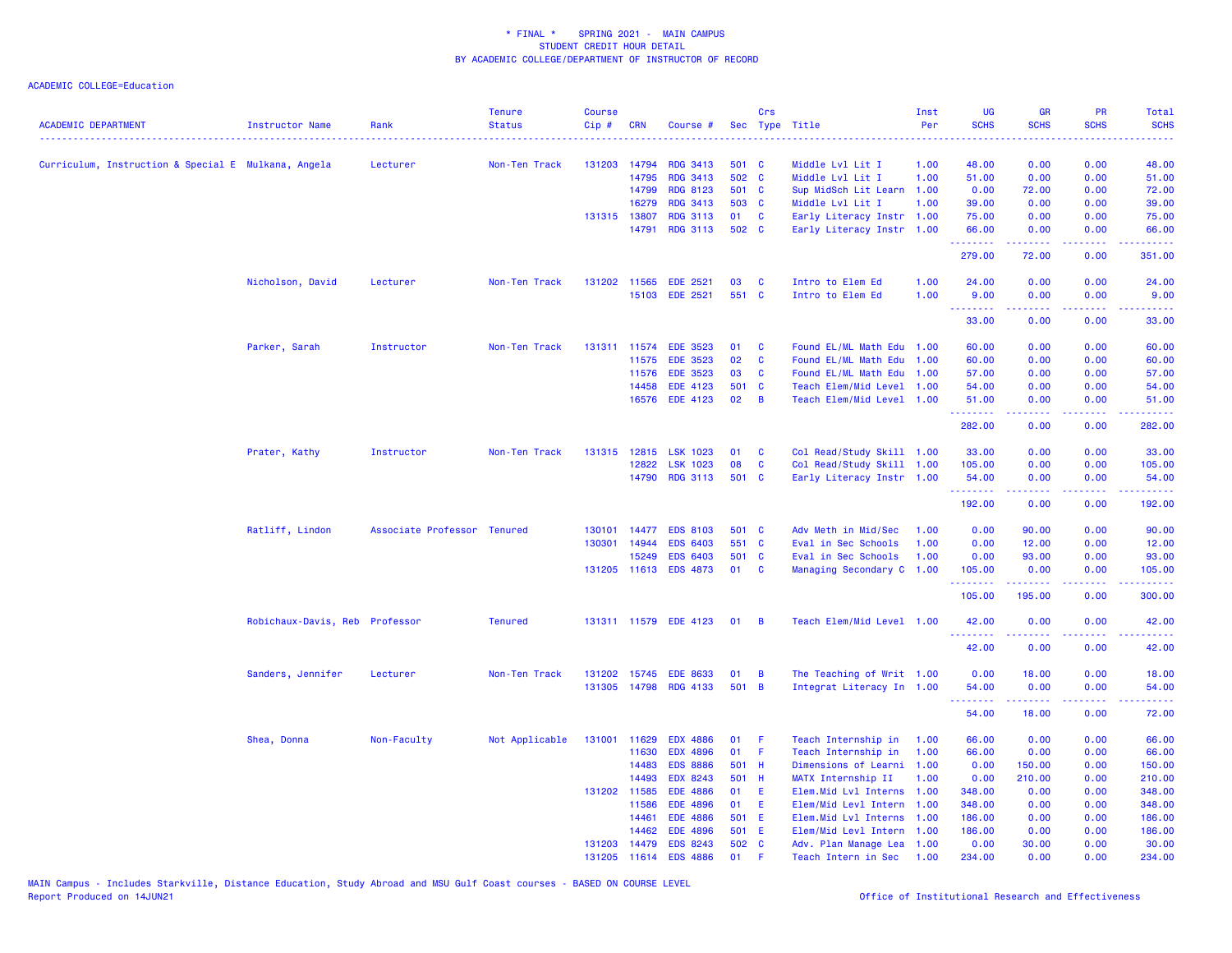| <b>ACADEMIC DEPARTMENT</b>                      | Instructor Name                 | Rank                        | <b>Tenure</b><br><b>Status</b> | <b>Course</b><br>Cip# | <b>CRN</b>   | Course #              |        | Crs          | Sec Type Title            | Inst<br>Per | <b>UG</b><br><b>SCHS</b> | <b>GR</b><br><b>SCHS</b>                                                                                                                                     | <b>PR</b><br><b>SCHS</b> | Total<br><b>SCHS</b>                                                                                                  |
|-------------------------------------------------|---------------------------------|-----------------------------|--------------------------------|-----------------------|--------------|-----------------------|--------|--------------|---------------------------|-------------|--------------------------|--------------------------------------------------------------------------------------------------------------------------------------------------------------|--------------------------|-----------------------------------------------------------------------------------------------------------------------|
| Curriculum, Instruction & Special E Shea, Donna |                                 | Non-Faculty                 | Not Applicable                 | 131205 11615          |              | <b>EDS 4896</b>       | 01     | -F           | Teach Intern in Sec       | 1.00        | 234.00                   | 0.00                                                                                                                                                         | 0.00                     | 234.00                                                                                                                |
|                                                 |                                 |                             |                                |                       | 131312 13311 | <b>MUE 4886</b>       | 01     | F            | Stu Teach Music Ed        | 0.50        | 39.00                    | 0.00                                                                                                                                                         | 0.00                     | 39.00                                                                                                                 |
|                                                 |                                 |                             |                                |                       | 13312        | <b>MUE 4896</b>       | 01     | - F          | Stu Teach Music Ed        | 0.50        | 39.00                    | 0.00                                                                                                                                                         | 0.00                     | 39.00                                                                                                                 |
|                                                 |                                 |                             |                                |                       | 131314 13366 | PE 4886               | 01     | - F          | Teach Intern in PE        | 1.00        | 66.00                    | 0.00                                                                                                                                                         | 0.00                     | 66.00                                                                                                                 |
|                                                 |                                 |                             |                                |                       | 13367        | PE 4896               | $01$ F |              | Teach Intern in PE        | 1.00        | 66.00<br>.               | 0.00<br>.                                                                                                                                                    | 0.00<br>.                | 66.00                                                                                                                 |
|                                                 |                                 |                             |                                |                       |              |                       |        |              |                           |             | 1878.00                  | 390.00                                                                                                                                                       | 0.00                     | 2268.00                                                                                                               |
|                                                 | Slater, Latonya                 | Lecturer                    | Non-Ten Track                  | 131315                | 13810        | <b>RDG 3123</b>       | 01     | <b>C</b>     | Early Lit Instruct I 1.00 |             | 72.00                    | 0.00                                                                                                                                                         | 0.00                     | 72.00                                                                                                                 |
|                                                 |                                 |                             |                                |                       |              | 13811 RDG 3123        | 02     | $\mathbf{C}$ | Early Lit Instruct I 1.00 |             | 72.00                    | 0.00                                                                                                                                                         | 0.00                     | 72.00                                                                                                                 |
|                                                 |                                 |                             |                                |                       |              |                       |        |              |                           |             | .                        | .                                                                                                                                                            |                          |                                                                                                                       |
|                                                 |                                 |                             |                                |                       |              |                       |        |              |                           |             | 144.00                   | 0.00                                                                                                                                                         | 0.00                     | 144.00                                                                                                                |
|                                                 | Smith, Kimberly                 | Instructor                  | Non-Ten Track                  |                       | 131203 13813 | <b>RDG 3413</b>       | 01     | C            | Middle Lvl Lit I          | 1.00        | 60.00                    | 0.00                                                                                                                                                         | 0.00                     | 60.00                                                                                                                 |
|                                                 |                                 |                             |                                |                       | 13814        | <b>RDG 3413</b>       | 02     | $\mathbf{C}$ | Middle Lvl Lit I          | 1.00        | 57.00                    | 0.00                                                                                                                                                         | 0.00                     | 57.00                                                                                                                 |
|                                                 |                                 |                             |                                |                       | 13815        | <b>RDG 3413</b>       | 03     | <b>C</b>     | Middle Lvl Lit I          | 1.00        | 57.00                    | 0.00                                                                                                                                                         | 0.00                     | 57.00                                                                                                                 |
|                                                 |                                 |                             |                                |                       | 15746        | <b>RDG 3413</b>       | 04     | <b>C</b>     | Middle Lvl Lit I          | 1.00        | 54.00                    | 0.00                                                                                                                                                         | 0.00                     | 54.00                                                                                                                 |
|                                                 |                                 |                             |                                |                       |              | 131311 14455 EDE 3523 | 501 C  |              | Found EL/ML Math Edu 1.00 |             | 45.00<br>.               | 0.00<br>.                                                                                                                                                    | 0.00<br>.                | 45.00<br>.                                                                                                            |
|                                                 |                                 |                             |                                |                       |              |                       |        |              |                           |             | 273.00                   | 0.00                                                                                                                                                         | 0.00                     | 273.00                                                                                                                |
|                                                 | Stampley, Amy                   | Lecturer                    | Non-Ten Track                  |                       | 131001 17785 | <b>EDX 8173</b>       | 503 C  |              | Sp Ed In Reg Classrm 1.00 |             | 0.00                     | 87.00                                                                                                                                                        | 0.00                     | 87.00                                                                                                                 |
|                                                 |                                 |                             |                                |                       |              | 131203 14478 EDS 8243 | 501 C  |              | Adv. Plan Manage Lea 1.00 |             | 0.00                     | 81.00                                                                                                                                                        | 0.00                     | 81.00                                                                                                                 |
|                                                 |                                 |                             |                                |                       |              |                       |        |              |                           |             | .<br>0.00                | 2.2.2.2.2.2<br>168.00                                                                                                                                        | 22222<br>0.00            | .<br>168.00                                                                                                           |
|                                                 | Vollenweider, Jennif Instructor |                             | Non-Ten Track                  |                       | 150612 12740 | <b>INDT 1203</b>      | 01     | C            | Ind Draft & Print Re 1.00 |             | 90.00                    | 0.00                                                                                                                                                         | 0.00                     | 90.00                                                                                                                 |
|                                                 |                                 |                             |                                |                       | 12749        | <b>INDT 3063</b>      | 01     | $\mathbf{C}$ | Ind Human Relations       | 1.00        | 99.00                    | 0.00                                                                                                                                                         | 0.00                     | 99.00                                                                                                                 |
|                                                 |                                 |                             |                                |                       | 14677        | <b>INDT 3363</b>      | 501 B  |              | Motion & Time Study       | 1.00        | 75.00                    | 0.00                                                                                                                                                         | 0.00                     | 75.00                                                                                                                 |
|                                                 |                                 |                             |                                |                       | 14959        | <b>INDT 3343</b>      | 001 C  |              | 3D Modeling for Manu 1.00 |             | 18.00                    | 0.00                                                                                                                                                         | 0.00                     | 18.00                                                                                                                 |
|                                                 |                                 |                             |                                |                       | 14960        | <b>INDT 3063</b>      | 001 C  |              | Ind Human Relations       | 1.00        | 48.00                    | 0.00                                                                                                                                                         | 0.00                     | 48.00                                                                                                                 |
|                                                 |                                 |                             |                                |                       | 15473        | <b>INDT 3343</b>      | 01     | C            | 3D Modeling for Manu 1.00 |             | 84.00                    | 0.00                                                                                                                                                         | 0.00                     | 84.00                                                                                                                 |
|                                                 |                                 |                             |                                |                       | 150613 15202 | INDT 3813 501 C       |        |              | Writing for Industry 1.00 |             | 72.00                    | 0.00                                                                                                                                                         | 0.00                     | 72.00                                                                                                                 |
|                                                 |                                 |                             |                                |                       |              |                       |        |              |                           |             | .<br>486.00              | 0.00                                                                                                                                                         | 0.00                     | 486.00                                                                                                                |
|                                                 | Walker, Ryan                    | Associate Professor Tenured |                                | 130101                | 14942        | <b>EDS 8103</b>       | 551 C  |              | Adv Meth in Mid/Sec       | 1.00        | 0.00                     | 21.00                                                                                                                                                        | 0.00                     | 21.00                                                                                                                 |
|                                                 |                                 |                             |                                |                       | 131205 11616 | <b>EDS 8663</b>       | 01     | <b>C</b>     | Improving Instructio      | 1.00        | 0.00                     | 36.00                                                                                                                                                        | 0.00                     | 36.00                                                                                                                 |
|                                                 |                                 |                             |                                |                       | 14480        | <b>EDS 8613</b>       | 501 C  |              | Mdle & Sec Sch Curr       | 1.00        | 0.00                     | 96.00                                                                                                                                                        | 0.00                     | 96.00                                                                                                                 |
|                                                 |                                 |                             |                                |                       | 14943        | <b>EDS 8613</b>       | 551 C  |              | Mdle & Sec Sch Curr       | 1.00        | 0.00                     | 21.00                                                                                                                                                        | 0.00                     | 21.00                                                                                                                 |
|                                                 |                                 |                             |                                |                       | 17690        | <b>EDS 9000</b>       | 02     | D            | Research / Diss           | 1.00        | 0.00                     | 2.00                                                                                                                                                         | 0.00                     | 2.00                                                                                                                  |
|                                                 |                                 |                             |                                |                       | 17932        | <b>EDS 4000</b>       | 01     | $\mathbf I$  | Directed Indiv Study 1.00 |             | 3.00                     | 0.00                                                                                                                                                         | 0.00                     | 3.00                                                                                                                  |
|                                                 |                                 |                             |                                |                       | 18100        | <b>EDS 7000</b>       | 04     | $\mathbf I$  | Directed Indiv Study 1.00 |             | 0.00                     | 3.00                                                                                                                                                         | 0.00                     | 3.00                                                                                                                  |
|                                                 |                                 |                             |                                |                       |              | 18129 EDS 4000        | 03     | $\mathbf{I}$ | Directed Indiv Study 1.00 |             | 3.00                     | 0.00                                                                                                                                                         | 0.00                     | 3.00                                                                                                                  |
|                                                 |                                 |                             |                                |                       |              |                       |        |              |                           |             | .<br>6.00                | <u>.</u><br>179.00                                                                                                                                           | .<br>0.00                | <u>.</u><br>185.00                                                                                                    |
|                                                 | Wiley, Holly                    | Instructor                  | Non-Ten Track                  | 131307                | 13365        | PE 4883               | 01     | $\mathbf{C}$ | School Health Ed          | 1.00        | 87.00                    | 0.00                                                                                                                                                         | 0.00                     | 87.00                                                                                                                 |
|                                                 |                                 |                             |                                | 260908                | 11885        | EP 4183               | 01     | <b>C</b>     | Exercise & Weight Co      | 1.00        | 177.00                   | 0.00                                                                                                                                                         | 0.00                     | 177.00                                                                                                                |
|                                                 |                                 |                             |                                |                       | 11886        | EP 4183               | 02     | $\mathbf{C}$ | Exercise & Weight Co 1.00 |             | 153.00                   | 0.00                                                                                                                                                         | 0.00                     | 153.00                                                                                                                |
|                                                 |                                 |                             |                                |                       |              | 310501 13357 PE 3153  | 01     | <b>C</b>     | Methods of Elem PE        | 1.00        | 54.00                    | 0.00                                                                                                                                                         | 0.00                     | 54.00                                                                                                                 |
|                                                 |                                 |                             |                                |                       |              |                       |        |              |                           |             | .<br>471.00              | $\frac{1}{2} \left( \frac{1}{2} \right) \left( \frac{1}{2} \right) \left( \frac{1}{2} \right) \left( \frac{1}{2} \right) \left( \frac{1}{2} \right)$<br>0.00 | .<br>0.00                | $\begin{array}{cccccccccc} \bullet & \bullet & \bullet & \bullet & \bullet & \bullet & \bullet \end{array}$<br>471.00 |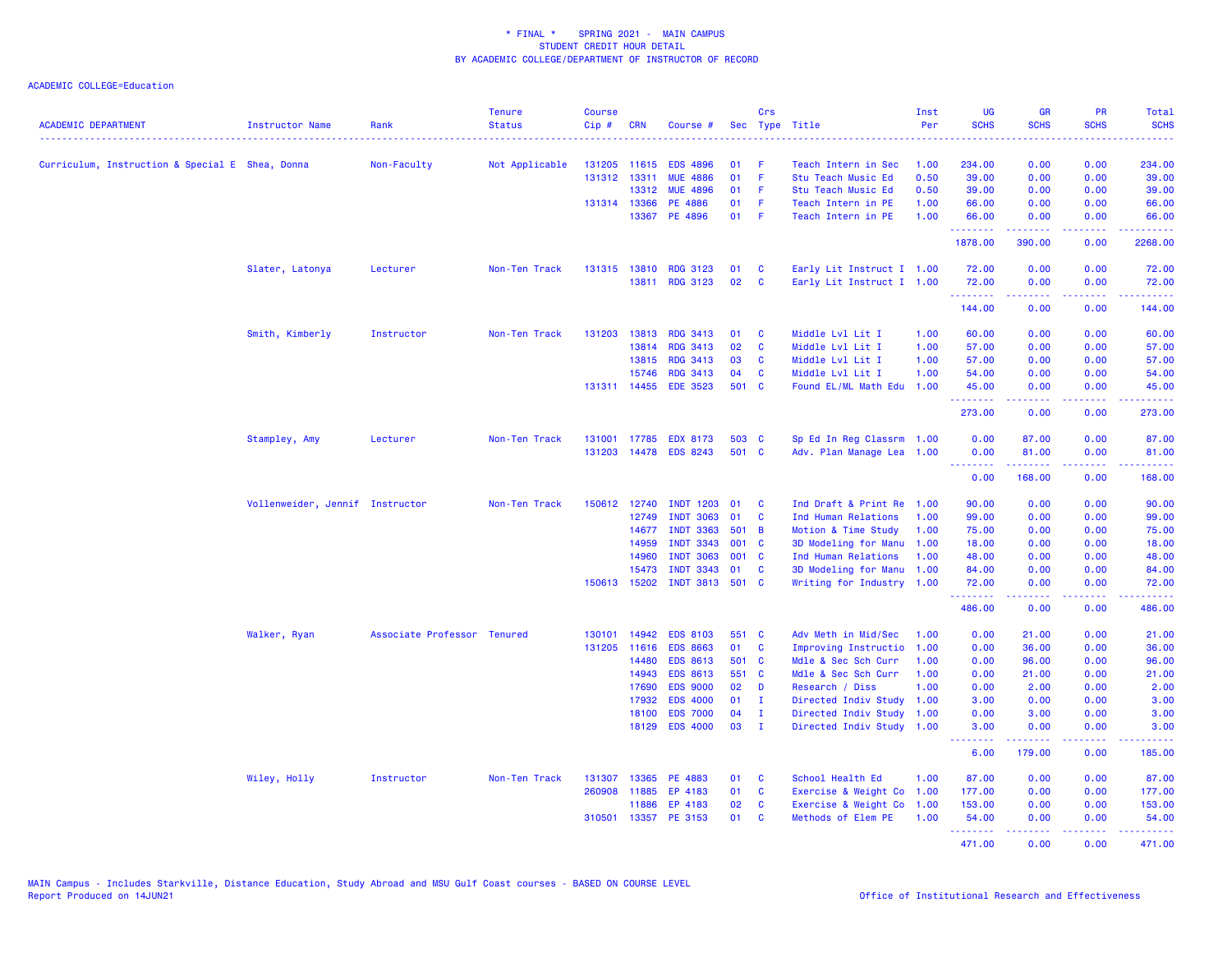| <b>ACADEMIC DEPARTMENT</b>                                                                                            | Instructor Name | Rank       | <b>Tenure</b><br>Status | Course<br>$Cip$ # | <b>CRN</b> | Course #                                                                                                         |                                             | Crs                      | Sec Type Title                                                                                                             | Inst<br>Per                                  | <b>UG</b><br><b>SCHS</b>                                     | <b>GR</b><br><b>SCHS</b>                             | <b>PR</b><br><b>SCHS</b>                             | Total<br><b>SCHS</b>                                                                                  |
|-----------------------------------------------------------------------------------------------------------------------|-----------------|------------|-------------------------|-------------------|------------|------------------------------------------------------------------------------------------------------------------|---------------------------------------------|--------------------------|----------------------------------------------------------------------------------------------------------------------------|----------------------------------------------|--------------------------------------------------------------|------------------------------------------------------|------------------------------------------------------|-------------------------------------------------------------------------------------------------------|
| Curriculum, Instruction & Special E Yuan, Ruiping                                                                     |                 | Instructor | Non-Ten Track           |                   | 11564      | 131202 11563 EDE 2521<br><b>EDE 2521</b><br>14446 EDE 2521<br>14448 EDE 3123<br>14449 EDE 3123<br>15738 EDE 3123 | 01<br>02<br>501 C<br>501 C<br>502 C<br>01 C | $\mathbf{C}$<br><b>C</b> | Intro to Elem Ed<br>Intro to Elem Ed<br>Intro to Elem Ed<br>Early Childhood Ed<br>Early Childhood Ed<br>Early Childhood Ed | 1.00<br>1.00<br>1.00<br>1.00<br>1.00<br>1.00 | 26.00<br>25.00<br>32.00<br>60.00<br>63.00<br>60.00<br>266,00 | 0.00<br>0.00<br>0.00<br>0.00<br>0.00<br>0.00<br>0.00 | 0.00<br>0.00<br>0.00<br>0.00<br>0.00<br>0.00<br>0.00 | 26.00<br>25.00<br>32.00<br>60.00<br>63.00<br>60.00<br>--------  --------  --------  -------<br>266,00 |
| =====================================<br>Curriculum, Instruction & Special E<br>===================================== |                 |            |                         |                   |            |                                                                                                                  |                                             |                          |                                                                                                                            |                                              | $=$ = = = = = = =<br>8354.00<br>========                     | ---------<br>2074.00<br>========                     | ---------<br>0.00<br>---------                       | ==========<br>10428.00<br>==========                                                                  |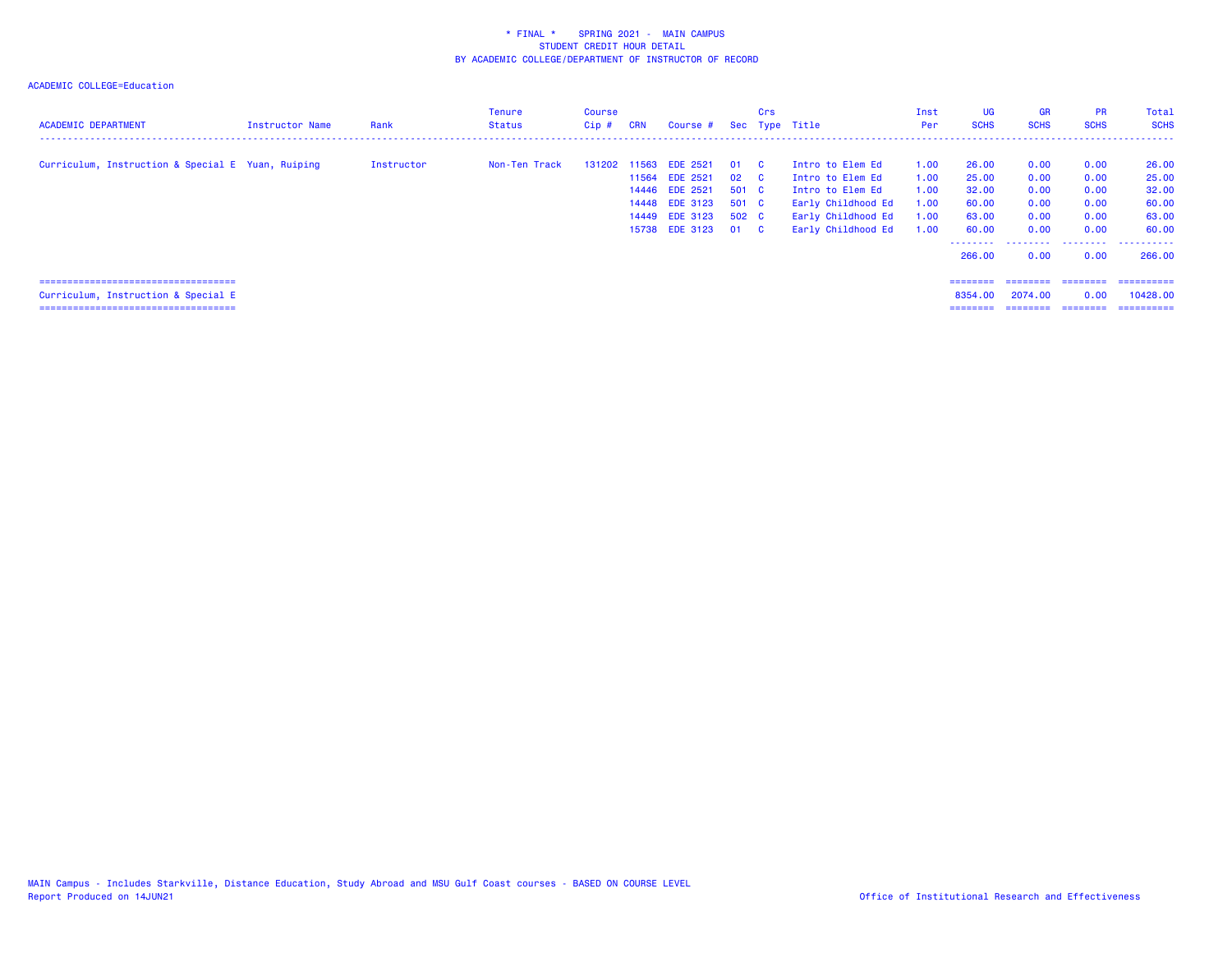| <b>ACADEMIC DEPARTMENT</b> | <b>Instructor Name</b>           | Rank                              | <b>Tenure</b><br><b>Status</b> | <b>Course</b><br>Cip# | <b>CRN</b> | Course #              |                   | Crs      | Sec Type Title            | Inst<br>Per | UG<br><b>SCHS</b>                                        | <b>GR</b><br><b>SCHS</b>                                                                                                                                      | <b>PR</b><br><b>SCHS</b>                                                                                                          | Total<br><b>SCHS</b><br>$\frac{1}{2} \left( \frac{1}{2} \right) \left( \frac{1}{2} \right) \left( \frac{1}{2} \right) \left( \frac{1}{2} \right)$ |
|----------------------------|----------------------------------|-----------------------------------|--------------------------------|-----------------------|------------|-----------------------|-------------------|----------|---------------------------|-------------|----------------------------------------------------------|---------------------------------------------------------------------------------------------------------------------------------------------------------------|-----------------------------------------------------------------------------------------------------------------------------------|---------------------------------------------------------------------------------------------------------------------------------------------------|
| Educational Leadership     | Armstrong, Christoph Non-Faculty |                                   | Not Applicable                 |                       |            | 130407 14309 CCL 8153 | 501 C             |          | Human Resources Admi 1.00 |             | 0.00<br>.                                                | 57.00<br>$\frac{1}{2} \left( \frac{1}{2} \right) \left( \frac{1}{2} \right) \left( \frac{1}{2} \right) \left( \frac{1}{2} \right)$                            | 0.00<br>.                                                                                                                         | 57.00<br>.                                                                                                                                        |
|                            |                                  |                                   |                                |                       |            |                       |                   |          |                           |             | 0.00                                                     | 57.00                                                                                                                                                         | 0.00                                                                                                                              | 57.00                                                                                                                                             |
|                            | Baham, Jeremy                    | Non-Faculty                       | Not Applicable                 |                       |            | 130406 12536 HED 8113 | 01                | <b>C</b> | Admin Ldrship in SA       | 1.00        | 0.00<br>.                                                | 42.00                                                                                                                                                         | 0.00<br><b><i><u>ALL</u></i></b>                                                                                                  | 42.00                                                                                                                                             |
|                            |                                  |                                   |                                |                       |            |                       |                   |          |                           |             | 0.00                                                     | 42.00                                                                                                                                                         | 0.00                                                                                                                              | 42.00                                                                                                                                             |
|                            | Blackbourn, Richard              | Professor                         | <b>Tenured</b>                 |                       |            | 130401 15733 EDL 8613 | 503 H             |          | Leadership Intern II 1.00 |             | 0.00<br>.                                                | 30.00<br>$\frac{1}{2} \left( \frac{1}{2} \right) \left( \frac{1}{2} \right) \left( \frac{1}{2} \right) \left( \frac{1}{2} \right) \left( \frac{1}{2} \right)$ | 0.00<br>د د د د                                                                                                                   | 30.00<br>.                                                                                                                                        |
|                            |                                  |                                   |                                |                       |            |                       |                   |          |                           |             | 0.00                                                     | 30.00                                                                                                                                                         | 0.00                                                                                                                              | 30.00                                                                                                                                             |
|                            | Bounds, Carrie                   | Non-Faculty                       | Not Applicable                 |                       |            | 521003 15864 LSK 1101 | 04                | <b>C</b> | Freshman Success Str 1.00 |             | 10.00<br>.                                               | 0.00<br><u>.</u>                                                                                                                                              | 0.00<br>$\frac{1}{2} \left( \frac{1}{2} \right) \left( \frac{1}{2} \right) \left( \frac{1}{2} \right)$                            | 10.00<br>.                                                                                                                                        |
|                            |                                  |                                   |                                |                       |            |                       |                   |          |                           |             | 10.00                                                    | 0.00                                                                                                                                                          | 0.00                                                                                                                              | 10.00                                                                                                                                             |
|                            | Briscoe, Kaleb                   | Assistant Professor Ten Track     |                                | 130401                | 15730      | <b>HED 8523</b>       | 01                | C        | Student Dev Theory        | 1.00        | 0.00                                                     | 60.00                                                                                                                                                         | 0.00                                                                                                                              | 60.00                                                                                                                                             |
|                            |                                  |                                   |                                | 130499                | 15462      | <b>HED 8990</b>       | 551 C             |          | Special Topic In HED      | 1.00        | 0.00                                                     | 15.00                                                                                                                                                         | 0.00                                                                                                                              | 15.00                                                                                                                                             |
|                            |                                  |                                   |                                | 130601                | 15731      | <b>EDA 8473</b>       | 501 C             |          | Intro to Research in 1.00 |             | 0.00<br>.                                                | 54.00                                                                                                                                                         | 0.00<br><b>.</b>                                                                                                                  | 54.00<br>$\sim$ $\sim$ $\sim$ $\sim$                                                                                                              |
|                            |                                  |                                   |                                |                       |            |                       |                   |          |                           |             | 0.00                                                     | 129.00                                                                                                                                                        | 0.00                                                                                                                              | 129.00                                                                                                                                            |
|                            | Coats, Linda                     | Professor                         | <b>Tenured</b>                 | 130401                | 17411      | <b>EDA 9000</b>       | 01                | D        | Research / Diss           | 1.00        | 0.00                                                     | 2.00                                                                                                                                                          | 0.00                                                                                                                              | 2.00                                                                                                                                              |
|                            |                                  |                                   |                                | 130407                | 14307      | <b>CCL 8133</b>       | 501 C             |          | Lead Theory Pract in      | 1.00        | 0.00                                                     | 30.00                                                                                                                                                         | 0.00                                                                                                                              | 30.00                                                                                                                                             |
|                            |                                  |                                   |                                |                       | 14310      | <b>CCL 8173</b>       | 501 C             |          | Comm College Teachin 1.00 |             | 0.00                                                     | 57.00                                                                                                                                                         | 0.00                                                                                                                              | 57.00                                                                                                                                             |
|                            |                                  |                                   |                                |                       | 17206      | <b>CCL 8173</b>       | 502 C             |          | Comm College Teachin 1.00 |             | 0.00                                                     | 39.00                                                                                                                                                         | 0.00                                                                                                                              | 39.00                                                                                                                                             |
|                            |                                  |                                   |                                |                       |            | 17377 CCL 9000        | 502 D             |          | Diss./Dissertation R 1.00 |             | 0.00<br><u>.</u>                                         | 13.00<br>.                                                                                                                                                    | 0.00<br>.                                                                                                                         | 13.00<br><u>.</u>                                                                                                                                 |
|                            |                                  |                                   |                                |                       |            |                       |                   |          |                           |             | 0.00                                                     | 141.00                                                                                                                                                        | 0.00                                                                                                                              | 141.00                                                                                                                                            |
|                            | Cutts, Qiana                     | Assistant Professor Ten Track     |                                | 130901                | 14465      | <b>EDF 3333</b>       | 501 C             |          | Social Foundation Ed 1.00 |             | 72.00                                                    | 0.00                                                                                                                                                          | 0.00                                                                                                                              | 72.00                                                                                                                                             |
|                            |                                  |                                   |                                |                       | 14921      | <b>EDF 3333</b>       | 001 C             |          | Social Foundation Ed 1.00 |             | 15.00                                                    | 0.00                                                                                                                                                          | 0.00                                                                                                                              | 15.00                                                                                                                                             |
|                            |                                  |                                   |                                |                       |            |                       |                   |          |                           |             | بالمستبقات<br>87.00                                      | 0.00                                                                                                                                                          | <b>.</b><br>0.00                                                                                                                  | 87.00                                                                                                                                             |
|                            | Derby, Christy                   | Lecturer                          | Non-Ten Track                  | 130901                | 11588      | <b>EDF 3333</b>       | 01                | <b>C</b> | Social Foundation Ed 1.00 |             | 90.00                                                    | 0.00                                                                                                                                                          | 0.00                                                                                                                              | 90.00                                                                                                                                             |
|                            |                                  |                                   |                                |                       | 11589      | <b>EDF 3333</b>       | 02                | C        | Social Foundation Ed      | 1.00        | 90.00                                                    | 0.00                                                                                                                                                          | 0.00                                                                                                                              | 90.00                                                                                                                                             |
|                            |                                  |                                   |                                |                       | 11591      | <b>EDF 3333</b>       | 04                | <b>C</b> | Social Foundation Ed 1.00 |             | 69.00                                                    | 0.00                                                                                                                                                          | 0.00                                                                                                                              | 69.00                                                                                                                                             |
|                            |                                  |                                   |                                |                       |            | 11592 EDF 3333        | 05                | C        | Social Foundation Ed 1.00 |             | 87.00<br>.                                               | 0.00<br>.                                                                                                                                                     | 0.00<br>.                                                                                                                         | 87.00<br><u>.</u>                                                                                                                                 |
|                            |                                  |                                   |                                |                       |            |                       |                   |          |                           |             | 336.00                                                   | 0.00                                                                                                                                                          | 0.00                                                                                                                              | 336.00                                                                                                                                            |
|                            | Farmer, Angela                   | Clinical Assist Pro Non-Ten Track |                                | 240101                | 12629      | <b>HON 2081</b>       | H <sub>01</sub> S |          | Honors Forum III          | 1.00        | 18.00                                                    | 0.00                                                                                                                                                          | 0.00                                                                                                                              | 18.00                                                                                                                                             |
|                            |                                  |                                   |                                | 301801                | 12633      | <b>HON 3163</b>       | H01 C             |          | Honors Sem Natural S 1.00 |             | 42.00                                                    | 0.00                                                                                                                                                          | 0.00                                                                                                                              | 42.00                                                                                                                                             |
|                            |                                  |                                   |                                |                       | 17748      | <b>HON 3163</b>       | D01 C             |          | Honors Sem Natural S      | 1.00        | 48.00<br>.                                               | 0.00                                                                                                                                                          | 0.00<br>2222                                                                                                                      | 48.00<br>$\omega$ is $\omega$ in .                                                                                                                |
|                            |                                  |                                   |                                |                       |            |                       |                   |          |                           |             | 108.00                                                   | 0.00                                                                                                                                                          | 0.00                                                                                                                              | 108.00                                                                                                                                            |
|                            | Fincher, Mark                    | Associate Professor Tenured       |                                |                       |            | 130407 14313 CCL 8343 | 501 C             |          | Community Dev Resour 1.00 |             | 0.00                                                     | 48.00                                                                                                                                                         | 0.00                                                                                                                              | 48.00                                                                                                                                             |
|                            |                                  |                                   |                                |                       |            | 14315 CCL 9000        | 504 D             |          | Diss./Dissertation R 1.00 |             | 0.00<br><b><i><u><u><b>Little Little</b></u></u></i></b> | 1.00<br>.                                                                                                                                                     | 0.00<br>$\frac{1}{2} \left( \frac{1}{2} \right) \left( \frac{1}{2} \right) \left( \frac{1}{2} \right) \left( \frac{1}{2} \right)$ | 1.00                                                                                                                                              |
|                            |                                  |                                   |                                |                       |            |                       |                   |          |                           |             | 0.00                                                     | 49.00                                                                                                                                                         | 0.00                                                                                                                              | د د د د د<br>49.00                                                                                                                                |
|                            | Fuller, Bobby                    | Non-Employee                      | Not Applicable                 |                       |            | 130401 15732 EDL 8613 | 502 H             |          | Leadership Intern II 1.00 |             | 0.00                                                     | 30.00                                                                                                                                                         | 0.00                                                                                                                              | 30.00                                                                                                                                             |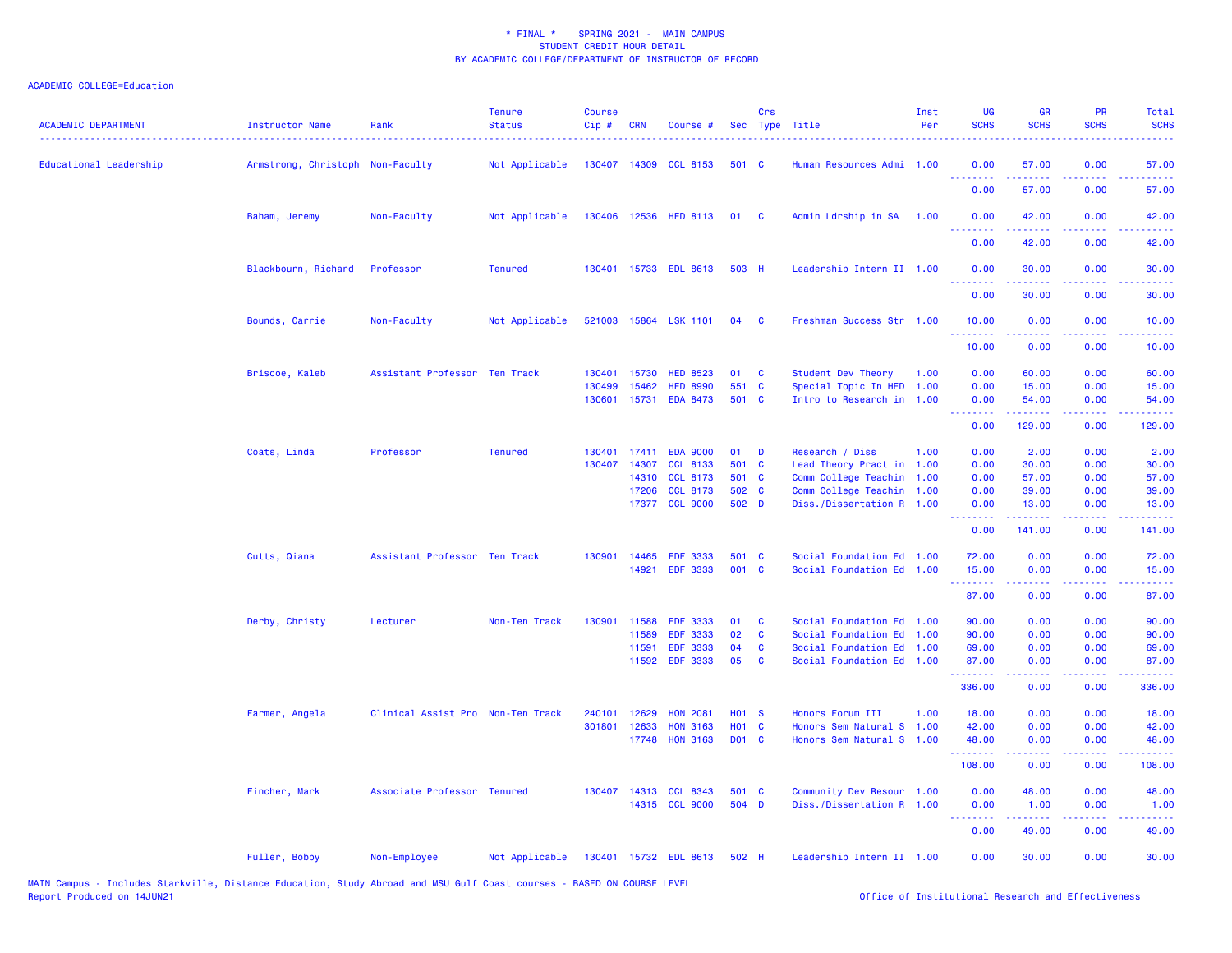| <b>ACADEMIC DEPARTMENT</b> | Instructor Name     | Rank                              | <b>Tenure</b><br><b>Status</b> | <b>Course</b><br>Cip# | <b>CRN</b>   | Course #                          |             | Crs      | Sec Type Title                                    | Inst<br>Per | UG<br><b>SCHS</b>                                          | <b>GR</b><br><b>SCHS</b>                                                                                                                                      | PR<br><b>SCHS</b>                                                                                      | Total<br><b>SCHS</b>   |
|----------------------------|---------------------|-----------------------------------|--------------------------------|-----------------------|--------------|-----------------------------------|-------------|----------|---------------------------------------------------|-------------|------------------------------------------------------------|---------------------------------------------------------------------------------------------------------------------------------------------------------------|--------------------------------------------------------------------------------------------------------|------------------------|
|                            |                     |                                   |                                |                       |              |                                   |             |          |                                                   |             | <b><i><u><u><b>a</b></u></u> a a a a a a a</i></b><br>0.00 | $\frac{1}{2} \left( \frac{1}{2} \right) \left( \frac{1}{2} \right) \left( \frac{1}{2} \right) \left( \frac{1}{2} \right) \left( \frac{1}{2} \right)$<br>30.00 | ----<br>0.00                                                                                           | 30.00                  |
|                            |                     |                                   |                                |                       |              |                                   |             |          |                                                   |             |                                                            |                                                                                                                                                               |                                                                                                        |                        |
| Educational Leadership     | Gibson, Leah        | Non-Faculty                       | Not Applicable                 |                       |              | 521003 15866 LSK 1101             | 06          | - C      | Freshman Success Str 1.00                         |             | 10.00                                                      | 0.00                                                                                                                                                          | 0.00                                                                                                   | 10.00                  |
|                            |                     |                                   |                                |                       |              |                                   |             |          |                                                   |             | 10.00                                                      | 0.00                                                                                                                                                          | 0.00                                                                                                   | 10.00                  |
|                            | Gordon, Nicholas    | Non-Faculty                       | Not Applicable                 |                       |              | 130499 17425 HED 8990             | 01          | <b>C</b> | Special Topic In HED 1.00                         |             | 0.00<br>.                                                  | 48.00<br>$\frac{1}{2} \left( \frac{1}{2} \right) \left( \frac{1}{2} \right) \left( \frac{1}{2} \right) \left( \frac{1}{2} \right)$                            | 0.00<br>.                                                                                              | 48.00<br>.             |
|                            |                     |                                   |                                |                       |              |                                   |             |          |                                                   |             | 0.00                                                       | 48.00                                                                                                                                                         | 0.00                                                                                                   | 48.00                  |
|                            | Hamill, Ryan        | Non-Faculty                       | Not Applicable                 |                       |              | 521003 15873 LSK 1101             | 13          | <b>C</b> | Freshman Success Str 1.00                         |             | 9.00<br><b><i><u><u> - - - - - - -</u></u></i></b>         | 0.00<br>.                                                                                                                                                     | 0.00                                                                                                   | 9.00                   |
|                            |                     |                                   |                                |                       |              |                                   |             |          |                                                   |             | 9.00                                                       | 0.00                                                                                                                                                          | 0.00                                                                                                   | .<br>9.00              |
|                            | King, Stephanie     | Associate Professor Tenured       |                                |                       | 130407 14308 | <b>CCL 8143</b>                   | 501 C       |          | Program Planning and 1.00                         |             | 0.00                                                       | 54.00                                                                                                                                                         | 0.00                                                                                                   | 54.00                  |
|                            |                     |                                   |                                |                       | 14311        | <b>CCL 8193</b>                   | 501 S       |          | Sem Comm Coll Lead                                | 1.00        | 0.00                                                       | 45.00                                                                                                                                                         | 0.00                                                                                                   | 45.00                  |
|                            |                     |                                   |                                |                       | 14312        | <b>CCL 8313</b>                   | 501         | <b>C</b> | Comm Coll Instrl Ass                              | 1.00        | 0.00                                                       | 24.00                                                                                                                                                         | 0.00                                                                                                   | 24.00                  |
|                            |                     |                                   |                                |                       |              | 14314 CCL 9000                    | 501 D       |          | Diss./Dissertation R 1.00                         |             | 0.00<br>.                                                  | 23.00<br>.                                                                                                                                                    | 0.00<br>د د د د                                                                                        | 23.00<br>المتمامين     |
|                            |                     |                                   |                                |                       |              |                                   |             |          |                                                   |             | 0.00                                                       | 146.00                                                                                                                                                        | 0.00                                                                                                   | 146.00                 |
|                            | Labat Jr., Myron    | Associate Professor Ten Track     |                                | 130401                | 11561        | <b>EDA 8163</b>                   | 01          | C        | Pub Sch Finance                                   | 1.00        | 0.00                                                       | 39.00                                                                                                                                                         | 0.00                                                                                                   | 39.00                  |
|                            |                     |                                   |                                |                       | 14470        | <b>EDL 8623</b>                   | 501 C       |          | Curric Leadership                                 | 1.00        | 0.00                                                       | 42.00                                                                                                                                                         | 0.00                                                                                                   | 42.00                  |
|                            |                     |                                   |                                |                       | 17412        | <b>EDA 9000</b>                   | 02          | D        | Research / Diss                                   | 1.00        | 0.00                                                       | 2.00                                                                                                                                                          | 0.00                                                                                                   | 2.00                   |
|                            |                     |                                   |                                |                       | 17426        | <b>EDA 8273</b>                   | 001 C       |          | Ed Admin And Supv                                 | 1.00        | 0.00<br><u>.</u>                                           | 21.00<br>.                                                                                                                                                    | 0.00<br>$\sim$ $\sim$ $\sim$ $\sim$                                                                    | 21.00<br>المستمين      |
|                            |                     |                                   |                                |                       |              |                                   |             |          |                                                   |             | 0.00                                                       | 104.00                                                                                                                                                        | 0.00                                                                                                   | 104.00                 |
|                            | Long, Cheryl        | Lecturer                          | Non-Ten Track                  |                       |              | 231302 11598 EDF 3413             | 06          | B        | Writing For Thinking 1.00                         |             | 75.00<br>.                                                 | 0.00                                                                                                                                                          | 0.00<br>$\frac{1}{2} \left( \frac{1}{2} \right) \left( \frac{1}{2} \right) \left( \frac{1}{2} \right)$ | 75.00<br>. <b>.</b>    |
|                            |                     |                                   |                                |                       |              |                                   |             |          |                                                   |             | 75.00                                                      | 0.00                                                                                                                                                          | 0.00                                                                                                   | 75.00                  |
|                            | Maulding, Christy   | Non-Employee                      | Not Applicable                 |                       |              | 130401 14471 EDL 8623             | 502 C       |          | Curric Leadership                                 | 1.00        | 0.00                                                       | 30.00                                                                                                                                                         | 0.00                                                                                                   | 30.00                  |
|                            |                     |                                   |                                |                       |              |                                   |             |          |                                                   |             | <b></b><br>0.00                                            | 30.00                                                                                                                                                         | ولايات<br>0.00                                                                                         | 30.00                  |
|                            | McGehee, Ronnie     | Non-Employee                      | Not Applicable                 |                       |              | 130401 15729 EDA 8433             | 01          | <b>C</b> | The Superintendency                               | 1.00        | 0.00                                                       | 36.00                                                                                                                                                         | 0.00                                                                                                   | 36.00                  |
|                            |                     |                                   |                                |                       |              |                                   |             |          |                                                   |             | <b><i><u><u><b>a</b></u></u> a a a a a a a</i></b><br>0.00 | . <u>.</u><br>36.00                                                                                                                                           | .<br>0.00                                                                                              | .<br>36.00             |
|                            | McGregor, Shane     | Grad Teach Assist                 | Not Applicable                 |                       |              | 131315 13819 RDG 3513             | 01          | <b>C</b> | Rdg Strag Second Sch 1.00                         |             | 108.00                                                     | 0.00                                                                                                                                                          | 0.00                                                                                                   | 108.00                 |
|                            |                     |                                   |                                |                       |              |                                   |             |          |                                                   |             | .<br>108.00                                                | بالأباب<br>0.00                                                                                                                                               | .<br>0.00                                                                                              | الماعات عاما<br>108.00 |
|                            | McMullan, Leigh Ann | Clinical Assist Pro Non-Ten Track |                                | 130401                | 11606        | <b>EDL 8333</b>                   | 01          | C        | Teach Prac Learn En                               | 1.00        | 0.00                                                       | 30.00                                                                                                                                                         | 0.00                                                                                                   | 30.00                  |
|                            |                     |                                   |                                |                       | 15063        | <b>EDL 8633</b>                   | 552 C       |          | HR Leadership                                     | 1.00        | 0.00                                                       | 24.00                                                                                                                                                         | 0.00                                                                                                   | 24.00                  |
|                            |                     |                                   |                                |                       | 15735        | <b>EDL 8623</b>                   | 503         | C        | Curric Leadership                                 | 1.00        | 0.00                                                       | 33.00                                                                                                                                                         | 0.00                                                                                                   | 33.00                  |
|                            |                     |                                   |                                |                       | 17204        | <b>EDL 8633</b>                   | 553 C       |          | <b>HR Leadership</b>                              | 1.00        | 0.00<br>.                                                  | 21.00<br>$\frac{1}{2} \left( \frac{1}{2} \right) \left( \frac{1}{2} \right) \left( \frac{1}{2} \right) \left( \frac{1}{2} \right) \left( \frac{1}{2} \right)$ | 0.00<br>د د د د                                                                                        | 21.00<br>المتمامي      |
|                            |                     |                                   |                                |                       |              |                                   |             |          |                                                   |             | 0.00                                                       | 108.00                                                                                                                                                        | 0.00                                                                                                   | 108.00                 |
|                            | Molina, Danielle    | Associate Professor Tenured       |                                | 130401                | 12539        | <b>HED 8593</b><br>14612 HED 8283 | 01<br>501 C | C        | Admin Comp Tech/Comm<br>Educational Leadersh 1.00 | 1.00        | 0.00<br>0.00                                               | 45.00<br>45.00                                                                                                                                                | 0.00<br>0.00                                                                                           | 45.00<br>45.00         |
|                            |                     |                                   |                                |                       |              |                                   |             |          |                                                   |             |                                                            |                                                                                                                                                               |                                                                                                        |                        |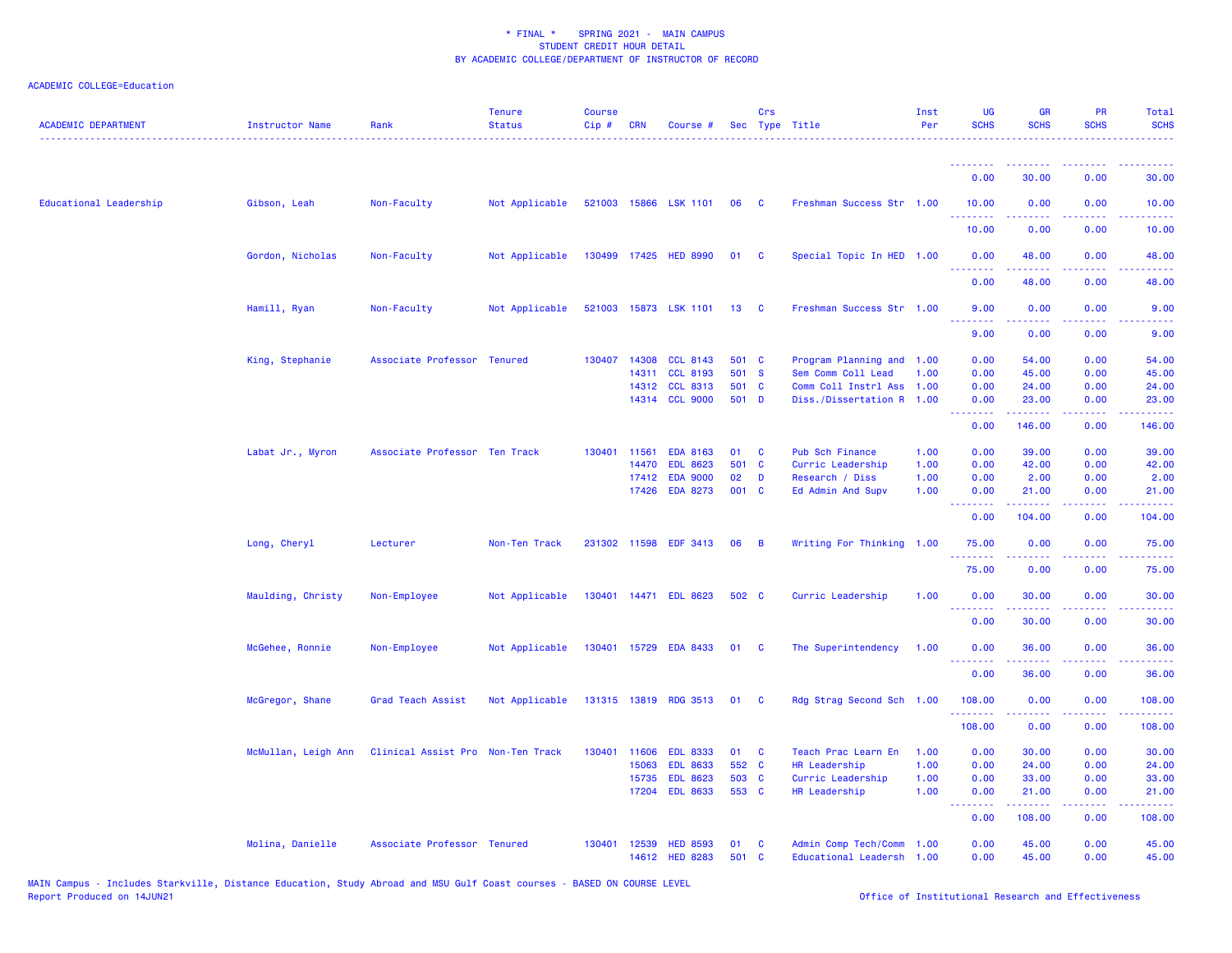| <b>ACADEMIC DEPARTMENT</b> | <b>Instructor Name</b> | Rank                               | <b>Tenure</b><br><b>Status</b> | <b>Course</b><br>Cip# | <b>CRN</b>                                     | Course #                                                   |                         | Crs                     | Sec Type Title                                                                                                | Inst<br>Per          | UG<br><b>SCHS</b>                                                                                      | <b>GR</b><br><b>SCHS</b>                                                                                                                                     | PR<br><b>SCHS</b>                                                                                                                 | Total<br><b>SCHS</b>             |
|----------------------------|------------------------|------------------------------------|--------------------------------|-----------------------|------------------------------------------------|------------------------------------------------------------|-------------------------|-------------------------|---------------------------------------------------------------------------------------------------------------|----------------------|--------------------------------------------------------------------------------------------------------|--------------------------------------------------------------------------------------------------------------------------------------------------------------|-----------------------------------------------------------------------------------------------------------------------------------|----------------------------------|
| Educational Leadership     | Molina, Danielle       | Associate Professor Tenured        |                                |                       | 130406 17408<br>130407 17822                   | <b>HED 9000</b><br><b>HED 7000</b>                         | 01<br>01                | D<br>$\mathbf{I}$       | Research / Diss<br>Directed Indiv Study                                                                       | 1.00<br>1.00         | 0.00<br>0.00                                                                                           | 12.00<br>3.00                                                                                                                                                | 0.00<br>0.00                                                                                                                      | 12.00<br>3.00                    |
|                            |                        |                                    |                                |                       |                                                |                                                            |                         |                         |                                                                                                               |                      | .<br>0.00                                                                                              | .<br>105.00                                                                                                                                                  | د د د د<br>0.00                                                                                                                   | .<br>105.00                      |
|                            | Morgan, Sara           | Grad Teach Assist                  | Not Applicable                 |                       | 131101 11107                                   | COE 1323<br>11108 COE 1323                                 | 03<br>04                | <b>C</b><br>C           | Career Planning<br>Career Planning                                                                            | 0.50<br>0.50         | 28.50<br>16.50                                                                                         | 0.00<br>0.00                                                                                                                                                 | 0.00<br>0.00                                                                                                                      | 28.50<br>16.50                   |
|                            |                        |                                    |                                |                       |                                                |                                                            |                         |                         |                                                                                                               |                      | .<br>45.00                                                                                             | .<br>0.00                                                                                                                                                    | $\sim$ $\sim$ $\sim$ $\sim$<br>0.00                                                                                               | .<br>45.00                       |
|                            | Moyen, Eric            | Associate Professor Tenured        |                                |                       | 130406 17409<br>130407 17981                   | <b>HED 9000</b><br><b>HED 7000</b>                         | 02<br>02                | D<br>$\mathbf{I}$       | Research / Diss<br>Directed Indiv Study                                                                       | 1.00<br>1.00         | 0.00<br>0.00                                                                                           | 1.00<br>3.00                                                                                                                                                 | 0.00<br>0.00                                                                                                                      | 1.00<br>3.00                     |
|                            |                        |                                    |                                |                       |                                                |                                                            |                         |                         |                                                                                                               |                      | .<br>0.00                                                                                              | .<br>4.00                                                                                                                                                    | والمحامر<br>0.00                                                                                                                  | والمرامين مرابط<br>4.00          |
|                            | Musser, Madhurima      | Lecturer                           | Non-Ten Track                  | 130101                | 11601<br>131202 11599<br>11600<br>231302 11596 | <b>EDF 4243</b><br><b>EDF 3423</b><br>EDF 3423<br>EDF 3413 | 01<br>01<br>02<br>04    | C<br><b>C</b><br>C<br>B | Plan for Diverse Lea<br><b>Exploring Diversity</b><br><b>Exploring Diversity</b><br>Writing For Thinking 1.00 | 1.00<br>1.00<br>1.00 | 66.00<br>78.00<br>69.00<br>69.00                                                                       | 0.00<br>0.00<br>0.00<br>0.00                                                                                                                                 | 0.00<br>0.00<br>0.00<br>0.00                                                                                                      | 66.00<br>78.00<br>69.00<br>69.00 |
|                            |                        |                                    |                                |                       |                                                |                                                            |                         |                         |                                                                                                               |                      | .<br>282.00                                                                                            | .<br>0.00                                                                                                                                                    | $\frac{1}{2} \left( \frac{1}{2} \right) \left( \frac{1}{2} \right) \left( \frac{1}{2} \right) \left( \frac{1}{2} \right)$<br>0.00 | .<br>282.00                      |
|                            | Oswalt, Katie          | Instructor                         | Non-Ten Track                  |                       |                                                | 130407 14306 CCL 8113                                      | 501 C                   |                         | Comm Col Hist/Philos 1.00                                                                                     |                      | 0.00                                                                                                   | 36.00                                                                                                                                                        | 0.00                                                                                                                              | 36.00                            |
|                            |                        |                                    |                                |                       |                                                |                                                            |                         |                         |                                                                                                               |                      | .<br>0.00                                                                                              | .<br>36.00                                                                                                                                                   | .<br>0.00                                                                                                                         | .<br>36.00                       |
|                            | Prince, Debra          | Associate Professor Tenured        |                                | 130601                | 11604<br>14466                                 | <b>EDF 8363</b><br><b>EDF 8363</b>                         | 01<br>501 C             | C                       | Func & Met Res In Ed 1.00<br>Func & Met Res In Ed 1.00                                                        |                      | 0.00<br>0.00<br>.                                                                                      | 15.00<br>54.00<br>22222                                                                                                                                      | 0.00<br>0.00<br>والمحامر                                                                                                          | 15.00<br>54.00<br>المتمامين      |
|                            |                        |                                    |                                |                       |                                                |                                                            |                         |                         |                                                                                                               |                      | 0.00                                                                                                   | 69.00                                                                                                                                                        | 0.00                                                                                                                              | 69.00                            |
|                            | Smith, Jaycee          | Grad Service Assist Not Applicable |                                |                       |                                                | 521003 15869 LSK 1101                                      | 09                      | - C                     | Freshman Success Str 1.00                                                                                     |                      | 9.00<br>$\frac{1}{2} \left( \frac{1}{2} \right) \left( \frac{1}{2} \right) \left( \frac{1}{2} \right)$ | 0.00<br>.                                                                                                                                                    | 0.00<br>$- - -$                                                                                                                   | 9.00                             |
|                            |                        |                                    |                                |                       |                                                |                                                            |                         |                         |                                                                                                               |                      | 9.00                                                                                                   | 0.00                                                                                                                                                         | 0.00                                                                                                                              | 9.00                             |
|                            | Smith, Kaleb           | Lecturer                           | Non-Ten Track                  | 130301                |                                                | 17906 EDS 6403                                             | 502 C                   |                         | Eval in Sec Schools                                                                                           | 1.00                 | 0.00<br><u>.</u>                                                                                       | 48.00<br>.                                                                                                                                                   | 0.00<br>.                                                                                                                         | 48.00<br>.                       |
|                            |                        |                                    |                                |                       |                                                |                                                            |                         |                         |                                                                                                               |                      | 0.00                                                                                                   | 48.00                                                                                                                                                        | 0.00                                                                                                                              | 48.00                            |
|                            | Tharp, Paula           | Assistant Professor Ten Track      |                                | 130401                | 14469<br>15062<br>15734                        | <b>EDL 8613</b><br><b>EDL 8633</b><br><b>EDL 8613</b>      | 501 H<br>551 C<br>504 H |                         | Leadership Intern II 1.00<br>HR Leadership<br>Leadership Intern II 1.00                                       | 1.00                 | 0.00<br>0.00<br>0.00                                                                                   | 39.00<br>36.00<br>24.00                                                                                                                                      | 0.00<br>0.00<br>0.00                                                                                                              | 39.00<br>36.00<br>24.00          |
|                            |                        |                                    |                                |                       | 17205                                          | <b>EDL 8633</b>                                            | 554 C                   |                         | HR Leadership                                                                                                 | 1.00                 | 0.00                                                                                                   | 21.00                                                                                                                                                        | 0.00                                                                                                                              | 21.00                            |
|                            |                        |                                    |                                |                       | 18080                                          | <b>EDL 7000</b>                                            | $02 \qquad I$           |                         | Directed Indiv Study 1.00                                                                                     |                      | 0.00<br>$\sim$ $\sim$ $\sim$ $\sim$                                                                    | 3.00<br>.                                                                                                                                                    | 0.00<br>$\sim$ $\sim$ $\sim$ $\sim$                                                                                               | 3.00<br>.                        |
|                            |                        |                                    |                                |                       |                                                |                                                            |                         |                         |                                                                                                               |                      | 0.00                                                                                                   | 123.00                                                                                                                                                       | 0.00                                                                                                                              | 123.00                           |
|                            | Vang, Jenny            | Grad Service Assist Not Applicable |                                |                       |                                                | 521003 15861 LSK 1101                                      | 01                      | - C                     | Freshman Success Str 1.00                                                                                     |                      | 10.00<br>.                                                                                             | 0.00<br>$\frac{1}{2} \left( \frac{1}{2} \right) \left( \frac{1}{2} \right) \left( \frac{1}{2} \right) \left( \frac{1}{2} \right) \left( \frac{1}{2} \right)$ | 0.00<br>.                                                                                                                         | 10.00<br>.                       |
|                            |                        |                                    |                                |                       |                                                |                                                            |                         |                         |                                                                                                               |                      | 10.00                                                                                                  | 0.00                                                                                                                                                         | 0.00                                                                                                                              | 10.00                            |
|                            | Wallace, Alexis        | Non-Faculty                        | Not Applicable                 |                       |                                                | 451101 13859 SLCE 4153 C01 E                               |                         |                         | Mentoring Youth                                                                                               | 0.25                 | 0.75                                                                                                   | 0.00                                                                                                                                                         | 0.00                                                                                                                              | 0.75                             |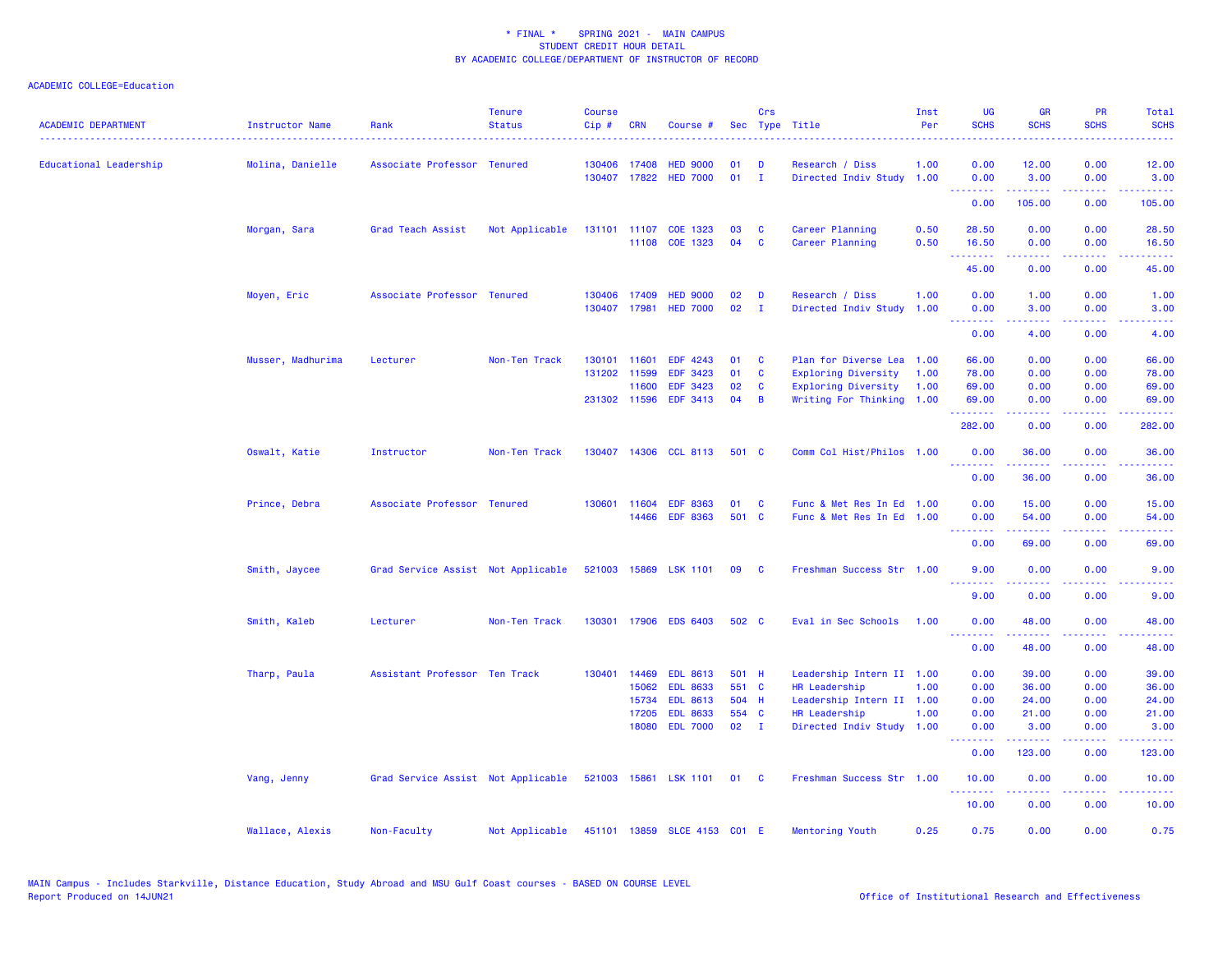| <b>ACADEMIC DEPARTMENT</b>                                      | <b>Instructor Name</b> | Rank                              | <b>Tenure</b><br><b>Status</b> | <b>Course</b><br>$Cip$ # | <b>CRN</b> | Course #                          |               | Crs             | Sec Type Title                             | Inst<br>Per  | <b>UG</b><br><b>SCHS</b>                  | <b>GR</b><br><b>SCHS</b>    | <b>PR</b><br><b>SCHS</b>                                                                                                                                     | Total<br><b>SCHS</b>                 |
|-----------------------------------------------------------------|------------------------|-----------------------------------|--------------------------------|--------------------------|------------|-----------------------------------|---------------|-----------------|--------------------------------------------|--------------|-------------------------------------------|-----------------------------|--------------------------------------------------------------------------------------------------------------------------------------------------------------|--------------------------------------|
|                                                                 |                        |                                   |                                |                          |            |                                   |               |                 |                                            |              | 0.75                                      | 0.00                        | --------<br>0.00                                                                                                                                             | 0.75                                 |
| Educational Leadership                                          | White, Carol           | Assistant Professor Ten Track     |                                |                          |            | 130407 17378 CCL 9000             | $503$ D       |                 | Diss./Dissertation R 1.00                  |              | 0.00                                      | 6.00                        | 0.00                                                                                                                                                         | 6.00                                 |
|                                                                 |                        |                                   |                                |                          |            |                                   |               |                 |                                            |              | --------<br>0.00                          | 6.00                        | . <u>. .</u><br>0.00                                                                                                                                         | 6.00                                 |
|                                                                 | Williams, Frankie      | Visit Clinical Prof Non-Ten Track |                                |                          |            | 130401 17413 EDA 9000             | 03            | <b>D</b>        | Research / Diss                            | 1.00         | 0.00                                      | 10.00<br>---------          | 0.00<br><b><i><u><u> - - - - - - - -</u></u></i></b>                                                                                                         | 10.00<br><u> - - - - - - - - - -</u> |
|                                                                 |                        |                                   |                                |                          |            |                                   |               |                 |                                            |              | --------<br>0.00                          | 10.00                       | 0.00                                                                                                                                                         | 10.00                                |
|                                                                 | Winkler, Christa       | Assistant Professor Ten Track     |                                | 130401<br>130499         | 12538      | <b>HED 8563</b><br>17379 HED 8990 | 01 C<br>501 C |                 | Assmt Strat SA/HE<br>Special Topic In HED  | 1.00<br>1.00 | 0.00<br>0.00                              | 57.00<br>33,00              | 0.00<br>0.00                                                                                                                                                 | 57.00<br>33,00                       |
|                                                                 |                        |                                   |                                |                          |            |                                   |               |                 |                                            |              | --------<br>0.00                          | ------<br>90.00             | $\frac{1}{2} \left( \frac{1}{2} \right) \left( \frac{1}{2} \right) \left( \frac{1}{2} \right) \left( \frac{1}{2} \right) \left( \frac{1}{2} \right)$<br>0.00 | .<br>90.00                           |
|                                                                 | Xu, Jianzhong          | Professor                         | <b>Tenured</b>                 | 130601<br>130603         | 15720      | <b>EDF 9473</b><br>11605 EDF 9453 | 01<br>01      | - C<br><b>C</b> | Qual Data Anlys Prs<br>Intro Qual Research | 1.00<br>1.00 | 0.00<br>0.00<br>--------                  | 6.00<br>36.00<br>. <u>.</u> | 0.00<br>0.00<br>---------                                                                                                                                    | 6.00<br>36.00                        |
|                                                                 |                        |                                   |                                |                          |            |                                   |               |                 |                                            |              | 0.00                                      | 42.00                       | 0.00                                                                                                                                                         | 42.00                                |
| Educational Leadership<br>===================================== |                        |                                   |                                |                          |            |                                   |               |                 |                                            |              | $=$ = = = = = = =<br>1089.75<br>--------- | ========<br>1483,00         | ========<br>0.00                                                                                                                                             | ==========<br>2572.75<br>----------  |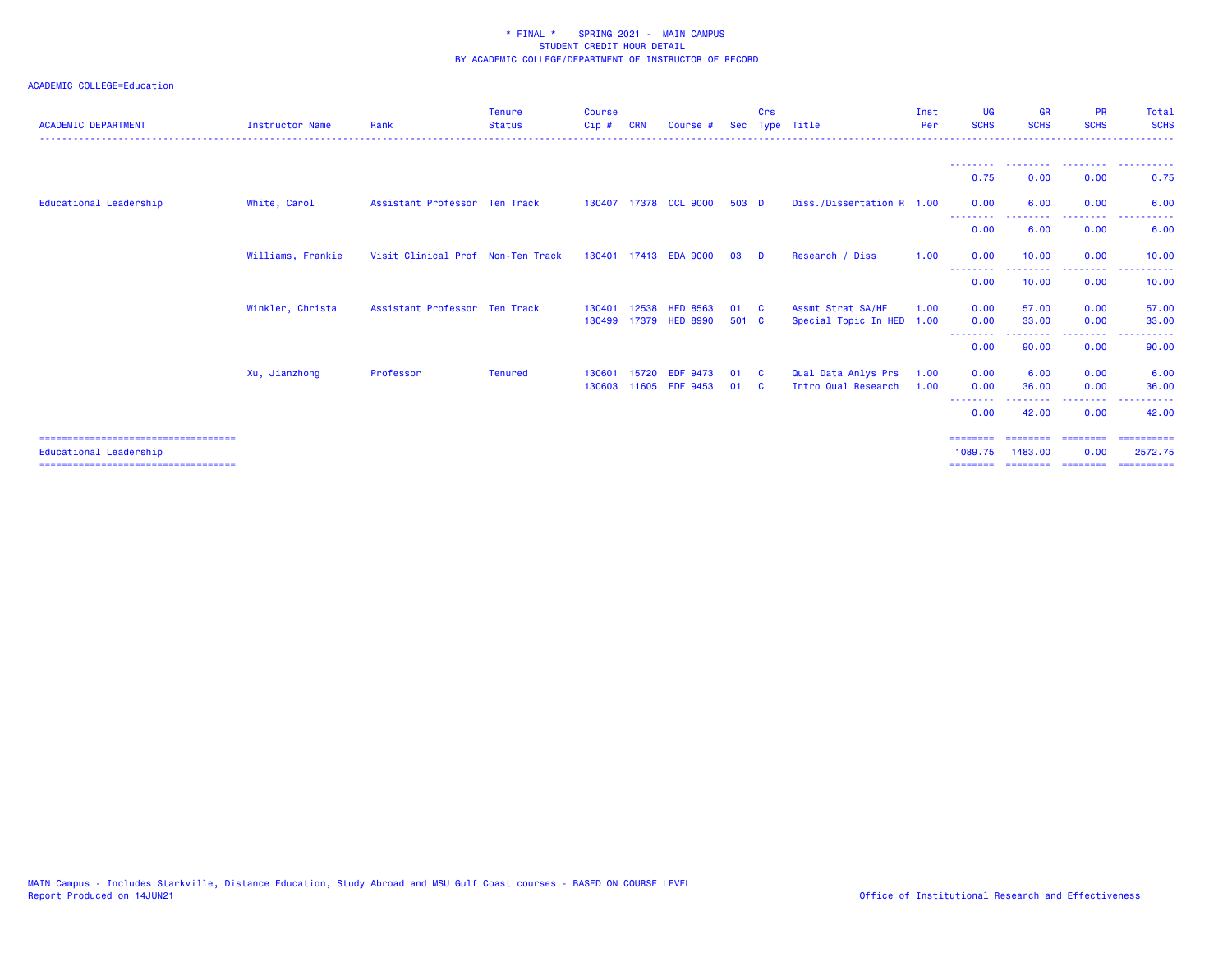| <b>ACADEMIC DEPARTMENT</b>                       | Instructor Name   | Rank                              | <b>Tenure</b><br><b>Status</b> | <b>Course</b><br>Cip# | <b>CRN</b>   | Course #              | Sec   | Crs            | Type Title                | Inst<br>Per | <b>UG</b><br><b>SCHS</b> | <b>GR</b><br><b>SCHS</b>                                                                                                                                      | PR<br><b>SCHS</b>                                                                                      | Total<br><b>SCHS</b> |
|--------------------------------------------------|-------------------|-----------------------------------|--------------------------------|-----------------------|--------------|-----------------------|-------|----------------|---------------------------|-------------|--------------------------|---------------------------------------------------------------------------------------------------------------------------------------------------------------|--------------------------------------------------------------------------------------------------------|----------------------|
|                                                  |                   |                                   |                                |                       |              |                       |       |                |                           |             |                          |                                                                                                                                                               |                                                                                                        |                      |
| Instructional Systems and Workforce Adams, James |                   | Professor                         | <b>Tenured</b>                 |                       | 131309 15194 | <b>TECH 4143</b>      | 501 C |                | His & Phil Career &       | 1.00        | 12.00                    | 0.00                                                                                                                                                          | 0.00                                                                                                   | 12.00                |
|                                                  |                   |                                   |                                |                       | 15195        | <b>TECH 6143</b>      | 501   | $\mathbf{C}$   | His & Phil Career &       | 1.00        | 0.00                     | 30.00                                                                                                                                                         | 0.00                                                                                                   | 30.00                |
|                                                  |                   |                                   |                                |                       | 131319 16683 | <b>TKT 9000</b>       | 03    | D              | Research / Diss           | 1.00        | 0.00                     | 3.00                                                                                                                                                          | 0.00                                                                                                   | 3.00                 |
|                                                  |                   |                                   |                                |                       | 131399 15196 | <b>TECH 4263</b>      | 501   | - C            | Diverse Wrk & Ed Env 1.00 |             | 12.00                    | 0.00                                                                                                                                                          | 0.00                                                                                                   | 12.00                |
|                                                  |                   |                                   |                                |                       | 15197        | TECH 6263 501 C       |       |                | Diverse Wrk & Ed Env 1.00 |             | 0.00<br>.                | 27.00<br>بالأباليات                                                                                                                                           | 0.00<br>.                                                                                              | 27.00<br>.           |
|                                                  |                   |                                   |                                |                       |              |                       |       |                |                           |             | 24.00                    | 60.00                                                                                                                                                         | 0.00                                                                                                   | 84.00                |
|                                                  | Allen, Maresha    | Non-Employee                      | Not Applicable                 | 110301                |              | 15189 TECH 1273 03    |       | C              | Computer Application 1.00 |             | 96.00<br>222222          | 0.00                                                                                                                                                          | 0.00<br>$\frac{1}{2} \left( \frac{1}{2} \right) \left( \frac{1}{2} \right) \left( \frac{1}{2} \right)$ | 96.00<br>.           |
|                                                  |                   |                                   |                                |                       |              |                       |       |                |                           |             | 96.00                    | 0.00                                                                                                                                                          | 0.00                                                                                                   | 96.00                |
|                                                  | Bailey, Melinda   | Non-Faculty                       | Not Applicable                 |                       |              | 240102 14628 IDS 4111 | 502 C |                | Professional Seminar 1.00 |             | 10.00                    | 0.00                                                                                                                                                          | 0.00                                                                                                   | 10.00                |
|                                                  |                   |                                   |                                |                       |              |                       |       |                |                           |             | 10.00                    | 0.00                                                                                                                                                          | 0.00                                                                                                   | 10.00                |
|                                                  | Beriswill, Joanne | Associate Professor Tenured       |                                | 110301                | 15231        | <b>TECH 8793</b>      | 501 E |                | Directed Pro & Portf 1.00 |             | 0.00                     | 18.00                                                                                                                                                         | 0.00                                                                                                   | 18.00                |
|                                                  |                   |                                   |                                | 131319                | 16686        | <b>TKT 9000</b>       | 06    | D              | Research / Diss           | 1.00        | 0.00                     | 10.00                                                                                                                                                         | 0.00                                                                                                   | 10.00                |
|                                                  |                   |                                   |                                |                       | 17833        | <b>TKT 7000</b>       | 04    | $\mathbf{I}$   | Directed Indiv Study 1.00 |             | 0.00                     | 1.00                                                                                                                                                          | 0.00                                                                                                   | 1.00                 |
|                                                  |                   |                                   |                                |                       | 150613 15229 | TECH 8723 501 C       |       |                | Instructional Design 1.00 |             | 0.00<br>.                | 21.00<br>$\frac{1}{2} \left( \frac{1}{2} \right) \left( \frac{1}{2} \right) \left( \frac{1}{2} \right) \left( \frac{1}{2} \right) \left( \frac{1}{2} \right)$ | 0.00<br>د د د د                                                                                        | 21.00<br>المتمامين   |
|                                                  |                   |                                   |                                |                       |              |                       |       |                |                           |             | 0.00                     | 50.00                                                                                                                                                         | 0.00                                                                                                   | 50.00                |
|                                                  | Buchanan, Jody    | Instructor                        | Non-Ten Track                  | 150612                | 12746        | <b>INDT 2613</b>      | 01    | B              | Indust Fluid Power        | 1.00        | 63.00                    | 0.00                                                                                                                                                          | 0.00                                                                                                   | 63.00                |
|                                                  |                   |                                   |                                |                       | 12748        | <b>INDT 3044</b>      | 01    | C              | Industrial Safety         | 1.00        | 100.00                   | 0.00                                                                                                                                                          | 0.00                                                                                                   | 100.00               |
|                                                  |                   |                                   |                                |                       | 14958        | <b>INDT 3223</b>      | 001   | <b>C</b>       | Ind Materials             | 1.00        | 36.00                    | 0.00                                                                                                                                                          | 0.00                                                                                                   | 36.00                |
|                                                  |                   |                                   |                                |                       | 15190        | <b>INDT 3223</b>      | 01    | C              | Ind Materials             | 1.00        | 111.00                   | 0.00                                                                                                                                                          | 0.00                                                                                                   | 111.00               |
|                                                  |                   |                                   |                                |                       | 16192        | <b>INDT 2613</b>      | 501   | $\overline{B}$ | Indust Fluid Power        | 1.00        | 42.00                    | 0.00                                                                                                                                                          | 0.00                                                                                                   | 42.00                |
|                                                  |                   |                                   |                                |                       | 150613 15476 | INDT 4463 01          |       | C              | Mfg Tech & Proc II        | 1.00        | 78.00<br>.               | 0.00<br>.                                                                                                                                                     | 0.00<br>د د د د                                                                                        | 78.00<br>.           |
|                                                  |                   |                                   |                                |                       |              |                       |       |                |                           |             | 430.00                   | 0.00                                                                                                                                                          | 0.00                                                                                                   | 430.00               |
|                                                  | Dale, Jonathan    | Non-Employee                      | Not Applicable                 | 150611                | 17268        | <b>INDT 3683</b>      | 01    | B              | CNC Machining Proces      | 1.00        | 51.00                    | 0.00                                                                                                                                                          | 0.00                                                                                                   | 51.00                |
|                                                  |                   |                                   |                                |                       | 150612 15204 | INDT 4224 501 C       |       |                | Quality Assurance         | 1.00        | 68.00                    | 0.00                                                                                                                                                          | 0.00                                                                                                   | 68.00                |
|                                                  |                   |                                   |                                |                       |              |                       |       |                |                           |             | 119.00                   | 0.00                                                                                                                                                          | 0.00                                                                                                   | 119.00               |
|                                                  | Ferguson, Douglas | Lecturer                          | Non-Ten Track                  |                       | 150612 14681 | <b>INDT 4203</b>      | 501   | B              | <b>Automated Systems</b>  | 1.00        | 30.00                    | 0.00                                                                                                                                                          | 0.00                                                                                                   | 30.00                |
|                                                  |                   |                                   |                                |                       | 150613 15209 | INDT 4403 501 B       |       |                | Automated Systems II 1.00 |             | 27.00<br>.               | 0.00<br>22222                                                                                                                                                 | 0.00<br>.                                                                                              | 27.00<br>.           |
|                                                  |                   |                                   |                                |                       |              |                       |       |                |                           |             | 57.00                    | 0.00                                                                                                                                                          | 0.00                                                                                                   | 57.00                |
|                                                  | Francom, Gregory  | Clinical Assist Pro Non-Ten Track |                                | 110301                | 15483        | <b>TECH 4753</b>      | 01    | C              | Media for Present In 1.00 |             | 90.00                    | 0.00                                                                                                                                                          | 0.00                                                                                                   | 90.00                |
|                                                  |                   |                                   |                                | 110401                | 15211        | <b>TECH 2123</b>      | 501   | $\overline{B}$ | Database Mgt              | 1.00        | 30.00                    | 0.00                                                                                                                                                          | 0.00                                                                                                   | 30.00                |
|                                                  |                   |                                   |                                | 130501                | 15199        | <b>TECH 8643</b>      | 501 C |                | Multimedia Design II 1.00 |             | 0.00                     | 21.00                                                                                                                                                         | 0.00                                                                                                   | 21.00                |
|                                                  |                   |                                   |                                |                       | 131309 15220 | <b>TECH 4763</b>      | 501 C |                | Digital Tools/Learni 1.00 |             | 45.00                    | 0.00                                                                                                                                                          | 0.00                                                                                                   | 45.00                |
|                                                  |                   |                                   |                                |                       | 15224        | TECH 6763 501 C       |       |                | Digital Tools/Learni 1.00 |             | 0.00                     | 27.00                                                                                                                                                         | 0.00<br>.                                                                                              | 27.00                |
|                                                  |                   |                                   |                                |                       |              |                       |       |                |                           |             | 165.00                   | 48.00                                                                                                                                                         | 0.00                                                                                                   | 213.00               |
|                                                  | Fulgham, Julie    | Lecturer                          | Non-Ten Track                  | 110301                | 15482        | TECH 4743 01          |       | B              | Desktop Publishing        | 1.00        | 84.00                    | 0.00                                                                                                                                                          | 0.00                                                                                                   | 84.00                |
|                                                  |                   |                                   |                                |                       |              | 15484 TECH 6743 01    |       | B              | Desktop Publishing        | 1.00        | 0.00                     | 3.00                                                                                                                                                          | 0.00                                                                                                   | 3.00                 |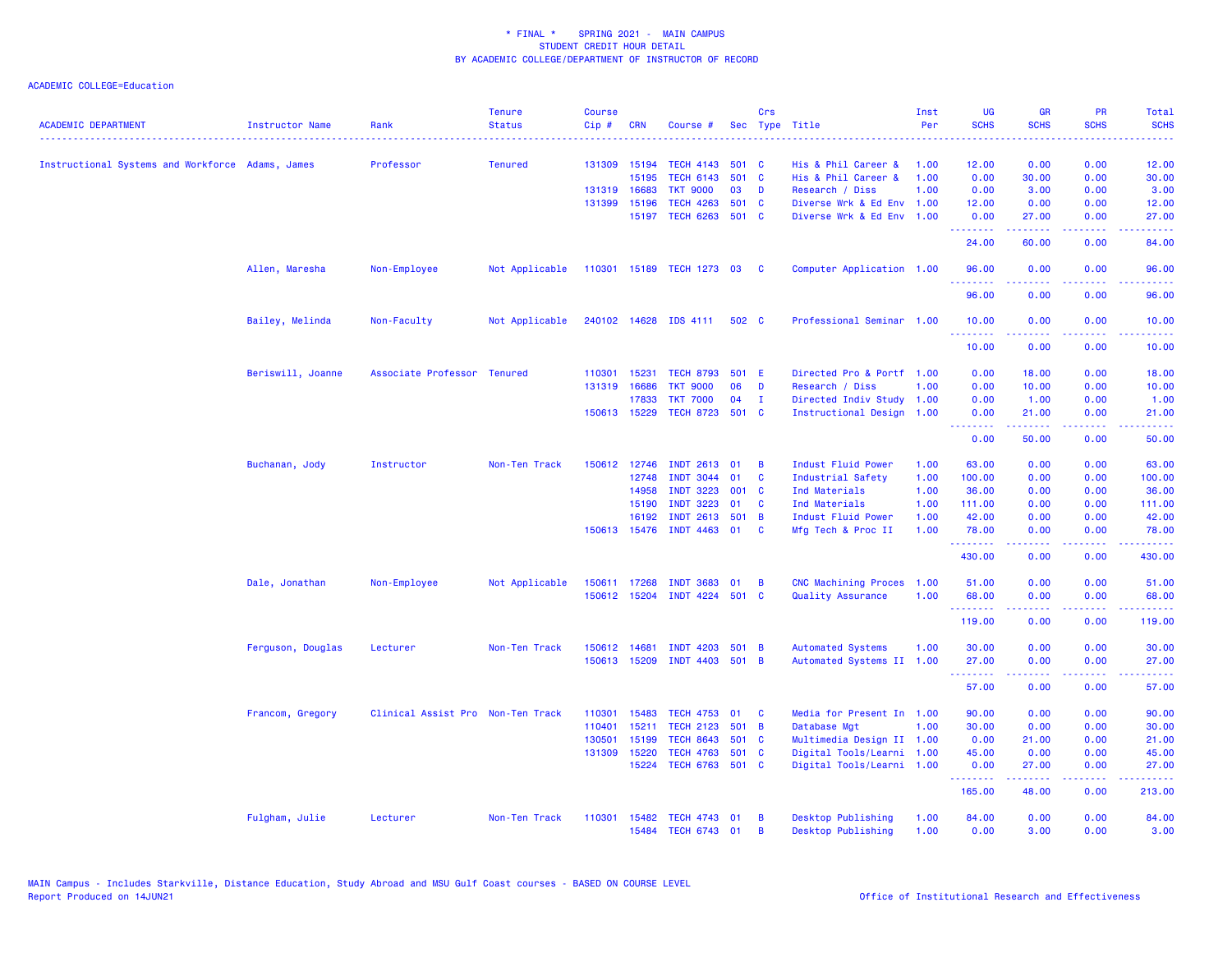| <b>ACADEMIC DEPARTMENT</b>                           | <b>Instructor Name</b> | Rank                               | <b>Tenure</b><br><b>Status</b> | <b>Course</b><br>Cip# | <b>CRN</b>   | Course #                     |       | Crs            | Sec Type Title            | Inst<br>Per | UG<br><b>SCHS</b>        | <b>GR</b><br><b>SCHS</b> | <b>PR</b><br><b>SCHS</b>                                                                       | Total<br><b>SCHS</b>                                                                                                      |
|------------------------------------------------------|------------------------|------------------------------------|--------------------------------|-----------------------|--------------|------------------------------|-------|----------------|---------------------------|-------------|--------------------------|--------------------------|------------------------------------------------------------------------------------------------|---------------------------------------------------------------------------------------------------------------------------|
|                                                      |                        |                                    |                                |                       |              |                              |       |                |                           |             | - - - - - - - -          |                          |                                                                                                |                                                                                                                           |
|                                                      |                        |                                    |                                |                       |              |                              |       |                |                           |             | 84.00                    | 3.00                     | 0.00                                                                                           | 87.00                                                                                                                     |
| Instructional Systems and Workforce Gatewood, Ronald |                        | Non-Faculty                        | Not Applicable                 |                       |              | 131309 15479 TECH 3213 01    |       | $\mathbf{C}$   | Call Center Manageme 1.00 |             | 90.00<br>.               | 0.00                     | 0.00                                                                                           | 90.00                                                                                                                     |
|                                                      |                        |                                    |                                |                       |              |                              |       |                |                           |             | 90.00                    | 0.00                     | 0.00                                                                                           | 90.00                                                                                                                     |
|                                                      | Giordano, Mickey       | Instructor                         | Non-Ten Track                  |                       | 131319 17806 | <b>INDT 4000</b>             | 01    | - I            | Directed Individual       | 1.00        | 3.00                     | 0.00                     | 0.00                                                                                           | 3.00                                                                                                                      |
|                                                      |                        |                                    |                                | 150303                | 15201        | <b>INDT 3104</b>             | 501 B |                | Adv Ind Ele, Electro      | 1.00        | 72.00                    | 0.00                     | 0.00                                                                                           | 72.00                                                                                                                     |
|                                                      |                        |                                    |                                | 150405                | 12759        | <b>INDT 4303</b>             | 01    | B              | Industrial Robotics       | 1.00        | 48.00                    | 0.00                     | 0.00                                                                                           | 48.00                                                                                                                     |
|                                                      |                        |                                    |                                |                       | 150505 12756 | INDT 4213 01                 |       | <b>C</b>       | Energy Source & Powe      | 1.00        | 78.00                    | 0.00                     | 0.00                                                                                           | 78.00                                                                                                                     |
|                                                      |                        |                                    |                                |                       | 15203        | INDT 4213 501 C              |       |                | Energy Source & Powe      | 1.00        | 54.00                    | 0.00                     | 0.00                                                                                           | 54.00                                                                                                                     |
|                                                      |                        |                                    |                                |                       | 150612 12743 | INDT 2113 01                 |       | <b>C</b>       | Intro to PLC Program 1.00 |             | 78.00<br>.               | 0.00                     | 0.00                                                                                           | 78.00                                                                                                                     |
|                                                      |                        |                                    |                                |                       |              |                              |       |                |                           |             | 333.00                   | 0.00                     | 0.00                                                                                           | 333.00                                                                                                                    |
|                                                      | Hill, Jessica          | Non-Employee                       | Not Applicable                 |                       |              | 131303 15213 TECH 3133 501 C |       |                | Admin Management & P 1.00 |             | 69.00<br>.               | 0.00                     | 0.00                                                                                           | 69.00                                                                                                                     |
|                                                      |                        |                                    |                                |                       |              |                              |       |                |                           |             | 69.00                    | 0.00                     | 0.00                                                                                           | 69.00                                                                                                                     |
|                                                      | Hudson, Vonda          | Non-Faculty                        | Not Applicable                 | 150613 12761          |              | <b>INDT 4801</b>             | 01    | <b>S</b>       | Senior Seminar            | 1.00        | 20.00                    | 0.00                     | 0.00                                                                                           | 20.00                                                                                                                     |
|                                                      |                        |                                    |                                |                       | 14683        | <b>INDT 4801</b>             | 501 S |                | Senior Seminar            | 1.00        | 9.00                     | 0.00                     | 0.00                                                                                           | 9.00                                                                                                                      |
|                                                      |                        |                                    |                                |                       |              |                              |       |                |                           |             | .                        | .                        | $\frac{1}{2} \left( \frac{1}{2} \right) \left( \frac{1}{2} \right) \left( \frac{1}{2} \right)$ | $\frac{1}{2} \left( \frac{1}{2} \right) \left( \frac{1}{2} \right) \left( \frac{1}{2} \right) \left( \frac{1}{2} \right)$ |
|                                                      |                        |                                    |                                |                       |              |                              |       |                |                           |             | 29.00                    | 0.00                     | 0.00                                                                                           | 29.00                                                                                                                     |
|                                                      | James, Clinton         | Lecturer                           | Non-Ten Track                  | 150612                | 15200        | <b>INDT 3044</b>             | 501 C |                | Industrial Safety         | 1.00        | 44.00                    | 0.00                     | 0.00                                                                                           | 44.00                                                                                                                     |
|                                                      |                        |                                    |                                |                       |              | 150613 15210 INDT 4463 501 C |       |                | Mfg Tech & Proc II        | 1.00        | 30.00                    | 0.00                     | 0.00                                                                                           | 30.00                                                                                                                     |
|                                                      |                        |                                    |                                |                       |              |                              |       |                |                           |             | .                        |                          |                                                                                                |                                                                                                                           |
|                                                      |                        |                                    |                                |                       |              |                              |       |                |                           |             | 74.00                    | 0.00                     | 0.00                                                                                           | 74.00                                                                                                                     |
|                                                      | King, Thomas           | Non-Faculty                        | Not Applicable                 |                       |              | 131309 15480 TECH 4623 01    |       | <b>C</b>       | Del/Eval Tech Traini 1.00 |             | 96.00                    | 0.00<br>.                | 0.00<br>.                                                                                      | 96.00<br>.                                                                                                                |
|                                                      |                        |                                    |                                |                       |              |                              |       |                |                           |             | - - - - - - - -<br>96.00 | 0.00                     | 0.00                                                                                           | 96.00                                                                                                                     |
|                                                      | Latham, Angela         | Instructor                         | Non-Ten Track                  | 500605                | 10341        | <b>ART 2103</b>              | 01    | B              | Photography Survey        | 1.00        | 45.00                    | 0.00                     | 0.00                                                                                           | 45.00                                                                                                                     |
|                                                      |                        |                                    |                                |                       | 15118        | ART 2103                     | 001 B |                | Photography Survey        | 1.00        | 18.00                    | 0.00                     | 0.00                                                                                           | 18.00                                                                                                                     |
|                                                      |                        |                                    |                                |                       | 15325        | ART 2103                     | 02    | B              | Photography Survey        | 1.00        | 39.00                    | 0.00                     | 0.00                                                                                           | 39.00                                                                                                                     |
|                                                      |                        |                                    |                                | 500799 13981          |              | <b>TKI 2413</b>              | 01    | $\mathbf c$    | Hi & Appr Artcrafts       | 1.00        | 69.00                    | 0.00                     | 0.00                                                                                           | 69.00                                                                                                                     |
|                                                      |                        |                                    |                                |                       | 13982        | <b>TKI 2413</b>              | 02    | C              | Hi & Appr Artcrafts       | 1.00        | 72.00                    | 0.00                     | 0.00                                                                                           | 72.00                                                                                                                     |
|                                                      |                        |                                    |                                |                       |              |                              |       |                |                           |             | 243.00                   | 0.00                     | 0.00                                                                                           | 243.00                                                                                                                    |
|                                                      | Lee, Sang Joon         | Associate Professor Tenured        |                                | 110801                | 15185        | <b>TECH 4583</b>             | 01    | $\overline{B}$ | Graphics and Web Des      | 1.00        | 84.00                    | 0.00                     | 0.00                                                                                           | 84.00                                                                                                                     |
|                                                      |                        |                                    |                                |                       |              | 130501 15234 TECH 8853 501 C |       |                | Learning Tech in Dis 1.00 |             | 0.00                     | 36.00                    | 0.00                                                                                           | 36.00                                                                                                                     |
|                                                      |                        |                                    |                                |                       |              |                              |       |                |                           |             | .                        |                          | والمحامر                                                                                       |                                                                                                                           |
|                                                      |                        |                                    |                                |                       |              |                              |       |                |                           |             | 84.00                    | 36.00                    | 0.00                                                                                           | 120.00                                                                                                                    |
|                                                      | McLemore, Clea         | Lecturer                           | Non-Ten Track                  |                       |              | 110301 15183 TECH 4543 01    |       | - C            | Information Processi 1.00 |             | 81.00<br>.               | 0.00                     | 0.00<br>2222                                                                                   | 81.00<br>$\omega_{\rm c}$ and $\omega_{\rm c}$                                                                            |
|                                                      |                        |                                    |                                |                       |              |                              |       |                |                           |             | 81.00                    | 0.00                     | 0.00                                                                                           | 81.00                                                                                                                     |
|                                                      | Nuatomue, Jeremiah     | Grad Research Assis Not Applicable |                                | 110301                | 15187        | <b>TECH 1273 01</b>          |       | C              | Computer Application 1.00 |             | 84.00                    | 0.00                     | 0.00                                                                                           | 84.00                                                                                                                     |
|                                                      |                        |                                    |                                |                       | 15188        | TECH 1273 02                 |       | C              | Computer Application 1.00 |             | 93.00                    | 0.00                     | 0.00                                                                                           | 93.00                                                                                                                     |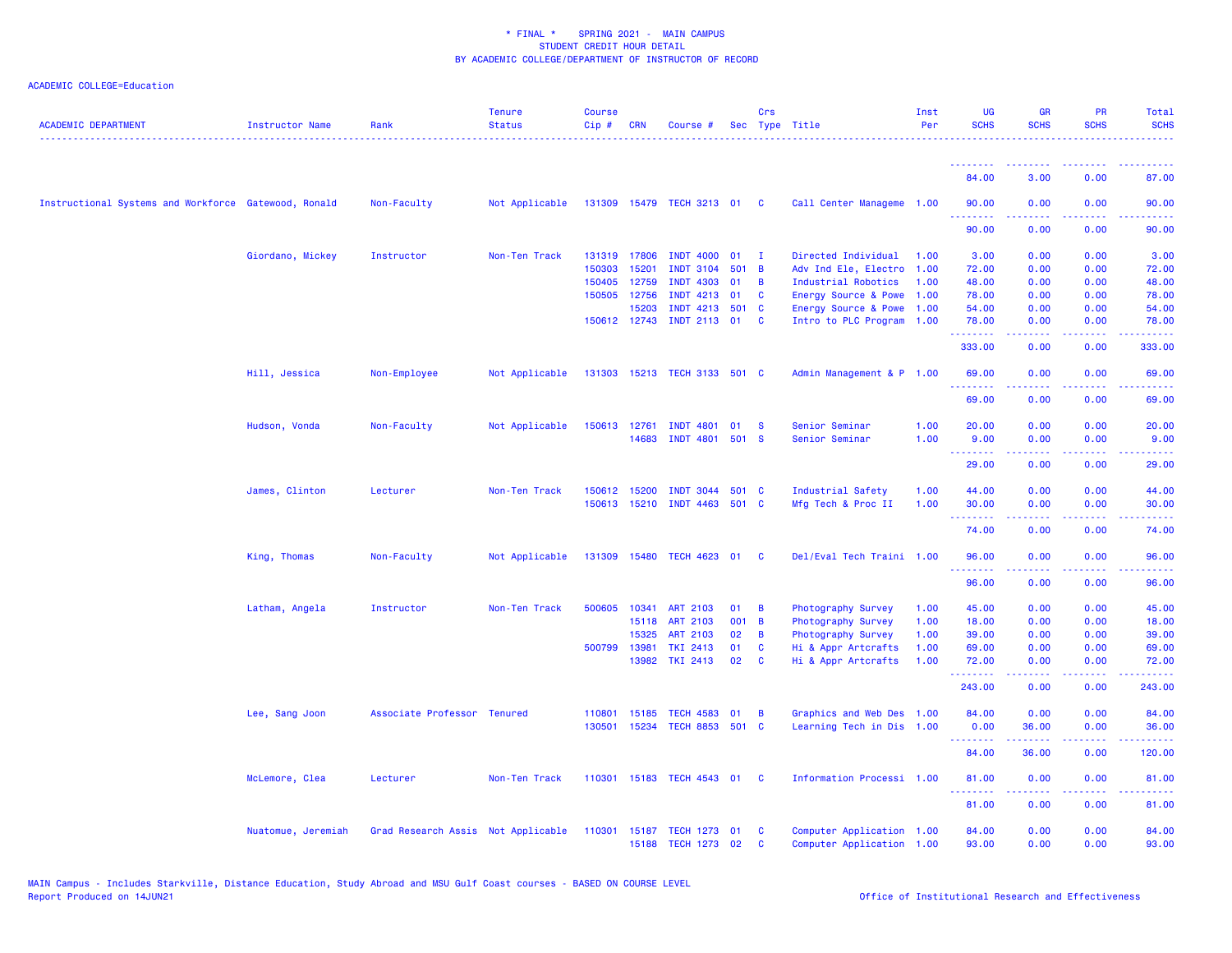| <b>ACADEMIC DEPARTMENT</b>                        | Instructor Name   | Rank                                             | <b>Tenure</b><br><b>Status</b> | <b>Course</b><br>Cip# | <b>CRN</b>   | Course #                     |                 | Crs            | Sec Type Title                 | Inst<br>Per | UG<br><b>SCHS</b>                          | <b>GR</b><br><b>SCHS</b>                                                                                                                                                                                                                                                                                                                                                                                                                                                               | <b>PR</b><br><b>SCHS</b>            | Total<br><b>SCHS</b>                                                                                    |
|---------------------------------------------------|-------------------|--------------------------------------------------|--------------------------------|-----------------------|--------------|------------------------------|-----------------|----------------|--------------------------------|-------------|--------------------------------------------|----------------------------------------------------------------------------------------------------------------------------------------------------------------------------------------------------------------------------------------------------------------------------------------------------------------------------------------------------------------------------------------------------------------------------------------------------------------------------------------|-------------------------------------|---------------------------------------------------------------------------------------------------------|
|                                                   |                   |                                                  |                                |                       |              |                              |                 |                |                                |             | <u>.</u>                                   | $\begin{array}{cccccccccccccc} \multicolumn{2}{c}{} & \multicolumn{2}{c}{} & \multicolumn{2}{c}{} & \multicolumn{2}{c}{} & \multicolumn{2}{c}{} & \multicolumn{2}{c}{} & \multicolumn{2}{c}{} & \multicolumn{2}{c}{} & \multicolumn{2}{c}{} & \multicolumn{2}{c}{} & \multicolumn{2}{c}{} & \multicolumn{2}{c}{} & \multicolumn{2}{c}{} & \multicolumn{2}{c}{} & \multicolumn{2}{c}{} & \multicolumn{2}{c}{} & \multicolumn{2}{c}{} & \multicolumn{2}{c}{} & \multicolumn{2}{c}{} & \$ | 2.2.2.2.2                           | .                                                                                                       |
|                                                   |                   |                                                  |                                |                       |              |                              |                 |                |                                |             | 177.00                                     | 0.00                                                                                                                                                                                                                                                                                                                                                                                                                                                                                   | 0.00                                | 177.00                                                                                                  |
| Instructional Systems and Workforce Okojie, Mabel |                   | Professor                                        | <b>Tenured</b>                 |                       |              | 131319 16682 TKT 9000        | 02 <sub>2</sub> | <b>D</b>       | Research / Diss                | 1.00        | 0.00<br>.                                  | 8.00                                                                                                                                                                                                                                                                                                                                                                                                                                                                                   | 0.00                                | 8.00                                                                                                    |
|                                                   |                   |                                                  |                                |                       |              |                              |                 |                |                                |             | 0.00                                       | 8.00                                                                                                                                                                                                                                                                                                                                                                                                                                                                                   | 0.00                                | 8.00                                                                                                    |
|                                                   | Patole, Swapnil   | Assistant Professor Ten Track                    |                                |                       | 131319 17913 | <b>INDT 4000</b>             | 02              | $\mathbf{I}$   | Directed Individual            | 1.00        | 3.00                                       | 0.00                                                                                                                                                                                                                                                                                                                                                                                                                                                                                   | 0.00                                | 3.00                                                                                                    |
|                                                   |                   |                                                  |                                | 150505                | 17944        | <b>INDT 4213</b>             | 02              | C              | Energy Source & Powe           | 1.00        | 30.00                                      | 0.00                                                                                                                                                                                                                                                                                                                                                                                                                                                                                   | 0.00                                | 30.00                                                                                                   |
|                                                   |                   |                                                  |                                | 150612                | 15474        | <b>INDT 3373</b>             | 01              | C              | Forecast and Cost Mo           | 1.00        | 45.00                                      | 0.00                                                                                                                                                                                                                                                                                                                                                                                                                                                                                   | 0.00                                | 45.00                                                                                                   |
|                                                   |                   |                                                  |                                |                       | 150613 12760 | INDT 4373 01                 |                 | C              | Lean Six Sigma                 | 1.00        | 48.00<br>.                                 | 0.00                                                                                                                                                                                                                                                                                                                                                                                                                                                                                   | 0.00<br>2222                        | 48.00<br>$\frac{1}{2} \left( \frac{1}{2} \right) \left( \frac{1}{2} \right) \left( \frac{1}{2} \right)$ |
|                                                   |                   |                                                  |                                |                       |              |                              |                 |                |                                |             | 126.00                                     | 0.00                                                                                                                                                                                                                                                                                                                                                                                                                                                                                   | 0.00                                | 126.00                                                                                                  |
|                                                   | Peterson, Whitney | Instructor                                       | Non-Ten Track                  | 110301                | 15214        | <b>TECH 4283</b>             | 501 B           |                | Advanced Office Syst 1.00      |             | 33.00                                      | 0.00                                                                                                                                                                                                                                                                                                                                                                                                                                                                                   | 0.00                                | 33.00                                                                                                   |
|                                                   |                   |                                                  |                                |                       | 15215        | <b>TECH 6283</b>             | 501             | $\overline{B}$ | Advanced Office Syst 1.00      |             | 0.00                                       | 3.00                                                                                                                                                                                                                                                                                                                                                                                                                                                                                   | 0.00                                | 3.00                                                                                                    |
|                                                   |                   |                                                  |                                |                       | 15216        | <b>TECH 1273</b>             | 501 C           |                | Computer Application 1.00      |             | 81.00                                      | 0.00                                                                                                                                                                                                                                                                                                                                                                                                                                                                                   | 0.00                                | 81.00                                                                                                   |
|                                                   |                   |                                                  |                                |                       | 15217        | <b>TECH 1273</b>             | 502             | C              | Computer Application 1.00      |             | 93.00                                      | 0.00                                                                                                                                                                                                                                                                                                                                                                                                                                                                                   | 0.00                                | 93.00                                                                                                   |
|                                                   |                   |                                                  |                                |                       |              | 131303 15212 TECH 2133 501 B |                 |                | Sprdsht Design & Ana 1.00      |             | 24.00<br>.                                 | 0.00<br>.                                                                                                                                                                                                                                                                                                                                                                                                                                                                              | 0.00<br>.                           | 24.00<br>.                                                                                              |
|                                                   |                   |                                                  |                                |                       |              |                              |                 |                |                                |             | 231.00                                     | 3.00                                                                                                                                                                                                                                                                                                                                                                                                                                                                                   | 0.00                                | 234.00                                                                                                  |
|                                                   | Rendon, Andrew    | Non-Faculty                                      | Not Applicable                 | 300000                | 15218        | <b>TECH 4423</b>             | 501 C           |                | History of Veterans' 1.00      |             | 27.00                                      | 0.00                                                                                                                                                                                                                                                                                                                                                                                                                                                                                   | 0.00                                | 27.00                                                                                                   |
|                                                   |                   |                                                  |                                |                       | 15222        | <b>TECH 6423</b>             | 501 C           |                | History of Veterans' 1.00      |             | 0.00                                       | 15.00                                                                                                                                                                                                                                                                                                                                                                                                                                                                                  | 0.00                                | 15.00                                                                                                   |
|                                                   |                   |                                                  |                                |                       |              | 440401 17254 PPA 8990        | 02              | C              | Special Topic In PPA 1.00      |             | 0.00<br><b></b>                            | 24.00<br>.                                                                                                                                                                                                                                                                                                                                                                                                                                                                             | 0.00<br>22222                       | 24.00<br>.                                                                                              |
|                                                   |                   |                                                  |                                |                       |              |                              |                 |                |                                |             | 27.00                                      | 39.00                                                                                                                                                                                                                                                                                                                                                                                                                                                                                  | 0.00                                | 66.00                                                                                                   |
|                                                   |                   | Scott-Bracey, Pamela Associate Professor Tenured |                                | 130501                | 15228        | <b>TECH 8533</b>             | 501             | <b>C</b>       | <b>Evaluation &amp; Assess</b> | 1.00        | 0.00                                       | 45.00                                                                                                                                                                                                                                                                                                                                                                                                                                                                                  | 0.00                                | 45.00                                                                                                   |
|                                                   |                   |                                                  |                                | 131309                | 15236        | TECH 8863 501 C              |                 |                | Grant Writing Essent 1.00      |             | 0.00                                       | 27.00                                                                                                                                                                                                                                                                                                                                                                                                                                                                                  | 0.00                                | 27.00                                                                                                   |
|                                                   |                   |                                                  |                                |                       |              |                              |                 |                |                                |             | <b><i><u><u> - - - - - - -</u></u></i></b> | .                                                                                                                                                                                                                                                                                                                                                                                                                                                                                      | 22222                               | .                                                                                                       |
|                                                   |                   |                                                  |                                |                       |              |                              |                 |                |                                |             | 0.00                                       | 72.00                                                                                                                                                                                                                                                                                                                                                                                                                                                                                  | 0.00                                | 72.00                                                                                                   |
|                                                   | Spencer, Rebecca  | Non-Faculty                                      | Not Applicable                 | 320105                | 15375        | <b>DSS 0713</b>              | 501             | <b>C</b>       | Career Exploration             | 0.50        | 4.50                                       | 0.00                                                                                                                                                                                                                                                                                                                                                                                                                                                                                   | 0.00                                | 4.50                                                                                                    |
|                                                   |                   |                                                  |                                |                       | 350101 11408 | <b>DSS 0613</b>              | 01              | C              | Independent Living             | 1.00        | 18.00                                      | 0.00                                                                                                                                                                                                                                                                                                                                                                                                                                                                                   | 0.00                                | 18.00                                                                                                   |
|                                                   |                   |                                                  |                                |                       | 11409        | <b>DSS 0613</b>              | 02              | C              | Independent Living             | 1.00        | 18.00                                      | 0.00                                                                                                                                                                                                                                                                                                                                                                                                                                                                                   | 0.00                                | 18.00                                                                                                   |
|                                                   |                   |                                                  |                                |                       |              |                              |                 |                |                                |             | .<br>40.50                                 | 0.00                                                                                                                                                                                                                                                                                                                                                                                                                                                                                   | $\sim$ $\sim$ $\sim$ $\sim$<br>0.00 | $\sim 100$ km $^{-1}$<br>40.50                                                                          |
|                                                   | Sun, Yan          | Assistant Professor Ten Track                    |                                | 130501                | 15193        | <b>TECH 4203</b>             | 01              | C              | Emerging Technologie           | 1.00        | 60.00                                      | 0.00                                                                                                                                                                                                                                                                                                                                                                                                                                                                                   | 0.00                                | 60.00                                                                                                   |
|                                                   |                   |                                                  |                                | 131319                | 16687        | <b>TKT 9000</b>              | 07              | D              | Research / Diss                | 1.00        | 0.00                                       | 1.00                                                                                                                                                                                                                                                                                                                                                                                                                                                                                   | 0.00                                | 1.00                                                                                                    |
|                                                   |                   |                                                  |                                | 131321 15221          |              | <b>TECH 4803</b>             | 501 C           |                | Integ Tech for Learn 1.00      |             | 30.00                                      | 0.00                                                                                                                                                                                                                                                                                                                                                                                                                                                                                   | 0.00                                | 30.00                                                                                                   |
|                                                   |                   |                                                  |                                |                       | 15225        | <b>TECH 6803</b>             | 501             | C              | Integ Tech for Learn           | 1.00        | 0.00                                       | 27.00                                                                                                                                                                                                                                                                                                                                                                                                                                                                                  | 0.00                                | 27.00                                                                                                   |
|                                                   |                   |                                                  |                                |                       | 150613 15198 | TECH 8713 501 B              |                 |                | Research in ISWD               | 1.00        | 0.00                                       | 57.00                                                                                                                                                                                                                                                                                                                                                                                                                                                                                  | 0.00<br>.                           | 57.00                                                                                                   |
|                                                   |                   |                                                  |                                |                       |              |                              |                 |                |                                |             | <u>.</u><br>90.00                          | د د د د د<br>85.00                                                                                                                                                                                                                                                                                                                                                                                                                                                                     | 0.00                                | ------<br>175.00                                                                                        |
|                                                   | Thomas, Lisa      | Non-Faculty                                      | Not Applicable                 | 110301                | 15477        | <b>TECH 1273</b>             | 04              | C              | Computer Application 1.00      |             | 87.00                                      | 0.00                                                                                                                                                                                                                                                                                                                                                                                                                                                                                   | 0.00                                | 87.00                                                                                                   |
|                                                   |                   |                                                  |                                |                       |              | 15478 TECH 1273 05           |                 | C              | Computer Application 1.00      |             | 78.00                                      | 0.00                                                                                                                                                                                                                                                                                                                                                                                                                                                                                   | 0.00                                | 78.00                                                                                                   |
|                                                   |                   |                                                  |                                |                       |              |                              |                 |                |                                |             | .<br>165.00                                | -----<br>0.00                                                                                                                                                                                                                                                                                                                                                                                                                                                                          | .<br>0.00                           | 22222)<br>165.00                                                                                        |
|                                                   | Wyatt, John       | Associate Professor Tenured                      |                                | 150612 14961          |              | <b>INDT 4233</b>             | 551             | - C            | Maintenance Mgt                | 1.00        | 27.00                                      | 0.00                                                                                                                                                                                                                                                                                                                                                                                                                                                                                   | 0.00                                | 27.00                                                                                                   |
|                                                   |                   |                                                  |                                |                       |              | 15475 INDT 4233 01           |                 | C              | Maintenance Mgt                | 1.00        | 99.00                                      | 0.00                                                                                                                                                                                                                                                                                                                                                                                                                                                                                   | 0.00                                | 99.00                                                                                                   |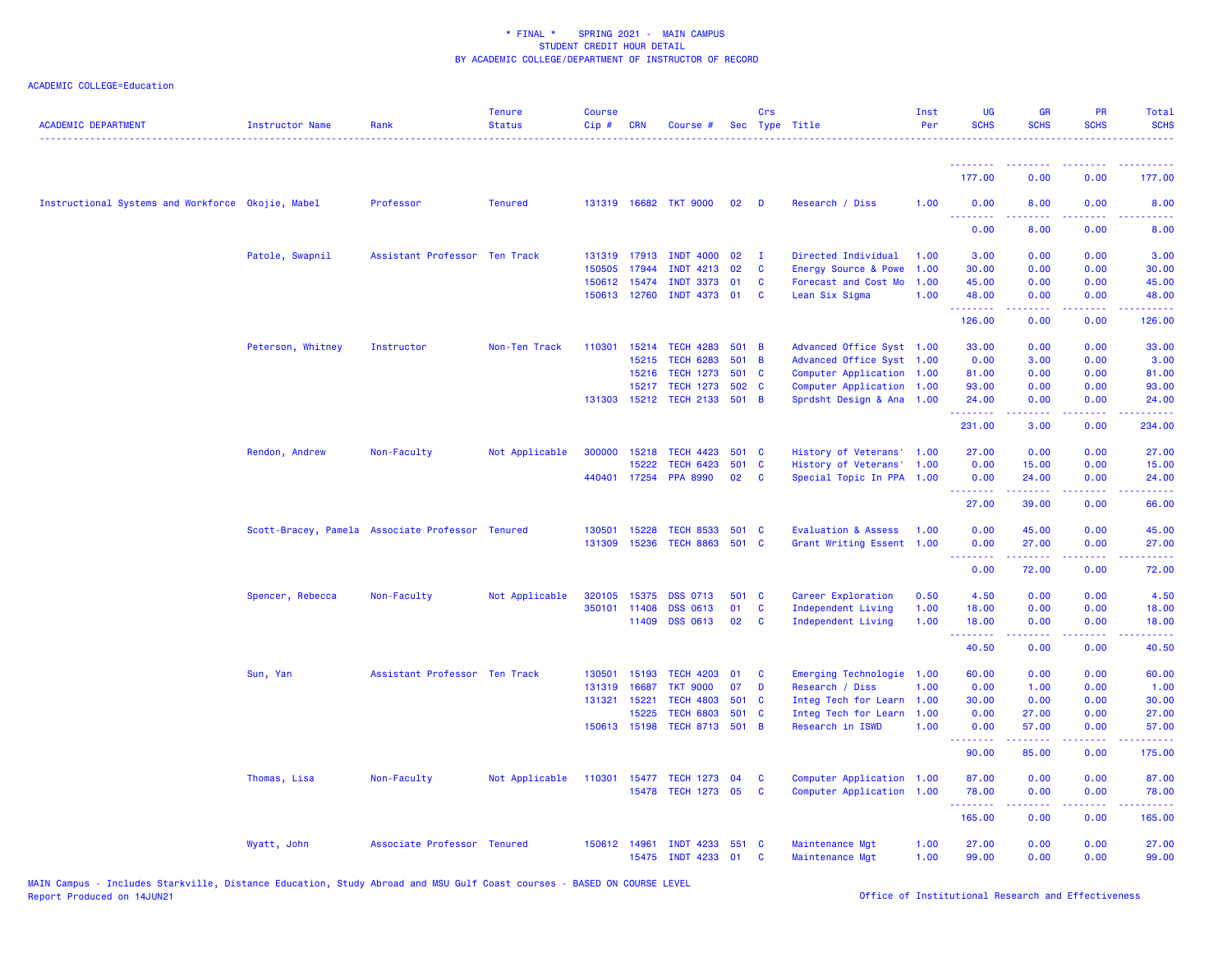| <b>ACADEMIC DEPARTMENT</b>                      | <b>Instructor Name</b> | Rank                          | <b>Tenure</b><br><b>Status</b> | <b>Course</b><br>Cip# | <b>CRN</b> | Course #                     | <b>Sec</b>   | Crs          | Type Title                | Inst<br><b>Per</b> | <b>UG</b><br><b>SCHS</b>        | <b>GR</b><br><b>SCHS</b> | <b>PR</b><br><b>SCHS</b> | Total<br><b>SCHS</b> |
|-------------------------------------------------|------------------------|-------------------------------|--------------------------------|-----------------------|------------|------------------------------|--------------|--------------|---------------------------|--------------------|---------------------------------|--------------------------|--------------------------|----------------------|
| Instructional Systems and Workforce Wyatt, John |                        | Associate Professor Tenured   |                                |                       |            | 150613 15207 INDT 4263 501 C |              |              | Mfg Tech & Proc           | 1.00               | 60.00                           | 0.00                     | 0.00                     | 60.00                |
|                                                 |                        |                               |                                |                       |            |                              |              |              |                           |                    | 186.00                          | 0.00                     | 0.00                     | 186.00               |
|                                                 | Yu, Chien              | Professor                     | <b>Tenured</b>                 | 130501                | 15226      | TECH 8443 501 C              |              |              | Theory of Multimedia 1.00 |                    | 0.00                            | 36.00                    | 0.00                     | 36.00                |
|                                                 |                        |                               |                                |                       | 15233      | TECH 8843 501 C              |              |              | Found Instr Sys Tech 1.00 |                    | 0.00                            | 57.00                    | 0.00                     | 57.00                |
|                                                 |                        |                               |                                | 131319                | 16684      | <b>TKT 9000</b>              | 04           | - D          | Research / Diss           | 1.00               | 0.00                            | 32.00                    | 0.00                     | 32.00                |
|                                                 |                        |                               |                                |                       |            | 17618 TKT 7000               | $01$ I       |              | Directed Indiv Study 1.00 |                    | 0.00                            | 3.00                     | 0.00                     | 3.00                 |
|                                                 |                        |                               |                                |                       | 17765      | <b>TKT 7000</b>              | $02 \quad I$ |              | Directed Indiv Study 1.00 |                    | 0.00                            | 6.00                     | 0.00                     | 6.00                 |
|                                                 |                        |                               |                                |                       | 17807      | <b>TKT 7000</b>              | $03$ I       |              | Directed Indiv Study 1.00 |                    | 0.00<br><u> - - - - - - - -</u> | 1.00                     | 0.00<br>--------         | 1.00                 |
|                                                 |                        |                               |                                |                       |            |                              |              |              |                           |                    | 0.00                            | 135.00                   | 0.00                     | 135.00               |
|                                                 | Yu, Wei-Chieh          | Assistant Professor Ten Track |                                | 111001                | 15184      | TECH 4573 01                 |              | $\mathbf{c}$ | Data Networks II          | 1.00               | 78.00                           | 0.00                     | 0.00                     | 78.00                |
|                                                 |                        |                               |                                | 131309                |            | 15192 TECH 3463 01           |              | - B          | Computer Repair/Main 1.00 |                    | 57.00                           | 0.00                     | 0.00                     | 57.00                |
|                                                 |                        |                               |                                |                       |            |                              |              |              |                           |                    | 135.00                          | 0.00                     | 0.00                     | 135.00               |
| ====================================            |                        |                               |                                |                       |            |                              |              |              |                           |                    |                                 |                          |                          | =========            |
| Instructional Systems and Workforce             |                        |                               |                                |                       |            |                              |              |              |                           |                    | 3261.50                         | 539,00                   | 0.00                     | 3800.50              |
| ====================================            |                        |                               |                                |                       |            |                              |              |              |                           |                    |                                 |                          |                          | =========            |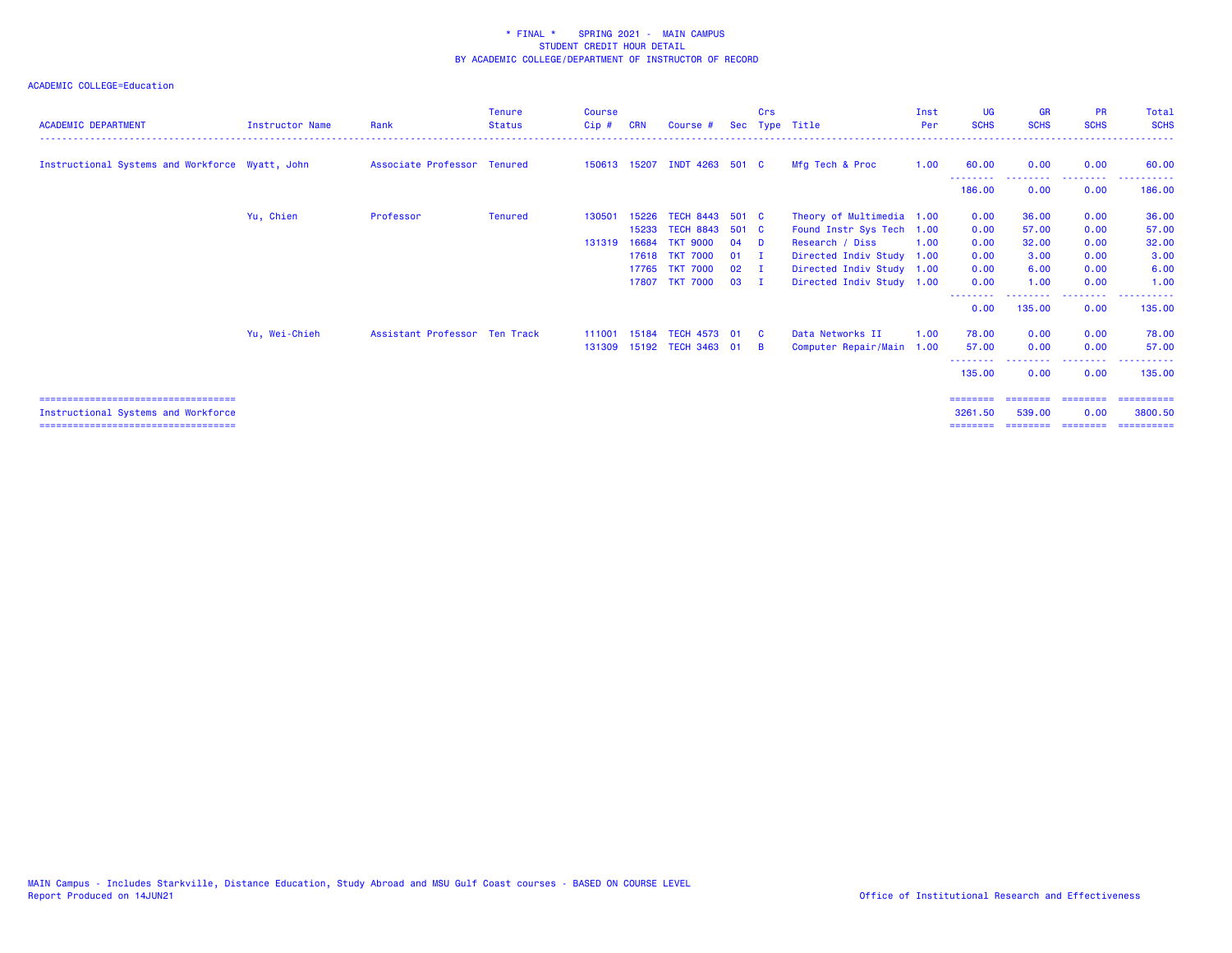| <b>ACADEMIC DEPARTMENT</b> | <b>Instructor Name</b>                           | Rank                          | <b>Tenure</b><br><b>Status</b> | <b>Course</b><br>$Cip$ # | <b>CRN</b>     | Course #             |          | Crs                   | Sec Type Title                                    | Inst<br>Per | UG<br><b>SCHS</b> | <b>GR</b><br><b>SCHS</b>                                                                                                                             | <b>PR</b><br><b>SCHS</b>            | Total<br><b>SCHS</b>                                                                                                              |
|----------------------------|--------------------------------------------------|-------------------------------|--------------------------------|--------------------------|----------------|----------------------|----------|-----------------------|---------------------------------------------------|-------------|-------------------|------------------------------------------------------------------------------------------------------------------------------------------------------|-------------------------------------|-----------------------------------------------------------------------------------------------------------------------------------|
| Kinesiology                | Agiovlasitis, Stamat Associate Professor Tenured |                               |                                | 240101 18058             |                | <b>HON 4000</b>      | H06 I    |                       | Directed Individual                               | 1.00        | 3.00              | 0.00                                                                                                                                                 | 0.00                                | 3.00                                                                                                                              |
|                            |                                                  |                               |                                |                          | 18109          | <b>HON 4000</b>      | H08 I    |                       | Directed Individual                               | 1.00        | 3.00              | 0.00                                                                                                                                                 | 0.00                                | 3.00                                                                                                                              |
|                            |                                                  |                               |                                | 260908 11880             |                | EP 4133              | 01       | <b>C</b>              | Ex Prog Clinical Pop                              | 1.00        | 93.00             | 0.00                                                                                                                                                 | 0.00                                | 93.00                                                                                                                             |
|                            |                                                  |                               |                                | 310504 17360             |                | EP 4143              | 02       | C                     | Aging and Disability 1.00                         |             | 96.00             | 0.00                                                                                                                                                 | 0.00                                | 96.00                                                                                                                             |
|                            |                                                  |                               |                                | 310505 17834             |                | KI 9000              | 07       | D                     | Research / Diss                                   | 1.00        | 0.00              | 1.00                                                                                                                                                 | 0.00                                | 1.00                                                                                                                              |
|                            |                                                  |                               |                                |                          | 18064          | KI 4000              | 01       | $\blacksquare$        | Directed Indiv Study 1.00                         |             | 3.00<br>.         | 0.00<br>2.2.2.2.2                                                                                                                                    | 0.00<br>.                           | 3.00<br>. <b>.</b>                                                                                                                |
|                            |                                                  |                               |                                |                          |                |                      |          |                       |                                                   |             | 198.00            | 1.00                                                                                                                                                 | 0.00                                | 199.00                                                                                                                            |
|                            | Ballenger, Brantley                              | Grad Teach Assist             | Not Applicable                 | 260908 11860             |                | EP 3304              | 06       | B                     | Exercise Physiology                               | 0.40        | 19.20             | 0.00                                                                                                                                                 | 0.00                                | 19.20                                                                                                                             |
|                            |                                                  |                               |                                |                          |                | 11862 EP 3304        | 08       | B                     | <b>Exercise Physiology</b>                        | 0.40        | 17.60<br>.        | 0.00<br>.                                                                                                                                            | 0.00<br>.                           | 17.60<br>.                                                                                                                        |
|                            |                                                  |                               |                                |                          |                |                      |          |                       |                                                   |             | 36.80             | 0.00                                                                                                                                                 | 0.00                                | 36.80                                                                                                                             |
|                            | Bello, Marissa                                   | Grad Teach Assist             | Not Applicable                 | 260908 11855             |                | EP 3304              | 01       | B                     | Exercise Physiology                               | 0.40        | 17.60             | 0.00                                                                                                                                                 | 0.00                                | 17.60                                                                                                                             |
|                            |                                                  |                               |                                |                          |                | 310501 11875 EP 4113 | 02       | B                     | Fitness Prog & Testi 1.00                         |             | 63.00             | 0.00                                                                                                                                                 | 0.00<br>$\sim$ $\sim$ $\sim$ $\sim$ | 63.00                                                                                                                             |
|                            |                                                  |                               |                                |                          |                |                      |          |                       |                                                   |             | 80.60             | 0.00                                                                                                                                                 | 0.00                                | 80.60                                                                                                                             |
|                            | Booker, Robert                                   | Grad Teach Assist             | Not Applicable                 | 260908 11858             |                | EP 3304              | 04       | B                     | <b>Exercise Physiology</b>                        | 0.40        | 19.20             | 0.00                                                                                                                                                 | 0.00                                | 19.20                                                                                                                             |
|                            |                                                  |                               |                                |                          | 11859          | EP 3304              | 05       | B                     | <b>Exercise Physiology</b>                        | 0.40        | 19.20             | 0.00                                                                                                                                                 | 0.00                                | 19.20                                                                                                                             |
|                            |                                                  |                               |                                | 310501                   | 11876          | EP 4113              | 03       | B                     | Fitness Prog & Testi                              | 1.00        | 69.00             | 0.00                                                                                                                                                 | 0.00                                | 69.00                                                                                                                             |
|                            |                                                  |                               |                                |                          | 13338          | PE 1151              | 03       | L                     | <b>Strength Training</b>                          | 0.60        | 6.60              | 0.00                                                                                                                                                 | 0.00                                | 6.60                                                                                                                              |
|                            |                                                  |                               |                                |                          | 13339          | PE 1151              | 04       | L                     | <b>Strength Training</b>                          | 0.40        | 3.60<br>.         | 0.00<br>.                                                                                                                                            | 0.00<br>$\omega$ and $\omega$       | 3.60<br>$\frac{1}{2} \left( \frac{1}{2} \right) \left( \frac{1}{2} \right) \left( \frac{1}{2} \right) \left( \frac{1}{2} \right)$ |
|                            |                                                  |                               |                                |                          |                |                      |          |                       |                                                   |             | 117.60            | 0.00                                                                                                                                                 | 0.00                                | 117.60                                                                                                                            |
|                            | Brown, Stanley                                   | Professor                     | <b>Tenured</b>                 | 260908                   | 11873          | EP 3803              | 01       | C                     | Advanced Exercise Ph 1.00                         |             | 204.00            | 0.00                                                                                                                                                 | 0.00                                | 204.00                                                                                                                            |
|                            |                                                  |                               |                                |                          | 17229          | EP 3803              | 02       | C                     | Advanced Exercise Ph                              | 1.00        | 54.00             | 0.00                                                                                                                                                 | 0.00                                | 54.00                                                                                                                             |
|                            |                                                  |                               |                                | 310505 11851             |                | EP 2013              | 01       | C                     | Fundamentals of Kine 0.50                         |             | 228.00            | 0.00                                                                                                                                                 | 0.00                                | 228.00                                                                                                                            |
|                            |                                                  |                               |                                |                          |                | 12777 KI 8710        | 01       | E                     | Internship                                        | 0.50        | 0.00<br>.         | 12.00<br>.                                                                                                                                           | 0.00<br>.                           | 12.00<br>$\begin{array}{cccccccccc} \bullet & \bullet & \bullet & \bullet & \bullet & \bullet & \bullet & \bullet \end{array}$    |
|                            |                                                  |                               |                                |                          |                |                      |          |                       |                                                   |             | 486.00            | 12.00                                                                                                                                                | 0.00                                | 498.00                                                                                                                            |
|                            | Chander, Harish                                  | Associate Professor Tenured   |                                | 260908                   | 11871          | EP 3643              | 01       | C                     | Applied Anat & Patho                              | 1.00        | 225.00            | 0.00                                                                                                                                                 | 0.00                                | 225.00                                                                                                                            |
|                            |                                                  |                               |                                | 310505                   | 15073          | KI 2603              | 551 C    |                       | Medical Terminology                               | 1.00        | 42.00             | 0.00                                                                                                                                                 | 0.00                                | 42.00                                                                                                                             |
|                            |                                                  |                               |                                |                          | 15662          | KI 8543              | 01       | C                     | Postural and Locomot                              | 1.00        | 0.00              | 39.00                                                                                                                                                | 0.00                                | 39.00                                                                                                                             |
|                            |                                                  |                               |                                |                          | 17863          | KI 9000              | 08       | D                     | Research / Diss                                   | 1.00        | 0.00<br>.         | 7.00<br>$\frac{1}{2} \left( \frac{1}{2} \right) \left( \frac{1}{2} \right) \left( \frac{1}{2} \right) \left( \frac{1}{2} \right)$                    | 0.00<br>.                           | 7.00<br>$\frac{1}{2} \left( \frac{1}{2} \right) \left( \frac{1}{2} \right) \left( \frac{1}{2} \right) \left( \frac{1}{2} \right)$ |
|                            |                                                  |                               |                                |                          |                |                      |          |                       |                                                   |             | 267.00            | 46.00                                                                                                                                                | 0.00                                | 313.00                                                                                                                            |
|                            | Chen, Chih Chia                                  | Assistant Professor Ten Track |                                | 260908                   | 11878          | EP 4123              | 01       | C                     | Aging and Physical A 1.00                         |             | 159.00            | 0.00                                                                                                                                                 | 0.00                                | 159.00                                                                                                                            |
|                            |                                                  |                               |                                | 310501                   | 13346          | PE 1201              | 01       | L                     | Adapted Physical Act 1.00                         |             | 13.00             | 0.00                                                                                                                                                 | 0.00                                | 13.00                                                                                                                             |
|                            |                                                  |                               |                                |                          | 13356          | PE 3133              | 01       | B                     | Adapted Physical Ed                               | 1.00        | 123.00            | 0.00                                                                                                                                                 | 0.00                                | 123.00                                                                                                                            |
|                            |                                                  |                               |                                | 310505 15074             |                | PE 3223              | 551 C    |                       | Motor Dev & Movement                              | 1.00        | 93.00             | 0.00                                                                                                                                                 | 0.00                                | 93.00                                                                                                                             |
|                            |                                                  |                               |                                |                          | 17297<br>17938 | EP 4000<br>EP 4000   | 01<br>02 | - I<br>$\blacksquare$ | Directed Indiv Study<br>Directed Indiv Study 1.00 | 1.00        | 1.00<br>1.00      | 0.00<br>0.00                                                                                                                                         | 0.00<br>0.00                        | 1.00<br>1.00                                                                                                                      |
|                            |                                                  |                               |                                |                          |                |                      |          |                       |                                                   |             | .                 | $\frac{1}{2} \left( \frac{1}{2} \right) \left( \frac{1}{2} \right) \left( \frac{1}{2} \right) \left( \frac{1}{2} \right) \left( \frac{1}{2} \right)$ | .                                   | ، د د د د د د                                                                                                                     |
|                            |                                                  |                               |                                |                          |                |                      |          |                       |                                                   |             | 390.00            | 0.00                                                                                                                                                 | 0.00                                | 390.00                                                                                                                            |
|                            | Derby, Hunter                                    | Grad Teach Assist             | Not Applicable                 | 131314 11888             |                | EP 4504              | 02       | B                     | Mechanical Analysis                               | 0.40        | 25.60             | 0.00                                                                                                                                                 | 0.00                                | 25.60                                                                                                                             |
|                            |                                                  |                               |                                |                          | 11889          | EP 4504              | 03       | B                     | Mechanical Analysis                               | 0.40        | 24.00             | 0.00                                                                                                                                                 | 0.00                                | 24.00                                                                                                                             |
|                            |                                                  |                               |                                |                          | 11895          | EP 4504              | 09       | B                     | Mechanical Analysis                               | 0.40        | 24.00             | 0.00                                                                                                                                                 | 0.00                                | 24.00                                                                                                                             |
|                            |                                                  |                               |                                | 310501                   | 13337          | PE 1151              | 02       | $\mathbf{L}$          | Strength Training                                 | 0.40        | 4.80              | 0.00                                                                                                                                                 | 0.00                                | 4.80                                                                                                                              |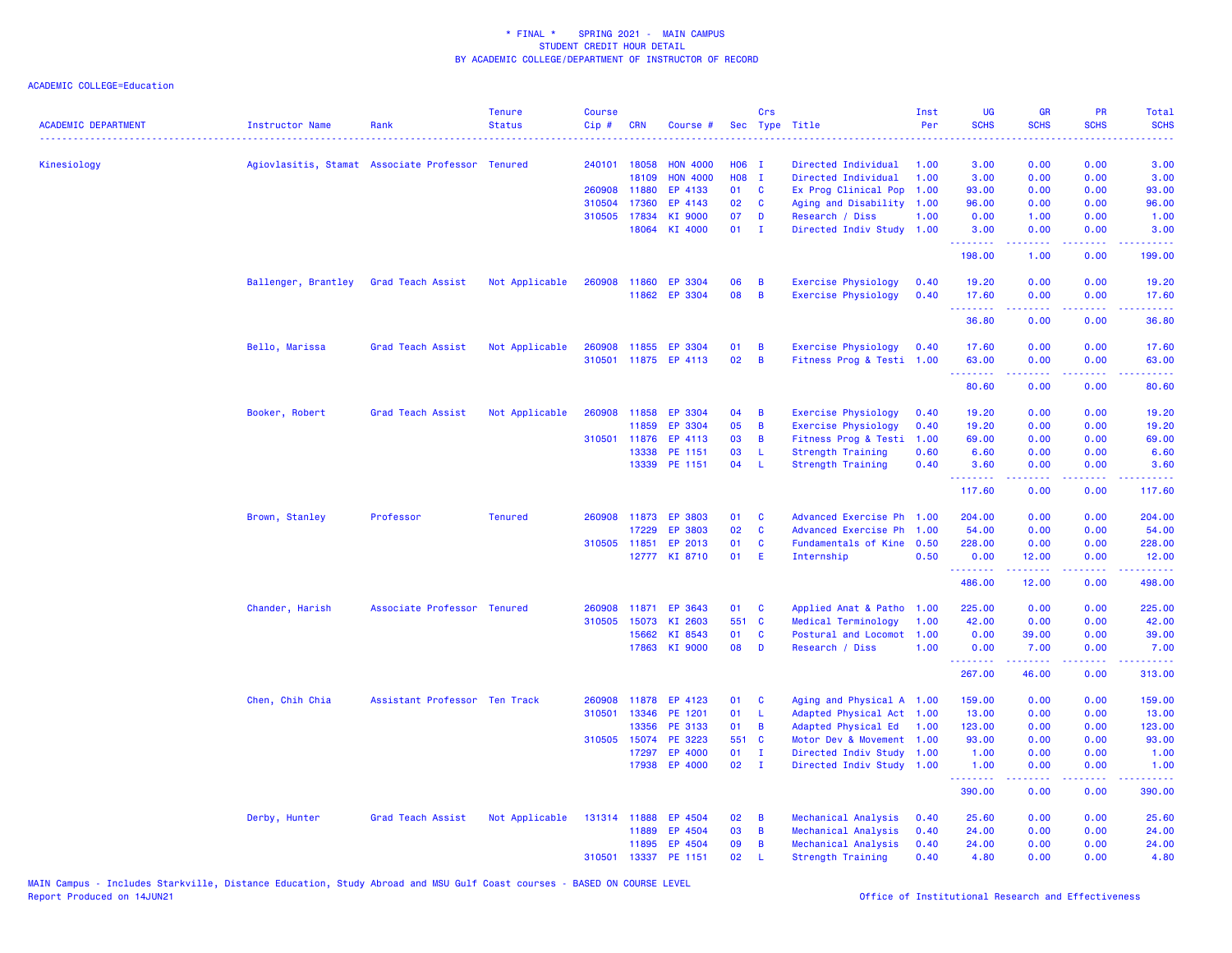| <b>ACADEMIC DEPARTMENT</b> | Instructor Name | Rank                          | <b>Tenure</b><br><b>Status</b> | <b>Course</b><br>$Cip \#$ | <b>CRN</b>   | Course #             |                 | Crs          | Sec Type Title             | Inst<br>Per | <b>UG</b><br><b>SCHS</b> | <b>GR</b><br><b>SCHS</b> | <b>PR</b><br><b>SCHS</b>            | Total<br><b>SCHS</b>                                                                                                                                           |
|----------------------------|-----------------|-------------------------------|--------------------------------|---------------------------|--------------|----------------------|-----------------|--------------|----------------------------|-------------|--------------------------|--------------------------|-------------------------------------|----------------------------------------------------------------------------------------------------------------------------------------------------------------|
| Kinesiology                | Derby, Hunter   | Grad Teach Assist             | Not Applicable                 |                           |              | 310501 13338 PE 1151 | 03              | - L          | <b>Strength Training</b>   | 0.40        | 4.40                     | 0.00                     | 0.00                                | 4.40                                                                                                                                                           |
|                            |                 |                               |                                |                           |              |                      |                 |              |                            |             | .<br>82.80               | .<br>0.00                | $\sim$ $\sim$ $\sim$ $\sim$<br>0.00 | 82.80                                                                                                                                                          |
|                            | England, Jordan | Grad Teach Assist             | Not Applicable                 | 310501                    | 13328        | PE 1061              | 02 <sub>o</sub> | - L          | Fitness Walking/ Jog 0.50  |             | 10.00                    | 0.00                     | 0.00                                | 10.00                                                                                                                                                          |
|                            |                 |                               |                                |                           | 13329        | PE 1061              | 03              | - L          | Fitness Walking/ Jog       | 0.50        | 8.50                     | 0.00                     | 0.00                                | 8.50                                                                                                                                                           |
|                            |                 |                               |                                |                           | 13330        | PE 1061              | 04              | - L          | Fitness Walking/ Jog 0.50  |             | 6.50                     | 0.00                     | 0.00                                | 6.50                                                                                                                                                           |
|                            |                 |                               |                                |                           | 13332        | PE 1061              | 06              | - L          | Fitness Walking/ Jog 0.50  |             | 7.00                     | 0.00                     | 0.00                                | 7.00                                                                                                                                                           |
|                            |                 |                               |                                |                           | 13333        | PE 1061              | 07              | - L          | Fitness Walking/ Jog 0.50  |             | 10.00<br>.               | 0.00<br>22222            | 0.00<br>.                           | 10.00<br>.                                                                                                                                                     |
|                            |                 |                               |                                |                           |              |                      |                 |              |                            |             | 42.00                    | 0.00                     | 0.00                                | 42.00                                                                                                                                                          |
|                            | Freeman, Hannah | Grad Teach Assist             | Not Applicable                 |                           | 131314 11890 | EP 4504              | 04              | B            | Mechanical Analysis        | 0.40        | 19.20                    | 0.00                     | 0.00                                | 19.20                                                                                                                                                          |
|                            |                 |                               |                                |                           | 11894        | EP 4504              | 08              | B            | Mechanical Analysis        | 0.40        | 22.40                    | 0.00                     | 0.00                                | 22.40                                                                                                                                                          |
|                            |                 |                               |                                |                           | 11896        | EP 4504              | 10 <sub>1</sub> | B            | Mechanical Analysis        | 0.40        | 24.00                    | 0.00                     | 0.00                                | 24.00                                                                                                                                                          |
|                            |                 |                               |                                |                           | 310501 13327 | PE 1061              | 01              | - L          | Fitness Walking/ Jog       | 0.50        | 7.50<br>.                | 0.00                     | 0.00                                | 7.50                                                                                                                                                           |
|                            |                 |                               |                                |                           |              |                      |                 |              |                            |             | 73.10                    | 0.00                     | 0.00                                | 73.10                                                                                                                                                          |
|                            | Gillen, Zachary | Assistant Professor Ten Track |                                | 260908                    | 11859        | EP 3304              | 05              | B            | <b>Exercise Physiology</b> | 0.60        | 28.80                    | 0.00                     | 0.00                                | 28.80                                                                                                                                                          |
|                            |                 |                               |                                |                           | 11860        | EP 3304              | 06              | B            | <b>Exercise Physiology</b> | 0.60        | 28.80                    | 0.00                     | 0.00                                | 28.80                                                                                                                                                          |
|                            |                 |                               |                                |                           | 11861        | EP 3304              | 07              | B            | <b>Exercise Physiology</b> | 0.60        | 28.80                    | 0.00                     | 0.00                                | 28.80                                                                                                                                                          |
|                            |                 |                               |                                |                           | 11862        | EP 3304              | 08              | B            | <b>Exercise Physiology</b> | 0.60        | 26.40                    | 0.00                     | 0.00                                | 26.40                                                                                                                                                          |
|                            |                 |                               |                                |                           | 11902        | EP 6153              | 01              | C            | Train Tech Exerc & S       | 1.00        | 0.00                     | 3.00                     | 0.00                                | 3.00                                                                                                                                                           |
|                            |                 |                               |                                |                           | 310501 11884 | EP 4153              | 01              | C            | Train Tech Exerc & S 1.00  |             | 60.00<br>.               | 0.00<br>.                | 0.00<br>.                           | 60.00<br>.                                                                                                                                                     |
|                            |                 |                               |                                |                           |              |                      |                 |              |                            |             | 172.80                   | 3.00                     | 0.00                                | 175.80                                                                                                                                                         |
|                            | Gourley, Kristy | Lecturer                      | Non-Ten Track                  |                           | 131314 11887 | EP 4504              | 01              | B            | Mechanical Analysis        | 0.40        | 22.40                    | 0.00                     | 0.00                                | 22.40                                                                                                                                                          |
|                            |                 |                               |                                |                           | 11891        | EP 4504              | 05              | B            | Mechanical Analysis        | 0.40        | 22.40                    | 0.00                     | 0.00                                | 22.40                                                                                                                                                          |
|                            |                 |                               |                                |                           | 11892        | EP 4504              | 06              | B            | Mechanical Analysis        | 0.40        | 19.20                    | 0.00                     | 0.00                                | 19.20                                                                                                                                                          |
|                            |                 |                               |                                |                           | 11893        | EP 4504              | 07              | B            | Mechanical Analysis        | 0.40        | 16.00                    | 0.00                     | 0.00                                | 16.00                                                                                                                                                          |
|                            |                 |                               |                                |                           | 13343        | PE 1171              | 01              | - L          | Strength & Condition       | 1.00        | 12.00                    | 0.00                     | 0.00                                | 12.00                                                                                                                                                          |
|                            |                 |                               |                                |                           | 13344        | PE 1171              | 02              | -L           | Strength & Condition       | 1.00        | 12.00                    | 0.00                     | 0.00                                | 12.00                                                                                                                                                          |
|                            |                 |                               |                                |                           |              | 310501 13336 PE 1151 | 01              | $\mathsf{L}$ | Strength Training          | 0.40        | 4.80<br>.                | 0.00<br>2.2.2.2.2        | 0.00<br>.                           | 4.80<br>$- - - - - -$                                                                                                                                          |
|                            |                 |                               |                                |                           |              |                      |                 |              |                            |             | 108.80                   | 0.00                     | 0.00                                | 108.80                                                                                                                                                         |
|                            | Graddy, Sydney  | Grad Teach Assist             | Not Applicable                 | 310505                    |              | 12773 KI 2603        | 01              | <b>C</b>     | Medical Terminology        | 0.40        | 300.00                   | 0.00                     | 0.00                                | 300.00                                                                                                                                                         |
|                            |                 |                               |                                | 360101                    |              | 15665 PE 1000        | 01              | $\mathbf{C}$ | Play, Fitness & Phys 1.00  |             | 255.00<br>.              | 0.00<br>.                | 0.00<br>.                           | 255.00<br>$\frac{1}{2} \left( \frac{1}{2} \right) \left( \frac{1}{2} \right) \left( \frac{1}{2} \right) \left( \frac{1}{2} \right) \left( \frac{1}{2} \right)$ |
|                            |                 |                               |                                |                           |              |                      |                 |              |                            |             | 555.00                   | 0.00                     | 0.00                                | 555.00                                                                                                                                                         |
|                            | Grant, Erin     | Instructor                    | Non-Ten Track                  | 260908                    | 11897        | EP 4603              | 01              | C            | Physical Activity Ep 1.00  |             | 162.00                   | 0.00                     | 0.00                                | 162.00                                                                                                                                                         |
|                            |                 |                               |                                |                           | 11900        | EP 4814              | 01              | -H           | Exercise Science Int 0.50  |             | 66.00                    | 0.00                     | 0.00                                | 66.00                                                                                                                                                          |
|                            |                 |                               |                                |                           | 11901        | EP 4814              | 02              | - H          | Exercise Science Int 0.50  |             | 66.00                    | 0.00                     | 0.00                                | 66.00                                                                                                                                                          |
|                            |                 |                               |                                |                           | 17149        | EP 4814              | 03              | H            | Exercise Science Int 0.50  |             | 70.00                    | 0.00                     | 0.00                                | 70.00                                                                                                                                                          |
|                            |                 |                               |                                | 310501                    | 12769        | KI 2023              | 01              | C            | Found of Health Educ 1.00  |             | 285.00                   | 0.00                     | 0.00                                | 285.00                                                                                                                                                         |
|                            |                 |                               |                                |                           | 310505 17950 | EP 4000              | 03              | $\mathbf{I}$ | Directed Indiv Study 1.00  |             | 3.00                     | 0.00                     | 0.00                                | 3.00                                                                                                                                                           |
|                            |                 |                               |                                |                           | 17951        | EP 4000              | 04              | $\mathbf{I}$ | Directed Indiv Study 1.00  |             | 3.00                     | 0.00                     | 0.00                                | 3.00                                                                                                                                                           |
|                            |                 |                               |                                |                           | 18063        | EP 4000              | 05              | $\mathbf{I}$ | Directed Indiv Study 1.00  |             | 1.00<br>.                | 0.00<br>22222            | 0.00<br>.                           | 1.00<br>.                                                                                                                                                      |
|                            |                 |                               |                                |                           |              |                      |                 |              |                            |             | 656.00                   | 0.00                     | 0.00                                | 656.00                                                                                                                                                         |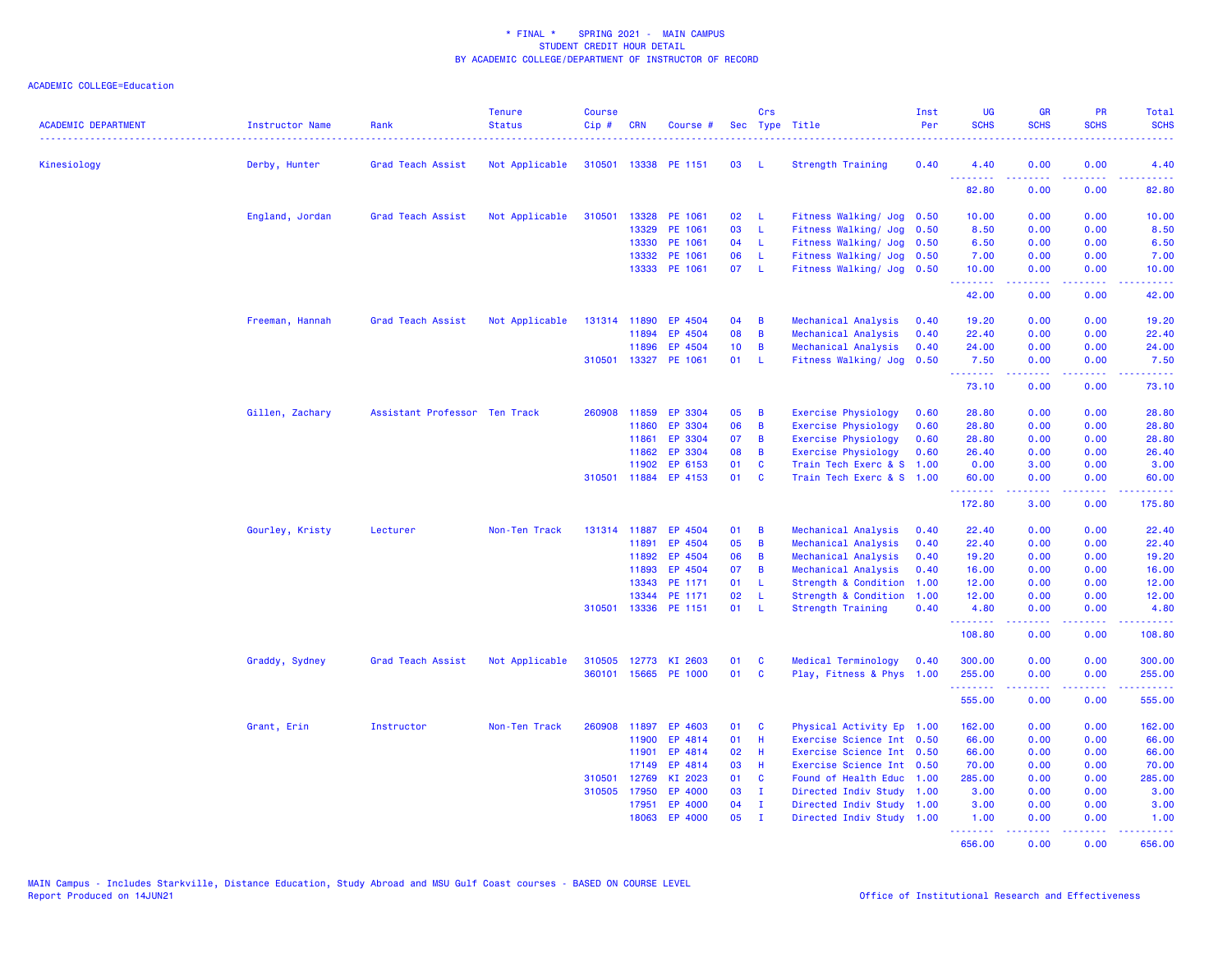| <b>ACADEMIC DEPARTMENT</b> | Instructor Name | Rank                        | <b>Tenure</b><br><b>Status</b> | <b>Course</b><br>$Cip$ # | <b>CRN</b> | Course #             |       | Crs            | Sec Type Title             | Inst<br>Per | UG<br><b>SCHS</b> | <b>GR</b><br><b>SCHS</b> | PR<br><b>SCHS</b>                   | Total<br><b>SCHS</b>   |
|----------------------------|-----------------|-----------------------------|--------------------------------|--------------------------|------------|----------------------|-------|----------------|----------------------------|-------------|-------------------|--------------------------|-------------------------------------|------------------------|
| Kinesiology                | Holmes, Megan   | Associate Professor Tenured |                                | 260908                   | 11898      | EP 4603              | 02    | C              | Physical Activity Ep 1.00  |             | 114.00            | 0.00                     | 0.00                                | 114.00                 |
|                            |                 |                             |                                | 310501                   | 11877      | EP 4113              | 04    | $\overline{B}$ | Fitness Prog & Testi 1.00  |             | 72.00             | 0.00                     | 0.00                                | 72.00                  |
|                            |                 |                             |                                |                          |            | 310505 17522 KI 9000 | 05    | D              | Research / Diss            | 1.00        | 0.00              | 12.00                    | 0.00                                | 12.00                  |
|                            |                 |                             |                                |                          |            |                      |       |                |                            |             | .<br>186.00       | .<br>12.00               | .<br>0.00                           | <u>.</u><br>198.00     |
|                            | Hunter, Michael | Non-Employee                | Not Applicable                 | 300000                   | 15219      | <b>TECH 4433</b>     | 501 C |                | Dev of Veterans' Ben       | 1.00        | 9.00              | 0.00                     | 0.00                                | 9.00                   |
|                            |                 |                             |                                |                          | 15223      | TECH 6433 501 C      |       |                | Dev of Veterans' Ben 1.00  |             | 0.00<br>.         | 12.00<br>.               | 0.00<br>.                           | 12.00<br>.             |
|                            |                 |                             |                                |                          |            |                      |       |                |                            |             | 9.00              | 12.00                    | 0.00                                | 21.00                  |
|                            | Jackson, Stacy  | Non-Faculty                 | Not Applicable                 | 320104                   | 15373      | <b>DSS 0113</b>      | 501   | <b>C</b>       | Practical Money Skil 0.50  |             | 4.50              | 0.00                     | 0.00                                | 4.50                   |
|                            |                 |                             |                                | 320105                   |            | 15375 DSS 0713       | 501 C |                | Career Exploration         | 0.50        | 4.50<br>.         | 0.00<br>.                | 0.00<br>د د د د .                   | 4.50<br>2222)          |
|                            |                 |                             |                                |                          |            |                      |       |                |                            |             | 9.00              | 0.00                     | 0.00                                | 9.00                   |
|                            | Joe, Lee        | Instructor                  | Non-Ten Track                  | 260908                   | 11855      | EP 3304              | 01    | B              | Exercise Physiology        | 0.60        | 26.40             | 0.00                     | 0.00                                | 26.40                  |
|                            |                 |                             |                                |                          | 11856      | EP 3304              | 02    | B              | <b>Exercise Physiology</b> | 0.60        | 28.80             | 0.00                     | 0.00                                | 28.80                  |
|                            |                 |                             |                                |                          | 11857      | EP 3304              | 03    | B              | <b>Exercise Physiology</b> | 0.60        | 28.80             | 0.00                     | 0.00                                | 28.80                  |
|                            |                 |                             |                                |                          | 11858      | EP 3304              | 04    | B              | Exercise Physiology        | 0.60        | 28.80             | 0.00                     | 0.00                                | 28.80                  |
|                            |                 |                             |                                |                          | 11900      | EP 4814              | 01    | н              | Exercise Science Int       | 0.50        | 66.00             | 0.00                     | 0.00                                | 66.00                  |
|                            |                 |                             |                                |                          | 11901      | EP 4814              | 02    | н              | Exercise Science Int 0.50  |             | 66.00             | 0.00                     | 0.00                                | 66.00                  |
|                            |                 |                             |                                |                          | 17148      | EP 4814              | 001 H |                | Exercise Science Int 1.00  |             | 32.00             | 0.00                     | 0.00                                | 32.00                  |
|                            |                 |                             |                                |                          | 17149      | EP 4814              | 03    | H              | Exercise Science Int 0.50  |             | 70.00             | 0.00                     | 0.00                                | 70.00                  |
|                            |                 |                             |                                |                          |            | 310505 11869 EP 3613 | 01    | <b>C</b>       | Exercise Electrocard 1.00  |             | 138.00<br>.       | 0.00<br>.                | 0.00<br>.                           | 138.00<br>.            |
|                            |                 |                             |                                |                          |            |                      |       |                |                            |             | 484.80            | 0.00                     | 0.00                                | 484.80                 |
|                            | Johnson, Wesley | Lecturer                    | Non-Ten Track                  | 131304                   |            | 14757 PE 4413        | 501 C |                | Basic Driver Ed I          | 1.00        | 111.00            | 0.00                     | 0.00                                | 111.00                 |
|                            |                 |                             |                                | 512201                   |            | 14756 PE 3433        | 501 C |                | Genl Safety Methods        | 1.00        | 120.00            | 0.00                     | 0.00                                | 120.00                 |
|                            |                 |                             |                                |                          |            |                      |       |                |                            |             | .<br>231.00       | -----<br>0.00            | .<br>0.00                           | لأعاط عاطاته<br>231.00 |
|                            | Kim, Dae Eun    | Instructor                  | Non-Ten Track                  | 310504                   | 13906      | SS 2103              | 01    | C              | Sport Careers and Pr       | 1.00        | 60.00             | 0.00                     | 0.00                                | 60.00                  |
|                            |                 |                             |                                |                          | 15659      | SS 3103              | 501 C |                | Sport Sponsorship          | 1.00        | 90.00             | 0.00                     | 0.00                                | 90.00                  |
|                            |                 |                             |                                |                          |            | 15673 SS 4203        | 01    | C              | Funding of Sport           | 1.00        | 138.00<br>.       | 0.00<br>. <b>.</b>       | 0.00<br>22222                       | 138.00<br>.            |
|                            |                 |                             |                                |                          |            |                      |       |                |                            |             | 288.00            | 0.00                     | 0.00                                | 288.00                 |
|                            | Kim, Kyungeun   | Lecturer                    | Non-Ten Track                  | 310501                   | 13350      | PE 1263              | 01    | B              | Methods of Teaching        | 1.00        | 87.00             | 0.00                     | 0.00                                | 87.00                  |
|                            |                 |                             |                                | 500301                   | 13351      | PE 1323              | 01    | C              | Hist & Apprec of Dan       | 1.00        | 204.00            | 0.00                     | 0.00                                | 204.00                 |
|                            |                 |                             |                                |                          |            | 15065 PE 1323        | 001 B |                | Hist & Apprec of Dan       | 1.00        | 30.00             | 0.00                     | 0.00                                | 30.00                  |
|                            |                 |                             |                                |                          |            | 15668 PE 1091        | 01    | - L            | <b>Contemporary Dance</b>  | 1.00        | 32.00<br><u>.</u> | 0.00<br>.                | 0.00<br>$\sim$ $\sim$ $\sim$ $\sim$ | 32.00<br><u>.</u>      |
|                            |                 |                             |                                |                          |            |                      |       |                |                            |             | 353.00            | 0.00                     | 0.00                                | 353.00                 |
|                            | Knight, Adam    | Associate Professor Tenured |                                |                          |            | 131314 11887 EP 4504 | 01    | B              | Mechanical Analysis        | 0.60        | 33.60             | 0.00                     | 0.00                                | 33.60                  |
|                            |                 |                             |                                |                          | 11888      | EP 4504              | 02    | $\overline{B}$ | Mechanical Analysis        | 0.60        | 38.40             | 0.00                     | 0.00                                | 38.40                  |
|                            |                 |                             |                                |                          | 11889      | EP 4504              | 03    | B              | Mechanical Analysis        | 0.60        | 36.00             | 0.00                     | 0.00                                | 36.00                  |
|                            |                 |                             |                                |                          | 11890      | EP 4504              | 04    | B              | Mechanical Analysis        | 0.60        | 28.80             | 0.00                     | 0.00                                | 28.80                  |
|                            |                 |                             |                                |                          | 11891      | EP 4504              | 05    | B              | Mechanical Analysis        | 0.60        | 33.60             | 0.00                     | 0.00                                | 33.60                  |
|                            |                 |                             |                                |                          | 11892      | EP 4504              | 06    | B              | Mechanical Analysis        | 0.60        | 28.80             | 0.00                     | 0.00                                | 28.80                  |
|                            |                 |                             |                                |                          | 11893      | EP 4504              | 07    | B              | Mechanical Analysis        | 0.60        | 24.00             | 0.00                     | 0.00                                | 24.00                  |
|                            |                 |                             |                                |                          | 11894      | EP 4504              | 08    | B              | Mechanical Analysis        | 0.60        | 33.60             | 0.00                     | 0.00                                | 33.60                  |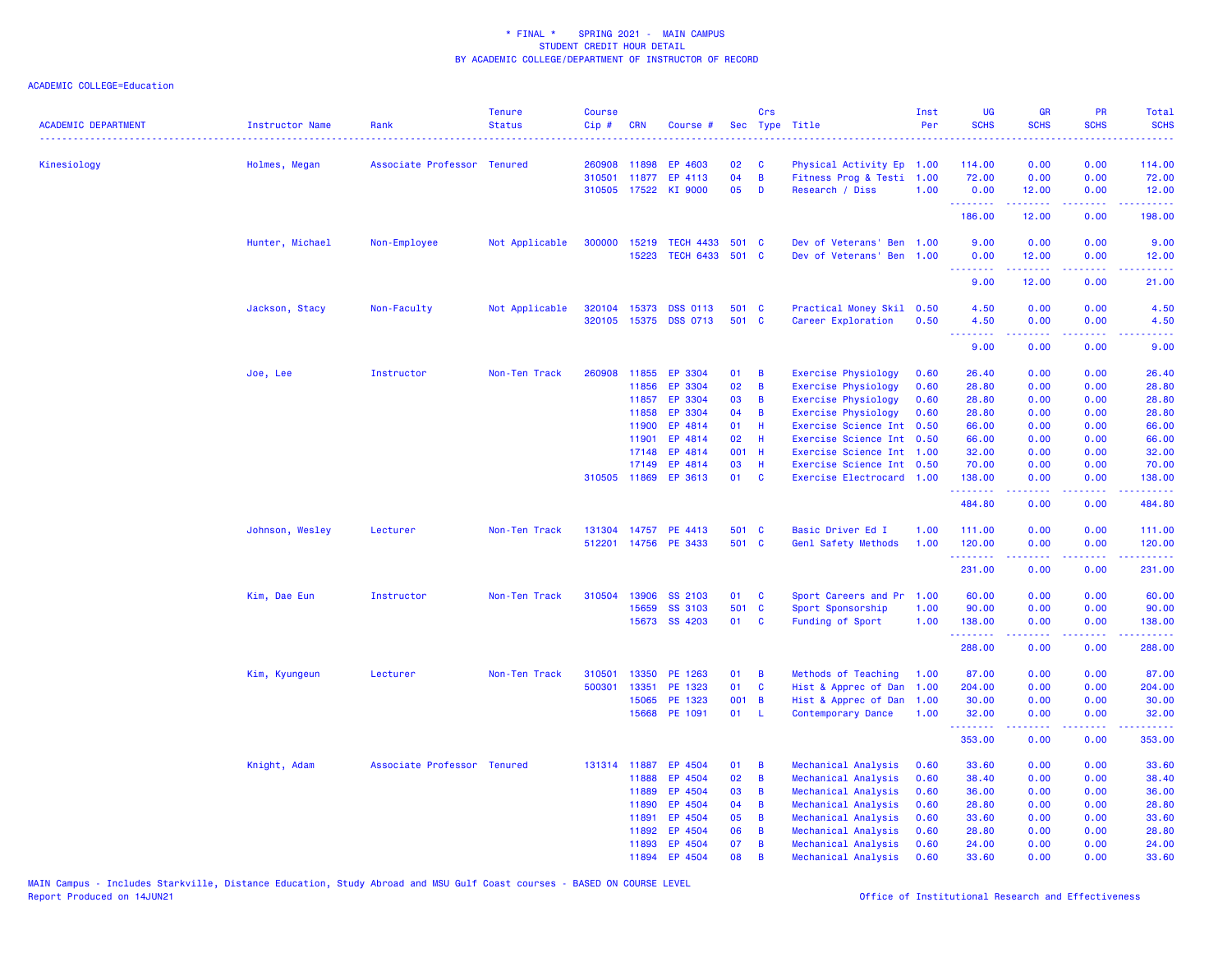| <b>ACADEMIC DEPARTMENT</b> | Instructor Name                        | Rank                          | <b>Tenure</b><br><b>Status</b> | <b>Course</b><br>Cip# | <b>CRN</b>            | Course #             |                 | Crs            | Sec Type Title                                    | Inst<br>Per | UG<br><b>SCHS</b>              | <b>GR</b><br><b>SCHS</b>             | PR<br><b>SCHS</b>                   | Total<br><b>SCHS</b><br>$\sim$ $\sim$ $\sim$ $\sim$ |
|----------------------------|----------------------------------------|-------------------------------|--------------------------------|-----------------------|-----------------------|----------------------|-----------------|----------------|---------------------------------------------------|-------------|--------------------------------|--------------------------------------|-------------------------------------|-----------------------------------------------------|
| Kinesiology                | Knight, Adam                           | Associate Professor Tenured   |                                |                       | 131314 11895          | EP 4504              | 09              | B              | Mechanical Analysis                               | 0.60        | 36.00                          | 0.00                                 | 0.00                                | 36.00                                               |
|                            |                                        |                               |                                |                       | 11896                 | EP 4504              | 10 <sub>1</sub> | $\overline{B}$ | Mechanical Analysis                               | 0.60        | 36.00                          | 0.00                                 | 0.00                                | 36.00                                               |
|                            |                                        |                               |                                |                       | 310505 15069          | KI 8313              | 001 C           |                | Interpret Data Kines                              | 1.00        | 0.00<br>.                      | 27.00<br>المستملة                    | 0.00<br>الأنابات                    | 27.00<br>.                                          |
|                            |                                        |                               |                                |                       |                       |                      |                 |                |                                                   |             | 328.80                         | 27.00                                | 0.00                                | 355.80                                              |
|                            | Kodithuwakku Arachch Grad Teach Assist |                               | Not Applicable                 |                       |                       | 310505 13361 PE 4283 | 01              | C              | Sport Biomechanics                                | 1.00        | 555.00<br>.                    | 0.00<br>.                            | 0.00<br>المتمامين                   | 555.00<br>المتمام ماليا                             |
|                            |                                        |                               |                                |                       |                       |                      |                 |                |                                                   |             | 555.00                         | 0.00                                 | 0.00                                | 555.00                                              |
|                            | Lamberth, John                         | Associate Professor Tenured   |                                | 260908                | 11852                 | EP 3233              | 02              | C              | Anatomical Kinesiolo                              | 1.00        | 270.00                         | 0.00                                 | 0.00                                | 270.00                                              |
|                            |                                        |                               |                                |                       | 11872                 | EP 3643              | 02              | C              | Applied Anat & Patho                              | 1.00        | 114.00                         | 0.00                                 | 0.00                                | 114.00                                              |
|                            |                                        |                               |                                |                       | 310505 16900          | KI 9000              | 01              | D              | Research / Diss                                   | 1.00        | 0.00                           | 6.00                                 | 0.00                                | 6.00                                                |
|                            |                                        |                               |                                |                       |                       |                      |                 |                |                                                   |             | 384.00                         | 6.00                                 | $\sim$ $\sim$ $\sim$ $\sim$<br>0.00 | 390.00                                              |
|                            | Lee, Young Han                         | Associate Professor Tenured   |                                | 310505                | 15071                 | SS 8823              | 001 C           |                | Sport Sponsorships                                | 1.00        | 0.00                           | 21.00                                | 0.00                                | 21.00                                               |
|                            |                                        |                               |                                |                       | 15666                 | KI 8923              | 01              | $\mathbf{s}$   | Seminar Sport Studie                              | 1.00        | 0.00                           | 6.00                                 | 0.00                                | 6.00                                                |
|                            |                                        |                               |                                |                       | 15674                 | SS 8823              | 01              | <b>C</b>       | Sport Sponsorships                                | 1.00        | 0.00                           | 45.00                                | 0.00                                | 45.00                                               |
|                            |                                        |                               |                                |                       | 17611                 | KI 9000              | 06              | D              | Research / Diss                                   | 1.00        | 0.00                           | 18.00                                | 0.00                                | 18.00                                               |
|                            |                                        |                               |                                |                       |                       | 17659 KI 7000        | 01              | $\mathbf{I}$   | Directed Indiv Study 1.00                         |             | 0.00                           | 1.00                                 | 0.00                                | 1.00                                                |
|                            |                                        |                               |                                |                       |                       |                      |                 |                |                                                   |             | $\omega$ is a $\omega$<br>0.00 | $\sim$ $\sim$ $\sim$ $\sim$<br>91.00 | د د د د<br>0.00                     | المتمامين<br>91.00                                  |
|                            | Lim, Soyoun                            | Assistant Professor Ten Track |                                | 310504                | 13909                 | SS 3403              | 01              | <b>C</b>       | Facil & Event Mgmt S 1.00                         |             | 135.00                         | 0.00                                 | 0.00                                | 135.00                                              |
|                            |                                        |                               |                                |                       | 13917                 | <b>SS 8833</b>       | 01              | $\mathbf{C}$   | Event & Facility Mgm                              | 1.00        | 0.00                           | 57.00                                | 0.00                                | 57.00                                               |
|                            |                                        |                               |                                |                       |                       | 15072 SS 8833        | 001 C           |                | Event & Facility Mgm 1.00                         |             | 0.00                           | 12.00                                | 0.00                                | 12.00                                               |
|                            |                                        |                               |                                |                       |                       |                      |                 |                |                                                   |             | <u>.</u><br>135.00             | .<br>69.00                           | .<br>0.00                           | .<br>204.00                                         |
|                            |                                        |                               |                                |                       |                       |                      |                 |                |                                                   |             |                                |                                      |                                     |                                                     |
|                            | Markoski, Zlatko                       | Grad Teach Assist             | Not Applicable                 | 310504                | 13907                 | SS 3203              | 01              | C              | Sport Law                                         | 1.00        | 150.00                         | 0.00                                 | 0.00                                | 150.00                                              |
|                            |                                        |                               |                                |                       |                       | 13914 SS 4803        | 01              | $\mathbf{C}$   | Seminar in Sports St 1.00                         |             | 90.00<br>.                     | 0.00<br>22222                        | 0.00<br>.                           | 90.00<br>222223                                     |
|                            |                                        |                               |                                |                       |                       |                      |                 |                |                                                   |             | 240.00                         | 0.00                                 | 0.00                                | 240.00                                              |
|                            | Na, Sangwon                            | Grad Teach Assist             | Not Applicable                 | 310501                | 13326                 | PE 1051              | 01              | - L            | <b>Beginning Karate</b>                           | 1.00        | 12.00                          | 0.00                                 | 0.00                                | 12.00                                               |
|                            |                                        |                               |                                |                       | 15667                 | PE 1051              | 02              | - L            | <b>Beginning Karate</b>                           | 1.00        | 11.00                          | 0.00                                 | 0.00                                | 11.00                                               |
|                            |                                        |                               |                                |                       |                       | 310504 13905 SS 2003 | 01              | $\mathbf{C}$   | Foundations Sport Mg                              | 1.00        | 177.00                         | 0.00                                 | 0.00                                | 177.00                                              |
|                            |                                        |                               |                                |                       |                       |                      |                 |                |                                                   |             | .<br>200.00                    | 0.00                                 | $\sim$ $\sim$ $\sim$ $\sim$<br>0.00 | .<br>200.00                                         |
|                            | Palmer, Elizabeth                      | Non-Faculty                   | Not Applicable                 |                       |                       | 131314 13348 PE 1243 | 02              | $\mathbf{C}$   | Methods Games and Sp 1.00                         |             | 69.00                          | 0.00                                 | 0.00                                | 69.00                                               |
|                            |                                        |                               |                                |                       |                       |                      |                 |                |                                                   |             | 69.00                          | 0.00                                 | وعاويا<br>0.00                      | 69.00                                               |
|                            |                                        |                               |                                |                       |                       |                      |                 |                |                                                   |             |                                |                                      |                                     |                                                     |
|                            | Pan, Zhujun                            | Assistant Professor Ten Track |                                |                       | 310505 15066<br>15663 | PE 4853<br>KI 8313   | 001 C<br>01     | C              | Motor Lrng and Skill 1.00<br>Interpret Data Kines | 1.00        | 66.00<br>0.00                  | 0.00<br>78.00                        | 0.00<br>0.00                        | 66.00<br>78.00                                      |
|                            |                                        |                               |                                |                       | 15664                 | KI 8563              | 01              | $\mathbf{C}$   | Motor Behav in Spec                               | 1.00        | 0.00                           | 42.00                                | 0.00                                | 42.00                                               |
|                            |                                        |                               |                                |                       |                       | 17422 KI 9000        | 04              | D              | Research / Diss                                   | 1.00        | 0.00                           | 3.00                                 | 0.00                                | 3.00                                                |
|                            |                                        |                               |                                |                       |                       |                      |                 |                |                                                   |             | .                              | .                                    | بالمحامي                            | .                                                   |
|                            |                                        |                               |                                |                       |                       |                      |                 |                |                                                   |             | 66.00                          | 123,00                               | 0.00                                | 189.00                                              |
|                            | Rye, David                             | Instructor                    | Non-Ten Track                  |                       |                       | 131314 13364 PE 4873 | 01              | C              | Prof Sem In Physica 1.00                          |             | 33.00                          | 0.00                                 | 0.00                                | 33.00                                               |
|                            |                                        |                               |                                | 310504                |                       | 13913 SS 4396        | 01              | E              | Sports Studies Inter 1.00                         |             | 108.00                         | 0.00                                 | 0.00                                | 108.00                                              |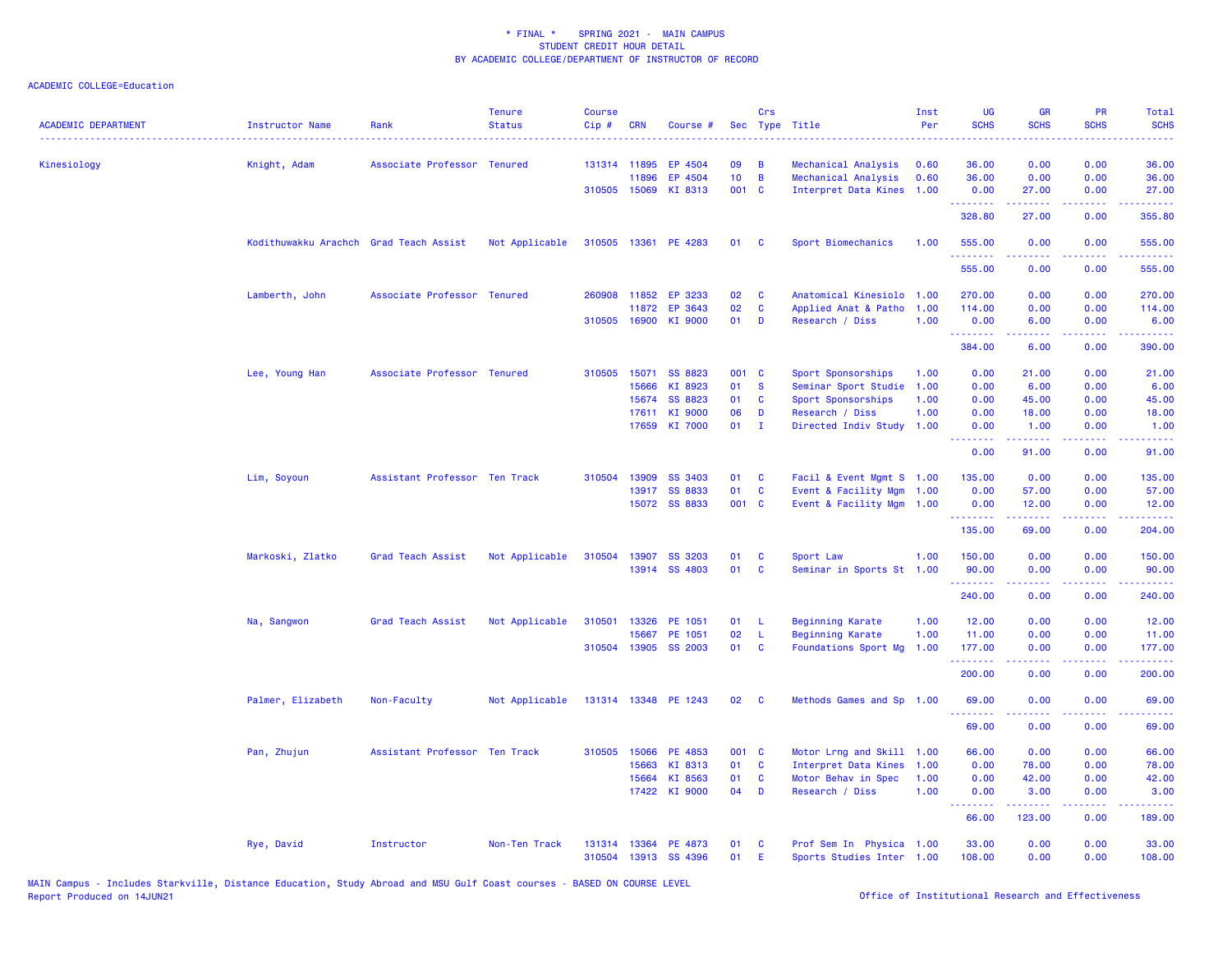| <b>ACADEMIC DEPARTMENT</b> | Instructor Name                                  | Rank                        | <b>Tenure</b><br><b>Status</b> | <b>Course</b><br>Cip# | <b>CRN</b>   | Course #             |       | Crs          | Sec Type Title             | Inst<br>Per | UG<br><b>SCHS</b> | <b>GR</b><br><b>SCHS</b> | <b>PR</b><br><b>SCHS</b> | Total<br><b>SCHS</b>                                                                                   |
|----------------------------|--------------------------------------------------|-----------------------------|--------------------------------|-----------------------|--------------|----------------------|-------|--------------|----------------------------|-------------|-------------------|--------------------------|--------------------------|--------------------------------------------------------------------------------------------------------|
| Kinesiology                | Rye, David                                       | Instructor                  | Non-Ten Track                  |                       | 310504 15067 | <b>SS 3203</b>       | 001 C |              | Sport Law                  | 1.00        | 30.00             | 0.00                     | 0.00                     | 30.00                                                                                                  |
|                            |                                                  |                             |                                |                       | 15670        | <b>SS 3603</b>       | 01    | $\mathbf c$  | Program Planning-Spo 1.00  |             | 120.00            | 0.00                     | 0.00                     | 120.00                                                                                                 |
|                            |                                                  |                             |                                |                       | 310505 12777 | KI 8710              | 01    | E            | Internship                 | 0.50        | 0.00              | 12.00                    | 0.00                     | 12.00                                                                                                  |
|                            |                                                  |                             |                                |                       |              |                      |       |              |                            |             | .<br>291.00       | 12.00                    | 0.00                     | 303.00                                                                                                 |
|                            | Shepherd, Brandon                                | Lecturer                    | Non-Ten Track                  |                       | 260908 11856 | EP 3304              | 02    | B            | <b>Exercise Physiology</b> | 0.40        | 19.20             | 0.00                     | 0.00                     | 19.20                                                                                                  |
|                            |                                                  |                             |                                |                       | 11857        | EP 3304              | 03    | B            | <b>Exercise Physiology</b> | 0.40        | 19.20             | 0.00                     | 0.00                     | 19.20                                                                                                  |
|                            |                                                  |                             |                                |                       | 11861        | EP 3304              | 07    | B            | <b>Exercise Physiology</b> | 0.40        | 19.20             | 0.00                     | 0.00                     | 19.20                                                                                                  |
|                            |                                                  |                             |                                |                       | 310501 15660 | EP 4113              | 05    | B            | Fitness Prog & Testi 1.00  |             | 75.00             | 0.00                     | 0.00                     | 75.00                                                                                                  |
|                            |                                                  |                             |                                |                       |              |                      |       |              |                            |             | .<br>132.60       | .<br>0.00                | 0.00                     | .<br>132.60                                                                                            |
|                            | Slater, Kelsey                                   | Lecturer                    | Non-Ten Track                  |                       |              | 310504 13911 SS 3703 | 01    | C            | Contemp Issues in In 1.00  |             | 102.00            | 0.00                     | 0.00                     | 102.00                                                                                                 |
|                            |                                                  |                             |                                |                       |              | 13912 SS 4303        | 01    | $\mathbf c$  | Globalization & Spor 1.00  |             | 111.00            | 0.00                     | 0.00                     | 111.00                                                                                                 |
|                            |                                                  |                             |                                |                       |              |                      |       |              |                            |             | .<br>213.00       | 2.2.2.2.2<br>0.00        | .<br>0.00                | .<br>213.00                                                                                            |
|                            | Smith, JohnEric                                  | Associate Professor Tenured |                                | 260908                | 15064        | EP 4183              | 001 C |              | Exercise & Weight Co 1.00  |             | 33.00             | 0.00                     | 0.00                     | 33.00                                                                                                  |
|                            |                                                  |                             |                                |                       | 15661        | EP 8253              | 01    | C            | Doping/Suppl Use in        | 1.00        | 0.00              | 18.00                    | 0.00                     | 18.00                                                                                                  |
|                            |                                                  |                             |                                | 310501                | 13327        | PE 1061              | 01    | -L           | Fitness Walking/ Jog       | 0.50        | 7.50              | 0.00                     | 0.00                     | 7.50                                                                                                   |
|                            |                                                  |                             |                                |                       | 13328        | PE 1061              | 02    | L            | Fitness Walking/ Jog       | 0.50        | 10.00             | 0.00                     | 0.00                     | 10.00                                                                                                  |
|                            |                                                  |                             |                                |                       | 13329        | PE 1061              | 03    | L            | Fitness Walking/ Jog       | 0.50        | 8.50              | 0.00                     | 0.00                     | 8.50                                                                                                   |
|                            |                                                  |                             |                                |                       | 13330        | PE 1061              | 04    | $\mathsf{L}$ | Fitness Walking/ Jog       | 0.50        | 6.50              | 0.00                     | 0.00                     | 6.50                                                                                                   |
|                            |                                                  |                             |                                |                       | 13332        | PE 1061              | 06    | L            | Fitness Walking/ Jog       | 0.50        | 7.00              | 0.00                     | 0.00                     | 7.00                                                                                                   |
|                            |                                                  |                             |                                |                       | 13333        | PE 1061              | 07    | L            | Fitness Walking/ Jog       | 0.50        | 10.00             | 0.00                     | 0.00                     | 10.00                                                                                                  |
|                            |                                                  |                             |                                |                       | 13336        | PE 1151              | 01    | L            | Strength Training          | 0.60        | 7.20              | 0.00                     | 0.00                     | 7.20                                                                                                   |
|                            |                                                  |                             |                                |                       | 13337        | PE 1151              | 02    | $\mathsf L$  | Strength Training          | 0.60        | 7.20              | 0.00                     | 0.00                     | 7.20                                                                                                   |
|                            |                                                  |                             |                                |                       | 13339        | PE 1151              | 04    | L            | <b>Strength Training</b>   | 0.60        | 5.40              | 0.00                     | 0.00                     | 5.40                                                                                                   |
|                            |                                                  |                             |                                |                       | 16784        | KI 1803              | 01    | C            | Health Trends & Topi       | 0.50        | 49.50             | 0.00                     | 0.00                     | 49.50                                                                                                  |
|                            |                                                  |                             |                                | 310505 12773          |              | KI 2603              | 01    | <b>C</b>     | Medical Terminology        | 0.60        | 450.00            | 0.00                     | 0.00                     | 450.00                                                                                                 |
|                            |                                                  |                             |                                |                       | 15686        | KI 8913              | 01    | <b>S</b>     | Seminar Exercise Sci       | 1.00        | 0.00              | 24.00                    | 0.00                     | 24.00                                                                                                  |
|                            |                                                  |                             |                                |                       | 17130        | KI 9000              | 02    | D            | Research / Diss            | 1.00        | 0.00<br>.         | 16.00                    | 0.00                     | 16.00<br>.                                                                                             |
|                            |                                                  |                             |                                |                       |              |                      |       |              |                            |             | 601.80            | 58.00                    | 0.00                     | 659.80                                                                                                 |
|                            | Tshosa, Dineo                                    | Non-Employee                | Not Applicable                 |                       |              | 310501 16784 KI 1803 | 01    | <b>C</b>     | Health Trends & Topi 0.50  |             | 49.50<br>.        | 0.00                     | 0.00<br>والمحامر         | 49.50                                                                                                  |
|                            |                                                  |                             |                                |                       |              |                      |       |              |                            |             | 49.50             | 0.00                     | 0.00                     | 49.50                                                                                                  |
|                            | Twietmeyer, Greggory Associate Professor Tenured |                             |                                |                       | 310504 13918 | <b>SS 8883</b>       | 01    | <b>C</b>     | Ethical Issues in Sp 1.00  |             | 0.00              | 42.00                    | 0.00                     | 42.00                                                                                                  |
|                            |                                                  |                             |                                |                       | 15068        | SS 4103              | 001 C |              | Ethics in Sports Mgm       | 1.00        | 30.00             | 0.00                     | 0.00                     | 30.00                                                                                                  |
|                            |                                                  |                             |                                |                       | 15671        | <b>SS 4003</b>       | 01    | C            | Philosophy of Sport        | 1.00        | 120.00            | 0.00                     | 0.00                     | 120.00                                                                                                 |
|                            |                                                  |                             |                                |                       | 15672        | <b>SS 6003</b>       | 01    | $\mathbf c$  | Philosophy of Sport        | 1.00        | 0.00              | 6.00                     | 0.00                     | 6.00                                                                                                   |
|                            |                                                  |                             |                                |                       | 17318        | SS 8990              | 01    | <b>C</b>     | Special Topics Sport 1.00  |             | 0.00<br>.         | 3.00                     | 0.00                     | 3.00<br>$\frac{1}{2} \left( \frac{1}{2} \right) \left( \frac{1}{2} \right) \left( \frac{1}{2} \right)$ |
|                            |                                                  |                             |                                |                       |              |                      |       |              |                            |             | 150.00            | 51.00                    | 0.00                     | 201.00                                                                                                 |
|                            | Vickers, J.                                      | Associate Professor Tenured |                                |                       | 131314 13358 | PE 3163              | 01    | - C          | Sport Psychology           | 1.00        | 567.00            | 0.00                     | 0.00                     | 567.00                                                                                                 |
|                            |                                                  |                             |                                |                       | 15669        | PE 8203              | 01    | C            | Psych Aspects of Spo       | 1.00        | 0.00              | 18.00                    | 0.00                     | 18.00                                                                                                  |
|                            |                                                  |                             |                                |                       | 18135        | <b>PE 7000</b>       | 01    | $\mathbf{I}$ | Directed Indiv Study       | 1.00        | 0.00              | 3.00                     | 0.00                     | 3.00                                                                                                   |
|                            |                                                  |                             |                                |                       |              |                      |       |              |                            |             | .<br>567.00       | .<br>21.00               | . <b>.</b><br>0.00       | .<br>588.00                                                                                            |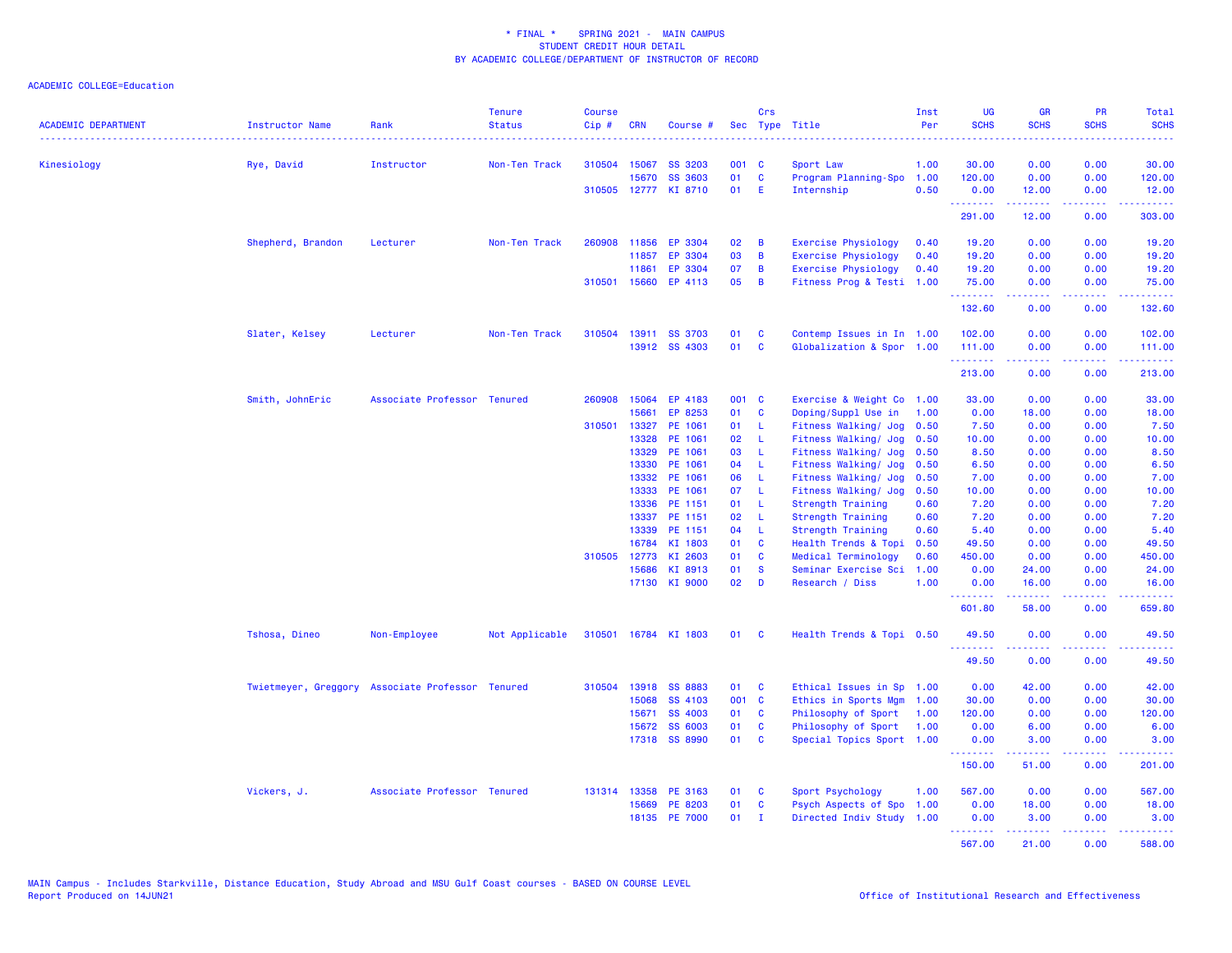| <b>ACADEMIC DEPARTMENT</b>             | <b>Instructor Name</b> | Rank                          | <b>Tenure</b><br><b>Status</b> | Course<br>Cip# | <b>CRN</b> | Course #             |        | Crs            | Sec Type Title            | Inst<br>Per | <b>UG</b><br><b>SCHS</b> | <b>GR</b><br><b>SCHS</b> | <b>PR</b><br><b>SCHS</b>                                                                                                  | Total<br><b>SCHS</b> |
|----------------------------------------|------------------------|-------------------------------|--------------------------------|----------------|------------|----------------------|--------|----------------|---------------------------|-------------|--------------------------|--------------------------|---------------------------------------------------------------------------------------------------------------------------|----------------------|
| Kinesiology                            | Watson, Deborah        | Grad Teach Assist             | Not Applicable                 |                |            | 310504 11882 EP 4143 | 01 C   |                | Aging and Disability 1.00 |             | 273.00                   | 0.00                     | 0.00                                                                                                                      | 273.00               |
|                                        |                        |                               |                                |                |            | 310505 11851 EP 2013 | 01     | - C            | Fundamentals of Kine 0.50 |             | 228,00                   | 0.00                     | 0.00                                                                                                                      | 228,00               |
|                                        |                        |                               |                                |                |            |                      |        |                |                           |             | --------<br>501.00       | 0.00                     | . <u>.</u><br>0.00                                                                                                        | 501.00               |
|                                        | Young, Glen            | Instructor                    | Non-Ten Track                  | 131314         |            | 13353 PE 3033        | 01     | $\mathbf{C}$   | Basket/Football Offi 1.00 |             | 84.00                    | 0.00                     | 0.00                                                                                                                      | 84.00                |
|                                        |                        |                               |                                |                |            | 13360 PE 3533        | 01     | <b>C</b>       | <b>Coaching Sports</b>    | 1.00        | 96.00                    | 0.00                     | 0.00                                                                                                                      | 96.00                |
|                                        |                        |                               |                                |                |            | 17730 PE 3533        | 02     | <b>C</b>       | <b>Coaching Sports</b>    | 1.00        | 84.00                    | 0.00                     | 0.00                                                                                                                      | 84.00                |
|                                        |                        |                               |                                | 310501         |            | 13349 PE 1253        | 01     | - B            | Teaching Lifetime Ac      | 1.00        | 57.00                    | 0.00                     | 0.00                                                                                                                      | 57.00                |
|                                        |                        |                               |                                |                |            |                      |        |                |                           |             | --------                 |                          | $\frac{1}{2} \left( \frac{1}{2} \right) \left( \frac{1}{2} \right) \left( \frac{1}{2} \right) \left( \frac{1}{2} \right)$ | .                    |
|                                        |                        |                               |                                |                |            |                      |        |                |                           |             | 321,00                   | 0.00                     | 0.00                                                                                                                      | 321.00               |
|                                        | Zimmerman, Matthew     | Assistant Professor Ten Track |                                | 310504         |            | 13908 SS 3303        | 01     | - C            | Communicat Mgmt in        | 1.00        | 90.00                    | 0.00                     | 0.00                                                                                                                      | 90.00                |
|                                        |                        |                               |                                |                | 13916      | <b>SS 8803</b>       | 01 C   |                | Sport Law                 | 1.00        | 0.00                     | 51.00                    | 0.00                                                                                                                      | 51.00                |
|                                        |                        |                               |                                |                |            | 15070 SS 8803        | 001 C  |                | Sport Law                 | 1.00        | 0.00                     | 12.00                    | 0.00                                                                                                                      | 12.00                |
|                                        |                        |                               |                                | 310505         |            | 17213 KI 9000        | $03$ D |                | Research / Diss           | 1.00        | 0.00                     | 6.00                     | 0.00                                                                                                                      | 6.00                 |
|                                        |                        |                               |                                |                |            | 17882 KI 8000        | 01     | $\blacksquare$ | Research/Thesis           | 1.00        | 0.00                     | 3.00                     | 0.00                                                                                                                      | 3.00                 |
|                                        |                        |                               |                                |                |            | 18161 SS 7000        | 02     | - 1            | Directed Indiv Study      | 1.00        | 0.00                     | 3.00                     | 0.00                                                                                                                      | 3.00                 |
|                                        |                        |                               |                                |                |            |                      |        |                |                           |             | --------<br>90.00        | . <b>.</b><br>75.00      | .<br>0.00                                                                                                                 | 165.00               |
| ====================================== |                        |                               |                                |                |            |                      |        |                |                           |             | ========                 | ========                 | ========                                                                                                                  | ==========           |
| Kinesiology                            |                        |                               |                                |                |            |                      |        |                |                           |             | 9722.00                  | 619.00                   | 0.00                                                                                                                      | 10341.00             |
| ====================================   |                        |                               |                                |                |            |                      |        |                |                           |             | ========                 | ========                 | ========                                                                                                                  | ==========           |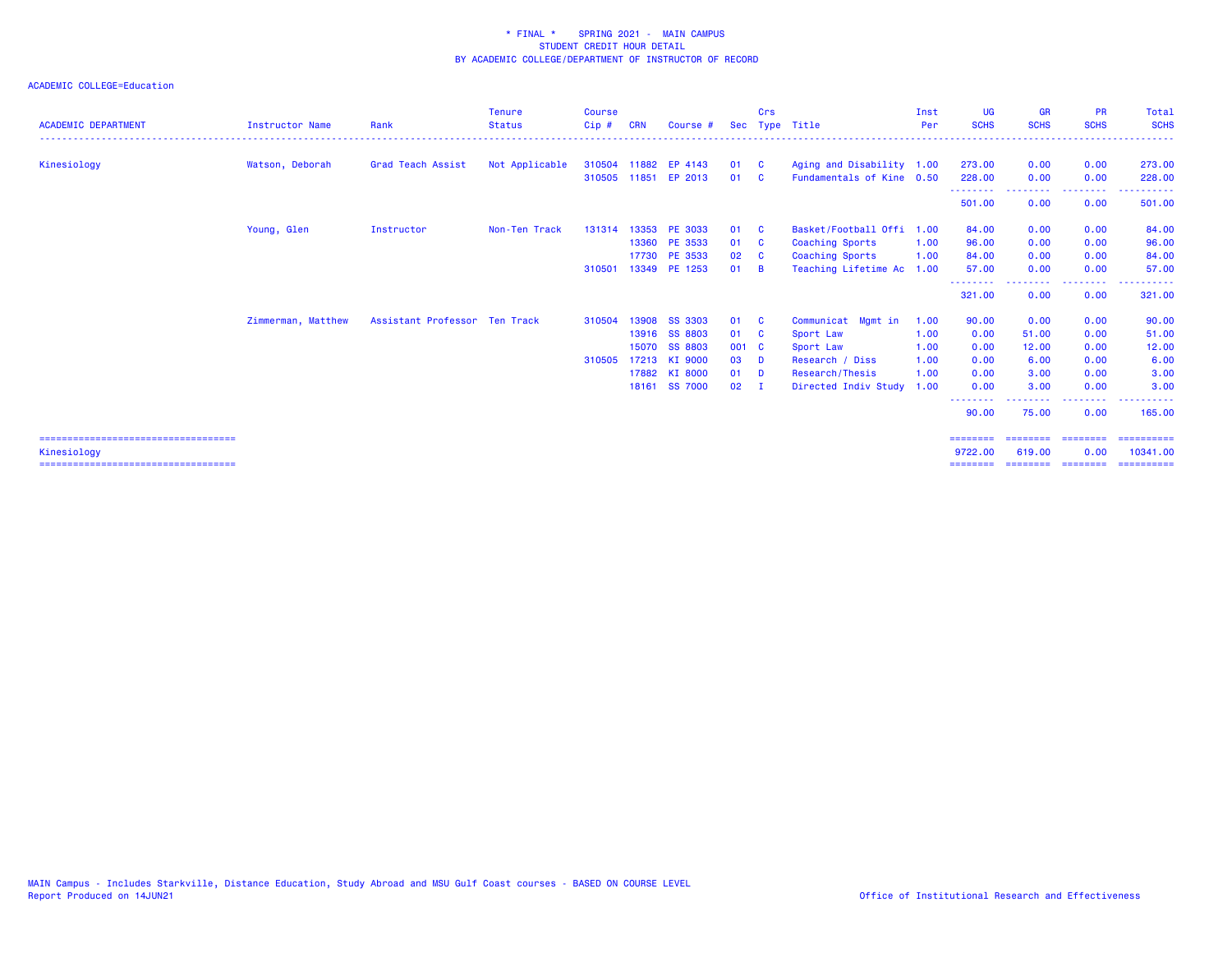| <b>ACADEMIC DEPARTMENT</b> | <b>Instructor Name</b>         | Rank                        | <b>Tenure</b><br><b>Status</b> | <b>Course</b><br>Cip# | <b>CRN</b> | Course #        |       | Crs          | Sec Type Title             | Inst<br>Per | <b>UG</b><br><b>SCHS</b>        | <b>GR</b><br><b>SCHS</b>                                                                                                                                     | <b>PR</b><br><b>SCHS</b> | Total<br><b>SCHS</b><br>2222. |
|----------------------------|--------------------------------|-----------------------------|--------------------------------|-----------------------|------------|-----------------|-------|--------------|----------------------------|-------------|---------------------------------|--------------------------------------------------------------------------------------------------------------------------------------------------------------|--------------------------|-------------------------------|
| <b>Music</b>               | Aarhus, Craig                  | Associate Professor Tenured |                                | 131312 13307          |            | <b>MUE 3212</b> | 01    | C            | <b>Brass Methods</b>       | 1.00        | 32.00                           | 0.00                                                                                                                                                         | 0.00                     | 32.00                         |
|                            |                                |                             |                                | 500903                | 13173      | MU 2531         | 01    | E            | <b>Concert Band</b>        | 1.00        | 65.00                           | 0.00                                                                                                                                                         | 0.00                     | 65.00                         |
|                            |                                |                             |                                |                       | 13174      | MU 2531         | 02    | E            | <b>Concert Band</b>        | 1.00        | 66.00                           | 0.00                                                                                                                                                         | 0.00                     | 66.00                         |
|                            |                                |                             |                                |                       | 17209      | <b>MU 1010</b>  | 05    | Ε            | Recital Hour               | 0.50        | 0.00                            | 0.00                                                                                                                                                         | 0.00                     | 0.00                          |
|                            |                                |                             |                                |                       |            |                 |       |              |                            |             | .<br>163.00                     | 0.00                                                                                                                                                         | 0.00                     | 163.00                        |
|                            | Baker, Jason                   | Professor                   | <b>Tenured</b>                 | 131312 13175          |            | MU 2551         | 01    | Æ            | <b>Percussion Ensemble</b> | 1.00        | 12.00                           | 0.00                                                                                                                                                         | 0.00                     | 12.00                         |
|                            |                                |                             |                                |                       | 13308      | <b>MUE 3242</b> | 01    | C            | <b>Percussion Methods</b>  | 1.00        | 30.00                           | 0.00                                                                                                                                                         | 0.00                     | 30.00                         |
|                            |                                |                             |                                | 500903 13142          |            | <b>MU 1010</b>  | 02    | E            | Recital Hour-Percuss       | 0.50        | 0.00                            | 0.00                                                                                                                                                         | 0.00                     | 0.00                          |
|                            |                                |                             |                                |                       | 13172      | MU 2521         | 01    | C            | Steel Drum Ensemble        | 1.00        | 8.00                            | 0.00                                                                                                                                                         | 0.00                     | 8.00                          |
|                            |                                |                             |                                |                       | 13239      | <b>MUA 1610</b> | 01    | Ε            | Percussion - Non Maj       | 1.00        | 8.00                            | 0.00                                                                                                                                                         | 0.00                     | 8.00                          |
|                            |                                |                             |                                |                       | 13240      | <b>MUA 1610</b> | 02    | Ε            | Percussion -Majors         | 1.00        | 11.00                           | 0.00                                                                                                                                                         | 0.00                     | 11.00                         |
|                            |                                |                             |                                |                       | 13280      | <b>MUA 2610</b> | 02    | Ε            | Percussion - Majors        | 1.00        | 2.00                            | 0.00                                                                                                                                                         | 0.00                     | 2.00                          |
|                            |                                |                             |                                |                       | 13302      | <b>MUA 3610</b> | 02    | Ε            | Percussion - Majors        | 1.00        | 8.00<br><u> - - - - - - - -</u> | 0.00<br>.                                                                                                                                                    | 0.00                     | 8.00                          |
|                            |                                |                             |                                |                       |            |                 |       |              |                            |             | 79.00                           | 0.00                                                                                                                                                         | 0.00                     | 79.00                         |
|                            | Banks, Jessica                 | Instructor                  | Non-Ten Track                  | 500903                | 13219      | <b>MUA 1110</b> | 01    | Ε            | Flute-Non Majors           | 1.00        | 1.00                            | 0.00                                                                                                                                                         | 0.00                     | 1.00                          |
|                            |                                |                             |                                |                       | 13220      | <b>MUA 1110</b> | 02    | Ε            | Flute-Majors               | 1.00        | 2.00                            | 0.00                                                                                                                                                         | 0.00                     | 2.00                          |
|                            |                                |                             |                                |                       | 13260      | <b>MUA 2110</b> | 02    | E.           | Flute - Majors             | 1.00        | 2.00                            | 0.00                                                                                                                                                         | 0.00                     | 2.00                          |
|                            |                                |                             |                                |                       | 13292      | <b>MUA 3110</b> | 02    | Ε            | Flute-Majors               | 1.00        | 2.00                            | 0.00                                                                                                                                                         | 0.00                     | 2.00                          |
|                            |                                |                             |                                | 500904                | 13140      | <b>MU 1003</b>  | 01    | C            | Fund of Music Theory       | 1.00        | 90.00                           | 0.00                                                                                                                                                         | 0.00                     | 90.00                         |
|                            |                                |                             |                                | 500915                | 13162      | <b>MU 2011</b>  | 01    | E            | <b>Woodwind Ensembles</b>  | 1.00        | 2.00                            | 0.00                                                                                                                                                         | 0.00                     | 2.00                          |
|                            |                                |                             |                                |                       | 13165      | <b>MU 2011</b>  | 04    | Ε            | Woodwind Ensembles-Q       | 1.00        | 9.00                            | 0.00                                                                                                                                                         | 0.00                     | 9.00                          |
|                            |                                |                             |                                |                       |            |                 |       |              |                            |             | .<br>108.00                     | .<br>0.00                                                                                                                                                    | بالأباد<br>0.00          | 108.00                        |
|                            | Cary, Jessica                  | Instructor                  | Non-Ten Track                  | 500901                | 13145      | <b>MU 1113</b>  | 02    | C            | His & Apprec Of Musi 1.00  |             | 201.00                          | 0.00                                                                                                                                                         | 0.00                     | 201.00                        |
|                            |                                |                             |                                |                       | 13146      | <b>MU 1113</b>  | 03    | C            | His & Apprec Of Musi       | 1.00        | 204.00                          | 0.00                                                                                                                                                         | 0.00                     | 204.00                        |
|                            |                                |                             |                                |                       | 14749      | <b>MU 1113</b>  | 501 C |              | His & Apprec Of Musi       | 1.00        | 108.00                          | 0.00                                                                                                                                                         | 0.00                     | 108.00                        |
|                            |                                |                             |                                | 500903                | 13225      | <b>MUA 1250</b> | 01    | E            | Oboe- Non Majors           | 1.00        | 1.00                            | 0.00                                                                                                                                                         | 0.00                     | 1.00                          |
|                            |                                |                             |                                |                       | 13266      | <b>MUA 2250</b> | 02    | Ε            | Oboe - Majors              | 1.00        | 2.00                            | 0.00                                                                                                                                                         | 0.00                     | 2.00                          |
|                            |                                |                             |                                |                       | 13295      | <b>MUA 3250</b> | 02    | Ε            | Oboe - Majors              | 1.00        | 1.00                            | 0.00                                                                                                                                                         | 0.00                     | 1.00                          |
|                            |                                |                             |                                | 500915 13166          |            | <b>MU 2011</b>  | 05    | Ε            | Woodwind Ensemble-Do       | 1.00        | 3.00<br><u>.</u>                | 0.00<br>.                                                                                                                                                    | 0.00<br>.                | 3.00<br>.                     |
|                            |                                |                             |                                |                       |            |                 |       |              |                            |             | 520.00                          | 0.00                                                                                                                                                         | 0.00                     | 520.00                        |
|                            | Damm, Robert                   | Professor                   | <b>Tenured</b>                 | 050201                | 10005      | AAS 1103        | 01    | C            | African American Mus       | 1.00        | 48.00                           | 0.00                                                                                                                                                         | 0.00                     | 48.00                         |
|                            |                                |                             |                                | 500901                | 13143      | <b>MU 1103</b>  | 01    | C            | African-Amer Music         | 1.00        | 51.00                           | 0.00                                                                                                                                                         | 0.00                     | 51.00                         |
|                            |                                |                             |                                | 500905                |            | 13153 MU 1153   | 01    | $\mathbf{C}$ | Music of Africa            | 1.00        | 81.00<br>.                      | 0.00<br>$\frac{1}{2} \left( \frac{1}{2} \right) \left( \frac{1}{2} \right) \left( \frac{1}{2} \right) \left( \frac{1}{2} \right) \left( \frac{1}{2} \right)$ | 0.00<br>.                | 81.00<br>.                    |
|                            |                                |                             |                                |                       |            |                 |       |              |                            |             | 180.00                          | 0.00                                                                                                                                                         | 0.00                     | 180.00                        |
|                            | Davis, Daniel                  | Non-Faculty                 | Not Applicable                 | 240102                | 12809      | LIB 9010        | 01    | -S           | ETD Format and Submi       | 0.15        | 0.00                            | 0.00                                                                                                                                                         | 0.00                     | 0.00                          |
|                            |                                |                             |                                |                       | 14689      | LIB 9010        | 501 S |              | ETD Format and Submi       | 0.25        | 0.00                            | 0.00                                                                                                                                                         | 0.00                     | 0.00                          |
|                            |                                |                             |                                | 500903                | 13216      | <b>MUA 1050</b> | 09    | Ε            | Voice-Majors               | 0.50        | 2.00                            | 0.00                                                                                                                                                         | 0.00                     | 2.00                          |
|                            |                                |                             |                                | 500908                | 15692      | <b>MUA 1061</b> | 03    | Ε            | Voice for Non-Music        | 0.50        | 5.00<br>.                       | 0.00<br>$- - - - -$                                                                                                                                          | 0.00<br>.                | 5.00                          |
|                            |                                |                             |                                |                       |            |                 |       |              |                            |             | 7.00                            | 0.00                                                                                                                                                         | 0.00                     | 7.00                          |
|                            | Edwards-Henry, Jacqu Professor |                             | <b>Tenured</b>                 | 500907                | 13193      | <b>MU 3121</b>  | 01    | -L           | Piano Class IV             | 1.00        | 13.00                           | 0.00                                                                                                                                                         | 0.00                     | 13.00                         |
|                            |                                |                             |                                |                       | 13194      | <b>MU 3121</b>  | 02    | <b>L</b>     | Piano Class IV             | 1.00        | 10.00                           | 0.00                                                                                                                                                         | 0.00                     | 10.00                         |
|                            |                                |                             |                                |                       | 13195      | <b>MU 3122</b>  | 01    | $\mathbf{L}$ | Funct Skills Piano I       | 1.00        | 8.00                            | 0.00                                                                                                                                                         | 0.00                     | 8.00                          |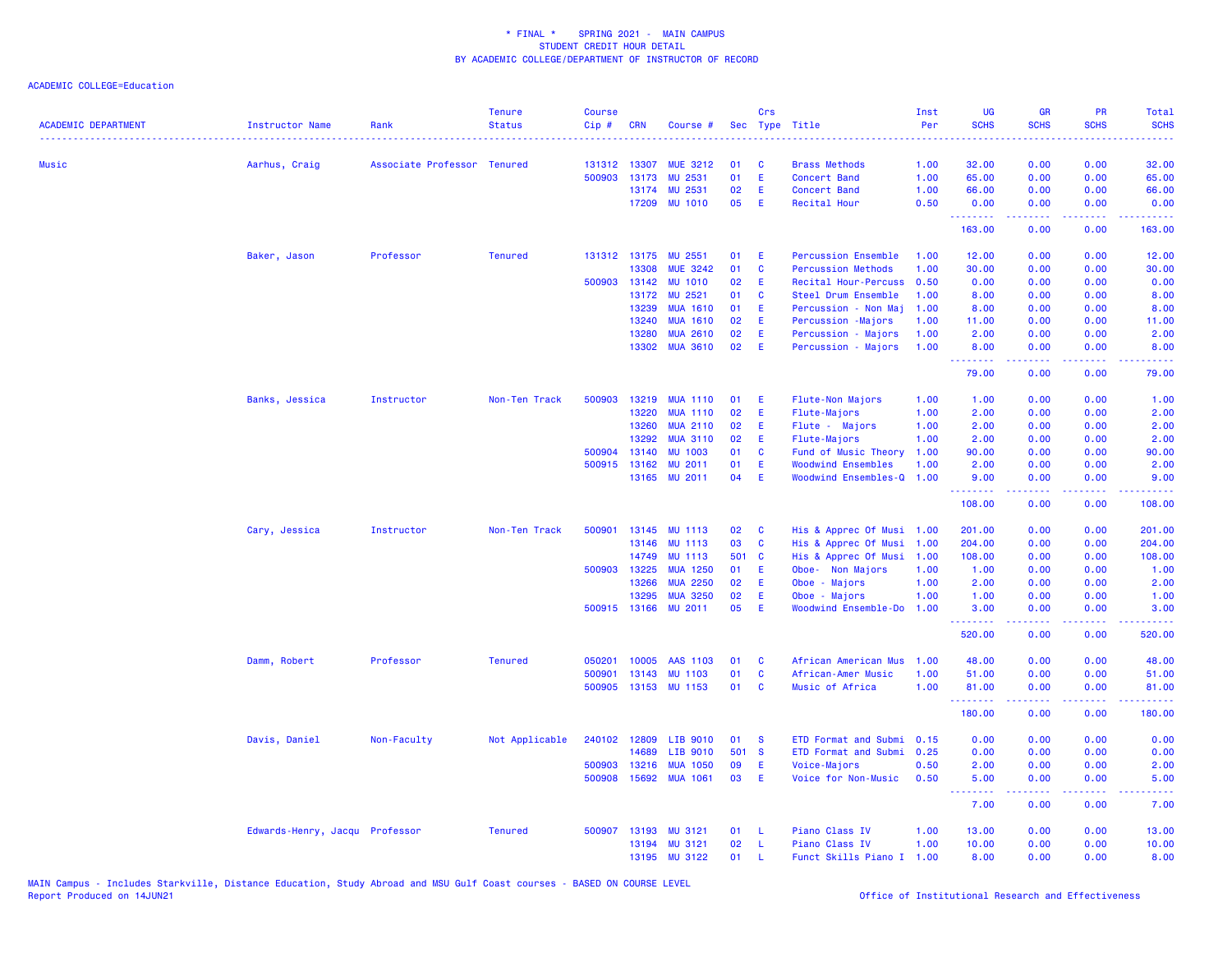| <b>ACADEMIC DEPARTMENT</b> | <b>Instructor Name</b>         | Rank                          | <b>Tenure</b><br><b>Status</b><br>. | <b>Course</b><br>Cip# | <b>CRN</b>   | Course #              |                 | Crs          | Sec Type Title            | Inst<br>Per | UG<br><b>SCHS</b> | <b>GR</b><br><b>SCHS</b>                                                                                                                                     | <b>PR</b><br><b>SCHS</b> | Total<br><b>SCHS</b>                                                                                                                                         |
|----------------------------|--------------------------------|-------------------------------|-------------------------------------|-----------------------|--------------|-----------------------|-----------------|--------------|---------------------------|-------------|-------------------|--------------------------------------------------------------------------------------------------------------------------------------------------------------|--------------------------|--------------------------------------------------------------------------------------------------------------------------------------------------------------|
| Music                      | Edwards-Henry, Jacqu Professor |                               | <b>Tenured</b>                      |                       |              | 500907 13201 MUA 1020 | 01              | E            | <b>Piano Lessons</b>      | 1.00        | 2.00              | 0.00                                                                                                                                                         | 0.00                     | 2.00                                                                                                                                                         |
|                            |                                |                               |                                     |                       |              |                       |                 |              |                           |             | .<br>33.00        | 0.00                                                                                                                                                         | 0.00                     | 33.00                                                                                                                                                        |
|                            | Falcone, Sheri                 | Instructor                    | Non-Ten Track                       | 500903                | 13224        | <b>MUA 1210</b>       | 02              | E            | Saxophone-Majors          | 1.00        | 9.00              | 0.00                                                                                                                                                         | 0.00                     | 9.00                                                                                                                                                         |
|                            |                                |                               |                                     |                       | 13228        | <b>MUA 1310</b>       | 02              | E            | Bassoon - Majors          | 0.50        | 1.00              | 0.00                                                                                                                                                         | 0.00                     | 1.00                                                                                                                                                         |
|                            |                                |                               |                                     |                       | 13262        | <b>MUA 2150</b>       | 02              | Ε            | Clarinet - Majors         | 1.00        | 6.00              | 0.00                                                                                                                                                         | 0.00                     | 6.00                                                                                                                                                         |
|                            |                                |                               |                                     |                       | 13264        | <b>MUA 2210</b>       | 02              | Ε            | Saxophone - Majors        | 1.00        | 3.00              | 0.00                                                                                                                                                         | 0.00                     | 3.00                                                                                                                                                         |
|                            |                                |                               |                                     |                       | 13293        | <b>MUA 3150</b>       | 02              | E            | Clarinet -Majors          | 1.00        | 6.00              | 0.00                                                                                                                                                         | 0.00                     | 6.00                                                                                                                                                         |
|                            |                                |                               |                                     |                       | 13294        | <b>MUA 3210</b>       | 02              | Ε            | Saxophone - Majors        | 1.00        | 4.00              | 0.00                                                                                                                                                         | 0.00                     | 4.00                                                                                                                                                         |
|                            |                                |                               |                                     |                       | 500915 13163 | <b>MU 2011</b>        | 02              | E            | Woodwind Ens: Clarin      | 1.00        | 8.00              | 0.00                                                                                                                                                         | 0.00                     | 8.00                                                                                                                                                         |
|                            |                                |                               |                                     |                       | 13164        | <b>MU 2011</b>        | 03              | E            | <b>Woodwind Ens: Sax</b>  | 1.00        | 10.00<br>.        | 0.00<br><b><i><u><u>AAAAA</u></u></i></b>                                                                                                                    | 0.00<br>.                | 10.00<br>.                                                                                                                                                   |
|                            |                                |                               |                                     |                       |              |                       |                 |              |                           |             | 47.00             | 0.00                                                                                                                                                         | 0.00                     | 47.00                                                                                                                                                        |
|                            | Folsom, John                   | Lecturer                      | Non-Ten Track                       |                       |              | 500901 13147 MU 1113  | 04              | $\mathbf{C}$ | His & Apprec Of Musi 1.00 |             | 471.00<br>.       | 0.00                                                                                                                                                         | 0.00                     | 471.00                                                                                                                                                       |
|                            |                                |                               |                                     |                       |              |                       |                 |              |                           |             | 471.00            | 0.00                                                                                                                                                         | 0.00                     | 471.00                                                                                                                                                       |
|                            | Fontaine, Jeanette             | Assistant Professor Ten Track |                                     |                       | 500903 13212 | <b>MUA 1050</b>       | 05              | E            | Voice - Majors            | 1.00        | 10.00             | 0.00                                                                                                                                                         | 0.00                     | 10.00                                                                                                                                                        |
|                            |                                |                               |                                     |                       | 13214        | <b>MUA 1050</b>       | 07              | E            | Voice- Majors             | 0.50        | 2.00              | 0.00                                                                                                                                                         | 0.00                     | 2.00                                                                                                                                                         |
|                            |                                |                               |                                     |                       | 13215        | <b>MUA 1050</b>       | 08              | Ε            | Voice-Majors              | 0.50        | 5.00              | 0.00                                                                                                                                                         | 0.00                     | 5.00                                                                                                                                                         |
|                            |                                |                               |                                     |                       | 13216        | <b>MUA 1050</b>       | 09              | Ε            | Voice-Majors              | 0.50        | 2.00              | 0.00                                                                                                                                                         | 0.00                     | 2.00                                                                                                                                                         |
|                            |                                |                               |                                     |                       | 13217        | <b>MUA 1050</b>       | 10 <sup>°</sup> | E            | Voice- Majors             | 0.50        | 4.00              | 0.00                                                                                                                                                         | 0.00                     | 4.00                                                                                                                                                         |
|                            |                                |                               |                                     |                       | 13218        | <b>MUA 1050</b>       | 11 <sub>1</sub> | E            | Voice                     | 0.50        | 10.00             | 0.00                                                                                                                                                         | 0.00                     | 10.00                                                                                                                                                        |
|                            |                                |                               |                                     |                       | 13254        | <b>MUA 2050</b>       | 05              | Ε            | Voice - Majors            | 1.00        | 4.00              | 0.00                                                                                                                                                         | 0.00                     | 4.00                                                                                                                                                         |
|                            |                                |                               |                                     |                       | 13255        | <b>MUA 2050</b>       | 06              | E            | Voice - Majors            | 0.50        | 6.00              | 0.00                                                                                                                                                         | 0.00                     | 6.00                                                                                                                                                         |
|                            |                                |                               |                                     |                       | 13256        | <b>MUA 2050</b>       | 07              | E            | Voice-Majors              | 0.50        | 7.00              | 0.00                                                                                                                                                         | 0.00                     | 7.00                                                                                                                                                         |
|                            |                                |                               |                                     |                       | 13257        | <b>MUA 2050</b>       | 08              | Ε            | Voice-Majors              | 0.50        | 2.00              | 0.00                                                                                                                                                         | 0.00                     | 2.00                                                                                                                                                         |
|                            |                                |                               |                                     |                       | 13258        | <b>MUA 2050</b>       | 10 <sup>°</sup> | E            | Voice - Majors            | 0.50        | 1.00              | 0.00                                                                                                                                                         | 0.00                     | 1.00                                                                                                                                                         |
|                            |                                |                               |                                     |                       | 13287        | <b>MUA 3050</b>       | 05              | Ε            | Voice - Majors            | 1.00        | 14.00             | 0.00                                                                                                                                                         | 0.00                     | 14.00                                                                                                                                                        |
|                            |                                |                               |                                     |                       | 13288        | <b>MUA 3050</b>       | 06              | Ε            | Voice - Majors            | 0.50        | 7.00              | 0.00                                                                                                                                                         | 0.00                     | 7.00                                                                                                                                                         |
|                            |                                |                               |                                     |                       | 13289        | <b>MUA 3050</b>       | 07              | E            | Voice-Majors              | 0.50        | 4.50              | 0.00                                                                                                                                                         | 0.00                     | 4.50                                                                                                                                                         |
|                            |                                |                               |                                     |                       | 16783        | <b>MUA 2050</b>       | 11              | Æ            | Voice                     | 0.50        | 1.00              | 0.00                                                                                                                                                         | 0.00                     | 1.00                                                                                                                                                         |
|                            |                                |                               |                                     |                       | 500908 15689 | <b>MU 2681</b>        | 01              | C            | Opera Workshop            | 0.50        | 9.50              | 0.00                                                                                                                                                         | 0.00                     | 9.50                                                                                                                                                         |
|                            |                                |                               |                                     |                       | 15690        | <b>MUA 1061</b>       | 01              | E            | Voice for Non-Music       | 0.50        | 9.00              | 0.00                                                                                                                                                         | 0.00                     | 9.00                                                                                                                                                         |
|                            |                                |                               |                                     |                       | 15691        | <b>MUA 1061</b>       | 02              | E            | Voice for Non-Music       | 0.50        | 5.50              | 0.00                                                                                                                                                         | 0.00                     | 5.50                                                                                                                                                         |
|                            |                                |                               |                                     |                       | 15692        | <b>MUA 1061</b>       | 03              | Ε            | Voice for Non-Music       | 0.50        | 5.00              | 0.00                                                                                                                                                         | 0.00                     | 5.00                                                                                                                                                         |
|                            |                                |                               |                                     |                       | 15693        | <b>MUA 1061</b>       | 04              | E            | Voice for Non-Music       | 0.50        | 11.50<br>.        | 0.00<br>$\frac{1}{2} \left( \frac{1}{2} \right) \left( \frac{1}{2} \right) \left( \frac{1}{2} \right) \left( \frac{1}{2} \right) \left( \frac{1}{2} \right)$ | 0.00<br>22222            | 11.50<br>2.2.2.2.1                                                                                                                                           |
|                            |                                |                               |                                     |                       |              |                       |                 |              |                           |             | 120.00            | 0.00                                                                                                                                                         | 0.00                     | 120.00                                                                                                                                                       |
|                            | Grant, Courtney                | Lecturer                      | Non-Ten Track                       |                       | 131312 14750 | MU 1123               | 501 C           |              | American Music App.       | 1.00        | 96.00             | 0.00                                                                                                                                                         | 0.00                     | 96.00                                                                                                                                                        |
|                            |                                |                               |                                     |                       | 500901 13161 | MU 1521               | 03              | L            | Ear Training II           | 1.00        | 13.00             | 0.00                                                                                                                                                         | 0.00                     | 13.00                                                                                                                                                        |
|                            |                                |                               |                                     |                       | 13190        | <b>MU 2921</b>        | 02              | -L           | Ear Training IV           | 1.00        | 18.00             | 0.00                                                                                                                                                         | 0.00                     | 18.00                                                                                                                                                        |
|                            |                                |                               |                                     | 500903                | 13191        | <b>MU 2951</b>        | 01              | Q            | Philharmonia              | 0.50        | 2.50              | 0.00                                                                                                                                                         | 0.00                     | 2.50                                                                                                                                                         |
|                            |                                |                               |                                     |                       | 13241        | <b>MUA 1650</b>       | 01              | E            | Strings - Non Majors-     | 1.00        | 2.00              | 0.00                                                                                                                                                         | 0.00                     | 2.00                                                                                                                                                         |
|                            |                                |                               |                                     |                       |              | 13245 MUA 1650        | 05              | E            | Strings-Non Majors-V 1.00 |             | 1.00<br><u>.</u>  | 0.00<br>$\frac{1}{2} \left( \frac{1}{2} \right) \left( \frac{1}{2} \right) \left( \frac{1}{2} \right) \left( \frac{1}{2} \right) \left( \frac{1}{2} \right)$ | 0.00<br>. <b>.</b>       | 1.00<br>$\frac{1}{2} \left( \frac{1}{2} \right) \left( \frac{1}{2} \right) \left( \frac{1}{2} \right) \left( \frac{1}{2} \right) \left( \frac{1}{2} \right)$ |
|                            |                                |                               |                                     |                       |              |                       |                 |              |                           |             | 132.50            | 0.00                                                                                                                                                         | 0.00                     | 132.50                                                                                                                                                       |
|                            | Greenwood, Jeremy              | Non-Employee                  | Not Applicable                      |                       |              | 500999 13305 MUE 1151 | 01              | <b>C</b>     | Technology for Music 1.00 |             | 30,00             | 0.00                                                                                                                                                         | 0.00                     | 30.00                                                                                                                                                        |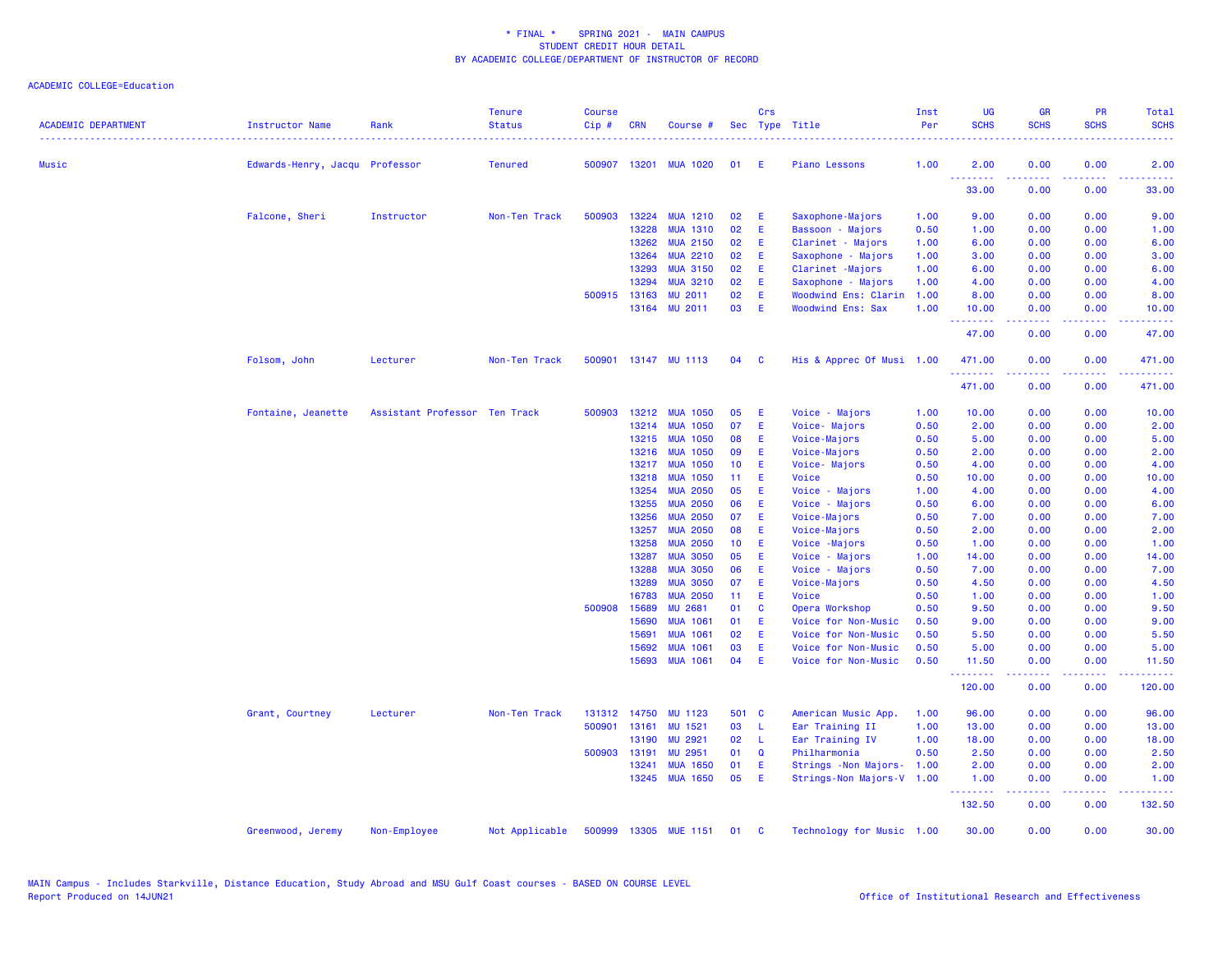| <b>ACADEMIC DEPARTMENT</b> | <b>Instructor Name</b> | Rank                          | <b>Tenure</b><br><b>Status</b> | <b>Course</b><br>Cip# | <b>CRN</b>     | Course #                           |                 | Crs           | Sec Type Title                              | Inst<br>Per  | UG<br><b>SCHS</b>       | <b>GR</b><br><b>SCHS</b>                                                                                                                                     | PR<br><b>SCHS</b>                                                                                      | <b>Total</b><br><b>SCHS</b> |
|----------------------------|------------------------|-------------------------------|--------------------------------|-----------------------|----------------|------------------------------------|-----------------|---------------|---------------------------------------------|--------------|-------------------------|--------------------------------------------------------------------------------------------------------------------------------------------------------------|--------------------------------------------------------------------------------------------------------|-----------------------------|
|                            |                        |                               |                                |                       |                |                                    |                 |               |                                             |              | <u> - - - - - - - -</u> |                                                                                                                                                              |                                                                                                        |                             |
|                            |                        |                               |                                |                       |                |                                    |                 |               |                                             |              | 30.00                   | 0.00                                                                                                                                                         | 0.00                                                                                                   | 30.00                       |
| Music                      | Haislip, Matthew       | Assistant Professor Ten Track |                                |                       |                | 131312 13184 MU 2851               | 02              | Ε             | Brass Ensemble-Horn                         | 1.00         | 8.00                    | 0.00                                                                                                                                                         | 0.00                                                                                                   | 8.00                        |
|                            |                        |                               |                                |                       | 13187          | MU 2851                            | 05              | E             | Brass Ensemble-Quint                        | 0.50         | 5.00                    | 0.00                                                                                                                                                         | 0.00                                                                                                   | 5.00                        |
|                            |                        |                               |                                |                       | 500901 13160   | MU 1521                            | 02              | -L            | Ear Training II                             | 1.00         | 11.00                   | 0.00                                                                                                                                                         | 0.00                                                                                                   | 11.00                       |
|                            |                        |                               |                                | 500903                | 13231          | <b>MUA 1410</b>                    | 01              | E             | Horn-Non Majors                             | 1.00         | 2.00                    | 0.00                                                                                                                                                         | 0.00                                                                                                   | 2.00                        |
|                            |                        |                               |                                |                       | 13232          | <b>MUA 1410</b>                    | 02              | Ε             | Horn - Majors                               | 1.00         | 7.00                    | 0.00                                                                                                                                                         | 0.00                                                                                                   | 7.00                        |
|                            |                        |                               |                                |                       | 13272          | <b>MUA 2410</b>                    | 02              | E             | Horn-Majors                                 | 1.00         | 2.00                    | 0.00                                                                                                                                                         | 0.00                                                                                                   | 2.00                        |
|                            |                        |                               |                                |                       | 13298          | <b>MUA 3410</b>                    | 02              | E             | Horn - Majors                               | 1.00         | 4.00<br><u>.</u>        | 0.00                                                                                                                                                         | 0.00                                                                                                   | 4.00                        |
|                            |                        |                               |                                |                       |                |                                    |                 |               |                                             |              | 39.00                   | 0.00                                                                                                                                                         | 0.00                                                                                                   | 39.00                       |
|                            | Hause, Barry           | Lecturer                      | Non-Ten Track                  |                       | 500902 14752   | MU 1143                            | 501 C           |               | The History of Jazz                         | 1.00         | 63.00                   | 0.00                                                                                                                                                         | 0.00                                                                                                   | 63.00                       |
|                            |                        |                               |                                |                       | 15688          | <b>MU 1133</b>                     | 502 C           |               | The History of Rock                         | 1.00         | 117.00                  | 0.00                                                                                                                                                         | 0.00                                                                                                   | 117.00                      |
|                            |                        |                               |                                | 500903                | 13171          | MU 2411                            | 01              | Q             | Guitar Ensemble                             | 1.00         | 7.00                    | 0.00                                                                                                                                                         | 0.00                                                                                                   | 7.00                        |
|                            |                        |                               |                                |                       | 13249          | <b>MUA 1710</b>                    | 01              | $\mathbf Q$   | Guitar - Non Majors                         | 1.00         | 15.00                   | 0.00                                                                                                                                                         | 0.00                                                                                                   | 15.00                       |
|                            |                        |                               |                                |                       | 13250          | <b>MUA 1710</b>                    | 02              | Q             | Guitar- Majors                              | 1.00         | 11.00                   | 0.00                                                                                                                                                         | 0.00                                                                                                   | 11.00                       |
|                            |                        |                               |                                |                       | 13282<br>13283 | <b>MUA 2710</b><br><b>MUA 2710</b> | 01<br>02        | Q<br>$\Omega$ | Guitar Non-Majors<br>Guitar-Majors          | 1.00<br>1.00 | 6.00<br>2.00            | 0.00<br>0.00                                                                                                                                                 | 0.00<br>0.00                                                                                           | 6.00<br>2.00                |
|                            |                        |                               |                                |                       |                |                                    |                 |               |                                             |              | .                       | 2.2.2.2.2                                                                                                                                                    | .                                                                                                      | $- - - - - - -$             |
|                            |                        |                               |                                |                       |                |                                    |                 |               |                                             |              | 221.00                  | 0.00                                                                                                                                                         | 0.00                                                                                                   | 221.00                      |
|                            | Horan, Sara            | Lecturer                      | Non-Ten Track                  | 500903                | 13215          | <b>MUA 1050</b>                    | 08              | Ε             | Voice-Majors                                | 0.50         | 5.00                    | 0.00                                                                                                                                                         | 0.00                                                                                                   | 5.00                        |
|                            |                        |                               |                                |                       | 13257          | <b>MUA 2050</b>                    | 08              | E             | Voice-Majors                                | 0.50         | 2.00                    | 0.00                                                                                                                                                         | 0.00                                                                                                   | 2.00                        |
|                            |                        |                               |                                |                       | 500908 15690   | <b>MUA 1061</b>                    | 01              | E             | Voice for Non-Music                         | 0.50         | 9.00<br>.               | 0.00<br>$\omega$ is a $\omega$ in                                                                                                                            | 0.00<br>.                                                                                              | 9.00<br>المتمام             |
|                            |                        |                               |                                |                       |                |                                    |                 |               |                                             |              | 16.00                   | 0.00                                                                                                                                                         | 0.00                                                                                                   | 16.00                       |
|                            | Human, Richard         | Associate Professor Tenured   |                                | 500901                | 14911          | <b>MU 1113</b>                     | 001 C           |               | His & Apprec Of Musi 1.00                   |              | 45.00                   | 0.00                                                                                                                                                         | 0.00                                                                                                   | 45.00                       |
|                            |                        |                               |                                | 500902                | 13158          | <b>MU 1413</b>                     | 02              | C             | Music Theory II                             | 1.00         | 57.00                   | 0.00                                                                                                                                                         | 0.00                                                                                                   | 57.00                       |
|                            |                        |                               |                                | 500903                | 13233          | <b>MUA 1450</b>                    | 01              | E             | Trombone - Non Major                        | 1.00         | 1.00                    | 0.00                                                                                                                                                         | 0.00                                                                                                   | 1.00                        |
|                            |                        |                               |                                |                       | 13234          | <b>MUA 1450</b>                    | 02              | Æ             | Trombone - Majors                           | 1.00         | 3.00                    | 0.00                                                                                                                                                         | 0.00                                                                                                   | 3.00                        |
|                            |                        |                               |                                |                       | 13274          | <b>MUA 2450</b>                    | 02              | E             | Trombone - Majors                           | 1.00         | 6.00                    | 0.00                                                                                                                                                         | 0.00                                                                                                   | 6.00                        |
|                            |                        |                               |                                |                       | 13299<br>15687 | <b>MUA 3450</b><br><b>MU 2881</b>  | 02<br>01        | E<br>Q        | Trombone - Majors<br><b>Trombone Troupe</b> | 1.00<br>1.00 | 8.00<br>10.00           | 0.00<br>0.00                                                                                                                                                 | 0.00<br>0.00                                                                                           | 8.00<br>10.00               |
|                            |                        |                               |                                |                       |                |                                    |                 |               |                                             |              | .<br>130.00             | 22222<br>0.00                                                                                                                                                | $\frac{1}{2} \left( \frac{1}{2} \right) \left( \frac{1}{2} \right) \left( \frac{1}{2} \right)$<br>0.00 | .<br>130.00                 |
|                            |                        |                               |                                |                       |                |                                    |                 |               |                                             |              |                         |                                                                                                                                                              |                                                                                                        |                             |
|                            | Infanger, Peter        | Lecturer                      | Non-Ten Track                  | 500903                | 13217<br>13258 | <b>MUA 1050</b>                    | 10 <sub>1</sub> | E             | Voice-Majors                                | 0.50         | 4.00                    | 0.00                                                                                                                                                         | 0.00                                                                                                   | 4.00                        |
|                            |                        |                               |                                | 500908                | 15691          | <b>MUA 2050</b><br><b>MUA 1061</b> | 10<br>02        | E<br>E        | Voice - Majors<br>Voice for Non-Music       | 0.50<br>0.50 | 1.00<br>5.50            | 0.00<br>0.00                                                                                                                                                 | 0.00<br>0.00                                                                                           | 1.00<br>5.50                |
|                            |                        |                               |                                |                       |                |                                    |                 |               |                                             |              | <b></b>                 | 22222                                                                                                                                                        |                                                                                                        |                             |
|                            |                        |                               |                                |                       |                |                                    |                 |               |                                             |              | 10.50                   | 0.00                                                                                                                                                         | 0.00                                                                                                   | 10.50                       |
|                            | Jenkins, Thomas        | Non-Faculty                   | Not Applicable                 |                       | 500907 13202   | <b>MUA 1020</b>                    | 04              | E             | Piano Majors                                | 1.00         | 3.00                    | 0.00                                                                                                                                                         | 0.00                                                                                                   | 3.00                        |
|                            |                        |                               |                                |                       | 13204          | <b>MUA 1031</b>                    | 04              | E             | Piano for Non-Music                         | 1.00         | 13.00<br>.              | 0.00<br>$\frac{1}{2} \left( \frac{1}{2} \right) \left( \frac{1}{2} \right) \left( \frac{1}{2} \right) \left( \frac{1}{2} \right) \left( \frac{1}{2} \right)$ | 0.00<br>.                                                                                              | 13.00<br>.                  |
|                            |                        |                               |                                |                       |                |                                    |                 |               |                                             |              | 16.00                   | 0.00                                                                                                                                                         | 0.00                                                                                                   | 16.00                       |
|                            | Johnson, Katherine     | Non-Faculty                   | Not Applicable                 | 500907                | 13167          | <b>MU 2121</b>                     | 01              | -L            | Music Majors Piano I 1.00                   |              | 14.00                   | 0.00                                                                                                                                                         | 0.00                                                                                                   | 14.00                       |
|                            |                        |                               |                                |                       | 13168          | MU 2121                            | 02              | L             | Music Majors Piano I 1.00                   |              | 9.00                    | 0.00                                                                                                                                                         | 0.00                                                                                                   | 9.00                        |
|                            |                        |                               |                                |                       |                | 15694 MUA 1020                     | 05              | E             | <b>Piano Lessons</b>                        | 1.00         | 3.00                    | 0.00                                                                                                                                                         | 0.00                                                                                                   | 3.00                        |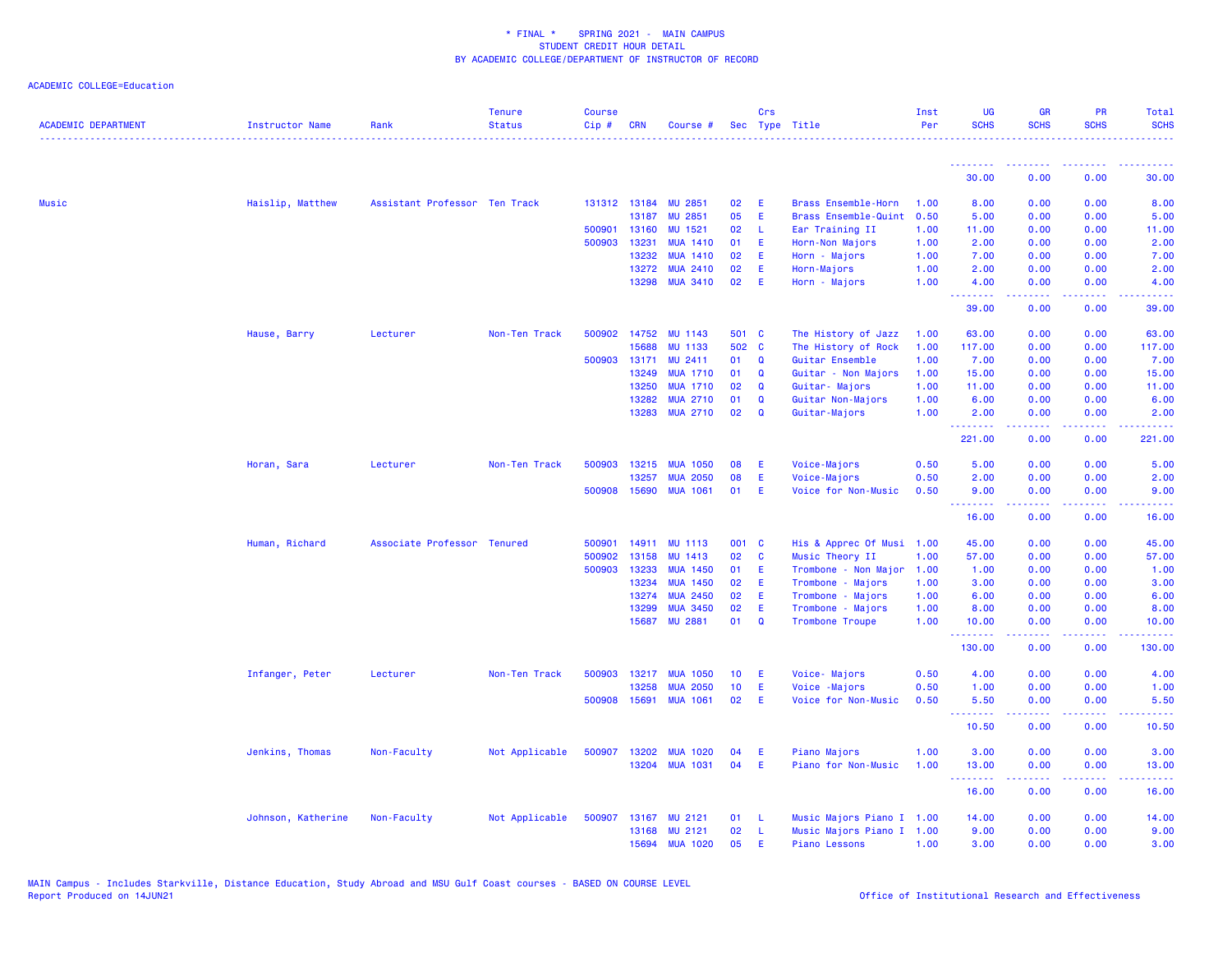| <b>ACADEMIC DEPARTMENT</b> | <b>Instructor Name</b> | Rank                        | <b>Tenure</b><br><b>Status</b> | <b>Course</b><br>Cip# | <b>CRN</b>   | Course #              |              | Crs          | Sec Type Title              | Inst<br>Per | <b>UG</b><br><b>SCHS</b> | <b>GR</b><br><b>SCHS</b>                                                                                                                                     | <b>PR</b><br><b>SCHS</b> | Total<br><b>SCHS</b>                          |
|----------------------------|------------------------|-----------------------------|--------------------------------|-----------------------|--------------|-----------------------|--------------|--------------|-----------------------------|-------------|--------------------------|--------------------------------------------------------------------------------------------------------------------------------------------------------------|--------------------------|-----------------------------------------------|
|                            |                        |                             |                                |                       |              |                       |              |              |                             |             |                          |                                                                                                                                                              |                          |                                               |
|                            |                        |                             |                                |                       |              |                       |              |              |                             |             | 26.00                    | 0.00                                                                                                                                                         | 0.00                     | 26.00                                         |
| Music                      | Kirkland, Anthony      | Associate Professor Tenured |                                |                       | 131312 13183 | <b>MU 2851</b>        | 01           | E            | Brass Ensemble=Trump 1.00   |             | 3.00                     | 0.00                                                                                                                                                         | 0.00                     | 3.00                                          |
|                            |                        |                             |                                |                       | 13309        | <b>MUE 3262</b>       | 01           | C            | <b>Instrumental Methods</b> | 1.00        | 16.00                    | 0.00                                                                                                                                                         | 0.00                     | 16.00                                         |
|                            |                        |                             |                                |                       | 500903 13141 | <b>MU 1010</b>        | 01           | E            | Recital Hour-WW & Br        | 0.50        | 0.00                     | 0.00                                                                                                                                                         | 0.00                     | 0.00                                          |
|                            |                        |                             |                                |                       | 13142        | <b>MU 1010</b>        | 02           | E            | Recital Hour-Percuss 0.50   |             | 0.00                     | 0.00                                                                                                                                                         | 0.00                     | 0.00                                          |
|                            |                        |                             |                                |                       | 13229        | <b>MUA 1350</b>       | 01           | E            | Trumpet - Non Majors        | 1.00        | 1.00                     | 0.00                                                                                                                                                         | 0.00                     | 1.00                                          |
|                            |                        |                             |                                |                       | 13230        | <b>MUA 1350</b>       | 02           | E            | Trumpet - Majors            | 1.00        | 1.00                     | 0.00                                                                                                                                                         | 0.00                     | 1.00                                          |
|                            |                        |                             |                                |                       | 13269        | <b>MUA 2350</b>       | 01           | E            | Trumpet - Non Majors        | 1.00        | 1.00                     | 0.00                                                                                                                                                         | 0.00                     | 1.00                                          |
|                            |                        |                             |                                |                       | 13270        | <b>MUA 2350</b>       | 02           | Ε            | Trumpet - Majors            | 1.00        | 4.00                     | 0.00                                                                                                                                                         | 0.00                     | 4.00                                          |
|                            |                        |                             |                                |                       | 13297        | <b>MUA 3350</b>       | 02           | E            | Trumpet - Majors            | 1.00        | 5.00                     | 0.00                                                                                                                                                         | 0.00                     | 5.00                                          |
|                            |                        |                             |                                |                       | 15695        | <b>MU 1010</b>        | 03           | E            | Recital Hour-Piano, G       | 0.50        | 0.00                     | 0.00                                                                                                                                                         | 0.00                     | 0.00                                          |
|                            |                        |                             |                                |                       | 15697        | <b>MU 1010</b>        | 04           | Ε            | Recital Hour-Voice          | 0.50        | 0.00                     | 0.00                                                                                                                                                         | 0.00                     | 0.00                                          |
|                            |                        |                             |                                |                       | 17209        | <b>MU 1010</b>        | 05           | E            | Recital Hour                | 0.50        | 0.00<br>.                | 0.00<br>$\frac{1}{2} \left( \frac{1}{2} \right) \left( \frac{1}{2} \right) \left( \frac{1}{2} \right) \left( \frac{1}{2} \right) \left( \frac{1}{2} \right)$ | 0.00<br>.                | 0.00<br>$\omega_{\rm c}$ and $\omega_{\rm c}$ |
|                            |                        |                             |                                |                       |              |                       |              |              |                             |             | 31.00                    | 0.00                                                                                                                                                         | 0.00                     | 31.00                                         |
|                            | Kopetz, Barry          | Professor                   | <b>Tenured</b>                 |                       |              | 500904 13198 MU 4322  | 01           | $\mathbf{C}$ | <b>Band Arranging</b>       | 1.00        | 32.00                    | 0.00                                                                                                                                                         | 0.00                     | 32.00                                         |
|                            |                        |                             |                                |                       |              |                       |              |              |                             |             | 32.00                    | 0.00                                                                                                                                                         | 0.00                     | 32.00                                         |
|                            | Kopetz, Catherine      | Instructor                  | Non-Ten Track                  |                       | 131312 13306 | <b>MUE 2163</b>       | 01           | C            | Elementary Music Met 1.00   |             | 78.00                    | 0.00                                                                                                                                                         | 0.00                     | 78.00                                         |
|                            |                        |                             |                                |                       | 13310        | <b>MUE 4873</b>       | 01           | <b>S</b>     | Prof Sem Mus Ed             | 1.00        | 39.00                    | 0.00                                                                                                                                                         | 0.00                     | 39.00                                         |
|                            |                        |                             |                                |                       | 500907 13169 | MU 2121               | 03           | L            | Music Majors Piano I 1.00   |             | 12.00<br>.               | 0.00<br>2.2.2.2.2                                                                                                                                            | 0.00<br>.                | 12.00<br>.                                    |
|                            |                        |                             |                                |                       |              |                       |              |              |                             |             | 129.00                   | 0.00                                                                                                                                                         | 0.00                     | 129.00                                        |
|                            | Lance, Elva            | Instructor                  | Non-Ten Track                  |                       | 131312 13311 | <b>MUE 4886</b>       | 01           | -F           | Stu Teach Music Ed          | 0.50        | 39.00                    | 0.00                                                                                                                                                         | 0.00                     | 39.00                                         |
|                            |                        |                             |                                |                       | 13312        | <b>MUE 4896</b>       | 01           | Æ            | Stu Teach Music Ed          | 0.50        | 39.00                    | 0.00                                                                                                                                                         | 0.00                     | 39.00                                         |
|                            |                        |                             |                                |                       |              | 500915 13177 MU 2571  | 01           | E            | Wind Ensemble               | 1.00        | 65.00                    | 0.00                                                                                                                                                         | 0.00                     | 65.00                                         |
|                            |                        |                             |                                |                       |              |                       |              |              |                             |             | .<br>143.00              | .<br>0.00                                                                                                                                                    | .<br>0.00                | .<br>143.00                                   |
|                            | Moore, Rebekah         | Lecturer                    | Non-Ten Track                  | 500907                | 13203        | <b>MUA 1020</b>       | 07           | Æ            | <b>Piano Lessons</b>        | 1.00        | 4.00                     | 0.00                                                                                                                                                         | 0.00                     | 4.00                                          |
|                            |                        |                             |                                |                       | 13207        | <b>MUA 1031</b>       | 05           | Æ            | Piano for Non-Music         | 1.00        | 10.00                    | 0.00                                                                                                                                                         | 0.00                     | 10.00                                         |
|                            |                        |                             |                                |                       |              |                       |              |              |                             |             | <u>.</u><br>14.00        | .<br>0.00                                                                                                                                                    | 0.00                     | <u>.</u><br>14.00                             |
|                            | Packwood, Gary         | Associate Professor Tenured |                                |                       |              | 130601 17146 MUE 9012 | 01           | <b>S</b>     | Final Project in Mus        | 1.00        | 0.00                     | 2.00                                                                                                                                                         | 0.00                     | 2.00                                          |
|                            |                        |                             |                                | 131312                | 13178        | <b>MU 2611</b>        | 01           | E            | Concert Choir               | 1.00        | 56.00                    | 0.00                                                                                                                                                         | 0.00                     | 56.00                                         |
|                            |                        |                             |                                |                       | 500903 13181 | <b>MU 2731</b>        | 01           | E            | Chamber Singers             | 1.00        | 66.00                    | 0.00                                                                                                                                                         | 0.00                     | 66.00                                         |
|                            |                        |                             |                                |                       |              | 500906 13197 MU 3442  | 02           | B            | Advanced Conducting-        | 0.50        | 15.00                    | 0.00                                                                                                                                                         | 0.00                     | 15.00                                         |
|                            |                        |                             |                                |                       |              |                       |              |              |                             |             | . <b>.</b><br>137.00     | .<br>2.00                                                                                                                                                    | .<br>0.00                | .<br>139.00                                   |
|                            | Patilla, Carol         | Lecturer                    | Non-Ten Track                  | 500907                |              | 13205 MUA 1031        | 01           | -E           | Piano for Non-Music         | 1.00        | 21.00                    | 0.00                                                                                                                                                         | 0.00                     | 21.00                                         |
|                            |                        |                             |                                |                       |              |                       |              |              |                             |             | .<br>21.00               | $\frac{1}{2} \left( \frac{1}{2} \right) \left( \frac{1}{2} \right) \left( \frac{1}{2} \right) \left( \frac{1}{2} \right) \left( \frac{1}{2} \right)$<br>0.00 | .<br>0.00                | .<br>21.00                                    |
|                            | Ross, Ryan             | Associate Professor Tenured |                                | 500901                | 13150        | <b>MU 1113</b>        | <b>HO1 C</b> |              | Honors His & Apprec         | 1.00        | 87.00                    | 0.00                                                                                                                                                         | 0.00                     | 87.00                                         |
|                            |                        |                             |                                |                       |              | 500902 13192 MU 3023  | 01           | C            | Music History II            | 1.00        | 69.00                    | 0.00                                                                                                                                                         | 0.00                     | 69.00                                         |
|                            |                        |                             |                                |                       |              | 16168 MIL 1163        | 01           | C.           | Introduction to Musi 1.00   |             | 87.00                    | 0.00                                                                                                                                                         | 0.00                     | 87.00                                         |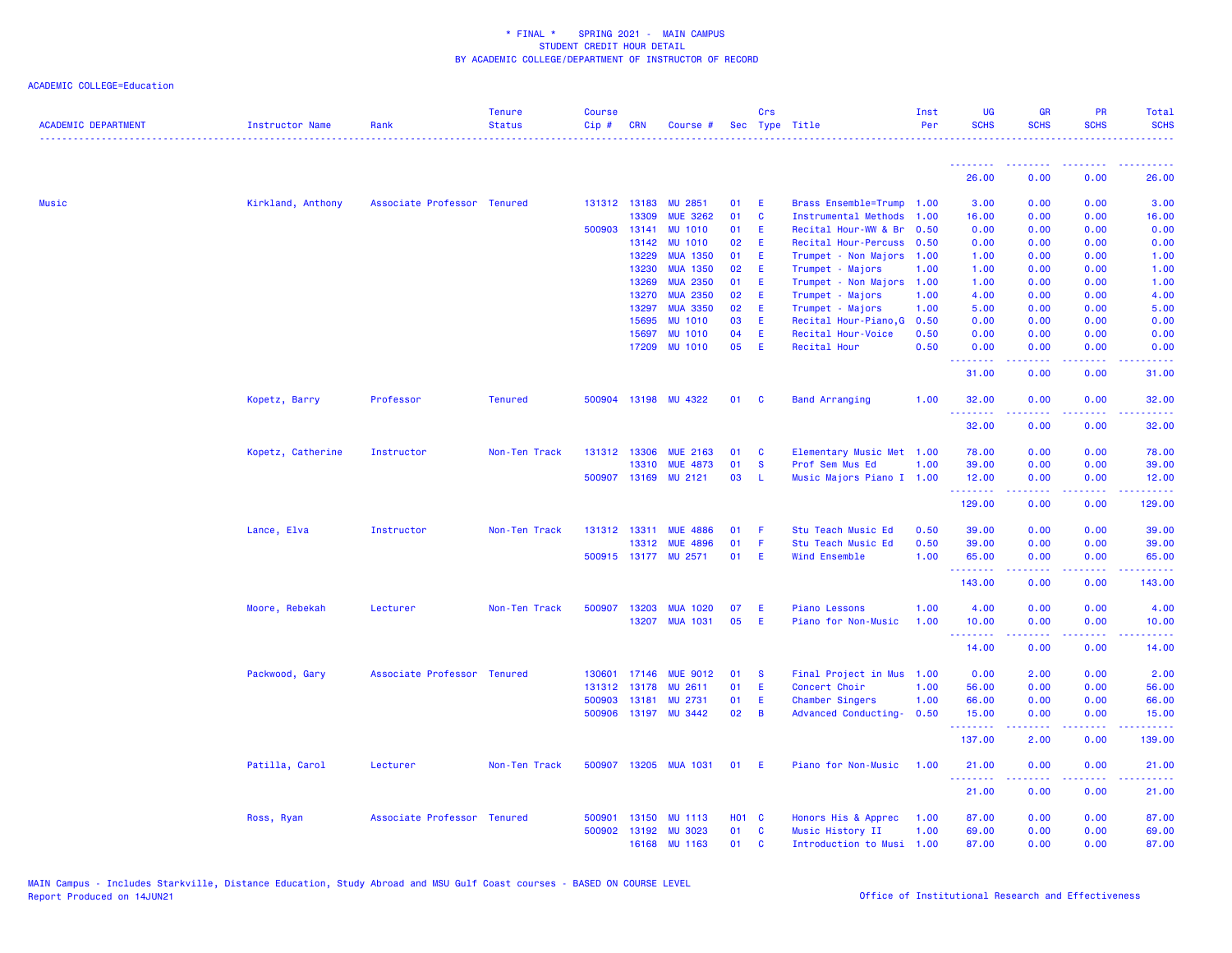| <b>ACADEMIC DEPARTMENT</b> | Instructor Name   | Rank                              | <b>Tenure</b><br><b>Status</b> | <b>Course</b><br>Cip# | <b>CRN</b>   | Course #                 |         | Crs            | Sec Type Title             | Inst<br>Per | <b>UG</b><br><b>SCHS</b> | <b>GR</b><br><b>SCHS</b>                                                                                                                                     | <b>PR</b><br><b>SCHS</b> | <b>Total</b><br><b>SCHS</b><br>. <b>.</b>                                                                                                                    |
|----------------------------|-------------------|-----------------------------------|--------------------------------|-----------------------|--------------|--------------------------|---------|----------------|----------------------------|-------------|--------------------------|--------------------------------------------------------------------------------------------------------------------------------------------------------------|--------------------------|--------------------------------------------------------------------------------------------------------------------------------------------------------------|
|                            |                   |                                   |                                |                       |              |                          |         |                |                            |             | <u>.</u>                 |                                                                                                                                                              |                          |                                                                                                                                                              |
|                            |                   |                                   |                                |                       |              |                          |         |                |                            |             | 243.00                   | 0.00                                                                                                                                                         | 0.00                     | 243.00                                                                                                                                                       |
| <b>Music</b>               | Rowan, Denise     | Non-Faculty                       | Not Applicable                 |                       |              | 500903 13228 MUA 1310 02 |         | - E            | Bassoon - Majors           | 0.50        | 1.00<br>.                | 0.00                                                                                                                                                         | 0.00                     | 1.00                                                                                                                                                         |
|                            |                   |                                   |                                |                       |              |                          |         |                |                            |             | 1.00                     | 0.00                                                                                                                                                         | 0.00                     | 1.00                                                                                                                                                         |
|                            | Rufty, Alisha     | Lecturer                          | Non-Ten Track                  |                       | 500903 13191 | <b>MU 2951</b>           | 01      | $\mathbf Q$    | Philharmonia               | 0.50        | 2.50                     | 0.00                                                                                                                                                         | 0.00                     | 2.50                                                                                                                                                         |
|                            |                   |                                   |                                |                       | 13243        | <b>MUA 1650</b>          | 03      | -E             | Strings-Non Majors-C 1.00  |             | 3.00                     | 0.00                                                                                                                                                         | 0.00                     | 3.00                                                                                                                                                         |
|                            |                   |                                   |                                |                       | 13244        | <b>MUA 1650</b>          | 04      | E              | Strings-Non Majors-B 1.00  |             | 1.00                     | 0.00                                                                                                                                                         | 0.00                     | 1.00                                                                                                                                                         |
|                            |                   |                                   |                                |                       |              | 13247 MUA 1650           | 07      | -E             | Strings-Majors-Cello 1.00  |             | 2.00<br>.                | 0.00<br>$\frac{1}{2} \left( \frac{1}{2} \right) \left( \frac{1}{2} \right) \left( \frac{1}{2} \right) \left( \frac{1}{2} \right) \left( \frac{1}{2} \right)$ | 0.00<br>.                | 2.00<br>$\frac{1}{2} \left( \frac{1}{2} \right) \left( \frac{1}{2} \right) \left( \frac{1}{2} \right) \left( \frac{1}{2} \right) \left( \frac{1}{2} \right)$ |
|                            |                   |                                   |                                |                       |              |                          |         |                |                            |             | 8.50                     | 0.00                                                                                                                                                         | 0.00                     | 8.50                                                                                                                                                         |
|                            | Ryall, Blake      | Lecturer                          | Non-Ten Track                  |                       |              | 131312 13185 MU 2851     | 03      | E              | Brass Ensemble-Tuba        | 1.00        | 4.00                     | 0.00                                                                                                                                                         | 0.00                     | 4.00                                                                                                                                                         |
|                            |                   |                                   |                                |                       | 13187        | MU 2851                  | 05      | E              | Brass Ensemble-Quint       | 0.50        | 5.00                     | 0.00                                                                                                                                                         | 0.00                     | 5.00                                                                                                                                                         |
|                            |                   |                                   |                                | 500901                | 13144        | <b>MU 1113</b>           | 01      | <b>C</b>       | His & Apprec Of Musi       | 1.00        | 204.00                   | 0.00                                                                                                                                                         | 0.00                     | 204.00                                                                                                                                                       |
|                            |                   |                                   |                                | 500903                | 13236        | <b>MUA 1510</b>          | 02      | E              | Euphonium - Majors         | 1.00        | 4.00                     | 0.00                                                                                                                                                         | 0.00                     | 4.00                                                                                                                                                         |
|                            |                   |                                   |                                |                       | 13238        | <b>MUA 1550</b>          | 02      | E              | Tuba - Majors              | 1.00        | 1.00                     | 0.00                                                                                                                                                         | 0.00                     | 1.00                                                                                                                                                         |
|                            |                   |                                   |                                |                       | 13278        | <b>MUA 2550</b>          | 02      | - E            | Tuba - Majors              | 1.00        | 3.00<br>.                | 0.00<br>22222                                                                                                                                                | 0.00<br>.                | 3.00<br><u>.</u>                                                                                                                                             |
|                            |                   |                                   |                                |                       |              |                          |         |                |                            |             | 221.00                   | 0.00                                                                                                                                                         | 0.00                     | 221.00                                                                                                                                                       |
|                            | Sebba, Rosangela  | Professor                         | <b>Tenured</b>                 | 240101                | 17496        | <b>HON 4000</b>          | $H01$ I |                | Directed Individual        | 1.00        | 3.00                     | 0.00                                                                                                                                                         | 0.00                     | 3.00                                                                                                                                                         |
|                            |                   |                                   |                                | 500901                | 13159        | MU 1521                  | 01      | - L            | Ear Training II            | 1.00        | 14.00                    | 0.00                                                                                                                                                         | 0.00                     | 14.00                                                                                                                                                        |
|                            |                   |                                   |                                | 500902                | 13157        | MU 1413                  | 01      | <b>C</b>       | Music Theory II            | 1.00        | 54.00                    | 0.00                                                                                                                                                         | 0.00                     | 54.00                                                                                                                                                        |
|                            |                   |                                   |                                | 500903                | 13200        | <b>MUA 1010</b>          | 02      | - E            | Piano - Majors             | 1.00        | 4.00                     | 0.00                                                                                                                                                         | 0.00                     | 4.00                                                                                                                                                         |
|                            |                   |                                   |                                |                       | 13253        | <b>MUA 2010</b>          | 02      | E              | Piano - Majors             | 1.00        | 5.00                     | 0.00                                                                                                                                                         | 0.00                     | 5.00                                                                                                                                                         |
|                            |                   |                                   |                                |                       | 15695        | <b>MU 1010</b>           | 03      | E              | Recital Hour-Piano, G      | 0.50        | 0.00<br>.                | 0.00<br>د د د د                                                                                                                                              | 0.00                     | 0.00<br>$- - - -$                                                                                                                                            |
|                            |                   |                                   |                                |                       |              |                          |         |                |                            |             | 80.00                    | 0.00                                                                                                                                                         | 0.00                     | 80.00                                                                                                                                                        |
|                            | Sobaskie, James   | Associate Professor Tenured       |                                | 500901                | 13189        | MU 2921                  | 01      | - L            | Ear Training IV            | 1.00        | 14.00                    | 0.00                                                                                                                                                         | 0.00                     | 14.00                                                                                                                                                        |
|                            |                   |                                   |                                | 500902                | 13182        | <b>MU 2813</b>           | 01      | $\mathbf{C}$   | Music Theory IV            | 1.00        | 93.00                    | 0.00                                                                                                                                                         | 0.00                     | 93.00                                                                                                                                                        |
|                            |                   |                                   |                                | 500904                | 13284        | <b>MUA 2810</b>          | 01      | $\mathbf Q$    | Music Composition          | 1.00        | 1.00<br>.                | 0.00                                                                                                                                                         | 0.00                     | 1.00<br>.                                                                                                                                                    |
|                            |                   |                                   |                                |                       |              |                          |         |                |                            |             | 108.00                   | 0.00                                                                                                                                                         | 0.00                     | 108.00                                                                                                                                                       |
|                            | Stockton, Phillip | Clinical Assist Pro Non-Ten Track |                                |                       | 131312 13179 | <b>MU 2611</b>           | 02      | E              | Concert Choir              | 1.00        | 29.00                    | 0.00                                                                                                                                                         | 0.00                     | 29.00                                                                                                                                                        |
|                            |                   |                                   |                                |                       | 13180        | <b>MU 2611</b>           | 03      | E              | Concert Choir              | 1.00        | 82.00                    | 0.00                                                                                                                                                         | 0.00                     | 82.00                                                                                                                                                        |
|                            |                   |                                   |                                |                       | 500906 13197 | <b>MU 3442</b>           | 02      | $\overline{B}$ | Advanced Conducting-       | 0.50        | 15.00                    | 0.00                                                                                                                                                         | 0.00                     | 15.00                                                                                                                                                        |
|                            |                   |                                   |                                |                       |              | 17147 MU 3412            | 04      | $\mathbf{C}$   | Conducting                 | 1.00        | 2.00<br>--------         | 0.00<br>$\frac{1}{2} \left( \frac{1}{2} \right) \left( \frac{1}{2} \right) \left( \frac{1}{2} \right) \left( \frac{1}{2} \right) \left( \frac{1}{2} \right)$ | 0.00<br>.                | 2.00<br>.                                                                                                                                                    |
|                            |                   |                                   |                                |                       |              |                          |         |                |                            |             | 128.00                   | 0.00                                                                                                                                                         | 0.00                     | 128.00                                                                                                                                                       |
|                            | Taylor, Clifton   | Associate Professor Tenured       |                                |                       | 131312 13176 | MU 2561                  | 01      | E              | Symphonic Band             | 1.00        | 69.00                    | 0.00                                                                                                                                                         | 0.00                     | 69.00                                                                                                                                                        |
|                            |                   |                                   |                                |                       | 13188        | MU 2911                  | 01      | E              | Jazz Ensemble              | 1.00        | 18.00                    | 0.00                                                                                                                                                         | 0.00                     | 18.00                                                                                                                                                        |
|                            |                   |                                   |                                |                       |              | 500906 13196 MU 3442     | 01      | $\overline{B}$ | <b>Advanced Conducting</b> | 1.00        | 34.00<br>.               | 0.00<br>المتمامين                                                                                                                                            | 0.00<br>. <b>.</b>       | 34.00<br>$\begin{array}{cccccccccc} \bullet & \bullet & \bullet & \bullet & \bullet & \bullet & \bullet & \bullet \end{array}$                               |
|                            |                   |                                   |                                |                       |              |                          |         |                |                            |             | 121.00                   | 0.00                                                                                                                                                         | 0.00                     | 121.00                                                                                                                                                       |
|                            | Torbert, Garrett  | Instructor                        | Non-Ten Track                  | 500903                | 13141        | <b>MU 1010</b>           | 01      | -E             | Recital Hour-WW & Br       | 0.50        | 0.00                     | 0.00                                                                                                                                                         | 0.00                     | 0.00                                                                                                                                                         |
|                            |                   |                                   |                                |                       | 13255        | <b>MUA 2050</b>          | 06      | E              | Voice - Majors             | 0.50        | 6.00                     | 0.00                                                                                                                                                         | 0.00                     | 6.00                                                                                                                                                         |
|                            |                   |                                   |                                |                       | 13288        | <b>MUA 3050</b>          | 06      | Ε              | Voice - Majors             | 0.50        | 7.00                     | 0.00                                                                                                                                                         | 0.00                     | 7.00                                                                                                                                                         |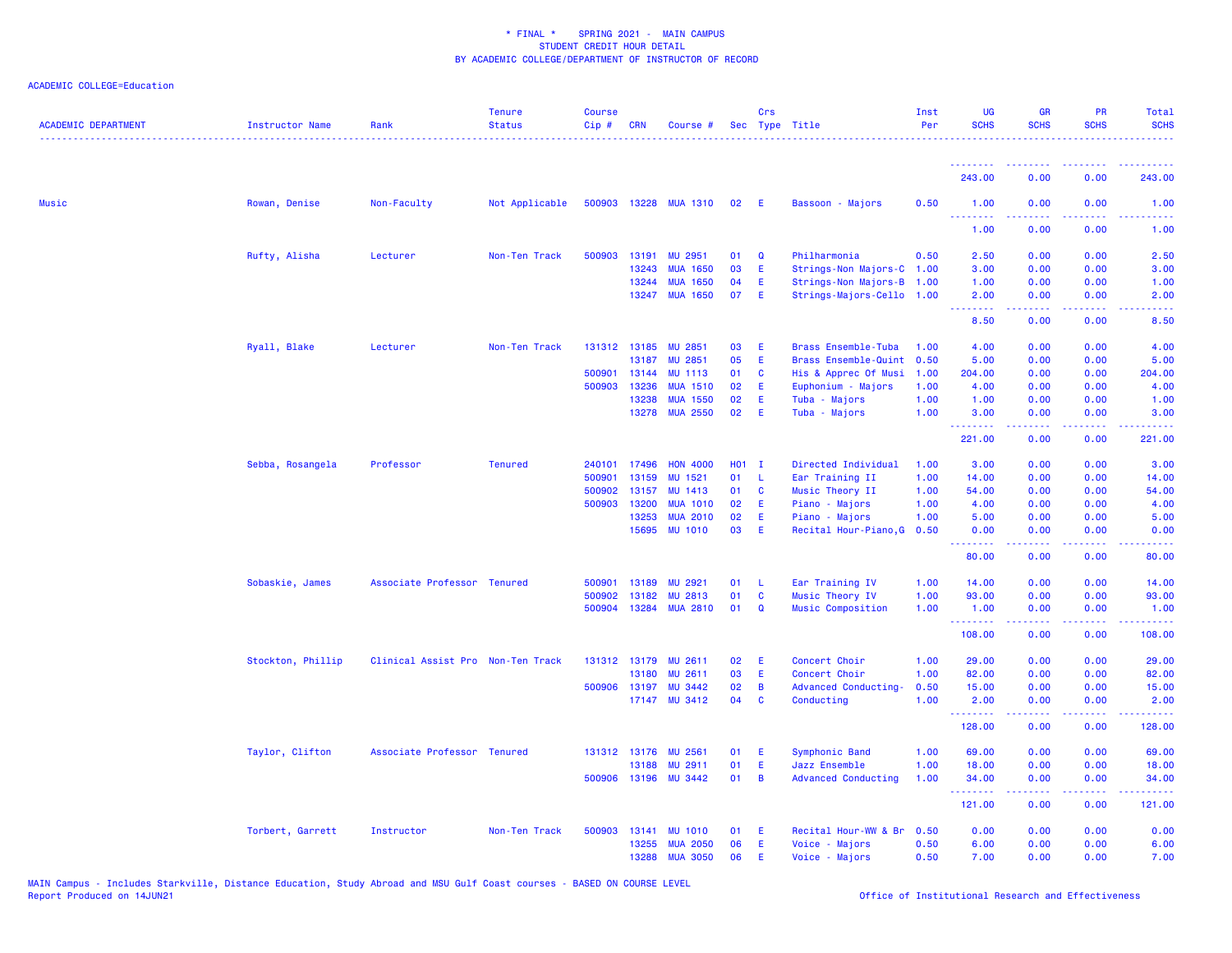| <b>ACADEMIC DEPARTMENT</b>             | <b>Instructor Name</b>        | Rank                          | <b>Tenure</b><br><b>Status</b> | Course<br>$Cip$ # | <b>CRN</b> | Course #             |    | Crs      | Sec Type Title      | Inst<br>Per | <b>UG</b><br><b>SCHS</b> | <b>GR</b><br><b>SCHS</b> | <b>PR</b><br><b>SCHS</b> | Total<br><b>SCHS</b>  |
|----------------------------------------|-------------------------------|-------------------------------|--------------------------------|-------------------|------------|----------------------|----|----------|---------------------|-------------|--------------------------|--------------------------|--------------------------|-----------------------|
|                                        |                               |                               |                                |                   |            |                      |    |          |                     |             |                          |                          |                          |                       |
| Music                                  | Torbert, Garrett              | Instructor                    | Non-Ten Track                  | 500903            | 15697      | <b>MU 1010</b>       | 04 | - E      | Recital Hour-Voice  | 0.50        | 0.00                     | 0.00                     | 0.00                     | 0.00                  |
|                                        |                               |                               |                                |                   |            | 500912 13152 MU 1151 | 01 | <b>S</b> | Vocal Pedagogy      | 1.00        | 13.00<br>--------        | 0.00                     | 0.00<br>.                | 13.00<br>.            |
|                                        |                               |                               |                                |                   |            |                      |    |          |                     |             | 26.00                    | 0.00                     | 0.00                     | 26.00                 |
|                                        | Tulyaganova, Roza             | Assistant Professor Ten Track |                                | 500903            | 13214      | <b>MUA 1050</b>      | 07 | -E       | Voice-Majors        | 0.50        | 2.00                     | 0.00                     | 0.00                     | 2.00                  |
|                                        |                               |                               |                                |                   | 13256      | <b>MUA 2050</b>      | 07 | -E       | Voice-Majors        | 0.50        | 7.00                     | 0.00                     | 0.00                     | 7.00                  |
|                                        |                               |                               |                                |                   | 13289      | <b>MUA 3050</b>      | 07 | -E       | Voice-Majors        | 0.50        | 4.50                     | 0.00                     | 0.00                     | 4.50                  |
|                                        |                               |                               |                                | 500908            | 13156      | MU 1251              | 01 | - S      | Diction II          | 1.00        | 27.00                    | 0.00                     | 0.00                     | 27.00                 |
|                                        |                               |                               |                                |                   | 15689      | <b>MU 2681</b>       | 01 | - C      | Opera Workshop      | 0.50        | 9.50                     | 0.00                     | 0.00                     | 9.50                  |
|                                        |                               |                               |                                |                   |            |                      |    |          |                     |             | 50.00                    | 0.00                     | -----<br>0.00            | 50.00                 |
|                                        | Withrow, Christopher Lecturer |                               | Non-Ten Track                  | 500903            | 13218      | <b>MUA 1050</b>      | 11 | - F      | Voice               | 0.50        | 10.00                    | 0.00                     | 0.00                     | 10.00                 |
|                                        |                               |                               |                                |                   | 16783      | <b>MUA 2050</b>      | 11 | - E      | Voice               | 0.50        | 1.00                     | 0.00                     | 0.00                     | 1.00                  |
|                                        |                               |                               |                                | 500908            | 15693      | <b>MUA 1061</b>      | 04 |          | Voice for Non-Music | 0.50        | 11.50                    | 0.00                     | 0.00                     | 11.50                 |
|                                        |                               |                               |                                |                   |            |                      |    |          |                     |             | --------<br>22.50        | 0.00                     | -----<br>0.00            | . <b>.</b> .<br>22.50 |
| ====================================== |                               |                               |                                |                   |            |                      |    |          |                     |             | ========                 | ========                 | ========                 | ==========            |
| Music                                  |                               |                               |                                |                   |            |                      |    |          |                     |             | 3865,00                  | 2.00                     | 0.00                     | 3867,00               |
| =====================================  |                               |                               |                                |                   |            |                      |    |          |                     |             | ---------                | ========                 | ---------                | ==========            |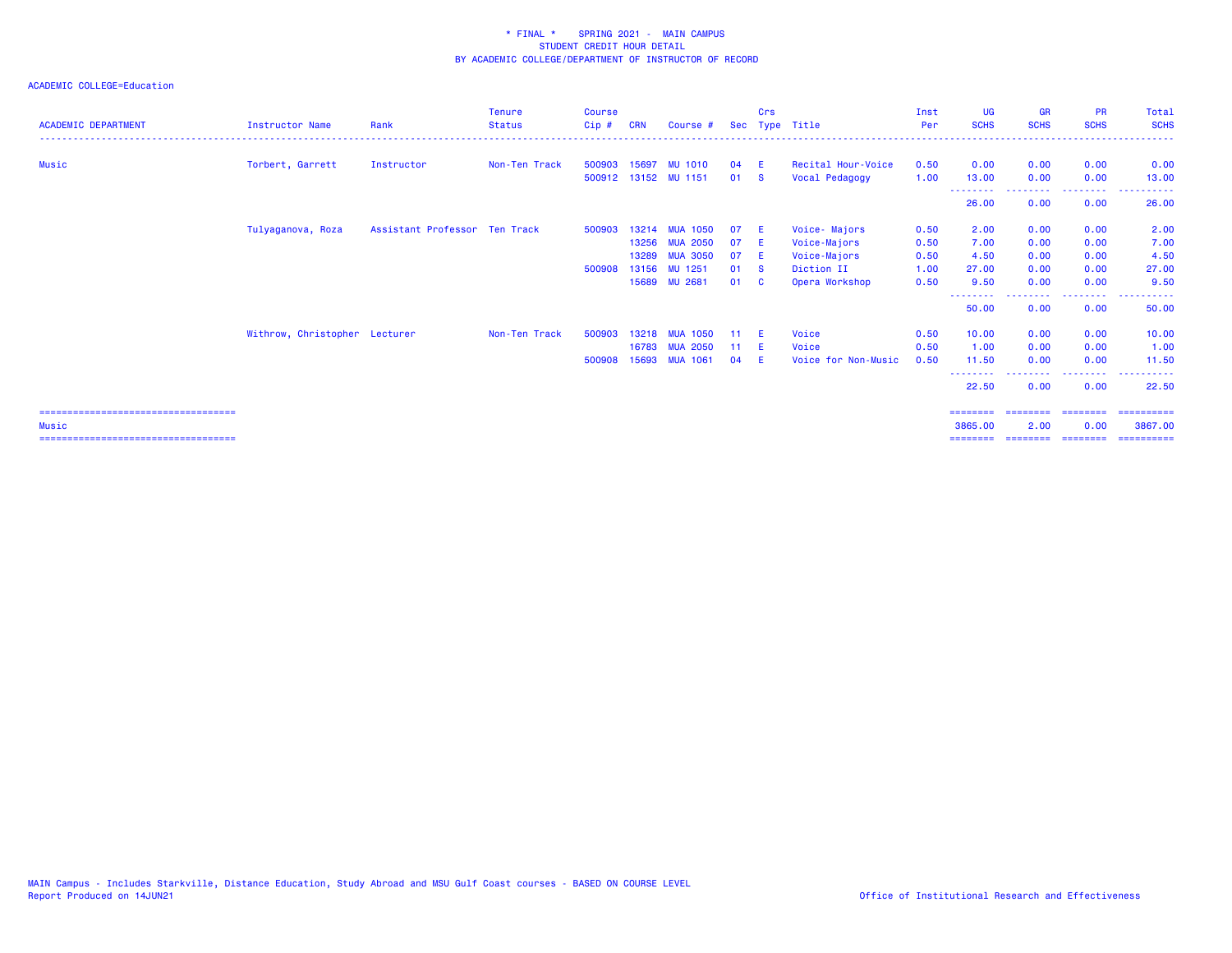| <b>ACADEMIC DEPARTMENT</b> | <b>Instructor Name</b> | Rank                               | <b>Tenure</b><br><b>Status</b> | <b>Course</b><br>Cip# | <b>CRN</b>     | Course #                  |                 | Crs                        | Sec Type Title                          | Inst<br>Per  | UG<br><b>SCHS</b>        | <b>GR</b><br><b>SCHS</b> | PR<br><b>SCHS</b>     | Total<br><b>SCHS</b>                                                                                                                                           |
|----------------------------|------------------------|------------------------------------|--------------------------------|-----------------------|----------------|---------------------------|-----------------|----------------------------|-----------------------------------------|--------------|--------------------------|--------------------------|-----------------------|----------------------------------------------------------------------------------------------------------------------------------------------------------------|
| Aerospace Engineering      | Alaziz, Radwa          | Grad Teach Assist                  | Not Applicable                 |                       |                | 141101 11651 EM 3213      | 01              | <b>C</b>                   | Mech Of Materials                       | 1.00         | 174.00                   | 0.00                     | 0.00                  | 174.00                                                                                                                                                         |
|                            |                        |                                    |                                |                       |                |                           |                 |                            |                                         |              | .<br>174.00              | 0.00                     | 0.00                  | 174.00                                                                                                                                                         |
|                            | Bassou, Randa          | Grad Research Assis Not Applicable |                                |                       |                | 141101 11658 EM 3313      | 03              | <b>C</b>                   | <b>Fluid Mechanics</b>                  | 1.00         | 144.00<br>.              | 0.00                     | 0.00<br>$\frac{1}{2}$ | 144.00<br>$\frac{1}{2} \left( \frac{1}{2} \right) \left( \frac{1}{2} \right) \left( \frac{1}{2} \right) \left( \frac{1}{2} \right) \left( \frac{1}{2} \right)$ |
|                            |                        |                                    |                                |                       |                |                           |                 |                            |                                         |              | 144.00                   | 0.00                     | 0.00                  | 144.00                                                                                                                                                         |
|                            | Bassou, Rania          | Grad Teach Assist                  | Not Applicable                 |                       |                | 141101 11643 EM 2413      | 05              | $\mathbf{C}$               | Engineering Mech I                      | 1.00         | 129.00<br>.              | 0.00                     | 0.00                  | 129.00<br>.                                                                                                                                                    |
|                            |                        |                                    |                                |                       |                |                           |                 |                            |                                         |              | 129.00                   | 0.00                     | 0.00                  | 129.00                                                                                                                                                         |
|                            | Belk, Davy             | Professor                          | <b>Tenured</b>                 |                       | 140201 10393   | ASE 2013                  | 01              | B                          | Astro, Propul, Struc                    | 1.00         | 42.00                    | 0.00                     | 0.00                  | 42.00                                                                                                                                                          |
|                            |                        |                                    |                                |                       |                | 17224 ASE 9000            | 06              | D                          | Research/Diss                           | 1.00         | 0.00                     | 12.00                    | 0.00                  | 12.00                                                                                                                                                          |
|                            |                        |                                    |                                |                       |                |                           |                 |                            |                                         |              | .<br>42.00               | .<br>12.00               | .<br>0.00             | .<br>54.00                                                                                                                                                     |
|                            | Bhatia, Manav          | Associate Professor Tenured        |                                |                       | 141101 11661   | EM 4123                   | 01              | C                          | Intro Finite Element 0.34               |              | 8.16                     | 0.00                     | 0.00                  | 8.16                                                                                                                                                           |
|                            |                        |                                    |                                |                       | 11663          | EM 6123                   | 01              | C                          | Intro Finite Element                    | 0.34         | 0.00                     | 3.06                     | 0.00                  | 3.06                                                                                                                                                           |
|                            |                        |                                    |                                |                       | 11665          | EM 8113                   | 01              | C                          | Theory Of Cont Media                    | 0.50         | 0.00                     | 16.50                    | 0.00                  | 16.50                                                                                                                                                          |
|                            |                        |                                    |                                |                       | 14494          | EM 6123                   | 501 C           |                            | Intro Finite Element                    | 0.34         | 0.00                     | 7.14                     | 0.00                  | 7.14                                                                                                                                                           |
|                            |                        |                                    |                                |                       | 14496          | <b>EM 8113</b>            | 501 C           |                            | Theory Of Cont Media                    | 0.50         | 0.00                     | 1.50                     | 0.00                  | 1.50                                                                                                                                                           |
|                            |                        |                                    |                                | 141901                | 16936          | <b>ME 9000</b>            | 11 <sub>1</sub> | D                          | Research / Diss                         | 1.00         | 0.00                     | 7.00                     | 0.00                  | 7.00                                                                                                                                                           |
|                            |                        |                                    |                                |                       | 309999 17608   | <b>CME 8000</b>           | 01              | D                          | Research/Thesis                         | 1.00         | 0.00                     | 4.00                     | 0.00                  | 4.00                                                                                                                                                           |
|                            |                        |                                    |                                |                       | 17818          | <b>CME 9000</b>           | 04              | D                          | Research/Dis                            | 1.00         | 0.00<br>.                | 32.00<br>.               | 0.00<br>.             | 32.00<br>.                                                                                                                                                     |
|                            |                        |                                    |                                |                       |                |                           |                 |                            |                                         |              | 8.16                     | 71.20                    | 0.00                  | 79.36                                                                                                                                                          |
|                            | Cagle, Don             | Lecturer                           | Non-Ten Track                  |                       |                | 141101 11644 EM 2413      | 06              | C                          | Engineering Mech I                      | 1.00         | 150.00                   | 0.00                     | 0.00                  | 150.00                                                                                                                                                         |
|                            |                        |                                    |                                |                       |                |                           |                 |                            |                                         |              | 150.00                   | 0.00                     | 0.00                  | 150.00                                                                                                                                                         |
|                            | Cheng, Yang            | Associate Professor Tenured        |                                | 140201                | 10399          | ASE 4133                  | 01              | C                          | Automatic Control                       | 1.00         | 21.00                    | 0.00                     | 0.00                  | 21.00                                                                                                                                                          |
|                            |                        |                                    |                                |                       | 10412          | ASE 4813                  | 01              | C                          | Adv Orbital Mechanic                    | 1.00         | 72.00                    | 0.00                     | 0.00                  | 72.00                                                                                                                                                          |
|                            |                        |                                    |                                |                       | 10416          | ASE 6133                  | 01              | C                          | Automatic Control                       | 1.00         | 0.00                     | 15.00                    | 0.00                  | 15.00                                                                                                                                                          |
|                            |                        |                                    |                                |                       | 10420          | ASE 6813                  | 01              | C                          | Adv Orbital Mechanic                    | 1.00         | 0.00                     | 15.00                    | 0.00                  | 15.00                                                                                                                                                          |
|                            |                        |                                    |                                |                       | 14274          | ASE 6133                  | 501 C           |                            | Automatic Control                       | 1.00         | 0.00                     | 9.00                     | 0.00                  | 9.00                                                                                                                                                           |
|                            |                        |                                    |                                |                       | 15425          | ASE 6813                  | 501 C           |                            | Adv Orbital Mechanic 1.00               |              | 0.00<br>.                | 9.00                     | 0.00                  | 9.00                                                                                                                                                           |
|                            |                        |                                    |                                |                       |                |                           |                 |                            |                                         |              | 93.00                    | 48.00                    | 0.00                  | 141.00                                                                                                                                                         |
|                            | Daghigh, Vahid         | Lecturer                           | Non-Ten Track                  |                       | 141101 11652   | <b>EM 3213</b>            | 02              | C                          | Mech Of Materials                       | 1.00         | 159.00                   | 0.00                     | 0.00                  | 159.00                                                                                                                                                         |
|                            |                        |                                    |                                |                       | 11654          | <b>EM 3213</b>            | 04              | C                          | Mech Of Materials                       | 1.00         | 144.00                   | 0.00                     | 0.00                  | 144.00                                                                                                                                                         |
|                            |                        |                                    |                                |                       | 11655          | <b>EM 3213</b>            | 05              | C                          | Mech Of Materials                       | 1.00         | 162.00                   | 0.00                     | 0.00                  | 162.00                                                                                                                                                         |
|                            |                        |                                    |                                |                       | 14931<br>14933 | EM 2413<br><b>EM 3213</b> | 001 C<br>001 C  |                            | Engineering Mech I<br>Mech Of Materials | 1.00<br>1.00 | 93.00<br>63.00           | 0.00<br>0.00             | 0.00<br>0.00          | 93.00<br>63.00                                                                                                                                                 |
|                            |                        |                                    |                                |                       |                |                           |                 |                            |                                         |              | .                        | 22222                    | .                     | . <b>.</b>                                                                                                                                                     |
|                            |                        |                                    |                                |                       |                |                           |                 |                            |                                         |              | 621.00                   | 0.00                     | 0.00                  | 621.00                                                                                                                                                         |
|                            | Harich, Naoufal        | Grad Teach Assist                  | Not Applicable                 |                       |                | 141101 11647 EM 2433      | 03              | $\overline{\phantom{a}}$ c | Engineering Mech II                     | 1.00         | 141.00<br><u> 222222</u> | 0.00                     | 0.00<br>.             | 141.00<br>. <b>.</b>                                                                                                                                           |
|                            |                        |                                    |                                |                       |                |                           |                 |                            |                                         |              | 141.00                   | 0.00                     | 0.00                  | 141.00                                                                                                                                                         |
|                            | Janus, Jonathan        | Associate Professor Tenured        |                                |                       |                | 140201 10402 ASE 4413     | 01              | <b>C</b>                   | Aircraft Propulsion                     | 1.00         | 93.00                    | 0.00                     | 0.00                  | 93.00                                                                                                                                                          |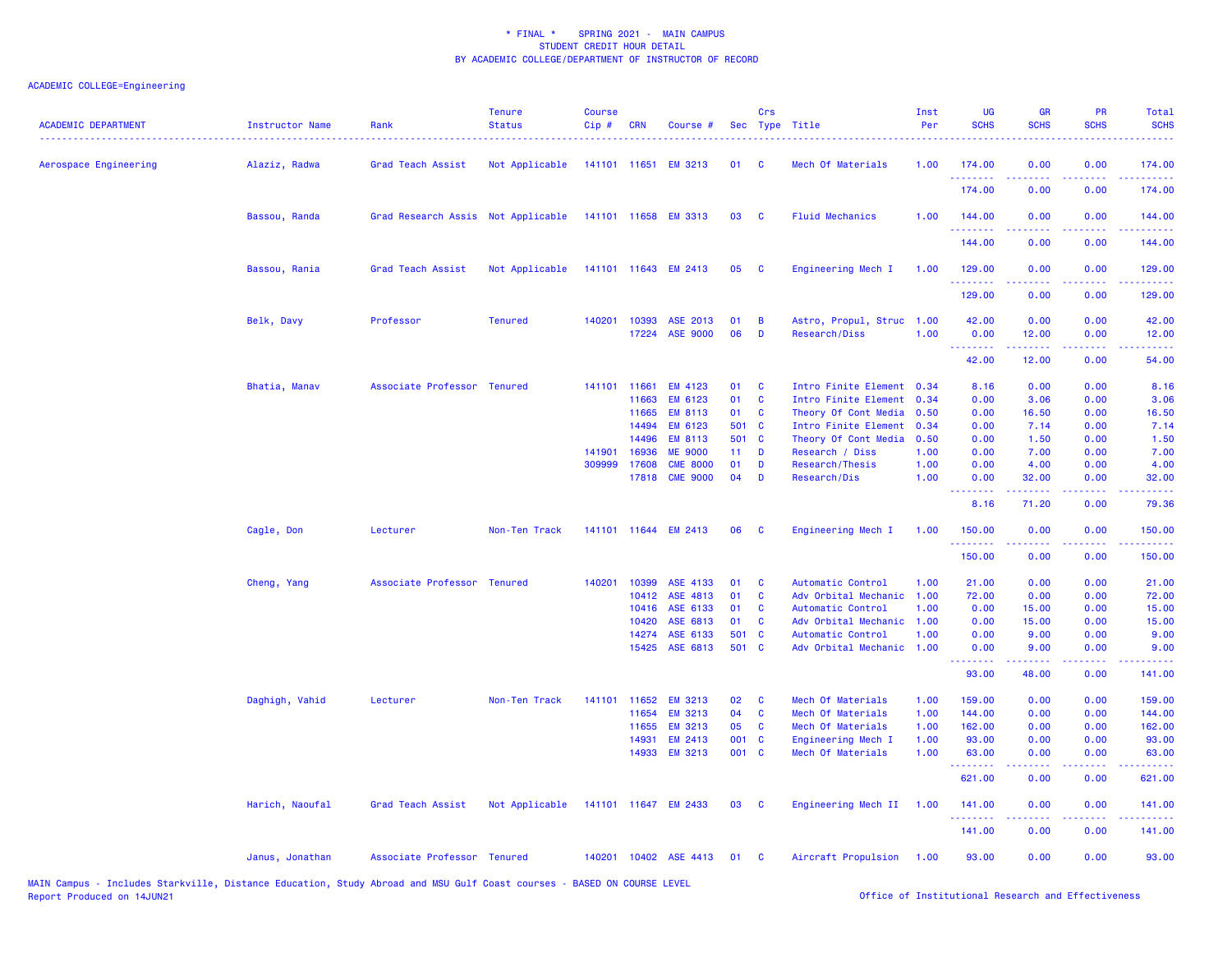| <b>ACADEMIC DEPARTMENT</b> | <b>Instructor Name</b> | Rank                              | <b>Tenure</b><br><b>Status</b> | Course<br>Cip# | <b>CRN</b>   | Course #             |       | Crs          | Sec Type Title            | Inst<br>Per | UG<br><b>SCHS</b><br>. | <b>GR</b><br><b>SCHS</b>                                                                                                                                     | PR<br><b>SCHS</b>                   | Total<br><b>SCHS</b><br>. |
|----------------------------|------------------------|-----------------------------------|--------------------------------|----------------|--------------|----------------------|-------|--------------|---------------------------|-------------|------------------------|--------------------------------------------------------------------------------------------------------------------------------------------------------------|-------------------------------------|---------------------------|
| Aerospace Engineering      | Janus, Jonathan        | Associate Professor Tenured       |                                | 140201         | 10422        | ASE 8423             | 01    | C            | Comput Fluid Dyn II       | 1.00        | 0.00                   | 6.00                                                                                                                                                         | 0.00                                | 6.00                      |
|                            |                        |                                   |                                |                | 14280        | ASE 8423             |       | 501 C        | Comput Fluid Dyn II       | 1.00        | 0.00                   | 6.00                                                                                                                                                         | 0.00                                | 6.00                      |
|                            |                        |                                   |                                |                | 14281        | <b>ASE 9000</b>      | 501 D |              | Research/Diss             | 1.00        | 0.00                   | 9.00                                                                                                                                                         | 0.00                                | 9.00                      |
|                            |                        |                                   |                                |                | 17216        | <b>ASE 8000</b>      | 01    | D            | Research / Thesis         | 1.00        | 0.00                   | 9.00                                                                                                                                                         | 0.00                                | 9.00                      |
|                            |                        |                                   |                                |                |              | 17679 ASE 6013       | 501 E |              | Directed Project in       | 1.00        | 0.00<br>.              | 3.00<br>بالأباليات                                                                                                                                           | 0.00<br>.                           | 3.00                      |
|                            |                        |                                   |                                |                |              |                      |       |              |                           |             | 93.00                  | 33.00                                                                                                                                                        | 0.00                                | 126.00                    |
|                            | Kim, Jichul            | Visiting Assist Pro Non-Ten Track |                                | 140201         | 10397        | ASE 3823             | 01    | C            | Space Attitude Dynam 1.00 |             | 177.00                 | 0.00                                                                                                                                                         | 0.00                                | 177.00                    |
|                            |                        |                                   |                                |                | 10406        | ASE 4543             | 01    | C            | Spacecraft Design II 1.00 |             | 102.00                 | 0.00                                                                                                                                                         | 0.00                                | 102.00                    |
|                            |                        |                                   |                                |                | 17353        | ASE 4990             | 01    | B            | Special Topic In ASE 1.00 |             | 45.00                  | 0.00                                                                                                                                                         | 0.00                                | 45.00                     |
|                            |                        |                                   |                                |                | 17354        | ASE 6990             | 01    | B            | Special Topic In ASE 1.00 |             | 0.00<br>.              | 9.00<br>.                                                                                                                                                    | 0.00<br>.                           | 9.00<br>.                 |
|                            |                        |                                   |                                |                |              |                      |       |              |                           |             | 324.00                 | 9.00                                                                                                                                                         | 0.00                                | 333.00                    |
|                            | Lv, Yu                 | Assistant Professor Ten Track     |                                | 140201         | 10401        | ASE 4353             | 01    | C            | Combustion Theory an 1.00 |             | 30.00                  | 0.00                                                                                                                                                         | 0.00                                | 30.00                     |
|                            |                        |                                   |                                |                | 10403        | ASE 4423             | 01    | C            | Int Comput Fluid Dyn 1.00 |             | 21.00                  | 0.00                                                                                                                                                         | 0.00                                | 21.00                     |
|                            |                        |                                   |                                |                | 10418        | ASE 6353             | 01    | C            | Combustion Theory an 1.00 |             | 0.00                   | 6.00                                                                                                                                                         | 0.00                                | 6.00                      |
|                            |                        |                                   |                                |                | 10419        | ASE 6423             | 01    | $\mathbf{C}$ | Int Comput Fluid Dyn 1.00 |             | 0.00                   | 6.00                                                                                                                                                         | 0.00                                | 6.00                      |
|                            |                        |                                   |                                |                | 14276        | ASE 6353             | 501 C |              | Combustion Theory an 1.00 |             | 0.00                   | 3.00                                                                                                                                                         | 0.00                                | 3.00                      |
|                            |                        |                                   |                                |                | 14277        | ASE 6423             | 501   | $\mathbf{C}$ | Int Comput Fluid Dyn 1.00 |             | 0.00                   | 9.00                                                                                                                                                         | 0.00                                | 9.00                      |
|                            |                        |                                   |                                |                | 17222        | <b>ASE 9000</b>      | 04    | D            | Research/Diss             | 1.00        | 0.00                   | 9.00                                                                                                                                                         | 0.00                                | 9.00                      |
|                            |                        |                                   |                                |                |              | 141101 16272 EM 3313 | 001 C |              | <b>Fluid Mechanics</b>    | 1.00        | 75.00<br>.             | 0.00<br>$\frac{1}{2} \left( \frac{1}{2} \right) \left( \frac{1}{2} \right) \left( \frac{1}{2} \right) \left( \frac{1}{2} \right) \left( \frac{1}{2} \right)$ | 0.00<br>.                           | 75.00<br>.                |
|                            |                        |                                   |                                |                |              |                      |       |              |                           |             | 126.00                 | 33.00                                                                                                                                                        | 0.00                                | 159.00                    |
|                            | Moore, Timothy         | Instructor                        | Non-Ten Track                  |                | 141101 11641 | <b>EM 2413</b>       | 03    | C            | Engineering Mech I-S 1.00 |             | 108.00                 | 0.00                                                                                                                                                         | 0.00                                | 108.00                    |
|                            |                        |                                   |                                |                |              | 11645 EM 2433        | 01    | C            | Engineering Mech II 1.00  |             | 141.00                 | 0.00                                                                                                                                                         | 0.00                                | 141.00                    |
|                            |                        |                                   |                                |                |              | 11648 EM 2433        | 04    | <b>C</b>     | Engineering Mech II- 1.00 |             | 66.00<br>.             | 0.00<br>.                                                                                                                                                    | 0.00<br>$\sim$ $\sim$ $\sim$ $\sim$ | 66.00<br>المتمامين        |
|                            |                        |                                   |                                |                |              |                      |       |              |                           |             | 315.00                 | 0.00                                                                                                                                                         | 0.00                                | 315.00                    |
|                            | Righi, Hajar           | Grad Teach Assist                 | Not Applicable                 |                |              | 141101 11642 EM 2413 | 04    | <b>C</b>     | Engineering Mech I        | 1.00        | 87.00                  | 0.00                                                                                                                                                         | 0.00                                | 87.00                     |
|                            |                        |                                   |                                |                |              |                      |       |              |                           |             | .<br>87.00             | .<br>0.00                                                                                                                                                    | والمحامر<br>0.00                    | .<br>87.00                |
|                            | Sescu, Adrian          | Associate Professor Tenured       |                                | 140201         | 10421        | ASE 8353             | 01    | C            | Turbulent Flow            | 1.00        | 0.00                   | 36.00                                                                                                                                                        | 0.00                                | 36.00                     |
|                            |                        |                                   |                                |                | 14279        | ASE 8353             | 501 C |              | <b>Turbulent Flow</b>     | 1.00        | 0.00                   | 18.00                                                                                                                                                        | 0.00                                | 18.00                     |
|                            |                        |                                   |                                |                | 17217        | <b>ASE 8000</b>      | 02    | D            | Research / Thesis         | 1.00        | 0.00                   | 24.00                                                                                                                                                        | 0.00                                | 24.00                     |
|                            |                        |                                   |                                |                |              | 17220 ASE 9000       | 02    | D            | Research/Diss             | 1.00        | 0.00<br>.              | 31.00<br>.                                                                                                                                                   | 0.00<br>.                           | 31.00<br>.                |
|                            |                        |                                   |                                |                |              |                      |       |              |                           |             | 0.00                   | 109.00                                                                                                                                                       | 0.00                                | 109.00                    |
|                            | Sescu, Carmen          | Clinical Assist Pro Non-Ten Track |                                | 140201         | 10396        | ASE 3313             | 01    | C            | Incompress Aerodynam      | 1.00        | 153.00                 | 0.00                                                                                                                                                         | 0.00                                | 153.00                    |
|                            |                        |                                   |                                | 141101         | 11656        | <b>EM 3313</b>       | 01    | C            | <b>Fluid Mechanics</b>    | 1.00        | 180.00                 | 0.00                                                                                                                                                         | 0.00                                | 180.00                    |
|                            |                        |                                   |                                |                |              | 11660 EM 3313        | 05    | C            | <b>Fluid Mechanics-SI</b> | 1.00        | 174.00<br>.            | 0.00<br>22222                                                                                                                                                | 0.00<br>.                           | 174.00<br>.               |
|                            |                        |                                   |                                |                |              |                      |       |              |                           |             | 507.00                 | 0.00                                                                                                                                                         | 0.00                                | 507.00                    |
|                            | Sullivan, Rani         | Professor                         | <b>Tenured</b>                 | 140201         | 17221        | <b>ASE 9000</b>      | 03    | D            | Research/Diss             | 1.00        | 0.00                   | 37.00                                                                                                                                                        | 0.00                                | 37.00                     |
|                            |                        |                                   |                                |                | 17922        | <b>ASE 7000</b>      | 02    | $\mathbf{I}$ | Directed Indiv Study      | 1.00        | 0.00                   | 3.00                                                                                                                                                         | 0.00                                | 3.00                      |
|                            |                        |                                   |                                |                | 141101 11665 | <b>EM 8113</b>       | 01    | C            | Theory Of Cont Media      | 0.50        | 0.00                   | 16.50                                                                                                                                                        | 0.00                                | 16.50                     |
|                            |                        |                                   |                                |                | 14496        | <b>EM 8113</b>       | 501   | $\mathbf{C}$ | Theory Of Cont Media 0.50 |             | 0.00                   | 1.50                                                                                                                                                         | 0.00                                | 1.50                      |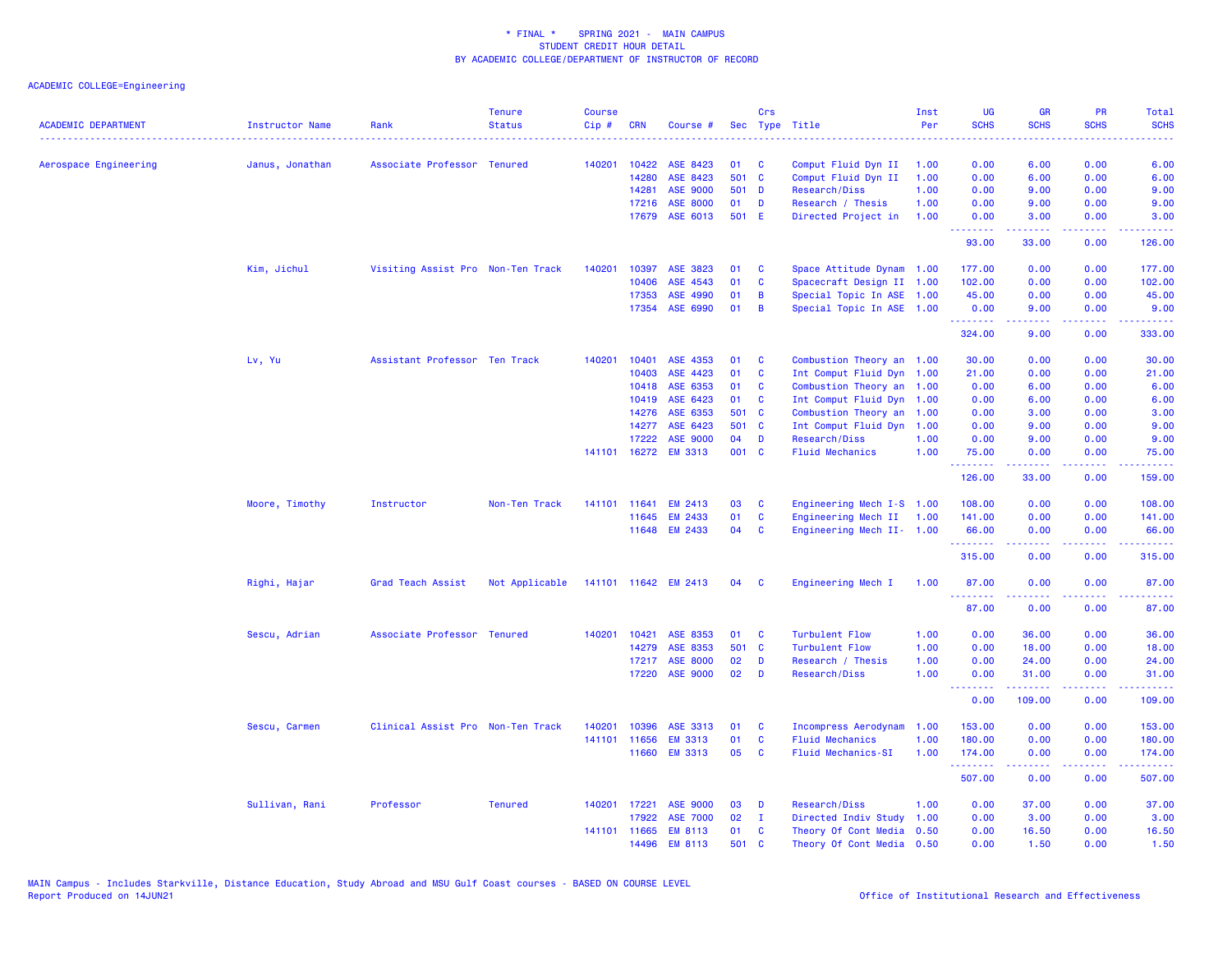| <b>ACADEMIC DEPARTMENT</b>                                                                           | <b>Instructor Name</b> | Rank                              | <b>Tenure</b><br><b>Status</b> | <b>Course</b><br>Cip# | <b>CRN</b>   | Course #        |              | Crs            | Sec Type Title              | Inst<br>Per | UG<br><b>SCHS</b>               | <b>GR</b><br><b>SCHS</b>                                                                                                                                      | PR<br><b>SCHS</b>       | Total<br><b>SCHS</b>                |
|------------------------------------------------------------------------------------------------------|------------------------|-----------------------------------|--------------------------------|-----------------------|--------------|-----------------|--------------|----------------|-----------------------------|-------------|---------------------------------|---------------------------------------------------------------------------------------------------------------------------------------------------------------|-------------------------|-------------------------------------|
|                                                                                                      |                        |                                   |                                |                       |              |                 |              |                |                             |             | <u> - - - - - - - -</u><br>0.00 | --------<br>58.00                                                                                                                                             | 0.00                    | 58.00                               |
| Aerospace Engineering                                                                                | Tian, Zhenhua          | Assistant Professor Ten Track     |                                |                       | 140201 10395 | ASE 3243        | 01           | $\mathbf{C}$   | Aero Structural Anal 1.00   |             | 270.00                          | 0.00                                                                                                                                                          | 0.00                    | 270.00                              |
|                                                                                                      |                        |                                   |                                |                       | 17819        | <b>ASE 9000</b> | 08           | <b>D</b>       | Research/Diss               | 1.00        | 0.00                            | 24.00                                                                                                                                                         | 0.00                    | 24.00                               |
|                                                                                                      |                        |                                   |                                |                       | 141101 16273 | <b>EM 3413</b>  | 001 C        |                | Vibrations                  | 1.00        | 30.00                           | 0.00                                                                                                                                                          | 0.00                    | 30.00                               |
|                                                                                                      |                        |                                   |                                |                       |              |                 |              |                |                             |             | <u>.</u><br>300.00              | <b></b><br>24.00                                                                                                                                              | . <b>.</b><br>0.00      | <u>.</u><br>324.00                  |
|                                                                                                      | Wahidi, Redha          | Visiting Assist Pro Non-Ten Track |                                | 140201                | 17356        | ASE 4990        | 02           | $\overline{B}$ | Special Topic In ASE 1.00   |             | 3.00                            | 0.00                                                                                                                                                          | 0.00                    | 3.00                                |
|                                                                                                      |                        |                                   |                                |                       | 17357        | ASE 6990        | 02           | $\overline{B}$ | Special Topic In ASE 1.00   |             | 0.00                            | 6.00                                                                                                                                                          | 0.00                    | 6.00                                |
|                                                                                                      |                        |                                   |                                |                       | 141101 11657 | <b>EM 3313</b>  | 02           | <b>C</b>       | <b>Fluid Mechanics</b>      | 1.00        | 174.00                          | 0.00                                                                                                                                                          | 0.00                    | 174.00                              |
|                                                                                                      |                        |                                   |                                |                       | 11659        | <b>EM 3313</b>  | 04           | <b>C</b>       | <b>Fluid Mechanics</b>      | 1.00        | 162.00                          | 0.00                                                                                                                                                          | 0.00                    | 162.00                              |
|                                                                                                      |                        |                                   |                                |                       |              |                 |              |                |                             |             | .<br>339.00                     | $\frac{1}{2} \left( \frac{1}{2} \right) \left( \frac{1}{2} \right) \left( \frac{1}{2} \right) \left( \frac{1}{2} \right) \left( \frac{1}{2} \right)$<br>6.00  | .<br>0.00               | .<br>345.00                         |
|                                                                                                      | Walker, Calvin         | Instructor                        | Non-Ten Track                  | 140201                | 10391        | ASE 1501        | 01           | - E            | Design Competition          | 0.50        | 9.50                            | 0.00                                                                                                                                                          | 0.00                    | 9.50                                |
|                                                                                                      |                        |                                   |                                |                       | 10394        | ASE 3123        | 01           | $\mathbf{C}$   | Aircraft Flight Dyna 1.00   |             | 141.00                          | 0.00                                                                                                                                                          | 0.00                    | 141.00                              |
|                                                                                                      |                        |                                   |                                |                       | 10400        | ASE 4153        | 01           | $\mathbf{C}$   | <b>Advanced Performance</b> | 1.00        | 135.00                          | 0.00                                                                                                                                                          | 0.00                    | 135.00                              |
|                                                                                                      |                        |                                   |                                |                       | 10405        | ASE 4523        | 01           | $\overline{B}$ | Aircraft Design II          | 1.00        | 93.00                           | 0.00                                                                                                                                                          | 0.00                    | 93.00                               |
|                                                                                                      |                        |                                   |                                |                       | 10417        | ASE 6153        | 01 C         |                | Advanced Performance 1.00   |             | 0.00                            | 18.00                                                                                                                                                         | 0.00                    | 18.00                               |
|                                                                                                      |                        |                                   |                                |                       | 14275        | ASE 6153        | 501 C        |                | <b>Advanced Performance</b> | 1.00        | 0.00                            | 18.00                                                                                                                                                         | 0.00                    | 18.00                               |
|                                                                                                      |                        |                                   |                                |                       | 141101 14932 | <b>EM 2433</b>  | 001 C        |                | Engineering Mech II         | 1.00        | 90.00                           | 0.00                                                                                                                                                          | 0.00                    | 90.00                               |
|                                                                                                      |                        |                                   |                                |                       |              |                 |              |                |                             |             | <u>.</u><br>468.50              | $\frac{1}{2} \left( \frac{1}{2} \right) \left( \frac{1}{2} \right) \left( \frac{1}{2} \right) \left( \frac{1}{2} \right) \left( \frac{1}{2} \right)$<br>36.00 | 0.00                    | 504.50                              |
|                                                                                                      | Walters, Andrew        | Instructor                        | Non-Ten Track                  |                       | 141101 11646 | <b>EM 2433</b>  | 02           | $\mathbf{C}$   | Engineering Mech II         | 1.00        | 204.00                          | 0.00                                                                                                                                                          | 0.00                    | 204.00                              |
|                                                                                                      |                        |                                   |                                |                       | 11650        | <b>EM 2433</b>  | <b>HO1 C</b> |                | Engineering Mech II         | 1.00        | 69.00                           | 0.00                                                                                                                                                          | 0.00                    | 69.00                               |
|                                                                                                      |                        |                                   |                                |                       |              | 11653 EM 3213   | 03 C         |                | Mech Of Materials           | 1.00        | 147.00                          | 0.00                                                                                                                                                          | 0.00                    | 147.00                              |
|                                                                                                      |                        |                                   |                                |                       |              |                 |              |                |                             |             | .<br>420.00                     | $\frac{1}{2} \left( \frac{1}{2} \right) \left( \frac{1}{2} \right) \left( \frac{1}{2} \right) \left( \frac{1}{2} \right) \left( \frac{1}{2} \right)$<br>0.00  | .<br>0.00               | <u>.</u><br>420.00                  |
|                                                                                                      | Wolz, Robert           | Instructor                        | Non-Ten Track                  | 140201                | 10392        | ASE 1501        | 02           | - E            | Design Competition          | 1.00        | 19.00                           | 0.00                                                                                                                                                          | 0.00                    | 19.00                               |
|                                                                                                      |                        |                                   |                                |                       | 10404        | ASE 4443        | 01           | $\mathbf{C}$   | Spacecraft Propulsio        | 1.00        | 96.00                           | 0.00                                                                                                                                                          | 0.00                    | 96.00                               |
|                                                                                                      |                        |                                   |                                |                       | 10407        | ASE 4721        | 01           | - L            | Aero Engr Lab II            | 1.00        | 12.00                           | 0.00                                                                                                                                                          | 0.00                    | 12.00                               |
|                                                                                                      |                        |                                   |                                |                       | 10408        | ASE 4721        | 02           | - L            | Aero Engr Lab II            | 1.00        | 15.00                           | 0.00                                                                                                                                                          | 0.00                    | 15.00                               |
|                                                                                                      |                        |                                   |                                |                       | 10409        | ASE 4721        | 03           | - L            | Aero Engr Lab II            | 1.00        | 14.00                           | 0.00                                                                                                                                                          | 0.00                    | 14.00                               |
|                                                                                                      |                        |                                   |                                |                       | 10410        | ASE 4721        | 04           | - 1            | Aero Engr Lab II            | 1.00        | 16.00                           | 0.00                                                                                                                                                          | 0.00                    | 16.00                               |
|                                                                                                      |                        |                                   |                                |                       | 10411        | ASE 4721        | 05           | - 1.           | Aero Engr Lab II            | 1.00        | 11.00                           | 0.00                                                                                                                                                          | 0.00                    | 11.00                               |
|                                                                                                      |                        |                                   |                                |                       |              | 17927 ASE 4000  | $01$ I       |                | Directed Indiv Study        | 1.00        | 3.00<br><u>.</u>                | 0.00<br>.                                                                                                                                                     | 0.00<br>.               | 3.00                                |
|                                                                                                      |                        |                                   |                                |                       |              |                 |              |                |                             |             | 186.00                          | 0.00                                                                                                                                                          | 0.00                    | 186.00                              |
| =====================================<br>Aerospace Engineering<br>---------------------------------- |                        |                                   |                                |                       |              |                 |              |                |                             |             | ========<br>4667.66<br>======== | <b>SEESSEES</b><br>439.20<br>--------- --------                                                                                                               | <b>CONSIGNS</b><br>0.00 | ==========<br>5106.86<br>========== |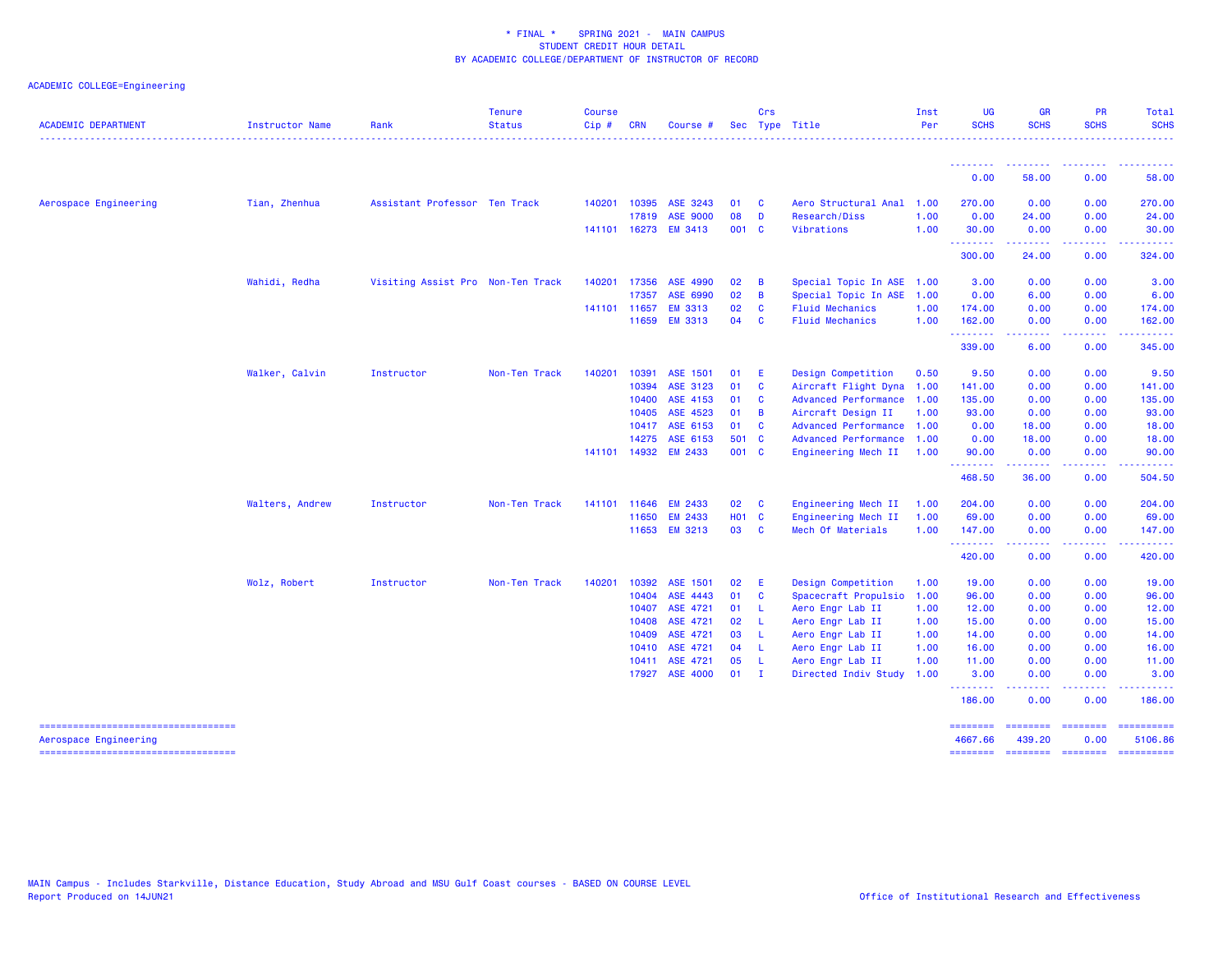| <b>ACADEMIC DEPARTMENT</b>                                    | Instructor Name | Rank                        | <b>Tenure</b><br><b>Status</b> | <b>Course</b><br>Cip# | <b>CRN</b> | Course #              |         | Crs            | Sec Type Title            | Inst<br>Per | <b>UG</b><br><b>SCHS</b>  | <b>GR</b><br><b>SCHS</b>                                                                                                                                     | PR<br><b>SCHS</b>                                                                                                                 | Total<br><b>SCHS</b>                  |
|---------------------------------------------------------------|-----------------|-----------------------------|--------------------------------|-----------------------|------------|-----------------------|---------|----------------|---------------------------|-------------|---------------------------|--------------------------------------------------------------------------------------------------------------------------------------------------------------|-----------------------------------------------------------------------------------------------------------------------------------|---------------------------------------|
| Ag & Bio Engineering                                          | Baghbani, Ramin | Grad Teach Assist           | Not Applicable                 |                       |            | 140501 10041 ABE 4803 | 01 C    |                | <b>Biosyst Simulation</b> | 0.50        | 36.00                     | 0.00                                                                                                                                                         | 0.00                                                                                                                              | 36.00                                 |
|                                                               |                 |                             |                                |                       |            |                       |         |                |                           |             | --------<br>36.00         | 0.00                                                                                                                                                         | 0.00                                                                                                                              | 36.00                                 |
|                                                               | Cook, Timothy   | Student Worker              | Not Applicable                 | 140501                | 10029      | ABE 3813              | 04      | K              | Bio Prop Of Mat           | 0.50        | 0.00                      | 0.00                                                                                                                                                         | 0.00                                                                                                                              | 0.00                                  |
|                                                               |                 |                             |                                |                       | 10030      | ABE 3813              | 05      | - K            | Bio Prop Of Mat           | 0.50        | 0.00<br>.                 | 0.00                                                                                                                                                         | 0.00                                                                                                                              | 0.00                                  |
|                                                               |                 |                             |                                |                       |            |                       |         |                |                           |             | 0.00                      | 0.00                                                                                                                                                         | 0.00                                                                                                                              | 0.00                                  |
|                                                               | Elder, Steven   | Professor                   | <b>Tenured</b>                 | 140301                | 10015      | ABE 1921              | 01      | - 11           | Intro to Engineer De 1.00 |             | 72.00                     | 0.00                                                                                                                                                         | 0.00                                                                                                                              | 72.00                                 |
|                                                               |                 |                             |                                |                       | 10016      | ABE 1921              | 02 L    |                | Intro to Engineer De      | 1.00        | 33.00                     | 0.00                                                                                                                                                         | 0.00                                                                                                                              | 33.00                                 |
|                                                               |                 |                             |                                |                       | 16606      | <b>ABE 8000</b>       | 02      | <b>D</b>       | Research / Thesis         | 1.00        | 0.00                      | 3.00                                                                                                                                                         | 0.00                                                                                                                              | 3.00                                  |
|                                                               |                 |                             |                                |                       | 16616      | ABE 9000              | 02      | D              | Research / Diss           | 1.00        | 0.00                      | 10.00                                                                                                                                                        | 0.00                                                                                                                              | 10.00                                 |
|                                                               |                 |                             |                                | 240101                |            | 17791 HON 4000        | $H04$ I |                | Directed Individual       | 1.00        | 3.00<br>--------          | 0.00<br>$\frac{1}{2} \left( \frac{1}{2} \right) \left( \frac{1}{2} \right) \left( \frac{1}{2} \right) \left( \frac{1}{2} \right) \left( \frac{1}{2} \right)$ | 0.00<br>المتعاطين                                                                                                                 | 3.00<br>.                             |
|                                                               |                 |                             |                                |                       |            |                       |         |                |                           |             | 108.00                    | 13.00                                                                                                                                                        | 0.00                                                                                                                              | 121.00                                |
|                                                               | Parajuli, Prem  | Associate Professor Tenured |                                | 140301                | 10027      | ABE 3513              | 01      | $\overline{B}$ | GPS/GIS - AG. & ENG       | 1.00        | 96.00                     | 0.00                                                                                                                                                         | 0.00                                                                                                                              | 96.00                                 |
|                                                               |                 |                             |                                |                       | 16610      | <b>ABE 8000</b>       | 06      | D              | Research / Thesis         | 1.00        | 0.00                      | 1.00                                                                                                                                                         | 0.00                                                                                                                              | 1.00                                  |
|                                                               |                 |                             |                                | 140501                | 10042      | ABE 4803              | 02      | <b>C</b>       | Biosys Simulation- E 1.00 |             | 63.00                     | 0.00                                                                                                                                                         | 0.00                                                                                                                              | 63.00                                 |
|                                                               |                 |                             |                                |                       | 10053      | ABE 6803              | 02      | - C            | <b>Biosyst Simulation</b> | 1.00        | 0.00                      | 9.00                                                                                                                                                         | 0.00                                                                                                                              | 9.00                                  |
|                                                               |                 |                             |                                |                       |            |                       |         |                |                           |             | - - - - - - - -<br>159.00 | 10.00                                                                                                                                                        | .<br>0.00                                                                                                                         | 169.00                                |
|                                                               | To, Suminto     | Professor                   | <b>Tenured</b>                 | 140301                | 16605      | <b>ABE 8000</b>       | 01      | <b>D</b>       | Research / Thesis         | 1.00        | 0.00                      | 5.00                                                                                                                                                         | 0.00                                                                                                                              | 5.00                                  |
|                                                               |                 |                             |                                |                       | 16615      | ABE 9000              | 01      | D              | Research / Diss           | 1.00        | 0.00                      | 27.00                                                                                                                                                        | 0.00                                                                                                                              | 27.00                                 |
|                                                               |                 |                             |                                | 140501                | 10035      | ABE 4423              | 01      | <b>C</b>       | Bioinstrum II             | 1.00        | 270.00                    | 0.00                                                                                                                                                         | 0.00                                                                                                                              | 270.00                                |
|                                                               |                 |                             |                                |                       | 10036      | ABE 4423              | 02      | - K            | Bioinstrum II             | 1.00        | 0.00                      | 0.00                                                                                                                                                         | 0.00                                                                                                                              | 0.00                                  |
|                                                               |                 |                             |                                |                       | 10037      | ABE 4423              | 03      | - K            | Bioinstrum II             | 1.00        | 0.00                      | 0.00                                                                                                                                                         | 0.00                                                                                                                              | 0.00                                  |
|                                                               |                 |                             |                                |                       | 10046      | ABE 6423              | 01      | <b>C</b>       | Bioinstrum II             | 1.00        | 0.00                      | 3.00                                                                                                                                                         | 0.00                                                                                                                              | 3.00                                  |
|                                                               |                 |                             |                                |                       | 10047      | ABE 6423              | 02      | - K            | Bioinstrum II             | 1.00        | 0.00<br>.                 | 0.00                                                                                                                                                         | 0.00<br>$\frac{1}{2} \left( \frac{1}{2} \right) \left( \frac{1}{2} \right) \left( \frac{1}{2} \right) \left( \frac{1}{2} \right)$ | 0.00                                  |
|                                                               |                 |                             |                                |                       |            |                       |         |                |                           |             | 270.00                    | 35.00                                                                                                                                                        | 0.00                                                                                                                              | 305.00                                |
| =====================================<br>Ag & Bio Engineering |                 |                             |                                |                       |            |                       |         |                |                           |             | ========<br>573.00        | $=$ ========<br>58.00                                                                                                                                        | <b>EEEEEEE</b><br>0.00                                                                                                            | 631.00                                |
| ======================================                        |                 |                             |                                |                       |            |                       |         |                |                           |             |                           |                                                                                                                                                              |                                                                                                                                   | ======== ======== ======== ========== |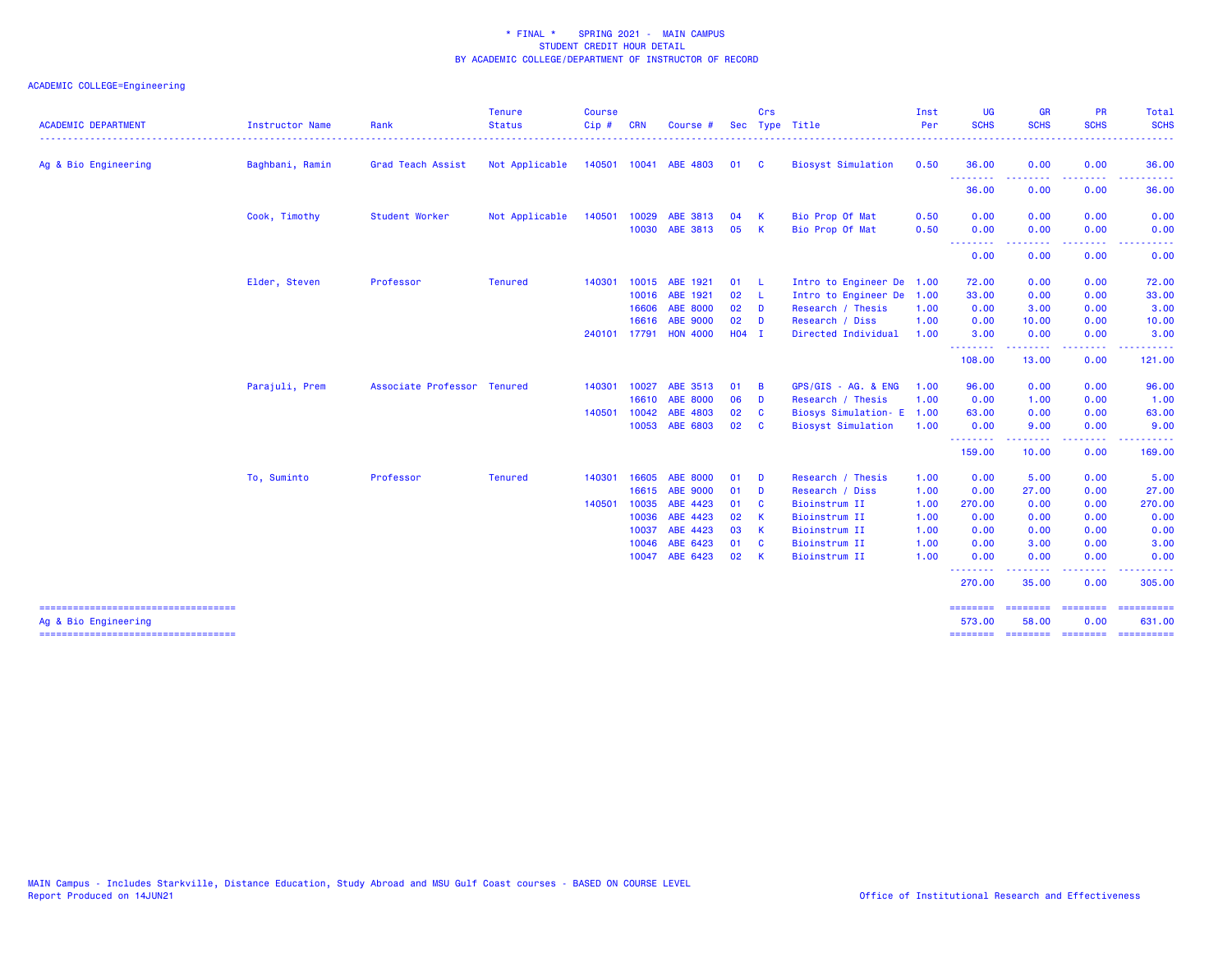| <b>ACADEMIC DEPARTMENT</b>      | Instructor Name    | Rank                              | <b>Tenure</b><br><b>Status</b> | <b>Course</b><br>Cip# | <b>CRN</b>              | Course #                                             |                | Crs                    | Sec Type Title                                                                      | Inst<br>Per          | UG<br><b>SCHS</b>               | <b>GR</b><br><b>SCHS</b> | <b>PR</b><br><b>SCHS</b> | Total<br><b>SCHS</b><br><u>.</u>                                                                                                                                        |
|---------------------------------|--------------------|-----------------------------------|--------------------------------|-----------------------|-------------------------|------------------------------------------------------|----------------|------------------------|-------------------------------------------------------------------------------------|----------------------|---------------------------------|--------------------------|--------------------------|-------------------------------------------------------------------------------------------------------------------------------------------------------------------------|
| Chemical Engineering, School of | Amirlatifi, Amin   | Assistant Professor Ten Track     |                                | 140701<br>142501      | 16739<br>13802          | <b>CHE 9000</b><br>PTE 4903                          | 05<br>01       | Ð<br>$\mathbf{C}$      | Research/Diss<br>Petr Reservoir Eng 1 1.00                                          | 1.00                 | 0.00<br>45.00                   | 1.00<br>0.00             | 0.00<br>0.00             | 1.00<br>45.00                                                                                                                                                           |
|                                 |                    |                                   |                                |                       | 18020                   | <b>PTE 4800</b>                                      | 01             | $\mathbf{I}$           | Undergraduate Resear 1.00                                                           |                      | 1.00<br>.<br>46.00              | 0.00<br>.<br>1.00        | 0.00<br>ن د د د<br>0.00  | 1.00<br>$\omega$ is $\omega$ .<br>47.00                                                                                                                                 |
|                                 | Bricka, Ray        | Associate Professor Tenured       |                                | 140701                | 10960<br>10961          | CHE 4613<br>CHE 4633                                 | 01<br>01       | C<br>C                 | Air Pol Con Design<br>Chemical Pro Safety                                           | 1.00<br>1.00         | 90.00<br>108.00                 | 0.00<br>0.00             | 0.00<br>0.00             | 90.00<br>108.00                                                                                                                                                         |
|                                 |                    |                                   |                                |                       | 10962<br>16735<br>16742 | CHE 4633<br><b>CHE 9000</b><br><b>CHE 4000</b>       | 02<br>01<br>01 | C<br>D<br>$\mathbf{I}$ | Chemical Pro Safety<br>Research/Diss<br>Directed Indiv Study                        | 1.00<br>1.00<br>1.00 | 120.00<br>0.00<br>3.00          | 0.00<br>1.00<br>0.00     | 0.00<br>0.00<br>0.00     | 120.00<br>1.00<br>3.00                                                                                                                                                  |
|                                 |                    |                                   |                                | 240101                |                         | 17134 HON 4093                                       | H03 E          |                        | <b>Honors Thesis</b>                                                                | 1.00                 | 3.00<br>.                       | 0.00<br>.                | 0.00                     | 3.00                                                                                                                                                                    |
|                                 |                    |                                   |                                |                       |                         |                                                      |                |                        |                                                                                     |                      | 324.00                          | 1.00                     | 0.00                     | 325.00                                                                                                                                                                  |
|                                 | Cole, David        | Instructor                        | Non-Ten Track                  | 142501                | 13803                   | <b>PTE 4923</b><br>13806 PTE 4993                    | 01<br>01       | C<br>C                 | Completion Design<br>Petroleum Econ Analy 1.00                                      | 1.00                 | 51.00<br>57.00<br><b></b>       | 0.00<br>0.00<br>-----    | 0.00<br>0.00<br>.        | 51.00<br>57.00<br>.                                                                                                                                                     |
|                                 |                    |                                   |                                |                       |                         |                                                      |                |                        |                                                                                     |                      | 108.00                          | 0.00                     | 0.00                     | 108.00                                                                                                                                                                  |
|                                 | Elmore, Billy      | Associate Professor Tenured       |                                | 140701                | 10948<br>10952          | <b>CHE 2213</b><br><b>CHE 3222</b><br>17677 CHE 4000 | 01<br>01<br>02 | C<br>L<br>$\mathbf{I}$ | Chemical Eng Analysi 0.33<br>Chem Eng Lab I<br>Directed Indiv Study                 | 0.33<br>1.00         | 62.37<br>50.16<br>2.00          | 0.00<br>0.00<br>0.00     | 0.00<br>0.00<br>0.00     | 62.37<br>50.16<br>2.00                                                                                                                                                  |
|                                 |                    |                                   |                                |                       |                         |                                                      |                |                        |                                                                                     |                      | <b>.</b><br>114.53              | .<br>0.00                | .<br>0.00                | $\mathbf{1} \cdot \mathbf{1} \cdot \mathbf{1} \cdot \mathbf{1} \cdot \mathbf{1} \cdot \mathbf{1}$<br>114.53                                                             |
|                                 | Elmore, Katherine  | Grad Teach Assist                 | Not Applicable                 | 140701                | 10948                   | CHE 2213<br>10952 CHE 3222                           | 01<br>01       | C<br><b>L</b>          | Chemical Eng Analysi 0.34<br>Chem Eng Lab I                                         | 0.34                 | 64.26<br>51.68<br>.             | 0.00<br>0.00<br>22222    | 0.00<br>0.00<br>.        | 64.26<br>51.68<br>.                                                                                                                                                     |
|                                 |                    |                                   |                                |                       |                         |                                                      |                |                        |                                                                                     |                      | 115.94                          | 0.00                     | 0.00                     | 115.94                                                                                                                                                                  |
|                                 | French, William    | Professor                         | <b>Tenured</b>                 | 140701                | 10963<br>17237          | <b>CHE 4683</b><br><b>CHE 4990</b>                   | 01<br>02       | C<br>C                 | Fund of Biofuels Pro 1.00<br>Special Topic in CHE 1.00                              |                      | 81.00<br>216.00<br>.            | 0.00<br>0.00<br>.        | 0.00<br>0.00<br>-----    | 81.00<br>216.00<br>لأعاط عاطات                                                                                                                                          |
|                                 |                    |                                   |                                |                       |                         |                                                      |                |                        |                                                                                     |                      | 297.00                          | 0.00                     | 0.00                     | 297.00                                                                                                                                                                  |
|                                 | Heshmati, Mohammad | Clinical Assist Pro Non-Ten Track |                                | 142501                | 13804                   | <b>PTE 4963</b><br>13805 PTE 4983                    | 01<br>01       | C<br>C                 | Oil Recovery Methods 1.00<br>Petroleum Engr Capst 1.00                              |                      | 54.00<br>48.00<br><u> 22222</u> | 0.00<br>0.00             | 0.00<br>0.00<br>2222     | 54.00<br>48.00                                                                                                                                                          |
|                                 |                    |                                   |                                |                       |                         |                                                      |                |                        |                                                                                     |                      | 102.00                          | 0.00                     | 0.00                     | 102.00                                                                                                                                                                  |
|                                 | Hill, Priscilla    | Associate Professor Tenured       |                                | 140701                | 10953<br>10959          | <b>CHE 3223</b><br>CHE 4441                          | 01<br>01       | C<br>C                 | Separation Processes 1.00<br>Fund of Engr Seminar 1.00                              |                      | 195.00<br>15.00<br>.            | 0.00<br>0.00<br>22222    | 0.00<br>0.00<br>.        | 195.00<br>15.00<br>$\frac{1}{2} \left( \frac{1}{2} \right) \left( \frac{1}{2} \right) \left( \frac{1}{2} \right) \left( \frac{1}{2} \right) \left( \frac{1}{2} \right)$ |
|                                 |                    |                                   |                                |                       |                         |                                                      |                |                        |                                                                                     |                      | 210.00                          | 0.00                     | 0.00                     | 210.00                                                                                                                                                                  |
|                                 | Jessop, Julie      | Professor                         | <b>Tenured</b>                 | 140701                | 10954<br>15433          | <b>CHE 3331</b><br><b>CHE 4990</b><br>15434 CHE 6990 | 01<br>01<br>01 | <b>S</b><br>B<br>B     | Prof Develop Seminar 1.00<br>Special Topic in CHE 1.00<br>Special Topic In CHE 1.00 |                      | 66.00<br>24.00<br>0.00          | 0.00<br>0.00<br>3.00     | 0.00<br>0.00<br>0.00     | 66.00<br>24.00<br>3.00                                                                                                                                                  |
|                                 |                    |                                   |                                |                       |                         |                                                      |                |                        |                                                                                     |                      | .<br>90.00                      | .<br>3.00                | بالأباد<br>0.00          | .<br>93.00                                                                                                                                                              |
|                                 | Kundu, Santanu     | Associate Professor Tenured       |                                |                       | 14356                   | 140701 10974 CHE 8523<br>CHE 8523                    | 01<br>501      | <b>C</b><br><b>C</b>   | Adv Tran Pheno<br>Adv Tran Pheno                                                    | 1.00<br>1.00         | 0.00<br>0.00                    | 12.00<br>3.00            | 0.00<br>0.00             | 12.00<br>3.00                                                                                                                                                           |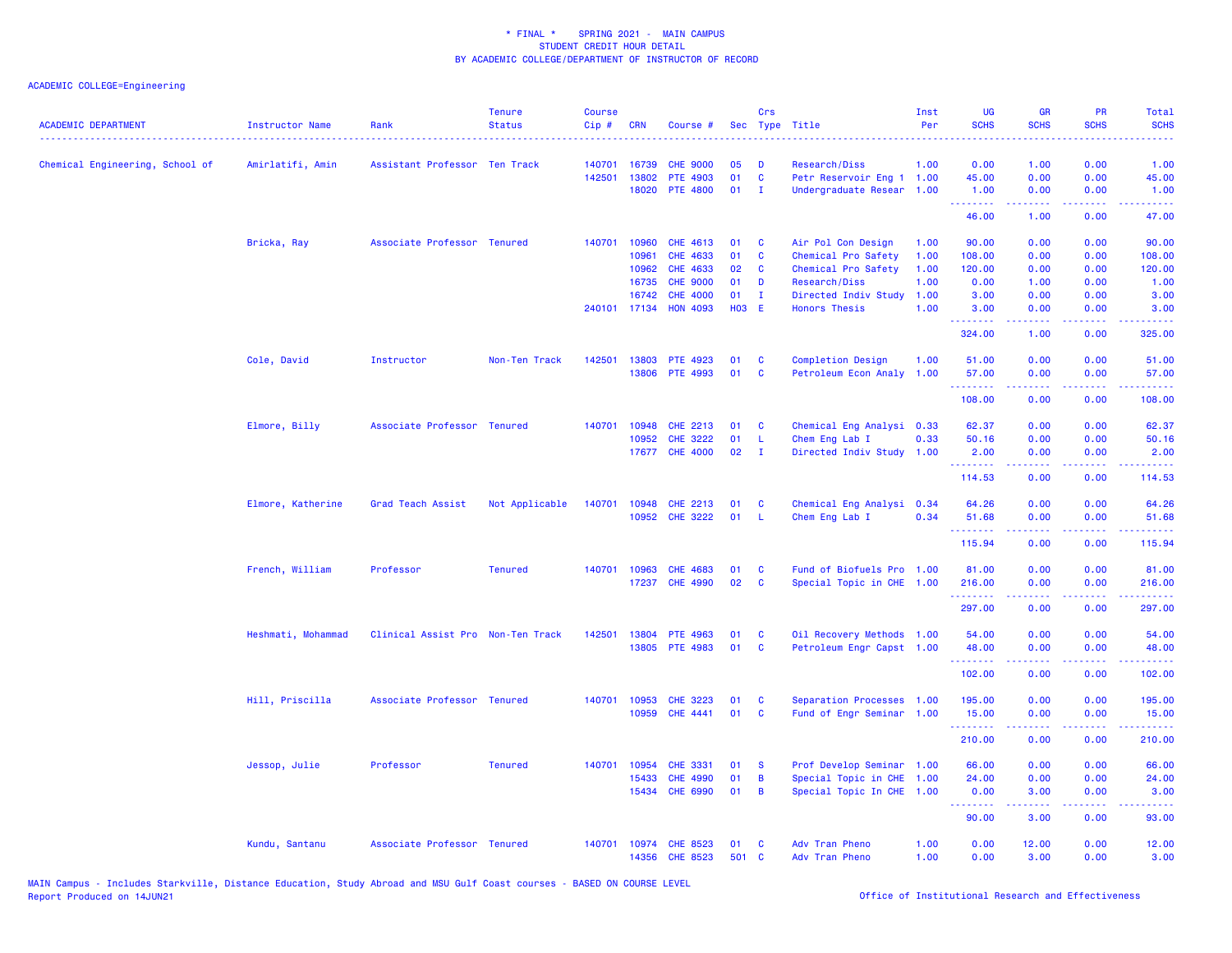| <b>ACADEMIC DEPARTMENT</b>             | Instructor Name   | Rank                                               | <b>Tenure</b><br><b>Status</b> | <b>Course</b><br>Cip# | <b>CRN</b>   | Course #        |        | Crs                                                                                                 | Sec Type Title            | Inst<br>Per | <b>UG</b><br><b>SCHS</b>        | <b>GR</b><br><b>SCHS</b> | <b>PR</b><br><b>SCHS</b> | <b>Total</b><br><b>SCHS</b>                                                                                                                                                                                                                                                                                                                                                                                                                                                            |
|----------------------------------------|-------------------|----------------------------------------------------|--------------------------------|-----------------------|--------------|-----------------|--------|-----------------------------------------------------------------------------------------------------|---------------------------|-------------|---------------------------------|--------------------------|--------------------------|----------------------------------------------------------------------------------------------------------------------------------------------------------------------------------------------------------------------------------------------------------------------------------------------------------------------------------------------------------------------------------------------------------------------------------------------------------------------------------------|
|                                        |                   |                                                    |                                |                       |              |                 |        |                                                                                                     |                           |             |                                 |                          |                          |                                                                                                                                                                                                                                                                                                                                                                                                                                                                                        |
| Chemical Engineering, School of        | Kundu, Santanu    | Associate Professor Tenured                        |                                | 140701                | 15138        | CHE 3413        | 001 C  |                                                                                                     | Eng Materials             | 1.00        | 21.00                           | 0.00                     | 0.00                     | 21.00                                                                                                                                                                                                                                                                                                                                                                                                                                                                                  |
|                                        |                   |                                                    |                                |                       | 15436        | <b>CHE 8713</b> | 01 C   |                                                                                                     | Sci Proposal Inst/De      | 0.50        | 0.00                            | 18.00                    | 0.00                     | 18.00                                                                                                                                                                                                                                                                                                                                                                                                                                                                                  |
|                                        |                   |                                                    |                                |                       | 16734        | <b>CHE 8000</b> | 01     | <b>D</b>                                                                                            | Research / Thesis         | 1.00        | 0.00                            | 5.00                     | 0.00                     | 5.00                                                                                                                                                                                                                                                                                                                                                                                                                                                                                   |
|                                        |                   |                                                    |                                |                       |              | 16737 CHE 9000  | 03 D   |                                                                                                     | Research/Diss             | 1.00        | 0.00                            | 50.00                    | 0.00                     | 50.00                                                                                                                                                                                                                                                                                                                                                                                                                                                                                  |
|                                        |                   |                                                    |                                |                       |              |                 |        |                                                                                                     |                           |             | بابات باب<br>21.00              | المالم مالم ما<br>88.00  | المستما<br>0.00          | .<br>109.00                                                                                                                                                                                                                                                                                                                                                                                                                                                                            |
|                                        | Meng, Dong        | Assistant Professor Ten Track                      |                                |                       | 140701 10956 | <b>CHE 4223</b> | 01     | <b>C</b>                                                                                            | Pro Instr & Con           | 1.00        | 267.00                          | 0.00                     | 0.00                     | 267.00                                                                                                                                                                                                                                                                                                                                                                                                                                                                                 |
|                                        |                   |                                                    |                                |                       |              | 16738 CHE 9000  | 04     | $\overline{D}$                                                                                      | Research/Diss             | 1.00        | 0.00<br>.                       | 9.00<br>-----            | 0.00                     | 9.00                                                                                                                                                                                                                                                                                                                                                                                                                                                                                   |
|                                        |                   |                                                    |                                |                       |              |                 |        |                                                                                                     |                           |             | 267.00                          | 9.00                     | 0.00                     | 276.00                                                                                                                                                                                                                                                                                                                                                                                                                                                                                 |
|                                        |                   | Mirabolghasemi, Mary Assistant Professor Ten Track |                                | 140701                | 16740        | <b>CHE 9000</b> | 06     | $\mathbf{D}$                                                                                        | Research/Diss             | 1.00        | 0.00                            | 3.00                     | 0.00                     | 3.00                                                                                                                                                                                                                                                                                                                                                                                                                                                                                   |
|                                        |                   |                                                    |                                | 142501                | 15447        | <b>PTE 3912</b> | 01     | - L                                                                                                 | PTE Lab 2                 | 1.00        | 10.00                           | 0.00                     | 0.00                     | 10.00                                                                                                                                                                                                                                                                                                                                                                                                                                                                                  |
|                                        |                   |                                                    |                                |                       |              | 17684 PTE 4000  | $01$ I |                                                                                                     | Directed Indiv Study      | 1.00        | 2.00<br><u> - - - - - - - -</u> | 0.00                     | 0.00                     | 2.00                                                                                                                                                                                                                                                                                                                                                                                                                                                                                   |
|                                        |                   |                                                    |                                |                       |              |                 |        |                                                                                                     |                           |             | 12.00                           | 3.00                     | 0.00                     | 15.00                                                                                                                                                                                                                                                                                                                                                                                                                                                                                  |
|                                        | Pearson, Larry    | Clinical Assist Pro Non-Ten Track                  |                                | 140701                | 10948        | <b>CHE 2213</b> | 01     | $\overline{\phantom{a}}$ $\overline{\phantom{a}}$ $\overline{\phantom{a}}$ $\overline{\phantom{a}}$ | Chemical Eng Analysi 0.33 |             | 62.37                           | 0.00                     | 0.00                     | 62.37                                                                                                                                                                                                                                                                                                                                                                                                                                                                                  |
|                                        |                   |                                                    |                                |                       | 10951        | CHE 3213        | 01     | $\mathbf{C}$                                                                                        | Heat Transfer Op          | 1.00        | 234.00                          | 0.00                     | 0.00                     | 234.00                                                                                                                                                                                                                                                                                                                                                                                                                                                                                 |
|                                        |                   |                                                    |                                |                       | 10952        | <b>CHE 3222</b> | 01 L   |                                                                                                     | Chem Eng Lab I            | 0.33        | 50.16                           | 0.00                     | 0.00                     | 50.16                                                                                                                                                                                                                                                                                                                                                                                                                                                                                  |
|                                        |                   |                                                    |                                |                       | 10957        | <b>CHE 4233</b> | 01     | <b>C</b>                                                                                            | Chemical Plant Desig      | 1.00        | 267.00                          | 0.00                     | 0.00                     | 267.00                                                                                                                                                                                                                                                                                                                                                                                                                                                                                 |
|                                        |                   |                                                    |                                |                       |              | 15137 CHE 2114  | 001 B  |                                                                                                     | Mass & Energy Balanc 1.00 |             | 28.00<br>.                      | 0.00                     | 0.00                     | 28.00                                                                                                                                                                                                                                                                                                                                                                                                                                                                                  |
|                                        |                   |                                                    |                                |                       |              |                 |        |                                                                                                     |                           |             | 641.53                          | 0.00                     | 0.00                     | 641.53                                                                                                                                                                                                                                                                                                                                                                                                                                                                                 |
|                                        | Rai, Neeraj       | Associate Professor Tenured                        |                                | 140701                | 10950        | <b>CHE 3123</b> | 01     | $\overline{\mathbf{C}}$                                                                             | Chem En Thermo II         | 1.00        | 114.00                          | 0.00                     | 0.00                     | 114.00                                                                                                                                                                                                                                                                                                                                                                                                                                                                                 |
|                                        |                   |                                                    |                                |                       | 10973        | CHE 8011        | 01     | <b>S</b>                                                                                            | Chem En Seminar           | 1.00        | 0.00                            | 16.00                    | 0.00                     | 16.00                                                                                                                                                                                                                                                                                                                                                                                                                                                                                  |
|                                        |                   |                                                    |                                |                       | 15139        | <b>CHE 3113</b> | 001 C  |                                                                                                     | Chem En Thermo I          | 1.00        | 24.00                           | 0.00                     | 0.00                     | 24.00                                                                                                                                                                                                                                                                                                                                                                                                                                                                                  |
|                                        |                   |                                                    |                                |                       | 15436        | CHE 8713        | 01     | <b>C</b>                                                                                            | Sci Proposal Inst/De      | 0.50        | 0.00                            | 18.00                    | 0.00                     | 18.00                                                                                                                                                                                                                                                                                                                                                                                                                                                                                  |
|                                        |                   |                                                    |                                |                       | 16736        | <b>CHE 9000</b> | 02     | $\overline{D}$                                                                                      | Research/Diss             | 1.00        | 0.00<br>.                       | 21.00                    | 0.00                     | 21.00                                                                                                                                                                                                                                                                                                                                                                                                                                                                                  |
|                                        |                   |                                                    |                                |                       |              |                 |        |                                                                                                     |                           |             | 138.00                          | 55.00                    | 0.00                     | 193.00                                                                                                                                                                                                                                                                                                                                                                                                                                                                                 |
|                                        | Toghiani, Hossein | Professor                                          | <b>Tenured</b>                 | 140701                |              | 15435 CHE 8123  | 01 C   |                                                                                                     | Chem Kinetics Dyn         | 1.00        | 0.00<br>.                       | 18.00                    | 0.00                     | 18.00                                                                                                                                                                                                                                                                                                                                                                                                                                                                                  |
|                                        |                   |                                                    |                                |                       |              |                 |        |                                                                                                     |                           |             | 0.00                            | 18.00                    | 0.00                     | 18.00                                                                                                                                                                                                                                                                                                                                                                                                                                                                                  |
|                                        | Xiang, Yizhi      | Assistant Professor Ten Track                      |                                | 140701                | 10949        | <b>CHE 3113</b> | 01     | $\mathbf{C}$                                                                                        | Chem En Thermo I          | 1.00        | 135.00                          | 0.00                     | 0.00                     | 135.00                                                                                                                                                                                                                                                                                                                                                                                                                                                                                 |
|                                        |                   |                                                    |                                |                       | 16741        | <b>CHE 9000</b> | 07     | <b>D</b>                                                                                            | Research/Diss             | 1.00        | 0.00<br><b></b>                 | 15.00<br>.               | 0.00<br>-----            | 15.00                                                                                                                                                                                                                                                                                                                                                                                                                                                                                  |
|                                        |                   |                                                    |                                |                       |              |                 |        |                                                                                                     |                           |             | 135.00                          | 15.00                    | 0.00                     | 150.00                                                                                                                                                                                                                                                                                                                                                                                                                                                                                 |
| Chemical Engineering, School of        |                   |                                                    |                                |                       |              |                 |        |                                                                                                     |                           |             | ========<br>2622.00             | ========<br>193.00       | ========<br>0.00         | ==========<br>2815.00                                                                                                                                                                                                                                                                                                                                                                                                                                                                  |
| ====================================== |                   |                                                    |                                |                       |              |                 |        |                                                                                                     |                           |             | <b>ESSESSES</b>                 |                          | <b>ESSESSED SECTIONS</b> | $\begin{array}{cccccccccc} \multicolumn{2}{c}{} & \multicolumn{2}{c}{} & \multicolumn{2}{c}{} & \multicolumn{2}{c}{} & \multicolumn{2}{c}{} & \multicolumn{2}{c}{} & \multicolumn{2}{c}{} & \multicolumn{2}{c}{} & \multicolumn{2}{c}{} & \multicolumn{2}{c}{} & \multicolumn{2}{c}{} & \multicolumn{2}{c}{} & \multicolumn{2}{c}{} & \multicolumn{2}{c}{} & \multicolumn{2}{c}{} & \multicolumn{2}{c}{} & \multicolumn{2}{c}{} & \multicolumn{2}{c}{} & \multicolumn{2}{c}{} & \mult$ |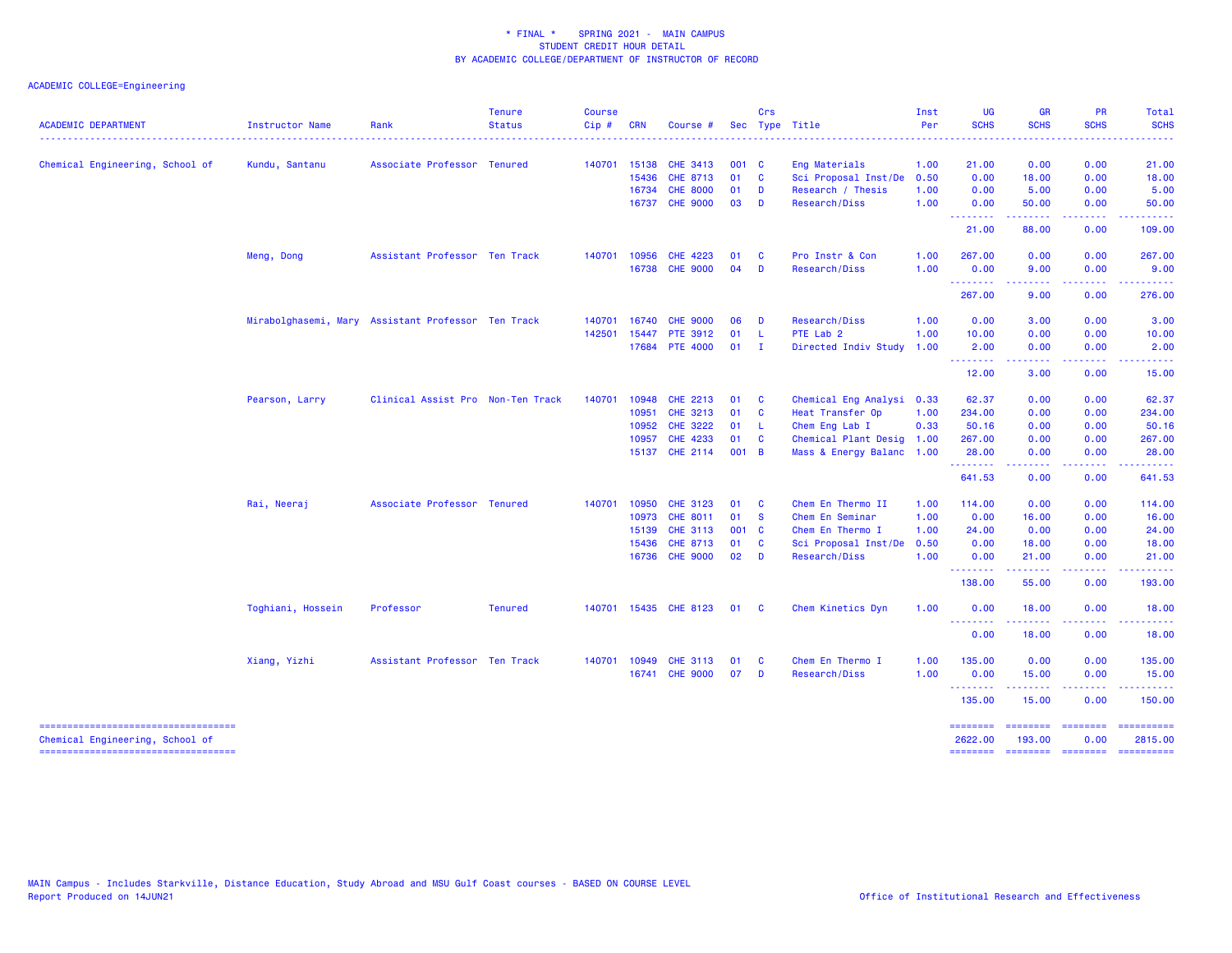| 143801<br>0.00<br>Civil & Environmental Engineering<br>Cook, James<br>Instructor<br>Non-Ten Track<br>10730 CE 2213<br>01<br>C<br>Surveying<br>1.00<br>270.00<br>0.00<br>CE 2213<br>02<br>K<br>0.00<br>10731<br>Surveying<br>1.00<br>0.00<br>0.00<br>10732 CE 2213<br>03<br>K<br>Surveying<br>1.00<br>0.00<br>0.00<br>0.00<br>CE 2213<br>04<br>1.00<br>0.00<br>0.00<br>10733<br>К<br>Surveying<br>0.00<br>151102 10750 CE 4243<br>01<br>C<br><b>Land Surveys</b><br>1.00<br>36.00<br>0.00<br>0.00<br>.<br>22222<br>.<br>306.00<br>0.00<br>0.00<br>14351<br><b>CE 9000</b><br>512 D<br>8.00<br>0.00<br>Ermagun, Alireza<br>Assistant Professor Ten Track<br>140801<br>Research / Diss<br>1.00<br>0.00<br>15406<br>CE 4163<br>01<br><b>C</b><br>Urban Tranp. Plannin<br>27.00<br>0.00<br>1.00<br>0.00<br>15409<br>CE 6163<br>01<br>Urban Tranp. Plannin<br>1.00<br>0.00<br>0.00<br><b>C</b><br>3.00<br>15417 CE 6163<br>501 C<br>Urban Tranp. Plannin<br>1.00<br>0.00<br>3.00<br>0.00<br><b>CE 9000</b><br>17458<br>01<br><b>D</b><br>Research / Diss<br>1.00<br>0.00<br>3.00<br>0.00<br>.<br>22222<br>المتحدث<br>27.00<br>17.00<br>0.00<br>Freyne, Seamus<br>Associate Professor Tenured<br>140101<br>12312 GE 1501<br>01<br>E<br>Engineering Design C 1.00<br>5.00<br>0.00<br>0.00<br>140801<br>CE 4973<br>01<br><b>C</b><br>Concrete Structures<br>150.00<br>0.00<br>10760<br>1.00<br>0.00<br>501 D<br>0.00<br>14340<br><b>CE 9000</b><br>Research / Diss<br>1.00<br>0.00<br>2.00<br>15413 CE 8503<br>Data Analysis for CE 1.00<br>01<br>C<br>0.00<br>21.00<br>0.00<br>501 C<br>15421 CE 8503<br>Data Analysis for CE 1.00<br>0.00<br>60.00<br>0.00 | Total<br><b>SCHS</b><br>. |
|-----------------------------------------------------------------------------------------------------------------------------------------------------------------------------------------------------------------------------------------------------------------------------------------------------------------------------------------------------------------------------------------------------------------------------------------------------------------------------------------------------------------------------------------------------------------------------------------------------------------------------------------------------------------------------------------------------------------------------------------------------------------------------------------------------------------------------------------------------------------------------------------------------------------------------------------------------------------------------------------------------------------------------------------------------------------------------------------------------------------------------------------------------------------------------------------------------------------------------------------------------------------------------------------------------------------------------------------------------------------------------------------------------------------------------------------------------------------------------------------------------------------------------------------------------------------------------------------------------------------------------------------------------|---------------------------|
|                                                                                                                                                                                                                                                                                                                                                                                                                                                                                                                                                                                                                                                                                                                                                                                                                                                                                                                                                                                                                                                                                                                                                                                                                                                                                                                                                                                                                                                                                                                                                                                                                                                     | 270.00                    |
|                                                                                                                                                                                                                                                                                                                                                                                                                                                                                                                                                                                                                                                                                                                                                                                                                                                                                                                                                                                                                                                                                                                                                                                                                                                                                                                                                                                                                                                                                                                                                                                                                                                     | 0.00                      |
|                                                                                                                                                                                                                                                                                                                                                                                                                                                                                                                                                                                                                                                                                                                                                                                                                                                                                                                                                                                                                                                                                                                                                                                                                                                                                                                                                                                                                                                                                                                                                                                                                                                     | 0.00                      |
|                                                                                                                                                                                                                                                                                                                                                                                                                                                                                                                                                                                                                                                                                                                                                                                                                                                                                                                                                                                                                                                                                                                                                                                                                                                                                                                                                                                                                                                                                                                                                                                                                                                     | 0.00                      |
|                                                                                                                                                                                                                                                                                                                                                                                                                                                                                                                                                                                                                                                                                                                                                                                                                                                                                                                                                                                                                                                                                                                                                                                                                                                                                                                                                                                                                                                                                                                                                                                                                                                     | 36.00<br>.                |
|                                                                                                                                                                                                                                                                                                                                                                                                                                                                                                                                                                                                                                                                                                                                                                                                                                                                                                                                                                                                                                                                                                                                                                                                                                                                                                                                                                                                                                                                                                                                                                                                                                                     | 306.00                    |
|                                                                                                                                                                                                                                                                                                                                                                                                                                                                                                                                                                                                                                                                                                                                                                                                                                                                                                                                                                                                                                                                                                                                                                                                                                                                                                                                                                                                                                                                                                                                                                                                                                                     | 8.00                      |
|                                                                                                                                                                                                                                                                                                                                                                                                                                                                                                                                                                                                                                                                                                                                                                                                                                                                                                                                                                                                                                                                                                                                                                                                                                                                                                                                                                                                                                                                                                                                                                                                                                                     | 27.00                     |
|                                                                                                                                                                                                                                                                                                                                                                                                                                                                                                                                                                                                                                                                                                                                                                                                                                                                                                                                                                                                                                                                                                                                                                                                                                                                                                                                                                                                                                                                                                                                                                                                                                                     | 3.00                      |
|                                                                                                                                                                                                                                                                                                                                                                                                                                                                                                                                                                                                                                                                                                                                                                                                                                                                                                                                                                                                                                                                                                                                                                                                                                                                                                                                                                                                                                                                                                                                                                                                                                                     | 3.00                      |
|                                                                                                                                                                                                                                                                                                                                                                                                                                                                                                                                                                                                                                                                                                                                                                                                                                                                                                                                                                                                                                                                                                                                                                                                                                                                                                                                                                                                                                                                                                                                                                                                                                                     | 3.00<br>. د د د د         |
|                                                                                                                                                                                                                                                                                                                                                                                                                                                                                                                                                                                                                                                                                                                                                                                                                                                                                                                                                                                                                                                                                                                                                                                                                                                                                                                                                                                                                                                                                                                                                                                                                                                     | 44.00                     |
|                                                                                                                                                                                                                                                                                                                                                                                                                                                                                                                                                                                                                                                                                                                                                                                                                                                                                                                                                                                                                                                                                                                                                                                                                                                                                                                                                                                                                                                                                                                                                                                                                                                     | 5.00                      |
|                                                                                                                                                                                                                                                                                                                                                                                                                                                                                                                                                                                                                                                                                                                                                                                                                                                                                                                                                                                                                                                                                                                                                                                                                                                                                                                                                                                                                                                                                                                                                                                                                                                     | 150.00                    |
|                                                                                                                                                                                                                                                                                                                                                                                                                                                                                                                                                                                                                                                                                                                                                                                                                                                                                                                                                                                                                                                                                                                                                                                                                                                                                                                                                                                                                                                                                                                                                                                                                                                     | 2.00                      |
|                                                                                                                                                                                                                                                                                                                                                                                                                                                                                                                                                                                                                                                                                                                                                                                                                                                                                                                                                                                                                                                                                                                                                                                                                                                                                                                                                                                                                                                                                                                                                                                                                                                     | 21.00                     |
| .<br>.<br>.                                                                                                                                                                                                                                                                                                                                                                                                                                                                                                                                                                                                                                                                                                                                                                                                                                                                                                                                                                                                                                                                                                                                                                                                                                                                                                                                                                                                                                                                                                                                                                                                                                         | 60.00<br>والمتحدث للمنابذ |
| 155.00<br>83.00<br>0.00                                                                                                                                                                                                                                                                                                                                                                                                                                                                                                                                                                                                                                                                                                                                                                                                                                                                                                                                                                                                                                                                                                                                                                                                                                                                                                                                                                                                                                                                                                                                                                                                                             | 238.00                    |
| Gude, Veera<br>Associate Professor Tenured<br>140801<br>10758 CE 4863<br>01<br><b>C</b><br>Water & Waste Engr.<br>1.00<br>192.00<br>0.00<br>0.00                                                                                                                                                                                                                                                                                                                                                                                                                                                                                                                                                                                                                                                                                                                                                                                                                                                                                                                                                                                                                                                                                                                                                                                                                                                                                                                                                                                                                                                                                                    | 192.00                    |
| 14341<br><b>CE 9000</b><br>502 D<br>Research / Diss<br>1.00<br>0.00<br>1.00<br>0.00                                                                                                                                                                                                                                                                                                                                                                                                                                                                                                                                                                                                                                                                                                                                                                                                                                                                                                                                                                                                                                                                                                                                                                                                                                                                                                                                                                                                                                                                                                                                                                 | 1.00                      |
| <b>CE 4000</b><br>02<br>Directed Indiv Study<br>3.00<br>0.00<br>17157<br>$\blacksquare$<br>1.00<br>0.00                                                                                                                                                                                                                                                                                                                                                                                                                                                                                                                                                                                                                                                                                                                                                                                                                                                                                                                                                                                                                                                                                                                                                                                                                                                                                                                                                                                                                                                                                                                                             | 3.00                      |
| <b>CE 7000</b><br>Directed Indiv Study<br>0.00<br>0.00<br>17457<br>01<br>$\mathbf{I}$<br>1.00<br>3.00                                                                                                                                                                                                                                                                                                                                                                                                                                                                                                                                                                                                                                                                                                                                                                                                                                                                                                                                                                                                                                                                                                                                                                                                                                                                                                                                                                                                                                                                                                                                               | 3.00                      |
| <b>CE 9000</b><br>03<br>17460<br>D<br>Research / Diss<br>1.00<br>0.00<br>7.00<br>0.00                                                                                                                                                                                                                                                                                                                                                                                                                                                                                                                                                                                                                                                                                                                                                                                                                                                                                                                                                                                                                                                                                                                                                                                                                                                                                                                                                                                                                                                                                                                                                               | 7.00                      |
| 17907 CE 4000<br>04<br>$\mathbf{I}$<br>Directed Indiv Study<br>1.00<br>3.00<br>0.00<br>0.00<br>.<br>$\frac{1}{2} \left( \frac{1}{2} \right) \left( \frac{1}{2} \right) \left( \frac{1}{2} \right) \left( \frac{1}{2} \right)$                                                                                                                                                                                                                                                                                                                                                                                                                                                                                                                                                                                                                                                                                                                                                                                                                                                                                                                                                                                                                                                                                                                                                                                                                                                                                                                                                                                                                       | 3.00<br>.                 |
| 198.00<br>11.00<br>0.00                                                                                                                                                                                                                                                                                                                                                                                                                                                                                                                                                                                                                                                                                                                                                                                                                                                                                                                                                                                                                                                                                                                                                                                                                                                                                                                                                                                                                                                                                                                                                                                                                             | 209.00                    |
| Gullett, Philip<br>Associate Professor Tenured<br>140801<br>14325<br><b>CE 8000</b><br>503 D<br>Research / Thesis<br>1.00<br>0.00<br>1.00<br>0.00                                                                                                                                                                                                                                                                                                                                                                                                                                                                                                                                                                                                                                                                                                                                                                                                                                                                                                                                                                                                                                                                                                                                                                                                                                                                                                                                                                                                                                                                                                   | 1.00                      |
| 14342 CE 9000<br>503 D<br>Research / Diss<br>1.00<br>0.00<br>0.00<br>2.00                                                                                                                                                                                                                                                                                                                                                                                                                                                                                                                                                                                                                                                                                                                                                                                                                                                                                                                                                                                                                                                                                                                                                                                                                                                                                                                                                                                                                                                                                                                                                                           | 2.00                      |
| 17474<br><b>CE 8000</b><br>04<br>D<br>Research / Thesis<br>1.00<br>0.00<br>0.00<br>1.00                                                                                                                                                                                                                                                                                                                                                                                                                                                                                                                                                                                                                                                                                                                                                                                                                                                                                                                                                                                                                                                                                                                                                                                                                                                                                                                                                                                                                                                                                                                                                             | 1.00                      |
| <b>CE 7000</b><br>503 I<br>1.00<br>0.00<br>17830<br>Directed Indiv Study<br>0.00<br>3.00                                                                                                                                                                                                                                                                                                                                                                                                                                                                                                                                                                                                                                                                                                                                                                                                                                                                                                                                                                                                                                                                                                                                                                                                                                                                                                                                                                                                                                                                                                                                                            | 3.00                      |
| 140803 10748 CE 3603<br>01 C<br>Structural Mech<br>1.00<br>0.00<br>150.00<br>0.00<br><u>.</u><br>.<br><b></b>                                                                                                                                                                                                                                                                                                                                                                                                                                                                                                                                                                                                                                                                                                                                                                                                                                                                                                                                                                                                                                                                                                                                                                                                                                                                                                                                                                                                                                                                                                                                       | 150.00<br>.               |
| 150.00<br>7.00<br>0.00                                                                                                                                                                                                                                                                                                                                                                                                                                                                                                                                                                                                                                                                                                                                                                                                                                                                                                                                                                                                                                                                                                                                                                                                                                                                                                                                                                                                                                                                                                                                                                                                                              | 157.00                    |
| Howard, Isaac<br>Professor<br><b>Tenured</b><br>140801<br>10741<br>CE 3313<br>Construction Materia 1.00<br>0.00<br>0.00<br>01<br><b>C</b><br>282.00                                                                                                                                                                                                                                                                                                                                                                                                                                                                                                                                                                                                                                                                                                                                                                                                                                                                                                                                                                                                                                                                                                                                                                                                                                                                                                                                                                                                                                                                                                 | 282.00                    |
| 14343<br><b>CE 9000</b><br>504 D<br>Research / Diss<br>1.00<br>0.00<br>2.00<br>0.00                                                                                                                                                                                                                                                                                                                                                                                                                                                                                                                                                                                                                                                                                                                                                                                                                                                                                                                                                                                                                                                                                                                                                                                                                                                                                                                                                                                                                                                                                                                                                                 | 2.00                      |
| <b>CE 4000</b><br>16416<br>01<br>$\mathbf{I}$<br>Directed Indiv Study 1.00<br>3.00<br>0.00<br>0.00                                                                                                                                                                                                                                                                                                                                                                                                                                                                                                                                                                                                                                                                                                                                                                                                                                                                                                                                                                                                                                                                                                                                                                                                                                                                                                                                                                                                                                                                                                                                                  | 3.00                      |
| 17462<br><b>CE 9000</b><br>05<br>D<br>Research / Diss<br>1.00<br>0.00<br>1.00<br>0.00                                                                                                                                                                                                                                                                                                                                                                                                                                                                                                                                                                                                                                                                                                                                                                                                                                                                                                                                                                                                                                                                                                                                                                                                                                                                                                                                                                                                                                                                                                                                                               | 1.00                      |
| <b>CE 8000</b><br>17475<br>05<br>D<br>Research / Thesis<br>1.00<br>0.00<br>9.00<br>0.00                                                                                                                                                                                                                                                                                                                                                                                                                                                                                                                                                                                                                                                                                                                                                                                                                                                                                                                                                                                                                                                                                                                                                                                                                                                                                                                                                                                                                                                                                                                                                             | 9.00                      |
| 16222<br>CE 8303<br>01<br>C<br>1.00<br>0.00<br>140899<br>Mat'l Characterizati<br>0.00<br>21.00                                                                                                                                                                                                                                                                                                                                                                                                                                                                                                                                                                                                                                                                                                                                                                                                                                                                                                                                                                                                                                                                                                                                                                                                                                                                                                                                                                                                                                                                                                                                                      | 21.00                     |
| 16223 CE 8303<br>501 C<br>Mat'l Characterizati 1.00<br>0.00<br>33.00<br>0.00<br>المتمامين<br>.<br>.                                                                                                                                                                                                                                                                                                                                                                                                                                                                                                                                                                                                                                                                                                                                                                                                                                                                                                                                                                                                                                                                                                                                                                                                                                                                                                                                                                                                                                                                                                                                                 | 33.00<br>المتمام ماما     |
| 285.00<br>66.00<br>0.00                                                                                                                                                                                                                                                                                                                                                                                                                                                                                                                                                                                                                                                                                                                                                                                                                                                                                                                                                                                                                                                                                                                                                                                                                                                                                                                                                                                                                                                                                                                                                                                                                             | 351.00                    |
| Lynn, Thomas<br>Clinical Assist Pro Non-Ten Track<br>140801<br>10735 CE 3113<br>01<br>Transportation Engr<br>297.00<br>0.00<br>0.00<br><b>C</b><br>1.00<br>10747 CE 3503<br>01<br>C<br>Water Resource Engr. 1.00<br>312.00<br>0.00<br>0.00                                                                                                                                                                                                                                                                                                                                                                                                                                                                                                                                                                                                                                                                                                                                                                                                                                                                                                                                                                                                                                                                                                                                                                                                                                                                                                                                                                                                          | 297.00<br>312.00          |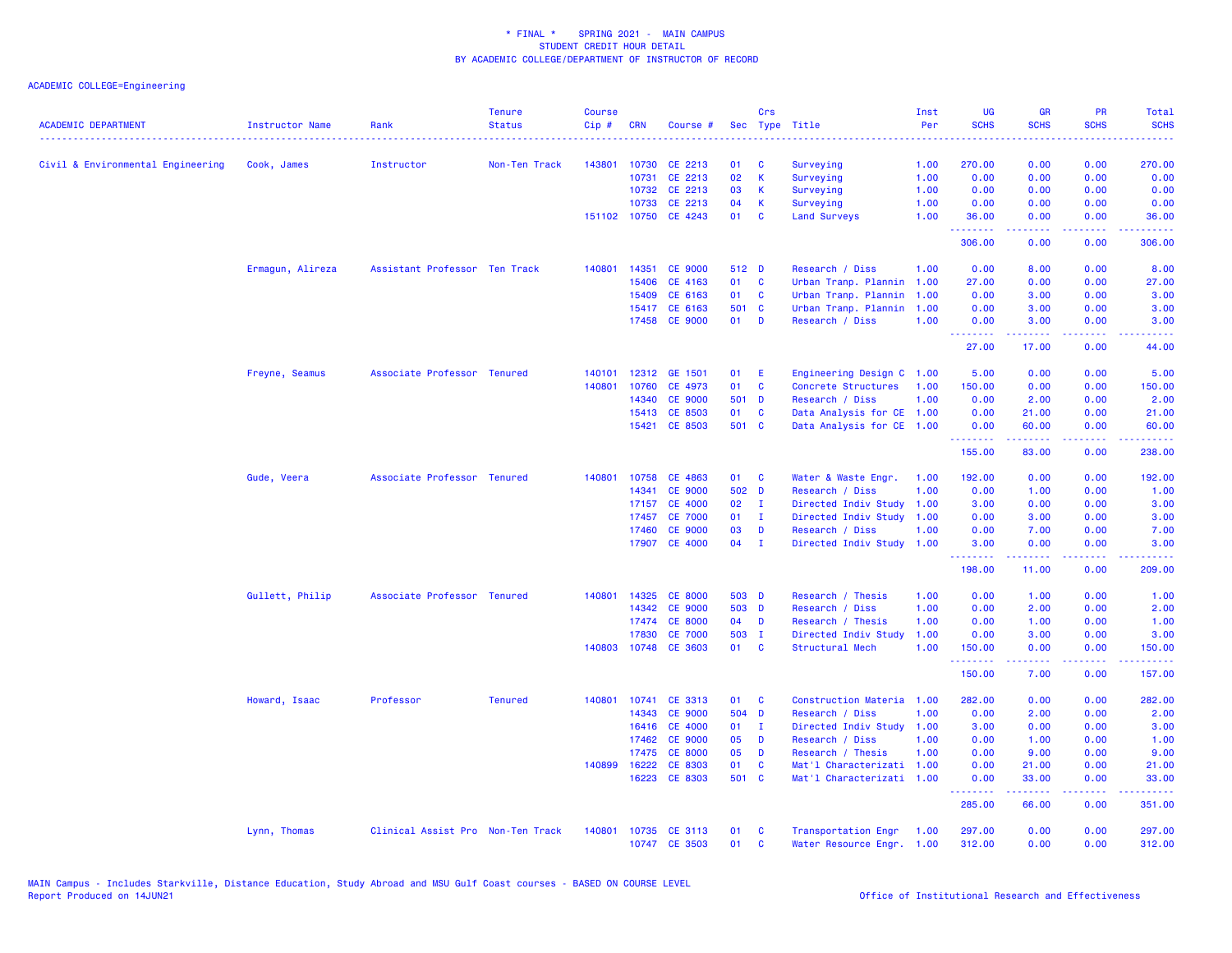| <b>ACADEMIC DEPARTMENT</b>        | <b>Instructor Name</b>           | Rank                          | <b>Tenure</b><br><b>Status</b><br>. <b>.</b> . | <b>Course</b><br>Cip# | <b>CRN</b>   | Course #             |                 | Crs          | Sec Type Title            | Inst<br>Per | <b>UG</b><br><b>SCHS</b>                                                                                                                                                                                                                                                                                                                                                                                                                                                                       | <b>GR</b><br><b>SCHS</b>                                                                                                                                      | <b>PR</b><br><b>SCHS</b> | Total<br><b>SCHS</b><br>.                                                                                                                                    |
|-----------------------------------|----------------------------------|-------------------------------|------------------------------------------------|-----------------------|--------------|----------------------|-----------------|--------------|---------------------------|-------------|------------------------------------------------------------------------------------------------------------------------------------------------------------------------------------------------------------------------------------------------------------------------------------------------------------------------------------------------------------------------------------------------------------------------------------------------------------------------------------------------|---------------------------------------------------------------------------------------------------------------------------------------------------------------|--------------------------|--------------------------------------------------------------------------------------------------------------------------------------------------------------|
|                                   |                                  |                               |                                                |                       |              |                      |                 |              |                           |             | .                                                                                                                                                                                                                                                                                                                                                                                                                                                                                              | ---------                                                                                                                                                     | <u>.</u>                 | . <u>.</u> .                                                                                                                                                 |
|                                   |                                  |                               |                                                |                       |              |                      |                 |              |                           |             | 609.00                                                                                                                                                                                                                                                                                                                                                                                                                                                                                         | 0.00                                                                                                                                                          | 0.00                     | 609.00                                                                                                                                                       |
| Civil & Environmental Engineering | Magbanua, Benjamin               | Associate Professor Tenured   |                                                | 140801                |              | 10734 CE 2803        | 01              | C            | Environ Engr Issues       | 1.00        | 171.00                                                                                                                                                                                                                                                                                                                                                                                                                                                                                         | 0.00                                                                                                                                                          | 0.00                     | 171.00                                                                                                                                                       |
|                                   |                                  |                               |                                                |                       | 14893        | CE 2803              | 001 C           |              | Environ Engr Issues       | 1.00        | 12.00                                                                                                                                                                                                                                                                                                                                                                                                                                                                                          | 0.00                                                                                                                                                          | 0.00                     | 12.00                                                                                                                                                        |
|                                   |                                  |                               |                                                |                       |              | 17387 CE 4000        | 03 I            |              | Directed Indiv Study 1.00 |             | 3.00<br>$\begin{array}{cccccccccccccc} \multicolumn{2}{c}{} & \multicolumn{2}{c}{} & \multicolumn{2}{c}{} & \multicolumn{2}{c}{} & \multicolumn{2}{c}{} & \multicolumn{2}{c}{} & \multicolumn{2}{c}{} & \multicolumn{2}{c}{} & \multicolumn{2}{c}{} & \multicolumn{2}{c}{} & \multicolumn{2}{c}{} & \multicolumn{2}{c}{} & \multicolumn{2}{c}{} & \multicolumn{2}{c}{} & \multicolumn{2}{c}{} & \multicolumn{2}{c}{} & \multicolumn{2}{c}{} & \multicolumn{2}{c}{} & \multicolumn{2}{c}{} & \$ | 0.00<br>.                                                                                                                                                     | 0.00<br>22222            | 3.00<br>$\frac{1}{2} \left( \frac{1}{2} \right) \left( \frac{1}{2} \right) \left( \frac{1}{2} \right) \left( \frac{1}{2} \right) \left( \frac{1}{2} \right)$ |
|                                   |                                  |                               |                                                |                       |              |                      |                 |              |                           |             | 186.00                                                                                                                                                                                                                                                                                                                                                                                                                                                                                         | 0.00                                                                                                                                                          | 0.00                     | 186.00                                                                                                                                                       |
|                                   | Martin, James L.                 | Non-Employee                  | Not Applicable                                 |                       |              | 140805 15415 CE 8573 | 01              | C            | Hydro-environmental       | 1.00        | 0.00                                                                                                                                                                                                                                                                                                                                                                                                                                                                                           | 15.00                                                                                                                                                         | 0.00                     | 15.00                                                                                                                                                        |
|                                   |                                  |                               |                                                |                       |              | 15423 CE 8573        | 501 C           |              | Hydro-environmental       | 1.00        | 0.00                                                                                                                                                                                                                                                                                                                                                                                                                                                                                           | 27.00                                                                                                                                                         | 0.00                     | 27.00                                                                                                                                                        |
|                                   |                                  |                               |                                                |                       |              |                      |                 |              |                           |             | .<br>0.00                                                                                                                                                                                                                                                                                                                                                                                                                                                                                      | د د د د د<br>42.00                                                                                                                                            | .<br>0.00                | .<br>42.00                                                                                                                                                   |
|                                   | Ortega Achury, Sandr Non-Faculty |                               | Not Applicable                                 | 140802                |              | 10743 CE 3501        | 01 L            |              | Water Res. Engr Lab       | 1.00        | 21.00                                                                                                                                                                                                                                                                                                                                                                                                                                                                                          | 0.00                                                                                                                                                          | 0.00                     | 21.00                                                                                                                                                        |
|                                   |                                  |                               |                                                |                       |              | 10744 CE 3501        | 02              | - L          | Water Res. Engr Lab       | 1.00        | 24.00                                                                                                                                                                                                                                                                                                                                                                                                                                                                                          | 0.00                                                                                                                                                          | 0.00                     | 24.00                                                                                                                                                        |
|                                   |                                  |                               |                                                |                       |              | 10745 CE 3501        | 03              | - L          | Water Res. Engr Lab       | 1.00        | 25.00                                                                                                                                                                                                                                                                                                                                                                                                                                                                                          | 0.00                                                                                                                                                          | 0.00                     | 25.00                                                                                                                                                        |
|                                   |                                  |                               |                                                |                       |              | 10746 CE 3501        | 04              | $\mathsf{L}$ | Water Res. Engr Lab       | 1.00        | 22.00<br>.                                                                                                                                                                                                                                                                                                                                                                                                                                                                                     | 0.00<br>.                                                                                                                                                     | 0.00<br>د د د د .        | 22.00<br>.                                                                                                                                                   |
|                                   |                                  |                               |                                                |                       |              |                      |                 |              |                           |             | 92.00                                                                                                                                                                                                                                                                                                                                                                                                                                                                                          | 0.00                                                                                                                                                          | 0.00                     | 92.00                                                                                                                                                        |
|                                   | Ramirez Avila, John              | Assistant Professor Ten Track |                                                |                       | 140801 14330 | <b>CE 8000</b>       | 508 D           |              | Research / Thesis         | 1.00        | 0.00                                                                                                                                                                                                                                                                                                                                                                                                                                                                                           | 3.00                                                                                                                                                          | 0.00                     | 3.00                                                                                                                                                         |
|                                   |                                  |                               |                                                |                       | 14347        | <b>CE 9000</b>       | 508 D           |              | Research / Diss           | 1.00        | 0.00                                                                                                                                                                                                                                                                                                                                                                                                                                                                                           | 3.00                                                                                                                                                          | 0.00                     | 3.00                                                                                                                                                         |
|                                   |                                  |                               |                                                |                       | 17465        | <b>CE 9000</b>       | 08              | D            | Research / Diss           | 1.00        | 0.00                                                                                                                                                                                                                                                                                                                                                                                                                                                                                           | 2.00                                                                                                                                                          | 0.00                     | 2.00                                                                                                                                                         |
|                                   |                                  |                               |                                                |                       | 140805 10753 | CE 4513              | 01              | $\mathbf{C}$ | Engr. Hydrology           | 1.00        | 54.00                                                                                                                                                                                                                                                                                                                                                                                                                                                                                          | 0.00                                                                                                                                                          | 0.00                     | 54.00                                                                                                                                                        |
|                                   |                                  |                               |                                                |                       | 10766        | CE 6513              | 01              | C            | Engr. Hydrology           | 1.00        | 0.00                                                                                                                                                                                                                                                                                                                                                                                                                                                                                           | 3.00                                                                                                                                                          | 0.00                     | 3.00                                                                                                                                                         |
|                                   |                                  |                               |                                                |                       |              | 15414 CE 8563        | 01              | <b>C</b>     | Groundwater Res Eval      | 1.00        | 0.00                                                                                                                                                                                                                                                                                                                                                                                                                                                                                           | 6.00                                                                                                                                                          | 0.00                     | 6.00                                                                                                                                                         |
|                                   |                                  |                               |                                                |                       |              | 15422 CE 8563        | 501 C           |              | Groundwater Res Eval      | 1.00        | 0.00<br>.                                                                                                                                                                                                                                                                                                                                                                                                                                                                                      | 21.00<br>$\frac{1}{2} \left( \frac{1}{2} \right) \left( \frac{1}{2} \right) \left( \frac{1}{2} \right) \left( \frac{1}{2} \right) \left( \frac{1}{2} \right)$ | 0.00<br>بالأباب          | 21.00<br>المتمامين                                                                                                                                           |
|                                   |                                  |                               |                                                |                       |              |                      |                 |              |                           |             | 54.00                                                                                                                                                                                                                                                                                                                                                                                                                                                                                          | 38.00                                                                                                                                                         | 0.00                     | 92.00                                                                                                                                                        |
|                                   | Stache, Jeremiah                 | Non-Employee                  | Not Applicable                                 | 140801                |              | 15412 CE 8473        | 01              | <b>C</b>     | Theoretical Soil Mec 1.00 |             | 0.00                                                                                                                                                                                                                                                                                                                                                                                                                                                                                           | 3.00                                                                                                                                                          | 0.00                     | 3.00                                                                                                                                                         |
|                                   |                                  |                               |                                                |                       |              | 15420 CE 8473        | 501 C           |              | Theoretical Soil Mec 1.00 |             | 0.00<br>.                                                                                                                                                                                                                                                                                                                                                                                                                                                                                      | 18.00<br>.                                                                                                                                                    | 0.00<br>.                | 18.00<br>.                                                                                                                                                   |
|                                   |                                  |                               |                                                |                       |              |                      |                 |              |                           |             | 0.00                                                                                                                                                                                                                                                                                                                                                                                                                                                                                           | 21.00                                                                                                                                                         | 0.00                     | 21.00                                                                                                                                                        |
|                                   | Truax, Dennis                    | Professor                     | <b>Tenured</b>                                 | 140801                | 10759        | CE 4903              | 01              | $\mathbf{C}$ | Civil Engr Comp           | 1.00        | 141.00                                                                                                                                                                                                                                                                                                                                                                                                                                                                                         | 0.00                                                                                                                                                          | 0.00                     | 141.00                                                                                                                                                       |
|                                   |                                  |                               |                                                |                       | 14348        | <b>CE 9000</b>       | 509 D           |              | Research / Diss           | 1.00        | 0.00                                                                                                                                                                                                                                                                                                                                                                                                                                                                                           | 1.00                                                                                                                                                          | 0.00                     | 1.00                                                                                                                                                         |
|                                   |                                  |                               |                                                |                       |              | 17466 CE 9000        | 09              | <b>D</b>     | Research / Diss           | 1.00        | 0.00                                                                                                                                                                                                                                                                                                                                                                                                                                                                                           | 1.00<br>.                                                                                                                                                     | 0.00<br>.                | 1.00                                                                                                                                                         |
|                                   |                                  |                               |                                                |                       |              |                      |                 |              |                           |             | .<br>141.00                                                                                                                                                                                                                                                                                                                                                                                                                                                                                    | 2.00                                                                                                                                                          | 0.00                     | .<br>143.00                                                                                                                                                  |
|                                   | Vahedifard, Farshid              | Associate Professor Tenured   |                                                | 140801                | 10751        | CE 4433              | 01              | C            | Foundations               | 1.00        | 135.00                                                                                                                                                                                                                                                                                                                                                                                                                                                                                         | 0.00                                                                                                                                                          | 0.00                     | 135.00                                                                                                                                                       |
|                                   |                                  |                               |                                                |                       | 14349        | <b>CE 9000</b>       | 510 D           |              | Research / Diss           | 1.00        | 0.00                                                                                                                                                                                                                                                                                                                                                                                                                                                                                           | 9.00                                                                                                                                                          | 0.00                     | 9.00                                                                                                                                                         |
|                                   |                                  |                               |                                                |                       | 17207        | <b>CE 7000</b>       | 501 I           |              | Directed Indiv Study      | 1.00        | 0.00                                                                                                                                                                                                                                                                                                                                                                                                                                                                                           | 3.00                                                                                                                                                          | 0.00                     | 3.00                                                                                                                                                         |
|                                   |                                  |                               |                                                |                       | 17467        | <b>CE 9000</b>       | $10$ D          |              | Research / Diss           | 1.00        | 0.00                                                                                                                                                                                                                                                                                                                                                                                                                                                                                           | 7.00                                                                                                                                                          | 0.00                     | 7.00                                                                                                                                                         |
|                                   |                                  |                               |                                                |                       |              | 17731 CE 7000        | 502 I           |              | Directed Indiv Study 1.00 |             | 0.00<br>.                                                                                                                                                                                                                                                                                                                                                                                                                                                                                      | 3.00<br>$- - - - -$                                                                                                                                           | 0.00<br>.                | 3.00<br>.                                                                                                                                                    |
|                                   |                                  |                               |                                                |                       |              |                      |                 |              |                           |             | 135.00                                                                                                                                                                                                                                                                                                                                                                                                                                                                                         | 22.00                                                                                                                                                         | 0.00                     | 157.00                                                                                                                                                       |
|                                   | Wang, Jun                        | Assistant Professor Ten Track |                                                |                       |              | 140801 14352 CE 9000 | 513 D           |              | Research / Diss           | 1.00        | 0.00                                                                                                                                                                                                                                                                                                                                                                                                                                                                                           | 7.00                                                                                                                                                          | 0.00                     | 7.00                                                                                                                                                         |
|                                   |                                  |                               |                                                |                       | 15407        | CE 4733              | 01              | C            | Const Eng Equipt & M      | 1.00        | 72.00                                                                                                                                                                                                                                                                                                                                                                                                                                                                                          | 0.00                                                                                                                                                          | 0.00                     | 72.00                                                                                                                                                        |
|                                   |                                  |                               |                                                |                       |              | 17468 CE 9000        | 11 <sub>1</sub> | <b>D</b>     | Research / Diss           | 1.00        | 0.00                                                                                                                                                                                                                                                                                                                                                                                                                                                                                           | 3.00                                                                                                                                                          | 0.00                     | 3.00                                                                                                                                                         |
|                                   |                                  |                               |                                                | 141001                |              | 15418 CE 6733        | 501             | <b>C</b>     | Const Eng Equipt & M 1.00 |             | 0.00                                                                                                                                                                                                                                                                                                                                                                                                                                                                                           | 15.00                                                                                                                                                         | 0.00                     | 15.00                                                                                                                                                        |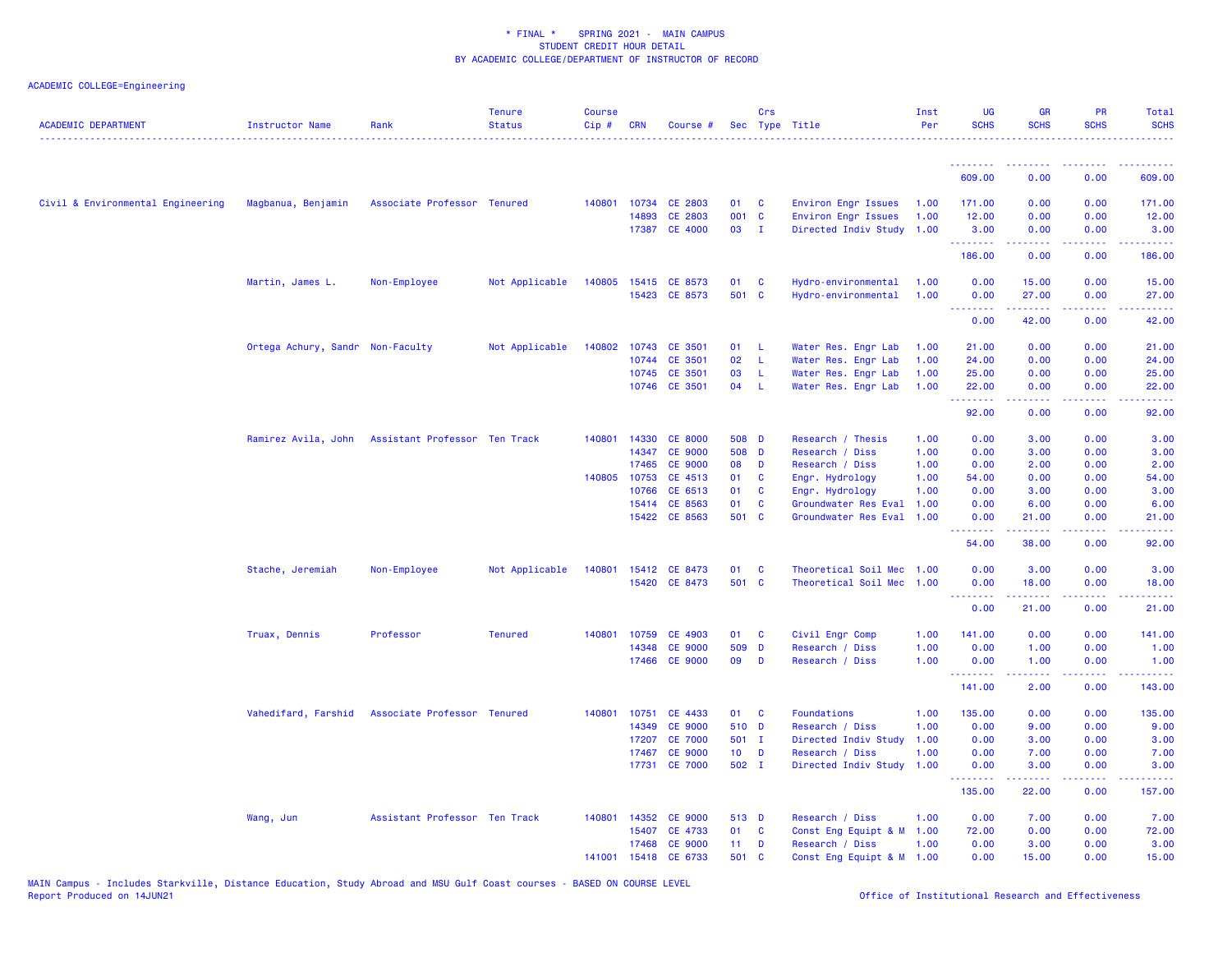| <b>ACADEMIC DEPARTMENT</b>             | Instructor Name | Rank                        | Tenure<br><b>Status</b> | Course<br>$Cip$ # | <b>CRN</b> | Course #       |                 | Crs          | Sec Type Title       | Inst<br>Per | UG<br><b>SCHS</b> | <b>GR</b><br><b>SCHS</b> | <b>PR</b><br><b>SCHS</b> | Total<br><b>SCHS</b> |
|----------------------------------------|-----------------|-----------------------------|-------------------------|-------------------|------------|----------------|-----------------|--------------|----------------------|-------------|-------------------|--------------------------|--------------------------|----------------------|
|                                        |                 |                             |                         |                   |            |                |                 |              |                      |             |                   |                          |                          |                      |
|                                        |                 |                             |                         |                   |            |                |                 |              |                      |             | --------<br>72.00 | 25.00                    | 0.00                     | 97.00                |
| Civil & Environmental Engineering      | Zhang, Li       | Associate Professor Tenured |                         | 140801            |            | 10762 CE 6143  | 01.             | $\mathbf{C}$ | Traffic Engineering  | 1.00        | 0.00              | 3.00                     | 0.00                     | 3.00                 |
|                                        |                 |                             |                         |                   |            | 14350 CE 9000  | 511 D           |              | Research / Diss      | 1.00        | 0.00              | 1.00                     | 0.00                     | 1.00                 |
|                                        |                 |                             |                         |                   |            | 17469 CE 9000  | 12 <sup>7</sup> | - D          | Research / Diss      | 1.00        | 0.00              | 1.00                     | 0.00                     | 1.00                 |
|                                        |                 |                             |                         |                   |            | 17909 CE 7000  | 504 I           |              | Directed Indiv Study | 1.00        | 0.00              | 3.00                     | 0.00                     | 3.00                 |
|                                        |                 |                             |                         | 140804            |            | 15404 CE 4143  | 01              | <b>C</b>     | Traffic Engineering  | 1.00        | 63.00             | 0.00                     | 0.00                     | 63.00                |
|                                        |                 |                             |                         | 309999            |            | 17892 CME 8000 | 02              | - D          | Research/Thesis      | 1.00        | 0.00              | 6.00                     | 0.00                     | 6.00                 |
|                                        |                 |                             |                         |                   |            |                |                 |              |                      |             | --------<br>63.00 | 14,00                    | .<br>0.00                | .<br>77.00           |
| ====================================== |                 |                             |                         |                   |            |                |                 |              |                      |             | ========          | ========                 | ========                 | ==========           |
| Civil & Environmental Engineering      |                 |                             |                         |                   |            |                |                 |              |                      |             | 2473.00           | 348,00                   | 0.00                     | 2821,00              |
| ====================================== |                 |                             |                         |                   |            |                |                 |              |                      |             | ========          | ========                 | ---------                | =========            |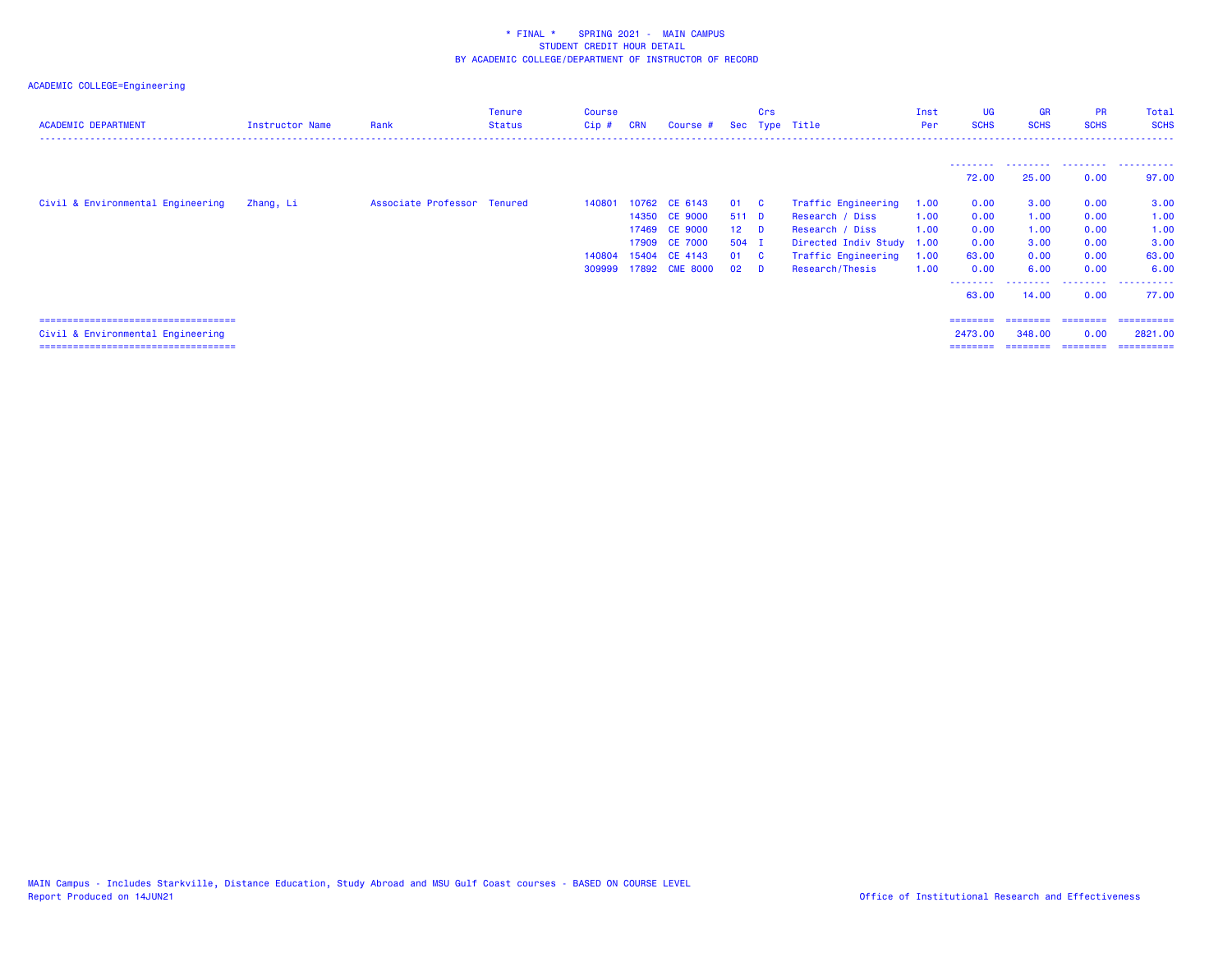| <b>ACADEMIC DEPARTMENT</b>     | <b>Instructor Name</b>                                  | Rank                              | <b>Tenure</b><br><b>Status</b> | <b>Course</b><br>Cip# | <b>CRN</b>   | Course #                   |                 | Crs          | Sec Type Title            | Inst<br>Per | <b>UG</b><br><b>SCHS</b><br>المتمامين | <b>GR</b><br><b>SCHS</b> | <b>PR</b><br><b>SCHS</b>            | Total<br><b>SCHS</b><br>2222) |
|--------------------------------|---------------------------------------------------------|-----------------------------------|--------------------------------|-----------------------|--------------|----------------------------|-----------------|--------------|---------------------------|-------------|---------------------------------------|--------------------------|-------------------------------------|-------------------------------|
| Computer Science & Engineering | Amin, Md Rayhan                                         | Grad Teach Assist                 | Not Applicable                 | 110701 11220          |              | CSE 4214                   | 02              | К            | Intro to Software En 1.00 |             | 0.00                                  | 0.00                     | 0.00                                | 0.00                          |
|                                |                                                         |                                   |                                |                       | 11221        | CSE 4214                   | 03              | K            | Intro to Software En 1.00 |             | 0.00                                  | 0.00                     | 0.00                                | 0.00                          |
|                                |                                                         |                                   |                                |                       |              | 11242 CSE 6214             | 02              | K            | Intro to Software E 1.00  |             | 0.00                                  | 0.00                     | 0.00                                | 0.00                          |
|                                |                                                         |                                   |                                |                       |              |                            |                 |              |                           |             | .<br>0.00                             | بالأباب<br>0.00          | $\sim$ $\sim$ $\sim$ $\sim$<br>0.00 | .<br>0.00                     |
|                                | Arefin, Mohammed Saf Grad Research Assis Not Applicable |                                   |                                | 110201 11193          |              | <b>CSE 1384</b>            | 11              | K            | Intermed Comp Prog        | 1.00        | 0.00                                  | 0.00                     | 0.00                                | 0.00                          |
|                                |                                                         |                                   |                                |                       | 11194        | <b>CSE 1384</b>            | 12 <sub>2</sub> | K            | Intermed Comp Prog        | 1.00        | 0.00<br>.                             | 0.00                     | 0.00                                | 0.00                          |
|                                |                                                         |                                   |                                |                       |              |                            |                 |              |                           |             | 0.00                                  | 0.00                     | 0.00                                | 0.00                          |
|                                | Banicescu, Ioana                                        | Professor                         | <b>Tenured</b>                 |                       | 110101 11275 | CSE 8813                   | 01              | C            | Theory of Computatio      | 1.00        | 0.00                                  | 45.00                    | 0.00                                | 45.00                         |
|                                |                                                         |                                   |                                |                       | 15536        | CSE 8843                   | 01              | C            | Seg/Parallel Alrthm       | 1.00        | 0.00                                  | 24.00                    | 0.00                                | 24.00                         |
|                                |                                                         |                                   |                                |                       | 17520        | <b>CSE 8843</b>            | 501 C           |              | Seg/Parallel Alrthm       | 1.00        | 0.00                                  | 15.00                    | 0.00                                | 15.00                         |
|                                |                                                         |                                   |                                |                       | 17616        | CSE 8813                   | 501 C           |              | Theory of Computatio      | 1.00        | 0.00                                  | 12.00                    | 0.00                                | 12.00                         |
|                                |                                                         |                                   |                                |                       | 309999 17252 | <b>CME 9000</b>            | 01              | D            | Research/Dis              | 1.00        | 0.00<br>.                             | 1.00                     | 0.00                                | 1.00                          |
|                                |                                                         |                                   |                                |                       |              |                            |                 |              |                           |             | 0.00                                  | 97.00                    | 0.00                                | 97.00                         |
|                                | Bethel, Cindy                                           | Professor                         | <b>Tenured</b>                 |                       | 110101 16993 | <b>CSE 8000</b>            | 10 <sub>1</sub> | D            | Research / Thesis         | 1.00        | 0.00                                  | 49.00                    | 0.00                                | 49.00                         |
|                                |                                                         |                                   |                                |                       | 17010        | <b>CSE 9000</b>            | 10 <sub>1</sub> | D            | Research/Diss             | 1.00        | 0.00                                  | 88.00                    | 0.00                                | 88.00                         |
|                                |                                                         |                                   |                                |                       | 17926        | <b>CSE 7000</b>            | 06              | $\mathbf{I}$ | Directed Indiv Study      | 1.00        | 0.00                                  | 3.00                     | 0.00                                | 3.00                          |
|                                |                                                         |                                   |                                |                       | 17977        | <b>CSE 7000</b>            | 07              | T            | Directed Indiv Study      | 1.00        | 0.00                                  | 3.00                     | 0.00                                | 3.00                          |
|                                |                                                         |                                   |                                |                       | 140101 12313 | GE 1501                    | 02              | E            | Engineering Design C 1.00 |             | 1.00<br>.                             | 0.00<br>المتمامين        | 0.00<br>$\omega$ and $\omega$       | 1.00<br>.                     |
|                                |                                                         |                                   |                                |                       |              |                            |                 |              |                           |             | 1.00                                  | 143.00                   | 0.00                                | 144.00                        |
|                                | Bhowmik, Tanmay                                         | Assistant Professor Ten Track     |                                | 110101                | 14385        | <b>CSE 8000</b>            | 502 D           |              | Research / Thesis         | 1.00        | 0.00                                  | 3.00                     | 0.00                                | 3.00                          |
|                                |                                                         |                                   |                                |                       | 15532        | CSE 8273                   | 01              | C            | Software Reqts Eng        | 1.00        | 0.00                                  | 36.00                    | 0.00                                | 36.00                         |
|                                |                                                         |                                   |                                |                       | 15533        | CSE 8273                   | 501 C           |              | Software Reqts Eng        | 1.00        | 0.00                                  | 6.00                     | 0.00                                | 6.00                          |
|                                |                                                         |                                   |                                |                       | 16991        | <b>CSE 8000</b>            | 09              | D            | Research / Thesis         | 1.00        | 0.00                                  | 12.00                    | 0.00                                | 12.00                         |
|                                |                                                         |                                   |                                |                       | 17009        | <b>CSE 9000</b>            | 09              | D            | Research/Diss             | 1.00        | 0.00                                  | 6.00                     | 0.00                                | 6.00                          |
|                                |                                                         |                                   |                                |                       | 17941        | <b>CSE 8080</b>            | 01              | $\mathbf{I}$ | Directed Project Cs       | 1.00        | 0.00<br>.                             | 3.00<br>.                | 0.00<br>$\frac{1}{2}$               | 3.00                          |
|                                |                                                         |                                   |                                |                       |              |                            |                 |              |                           |             | 0.00                                  | 66.00                    | 0.00                                | 66.00                         |
|                                | Carver III, Norman                                      | Non-Employee                      | Not Applicable                 |                       |              | 110101 15514 CSE 3183 01 C |                 |              | Systems Programming       | 1.00        | 129.00<br>.                           | 0.00                     | 0.00<br>.                           | 129.00                        |
|                                |                                                         |                                   |                                |                       |              |                            |                 |              |                           |             | 129.00                                | 0.00                     | 0.00                                | 129.00                        |
|                                | Chen, Zhiqian                                           | Assistant Professor Ten Track     |                                |                       | 110101 11251 | CSE 6633                   | 01              | <b>C</b>     | Artificial Intell         | 1.00        | 0.00                                  | 24.00                    | 0.00                                | 24.00                         |
|                                |                                                         |                                   |                                |                       | 15524        | CSE 6633                   | 501 C           |              | Artificial Intell         | 1.00        | 0.00                                  | 18.00                    | 0.00                                | 18.00                         |
|                                |                                                         |                                   |                                |                       | 16999        | <b>CSE 8000</b>            | 16              | D            | Research / Thesis         | 1.00        | 0.00                                  | 6.00                     | 0.00                                | 6.00                          |
|                                |                                                         |                                   |                                |                       | 17390        | <b>CSE 4000</b>            | 01              | $\mathbf{I}$ | Directed Indiv Study      | 1.00        | 3.00                                  | 0.00                     | 0.00                                | 3.00                          |
|                                |                                                         |                                   |                                |                       | 110102 11231 | CSE 4633                   | 01              | <b>C</b>     | Artificial Intell         | 1.00        | 99.00<br>.                            | 0.00<br>.                | 0.00<br>.                           | 99.00<br>.                    |
|                                |                                                         |                                   |                                |                       |              |                            |                 |              |                           |             | 102.00                                | 48.00                    | 0.00                                | 150.00                        |
|                                | Crumpton, Joseph                                        | Clinical Assist Pro Non-Ten Track |                                |                       | 110101 11224 | CSE 4283                   | 01              | C            | Software Testing and 1.00 |             | 135.00                                | 0.00                     | 0.00                                | 135.00                        |
|                                |                                                         |                                   |                                |                       | 11228        | <b>CSE 4503</b>            | 01              | C            | Database Management       | 1.00        | 111.00                                | 0.00                     | 0.00                                | 111.00                        |
|                                |                                                         |                                   |                                |                       | 11229        | <b>CSE 4503</b>            | 02              | C            | Database Management       | 1.00        | 78.00                                 | 0.00                     | 0.00                                | 78.00                         |
|                                |                                                         |                                   |                                |                       | 11245        | CSE 6283                   | 01              | C            | Software Testing and      | 1.00        | 0.00                                  | 3.00                     | 0.00                                | 3.00                          |
|                                |                                                         |                                   |                                |                       | 11249        | CSE 6503                   | 01              | C            | Database Management       | 1.00        | 0.00                                  | 3.00                     | 0.00                                | 3.00                          |
|                                |                                                         |                                   |                                |                       | 15090        | CSE 4833                   | 001             | C            | Intro to Algorithms       | 1.00        | 57.00                                 | 0.00                     | 0.00                                | 57.00                         |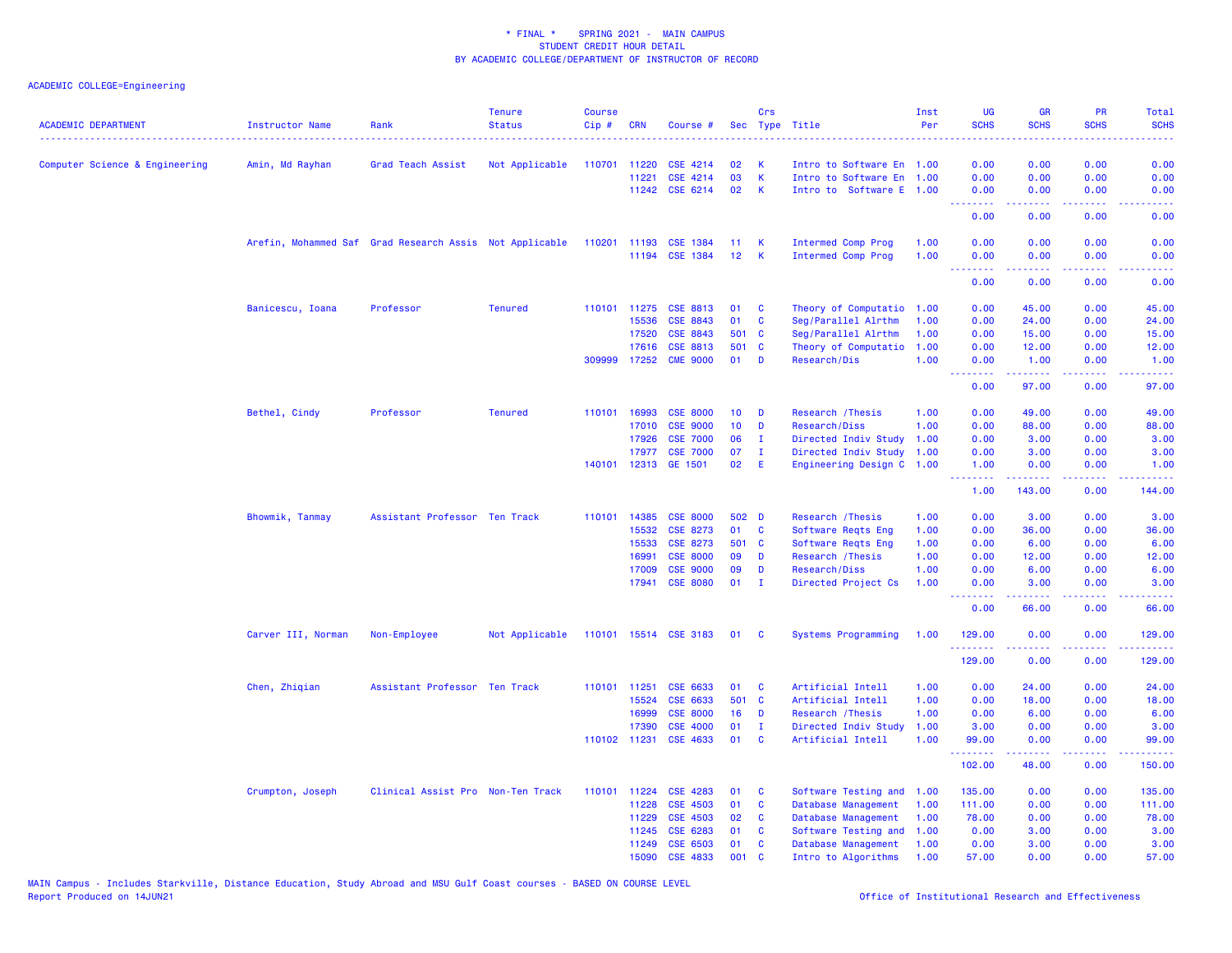| <b>ACADEMIC DEPARTMENT</b>     | Instructor Name                        | Rank                              | <b>Tenure</b><br><b>Status</b> | Course<br>Cip# | <b>CRN</b>     | Course #                    |                 | Crs          | Sec Type Title               | Inst<br>Per  | UG<br><b>SCHS</b><br>. <u>.</u> .                          | <b>GR</b><br><b>SCHS</b> | PR<br><b>SCHS</b>                   | Total<br><b>SCHS</b><br>. |
|--------------------------------|----------------------------------------|-----------------------------------|--------------------------------|----------------|----------------|-----------------------------|-----------------|--------------|------------------------------|--------------|------------------------------------------------------------|--------------------------|-------------------------------------|---------------------------|
| Computer Science & Engineering | Crumpton, Joseph                       | Clinical Assist Pro Non-Ten Track |                                | 110101         | 15091          | CSE 6833                    | 001 C           |              | Intro to Algorithms          | 1.00         | 0.00                                                       | 3.00                     | 0.00                                | 3.00                      |
|                                |                                        |                                   |                                |                | 15517          | CSE 4714                    | 01              | <b>C</b>     | Theory & Implemen of 1.00    |              | 200.00                                                     | 0.00                     | 0.00                                | 200.00                    |
|                                |                                        |                                   |                                |                | 15523          | CSE 6503                    | 02              | <b>C</b>     | Database Management          | 1.00         | 0.00                                                       | 3.00                     | 0.00                                | 3.00                      |
|                                |                                        |                                   |                                |                |                | 15525 CSE 6714              | 01              | <b>C</b>     | Theory & Implemen of 1.00    |              | 0.00                                                       | 4.00                     | 0.00                                | 4.00                      |
|                                |                                        |                                   |                                |                |                |                             |                 |              |                              |              | <u>.</u><br>581.00                                         | بالأباب<br>16.00         | $\sim$ $\sim$ $\sim$ $\sim$<br>0.00 | 597.00                    |
|                                | Dhakal Ghimire, Amri Grad Teach Assist |                                   | Not Applicable                 |                |                | 110201 11172 CSE 1284       | 04              | К            | Intro Comp Prog              | 1.00         | 0.00                                                       | 0.00                     | 0.00                                | 0.00                      |
|                                |                                        |                                   |                                |                |                | 11173 CSE 1284              | 05              | $\mathsf K$  | Intro Comp Prog              | 1.00         | 0.00                                                       | 0.00                     | 0.00                                | 0.00                      |
|                                |                                        |                                   |                                |                |                | 11174 CSE 1284              | 06              | K            | Intro Comp Prog              | 1.00         | 0.00<br><b><i><u><u> - - - - - - -</u></u></i></b>         | 0.00<br>.                | 0.00<br>.                           | 0.00<br>وعاعاتها          |
|                                |                                        |                                   |                                |                |                |                             |                 |              |                              |              | 0.00                                                       | 0.00                     | 0.00                                | 0.00                      |
|                                | Girault, Russell                       | Non-Faculty                       | Not Applicable                 | 110701 11225   |                | CSE 4363                    | 01              | C            | Software Reverse Eng 1.00    |              | 39.00                                                      | 0.00                     | 0.00                                | 39.00                     |
|                                |                                        |                                   |                                |                | 11246          | CSE 6363                    | 01              | $\mathbf{C}$ | Software Reverse Eng 1.00    |              | 0.00                                                       | 24.00                    | 0.00                                | 24.00                     |
|                                |                                        |                                   |                                |                | 15522          | CSE 6363                    | 501 C           |              | Software Reverse Eng 1.00    |              | 0.00                                                       | 3.00                     | 0.00                                | 3.00                      |
|                                |                                        |                                   |                                |                |                |                             |                 |              |                              |              | .<br>39.00                                                 | 27.00                    | د د د د<br>0.00                     | المتمامين<br>66.00        |
|                                | Griffin, Walter                        | Non-Faculty                       | Not Applicable                 | 110701         | 11219          | <b>CSE 4214</b>             | 01              | C            | Intro to Software En 1.00    |              | 132.00                                                     | 0.00                     | 0.00                                | 132.00                    |
|                                |                                        |                                   |                                |                | 11223          | CSE 4214                    | <b>HO1 C</b>    |              | Intro to Software En 1.00    |              | 20.00                                                      | 0.00                     | 0.00                                | 20.00                     |
|                                |                                        |                                   |                                |                | 11241          | CSE 6214                    | 01              | C            | Intro to Software E 1.00     |              | 0.00                                                       | 8.00                     | 0.00                                | 8.00                      |
|                                |                                        |                                   |                                |                |                |                             |                 |              |                              |              | <b><i><u><u><b>Little Little</b></u></u></i></b><br>152.00 | 22222<br>8.00            | .<br>0.00                           | <u>.</u><br>160.00        |
|                                | Hamilton, John                         | Professor                         | <b>Tenured</b>                 |                |                | 110101 17017 CSE 9000       | 17 <sub>2</sub> | D            | Research/Diss                | 1.00         | 0.00                                                       | 8.00                     | 0.00                                | 8.00                      |
|                                |                                        |                                   |                                |                | 17897          | <b>CSE 7000</b>             | 02              | л.           | Directed Indiv Study         | 1.00         | 0.00                                                       | 3.00                     | 0.00                                | 3.00                      |
|                                |                                        |                                   |                                |                | 17898          | <b>CSE 7000</b>             | 03              | $\mathbf{I}$ | Directed Indiv Study         | 1.00         | 0.00                                                       | 3.00                     | 0.00                                | 3.00                      |
|                                |                                        |                                   |                                |                | 17899          | <b>CSE 7000</b>             | 04              | - I          | Directed Indiv Study         | 1.00         | 0.00                                                       | 3.00                     | 0.00                                | 3.00                      |
|                                |                                        |                                   |                                |                | 17942          | <b>CSE 8080</b>             | 02              | - I          | Directed Project Cs          | 1.00         | 0.00                                                       | 6.00                     | 0.00                                | 6.00                      |
|                                |                                        |                                   |                                |                | 17960          | <b>CSE 4000</b>             | 06              | $\mathbf{I}$ | Directed Indiv Study 1.00    |              | 3.00                                                       | 0.00                     | 0.00                                | 3.00                      |
|                                |                                        |                                   |                                |                | 17962          | <b>CSE 4000</b>             | 07              | $\mathbf{I}$ | Directed Indiv Study 1.00    |              | 3.00                                                       | 0.00                     | 0.00                                | 3.00                      |
|                                |                                        |                                   |                                |                | 17963          | <b>CSE 4000</b>             | 08              | $\mathbf I$  | Directed Indiv Study 1.00    |              | 3.00<br><b><i><u><u><b>Little Little</b></u></u></i></b>   | 0.00<br>الداعات عامات    | 0.00<br>.                           | 3.00<br>.                 |
|                                |                                        |                                   |                                |                |                |                             |                 |              |                              |              | 9.00                                                       | 23.00                    | 0.00                                | 32.00                     |
|                                | Hansen, Eric                           | Associate Professor Tenured       |                                |                |                | 110101 11213 CSE 3813       | 01              | <b>C</b>     | Intro to Formal Lang         | 1.00         | 108.00                                                     | 0.00                     | 0.00                                | 108.00                    |
|                                |                                        |                                   |                                |                | 11236          | CSE 4833                    | 01              | <b>C</b>     | Intro to Algorithms          | 1.00         | 129.00                                                     | 0.00                     | 0.00                                | 129.00                    |
|                                |                                        |                                   |                                |                | 11257          | CSE 6833                    | 01              | C            | Intro to Algorithms          | 1.00         | 0.00                                                       | 3.00                     | 0.00                                | 3.00                      |
|                                |                                        |                                   |                                |                | 16984          | <b>CSE 8000</b>             | 02              | D            | Research / Thesis            | 1.00         | 0.00                                                       | 18.00                    | 0.00                                | 18.00                     |
|                                |                                        |                                   |                                |                |                | 17002 CSE 9000              | 02              | D            | Research/Diss                | 1.00         | 0.00<br><u>.</u>                                           | 16.00<br>.               | 0.00<br>22222                       | 16.00<br>2.2.2.2.2.2      |
|                                |                                        |                                   |                                |                |                |                             |                 |              |                              |              | 237.00                                                     | 37.00                    | 0.00                                | 274.00                    |
|                                | Henderson, Lisa                        | Instructor                        | Non-Ten Track                  | 110201         | 11165          | CSE 1233                    | 01              | C            | Cmptr Prog-C                 | 1.00         | 177.00                                                     | 0.00                     | 0.00                                | 177.00                    |
|                                |                                        |                                   |                                |                | 11166          | CSE 1233                    | 02              | C            | Cmptr Prog-C                 | 1.00         | 183.00                                                     | 0.00                     | 0.00                                | 183.00                    |
|                                |                                        |                                   |                                |                | 11167          | <b>CSE 1233</b>             | 03              | C            | Cmptr Prog-C                 | 1.00         | 210.00                                                     | 0.00                     | 0.00                                | 210.00                    |
|                                |                                        |                                   |                                |                | 11170          | <b>CSE 1284</b>             | 02              | C            | Intro Comp Prog              | 1.00         | 224.00                                                     | 0.00                     | 0.00                                | 224.00                    |
|                                |                                        |                                   |                                |                | 11181          | CSE 1284                    | H02 C           |              | Honors Intro Comp Pr         | 1.00         | 8.00                                                       | 0.00                     | 0.00                                | 8.00                      |
|                                |                                        |                                   |                                |                | 14379<br>15088 | <b>CSE 1233</b><br>CSE 1233 | 501 C<br>001 C  |              | Cmptr Prog-C<br>Cmptr Prog-C | 1.00<br>1.00 | 24.00<br>60.00                                             | 0.00<br>0.00             | 0.00<br>0.00                        | 24.00<br>60.00            |
|                                |                                        |                                   |                                |                |                |                             |                 |              |                              |              | <u>.</u><br>886.00                                         | <b>.</b><br>0.00         | .<br>0.00                           | 886.00                    |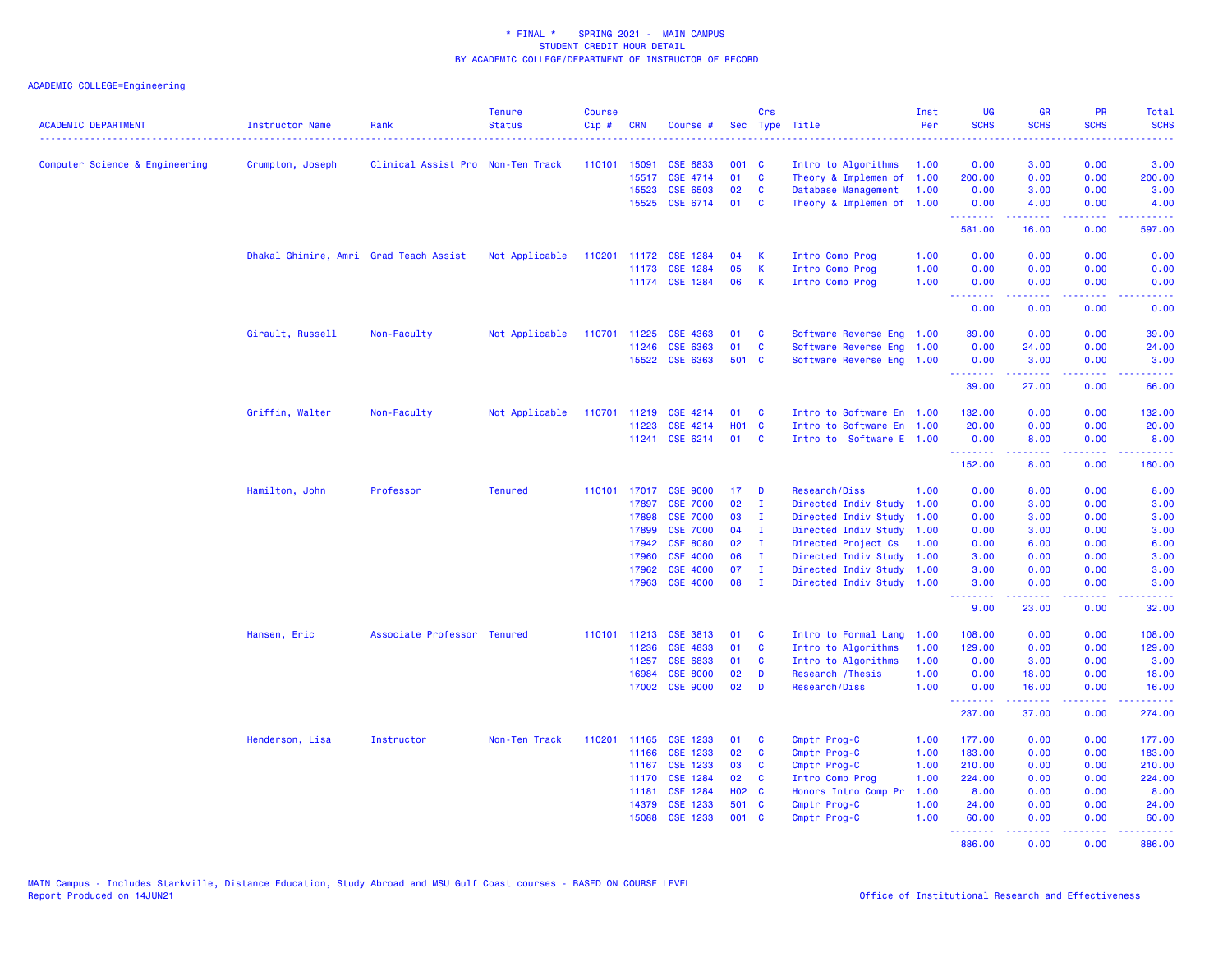| <b>ACADEMIC DEPARTMENT</b>     | Instructor Name    | Rank                          | <b>Tenure</b><br><b>Status</b> | <b>Course</b><br>Cip# | <b>CRN</b>            | Course #                    | Sec          | Crs         | Type Title                                 | Inst<br>Per  | <b>UG</b><br><b>SCHS</b> | <b>GR</b><br><b>SCHS</b> | PR<br><b>SCHS</b>                                                                                                                 | Total<br><b>SCHS</b> |
|--------------------------------|--------------------|-------------------------------|--------------------------------|-----------------------|-----------------------|-----------------------------|--------------|-------------|--------------------------------------------|--------------|--------------------------|--------------------------|-----------------------------------------------------------------------------------------------------------------------------------|----------------------|
|                                |                    |                               |                                |                       |                       |                             |              |             |                                            |              |                          |                          |                                                                                                                                   |                      |
| Computer Science & Engineering | Iannucci, Stefano  | Assistant Professor Ten Track |                                |                       | 110101 11235<br>11255 | <b>CSE 4733</b><br>CSE 6733 | 02<br>02     | C<br>C      | Operating Systems I                        | 1.00<br>1.00 | 144.00<br>0.00           | 0.00<br>6.00             | 0.00<br>0.00                                                                                                                      | 144.00<br>6.00       |
|                                |                    |                               |                                |                       | 15092                 | <b>CSE 4733</b>             | 001 C        |             | Operating Systems I<br>Operating Systems I | 1.00         | 45.00                    | 0.00                     | 0.00                                                                                                                              | 45.00                |
|                                |                    |                               |                                |                       | 15093                 | CSE 6733                    | 001 C        |             | Operating Systems I                        | 1.00         | 0.00                     | 3.00                     | 0.00                                                                                                                              | 3.00                 |
|                                |                    |                               |                                |                       | 16996                 | <b>CSE 8000</b>             | 13           | D           | Research / Thesis                          | 1.00         | 0.00                     | 6.00                     | 0.00                                                                                                                              | 6.00                 |
|                                |                    |                               |                                |                       | 17013                 | <b>CSE 9000</b>             | 13           | D           | Research/Diss                              | 1.00         | 0.00                     | 9.00                     | 0.00                                                                                                                              | 9.00                 |
|                                |                    |                               |                                |                       | 17923                 | <b>CSE 7000</b>             | 05           | - 1         | Directed Indiv Study                       | 1.00         | 0.00                     | 3.00                     | 0.00                                                                                                                              | 3.00                 |
|                                |                    |                               |                                |                       |                       |                             |              |             |                                            |              | .<br>189.00              | 27.00                    | والمحامر<br>0.00                                                                                                                  | 216.00               |
|                                | Jaiyeola, Mercy    | Grad Teach Assist             | Not Applicable                 | 110201                | 11175                 | <b>CSE 1284</b>             | 07           | К           | Intro Comp Prog                            | 1.00         | 0.00                     | 0.00                     | 0.00                                                                                                                              | 0.00                 |
|                                |                    |                               |                                |                       | 11176                 | <b>CSE 1284</b>             | 08           | K           | Intro Comp Prog                            | 1.00         | 0.00                     | 0.00                     | 0.00                                                                                                                              | 0.00                 |
|                                |                    |                               |                                |                       |                       | 11177 CSE 1284              | 09           | K           | Intro Comp Prog                            | 1.00         | 0.00<br><u>.</u>         | 0.00<br>.                | 0.00<br>$\frac{1}{2} \left( \frac{1}{2} \right) \left( \frac{1}{2} \right) \left( \frac{1}{2} \right) \left( \frac{1}{2} \right)$ | 0.00<br>22220        |
|                                |                    |                               |                                |                       |                       |                             |              |             |                                            |              | 0.00                     | 0.00                     | 0.00                                                                                                                              | 0.00                 |
|                                | Jankun-Kelly, T.   | Associate Professor Tenured   |                                | 110101                | 15534                 | CSE 8413                    | 01           | C           | Visualization                              | 1.00         | 0.00                     | 24.00                    | 0.00                                                                                                                              | 24.00                |
|                                |                    |                               |                                |                       | 17005                 | <b>CSE 9000</b>             | 05           | D           | Research/Diss                              | 1.00         | 0.00                     | 1.00                     | 0.00                                                                                                                              | 1.00                 |
|                                |                    |                               |                                |                       | 17519                 | CSE 8413                    | 501          | <b>C</b>    | Visualization                              | 1.00         | 0.00                     | 3.00                     | 0.00                                                                                                                              | 3.00                 |
|                                |                    |                               |                                |                       | 110701 11227          | <b>CSE 4453</b>             | 01           | C           | Game Design                                | 1.00         | 129.00                   | 0.00                     | 0.00                                                                                                                              | 129.00               |
|                                |                    |                               |                                |                       |                       | 11248 CSE 6453              | 01           | C           | Game Design                                | 1.00         | 0.00<br><u>.</u>         | 6.00<br>.                | 0.00<br>.                                                                                                                         | 6.00<br>.            |
|                                |                    |                               |                                |                       |                       |                             |              |             |                                            |              | 129.00                   | 34.00                    | 0.00                                                                                                                              | 163.00               |
|                                | Khan, Farzana Alam | Grad Teach Assist             | Not Applicable                 |                       |                       | 110701 11210 CSE 3324       | 02           | К           | Dist Client/Server P 1.00                  |              | 0.00                     | 0.00                     | 0.00                                                                                                                              | 0.00                 |
|                                |                    |                               |                                |                       | 11211                 | CSE 3324                    | 03           | $\mathsf K$ | Dist Client/Server P 1.00                  |              | 0.00                     | 0.00                     | 0.00                                                                                                                              | 0.00                 |
|                                |                    |                               |                                |                       |                       | 11212 CSE 3324              | 04           | K           | Dist Client/Server P 1.00                  |              | 0.00<br><u>.</u>         | 0.00                     | 0.00                                                                                                                              | 0.00                 |
|                                |                    |                               |                                |                       |                       |                             |              |             |                                            |              | 0.00                     | 0.00                     | 0.00                                                                                                                              | 0.00                 |
|                                | Knight, Aubrey     | Instructor                    | Non-Ten Track                  |                       | 110201 11183          | <b>CSE 1384</b>             | 01           | C           | Intermed Comp Prog                         | 1.00         | 152.00                   | 0.00                     | 0.00                                                                                                                              | 152.00               |
|                                |                    |                               |                                |                       | 11185                 | CSE 1384                    | 03           | C           | Intermed Comp Prog                         | 1.00         | 180.00                   | 0.00                     | 0.00                                                                                                                              | 180.00               |
|                                |                    |                               |                                |                       | 11187                 | CSE 1384                    | 05           | K           | Intermed Comp Prog                         | 1.00         | 0.00                     | 0.00                     | 0.00                                                                                                                              | 0.00                 |
|                                |                    |                               |                                |                       | 11188                 | CSE 1384                    | 06           | К           | Intermed Comp Prog                         | 1.00         | 0.00                     | 0.00                     | 0.00                                                                                                                              | 0.00                 |
|                                |                    |                               |                                |                       | 11189                 | CSE 1384                    | 07           | K           | Intermed Comp Prog                         | 1.00         | 0.00                     | 0.00                     | 0.00                                                                                                                              | 0.00                 |
|                                |                    |                               |                                |                       | 11196                 | <b>CSE 1384</b>             | <b>HO1</b>   | C           | Honors Intermed Comp                       | 1.00         | 20.00                    | 0.00                     | 0.00                                                                                                                              | 20.00                |
|                                |                    |                               |                                |                       | 11198                 | CSE 1384                    | <b>HO3</b>   | <b>C</b>    | Intermed Comp Prog                         | 1.00         | 8.00                     | 0.00                     | 0.00                                                                                                                              | 8.00                 |
|                                |                    |                               |                                |                       | 11200                 | <b>CSE 2383</b>             | 01           | C           | Data Struc & Anal of 1.00                  |              | 138.00                   | 0.00                     | 0.00                                                                                                                              | 138.00               |
|                                |                    |                               |                                |                       | 11201                 | <b>CSE 2383</b>             | 02           | C           | Data Struc & Anal                          | of 1.00      | 144.00                   | 0.00                     | 0.00                                                                                                                              | 144.00               |
|                                |                    |                               |                                |                       | 11202                 | CSE 2383                    | <b>HO1 C</b> |             | HonorsData Struc & A 1.00                  |              | 9.00                     | 0.00                     | 0.00                                                                                                                              | 9.00                 |
|                                |                    |                               |                                |                       | 11203                 | <b>CSE 2383</b>             | <b>HO2 C</b> |             | Data Struc & Anal of 1.00                  |              | 15.00                    | 0.00                     | 0.00                                                                                                                              | 15.00                |
|                                |                    |                               |                                |                       | 14382                 | <b>CSE 2383</b>             | 501 C        |             | Data Struc & Anal of 1.00                  |              | 27.00<br>.               | 0.00<br>.                | 0.00<br>.                                                                                                                         | 27.00<br>.           |
|                                |                    |                               |                                |                       |                       |                             |              |             |                                            |              | 693.00                   | 0.00                     | 0.00                                                                                                                              | 693.00               |
|                                | Lee, David         | Non-Faculty                   | Not Applicable                 | 111003 11256          |                       | CSE 6763                    | 01           | C           | Ethical and Legal Is 1.00                  |              | 0.00                     | 12.00                    | 0.00                                                                                                                              | 12.00                |
|                                |                    |                               |                                |                       |                       | 15519 CSE 4763              | 01           | <b>C</b>    | Ethical and Legal Is 1.00                  |              | 180.00<br>.              | 0.00<br><u>.</u>         | 0.00<br>.                                                                                                                         | 180.00<br><u>.</u>   |
|                                |                    |                               |                                |                       |                       |                             |              |             |                                            |              | 180.00                   | 12.00                    | 0.00                                                                                                                              | 192.00               |
|                                | Lineberry, Litany  | Grad Teach Assist             | Not Applicable                 |                       |                       | 110701 15505 CSE 1011 01 C  |              |             | Intro CSE                                  | 1.00         | 47.00<br>.               | 0.00<br>.                | 0.00<br>22222                                                                                                                     | 47.00<br>2.2.2.2.2.4 |
|                                |                    |                               |                                |                       |                       |                             |              |             |                                            |              | 47.00                    | 0.00                     | 0.00                                                                                                                              | 47.00                |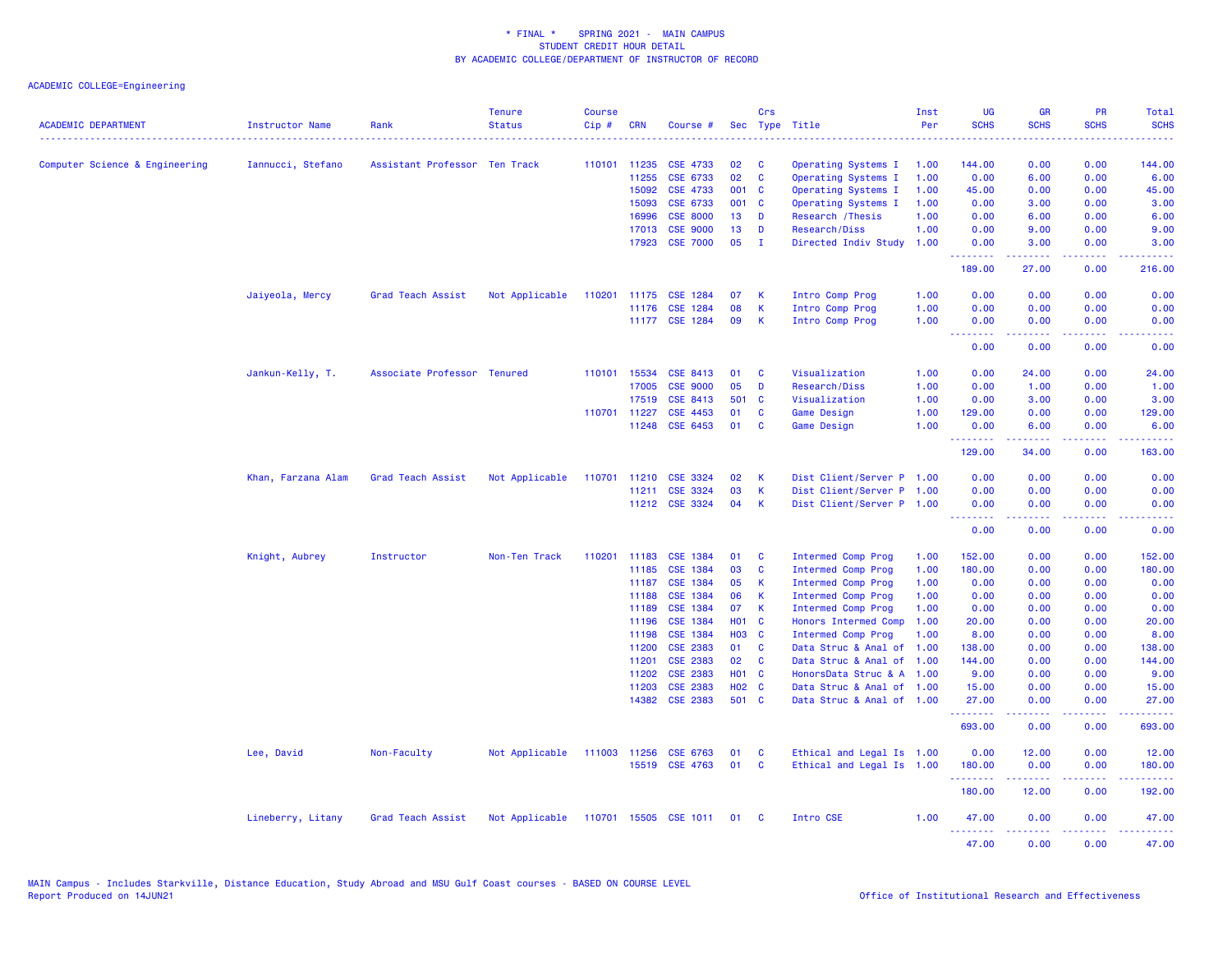| <b>ACADEMIC DEPARTMENT</b>     | Instructor Name                 | Rank              | <b>Tenure</b><br><b>Status</b> | Course<br>Cip# | <b>CRN</b>   | Course #              |                   | Crs          | Sec Type Title            | Inst<br>Per | UG<br><b>SCHS</b>                                                                                                                                                                                                                                                                                                                                                                                                                                                                                | <b>GR</b><br><b>SCHS</b> | PR<br><b>SCHS</b>                                                                                                                 | Total<br><b>SCHS</b>                                                                                                      |
|--------------------------------|---------------------------------|-------------------|--------------------------------|----------------|--------------|-----------------------|-------------------|--------------|---------------------------|-------------|--------------------------------------------------------------------------------------------------------------------------------------------------------------------------------------------------------------------------------------------------------------------------------------------------------------------------------------------------------------------------------------------------------------------------------------------------------------------------------------------------|--------------------------|-----------------------------------------------------------------------------------------------------------------------------------|---------------------------------------------------------------------------------------------------------------------------|
|                                |                                 |                   |                                |                |              |                       |                   |              |                           |             | <u>.</u>                                                                                                                                                                                                                                                                                                                                                                                                                                                                                         |                          |                                                                                                                                   | $\frac{1}{2} \left( \frac{1}{2} \right) \left( \frac{1}{2} \right) \left( \frac{1}{2} \right) \left( \frac{1}{2} \right)$ |
| Computer Science & Engineering | Luke, Edward                    | Professor         | <b>Tenured</b>                 |                | 110101 11217 | CSE 4163              | 01                | C            | Des Parallel Alg          | 1.00        | 18.00                                                                                                                                                                                                                                                                                                                                                                                                                                                                                            | 0.00                     | 0.00                                                                                                                              | 18.00                                                                                                                     |
|                                |                                 |                   |                                |                | 11239        | CSE 6163              | 01                | C            | Des Parallel Alg          | 1.00        | 0.00                                                                                                                                                                                                                                                                                                                                                                                                                                                                                             | 9.00                     | 0.00                                                                                                                              | 9.00                                                                                                                      |
|                                |                                 |                   |                                |                | 16985        | <b>CSE 8000</b>       | 03                | D            | Research / Thesis         | 1.00        | 0.00                                                                                                                                                                                                                                                                                                                                                                                                                                                                                             | 3.00                     | 0.00                                                                                                                              | 3.00                                                                                                                      |
|                                |                                 |                   |                                |                | 309999 17605 | <b>CME 9000</b>       | 02                | D            | Research/Dis              | 1.00        | 0.00<br><b></b>                                                                                                                                                                                                                                                                                                                                                                                                                                                                                  | 10.00<br>.               | 0.00<br>بالمحام                                                                                                                   | 10.00<br>.                                                                                                                |
|                                |                                 |                   |                                |                |              |                       |                   |              |                           |             | 18.00                                                                                                                                                                                                                                                                                                                                                                                                                                                                                            | 22.00                    | 0.00                                                                                                                              | 40.00                                                                                                                     |
|                                | McDaniel, Christophe Instructor |                   | Non-Ten Track                  | 110101         | 11208        | <b>CSE 3223</b>       | 01                | -L           | Software Eng Sr Proj      | 1.00        | 114.00                                                                                                                                                                                                                                                                                                                                                                                                                                                                                           | 0.00                     | 0.00                                                                                                                              | 114.00                                                                                                                    |
|                                |                                 |                   |                                | 110201         | 11184        | CSE 1384              | 02                | <b>C</b>     | Intermed Comp Prog        | 1.00        | 204.00                                                                                                                                                                                                                                                                                                                                                                                                                                                                                           | 0.00                     | 0.00                                                                                                                              | 204.00                                                                                                                    |
|                                |                                 |                   |                                |                | 11186        | CSE 1384              | 04                | C            | Intermed Comp Prog        | 1.00        | 192.00                                                                                                                                                                                                                                                                                                                                                                                                                                                                                           | 0.00                     | 0.00                                                                                                                              | 192.00                                                                                                                    |
|                                |                                 |                   |                                |                | 11197        | CSE 1384              | H <sub>02</sub> C |              | Intermed Comp Prog        | 1.00        | 20.00                                                                                                                                                                                                                                                                                                                                                                                                                                                                                            | 0.00                     | 0.00                                                                                                                              | 20.00                                                                                                                     |
|                                |                                 |                   |                                |                | 11199        | <b>CSE 1384</b>       | H04 C             |              | Intermed Comp Prog        | 1.00        | 20.00                                                                                                                                                                                                                                                                                                                                                                                                                                                                                            | 0.00                     | 0.00                                                                                                                              | 20.00                                                                                                                     |
|                                |                                 |                   |                                |                | 14381        | <b>CSE 1384</b>       | 502 C             |              | Intermed Comp Prog        | 1.00        | 48.00<br>.                                                                                                                                                                                                                                                                                                                                                                                                                                                                                       | 0.00<br>.                | 0.00<br>$\frac{1}{2} \left( \frac{1}{2} \right) \left( \frac{1}{2} \right) \left( \frac{1}{2} \right) \left( \frac{1}{2} \right)$ | 48.00<br>.                                                                                                                |
|                                |                                 |                   |                                |                |              |                       |                   |              |                           |             | 598.00                                                                                                                                                                                                                                                                                                                                                                                                                                                                                           | 0.00                     | 0.00                                                                                                                              | 598.00                                                                                                                    |
|                                | Moore, Osler                    | Grad Teach Assist | Not Applicable                 | 110101 15521   |              | CSE 4714              | 02                | К            | Theory & Implemen of 1.00 |             | 0.00                                                                                                                                                                                                                                                                                                                                                                                                                                                                                             | 0.00                     | 0.00                                                                                                                              | 0.00                                                                                                                      |
|                                |                                 |                   |                                |                |              | 15526 CSE 6714        | 02                | K            | Theory & Implemen of 1.00 |             | 0.00<br><b><i><u><u> - - - - - - -</u></u></i></b>                                                                                                                                                                                                                                                                                                                                                                                                                                               | 0.00<br>.                | 0.00<br>.                                                                                                                         | 0.00<br>----                                                                                                              |
|                                |                                 |                   |                                |                |              |                       |                   |              |                           |             | 0.00                                                                                                                                                                                                                                                                                                                                                                                                                                                                                             | 0.00                     | 0.00                                                                                                                              | 0.00                                                                                                                      |
|                                | Neal, Kortni                    | Instructor        | Non-Ten Track                  | 110101         | 11214        | <b>CSE 3981</b>       | 01                | C            | Computer Ethics           | 1.00        | 20.00                                                                                                                                                                                                                                                                                                                                                                                                                                                                                            | 0.00                     | 0.00                                                                                                                              | 20.00                                                                                                                     |
|                                |                                 |                   |                                |                | 11215        | <b>CSE 3981</b>       | 02                | C            | Computer Ethics           | 1.00        | 17.00                                                                                                                                                                                                                                                                                                                                                                                                                                                                                            | 0.00                     | 0.00                                                                                                                              | 17.00                                                                                                                     |
|                                |                                 |                   |                                |                | 15515        | <b>CSE 3981</b>       | 03                | C            | Computer Ethics           | 1.00        | 17.00                                                                                                                                                                                                                                                                                                                                                                                                                                                                                            | 0.00                     | 0.00                                                                                                                              | 17.00                                                                                                                     |
|                                |                                 |                   |                                |                | 110201 11169 | CSE 1284              | 01                | <b>C</b>     | Intro Comp Prog           | 1.00        | 168.00                                                                                                                                                                                                                                                                                                                                                                                                                                                                                           | 0.00                     | 0.00                                                                                                                              | 168.00                                                                                                                    |
|                                |                                 |                   |                                |                | 11171        | <b>CSE 1284</b>       | 03                | C            | Intro Comp Prog           | 1.00        | 196.00                                                                                                                                                                                                                                                                                                                                                                                                                                                                                           | 0.00                     | 0.00                                                                                                                              | 196.00                                                                                                                    |
|                                |                                 |                   |                                |                | 11180        | <b>CSE 1284</b>       | <b>HO1 C</b>      |              | Honors Intro Comp Pr      | 1.00        | 16.00                                                                                                                                                                                                                                                                                                                                                                                                                                                                                            | 0.00                     | 0.00                                                                                                                              | 16.00                                                                                                                     |
|                                |                                 |                   |                                |                | 11182        | CSE 1284              | <b>HO3 C</b>      |              | Intro Comp Prog-Hono      | 1.00        | 16.00                                                                                                                                                                                                                                                                                                                                                                                                                                                                                            | 0.00                     | 0.00                                                                                                                              | 16.00                                                                                                                     |
|                                |                                 |                   |                                |                | 14380        | CSE 1284              | 501 C             |              | Intro Comp Prog           | 1.00        | 28.00                                                                                                                                                                                                                                                                                                                                                                                                                                                                                            | 0.00                     | 0.00                                                                                                                              | 28.00                                                                                                                     |
|                                |                                 |                   |                                |                |              | 110701 11209 CSE 3324 | 01                | $\mathbf{C}$ | Dist Client/Server P 1.00 |             | 252.00                                                                                                                                                                                                                                                                                                                                                                                                                                                                                           | 0.00                     | 0.00                                                                                                                              | 252.00                                                                                                                    |
|                                |                                 |                   |                                |                |              |                       |                   |              |                           |             | .<br>730.00                                                                                                                                                                                                                                                                                                                                                                                                                                                                                      | 0.00                     | د د د د<br>0.00                                                                                                                   | .<br>730.00                                                                                                               |
|                                | Nievesrivera, Delma             | Grad Teach Assist | Not Applicable                 | 110201         | 11190        | <b>CSE 1384</b>       | 08                | К            | <b>Intermed Comp Prog</b> | 1.00        | 0.00                                                                                                                                                                                                                                                                                                                                                                                                                                                                                             | 0.00                     | 0.00                                                                                                                              | 0.00                                                                                                                      |
|                                |                                 |                   |                                |                | 11191        | CSE 1384              | 09                | К            | Intermed Comp Prog        | 1.00        | 0.00                                                                                                                                                                                                                                                                                                                                                                                                                                                                                             | 0.00                     | 0.00                                                                                                                              | 0.00                                                                                                                      |
|                                |                                 |                   |                                |                |              | 11192 CSE 1384        | 10 <sub>1</sub>   | <b>K</b>     | Intermed Comp Prog        | 1.00        | 0.00<br><u>.</u>                                                                                                                                                                                                                                                                                                                                                                                                                                                                                 | 0.00<br>.                | 0.00<br>$\frac{1}{2} \left( \frac{1}{2} \right) \left( \frac{1}{2} \right) \left( \frac{1}{2} \right) \left( \frac{1}{2} \right)$ | 0.00<br><u>.</u>                                                                                                          |
|                                |                                 |                   |                                |                |              |                       |                   |              |                           |             | 0.00                                                                                                                                                                                                                                                                                                                                                                                                                                                                                             | 0.00                     | 0.00                                                                                                                              | 0.00                                                                                                                      |
|                                | Perkins, Andy                   | Professor         | <b>Tenured</b>                 |                |              | 110101 17456 CSE 4000 | 02                | - I          | Directed Indiv Study 1.00 |             | 3.00                                                                                                                                                                                                                                                                                                                                                                                                                                                                                             | 0.00                     | 0.00                                                                                                                              | 3.00                                                                                                                      |
|                                |                                 |                   |                                |                | 17670        | <b>CSE 4000</b>       | 04                | $\mathbf{I}$ | Directed Indiv Study 1.00 |             | 3.00                                                                                                                                                                                                                                                                                                                                                                                                                                                                                             | 0.00                     | 0.00                                                                                                                              | 3.00                                                                                                                      |
|                                |                                 |                   |                                |                | 17945        | <b>CSE 4000</b>       | 05                | - 1          | Directed Indiv Study 1.00 |             | 3.00                                                                                                                                                                                                                                                                                                                                                                                                                                                                                             | 0.00                     | 0.00                                                                                                                              | 3.00                                                                                                                      |
|                                |                                 |                   |                                |                | 110201 11204 | CSE 2813              | 01                | C            | Discrete Structures       | 1.00        | 147.00                                                                                                                                                                                                                                                                                                                                                                                                                                                                                           | 0.00                     | 0.00                                                                                                                              | 147.00                                                                                                                    |
|                                |                                 |                   |                                |                | 11205        | CSE 2813              | 02                | <b>C</b>     | Discrete Structures       | 1.00        | 132.00                                                                                                                                                                                                                                                                                                                                                                                                                                                                                           | 0.00                     | 0.00                                                                                                                              | 132.00                                                                                                                    |
|                                |                                 |                   |                                |                | 11206        | CSE 2813              | H01 C             |              | Honors Discrete Stru      | 1.00        | 18.00                                                                                                                                                                                                                                                                                                                                                                                                                                                                                            | 0.00                     | 0.00                                                                                                                              | 18.00                                                                                                                     |
|                                |                                 |                   |                                |                | 11207        | CSE 2813              | H02 C             |              | Honors Discrete Stru      | 1.00        | 15.00                                                                                                                                                                                                                                                                                                                                                                                                                                                                                            | 0.00                     | 0.00                                                                                                                              | 15.00                                                                                                                     |
|                                |                                 |                   |                                |                | 14383        | CSE 2813              | 502 C             |              | Discrete Structures       | 1.00        | 21.00                                                                                                                                                                                                                                                                                                                                                                                                                                                                                            | 0.00                     | 0.00                                                                                                                              | 21.00                                                                                                                     |
|                                |                                 |                   |                                |                | 15089        | CSE 2813              | 001 C             |              | Discrete Structures       | 1.00        | 24.00                                                                                                                                                                                                                                                                                                                                                                                                                                                                                            | 0.00                     | 0.00                                                                                                                              | 24.00                                                                                                                     |
|                                |                                 |                   |                                | 110701         | 17958        | <b>CSE 4800</b>       | 01                | $\mathbf{I}$ | Undergraduate Resear      | 1.00        | 0.00                                                                                                                                                                                                                                                                                                                                                                                                                                                                                             | 0.00                     | 0.00                                                                                                                              | 0.00                                                                                                                      |
|                                |                                 |                   |                                | 261104         | 16377        | <b>CMB 8000</b>       | 02                | D            | Thesis/Thesis Resear 1.00 |             | 0.00                                                                                                                                                                                                                                                                                                                                                                                                                                                                                             | 1.00                     | 0.00                                                                                                                              | 1.00                                                                                                                      |
|                                |                                 |                   |                                |                | 16381        | <b>CMB 9000</b>       | 02                | D            | Research/Dissertatio      | 1.00        | 0.00                                                                                                                                                                                                                                                                                                                                                                                                                                                                                             | 2.00                     | 0.00                                                                                                                              | 2.00                                                                                                                      |
|                                |                                 |                   |                                |                |              |                       |                   |              |                           |             | $\begin{array}{cccccccccc} \multicolumn{2}{c}{} & \multicolumn{2}{c}{} & \multicolumn{2}{c}{} & \multicolumn{2}{c}{} & \multicolumn{2}{c}{} & \multicolumn{2}{c}{} & \multicolumn{2}{c}{} & \multicolumn{2}{c}{} & \multicolumn{2}{c}{} & \multicolumn{2}{c}{} & \multicolumn{2}{c}{} & \multicolumn{2}{c}{} & \multicolumn{2}{c}{} & \multicolumn{2}{c}{} & \multicolumn{2}{c}{} & \multicolumn{2}{c}{} & \multicolumn{2}{c}{} & \multicolumn{2}{c}{} & \multicolumn{2}{c}{} & \mult$<br>366.00 | <u>.</u><br>3.00         | .<br>0.00                                                                                                                         | <u>.</u><br>369.00                                                                                                        |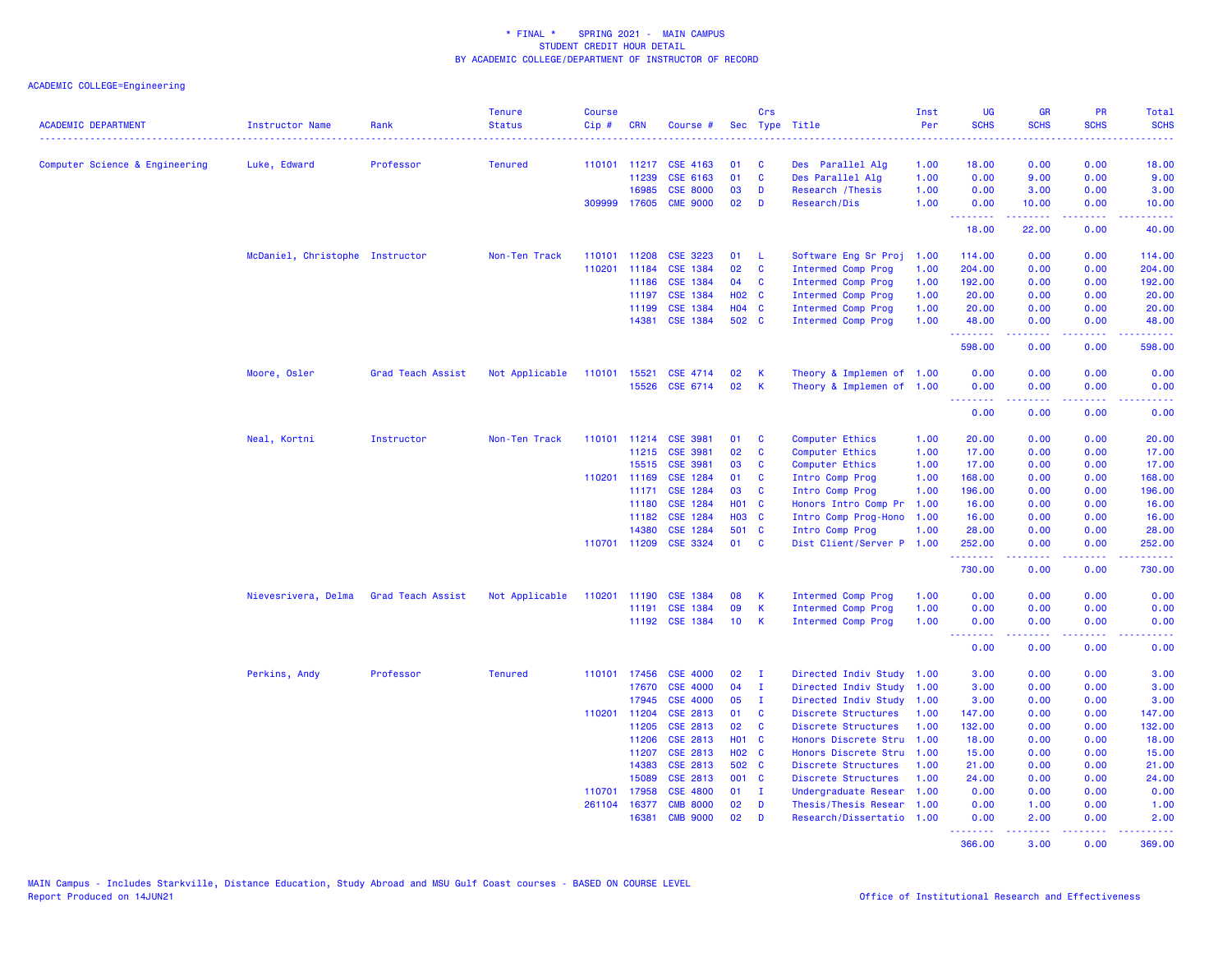| <b>ACADEMIC DEPARTMENT</b>     | <b>Instructor Name</b>                           | Rank                              | <b>Tenure</b><br><b>Status</b> | <b>Course</b><br>Cip# | CRN          | Course #              |                 | Crs<br>Sec Type Title |                           | Inst<br>Per<br>. | <b>UG</b><br><b>SCHS</b>                             | <b>GR</b><br><b>SCHS</b>                                                                                                                                      | PR<br><b>SCHS</b>                   | Total<br><b>SCHS</b><br>-----                |
|--------------------------------|--------------------------------------------------|-----------------------------------|--------------------------------|-----------------------|--------------|-----------------------|-----------------|-----------------------|---------------------------|------------------|------------------------------------------------------|---------------------------------------------------------------------------------------------------------------------------------------------------------------|-------------------------------------|----------------------------------------------|
| Computer Science & Engineering | Popescu, George                                  | Research Assist Pro Non-Ten Track |                                | 010000                | 17344        | GA 4800               | 27              | T                     | Undergraduate Resear      | 1.00             | 5.00                                                 | 0.00                                                                                                                                                          | 0.00                                | 5.00                                         |
|                                |                                                  |                                   |                                | 260202                | 17516        | <b>BCH 8000</b>       | 02              | D                     | Research / Thesis         | 1.00             | 0.00<br>---------                                    | 15.00<br>.                                                                                                                                                    | 0.00<br>د د د د                     | 15.00<br>.                                   |
|                                |                                                  |                                   |                                |                       |              |                       |                 |                       |                           |                  | 5.00                                                 | 15.00                                                                                                                                                         | 0.00                                | 20.00                                        |
|                                | Rahimi, Shahram                                  | Professor                         | <b>Tenured</b>                 | 110101 16995          |              | <b>CSE 8000</b>       | 12              | D                     | Research / Thesis         | 1.00             | 0.00                                                 | 50.00                                                                                                                                                         | 0.00                                | 50.00                                        |
|                                |                                                  |                                   |                                |                       | 17012        | <b>CSE 9000</b>       | 12 <sub>2</sub> | D                     | Research/Diss             | 1.00             | 0.00                                                 | 65.00                                                                                                                                                         | 0.00                                | 65.00                                        |
|                                |                                                  |                                   |                                | 309999                | 17676        | <b>CME 9000</b>       | 507 D           |                       | Research/Dis              | 1.00             | 0.00                                                 | 3.00                                                                                                                                                          | 0.00                                | 3.00                                         |
|                                |                                                  |                                   |                                |                       |              |                       |                 |                       |                           |                  | .<br>0.00                                            | <b></b><br>118,00                                                                                                                                             | .<br>0.00                           | .<br>118.00                                  |
|                                | Ramkumar, Mahalingam Associate Professor Tenured |                                   |                                | 110101 11234          |              | <b>CSE 4733</b>       | 01              | <b>C</b>              | Operating Systems I       | 1.00             | 138.00                                               | 0.00                                                                                                                                                          | 0.00                                | 138.00                                       |
|                                |                                                  |                                   |                                |                       | 11254        | CSE 6733              | 01              | C                     | Operating Systems I       | 1.00             | 0.00                                                 | 6.00                                                                                                                                                          | 0.00                                | 6.00                                         |
|                                |                                                  |                                   |                                | 111003 11218          |              | <b>CSE 4173</b>       | 01              | C                     | Cryptography              | 1.00             | 108.00                                               | 0.00                                                                                                                                                          | 0.00                                | 108.00                                       |
|                                |                                                  |                                   |                                |                       | 11240        | CSE 6173              | 01              | C                     | Cryptography              | 1.00             | 0.00                                                 | 18.00                                                                                                                                                         | 0.00                                | 18.00                                        |
|                                |                                                  |                                   |                                |                       |              | 309999 17708 CME 9000 | 508 D           |                       | Research/Dis              | 1.00             | 0.00                                                 | 1.00                                                                                                                                                          | 0.00                                | 1.00                                         |
|                                |                                                  |                                   |                                |                       |              |                       |                 |                       |                           |                  | <b><i><u><u> - - - - - - -</u></u></i></b><br>246.00 | .<br>25.00                                                                                                                                                    | .<br>0.00                           | <u>.</u><br>271.00                           |
|                                | Ritter, Thomas                                   | Non-Faculty                       | Not Applicable                 | 110101                |              | 15518 CSE 4743        | 01              | C                     | Operating Systems II 1.00 |                  | 36.00                                                | 0.00                                                                                                                                                          | 0.00                                | 36.00                                        |
|                                |                                                  |                                   |                                |                       |              | 15528 CSE 6743        | 01              | <b>C</b>              | Operating Systems II 1.00 |                  | 0.00                                                 | 6.00                                                                                                                                                          | 0.00                                | 6.00                                         |
|                                |                                                  |                                   |                                |                       |              |                       |                 |                       |                           |                  | <b><i><u><u> - - - - - - -</u></u></i></b><br>36.00  | 22222<br>6.00                                                                                                                                                 | 22222<br>0.00                       | .<br>42.00                                   |
|                                | Swan, John                                       | Professor                         | <b>Tenured</b>                 | 110101                | 15949        | <b>CSE 8990</b>       | 01              | <b>C</b>              | Special Topic in CS       | 1.00             | 0.00                                                 | 54.00                                                                                                                                                         | 0.00                                | 54.00                                        |
|                                |                                                  |                                   |                                |                       | 16971        | <b>CSE 9000</b>       | 06              | D                     | Research/Diss             | 1.00             | 0.00                                                 | 2.00                                                                                                                                                          | 0.00                                | 2.00                                         |
|                                |                                                  |                                   |                                |                       | 16988        | <b>CSE 8000</b>       | 06              | D                     | Research / Thesis         | 1.00             | 0.00                                                 | 28.00                                                                                                                                                         | 0.00                                | 28.00                                        |
|                                |                                                  |                                   |                                |                       | 17006        | <b>CSE 9000</b>       | 006             | <b>D</b>              | Research/Diss             | 1.00             | 0.00                                                 | 30.00                                                                                                                                                         | 0.00                                | 30.00                                        |
|                                |                                                  |                                   |                                |                       | 18123        | <b>CSE 7000</b>       | 08              | $\mathbf{I}$          | Directed Indiv Study      | 1.00             | 0.00                                                 | 1.00                                                                                                                                                          | 0.00                                | 1.00                                         |
|                                |                                                  |                                   |                                |                       |              |                       |                 |                       |                           |                  | 2.2.2.2.2.2<br>0.00                                  | .<br>115.00                                                                                                                                                   | $\sim$ $\sim$ $\sim$ $\sim$<br>0.00 | $\sim$ $\sim$ $\sim$ $\sim$ $\sim$<br>115.00 |
|                                | Trawick, George                                  | Clinical Assoc Prof Non-Ten Track |                                | 110101                | 11247        | <b>CSE 6383</b>       | 01              | <b>C</b>              | Network Security          | 1.00             | 0.00                                                 | 24.00                                                                                                                                                         | 0.00                                | 24.00                                        |
|                                |                                                  |                                   |                                | 111003 11226          |              | CSE 4383              | 01              | C                     | Network Security          | 1.00             | 39.00                                                | 0.00                                                                                                                                                          | 0.00                                | 39.00                                        |
|                                |                                                  |                                   |                                |                       | 15535        | <b>CSE 8713</b>       | 01              | C                     | Advanced Cyber Opera      | 1.00             | 0.00                                                 | 54.00                                                                                                                                                         | 0.00                                | 54.00                                        |
|                                |                                                  |                                   |                                |                       |              |                       |                 |                       |                           |                  | --------<br>39.00                                    | $\frac{1}{2} \left( \frac{1}{2} \right) \left( \frac{1}{2} \right) \left( \frac{1}{2} \right) \left( \frac{1}{2} \right) \left( \frac{1}{2} \right)$<br>78.00 | بالأباب<br>0.00                     | .<br>117.00                                  |
|                                | Wang, Shaowei                                    | Assistant Professor Ten Track     |                                |                       |              | 110101 16998 CSE 8000 | 15              | D                     | Research / Thesis         | 1.00             | 0.00                                                 | 12.00                                                                                                                                                         | 0.00                                | 12.00                                        |
|                                |                                                  |                                   |                                |                       |              |                       |                 |                       |                           |                  | .<br>0.00                                            | 12.00                                                                                                                                                         | 0.00                                | .<br>12.00                                   |
|                                |                                                  |                                   |                                |                       |              |                       |                 |                       |                           |                  |                                                      |                                                                                                                                                               |                                     |                                              |
|                                | Young, Maxwell                                   | Assistant Professor Ten Track     |                                |                       | 110101 11216 | <b>CSE 4153</b>       | 01              | <b>C</b>              | Data Comm Networks        | 1.00             | 114.00                                               | 0.00                                                                                                                                                          | 0.00                                | 114.00                                       |
|                                |                                                  |                                   |                                |                       | 11237        | <b>CSE 4833</b>       | 02              | $\mathbf{C}$          | Intro to Algorithms       | 1.00             | 114.00                                               | 0.00                                                                                                                                                          | 0.00                                | 114.00                                       |
|                                |                                                  |                                   |                                |                       | 11258        | CSE 6833              | 02              | C                     | Intro to Algorithms       | 1.00             | 0.00                                                 | 6.00                                                                                                                                                          | 0.00                                | 6.00                                         |
|                                |                                                  |                                   |                                |                       | 11270        | <b>CSE 8080</b>       | 21              | $\mathbf{I}$          | Directed Project Cs       | 1.00             | 0.00                                                 | 6.00                                                                                                                                                          | 0.00                                | 6.00                                         |
|                                |                                                  |                                   |                                |                       | 16992        | CSE 6153              | 501 C           |                       | Data Comm Networks        | 1.00             | 0.00                                                 | 3.00                                                                                                                                                          | 0.00                                | 3.00                                         |
|                                |                                                  |                                   |                                |                       | 16994        | <b>CSE 8000</b>       | 11              | D                     | Research / Thesis         | 1.00             | 0.00                                                 | 6.00                                                                                                                                                          | 0.00                                | 6.00                                         |
|                                |                                                  |                                   |                                |                       | 17011        | <b>CSE 9000</b>       | 11              | D                     | Research/Diss             | 1.00             | 0.00                                                 | 9.00                                                                                                                                                          | 0.00                                | 9.00                                         |
|                                |                                                  |                                   |                                | 141001                | 11542        | <b>ECE 4833</b>       | 01              | <b>C</b>              | Data Comm Networks        | 1.00             | 48.00<br><u>.</u>                                    | 0.00<br>$\frac{1}{2} \left( \frac{1}{2} \right) \left( \frac{1}{2} \right) \left( \frac{1}{2} \right) \left( \frac{1}{2} \right) \left( \frac{1}{2} \right)$  | 0.00<br>22222                       | 48.00<br>.                                   |
|                                |                                                  |                                   |                                |                       |              |                       |                 |                       |                           |                  | 276.00                                               | 30.00                                                                                                                                                         | 0.00                                | 306.00                                       |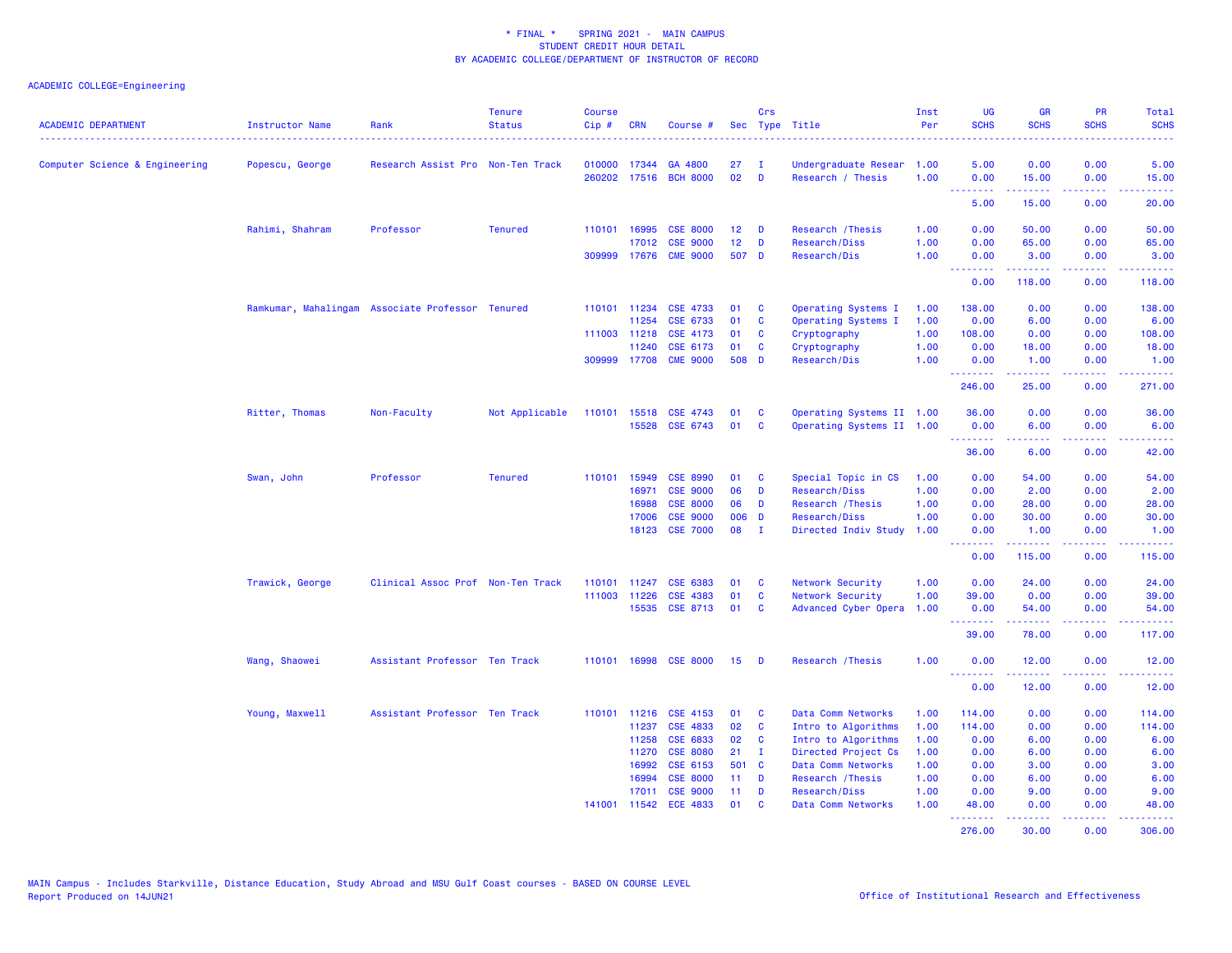## ACADEMIC COLLEGE=Engineering

|                     |                 |      | Tenure | <b>OUPSA</b> |                                        |  | Tnst       |             |             |             | Total       |
|---------------------|-----------------|------|--------|--------------|----------------------------------------|--|------------|-------------|-------------|-------------|-------------|
| ACADEMIC DEPARTMENT | Instructor Name | Rank | Status |              | Cip # CRN   Course #  Sec  Type  Title |  | <b>Per</b> | <b>SCHS</b> | <b>SCHS</b> | <b>SCHS</b> | <b>SCHS</b> |
|                     |                 |      |        |              |                                        |  |            |             |             |             |             |

 =================================== ======== ======== ======== ==========Computer Science & Engineering 5688.00 962.00 0.00 6650.00 =================================== ======== ======== ======== ==========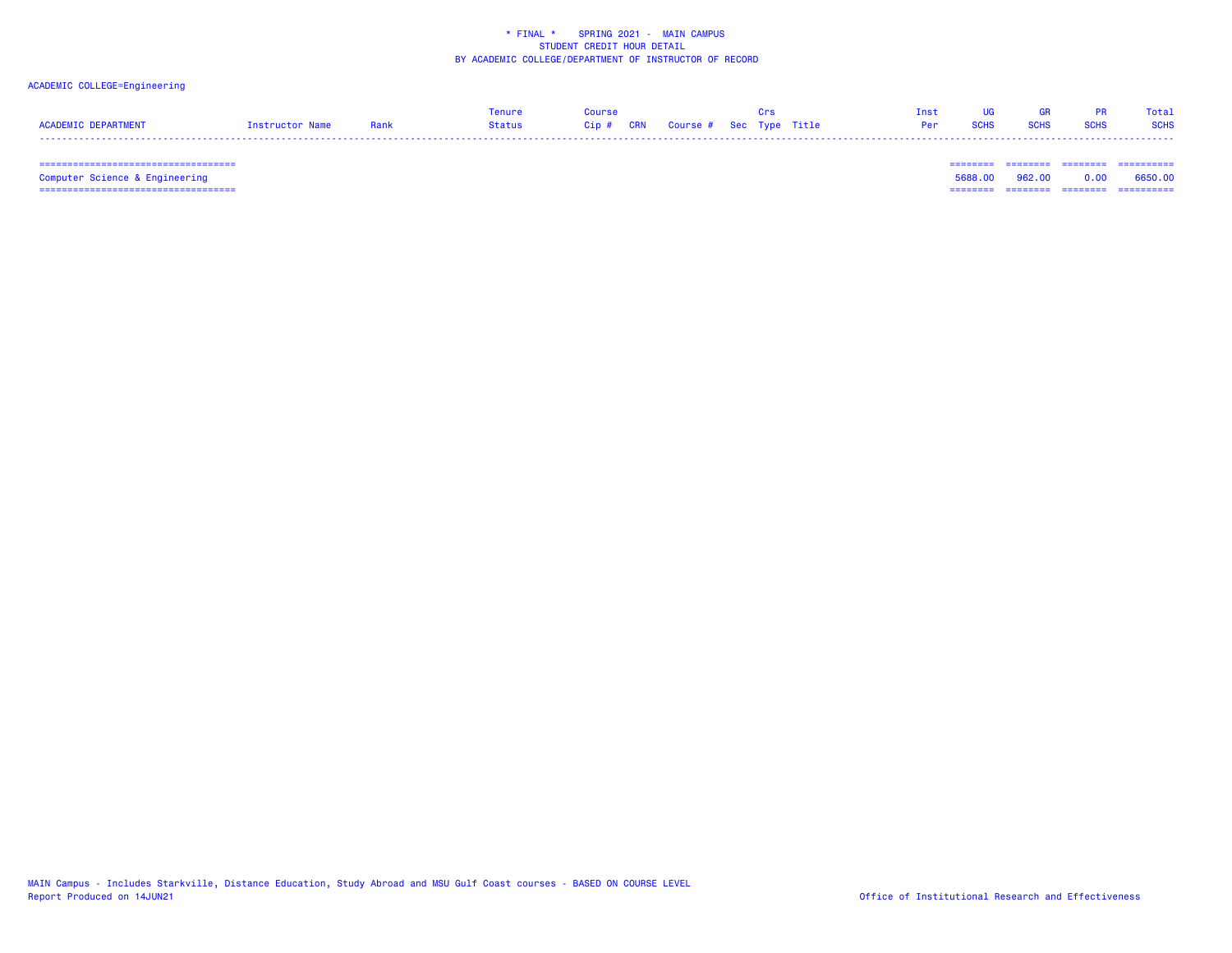| <b>ACADEMIC DEPARTMENT</b>        | <b>Instructor Name</b> | Rank                              | <b>Tenure</b><br><b>Status</b> | <b>Course</b><br>$Cip \#$ | <b>CRN</b>   | Course #              |                 | Crs            | Sec Type Title            | Inst<br>Per | UG<br><b>SCHS</b>                     | <b>GR</b><br><b>SCHS</b>                                                                                                                                     | PR<br><b>SCHS</b>               | <b>Total</b><br><b>SCHS</b>                                                                                                                                   |
|-----------------------------------|------------------------|-----------------------------------|--------------------------------|---------------------------|--------------|-----------------------|-----------------|----------------|---------------------------|-------------|---------------------------------------|--------------------------------------------------------------------------------------------------------------------------------------------------------------|---------------------------------|---------------------------------------------------------------------------------------------------------------------------------------------------------------|
| Electrical & Computer Engineering | Ball, John             | Associate Professor Tenured       |                                | 141001                    | 14397        | <b>ECE 8000</b>       | 501 D           |                | Research/Thesis           | 1.00        | 0.00                                  | 4.00                                                                                                                                                         | 0.00                            | 4.00                                                                                                                                                          |
|                                   |                        |                                   |                                |                           | 14422        | <b>ECE 9000</b>       | 501 D           |                | Research/Diss             | 1.00        | 0.00                                  | 7.00                                                                                                                                                         | 0.00                            | 7.00                                                                                                                                                          |
|                                   |                        |                                   |                                |                           | 16728        | <b>ECE 8990</b>       | 03              | $\mathbf{C}$   | Special Topic in ECE      | 0.50        | 0.00                                  | 15.00                                                                                                                                                        | 0.00                            | 15.00                                                                                                                                                         |
|                                   |                        |                                   |                                |                           | 16729        | <b>ECE 8990</b>       | 503 C           |                | Special Topic in ECE      | 0.50        | 0.00                                  | 12.00                                                                                                                                                        | 0.00                            | 12.00                                                                                                                                                         |
|                                   |                        |                                   |                                |                           | 16844        | <b>ECE 9000</b>       | 07              | D              | Research/Diss             | 1.00        | 0.00                                  | 48.00                                                                                                                                                        | 0.00                            | 48.00                                                                                                                                                         |
|                                   |                        |                                   |                                |                           | 16866        | <b>ECE 8000</b>       | 07              | D              | Research/Thesis           | 1.00        | 0.00                                  | 47.00                                                                                                                                                        | 0.00                            | 47.00                                                                                                                                                         |
|                                   |                        |                                   |                                |                           | 17394        | <b>ECE 7000</b>       | 03              | $\mathbf I$    | Directed Indiv Study      | 1.00        | 0.00                                  | 3.00                                                                                                                                                         | 0.00                            | 3.00                                                                                                                                                          |
|                                   |                        |                                   |                                |                           | 17395        | <b>ECE 7000</b>       | 04              | $\mathbf I$    | Directed Indiv Study      | 1.00        | 0.00                                  | 3.00                                                                                                                                                         | 0.00                            | 3.00                                                                                                                                                          |
|                                   |                        |                                   |                                | 143501                    | 17238        | IE 8990               | 501 B           |                | Special Topic In IE       | 0.50        | 0.00                                  | 10.50                                                                                                                                                        | 0.00                            | 10.50                                                                                                                                                         |
|                                   |                        |                                   |                                |                           | 17239        | IE 8990               | 01              | C              | Special Topic In IE       | 0.50        | 0.00<br>-----                         | 15.00<br>.                                                                                                                                                   | 0.00<br>.                       | 15.00<br>$\frac{1}{2} \left( \frac{1}{2} \right) \left( \frac{1}{2} \right) \left( \frac{1}{2} \right) \left( \frac{1}{2} \right) \left( \frac{1}{2} \right)$ |
|                                   |                        |                                   |                                |                           |              |                       |                 |                |                           |             | 0.00                                  | 164.50                                                                                                                                                       | 0.00                            | 164.50                                                                                                                                                        |
|                                   | Choi, Seungdeog        | Associate Professor Tenured       |                                | 141001                    | 11531        | <b>ECE 4653</b>       | 01              | <b>C</b>       | Intro to Power Elect 1.00 |             | 90.00                                 | 0.00                                                                                                                                                         | 0.00                            | 90.00                                                                                                                                                         |
|                                   |                        |                                   |                                |                           | 11546        | ECE 6653              | 01              | <b>C</b>       | Intro to Power Elect 1.00 |             | 0.00                                  | 15.00                                                                                                                                                        | 0.00                            | 15.00                                                                                                                                                         |
|                                   |                        |                                   |                                |                           | 14395        | <b>ECE 6653</b>       | 501 C           |                | Intro to Power Elect 1.00 |             | 0.00                                  | 15.00                                                                                                                                                        | 0.00                            | 15.00                                                                                                                                                         |
|                                   |                        |                                   |                                |                           | 14423        | <b>ECE 9000</b>       | 502 D           |                | Research/Diss             | 1.00        | 0.00                                  | 15.00                                                                                                                                                        | 0.00                            | 15.00                                                                                                                                                         |
|                                   |                        |                                   |                                |                           | 14836        | <b>ECE 4653</b>       | 601 C           |                | Intro to Power Elect 1.00 |             | 18.00                                 | 0.00                                                                                                                                                         | 0.00                            | 18.00                                                                                                                                                         |
|                                   |                        |                                   |                                |                           | 16852        | <b>ECE 9000</b>       | 15 <sub>1</sub> | <b>D</b>       | Research/Diss             | 1.00        | 0.00<br>.                             | 60.00                                                                                                                                                        | 0.00                            | 60.00                                                                                                                                                         |
|                                   |                        |                                   |                                |                           |              |                       |                 |                |                           |             | 108.00                                | 105.00                                                                                                                                                       | 0.00                            | 213.00                                                                                                                                                        |
|                                   | Dabbiru, Lalitha       | Research Assist Pro Non-Ten Track |                                | 141001                    | 11526        | ECE 4512              | 01              | $\overline{B}$ | EE Design I               | 1.00        | 54.00                                 | 0.00                                                                                                                                                         | 0.00                            | 54.00                                                                                                                                                         |
|                                   |                        |                                   |                                |                           | 11528        | <b>ECE 4532</b>       | 01              | $\overline{B}$ | CPE Design I              | 1.00        | 20.00<br>.                            | 0.00                                                                                                                                                         | 0.00                            | 20.00                                                                                                                                                         |
|                                   |                        |                                   |                                |                           |              |                       |                 |                |                           |             | 74.00                                 | 0.00                                                                                                                                                         | 0.00                            | 74.00                                                                                                                                                         |
|                                   | Donohoe, John          | Professor                         | <b>Tenured</b>                 |                           | 141001 11455 | <b>ECE 3323</b>       | 01              | C              | Electromagnetics II       | 1.00        | 132.00                                | 0.00                                                                                                                                                         | 0.00                            | 132.00                                                                                                                                                        |
|                                   |                        |                                   |                                |                           | 14424        | <b>ECE 9000</b>       | 503 D           |                | <b>Research/Diss</b>      | 1.00        | 0.00<br>.                             | 1.00<br>.                                                                                                                                                    | 0.00<br>$\omega$ is $\omega$ in | 1.00<br>.                                                                                                                                                     |
|                                   |                        |                                   |                                |                           |              |                       |                 |                |                           |             | 132.00                                | 1.00                                                                                                                                                         | 0.00                            | 133.00                                                                                                                                                        |
|                                   | Du, Qian               | Professor                         | <b>Tenured</b>                 | 141001                    | 14425        | <b>ECE 9000</b>       | 504 D           |                | Research/Diss             | 1.00        | 0.00                                  | 6.00                                                                                                                                                         | 0.00                            | 6.00                                                                                                                                                          |
|                                   |                        |                                   |                                |                           | 15491        | <b>ECE 8423</b>       | 01              | $\mathbf{C}$   | Adaptive Signal Proc      | 1.00        | 0.00                                  | 30.00                                                                                                                                                        | 0.00                            | 30.00                                                                                                                                                         |
|                                   |                        |                                   |                                |                           | 15597        | <b>ECE 8423</b>       | 501 C           |                | Adaptive Signal Proc      | 1.00        | 0.00                                  | 18.00                                                                                                                                                        | 0.00                            | 18.00                                                                                                                                                         |
|                                   |                        |                                   |                                |                           | 16845        | <b>ECE 9000</b>       | 08              | D              | Research/Diss             | 1.00        | 0.00                                  | 23.00                                                                                                                                                        | 0.00                            | 23.00                                                                                                                                                         |
|                                   |                        |                                   |                                |                           | 16867        | <b>ECE 8000</b>       | 08              | D              | Research/Thesis           | 1.00        | 0.00                                  | 4.00                                                                                                                                                         | 0.00                            | 4.00                                                                                                                                                          |
|                                   |                        |                                   |                                |                           | 17393        | <b>ECE 7000</b>       | 02              | $\mathbf I$    | Directed Indiv Study      | 1.00        | 0.00<br><b><i><u><u>.</u></u></i></b> | 3.00<br>$\frac{1}{2} \left( \frac{1}{2} \right) \left( \frac{1}{2} \right) \left( \frac{1}{2} \right) \left( \frac{1}{2} \right) \left( \frac{1}{2} \right)$ | 0.00                            | 3.00                                                                                                                                                          |
|                                   |                        |                                   |                                |                           |              |                       |                 |                |                           |             | 0.00                                  | 84.00                                                                                                                                                        | 0.00                            | 84.00                                                                                                                                                         |
|                                   | Follett, Randolph      | Associate Professor Tenured       |                                | 140201                    | 10391        | ASE 1501              | 01              | E              | Design Competition        | 0.50        | 9.50                                  | 0.00                                                                                                                                                         | 0.00                            | 9.50                                                                                                                                                          |
|                                   |                        |                                   |                                | 141001                    | 10003        | <b>ECE 3443</b>       | 001 C           |                | Signals and Systems       | 1.00        | 6.00                                  | 0.00                                                                                                                                                         | 0.00                            | 6.00                                                                                                                                                          |
|                                   |                        |                                   |                                |                           | 11469        | <b>ECE 3434</b>       | 01              | <b>C</b>       | Adv Electronic Circu      | 1.00        | 220.00                                | 0.00                                                                                                                                                         | 0.00                            | 220.00                                                                                                                                                        |
|                                   |                        |                                   |                                |                           | 11470        | <b>ECE 3434</b>       | 02              | K              | Adv Electronic Circu      | 1.00        | 0.00                                  | 0.00                                                                                                                                                         | 0.00                            | 0.00                                                                                                                                                          |
|                                   |                        |                                   |                                |                           | 11471        | <b>ECE 3434</b>       | 03              | К              | Adv Electronic Circu      | 1.00        | 0.00                                  | 0.00                                                                                                                                                         | 0.00                            | 0.00                                                                                                                                                          |
|                                   |                        |                                   |                                |                           | 11472        | <b>ECE 3434</b>       | 04              | K              | Adv Electronic Circu      | 1.00        | 0.00                                  | 0.00                                                                                                                                                         | 0.00                            | 0.00                                                                                                                                                          |
|                                   |                        |                                   |                                |                           | 11473        | <b>ECE 3434</b>       | 05              | K.             | Adv Electronic Circu      | 1.00        | 0.00                                  | 0.00                                                                                                                                                         | 0.00                            | 0.00                                                                                                                                                          |
|                                   |                        |                                   |                                |                           | 11475        | ECE 3434              | 07              | K              | Adv Electronic Circu      | 1.00        | 0.00                                  | 0.00                                                                                                                                                         | 0.00                            | 0.00                                                                                                                                                          |
|                                   |                        |                                   |                                |                           | 16839        | <b>ECE 9000</b>       | 02              | D              | Research/Diss             | 1.00        | 0.00<br>--------                      | 9.00<br>.                                                                                                                                                    | 0.00<br>.                       | 9.00                                                                                                                                                          |
|                                   |                        |                                   |                                |                           |              |                       |                 |                |                           |             | 235.50                                | 9.00                                                                                                                                                         | 0.00                            | 244.50                                                                                                                                                        |
|                                   | Fowler, James          | Professor                         | <b>Tenured</b>                 |                           |              | 141001 11476 ECE 3443 | 01              | <b>C</b>       | Signals and Systems       | 1.00        | 180.00                                | 0.00                                                                                                                                                         | 0.00                            | 180.00                                                                                                                                                        |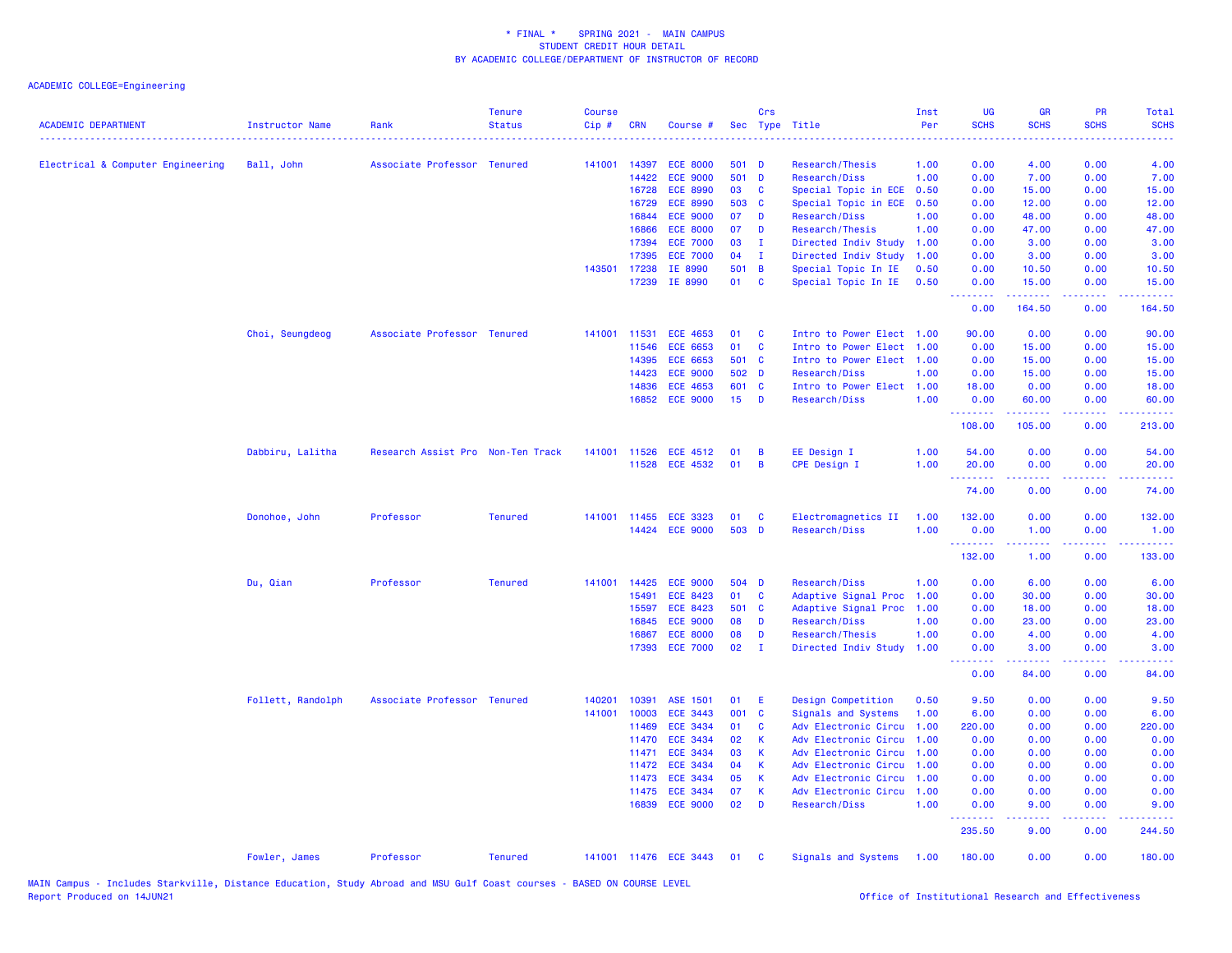| <b>ACADEMIC DEPARTMENT</b>        | Instructor Name                                  | Rank                              | <b>Tenure</b><br><b>Status</b> | <b>Course</b><br>Cip# | <b>CRN</b>     | Course #                           |                 | Crs          | Sec Type Title                                         | Inst<br>Per | UG<br><b>SCHS</b>                | <b>GR</b><br><b>SCHS</b>                                                                                                                                     | <b>PR</b><br><b>SCHS</b> | Total<br><b>SCHS</b><br>$\frac{1}{2} \left( \frac{1}{2} \right) \left( \frac{1}{2} \right) \left( \frac{1}{2} \right) \left( \frac{1}{2} \right)$            |
|-----------------------------------|--------------------------------------------------|-----------------------------------|--------------------------------|-----------------------|----------------|------------------------------------|-----------------|--------------|--------------------------------------------------------|-------------|----------------------------------|--------------------------------------------------------------------------------------------------------------------------------------------------------------|--------------------------|--------------------------------------------------------------------------------------------------------------------------------------------------------------|
| Electrical & Computer Engineering | Fowler, James                                    | Professor                         | <b>Tenured</b>                 |                       | 141001 15492   | <b>ECE 8813</b>                    | 01              | <b>C</b>     | Information Theory                                     | 1.00        | 0.00                             | 9.00                                                                                                                                                         | 0.00                     | 9.00                                                                                                                                                         |
|                                   |                                                  |                                   |                                |                       |                | 15598 ECE 8813                     | 501 C           |              | Information Theory                                     | 1.00        | 0.00<br>.                        | 12.00<br>.                                                                                                                                                   | 0.00<br>د د د د          | 12.00<br>.                                                                                                                                                   |
|                                   |                                                  |                                   |                                |                       |                |                                    |                 |              |                                                        |             | 180.00                           | 21.00                                                                                                                                                        | 0.00                     | 201.00                                                                                                                                                       |
|                                   | Fu, Yong                                         | Professor                         | <b>Tenured</b>                 | 141001                | 11530          | <b>ECE 4633</b>                    | 01              | $\mathbf{C}$ | Pwer Distrib Systems 1.00                              |             | 114.00                           | 0.00                                                                                                                                                         | 0.00                     | 114.00                                                                                                                                                       |
|                                   |                                                  |                                   |                                |                       | 11545          | <b>ECE 6633</b>                    | 01              | <b>C</b>     | Pwer Distrib Systems 1.00                              |             | 0.00                             | 21.00                                                                                                                                                        | 0.00                     | 21.00                                                                                                                                                        |
|                                   |                                                  |                                   |                                |                       | 14394          | <b>ECE 6633</b>                    | 501 C           |              | Pwer Distrib Systems 1.00                              |             | 0.00                             | 18.00                                                                                                                                                        | 0.00                     | 18.00                                                                                                                                                        |
|                                   |                                                  |                                   |                                |                       | 14835          | <b>ECE 4633</b>                    | 601 C           |              | Pwer Distrib Systems                                   | 1.00        | 24.00                            | 0.00                                                                                                                                                         | 0.00                     | 24.00                                                                                                                                                        |
|                                   |                                                  |                                   |                                |                       |                | 16847 ECE 9000                     | $10$ D          |              | Research/Diss                                          | 1.00        | 0.00<br><b>.</b> .               | 36.00                                                                                                                                                        | 0.00<br>بالمحامي         | 36.00<br>.                                                                                                                                                   |
|                                   |                                                  |                                   |                                |                       |                |                                    |                 |              |                                                        |             | 138.00                           | 75.00                                                                                                                                                        | 0.00                     | 213.00                                                                                                                                                       |
|                                   | Green, Ryan                                      | Assistant Professor Ten Track     |                                |                       |                | 141001 11454 ECE 3313              | 01              | $\mathbf{C}$ | Electromagnetics I                                     | 1.00        | 60.00                            | 0.00                                                                                                                                                         | 0.00                     | 60.00                                                                                                                                                        |
|                                   |                                                  |                                   |                                |                       |                | 16838 ECE 9000                     | 01              | <b>D</b>     | Research/Diss                                          | 1.00        | 0.00                             | 7.00                                                                                                                                                         | 0.00                     | 7.00                                                                                                                                                         |
|                                   |                                                  |                                   |                                |                       |                |                                    |                 |              |                                                        |             | <u> - - - - - - - -</u><br>60.00 | .<br>7.00                                                                                                                                                    | .<br>0.00                | .<br>67.00                                                                                                                                                   |
|                                   | Gurbuz, Ali                                      | Assistant Professor Ten Track     |                                | 141001                | 15488          | <b>ECE 4990</b>                    | 01              | <b>C</b>     | Special Topic in ECE 1.00                              |             | 24.00                            | 0.00                                                                                                                                                         | 0.00                     | 24.00                                                                                                                                                        |
|                                   |                                                  |                                   |                                |                       | 15490          | <b>ECE 6990</b>                    | 01              | $\mathbf{C}$ | Special Topic in ECE 1.00                              |             | 0.00                             | 51.00                                                                                                                                                        | 0.00                     | 51.00                                                                                                                                                        |
|                                   |                                                  |                                   |                                |                       | 15596          | <b>ECE 6990</b>                    | 501 C           |              | Special Topic in ECE 1.00                              |             | 0.00                             | 12.00                                                                                                                                                        | 0.00                     | 12.00                                                                                                                                                        |
|                                   |                                                  |                                   |                                |                       | 15618          | <b>ECE 4990</b>                    | 601 C           |              | Special Topic in ECE 1.00                              |             | 3.00                             | 0.00                                                                                                                                                         | 0.00                     | 3.00                                                                                                                                                         |
|                                   |                                                  |                                   |                                |                       | 16853          | <b>ECE 9000</b>                    | 16 <sup>1</sup> | D            | Research/Diss                                          | 1.00        | 0.00                             | 24.00                                                                                                                                                        | 0.00                     | 24.00                                                                                                                                                        |
|                                   |                                                  |                                   |                                |                       | 16875          | <b>ECE 8000</b>                    | 16              | D            | Research/Thesis                                        | 1.00        | 0.00                             | 35.00                                                                                                                                                        | 0.00                     | 35.00                                                                                                                                                        |
|                                   |                                                  |                                   |                                |                       | 17664          | <b>ECE 7000</b>                    | 501 I           |              | Directed Indiv Study                                   | 1.00        | 0.00                             | 3.00                                                                                                                                                         | 0.00                     | 3.00                                                                                                                                                         |
|                                   |                                                  |                                   |                                | 309999                |                | 18013 CME 9000                     | 509 D           |              | Research/Dis                                           | 1.00        | 0.00<br><u>.</u>                 | 6.00<br>. <u>.</u>                                                                                                                                           | 0.00<br>.                | 6.00<br>.                                                                                                                                                    |
|                                   |                                                  |                                   |                                |                       |                |                                    |                 |              |                                                        |             | 27.00                            | 131.00                                                                                                                                                       | 0.00                     | 158.00                                                                                                                                                       |
|                                   | Iqbal, Umar                                      | Clinical Assist Pro Non-Ten Track |                                | 141001                | 11458          | <b>ECE 3424</b>                    | 01              | <b>C</b>     | Intm Electronic Circ 1.00                              |             | 188.00                           | 0.00                                                                                                                                                         | 0.00                     | 188.00                                                                                                                                                       |
|                                   |                                                  |                                   |                                |                       | 11460          | <b>ECE 3424</b>                    | 03              | $\mathbf{K}$ | Intm Electronic Circ 1.00                              |             | 0.00                             | 0.00                                                                                                                                                         | 0.00                     | 0.00                                                                                                                                                         |
|                                   |                                                  |                                   |                                |                       | 11461          | <b>ECE 3424</b>                    | 04              | К            | Intm Electronic Circ 1.00                              |             | 0.00                             | 0.00                                                                                                                                                         | 0.00                     | 0.00                                                                                                                                                         |
|                                   |                                                  |                                   |                                |                       | 11464          | <b>ECE 3424</b>                    | 08              | к            | Intm Electronic Circ 1.00                              |             | 0.00                             | 0.00                                                                                                                                                         | 0.00                     | 0.00                                                                                                                                                         |
|                                   |                                                  |                                   |                                |                       | 11465          | <b>ECE 3424</b>                    | 09              | $\mathsf K$  | Intm Electronic Circ 1.00                              |             | 0.00                             | 0.00                                                                                                                                                         | 0.00                     | 0.00                                                                                                                                                         |
|                                   |                                                  |                                   |                                |                       | 11468          | <b>ECE 3424</b>                    | 12 <sub>2</sub> | K            | Intm Electronic Circ 1.00                              |             | 0.00                             | 0.00                                                                                                                                                         | 0.00                     | 0.00                                                                                                                                                         |
|                                   |                                                  |                                   |                                |                       | 14827          | <b>ECE 3424</b>                    | 601 C           |              | Intm Electronic Circ 1.00                              |             | 64.00                            | 0.00                                                                                                                                                         | 0.00                     | 64.00                                                                                                                                                        |
|                                   |                                                  |                                   |                                |                       |                | 14828 ECE 3424                     | 602 K           |              | Intm Electronic Circ 1.00                              |             | 0.00<br>.                        | 0.00<br>$\frac{1}{2} \left( \frac{1}{2} \right) \left( \frac{1}{2} \right) \left( \frac{1}{2} \right) \left( \frac{1}{2} \right) \left( \frac{1}{2} \right)$ | 0.00<br>.                | 0.00<br>$\frac{1}{2} \left( \frac{1}{2} \right) \left( \frac{1}{2} \right) \left( \frac{1}{2} \right) \left( \frac{1}{2} \right) \left( \frac{1}{2} \right)$ |
|                                   |                                                  |                                   |                                |                       |                |                                    |                 |              |                                                        |             | 252.00                           | 0.00                                                                                                                                                         | 0.00                     | 252.00                                                                                                                                                       |
|                                   | Jones, Bryan                                     | Associate Professor Tenured       |                                |                       |                | 141001 14431 ECE 9000              | 510 D           |              | Research/Diss                                          | 1.00        | 0.00<br><u>.</u>                 | 3.00<br>$\frac{1}{2} \left( \frac{1}{2} \right) \left( \frac{1}{2} \right) \left( \frac{1}{2} \right) \left( \frac{1}{2} \right) \left( \frac{1}{2} \right)$ | 0.00<br>.                | 3.00<br>.                                                                                                                                                    |
|                                   |                                                  |                                   |                                |                       |                |                                    |                 |              |                                                        |             | 0.00                             | 3.00                                                                                                                                                         | 0.00                     | 3.00                                                                                                                                                         |
|                                   | Karimi-Ghartemani, M Associate Professor Tenured |                                   |                                |                       | 141001 11477   | <b>ECE 3614</b>                    | 01              | <b>C</b>     | Fundamentals of Ener                                   | 1.00        | 160.00                           | 0.00                                                                                                                                                         | 0.00                     | 160.00                                                                                                                                                       |
|                                   |                                                  |                                   |                                |                       | 11478          | <b>ECE 3614</b>                    | 02              | K            | Fudamentals of Energ 1.00                              |             | 0.00                             | 0.00                                                                                                                                                         | 0.00                     | 0.00                                                                                                                                                         |
|                                   |                                                  |                                   |                                |                       | 11480          | <b>ECE 3614</b>                    | 04              | К            | Fundamentals of Ener                                   | 1.00        | 0.00                             | 0.00                                                                                                                                                         | 0.00                     | 0.00                                                                                                                                                         |
|                                   |                                                  |                                   |                                |                       | 11481          | ECE 3614                           | 05              | K.           | Fundamentals of Ener 1.00                              |             | 0.00                             | 0.00                                                                                                                                                         | 0.00                     | 0.00                                                                                                                                                         |
|                                   |                                                  |                                   |                                |                       | 11482<br>11483 | <b>ECE 3614</b><br><b>ECE 3614</b> | 07<br>09        | K<br>K       | Fundamentals of Ener 1.00<br>Fundamentals of Ener 1.00 |             | 0.00<br>0.00                     | 0.00<br>0.00                                                                                                                                                 | 0.00<br>0.00             | 0.00<br>0.00                                                                                                                                                 |
|                                   |                                                  |                                   |                                |                       | 16724          | <b>ECE 3614</b>                    | 06              | К            | Fundamentals of Ener 1.00                              |             | 0.00                             | 0.00                                                                                                                                                         | 0.00                     | 0.00                                                                                                                                                         |
|                                   |                                                  |                                   |                                |                       |                | 16848 ECE 9000                     | 11              | D            | Research/Diss                                          | 1.00        | 0.00                             | 39.00                                                                                                                                                        | 0.00                     | 39.00                                                                                                                                                        |
|                                   |                                                  |                                   |                                |                       |                | 16870 ECE 8000                     | 11              | D            | Research/Thesis                                        | 1.00        | 0.00                             | 6.00                                                                                                                                                         | 0.00                     | 6.00                                                                                                                                                         |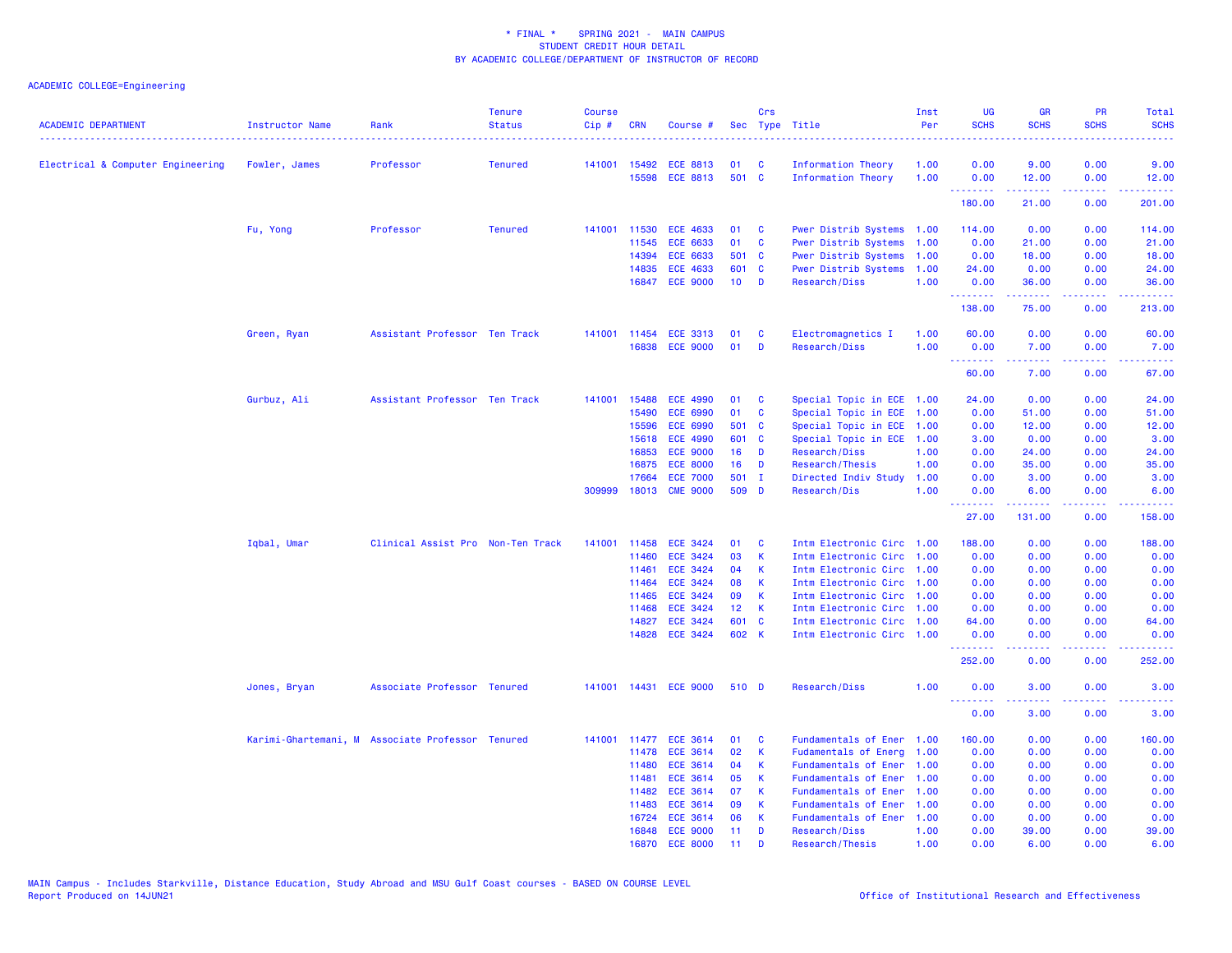| <b>ACADEMIC DEPARTMENT</b>        | Instructor Name  | Rank                          | <b>Tenure</b><br><b>Status</b> | <b>Course</b><br>Cip# | <b>CRN</b> | Course #                          |                 | Crs          | Sec Type Title                     | Inst<br>Per  | <b>UG</b><br><b>SCHS</b> | <b>GR</b><br><b>SCHS</b>                                                                                                          | <b>PR</b><br><b>SCHS</b> | <b>Total</b><br><b>SCHS</b><br>. |
|-----------------------------------|------------------|-------------------------------|--------------------------------|-----------------------|------------|-----------------------------------|-----------------|--------------|------------------------------------|--------------|--------------------------|-----------------------------------------------------------------------------------------------------------------------------------|--------------------------|----------------------------------|
|                                   |                  |                               |                                |                       |            |                                   |                 |              |                                    |              | <u>.</u>                 | <b><i><u><u><b>Little Little</b></u></u></i></b>                                                                                  | <u>.</u>                 | .                                |
|                                   |                  |                               |                                |                       |            |                                   |                 |              |                                    |              | 160.00                   | 45.00                                                                                                                             | 0.00                     | 205.00                           |
| Electrical & Computer Engineering | Koshka, Yaroslav | Professor                     | <b>Tenured</b>                 | 141001                | 11453      | <b>ECE 3213</b>                   | 01              | C            | Solid State Electron 1.00          |              | 147.00                   | 0.00                                                                                                                              | 0.00                     | 147.00                           |
|                                   |                  |                               |                                |                       | 11527      | <b>ECE 4522</b>                   | 01              | B            | EE Design II                       | 1.00         | 82.00                    | 0.00                                                                                                                              | 0.00                     | 82.00                            |
|                                   |                  |                               |                                |                       | 11529      | <b>ECE 4542</b>                   | 01              | B            | <b>CPE Design II</b>               | 1.00         | 42.00                    | 0.00                                                                                                                              | 0.00                     | 42.00                            |
|                                   |                  |                               |                                |                       | 16843      | <b>ECE 9000</b>                   | 06              | D            | Research/Diss                      | 1.00         | 0.00                     | 7.00                                                                                                                              | 0.00                     | 7.00                             |
|                                   |                  |                               |                                |                       | 16865      | <b>ECE 8000</b>                   | 06              | D            | Research/Thesis                    | 1.00         | 0.00<br><u>.</u>         | 1.00<br>$\frac{1}{2} \left( \frac{1}{2} \right) \left( \frac{1}{2} \right) \left( \frac{1}{2} \right) \left( \frac{1}{2} \right)$ | 0.00<br>.                | 1.00<br>.                        |
|                                   |                  |                               |                                |                       |            |                                   |                 |              |                                    |              | 271.00                   | 8.00                                                                                                                              | 0.00                     | 279.00                           |
|                                   | Kurum, Mehmet    | Assistant Professor Ten Track |                                | 141001                | 14434      | <b>ECE 9000</b>                   | 513 D           |              | Research/Diss                      | 1.00         | 0.00                     | 1.00                                                                                                                              | 0.00                     | 1.00                             |
|                                   |                  |                               |                                |                       | 15824      | <b>ECE 8990</b>                   | 01              | $\mathbf{C}$ | Special Topic in ECE               | 1.00         | 0.00                     | 24.00                                                                                                                             | 0.00                     | 24.00                            |
|                                   |                  |                               |                                |                       | 15825      | <b>ECE 8990</b>                   | 501 C           |              | Special Topic in ECE               | 1.00         | 0.00                     | 3.00                                                                                                                              | 0.00                     | 3.00                             |
|                                   |                  |                               |                                |                       | 16859      | <b>ECE 9000</b>                   | 22              | D            | Research/Diss                      | 1.00         | 0.00                     | 27.00                                                                                                                             | 0.00                     | 27.00                            |
|                                   |                  |                               |                                |                       | 16881      | <b>ECE 8000</b>                   | 22              | D            | Research/Thesis                    | 1.00         | 0.00                     | 14.00                                                                                                                             | 0.00                     | 14.00                            |
|                                   |                  |                               |                                |                       | 17392      | <b>ECE 7000</b>                   | 01              | $\mathbf{I}$ | Directed Indiv Study 1.00          |              | 0.00<br>.                | 3.00<br>.                                                                                                                         | 0.00<br>. <b>.</b>       | 3.00<br>.                        |
|                                   |                  |                               |                                |                       |            |                                   |                 |              |                                    |              | 0.00                     | 72.00                                                                                                                             | 0.00                     | 72.00                            |
|                                   | Liu, Chun-Hung   | Assistant Professor Ten Track |                                | 141001                | 16355      | <b>ECE 8803</b>                   | 01              | C            | Random Signals & Sys 1.00          |              | 0.00                     | 18.00                                                                                                                             | 0.00                     | 18.00                            |
|                                   |                  |                               |                                |                       | 16356      | <b>ECE 8803</b>                   | 501             | $\mathbf{C}$ | Random Signals & Sys 1.00          |              | 0.00                     | 6.00                                                                                                                              | 0.00                     | 6.00                             |
|                                   |                  |                               |                                |                       |            | 16856 ECE 9000                    | 19              | D            | Research/Diss                      | 1.00         | 0.00                     | 7.00                                                                                                                              | 0.00                     | 7.00                             |
|                                   |                  |                               |                                |                       |            |                                   |                 |              |                                    |              | <u>.</u><br>0.00         | .<br>31.00                                                                                                                        | .<br>0.00                | .<br>31.00                       |
|                                   | Luo, Chaomin     | Associate Professor Tenured   |                                | 140901                | 11533      | <b>ECE 4713</b>                   | 01              | C            | Computer Architectur 1.00          |              | 201.00                   | 0.00                                                                                                                              | 0.00                     | 201.00                           |
|                                   |                  |                               |                                |                       | 11548      | ECE 6713                          | 01              | C            | Computer Architectur               | 1.00         | 0.00                     | 3.00                                                                                                                              | 0.00                     | 3.00                             |
|                                   |                  |                               |                                |                       | 15614      | <b>ECE 4713</b>                   | 601             | <b>C</b>     | Computer Architectur               | 1.00         | 27.00                    | 0.00                                                                                                                              | 0.00                     | 27.00                            |
|                                   |                  |                               |                                |                       | 15620      | <b>ECE 6713</b>                   | 601 C           |              | Computer Architectur               | 1.00         | 0.00                     | 3.00                                                                                                                              | 0.00                     | 3.00                             |
|                                   |                  |                               |                                | 141001                | 14436      | <b>ECE 9000</b>                   | 516 D           |              | Research/Diss                      | 1.00         | 0.00                     | 4.00                                                                                                                              | 0.00                     | 4.00                             |
|                                   |                  |                               |                                |                       | 16857      | <b>ECE 9000</b>                   | 20              | D            | Research/Diss                      | 1.00         | 0.00                     | 18.00                                                                                                                             | 0.00                     | 18.00                            |
|                                   |                  |                               |                                |                       | 16879      | <b>ECE 8000</b>                   | 20              | D            | Research/Thesis                    | 1.00         | 0.00                     | 13.00                                                                                                                             | 0.00                     | 13.00                            |
|                                   |                  |                               |                                |                       | 17396      | <b>ECE 7000</b>                   | 05              | $\mathbf{I}$ | Directed Indiv Study               | 1.00         | 0.00                     | 3.00                                                                                                                              | 0.00                     | 3.00                             |
|                                   |                  |                               |                                |                       | 17634      | <b>ECE 7000</b>                   | 502 I           |              | Directed Indiv Study               | 1.00         | 0.00<br>.                | 3.00                                                                                                                              | 0.00                     | 3.00                             |
|                                   |                  |                               |                                |                       |            |                                   |                 |              |                                    |              | 228.00                   | 47.00                                                                                                                             | 0.00                     | 275.00                           |
|                                   | Luo, Yu          | Assistant Professor Ten Track |                                | 141001                | 11504      | <b>ECE 3724</b>                   | 01              | C            | Microprocessors                    | 0.50         | 200.00                   | 0.00                                                                                                                              | 0.00                     | 200.00                           |
|                                   |                  |                               |                                |                       | 11505      | <b>ECE 3724</b>                   | 02              | C            | Microprocessors                    | 0.50         | 62.00                    | 0.00                                                                                                                              | 0.00                     | 62.00                            |
|                                   |                  |                               |                                |                       | 11506      | <b>ECE 3724</b>                   | 03              | K            | Microprocessors                    | 0.50         | 0.00                     | 0.00                                                                                                                              | 0.00                     | 0.00                             |
|                                   |                  |                               |                                |                       | 11507      | <b>ECE 3724</b>                   | 04              | К            | Microprocessors                    | 0.50         | 0.00                     | 0.00                                                                                                                              | 0.00                     | 0.00                             |
|                                   |                  |                               |                                |                       | 11508      | <b>ECE 3724</b>                   | 05              | $\mathsf{K}$ | Microprocessors                    | 0.50         | 0.00                     | 0.00                                                                                                                              | 0.00                     | 0.00                             |
|                                   |                  |                               |                                |                       | 11509      | <b>ECE 3724</b>                   | 06              | $\mathsf{K}$ | Microprocessors                    | 0.50         | 0.00                     | 0.00                                                                                                                              | 0.00                     | 0.00                             |
|                                   |                  |                               |                                |                       | 11510      | <b>ECE 3724</b>                   | 07              | К            | Microprocessors                    | 0.50         | 0.00                     | 0.00                                                                                                                              | 0.00                     | 0.00                             |
|                                   |                  |                               |                                |                       | 11511      | <b>ECE 3724</b><br>11512 ECE 3724 | 08<br>09        | $\mathsf{K}$ | Microprocessors                    | 0.50         | 0.00                     | 0.00                                                                                                                              | 0.00                     | 0.00                             |
|                                   |                  |                               |                                |                       | 11513      | <b>ECE 3724</b>                   | 10 <sub>1</sub> | К<br>K       | Microprocessors<br>Microprocessors | 0.50<br>0.50 | 0.00<br>0.00             | 0.00<br>0.00                                                                                                                      | 0.00<br>0.00             | 0.00<br>0.00                     |
|                                   |                  |                               |                                |                       | 11514      | <b>ECE 3724</b>                   | 11              | К            |                                    | 0.50         | 0.00                     | 0.00                                                                                                                              | 0.00                     | 0.00                             |
|                                   |                  |                               |                                |                       | 11515      | <b>ECE 3724</b>                   | 12              | К            | Microprocessors<br>Microprocessors | 0.50         | 0.00                     | 0.00                                                                                                                              | 0.00                     | 0.00                             |
|                                   |                  |                               |                                |                       | 11516      | <b>ECE 3724</b>                   | 13              | K            | Microprocessors                    | 0.50         | 0.00                     | 0.00                                                                                                                              | 0.00                     | 0.00                             |
|                                   |                  |                               |                                |                       |            | 11517 ECE 3724                    | 14              | K            | Microprocessors                    | 0.50         | 0.00                     | 0.00                                                                                                                              | 0.00                     | 0.00                             |
|                                   |                  |                               |                                |                       |            | 11518 ECE 3724                    | 15              | К            | Microprocessors                    | 0.50         | 0.00                     | 0.00                                                                                                                              | 0.00                     | 0.00                             |
|                                   |                  |                               |                                |                       |            | 16850 ECE 9000                    | 13              | D            | Research/Diss                      | 1.00         | 0.00                     | 7.00                                                                                                                              | 0.00                     | 7.00                             |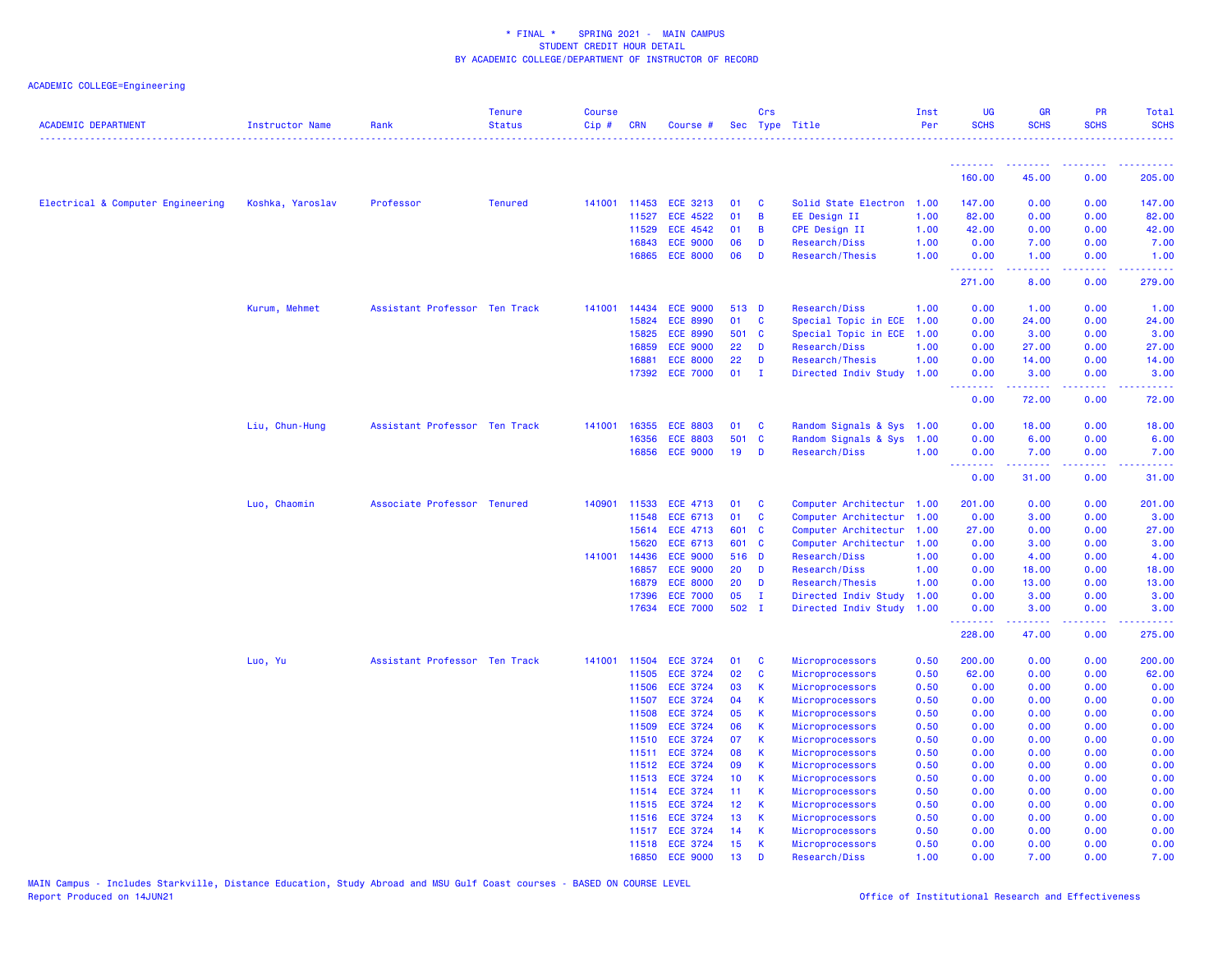| <b>ACADEMIC DEPARTMENT</b>        | <b>Instructor Name</b>                             | Rank                              | <b>Tenure</b><br><b>Status</b> | <b>Course</b><br>Cip# | <b>CRN</b>     | Course #                           |                       | Crs            | Sec Type Title                     | Inst<br>Per  | <b>UG</b><br><b>SCHS</b> | <b>GR</b><br><b>SCHS</b>                                                                                                                                     | PR<br><b>SCHS</b>   | Total<br><b>SCHS</b>    |
|-----------------------------------|----------------------------------------------------|-----------------------------------|--------------------------------|-----------------------|----------------|------------------------------------|-----------------------|----------------|------------------------------------|--------------|--------------------------|--------------------------------------------------------------------------------------------------------------------------------------------------------------|---------------------|-------------------------|
|                                   |                                                    |                                   |                                |                       |                |                                    |                       |                |                                    |              |                          |                                                                                                                                                              |                     |                         |
|                                   |                                                    |                                   |                                |                       |                |                                    |                       |                |                                    |              | 262.00                   | 7.00                                                                                                                                                         | 0.00                | 269.00                  |
| Electrical & Computer Engineering | Marojevic, Vuk                                     | Associate Professor Ten Track     |                                | 140901                | 11534          | <b>ECE 4723</b>                    | 01                    | C              | <b>Embedded Systems</b>            | 1.00         | 60.00                    | 0.00                                                                                                                                                         | 0.00                | 60.00                   |
|                                   |                                                    |                                   |                                |                       | 11535          | <b>ECE 4723</b>                    | 02                    | $\mathsf{K}$   | <b>Embedded Systems</b>            | 1.00         | 0.00                     | 0.00                                                                                                                                                         | 0.00                | 0.00                    |
|                                   |                                                    |                                   |                                |                       | 11537          | <b>ECE 4723</b>                    | 04                    | К              | <b>Embedded Systems</b>            | 1.00         | 0.00                     | 0.00                                                                                                                                                         | 0.00                | 0.00                    |
|                                   |                                                    |                                   |                                |                       | 11549          | <b>ECE 6723</b>                    | 01                    | C              | <b>Embedded Systems</b>            | 1.00         | 0.00                     | 3.00                                                                                                                                                         | 0.00                | 3.00                    |
|                                   |                                                    |                                   |                                |                       | 11550          | <b>ECE 6723</b>                    | 02                    | K              | <b>Embedded Systems</b>            | 1.00         | 0.00                     | 0.00                                                                                                                                                         | 0.00                | 0.00                    |
|                                   |                                                    |                                   |                                | 141001                | 14438          | <b>ECE 9000</b>                    | 518 D                 |                | Research/Diss                      | 1.00         | 0.00                     | 1.00                                                                                                                                                         | 0.00                | 1.00                    |
|                                   |                                                    |                                   |                                |                       | 16851          | <b>ECE 9000</b>                    | 14                    | D              | Research/Diss                      | 1.00         | 0.00                     | 34.00                                                                                                                                                        | 0.00                | 34.00                   |
|                                   |                                                    |                                   |                                |                       | 17959          | <b>ECE 4800</b>                    | 04                    | $\mathbf{I}$   | Undergraduate Resear               | 1.00         | 0.00<br>.                | 0.00<br>$\frac{1}{2} \left( \frac{1}{2} \right) \left( \frac{1}{2} \right) \left( \frac{1}{2} \right) \left( \frac{1}{2} \right) \left( \frac{1}{2} \right)$ | 0.00<br>.           | 0.00<br>.               |
|                                   |                                                    |                                   |                                |                       |                |                                    |                       |                |                                    |              | 60.00                    | 38.00                                                                                                                                                        | 0.00                | 98.00                   |
|                                   | Melnychuk, Galyna                                  | Non-Faculty                       | Not Applicable                 | 140101                | 12337          | GE 3813                            | 01                    | C              | Challenges Global En 1.00          |              | 75.00                    | 0.00                                                                                                                                                         | 0.00                | 75.00                   |
|                                   |                                                    |                                   |                                |                       | 15443          | GE 4990                            | 01                    | C              | Special Topic In GE                | 1.00         | 96.00                    | 0.00                                                                                                                                                         | 0.00                | 96.00                   |
|                                   |                                                    |                                   |                                |                       | 15444          | GE 6990                            | 01                    | C              | Special Topic In GE                | 1.00         | 0.00<br>.                | 3.00<br>$- - - - -$                                                                                                                                          | 0.00<br>.           | 3.00<br>$- - - - - - -$ |
|                                   |                                                    |                                   |                                |                       |                |                                    |                       |                |                                    |              | 171.00                   | 3.00                                                                                                                                                         | 0.00                | 174.00                  |
|                                   | Miah, Khalid                                       | Clinical Assist Pro Non-Ten Track |                                | 141001                | 14824          | <b>ECE 1022</b>                    | 601 C                 |                | Introduction to ECE                | 1.00         | 32.00                    | 0.00                                                                                                                                                         | 0.00                | 32.00                   |
|                                   |                                                    |                                   |                                |                       | 14825          | <b>ECE 1022</b>                    | 602 K                 |                | Introduction to ECE                | 1.00         | 0.00                     | 0.00                                                                                                                                                         | 0.00                | 0.00                    |
|                                   |                                                    |                                   |                                |                       |                | 14834 ECE 4512                     | 601 B                 |                | EE Senior Design I                 | 1.00         | 14.00                    | 0.00                                                                                                                                                         | 0.00                | 14.00                   |
|                                   |                                                    |                                   |                                |                       |                |                                    |                       |                |                                    |              | .<br>46.00               | الدامات مال<br>0.00                                                                                                                                          | .<br>0.00           | .<br>46.00              |
|                                   | Mohammadi-Aragh, Mah Assistant Professor Ten Track |                                   |                                | 141001                | 10002          | <b>ECE 3413</b>                    | 001 C                 |                | Intro to Electronic                | 1.00         | 63.00                    | 0.00                                                                                                                                                         | 0.00                | 63.00                   |
|                                   |                                                    |                                   |                                |                       | 11439          | <b>ECE 1013</b>                    | 01                    | C              | Introduction to ECE                | 1.00         | 126.00                   | 0.00                                                                                                                                                         | 0.00                | 126.00                  |
|                                   |                                                    |                                   |                                |                       | 11441          | <b>ECE 1013</b>                    | 03                    | К              | Introduction to ECE                | 1.00         | 0.00                     | 0.00                                                                                                                                                         | 0.00                | 0.00                    |
|                                   |                                                    |                                   |                                |                       | 11442          | <b>ECE 1013</b>                    | 04                    | K              | Introduction to ECE                | 1.00         | 0.00                     | 0.00                                                                                                                                                         | 0.00                | 0.00                    |
|                                   |                                                    |                                   |                                |                       | 11443          | <b>ECE 1013</b>                    | 05                    | К              | Introduction to ECE                | 1.00         | 0.00                     | 0.00                                                                                                                                                         | 0.00                | 0.00                    |
|                                   |                                                    |                                   |                                |                       | 11445          | <b>ECE 1013</b>                    | <b>HO7</b>            | $\overline{B}$ | Introduction to ECE                | 1.00         | 36.00                    | 0.00                                                                                                                                                         | 0.00                | 36.00                   |
|                                   |                                                    |                                   |                                |                       | 11446          | <b>ECE 1022</b>                    | 01                    | C              | Introduction to ECE                | 1.00         | 162.00                   | 0.00                                                                                                                                                         | 0.00                | 162.00                  |
|                                   |                                                    |                                   |                                |                       | 11447          | <b>ECE 1022</b>                    | 02                    | $\mathsf{K}$   | Introduction to ECE                | 1.00         | 0.00                     | 0.00                                                                                                                                                         | 0.00                | 0.00                    |
|                                   |                                                    |                                   |                                |                       | 11449          | <b>ECE 1022</b>                    | 04                    | К              | Introduction to ECE                | 1.00         | 0.00                     | 0.00                                                                                                                                                         | 0.00                | 0.00                    |
|                                   |                                                    |                                   |                                |                       | 11450          | <b>ECE 1022</b>                    | 05                    | К              | Introduction to ECE                | 1.00         | 0.00                     | 0.00                                                                                                                                                         | 0.00                | 0.00                    |
|                                   |                                                    |                                   |                                |                       | 11452          | <b>ECE 1022</b>                    | 07                    | K              | Introduction to ECE                | 1.00         | 0.00                     | 0.00                                                                                                                                                         | 0.00                | 0.00                    |
|                                   |                                                    |                                   |                                |                       | 14439          | <b>ECE 9000</b>                    | 519 D                 |                | Research/Diss                      | 1.00         | 0.00                     | 3.00                                                                                                                                                         | 0.00                | 3.00                    |
|                                   |                                                    |                                   |                                |                       | 16849          | <b>ECE 9000</b>                    | 12 <sub>1</sub>       | D              | Research/Diss                      | 1.00         | 0.00                     | 19.00                                                                                                                                                        | 0.00                | 19.00                   |
|                                   |                                                    |                                   |                                | 149999                | 16871<br>17811 | <b>ECE 8000</b><br><b>ENE 9000</b> | 12 <sub>2</sub><br>02 | D<br>D         | Research/Thesis<br>Research/Diss   | 1.00<br>1.00 | 0.00<br>0.00             | 7.00<br>12.00                                                                                                                                                | 0.00<br>0.00        | 7.00<br>12.00           |
|                                   |                                                    |                                   |                                |                       |                |                                    |                       |                |                                    |              | .<br>387.00              | 2.2.2.2.2<br>41.00                                                                                                                                           | الداعات بال<br>0.00 | .<br>428.00             |
|                                   |                                                    |                                   |                                | 141001                | 11485          | <b>ECE 3714</b>                    | 02                    | C              |                                    | 1.00         | 348.00                   | 0.00                                                                                                                                                         | 0.00                | 348.00                  |
|                                   | Moorhead, Jane                                     | Instructor                        | Non-Ten Track                  |                       | 11486          | <b>ECE 3714</b>                    | 03                    | К              | Digital Devices<br>Digital Devices | 1.00         | 0.00                     | 0.00                                                                                                                                                         | 0.00                | 0.00                    |
|                                   |                                                    |                                   |                                |                       | 11487          | <b>ECE 3714</b>                    | 04                    | К              | Digital Devices                    | 1.00         | 0.00                     | 0.00                                                                                                                                                         | 0.00                | 0.00                    |
|                                   |                                                    |                                   |                                |                       | 11488          | <b>ECE 3714</b>                    | 05                    | К              | <b>Digital Devices</b>             | 1.00         | 0.00                     | 0.00                                                                                                                                                         | 0.00                | 0.00                    |
|                                   |                                                    |                                   |                                |                       | 11491          | <b>ECE 3714</b>                    | 08                    | К              | <b>Digital Devices</b>             | 1.00         | 0.00                     | 0.00                                                                                                                                                         | 0.00                | 0.00                    |
|                                   |                                                    |                                   |                                |                       | 11493          | <b>ECE 3714</b>                    | 10 <sub>1</sub>       | К              | <b>Digital Devices</b>             | 1.00         | 0.00                     | 0.00                                                                                                                                                         | 0.00                | 0.00                    |
|                                   |                                                    |                                   |                                |                       | 11495          | <b>ECE 3714</b>                    | 12 <sub>2</sub>       | K              | Digital Devices                    | 1.00         | 0.00                     | 0.00                                                                                                                                                         | 0.00                | 0.00                    |
|                                   |                                                    |                                   |                                |                       | 11500          | <b>ECE 3714</b>                    | 17                    | К              | Digital Devices                    | 1.00         | 0.00                     | 0.00                                                                                                                                                         | 0.00                | 0.00                    |
|                                   |                                                    |                                   |                                |                       | 11504          | <b>ECE 3724</b>                    | 01                    | $\mathbf{C}$   | Microprocessors                    | 0.50         | 200.00                   | 0.00                                                                                                                                                         | 0.00                | 200.00                  |
|                                   |                                                    |                                   |                                |                       | 11505          | <b>ECE 3724</b>                    | 02                    | $\mathbf{C}$   | Microprocessors                    | 0.50         | 62.00                    | 0.00                                                                                                                                                         | 0.00                | 62.00                   |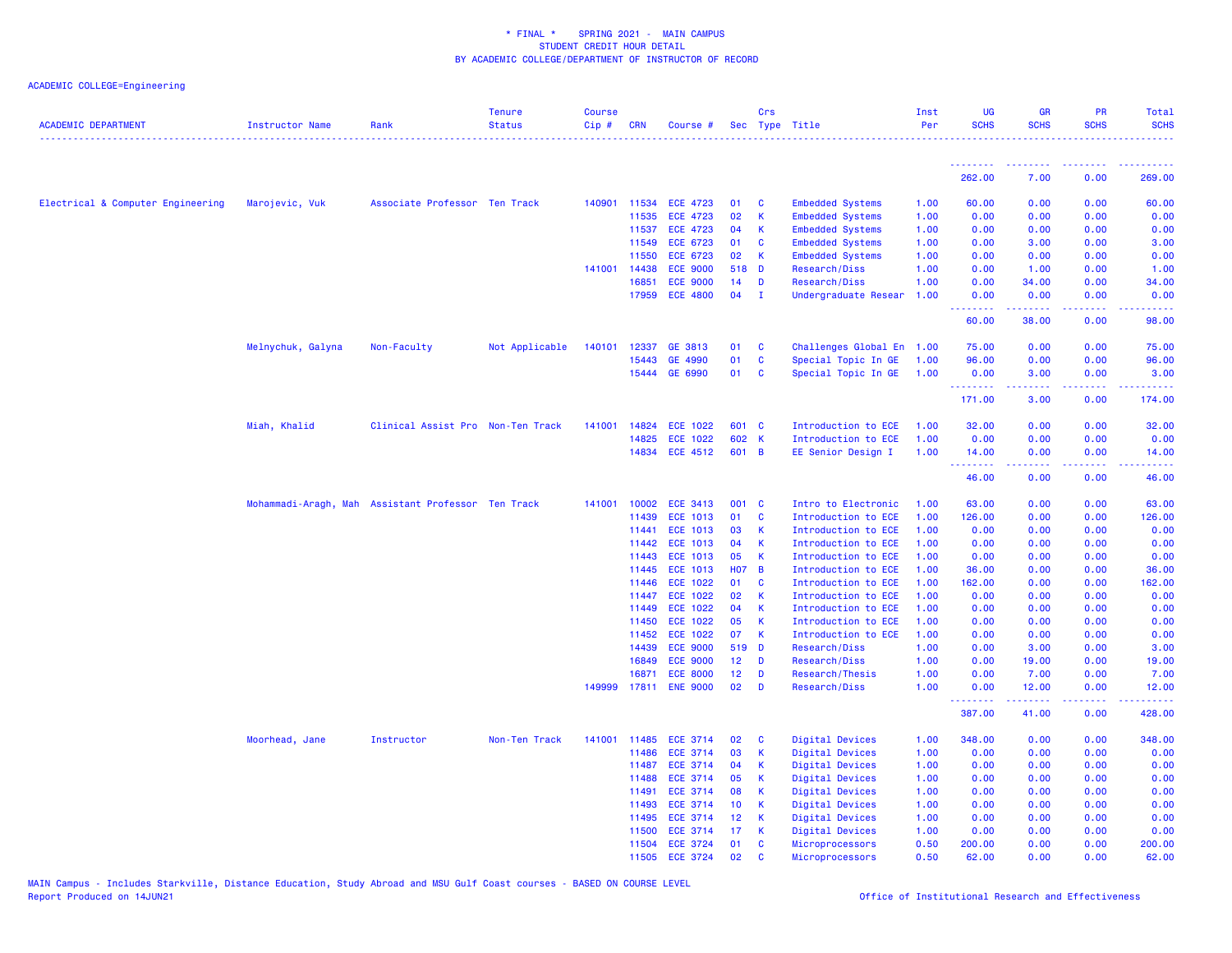| <b>ACADEMIC DEPARTMENT</b>        | <b>Instructor Name</b> | Rank                          | <b>Tenure</b><br><b>Status</b> | <b>Course</b><br>Cip# | <b>CRN</b>   | Course #        |                 | Crs          | Sec Type Title                             | Inst<br>Per | <b>UG</b><br><b>SCHS</b>                                  | <b>GR</b><br><b>SCHS</b> | PR<br><b>SCHS</b>                   | Total<br><b>SCHS</b>        |
|-----------------------------------|------------------------|-------------------------------|--------------------------------|-----------------------|--------------|-----------------|-----------------|--------------|--------------------------------------------|-------------|-----------------------------------------------------------|--------------------------|-------------------------------------|-----------------------------|
|                                   |                        |                               |                                |                       |              |                 |                 |              |                                            | .           | $\omega = \omega + \omega$                                |                          |                                     | .                           |
| Electrical & Computer Engineering | Moorhead, Jane         | Instructor                    | Non-Ten Track                  | 141001                | 11506        | <b>ECE 3724</b> | 03              | к            | Microprocessors                            | 0.50        | 0.00                                                      | 0.00                     | 0.00                                | 0.00                        |
|                                   |                        |                               |                                |                       | 11507        | <b>ECE 3724</b> | 04              | K            | Microprocessors                            | 0.50        | 0.00                                                      | 0.00                     | 0.00                                | 0.00                        |
|                                   |                        |                               |                                |                       | 11508        | <b>ECE 3724</b> | 05              | К            | Microprocessors                            | 0.50        | 0.00                                                      | 0.00                     | 0.00                                | 0.00                        |
|                                   |                        |                               |                                |                       | 11509        | <b>ECE 3724</b> | 06              | К            | Microprocessors                            | 0.50        | 0.00                                                      | 0.00                     | 0.00                                | 0.00                        |
|                                   |                        |                               |                                |                       | 11510        | <b>ECE 3724</b> | 07              | К            | Microprocessors                            | 0.50        | 0.00                                                      | 0.00                     | 0.00                                | 0.00                        |
|                                   |                        |                               |                                |                       | 11511        | <b>ECE 3724</b> | 08              | К            | Microprocessors                            | 0.50        | 0.00                                                      | 0.00                     | 0.00                                | 0.00                        |
|                                   |                        |                               |                                |                       | 11512        | <b>ECE 3724</b> | 09              | $\mathsf K$  | Microprocessors                            | 0.50        | 0.00                                                      | 0.00                     | 0.00                                | 0.00                        |
|                                   |                        |                               |                                |                       | 11513        | <b>ECE 3724</b> | 10              | К            | Microprocessors                            | 0.50        | 0.00                                                      | 0.00                     | 0.00                                | 0.00                        |
|                                   |                        |                               |                                |                       | 11514        | <b>ECE 3724</b> | 11              | К            | Microprocessors                            | 0.50        | 0.00                                                      | 0.00                     | 0.00                                | 0.00                        |
|                                   |                        |                               |                                |                       | 11515        | <b>ECE 3724</b> | 12 <sup>2</sup> | К            | Microprocessors                            | 0.50        | 0.00                                                      | 0.00                     | 0.00                                | 0.00                        |
|                                   |                        |                               |                                |                       | 11516        | <b>ECE 3724</b> | 13              | К            | Microprocessors                            | 0.50        | 0.00                                                      | 0.00                     | 0.00                                | 0.00                        |
|                                   |                        |                               |                                |                       |              | 11517 ECE 3724  | 14              | К            | Microprocessors                            | 0.50        | 0.00                                                      | 0.00                     | 0.00                                | 0.00                        |
|                                   |                        |                               |                                |                       |              | 11518 ECE 3724  | 15              | К            | Microprocessors                            | 0.50        | 0.00<br>.                                                 | 0.00<br>22222            | 0.00<br>.                           | 0.00<br>.                   |
|                                   |                        |                               |                                |                       |              |                 |                 |              |                                            |             | 610.00                                                    | 0.00                     | 0.00                                | 610.00                      |
|                                   | Moorhead, Robert       | Professor                     | <b>Tenured</b>                 | 141001                | 14440        | <b>ECE 9000</b> | 520             | D            | Research/Diss                              | 1.00        | 0.00                                                      | 3.00                     | 0.00                                | 3.00                        |
|                                   |                        |                               |                                |                       | 16841        | <b>ECE 9000</b> | 04              | D            | Research/Diss                              | 1.00        | 0.00                                                      | 1.00                     | 0.00                                | 1.00                        |
|                                   |                        |                               |                                |                       |              |                 |                 |              |                                            |             | <u>.</u>                                                  | .                        | .                                   | $\sim$ $\sim$ $\sim$ $\sim$ |
|                                   |                        |                               |                                |                       |              |                 |                 |              |                                            |             | 0.00                                                      | 4.00                     | 0.00                                | 4.00                        |
|                                   | Park, Chanyeop         | Assistant Professor Ten Track |                                | 141001                | 11532        | <b>ECE 4673</b> | 01              | C            | Fund of HV Engin                           | 1.00        | 78.00                                                     | 0.00                     | 0.00                                | 78.00                       |
|                                   |                        |                               |                                |                       | 11547        | <b>ECE 6673</b> | 01              | C            | Fund of HV Engin                           | 1.00        | 0.00                                                      | 21.00                    | 0.00                                | 21.00                       |
|                                   |                        |                               |                                |                       | 14441        | <b>ECE 9000</b> | 521 D           |              | Research/Diss                              | 1.00        | 0.00                                                      | 1.00                     | 0.00                                | 1.00                        |
|                                   |                        |                               |                                |                       | 16854        | <b>ECE 9000</b> | 17              | D            | Research/Diss                              | 1.00        | 0.00                                                      | 20.00                    | 0.00                                | 20.00                       |
|                                   |                        |                               |                                |                       |              | 17404 ECE 4800  | 01              | $\mathbf{I}$ | Undergraduate Resear                       | 1.00        | 3.00                                                      | 0.00                     | 0.00                                | 3.00                        |
|                                   |                        |                               |                                |                       |              |                 |                 |              |                                            |             | <b><i><u><u><b>Little Little</b></u></u></i></b><br>81.00 | 2.2.2.2.2<br>42.00       | $\sim$ $\sim$ $\sim$ $\sim$<br>0.00 | 2.2.2.2.1<br>123.00         |
|                                   | Sandberg, Kristin      | Lecturer                      | Non-Ten Track                  | 141001                | 11456        | <b>ECE 3413</b> | 01              | C            | Intro to Electronic                        | 1.00        | 549.00                                                    | 0.00                     | 0.00                                | 549.00                      |
|                                   |                        |                               |                                |                       | 14830        | <b>ECE 3724</b> | 601             | $\mathbf{C}$ | Microprocessors                            | 1.00        | 56.00                                                     | 0.00                     | 0.00                                | 56.00                       |
|                                   |                        |                               |                                |                       | 14831        | <b>ECE 3724</b> | 602 K           |              | Microprocessors                            | 1.00        | 0.00                                                      | 0.00                     | 0.00                                | 0.00                        |
|                                   |                        |                               |                                |                       |              |                 |                 |              |                                            |             | <u>.</u><br>605.00                                        | 0.00                     | 0.00                                | .<br>605.00                 |
|                                   | Sharp, Kirk            | Lecturer                      | Non-Ten Track                  | 141001                |              | 14826 ECE 3323  | 601 C           |              | Electromagnetics II                        | 1.00        | 42.00                                                     | 0.00                     | 0.00                                | 42.00                       |
|                                   |                        |                               |                                |                       |              |                 |                 |              |                                            |             | .<br>42.00                                                | 0.00                     | بالمحام<br>0.00                     | المتماما<br>42.00           |
|                                   |                        | Assistant Professor Ten Track |                                | 140901                | 11538        | <b>ECE 4743</b> | 01              | C            | Digital Sys Design                         | 1.00        | 69.00                                                     | 0.00                     | 0.00                                | 69.00                       |
|                                   | Tang, Bo               |                               |                                |                       | 11539        | <b>ECE 4743</b> | 02              | K            | Digital Sys Design                         | 1.00        | 0.00                                                      | 0.00                     | 0.00                                | 0.00                        |
|                                   |                        |                               |                                |                       | 11540        | <b>ECE 4743</b> | 03              | К            | Digital Sys Design                         | 1.00        | 0.00                                                      | 0.00                     | 0.00                                | 0.00                        |
|                                   |                        |                               |                                |                       | 14396        | <b>ECE 6743</b> | 501             | B            |                                            | 1.00        | 0.00                                                      | 12.00                    | 0.00                                | 12.00                       |
|                                   |                        |                               |                                |                       | 141001 14442 | <b>ECE 9000</b> | 522 D           |              | Digital Sys Design<br>Research/Diss        | 1.00        | 0.00                                                      | 3.00                     | 0.00                                | 3.00                        |
|                                   |                        |                               |                                |                       | 16726        | <b>ECE 8443</b> | 01              | <b>C</b>     |                                            | 1.00        |                                                           | 54.00                    | 0.00                                |                             |
|                                   |                        |                               |                                |                       | 16727        | <b>ECE 8443</b> | 501 C           |              | Pattern Recognition<br>Pattern Recognition | 1.00        | 0.00<br>0.00                                              | 30.00                    | 0.00                                | 54.00<br>30.00              |
|                                   |                        |                               |                                |                       | 16858        | <b>ECE 9000</b> | 21              | D            |                                            | 1.00        | 0.00                                                      | 33.00                    | 0.00                                | 33.00                       |
|                                   |                        |                               |                                |                       |              | 17777 ECE 4800  | 02              | $\mathbf{I}$ | Research/Diss<br>Undergraduate Resear      | 1.00        | 4.00                                                      | 0.00                     | 0.00                                | 4.00                        |
|                                   |                        |                               |                                |                       |              |                 |                 |              |                                            |             | .<br>73.00                                                | .<br>132.00              | د د د د .<br>0.00                   | .<br>205.00                 |
|                                   | Zhao, Junbo            | Assistant Professor Ten Track |                                | 141001                | 14443        | <b>ECE 9000</b> | 523 D           |              | Research/Diss                              | 1.00        | 0.00                                                      | 1.00                     | 0.00                                | 1.00                        |
|                                   |                        |                               |                                |                       | 15947        | <b>ECE 8990</b> | 02              | $\mathbf{C}$ | Special Topic in ECE                       | 1.00        | 0.00                                                      | 12.00                    | 0.00                                | 12.00                       |
|                                   |                        |                               |                                |                       | 15948        | <b>ECE 8990</b> | 502             | C            | Special Topic in ECE 1.00                  |             | 0.00                                                      | 18.00                    | 0.00                                | 18.00                       |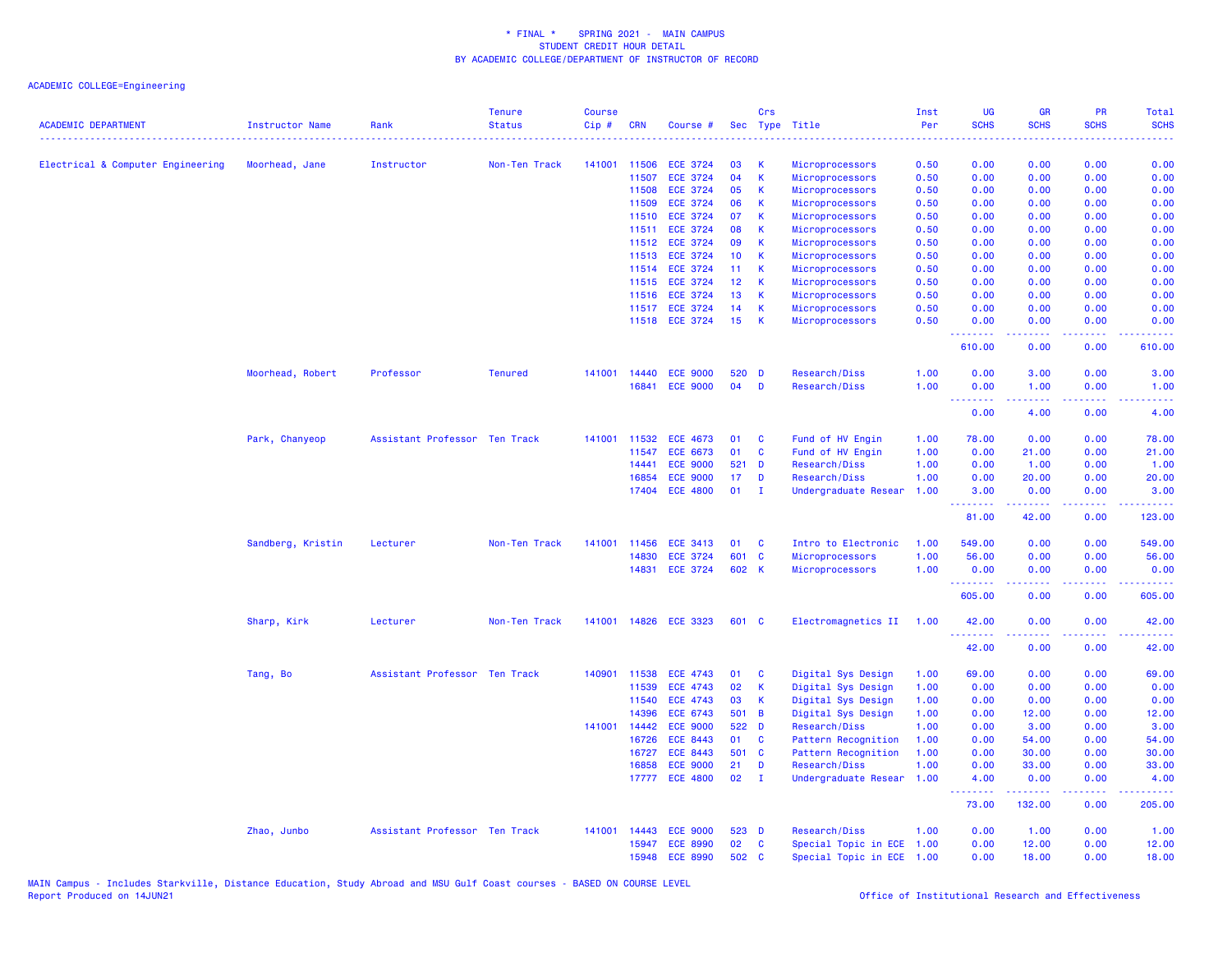| <b>ACADEMIC DEPARTMENT</b>                                                                                   | Instructor Name | Rank                          | <b>Tenure</b><br><b>Status</b> | Course<br>$Cip$ # | <b>CRN</b> | Course # Sec Type Title |    | Crs      |               | Inst<br>Per | <b>UG</b><br><b>SCHS</b>  | <b>GR</b><br><b>SCHS</b> | <b>PR</b><br><b>SCHS</b> | Total<br><b>SCHS</b>               |
|--------------------------------------------------------------------------------------------------------------|-----------------|-------------------------------|--------------------------------|-------------------|------------|-------------------------|----|----------|---------------|-------------|---------------------------|--------------------------|--------------------------|------------------------------------|
| Electrical & Computer Engineering                                                                            | Zhao, Junbo     | Assistant Professor Ten Track |                                |                   |            | 141001 16855 ECE 9000   | 18 | <b>D</b> | Research/Diss | 1.00        | 0.00<br>--------<br>0.00  | 24,00<br>.<br>55,00      | 0.00<br>.<br>0.00        | 24,00<br>.<br>55.00                |
| =====================================<br>Electrical & Computer Engineering<br>============================== |                 |                               |                                |                   |            |                         |    |          |               |             | ======<br>4202.50<br>==== | 1125.50                  | ========<br>0.00         | =========<br>5328.00<br>========== |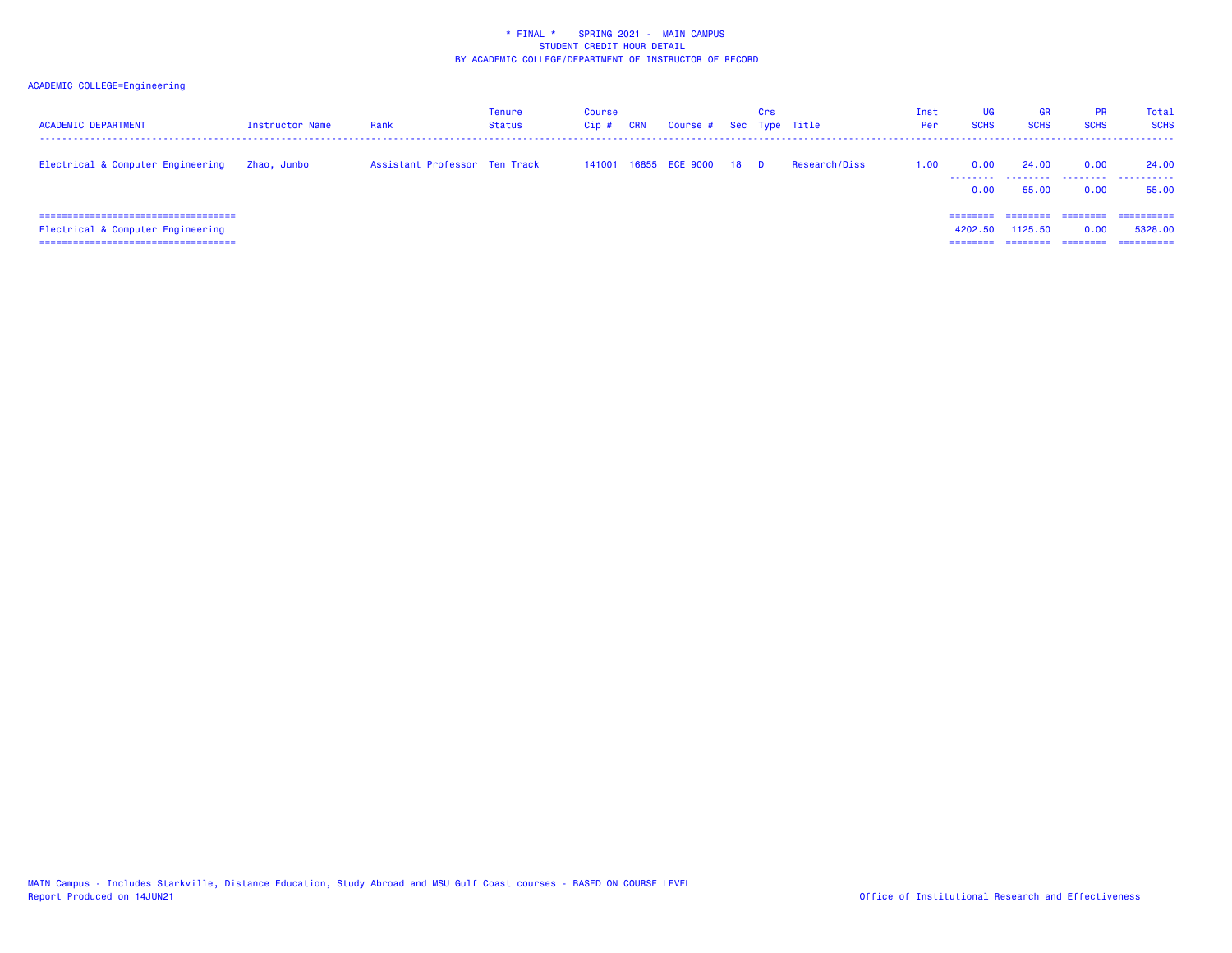| <b>ACADEMIC DEPARTMENT</b>       | Instructor Name                   | Rank                          | <b>Tenure</b><br><b>Status</b> | <b>Course</b><br>Cip# | <b>CRN</b> | Course #              | Sec             | Crs          | Type Title                | Inst<br>Per | <b>UG</b><br><b>SCHS</b> | <b>GR</b><br><b>SCHS</b> | PR<br><b>SCHS</b> | Total<br><b>SCHS</b>                                                                                                              |
|----------------------------------|-----------------------------------|-------------------------------|--------------------------------|-----------------------|------------|-----------------------|-----------------|--------------|---------------------------|-------------|--------------------------|--------------------------|-------------------|-----------------------------------------------------------------------------------------------------------------------------------|
|                                  |                                   |                               |                                |                       |            |                       |                 |              |                           |             |                          |                          |                   |                                                                                                                                   |
| Industrial & Systems Engineering | Bian, Linkan                      | Associate Professor Tenured   |                                | 143501                | 14659      | IE 9000               | 501 D           |              | Research/DIss             | 1.00        | 0.00                     | 1.00                     | 0.00              | 1.00                                                                                                                              |
|                                  |                                   |                               |                                |                       | 16036      | IE 8000               | 514 D           |              | Research / Thesis         | 1.00        | 0.00                     | 1.00                     | 0.00              | 1.00                                                                                                                              |
|                                  |                                   |                               |                                |                       | 16044      | IE 8000               | 08              | D            | Research / Thesis         | 1.00        | 0.00                     | 3.00                     | 0.00              | 3.00                                                                                                                              |
|                                  |                                   |                               |                                |                       | 16058      | IE 9000               | 09              | D            | Research/DIss             | 1.00        | 0.00                     | 5.00                     | 0.00              | 5.00                                                                                                                              |
|                                  |                                   |                               |                                |                       | 16891      | IE 7000               | 501 I           |              | Directed Indiv Study      | 1.00        | 0.00                     | 6.00                     | 0.00              | 6.00                                                                                                                              |
|                                  |                                   |                               |                                | 270301                | 12714      | IE 4613               | 01              | C            | Eng Statistics I          | 1.00        | 87.00                    | 0.00                     | 0.00              | 87.00                                                                                                                             |
|                                  |                                   |                               |                                |                       | 12715      | IE 4613               | 02              | C            | Eng Statistics I          | 1.00        | 843.00                   | 0.00                     | 0.00              | 843.00                                                                                                                            |
|                                  |                                   |                               |                                |                       | 12716      | IE 4623               | 01              | C            | Eng Statistics II         | 1.00        | 225.00                   | 0.00                     | 0.00              | 225.00                                                                                                                            |
|                                  |                                   |                               |                                |                       | 12728      | IE 6613               | 01              | C            | Eng Statistics I          | 1.00        | 0.00                     | 3.00                     | 0.00              | 3.00                                                                                                                              |
|                                  |                                   |                               |                                |                       | 12729      | IE 6623               | 01              | C            | Eng Statistics II         | 1.00        | 0.00                     | 27.00                    | 0.00              | 27.00                                                                                                                             |
|                                  |                                   |                               |                                |                       | 14637      | IE 6623               | 501 C           |              | Eng Statistics II         | 1.00        | 0.00                     | 42.00                    | 0.00              | 42.00                                                                                                                             |
|                                  |                                   |                               |                                |                       | 15395      | IE 6613               | 501 C           |              | Eng Statistics I          | 1.00        | 0.00                     | 15.00                    | 0.00              | 15.00                                                                                                                             |
|                                  |                                   |                               |                                | 309999                |            | 14362 CME 9000        | 506 D           |              | Research/Dis              | 1.00        | 0.00<br>.                | 3.00<br>. <u>.</u>       | 0.00<br>.         | 3.00<br><b><i><u><u> - - - - -</u></u></i></b>                                                                                    |
|                                  |                                   |                               |                                |                       |            |                       |                 |              |                           |             | 1155.00                  | 106.00                   | 0.00              | 1261.00                                                                                                                           |
|                                  | Bostick, Lisa                     | Lecturer                      | Non-Ten Track                  | 489999                | 11637      | EG 1143               | 01              | C            | Graphic Com               | 1.00        | 150.00                   | 0.00                     | 0.00              | 150.00                                                                                                                            |
|                                  |                                   |                               |                                |                       | 17380      | EG 1143               | 03              | C            | Graphic Com               | 1.00        | 93.00                    | 0.00                     | 0.00              | 93.00                                                                                                                             |
|                                  |                                   |                               |                                |                       |            |                       |                 |              |                           |             | .                        |                          | <b>.</b> .        | .                                                                                                                                 |
|                                  |                                   |                               |                                |                       |            |                       |                 |              |                           |             | 243.00                   | 0.00                     | 0.00              | 243.00                                                                                                                            |
|                                  | Burch, Reuben                     | Assistant Professor Ten Track |                                | 141001                | 16728      | <b>ECE 8990</b>       | 03              | C            | Special Topic in ECE 0.50 |             | 0.00                     | 15.00                    | 0.00              | 15.00                                                                                                                             |
|                                  |                                   |                               |                                |                       | 16729      | <b>ECE 8990</b>       | 503             | $\mathbf{C}$ | Special Topic in ECE      | 0.50        | 0.00                     | 12.00                    | 0.00              | 12.00                                                                                                                             |
|                                  |                                   |                               |                                | 143501                | 14643      | IE 8000               | 503 D           |              | Research / Thesis         | 1.00        | 0.00                     | 6.00                     | 0.00              | 6.00                                                                                                                              |
|                                  |                                   |                               |                                |                       | 14661      | IE 9000               | 503 D           |              | Research/DIss             | 1.00        | 0.00                     | 5.00                     | 0.00              | 5.00                                                                                                                              |
|                                  |                                   |                               |                                |                       | 16047      | <b>IE 8000</b>        | 11 <sub>1</sub> | D            | Research / Thesis         | 1.00        | 0.00                     | 27.00                    | 0.00              | 27.00                                                                                                                             |
|                                  |                                   |                               |                                |                       | 16061      | IE 9000               | 12 <sub>2</sub> | D            | Research/DIss             | 1.00        | 0.00                     | 6.00                     | 0.00              | 6.00                                                                                                                              |
|                                  |                                   |                               |                                |                       | 16890      | IE 6990               | 501 C           |              | Special Topic In IE       | 1.00        | 0.00                     | 9.00                     | 0.00              | 9.00                                                                                                                              |
|                                  |                                   |                               |                                |                       | 16892      | IE 4990               | 01              | C            | Special Topic In IE       | 0.50        | 16.50                    | 0.00                     | 0.00              | 16.50                                                                                                                             |
|                                  |                                   |                               |                                |                       | 16893      | IE 6990               | 01              | C            | Special Topic In IE       | 0.50        | 0.00                     | 6.00                     | 0.00              | 6.00                                                                                                                              |
|                                  |                                   |                               |                                |                       | 17238      | IE 8990               | 501 B           |              | Special Topic In IE       | 0.50        | 0.00                     | 10.50                    | 0.00              | 10.50                                                                                                                             |
|                                  |                                   |                               |                                |                       | 17239      | IE 8990               | 01              | C            | Special Topic In IE       | 0.50        | 0.00                     | 15.00                    | 0.00              | 15.00                                                                                                                             |
|                                  |                                   |                               |                                |                       |            | 17972 IE 7000         | 05              | $\mathbf{I}$ | Directed Indiv Study      | 1.00        | 0.00                     | 3.00                     | 0.00              | 3.00                                                                                                                              |
|                                  |                                   |                               |                                |                       |            |                       |                 |              |                           |             | .<br>16.50               | .<br>114.50              | د د د د<br>0.00   | 22222)<br>131.00                                                                                                                  |
|                                  | Burgos-Fontanez, Wil Non-Employee |                               | Not Applicable                 | 143501                | 16892      | IE 4990               | 01              | C            | Special Topic In IE       | 0.50        | 16.50                    | 0.00                     | 0.00              | 16.50                                                                                                                             |
|                                  |                                   |                               |                                |                       | 16893      | IE 6990               | 01              | $\mathbf{C}$ | Special Topic In IE       | 0.50        | 0.00                     | 6.00                     | 0.00              | 6.00                                                                                                                              |
|                                  |                                   |                               |                                |                       |            |                       |                 |              |                           |             | .                        |                          | بالأباء           | 2222                                                                                                                              |
|                                  |                                   |                               |                                |                       |            |                       |                 |              |                           |             | 16.50                    | 6.00                     | 0.00              | 22.50                                                                                                                             |
|                                  | Green, Robert                     | Non-Faculty                   | Not Applicable                 |                       |            | 521003 11991 EXL 1191 | 02              | E            | Leadership Internshi 1.00 |             | 2.00<br>.                | 0.00<br>.                | 0.00<br>.         | 2.00<br>$\frac{1}{2} \left( \frac{1}{2} \right) \left( \frac{1}{2} \right) \left( \frac{1}{2} \right) \left( \frac{1}{2} \right)$ |
|                                  |                                   |                               |                                |                       |            |                       |                 |              |                           |             | 2.00                     | 0.00                     | 0.00              | 2.00                                                                                                                              |
|                                  | Hill, Eric                        | Non-Faculty                   | Not Applicable                 | 140101                | 12319      | GE 3011               | 01              | <b>S</b>     | Engr Entrepreneur Se      | 0.40        | 12.40                    | 0.00                     | 0.00              | 12.40                                                                                                                             |
|                                  |                                   |                               |                                | 520701                | 13063      | <b>MGT 3323</b>       | 01              | $\mathbf{C}$ | Entrepreneurship          | 0.50        | 57.00                    | 0.00                     | 0.00              | 57.00                                                                                                                             |
|                                  |                                   |                               |                                |                       |            | 13064 MGT 3323        | 02              | C            | Entrepreneurship          | 0.50        | 91.50<br><b></b>         | 0.00<br>-----            | 0.00<br>.         | 91.50<br>.                                                                                                                        |
|                                  |                                   |                               |                                |                       |            |                       |                 |              |                           |             | 160.90                   | 0.00                     | 0.00              | 160.90                                                                                                                            |
|                                  | Jaradat, Raed                     | Associate Professor Ten Track |                                | 142701                | 12719      | IE 4773               | 01              | C            | Sys Simulation I          | 1.00        | 78.00                    | 0.00                     | 0.00              | 78.00                                                                                                                             |
|                                  |                                   |                               |                                |                       | 12732      | IE 6773               | 01              | C            | Sys Simulation I          | 1.00        | 0.00                     | 6.00                     | 0.00              | 6.00                                                                                                                              |
|                                  |                                   |                               |                                |                       |            | 14640 IE 6773         | 501             | C            | Sys Simulation I          | 1.00        | 0.00                     | 27,00                    | 0.00              | 27.00                                                                                                                             |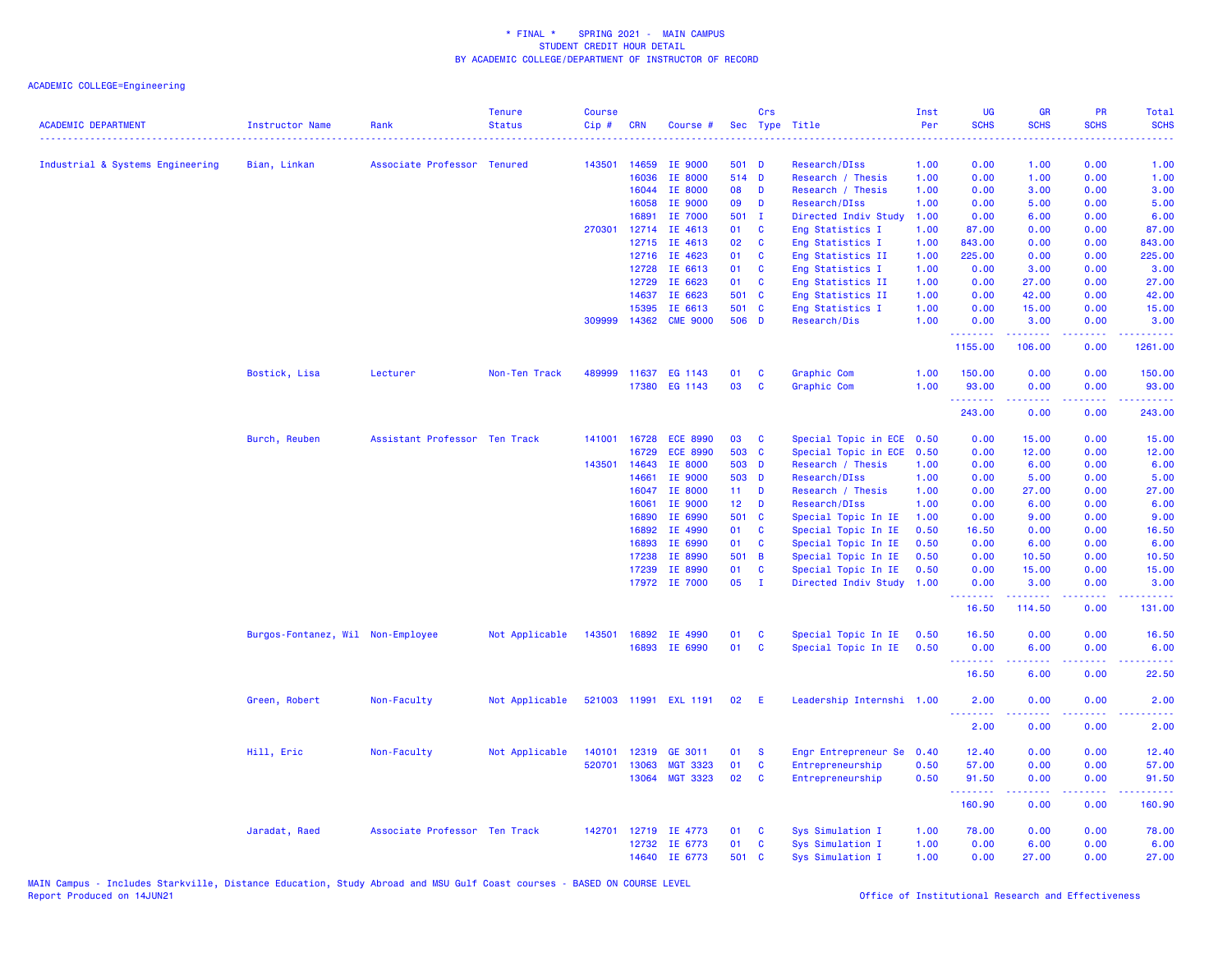| <b>ACADEMIC DEPARTMENT</b>       | <b>Instructor Name</b>                             | Rank                              | <b>Tenure</b><br><b>Status</b> | <b>Course</b><br>Cip# | <b>CRN</b>     | Course #             |                | Crs                     | Sec Type Title<br>.       | Inst<br>Per<br>. | <b>UG</b><br><b>SCHS</b><br>$\frac{1}{2} \left( \frac{1}{2} \right) \left( \frac{1}{2} \right) \left( \frac{1}{2} \right)$ | <b>GR</b><br><b>SCHS</b> | <b>PR</b><br><b>SCHS</b> | Total<br><b>SCHS</b><br>. |
|----------------------------------|----------------------------------------------------|-----------------------------------|--------------------------------|-----------------------|----------------|----------------------|----------------|-------------------------|---------------------------|------------------|----------------------------------------------------------------------------------------------------------------------------|--------------------------|--------------------------|---------------------------|
| Industrial & Systems Engineering | Jaradat, Raed                                      | Associate Professor Ten Track     |                                | 143501                | 14644          | <b>IE 8000</b>       | 504 D          |                         | Research / Thesis         | 1.00             | 0.00                                                                                                                       | 1.00                     | 0.00                     | 1.00                      |
|                                  |                                                    |                                   |                                |                       | 14662          | IE 9000              | 504 D          |                         | Research/DIss             | 1.00             | 0.00                                                                                                                       | 10.00                    | 0.00                     | 10.00                     |
|                                  |                                                    |                                   |                                |                       | 16041          | IE 8000              | 05             | D                       | Research / Thesis         | 1.00             | 0.00                                                                                                                       | 12.00                    | 0.00                     | 12.00                     |
|                                  |                                                    |                                   |                                |                       | 16054          | IE 9000              | 05             | D                       | Research/DIss             | 1.00             | 0.00                                                                                                                       | 25.00                    | 0.00                     | 25.00                     |
|                                  |                                                    |                                   |                                |                       | 17961          | IE 7000              | 04             | $\mathbf{I}$            | Directed Indiv Study      | 1.00             | 0.00                                                                                                                       | 6.00                     | 0.00                     | 6.00                      |
|                                  |                                                    |                                   |                                |                       |                | 18015 IE 7000        | 502 I          |                         | Directed Indiv Study      | 1.00             | 0.00                                                                                                                       | 3.00                     | 0.00                     | 3.00                      |
|                                  |                                                    |                                   |                                |                       |                |                      |                |                         |                           |                  | .<br>78.00                                                                                                                 | 2.2.2.2.2<br>90.00       | .<br>0.00                | .<br>168.00               |
|                                  | Johnson, Jenna                                     | Instructor                        | Non-Ten Track                  | 143501                | 14843          | IE 3323              | 601 C          |                         | <b>Mfg Processes</b>      | 1.00             | 36.00                                                                                                                      | 0.00                     | 0.00                     | 36.00                     |
|                                  |                                                    |                                   |                                |                       | 14844          | IE 3913              | 601 C          |                         | Engr Economy I            | 1.00             | 84.00                                                                                                                      | 0.00                     | 0.00                     | 84.00                     |
|                                  |                                                    |                                   |                                |                       | 15622          | IE 3323              | 602 K          |                         | <b>Mfg Processes</b>      | 1.00             | 0.00                                                                                                                       | 0.00                     | 0.00                     | 0.00                      |
|                                  |                                                    |                                   |                                |                       |                | 270301 15623 IE 4623 | 601 C          |                         | Eng Statistics II         | 1.00             | 30.00<br>.                                                                                                                 | 0.00<br>22222            | 0.00<br>.                | 30.00<br>.                |
|                                  |                                                    |                                   |                                |                       |                |                      |                |                         |                           |                  | 150.00                                                                                                                     | 0.00                     | 0.00                     | 150.00                    |
|                                  | Ma, Junfeng                                        | Assistant Professor Ten Track     |                                | 143501                | 12712          | IE 4533              | 01             | <b>C</b>                | Project Mgt               | 1.00             | 90.00                                                                                                                      | 0.00                     | 0.00                     | 90.00                     |
|                                  |                                                    |                                   |                                |                       | 12724          | IE 6533              | 01             | C                       | Project Mgt               | 1.00             | 0.00                                                                                                                       | 36.00                    | 0.00                     | 36.00                     |
|                                  |                                                    |                                   |                                |                       | 14634          | IE 6533              | 501 C          |                         | Project Mgt               | 1.00             | 0.00                                                                                                                       | 54.00                    | 0.00                     | 54.00                     |
|                                  |                                                    |                                   |                                |                       | 14663          | IE 9000              | 505 D          |                         | Research/DIss             | 1.00             | 0.00                                                                                                                       | 9.00                     | 0.00                     | 9.00                      |
|                                  |                                                    |                                   |                                |                       | 15391          | IE 8763              | 01             | C                       | Stochastic Programmi      | 1.00             | 0.00                                                                                                                       | 9.00                     | 0.00                     | 9.00                      |
|                                  |                                                    |                                   |                                |                       | 15392          | IE 8763              | 501 C          |                         | Stochastic Programmi      | 1.00             | 0.00                                                                                                                       | 24.00                    | 0.00                     | 24.00                     |
|                                  |                                                    |                                   |                                |                       | 16060          | IE 9000              | $11 -$         | <b>D</b>                | Research/DIss             | 1.00             | 0.00                                                                                                                       | 20.00                    | 0.00                     | 20.00                     |
|                                  |                                                    |                                   |                                |                       | 17341          | IE 4533              | 02             | <b>C</b>                | Project Mgt               | 1.00             | 81.00                                                                                                                      | 0.00                     | 0.00                     | 81.00                     |
|                                  |                                                    |                                   |                                |                       |                | 17342 IE 6533        | 02             | <b>C</b>                | Project Mgt               | 1.00             | 0.00<br>.                                                                                                                  | 30.00<br>$- - - - - - -$ | 0.00<br>.                | 30.00<br>------           |
|                                  |                                                    |                                   |                                |                       |                |                      |                |                         |                           |                  | 171.00                                                                                                                     | 182.00                   | 0.00                     | 353.00                    |
|                                  | Marufuzzaman, Mohamm Associate Professor Ten Track |                                   |                                | 143501                | 12722          | IE 4934              | 01             | B                       | Info Systems for IE       | 1.00             | 108.00                                                                                                                     | 0.00                     | 0.00                     | 108.00                    |
|                                  |                                                    |                                   |                                |                       | 12733          | IE 6934              | 01             | B                       | Info Systems for IE       | 1.00             | 0.00                                                                                                                       | 4.00                     | 0.00                     | 4.00                      |
|                                  |                                                    |                                   |                                |                       | 14664          | IE 9000              | 506 D          |                         | Research/DIss             | 1.00             | 0.00                                                                                                                       | 5.00                     | 0.00                     | 5.00                      |
|                                  |                                                    |                                   |                                |                       | 15624          | IE 4934              | 601 B          |                         | Info Systems for IE       | 1.00             | 44.00                                                                                                                      | 0.00                     | 0.00                     | 44.00                     |
|                                  |                                                    |                                   |                                |                       | 16040          | IE 8000              | 04             | D                       | Research / Thesis         | 1.00             | 0.00                                                                                                                       | 4.00                     | 0.00                     | 4.00                      |
|                                  |                                                    |                                   |                                |                       | 16053          | IE 9000              | 04             | D                       | Research/DIss             | 1.00             | 0.00                                                                                                                       | 41.00                    | 0.00                     | 41.00                     |
|                                  |                                                    |                                   |                                |                       | 17832          | IE 7000              | 02             | $\mathbf{I}$            | Directed Indiv Study      | 1.00             | 0.00                                                                                                                       | 3.00                     | 0.00                     | 3.00                      |
|                                  |                                                    |                                   |                                |                       |                | 17939 IE 7000        | 03             | $\mathbf{I}$            | Directed Indiv Study      | 1.00             | 0.00<br>.                                                                                                                  | 3.00<br>.                | 0.00<br>.                | 3.00<br>.                 |
|                                  |                                                    |                                   |                                |                       |                |                      |                |                         |                           |                  | 152.00                                                                                                                     | 60.00                    | 0.00                     | 212.00                    |
|                                  | Morshedlou, Nazanin                                | Assistant Professor Ten Track     |                                | 270301                |                | 14898 IE 4613        | 001 C          |                         | Eng Statistics I          | 1.00             | 114.00<br>.                                                                                                                | 0.00                     | 0.00<br>والمحامر         | 114.00<br>2.2.2.2.1       |
|                                  |                                                    |                                   |                                |                       |                |                      |                |                         |                           |                  | 114.00                                                                                                                     | 0.00                     | 0.00                     | 114.00                    |
|                                  | Pirim, Harun                                       | Clinical Assist Pro Non-Ten Track |                                | 143501                |                | 12710 IE 3913        | 01             | $\mathbf{C}$            | Engr Economy I            | 1.00             | 948.00                                                                                                                     | 0.00                     | 0.00                     | 948.00                    |
|                                  |                                                    |                                   |                                |                       | 12713          | IE 4543              | 01             | <b>C</b>                | Logistics Engineerin      | 1.00             | 138.00                                                                                                                     | 0.00                     | 0.00                     | 138.00                    |
|                                  |                                                    |                                   |                                |                       | 12726          | IE 6543              | 01             | <b>C</b>                | Logistics Engineerin      | 1.00             | 0.00                                                                                                                       | 27.00                    | 0.00                     | 27.00                     |
|                                  |                                                    |                                   |                                |                       | 14635          | IE 6543              | 501 C          |                         | Logistics Engineerin 1.00 |                  | 0.00                                                                                                                       | 27.00                    | 0.00                     | 27.00                     |
|                                  |                                                    |                                   |                                |                       | 17343          | IE 4543              | 601 C          |                         | Logistics Engineerin 1.00 |                  | 6.00                                                                                                                       | 0.00                     | 0.00                     | 6.00                      |
|                                  |                                                    |                                   |                                | 270101                | 12718          | IE 4733              | 01             | <b>C</b>                | Linear Programming I 1.00 |                  | 123.00                                                                                                                     | 0.00                     | 0.00                     | 123.00                    |
|                                  |                                                    |                                   |                                |                       | 12731          | IE 6733              | 01             | <b>C</b>                | Linear Programming I 1.00 |                  | 0.00                                                                                                                       | 9.00                     | 0.00                     | 9.00                      |
|                                  |                                                    |                                   |                                |                       | 12982          | MA 4733              | 01             | $\overline{\mathbf{C}}$ | Linear Programming        | 1.00             | 42.00                                                                                                                      | 0.00                     | 0.00                     | 42.00                     |
|                                  |                                                    |                                   |                                |                       | 14639<br>14846 | IE 6733<br>IE 4733   | 501 C<br>601 C |                         | Linear Programming I 1.00 |                  | 0.00<br>27.00                                                                                                              | 21.00<br>0.00            | 0.00<br>0.00             | 21.00<br>27.00            |
|                                  |                                                    |                                   |                                |                       |                | IE 4733              | 02             | C                       | Linear Programming I 1.00 |                  | 144.00                                                                                                                     | 0.00                     | 0.00                     | 144.00                    |
|                                  |                                                    |                                   |                                |                       | 17241          |                      |                |                         | Linear Programming I 1.00 |                  |                                                                                                                            |                          |                          |                           |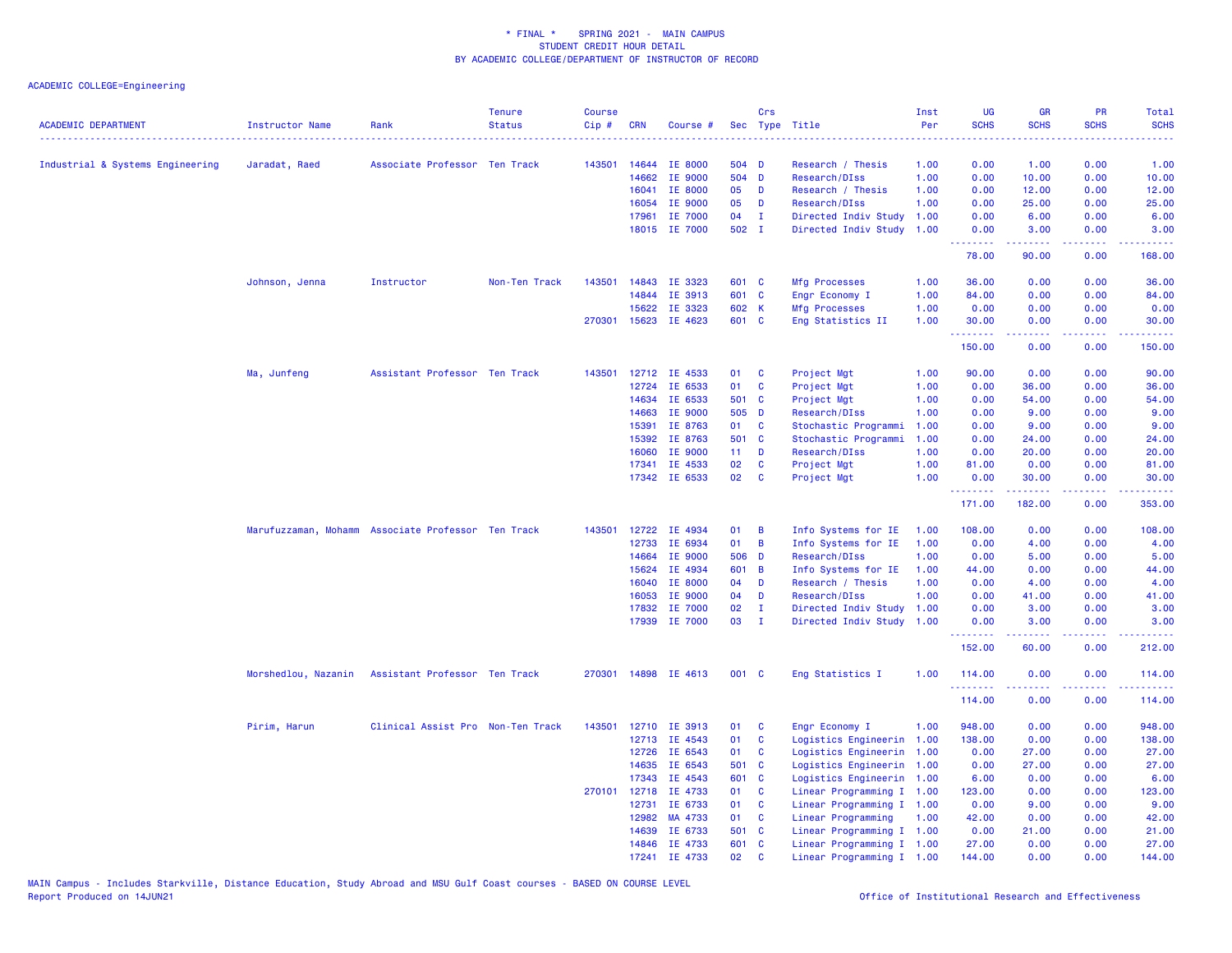| <b>ACADEMIC DEPARTMENT</b>       | Instructor Name     | Rank                              | <b>Tenure</b><br><b>Status</b> | Course<br>Cip# | <b>CRN</b>   | Course #             |                 | Crs          | Sec Type Title            | Inst<br>Per | UG<br><b>SCHS</b>  | <b>GR</b><br><b>SCHS</b> | PR<br><b>SCHS</b>                   | Total<br><b>SCHS</b> |
|----------------------------------|---------------------|-----------------------------------|--------------------------------|----------------|--------------|----------------------|-----------------|--------------|---------------------------|-------------|--------------------|--------------------------|-------------------------------------|----------------------|
| Industrial & Systems Engineering | Pirim, Harun        | Clinical Assist Pro Non-Ten Track |                                |                |              | 270101 17242 IE 6733 | 02              | C            | Linear Programming I 1.00 |             | 0.00<br><u>.</u>   | 3.00                     | 0.00<br>.                           | 3.00                 |
|                                  |                     |                                   |                                |                |              |                      |                 |              |                           |             | 1428.00            | 87.00                    | 0.00                                | 1515.00              |
|                                  | Potts, Mary         | Lecturer                          | Non-Ten Track                  |                |              | 489999 11638 EG 1143 | 02              | C            | Graphic Com               | 1.00        | 147.00             | 0.00                     | 0.00                                | 147.00               |
|                                  |                     |                                   |                                |                |              |                      |                 |              |                           |             | .<br>147.00        | .<br>0.00                | $\sim$ $\sim$ $\sim$ $\sim$<br>0.00 | .<br>147.00          |
|                                  | Reeves, Kari        | Professor                         | <b>Tenured</b>                 | 140101         | 14563        | <b>GE 8003</b>       | 501 C           |              | <b>MENG Capstone</b>      | 0.75        | 0.00               | 4.50                     | 0.00                                | 4.50                 |
|                                  |                     |                                   |                                | 143501         | 16037        | IE 8000              | 01              | D            | Research / Thesis         | 1.00        | 0.00               | 9.00                     | 0.00                                | 9.00                 |
|                                  |                     |                                   |                                |                | 16050        | IE 9000              | 01              | D            | Research/DIss             | 1.00        | 0.00               | 10.00                    | 0.00                                | 10.00                |
|                                  |                     |                                   |                                |                | 149999 17580 | IE 4000              | 03              | $\mathbf{I}$ | Directed Indiv Study      | 1.00        | 3.00               | 0.00                     | 0.00                                | 3.00                 |
|                                  |                     |                                   |                                |                |              | 17848 IE 4000        | 06              | $\mathbf{I}$ | Directed Indiv Study      | 1.00        | 3.00<br><b></b>    | 0.00                     | 0.00<br>2222                        | 3.00                 |
|                                  |                     |                                   |                                |                |              |                      |                 |              |                           |             | 6.00               | 23.50                    | 0.00                                | 29.50                |
|                                  | Smith, Brian        | Associate Professor Ten Track     |                                | 143501         | 14650        | IE 8000              | 510 D           |              | Research / Thesis         | 1.00        | 0.00               | 1.00                     | 0.00                                | 1.00                 |
|                                  |                     |                                   |                                |                | 14668        | IE 9000              | 510 D           |              | Research/DIss             | 1.00        | 0.00               | 19.00                    | 0.00                                | 19.00                |
|                                  |                     |                                   |                                |                | 16057        | IE 9000              | 08              | D            | Research/DIss             | 1.00        | 0.00               | 15.00                    | 0.00                                | 15.00                |
|                                  |                     |                                   |                                |                | 16440        | IE 7000              | 01              | $\mathbf{I}$ | Directed Indiv Study      | 1.00        | 0.00               | 3.00                     | 0.00                                | 3.00                 |
|                                  |                     |                                   |                                |                | 143701 15388 | IE 8733              | 01              | <b>C</b>     | <b>Decision Theory</b>    | 1.00        | 0.00               | 30.00                    | 0.00                                | 30.00                |
|                                  |                     |                                   |                                |                | 15390        | IE 8733              | 501 C           |              | <b>Decision Theory</b>    | 1.00        | 0.00<br><b></b>    | 45.00<br>.               | 0.00<br>$\sim$ $\sim$ $\sim$ $\sim$ | 45.00<br>المتمامين   |
|                                  |                     |                                   |                                |                |              |                      |                 |              |                           |             | 0.00               | 113.00                   | 0.00                                | 113.00               |
|                                  | Strawderman, Lesley | Professor                         | <b>Tenured</b>                 | 142701         | 12720        | IE 4915              | 01              | <b>C</b>     | Design Of Ind Sys         | 1.00        | 165.00             | 0.00                     | 0.00                                | 165.00               |
|                                  |                     |                                   |                                |                | 12721        | IE 4915              | 02              | К            | Design Of Ind Sys         | 1.00        | 0.00               | 0.00                     | 0.00                                | 0.00                 |
|                                  |                     |                                   |                                | 143501         | 14651        | IE 8000              | 511 D           |              | Research / Thesis         | 1.00        | 0.00               | 3.00                     | 0.00                                | 3.00                 |
|                                  |                     |                                   |                                |                | 14669        | IE 9000              | 511 D           |              | Research/DIss             | 1.00        | 0.00               | 17.00                    | 0.00                                | 17.00                |
|                                  |                     |                                   |                                |                | 14896        | IE 4513              | 001 C           |              | Engineering Admin         | 1.00        | 87.00              | 0.00                     | 0.00                                | 87.00                |
|                                  |                     |                                   |                                |                | 14897        | IE 6513              | 001 C           |              | <b>Engineering Admin</b>  | 1.00        | 0.00               | 3.00                     | 0.00                                | 3.00                 |
|                                  |                     |                                   |                                |                | 14910        | IE 6513              | 551 C           |              | Engineering Admin         | 1.00        | 0.00               | 15.00                    | 0.00                                | 15.00                |
|                                  |                     |                                   |                                | 149999         | 16293        | IE 4000              | $01$ I          |              | Directed Indiv Study      | 1.00        | 1.00               | 0.00                     | 0.00                                | 1.00                 |
|                                  |                     |                                   |                                |                | 17617        | IE 4000              | 04              | - I          | Directed Indiv Study      | 1.00        | 5.00               | 0.00                     | 0.00                                | 5.00                 |
|                                  |                     |                                   |                                |                | 17796        | IE 4000              | 05              | - I          | Directed Indiv Study      | 1.00        | 3.00               | 0.00                     | 0.00                                | 3.00                 |
|                                  |                     |                                   |                                |                | 17925        | IE 4000              | 07              | $\mathbf{I}$ | Directed Indiv Study      | 1.00        | 1.00               | 0.00                     | 0.00                                | 1.00                 |
|                                  |                     |                                   |                                |                |              | 17949 ENE 7000       | $01$ I          |              | Directed Indiv Study 1.00 |             | 0.00<br>.          | 3.00                     | 0.00<br>$\sim$ $\sim$ $\sim$ $\sim$ | 3.00                 |
|                                  |                     |                                   |                                |                |              |                      |                 |              |                           |             | 262.00             | 41.00                    | 0.00                                | 303.00               |
|                                  | Tian, Wenmeng       | Assistant Professor Ten Track     |                                | 143501         | 12708        | IE 3323              | 01              | <b>C</b>     | Mfg Processes             | 1.00        | 114.00             | 0.00                     | 0.00                                | 114.00               |
|                                  |                     |                                   |                                |                | 12709        | IE 3323              | 02              | К            | <b>Mfg Processes</b>      | 1.00        | 0.00               | 0.00                     | 0.00                                | 0.00                 |
|                                  |                     |                                   |                                |                | 14670        | IE 9000              | 512 D           |              | Research/DIss             | 1.00        | 0.00               | 1.00                     | 0.00                                | 1.00                 |
|                                  |                     |                                   |                                |                | 16059        | IE 9000              | 10 <sub>1</sub> | D            | Research/DIss             | 1.00        | 0.00               | 6.00                     | 0.00                                | 6.00                 |
|                                  |                     |                                   |                                |                |              | 149999 17300 IE 4000 | 02              | $\mathbf{I}$ | Directed Indiv Study      | 1.00        | 3.00<br>. <b>.</b> | 0.00                     | 0.00<br>$  -$                       | 3.00                 |
|                                  |                     |                                   |                                |                |              |                      |                 |              |                           |             | 117.00             | 7.00                     | 0.00                                | 124.00               |
|                                  | Wang, Haifeng       | Assistant Professor Ten Track     |                                | 143501         |              | 14671 IE 9000        | 513 D           |              | Research/DIss             | 1.00        | 0.00               | 1.00                     | 0.00                                | 1.00                 |
|                                  |                     |                                   |                                |                | 16056        | <b>IE 9000</b>       | 07              | D            | Research/DIss             | 1.00        | 0.00               | 3.00                     | 0.00                                | 3.00                 |
|                                  |                     |                                   |                                |                |              | 270101 16577 IE 8743 | 01              | <b>C</b>     | Nonlinear Prog I          | 1.00        | 0.00               | 9.00                     | 0.00                                | 9.00                 |
|                                  |                     |                                   |                                |                | 16578        | IE 8743              | 501             | C            | Nonlinear Prog I          | 1.00        | 0.00               | 9.00                     | 0.00                                | 9.00                 |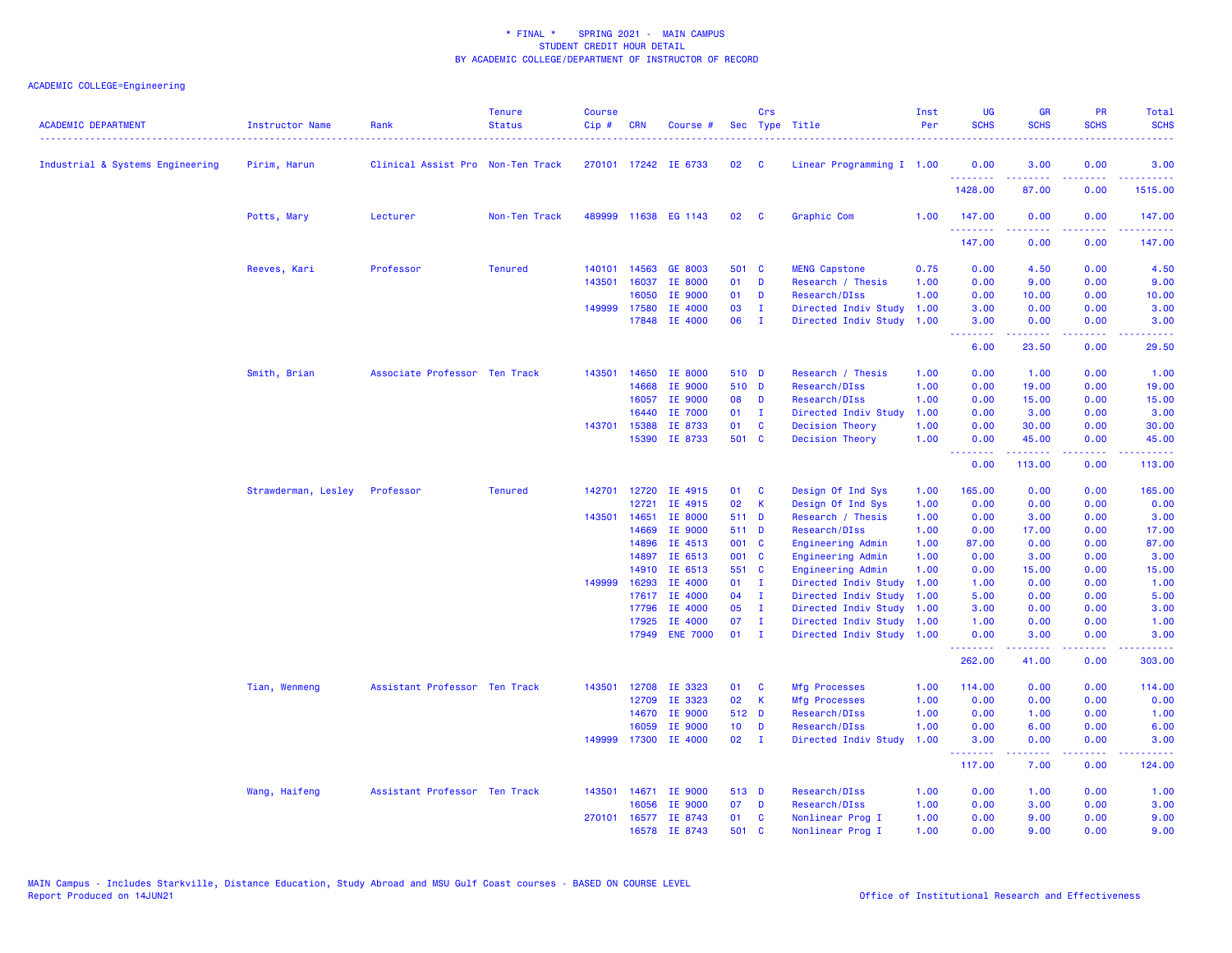# ACADEMIC COLLEGE=Engineering

| <b>ACADEMIC DEPARTMENT</b>                                                 | Instructor Name | Rank | Tenure<br><b>Status</b> | Course<br>CRN<br>$Cip$ # | Course # Sec Type Title | Crs | Inst<br>Per | UG<br><b>SCHS</b>   | <b>GR</b><br><b>SCHS</b> | <b>PR</b><br><b>SCHS</b> | Total<br><b>SCHS</b>   |
|----------------------------------------------------------------------------|-----------------|------|-------------------------|--------------------------|-------------------------|-----|-------------|---------------------|--------------------------|--------------------------|------------------------|
|                                                                            |                 |      |                         |                          |                         |     |             | 0.00                | 22.00                    | 0.00                     | 22.00                  |
| ======================================<br>Industrial & Systems Engineering |                 |      |                         |                          |                         |     |             | ========<br>4218,90 | ---------<br>852,00      | ---------<br>0.00        | -----------<br>5070.90 |

=================================== ======== ======== ======== ==========

MAIN Campus - Includes Starkville, Distance Education, Study Abroad and MSU Gulf Coast courses - BASED ON COURSE LEVEL<br>Report Produced on 14JUN21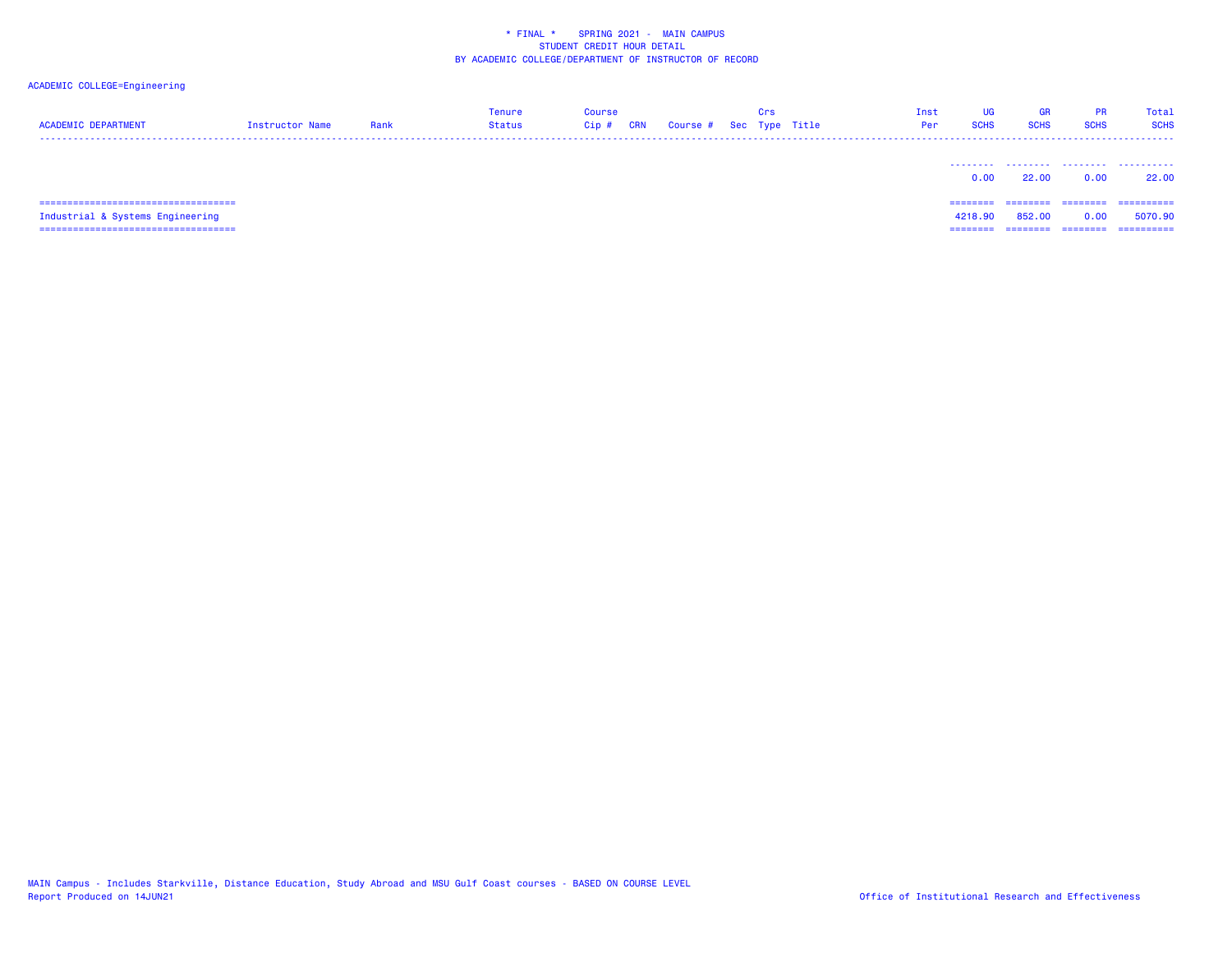| <b>ACADEMIC DEPARTMENT</b> | <b>Instructor Name</b>                             | Rank                               | <b>Tenure</b><br><b>Status</b> | <b>Course</b><br>Cip# | <b>CRN</b> | Course #             |                 | Crs          | Sec Type Title             | Inst<br>Per | UG<br><b>SCHS</b>                                   | <b>GR</b><br><b>SCHS</b>                                                                                                                                     | PR<br><b>SCHS</b>                                                                                                                                            | Total<br><b>SCHS</b>                                                                                                                                         |
|----------------------------|----------------------------------------------------|------------------------------------|--------------------------------|-----------------------|------------|----------------------|-----------------|--------------|----------------------------|-------------|-----------------------------------------------------|--------------------------------------------------------------------------------------------------------------------------------------------------------------|--------------------------------------------------------------------------------------------------------------------------------------------------------------|--------------------------------------------------------------------------------------------------------------------------------------------------------------|
|                            |                                                    |                                    |                                |                       |            |                      |                 |              |                            |             |                                                     |                                                                                                                                                              | .                                                                                                                                                            | .                                                                                                                                                            |
| Mechanical Engineering     | Askari, Omid                                       | Assistant Professor Ten Track      |                                | 141901                |            | 13013 ME 3523        | 01              | C            | Thermodynamics II          | 1.00        | 318.00                                              | 0.00                                                                                                                                                         | 0.00                                                                                                                                                         | 318.00                                                                                                                                                       |
|                            |                                                    |                                    |                                |                       | 15449      | ME 4343              | 01              | $\mathbf{C}$ | <b>Intermed Heat Trans</b> | 0.50        | 3.00                                                | 0.00                                                                                                                                                         | 0.00                                                                                                                                                         | 3.00                                                                                                                                                         |
|                            |                                                    |                                    |                                |                       | 15452      | ME 6343              | 01              | <b>C</b>     | <b>Intermed Heat Trans</b> | 0.50        | 0.00                                                | 16.50                                                                                                                                                        | 0.00                                                                                                                                                         | 16.50                                                                                                                                                        |
|                            |                                                    |                                    |                                |                       | 16939      | <b>ME 9000</b>       | 14              | D            | Research / Diss            | 1.00        | 0.00                                                | 18.00                                                                                                                                                        | 0.00                                                                                                                                                         | 18.00                                                                                                                                                        |
|                            |                                                    |                                    |                                |                       |            | 17929 ME 7000        | 09              | $\mathbf{I}$ | Directed Indiv Study       | 1.00        | 0.00<br><u>.</u>                                    | 3.00<br>$\frac{1}{2} \left( \frac{1}{2} \right) \left( \frac{1}{2} \right) \left( \frac{1}{2} \right) \left( \frac{1}{2} \right) \left( \frac{1}{2} \right)$ | 0.00<br>د د د د                                                                                                                                              | 3.00<br>.                                                                                                                                                    |
|                            |                                                    |                                    |                                |                       |            |                      |                 |              |                            |             | 321.00                                              | 37.50                                                                                                                                                        | 0.00                                                                                                                                                         | 358.50                                                                                                                                                       |
|                            | Bammann, Douglas                                   | Professor                          | <b>Tenured</b>                 | 141901                |            | 16908 ME 8000        | 05              | D            | Research / Thesis          | 1.00        | 0.00<br>.                                           | 7.00<br>.                                                                                                                                                    | 0.00<br>.                                                                                                                                                    | 7.00<br>وعاديات                                                                                                                                              |
|                            |                                                    |                                    |                                |                       |            |                      |                 |              |                            |             | 0.00                                                | 7.00                                                                                                                                                         | 0.00                                                                                                                                                         | 7.00                                                                                                                                                         |
|                            | Barrett, Christopher Assistant Professor Ten Track |                                    |                                | 141901                | 14733      | <b>ME 9000</b>       | 520 D           |              | Research / Diss            | 1.00        | 0.00                                                | 2.00                                                                                                                                                         | 0.00                                                                                                                                                         | 2.00                                                                                                                                                         |
|                            |                                                    |                                    |                                |                       | 15450      | ME 4990              | 01              | $\mathbf{C}$ | Special Topic In ME        | 1.00        | 18.00                                               | 0.00                                                                                                                                                         | 0.00                                                                                                                                                         | 18.00                                                                                                                                                        |
|                            |                                                    |                                    |                                |                       | 15453      | ME 6990              | 01              | C            | Special Topic In ME        | 1.00        | 0.00                                                | 33.00                                                                                                                                                        | 0.00                                                                                                                                                         | 33.00                                                                                                                                                        |
|                            |                                                    |                                    |                                |                       | 15454      | ME 6990              | 501             | $\mathbf{C}$ | Special Topic In ME        | 1.00        | 0.00                                                | 3.00                                                                                                                                                         | 0.00                                                                                                                                                         | 3.00                                                                                                                                                         |
|                            |                                                    |                                    |                                |                       | 16947      | <b>ME 9000</b>       | 22              | D            | Research / Diss            | 1.00        | 0.00<br><u>.</u>                                    | 9.00<br>بالأبابات                                                                                                                                            | 0.00<br>المتمالي                                                                                                                                             | 9.00<br>$\frac{1}{2} \left( \frac{1}{2} \right) \left( \frac{1}{2} \right) \left( \frac{1}{2} \right) \left( \frac{1}{2} \right) \left( \frac{1}{2} \right)$ |
|                            |                                                    |                                    |                                |                       |            |                      |                 |              |                            |             | 18.00                                               | 47.00                                                                                                                                                        | 0.00                                                                                                                                                         | 65.00                                                                                                                                                        |
|                            | Berry, Gentry                                      | Grad Research Assis Not Applicable |                                |                       |            | 142701 13015 ME 3613 | 01 C            |              | <b>System Dynamics</b>     | 1.00        | 183.00<br>.                                         | 0.00                                                                                                                                                         | 0.00<br>د د د د                                                                                                                                              | 183.00<br>.                                                                                                                                                  |
|                            |                                                    |                                    |                                |                       |            |                      |                 |              |                            |             | 183.00                                              | 0.00                                                                                                                                                         | 0.00                                                                                                                                                         | 183.00                                                                                                                                                       |
|                            | Bhushan, Shanti                                    | Assistant Professor Ten Track      |                                | 141901                | 15457      | ME 8823              | 01              | C            | Viscous Flow II            | 1.00        | 0.00                                                | 39.00                                                                                                                                                        | 0.00                                                                                                                                                         | 39.00                                                                                                                                                        |
|                            |                                                    |                                    |                                |                       | 15608      | ME 8823              | 501 C           |              | Viscous Flow II            | 1.00        | 0.00                                                | 9.00                                                                                                                                                         | 0.00                                                                                                                                                         | 9.00                                                                                                                                                         |
|                            |                                                    |                                    |                                |                       | 16935      | <b>ME 9000</b>       | 10 <sub>1</sub> | <b>D</b>     | Research / Diss            | 1.00        | 0.00<br><b><i><u>AAAAAAA</u></i></b>                | 18.00<br>.                                                                                                                                                   | 0.00<br>$\frac{1}{2} \left( \frac{1}{2} \right) \left( \frac{1}{2} \right) \left( \frac{1}{2} \right) \left( \frac{1}{2} \right) \left( \frac{1}{2} \right)$ | 18.00<br>.                                                                                                                                                   |
|                            |                                                    |                                    |                                |                       |            |                      |                 |              |                            |             | 0.00                                                | 66.00                                                                                                                                                        | 0.00                                                                                                                                                         | 66.00                                                                                                                                                        |
|                            | Brauer, Shane                                      | Clinical Assist Pro Non-Ten Track  |                                | 141901                | 14847      | ME 3403              | 601 C           |              | Materials for ME Des       | 1.00        | 48.00                                               | 0.00                                                                                                                                                         | 0.00                                                                                                                                                         | 48.00                                                                                                                                                        |
|                            |                                                    |                                    |                                |                       | 14852      | ME 4301              | 601 L           |              | Thermo-Fluids Labora       | 1.00        | 19.00                                               | 0.00                                                                                                                                                         | 0.00                                                                                                                                                         | 19.00                                                                                                                                                        |
|                            |                                                    |                                    |                                |                       | 14853      | ME 4333              | 601 C           |              | Energy Sys Design          | 1.00        | 54.00                                               | 0.00                                                                                                                                                         | 0.00                                                                                                                                                         | 54.00                                                                                                                                                        |
|                            |                                                    |                                    |                                |                       | 14855      | ME 4401              | 601 L           |              | Solid Mechanics Lab        | 1.00        | 19.00                                               | 0.00                                                                                                                                                         | 0.00                                                                                                                                                         | 19.00                                                                                                                                                        |
|                            |                                                    |                                    |                                |                       | 14912      | ME 3113              | 661 C           |              | Engineering Analysis       | 1.00        | 24.00                                               | 0.00                                                                                                                                                         | 0.00                                                                                                                                                         | 24.00                                                                                                                                                        |
|                            |                                                    |                                    |                                |                       | 15135      | ME 3113              | 001 C           |              | Engineering Analysis 1.00  |             | 24.00                                               | 0.00                                                                                                                                                         | 0.00                                                                                                                                                         | 24.00                                                                                                                                                        |
|                            |                                                    |                                    |                                |                       |            | 17887 ME 4800        | 601 I           |              | Undergraduate Resear 1.00  |             | 0.00<br><b><i><u><u> - - - - - - -</u></u></i></b>  | 0.00<br>.                                                                                                                                                    | 0.00<br>بالمحام                                                                                                                                              | 0.00<br>والمستحدث                                                                                                                                            |
|                            |                                                    |                                    |                                |                       |            |                      |                 |              |                            |             | 188.00                                              | 0.00                                                                                                                                                         | 0.00                                                                                                                                                         | 188.00                                                                                                                                                       |
|                            | Carey, Ashley                                      | Grad Research Assis Not Applicable |                                | 140801                |            | 10737 CE 3311        | 01              | - L          | Construction Matls L 1.00  |             | 34.00                                               | 0.00                                                                                                                                                         | 0.00                                                                                                                                                         | 34.00                                                                                                                                                        |
|                            |                                                    |                                    |                                |                       |            | 10738 CE 3311        | 02              | - L          | Construction Matls L 1.00  |             | 30.00                                               | 0.00                                                                                                                                                         | 0.00                                                                                                                                                         | 30.00                                                                                                                                                        |
|                            |                                                    |                                    |                                |                       |            | 10739 CE 3311        | 03              | - L          | Construction Matls L 1.00  |             | 33.00                                               | 0.00                                                                                                                                                         | 0.00                                                                                                                                                         | 33.00                                                                                                                                                        |
|                            |                                                    |                                    |                                |                       |            |                      |                 |              |                            |             | <b><i><u><u> - - - - - - -</u></u></i></b><br>97.00 | .<br>0.00                                                                                                                                                    | ولالات<br>0.00                                                                                                                                               | 97.00                                                                                                                                                        |
|                            | Cho, HeeJin                                        | Associate Professor Tenured        |                                | 141901                | 13039      | ME 6393              | 01              | $\mathbf{C}$ | Power Generation Sys 1.00  |             | 0.00                                                | 3.00                                                                                                                                                         | 0.00                                                                                                                                                         | 3.00                                                                                                                                                         |
|                            |                                                    |                                    |                                |                       | 14725      | <b>ME 9000</b>       | 507 D           |              | Research / Diss            | 1.00        | 0.00                                                | 3.00                                                                                                                                                         | 0.00                                                                                                                                                         | 3.00                                                                                                                                                         |
|                            |                                                    |                                    |                                |                       | 16934      | <b>ME 9000</b>       | 09              | D            | Research / Diss            | 1.00        | 0.00                                                | 20.00                                                                                                                                                        | 0.00                                                                                                                                                         | 20.00                                                                                                                                                        |
|                            |                                                    |                                    |                                |                       | 17883      | <b>ME 4000</b>       | 03              | $\mathbf{I}$ | Directed Indiv Study 1.00  |             | 3.00                                                | 0.00                                                                                                                                                         | 0.00                                                                                                                                                         | 3.00                                                                                                                                                         |
|                            |                                                    |                                    |                                |                       | 18103      | <b>ME 4000</b>       | 12 <sub>1</sub> | $\mathbf{I}$ | Directed Indiv Study 1.00  |             | 3.00                                                | 0.00                                                                                                                                                         | 0.00                                                                                                                                                         | 3.00                                                                                                                                                         |
|                            |                                                    |                                    |                                |                       | 18104      | <b>ME 4000</b>       | 13 <sup>°</sup> | п.           | Directed Indiv Study 1.00  |             | 3.00                                                | 0.00                                                                                                                                                         | 0.00                                                                                                                                                         | 3.00                                                                                                                                                         |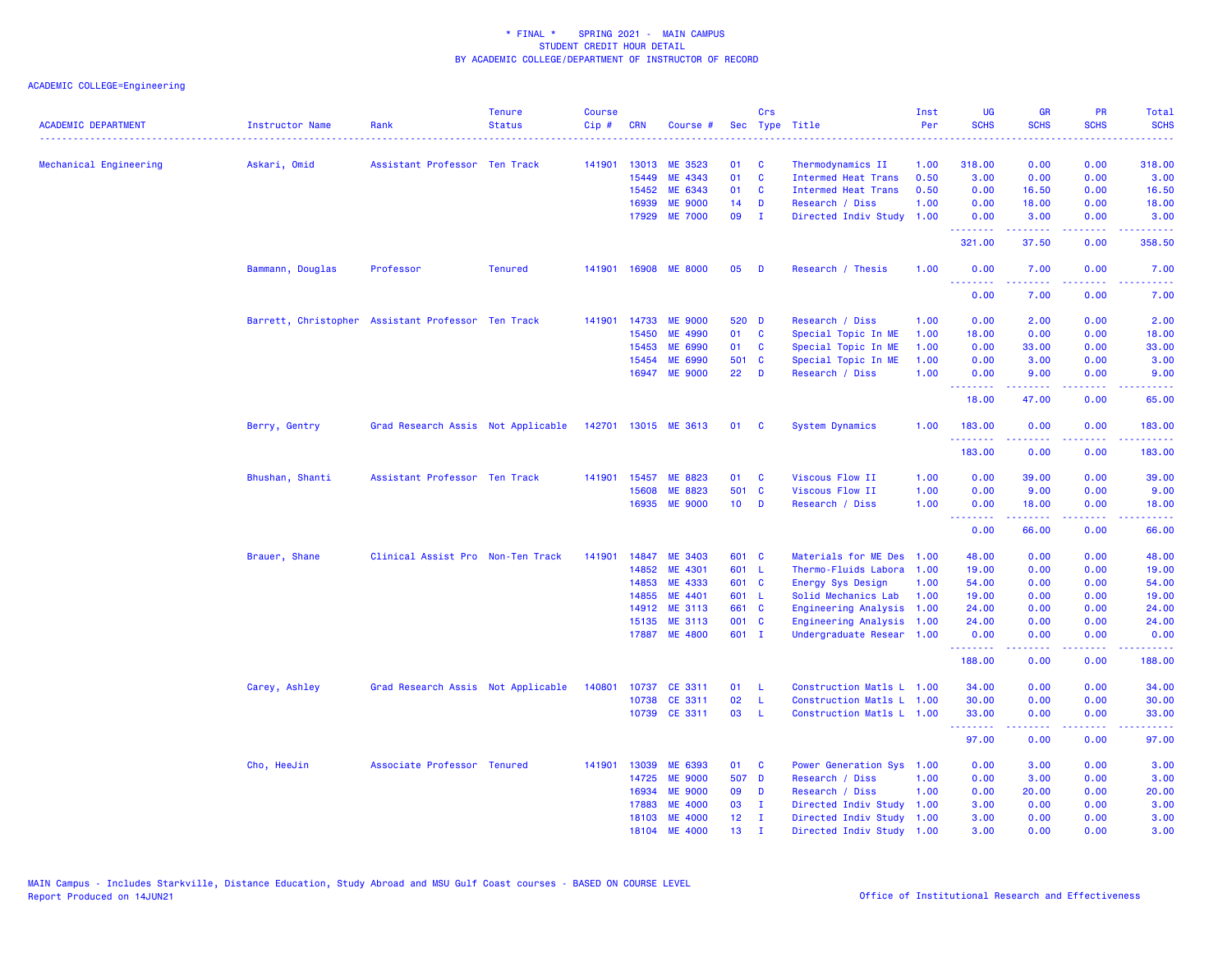| <b>ACADEMIC DEPARTMENT</b> | <b>Instructor Name</b> | Rank                              | <b>Tenure</b><br><b>Status</b> | <b>Course</b><br>$Cip$ # | <b>CRN</b> | Course #        |        | Crs          | Sec Type Title            | Inst<br>Per | <b>UG</b><br><b>SCHS</b> | <b>GR</b><br><b>SCHS</b>                           | <b>PR</b><br><b>SCHS</b>                                                                                                  | Total<br><b>SCHS</b>                       |
|----------------------------|------------------------|-----------------------------------|--------------------------------|--------------------------|------------|-----------------|--------|--------------|---------------------------|-------------|--------------------------|----------------------------------------------------|---------------------------------------------------------------------------------------------------------------------------|--------------------------------------------|
|                            |                        |                                   |                                |                          |            |                 |        |              |                           |             | <u> - - - - - - - -</u>  | <b><i><u><u><b>a</b></u></u> a a a a a a a</i></b> | $\frac{1}{2} \left( \frac{1}{2} \right) \left( \frac{1}{2} \right) \left( \frac{1}{2} \right) \left( \frac{1}{2} \right)$ | .                                          |
|                            |                        |                                   |                                |                          |            |                 |        |              |                           |             | 9.00                     | 26.00                                              | 0.00                                                                                                                      | 35.00                                      |
| Mechanical Engineering     | Dickel, Doyl           | Assistant Professor Ten Track     |                                | 141901                   | 15456      | ME 8373         | 01     | C            | Integrate Comp Mat?1 1.00 |             | 0.00                     | 24.00                                              | 0.00                                                                                                                      | 24.00                                      |
|                            |                        |                                   |                                |                          | 15607      | <b>ME 8373</b>  | 501 C  |              | Integrate Comp Mat?1 1.00 |             | 0.00                     | 18.00                                              | 0.00                                                                                                                      | 18.00                                      |
|                            |                        |                                   |                                |                          | 16945      | <b>ME 9000</b>  | 20     | D            | Research / Diss           | 1.00        | 0.00                     | 10.00                                              | 0.00                                                                                                                      | 10.00                                      |
|                            |                        |                                   |                                |                          | 17900      | <b>ME 7000</b>  | 06     | $\mathbf{I}$ | Directed Indiv Study      | 1.00        | 0.00<br>.                | 3.00<br>$- - - - -$                                | 0.00                                                                                                                      | 3.00<br>.                                  |
|                            |                        |                                   |                                |                          |            |                 |        |              |                           |             | 0.00                     | 55.00                                              | 0.00                                                                                                                      | 55.00                                      |
|                            | Doude, Haley           | Research Assist Pro Non-Ten Track |                                | 141901                   | 16924      | <b>ME 8000</b>  | 21     | D            | Research / Thesis         | 1.00        | 0.00                     | 1.00                                               | 0.00                                                                                                                      | 1.00                                       |
|                            |                        |                                   |                                |                          | 16946      | <b>ME 9000</b>  | 21     | D            | Research / Diss           | 1.00        | 0.00                     | 21.00                                              | 0.00                                                                                                                      | 21.00                                      |
|                            |                        |                                   |                                |                          | 17924      | <b>ME 7000</b>  | 08     | $\mathbf{I}$ | Directed Indiv Study      | 1.00        | 0.00<br><u>.</u>         | 3.00<br>22222                                      | 0.00<br>$\sim$ $\sim$ $\sim$ $\sim$                                                                                       | 3.00<br>$\sim$ $\sim$ $\sim$ $\sim$ $\sim$ |
|                            |                        |                                   |                                |                          |            |                 |        |              |                           |             | 0.00                     | 25.00                                              | 0.00                                                                                                                      | 25.00                                      |
|                            | El Fajri, Oumnia       | Grad Teach Assist                 | Not Applicable                 | 141901                   |            | 13010 ME 3513   | 02     | <b>C</b>     | Thermodynamics I          | 1.00        | 201.00<br>.              | 0.00                                               | 0.00                                                                                                                      | 201.00                                     |
|                            |                        |                                   |                                |                          |            |                 |        |              |                           |             | 201.00                   | 0.00                                               | 0.00                                                                                                                      | 201.00                                     |
|                            | El Kadiri, Haitham     | Professor                         | <b>Tenured</b>                 | 141901                   |            | 16906 ME 8000   | 03     | D            | Research / Thesis         | 1.00        | 0.00                     | 3.00                                               | 0.00                                                                                                                      | 3.00                                       |
|                            |                        |                                   |                                |                          |            |                 |        |              |                           |             | .<br>0.00                | .<br>3.00                                          | $\frac{1}{2} \left( \frac{1}{2} \right) \left( \frac{1}{2} \right) \left( \frac{1}{2} \right)$<br>0.00                    | 3.00                                       |
|                            | Green, Morgan          | Instructor                        | Non-Ten Track                  | 141901                   |            | 12997 ME 1111   | 01     | C            | Introduction To ME        | 1.00        | 42.00                    | 0.00                                               | 0.00                                                                                                                      | 42.00                                      |
|                            |                        |                                   |                                |                          | 13018      | ME 4301         | 01     | L            | Thermo-Fluids Labora      | 1.00        | 24.00                    | 0.00                                               | 0.00                                                                                                                      | 24.00                                      |
|                            |                        |                                   |                                |                          | 13019      | ME 4301         | 02     | -L.          | Thermo-Fluids Labora      | 1.00        | 23.00                    | 0.00                                               | 0.00                                                                                                                      | 23.00                                      |
|                            |                        |                                   |                                |                          | 13020      | ME 4301         | 03     | -L.          | Thermo-Fluids Labora      | 1.00        | 21.00                    | 0.00                                               | 0.00                                                                                                                      | 21.00                                      |
|                            |                        |                                   |                                |                          | 13021      | ME 4301         | 04     | -L           | Thermo-Fluids Labora      | 1.00        | 14.00                    | 0.00                                               | 0.00                                                                                                                      | 14.00                                      |
|                            |                        |                                   |                                |                          | 13026      | ME 4401         | 01     | -L           | Solid Mechanics Lab       | 1.00        | 24.00                    | 0.00                                               | 0.00                                                                                                                      | 24.00                                      |
|                            |                        |                                   |                                |                          | 13027      | ME 4401         | 02     | L            | Solid Mechanics Lab       | 1.00        | 23.00                    | 0.00                                               | 0.00                                                                                                                      | 23.00                                      |
|                            |                        |                                   |                                |                          | 13028      | ME 4401         | 03     | -L.          | Solid Mechanics Lab       | 1.00        | 21.00                    | 0.00                                               | 0.00                                                                                                                      | 21.00                                      |
|                            |                        |                                   |                                |                          | 13029      | ME 4401         | 04     | -L.          | Solid Mechanics Lab       | 1.00        | 17.00<br>.               | 0.00<br>.                                          | 0.00<br>$\frac{1}{2} \left( \frac{1}{2} \right) \left( \frac{1}{2} \right) \left( \frac{1}{2} \right)$                    | 17.00<br>.                                 |
|                            |                        |                                   |                                |                          |            |                 |        |              |                           |             | 209.00                   | 0.00                                               | 0.00                                                                                                                      | 209.00                                     |
|                            | Hammi, Youssef         | Associate Professor Ten Track     |                                | 140201                   | 17428      | <b>ASE 7000</b> | 01     | $\mathbf{I}$ | Directed Indiv Study 1.00 |             | 0.00                     | 3.00                                               | 0.00                                                                                                                      | 3.00                                       |
|                            |                        |                                   |                                |                          | 17597      | <b>ASE 9000</b> | 07     | D            | Research/Diss             | 1.00        | 0.00                     | 9.00                                               | 0.00                                                                                                                      | 9.00                                       |
|                            |                        |                                   |                                | 141101                   | 11661      | <b>EM 4123</b>  | 01     | <b>C</b>     | Intro Finite Element 0.33 |             | 7.92                     | 0.00                                               | 0.00                                                                                                                      | 7.92                                       |
|                            |                        |                                   |                                |                          | 11663      | EM 6123         | 01     | C            | Intro Finite Element 0.33 |             | 0.00                     | 2.97                                               | 0.00                                                                                                                      | 2.97                                       |
|                            |                        |                                   |                                |                          | 14494      | EM 6123         | 501 C  |              | Intro Finite Element 0.33 |             | 0.00                     | 6.93                                               | 0.00                                                                                                                      | 6.93                                       |
|                            |                        |                                   |                                | 141901                   | 13044      | ME 8253         | 01     | C            | Fatigue in Engin Des      | 1.00        | 0.00                     | 105.00                                             | 0.00                                                                                                                      | 105.00                                     |
|                            |                        |                                   |                                |                          | 14718      | ME 8253         | 501 C  |              | Fatigue in Engin Des 1.00 |             | 0.00                     | 48.00                                              | 0.00                                                                                                                      | 48.00                                      |
|                            |                        |                                   |                                |                          | 14722      | <b>ME 9000</b>  | 503 D  |              | Research / Diss           | 1.00        | 0.00                     | 6.00                                               | 0.00                                                                                                                      | 6.00                                       |
|                            |                        |                                   |                                |                          | 16905      | <b>ME 8000</b>  | 02     | D            | Research / Thesis         | 1.00        | 0.00                     | 9.00                                               | 0.00                                                                                                                      | 9.00                                       |
|                            |                        |                                   |                                |                          | 17865      | <b>ME 7000</b>  | 04     | $\mathbf{I}$ | Directed Indiv Study      | 1.00        | 0.00                     | 3.00                                               | 0.00                                                                                                                      | 3.00                                       |
|                            |                        |                                   |                                |                          |            | 18108 ME 7000   | $10$ I |              | Directed Indiv Study 1.00 |             | 0.00<br>د د د د          | 3.00                                               | 0.00<br>$\sim$ $\sim$ $\sim$ $\sim$                                                                                       | 3.00                                       |
|                            |                        |                                   |                                |                          |            |                 |        |              |                           |             | 7.92                     | 195.90                                             | 0.00                                                                                                                      | 203.82                                     |
|                            | Hodge, B. Keith        | Lecturer                          | Non-Ten Track                  | 141901                   | 13024      | ME 4353         | 01     | <b>C</b>     | Alt Energy Sources        | 1.00        | 120.00                   | 0.00                                               | 0.00                                                                                                                      | 120.00                                     |
|                            |                        |                                   |                                |                          | 13038      | ME 6353         | 01     | C            | Alt Energy Sources        | 1.00        | 0.00                     | 6.00                                               | 0.00                                                                                                                      | 6.00                                       |
|                            |                        |                                   |                                |                          | 15601      | ME 6353         | 501 C  |              | Alt Energy Sources        | 1.00        | 0.00                     | 21.00                                              | 0.00                                                                                                                      | 21.00                                      |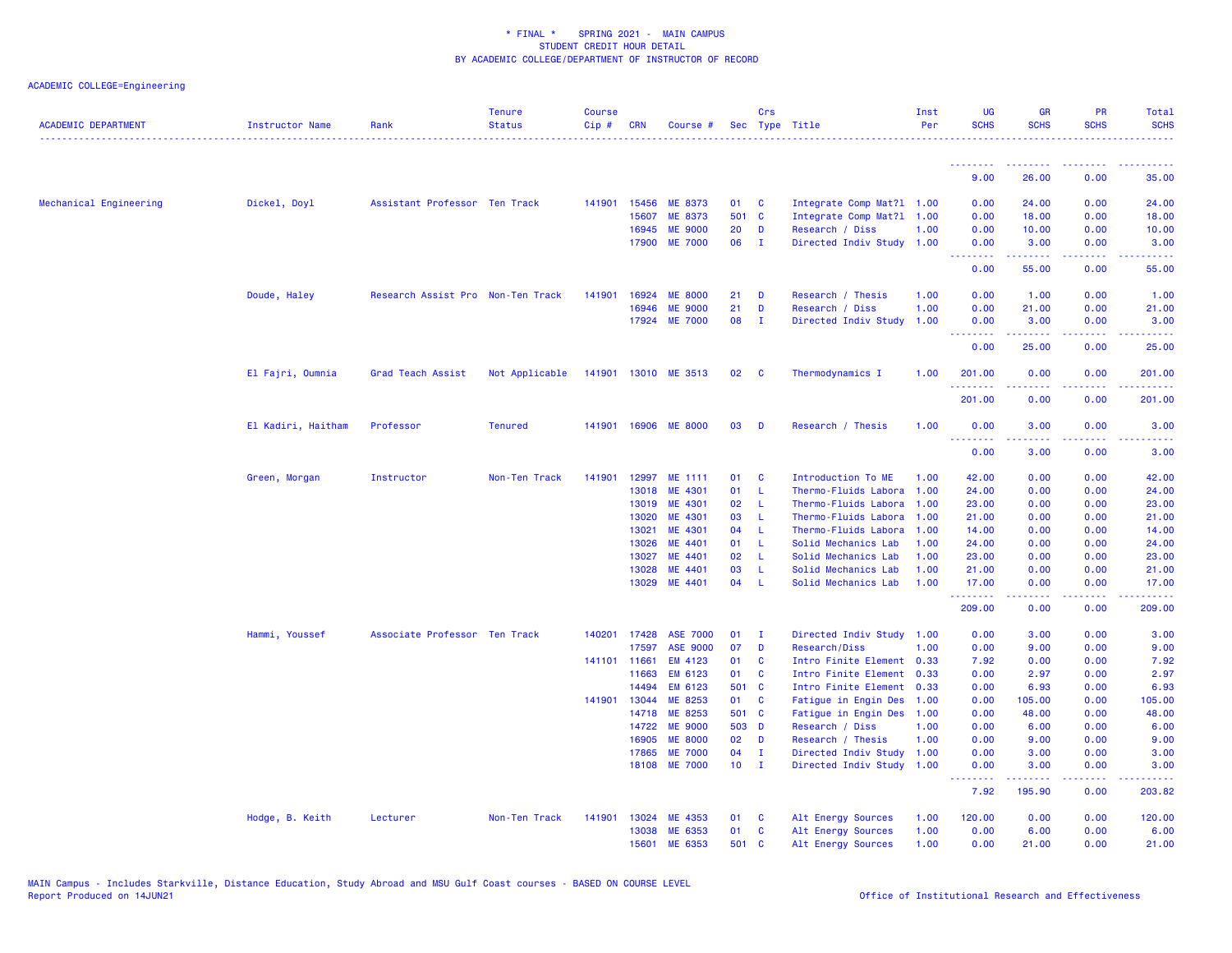| <b>ACADEMIC DEPARTMENT</b> | Instructor Name | Rank                              | <b>Tenure</b><br><b>Status</b> | <b>Course</b><br>Cip# | <b>CRN</b>   | Course #             |                 | Crs            | Sec Type Title            | Inst<br>Per | <b>UG</b><br><b>SCHS</b> | <b>GR</b><br><b>SCHS</b>                                                                                                          | <b>PR</b><br><b>SCHS</b>            | Total<br><b>SCHS</b>                                                                                                  |
|----------------------------|-----------------|-----------------------------------|--------------------------------|-----------------------|--------------|----------------------|-----------------|----------------|---------------------------|-------------|--------------------------|-----------------------------------------------------------------------------------------------------------------------------------|-------------------------------------|-----------------------------------------------------------------------------------------------------------------------|
|                            |                 |                                   |                                |                       |              |                      |                 |                |                           |             | 120.00                   | 27.00                                                                                                                             | 0.00                                | 147.00                                                                                                                |
|                            |                 |                                   |                                |                       |              |                      |                 |                |                           |             |                          |                                                                                                                                   |                                     |                                                                                                                       |
| Mechanical Engineering     | Hwang, Joonsik  | Assistant Professor Ten Track     |                                | 140101                | 15426        | <b>CHE 4193</b>      | 01              | C              | Automotive Engineeri 1.00 |             | 9.00                     | 0.00                                                                                                                              | 0.00                                | 9.00                                                                                                                  |
|                            |                 |                                   |                                |                       | 15448        | ME 4193              | 01              | $\mathbf{c}$   | Automotive Engineeri 1.00 |             | 144.00                   | 0.00                                                                                                                              | 0.00                                | 144.00                                                                                                                |
|                            |                 |                                   |                                |                       | 15451        | ME 6193              | 01              | C              | Automotive Engineeri 1.00 |             | 0.00                     | 21.00                                                                                                                             | 0.00                                | 21.00                                                                                                                 |
|                            |                 |                                   |                                |                       | 15497        | <b>ECE 4193</b>      | 01              | C              | Automotive Engineeri 1.00 |             | 3.00                     | 0.00                                                                                                                              | 0.00                                | 3.00                                                                                                                  |
|                            |                 |                                   |                                |                       | 15499        | <b>ECE 6193</b>      | 01              | C              | Automotive Engineeri 1.00 |             | 0.00                     | 6.00                                                                                                                              | 0.00                                | 6.00                                                                                                                  |
|                            |                 |                                   |                                |                       | 15600        | ME 6193              | 501 C           |                | Automotive Engineeri 1.00 |             | 0.00                     | 15.00                                                                                                                             | 0.00                                | 15.00                                                                                                                 |
|                            |                 |                                   |                                |                       | 15625        | ME 4193              | 601 C           |                | Automotive Engineeri 1.00 |             | 33.00                    | 0.00                                                                                                                              | 0.00                                | 33.00                                                                                                                 |
|                            |                 |                                   |                                |                       | 17966        | ME 6193              | 02              | C              | Automotive Engineeri 1.00 |             | 0.00                     | 24.00                                                                                                                             | 0.00                                | 24.00                                                                                                                 |
|                            |                 |                                   |                                | 141901                | 16942        | <b>ME 9000</b>       | 17 <sub>1</sub> | D              | Research / Diss           | 1.00        | 0.00                     | 3.00                                                                                                                              | 0.00                                | 3.00                                                                                                                  |
|                            |                 |                                   |                                |                       | 17970        | <b>ME 4000</b>       | 06              | $\mathbf{I}$   | Directed Indiv Study      | 1.00        | 3.00                     | 0.00                                                                                                                              | 0.00                                | 3.00                                                                                                                  |
|                            |                 |                                   |                                |                       | 17971        | <b>ME 4000</b>       | 07              | - I            | Directed Indiv Study      | 1.00        | 3.00                     | 0.00                                                                                                                              | 0.00                                | 3.00                                                                                                                  |
|                            |                 |                                   |                                |                       | 17984        | <b>ME 4000</b>       | 09              | $\mathbf{I}$   | Directed Indiv Study      | 1.00        | 3.00                     | 0.00                                                                                                                              | 0.00                                | 3.00                                                                                                                  |
|                            |                 |                                   |                                | 149999                | 15501        | IE 4193              | 01              | C              | Automotive Engineeri 1.00 |             | 9.00<br>.                | 0.00<br>$\frac{1}{2} \left( \frac{1}{2} \right) \left( \frac{1}{2} \right) \left( \frac{1}{2} \right) \left( \frac{1}{2} \right)$ | 0.00<br>د د د د                     | 9.00                                                                                                                  |
|                            |                 |                                   |                                |                       |              |                      |                 |                |                           |             | 207.00                   | 69.00                                                                                                                             | 0.00                                | 276.00                                                                                                                |
|                            | Jones, Elborn   | Lecturer                          | Non-Ten Track                  | 141901                | 13030        | ME 4403              | 01              | <b>C</b>       | Machine Design            | 0.50        | 103.50<br>.              | 0.00                                                                                                                              | 0.00                                | 103.50<br>$\begin{array}{cccccccccc} \bullet & \bullet & \bullet & \bullet & \bullet & \bullet & \bullet \end{array}$ |
|                            |                 |                                   |                                |                       |              |                      |                 |                |                           |             | 103.50                   | 0.00                                                                                                                              | 0.00                                | 103.50                                                                                                                |
|                            | Knizley, Alta   | Clinical Assist Pro Non-Ten Track |                                | 141901                | 13022        | ME 4333              | 01              | C              | Energy Sys Design         | 1.00        | 210.00                   | 0.00                                                                                                                              | 0.00                                | 210.00                                                                                                                |
|                            |                 |                                   |                                |                       | 16933        | <b>ME 9000</b>       | 08              | D              | Research / Diss           | 1.00        | 0.00                     | 15.00                                                                                                                             | 0.00                                | 15.00                                                                                                                 |
|                            |                 |                                   |                                |                       | 18127        | <b>ME 7000</b>       | 11 <sub>1</sub> | $\mathbf{I}$   | Directed Indiv Study      | 1.00        | 0.00                     | 3.00                                                                                                                              | 0.00                                | 3.00                                                                                                                  |
|                            |                 |                                   |                                |                       | 149999 17810 | <b>ENE 9000</b>      | 01              | D              | Research/Diss             | 1.00        | 0.00<br><u>.</u>         | 8.00                                                                                                                              | 0.00                                | 8.00<br>$\sim$ $\sim$ $\sim$ $\sim$                                                                                   |
|                            |                 |                                   |                                |                       |              |                      |                 |                |                           |             | 210.00                   | 26.00                                                                                                                             | 0.00                                | 236.00                                                                                                                |
|                            | Kooienga, John  | Lecturer                          | Non-Ten Track                  |                       |              | 141901 14858 ME 4643 | 601 C           |                | Intro Vibration/Cont 1.00 |             | 51.00                    | 0.00                                                                                                                              | 0.00                                | 51.00                                                                                                                 |
|                            |                 |                                   |                                |                       |              |                      |                 |                |                           |             | .<br>51.00               | 0.00                                                                                                                              | $\sim$ $\sim$ $\sim$ $\sim$<br>0.00 | المتمامين<br>51.00                                                                                                    |
|                            | Li, Like        | Assistant Professor Ten Track     |                                | 141901                | 15455        | ME 8313              | 01              | <b>C</b>       | Cond Heat Transfer        | 1.00        | 0.00                     | 27.00                                                                                                                             | 0.00                                | 27.00                                                                                                                 |
|                            |                 |                                   |                                |                       | 15606        | ME 8313              | 501 C           |                | Cond Heat Transfer        | 1.00        | 0.00                     | 18.00                                                                                                                             | 0.00                                | 18.00                                                                                                                 |
|                            |                 |                                   |                                |                       | 16940        | <b>ME 9000</b>       | 15 <sub>1</sub> | D              | Research / Diss           | 1.00        | 0.00                     | 12.00                                                                                                                             | 0.00                                | 12.00                                                                                                                 |
|                            |                 |                                   |                                |                       | 17905        | <b>ME 7000</b>       | 07              | $\blacksquare$ | Directed Indiv Study      | 1.00        | 0.00                     | 3.00                                                                                                                              | 0.00                                | 3.00                                                                                                                  |
|                            |                 |                                   |                                |                       |              |                      |                 |                |                           |             | .<br>0.00                | .<br>60.00                                                                                                                        | .<br>0.00                           | .<br>60.00                                                                                                            |
|                            | Liu, Yucheng    | Professor                         | <b>Tenured</b>                 | 140101                | 12314        | GE 1501              | 03              | E              | Engineering Design C 1.00 |             | 3.00                     | 0.00                                                                                                                              | 0.00                                | 3.00                                                                                                                  |
|                            |                 |                                   |                                |                       | 12319        | GE 3011              | 01              | <b>S</b>       | Engr Entrepreneur Se      | 0.60        | 18.60                    | 0.00                                                                                                                              | 0.00                                | 18.60                                                                                                                 |
|                            |                 |                                   |                                |                       | 141901 13033 | ME 4643              | 01              | C              | Intro Vibration/Cont      | 1.00        | 237.00                   | 0.00                                                                                                                              | 0.00                                | 237.00                                                                                                                |
|                            |                 |                                   |                                |                       | 14729        | <b>ME 9000</b>       | 513 D           |                | Research / Diss           | 1.00        | 0.00                     | 11.00                                                                                                                             | 0.00                                | 11.00                                                                                                                 |
|                            |                 |                                   |                                |                       | 15603        | ME 6643              | 501 C           |                | Intro Vibration/Cont 1.00 |             | 0.00                     | 15.00                                                                                                                             | 0.00                                | 15.00                                                                                                                 |
|                            |                 |                                   |                                |                       | 16937        | <b>ME 9000</b>       | $12$ D          |                | Research / Diss           | 1.00        | 0.00<br>.                | 23.00<br>.                                                                                                                        | 0.00<br>.                           | 23.00<br>.                                                                                                            |
|                            |                 |                                   |                                |                       |              |                      |                 |                |                           |             | 258.60                   | 49.00                                                                                                                             | 0.00                                | 307.60                                                                                                                |
|                            | Maddox, Jennie  | Non-Faculty                       | Not Applicable                 | 141901                | 13016        | ME 4111              | 01              | <b>C</b>       | Professional Develop      | 1.00        | 88.00                    | 0.00                                                                                                                              | 0.00                                | 88.00                                                                                                                 |
|                            |                 |                                   |                                |                       | 13032        | ME 4443              | 01              | C              | Mech Systems Design       | 0.50        | 100.50                   | 0.00                                                                                                                              | 0.00                                | 100.50                                                                                                                |
|                            |                 |                                   |                                |                       | 13040        | ME 6443              | 01              | C              | Mech Systems Design       | 0.50        | 0.00                     | 6.00                                                                                                                              | 0.00                                | 6.00                                                                                                                  |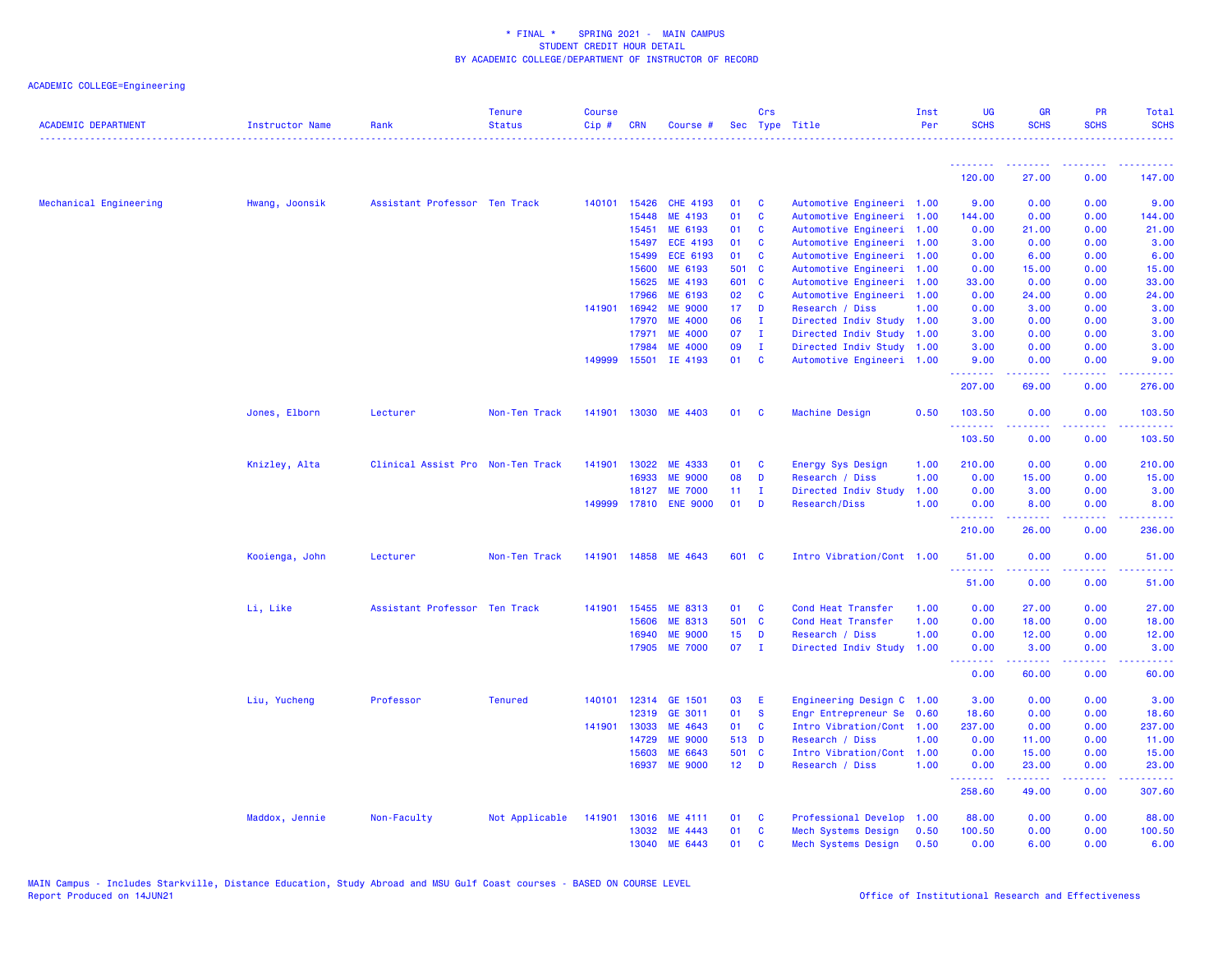| <b>ACADEMIC DEPARTMENT</b> | Instructor Name     | Rank                                                    | <b>Tenure</b><br><b>Status</b> | <b>Course</b><br>Cip# | <b>CRN</b>     | Course #                  |                 | Crs                     | Sec Type Title                       | Inst<br>Per  | <b>UG</b><br><b>SCHS</b> | <b>GR</b><br><b>SCHS</b>                                                                                                                                     | <b>PR</b><br><b>SCHS</b>                                                                                                          | Total<br><b>SCHS</b> |
|----------------------------|---------------------|---------------------------------------------------------|--------------------------------|-----------------------|----------------|---------------------------|-----------------|-------------------------|--------------------------------------|--------------|--------------------------|--------------------------------------------------------------------------------------------------------------------------------------------------------------|-----------------------------------------------------------------------------------------------------------------------------------|----------------------|
|                            |                     |                                                         |                                |                       |                |                           |                 |                         |                                      |              | .                        |                                                                                                                                                              |                                                                                                                                   |                      |
|                            |                     |                                                         |                                |                       |                |                           |                 |                         |                                      |              | 188.50                   | 6.00                                                                                                                                                         | 0.00                                                                                                                              | 194.50               |
| Mechanical Engineering     | Martinez Castellon, | Grad Teach Assist                                       | Not Applicable                 |                       |                | 141901 12998 ME 2133      | 01 B            |                         | Modeling and Manuf                   | 1.00         | 138.00<br>.              | 0.00                                                                                                                                                         | 0.00<br>د د د د                                                                                                                   | 138.00<br>2.2.2.2.2  |
|                            |                     |                                                         |                                |                       |                |                           |                 |                         |                                      |              | 138.00                   | 0.00                                                                                                                                                         | 0.00                                                                                                                              | 138.00               |
|                            |                     | Nitol, Mashroor Shaf Grad Research Assis Not Applicable |                                | 141901                | 13008          | ME 3423                   | 01              | $\mathbf{C}$            | Mech Of Machinery                    | 1.00         | 279.00                   | 0.00                                                                                                                                                         | 0.00                                                                                                                              | 279.00               |
|                            |                     |                                                         |                                |                       |                | 14848 ME 3423             | 601 C           |                         | Mech Of Machinery                    | 1.00         | 48.00<br>.               | 0.00<br>.                                                                                                                                                    | 0.00<br>.                                                                                                                         | 48.00<br>.           |
|                            |                     |                                                         |                                |                       |                |                           |                 |                         |                                      |              | 327.00                   | 0.00                                                                                                                                                         | 0.00                                                                                                                              | 327.00               |
|                            | Priddy, Matthew     | Assistant Professor Ten Track                           |                                | 140201                | 17223          | <b>ASE 9000</b>           | 05              | $\blacksquare$          | Research/Diss                        | 1.00         | 0.00                     | 13.00                                                                                                                                                        | 0.00                                                                                                                              | 13.00                |
|                            |                     |                                                         |                                | 141101 11661          |                | EM 4123                   | 01              | $\mathbf{C}$            | Intro Finite Element                 | 0.33         | 7.92                     | 0.00                                                                                                                                                         | 0.00                                                                                                                              | 7.92                 |
|                            |                     |                                                         |                                |                       | 11663          | EM 6123                   | 01              | $\mathbf{C}$            | Intro Finite Element                 | 0.33         | 0.00                     | 2.97                                                                                                                                                         | 0.00                                                                                                                              | 2.97                 |
|                            |                     |                                                         |                                |                       | 14494          | EM 6123                   | 501 C           |                         | Intro Finite Element                 | 0.33         | 0.00                     | 6.93                                                                                                                                                         | 0.00                                                                                                                              | 6.93                 |
|                            |                     |                                                         |                                | 141901                | 13017          | ME 4233                   | 01              | $\mathbf{C}$            | Fundamentals of FEA                  | 1.00         | 51.00                    | 0.00                                                                                                                                                         | 0.00                                                                                                                              | 51.00                |
|                            |                     |                                                         |                                |                       | 13036          | ME 6233                   | 01              | <b>C</b>                | Fundamentals of FEA                  | 1.00         | 0.00                     | 99.00                                                                                                                                                        | 0.00                                                                                                                              | 99.00                |
|                            |                     |                                                         |                                |                       | 14702          | ME 6233<br><b>ME 8000</b> | 501 C<br>517 D  |                         | Fundamentals of FEA                  | 1.00         | 0.00                     | 18.00                                                                                                                                                        | 0.00<br>0.00                                                                                                                      | 18.00                |
|                            |                     |                                                         |                                |                       | 14716<br>14724 | <b>ME 9000</b>            | 506 D           |                         | Research / Thesis<br>Research / Diss | 1.00<br>1.00 | 0.00<br>0.00             | 1.00<br>3.00                                                                                                                                                 | 0.00                                                                                                                              | 1.00<br>3.00         |
|                            |                     |                                                         |                                |                       | 14860          | ME 6233                   | 601 C           |                         | Fundamentals of FEA                  | 1.00         | 0.00                     | 3.00                                                                                                                                                         | 0.00                                                                                                                              | 3.00                 |
|                            |                     |                                                         |                                |                       | 16922          | <b>ME 8000</b>            |                 | 19 D                    | Research / Thesis                    | 1.00         | 0.00                     | 24.00                                                                                                                                                        | 0.00                                                                                                                              | 24.00                |
|                            |                     |                                                         |                                |                       | 16944          | <b>ME 9000</b>            | 19 <sup>°</sup> | <b>D</b>                | Research / Diss                      | 1.00         | 0.00                     | 28.00                                                                                                                                                        | 0.00                                                                                                                              | 28.00                |
|                            |                     |                                                         |                                |                       | 17410          | <b>ME 4000</b>            | 01              | $\mathbf{I}$            | Directed Indiv Study                 | 1.00         | 3.00                     | 0.00                                                                                                                                                         | 0.00                                                                                                                              | 3.00                 |
|                            |                     |                                                         |                                |                       | 17414          | <b>ME 4000</b>            | 02              | Ι.                      | Directed Indiv Study                 | 1.00         | 3.00                     | 0.00                                                                                                                                                         | 0.00                                                                                                                              | 3.00                 |
|                            |                     |                                                         |                                |                       | 17831          | <b>ME 4800</b>            | 01              | $\blacksquare$          | Undergraduate Resear 1.00            |              | 0.00                     | 0.00                                                                                                                                                         | 0.00                                                                                                                              | 0.00                 |
|                            |                     |                                                         |                                |                       |                |                           |                 |                         |                                      |              | <u>.</u><br>64.92        | .<br>198.90                                                                                                                                                  | .<br>0.00                                                                                                                         | <b>.</b><br>263.82   |
|                            | Rhee, Hongjoo       | Associate Professor Ten Track                           |                                | 141901                | 13006          | <b>ME 3403</b>            | 01              | $\mathbf{C}$            | Materials for ME Des 1.00            |              | 255.00                   | 0.00                                                                                                                                                         | 0.00                                                                                                                              | 255.00               |
|                            |                     |                                                         |                                |                       | 16910          | <b>ME 8000</b>            | 07              | D                       | Research / Thesis                    | 1.00         | 0.00                     | 7.00                                                                                                                                                         | 0.00                                                                                                                              | 7.00                 |
|                            |                     |                                                         |                                |                       | 16932          | <b>ME 9000</b>            | 07              | D                       | Research / Diss                      | 1.00         | 0.00                     | 18.00                                                                                                                                                        | 0.00                                                                                                                              | 18.00                |
|                            |                     |                                                         |                                |                       | 18099          | <b>ME 4000</b>            | $11 \quad I$    |                         | Directed Indiv Study 1.00            |              | 3.00<br>.                | 0.00<br>. <b>.</b>                                                                                                                                           | 0.00<br>.                                                                                                                         | 3.00                 |
|                            |                     |                                                         |                                |                       |                |                           |                 |                         |                                      |              | 258.00                   | 25.00                                                                                                                                                        | 0.00                                                                                                                              | 283.00               |
|                            | Roy, Shrabanti      | Grad Teach Assist                                       | Not Applicable                 | 141901                | 13025          | ME 4393                   | 01              | $\mathbf{C}$            | Power Generation Sys 1.00            |              | 48.00                    | 0.00                                                                                                                                                         | 0.00                                                                                                                              | 48.00                |
|                            |                     |                                                         |                                |                       | 15602          | ME 6393                   | 501 C           |                         | Power Generation Sys 1.00            |              | 0.00<br>.                | 3.00<br>$\frac{1}{2} \left( \frac{1}{2} \right) \left( \frac{1}{2} \right) \left( \frac{1}{2} \right) \left( \frac{1}{2} \right) \left( \frac{1}{2} \right)$ | 0.00<br>.                                                                                                                         | 3.00<br>.            |
|                            |                     |                                                         |                                |                       |                |                           |                 |                         |                                      |              | 48.00                    | 3.00                                                                                                                                                         | 0.00                                                                                                                              | 51.00                |
|                            | Schneider, Judith   | Non-Employee                                            | Not Applicable                 |                       |                | 260101 11930 EPP 8144     | 01              | $\overline{\mathbf{C}}$ | Transmission E M                     | 0.40         | 0.00                     | 11.20                                                                                                                                                        | 0.00                                                                                                                              | 11.20                |
|                            |                     |                                                         |                                |                       |                |                           |                 |                         |                                      |              | .<br>0.00                | 11.20                                                                                                                                                        | $\frac{1}{2} \left( \frac{1}{2} \right) \left( \frac{1}{2} \right) \left( \frac{1}{2} \right) \left( \frac{1}{2} \right)$<br>0.00 | 11.20                |
|                            | Shah, Aditya        | Grad Teach Assist                                       | Not Applicable                 |                       |                | 141101 11640 EM 2413      | 02              | $\overline{\mathbf{C}}$ | Engineering Mech I                   | 1.00         | 96.00                    | 0.00                                                                                                                                                         | 0.00                                                                                                                              | 96.00                |
|                            |                     |                                                         |                                |                       |                |                           |                 |                         |                                      |              | .<br>96.00               | 0.00                                                                                                                                                         | .<br>0.00                                                                                                                         | 96.00                |
|                            | Singh, Prashant     | Assistant Professor Ten Track                           |                                |                       | 141901 13009   | ME 3513                   | 01 C            |                         | Thermodynamics I                     | 1.00         | 201.00                   | 0.00                                                                                                                                                         | 0.00                                                                                                                              | 201.00               |
|                            |                     |                                                         |                                |                       | 16938          | <b>ME 9000</b>            | 13 <sup>°</sup> | D                       | Research / Diss                      | 1.00         | 0.00                     | 9.00                                                                                                                                                         | 0.00                                                                                                                              | 9.00                 |
|                            |                     |                                                         |                                |                       | 17581          | <b>ME 7000</b>            | 001 I           |                         | Directed Indiv Study                 | 1.00         | 0.00                     | 3.00                                                                                                                                                         | 0.00                                                                                                                              | 3.00                 |
|                            |                     |                                                         |                                |                       | 17582          | <b>ME 7000</b>            | 02              | $\mathbf{I}$            | Directed Indiv Study 1.00            |              | 0.00                     | 3.00                                                                                                                                                         | 0.00                                                                                                                              | 3.00                 |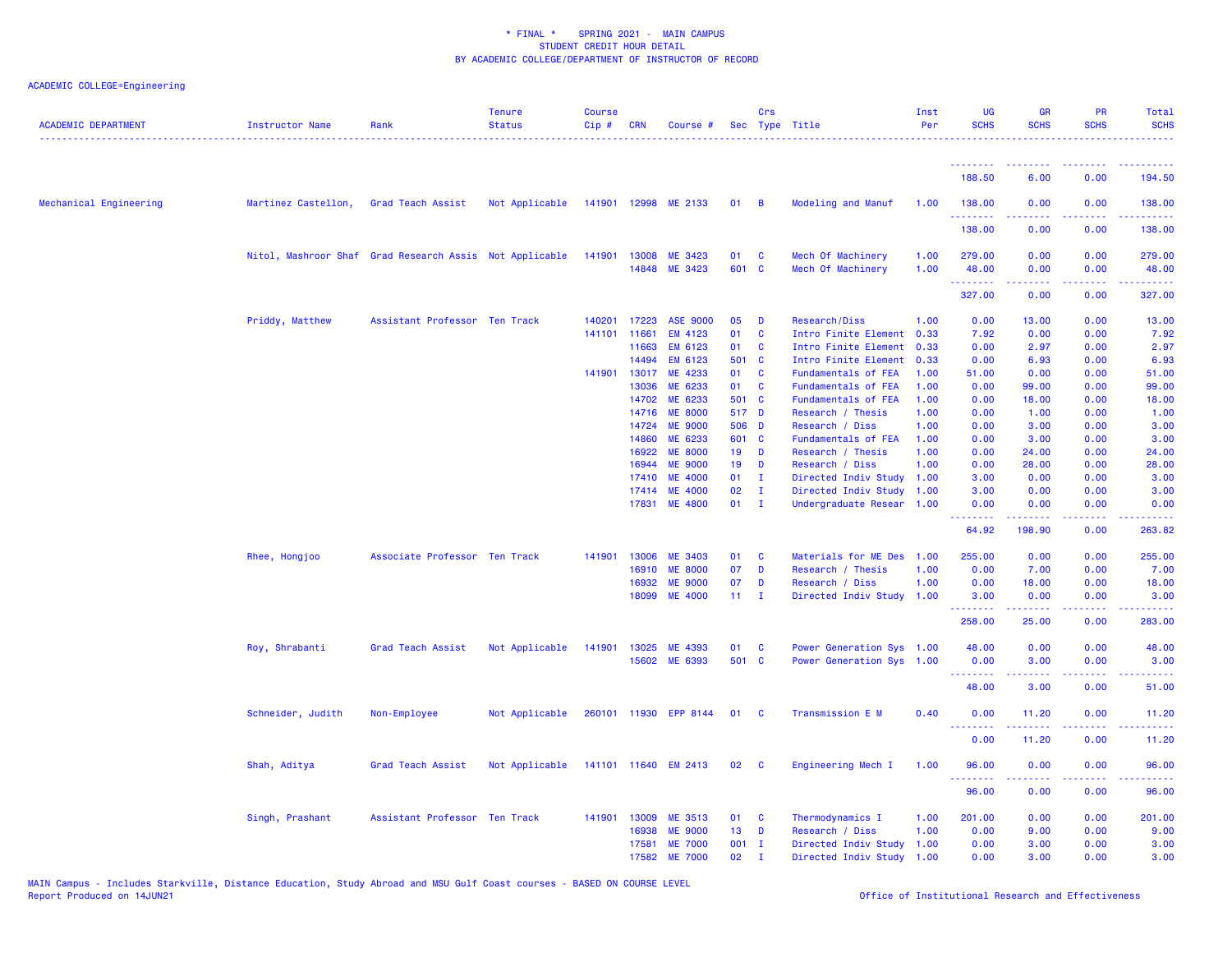## ACADEMIC COLLEGE=Engineering

| <b>ACADEMIC DEPARTMENT</b> | Instructor Name | Rank                                               | <b>Tenure</b><br><b>Status</b> | Course<br>Cip# | <b>CRN</b>     | Course #                                |                       | Crs                          | Sec Type Title                                         | Inst<br>Per  | UG<br><b>SCHS</b>                 | <b>GR</b><br><b>SCHS</b>                                                                                                                                                                                                                                                                                                                                                                                                                                                               | PR<br><b>SCHS</b> | <b>Total</b><br><b>SCHS</b>                                                                                                       |
|----------------------------|-----------------|----------------------------------------------------|--------------------------------|----------------|----------------|-----------------------------------------|-----------------------|------------------------------|--------------------------------------------------------|--------------|-----------------------------------|----------------------------------------------------------------------------------------------------------------------------------------------------------------------------------------------------------------------------------------------------------------------------------------------------------------------------------------------------------------------------------------------------------------------------------------------------------------------------------------|-------------------|-----------------------------------------------------------------------------------------------------------------------------------|
|                            |                 |                                                    |                                |                |                |                                         |                       |                              |                                                        |              | <u>.</u>                          | $\begin{array}{cccccccccccccc} \multicolumn{2}{c}{} & \multicolumn{2}{c}{} & \multicolumn{2}{c}{} & \multicolumn{2}{c}{} & \multicolumn{2}{c}{} & \multicolumn{2}{c}{} & \multicolumn{2}{c}{} & \multicolumn{2}{c}{} & \multicolumn{2}{c}{} & \multicolumn{2}{c}{} & \multicolumn{2}{c}{} & \multicolumn{2}{c}{} & \multicolumn{2}{c}{} & \multicolumn{2}{c}{} & \multicolumn{2}{c}{} & \multicolumn{2}{c}{} & \multicolumn{2}{c}{} & \multicolumn{2}{c}{} & \multicolumn{2}{c}{} & \$ | الداعات عامات     | <u>.</u>                                                                                                                          |
|                            |                 |                                                    |                                |                |                |                                         |                       |                              |                                                        |              | 201.00                            | 15.00                                                                                                                                                                                                                                                                                                                                                                                                                                                                                  | 0.00              | 216.00                                                                                                                            |
| Mechanical Engineering     | Smith, Joshua   | Clinical Assist Pro Non-Ten Track                  |                                | 141901         | 14849          | ME 3523                                 | 601 C                 |                              | Thermodynamics II                                      | 1.00         | 45.00                             | 0.00                                                                                                                                                                                                                                                                                                                                                                                                                                                                                   | 0.00              | 45.00                                                                                                                             |
|                            |                 |                                                    |                                |                | 14856          | ME 4443                                 | 601 C                 |                              | Mech Systems Design                                    | 1.00         | 51.00                             | 0.00                                                                                                                                                                                                                                                                                                                                                                                                                                                                                   | 0.00              | 51.00                                                                                                                             |
|                            |                 |                                                    |                                |                | 15572          | ME 4990                                 | 601 C                 |                              | Special Topic In ME                                    | 1.00         | 36.00                             | 0.00                                                                                                                                                                                                                                                                                                                                                                                                                                                                                   | 0.00              | 36.00                                                                                                                             |
|                            |                 |                                                    |                                |                | 15573          | <b>ME 6990</b>                          | 601 C                 |                              | Special Topic In ME                                    | 1.00         | 0.00<br>.                         | 3.00<br>.                                                                                                                                                                                                                                                                                                                                                                                                                                                                              | 0.00<br>.         | 3.00<br>$\begin{array}{cccccccccc} \bullet & \bullet & \bullet & \bullet & \bullet & \bullet & \bullet \end{array}$               |
|                            |                 |                                                    |                                |                |                |                                         |                       |                              |                                                        |              | 132.00                            | 3.00                                                                                                                                                                                                                                                                                                                                                                                                                                                                                   | 0.00              | 135.00                                                                                                                            |
|                            | Spayde, Dustin  | Instructor                                         | Non-Ten Track                  | 141901         | 13001          | <b>ME 3103</b>                          | 01                    | $\overline{B}$               | Exp Meas and Techniq 1.00                              |              | 141.00                            | 0.00                                                                                                                                                                                                                                                                                                                                                                                                                                                                                   | 0.00              | 141.00                                                                                                                            |
|                            |                 |                                                    |                                |                | 13002          | <b>ME 3103</b>                          | 02                    | B                            | Exp Meas and Techniq 1.00                              |              | 147.00                            | 0.00                                                                                                                                                                                                                                                                                                                                                                                                                                                                                   | 0.00              | 147.00                                                                                                                            |
|                            |                 |                                                    |                                |                | 13030          | ME 4403                                 | 01                    | $\mathbf{C}$                 | <b>Machine Design</b>                                  | 0.50         | 103.50<br>.                       | 0.00<br>د د د د                                                                                                                                                                                                                                                                                                                                                                                                                                                                        | 0.00<br>.         | 103.50<br><b></b>                                                                                                                 |
|                            |                 |                                                    |                                |                |                |                                         |                       |                              |                                                        |              | 391.50                            | 0.00                                                                                                                                                                                                                                                                                                                                                                                                                                                                                   | 0.00              | 391.50                                                                                                                            |
|                            | Spayde, Emily   | Clinical Assist Pro Non-Ten Track                  |                                |                |                | 141901 17829 ME 7000                    | 501 I                 |                              | Directed Indiv Study 1.00                              |              | 0.00<br>.                         | 3.00<br>$   -$                                                                                                                                                                                                                                                                                                                                                                                                                                                                         | 0.00              | 3.00                                                                                                                              |
|                            |                 |                                                    |                                |                |                |                                         |                       |                              |                                                        |              | 0.00                              | 3.00                                                                                                                                                                                                                                                                                                                                                                                                                                                                                   | 0.00              | 3.00                                                                                                                              |
|                            | Stone, Tonya    | Associate Professor Tenured                        |                                |                | 141901 16931   | <b>ME 9000</b>                          | 06                    | D                            | Research / Diss                                        | 1.00         | 0.00                              | 3.00                                                                                                                                                                                                                                                                                                                                                                                                                                                                                   | 0.00              | 3.00                                                                                                                              |
|                            |                 |                                                    |                                |                |                | 17751 ME 7000                           | 03                    | $\mathbf{I}$                 | Directed Indiv Study 1.00                              |              | 0.00                              | 3.00                                                                                                                                                                                                                                                                                                                                                                                                                                                                                   | 0.00              | 3.00                                                                                                                              |
|                            |                 |                                                    |                                |                |                |                                         |                       |                              |                                                        |              | .<br>$\sim$ $\sim$ $\sim$<br>0.00 | 22222<br>6.00                                                                                                                                                                                                                                                                                                                                                                                                                                                                          | .<br>0.00         | $\frac{1}{2} \left( \frac{1}{2} \right) \left( \frac{1}{2} \right) \left( \frac{1}{2} \right) \left( \frac{1}{2} \right)$<br>6.00 |
|                            |                 | Whittington, Wilburn Assistant Professor Ten Track |                                | 141901         | 13032          | ME 4443                                 | 01 C                  |                              | Mech Systems Design                                    | 0.50         | 100.50                            | 0.00                                                                                                                                                                                                                                                                                                                                                                                                                                                                                   | 0.00              | 100.50                                                                                                                            |
|                            |                 |                                                    |                                |                | 13040          | ME 6443                                 | 01                    | $\mathbf{C}$                 | Mech Systems Design                                    | 0.50         | 0.00                              | 6.00                                                                                                                                                                                                                                                                                                                                                                                                                                                                                   | 0.00              | 6.00                                                                                                                              |
|                            |                 |                                                    |                                |                | 14713          | <b>ME 8000</b>                          | 511 D                 |                              | Research / Thesis                                      | 1.00         | 0.00                              | 3.00                                                                                                                                                                                                                                                                                                                                                                                                                                                                                   | 0.00              | 3.00                                                                                                                              |
|                            |                 |                                                    |                                |                | 16919          | <b>ME 8000</b>                          | 16 <sup>1</sup>       | $\mathbf{D}$                 | Research / Thesis                                      | 1.00         | 0.00                              | 9.00                                                                                                                                                                                                                                                                                                                                                                                                                                                                                   | 0.00              | 9.00                                                                                                                              |
|                            |                 |                                                    |                                |                | 16941          | <b>ME 9000</b>                          | 16 <sup>1</sup>       | D                            | Research / Diss                                        | 1.00         | 0.00                              | 48.00                                                                                                                                                                                                                                                                                                                                                                                                                                                                                  | 0.00              | 48.00                                                                                                                             |
|                            |                 |                                                    |                                |                | 17602          | <b>ME 7000</b>                          | 01                    | л.                           | Directed Indiv Study                                   | 1.00         | 0.00                              | 3.00                                                                                                                                                                                                                                                                                                                                                                                                                                                                                   | 0.00              | 3.00                                                                                                                              |
|                            |                 |                                                    |                                |                | 17889          | <b>ME 7000</b>                          | 05                    | T                            | Directed Indiv Study                                   | 1.00         | 0.00                              | 3.00                                                                                                                                                                                                                                                                                                                                                                                                                                                                                   | 0.00              | 3.00                                                                                                                              |
|                            |                 |                                                    |                                |                | 18113          | <b>ME 4000</b>                          | 14                    | $\mathbf{I}$                 | Directed Indiv Study                                   | 1.00         | 3.00                              | 0.00                                                                                                                                                                                                                                                                                                                                                                                                                                                                                   | 0.00              | 3.00                                                                                                                              |
|                            |                 |                                                    |                                |                | 18125          | <b>ME 4000</b><br>149999 17852 ENE 9000 | 15 <sub>1</sub><br>04 | $\mathbf{I}$<br>D            | Directed Indiv Study<br>Research/Diss                  | 1.00<br>1.00 | 3.00<br>0.00                      | 0.00<br>6.00                                                                                                                                                                                                                                                                                                                                                                                                                                                                           | 0.00<br>0.00      | 3.00<br>6.00                                                                                                                      |
|                            |                 |                                                    |                                |                |                |                                         |                       |                              |                                                        |              | .<br>106.50                       | بالأباليات<br>78.00                                                                                                                                                                                                                                                                                                                                                                                                                                                                    | .<br>0.00         | .<br>184.50                                                                                                                       |
|                            |                 |                                                    |                                |                |                |                                         |                       |                              |                                                        |              |                                   |                                                                                                                                                                                                                                                                                                                                                                                                                                                                                        |                   |                                                                                                                                   |
|                            | Xu, Ben         | Assistant Professor Ten Track                      |                                | 141901         | 13004          | <b>ME 3313</b>                          | 01                    | <b>C</b>                     | <b>Heat Transfer</b>                                   | 1.00         | 252.00                            | 0.00                                                                                                                                                                                                                                                                                                                                                                                                                                                                                   | 0.00              | 252.00                                                                                                                            |
|                            |                 |                                                    |                                |                | 17931          | <b>ME 4000</b>                          | 04                    | $\mathbf{I}$                 | Directed Indiv Study 1.00                              |              | 3.00                              | 0.00                                                                                                                                                                                                                                                                                                                                                                                                                                                                                   | 0.00              | 3.00                                                                                                                              |
|                            |                 |                                                    |                                |                | 17933<br>17989 | <b>ME 4000</b><br>ME 4800               | 05<br>02              | $\mathbf{I}$<br>$\mathbf{I}$ | Directed Indiv Study 1.00<br>Undergraduate Resear 1.00 |              | 3.00<br>0.00                      | 0.00<br>0.00                                                                                                                                                                                                                                                                                                                                                                                                                                                                           | 0.00<br>0.00      | 3.00<br>0.00                                                                                                                      |
|                            |                 |                                                    |                                |                |                |                                         |                       |                              |                                                        |              | .<br>258.00                       | 0.00                                                                                                                                                                                                                                                                                                                                                                                                                                                                                   | 0.00              | 258.00                                                                                                                            |
|                            | Yang, Wenhua    | Grad Research Assis Not Applicable                 |                                |                |                | 141901 13011 ME 3513                    | 03                    | $\mathbf{C}$                 | Thermodynamics I                                       | 1.00         | 159.00                            | 0.00                                                                                                                                                                                                                                                                                                                                                                                                                                                                                   | 0.00              | 159.00                                                                                                                            |
|                            |                 |                                                    |                                |                |                |                                         |                       |                              |                                                        |              | .                                 |                                                                                                                                                                                                                                                                                                                                                                                                                                                                                        |                   |                                                                                                                                   |
|                            |                 |                                                    |                                |                |                |                                         |                       |                              |                                                        |              | 159.00                            | 0.00                                                                                                                                                                                                                                                                                                                                                                                                                                                                                   | 0.00              | 159.00                                                                                                                            |
|                            | Yenusah, Caleb  | Grad Research Assis Not Applicable                 |                                |                |                | 141901 12999 ME 2133                    | $02 \quad B$          |                              | Modeling and Manuf                                     | 1.00         | 135.00<br>.                       | 0.00                                                                                                                                                                                                                                                                                                                                                                                                                                                                                   | 0.00              | 135.00                                                                                                                            |
|                            |                 |                                                    |                                |                |                |                                         |                       |                              |                                                        |              | 135.00                            | 0.00                                                                                                                                                                                                                                                                                                                                                                                                                                                                                   | 0.00              | 135.00                                                                                                                            |
|                            | Zare, Saeid     | Grad Teach Assist                                  | Not Applicable                 |                |                | 141901 15449 ME 4343                    | 01                    | $\mathbf{C}$                 | Intermed Heat Trans                                    | 0.50         | 3.00                              | 0.00                                                                                                                                                                                                                                                                                                                                                                                                                                                                                   | 0.00              | 3.00                                                                                                                              |

MAIN Campus - Includes Starkville, Distance Education, Study Abroad and MSU Gulf Coast courses - BASED ON COURSE LEVEL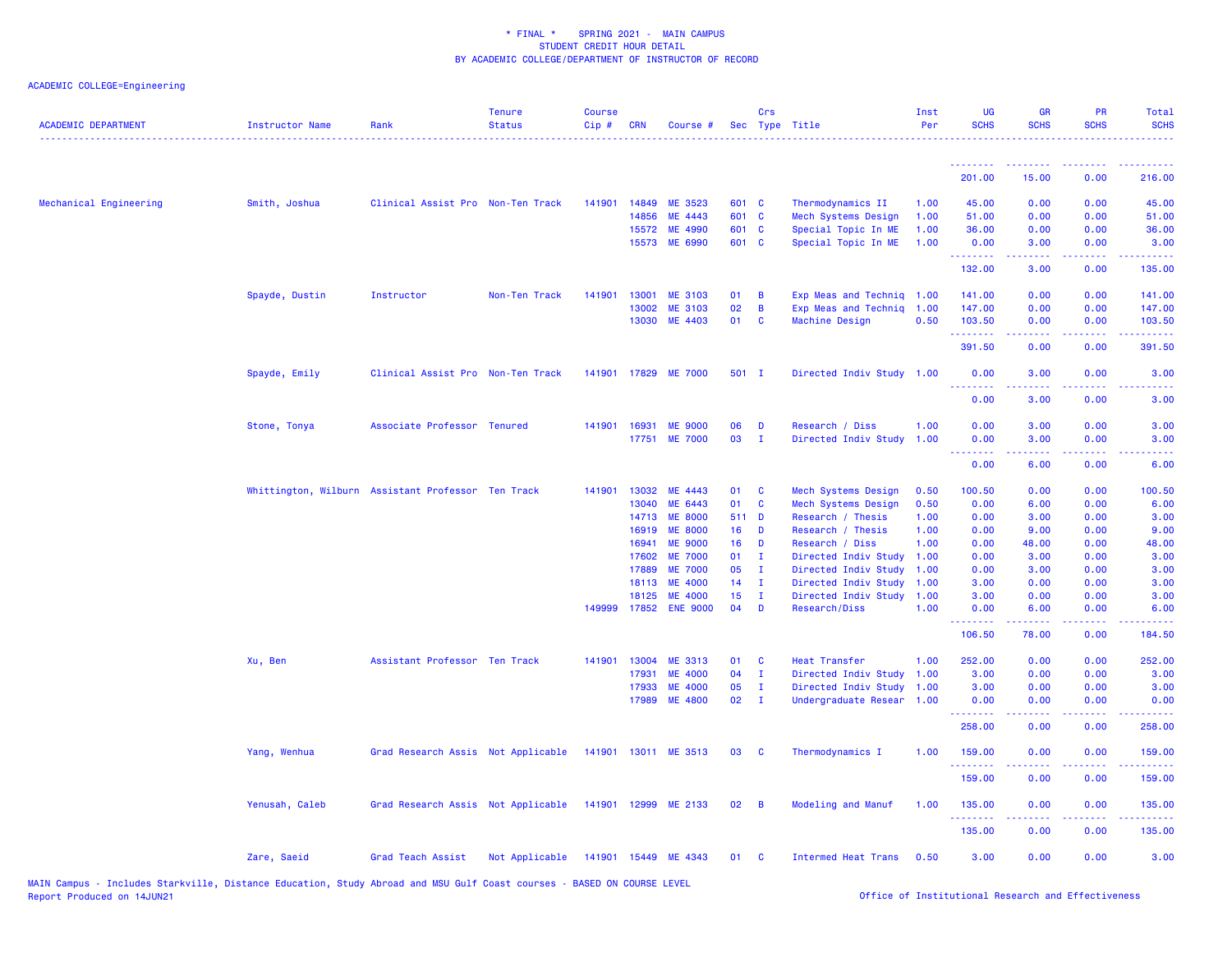| <b>ACADEMIC DEPARTMENT</b>                                    | Instructor Name | Rank                                                         | Tenure<br><b>Status</b> | Course<br>Cip# | <b>CRN</b> | Course # Sec Type Title   | Crs |                           | Inst<br>Per | <b>UG</b><br><b>SCHS</b> | <b>GR</b><br><b>SCHS</b> | <b>PR</b><br><b>SCHS</b> | Total<br><b>SCHS</b>                  |
|---------------------------------------------------------------|-----------------|--------------------------------------------------------------|-------------------------|----------------|------------|---------------------------|-----|---------------------------|-------------|--------------------------|--------------------------|--------------------------|---------------------------------------|
| Mechanical Engineering                                        | Zare, Saeid     | Grad Teach Assist                                            | Not Applicable          |                |            | 141901 15452 ME 6343 01 C |     | Intermed Heat Trans 0.50  |             | 0.00                     | 16.50                    | 0.00                     | 16.50<br>--------  --------  -------- |
|                                                               |                 |                                                              |                         |                |            |                           |     |                           |             | 3.00                     | 16.50                    | 0.00                     | 19.50                                 |
|                                                               | Zhang, Luliang  | Grad Research Assis Not Applicable 141901 13003 ME 3113 01 C |                         |                |            |                           |     | Engineering Analysis 1.00 |             | 183.00<br>---------      | 0.00<br>.                | 0.00<br>.                | 183,00<br>.                           |
|                                                               |                 |                                                              |                         |                |            |                           |     |                           |             | 183,00                   | 0.00                     | 0.00                     | 183,00                                |
| =====================================                         |                 |                                                              |                         |                |            |                           |     |                           |             | $=$ = = = = = = =        | ---------                |                          | ==========                            |
| Mechanical Engineering<br>=================================== |                 |                                                              |                         |                |            |                           |     |                           |             | 4873.44                  | 1059.00                  | 0.00                     | 5932.44<br>==========                 |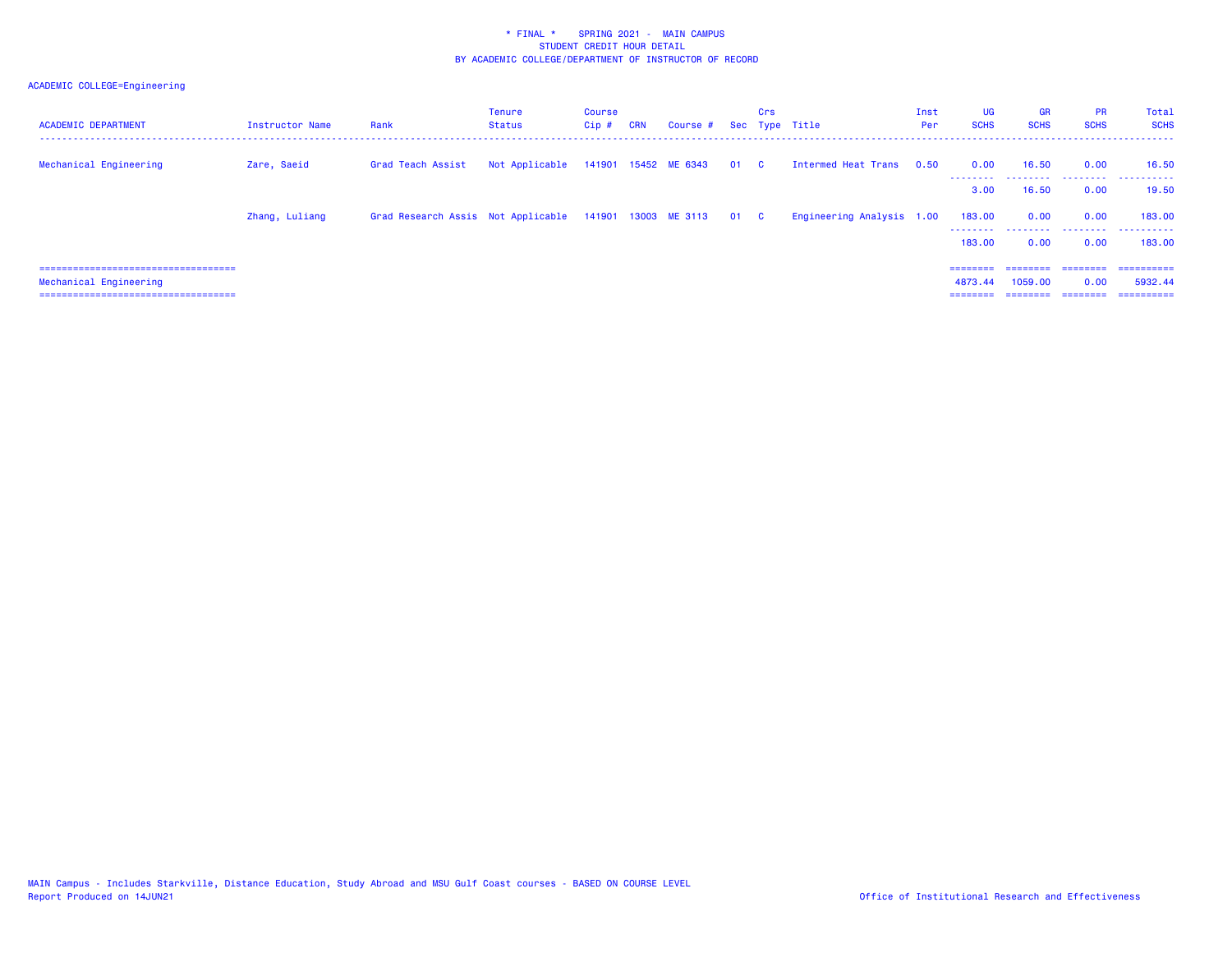### ACADEMIC COLLEGE=Forest Resources

| <b>ACADEMIC DEPARTMENT</b> | Instructor Name   | Rank                              | <b>Tenure</b><br><b>Status</b> | <b>Course</b><br>$Cip \#$ | <b>CRN</b> | Course #      |                 | Crs          | Sec Type Title            | Inst<br>Per | <b>UG</b><br><b>SCHS</b>        | <b>GR</b><br><b>SCHS</b>                                                                                                          | <b>PR</b><br><b>SCHS</b>                     | Total<br><b>SCHS</b>                                                                                                  |
|----------------------------|-------------------|-----------------------------------|--------------------------------|---------------------------|------------|---------------|-----------------|--------------|---------------------------|-------------|---------------------------------|-----------------------------------------------------------------------------------------------------------------------------------|----------------------------------------------|-----------------------------------------------------------------------------------------------------------------------|
| Forestry                   | Auel, John        | Extension Assist Pr Non-Ten Track |                                | 030501                    | 12278      | F0 4253       | 01              | C            | Timber<br>Procurement     | 1.00        | 75.00                           | 0.00                                                                                                                              | 0.00                                         | 75.00                                                                                                                 |
|                            |                   |                                   |                                |                           |            | 12292 FO 6253 | 01              | $\mathbf{C}$ | Timber<br>Procurement     | 1.00        | 0.00<br><u> - - - - - - - -</u> | 3.00<br>$- - - - -$                                                                                                               | 0.00<br>.                                    | 3.00<br>.                                                                                                             |
|                            |                   |                                   |                                |                           |            |               |                 |              |                           |             | 75.00                           | 3.00                                                                                                                              | 0.00                                         | 78.00                                                                                                                 |
|                            | Grado, Stephen    | Professor                         | <b>Tenured</b>                 | 030501                    | 14548      | FO 8000       | 502 D           |              | Research / Thesis         | 1.00        | 0.00                            | 1.00                                                                                                                              | 0.00                                         | 1.00                                                                                                                  |
|                            |                   |                                   |                                |                           |            | 16084 FO 9000 | 01              | $\mathbf{D}$ | Research / Diss           | 1.00        | 0.00<br>.                       | 1.00                                                                                                                              | 0.00                                         | 1.00                                                                                                                  |
|                            |                   |                                   |                                |                           |            |               |                 |              |                           |             | 0.00                            | 2.00                                                                                                                              | 0.00                                         | 2.00                                                                                                                  |
|                            | Grala, Robert     | Professor                         | <b>Tenured</b>                 | 030501                    |            | 12272 FO 4113 | 01              | <b>C</b>     | Forest Resource Econ 1.00 |             | 81.00                           | 0.00                                                                                                                              | 0.00                                         | 81.00                                                                                                                 |
|                            |                   |                                   |                                |                           | 14543      | FO 6113       | 501 C           |              | Forest Resource Econ      | 1.00        | 0.00                            | 9.00                                                                                                                              | 0.00                                         | 9.00                                                                                                                  |
|                            |                   |                                   |                                |                           |            | 14913 FO 4113 | 001 C           |              | Forest Resource Econ      | 1.00        | 27.00                           | 0.00                                                                                                                              | 0.00                                         | 27.00                                                                                                                 |
|                            |                   |                                   |                                |                           |            | 14914 FO 6113 | 001 C           |              | Forest Resource Econ 1.00 |             | 0.00                            | 3.00                                                                                                                              | 0.00                                         | 3.00                                                                                                                  |
|                            |                   |                                   |                                |                           |            | 15442 FO 4113 | 02              | $\mathbf{C}$ | Forest Resource Econ      | 1.00        | 51.00<br><u>.</u>               | 0.00<br>2.2.2.2.2                                                                                                                 | 0.00<br>.                                    | 51.00<br>.                                                                                                            |
|                            |                   |                                   |                                |                           |            |               |                 |              |                           |             | 159.00                          | 12.00                                                                                                                             | 0.00                                         | 171.00                                                                                                                |
|                            | Granger, Joshua   | Assistant Professor Ten Track     |                                | 030501                    | 12261      | FO 2113       | 01              | <b>C</b>     | Dendrology                | 1.00        | 72.00                           | 0.00                                                                                                                              | 0.00                                         | 72.00                                                                                                                 |
|                            |                   |                                   |                                |                           | 12262      | FO 2113       | 02              | <b>K</b>     | Dendrology                | 1.00        | 0.00                            | 0.00                                                                                                                              | 0.00                                         | 0.00                                                                                                                  |
|                            |                   |                                   |                                |                           | 12263      | F0 2113       | 03              | -K           | Dendrology                | 1.00        | 0.00                            | 0.00                                                                                                                              | 0.00                                         | 0.00                                                                                                                  |
|                            |                   |                                   |                                |                           | 12265      | FO 2213       | 01              | <b>C</b>     | Forest Measurements       | 1.00        | 93.00                           | 0.00                                                                                                                              | 0.00                                         | 93.00                                                                                                                 |
|                            |                   |                                   |                                |                           | 16083      | FO 8000       | 16 <sup>1</sup> | D            | Research / Thesis         | 1.00        | 0.00                            | 23.00                                                                                                                             | 0.00                                         | 23.00                                                                                                                 |
|                            |                   |                                   |                                | 030502                    |            | 17228 F0 4800 | 03              | $\mathbf{I}$ | Undergraduate Resear      | 0.50        | 0.50<br><u>.</u>                | 0.00<br>بالاناداب                                                                                                                 | 0.00<br>د د د د                              | 0.50<br>.                                                                                                             |
|                            |                   |                                   |                                |                           |            |               |                 |              |                           |             | 165.50                          | 23.00                                                                                                                             | 0.00                                         | 188.50                                                                                                                |
|                            | Grebner, Donald   | Professor                         | <b>Tenured</b>                 | 030501                    |            | 14547 FO 8000 | 501 D           |              | Research / Thesis         | 1.00        | 0.00                            | 2.00                                                                                                                              | 0.00                                         | 2.00                                                                                                                  |
|                            |                   |                                   |                                |                           |            | 16626 FO 8293 | 503 D           |              | Professional Paper        | 1.00        | 0.00<br>.                       | 6.00                                                                                                                              | 0.00<br><b><i><u><u> - - - -</u></u></i></b> | 6.00<br>د د د د د                                                                                                     |
|                            |                   |                                   |                                |                           |            |               |                 |              |                           |             | 0.00                            | .<br>8.00                                                                                                                         | 0.00                                         | 8.00                                                                                                                  |
|                            | Himes, Austin     | Assistant Professor Ten Track     |                                | 030501                    | 16076      | FO 8000       | 09              | D            | Research / Thesis         | 1.00        | 0.00                            | 15.00                                                                                                                             | 0.00                                         | 15.00                                                                                                                 |
|                            |                   |                                   |                                | 030502                    | 17590      | FO 8333       | 01              | $\mathbf{C}$ | Silviculture for Mul 1.00 |             | 0.00                            | 15.00                                                                                                                             | 0.00                                         | 15.00                                                                                                                 |
|                            |                   |                                   |                                |                           | 17591      | FO 8333       | 501 C           |              | Silviculture for Mul      | 1.00        | 0.00                            | 24.00                                                                                                                             | 0.00                                         | 24.00                                                                                                                 |
|                            |                   |                                   |                                | 030506                    | 12281      | F0 4423       | <b>CO1 B</b>    |              | Professional Practic 1.00 |             | 129.00<br>.                     | 0.00<br>$\frac{1}{2} \left( \frac{1}{2} \right) \left( \frac{1}{2} \right) \left( \frac{1}{2} \right) \left( \frac{1}{2} \right)$ | 0.00<br>د د د د .                            | 129.00<br>$\begin{array}{cccccccccc} \bullet & \bullet & \bullet & \bullet & \bullet & \bullet & \bullet \end{array}$ |
|                            |                   |                                   |                                |                           |            |               |                 |              |                           |             | 129.00                          | 54.00                                                                                                                             | 0.00                                         | 183.00                                                                                                                |
|                            | Ma, Qin           | Assistant Professor Ten Track     |                                | 030501                    |            | 12267 FO 3103 | 01              | C            | Comp Appl Fo Res          | 1.00        | 132.00                          | 0.00                                                                                                                              | 0.00                                         | 132.00                                                                                                                |
|                            |                   |                                   |                                |                           | 12268      | FO 3103       | 02              | $\mathsf K$  | Comp Appl Fo Res          | 1.00        | 0.00                            | 0.00                                                                                                                              | 0.00                                         | 0.00                                                                                                                  |
|                            |                   |                                   |                                |                           | 12269      | FO 3103       | 03              | K            | Comp Appl Fo Res          | 1.00        | 0.00                            | 0.00                                                                                                                              | 0.00                                         | 0.00                                                                                                                  |
|                            |                   |                                   |                                |                           | 12270      | FO 3103       | 04              | К            | Comp Appl Fo Res          | 1.00        | 0.00                            | 0.00                                                                                                                              | 0.00                                         | 0.00                                                                                                                  |
|                            |                   |                                   |                                |                           | 15815      | FO 8990       | 01              | B            | Special Topic In FO       | 1.00        | 0.00                            | 6.00                                                                                                                              | 0.00                                         | 6.00                                                                                                                  |
|                            |                   |                                   |                                |                           | 16081      | FO 8000       | 14              | D            | Research / Thesis         | 1.00        | 0.00<br>.                       | 6.00                                                                                                                              | 0.00<br>.                                    | 6.00<br>.                                                                                                             |
|                            |                   |                                   |                                |                           |            |               |                 |              |                           |             | 132.00                          | 12.00                                                                                                                             | 0.00                                         | 144.00                                                                                                                |
|                            | McConnell, Thomas | Assistant Professor Ten Track     |                                | 030501                    |            | 12302 FO 8211 | 01              | <b>S</b>     | Graduate Seminar          | 1.00        | 0.00                            | 7.00                                                                                                                              | 0.00                                         | 7.00                                                                                                                  |
|                            |                   |                                   |                                |                           |            | 14557 FO 8211 | 501 S           |              | Graduate Seminar          | 1.00        | 0.00                            | 5.00                                                                                                                              | 0.00                                         | 5.00                                                                                                                  |
|                            |                   |                                   |                                |                           | 15460      | F0 4343       | 01              | C            | For Admin & Org           | 1.00        | 21.00<br>.                      | 0.00<br>2.2.2.2.2                                                                                                                 | 0.00<br>22222                                | 21.00<br>.                                                                                                            |
|                            |                   |                                   |                                |                           |            |               |                 |              |                           |             | 21,00                           | 12.00                                                                                                                             | 0.00                                         | 33.00                                                                                                                 |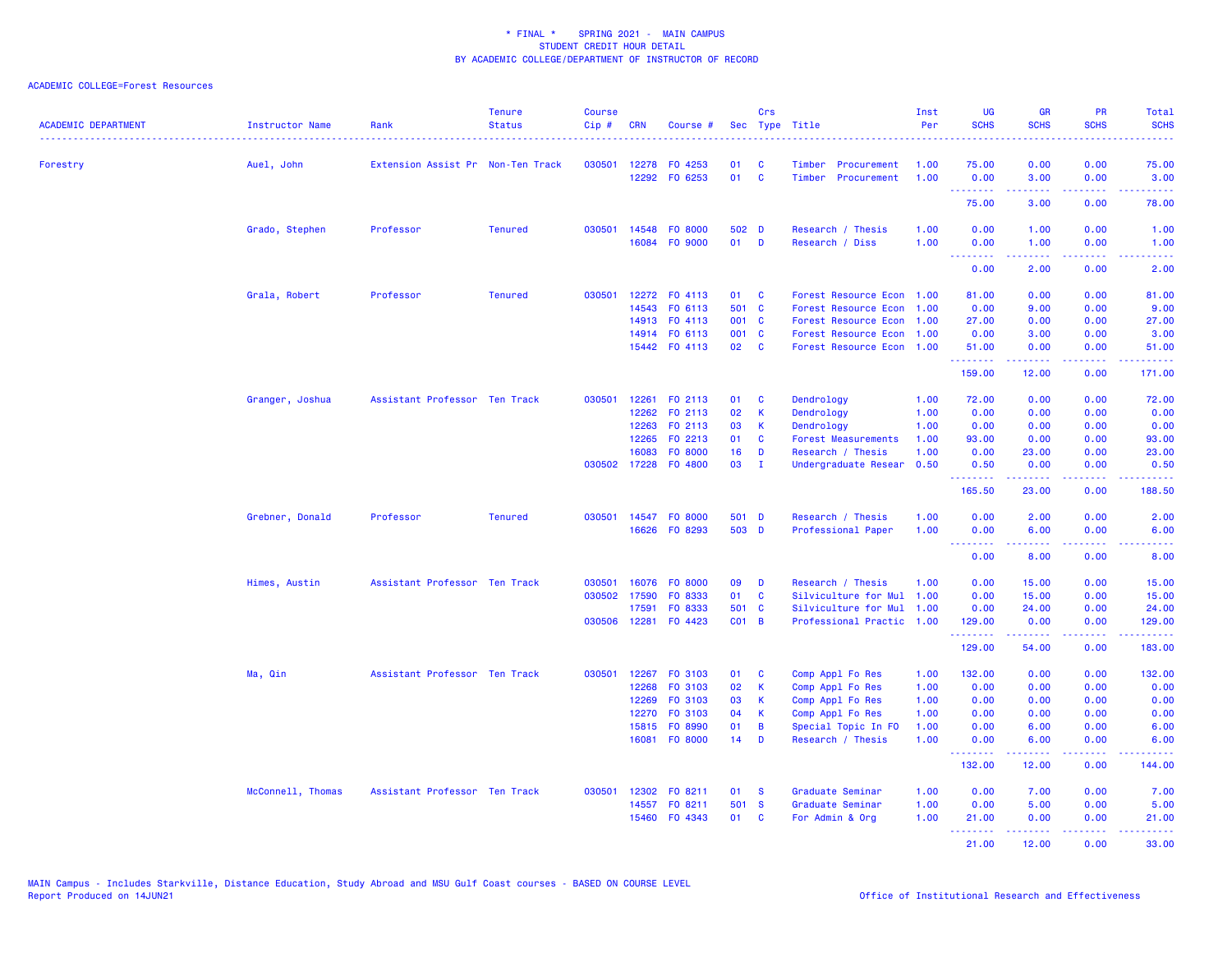| ACADEMIC DEPARTMENT | <b>Instructor Name</b><br>. | Rank                          | <b>Tenure</b><br><b>Status</b> | <b>Course</b><br>Cip# | <b>CRN</b>   | Course #         |                 | Crs            | Sec Type Title            | Inst<br>Per | <b>UG</b><br><b>SCHS</b> | <b>GR</b><br><b>SCHS</b> | PR<br><b>SCHS</b>                                                                                                                 | Total<br><b>SCHS</b>                                                                                                                                         |
|---------------------|-----------------------------|-------------------------------|--------------------------------|-----------------------|--------------|------------------|-----------------|----------------|---------------------------|-------------|--------------------------|--------------------------|-----------------------------------------------------------------------------------------------------------------------------------|--------------------------------------------------------------------------------------------------------------------------------------------------------------|
| Forestry            | Polinko, Adam               | Assistant Professor Ten Track |                                | 030201                | 13990        | <b>WFA 3133</b>  | 01              | C              | Applied Ecology           | 1.00        | 165.00                   | 0.00                     | 0.00                                                                                                                              | 165.00                                                                                                                                                       |
|                     |                             |                               |                                |                       | 13991        | <b>WFA 3133</b>  | 02              | K              | Applied Ecology           | 1.00        | 0.00                     | 0.00                     | 0.00                                                                                                                              | 0.00                                                                                                                                                         |
|                     |                             |                               |                                |                       | 13993        | <b>WFA 3133</b>  | <b>HO1 C</b>    |                | Ap Aq Ter Ecol-Hon        | 1.00        | 6.00                     | 0.00                     | 0.00                                                                                                                              | 6.00                                                                                                                                                         |
|                     |                             |                               |                                | 030501                | 12274        | FO 4221          | 01              | -L.            | Prac Silv Lab             | 1.00        | 9.00                     | 0.00                     | 0.00                                                                                                                              | 9.00                                                                                                                                                         |
|                     |                             |                               |                                |                       | 12275        | FO 4221          | 02              | -L             | Prac Silv Lab             | 1.00        | 21.00                    | 0.00                     | 0.00                                                                                                                              | 21.00                                                                                                                                                        |
|                     |                             |                               |                                |                       | 12276        | F0 4223          | 01              | $\mathbf{C}$   | Prac Of Silviculture      | 1.00        | 90.00                    | 0.00                     | 0.00                                                                                                                              | 90.00                                                                                                                                                        |
|                     |                             |                               |                                |                       | 12289        | FO 6221          | 01              | - L            | Prac Silv Lab             | 1.00        | 0.00                     | 1.00                     | 0.00                                                                                                                              | 1.00                                                                                                                                                         |
|                     |                             |                               |                                |                       | 12291        | FO 6223          | 01              | <b>C</b>       | Prac Of Silviculture      | 1.00        | 0.00                     | 3.00                     | 0.00                                                                                                                              | 3.00                                                                                                                                                         |
|                     |                             |                               |                                |                       |              | 15126 FO 8000    | 514 D           |                | Research / Thesis         | 1.00        | 0.00                     | 1.00                     | 0.00                                                                                                                              | 1.00                                                                                                                                                         |
|                     |                             |                               |                                |                       |              |                  |                 |                |                           |             | --------<br>291.00       | .<br>5.00                | .<br>0.00                                                                                                                         | .<br>296.00                                                                                                                                                  |
|                     | Poudel, Krishna             | Assistant Professor Ten Track |                                |                       | 030104 13313 | NREC 3213 01     |                 | B              | Environmental Measur 1.00 |             | 24.00                    | 0.00                     | 0.00                                                                                                                              | 24.00                                                                                                                                                        |
|                     |                             |                               |                                | 030501                | 16074        | F0 8000          | 07              | D              | Research / Thesis         | 1.00        | 0.00                     | 16.00                    | 0.00                                                                                                                              | 16.00                                                                                                                                                        |
|                     |                             |                               |                                |                       | 17248        | <b>NREC 4000</b> | 01              | $\mathbf{I}$   | Directed Indiv Study      | 1.00        | 3.00                     | 0.00                     | 0.00                                                                                                                              | 3.00                                                                                                                                                         |
|                     |                             |                               |                                |                       | 17685        | F0 7000          | 01              | $\mathbf{I}$   | Directed Indiv Study      | 1.00        | 0.00                     | 3.00                     | 0.00                                                                                                                              | 3.00                                                                                                                                                         |
|                     |                             |                               |                                |                       | 030502 17227 | F0 4800          | 02              | $\mathbf{I}$   | Undergraduate Resear      | 1.00        | 3.00                     | 0.00                     | 0.00                                                                                                                              | 3.00                                                                                                                                                         |
|                     |                             |                               |                                | 261101                | 12273        | FO 4213          | 01              | C              | <b>Forest Biometrics</b>  | 1.00        | 39.00                    | 0.00                     | 0.00                                                                                                                              | 39.00                                                                                                                                                        |
|                     |                             |                               |                                |                       |              | 15458 FO 4213    | 02              | C              | <b>Forest Biometrics</b>  | 1.00        | 48.00<br>.               | 0.00<br>-----            | 0.00<br>بالمحام                                                                                                                   | 48.00<br>.                                                                                                                                                   |
|                     |                             |                               |                                |                       |              |                  |                 |                |                           |             | 117.00                   | 19.00                    | 0.00                                                                                                                              | 136.00                                                                                                                                                       |
|                     | Renninger, Heidi            | Assistant Professor Ten Track |                                | 030501                |              | 17875 FO 9000    | 06              | D              | Research / Diss           | 1.00        | 0.00                     | 6.00                     | 0.00                                                                                                                              | 6.00                                                                                                                                                         |
|                     |                             |                               |                                | 030502                | 12271        | FO 3213          | 01              | C              | Tree Physiology           | 1.00        | 57.00                    | 0.00                     | 0.00                                                                                                                              | 57.00                                                                                                                                                        |
|                     |                             |                               |                                |                       |              |                  |                 |                |                           |             | .<br>57.00               | .<br>6.00                | $\frac{1}{2} \left( \frac{1}{2} \right) \left( \frac{1}{2} \right) \left( \frac{1}{2} \right) \left( \frac{1}{2} \right)$<br>0.00 | .<br>63.00                                                                                                                                                   |
|                     | Siegert, Courtney           | Associate Professor Tenured   |                                | 030104                | 13316        | <b>NREC 4423</b> | 01              | B              | Environmental Assess      | 1.00        | 15.00                    | 0.00                     | 0.00                                                                                                                              | 15.00                                                                                                                                                        |
|                     |                             |                               |                                | 030501                | 12285        | F0 4483          | 01              | C              | Forest Soils              | 1.00        | 33.00                    | 0.00                     | 0.00                                                                                                                              | 33.00                                                                                                                                                        |
|                     |                             |                               |                                |                       | 12300        | FO 6483          | 01              | <b>C</b>       | Forest Soils              | 1.00        | 0.00                     | 12.00                    | 0.00                                                                                                                              | 12.00                                                                                                                                                        |
|                     |                             |                               |                                |                       | 14554        | FO 8000          | 508 D           |                | Research / Thesis         | 1.00        | 0.00                     | 2.00                     | 0.00                                                                                                                              | 2.00                                                                                                                                                         |
|                     |                             |                               |                                |                       | 16077        | FO 8000          | 10 <sub>1</sub> | D              | Research / Thesis         | 1.00        | 0.00                     | 19.00                    | 0.00                                                                                                                              | 19.00                                                                                                                                                        |
|                     |                             |                               |                                |                       | 16086        | FO 9000          | 03              | D              | Research / Diss           | 1.00        | 0.00                     | 11.00                    | 0.00                                                                                                                              | 11.00                                                                                                                                                        |
|                     |                             |                               |                                |                       | 16442        | <b>NREC 4800</b> | 01              | $\mathbf{I}$   | Undergraduate Resear      | 1.00        | 2.00                     | 0.00                     | 0.00                                                                                                                              | 2.00                                                                                                                                                         |
|                     |                             |                               |                                | 030502                | 15120        | FO 6463          | 501 C           |                | Forest Hydro & Water      | 1.00        | 0.00                     | 15.00                    | 0.00                                                                                                                              | 15.00                                                                                                                                                        |
|                     |                             |                               |                                |                       |              | 16441 FO 4800    | 01              | $\blacksquare$ | Undergraduate Resear 1.00 |             | 0.00<br>.                | 0.00<br>المتمام المتمار  | 0.00<br>.                                                                                                                         | 0.00<br>$\frac{1}{2} \left( \frac{1}{2} \right) \left( \frac{1}{2} \right) \left( \frac{1}{2} \right) \left( \frac{1}{2} \right) \left( \frac{1}{2} \right)$ |
|                     |                             |                               |                                |                       |              |                  |                 |                |                           |             | 50.00                    | 59.00                    | 0.00                                                                                                                              | 109.00                                                                                                                                                       |
|                     | Sun, Changyou               | Professor                     | <b>Tenured</b>                 | 030201                | 13315        | <b>NREC 4413</b> | 01              | C              | Natural Resource Pol      | 1.00        | 9.00                     | 0.00                     | 0.00                                                                                                                              | 9.00                                                                                                                                                         |
|                     |                             |                               |                                | 030501                | 12280        | FO 4413          | 01              | C              | Natural Res Policy        | 1.00        | 135.00                   | 0.00                     | 0.00                                                                                                                              | 135.00                                                                                                                                                       |
|                     |                             |                               |                                |                       | 14544        | FO 6413          | 501 C           |                | Natural Res Policy        | 1.00        | 0.00                     | 9.00                     | 0.00                                                                                                                              | 9.00                                                                                                                                                         |
|                     |                             |                               |                                |                       | 17247        | F0 4000          | 01              | $\mathbf{I}$   | Directed Indiv Study      | 1.00        | 3.00                     | 0.00                     | 0.00                                                                                                                              | 3.00                                                                                                                                                         |
|                     |                             |                               |                                | 220207                | 12279        | F0 4353          | 01              | <b>C</b>       | Natural Resource Law      | 1.00        | 84.00                    | 0.00                     | 0.00                                                                                                                              | 84.00                                                                                                                                                        |
|                     |                             |                               |                                |                       |              | 13314 NREC 4353  | 01              | <b>C</b>       | Natural Resource Law      | 1.00        | 15.00<br>.               | 0.00<br>22222            | 0.00<br>.                                                                                                                         | 15.00<br>22222)                                                                                                                                              |
|                     |                             |                               |                                |                       |              |                  |                 |                |                           |             | 246.00                   | 9.00                     | 0.00                                                                                                                              | 255.00                                                                                                                                                       |
|                     | Yang, Jia                   | Assistant Professor Ten Track |                                | 030501                | 16082        | FO 8000          | 15 <sub>1</sub> | D              | Research / Thesis         | 1.00        | 0.00                     | 9.00                     | 0.00                                                                                                                              | 9.00                                                                                                                                                         |
|                     |                             |                               |                                | 450702                | 12282        | FO 4453          | 01              | C              | Remote Sensing Appl       | 1.00        | 33.00                    | 0.00                     | 0.00                                                                                                                              | 33.00                                                                                                                                                        |
|                     |                             |                               |                                |                       | 12283        | FO 4453          | 02              | К              | Remote Sensing Appl       | 1.00        | 0.00                     | 0.00                     | 0.00                                                                                                                              | 0.00                                                                                                                                                         |
|                     |                             |                               |                                |                       | 12297        | FO 6453          | 01              | C              | Remote Sensing Appl       | 1.00        | 0.00                     | 3.00                     | 0.00                                                                                                                              | 3.00                                                                                                                                                         |
|                     |                             |                               |                                |                       | 12298        | FO 6453          | 02              | К              | Remote Sensing Appl       | 1.00        | 0.00                     | 0.00                     | 0.00                                                                                                                              | 0.00                                                                                                                                                         |
|                     |                             |                               |                                |                       |              | 15465 FO 4473    | 01              | B              | GIS Nat Res Mgt           | 1.00        | 6.00                     | 0.00                     | 0.00                                                                                                                              | 6.00                                                                                                                                                         |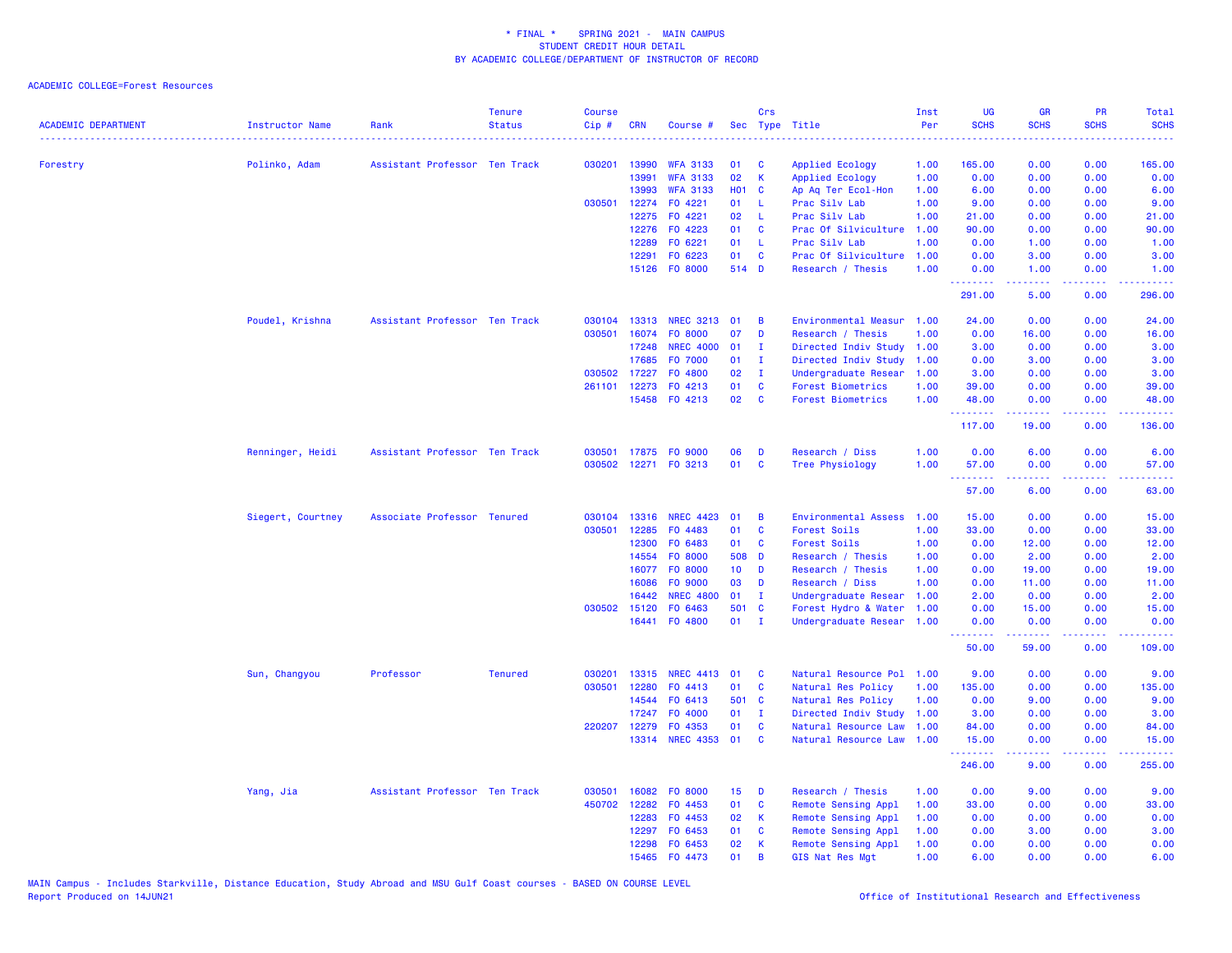| <b>ACADEMIC DEPARTMENT</b>             | Instructor Name | Rank                              | Tenure<br><b>Status</b> | Course<br>$Cip$ # | <b>CRN</b> | Course # Sec Type Title    |        | Crs |                 | Inst<br>Per | UG<br><b>SCHS</b> | <b>GR</b><br><b>SCHS</b> | <b>PR</b><br><b>SCHS</b> | Total<br><b>SCHS</b> |
|----------------------------------------|-----------------|-----------------------------------|-------------------------|-------------------|------------|----------------------------|--------|-----|-----------------|-------------|-------------------|--------------------------|--------------------------|----------------------|
| Forestry                               | Yang, Jia       | Assistant Professor Ten Track     |                         |                   |            | 450702 15471 F0 4473       | $02$ B |     | GIS Nat Res Mgt | 1.00        | 6.00<br>--------- | 0.00                     | 0.00                     | 6.00<br>             |
|                                        |                 |                                   |                         |                   |            |                            |        |     |                 |             | 45.00             | 12.00                    | 0.00                     | 57.00                |
|                                        | Zhang, Xuefeng  | Research Assist Pro Non-Ten Track |                         |                   |            | 030501 17728 SBP 9000 10 D |        |     | Research / Diss | 1.00        | 0.00<br>--------  | 2.00<br>.                | 0.00                     | 2.00<br>             |
|                                        |                 |                                   |                         |                   |            |                            |        |     |                 |             | 0.00              | 2.00                     | 0.00                     | 2.00                 |
| ====================================   |                 |                                   |                         |                   |            |                            |        |     |                 |             | ========          | ---------                | eeeeeee                  | ==========           |
| Forestry                               |                 |                                   |                         |                   |            |                            |        |     |                 |             | 1487.50           | 238,00                   | 0.00                     | 1725.50              |
| ====================================== |                 |                                   |                         |                   |            |                            |        |     |                 |             | ========          | ---------                | ========                 | ==========           |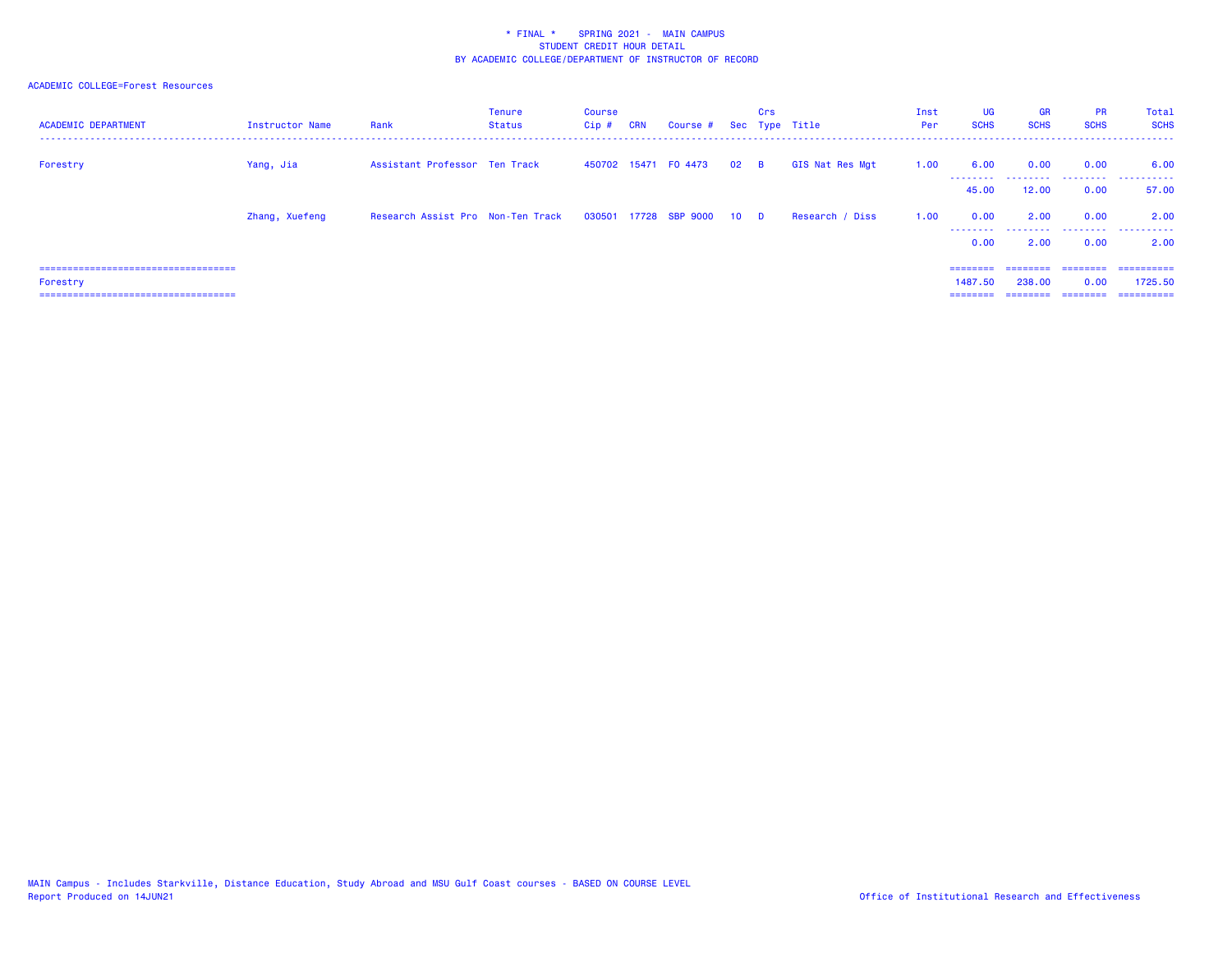| <b>ACADEMIC DEPARTMENT</b> | <b>Instructor Name</b> | Rank                                                    | <b>Tenure</b><br><b>Status</b> | <b>Course</b><br>Cip# | <b>CRN</b>   | Course #              |       | Crs          | Sec Type Title            | Inst<br>Per | <b>UG</b><br><b>SCHS</b>                                   | <b>GR</b><br><b>SCHS</b>                                   | PR<br><b>SCHS</b>                   | Total<br><b>SCHS</b>           |
|----------------------------|------------------------|---------------------------------------------------------|--------------------------------|-----------------------|--------------|-----------------------|-------|--------------|---------------------------|-------------|------------------------------------------------------------|------------------------------------------------------------|-------------------------------------|--------------------------------|
| Sustainable Bioproducts    |                        | Filgueira Amorim Fra Assistant Professor Ten Track      |                                |                       | 030101 13846 | SBP 4213              | 01    | B            | Deterioration & Pres 1.00 |             | 15.00                                                      | 0.00                                                       | 0.00                                | 15.00                          |
|                            |                        |                                                         |                                |                       | 13853        | SBP 6213              | 01    | B            | Deterioration & Pres      | 1.00        | 0.00                                                       | 18.00                                                      | 0.00                                | 18.00                          |
|                            |                        |                                                         |                                |                       | 15541        | SBP 4213              | 501 B |              | Deterioration & Pres      | 1.00        | 6.00                                                       | 0.00                                                       | 0.00                                | 6.00                           |
|                            |                        |                                                         |                                | 030501                | 16095        | <b>SBP 8000</b>       | 03    | D            | Research / Thesis         | 1.00        | 0.00                                                       | 13.00                                                      | 0.00                                | 13.00                          |
|                            |                        |                                                         |                                | 030506                | 15537        | SBP 8013              | 501   | $\mathbf{C}$ | Adv Wood Sci Tech         | 1.00        | 0.00                                                       | 3.00                                                       | 0.00                                | 3.00                           |
|                            |                        |                                                         |                                |                       |              |                       |       |              |                           |             | .<br>21.00                                                 | $\omega_{\alpha}=\omega_{\alpha}=\omega_{\alpha}$<br>34.00 | بالأباب<br>0.00                     | $\sim 100$ km $^{-1}$<br>55.00 |
|                            | Hassan, El Barbary     | Associate Professor Tenured                             |                                | 030101                | 13845        | <b>SBP 4023</b>       | 01    | <b>C</b>     | Lignocell Biomass Ch 1.00 |             | 12.00                                                      | 0.00                                                       | 0.00                                | 12.00                          |
|                            |                        |                                                         |                                |                       | 13852        | SBP 6023              | 01    | C            | Lignocell Biomass Ch 1.00 |             | 0.00                                                       | 9.00                                                       | 0.00                                | 9.00                           |
|                            |                        |                                                         |                                |                       | 15539        | SBP 4023              | 501 C |              | Lignocell Biomass Ch      | 1.00        | 3.00                                                       | 0.00                                                       | 0.00                                | 3.00                           |
|                            |                        |                                                         |                                |                       | 030501 17727 | <b>SBP 9000</b>       | 09    | D            | Research / Diss           | 1.00        | 0.00                                                       | 3.00                                                       | 0.00                                | 3.00                           |
|                            |                        |                                                         |                                |                       |              |                       |       |              |                           |             | <b><i><u><u> - - - - - - -</u></u></i></b><br>15.00        | -----<br>12.00                                             | والمحامر<br>0.00                    | المتمامين<br>27.00             |
|                            | Kim, Yun Sang          | Assistant Professor Ten Track                           |                                | 030101                | 13843        | SBP 3123              | 01    | C            | <b>Biomass to Bioprod</b> | 1.00        | 12.00                                                      | 0.00                                                       | 0.00                                | 12.00                          |
|                            |                        |                                                         |                                | 030501                | 16096        | <b>SBP 8000</b>       | 04    | D            | Research / Thesis         | 1.00        | 0.00                                                       | 2.00                                                       | 0.00                                | 2.00                           |
|                            |                        |                                                         |                                |                       | 16104        | <b>SBP 9000</b>       | 04    | D            | Research / Diss           | 1.00        | 0.00                                                       | 23.00                                                      | 0.00                                | 23.00                          |
|                            |                        |                                                         |                                |                       |              |                       |       |              |                           |             | <b>.</b><br>12.00                                          | بالأبابات<br>25.00                                         | $\sim$ $\sim$ $\sim$ $\sim$<br>0.00 | المستما<br>37.00               |
|                            | Lim, Hyungsuk          | Assistant Professor Ten Track                           |                                | 030501                | 16097        | <b>SBP 8000</b>       | 05    | D            | Research / Thesis         | 1.00        | 0.00                                                       | 19.00                                                      | 0.00                                | 19.00                          |
|                            |                        |                                                         |                                |                       |              | 16106 SBP 9000        | 06    | D            | Research / Diss           | 1.00        | 0.00                                                       | 21.00                                                      | 0.00                                | 21.00                          |
|                            |                        |                                                         |                                |                       |              |                       |       |              |                           |             | <b></b>                                                    | -------                                                    | .                                   | .                              |
|                            |                        |                                                         |                                |                       |              |                       |       |              |                           |             | 0.00                                                       | 40.00                                                      | 0.00                                | 40.00                          |
|                            | Nicholas, Darrel       | Professor                                               | <b>Tenured</b>                 | 030501                |              | 16101 SBP 9000        | 01    | D            | Research / Diss           | 1.00        | 0.00<br><b><i><u><u><b>a</b></u></u> a a a a a a a</i></b> | 13.00<br>.                                                 | 0.00<br>.                           | 13.00<br>.                     |
|                            |                        |                                                         |                                |                       |              |                       |       |              |                           |             | 0.00                                                       | 13.00                                                      | 0.00                                | 13.00                          |
|                            |                        | Nistal - Franca, Fred Research Assist Pro Non-Ten Track |                                |                       |              | 030501 16107 SBP 9000 | 07    | - D          | Research / Diss           | 1.00        | 0.00<br><b></b>                                            | 6.00                                                       | 0.00                                | 6.00                           |
|                            |                        |                                                         |                                |                       |              |                       |       |              |                           |             | 0.00                                                       | 6.00                                                       | 0.00                                | 6.00                           |
|                            | Owens, Frank           | Assistant Professor Ten Track                           |                                | 030501                | 16108        | <b>SBP 9000</b>       | 08    | D            | Research / Diss           | 1.00        | 0.00                                                       | 21.00                                                      | 0.00                                | 21.00                          |
|                            |                        |                                                         |                                | 030509                | 13844        | <b>SBP 4013</b>       | 01    | B            | <b>Wood Anatomy</b>       | 1.00        | 12.00                                                      | 0.00                                                       | 0.00                                | 12.00                          |
|                            |                        |                                                         |                                |                       | 13851        | <b>SBP 6013</b>       | 01    | B            | <b>Wood Anatomy</b>       | 1.00        | 0.00                                                       | 9.00                                                       | 0.00                                | 9.00                           |
|                            |                        |                                                         |                                |                       | 13857        | <b>SBP 8121</b>       | 01    | <b>S</b>     | Research Seminar II       | 1.00        | 0.00                                                       | 11.00                                                      | 0.00                                | 11.00                          |
|                            |                        |                                                         |                                |                       | 14804        | SBP 6013              | 501 B |              | <b>Wood Anatomy</b>       | 1.00        | 0.00<br><b><i><u><u> - - - - - - -</u></u></i></b>         | 6.00<br>المتمامين                                          | 0.00<br>.                           | 6.00<br>.                      |
|                            |                        |                                                         |                                |                       |              |                       |       |              |                           |             | 12.00                                                      | 47.00                                                      | 0.00                                | 59.00                          |
|                            | Seale, Roy             | Professor                                               | <b>Tenured</b>                 | 030501                | 16093        | <b>SBP 8000</b>       | 01    | D            | Research / Thesis         | 1.00        | 0.00<br><u> - - - - - - - -</u>                            | 19.00                                                      | 0.00                                | 19.00                          |
|                            |                        |                                                         |                                |                       |              |                       |       |              |                           |             | 0.00                                                       | 19.00                                                      | 0.00                                | 19.00                          |
|                            | Shmulsky, Rubin        | Professor                                               | <b>Tenured</b>                 | 030501                | 16094        | <b>SBP 8000</b>       | 02    | D            | Research / Thesis         | 1.00        | 0.00                                                       | 7.00                                                       | 0.00                                | 7.00                           |
|                            |                        |                                                         |                                |                       |              | 16102 SBP 9000        | 02    | D            | Research / Diss           | 1.00        | 0.00                                                       | 41.00                                                      | 0.00                                | 41.00                          |
|                            |                        |                                                         |                                |                       |              |                       |       |              |                           |             | .                                                          | .                                                          | .                                   | .                              |
|                            |                        |                                                         |                                |                       |              |                       |       |              |                           |             | 0.00                                                       | 48.00                                                      | 0.00                                | 48.00                          |
|                            | Stokes, Carrlet        | Assistant Professor Ten Track                           |                                |                       | 030101 17491 | SBP 4990              | 01    | C            | Special Topic in SBP 1.00 |             | 18.00                                                      | 0.00                                                       | 0.00                                | 18.00                          |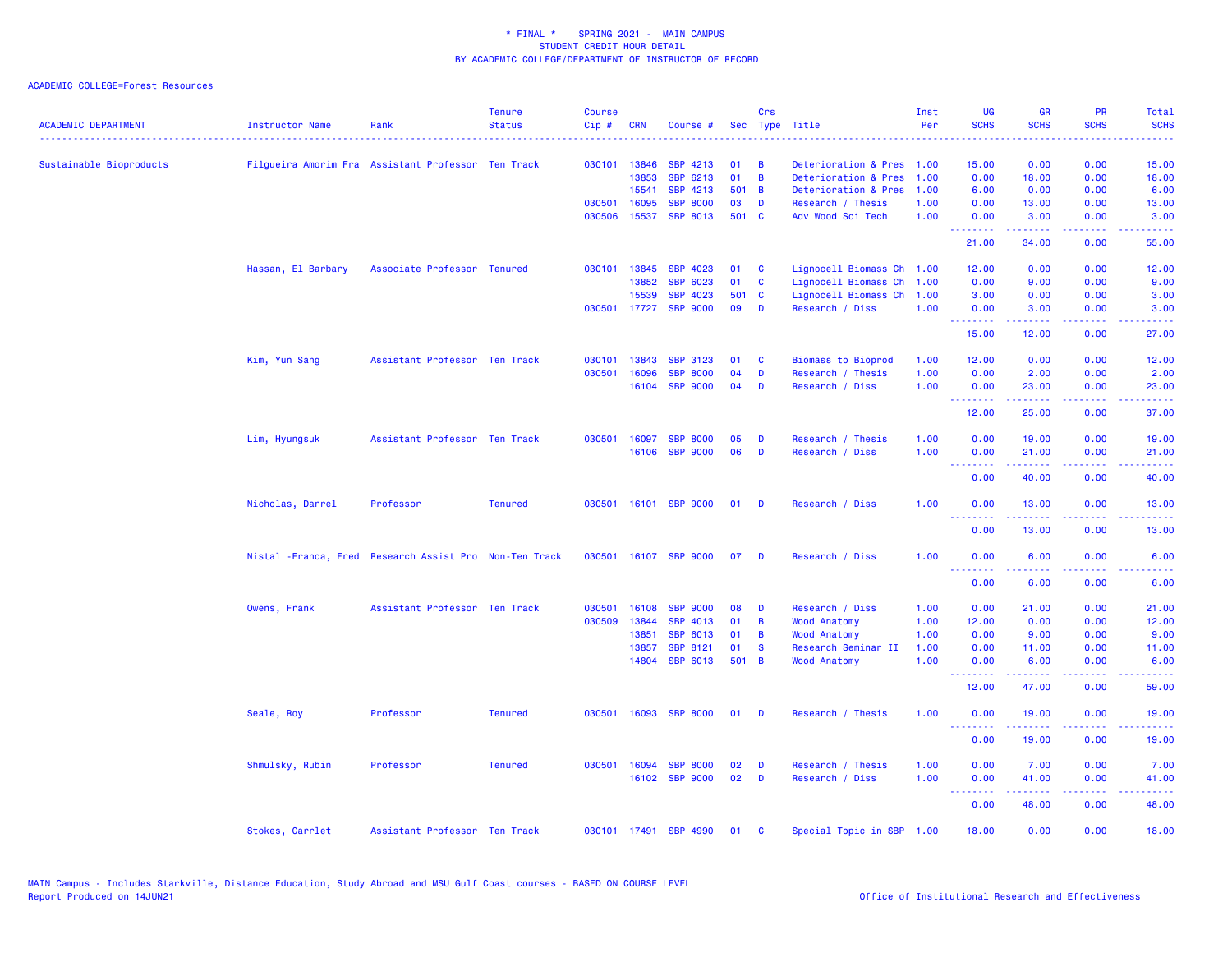| <b>ACADEMIC DEPARTMENT</b>                                        | Instructor Name | Rank                          | <b>Tenure</b><br><b>Status</b> | <b>Course</b><br>Cip# | <b>CRN</b> | Course #           |    | Crs      | Sec Type Title            | Inst<br>Per | <b>UG</b><br><b>SCHS</b> | <b>GR</b><br><b>SCHS</b> | <b>PR</b><br><b>SCHS</b>                                                                                                                                                                                                                                                                                                                                                                                                                                                                       | Total<br><b>SCHS</b><br>. |
|-------------------------------------------------------------------|-----------------|-------------------------------|--------------------------------|-----------------------|------------|--------------------|----|----------|---------------------------|-------------|--------------------------|--------------------------|------------------------------------------------------------------------------------------------------------------------------------------------------------------------------------------------------------------------------------------------------------------------------------------------------------------------------------------------------------------------------------------------------------------------------------------------------------------------------------------------|---------------------------|
|                                                                   |                 |                               |                                |                       |            |                    |    |          |                           |             |                          | .                        | .                                                                                                                                                                                                                                                                                                                                                                                                                                                                                              | .                         |
|                                                                   |                 |                               |                                |                       |            |                    |    |          |                           |             | 18.00                    | 0.00                     | 0.00                                                                                                                                                                                                                                                                                                                                                                                                                                                                                           | 18.00                     |
| Sustainable Bioproducts                                           | Street, Jason   | Assistant Professor Ten Track |                                | 030101                | 13847      | SBP 4243           | 01 | <b>C</b> | Sustainable Bioprodu 1.00 |             | 15.00                    | 0.00                     | 0.00                                                                                                                                                                                                                                                                                                                                                                                                                                                                                           | 15.00                     |
|                                                                   |                 |                               |                                |                       | 13850      | <b>SBP 4443</b>    | 01 | <b>C</b> | Capstone Sustain Bio 1.00 |             | 6.00                     | 0.00                     | 0.00                                                                                                                                                                                                                                                                                                                                                                                                                                                                                           | 6.00                      |
|                                                                   |                 |                               |                                |                       | 13854      | SBP 6243           | 01 | - C      | Sustainable Bioprodu 1.00 |             | 0.00                     | 15.00                    | 0.00                                                                                                                                                                                                                                                                                                                                                                                                                                                                                           | 15.00                     |
|                                                                   |                 |                               |                                | 030501                | 16105      | <b>SBP 9000</b>    | 05 | <b>D</b> | Research / Diss           | 1.00        | 0.00                     | 13.00                    | 0.00                                                                                                                                                                                                                                                                                                                                                                                                                                                                                           | 13.00                     |
|                                                                   |                 |                               |                                |                       |            |                    |    |          |                           |             | ---------                | --------                 | .                                                                                                                                                                                                                                                                                                                                                                                                                                                                                              | .                         |
|                                                                   |                 |                               |                                |                       |            |                    |    |          |                           |             | 21.00                    | 28.00                    | 0.00                                                                                                                                                                                                                                                                                                                                                                                                                                                                                           | 49.00                     |
|                                                                   | Zhang, Jilei    | Professor                     | <b>Tenured</b>                 | 030501                | 16103      | <b>SBP</b><br>9000 | 03 | <b>D</b> | Research / Diss           | 1.00        | 0.00                     | 9.00                     | 0.00                                                                                                                                                                                                                                                                                                                                                                                                                                                                                           | 9.00                      |
|                                                                   |                 |                               |                                | 030509                | 15513      | SBP 8213           | 01 | <b>B</b> | Adv Wood Mechanics        | 1.00        | 0.00                     | 9.00                     | 0.00                                                                                                                                                                                                                                                                                                                                                                                                                                                                                           | 9.00                      |
|                                                                   |                 |                               |                                |                       |            |                    |    |          |                           |             | --------<br>0.00         | <u>.</u><br>18.00        | ---------<br>0.00                                                                                                                                                                                                                                                                                                                                                                                                                                                                              | ----------<br>18.00       |
| =====================================                             |                 |                               |                                |                       |            |                    |    |          |                           |             | ========                 | ========                 | ========                                                                                                                                                                                                                                                                                                                                                                                                                                                                                       | -----------               |
| Sustainable Bioproducts<br>====================================== |                 |                               |                                |                       |            |                    |    |          |                           |             | 99.00                    | 290,00<br>========       | 0.00<br>$\begin{array}{cccccccccc} \multicolumn{2}{c}{} & \multicolumn{2}{c}{} & \multicolumn{2}{c}{} & \multicolumn{2}{c}{} & \multicolumn{2}{c}{} & \multicolumn{2}{c}{} & \multicolumn{2}{c}{} & \multicolumn{2}{c}{} & \multicolumn{2}{c}{} & \multicolumn{2}{c}{} & \multicolumn{2}{c}{} & \multicolumn{2}{c}{} & \multicolumn{2}{c}{} & \multicolumn{2}{c}{} & \multicolumn{2}{c}{} & \multicolumn{2}{c}{} & \multicolumn{2}{c}{} & \multicolumn{2}{c}{} & \multicolumn{2}{c}{} & \mult$ | 389,00<br>==========      |
|                                                                   |                 |                               |                                |                       |            |                    |    |          |                           |             | ========                 |                          |                                                                                                                                                                                                                                                                                                                                                                                                                                                                                                |                           |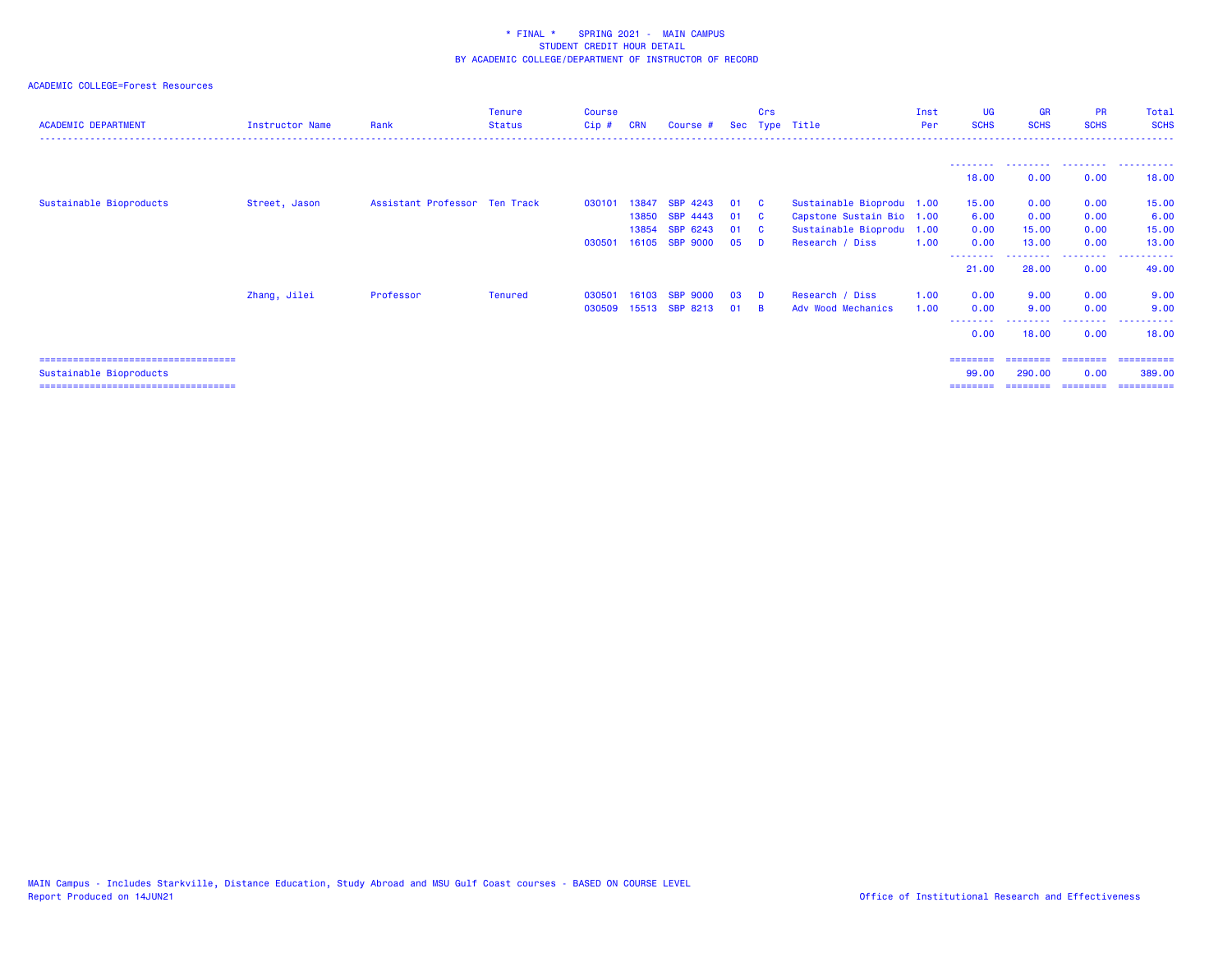## ACADEMIC COLLEGE=Forest Resources

| <b>ACADEMIC DEPARTMENT</b>        | Instructor Name    | Rank                              | <b>Tenure</b><br><b>Status</b> | <b>Course</b><br>Cip# | <b>CRN</b>     | Course #                           |                 | <b>Crs</b>   | Sec Type Title             | Inst<br>Per  | <b>UG</b><br><b>SCHS</b>                             | <b>GR</b><br><b>SCHS</b>                                                                                                           | PR<br><b>SCHS</b> | <b>Total</b><br><b>SCHS</b><br>22223                                                                                              |
|-----------------------------------|--------------------|-----------------------------------|--------------------------------|-----------------------|----------------|------------------------------------|-----------------|--------------|----------------------------|--------------|------------------------------------------------------|------------------------------------------------------------------------------------------------------------------------------------|-------------------|-----------------------------------------------------------------------------------------------------------------------------------|
| Wildlife, Fisheries & Aquaculture | Allen, Peter       | Associate Professor Tenured       |                                | 030601                | 17084          | <b>WFA 9000</b>                    | 08              | D            | Research / Diss            | 1.00         | 0.00                                                 | 1.00                                                                                                                               | 0.00              | 1.00                                                                                                                              |
|                                   |                    |                                   |                                |                       | 17110          | <b>WFA 8000</b>                    | 08              | D            | Research / Thesis          | 1.00         | 0.00                                                 | 20.00                                                                                                                              | 0.00              | 20.00                                                                                                                             |
|                                   |                    |                                   |                                |                       | 17610          | <b>WFA 4800</b>                    | 01              | Ι.           | Undergraduate Resear       | 1.00         | 3.00<br>.                                            | 0.00<br>.                                                                                                                          | 0.00<br>الأعامات  | 3.00<br>$\frac{1}{2} \left( \frac{1}{2} \right) \left( \frac{1}{2} \right) \left( \frac{1}{2} \right) \left( \frac{1}{2} \right)$ |
|                                   |                    |                                   |                                |                       |                |                                    |                 |              |                            |              | 3.00                                                 | 21.00                                                                                                                              | 0.00              | 24.00                                                                                                                             |
|                                   | Ayers, Christopher | Instructor                        | Non-Ten Track                  | 030101                | 15611          | <b>WFA 8343</b>                    | 01              | C            | Con Eco & Res Man          | 1.00         | 0.00                                                 | 54.00                                                                                                                              | 0.00              | 54.00                                                                                                                             |
|                                   |                    |                                   |                                |                       | 16063          | <b>WFA 8343</b>                    | 501             | C            | Con Eco & Res Man          | 1.00         | 0.00                                                 | 12.00                                                                                                                              | 0.00              | 12.00                                                                                                                             |
|                                   |                    |                                   |                                | 030201                | 13995<br>14007 | <b>WFA 4153</b><br><b>WFA 4443</b> | 01<br>01        | C<br>C       | Prin Wild Con & Man        | 1.00         | 102.00<br>108.00                                     | 0.00<br>0.00                                                                                                                       | 0.00<br>0.00      | 102.00<br>108.00                                                                                                                  |
|                                   |                    |                                   |                                |                       | 14008          | <b>WFA 4443</b>                    | 02              | $\mathsf K$  | Ornithology<br>Ornithology | 1.00<br>1.00 | 0.00                                                 | 0.00                                                                                                                               | 0.00              | 0.00                                                                                                                              |
|                                   |                    |                                   |                                |                       | 14009          | <b>WFA 4443</b>                    | 03              | K            | Ornithology                | 1.00         | 0.00                                                 | 0.00                                                                                                                               | 0.00              | 0.00                                                                                                                              |
|                                   |                    |                                   |                                |                       | 14010          | <b>WFA 4443</b>                    | 04              | K            | Ornithology                | 1.00         | 0.00                                                 | 0.00                                                                                                                               | 0.00              | 0.00                                                                                                                              |
|                                   |                    |                                   |                                |                       | 14917          | <b>WFA 4153</b>                    | 001 C           |              | Prin Wild Con & Man        | 1.00         | 30.00                                                | 0.00                                                                                                                               | 0.00              | 30.00                                                                                                                             |
|                                   |                    |                                   |                                |                       |                | 14918 WFA 4153                     | 002 K           |              | Prin Wild Con & Man        | 1.00         | 0.00                                                 | 0.00                                                                                                                               | 0.00              | 0.00                                                                                                                              |
|                                   |                    |                                   |                                |                       |                |                                    |                 |              |                            |              | <b><i><u><u> - - - - - - -</u></u></i></b><br>240.00 | 66.00                                                                                                                              | د د د د<br>0.00   | .<br>306.00                                                                                                                       |
|                                   | Baker, Beth        | Extension Assist Pr Non-Ten Track |                                | 030601                |                | 17094 WFA 9000                     | 18              | D            | Research / Diss            | 1.00         | 0.00                                                 | 13.00                                                                                                                              | 0.00              | 13.00                                                                                                                             |
|                                   |                    |                                   |                                |                       |                | 17120 WFA 8000                     | 18              | D            | Research / Thesis          | 1.00         | 0.00                                                 | 13.00                                                                                                                              | 0.00              | 13.00                                                                                                                             |
|                                   |                    |                                   |                                |                       |                |                                    |                 |              |                            |              | <b></b><br>0.00                                      | $\frac{1}{2} \left( \frac{1}{2} \right) \left( \frac{1}{2} \right) \left( \frac{1}{2} \right) \left( \frac{1}{2} \right)$<br>26.00 | د د د د<br>0.00   | $\omega$ is a set<br>26.00                                                                                                        |
|                                   | Burger, Leslie     | Extension Assist Pr Non-Ten Track |                                | 030201                | 13989          | <b>WFA 3000</b>                    | 01              | E            | Internship                 | 1.00         | 1.00                                                 | 0.00                                                                                                                               | 0.00              | 1.00                                                                                                                              |
|                                   |                    |                                   |                                |                       | 14015          | <b>WFA 4473</b>                    | 01              | C            | Wild And Fish Prac         | 1.00         | 120.00                                               | 0.00                                                                                                                               | 0.00              | 120.00                                                                                                                            |
|                                   |                    |                                   |                                |                       | 14016          | <b>WFA 4473</b>                    | 02              | $\mathsf K$  | Wild And Fish Prac         | 1.00         | 0.00                                                 | 0.00                                                                                                                               | 0.00              | 0.00                                                                                                                              |
|                                   |                    |                                   |                                |                       | 14017          | <b>WFA 4473</b>                    | 03              | K            | Wild And Fish Prac         | 1.00         | 0.00                                                 | 0.00                                                                                                                               | 0.00              | 0.00                                                                                                                              |
|                                   |                    |                                   |                                |                       |                | 030601 17112 WFA 8000              | 10 <sup>°</sup> | D            | Research / Thesis          | 1.00         | 0.00<br><b></b>                                      | 6.00<br>22222                                                                                                                      | 0.00<br>.         | 6.00<br>.                                                                                                                         |
|                                   |                    |                                   |                                |                       |                |                                    |                 |              |                            |              | 121.00                                               | 6.00                                                                                                                               | 0.00              | 127.00                                                                                                                            |
|                                   | Colvin, Michael    | Associate Professor Tenured       |                                | 030201                | 13994          | <b>WFA 4133</b>                    | 01              | B            | <b>Fisheries Science</b>   | 1.00         | 54.00                                                | 0.00                                                                                                                               | 0.00              | 54.00                                                                                                                             |
|                                   |                    |                                   |                                |                       | 14023          | <b>WFA 6133</b>                    | 01              | $\mathbf B$  | <b>Fisheries Science</b>   | 1.00         | 0.00                                                 | 3.00                                                                                                                               | 0.00              | 3.00                                                                                                                              |
|                                   |                    |                                   |                                |                       | 14039          | <b>WFA 8433</b>                    | 01              | $\mathbf{C}$ | Nat Res Con Decision       | 1.00         | 0.00                                                 | 36.00                                                                                                                              | 0.00              | 36.00                                                                                                                             |
|                                   |                    |                                   |                                | 030601                | 17098          | <b>WFA 9000</b>                    | 22              | D            | Research / Diss            | 1.00         | 0.00                                                 | 7.00                                                                                                                               | 0.00              | 7.00                                                                                                                              |
|                                   |                    |                                   |                                |                       |                | 17124 WFA 8000                     | 22              | D            | Research / Thesis          | 1.00         | 0.00<br>.                                            | 4.00<br>$- - - - -$                                                                                                                | 0.00<br>.         | 4.00<br>.                                                                                                                         |
|                                   |                    |                                   |                                |                       |                |                                    |                 |              |                            |              | 54.00                                                | 50.00                                                                                                                              | 0.00              | 104.00                                                                                                                            |
|                                   | Correa, Sandra     | Assistant Professor Ten Track     |                                | 030201                | 14012          | <b>WFA 4453</b>                    | 01              | C            | Icthyology                 | 1.00         | 42.00                                                | 0.00                                                                                                                               | 0.00              | 42.00                                                                                                                             |
|                                   |                    |                                   |                                |                       | 14013          | <b>WFA 4453</b>                    | 02              | $\mathsf K$  | Icthyology                 | 1.00         | 0.00                                                 | 0.00                                                                                                                               | 0.00              | 0.00                                                                                                                              |
|                                   |                    |                                   |                                | 030502                | 17228          | FO 4800                            | 03              | $\mathbf{I}$ | Undergraduate Resear       | 0.50         | 0.50                                                 | 0.00                                                                                                                               | 0.00              | 0.50                                                                                                                              |
|                                   |                    |                                   |                                | 030601                | 17099          | <b>WFA 9000</b>                    | 23              | D            | Research / Diss            | 1.00         | 0.00                                                 | 7.00                                                                                                                               | 0.00              | 7.00                                                                                                                              |
|                                   |                    |                                   |                                |                       |                | 17125 WFA 8000                     | 23              | D            | Research / Thesis          | 1.00         | 0.00<br><b><i><u>AAAAAAA</u></i></b>                 | 1.00<br>22222                                                                                                                      | 0.00<br>.         | 1.00<br>.                                                                                                                         |
|                                   |                    |                                   |                                |                       |                |                                    |                 |              |                            |              | 42.50                                                | 8.00                                                                                                                               | 0.00              | 50.50                                                                                                                             |
|                                   | Davis, John        | Associate Professor Tenured       |                                | 030601                | 17085          | <b>WFA 9000</b>                    | 09              | D            | Research / Diss            | 1.00         | 0.00                                                 | 4.00                                                                                                                               | 0.00              | 4.00                                                                                                                              |
|                                   |                    |                                   |                                |                       |                | 17111 WFA 8000                     | 09              | D            | Research / Thesis          | 1.00         | 0.00<br>.                                            | 21.00<br>.                                                                                                                         | 0.00<br>د د د د   | 21.00<br>والمالمات                                                                                                                |
|                                   |                    |                                   |                                |                       |                |                                    |                 |              |                            |              | 0.00                                                 | 25.00                                                                                                                              | 0.00              | 25.00                                                                                                                             |
|                                   | Demarais, Stephen  | Professor                         | <b>Tenured</b>                 | 030601                | 14003          | <b>WFA 4323</b>                    | 01              | C            | Wildl Nut & Phy            | 1.00         | 60.00                                                | 0.00                                                                                                                               | 0.00              | 60.00                                                                                                                             |
|                                   |                    |                                   |                                |                       | 14027          | <b>WFA 6323</b>                    | 01              | B            | Wildl Nut & Phy            | 1.00         | 0.00                                                 | 3.00                                                                                                                               | 0.00              | 3.00                                                                                                                              |

MAIN Campus - Includes Starkville, Distance Education, Study Abroad and MSU Gulf Coast courses - BASED ON COURSE LEVEL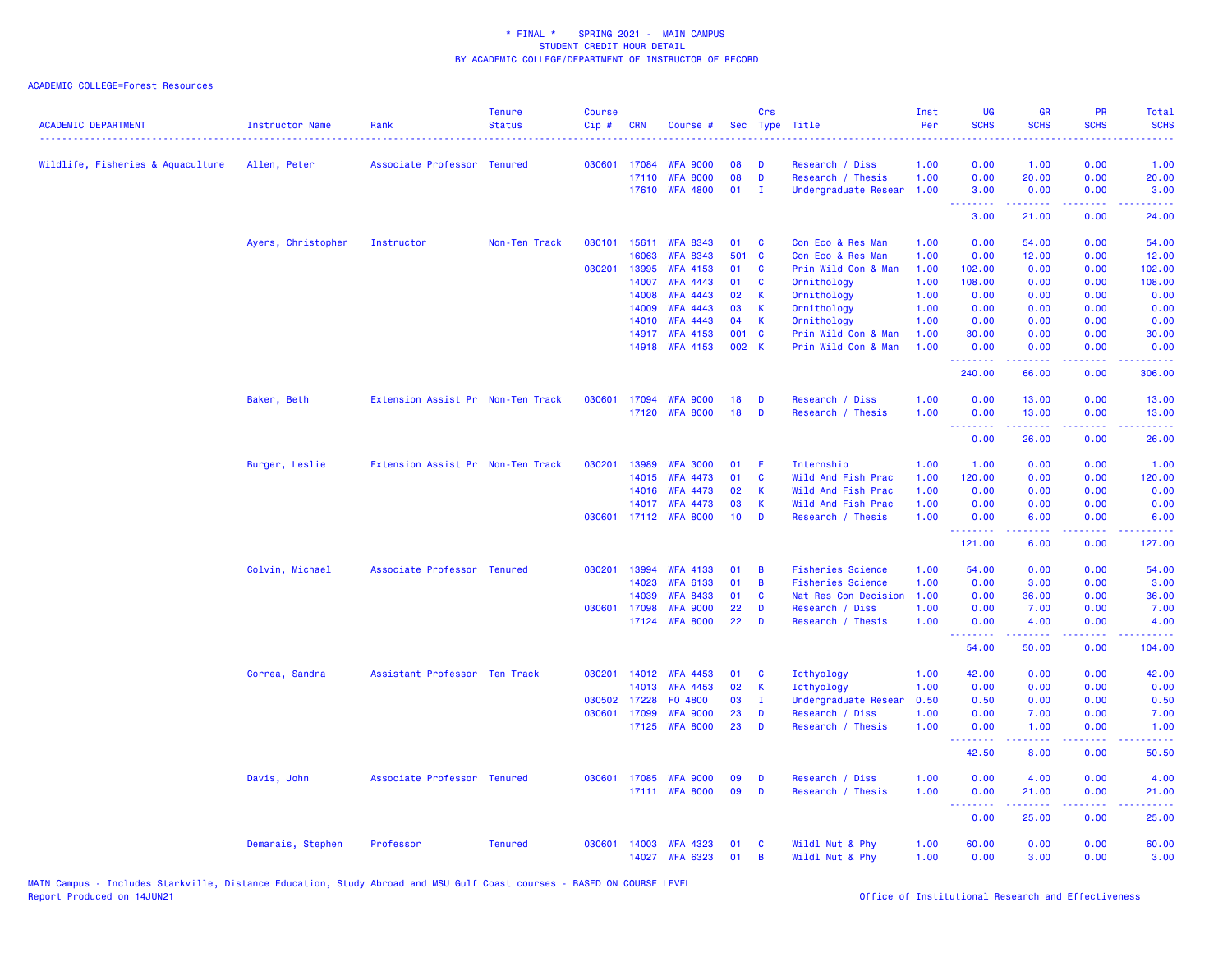| <b>ACADEMIC DEPARTMENT</b>        | Instructor Name     | Rank                              | <b>Tenure</b><br><b>Status</b> | <b>Course</b><br>Cip# | <b>CRN</b>     | Course #                           |          | Crs          | Sec Type Title                                         | Inst<br>Per  | <b>UG</b><br><b>SCHS</b>     | <b>GR</b><br><b>SCHS</b>                                                                                                                                     | PR<br><b>SCHS</b>                 | Total<br><b>SCHS</b>                                                                                                              |
|-----------------------------------|---------------------|-----------------------------------|--------------------------------|-----------------------|----------------|------------------------------------|----------|--------------|--------------------------------------------------------|--------------|------------------------------|--------------------------------------------------------------------------------------------------------------------------------------------------------------|-----------------------------------|-----------------------------------------------------------------------------------------------------------------------------------|
| Wildlife, Fisheries & Aquaculture | Demarais, Stephen   | Professor                         | <b>Tenured</b>                 |                       |                | 030601 17103 WFA 8000              | 01       | D            | Research / Thesis                                      | 1.00         | 0.00                         | 26.00                                                                                                                                                        | 0.00                              | 26.00                                                                                                                             |
|                                   |                     |                                   |                                |                       |                |                                    |          |              |                                                        |              | .<br>60.00                   | 29.00                                                                                                                                                        | 0.00                              | 89.00                                                                                                                             |
|                                   | Drymon, James       | Extension Assist Pr Non-Ten Track |                                |                       |                | 030601 17091 WFA 9000              | 15       | D            | Research / Diss                                        | 1.00         | 0.00<br><u>.</u>             | 4.00<br>.                                                                                                                                                    | 0.00<br>.                         | 4.00<br>$\frac{1}{2} \left( \frac{1}{2} \right) \left( \frac{1}{2} \right) \left( \frac{1}{2} \right) \left( \frac{1}{2} \right)$ |
|                                   |                     |                                   |                                |                       |                |                                    |          |              |                                                        |              | 0.00                         | 4.00                                                                                                                                                         | 0.00                              | 4.00                                                                                                                              |
|                                   | Evans, Kristine     | Assistant Professor Ten Track     |                                | 030201                | 14004          | <b>WFA 4363</b>                    | 01       | B            | W & F Admin and Comm                                   | 1.00         | 102.00                       | 0.00                                                                                                                                                         | 0.00                              | 102.00                                                                                                                            |
|                                   |                     |                                   |                                | 030601                | 17093          | <b>WFA 9000</b>                    | 17       | D            | Research / Diss                                        | 1.00         | 0.00                         | 1.00                                                                                                                                                         | 0.00                              | 1.00                                                                                                                              |
|                                   |                     |                                   |                                |                       | 17119          | <b>WFA 8000</b>                    | 17       | D            | Research / Thesis                                      | 1.00         | 0.00                         | 20.00                                                                                                                                                        | 0.00                              | 20.00                                                                                                                             |
|                                   |                     |                                   |                                |                       | 17700          | <b>WFA 4800</b>                    | 03       | $\mathbf{I}$ | Undergraduate Resear 1.00                              |              | 3.00                         | 0.00                                                                                                                                                         | 0.00                              | 3.00                                                                                                                              |
|                                   |                     |                                   |                                |                       | 261307 14022   | <b>WFA 4633</b>                    | 01       | C            | Problem Solving in C 1.00                              |              | 51.00                        | 0.00                                                                                                                                                         | 0.00                              | 51.00                                                                                                                             |
|                                   |                     |                                   |                                |                       | 14033          | <b>WFA 6633</b>                    | 01       | C            | Problem Solving in C 1.00                              |              | 0.00<br>.                    | 6.00<br>.                                                                                                                                                    | 0.00<br><b><i><u>ALLA</u></i></b> | 6.00<br>.                                                                                                                         |
|                                   |                     |                                   |                                |                       |                |                                    |          |              |                                                        |              | 156.00                       | 27.00                                                                                                                                                        | 0.00                              | 183.00                                                                                                                            |
|                                   | Hileman, Eric       | Research Assist Pro Non-Ten Track |                                | 450702                |                | 14001 WFA 4253                     | 01       | B            | Application of GIS i 1.00                              |              | 54.00                        | 0.00                                                                                                                                                         | 0.00<br>$- - -$                   | 54.00<br>.                                                                                                                        |
|                                   |                     |                                   |                                |                       |                |                                    |          |              |                                                        |              | 54.00                        | 0.00                                                                                                                                                         | 0.00                              | 54.00                                                                                                                             |
|                                   | Hines, Stacy        | Instructor                        | Non-Ten Track                  | 030601                | 16064          | <b>WFA 8723</b>                    | 501 C    |              | Conserv Ed Outreach                                    | 1.00         | 0.00                         | 12.00                                                                                                                                                        | 0.00                              | 12.00                                                                                                                             |
|                                   |                     |                                   |                                |                       | 16065          | <b>WFA 8753</b>                    | 501 C    |              | Terrestrial Biodiver                                   | 1.00         | 0.00                         | 15.00                                                                                                                                                        | 0.00                              | 15.00                                                                                                                             |
|                                   |                     |                                   |                                |                       | 16362          | <b>WFA 8723</b>                    | 01       | C            | Conserv Ed Outreach                                    | 1.00         | 0.00                         | 30.00                                                                                                                                                        | 0.00                              | 30.00                                                                                                                             |
|                                   |                     |                                   |                                |                       | 16363          | <b>WFA 8753</b>                    | 01       | C            | Terrestrial Biodiver                                   | 1.00         | 0.00                         | 9.00                                                                                                                                                         | 0.00                              | 9.00                                                                                                                              |
|                                   |                     |                                   |                                |                       |                |                                    |          |              |                                                        |              | .<br>0.00                    | 22222<br>66.00                                                                                                                                               | د د د د<br>0.00                   | وعاديات<br>66.00                                                                                                                  |
|                                   | Hunt, Kevin         | Professor                         | <b>Tenured</b>                 | 030201                | 14014          | <b>WFA 4463</b>                    | 01       | <b>C</b>     | Hum Dim Wf Mgt                                         | 1.00         | 141.00                       | 0.00                                                                                                                                                         | 0.00                              | 141.00                                                                                                                            |
|                                   |                     |                                   |                                | 030601                |                | 17721 WFA 4000                     | 02       | $\mathbf{I}$ | Directed Indiv Study                                   | 1.00         | 1.00                         | 0.00                                                                                                                                                         | 0.00                              | 1.00                                                                                                                              |
|                                   |                     |                                   |                                |                       |                |                                    |          |              |                                                        |              | <b><i><u>AAAAAAA</u></i></b> | 22222                                                                                                                                                        | .                                 | .                                                                                                                                 |
|                                   |                     |                                   |                                |                       |                |                                    |          |              |                                                        |              | 142.00                       | 0.00                                                                                                                                                         | 0.00                              | 142.00                                                                                                                            |
|                                   | Iglay, Raymond      | Assistant Professor Ten Track     |                                | 030601                | 14020          | <b>WFA 4513</b>                    | 01       | C            | Current Topics in HW                                   | 1.00         | 69.00                        | 0.00                                                                                                                                                         | 0.00                              | 69.00                                                                                                                             |
|                                   |                     |                                   |                                |                       | 17096          | <b>WFA 9000</b>                    | 20       | D            | Research / Diss                                        | 1.00         | 0.00                         | 10.00                                                                                                                                                        | 0.00                              | 10.00                                                                                                                             |
|                                   |                     |                                   |                                |                       | 17122          | <b>WFA 8000</b>                    | 20       | D            | Research / Thesis                                      | 1.00         | 0.00                         | 7.00                                                                                                                                                         | 0.00                              | 7.00                                                                                                                              |
|                                   |                     |                                   |                                |                       |                | 18114 WFA 4800                     | 08       | $\mathbf{I}$ | Undergraduate Resear                                   | 1.00         | 3.00<br><u>.</u>             | 0.00<br>$\frac{1}{2} \left( \frac{1}{2} \right) \left( \frac{1}{2} \right) \left( \frac{1}{2} \right) \left( \frac{1}{2} \right) \left( \frac{1}{2} \right)$ | 0.00<br>د د د د                   | 3.00<br>$\frac{1}{2} \left( \frac{1}{2} \right) \left( \frac{1}{2} \right) \left( \frac{1}{2} \right) \left( \frac{1}{2} \right)$ |
|                                   |                     |                                   |                                |                       |                |                                    |          |              |                                                        |              | 72.00                        | 17.00                                                                                                                                                        | 0.00                              | 89.00                                                                                                                             |
|                                   | Karunakaran, Ganesh | Research Assist Pro Non-Ten Track |                                | 030601                |                | 17100 WFA 9000                     | 24       | D            | Research / Diss                                        | 1.00         | 0.00                         | 14.00                                                                                                                                                        | 0.00                              | 14.00                                                                                                                             |
|                                   |                     |                                   |                                |                       | 17853          | <b>WFA 7000</b>                    | 04       | $\mathbf{I}$ | Directed Indiv Study                                   | 1.00         | 0.00                         | 3.00                                                                                                                                                         | 0.00                              | 3.00                                                                                                                              |
|                                   |                     |                                   |                                |                       | 17854          | <b>WFA 7000</b>                    | 05       | $\mathbf{I}$ | Directed Indiv Study                                   | 1.00         | 0.00                         | 3.00                                                                                                                                                         | 0.00                              | 3.00                                                                                                                              |
|                                   |                     |                                   |                                |                       |                | 17855 WFA 7000                     | 06       | $\mathbf{I}$ | Directed Indiv Study 1.00                              |              | 0.00                         | 3.00                                                                                                                                                         | 0.00                              | 3.00                                                                                                                              |
|                                   |                     |                                   |                                |                       |                |                                    |          |              |                                                        |              | <u> - - - - - - - -</u>      | .                                                                                                                                                            | .                                 | .                                                                                                                                 |
|                                   |                     |                                   |                                |                       |                |                                    |          |              |                                                        |              | 0.00                         | 23.00                                                                                                                                                        | 0.00                              | 23.00                                                                                                                             |
|                                   | Kouba, Andrew       | Professor                         | <b>Tenured</b>                 | 030601                | 17089          | <b>WFA 9000</b><br>17115 WFA 8000  | 13<br>13 | D<br>D       | Research / Diss<br>Research / Thesis                   | 1.00<br>1.00 | 0.00<br>0.00                 | 7.00<br>13.00                                                                                                                                                | 0.00<br>0.00                      | 7.00<br>13.00                                                                                                                     |
|                                   |                     |                                   |                                |                       |                |                                    |          |              |                                                        |              | .<br>0.00                    | $\frac{1}{2} \left( \frac{1}{2} \right) \left( \frac{1}{2} \right) \left( \frac{1}{2} \right) \left( \frac{1}{2} \right)$<br>20.00                           | د د د د<br>0.00                   | والمالمات<br>20.00                                                                                                                |
|                                   |                     |                                   |                                |                       |                |                                    |          |              |                                                        |              |                              |                                                                                                                                                              |                                   |                                                                                                                                   |
|                                   | McConnell, Mark     | Assistant Professor Ten Track     |                                | 030601                | 14005<br>14028 | <b>WFA 4373</b><br><b>WFA 6373</b> | 01<br>01 | В<br>B       | Prin of Conserv Ag L 1.00<br>Prin of Conserv Ag L 1.00 |              | 54.00<br>0.00                | 0.00<br>6.00                                                                                                                                                 | 0.00<br>0.00                      | 54.00<br>6.00                                                                                                                     |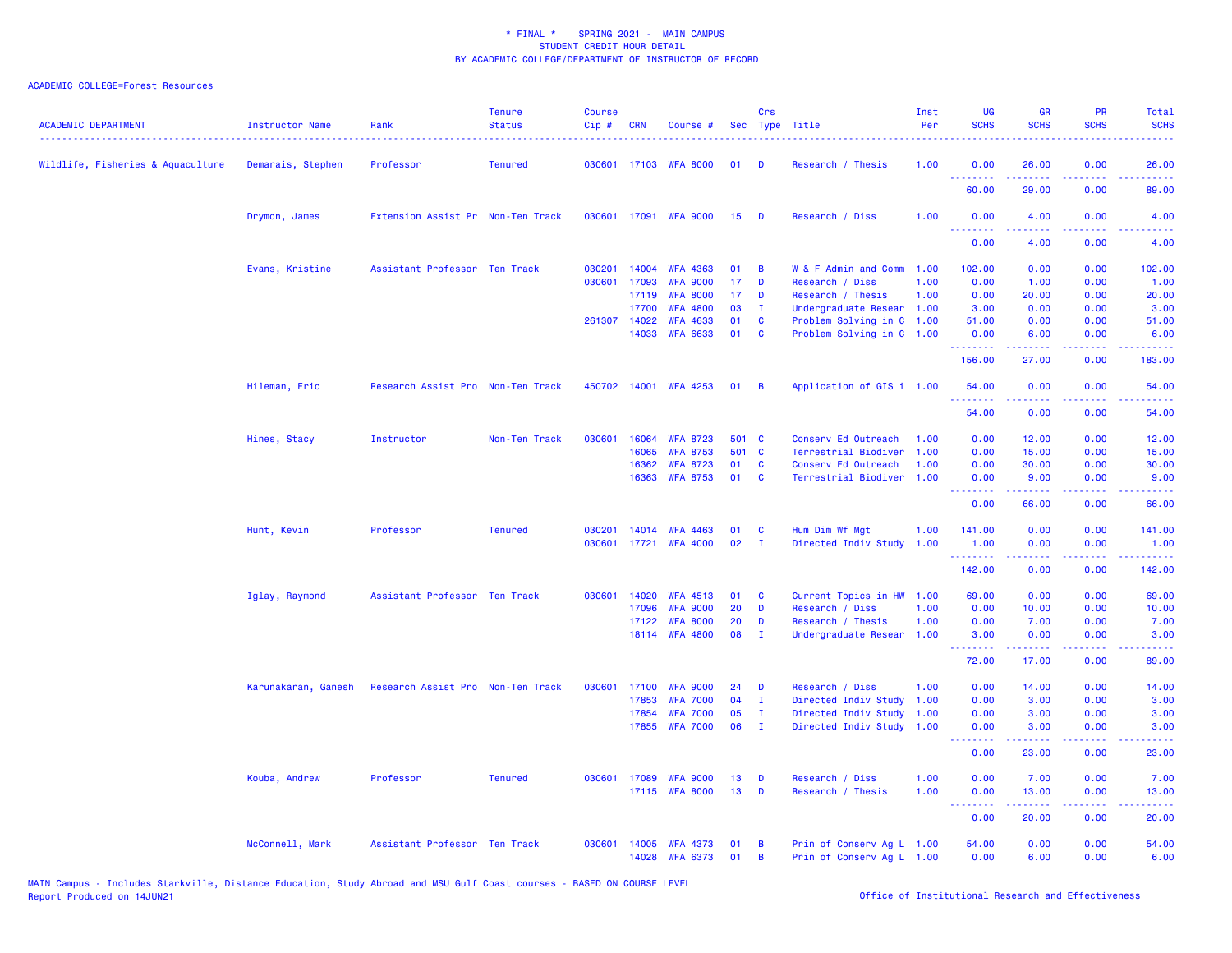| <b>ACADEMIC DEPARTMENT</b>        | <b>Instructor Name</b> | Rank                              | <b>Tenure</b><br><b>Status</b> | <b>Course</b><br>Cip# | <b>CRN</b>   | Course #              |                 | Crs            | Sec Type Title            | Inst<br>Per | <b>UG</b><br><b>SCHS</b>                                                                                                                                                                                                                                                                                                                                                                                                                                                                       | <b>GR</b><br><b>SCHS</b> | <b>PR</b><br><b>SCHS</b>            | Total<br><b>SCHS</b>                                                                                                              |
|-----------------------------------|------------------------|-----------------------------------|--------------------------------|-----------------------|--------------|-----------------------|-----------------|----------------|---------------------------|-------------|------------------------------------------------------------------------------------------------------------------------------------------------------------------------------------------------------------------------------------------------------------------------------------------------------------------------------------------------------------------------------------------------------------------------------------------------------------------------------------------------|--------------------------|-------------------------------------|-----------------------------------------------------------------------------------------------------------------------------------|
| Wildlife, Fisheries & Aquaculture | McConnell, Mark        | Assistant Professor Ten Track     |                                |                       | 030601 17092 | <b>WFA 9000</b>       | 16              | D              | Research / Diss           | 1.00        | 0.00                                                                                                                                                                                                                                                                                                                                                                                                                                                                                           | 10.00                    | 0.00                                | 10.00                                                                                                                             |
|                                   |                        |                                   |                                |                       |              | 17118 WFA 8000        | 16              | D              | Research / Thesis         | 1.00        | 0.00<br><b>.</b> .                                                                                                                                                                                                                                                                                                                                                                                                                                                                             | 47.00<br>المستمال        | 0.00<br>بالأباب                     | 47.00<br>.                                                                                                                        |
|                                   |                        |                                   |                                |                       |              |                       |                 |                |                           |             | 54.00                                                                                                                                                                                                                                                                                                                                                                                                                                                                                          | 63.00                    | 0.00                                | 117.00                                                                                                                            |
|                                   | Miranda, Leandro       | Non-Employee                      | Not Applicable                 | 030301                | 14037        | <b>WFA 8413</b>       | 01              | <b>C</b>       | Adv Fishery Science       | 1.00        | 0.00                                                                                                                                                                                                                                                                                                                                                                                                                                                                                           | 21.00                    | 0.00                                | 21.00                                                                                                                             |
|                                   |                        |                                   |                                | 030601                | 17101        | <b>WFA 9000</b>       | 25              | D              | Research / Diss           | 1.00        | 0.00                                                                                                                                                                                                                                                                                                                                                                                                                                                                                           | 16.00                    | 0.00                                | 16.00                                                                                                                             |
|                                   |                        |                                   |                                |                       | 17127        | <b>WFA 8000</b>       | 25              | D              | Research / Thesis         | 1.00        | 0.00                                                                                                                                                                                                                                                                                                                                                                                                                                                                                           | 7.00                     | 0.00                                | 7.00                                                                                                                              |
|                                   |                        |                                   |                                |                       |              | 17517 WFA 4000        | 01              | $\mathbf{I}$   | Directed Indiv Study      | 1.00        | 3.00<br><u>.</u>                                                                                                                                                                                                                                                                                                                                                                                                                                                                               | 0.00                     | 0.00<br>د د د د                     | 3.00<br>وعامات                                                                                                                    |
|                                   |                        |                                   |                                |                       |              |                       |                 |                |                           |             | 3.00                                                                                                                                                                                                                                                                                                                                                                                                                                                                                           | 44.00                    | 0.00                                | 47.00                                                                                                                             |
|                                   | Morin, Dana            | Assistant Professor Ten Track     |                                | 030601                | 13997        | <b>WFA 4243</b>       | 01              | <b>C</b>       | Wildlife Tech             | 1.00        | 123.00                                                                                                                                                                                                                                                                                                                                                                                                                                                                                         | 0.00                     | 0.00                                | 123.00                                                                                                                            |
|                                   |                        |                                   |                                |                       | 13998        | <b>WFA 4243</b>       | 02              | $\mathsf K$    | Wildlife Tech             | 1.00        | 0.00                                                                                                                                                                                                                                                                                                                                                                                                                                                                                           | 0.00                     | 0.00                                | 0.00                                                                                                                              |
|                                   |                        |                                   |                                |                       | 13999        | <b>WFA 4243</b>       | 03              | K              | Wildlife Tech             | 1.00        | 0.00                                                                                                                                                                                                                                                                                                                                                                                                                                                                                           | 0.00                     | 0.00                                | 0.00                                                                                                                              |
|                                   |                        |                                   |                                |                       | 17097        | <b>WFA 9000</b>       | 21              | D              | Research / Diss           | 1.00        | 0.00                                                                                                                                                                                                                                                                                                                                                                                                                                                                                           | 22.00                    | 0.00                                | 22.00                                                                                                                             |
|                                   |                        |                                   |                                |                       | 17123        | <b>WFA 8000</b>       | 21              | D              | Research / Thesis         | 1.00        | 0.00                                                                                                                                                                                                                                                                                                                                                                                                                                                                                           | 19.00                    | 0.00                                | 19.00                                                                                                                             |
|                                   |                        |                                   |                                |                       | 18060        | <b>WFA 4800</b>       | 07              | $\mathbf{I}$   | Undergraduate Resear      | 1.00        | 3.00<br>.                                                                                                                                                                                                                                                                                                                                                                                                                                                                                      | 0.00<br>د د د د د        | 0.00<br>بالمحامي                    | 3.00<br>المتمامين                                                                                                                 |
|                                   |                        |                                   |                                |                       |              |                       |                 |                |                           |             | 126.00                                                                                                                                                                                                                                                                                                                                                                                                                                                                                         | 41.00                    | 0.00                                | 167.00                                                                                                                            |
|                                   | Neal, Jason            | Research Professor                | Non-Ten Track                  | 030601                | 17083        | <b>WFA 9000</b>       | 07              | D              | Research / Diss           | 1.00        | 0.00                                                                                                                                                                                                                                                                                                                                                                                                                                                                                           | 4.00                     | 0.00                                | 4.00                                                                                                                              |
|                                   |                        |                                   |                                |                       |              | 17109 WFA 8000        | 07              | D              | Research / Thesis         | 1.00        | 0.00                                                                                                                                                                                                                                                                                                                                                                                                                                                                                           | 3.00                     | 0.00                                | 3.00                                                                                                                              |
|                                   |                        |                                   |                                |                       |              |                       |                 |                |                           |             | <u> - - - - - - - -</u><br>0.00                                                                                                                                                                                                                                                                                                                                                                                                                                                                | 2.2.2.2.2<br>7.00        | .<br>0.00                           | $\frac{1}{2} \left( \frac{1}{2} \right) \left( \frac{1}{2} \right) \left( \frac{1}{2} \right) \left( \frac{1}{2} \right)$<br>7.00 |
|                                   | Rush, Scott            | Associate Professor Tenured       |                                | 030101                | 14006        | <b>WFA 4423</b>       | 01              | B              | Herpetology               | 1.00        | 72.00                                                                                                                                                                                                                                                                                                                                                                                                                                                                                          | 0.00                     | 0.00                                | 72.00                                                                                                                             |
|                                   |                        |                                   |                                | 030601                | 17078        | <b>WFA 9000</b>       | 02              | D              | Research / Diss           | 1.00        | 0.00                                                                                                                                                                                                                                                                                                                                                                                                                                                                                           | 24.00                    | 0.00                                | 24.00                                                                                                                             |
|                                   |                        |                                   |                                |                       | 17104        | <b>WFA 8000</b>       | 02              | D              | Research / Thesis         | 1.00        | 0.00                                                                                                                                                                                                                                                                                                                                                                                                                                                                                           | 19.00                    | 0.00                                | 19.00                                                                                                                             |
|                                   |                        |                                   |                                |                       | 17622        | <b>WFA 4800</b>       | 06              | п.             | Undergraduate Resear      | 1.00        | 3.00                                                                                                                                                                                                                                                                                                                                                                                                                                                                                           | 0.00                     | 0.00                                | 3.00                                                                                                                              |
|                                   |                        |                                   |                                |                       | 17866        | <b>WFA 7000</b>       | 07              | $\mathbf{I}$   | Directed Indiv Study      | 1.00        | 0.00                                                                                                                                                                                                                                                                                                                                                                                                                                                                                           | 3.00                     | 0.00                                | 3.00                                                                                                                              |
|                                   |                        |                                   |                                |                       |              |                       |                 |                |                           |             | <b>.</b> .<br>75.00                                                                                                                                                                                                                                                                                                                                                                                                                                                                            | .<br>46.00               | $\sim$ $\sim$ $\sim$ $\sim$<br>0.00 | المتمام<br>121.00                                                                                                                 |
|                                   | Sparks, Eric           | Extension Assist Pr Non-Ten Track |                                | 030601                |              | 16785 WFA 7000        | 01              | - I            | Directed Indiv Study 1.00 |             | 0.00                                                                                                                                                                                                                                                                                                                                                                                                                                                                                           | 3.00                     | 0.00                                | 3.00                                                                                                                              |
|                                   |                        |                                   |                                |                       | 16786        | <b>WFA 7000</b>       | 02              | - I            | Directed Indiv Study      | 1.00        | 0.00                                                                                                                                                                                                                                                                                                                                                                                                                                                                                           | 3.00                     | 0.00                                | 3.00                                                                                                                              |
|                                   |                        |                                   |                                |                       | 17088        | <b>WFA 9000</b>       | 12              | <b>D</b>       | Research / Diss           | 1.00        | 0.00                                                                                                                                                                                                                                                                                                                                                                                                                                                                                           | 6.00                     | 0.00                                | 6.00                                                                                                                              |
|                                   |                        |                                   |                                |                       | 17114        | <b>WFA 8000</b>       | 12 <sub>2</sub> | D              | Research / Thesis         | 1.00        | 0.00                                                                                                                                                                                                                                                                                                                                                                                                                                                                                           | 12.00                    | 0.00                                | 12.00                                                                                                                             |
|                                   |                        |                                   |                                |                       |              | 17975 WFA 4800        | 04              | $\mathbf{I}$   | Undergraduate Resear 1.00 |             | 2.00<br>.                                                                                                                                                                                                                                                                                                                                                                                                                                                                                      | 0.00<br>.                | 0.00<br>.                           | 2.00<br>.                                                                                                                         |
|                                   |                        |                                   |                                |                       |              |                       |                 |                |                           |             | 2.00                                                                                                                                                                                                                                                                                                                                                                                                                                                                                           | 24.00                    | 0.00                                | 26.00                                                                                                                             |
|                                   | Street, Garrett        | Assistant Professor Ten Track     |                                | 010000                | 17329        | GA 4800               | 24              | - I            | Undergraduate Resear      | 0.50        | 1.00                                                                                                                                                                                                                                                                                                                                                                                                                                                                                           | 0.00                     | 0.00                                | 1.00                                                                                                                              |
|                                   |                        |                                   |                                | 030201                | 14915        | <b>WFA 4123</b>       | 001 C           |                | Wildl & Fish Biometr 1.00 |             | 18.00                                                                                                                                                                                                                                                                                                                                                                                                                                                                                          | 0.00                     | 0.00                                | 18.00                                                                                                                             |
|                                   |                        |                                   |                                |                       | 14916        | <b>WFA 4123</b>       | 002 K           |                | Wildl & Fish Biometr      | 1.00        | 0.00                                                                                                                                                                                                                                                                                                                                                                                                                                                                                           | 0.00                     | 0.00                                | 0.00                                                                                                                              |
|                                   |                        |                                   |                                |                       | 16287        | <b>WFA 4123</b>       | 01              | $\overline{B}$ | Wildl & Fish Biometr      | 1.00        | 84.00                                                                                                                                                                                                                                                                                                                                                                                                                                                                                          | 0.00                     | 0.00                                | 84.00                                                                                                                             |
|                                   |                        |                                   |                                |                       | 030601 17090 | <b>WFA 9000</b>       | 14              | D              | Research / Diss           | 1.00        | 0.00                                                                                                                                                                                                                                                                                                                                                                                                                                                                                           | 7.00                     | 0.00                                | 7.00                                                                                                                              |
|                                   |                        |                                   |                                |                       |              | 17116 WFA 8000        | 14              | <b>D</b>       | Research / Thesis         | 1.00        | 0.00<br>$\begin{array}{cccccccccccccc} \multicolumn{2}{c}{} & \multicolumn{2}{c}{} & \multicolumn{2}{c}{} & \multicolumn{2}{c}{} & \multicolumn{2}{c}{} & \multicolumn{2}{c}{} & \multicolumn{2}{c}{} & \multicolumn{2}{c}{} & \multicolumn{2}{c}{} & \multicolumn{2}{c}{} & \multicolumn{2}{c}{} & \multicolumn{2}{c}{} & \multicolumn{2}{c}{} & \multicolumn{2}{c}{} & \multicolumn{2}{c}{} & \multicolumn{2}{c}{} & \multicolumn{2}{c}{} & \multicolumn{2}{c}{} & \multicolumn{2}{c}{} & \$ | 26.00<br>.               | 0.00<br>.                           | 26.00<br>.                                                                                                                        |
|                                   |                        |                                   |                                |                       |              |                       |                 |                |                           |             | 103.00                                                                                                                                                                                                                                                                                                                                                                                                                                                                                         | 33.00                    | 0.00                                | 136.00                                                                                                                            |
|                                   | Strickland, Bronson    | Extension Professor Non-Ten Track |                                |                       |              | 030601 17080 WFA 9000 | 04              | D              | Research / Diss           | 1.00        | 0.00                                                                                                                                                                                                                                                                                                                                                                                                                                                                                           | 1.00                     | 0.00                                | 1.00                                                                                                                              |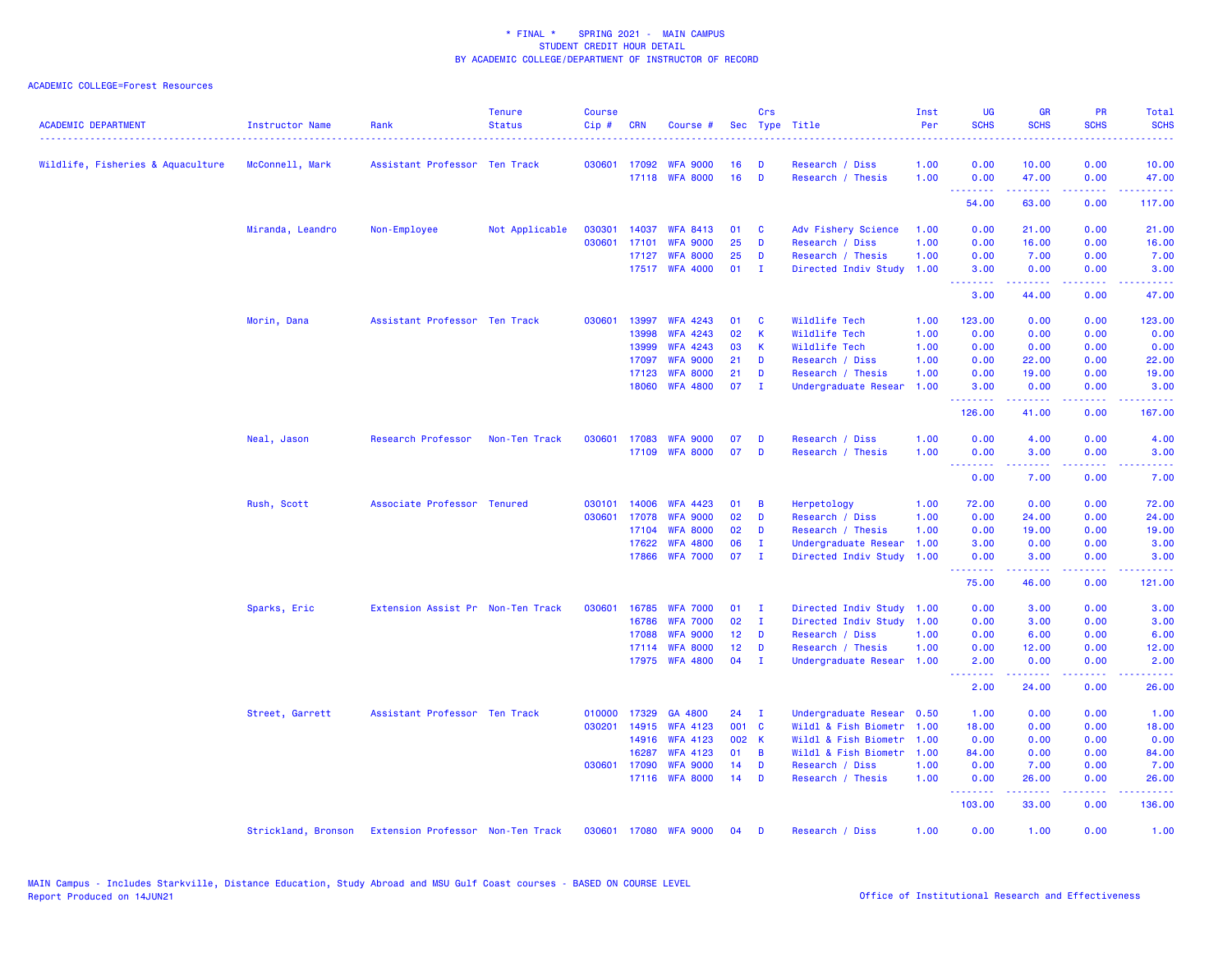| <b>ACADEMIC DEPARTMENT</b>            | <b>Instructor Name</b> | Rank         | <b>Tenure</b><br><b>Status</b> | <b>Course</b><br>$Cip$ # | <b>CRN</b> | Course #        |     | Crs      | Sec Type Title            | Inst<br>Per | <b>UG</b><br><b>SCHS</b> | <b>GR</b><br><b>SCHS</b> | <b>PR</b><br><b>SCHS</b> | Total<br><b>SCHS</b> |
|---------------------------------------|------------------------|--------------|--------------------------------|--------------------------|------------|-----------------|-----|----------|---------------------------|-------------|--------------------------|--------------------------|--------------------------|----------------------|
|                                       |                        |              |                                |                          |            |                 |     |          |                           |             | 0.00                     | 1.00                     | . <u>.</u><br>0.00       | 1.00                 |
| Wildlife, Fisheries & Aquaculture     | Vilella, Francisco     | Non-Employee | Not Applicable                 | 030601                   |            | 17102 WFA 9000  | 26  | <b>D</b> | Research / Diss           | 1.00        | 0.00                     | 3.00                     | 0.00                     | 3.00                 |
|                                       |                        |              |                                |                          |            | 17128 WFA 8000  | 26  | <b>D</b> | Research / Thesis         | 1.00        | 0.00                     | 3.00                     | 0.00                     | 3.00                 |
|                                       |                        |              |                                |                          |            |                 |     |          |                           |             | 0.00                     | 6.00                     | 0.00                     | 6.00                 |
|                                       | Wang, Guiming          | Professor    | <b>Tenured</b>                 | 03020                    | 14038      | <b>WFA 8423</b> | -01 | - B      | Apld Bayesian Stats       | 1.00        | 0.00                     | 15.00                    | 0.00                     | 15.00                |
|                                       |                        |              |                                |                          | 16365      | <b>WFA 8990</b> | 01  | - C      | Special Topics in WF      | 1.00        | 0.00                     | 12.00                    | 0.00                     | 12.00                |
|                                       |                        |              |                                | 03060                    | 17082      | WEA 9000        | 06  | - n      | Research / Diss           | 1.00        | 0.00                     | 17.00                    | 0.00                     | 17.00                |
|                                       |                        |              |                                |                          |            | 17699 WFA 4800  | 02  |          | Undergraduate Resear 1.00 |             | 3.00<br>--------         | 0.00                     | 0.00<br>.                | 3.00<br>.            |
|                                       |                        |              |                                |                          |            |                 |     |          |                           |             | 3.00                     | 44.00                    | 0.00                     | 47.00                |
| ===================================== |                        |              |                                |                          |            |                 |     |          |                           |             | ========                 | ========                 | ---------                | ==========           |
| Wildlife, Fisheries & Aquaculture     |                        |              |                                |                          |            |                 |     |          |                           |             | 1310.50                  | 697.00                   | 0.00                     | 2007.50              |
| ===================================== |                        |              |                                |                          |            |                 |     |          |                           |             | ========                 |                          | ---------                | ==========           |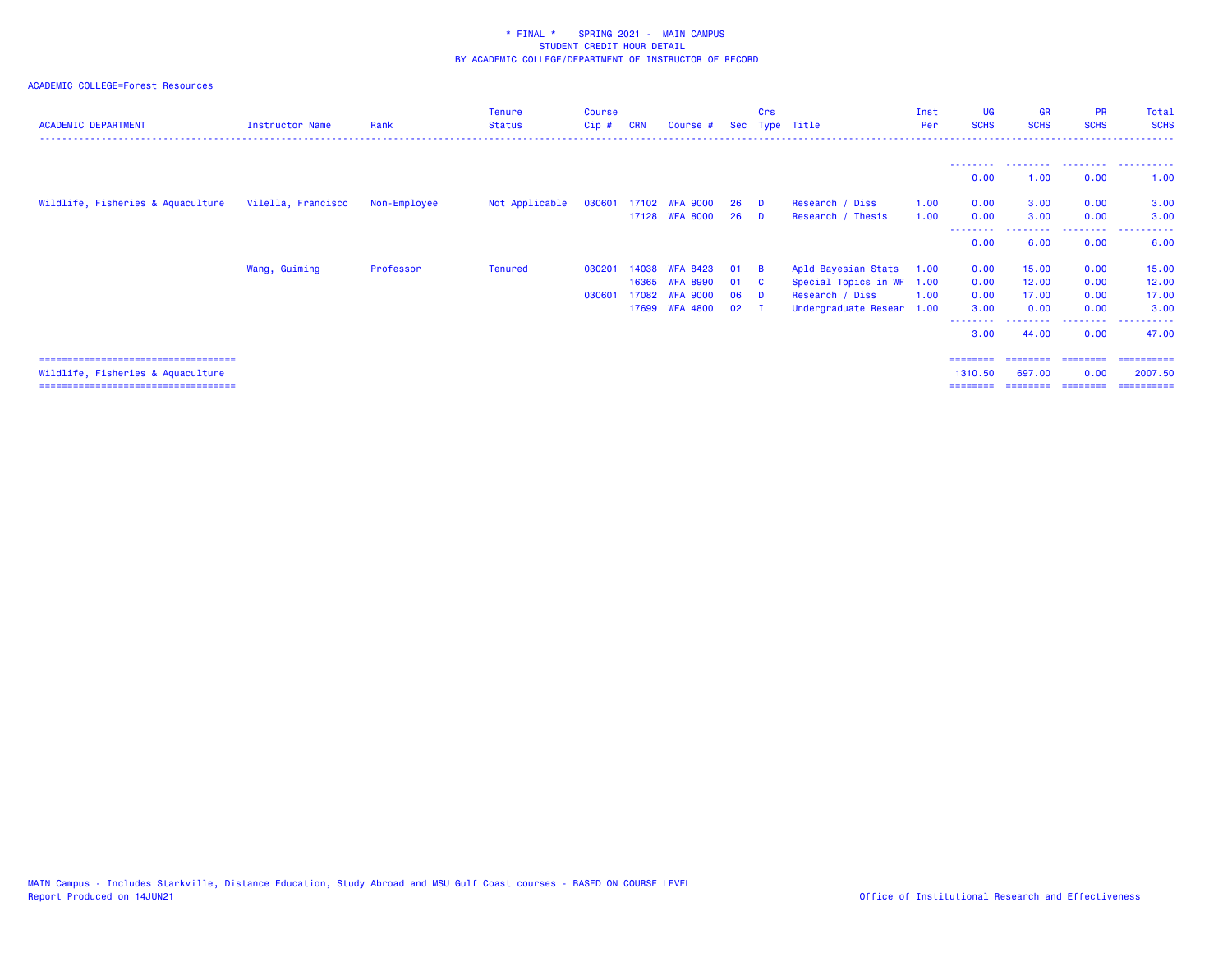| <b>ACADEMIC DEPARTMENT</b> | <b>Instructor Name</b> | Rank                              | <b>Tenure</b><br><b>Status</b> | <b>Course</b><br>Cip# | <b>CRN</b>            | Course #                           |              | Crs               | Sec Type Title                         | Inst<br>Per  | UG<br><b>SCHS</b>                                                                                                                                                                                                                                                                                                                                                                                                                                                                              | <b>GR</b><br><b>SCHS</b>                                                                                                                                      | <b>PR</b><br><b>SCHS</b>                                                                                                            | Total<br><b>SCHS</b>               |
|----------------------------|------------------------|-----------------------------------|--------------------------------|-----------------------|-----------------------|------------------------------------|--------------|-------------------|----------------------------------------|--------------|------------------------------------------------------------------------------------------------------------------------------------------------------------------------------------------------------------------------------------------------------------------------------------------------------------------------------------------------------------------------------------------------------------------------------------------------------------------------------------------------|---------------------------------------------------------------------------------------------------------------------------------------------------------------|-------------------------------------------------------------------------------------------------------------------------------------|------------------------------------|
| Veterinary Medicine        | Abdelhamed, Hossam     | Research Assist Pro Non-Ten Track |                                |                       |                       | 512501 16781 CVM 9000              | 19           | D                 | Research / Diss                        | 1.00         | 0.00<br><b><i><u><u> - - - - - - -</u></u></i></b>                                                                                                                                                                                                                                                                                                                                                                                                                                             | 4.00                                                                                                                                                          | 0.00<br><b>.</b> .                                                                                                                  | 4.00                               |
|                            |                        |                                   |                                |                       |                       |                                    |              |                   |                                        |              | 0.00                                                                                                                                                                                                                                                                                                                                                                                                                                                                                           | 4.00                                                                                                                                                          | 0.00                                                                                                                                | 4.00                               |
|                            | Archer, Todd           | Associate Professor Tenured       |                                |                       | 512401 11335          | <b>CVM 5380</b>                    | 01           | -E                | Small Anim Int Med                     | 1.00         | 0.00                                                                                                                                                                                                                                                                                                                                                                                                                                                                                           | 0.00                                                                                                                                                          | 340.00                                                                                                                              | 340.00                             |
|                            |                        |                                   |                                |                       | 11357<br>512501 11381 | <b>CVM 5580</b><br><b>CVM 8081</b> | 03<br>01     | E<br>$\mathbf{C}$ | Adv Clin Rot 3<br>Clin Sci Journal Rev | 1.00<br>1.00 | 0.00<br>0.00                                                                                                                                                                                                                                                                                                                                                                                                                                                                                   | 0.00<br>6.00                                                                                                                                                  | 13.00<br>0.00                                                                                                                       | 13.00<br>6.00                      |
|                            |                        |                                   |                                |                       |                       |                                    |              |                   |                                        |              | .<br>0.00                                                                                                                                                                                                                                                                                                                                                                                                                                                                                      | 6.00                                                                                                                                                          | $\frac{1}{2} \left( \frac{1}{2} \right) \left( \frac{1}{2} \right) \left( \frac{1}{2} \right) \left( \frac{1}{2} \right)$<br>353.00 | .<br>359.00                        |
|                            |                        |                                   |                                |                       |                       |                                    |              |                   |                                        |              |                                                                                                                                                                                                                                                                                                                                                                                                                                                                                                |                                                                                                                                                               |                                                                                                                                     |                                    |
|                            | Bailey, R. Hart        | Professor                         | <b>Tenured</b>                 |                       |                       | 190501 16312 FNH 8333              | 01           | $\mathbf{C}$      | Food Safe & Sec Pub                    | 1.00         | 0.00                                                                                                                                                                                                                                                                                                                                                                                                                                                                                           | 6.00                                                                                                                                                          | 0.00                                                                                                                                | 6.00                               |
|                            |                        |                                   |                                |                       | 16600                 | <b>CVM 8333</b>                    | 01           | <b>C</b>          | Food Safe & Sec Pub                    | 1.00         | 0.00<br>.                                                                                                                                                                                                                                                                                                                                                                                                                                                                                      | 6.00                                                                                                                                                          | 0.00                                                                                                                                | 6.00                               |
|                            |                        |                                   |                                |                       |                       |                                    |              |                   |                                        |              | 0.00                                                                                                                                                                                                                                                                                                                                                                                                                                                                                           | 12.00                                                                                                                                                         | 0.00                                                                                                                                | 12.00                              |
|                            | Banda, Alejandro       | Clinical Professor                | Non-Ten Track                  | 512501                |                       | 16775 CVM 9000                     | 13           | <b>D</b>          | Research / Diss                        | 1.00         | 0.00                                                                                                                                                                                                                                                                                                                                                                                                                                                                                           | 3.00                                                                                                                                                          | 0.00                                                                                                                                | 3.00                               |
|                            |                        |                                   |                                |                       |                       |                                    |              |                   |                                        |              | .<br>0.00                                                                                                                                                                                                                                                                                                                                                                                                                                                                                      | .<br>3.00                                                                                                                                                     | $\frac{1}{2} \left( \frac{1}{2} \right) \left( \frac{1}{2} \right) \left( \frac{1}{2} \right) \left( \frac{1}{2} \right)$<br>0.00   | .<br>3.00                          |
|                            | Beasley, Michaela      | Clinical Assoc Prof Non-Ten Track |                                |                       |                       | 512401 11334 CVM 5364              | $01$ H       |                   | VSC Clinical Rotatio 0.50              |              | 0.00                                                                                                                                                                                                                                                                                                                                                                                                                                                                                           | 0.00                                                                                                                                                          | 82.00                                                                                                                               | 82.00                              |
|                            |                        |                                   |                                |                       |                       |                                    |              |                   |                                        |              | <u> - - - - - - - -</u><br>0.00                                                                                                                                                                                                                                                                                                                                                                                                                                                                | .<br>0.00                                                                                                                                                     | .<br>82.00                                                                                                                          | .<br>82.00                         |
|                            | Brett, James           | Clinical Professor                | Non-Ten Track                  |                       |                       | 512401 11364 CVM 5692              | 01           | <b>C</b>          | Vet Art & Business M 0.10              |              | 0.00                                                                                                                                                                                                                                                                                                                                                                                                                                                                                           | 0.00                                                                                                                                                          | 7.60                                                                                                                                | 7.60                               |
|                            |                        |                                   |                                |                       |                       |                                    |              |                   |                                        |              | <u>.</u>                                                                                                                                                                                                                                                                                                                                                                                                                                                                                       | .                                                                                                                                                             | .                                                                                                                                   | $\sim$ $\sim$ $\sim$ $\sim$ $\sim$ |
|                            |                        |                                   |                                |                       |                       |                                    |              |                   |                                        |              | 0.00                                                                                                                                                                                                                                                                                                                                                                                                                                                                                           | 0.00                                                                                                                                                          | 7.60                                                                                                                                | 7.60                               |
|                            | Brookshire, Wilson     | Clinical Assist Pro Non-Ten Track |                                |                       |                       | 512401 11310 CVM 5133              | 01           | $\mathbf{C}$      | Vet Preventive Med                     | 1.00         | 0.00<br>$\begin{array}{cccccccccccccc} \multicolumn{2}{c}{} & \multicolumn{2}{c}{} & \multicolumn{2}{c}{} & \multicolumn{2}{c}{} & \multicolumn{2}{c}{} & \multicolumn{2}{c}{} & \multicolumn{2}{c}{} & \multicolumn{2}{c}{} & \multicolumn{2}{c}{} & \multicolumn{2}{c}{} & \multicolumn{2}{c}{} & \multicolumn{2}{c}{} & \multicolumn{2}{c}{} & \multicolumn{2}{c}{} & \multicolumn{2}{c}{} & \multicolumn{2}{c}{} & \multicolumn{2}{c}{} & \multicolumn{2}{c}{} & \multicolumn{2}{c}{} & \$ | 0.00                                                                                                                                                          | 288.00<br>.                                                                                                                         | 288.00<br>.                        |
|                            |                        |                                   |                                |                       |                       |                                    |              |                   |                                        |              | 0.00                                                                                                                                                                                                                                                                                                                                                                                                                                                                                           | 0.00                                                                                                                                                          | 288.00                                                                                                                              | 288.00                             |
|                            | Bryan, Christine       | Clinical Assoc Prof Non-Ten Track |                                |                       |                       | 512401 11332 CVM 5301              | $01 \quad B$ |                   | Clinicopathological                    | 1.00         | 0.00<br>.                                                                                                                                                                                                                                                                                                                                                                                                                                                                                      | 0.00                                                                                                                                                          | 91.00                                                                                                                               | 91.00<br>وعاعاها                   |
|                            |                        |                                   |                                |                       |                       |                                    |              |                   |                                        |              | 0.00                                                                                                                                                                                                                                                                                                                                                                                                                                                                                           | -----<br>0.00                                                                                                                                                 | -----<br>91.00                                                                                                                      | 91.00                              |
|                            | Bulla, Camillo         | Associate Professor Tenured       |                                | 512401                | 11372                 | <b>CVM 5854</b>                    | 01           | <b>C</b>          | Aquarium Health                        | 1.00         | 0.00                                                                                                                                                                                                                                                                                                                                                                                                                                                                                           | 0.00                                                                                                                                                          | 8.00                                                                                                                                | 8.00                               |
|                            |                        |                                   |                                |                       | 18062                 | <b>CVM 4000</b>                    | 03           | I.                | Directed Indiv Study                   | 1.00         | 4.00                                                                                                                                                                                                                                                                                                                                                                                                                                                                                           | 0.00                                                                                                                                                          | 0.00                                                                                                                                | 4.00                               |
|                            |                        |                                   |                                |                       |                       | 512501 11376 CVM 8011              | 01           | $\mathbf{s}$      | Seminar                                | 1.00         | 0.00<br>.                                                                                                                                                                                                                                                                                                                                                                                                                                                                                      | 10.00<br>$\frac{1}{2} \left( \frac{1}{2} \right) \left( \frac{1}{2} \right) \left( \frac{1}{2} \right) \left( \frac{1}{2} \right) \left( \frac{1}{2} \right)$ | 0.00<br>.                                                                                                                           | 10.00<br>وساعات                    |
|                            |                        |                                   |                                |                       |                       |                                    |              |                   |                                        |              | 4.00                                                                                                                                                                                                                                                                                                                                                                                                                                                                                           | 10.00                                                                                                                                                         | 8.00                                                                                                                                | 22.00                              |
|                            | Burt, Gary             | Non-Faculty                       | Not Applicable                 |                       |                       | 512401 11364 CVM 5692              | 01           | <b>C</b>          | Vet Art & Business M 0.90              |              | 0.00                                                                                                                                                                                                                                                                                                                                                                                                                                                                                           | 0.00                                                                                                                                                          | 68.40                                                                                                                               | 68.40                              |
|                            |                        |                                   |                                |                       |                       |                                    |              |                   |                                        |              | <u>.</u><br>0.00                                                                                                                                                                                                                                                                                                                                                                                                                                                                               | 22222<br>0.00                                                                                                                                                 | $\frac{1}{2} \left( \frac{1}{2} \right) \left( \frac{1}{2} \right) \left( \frac{1}{2} \right) \left( \frac{1}{2} \right)$<br>68.40  | وعاعاها<br>68.40                   |
|                            | Cade, Jeb              | Clinical Assoc Prof Non-Ten Track |                                | 512401                | 11316                 | <b>CVM 5183</b>                    | 01           | C                 | Special Species                        | 1.00         | 0.00                                                                                                                                                                                                                                                                                                                                                                                                                                                                                           | 0.00                                                                                                                                                          | 288.00                                                                                                                              | 288.00                             |
|                            |                        |                                   |                                |                       | 11324                 | <b>CVM 5246</b>                    | 01           | Ε                 | Community Veterinary                   | 1.00         | 0.00                                                                                                                                                                                                                                                                                                                                                                                                                                                                                           | 0.00                                                                                                                                                          | 306.00                                                                                                                              | 306.00                             |
|                            |                        |                                   |                                |                       |                       | 11353 CVM 5570                     | 02           | E                 | Adv Clin Rot 2                         | 1.00         | 0.00                                                                                                                                                                                                                                                                                                                                                                                                                                                                                           | 0.00                                                                                                                                                          | 12.00                                                                                                                               | 12.00                              |
|                            |                        |                                   |                                |                       |                       |                                    |              |                   |                                        |              | .<br>0.00                                                                                                                                                                                                                                                                                                                                                                                                                                                                                      | 0.00                                                                                                                                                          | .<br>606.00                                                                                                                         | .<br>606.00                        |
|                            | Carr, Russell          | Associate Professor Tenured       |                                |                       |                       | 512501 16748 CVM 8000              | 03           | D                 | Research / Thesis                      | 1.00         | 0.00                                                                                                                                                                                                                                                                                                                                                                                                                                                                                           | 2.00                                                                                                                                                          | 0.00                                                                                                                                | 2.00                               |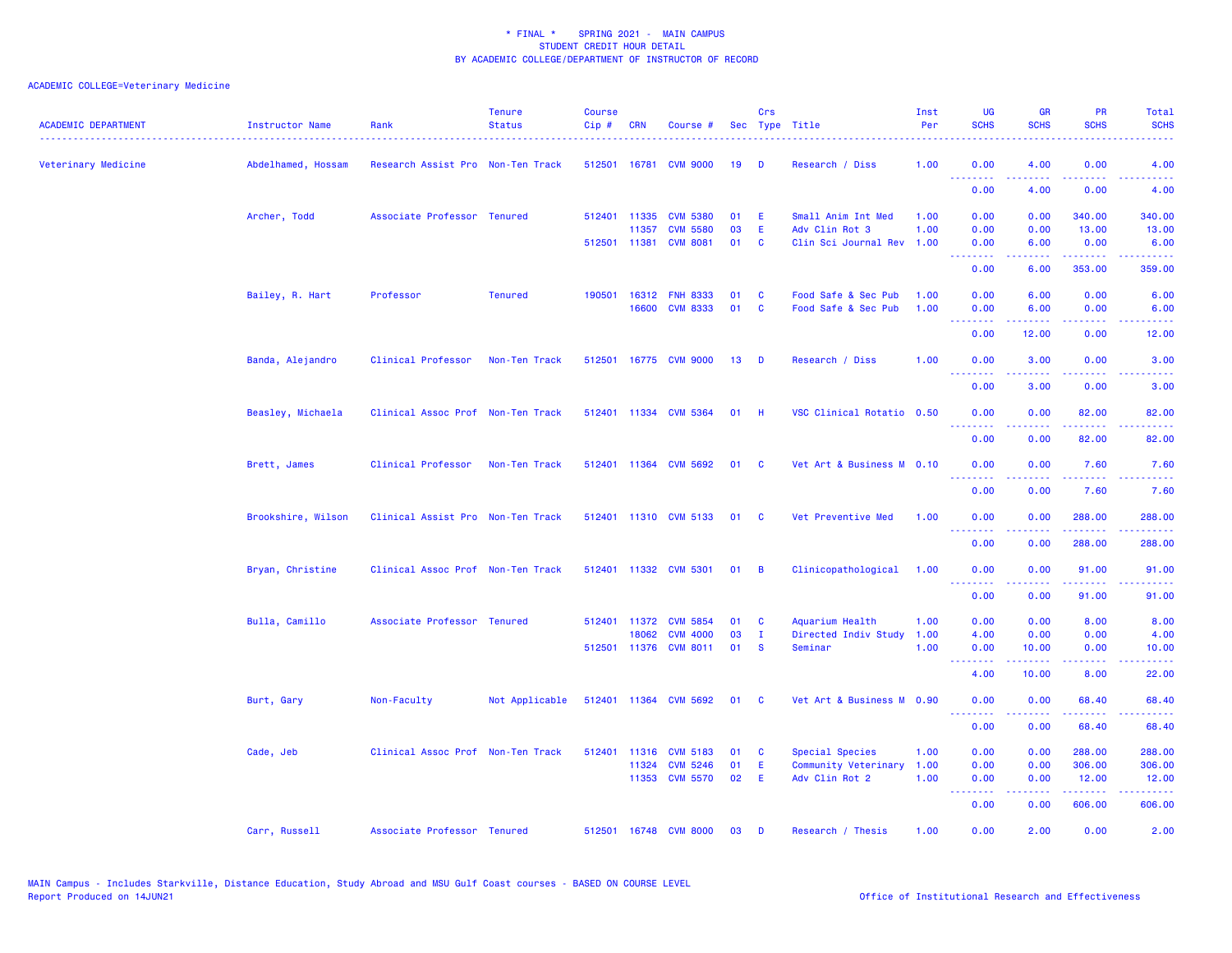| <b>ACADEMIC DEPARTMENT</b> | <b>Instructor Name</b> | Rank                                               | <b>Tenure</b><br><b>Status</b> | <b>Course</b><br>Cip# | <b>CRN</b>                   | Course #                                              |                | Crs           | Sec Type Title                                                      | Inst<br>Per          | <b>UG</b><br><b>SCHS</b>                 | <b>GR</b><br><b>SCHS</b> | <b>PR</b><br><b>SCHS</b>                                    | Total<br><b>SCHS</b>                                                                                                                     |
|----------------------------|------------------------|----------------------------------------------------|--------------------------------|-----------------------|------------------------------|-------------------------------------------------------|----------------|---------------|---------------------------------------------------------------------|----------------------|------------------------------------------|--------------------------|-------------------------------------------------------------|------------------------------------------------------------------------------------------------------------------------------------------|
|                            |                        |                                                    |                                |                       |                              |                                                       |                |               |                                                                     |                      | <u>.</u>                                 |                          |                                                             |                                                                                                                                          |
|                            |                        |                                                    |                                |                       |                              |                                                       |                |               |                                                                     |                      | 0.00                                     | 2.00                     | 0.00                                                        | 2.00                                                                                                                                     |
| Veterinary Medicine        | Chambers, Janice       | Professor                                          | <b>Tenured</b>                 |                       | 512501 11388<br>16766        | <b>CVM 8101</b><br><b>CVM 9000</b>                    | 01<br>04       | <b>S</b><br>D | Case Studies Res Eth 1.00<br>Research / Diss                        | 1.00                 | 0.00<br>0.00<br>$\omega$ is a $\omega$   | 6.00<br>18.00            | 0.00<br>0.00<br>$\omega_{\rm{eff}}$ and $\omega_{\rm{eff}}$ | 6.00<br>18.00                                                                                                                            |
|                            |                        |                                                    |                                |                       |                              |                                                       |                |               |                                                                     |                      | 0.00                                     | 24.00                    | 0.00                                                        | 24.00                                                                                                                                    |
|                            | Charles, Leslie        | Clinical Assist Pro Non-Ten Track                  |                                |                       | 512401 11320<br>11349        | <b>CVM 5214</b><br><b>CVM 5560</b>                    | 01<br>02       | E<br>Æ        | Lab Services<br>Adv Clin Rot 1                                      | 1.00<br>1.00         | 0.00<br>0.00                             | 0.00<br>0.00             | 164.00<br>78.00                                             | 164.00<br>78.00                                                                                                                          |
|                            |                        |                                                    |                                |                       |                              |                                                       |                |               |                                                                     |                      | د د د د<br>0.00                          | 0.00                     | 242.00                                                      | المتمامين<br>242.00                                                                                                                      |
|                            | Chavez, Kristie        | Clinical Assist Pro Non-Ten Track                  |                                |                       | 512401 11333<br>11358        | <b>CVM 5310</b><br><b>CVM 5580</b>                    | 01<br>04       | E<br>E        | SM Critical Care Med<br>Adv Clin Rot 3                              | 1.00<br>1.00         | 0.00<br>0.00<br>$\omega_{\rm{eff}}$<br>. | 0.00<br>0.00             | 170.00<br>15.00<br>والمرامي مرامي                           | 170.00<br>15.00                                                                                                                          |
|                            |                        |                                                    |                                |                       |                              |                                                       |                |               |                                                                     |                      | 0.00                                     | 0.00                     | 185.00                                                      | 185.00                                                                                                                                   |
|                            | Christiansen, David    | Clinical Assist Pro Non-Ten Track                  |                                |                       | 512401 11359<br>512501 11330 | <b>CVM 5580</b><br><b>CVM 5282</b>                    | 05<br>01       | <b>C</b><br>E | Adv Clin Rot 3<br>Lg Animal/Ambulatory                              | 1.00<br>1.00         | 0.00<br>0.00<br>.                        | 0.00<br>0.00             | 9.00<br>74.00<br>.                                          | 9.00<br>74.00<br>المستما                                                                                                                 |
|                            |                        |                                                    |                                |                       |                              |                                                       |                |               |                                                                     |                      | 0.00                                     | 0.00                     | 83.00                                                       | 83.00                                                                                                                                    |
|                            | Cooper, Dana           | Non-Faculty                                        | Not Applicable                 | 510808                | 11277<br>11290               | <b>CVM 3031</b><br><b>CVM 4003</b>                    | 01<br>01       | -L<br>E       | Fd Anim Tech Skls &<br>Internship Experienc                         | 0.50<br>0.50         | 18.00<br>27.00                           | 0.00<br>0.00             | 0.00<br>0.00                                                | 18.00<br>27.00                                                                                                                           |
|                            |                        |                                                    |                                |                       | 11291<br>11292               | <b>CVM 4101</b><br><b>CVM 4103</b>                    | 01<br>01       | -H<br>Н       | Vet Tech Academic Ex<br>Large Animal Exp I                          | 0.50<br>0.50         | 6.00<br>16.50                            | 0.00<br>0.00             | 0.00<br>0.00                                                | 6.00<br>16.50                                                                                                                            |
|                            |                        |                                                    |                                |                       | 11296<br>11297<br>11298      | <b>CVM 4201</b><br><b>CVM 4206</b><br><b>CVM 4223</b> | 01<br>01<br>01 | Н<br>H<br>Н   | Clinical Experience<br>Small Animal Clinica<br>Small Animal Clinica | 0.50<br>0.50<br>0.50 | 7.00<br>45.00<br>10.50                   | 0.00<br>0.00<br>0.00     | 0.00<br>0.00<br>0.00                                        | 7.00<br>45.00<br>10.50                                                                                                                   |
|                            |                        |                                                    |                                |                       | 11300<br>11301               | <b>CVM 4333</b><br><b>CVM 4501</b>                    | 01<br>01       | H<br>-H       | Emergency/ICU Clinic<br>Diagnostic Lab Exp                          | 0.50<br>0.50         | 16.50<br>3.00                            | 0.00<br>0.00             | 0.00<br>0.00                                                | 16.50<br>3.00                                                                                                                            |
|                            |                        |                                                    |                                |                       | 11303<br>11304               | <b>CVM 4601</b><br><b>CVM 4701</b>                    | 01<br>01       | -H<br>C       | Anl Emerg & Refer Ct 0.50<br>App & Process for VT 0.50              |                      | 7.50<br>15.50                            | 0.00<br>0.00             | 0.00<br>0.00                                                | 7.50<br>15.50                                                                                                                            |
|                            |                        |                                                    |                                |                       | 512501 11293                 | <b>CVM 4113</b>                                       | 01             | Н             | Large Animal Clin El 0.50                                           |                      | 10.50<br>.                               | 0.00                     | 0.00<br>$\sim$ $\sim$ $\sim$ $\sim$                         | 10.50                                                                                                                                    |
|                            |                        |                                                    |                                |                       |                              |                                                       |                |               |                                                                     |                      | 183.00                                   | 0.00                     | 0.00                                                        | 183.00                                                                                                                                   |
|                            |                        | Correa Natalini, Cla Associate Professor Ten Track |                                |                       |                              | 512401 11337 CVM 5430<br>512501 16778 CVM 9000        | 01<br>16       | E<br>D        | Adv Rot in Anesth<br>Research / Diss                                | 1.00<br>1.00         | 0.00<br>0.00<br>.                        | 0.00<br>7.00             | 9.00<br>0.00                                                | 9.00<br>7.00<br>$\omega$ is a set                                                                                                        |
|                            |                        |                                                    |                                |                       |                              |                                                       |                |               |                                                                     |                      | 0.00                                     | 7.00                     | 9.00                                                        | 16.00                                                                                                                                    |
|                            | Eddy, Alison           | Clinical Assoc Prof Non-Ten Track                  |                                |                       |                              | 510808 11281 CVM 3042                                 | 01             | C             | Equine Disease & Mgt 0.50                                           |                      | 36.00                                    | 0.00                     | 0.00                                                        | 36.00                                                                                                                                    |
|                            |                        |                                                    |                                |                       |                              |                                                       |                |               |                                                                     |                      | 36.00                                    | 0.00                     | 0.00                                                        | 36.00                                                                                                                                    |
|                            | Epperson, William      | Professor                                          | <b>Tenured</b>                 | 512401 11306          | 11309                        | <b>CVM 5022</b><br><b>CVM 5121</b>                    | 01<br>01       | C<br><b>C</b> | Veterinary Epidemiol 1.00<br>Prof Develop IV                        | 1.00                 | 0.00<br>0.00<br>.                        | 0.00<br>0.00<br>22222    | 194.00<br>96.00<br>.                                        | 194.00<br>96.00<br>$\begin{array}{cccccccccc} \bullet & \bullet & \bullet & \bullet & \bullet & \bullet & \bullet & \bullet \end{array}$ |
|                            |                        |                                                    |                                |                       |                              |                                                       |                |               |                                                                     |                      | 0.00                                     | 0.00                     | 290.00                                                      | 290.00                                                                                                                                   |
|                            | Eubanks, Diana         | Clinical Professor                                 | Non-Ten Track                  |                       |                              | 512401 11362 CVM 5672                                 | 01             | E             | Veterinary Dentistry 1.00                                           |                      | 0.00                                     | 0.00                     | 38.00                                                       | 38.00                                                                                                                                    |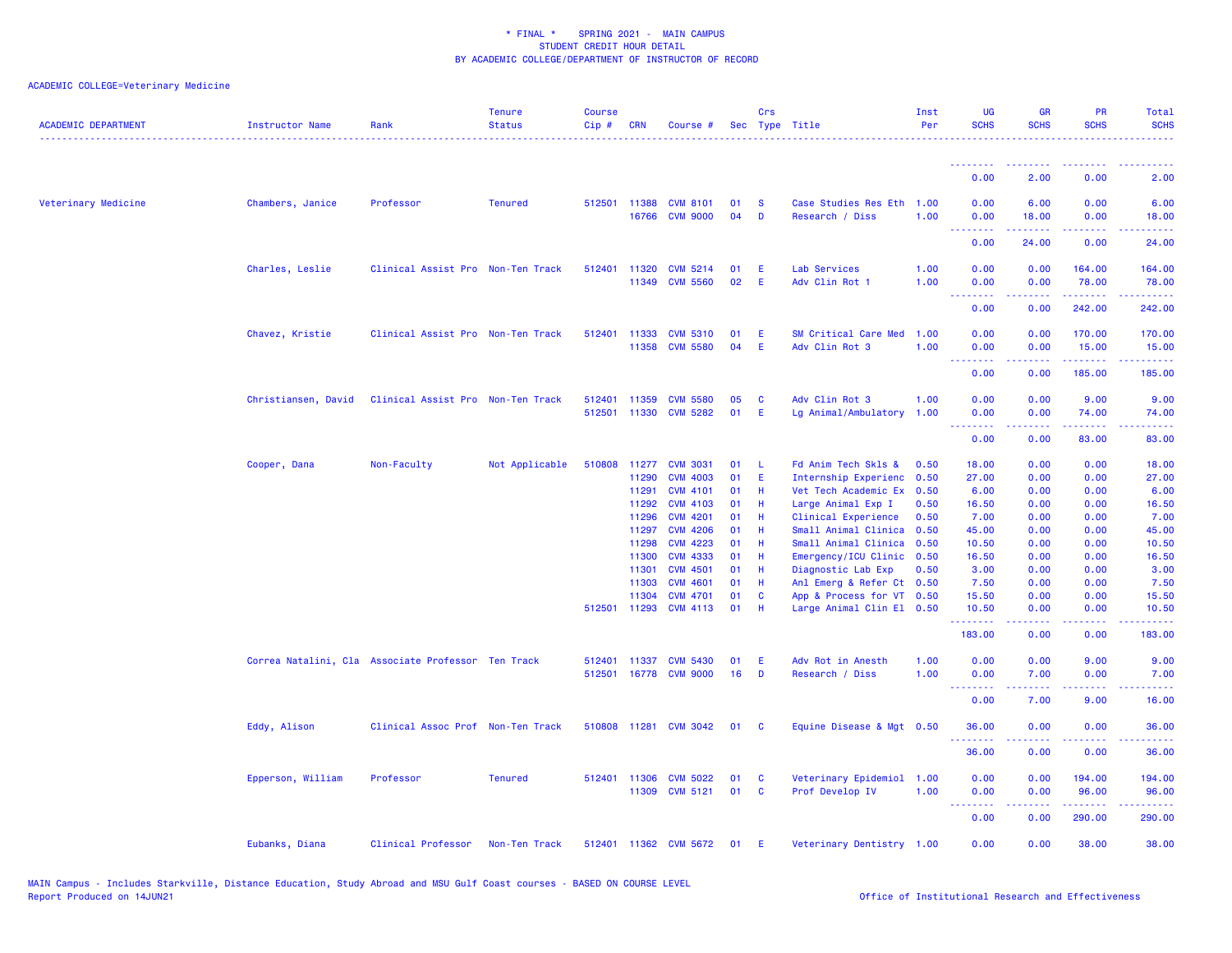| <b>ACADEMIC DEPARTMENT</b> | <b>Instructor Name</b> | Rank                              | <b>Tenure</b><br><b>Status</b> | <b>Course</b><br>Cip# | <b>CRN</b>   | Course #              |    | Crs          | Sec Type Title            | Inst<br>Per | UG<br><b>SCHS</b>               | <b>GR</b><br><b>SCHS</b> | PR<br><b>SCHS</b>  | Total<br><b>SCHS</b> |
|----------------------------|------------------------|-----------------------------------|--------------------------------|-----------------------|--------------|-----------------------|----|--------------|---------------------------|-------------|---------------------------------|--------------------------|--------------------|----------------------|
|                            |                        |                                   |                                |                       |              |                       |    |              |                           |             | <u> - - - - - - - -</u>         | <u> - - - - - - - -</u>  | . <u>.</u> .       | .                    |
|                            |                        |                                   |                                |                       |              |                       |    |              |                           |             | 0.00                            | 0.00                     | 38,00              | 38,00                |
| Veterinary Medicine        | Fontenot, Robin        | Clinical Assoc Prof Non-Ten Track |                                |                       | 512501 11383 | <b>CVM 8081</b>       | 03 | C            | Clin Sci Journal Rev 1.00 |             | 0.00                            | 2.00                     | 0.00               | 2.00                 |
|                            |                        |                                   |                                |                       | 16754        | <b>CVM 8000</b>       | 09 | D            | Research / Thesis         | 1.00        | 0.00                            | 5.00                     | 0.00               | 5.00                 |
|                            |                        |                                   |                                |                       |              |                       |    |              |                           |             | <b>.</b> .<br>0.00              | المستملة<br>7.00         | بالأباب<br>0.00    | .<br>7.00            |
|                            | Gallaher, Hayley       | Clinical Assist Pro Non-Ten Track |                                |                       |              | 512401 11366 CVM 5754 | 01 | <b>B</b>     | Adv Sm Anim Surgery       | 1.00        | 0.00                            | 0.00                     | 44.00              | 44.00                |
|                            |                        |                                   |                                |                       |              |                       |    |              |                           |             | <u> - - - - - - - -</u><br>0.00 | .<br>0.00                | -----<br>44.00     | .<br>44.00           |
|                            | Gardner, Allison       | Clinical Assoc Prof Non-Ten Track |                                | 510808                | 11279        | <b>CVM 3041</b>       | 01 | B            | Equine Tech Slks & N 1.00 |             | 20.00                           | 0.00                     | 0.00               | 20.00                |
|                            |                        |                                   |                                |                       | 11280        | <b>CVM 3041</b>       | 02 | B            | Equine Tech Slks & N 1.00 |             | 16.00                           | 0.00                     | 0.00               | 16.00                |
|                            |                        |                                   |                                |                       | 11281        | <b>CVM 3042</b>       | 01 | <b>C</b>     | Equine Disease & Mgt 0.50 |             | 36.00                           | 0.00                     | 0.00               | 36.00                |
|                            |                        |                                   |                                |                       | 11282        | <b>CVM 3101</b>       | 01 | C            | Vet Tech Med Termino      | 1.00        | 49.00                           | 0.00                     | 0.00               | 49.00                |
|                            |                        |                                   |                                |                       | 11289        | <b>CVM 3232</b>       | 01 | $\mathbf{C}$ |                           | 0.50        | 36.00                           | 0.00                     | 0.00               | 36.00                |
|                            |                        |                                   |                                |                       |              |                       |    |              | Pharm/Toxi:Vet Tech       |             |                                 |                          |                    |                      |
|                            |                        |                                   |                                |                       | 11290        | <b>CVM 4003</b>       | 01 | E.           | Internship Experienc      | 0.50        | 27.00                           | 0.00                     | 0.00               | 27.00                |
|                            |                        |                                   |                                |                       | 11291        | <b>CVM 4101</b>       | 01 | -H           | Vet Tech Academic Ex      | 0.50        | 6.00                            | 0.00                     | 0.00               | 6.00                 |
|                            |                        |                                   |                                |                       | 11292        | <b>CVM 4103</b>       | 01 | - H          | Large Animal Exp I        | 0.50        | 16.50                           | 0.00                     | 0.00               | 16.50                |
|                            |                        |                                   |                                |                       | 11297        | <b>CVM 4206</b>       | 01 | -H           | Small Animal Clinica 0.50 |             | 45.00                           | 0.00                     | 0.00               | 45.00                |
|                            |                        |                                   |                                |                       | 11300        | <b>CVM 4333</b>       | 01 | H            | Emergency/ICU Clinic 0.50 |             | 16.50                           | 0.00                     | 0.00               | 16.50                |
|                            |                        |                                   |                                |                       | 11301        | <b>CVM 4501</b>       | 01 | H            | Diagnostic Lab Exp        | 0.50        | 3.00                            | 0.00                     | 0.00               | 3.00                 |
|                            |                        |                                   |                                |                       |              | 11304 CVM 4701        | 01 | <b>C</b>     | App & Process for VT 0.50 |             | 15.50<br>.                      | 0.00                     | 0.00<br>.          | 15.50<br>.           |
|                            |                        |                                   |                                |                       |              |                       |    |              |                           |             | 286.50                          | <u>.</u><br>0.00         | 0.00               | 286.50               |
|                            | Grace, Sharon          | Clinical Professor                | Non-Ten Track                  | 512401                | 11318        | <b>CVM 5196</b>       | 01 | B            | Small Anim Med & Sur 1.00 |             | 0.00                            | 0.00                     | 576.00             | 576.00               |
|                            |                        |                                   |                                |                       | 17369        | <b>CVM 5000</b>       | 02 | $\mathbf I$  | Directed Indiv Study 1.00 |             | 0.00                            | 0.00                     | 2.00               | 2.00                 |
|                            |                        |                                   |                                |                       | 17673        | <b>CVM 5000</b>       | 03 | $\mathbf I$  | Directed Indiv Study 1.00 |             | 0.00                            | 0.00                     | 2.00               | 2.00                 |
|                            |                        |                                   |                                |                       | 18130        | <b>CVM 5000</b>       | 09 | I.           | Directed Indiv Study 1.00 |             | 0.00                            | 0.00                     | 2.00               | 2.00                 |
|                            |                        |                                   |                                |                       |              |                       |    |              |                           |             | .<br>0.00                       | 0.00                     | بالانادا<br>582.00 | .<br>582.00          |
|                            | Griffin, Matthew       | Research Professor                | Non-Ten Track                  | 512501                |              | 16777 CVM 9000        | 15 | D            | Research / Diss           | 1.00        | 0.00                            | 13.00                    | 0.00               | 13.00                |
|                            |                        |                                   |                                |                       | 17691        | <b>CVM 7000</b>       | 02 | п.           | Directed Indiv Study      | 1.00        | 0.00                            | 1.00                     | 0.00               | 1.00                 |
|                            |                        |                                   |                                |                       |              |                       |    |              |                           |             | .                               | .                        | .                  | وعاعاها              |
|                            |                        |                                   |                                |                       |              |                       |    |              |                           |             | 0.00                            | 14.00                    | 0.00               | 14.00                |
|                            | Gunter, Miriam         | Clinical Assist Pro Non-Ten Track |                                | 512401                | 11350        | <b>CVM 5560</b>       | 03 | Ε            | Adv Clin Rot 1            | 1.00        | 0.00                            | 0.00                     | 16.00              | 16.00                |
|                            |                        |                                   |                                |                       |              | 17403 CVM 5242        | 01 | $\mathbf{C}$ | Small Animal Dermato      | 1.00        | 0.00                            | 0.00                     | 38.00              | 38.00                |
|                            |                        |                                   |                                |                       |              |                       |    |              |                           |             | <b>.</b> .<br>0.00              | .<br>0.00                | بالأباء<br>54.00   | وعاعاها<br>54.00     |
|                            |                        |                                   |                                |                       |              |                       |    |              |                           |             |                                 |                          |                    |                      |
|                            | Hanson, Larry          | Professor                         | <b>Tenured</b>                 | 512501                | 11377        | <b>CVM 8031</b>       | 01 | <b>C</b>     | Curntop Mol Mech Dz       | 1.00        | 0.00                            | 2.00                     | 0.00               | 2.00                 |
|                            |                        |                                   |                                |                       | 16747        | <b>CVM 8000</b>       | 02 | D            | Research / Thesis         | 1.00        | 0.00                            | 5.00                     | 0.00               | 5.00                 |
|                            |                        |                                   |                                |                       |              | 16764 CVM 9000        | 02 | D            | Research / Diss           | 1.00        | 0.00<br>.                       | 15.00<br>د د د د د       | 0.00<br>د د د د    | 15.00<br>. د د د د   |
|                            |                        |                                   |                                |                       |              |                       |    |              |                           |             | 0.00                            | 22.00                    | 0.00               | 22.00                |
|                            | Hardwick, Gretchen     | Clinical Assist Pro Non-Ten Track |                                | 512401                | 11329        | <b>CVM 5276</b>       | 01 | C            | Food Animal Practice 1.00 |             | 0.00                            | 0.00                     | 282.00             | 282.00               |
|                            |                        |                                   |                                |                       |              | 11354 CVM 5570        | 03 | Ε            | Adv Clin Rot 2            | 1.00        | 0.00                            | 0.00                     | 7.00               | 7.00                 |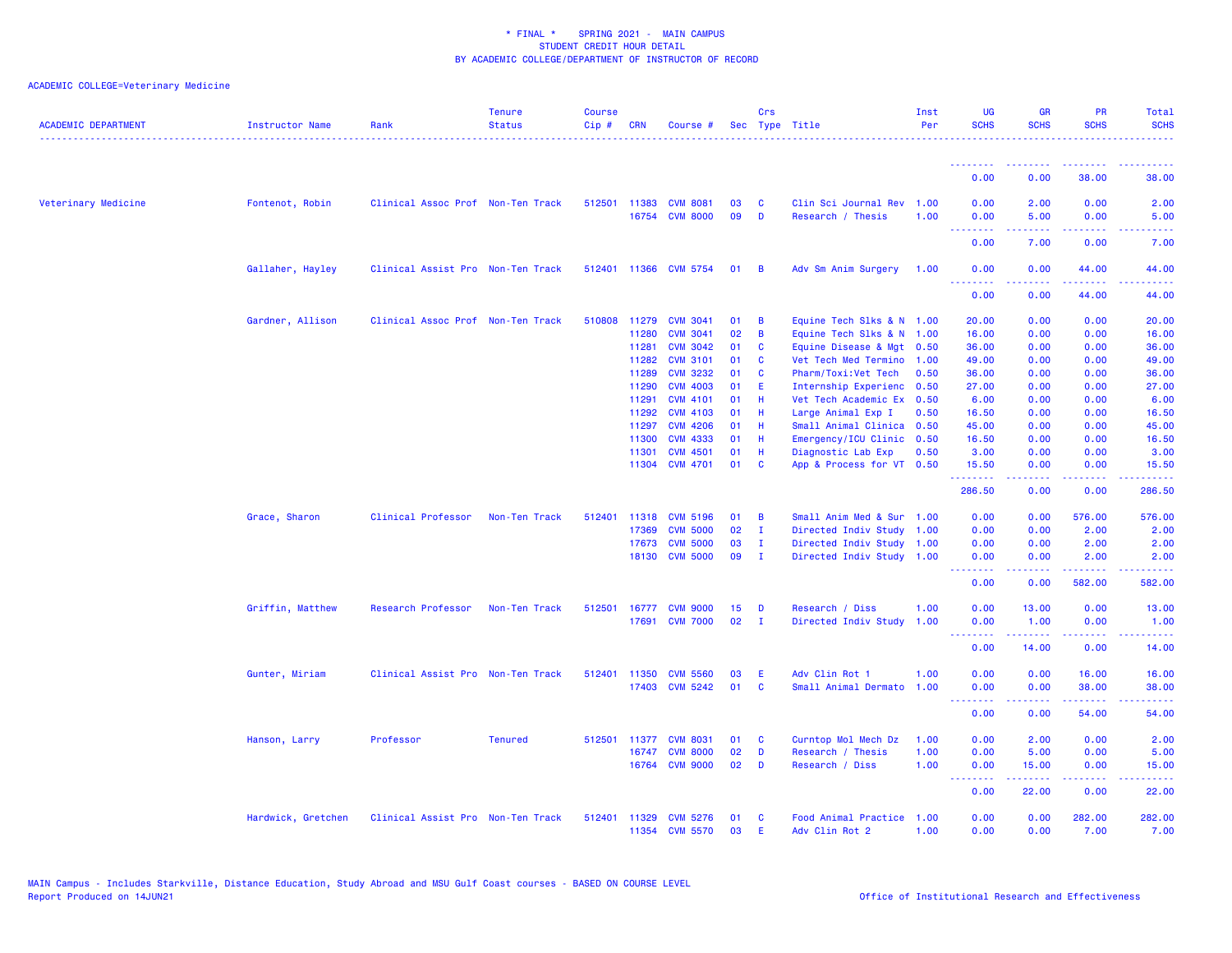# ACADEMIC COLLEGE=Veterinary Medicine

| <b>ACADEMIC DEPARTMENT</b> | Instructor Name    | Rank                              | <b>Tenure</b><br><b>Status</b> | <b>Course</b><br>Cip# | <b>CRN</b>     | Course #                                 |                 | Crs               | Sec Type Title                                    | Inst<br>Per  | UG<br><b>SCHS</b>                                  | <b>GR</b><br><b>SCHS</b> | <b>PR</b><br><b>SCHS</b> | Total<br><b>SCHS</b>                                                                                                              |
|----------------------------|--------------------|-----------------------------------|--------------------------------|-----------------------|----------------|------------------------------------------|-----------------|-------------------|---------------------------------------------------|--------------|----------------------------------------------------|--------------------------|--------------------------|-----------------------------------------------------------------------------------------------------------------------------------|
|                            |                    |                                   |                                |                       |                |                                          |                 |                   |                                                   |              | 0.00                                               | 0.00                     | 289.00                   | 289,00                                                                                                                            |
| Veterinary Medicine        |                    |                                   |                                |                       |                |                                          | 01              | E                 |                                                   | 0.50         | 0.00                                               | 0.00                     | 80.00                    |                                                                                                                                   |
|                            | Hinz, Simone       | Clinical Assist Pro Non-Ten Track |                                |                       |                | 512401 11323 CVM 5234                    |                 |                   | Anesthesiolgy                                     |              | <u>.</u>                                           |                          |                          | 80.00<br>.                                                                                                                        |
|                            |                    |                                   |                                |                       |                |                                          |                 |                   |                                                   |              | 0.00                                               | 0.00                     | 80.00                    | 80.00                                                                                                                             |
|                            | Howell, George     | Associate Professor Tenured       |                                |                       | 261001 11295   | <b>CVM 4193</b>                          | 01              | <b>C</b>          | Medical Pharmacology                              | 0.50         | 10.50                                              | 0.00                     | 0.00                     | 10.50                                                                                                                             |
|                            |                    |                                   |                                |                       | 11375          | <b>CVM 6193</b><br>512401 17911 CVM 4000 | 01<br>02        | C<br>$\mathbf{I}$ | Medical Pharmacology<br>Directed Indiv Study 1.00 | 0.50         | 0.00<br>2.00                                       | 1.50<br>0.00             | 0.00<br>0.00             | 1.50                                                                                                                              |
|                            |                    |                                   |                                |                       |                |                                          |                 |                   |                                                   |              | .                                                  | 22222                    | .                        | 2.00<br>$\frac{1}{2} \left( \frac{1}{2} \right) \left( \frac{1}{2} \right) \left( \frac{1}{2} \right) \left( \frac{1}{2} \right)$ |
|                            |                    |                                   |                                |                       |                |                                          |                 |                   |                                                   |              | 12.50                                              | 1.50                     | 0.00                     | 14.00                                                                                                                             |
|                            | Huston, Carla      | Professor                         | <b>Tenured</b>                 | 512401                | 11294          | <b>CVM 4180</b>                          | 01              | C                 | Emerg Prep Anim Heal 1.00                         |              | 54.00                                              | 0.00                     | 0.00                     | 54.00                                                                                                                             |
|                            |                    |                                   |                                |                       |                | 11315 CVM 5182                           | 01              | C                 | Vet Disaster Managem                              | 1.00         | 0.00<br>.                                          | 0.00                     | 42.00                    | 42.00                                                                                                                             |
|                            |                    |                                   |                                |                       |                |                                          |                 |                   |                                                   |              | 54.00                                              | 0.00                     | 42.00                    | 96.00                                                                                                                             |
|                            | Ivy, Caroline      | Clinical Assoc Prof Non-Ten Track |                                | 512401 11334          |                | <b>CVM 5364</b>                          | 01              | н                 | VSC Clinical Rotatio 0.50                         |              | 0.00                                               | 0.00                     | 82.00                    | 82.00                                                                                                                             |
|                            |                    |                                   |                                |                       |                | 11363 CVM 5682                           | 01              | C                 | Veterninary Ophthalm 1.00                         |              | 0.00                                               | 0.00                     | 18.00                    | 18.00                                                                                                                             |
|                            |                    |                                   |                                |                       |                |                                          |                 |                   |                                                   |              | <b><i><u><u> - - - - - - -</u></u></i></b><br>0.00 | .<br>0.00                | .<br>100.00              | .<br>100.00                                                                                                                       |
|                            | Jackson, Elizabeth | Clinical Instructor Non-Ten Track |                                | 510808 11276          |                | <b>CVM 3013</b>                          | 01              | C                 | Sm Anim Diseases & M                              | 1.00         | 108.00                                             | 0.00                     | 0.00                     | 108.00                                                                                                                            |
|                            |                    |                                   |                                |                       | 11277          | <b>CVM 3031</b>                          | 01              | L                 | Fd Anim Tech Skls &                               | 0.50         | 18.00                                              | 0.00                     | 0.00                     | 18.00                                                                                                                             |
|                            |                    |                                   |                                |                       | 11278          | <b>CVM 3032</b>                          | 01              | C                 | Food Anim Diseases &                              | 1.00         | 72.00                                              | 0.00                     | 0.00                     | 72.00                                                                                                                             |
|                            |                    |                                   |                                |                       | 11289<br>11296 | <b>CVM 3232</b><br><b>CVM 4201</b>       | 01<br>01        | C<br>н            | Pharm/Toxi:Vet Tech<br>Clinical Experience        | 0.50<br>0.50 | 36.00<br>7.00                                      | 0.00<br>0.00             | 0.00<br>0.00             | 36.00<br>7.00                                                                                                                     |
|                            |                    |                                   |                                |                       | 11298          | <b>CVM 4223</b>                          | 01              | H                 | Small Animal Clinica 0.50                         |              | 10.50                                              | 0.00                     | 0.00                     | 10.50                                                                                                                             |
|                            |                    |                                   |                                |                       | 11303          | <b>CVM 4601</b>                          | 01              | н                 | Anl Emerg & Refer Ct 0.50                         |              | 7.50                                               | 0.00                     | 0.00                     | 7.50                                                                                                                              |
|                            |                    |                                   |                                |                       | 17152          | <b>CVM 4214</b>                          | 01              | н                 | Sm Anim Surg & Anes                               | 1.00         | 76.00                                              | 0.00                     | 0.00                     | 76.00                                                                                                                             |
|                            |                    |                                   |                                | 512501                |                | 11293 CVM 4113                           | 01              | н                 | Large Animal Clin El 0.50                         |              | 10.50<br>.                                         | 0.00<br>-----            | 0.00<br>.                | 10.50<br>22222)                                                                                                                   |
|                            |                    |                                   |                                |                       |                |                                          |                 |                   |                                                   |              | 345.50                                             | 0.00                     | 0.00                     | 345.50                                                                                                                            |
|                            | Jaffe, Michael     | Associate Professor Ten Track     |                                | 512401 11338          |                | <b>CVM 5452</b>                          | 01              | н                 | Small Animal Rehab                                | 1.00         | 0.00                                               | 0.00                     | 16.00                    | 16.00                                                                                                                             |
|                            |                    |                                   |                                |                       | 11355          | <b>CVM 5570</b>                          | 04              | E                 | Adv Clin Rot 2                                    | 1.00         | 0.00                                               | 0.00                     | 6.00                     | 6.00                                                                                                                              |
|                            |                    |                                   |                                | 512501 11325          |                | <b>CVM 5256</b>                          | 01              | Ε                 | Small Animal Surgery                              | 1.00         | 0.00                                               | 0.00                     | 288.00                   | 288.00                                                                                                                            |
|                            |                    |                                   |                                |                       | 16760          | <b>CVM 8000</b>                          | 15 <sub>1</sub> | D                 | Research / Thesis                                 | 1.00         | 0.00<br><u>.</u>                                   | 4.00                     | 0.00<br>.                | 4.00<br>د د د د                                                                                                                   |
|                            |                    |                                   |                                |                       |                |                                          |                 |                   |                                                   |              | 0.00                                               | 4.00                     | 310.00                   | 314.00                                                                                                                            |
|                            | Kaplan, Barbara    | Associate Professor Tenured       |                                |                       | 261001 11295   | <b>CVM 4193</b>                          | 01              | C                 | Medical Pharmacology                              | 0.50         | 10.50                                              | 0.00                     | 0.00                     | 10.50                                                                                                                             |
|                            |                    |                                   |                                | 512501                | 11375          | <b>CVM 6193</b><br>16773 CVM 9000        | 01<br>11        | C<br>D            | Medical Pharmacology<br>Research / Diss           | 0.50<br>1.00 | 0.00<br>0.00                                       | 1.50<br>9.00             | 0.00<br>0.00             | 1.50<br>9.00                                                                                                                      |
|                            |                    |                                   |                                |                       |                |                                          |                 |                   |                                                   |              | <u>.</u>                                           |                          |                          | $\frac{1}{2} \left( \frac{1}{2} \right) \left( \frac{1}{2} \right) \left( \frac{1}{2} \right) \left( \frac{1}{2} \right)$         |
|                            |                    |                                   |                                |                       |                |                                          |                 |                   |                                                   |              | 10.50                                              | 10.50                    | 0.00                     | 21.00                                                                                                                             |
|                            | Karsi, Attila      | Associate Professor Ten Track     |                                | 010000 11405          |                | <b>CVM 8973</b>                          | 01              | C                 | Scientific Writing                                | 1.00         | 0.00                                               | 21.00                    | 0.00                     | 21.00                                                                                                                             |
|                            |                    |                                   |                                |                       |                | 512501 16774 CVM 9000                    | 12 <sup>2</sup> | D                 | Research / Diss                                   | 1.00         | 0.00<br><b></b>                                    | 8.00                     | 0.00<br>.                | 8.00                                                                                                                              |
|                            |                    |                                   |                                |                       |                |                                          |                 |                   |                                                   |              | 0.00                                               | 29.00                    | 0.00                     | 29.00                                                                                                                             |
|                            | Khaitsa, Margaret  | Professor                         | <b>Tenured</b>                 |                       |                | 010906 17824 CVM 5991                    | 01              | - C               | Preparations for Stu 1.00                         |              | 0.00                                               | 0.00                     | 6.00                     | 6.00                                                                                                                              |

MAIN Campus - Includes Starkville, Distance Education, Study Abroad and MSU Gulf Coast courses - BASED ON COURSE LEVEL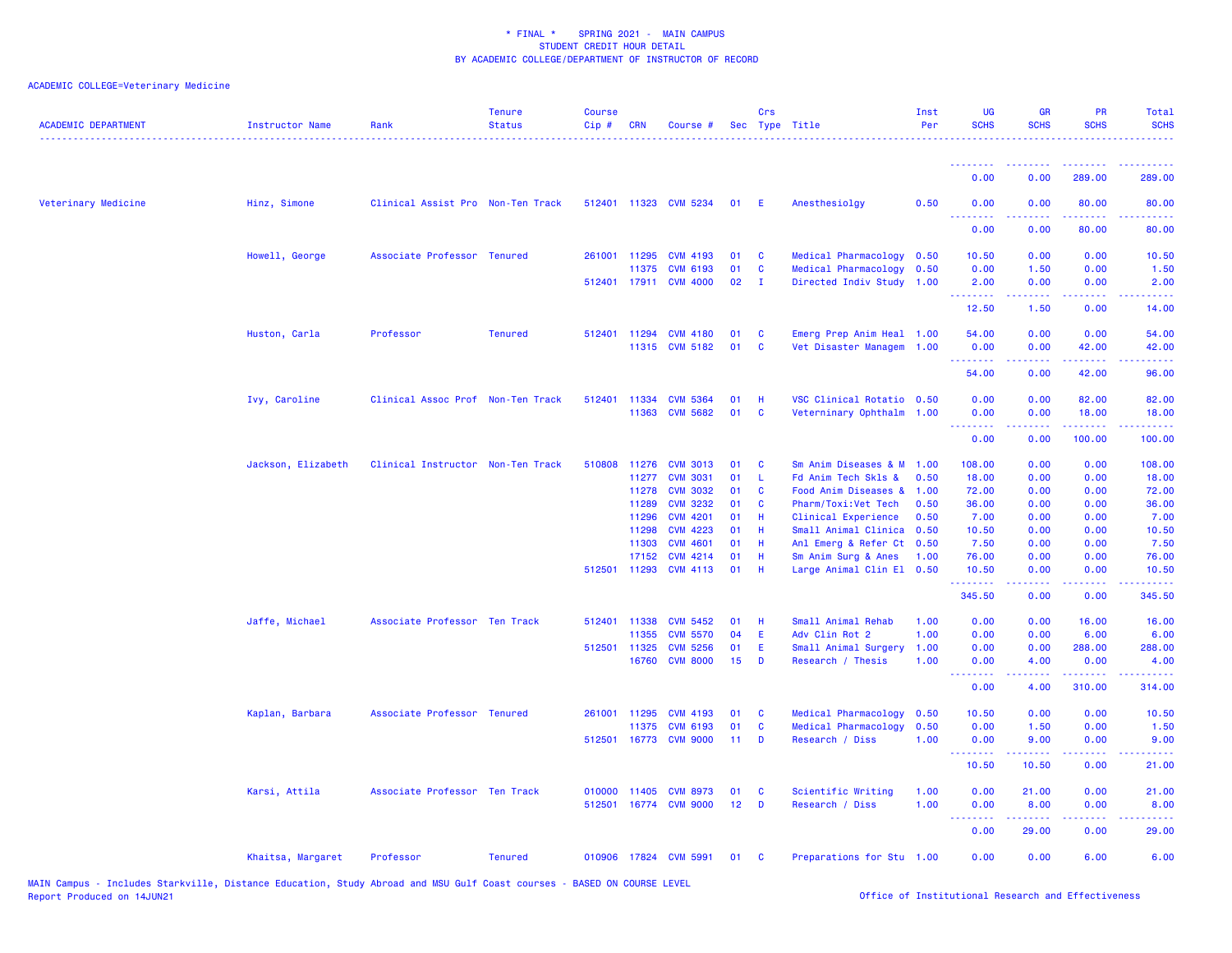| <b>ACADEMIC DEPARTMENT</b> | Instructor Name   | Rank                              | <b>Tenure</b><br><b>Status</b> | <b>Course</b><br>Cip# | <b>CRN</b>   | Course #              | Sec          | <b>Crs</b>   | Type Title                 | Inst<br>Per | <b>UG</b><br><b>SCHS</b>                           | <b>GR</b><br><b>SCHS</b> | PR<br><b>SCHS</b> | <b>Total</b><br><b>SCHS</b>                                                                                                                                  |
|----------------------------|-------------------|-----------------------------------|--------------------------------|-----------------------|--------------|-----------------------|--------------|--------------|----------------------------|-------------|----------------------------------------------------|--------------------------|-------------------|--------------------------------------------------------------------------------------------------------------------------------------------------------------|
| Veterinary Medicine        | Khaitsa, Margaret | Professor                         | <b>Tenured</b>                 | 512401                | 15560        | <b>CVM 5111</b>       | 01           | C            | Prof Develop III           | 1.00        | 0.00                                               | 0.00                     | 97.00             | 97.00                                                                                                                                                        |
|                            |                   |                                   |                                |                       |              | 18158 CVM 4990        | 01           | $\mathbf{C}$ | Special Topic In CVM 1.00  |             | 3.00<br><u> - - - - - - - -</u>                    | 0.00<br><u>.</u>         | 0.00<br><u>.</u>  | 3.00<br>.                                                                                                                                                    |
|                            |                   |                                   |                                |                       |              |                       |              |              |                            |             | 3.00                                               | 0.00                     | 103.00            | 106.00                                                                                                                                                       |
|                            | King, Elmer       | Clinical Assoc Prof Non-Ten Track |                                | 512401                | 11367        | <b>CVM 5764</b>       | 01           | C            | Adv Equine Repro           | 0.50        | 0.00                                               | 0.00                     | 6.00              | 6.00                                                                                                                                                         |
|                            |                   |                                   |                                |                       | 11371        | <b>CVM 5840</b>       | 01           | H            | Vet Student Research       | 0.33        | 0.00                                               | 0.00                     | 0.66              | 0.66                                                                                                                                                         |
|                            |                   |                                   |                                | 512501                |              | 18082 CVM 8000        | 19           | D            | Research / Thesis          | 1.00        | 0.00<br>.                                          | 3.00<br><b></b>          | 0.00<br>.         | 3.00<br>$\frac{1}{2} \left( \frac{1}{2} \right) \left( \frac{1}{2} \right) \left( \frac{1}{2} \right) \left( \frac{1}{2} \right)$                            |
|                            |                   |                                   |                                |                       |              |                       |              |              |                            |             | 0.00                                               | 3.00                     | 6.66              | 9.66                                                                                                                                                         |
|                            | Kohler, Amanda    | Clinical Instructor Non-Ten Track |                                | 510808                | 11284        | <b>CVM 3121</b>       | 01           | C            | Hematology: Vet Tech       | 1.00        | 36.00                                              | 0.00                     | 0.00              | 36.00                                                                                                                                                        |
|                            |                   |                                   |                                |                       | 11285        | <b>CVM 3141</b>       | 01           | C            | Anatomical Path Lab        | 1.00        | 36.00                                              | 0.00                     | 0.00              | 36.00                                                                                                                                                        |
|                            |                   |                                   |                                |                       | 11286        | <b>CVM 3141</b>       | 02           | $\mathsf K$  | Anatomical Path Lab        | 1.00        | 0.00                                               | 0.00                     | 0.00              | 0.00                                                                                                                                                         |
|                            |                   |                                   |                                |                       | 11287        | <b>CVM 3141</b>       | 03           | $\mathsf K$  | Anatomical Path Lab        | 1.00        | 0.00                                               | 0.00                     | 0.00              | 0.00                                                                                                                                                         |
|                            |                   |                                   |                                |                       | 512401 13985 | <b>VS 1012</b>        | 02           | C            | Intro Vet Med Career       | 1.00        | 108.00<br>.                                        | 0.00                     | 0.00<br>.         | 108.00<br>.                                                                                                                                                  |
|                            |                   |                                   |                                |                       |              |                       |              |              |                            |             | 180.00                                             | 0.00                     | 0.00              | 180.00                                                                                                                                                       |
|                            | Langston, Vernon  | Professor                         | <b>Tenured</b>                 |                       |              | 512401 11321 CVM 5223 | 01           | <b>C</b>     | Pharmacology I             | 1.00        | 0.00<br>.                                          | 0.00                     | 291.00            | 291.00<br>222223                                                                                                                                             |
|                            |                   |                                   |                                |                       |              |                       |              |              |                            |             | 0.00                                               | 0.00                     | 291.00            | 291.00                                                                                                                                                       |
|                            | Lathan, Patty     | Associate Professor Tenured       |                                | 512501                |              | 16895 CVM 7000        | $01 \quad I$ |              | Directed Indiv Study 1.00  |             | 0.00                                               | 2.00                     | 0.00              | 2.00                                                                                                                                                         |
|                            |                   |                                   |                                |                       |              |                       |              |              |                            |             | <b><i><u><u> - - - - - - -</u></u></i></b><br>0.00 | -----<br>2.00            | .<br>0.00         | $\frac{1}{2} \left( \frac{1}{2} \right) \left( \frac{1}{2} \right) \left( \frac{1}{2} \right) \left( \frac{1}{2} \right) \left( \frac{1}{2} \right)$<br>2.00 |
|                            | Lawrence, Mark    | Professor                         | <b>Tenured</b>                 | 512501                |              | 16768 CVM 9000        | 06           | D            | Research / Diss            | 1.00        | 0.00                                               | 12.00                    | 0.00              | 12.00                                                                                                                                                        |
|                            |                   |                                   |                                |                       |              |                       |              |              |                            |             | .<br>0.00                                          | .<br>12.00               | 22222<br>0.00     | .<br>12.00                                                                                                                                                   |
|                            | Lee, Alison       | Assistant Professor Ten Track     |                                | 512401                | 11336        | <b>CVM 5420</b>       | 01           | E.           | Adv Rot in Radiology       | 1.00        | 0.00                                               | 0.00                     | 30.00             | 30.00                                                                                                                                                        |
|                            |                   |                                   |                                | 512501                | 11378        | <b>CVM 8041</b>       | 01           | н            | Adv Clin Rad Seminar       | 1.00        | 0.00                                               | 7.00                     | 0.00              | 7.00                                                                                                                                                         |
|                            |                   |                                   |                                |                       | 11384        | <b>CVM 8081</b>       | 04           | $\mathbf{C}$ | Clin Sci Journal Rev 1.00  |             | 0.00<br>.                                          | 2.00<br>.                | 0.00<br>22222     | 2.00<br>$\sim$ $\sim$ $\sim$ $\sim$ $\sim$                                                                                                                   |
|                            |                   |                                   |                                |                       |              |                       |              |              |                            |             | 0.00                                               | 9.00                     | 30.00             | 39.00                                                                                                                                                        |
|                            | Mackin, Andrew    | Professor                         | <b>Tenured</b>                 | 512501                | 16750        | <b>CVM 8000</b>       | 05           | D            | Research / Thesis          | 1.00        | 0.00                                               | 1.00                     | 0.00              | 1.00                                                                                                                                                         |
|                            |                   |                                   |                                |                       |              | 16767 CVM 9000        | 05           | D            | Research / Diss            | 1.00        | 0.00<br><b><i><u><u> - - - - - - -</u></u></i></b> | 6.00                     | 0.00              | 6.00<br>.                                                                                                                                                    |
|                            |                   |                                   |                                |                       |              |                       |              |              |                            |             | 0.00                                               | 7.00                     | 0.00              | 7.00                                                                                                                                                         |
|                            | Meyer, Robert     | Professor                         | <b>Tenured</b>                 | 510808                | 11288        | <b>CVM 3212</b>       | 01           | C            | Anesthesiology: Vet T 1.00 |             | 72.00                                              | 0.00                     | 0.00              | 72.00                                                                                                                                                        |
|                            |                   |                                   |                                | 512401                | 11323        | <b>CVM 5234</b>       | 01           | E            | Anesthesiolgy              | 0.50        | 0.00                                               | 0.00                     | 80.00             | 80.00                                                                                                                                                        |
|                            |                   |                                   |                                | 512501                | 11385        | <b>CVM 8081</b>       | 05           | <b>C</b>     | Clin Sci Journal Rev       | 1.00        | 0.00                                               | 4.00                     | 0.00              | 4.00                                                                                                                                                         |
|                            |                   |                                   |                                |                       |              | 11397 CVM 8801        | 01           | <b>S</b>     | Seminars in Vet Anes 1.00  |             | 0.00<br>.                                          | 2.00                     | 0.00<br>.         | 2.00                                                                                                                                                         |
|                            |                   |                                   |                                |                       |              |                       |              |              |                            |             | 72.00                                              | 6.00                     | 80.00             | 158.00                                                                                                                                                       |
|                            | Mochal, Cathleen  | Clinical Assoc Prof Non-Ten Track |                                |                       | 512401 11327 | <b>CVM 5266</b>       | 01           | C            | Equine Med & Surg          | 1.00        | 0.00                                               | 0.00                     | 264.00            | 264.00                                                                                                                                                       |
|                            |                   |                                   |                                |                       | 11351        | <b>CVM 5560</b>       | 04           | E            | Adv Clin Rot 1             | 1.00        | 0.00<br>.                                          | 0.00                     | 4.00              | 4.00                                                                                                                                                         |
|                            |                   |                                   |                                |                       |              |                       |              |              |                            |             | 0.00                                               | 0.00                     | 268,00            | 268,00                                                                                                                                                       |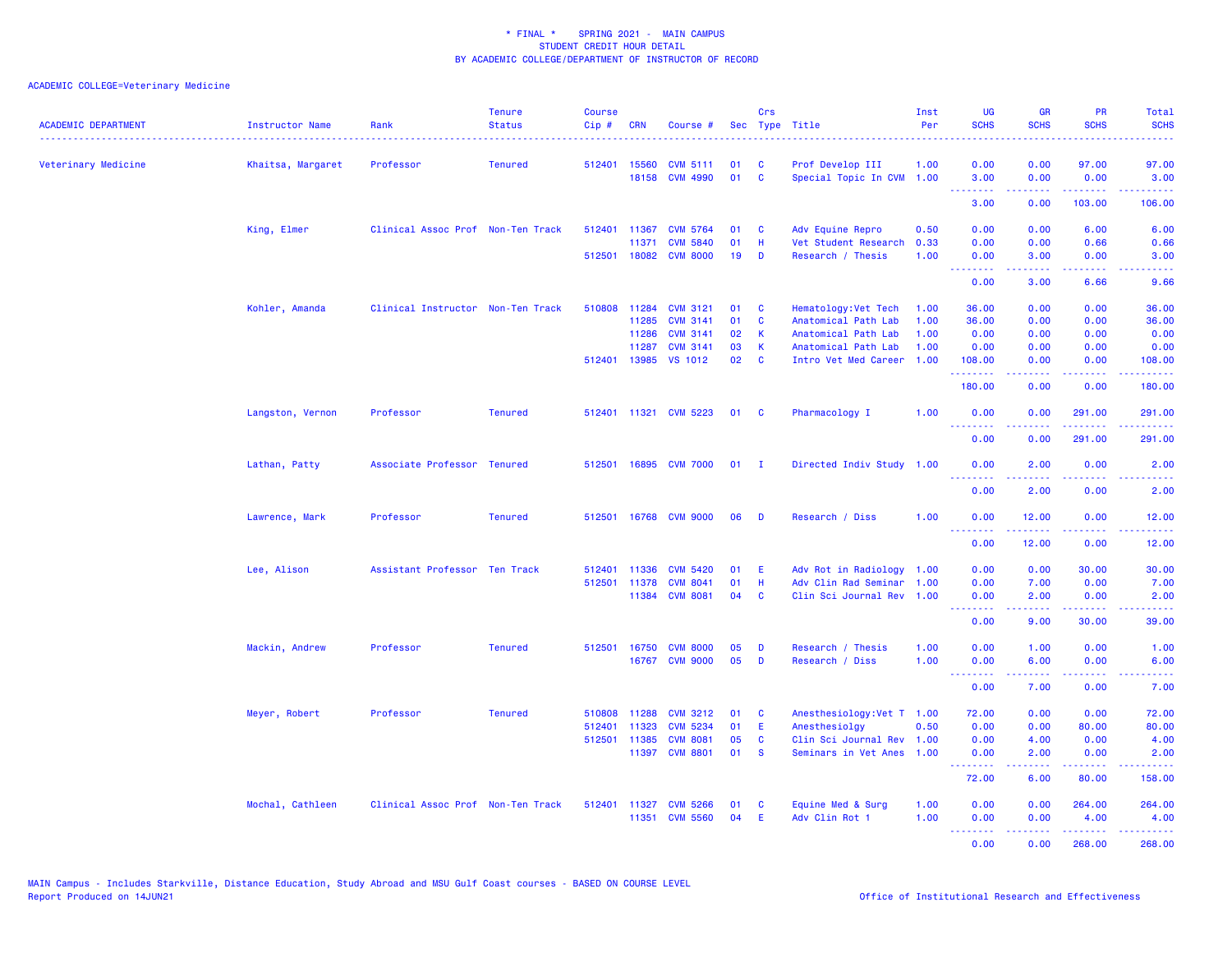| <b>ACADEMIC DEPARTMENT</b> | Instructor Name                                        | Rank                              | <b>Tenure</b><br><b>Status</b> | <b>Course</b><br>Cip# | <b>CRN</b>     | Course #                                 |                       | <b>Crs</b>        | Sec Type Title                                         | Inst<br>Per  | <b>UG</b><br><b>SCHS</b>                                 | <b>GR</b><br><b>SCHS</b>                                                                                                                                      | <b>PR</b><br><b>SCHS</b>       | <b>Total</b><br><b>SCHS</b>                                                                                                       |
|----------------------------|--------------------------------------------------------|-----------------------------------|--------------------------------|-----------------------|----------------|------------------------------------------|-----------------------|-------------------|--------------------------------------------------------|--------------|----------------------------------------------------------|---------------------------------------------------------------------------------------------------------------------------------------------------------------|--------------------------------|-----------------------------------------------------------------------------------------------------------------------------------|
| Veterinary Medicine        | Nabors, Ben                                            | Clinical Assist Pro Non-Ten Track |                                | 512401                | 11308<br>18147 | <b>CVM 5072</b><br><b>CVM 5000</b>       | 01<br>10 <sup>1</sup> | B<br>$\mathbf{I}$ | Veterinary Anatomy I 1.00<br>Directed Indiv Study      | 1.00         | 0.00<br>0.00                                             | 0.00<br>0.00                                                                                                                                                  | 194.00<br>2.00                 | 194.00<br>2.00                                                                                                                    |
|                            |                                                        |                                   |                                |                       | 512501 11361   | <b>CVM 5652</b>                          | 01                    | C                 | Equine Podiatry                                        | 1.00         | 0.00<br>.<br>0.00                                        | 0.00<br>0.00                                                                                                                                                  | 14.00<br>.<br>210.00           | 14.00<br>.<br>210.00                                                                                                              |
|                            | Nanduri, Bindumadhav Associate Professor Tenured       |                                   |                                |                       | 261104 15334   | <b>CMB 8011</b>                          | 01                    | -S                | Graduate Seminar                                       | 1.00         | 0.00                                                     | 6.00                                                                                                                                                          | 0.00                           | 6.00                                                                                                                              |
|                            |                                                        |                                   |                                |                       | 16380          | <b>CMB 9000</b><br>512501 16772 CVM 9000 | 01<br>10 <sub>1</sub> | D<br>D            | Research/Dissertatio<br>Research / Diss                | 1.00<br>1.00 | 0.00<br>0.00                                             | 13.00<br>10.00                                                                                                                                                | 0.00<br>0.00                   | 13.00<br>10.00                                                                                                                    |
|                            |                                                        |                                   |                                |                       |                |                                          |                       |                   |                                                        |              | <b><i><u><u> - - - - - - -</u></u></i></b><br>0.00       | .<br>29.00                                                                                                                                                    | المتمامين<br>0.00              | .<br>29.00                                                                                                                        |
|                            | Olivier, Alicia                                        | Associate Professor Tenured       |                                |                       |                | 512401 11307 CVM 5044                    | 01                    | $\mathbf{C}$      | Intro Vet Pathology                                    | 1.00         | 0.00<br>.                                                | 0.00<br>.                                                                                                                                                     | 388.00<br>.                    | 388.00<br>.                                                                                                                       |
|                            |                                                        |                                   |                                |                       |                |                                          |                       |                   |                                                        |              | 0.00                                                     | 0.00                                                                                                                                                          | 388.00                         | 388.00                                                                                                                            |
|                            | Park, Joo Youn                                         | Research Assist Pro Non-Ten Track |                                |                       |                | 512501 16779 CVM 9000                    | 17                    | D                 | Research / Diss                                        | 1.00         | 0.00<br><b><i><u><u><b>Little Little</b></u></u></i></b> | 6.00<br>.                                                                                                                                                     | 0.00<br>.                      | 6.00<br>$\frac{1}{2} \left( \frac{1}{2} \right) \left( \frac{1}{2} \right) \left( \frac{1}{2} \right) \left( \frac{1}{2} \right)$ |
|                            |                                                        |                                   |                                |                       |                |                                          |                       |                   |                                                        |              | 0.00                                                     | 6.00                                                                                                                                                          | 0.00                           | 6.00                                                                                                                              |
|                            | Petrie-Hanson, Lora                                    | Associate Professor Tenured       |                                |                       |                | 512501 17968 CVM 7000                    | 05                    | $\mathbf{I}$      | Directed Indiv Study 1.00                              |              | 0.00<br><b></b>                                          | 1.00                                                                                                                                                          | 0.00<br>ولالات                 | 1.00<br>والمرامين مرابط                                                                                                           |
|                            |                                                        |                                   |                                |                       |                |                                          |                       |                   |                                                        |              | 0.00                                                     | 1.00                                                                                                                                                          | 0.00                           | 1.00                                                                                                                              |
|                            | Pharr, Gregory                                         | Associate Professor Tenured       |                                |                       |                | 512501 11392 CVM 8303                    | 01                    | <b>C</b>          | <b>Advanced Immunology</b>                             | 1.00         | 0.00<br>.                                                | 27.00<br>$\frac{1}{2} \left( \frac{1}{2} \right) \left( \frac{1}{2} \right) \left( \frac{1}{2} \right) \left( \frac{1}{2} \right) \left( \frac{1}{2} \right)$ | 0.00<br>د د د د                | 27.00<br>وعاديات                                                                                                                  |
|                            | Pruett, Stephen                                        | Professor                         | <b>Tenured</b>                 |                       |                | 512501 16769 CVM 9000                    | 07                    | D                 | Research / Diss                                        | 1.00         | 0.00<br>0.00                                             | 27.00<br>6.00                                                                                                                                                 | 0.00<br>0.00                   | 27.00<br>6.00                                                                                                                     |
|                            |                                                        |                                   |                                |                       |                |                                          |                       |                   |                                                        |              | .<br>0.00                                                | 6.00                                                                                                                                                          | 0.00                           | 6.00                                                                                                                              |
|                            | Pulido Landinez, Mar Clinical Assoc Prof Non-Ten Track |                                   |                                |                       |                | 512501 17782 CVM 7000                    | 04                    | $\mathbf{I}$      | Directed Indiv Study 1.00                              |              | 0.00                                                     | 2.00                                                                                                                                                          | 0.00                           | 2.00                                                                                                                              |
|                            |                                                        |                                   |                                |                       |                |                                          |                       |                   |                                                        |              | 0.00                                                     | .<br>2.00                                                                                                                                                     | د د د د<br>0.00                | 2222.<br>2.00                                                                                                                     |
|                            | Ross, Matthew                                          | Professor                         | <b>Tenured</b>                 |                       |                | 240101 17494 HON 4093                    | <b>H11 E</b>          |                   | <b>Honors Thesis</b>                                   | 1.00         | 3.00                                                     | 0.00                                                                                                                                                          | 0.00                           | 3.00                                                                                                                              |
|                            |                                                        |                                   |                                |                       |                |                                          |                       |                   |                                                        |              | <b></b><br>3.00                                          | 0.00                                                                                                                                                          | $\sim$ $\sim$ $\sim$ .<br>0.00 | 3.00                                                                                                                              |
|                            | Rosser, Thomas                                         | Research Assist Pro Non-Ten Track |                                |                       |                | 512401 17417 CVM 4000                    | $01$ I                |                   | Directed Indiv Study 1.00                              |              | 4.00<br><b><i><u>AAAAAAA</u></i></b>                     | 0.00<br>22222                                                                                                                                                 | 0.00<br>.                      | 4.00<br>2222.                                                                                                                     |
|                            |                                                        |                                   |                                |                       |                |                                          |                       |                   |                                                        |              | 4.00                                                     | 0.00                                                                                                                                                          | 0.00                           | 4.00                                                                                                                              |
|                            | Seitz, Marc                                            | Clinical Assist Pro Non-Ten Track |                                |                       |                | 512401 11311 CVM 5162<br>11322 CVM 5224  | 01<br>01              | C<br>E            | Diagnostic Imaging<br>Radiology                        | 1.00<br>1.00 | 0.00<br>0.00                                             | 0.00<br>0.00                                                                                                                                                  | 192.00<br>156.00               | 192.00<br>156.00                                                                                                                  |
|                            |                                                        |                                   |                                |                       |                |                                          |                       |                   |                                                        |              | <b><i><u><u> - - - - - - -</u></u></i></b><br>0.00       | .<br>0.00                                                                                                                                                     | المستملك المناسب<br>348.00     | بالأباليات<br>348.00                                                                                                              |
|                            | Seo, Keun Seok                                         | Associate Professor Tenured       |                                |                       |                | 260202 17713 BCH 4990<br>17714 BCH 6990  | 03<br>03              | C<br>C            | Special Topic In BCH 0.08<br>Special Topic In BCH 0.08 |              | 0.24<br>0.00                                             | 0.00<br>1.68                                                                                                                                                  | 0.00<br>0.00                   | 0.24<br>1.68                                                                                                                      |
|                            |                                                        |                                   |                                |                       |                |                                          |                       |                   |                                                        |              | <b></b><br>0.24                                          | $\mathbf{L}^{\prime} = \mathbf{L}^{\prime} + \mathbf{L}^{\prime} + \mathbf{L}^{\prime}$<br>1.68                                                               | .<br>0.00                      | .<br>1.92                                                                                                                         |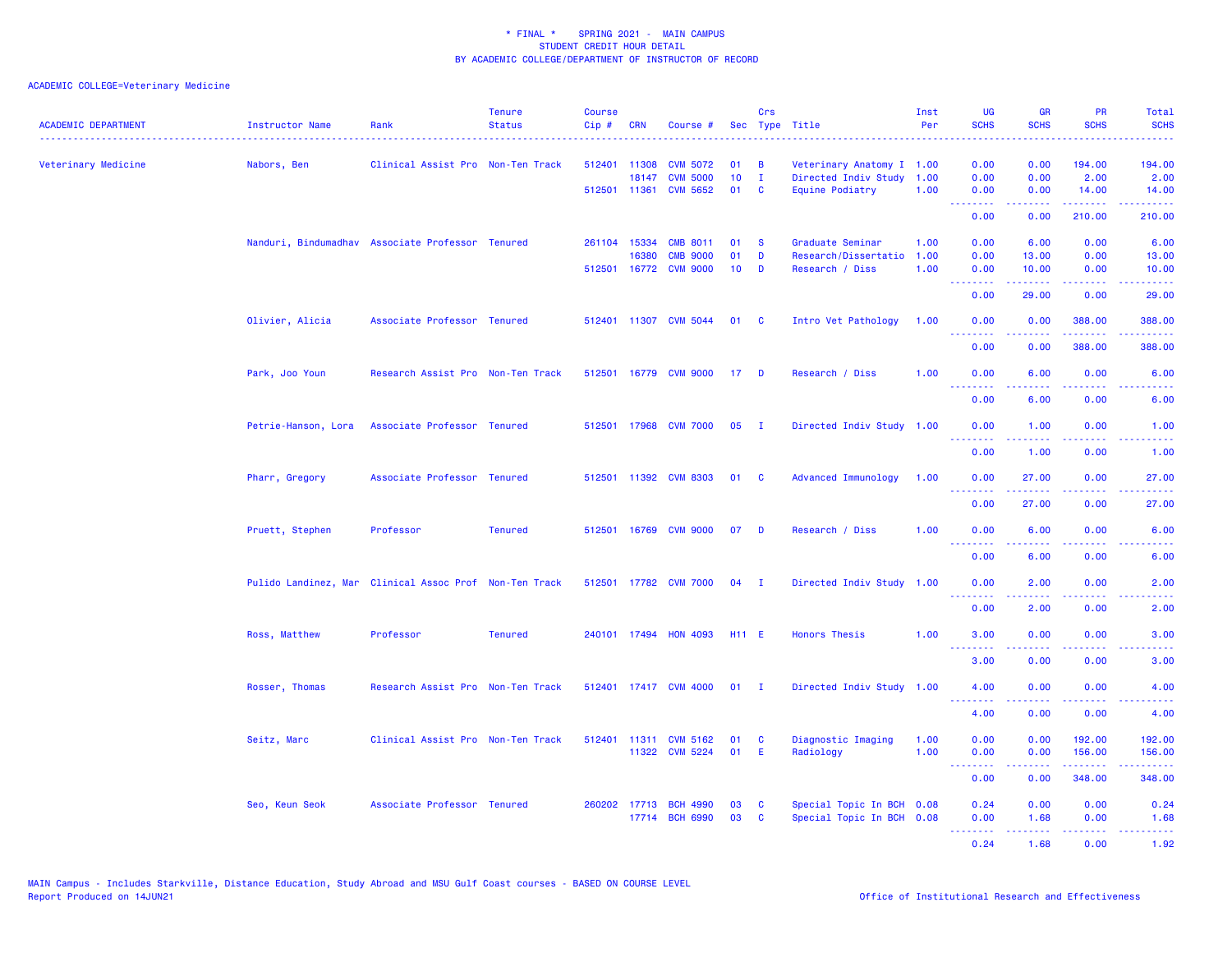| <b>ACADEMIC DEPARTMENT</b> | Instructor Name                                  | Rank                              | <b>Tenure</b><br><b>Status</b> | <b>Course</b><br>Cip# | <b>CRN</b> | Course #              |                 | Crs            | Sec Type Title            | Inst<br>Per | <b>UG</b><br><b>SCHS</b>                           | <b>GR</b><br><b>SCHS</b>                                                                                                                                     | PR<br><b>SCHS</b>                                                                                                                 | Total<br><b>SCHS</b>      |
|----------------------------|--------------------------------------------------|-----------------------------------|--------------------------------|-----------------------|------------|-----------------------|-----------------|----------------|---------------------------|-------------|----------------------------------------------------|--------------------------------------------------------------------------------------------------------------------------------------------------------------|-----------------------------------------------------------------------------------------------------------------------------------|---------------------------|
| Veterinary Medicine        | Smith, David                                     | Professor                         | <b>Tenured</b>                 | 010903                | 11328      | <b>CVM 5273</b>       | 01              | В              | Population Medicine       | 0.50        | 0.00                                               | 0.00                                                                                                                                                         | 61.50                                                                                                                             | 61.50                     |
|                            |                                                  |                                   |                                | 512501                | 16771      | <b>CVM 9000</b>       | 09              | D              | Research / Diss           | 1.00        | 0.00                                               | 4.00                                                                                                                                                         | 0.00                                                                                                                              | 4.00                      |
|                            |                                                  |                                   |                                |                       |            | 17707 CVM 7000        | 03              | п.             | Directed Indiv Study      | 1.00        | 0.00                                               | 2.00                                                                                                                                                         | 0.00                                                                                                                              | 2.00<br>.                 |
|                            |                                                  |                                   |                                |                       |            |                       |                 |                |                           |             | <b><i><u><u> - - - - - - -</u></u></i></b><br>0.00 | 22222<br>6.00                                                                                                                                                | <u>.</u><br>61.50                                                                                                                 | 67.50                     |
|                            | Smith, Jack                                      | Associate Professor Tenured       |                                | 512401                | 11331      | <b>CVM 5292</b>       | 01              | Ε              | Flowood/MVRDL Extern      | 1.00        | 0.00                                               | 0.00                                                                                                                                                         | 78.00                                                                                                                             | 78.00                     |
|                            |                                                  |                                   |                                |                       | 11342      | <b>CVM 5510</b>       | 01              | Ε              | Vm An Externship 1        | 1.00        | 0.00                                               | 0.00                                                                                                                                                         | 149.00                                                                                                                            | 149.00                    |
|                            |                                                  |                                   |                                |                       | 11343      | <b>CVM 5520</b>       | 01              | Ε              | Vm An Externship 2        | 1.00        | 0.00                                               | 0.00                                                                                                                                                         | 65.00                                                                                                                             | 65.00                     |
|                            |                                                  |                                   |                                |                       | 11344      | <b>CVM 5530</b>       | 01              | Ε              | Vm An Externship 3        | 1.00        | 0.00                                               | 0.00                                                                                                                                                         | 25.00                                                                                                                             | 25.00                     |
|                            |                                                  |                                   |                                |                       | 11345      | <b>CVM 5540</b>       | 01              | Ε              | Vm An Externship 4        | 1.00        | 0.00                                               | 0.00                                                                                                                                                         | 6.00                                                                                                                              | 6.00                      |
|                            |                                                  |                                   |                                |                       | 11346      | <b>CVM 5550</b>       | 01              | E.             | Vm An Externship 5        | 1.00        | 0.00                                               | 0.00                                                                                                                                                         | 2.00                                                                                                                              | 2.00                      |
|                            |                                                  |                                   |                                |                       | 11348      | <b>CVM 5560</b>       | 01              | Ε              | Adv Clin Rot 1            | 1.00        | 0.00                                               | 0.00                                                                                                                                                         | 62.00                                                                                                                             | 62.00                     |
|                            |                                                  |                                   |                                |                       | 11352      | <b>CVM 5570</b>       | 01              | Ε              | Adv Clin Rot 2            | 1.00        | 0.00                                               | 0.00                                                                                                                                                         | 4.00                                                                                                                              | 4.00                      |
|                            |                                                  |                                   |                                |                       | 11356      | <b>CVM 5580</b>       | 01              | Ε              | Adv Clin Rot 3            | 1.00        | 0.00                                               | 0.00                                                                                                                                                         | 3.00                                                                                                                              | 3.00                      |
|                            |                                                  |                                   |                                |                       | 11368      | <b>CVM 5772</b>       | 01              | C              | Canine Theriogenolog      | 1.00        | 0.00                                               | 0.00                                                                                                                                                         | 8.00                                                                                                                              | 8.00                      |
|                            |                                                  |                                   |                                |                       | 17835      | <b>CVM 5000</b>       | 04              | $\mathbf{I}$   | Directed Indiv Study      | 1.00        | 0.00                                               | 0.00                                                                                                                                                         | 1.00                                                                                                                              | 1.00                      |
|                            |                                                  |                                   |                                |                       | 17836      | <b>CVM 5000</b>       | 05              | $\mathbf{I}$   | Directed Indiv Study      | 1.00        | 0.00                                               | 0.00                                                                                                                                                         | 1.00                                                                                                                              | 1.00                      |
|                            |                                                  |                                   |                                |                       | 17902      | <b>CVM 5000</b>       | 06              | $\mathbf{I}$   | Directed Indiv Study      | 1.00        | 0.00                                               | 0.00                                                                                                                                                         | 1.00                                                                                                                              | 1.00                      |
|                            |                                                  |                                   |                                |                       | 17903      | <b>CVM 5000</b>       | 07              | $\mathbf{I}$   | Directed Indiv Study      | 1.00        | 0.00                                               | 0.00                                                                                                                                                         | 1.00                                                                                                                              | 1.00                      |
|                            |                                                  |                                   |                                |                       | 17904      | <b>CVM 5000</b>       | 08              | $\mathbf{I}$   | Directed Indiv Study 1.00 |             | 0.00                                               | 0.00                                                                                                                                                         | 1.00                                                                                                                              | 1.00                      |
|                            |                                                  |                                   |                                |                       | 18157      | <b>CVM 5000</b>       | 12 <sub>2</sub> | $\mathbf{I}$   | Directed Indiv Study 1.00 |             | 0.00                                               | 0.00                                                                                                                                                         | 1.00                                                                                                                              | 1.00                      |
|                            |                                                  |                                   |                                |                       | 18159      | <b>CVM 5000</b>       | 13              | $\mathbf{I}$   | Directed Indiv Study 1.00 |             | 0.00<br>$\omega_{\rm c}$ and $\omega_{\rm c}$      | 0.00                                                                                                                                                         | 2.00<br>$\frac{1}{2} \left( \frac{1}{2} \right) \left( \frac{1}{2} \right) \left( \frac{1}{2} \right) \left( \frac{1}{2} \right)$ | 2.00                      |
|                            |                                                  |                                   |                                |                       |            |                       |                 |                |                           |             | 0.00                                               | 0.00                                                                                                                                                         | 410.00                                                                                                                            | 410.00                    |
|                            | Sullivant, Alyssa                                | Assistant Professor Ten Track     |                                |                       |            | 512401 18164 CVM 5000 | 14              | $\blacksquare$ | Directed Indiv Study 1.00 |             | 0.00<br><b>.</b>                                   | 0.00                                                                                                                                                         | 2.00                                                                                                                              | 2.00                      |
|                            |                                                  |                                   |                                |                       |            |                       |                 |                |                           |             | 0.00                                               | 0.00                                                                                                                                                         | 2.00                                                                                                                              | 2.00                      |
|                            | Swanson, Elizabeth                               | Associate Professor Tenured       |                                |                       |            | 512401 11379 CVM 8061 | 01              | <b>S</b>       | Small Anim Surg Lit       | 1.00        | 0.00                                               | 2.00                                                                                                                                                         | 0.00                                                                                                                              | 2.00                      |
|                            |                                                  |                                   |                                | 512501                |            | 16753 CVM 8000        | 08              | D              | Research / Thesis         | 1.00        | 0.00                                               | 3.00                                                                                                                                                         | 0.00                                                                                                                              | 3.00                      |
|                            |                                                  |                                   |                                |                       |            |                       |                 |                |                           |             | <b><i><u><u><b>A</b></u></u> A A A A A A A</i></b> | 22222                                                                                                                                                        | .                                                                                                                                 | $\omega$ is $\omega$ in . |
|                            |                                                  |                                   |                                |                       |            |                       |                 |                |                           |             | 0.00                                               | 5.00                                                                                                                                                         | 0.00                                                                                                                              | 5.00                      |
|                            | Swiderski, Cyprianna Professor                   |                                   | <b>Tenured</b>                 |                       |            | 512401 11313 CVM 5173 | 01              | В              | Equine Med & Surgery 1.00 |             | 0.00                                               | 0.00                                                                                                                                                         | 288.00                                                                                                                            | 288.00                    |
|                            |                                                  |                                   |                                |                       |            |                       |                 |                |                           |             | 0.00                                               | 0.00                                                                                                                                                         | 288.00                                                                                                                            | 288.00                    |
|                            | Thomason, John                                   | Associate Professor Tenured       |                                | 512401                | 11371      | <b>CVM 5840</b>       | 01              | н              | Vet Student Research      | 0.34        | 0.00                                               | 0.00                                                                                                                                                         | 0.68                                                                                                                              | 0.68                      |
|                            |                                                  |                                   |                                | 512501                | 16757      | <b>CVM 8000</b>       | 12 <sub>2</sub> | D              | Research / Thesis         | 1.00        | 0.00                                               | 2.00                                                                                                                                                         | 0.00                                                                                                                              | 2.00                      |
|                            |                                                  |                                   |                                | 512508                | 11380      | <b>CVM 8071</b>       | 01              | C              | Small Animal In Med       | 1.00        | 0.00                                               | 5.00                                                                                                                                                         | 0.00                                                                                                                              | 5.00                      |
|                            |                                                  |                                   |                                |                       |            |                       |                 |                |                           |             | <b><i><u><u><b>A</b></u></u> A A A A A A A</i></b> | <b><i><u><u> - - - - -</u></u></i></b>                                                                                                                       | .                                                                                                                                 | .                         |
|                            |                                                  |                                   |                                |                       |            |                       |                 |                |                           |             | 0.00                                               | 7.00                                                                                                                                                         | 0.68                                                                                                                              | 7.68                      |
|                            | Varela-Stokes, Andre Associate Professor Tenured |                                   |                                |                       |            | 512401 11312 CVM 5163 | 01              | B              | Vet Parasitology          | 0.50        | 0.00                                               | 0.00                                                                                                                                                         | 145.50                                                                                                                            | 145.50                    |
|                            |                                                  |                                   |                                |                       |            | 11371 CVM 5840        | 01              | н              | Vet Student Research      | 0.33        | 0.00<br><u>.</u>                                   | 0.00                                                                                                                                                         | 0.66                                                                                                                              | 0.66                      |
|                            |                                                  |                                   |                                |                       |            |                       |                 |                |                           |             | 0.00                                               | 0.00                                                                                                                                                         | 146.16                                                                                                                            | 146.16                    |
|                            | Walters, Kevin                                   | Clinical Assist Pro Non-Ten Track |                                |                       |            | 512401 11367 CVM 5764 | 01              | - C            | Adv Equine Repro          | 0.50        | 0.00<br>.                                          | 0.00<br>$\frac{1}{2} \left( \frac{1}{2} \right) \left( \frac{1}{2} \right) \left( \frac{1}{2} \right) \left( \frac{1}{2} \right) \left( \frac{1}{2} \right)$ | 6.00<br>.                                                                                                                         | 6.00                      |
|                            |                                                  |                                   |                                |                       |            |                       |                 |                |                           |             | 0.00                                               | 0.00                                                                                                                                                         | 6.00                                                                                                                              | 6.00                      |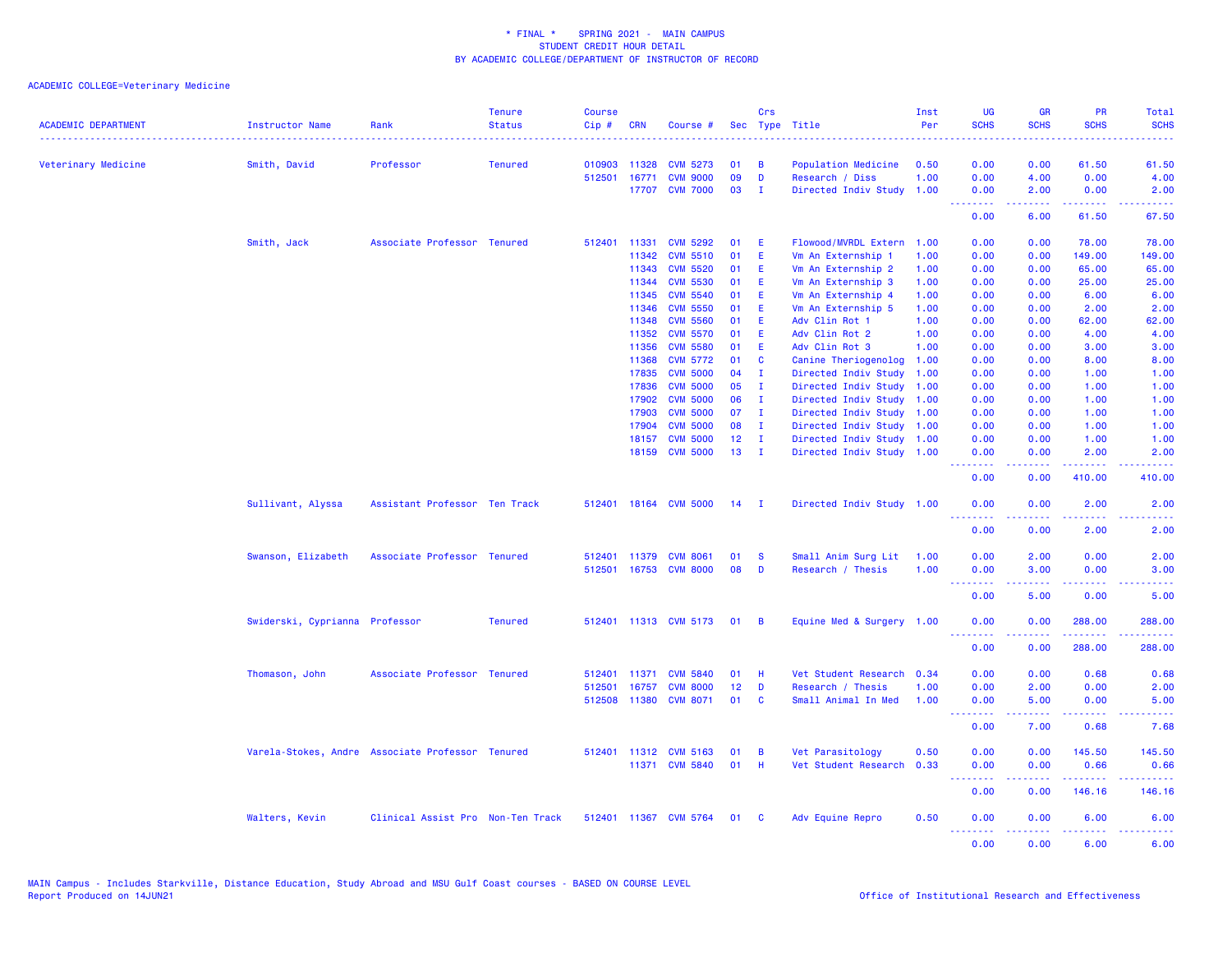| Instructor Name    | Rank        | <b>Tenure</b><br><b>Status</b><br><u>.</u> | <b>Course</b><br>$Cip$ #                                         | <b>CRN</b> | Course #                |                                                                                                                                                                                                  | Crs      |                                           | Inst<br>Per    | <b>UG</b><br><b>SCHS</b>                                                                                         | <b>GR</b><br><b>SCHS</b>                | <b>PR</b><br><b>SCHS</b> | Total<br><b>SCHS</b><br>------                                                                                                                                                                                                                                                                                                                                                                                                                                                                    |
|--------------------|-------------|--------------------------------------------|------------------------------------------------------------------|------------|-------------------------|--------------------------------------------------------------------------------------------------------------------------------------------------------------------------------------------------|----------|-------------------------------------------|----------------|------------------------------------------------------------------------------------------------------------------|-----------------------------------------|--------------------------|---------------------------------------------------------------------------------------------------------------------------------------------------------------------------------------------------------------------------------------------------------------------------------------------------------------------------------------------------------------------------------------------------------------------------------------------------------------------------------------------------|
| Wang, Chinling     |             |                                            |                                                                  |            |                         | 01                                                                                                                                                                                               | - C      |                                           |                | 0.00                                                                                                             | 0.00                                    | 291.00                   | 291.00                                                                                                                                                                                                                                                                                                                                                                                                                                                                                            |
|                    |             |                                            |                                                                  |            |                         |                                                                                                                                                                                                  |          |                                           |                | 0.00                                                                                                             | 0.00                                    | 291.00                   | .<br>291.00                                                                                                                                                                                                                                                                                                                                                                                                                                                                                       |
| Willeford, Bridget | Non-Faculty | Not Applicable                             |                                                                  |            |                         |                                                                                                                                                                                                  |          |                                           |                | 0.00                                                                                                             | 0.00                                    | 2.00                     | 2.00                                                                                                                                                                                                                                                                                                                                                                                                                                                                                              |
|                    |             |                                            |                                                                  |            |                         |                                                                                                                                                                                                  |          |                                           |                | --------<br>0.00                                                                                                 | 0.00                                    | .<br>2.00                | 2.00                                                                                                                                                                                                                                                                                                                                                                                                                                                                                              |
| Wills, Robert      | Professor   | <b>Tenured</b>                             |                                                                  |            |                         | 01                                                                                                                                                                                               | - C      |                                           |                | 0.00                                                                                                             | 30.00                                   | 0.00                     | 30.00                                                                                                                                                                                                                                                                                                                                                                                                                                                                                             |
|                    |             |                                            |                                                                  |            |                         |                                                                                                                                                                                                  |          |                                           |                | 0.00                                                                                                             | 30.00                                   | .<br>0.00                | 30.00                                                                                                                                                                                                                                                                                                                                                                                                                                                                                             |
| Woodruff, Kimberly |             |                                            | 010903                                                           |            |                         | 01                                                                                                                                                                                               | - B      | Population Medicine                       | 0.50           | 0.00                                                                                                             | 0.00                                    | 61.50                    | 61.50                                                                                                                                                                                                                                                                                                                                                                                                                                                                                             |
|                    |             |                                            | 512401                                                           | 11360      | <b>CVM 5640</b>         | 01                                                                                                                                                                                               |          | Shelter Medicine                          | 1.00           | 0.00                                                                                                             | 0.00                                    | 74.00                    | 74.00                                                                                                                                                                                                                                                                                                                                                                                                                                                                                             |
|                    |             |                                            |                                                                  |            |                         |                                                                                                                                                                                                  |          |                                           |                | --------                                                                                                         |                                         |                          | 2.00                                                                                                                                                                                                                                                                                                                                                                                                                                                                                              |
|                    |             |                                            |                                                                  |            |                         |                                                                                                                                                                                                  |          |                                           |                | 0.00                                                                                                             | 0.00                                    | 137.50                   | 137.50                                                                                                                                                                                                                                                                                                                                                                                                                                                                                            |
| Woolums, Amelia    | Professor   | <b>Tenured</b>                             | 512401                                                           |            |                         | 01                                                                                                                                                                                               | - C      | Food Animal Med & Su                      | 1.00           | 0.00                                                                                                             | 0.00                                    | 480.00                   | 480.00                                                                                                                                                                                                                                                                                                                                                                                                                                                                                            |
|                    |             |                                            | 512501                                                           |            |                         | 01                                                                                                                                                                                               |          | Top Prod Animal Med                       | 1.00           | 0.00                                                                                                             | 1.00                                    | 0.00                     | 1.00                                                                                                                                                                                                                                                                                                                                                                                                                                                                                              |
|                    |             |                                            |                                                                  |            |                         | 17 <sup>2</sup>                                                                                                                                                                                  | <b>D</b> | Research / Thesis                         | 1.00           | 0.00                                                                                                             | 3.00                                    | 0.00                     | 3.00                                                                                                                                                                                                                                                                                                                                                                                                                                                                                              |
|                    |             |                                            |                                                                  |            |                         | 18                                                                                                                                                                                               | - D      | Research / Diss                           | 1.00           | 0.00                                                                                                             | 21.00<br>.                              | 0.00                     | 21.00<br><u>.</u>                                                                                                                                                                                                                                                                                                                                                                                                                                                                                 |
|                    |             |                                            |                                                                  |            |                         |                                                                                                                                                                                                  |          |                                           |                | 0.00                                                                                                             | 25.00                                   | 480.00                   | 505.00                                                                                                                                                                                                                                                                                                                                                                                                                                                                                            |
|                    |             |                                            |                                                                  |            |                         |                                                                                                                                                                                                  |          |                                           |                | 1194.24                                                                                                          | 340.68                                  | ========<br>7401.50      | $\begin{array}{cccccccccc} \multicolumn{2}{c}{} & \multicolumn{2}{c}{} & \multicolumn{2}{c}{} & \multicolumn{2}{c}{} & \multicolumn{2}{c}{} & \multicolumn{2}{c}{} & \multicolumn{2}{c}{} & \multicolumn{2}{c}{} & \multicolumn{2}{c}{} & \multicolumn{2}{c}{} & \multicolumn{2}{c}{} & \multicolumn{2}{c}{} & \multicolumn{2}{c}{} & \multicolumn{2}{c}{} & \multicolumn{2}{c}{} & \multicolumn{2}{c}{} & \multicolumn{2}{c}{} & \multicolumn{2}{c}{} & \multicolumn{2}{c}{} & \mult$<br>8936.42 |
|                    |             |                                            | Associate Professor Tenured<br>Clinical Assoc Prof Non-Ten Track |            | 11328<br>11387<br>16780 | 512401 11317 CVM 5193<br>512401 16603 CVM 5000<br>512501 11393 CVM 8503<br><b>CVM 5273</b><br>18150 CVM 5000<br><b>CVM 5175</b><br>11314<br><b>CVM 8091</b><br>16762 CVM 8000<br><b>CVM 9000</b> |          | $01$ I<br>- H<br>$11 \quad I$<br><b>S</b> | Sec Type Title | Infectious Agents II 1.00<br>Directed Indiv Study 1.00<br>Epidemiology/Biostat 1.00<br>Directed Indiv Study 1.00 | --------<br><b></b><br>0.00<br>-------- | .<br>0.00                | .<br>2.00<br>.                                                                                                                                                                                                                                                                                                                                                                                                                                                                                    |